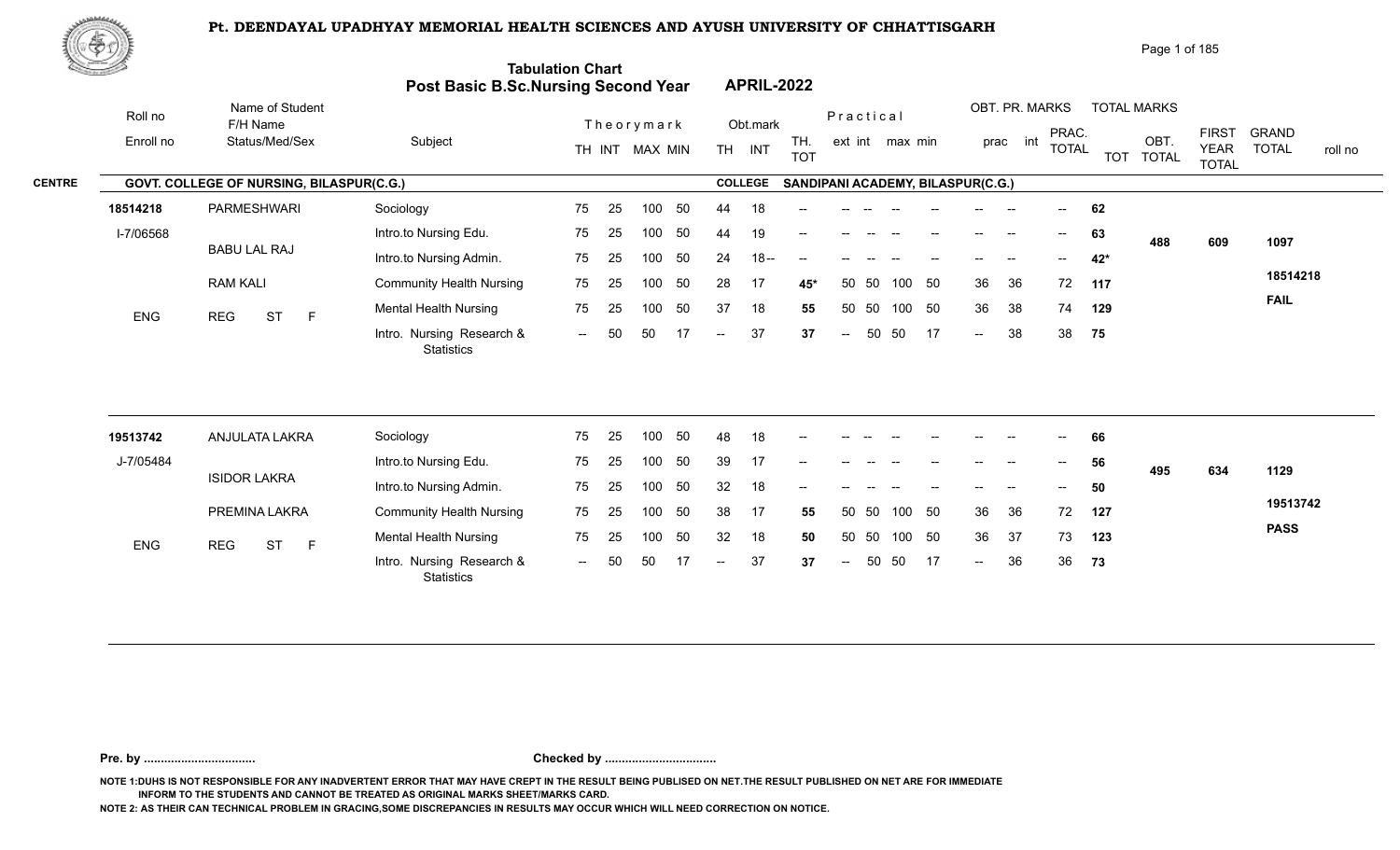

| 爬甲功           |            |                                          |                                            |                         |                                                           | Page 2 of 185                                                                                                                                                       |
|---------------|------------|------------------------------------------|--------------------------------------------|-------------------------|-----------------------------------------------------------|---------------------------------------------------------------------------------------------------------------------------------------------------------------------|
|               |            |                                          | <b>Post Basic B.Sc.Nursing Second Year</b> | <b>Tabulation Chart</b> | <b>APRIL-2022</b>                                         |                                                                                                                                                                     |
|               | Roll no    | Name of Student<br>F/H Name              |                                            | Theorymark              | Practical<br>Obt.mark                                     | OBT. PR. MARKS<br><b>TOTAL MARKS</b>                                                                                                                                |
|               | Enroll no  | Status/Med/Sex                           | Subject                                    | TH INT MAX MIN          | TH.<br>ext int max min<br><b>TH</b><br>INT<br><b>TOT</b>  | <b>GRAND</b><br><b>FIRST</b><br>PRAC.<br>OBT<br>int<br>prac<br><b>TOTAL</b><br><b>TOTAL</b><br><b>YEAR</b><br>roll no<br><b>TOT</b><br><b>TOTAL</b><br><b>TOTAL</b> |
| <b>CENTRE</b> |            | GOVT. COLLEGE OF NURSING, BILASPUR(C.G.) |                                            |                         | <b>COLLEGE</b><br>SANDIPANI ACADEMY, BILASPUR(C.G.)       |                                                                                                                                                                     |
|               | 19513747   | <b>DEEPIKA</b>                           | Sociology                                  | 50<br>75<br>100<br>-25  | --                                                        | 56 C<br>$--$<br>--                                                                                                                                                  |
|               | J-7/05489  |                                          | Intro.to Nursing Edu.                      | 50<br>75<br>100<br>25   | 40<br>19<br>$- -$                                         | 59<br>$\overline{\phantom{a}}$<br>--<br>498<br>612<br>1110                                                                                                          |
|               |            | GHANSHYAM                                | Intro.to Nursing Admin.                    | -50<br>100<br>75<br>-25 | $- -$                                                     | 58 C                                                                                                                                                                |
|               |            | <b>SANTOSHI</b>                          | <b>Community Health Nursing</b>            | 50<br>75<br>25<br>100   | 100 50<br>50 50<br>$\sim$ $\sim$<br>$\frac{1}{2}$         | 19513747<br>128 C<br><b>Contract Contract</b><br>$--$                                                                                                               |
|               | <b>ENG</b> | OBC F<br>SUPPL                           | <b>Mental Health Nursing</b>               | 50<br>75<br>25<br>100   | 100<br>- 50<br>50 50<br>$\sim$ $\sim$<br>$--$             | <b>PASS</b><br>125C<br>$--$<br>$\sim$ $\sim$ $\sim$                                                                                                                 |
|               |            |                                          | Intro. Nursing Research &                  | 50<br>50<br>$  \,$      | 17<br>50<br>50<br>$\overline{\phantom{a}}$<br>$- -$<br>-- | 72 C<br>$--$<br>$\overline{\phantom{a}}$<br>$- -$                                                                                                                   |

| 19513757   | MALTI KAIWARTYA    | Sociology                                      | 75     | 25  | 100 | -50 | 48     | 19 | $\overline{\phantom{a}}$ | $\frac{1}{2}$ | $- -$ | $- -$        | $\overline{\phantom{a}}$ | $\sim$ | $\sim$ | $\mathcal{L}_{\mathcal{L}}$                      | 67  |     |     |             |
|------------|--------------------|------------------------------------------------|--------|-----|-----|-----|--------|----|--------------------------|---------------|-------|--------------|--------------------------|--------|--------|--------------------------------------------------|-----|-----|-----|-------------|
| J-7/05499  |                    | Intro.to Nursing Edu.                          | 75     | 25  | 100 | -50 | 40     | 18 | $\overline{\phantom{a}}$ |               |       |              | $- -$                    | $--$   | $- -$  | $\mathrel{{\mathsf{--}}}\mathrel{{\mathsf{--}}}$ | 58  | 527 | 663 | 1190        |
|            | NANDLAL KAIWARTYA  | Intro.to Nursing Admin.                        | 75     | -25 | 100 | 50  | 35     | 19 | $- -$                    | $- -$         |       |              |                          | --     |        | $--$                                             | 54  |     |     |             |
|            | <b>FIRTEEN BAI</b> | <b>Community Health Nursing</b>                | 75     | 25  | 100 | -50 | 35     | 18 | 53                       | 50 50         |       | 100 50       |                          | 36     | 39     | 75                                               | 128 |     |     | 19513757    |
| <b>ENG</b> | <b>REG</b>         | <b>Mental Health Nursing</b>                   | 75     | 25  | 100 | 50  | 56     | 17 | 73                       |               |       | 50 50 100 50 |                          | 36     | -37    | 73                                               | 146 |     |     | <b>PASS</b> |
|            | OBC F              | Intro. Nursing Research &<br><b>Statistics</b> | $\sim$ | -50 | 50  |     | $\sim$ | 38 | 38                       | $\sim$        | 50 50 |              | 17                       | $\sim$ | 36     | 36                                               | 74  |     |     |             |

**Pre. by ................................. Checked by .................................**

**NOTE 1:DUHS IS NOT RESPONSIBLE FOR ANY INADVERTENT ERROR THAT MAY HAVE CREPT IN THE RESULT BEING PUBLISED ON NET.THE RESULT PUBLISHED ON NET ARE FOR IMMEDIATE INFORM TO THE STUDENTS AND CANNOT BE TREATED AS ORIGINAL MARKS SHEET/MARKS CARD.**

**NOTE 2: AS THEIR CAN TECHNICAL PROBLEM IN GRACING,SOME DISCREPANCIES IN RESULTS MAY OCCUR WHICH WILL NEED CORRECTION ON NOTICE.**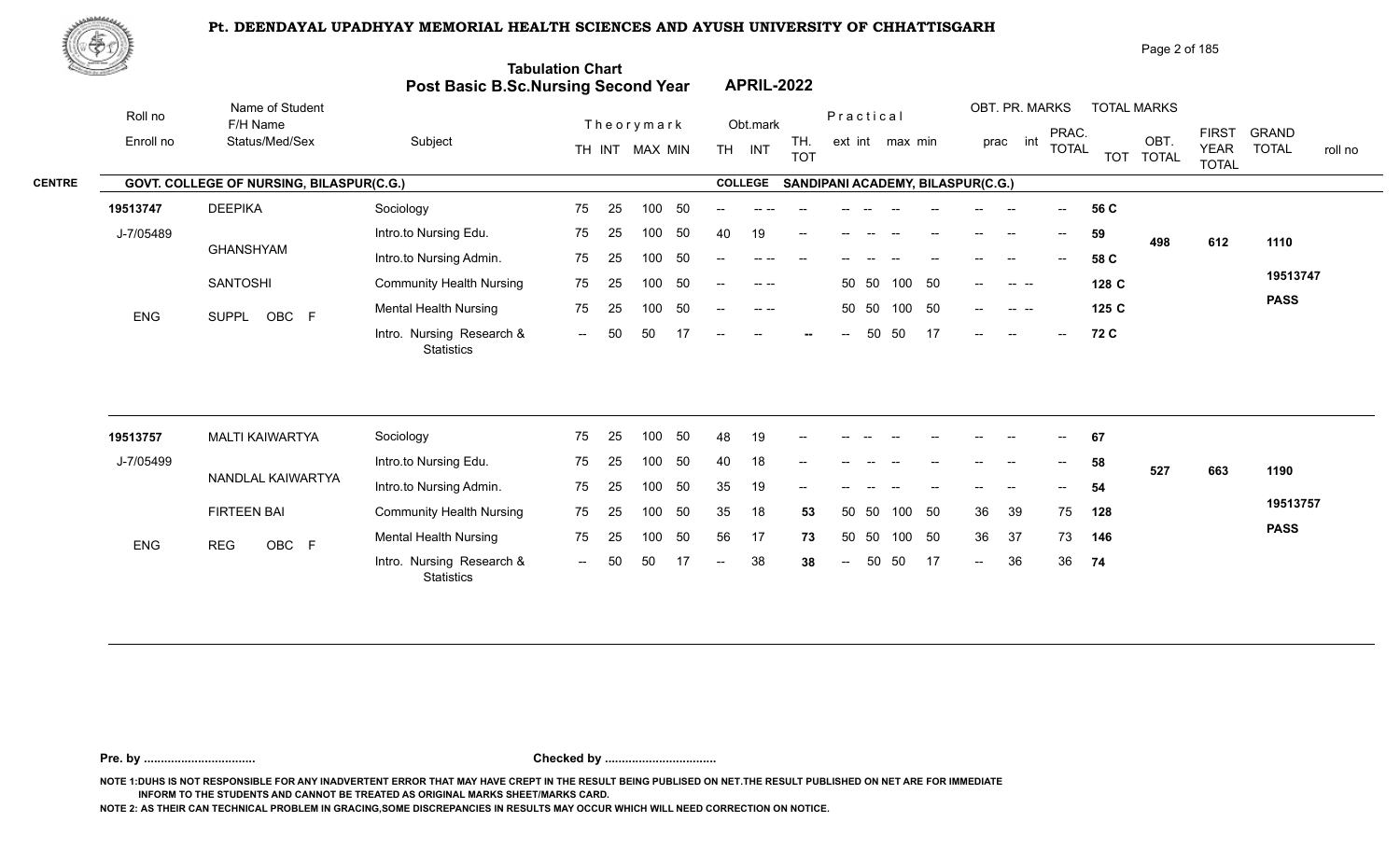

| ⊮P\$          |                      |                                                 |         | <b>Tabulation Chart</b><br>Post Basic B.Sc.Nursing Second Year | <b>APRIL-2022</b>                   |                                            |                                                        | Page 3 of 185                                            |                                                                      |         |
|---------------|----------------------|-------------------------------------------------|---------|----------------------------------------------------------------|-------------------------------------|--------------------------------------------|--------------------------------------------------------|----------------------------------------------------------|----------------------------------------------------------------------|---------|
|               | Roll no<br>Enroll no | Name of Student<br>F/H Name<br>Status/Med/Sex   | Subject | Theorymark<br>MAX MIN<br>TH INT                                | Obt.mark<br><b>INT</b><br><b>TH</b> | Practical<br>TH.<br>TOT<br>ext int max min | OBT. PR. MARKS<br>PRAC.<br>prac<br>int<br><b>TOTAL</b> | <b>TOTAL MARKS</b><br>OBT.<br><b>TOT</b><br><b>TOTAL</b> | GRAND<br><b>FIRST</b><br><b>YEAR</b><br><b>TOTAL</b><br><b>TOTAL</b> | roll no |
| <b>CENTRE</b> |                      | <b>GOVT. COLLEGE OF NURSING, BILASPUR(C.G.)</b> |         |                                                                | <b>COLLEGE</b>                      | <b>SANDIPANI ACADEMY, BILASPUR(C.G.)</b>   |                                                        |                                                          |                                                                      |         |

| 19513769   | SHRADDHA       | Sociology                                      | 75     | -25  | 100    | -50  | $--$ |               | $\sim$ $\sim$ | $- -$                    | $-$   | $- -$        | $\hspace{0.05cm}$ | $-$    | $-$                      | $\hspace{0.1em} \ldots \hspace{0.1em}$ | 55 C  |     |     |              |
|------------|----------------|------------------------------------------------|--------|------|--------|------|------|---------------|---------------|--------------------------|-------|--------------|-------------------|--------|--------------------------|----------------------------------------|-------|-----|-----|--------------|
| J-7/05511  |                | Intro.to Nursing Edu.                          | 75     | -25  | 100    | - 50 | 32   | 18            | $-$           |                          | $-$   |              |                   | $- -$  | $\overline{\phantom{a}}$ | $--$                                   | 50    | 482 | 604 | 1086         |
|            | <b>BEKHRAM</b> | Intro.to Nursing Admin.                        | 75     | 25   | 100    | - 50 | --   | -- --         |               |                          |       |              |                   | --     | $- -$                    | $- -$                                  | 58 C  |     |     |              |
|            | <b>BASANTI</b> | <b>Community Health Nursing</b>                | 75     | - 25 | 100 50 |      | 27   | 18            | 45*           |                          | 50 50 | 100          | - 50              | 37     | 37                       | 74                                     | 119   |     |     | 19513769     |
| <b>ENG</b> |                | <b>Mental Health Nursing</b>                   | 75     | -25  | 100    | - 50 | $--$ | $\sim$ $\sim$ |               |                          |       | 50 50 100 50 |                   | $\sim$ | $\sim$ $\sim$ $\sim$     |                                        | 126 C |     |     | <b>PASS</b>  |
|            | OBC F<br>SUPPL | Intro. Nursing Research &<br><b>Statistics</b> | $  \,$ |      | .50    |      | $--$ | $\sim$        | $\sim$ $\sim$ | $\overline{\phantom{a}}$ | 50    | - 50         |                   | $\sim$ | $-$                      | $\sim$                                 | 74 C  |     |     | <b>DC 05</b> |

| 19513774   | <b>SUSHMA A KUMAR</b>                          | Sociology                                      | 75                       | - 25 | 100 | 50  | -41    | 19 | $\overline{\phantom{a}}$ | $- -$                                 | $- -$ | $\sim$                   | $- -$ | $\sim$ $\sim$                                  | $ -$                     | $\sim$ | 60    |     |     |             |
|------------|------------------------------------------------|------------------------------------------------|--------------------------|------|-----|-----|--------|----|--------------------------|---------------------------------------|-------|--------------------------|-------|------------------------------------------------|--------------------------|--------|-------|-----|-----|-------------|
| J-7/05516  |                                                | Intro.to Nursing Edu.                          | 75                       | - 25 | 100 | -50 | 37     | 18 | $\sim$                   | $\hspace{0.05cm}$ – $\hspace{0.05cm}$ |       | $\overline{\phantom{a}}$ |       | $\hspace{0.1mm}-\hspace{0.1mm}-\hspace{0.1mm}$ | $\overline{\phantom{a}}$ | $\sim$ | 55    | 496 | 609 | 1105        |
|            | ANIL KUMAR                                     | Intro.to Nursing Admin.                        | 75                       | - 25 | 100 | 50  | 22     | 18 | $- -$                    |                                       |       |                          |       |                                                | $\hspace{0.05cm}$        | $- -$  | - 40* |     |     |             |
|            | SARASWATI DEVI THAKUR Community Health Nursing |                                                | 75                       | - 25 | 100 | -50 | -37    | 18 | 55                       | 50 50                                 |       | 100 50                   |       | 39                                             | -36                      | 75     | 130   |     |     | 19513774    |
| <b>ENG</b> | OBC F<br><b>REG</b>                            | <b>Mental Health Nursing</b>                   | 75                       | - 25 | 100 | -50 | 42     | 19 | 61                       | 50 50                                 |       | 100 50                   |       | -39                                            | -36                      | 75     | 136   |     |     | <b>FAIL</b> |
|            |                                                | Intro. Nursing Research &<br><b>Statistics</b> | $\overline{\phantom{a}}$ | 50   | 50  |     | $\sim$ | 37 | 37                       | $  \,$                                | 50 50 |                          | 17    | $\overline{\phantom{a}}$                       | 38                       | 38     | 75    |     |     |             |

**Pre. by ................................. Checked by .................................**

**NOTE 1:DUHS IS NOT RESPONSIBLE FOR ANY INADVERTENT ERROR THAT MAY HAVE CREPT IN THE RESULT BEING PUBLISED ON NET.THE RESULT PUBLISHED ON NET ARE FOR IMMEDIATE INFORM TO THE STUDENTS AND CANNOT BE TREATED AS ORIGINAL MARKS SHEET/MARKS CARD.**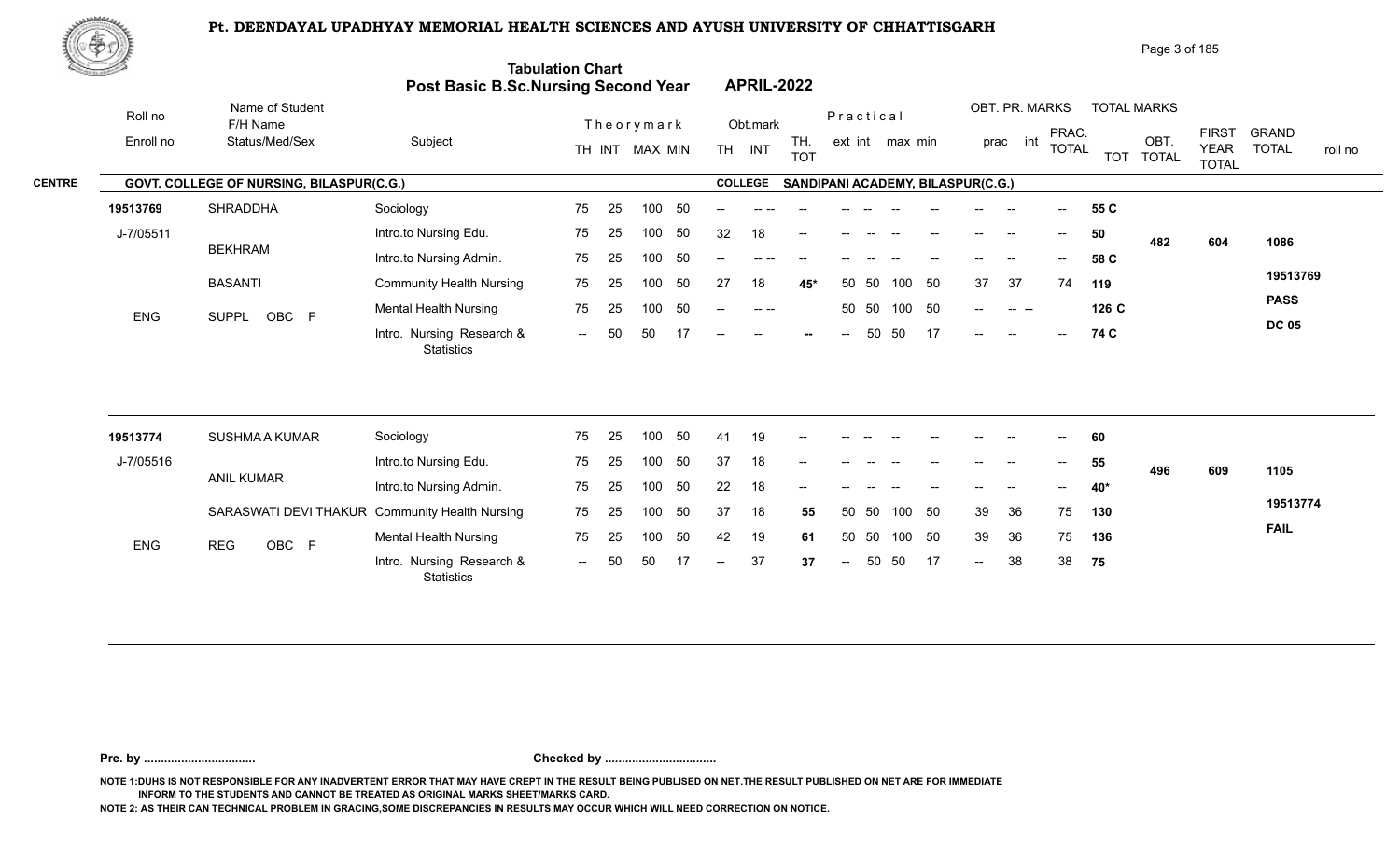

|               | 脚のり        |                                          |                                         |                                                                       |                                                           | Page 4 of 185                                                                                                                                       |
|---------------|------------|------------------------------------------|-----------------------------------------|-----------------------------------------------------------------------|-----------------------------------------------------------|-----------------------------------------------------------------------------------------------------------------------------------------------------|
|               |            |                                          |                                         | <b>Tabulation Chart</b><br><b>Post Basic B.Sc.Nursing Second Year</b> | <b>APRIL-2022</b>                                         |                                                                                                                                                     |
|               | Roll no    | Name of Student<br>F/H Name              |                                         | Theorymark                                                            | Practical<br>Obt.mark                                     | OBT. PR. MARKS<br><b>TOTAL MARKS</b>                                                                                                                |
|               | Enroll no  | Status/Med/Sex                           | Subject                                 | TH INT MAX MIN                                                        | TH.<br>ext int max min<br><b>TH</b><br>INT<br><b>TOT</b>  | <b>FIRST</b><br><b>GRAND</b><br>PRAC.<br>OBT.<br>int<br>prac<br><b>TOTAL</b><br><b>TOTAL</b><br><b>YEAR</b><br>roll no<br>TOT TOTAL<br><b>TOTAL</b> |
| <b>CENTRE</b> |            | GOVT. COLLEGE OF NURSING, BILASPUR(C.G.) |                                         |                                                                       | <b>COLLEGE</b><br>SANDIPANI ACADEMY, BILASPUR(C.G.)       |                                                                                                                                                     |
|               | 19513778   | YASHODA CHANDRA                          | Sociology                               | 50<br>75<br>-25<br>100                                                | 40<br>18                                                  | 58<br>$\hspace{0.05cm}$ – $\hspace{0.05cm}$                                                                                                         |
|               | J-7/05520  |                                          | Intro.to Nursing Edu.                   | 75<br>50<br>25<br>100                                                 | 31<br>-17<br>$-$                                          | 48*<br>$- -$<br>$-$<br>478<br>604<br>1082                                                                                                           |
|               |            | RADHESHYAM<br><b>CHANDRA</b>             | Intro.to Nursing Admin.                 | 75<br>50<br>-25<br>100                                                | 21<br>18<br>$-$                                           | $39*$                                                                                                                                               |
|               |            | NARMADA BAI CHANDRA                      | <b>Community Health Nursing</b>         | 50<br>75<br>25<br>100                                                 | 18<br>50<br>41<br>50 50<br>100<br>59                      | 19513778<br>37<br>37<br>74<br>133                                                                                                                   |
|               | <b>ENG</b> | OBC F<br><b>REG</b>                      | <b>Mental Health Nursing</b>            | 50<br>75<br>100<br>-25                                                | 35<br>18<br>50<br>50 50<br>100<br>53                      | <b>FAIL</b><br>36<br>37<br>73<br>126                                                                                                                |
|               |            |                                          | Intro. Nursing Research &<br>Statistics | 17<br>-50<br>50<br>$-$                                                | 36<br>17<br>50<br>50<br>36<br>$\sim$ $\sim$<br>$\sim$ $-$ | 38<br>38 74<br>$--$                                                                                                                                 |

| 20513831   | ANSHIKA             | Sociology                                      | 75     | - 25 | 100 | 50  | 49     | 19 | $\sim$ | $- -$  |    |        | $- -$ | $\overline{\phantom{a}}$ | $\overline{\phantom{a}}$ | $--$  | 68  |     |     |             |
|------------|---------------------|------------------------------------------------|--------|------|-----|-----|--------|----|--------|--------|----|--------|-------|--------------------------|--------------------------|-------|-----|-----|-----|-------------|
| J-7/06138  |                     | Intro.to Nursing Edu.                          | 75     | - 25 | 100 | -50 | 57     | 19 | $- -$  |        |    |        |       |                          |                          | $- -$ | 76  | 560 | 646 | 1206        |
|            | REWA RAM SAHU       | Intro.to Nursing Admin.                        | 75     | 25   | 100 | -50 | 41     | 19 | $-$    |        |    |        |       | --                       |                          | $--$  | 60  |     |     |             |
|            | PUSHPA SAHU         | <b>Community Health Nursing</b>                | 75     | - 25 | 100 | -50 | 40     | 19 | 59     | 50 50  |    | 100 50 |       | 38                       | -37                      | 75    | 134 |     |     | 20513831    |
| <b>ENG</b> | GEN F<br><b>REG</b> | <b>Mental Health Nursing</b>                   | 75     | -25  | 100 | -50 | 54     | 18 | 72     | 50 50  |    | 100 50 |       | -39                      | - 36                     | 75    | 147 |     |     | <b>PASS</b> |
|            |                     | Intro. Nursing Research &<br><b>Statistics</b> | $\sim$ | -50  | 50  |     | $\sim$ | 37 | 37     | $\sim$ | 50 | - 50   | 17    | $\sim$                   | 38                       | 38    | 75  |     |     |             |

**Pre. by ................................. Checked by .................................**

**NOTE 1:DUHS IS NOT RESPONSIBLE FOR ANY INADVERTENT ERROR THAT MAY HAVE CREPT IN THE RESULT BEING PUBLISED ON NET.THE RESULT PUBLISHED ON NET ARE FOR IMMEDIATE INFORM TO THE STUDENTS AND CANNOT BE TREATED AS ORIGINAL MARKS SHEET/MARKS CARD.**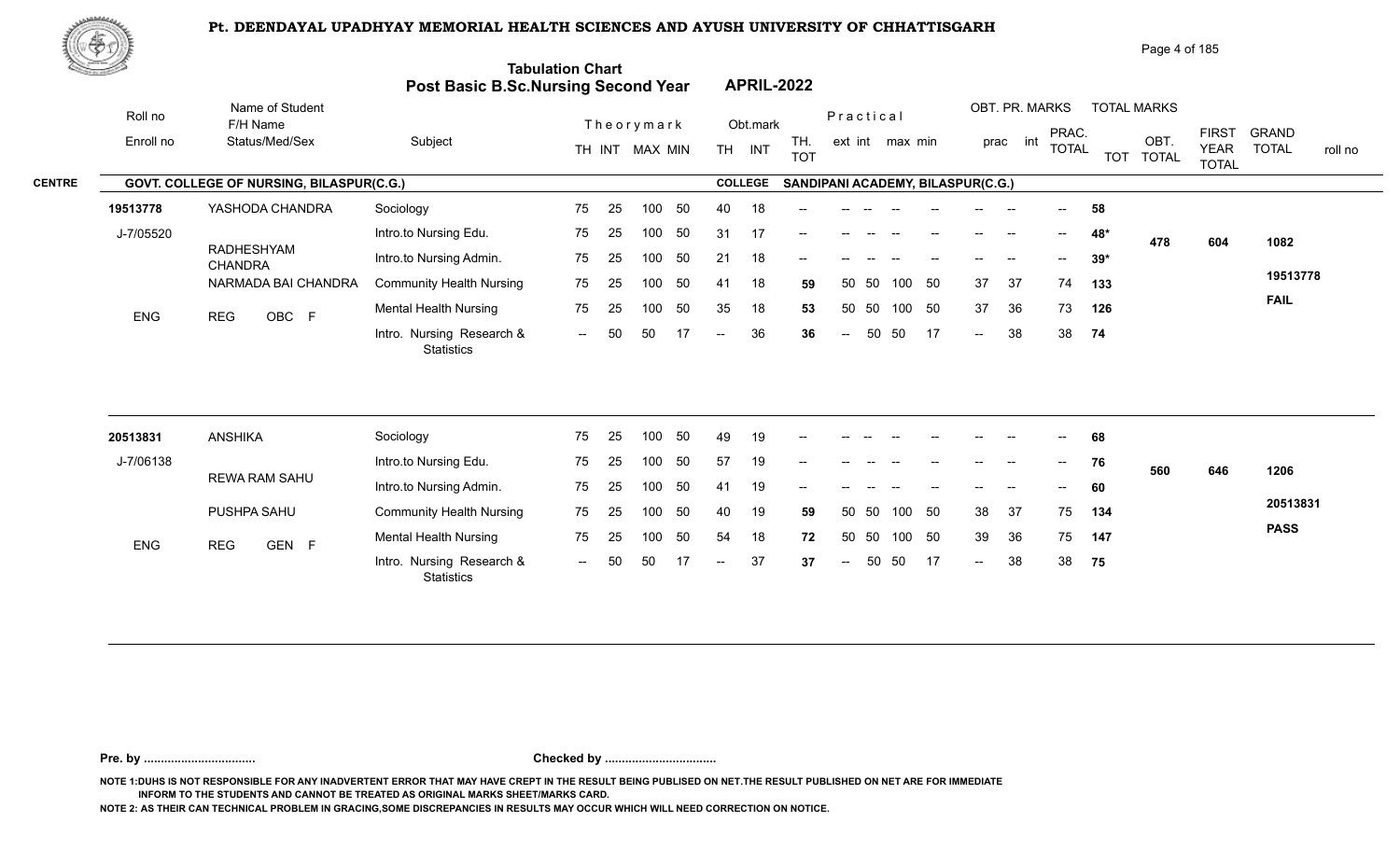

| Page 5 of 185 |  |
|---------------|--|
|               |  |

| Name of Student<br>Roll no<br>Practical                                                                                                                     |                                                                                                                                             |
|-------------------------------------------------------------------------------------------------------------------------------------------------------------|---------------------------------------------------------------------------------------------------------------------------------------------|
| Theorymark<br>F/H Name<br>Obt.mark                                                                                                                          | OBT. PR. MARKS<br><b>TOTAL MARKS</b><br>PRAC.<br><b>FIRST</b><br><b>GRAND</b>                                                               |
| Subject<br>Enroll no<br>Status/Med/Sex<br>TH.<br>TH INT<br>TH INT MAX MIN<br><b>TOT</b>                                                                     | OBT.<br>ext int max min<br>prac int<br><b>TOTAL</b><br><b>YEAR</b><br><b>TOTAL</b><br>roll no<br><b>TOT</b><br><b>TOTAL</b><br><b>TOTAL</b> |
| <b>COLLEGE</b><br>GOVT. COLLEGE OF NURSING, BILASPUR(C.G.)                                                                                                  | SANDIPANI ACADEMY, BILASPUR(C.G.)                                                                                                           |
| <b>DIVYA BHARTI</b><br>36<br>Sociology<br>25<br>50<br>20513835<br>75<br>100<br>18                                                                           | 54                                                                                                                                          |
| K-7/06142<br>Intro.to Nursing Edu.<br>75<br>25<br>100<br>50<br>18<br>44                                                                                     | 62<br>$--$<br>493<br>1143<br>650                                                                                                            |
| <b>MAKUND SINGH</b><br>Intro.to Nursing Admin.<br>50<br>26<br>75<br>25<br>100<br>18                                                                         | 44*                                                                                                                                         |
| <b>FOOTAN BAI</b><br><b>Community Health Nursing</b><br>75<br>25<br>50<br>32<br>18<br>50 50<br>100<br>50                                                    | 20513835<br>50<br>36<br>38<br>74<br>100<br>124                                                                                              |
| <b>Mental Health Nursing</b><br>50<br>19<br>50<br>50<br>75<br>25<br>100<br>41<br>60<br>ENG<br>SC<br>F<br><b>REG</b>                                         | <b>FAIL</b><br>100<br>50<br>36<br>37<br>73<br>133                                                                                           |
| Intro. Nursing Research &<br>38<br>50<br>50<br>50<br>17<br>38<br>$\sim$ $\sim$<br>$\overline{\phantom{a}}$<br>$\overline{\phantom{a}}$<br><b>Statistics</b> | 50<br>38<br>38<br>-17<br>76<br>$\sim$                                                                                                       |
|                                                                                                                                                             |                                                                                                                                             |
| DURGESHNANDENI<br>50<br>18<br>20513836<br>Sociology<br>75<br>25<br>100<br>46                                                                                | 64                                                                                                                                          |
| K-7/06143<br>Intro.to Nursing Edu.<br>75<br>25<br>50<br>46<br>100<br>19                                                                                     | 65<br>--<br>$\hspace{0.05cm}$ – $\hspace{0.05cm}$<br>551<br>687<br>1238                                                                     |
| JODHAN YADAW<br>Intro.to Nursing Admin.<br>50<br>38<br>19<br>75<br>25<br>100                                                                                | 57                                                                                                                                          |
| <b>RUKHAMANI</b><br>75<br><b>Community Health Nursing</b><br>25<br>50<br>19<br>50 50<br>100<br>44<br>63                                                     | 20513836<br>100 50<br>37<br>40<br>77<br>140                                                                                                 |
| <b>Mental Health Nursing</b><br>75<br>25<br>50<br>53<br>18<br>50 50<br>100<br>71<br>OBC F<br><b>ENG</b><br><b>REG</b>                                       | <b>PASS</b><br>100 50<br>40<br>38<br>78<br>149                                                                                              |
| Intro. Nursing Research &<br>38<br>50<br>-50<br>50<br>17<br>38<br>$\overline{\phantom{a}}$<br>$ -$<br>Statistics                                            | 38<br>50<br>-17<br>38<br>76<br>$\mathcal{L}(\mathcal{L})$                                                                                   |

**Pre. by ................................. Checked by .................................**

**NOTE 1:DUHS IS NOT RESPONSIBLE FOR ANY INADVERTENT ERROR THAT MAY HAVE CREPT IN THE RESULT BEING PUBLISED ON NET.THE RESULT PUBLISHED ON NET ARE FOR IMMEDIATE INFORM TO THE STUDENTS AND CANNOT BE TREATED AS ORIGINAL MARKS SHEET/MARKS CARD.**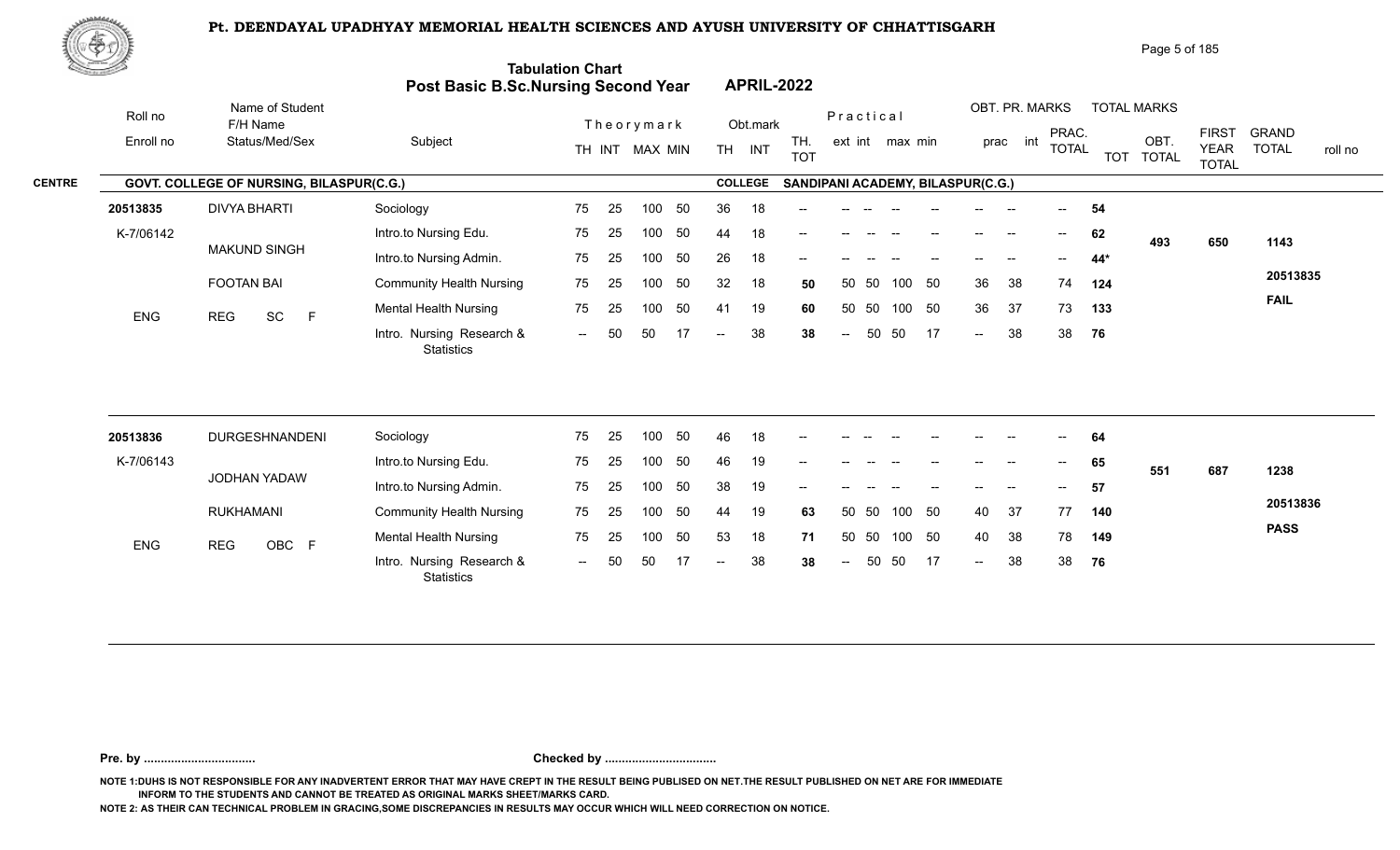

|               | 政学の        |                                          |                                            |                         |                                                          | Page 6 of 185                                                                                                                                       |
|---------------|------------|------------------------------------------|--------------------------------------------|-------------------------|----------------------------------------------------------|-----------------------------------------------------------------------------------------------------------------------------------------------------|
|               |            |                                          | <b>Post Basic B.Sc.Nursing Second Year</b> | <b>Tabulation Chart</b> | <b>APRIL-2022</b>                                        |                                                                                                                                                     |
|               | Roll no    | Name of Student<br>F/H Name              |                                            | Theorymark              | Practical<br>Obt.mark                                    | OBT. PR. MARKS<br><b>TOTAL MARKS</b>                                                                                                                |
|               | Enroll no  | Status/Med/Sex                           | Subject                                    | TH INT MAX MIN          | TH.<br>ext int max min<br><b>TH</b><br>INT<br><b>TOT</b> | <b>GRAND</b><br><b>FIRST</b><br>PRAC.<br>OBT.<br>int<br>prac<br><b>TOTAL</b><br><b>TOTAL</b><br><b>YEAR</b><br>roll no<br>TOT TOTAL<br><b>TOTAL</b> |
| <b>CENTRE</b> |            | GOVT. COLLEGE OF NURSING, BILASPUR(C.G.) |                                            |                         | <b>COLLEGE</b><br>SANDIPANI ACADEMY, BILASPUR(C.G.)      |                                                                                                                                                     |
|               | 20513839   | <b>KAVITA SINGH</b>                      | Sociology                                  | 50<br>75<br>25<br>100   | 19<br>41<br>$- -$                                        | 60<br>$- -$                                                                                                                                         |
|               | K-7/06146  |                                          | Intro.to Nursing Edu.                      | 75<br>50<br>25<br>100   | 34<br>18<br>$- -$                                        | 52<br>$\hspace{0.05cm}$<br>$\sim$<br>486<br>603<br>1089                                                                                             |
|               |            | LATASATYA NARAYAN<br><b>SINGH</b>        | Intro.to Nursing Admin.                    | 50<br>75<br>-25<br>100  | 18<br>19<br>$-$                                          | $37*$                                                                                                                                               |
|               |            | <b>BHAN KIRAN SINGH</b>                  | <b>Community Health Nursing</b>            | 75<br>50<br>-25<br>100  | 33<br>18<br>- 50<br>50 50<br>100<br>51                   | 20513839<br>36<br>36<br>72<br>123                                                                                                                   |
|               | <b>ENG</b> | GEN F<br><b>REG</b>                      | <b>Mental Health Nursing</b>               | 50<br>75<br>100<br>-25  | 45<br>19<br>- 50<br>50<br>-50<br>100<br>64               | <b>FAIL</b><br>39<br>37<br>76<br>140                                                                                                                |
|               |            |                                          | Intro. Nursing Research &<br>Statistics    | 50<br>50<br>17<br>$-$   | 37<br>17<br>50<br>50<br>37<br>$\sim$ $\sim$<br>$\sim$    | 37<br>37<br>74<br>$\sim$                                                                                                                            |

| 20513842   | <b>KUSUM</b>                   | Sociology                                      | 75                       | -25 | 100 | 50  | 38    | 18     | $- -$ |      |       |     |      | $- -$                    | -- | $- -$ | 56    |     |     |             |
|------------|--------------------------------|------------------------------------------------|--------------------------|-----|-----|-----|-------|--------|-------|------|-------|-----|------|--------------------------|----|-------|-------|-----|-----|-------------|
| K-7/06149  |                                | Intro.to Nursing Edu.                          | 75                       | 25  | 100 | -50 | 30    | 19     |       |      |       |     |      |                          | -- | $- -$ | 49*   | 465 | 636 | 1101        |
|            | KHUMAN SINGH<br><b>DHANKER</b> | Intro.to Nursing Admin.                        | 75                       | -25 | 100 | 50  | 21    | $18 -$ | $- -$ |      |       |     |      |                          | -- | $--$  | $39*$ |     |     |             |
|            | <b>SUBHARAN DHANKER</b>        | <b>Community Health Nursing</b>                | 75                       | -25 | 100 | -50 | -36   | 19     | 55    |      | 50 50 | 100 | - 50 | 36                       | 37 | 73    | 128   |     |     | 20513842    |
| <b>ENG</b> | OBC F<br><b>REG</b>            | <b>Mental Health Nursing</b>                   | 75                       | -25 | 100 | -50 | 31    | 18     | 49*   |      | 50 50 | 100 | -50  | 36                       | 36 | 72    | 121   |     |     | <b>FAIL</b> |
|            |                                | Intro. Nursing Research &<br><b>Statistics</b> | $\overline{\phantom{a}}$ | 50  | 50  |     | $- -$ | 36     | 36    | $--$ | 50    | -50 | 17   | $\overline{\phantom{a}}$ | 36 | 36    | 72    |     |     |             |

**Pre. by ................................. Checked by .................................**

**NOTE 1:DUHS IS NOT RESPONSIBLE FOR ANY INADVERTENT ERROR THAT MAY HAVE CREPT IN THE RESULT BEING PUBLISED ON NET.THE RESULT PUBLISHED ON NET ARE FOR IMMEDIATE INFORM TO THE STUDENTS AND CANNOT BE TREATED AS ORIGINAL MARKS SHEET/MARKS CARD.**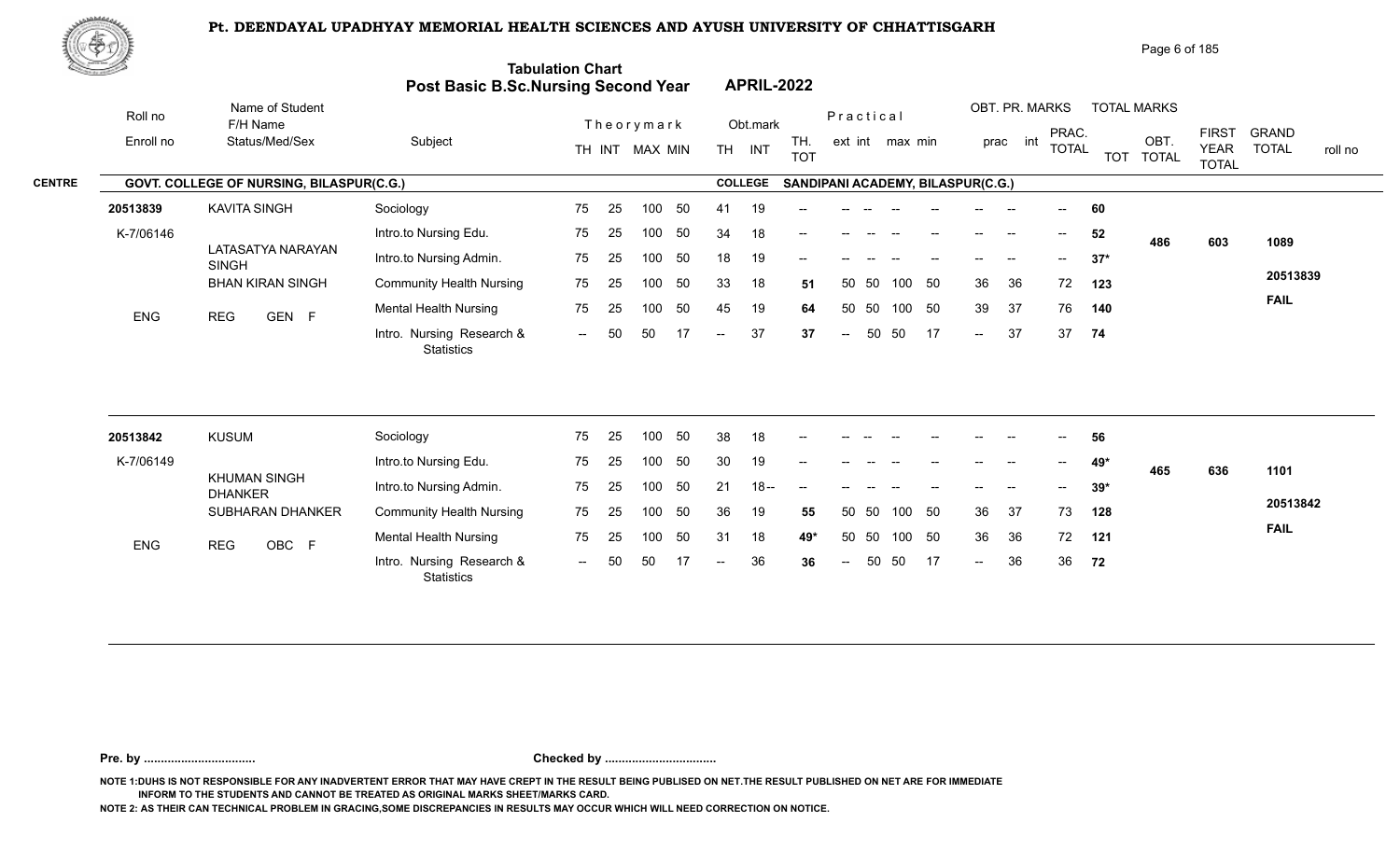

Page 7 of 185

| <u>tornal di</u> |            |                                          | Post Basic B.Sc.Nursing Second Year            | <b>Tabulation Chart</b> |    |                |     |                          | <b>APRIL-2022</b> |                                   |                          |       |                 |        |        |                |                                       |     |                    |                             |                         |
|------------------|------------|------------------------------------------|------------------------------------------------|-------------------------|----|----------------|-----|--------------------------|-------------------|-----------------------------------|--------------------------|-------|-----------------|--------|--------|----------------|---------------------------------------|-----|--------------------|-----------------------------|-------------------------|
|                  | Roll no    | Name of Student<br>F/H Name              |                                                |                         |    | Theorymark     |     |                          | Obt.mark          |                                   | Practical                |       |                 |        |        | OBT. PR. MARKS | PRAC.                                 |     | <b>TOTAL MARKS</b> | <b>FIRST</b>                | <b>GRAND</b>            |
|                  | Enroll no  | Status/Med/Sex                           | Subject                                        |                         |    | TH INT MAX MIN |     |                          | TH INT            | TH.<br><b>TOT</b>                 |                          |       | ext int max min |        |        | int<br>prac    | <b>TOTAL</b>                          |     | OBT.<br>TOT TOTAL  | <b>YEAR</b><br><b>TOTAL</b> | <b>TOTAL</b><br>roll no |
| <b>CENTRE</b>    |            | GOVT. COLLEGE OF NURSING, BILASPUR(C.G.) |                                                |                         |    |                |     |                          | <b>COLLEGE</b>    | SANDIPANI ACADEMY, BILASPUR(C.G.) |                          |       |                 |        |        |                |                                       |     |                    |                             |                         |
|                  | 20513845   | <b>MANISHA</b>                           | Sociology                                      | 75                      | 25 | 100            | 50  | 45                       | 18                |                                   |                          |       |                 |        |        |                |                                       | 63  |                    |                             |                         |
|                  | K-7/06152  |                                          | Intro.to Nursing Edu.                          | 75                      | 25 | 100            | 50  | 50                       | 18                | --                                |                          |       |                 |        |        |                | $\hspace{0.05cm}$ – $\hspace{0.05cm}$ | 68  | 554                | 683                         | 1237                    |
|                  |            | PARMANAND                                | Intro.to Nursing Admin.                        | 75                      | 25 | 100            | 50  | 40                       | 19                |                                   |                          |       |                 |        |        |                |                                       | 59  |                    |                             |                         |
|                  |            | PUSHPABAI                                | <b>Community Health Nursing</b>                | 75                      | 25 | 100            | 50  | 49                       | 18                | 67                                |                          | 50 50 |                 | 100 50 | 40     | 36             | 76                                    | 143 |                    |                             | 20513845                |
|                  | ENG        | OBC F<br><b>REG</b>                      | <b>Mental Health Nursing</b>                   | 75                      | 25 | 100            | 50  | 50                       | 19                | 69                                |                          | 50 50 |                 | 100 50 | 40     | -37            | 77                                    | 146 |                    |                             | <b>PASS</b>             |
|                  |            |                                          | Intro. Nursing Research &<br><b>Statistics</b> | $  \,$                  | 50 | 50             | 17  | $\overline{\phantom{a}}$ | 38                | 38                                | $\overline{\phantom{a}}$ | 50    | 50              | -17    | $\sim$ | 37             | 37                                    | 75  |                    |                             |                         |
|                  |            |                                          |                                                |                         |    |                |     |                          |                   |                                   |                          |       |                 |        |        |                |                                       |     |                    |                             |                         |
|                  | 20513849   | <b>NAMRATA</b>                           | Sociology                                      | 75                      | 25 | 100            | 50  | 42                       | 18                |                                   |                          |       |                 |        |        |                |                                       | 60  |                    |                             |                         |
|                  | K-7/06156  |                                          | Intro.to Nursing Edu.                          | 75                      | 25 | 100            | 50  | 41                       | 19                |                                   |                          |       |                 |        |        |                |                                       | 60  | 522                | 614                         | 1136                    |
|                  |            | <b>RAMESH KUMAR</b>                      | Intro.to Nursing Admin.                        | 75                      | 25 | 100            | 50  | 31                       | 18                |                                   |                          |       |                 |        |        |                |                                       | 49* |                    |                             |                         |
|                  |            | <b>JANSHARI</b>                          | <b>Community Health Nursing</b>                | 75                      | 25 | 100            | 50  | 45                       | 19                | 64                                | 50                       | 50    | 100             | 50     | 37     | 37             | 74                                    | 138 |                    |                             | 20513849                |
|                  | <b>ENG</b> | SC<br><b>REG</b><br>F                    | <b>Mental Health Nursing</b>                   | 75                      | 25 | 100            | 50  | 46                       | 19                | 65                                | 50                       | 50    |                 | 100 50 | 37     | 38             | 75                                    | 140 |                    |                             | <b>PASS</b>             |
|                  |            |                                          | Intro. Nursing Research &<br>Statistics        | $  \,$                  | 50 | 50             | -17 | $-$                      | 37                | 37                                | $\sim$                   | 50    | 50              | 17     | $\sim$ | 38             | 38                                    | 75  |                    |                             | <b>VCG 01</b>           |
|                  |            |                                          |                                                |                         |    |                |     |                          |                   |                                   |                          |       |                 |        |        |                |                                       |     |                    |                             |                         |

**Pre. by ................................. Checked by .................................**

**NOTE 1:DUHS IS NOT RESPONSIBLE FOR ANY INADVERTENT ERROR THAT MAY HAVE CREPT IN THE RESULT BEING PUBLISED ON NET.THE RESULT PUBLISHED ON NET ARE FOR IMMEDIATE INFORM TO THE STUDENTS AND CANNOT BE TREATED AS ORIGINAL MARKS SHEET/MARKS CARD.**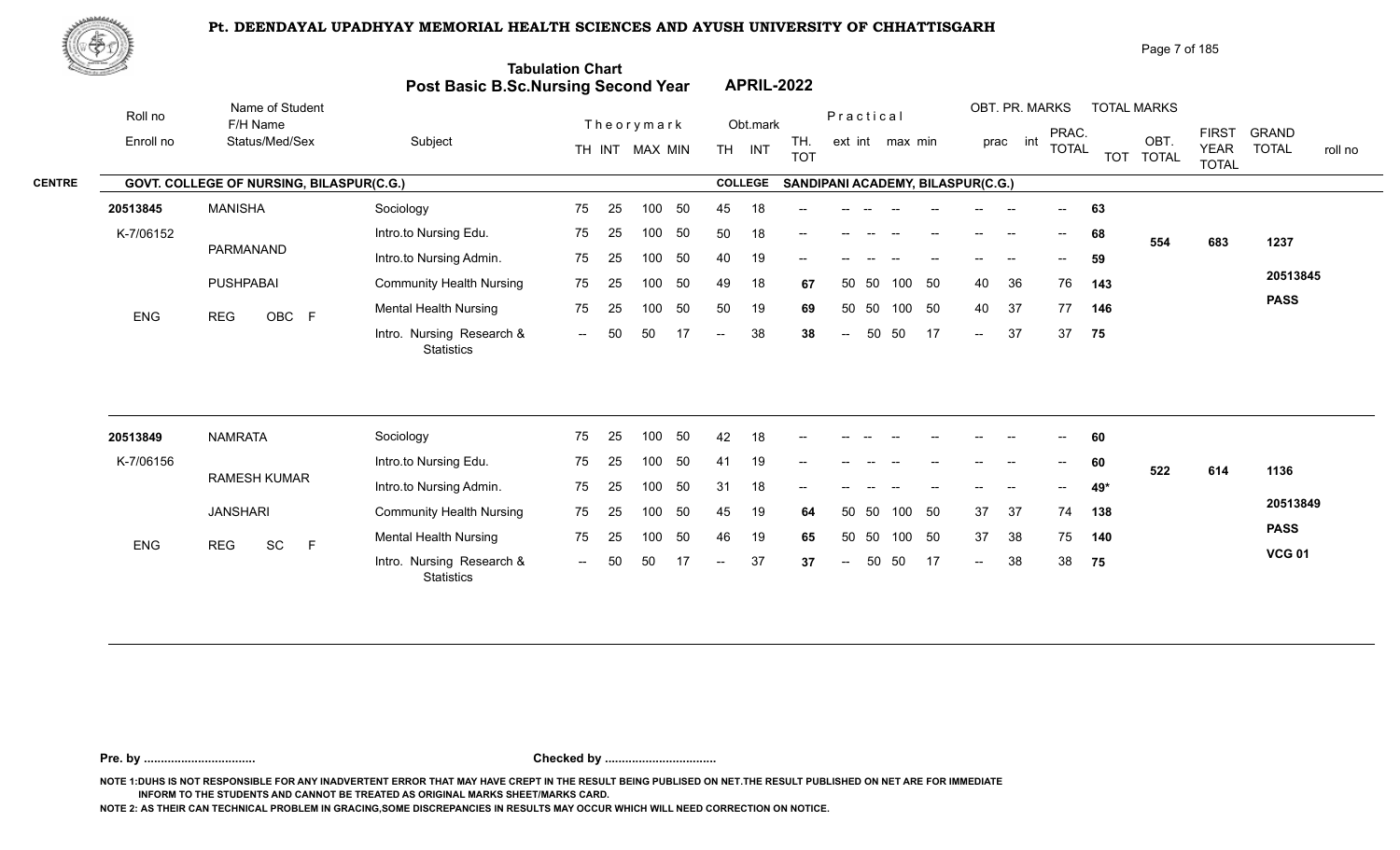

| <u>Contraction of the Contraction of the Contraction of the Contraction of the Contraction of the Contraction of the Contraction of the Contraction of the Contraction of the Contraction of the Contraction of the Contraction </u> |           |                    |                                          | Post Basic B.Sc.Nursing Second Year     | <b>Tabulation Chart</b> |    |                |    |                | <b>APRIL-2022</b> |                                       |                          |      |                 |                                   |                   |                          |                                       |     |                    |                                             |                              |         |
|--------------------------------------------------------------------------------------------------------------------------------------------------------------------------------------------------------------------------------------|-----------|--------------------|------------------------------------------|-----------------------------------------|-------------------------|----|----------------|----|----------------|-------------------|---------------------------------------|--------------------------|------|-----------------|-----------------------------------|-------------------|--------------------------|---------------------------------------|-----|--------------------|---------------------------------------------|------------------------------|---------|
|                                                                                                                                                                                                                                      | Roll no   |                    | Name of Student<br>F/H Name              |                                         |                         |    | Theorymark     |    |                | Obt.mark          |                                       | Practical                |      |                 |                                   |                   | OBT. PR. MARKS           |                                       |     | <b>TOTAL MARKS</b> |                                             |                              |         |
|                                                                                                                                                                                                                                      | Enroll no |                    | Status/Med/Sex                           | Subject                                 |                         |    | TH INT MAX MIN |    |                | TH INT            | TH.<br><b>TOT</b>                     |                          |      | ext int max min |                                   |                   | prac int                 | PRAC.<br><b>TOTAL</b>                 |     | OBT.<br>TOT TOTAL  | <b>FIRST</b><br><b>YEAR</b><br><b>TOTAL</b> | <b>GRAND</b><br><b>TOTAL</b> | roll no |
| <b>CENTRE</b>                                                                                                                                                                                                                        |           |                    | GOVT. COLLEGE OF NURSING, BILASPUR(C.G.) |                                         |                         |    |                |    |                | <b>COLLEGE</b>    |                                       |                          |      |                 | SANDIPANI ACADEMY, BILASPUR(C.G.) |                   |                          |                                       |     |                    |                                             |                              |         |
|                                                                                                                                                                                                                                      | 20513850  | <b>NEETU</b>       |                                          | Sociology                               | 75                      | 25 | 100            | 50 | 54             | 19                |                                       |                          |      |                 |                                   |                   | --                       | $\overline{\phantom{a}}$              | 73  |                    |                                             |                              |         |
|                                                                                                                                                                                                                                      | K-7/06157 |                    |                                          | Intro.to Nursing Edu.                   | 75                      | 25 | 100            | 50 | 51             | 19                |                                       |                          |      |                 |                                   | $- -$             | --                       | $--$                                  | 70  | 572                | 639                                         | 1211                         |         |
|                                                                                                                                                                                                                                      |           | <b>KUNJ BIHARI</b> |                                          | Intro.to Nursing Admin.                 | 75                      | 25 | 100            | 50 | 41             | 19                | $-$                                   |                          |      |                 |                                   |                   |                          | $\hspace{0.05cm}$ – $\hspace{0.05cm}$ | 60  |                    |                                             |                              |         |
|                                                                                                                                                                                                                                      |           | <b>UMEND BAI</b>   |                                          | <b>Community Health Nursing</b>         | 75                      | 25 | 100            | 50 | 53             | 19                | 72                                    | 50                       | - 50 | 100             | 50                                | 37                | 36                       | 73                                    | 145 |                    |                                             | 20513850                     |         |
|                                                                                                                                                                                                                                      | ENG       | <b>REG</b>         | OBC F                                    | <b>Mental Health Nursing</b>            | 75                      | 25 | 100            | 50 | 57             | 19                | 76                                    | 50                       | 50   | 100 50          |                                   | 38                | 37                       | 75                                    | 151 |                    |                                             | <b>PASS</b>                  |         |
|                                                                                                                                                                                                                                      |           |                    |                                          | Intro. Nursing Research &<br>Statistics | $\sim$                  | 50 | 50             | 17 | $\overline{a}$ | 36                | 36                                    | $\overline{\phantom{a}}$ | 50   | 50              | 17                                | $\sim$            | 37                       | 37                                    | 73  |                    |                                             |                              |         |
|                                                                                                                                                                                                                                      |           |                    |                                          |                                         |                         |    |                |    |                |                   |                                       |                          |      |                 |                                   |                   |                          |                                       |     |                    |                                             |                              |         |
|                                                                                                                                                                                                                                      | 20513852  |                    | POONAM RATHORE                           | Sociology                               | 75                      | 25 | 100            | 50 | 50             | 18                |                                       |                          |      |                 |                                   |                   |                          |                                       | 68  |                    |                                             |                              |         |
|                                                                                                                                                                                                                                      | k-7/06159 |                    |                                          | Intro.to Nursing Edu.                   | 75                      | 25 | 100            | 50 | 39             | 18                | --                                    |                          |      |                 |                                   | $\qquad \qquad -$ | $\overline{\phantom{a}}$ | $--$                                  | 57  | 525                | 624                                         | 1149                         |         |
|                                                                                                                                                                                                                                      |           | <b>TULA RAM</b>    |                                          | Intro.to Nursing Admin.                 | 75                      | 25 | 100            | 50 | 34             | $17 -$            | $\hspace{0.05cm}$ – $\hspace{0.05cm}$ |                          |      |                 |                                   |                   |                          | $- -$                                 | 51  |                    |                                             |                              |         |

|            | .                   | Intro.to Nursing Admin.                        |  |  |                         |                                  |                 |  |              | المناسبة المناسبة المناسبة المناسبة المناسبة المناسبة المناسبة المناسبة المناسبة المناسبة المناسبة ا | and the state of the state of |      | <b>Section</b> |     |             |
|------------|---------------------|------------------------------------------------|--|--|-------------------------|----------------------------------|-----------------|--|--------------|------------------------------------------------------------------------------------------------------|-------------------------------|------|----------------|-----|-------------|
|            | NIRMALA DEVI        | <b>Community Health Nursing</b>                |  |  | - 49                    | 18                               | 67              |  | 50 50 100 50 |                                                                                                      | - 36                          | - 36 | 72             | 139 | 20513852    |
| <b>ENG</b> | OBC F<br><b>REG</b> | <b>Mental Health Nursing</b>                   |  |  | 75  25  100  50  47  19 |                                  | 66 50 50 100 50 |  |              |                                                                                                      | -36                           | -36  | 72             | 138 | <b>PASS</b> |
|            |                     | Intro. Nursing Research &<br><b>Statistics</b> |  |  |                         | -- 50 50 17 -- 36 36 -- 50 50 17 |                 |  |              |                                                                                                      | $\sim$ $\sim$                 | -36  | 36 72          |     |             |

**Pre. by ................................. Checked by .................................**

**NOTE 1:DUHS IS NOT RESPONSIBLE FOR ANY INADVERTENT ERROR THAT MAY HAVE CREPT IN THE RESULT BEING PUBLISED ON NET.THE RESULT PUBLISHED ON NET ARE FOR IMMEDIATE INFORM TO THE STUDENTS AND CANNOT BE TREATED AS ORIGINAL MARKS SHEET/MARKS CARD.**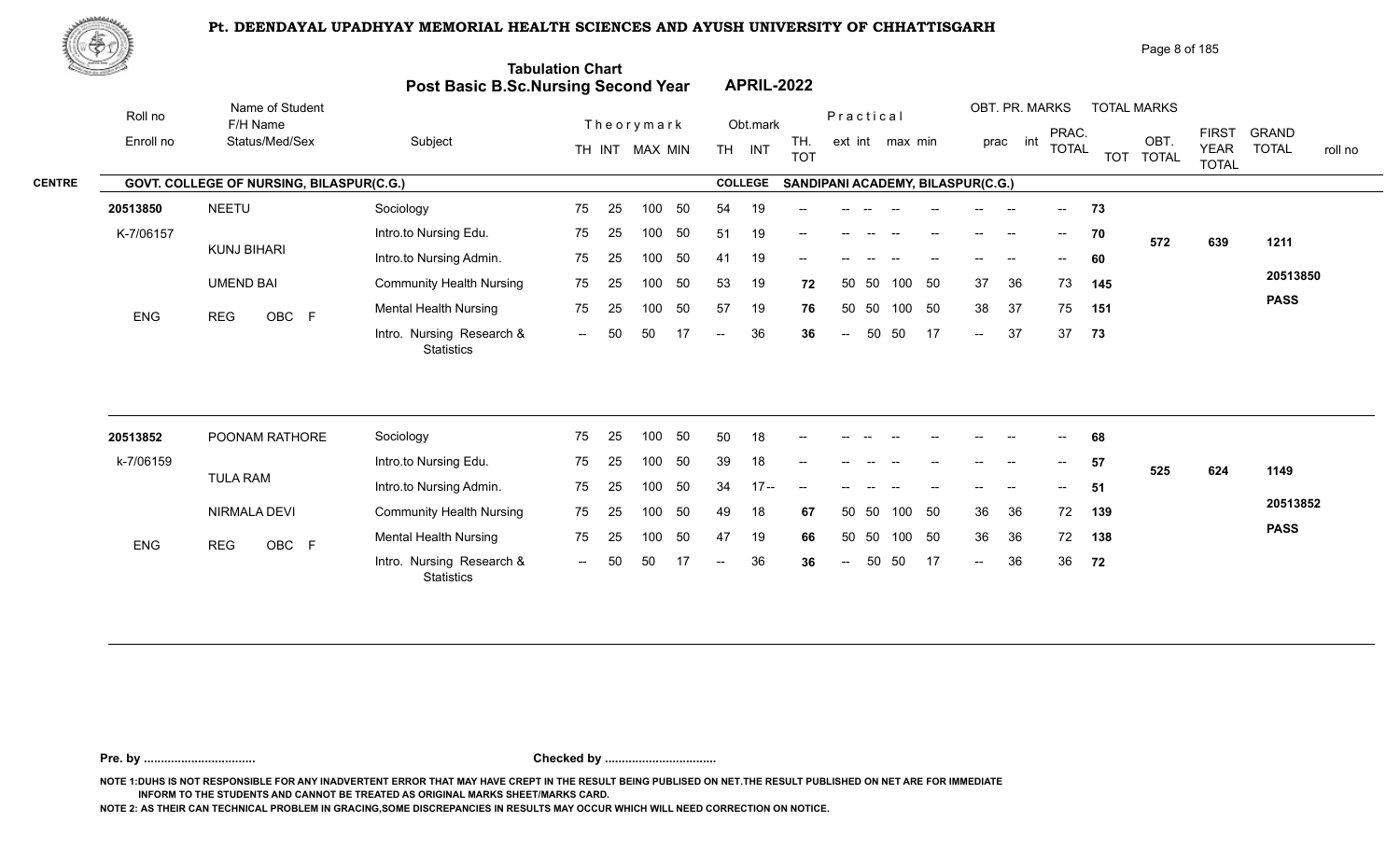

| Page 9 of 185 |  |
|---------------|--|
|---------------|--|

**ABSENT**

|               | <u>tan masa</u>      |                                               | Post Basic B.Sc.Nursing Second Year     | <b>Tabulation Chart</b> |    |                              |    |              | <b>APRIL-2022</b>  |                                   |           |                   |                 |    |                                       |                            |                          |            |                                            |                                             |                                         |
|---------------|----------------------|-----------------------------------------------|-----------------------------------------|-------------------------|----|------------------------------|----|--------------|--------------------|-----------------------------------|-----------|-------------------|-----------------|----|---------------------------------------|----------------------------|--------------------------|------------|--------------------------------------------|---------------------------------------------|-----------------------------------------|
|               | Roll no<br>Enroll no | Name of Student<br>F/H Name<br>Status/Med/Sex | Subject                                 |                         |    | Theorymark<br>TH INT MAX MIN |    |              | Obt.mark<br>TH INT | TH.<br><b>TOT</b>                 | Practical |                   | ext int max min |    |                                       | OBT. PR. MARKS<br>prac int | PRAC.<br><b>TOTAL</b>    | <b>TOT</b> | <b>TOTAL MARKS</b><br>OBT.<br><b>TOTAL</b> | <b>FIRST</b><br><b>YEAR</b><br><b>TOTAL</b> | <b>GRAND</b><br><b>TOTAL</b><br>roll no |
| <b>CENTRE</b> |                      | GOVT. COLLEGE OF NURSING, BILASPUR(C.G.)      |                                         |                         |    |                              |    |              | <b>COLLEGE</b>     | SANDIPANI ACADEMY, BILASPUR(C.G.) |           |                   |                 |    |                                       |                            |                          |            |                                            |                                             |                                         |
|               | 20513855             | PURNIMA SAHU                                  | Sociology                               | 75                      | 25 | 100                          | 50 | 49           | 19                 |                                   |           |                   |                 |    |                                       |                            |                          | 68         |                                            |                                             |                                         |
|               | K-7/06162            |                                               | Intro.to Nursing Edu.                   | 75                      | 25 | 100                          | 50 | 42           | 19                 | $\overline{\phantom{a}}$          |           | $\hspace{0.05cm}$ |                 |    | $\hspace{0.05cm}$ – $\hspace{0.05cm}$ | --                         | $\overline{\phantom{a}}$ | 61         | 524                                        | 630                                         | 1154                                    |
|               |                      | ASHOK KUMAR SAHU                              | Intro.to Nursing Admin.                 | 75                      | 25 | 100                          | 50 | 41           | 19                 | --                                |           |                   |                 |    |                                       |                            | $- -$                    | 60         |                                            |                                             |                                         |
|               |                      | <b>GAURI BAI SAHU</b>                         | <b>Community Health Nursing</b>         | 75                      | 25 | 100                          | 50 | 33           | 19                 | 52                                |           | 50 50             | 100 50          |    | 37                                    | 37                         | 74                       | 126        |                                            |                                             | 20513855                                |
|               | <b>ENG</b>           | OBC F<br><b>REG</b>                           | <b>Mental Health Nursing</b>            | 75                      | 25 | 100                          | 50 | 41           | 19                 | 60                                | 50        | 50                | 100 50          |    | 36                                    | 38                         | 74                       | 134        |                                            |                                             | <b>PASS</b>                             |
|               |                      |                                               | Intro. Nursing Research &<br>Statistics | $\sim$ $\sim$           | 50 | 50                           | 17 | $- -$ .      | 37                 | 37                                | $--$      | 50                | 50              | 17 | $\sim$                                | 38                         | 38                       | 75         |                                            |                                             |                                         |
|               |                      |                                               |                                         |                         |    |                              |    |              |                    |                                   |           |                   |                 |    |                                       |                            |                          |            |                                            |                                             |                                         |
|               | 20513858             | RITU BALA D RAM                               | Sociology                               | 75                      | 25 | 100                          | 50 | A            | 18                 | --                                |           |                   |                 |    |                                       | $\overline{\phantom{a}}$   | $--$                     | $18*$      |                                            |                                             |                                         |
|               | K-7/06165            |                                               | Intro.to Nursing Edu.                   | 75                      | 25 | 100                          | 50 | A            | 19                 |                                   |           |                   |                 |    | $\qquad \qquad -$                     |                            | $--$                     | $19*$      | 316                                        | 613                                         | 929                                     |
|               |                      | SATISH KUMAR D RAM                            | Intro.to Nursing Admin.                 | 75                      | 25 | 100                          | 50 | $\mathsf{A}$ | 19                 | --                                |           |                   |                 |    |                                       |                            | $-$                      | $19*$      |                                            |                                             |                                         |
|               |                      | USHA D RAM                                    | <b>Community Health Nursing</b>         | 75                      | 25 | 100                          | 50 | A            | 19                 | $19*$                             | 50        | 50                | 100             | 50 | 36                                    | 38                         | 74                       | 93         |                                            |                                             | 20513858                                |

**Pre. by ................................. Checked by .................................**

Intro. Nursing Research & -- -- ST

25 75

-- 50 50 17 -- 38 38

100 50 50 50 A 18 **18\*** 37 37 74 **92**

-- 50 38 37 **38** 37

 $-37$ 

37 37 74 **92** 

**75**

**NOTE 1:DUHS IS NOT RESPONSIBLE FOR ANY INADVERTENT ERROR THAT MAY HAVE CREPT IN THE RESULT BEING PUBLISED ON NET.THE RESULT PUBLISHED ON NET ARE FOR IMMEDIATE INFORM TO THE STUDENTS AND CANNOT BE TREATED AS ORIGINAL MARKS SHEET/MARKS CARD.**

**NOTE 2: AS THEIR CAN TECHNICAL PROBLEM IN GRACING,SOME DISCREPANCIES IN RESULTS MAY OCCUR WHICH WILL NEED CORRECTION ON NOTICE.**

Mental Health Nursing **75** 25

**Statistics** 

ENG REG ST F Montail House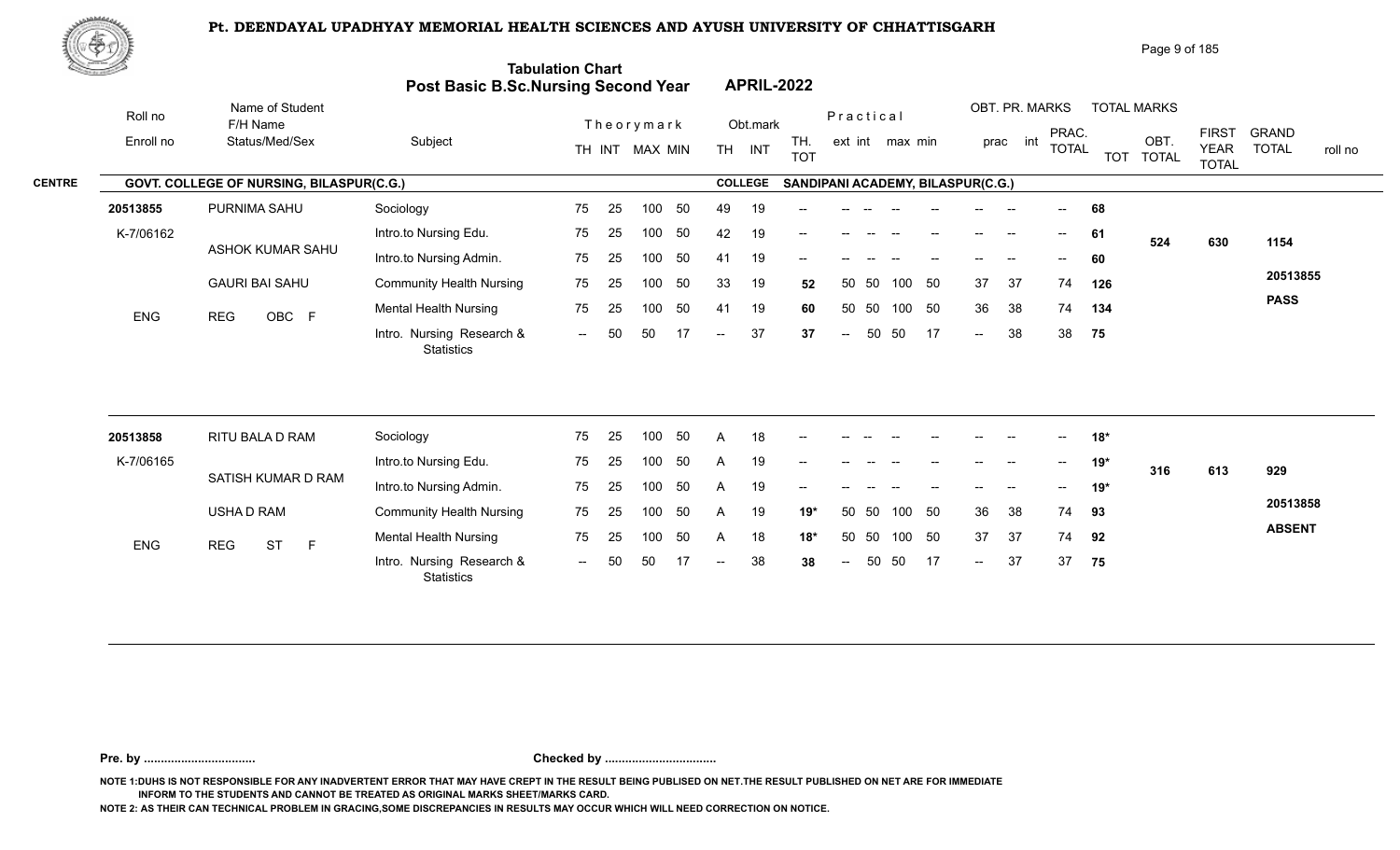

| ぷやが           |            |                                      |                                     |                              |                                                                                                                                                                                                                                                                                                                                                                                                      | Page 10 of 185                                                                                                                                                         |
|---------------|------------|--------------------------------------|-------------------------------------|------------------------------|------------------------------------------------------------------------------------------------------------------------------------------------------------------------------------------------------------------------------------------------------------------------------------------------------------------------------------------------------------------------------------------------------|------------------------------------------------------------------------------------------------------------------------------------------------------------------------|
|               |            |                                      | Post Basic B.Sc.Nursing Second Year | <b>Tabulation Chart</b>      | <b>APRIL-2022</b>                                                                                                                                                                                                                                                                                                                                                                                    |                                                                                                                                                                        |
|               | Roll no    | Name of Student<br>F/H Name          |                                     | Theorymark                   | Obt.mark                                                                                                                                                                                                                                                                                                                                                                                             | OBT. PR. MARKS<br><b>TOTAL MARKS</b><br>Practical                                                                                                                      |
|               | Enroll no  | Status/Med/Sex                       | Subject                             | TH INT MAX MIN               | TH.<br>INT<br><b>TH</b><br><b>TOT</b>                                                                                                                                                                                                                                                                                                                                                                | <b>FIRST</b><br><b>GRAND</b><br>PRAC.<br>OBT.<br>int<br>ext int max min<br>prac<br><b>TOTAL</b><br><b>TOTAL</b><br><b>YEAR</b><br>roll no<br>TOT TOTAL<br><b>TOTAL</b> |
| <b>CENTRE</b> |            | GOVT. COLLEGE OF NURSING, DURG(C.G.) |                                     |                              | <b>COLLEGE</b>                                                                                                                                                                                                                                                                                                                                                                                       | SANDIPANI ACADEMY, ACHHOTI, DURG(C.G.)                                                                                                                                 |
|               | 17513728   | JHARNA MASIH DAS                     | Sociology                           | 50<br>100<br>75<br>-25       | $- -$                                                                                                                                                                                                                                                                                                                                                                                                | 68 C<br>$- -$                                                                                                                                                          |
|               | H-7/05351  |                                      | Intro.to Nursing Edu.               | 25<br>50<br>75<br>100        | 20<br>15<br>$- -$                                                                                                                                                                                                                                                                                                                                                                                    | $35*$<br>$\overline{\phantom{a}}$<br>$\hspace{0.05cm}$<br>479<br>619<br>1098                                                                                           |
|               |            | SANT MASIH DAS                       | Intro.to Nursing Admin.             | -50<br>100<br>75<br>-25      | -- --                                                                                                                                                                                                                                                                                                                                                                                                | 50 C<br>$- -$                                                                                                                                                          |
|               |            | SURYKANTA MASIH DAS                  | <b>Community Health Nursing</b>     | 50<br>75<br>100<br>25        | $\frac{1}{2} \frac{1}{2} \frac{1}{2} \frac{1}{2} \frac{1}{2} \frac{1}{2} \frac{1}{2} \frac{1}{2} \frac{1}{2} \frac{1}{2} \frac{1}{2} \frac{1}{2} \frac{1}{2} \frac{1}{2} \frac{1}{2} \frac{1}{2} \frac{1}{2} \frac{1}{2} \frac{1}{2} \frac{1}{2} \frac{1}{2} \frac{1}{2} \frac{1}{2} \frac{1}{2} \frac{1}{2} \frac{1}{2} \frac{1}{2} \frac{1}{2} \frac{1}{2} \frac{1}{2} \frac{1}{2} \frac{$<br>$--$ | 17513728<br>50<br>50 50<br>100<br>130 C<br>. <u>.</u><br>$\qquad \qquad -$                                                                                             |
|               | <b>ENG</b> | GEN F<br><b>SUPPL</b>                | <b>Mental Health Nursing</b>        | -50<br>75<br>100<br>-25      | $--- - - - -$<br>$- -$                                                                                                                                                                                                                                                                                                                                                                               | <b>FAIL</b><br>100 50<br>50 50<br>126 C<br>$--$<br>$\begin{array}{ccc} - & - & - \end{array}$                                                                          |
|               |            |                                      | Intro. Nursing Research &           | 17<br>50<br>50<br>$\sim$ $-$ | $--$<br>$\hspace{0.1mm}-\hspace{0.1mm}-\hspace{0.1mm}$<br>$\sim$                                                                                                                                                                                                                                                                                                                                     | 50<br>50<br>17<br>70 C<br>$--$<br>$--$<br>$-$<br>$--$                                                                                                                  |

| 18514010   | CHHABI LAL            | Sociology                                      | 75             | - 25 | 100 | -50 | $\overline{\phantom{a}}$ |          | $\sim$ $-$ |        |       | $\overline{\phantom{a}}$ | $\overline{\phantom{a}}$ | $--$   | $\overline{\phantom{a}}$ | $\overline{\phantom{a}}$ | 56 C  |     |     |             |
|------------|-----------------------|------------------------------------------------|----------------|------|-----|-----|--------------------------|----------|------------|--------|-------|--------------------------|--------------------------|--------|--------------------------|--------------------------|-------|-----|-----|-------------|
| I-7/06360  | DEWANGAN              | Intro.to Nursing Edu.                          | 75             | 25   | 100 |     | $\overline{\phantom{a}}$ | $\cdots$ | $- -$      | $- -$  |       |                          | $\overline{\phantom{a}}$ | $--$   | $\overline{\phantom{a}}$ | $\sim$                   | 54 C  | 490 | 610 | 1100        |
|            | <b>BIRKAT LAL</b>     | Intro.to Nursing Admin.                        | 75             | 25   | 100 |     | 39                       | 18       | $- -$      |        |       |                          |                          | $- -$  |                          | $\overline{\phantom{a}}$ | 57    |     |     |             |
|            | REKHA DEWANGAN        | <b>Community Health Nursing</b>                | 75             | -25  | 100 | -50 | $\qquad \qquad -$        |          |            |        | 50 50 | 100 50                   |                          | $--$   |                          |                          | 130 C |     |     | 18514010    |
| <b>ENG</b> | OBC M<br><b>SUPPL</b> | <b>Mental Health Nursing</b>                   | 75             | -25  | 100 | 50  | 36                       | 19       | 55         | 50     | - 50  | 100 50                   |                          | 36     | 36                       | 72                       | 127   |     |     | <b>PASS</b> |
|            |                       | Intro. Nursing Research &<br><b>Statistics</b> | $\overline{a}$ | 50   | 50  |     | $\overline{\phantom{a}}$ | $\sim$   | $\sim$     | $  \,$ | 50    | - 50                     | $\overline{17}$          | $\sim$ | $\sim$ $\sim$            | $\sim$                   | 66 C  |     |     |             |

**Pre. by ................................. Checked by .................................**

**NOTE 1:DUHS IS NOT RESPONSIBLE FOR ANY INADVERTENT ERROR THAT MAY HAVE CREPT IN THE RESULT BEING PUBLISED ON NET.THE RESULT PUBLISHED ON NET ARE FOR IMMEDIATE INFORM TO THE STUDENTS AND CANNOT BE TREATED AS ORIGINAL MARKS SHEET/MARKS CARD.**

**NOTE 2: AS THEIR CAN TECHNICAL PROBLEM IN GRACING,SOME DISCREPANCIES IN RESULTS MAY OCCUR WHICH WILL NEED CORRECTION ON NOTICE.**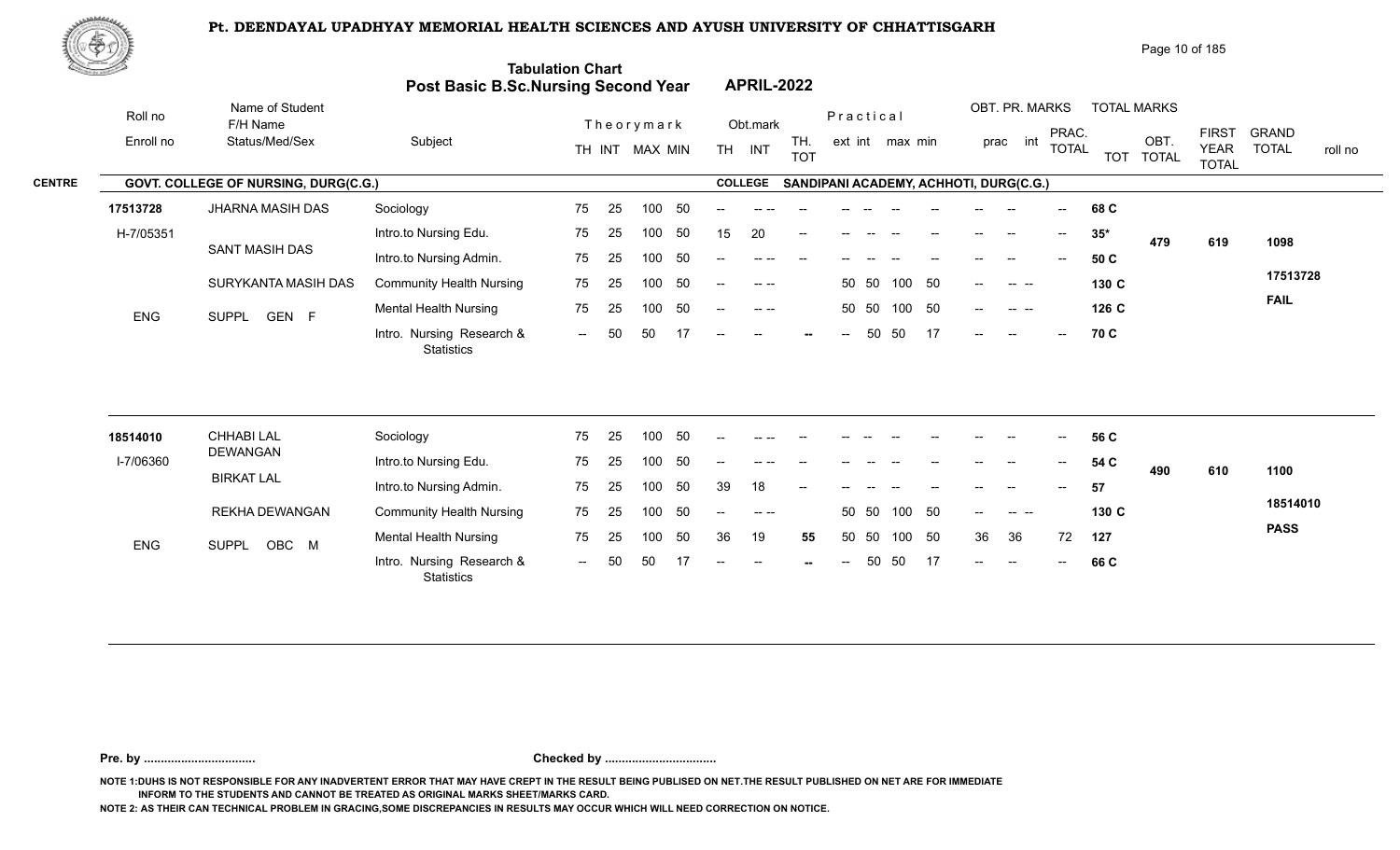

|               | 脚やり        |                                      |                                     |                          |                                                          | Page 11 of 185                                                                                                                                                       |
|---------------|------------|--------------------------------------|-------------------------------------|--------------------------|----------------------------------------------------------|----------------------------------------------------------------------------------------------------------------------------------------------------------------------|
|               |            |                                      | Post Basic B.Sc.Nursing Second Year | <b>Tabulation Chart</b>  | <b>APRIL-2022</b>                                        |                                                                                                                                                                      |
|               | Roll no    | Name of Student<br>F/H Name          |                                     | Theorymark               | Practical<br>Obt.mark                                    | OBT. PR. MARKS<br><b>TOTAL MARKS</b>                                                                                                                                 |
|               | Enroll no  | Status/Med/Sex                       | Subject                             | MAX MIN<br>TH INT        | TH.<br>ext int max min<br><b>TH</b><br>INT<br><b>TOT</b> | <b>FIRST</b><br><b>GRAND</b><br>PRAC.<br>OBT.<br>int<br>prac<br><b>TOTAL</b><br><b>TOTAL</b><br><b>YEAR</b><br>roll no<br><b>TOTAL</b><br><b>TOT</b><br><b>TOTAL</b> |
| <b>CENTRE</b> |            | GOVT. COLLEGE OF NURSING, DURG(C.G.) |                                     |                          | <b>COLLEGE</b><br>SANDIPANI ACADEMY, ACHHOTI, DURG(C.G.) |                                                                                                                                                                      |
|               | 18514015   | <b>KIRAN SAHU</b>                    | Sociology                           | 75<br>50<br>-25<br>100   | 27<br>18<br>--                                           | 45*                                                                                                                                                                  |
|               | I-7/06365  |                                      | Intro.to Nursing Edu.               | -50<br>75<br>25<br>100   | $-$<br>-- --                                             | 53 C<br>$--$<br>$\hspace{0.05cm}$<br>1091<br>496<br>595                                                                                                              |
|               |            | PAWAN KUMAR SAHU                     | Intro.to Nursing Admin.             | -50<br>75<br>100<br>25   | --<br>-- --                                              | 60 C<br>$- -$                                                                                                                                                        |
|               |            | <b>KAMINI DEVI</b>                   | <b>Community Health Nursing</b>     | 50<br>75<br>25<br>100    | 50<br>50 50<br>100<br>$--$                               | 18514015<br>135 C<br><b>Contract Contract</b><br>$--$                                                                                                                |
|               | <b>ENG</b> | OBC F<br><b>SUPPL</b>                | <b>Mental Health Nursing</b>        | -50<br>75<br>100<br>-25  | 50<br>50 50<br>100<br>$- -$                              | <b>PASS</b><br>130 C<br>$--$<br>$\begin{array}{ccc} - & - & - \end{array}$                                                                                           |
|               |            |                                      | Intro. Nursing Research &           | 17<br>50<br>50<br>$  \,$ | 17<br>50<br>50<br>$--$<br>$--$<br>$--$<br>$\sim$         | <b>DC 05</b><br>73 C<br>$--$<br>$- -$<br>$--$                                                                                                                        |

| 18514026   | <b>SURESH KUMAR</b>   | Sociology                                      | 75     | 25  | 100 | -50 | $- -$         | -- --     |        |                          |       |        |      | $- -$  | $\overline{\phantom{m}}$                                                                                                                                                                                                                                                                                                                                                                                                          | $\overline{\phantom{a}}$ | 63 C  |     |     |             |
|------------|-----------------------|------------------------------------------------|--------|-----|-----|-----|---------------|-----------|--------|--------------------------|-------|--------|------|--------|-----------------------------------------------------------------------------------------------------------------------------------------------------------------------------------------------------------------------------------------------------------------------------------------------------------------------------------------------------------------------------------------------------------------------------------|--------------------------|-------|-----|-----|-------------|
| I-7/06376  |                       | Intro.to Nursing Edu.                          | 75     | 25  | 100 | 50  | 45            | 19        | $- -$  |                          |       |        |      |        |                                                                                                                                                                                                                                                                                                                                                                                                                                   | $--$                     | 64    | 510 | 587 | 1097        |
|            | RADHE SHYAM           | Intro.to Nursing Admin.                        | 75     | 25  | 100 | -50 | 36            | 20        | $- -$  |                          |       |        |      | $- -$  | $\hspace{0.05cm}$                                                                                                                                                                                                                                                                                                                                                                                                                 | $\overline{\phantom{a}}$ | 56    |     |     |             |
|            | <b>SHIV KUMARI</b>    | <b>Community Health Nursing</b>                | 75     | -25 | 100 | -50 | $-$ – $\,$    | $  -$     |        |                          | 50 50 | 100 50 |      | $--$   | $\begin{array}{ccc} -\mathbf{1} & \mathbf{1} & \mathbf{1} & \mathbf{1} & \mathbf{1} & \mathbf{1} & \mathbf{1} & \mathbf{1} & \mathbf{1} & \mathbf{1} & \mathbf{1} & \mathbf{1} & \mathbf{1} & \mathbf{1} & \mathbf{1} & \mathbf{1} & \mathbf{1} & \mathbf{1} & \mathbf{1} & \mathbf{1} & \mathbf{1} & \mathbf{1} & \mathbf{1} & \mathbf{1} & \mathbf{1} & \mathbf{1} & \mathbf{1} & \mathbf{1} & \mathbf{1} & \mathbf{1} & \math$ |                          | 127C  |     |     | 18514026    |
| <b>ENG</b> | OBC M<br><b>SUPPL</b> | <b>Mental Health Nursing</b>                   | 75     | 25  | 100 | 50  | $\sim$ $\sim$ | $- - - -$ |        |                          | 50 50 | 100 50 |      | $\sim$ | $\sim$ $\sim$ $\sim$                                                                                                                                                                                                                                                                                                                                                                                                              |                          | 128 C |     |     | <b>PASS</b> |
|            |                       | Intro. Nursing Research &<br><b>Statistics</b> | $\sim$ | 50  | 50  |     | $\sim$ $\sim$ | $\sim$    | $\sim$ | $\overline{\phantom{a}}$ | 50    | - 50   | - 17 | $\sim$ | $--$                                                                                                                                                                                                                                                                                                                                                                                                                              | $\sim$                   | 72 C  |     |     |             |

**Pre. by ................................. Checked by .................................**

**NOTE 1:DUHS IS NOT RESPONSIBLE FOR ANY INADVERTENT ERROR THAT MAY HAVE CREPT IN THE RESULT BEING PUBLISED ON NET.THE RESULT PUBLISHED ON NET ARE FOR IMMEDIATE INFORM TO THE STUDENTS AND CANNOT BE TREATED AS ORIGINAL MARKS SHEET/MARKS CARD.**

**NOTE 2: AS THEIR CAN TECHNICAL PROBLEM IN GRACING,SOME DISCREPANCIES IN RESULTS MAY OCCUR WHICH WILL NEED CORRECTION ON NOTICE.**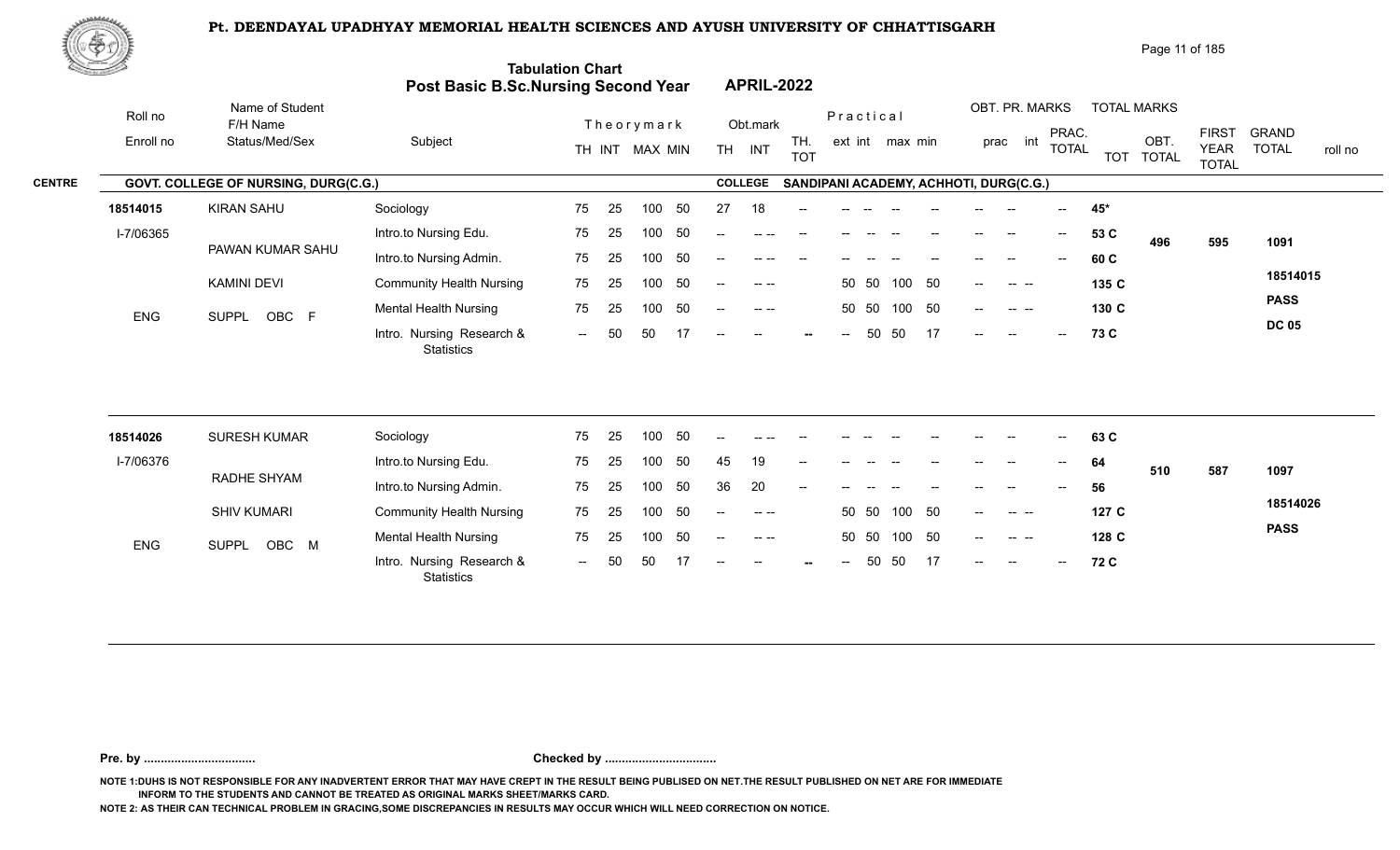

| Page 12 of 185 |  |
|----------------|--|
|                |  |

| <u>tan yana da</u> |            |                                      | Post Basic B.Sc.Nursing Second Year            | <b>Tabulation Chart</b> |    |                  |    |                          |                                                                     | <b>APRIL-2022</b> |                            |           |                 |    |                          |                                                |                                       |       |                    |                                             |                         |
|--------------------|------------|--------------------------------------|------------------------------------------------|-------------------------|----|------------------|----|--------------------------|---------------------------------------------------------------------|-------------------|----------------------------|-----------|-----------------|----|--------------------------|------------------------------------------------|---------------------------------------|-------|--------------------|---------------------------------------------|-------------------------|
|                    | Roll no    | Name of Student<br>F/H Name          |                                                |                         |    | Theorymark       |    |                          | Obt.mark                                                            |                   |                            | Practical |                 |    |                          | OBT. PR. MARKS                                 |                                       |       | <b>TOTAL MARKS</b> |                                             | <b>GRAND</b>            |
|                    | Enroll no  | Status/Med/Sex                       | Subject                                        |                         |    | TH INT MAX MIN   |    |                          | TH INT                                                              | TH.<br><b>TOT</b> |                            |           | ext int max min |    |                          | prac int                                       | PRAC.<br><b>TOTAL</b>                 |       | OBT.<br>TOT TOTAL  | <b>FIRST</b><br><b>YEAR</b><br><b>TOTAL</b> | <b>TOTAL</b><br>roll no |
| <b>CENTRE</b>      |            | GOVT. COLLEGE OF NURSING, DURG(C.G.) |                                                |                         |    |                  |    |                          | <b>COLLEGE</b>                                                      |                   |                            |           |                 |    |                          | SANDIPANI ACADEMY, ACHHOTI, DURG(C.G.)         |                                       |       |                    |                                             |                         |
|                    | 19513867   | AHILYA VERMA                         | Sociology                                      | 75                      | 25 | 100              | 50 | 21                       | -17                                                                 |                   |                            |           |                 |    |                          |                                                | $\overline{\phantom{a}}$              | $38*$ |                    |                                             |                         |
|                    | J-7/05609  |                                      | Intro.to Nursing Edu.                          | 75                      | 25 | 100              | 50 | 44                       | 17                                                                  | --                |                            |           |                 |    | $\overline{\phantom{a}}$ | $\sim$                                         | $--$                                  | 61    | 476                | 609                                         | 1085                    |
|                    |            | RAMESH VERMA                         | Intro.to Nursing Admin.                        | 75                      | 25 | 100              | 50 | 34                       | 18                                                                  | --                |                            |           |                 |    |                          |                                                | $-$                                   | 52    |                    |                                             |                         |
|                    |            | KUWARIYA VERMA                       | <b>Community Health Nursing</b>                | 75                      | 25 | 100              | 50 | 36                       | 18                                                                  | 54                | 50                         | 50        | 100             | 50 | 37                       | 36                                             | 73                                    | 127   |                    |                                             | 19513867                |
|                    | <b>ENG</b> | <b>REG</b><br>OBC F                  | <b>Mental Health Nursing</b>                   | 75                      | 25 | 100              | 50 | 36                       | 18                                                                  | 54                |                            | 50 50     | 100 50          |    | 35                       | 36                                             | 71                                    | 125   |                    |                                             | <b>FAIL</b>             |
|                    |            |                                      | Intro. Nursing Research &<br><b>Statistics</b> | $\sim$                  | 50 | 50               | 17 | $\overline{\phantom{a}}$ | 36                                                                  | 36                | $\mathcal{L}(\mathcal{L})$ | 50        | 50              | 17 | $\sim$                   | 37                                             | 37                                    | 73    |                    |                                             |                         |
|                    |            |                                      |                                                |                         |    |                  |    |                          |                                                                     |                   |                            |           |                 |    |                          |                                                |                                       |       |                    |                                             |                         |
|                    | 19513885   | NEELESHVAREE SAHU                    | Sociology                                      | 75                      | 25 | 100              | 50 |                          |                                                                     |                   |                            |           |                 |    |                          |                                                |                                       | 63 C  |                    |                                             |                         |
|                    | J-7/05627  |                                      | Intro.to Nursing Edu.                          | 75                      | 25 | 100 <sub>1</sub> | 50 | 35                       | 18                                                                  |                   |                            |           |                 |    |                          |                                                |                                       | 53    | 497                | 594                                         | 1091                    |
|                    |            | <b>MANAHARAN LAL</b>                 | Intro.to Nursing Admin.                        | 75                      | 25 | 100              | 50 | 39                       | 19                                                                  | $-$               |                            |           |                 |    |                          |                                                | $\hspace{0.05cm}$ – $\hspace{0.05cm}$ | 58    |                    |                                             |                         |
|                    |            | PRAMILA BAI                          | <b>Community Health Nursing</b>                | 75                      | 25 | 100              | 50 | $-$                      | $--- - - -$                                                         |                   |                            | 50 50     | 100             | 50 | $-$                      | $\sim$ $\sim$ $\sim$                           |                                       | 128 C |                    |                                             | 19513885                |
|                    | <b>ENG</b> | SUPPL OBC F                          | <b>Mental Health Nursing</b>                   | 75                      | 25 | 100              | 50 | $\overline{\phantom{a}}$ | $\begin{array}{cccccccc}\n-1 & -1 & -1 & -1 & -1 & -1\n\end{array}$ |                   |                            | 50 50     | 100 50          |    | $\overline{\phantom{a}}$ | $\begin{array}{ccc} - & - & - \end{array}$     |                                       | 124 C |                    |                                             | <b>PASS</b>             |
|                    |            |                                      | Intro. Nursing Research &                      | $\sim$                  | 50 | 50               |    |                          |                                                                     |                   | $\overline{\phantom{a}}$   | 50        | 50              | 17 | $--$                     | $\hspace{0.1mm}-\hspace{0.1mm}-\hspace{0.1mm}$ | $\hspace{0.05cm} \textbf{--}$         | 71 C  |                    |                                             |                         |

**Pre. by ................................. Checked by .................................**

**NOTE 1:DUHS IS NOT RESPONSIBLE FOR ANY INADVERTENT ERROR THAT MAY HAVE CREPT IN THE RESULT BEING PUBLISED ON NET.THE RESULT PUBLISHED ON NET ARE FOR IMMEDIATE INFORM TO THE STUDENTS AND CANNOT BE TREATED AS ORIGINAL MARKS SHEET/MARKS CARD.**

**NOTE 2: AS THEIR CAN TECHNICAL PROBLEM IN GRACING,SOME DISCREPANCIES IN RESULTS MAY OCCUR WHICH WILL NEED CORRECTION ON NOTICE.**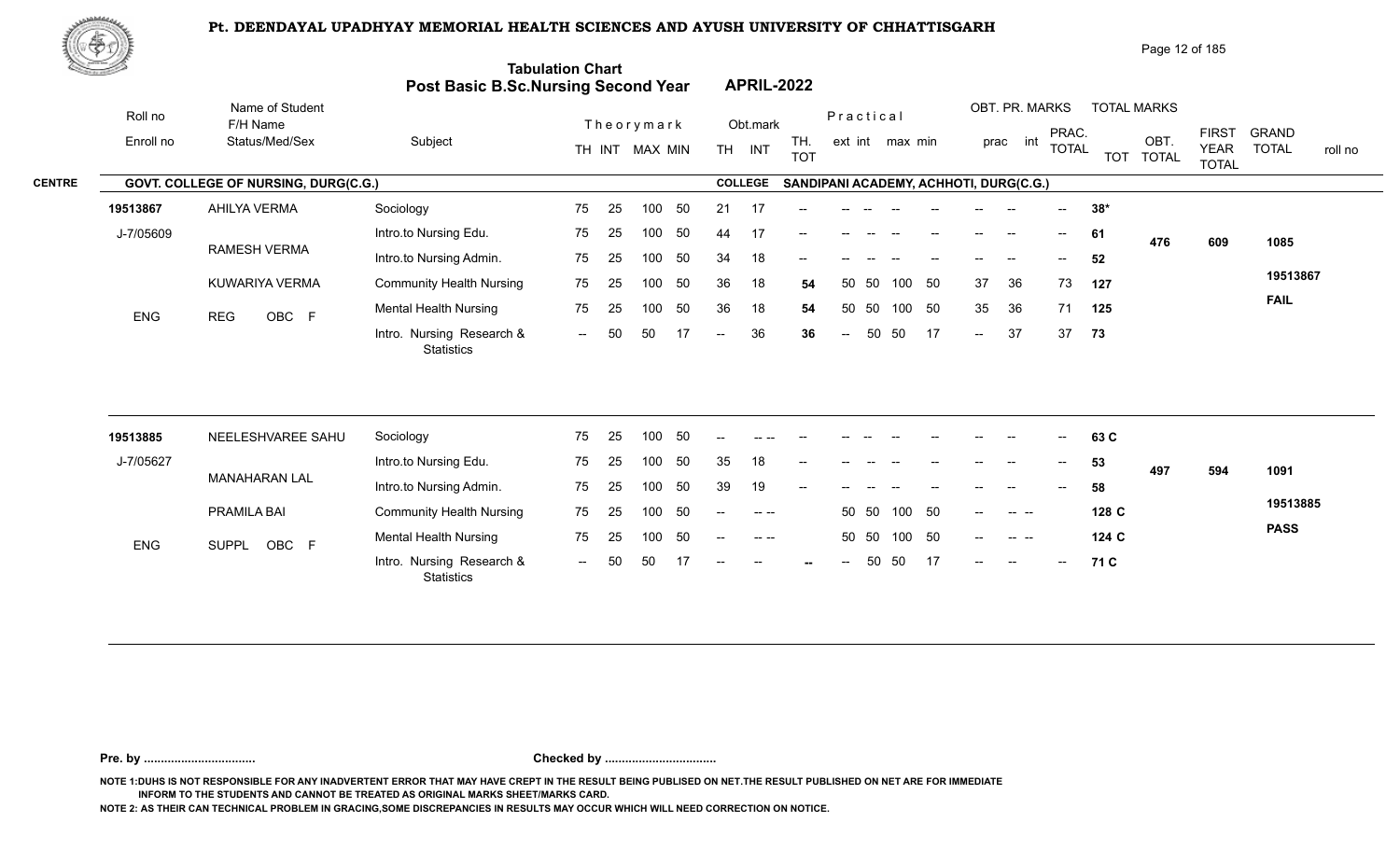

| 爬甲功           |            |                                      |                                            |                         |                                                          | Page 13 of 185                                                                                                                                     |
|---------------|------------|--------------------------------------|--------------------------------------------|-------------------------|----------------------------------------------------------|----------------------------------------------------------------------------------------------------------------------------------------------------|
|               |            |                                      | <b>Post Basic B.Sc.Nursing Second Year</b> | <b>Tabulation Chart</b> | <b>APRIL-2022</b>                                        |                                                                                                                                                    |
|               | Roll no    | Name of Student<br>F/H Name          |                                            | Theorymark              | Practical<br>Obt.mark                                    | OBT. PR. MARKS<br><b>TOTAL MARKS</b>                                                                                                               |
|               | Enroll no  | Status/Med/Sex                       | Subject                                    | TH INT MAX MIN          | TH.<br>ext int max min<br><b>TH</b><br>INT<br><b>TOT</b> | <b>GRAND</b><br><b>FIRST</b><br>PRAC.<br>OBT<br>int<br>prac<br><b>TOTAL</b><br><b>TOTAL</b><br><b>YEAR</b><br>roll no<br>TOT TOTAL<br><b>TOTAL</b> |
| <b>CENTRE</b> |            | GOVT. COLLEGE OF NURSING, DURG(C.G.) |                                            |                         | <b>COLLEGE</b><br>SANDIPANI ACADEMY, ACHHOTI, DURG(C.G.) |                                                                                                                                                    |
|               | 19513887   | PARWATI RAJWADE                      | Sociology                                  | -50<br>75<br>100<br>-25 | --                                                       | 70 C<br>$--$                                                                                                                                       |
|               | J-7/05629  |                                      | Intro.to Nursing Edu.                      | 50<br>75<br>25<br>100   | 52<br>17<br>$\qquad \qquad -$                            | 69<br>$\overline{\phantom{a}}$<br>--<br>539<br>609<br>1148                                                                                         |
|               |            | <b>RAM BILAS</b>                     | Intro.to Nursing Admin.                    | -50<br>100<br>75<br>-25 | --                                                       | 63 C                                                                                                                                               |
|               |            | <b>DILASO</b>                        | <b>Community Health Nursing</b>            | 50<br>75<br>-25<br>100  | 100 50<br>50 50<br>$\sim$ $\sim$<br>$--$                 | 19513887<br>135 C<br><b>Contract Contract</b><br>$--$                                                                                              |
|               | <b>ENG</b> | OBC F<br>SUPPL                       | <b>Mental Health Nursing</b>               | 50<br>75<br>25<br>100   | 100<br>- 50<br>50 50<br>$\sim$ $\sim$<br>$--$            | <b>PASS</b><br>124 C<br>$--$<br>$\sim$ $\sim$ $\sim$                                                                                               |
|               |            |                                      | Intro. Nursing Research &                  | 50<br>50<br>$  \,$      | 17<br>50<br>50<br>$--$<br>$- -$<br>--                    | 78 C<br>$--$<br>$--$<br>$- -$                                                                                                                      |

| 20513868   | AARUSHI GOVIL        | Sociology                                      | 75                          | - 25 | 100 | -50 | 44     | 19 | $\sim$                                         | $\frac{1}{2}$ . | $- -$ | $\sim$ 100 $\sim$ | $--$                     | $\sim$ | $\overline{\phantom{a}}$ | $\overline{\phantom{a}}$ | 63  |     |     |             |
|------------|----------------------|------------------------------------------------|-----------------------------|------|-----|-----|--------|----|------------------------------------------------|-----------------|-------|-------------------|--------------------------|--------|--------------------------|--------------------------|-----|-----|-----|-------------|
| K-7/06175  |                      | Intro.to Nursing Edu.                          | 75                          | -25  | 100 |     | 45     | 18 | $\hspace{0.1mm}-\hspace{0.1mm}-\hspace{0.1mm}$ | $--$            | $- -$ | $\sim$ $-$        | $\overline{\phantom{a}}$ | $--$   | $\sim$                   | $\sim$                   | 63  | 536 | 653 | 1189        |
|            | SURENDRA GOVIL       | Intro.to Nursing Admin.                        | 75                          | 25   | 100 | 50  | 32     | 19 | $- -$                                          |                 |       |                   |                          | $- -$  | $- -$                    | $--$                     | 51  |     |     |             |
|            | <b>HEMLATA GOVIL</b> | <b>Community Health Nursing</b>                | 75                          | - 25 | 100 | -50 | 50     | 18 | 68                                             |                 | 50 50 | 100 50            |                          | 36     | -38                      | 74                       | 142 |     |     | 20513868    |
| <b>ENG</b> | GEN F<br><b>REG</b>  | <b>Mental Health Nursing</b>                   | 75                          | - 25 | 100 | 50  | 51     | 19 | 70                                             | 50              | - 50  | 100 50            |                          | 37     | 37                       | 74                       | 144 |     |     | <b>PASS</b> |
|            |                      | Intro. Nursing Research &<br><b>Statistics</b> | $\mathcal{L}_{\mathcal{F}}$ | 50   | 50  |     | $\sim$ | 36 | 36                                             | $\sim$ $\sim$   | 50    | 50 17             |                          | $\sim$ | 37                       | 37                       | 73  |     |     |             |

**Pre. by ................................. Checked by .................................**

**NOTE 1:DUHS IS NOT RESPONSIBLE FOR ANY INADVERTENT ERROR THAT MAY HAVE CREPT IN THE RESULT BEING PUBLISED ON NET.THE RESULT PUBLISHED ON NET ARE FOR IMMEDIATE INFORM TO THE STUDENTS AND CANNOT BE TREATED AS ORIGINAL MARKS SHEET/MARKS CARD.**

**NOTE 2: AS THEIR CAN TECHNICAL PROBLEM IN GRACING,SOME DISCREPANCIES IN RESULTS MAY OCCUR WHICH WILL NEED CORRECTION ON NOTICE.**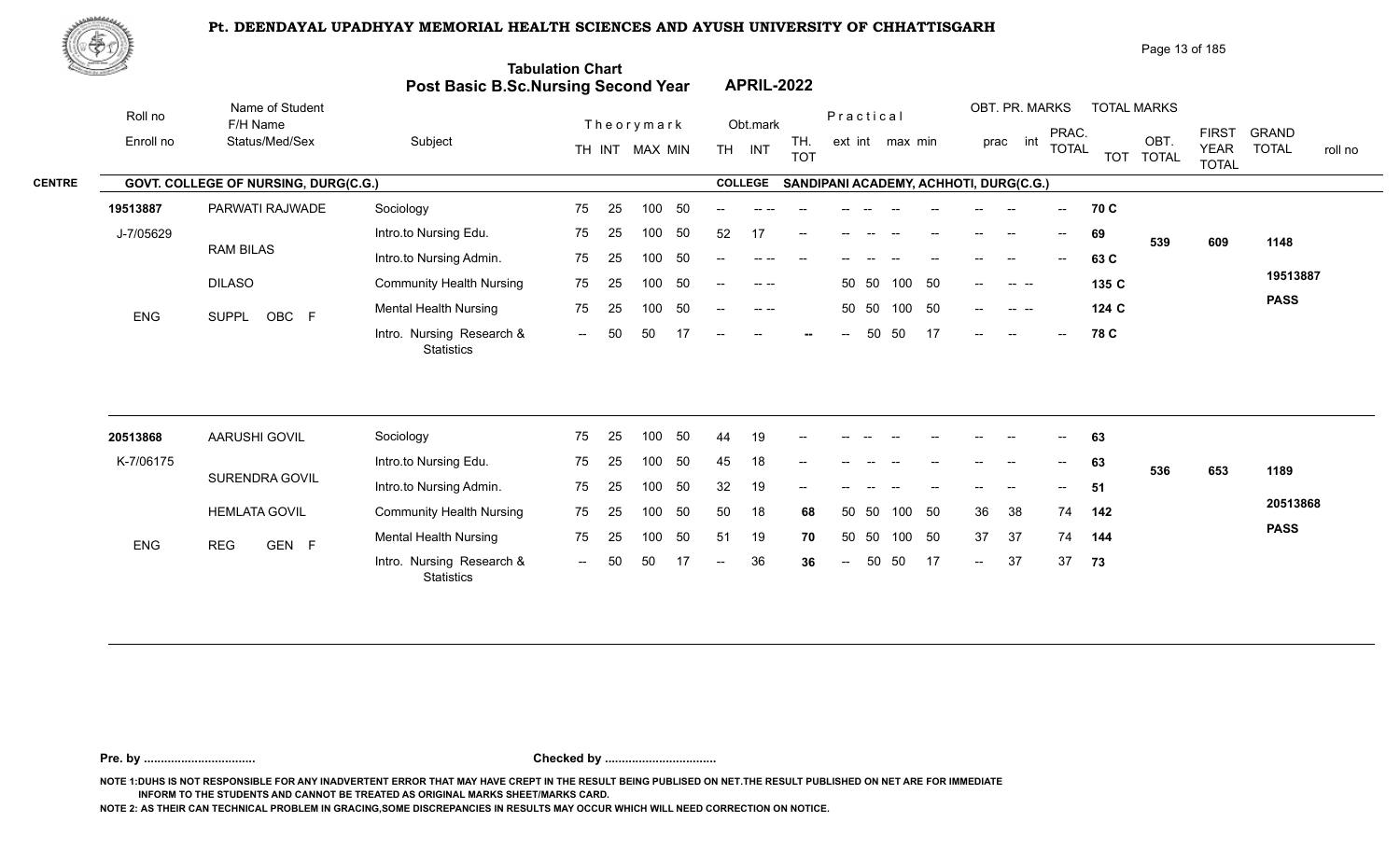

|               | NGV),      |                                      |                                            |                          |                                       |                                                     | Page 14 of 185                                                                                                    |             |
|---------------|------------|--------------------------------------|--------------------------------------------|--------------------------|---------------------------------------|-----------------------------------------------------|-------------------------------------------------------------------------------------------------------------------|-------------|
|               |            |                                      | <b>Post Basic B.Sc.Nursing Second Year</b> | <b>Tabulation Chart</b>  | <b>APRIL-2022</b>                     |                                                     |                                                                                                                   |             |
|               | Roll no    | Name of Student<br>F/H Name          |                                            | Theorymark               | Obt.mark                              | OBT. PR. MARKS<br>Practical                         | <b>TOTAL MARKS</b>                                                                                                |             |
|               | Enroll no  | Status/Med/Sex                       | Subject                                    | TH INT MAX MIN           | TH.<br>INT<br><b>TH</b><br><b>TOT</b> | PRAC.<br>int<br>ext int max min<br>prac<br>total    | <b>GRAND</b><br><b>FIRST</b><br>OBT.<br><b>TOTAL</b><br><b>YEAR</b><br><b>TOTAL</b><br><b>TOT</b><br><b>TOTAL</b> | roll no     |
| <b>CENTRE</b> |            | GOVT. COLLEGE OF NURSING, DURG(C.G.) |                                            |                          | <b>COLLEGE</b>                        | SANDIPANI ACADEMY, ACHHOTI, DURG(C.G.)              |                                                                                                                   |             |
|               | 20513869   | <b>BHIMLESHWARI DIWAN</b>            | Sociology                                  | 50<br>25<br>75<br>100    | 49<br>20<br>$\qquad \qquad -$         |                                                     | 69                                                                                                                |             |
|               | K-7/06176  |                                      | Intro.to Nursing Edu.                      | 75<br>25<br>100<br>50    | 56<br>19<br>--                        | $\overline{\phantom{a}}$<br>--                      | 75<br>591<br>690                                                                                                  | 1281        |
|               |            | <b>SUMER SINGH DIWAN</b>             | Intro.to Nursing Admin.                    | 75<br>-50<br>25<br>100   | 18<br>51<br>--                        | --                                                  | 69                                                                                                                |             |
|               |            | VIMALA DIWAN                         | <b>Community Health Nursing</b>            | 50<br>75<br>25<br>100    | 54<br>19<br>73                        | 50<br>37<br>37<br>-50<br>74<br>100<br>50            | 147                                                                                                               | 20513869    |
|               | <b>ENG</b> | <b>ST</b><br><b>REG</b><br>E         | <b>Mental Health Nursing</b>               | 50<br>75<br>100<br>-25   | 20<br>64<br>84                        | 36<br>50<br>36<br>72<br>-50<br>50<br>100            | 156                                                                                                               | <b>PASS</b> |
|               |            |                                      | Intro. Nursing Research &                  | 17<br>50<br>50<br>$  \,$ | 37<br>37<br>$\sim$                    | 38<br>17<br>38<br>50<br>50<br>$--$<br>$\sim$ $\sim$ | 75                                                                                                                |             |

| 20513873   | JITENDRA KUMAR |                   | Sociology                                      | 75             | -25  | 100 |     | 27     | 18 | $- -$                    |               |       |        |                          |        |                          | $- -$                      | 45* |     |     |              |
|------------|----------------|-------------------|------------------------------------------------|----------------|------|-----|-----|--------|----|--------------------------|---------------|-------|--------|--------------------------|--------|--------------------------|----------------------------|-----|-----|-----|--------------|
| K-7/06180  | CHAKRADHARI    |                   | Intro.to Nursing Edu.                          | 75             | -25  | 100 |     | 53     | 18 | $- -$                    | $- -$         |       |        | $- -$                    | $- -$  | $- -$                    | $\overline{\phantom{a}}$   | 71  | 527 | 657 | 1184         |
|            |                | DESHU PAWAN KUMAR | Intro.to Nursing Admin.                        | 75             | -25  | 100 |     |        | 17 | $\overline{\phantom{a}}$ | $- -$         | $- -$ | $- -$  | $\overline{\phantom{a}}$ | $- -$  | $\overline{\phantom{a}}$ | $\mathcal{L}(\mathcal{L})$ | 60  |     |     |              |
|            |                |                   | PUSPA BAI CHAKRADHARI Community Health Nursing | 75             | - 25 | 100 | -50 | 46     | 17 | 63                       | 50 50         |       | 100 50 |                          | 36     | - 36                     | 72                         | 135 |     |     | 20513873     |
| <b>ENG</b> | <b>REG</b>     | OBC M             | <b>Mental Health Nursing</b>                   | 75             | 25   | 100 | 50  | 52     | 19 | 71                       | 50 50         |       | 100 50 |                          | 35     | -37                      | 72                         | 143 |     |     | <b>PASS</b>  |
|            |                |                   | Intro. Nursing Research &<br><b>Statistics</b> | $\overline{a}$ | -50  | 50  |     | $  \,$ | 36 | 36                       | $\sim$ $\sim$ | 50    | - 50   | 17                       | $\sim$ | 37                       | 37                         | 73  |     |     | <b>DC 05</b> |

**Pre. by ................................. Checked by .................................**

**NOTE 1:DUHS IS NOT RESPONSIBLE FOR ANY INADVERTENT ERROR THAT MAY HAVE CREPT IN THE RESULT BEING PUBLISED ON NET.THE RESULT PUBLISHED ON NET ARE FOR IMMEDIATE INFORM TO THE STUDENTS AND CANNOT BE TREATED AS ORIGINAL MARKS SHEET/MARKS CARD.**

**NOTE 2: AS THEIR CAN TECHNICAL PROBLEM IN GRACING,SOME DISCREPANCIES IN RESULTS MAY OCCUR WHICH WILL NEED CORRECTION ON NOTICE.**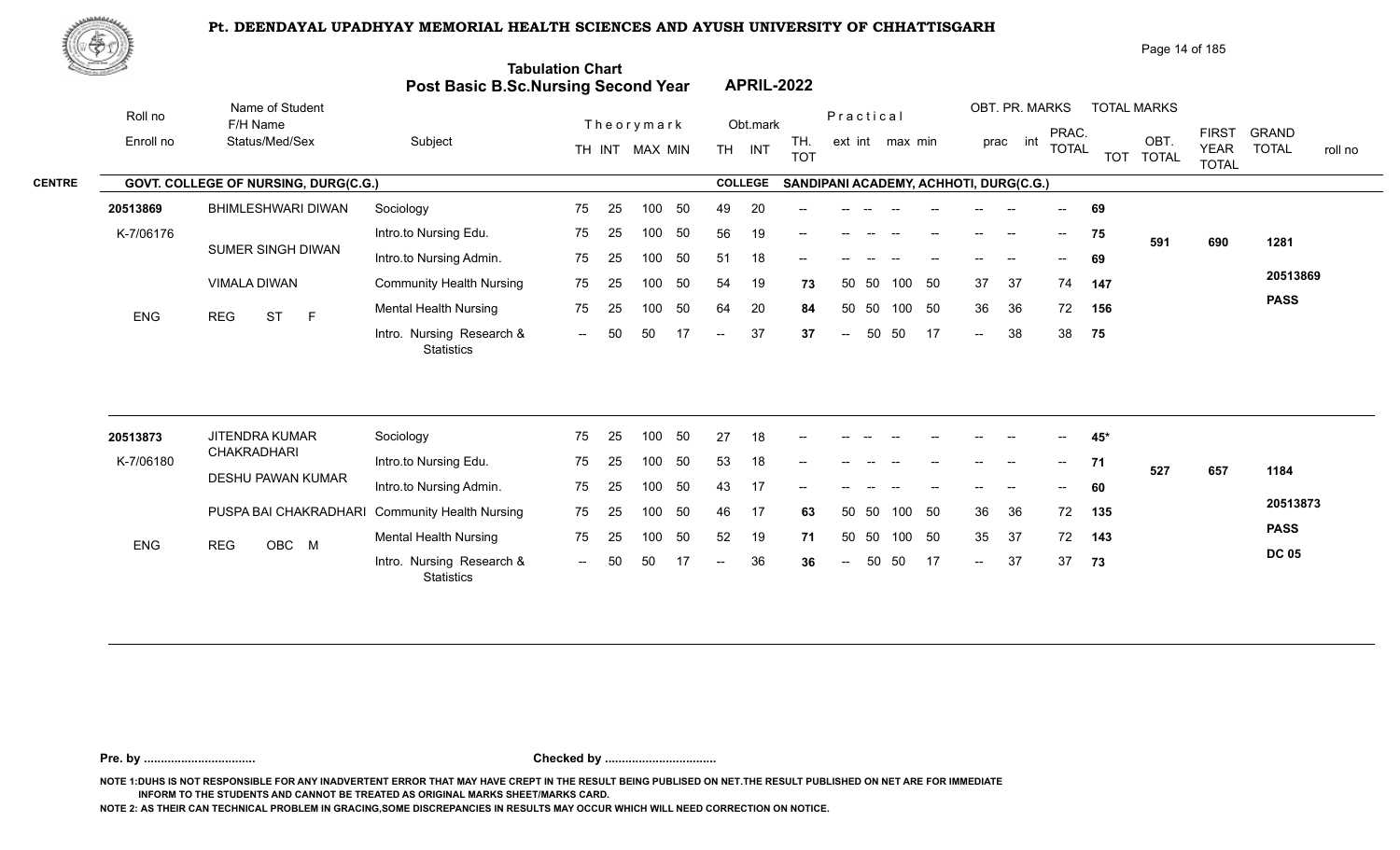

| Page 15 of 185 |  |
|----------------|--|
|----------------|--|

| RE STATISTICS OF THE STATISTICS OF THE STATISTICS OF THE STATISTICS OF THE STATISTICS OF THE STATISTICS OF THE |                                               | Post Basic B.Sc.Nursing Second Year                           | <b>Tabulation Chart</b> |                |                              |                |                            |                    | <b>APRIL-2022</b>                      |                            |       |                 |    |                           |                            |                                  |                   |                                         |                             |                                         |
|----------------------------------------------------------------------------------------------------------------|-----------------------------------------------|---------------------------------------------------------------|-------------------------|----------------|------------------------------|----------------|----------------------------|--------------------|----------------------------------------|----------------------------|-------|-----------------|----|---------------------------|----------------------------|----------------------------------|-------------------|-----------------------------------------|-----------------------------|-----------------------------------------|
| Roll no<br>Enroll no                                                                                           | Name of Student<br>F/H Name<br>Status/Med/Sex | Subject                                                       |                         |                | Theorymark<br>TH INT MAX MIN |                |                            | Obt.mark<br>TH INT | TH.<br><b>TOT</b>                      | Practical                  |       | ext int max min |    |                           | OBT. PR. MARKS<br>prac int | PRAC.<br><b>TOTAL</b>            |                   | <b>TOTAL MARKS</b><br>OBT.<br>TOT TOTAL | <b>FIRST</b><br><b>YEAR</b> | <b>GRAND</b><br><b>TOTAL</b><br>roll no |
|                                                                                                                | GOVT. COLLEGE OF NURSING, DURG(C.G.)          |                                                               |                         |                |                              |                |                            | <b>COLLEGE</b>     | SANDIPANI ACADEMY, ACHHOTI, DURG(C.G.) |                            |       |                 |    |                           |                            |                                  |                   |                                         | <b>TOTAL</b>                |                                         |
| 20513875                                                                                                       | <b>HEMLATA PAL</b>                            | Sociology                                                     | 75                      | 25             | 100                          | 50             | 27                         | 19                 |                                        |                            |       |                 |    |                           |                            |                                  | 46*               |                                         |                             |                                         |
| K-7/06182                                                                                                      |                                               | Intro.to Nursing Edu.                                         | 75                      | 25             | 100                          | 50             | 35                         | 19                 | --                                     |                            |       |                 |    |                           | $\overline{\phantom{a}}$   | $--$                             | 54                |                                         |                             |                                         |
|                                                                                                                | UTTAM KUMAR PAL                               | Intro.to Nursing Admin.                                       | 75                      | 25             | 100                          | 50             | 40                         | 18                 |                                        |                            |       |                 |    |                           |                            |                                  | 58                | 495                                     | 657                         | 1152                                    |
|                                                                                                                | <b>VEDBATI PAL</b>                            | <b>Community Health Nursing</b>                               | 75                      | 25             | 100                          | 50             | 50                         | 18                 | 68                                     |                            | 50 50 | 100             | 50 | 36                        | 37                         | 73                               | 141               |                                         |                             | 20513875                                |
|                                                                                                                |                                               | <b>Mental Health Nursing</b>                                  | 75                      | 25             | 100                          | 50             | 35                         | 17                 | 52                                     |                            | 50 50 | 100 50          |    | 36                        | 36                         | 72                               | 124               |                                         |                             | <b>PASS</b>                             |
| ENG                                                                                                            | OBC F<br><b>REG</b>                           | Intro. Nursing Research &<br><b>Statistics</b>                | $\sim$ $\sim$           | 50             | 50                           | 17             | $\sim$                     | 37                 | 37                                     | $\mathcal{L}(\mathcal{L})$ | 50    | 50              | 17 | $\sim$                    | 35                         | 35                               | 72                |                                         |                             | <b>DC 04</b>                            |
| 20513876<br>K-7/06183                                                                                          | <b>NAVITA SAHU</b><br><b>ARUN KUMAR</b>       | Sociology<br>Intro.to Nursing Edu.<br>Intro.to Nursing Admin. | 75<br>75<br>75          | 25<br>25<br>25 | 100<br>100<br>100            | 50<br>50<br>50 | 14<br>62<br>49             | 17<br>17<br>19     |                                        |                            |       |                 |    |                           | $\overline{\phantom{a}}$   | $--$<br>$\overline{\phantom{a}}$ | $31*$<br>79<br>68 | 526                                     | 662                         | 1188                                    |
|                                                                                                                | RUKHMANI SAHU                                 | <b>Community Health Nursing</b>                               | 75                      | 25             | 100                          | 50             | 46                         | 19                 | 65                                     |                            | 50 50 | 100             | 50 | 37                        | 36                         | 73                               | 138               |                                         |                             | 20513876                                |
| ENG                                                                                                            | OBC F<br><b>REG</b>                           | <b>Mental Health Nursing</b>                                  | 75                      | 25             | 100                          | 50             | 45                         | 18                 | 63                                     |                            | 50 50 | 100 50          |    | 37                        | 37                         | 74                               | 137               |                                         |                             | <b>FAIL</b>                             |
|                                                                                                                |                                               | Intro. Nursing Research &<br><b>Statistics</b>                | $\sim$                  | 50             | 50                           | 17             | $\mathcal{L}(\mathcal{L})$ | 36                 | 36                                     | $\mathrel{{-}-}$           | 50    | 50              | 17 | $\mathbb{H}^{\mathbb{H}}$ | 37                         | 37                               | 73                |                                         |                             |                                         |

**Pre. by ................................. Checked by .................................**

**NOTE 1:DUHS IS NOT RESPONSIBLE FOR ANY INADVERTENT ERROR THAT MAY HAVE CREPT IN THE RESULT BEING PUBLISED ON NET.THE RESULT PUBLISHED ON NET ARE FOR IMMEDIATE INFORM TO THE STUDENTS AND CANNOT BE TREATED AS ORIGINAL MARKS SHEET/MARKS CARD.**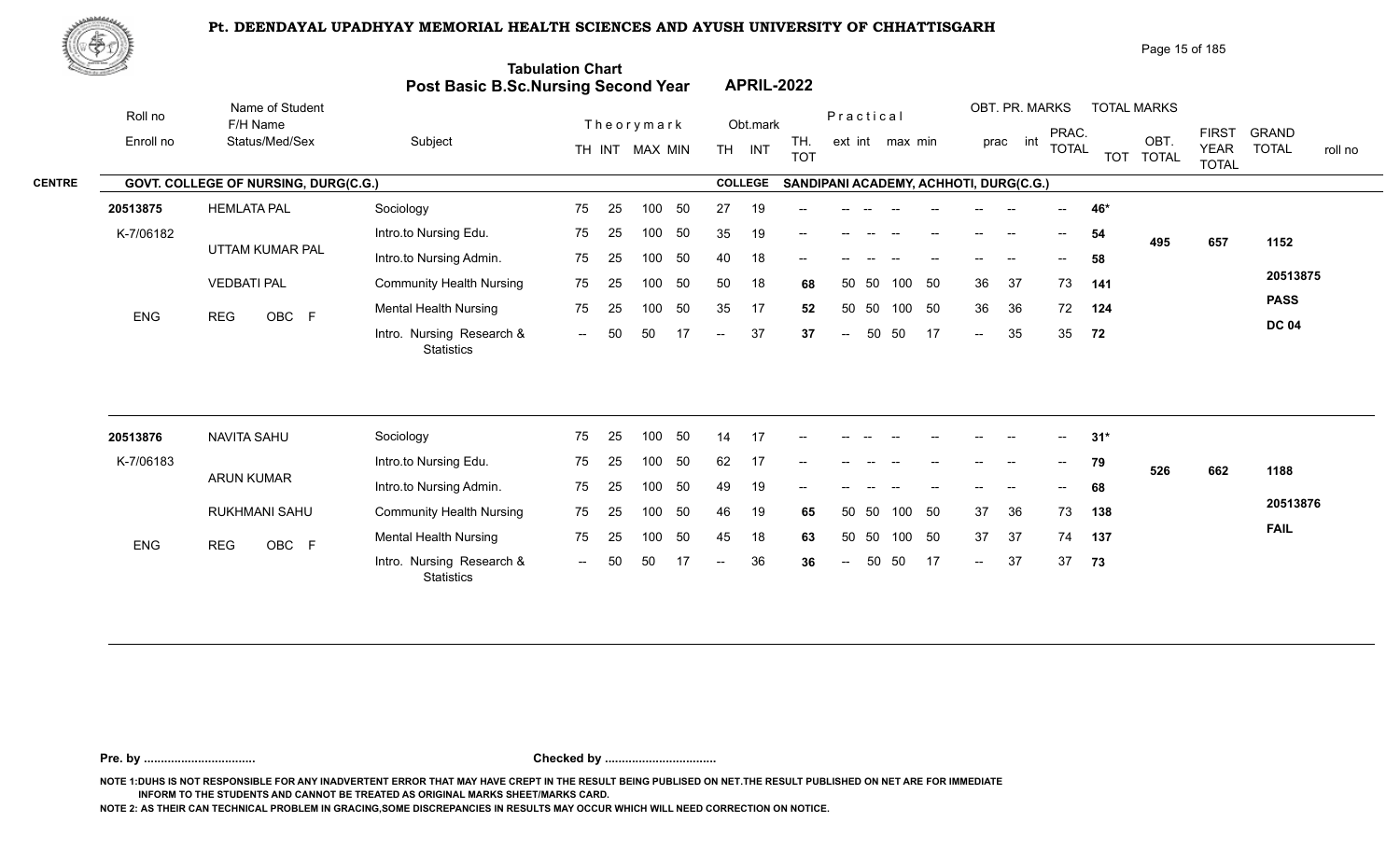

Page 16 of 185

|               | <u>Carl Carl Co</u> |                                      | Post Basic B.Sc.Nursing Second Year            | <b>Tabulation Chart</b> |    |                |    |                |                | <b>APRIL-2022</b>                      |                          |       |                 |     |        |                |              |            |                      |                             |                         |
|---------------|---------------------|--------------------------------------|------------------------------------------------|-------------------------|----|----------------|----|----------------|----------------|----------------------------------------|--------------------------|-------|-----------------|-----|--------|----------------|--------------|------------|----------------------|-----------------------------|-------------------------|
|               | Roll no             | Name of Student<br>F/H Name          |                                                |                         |    | Theorymark     |    |                | Obt.mark       |                                        | Practical                |       |                 |     |        | OBT. PR. MARKS | PRAC.        |            | <b>TOTAL MARKS</b>   | <b>FIRST</b>                | <b>GRAND</b>            |
|               | Enroll no           | Status/Med/Sex                       | Subject                                        |                         |    | TH INT MAX MIN |    |                | TH INT         | TH.<br><b>TOT</b>                      |                          |       | ext int max min |     |        | prac int       | <b>TOTAL</b> | <b>TOT</b> | OBT.<br><b>TOTAL</b> | <b>YEAR</b><br><b>TOTAL</b> | <b>TOTAL</b><br>roll no |
| <b>CENTRE</b> |                     | GOVT. COLLEGE OF NURSING, DURG(C.G.) |                                                |                         |    |                |    |                | <b>COLLEGE</b> | SANDIPANI ACADEMY, ACHHOTI, DURG(C.G.) |                          |       |                 |     |        |                |              |            |                      |                             |                         |
|               | 20513877            | <b>PUSHPALATA</b>                    | Sociology                                      | 75                      | 25 | 100            | 50 | 27             | 18             |                                        |                          |       |                 |     |        |                |              | $45*$      |                      |                             |                         |
|               | K-7/06184           |                                      | Intro.to Nursing Edu.                          | 75                      | 25 | 100            | 50 | 39             | 18             | --                                     |                          |       |                 |     |        |                | $--$         | 57         | 509                  | 638                         | 1147                    |
|               |                     | <b>BALJEET SINGH</b>                 | Intro.to Nursing Admin.                        | 75                      | 25 | 100            | 50 | 45             | 17             |                                        |                          |       |                 |     |        |                |              | 62         |                      |                             |                         |
|               |                     | RAMESHWARI BAI                       | <b>Community Health Nursing</b>                | 75                      | 25 | 100            | 50 | 50             | 17             | 67                                     |                          | 50 50 | 100 50          |     | 36     | 37             | 73           | 140        |                      |                             | 20513877                |
|               | <b>ENG</b>          | <b>ST</b><br>F<br><b>REG</b>         | <b>Mental Health Nursing</b>                   | 75                      | 25 | 100            | 50 | 40             | 19             | 59                                     |                          | 50 50 | 100             | 50  | 35     | 36             | 71           | 130        |                      |                             | <b>PASS</b>             |
|               |                     |                                      | Intro. Nursing Research &<br><b>Statistics</b> | $\sim$                  | 50 | 50             | 17 | $\sim$         | 37             | 37                                     | $\overline{\phantom{m}}$ | 50    | 50              | 17  | $\sim$ | 38             | 38           | 75         |                      |                             | <b>DC 05</b>            |
|               |                     |                                      |                                                |                         |    |                |    |                |                |                                        |                          |       |                 |     |        |                |              |            |                      |                             |                         |
|               | 20513878            | PUSHPANJALI BEHARA                   | Sociology                                      | 75                      | 25 | 100            | 50 | 51             | 17             |                                        |                          |       |                 |     |        |                |              | 68         |                      |                             |                         |
|               | K-7/06185           |                                      | Intro.to Nursing Edu.                          | 75                      | 25 | 100            | 50 | 50             | 19             |                                        |                          |       |                 |     |        |                |              | 69         | 562                  | 643                         | 1205                    |
|               |                     | SUDAMA BEHARA                        | Intro.to Nursing Admin.                        | 75                      | 25 | 100            | 50 | 46             | 18             | --                                     |                          |       |                 |     |        |                |              | 64         |                      |                             |                         |
|               |                     | SAVITRI BEHARA                       | <b>Community Health Nursing</b>                | 75                      | 25 | 100            | 50 | 54             | 18             | 72                                     |                          | 50 50 | 100             | 50  | 36     | 36             | 72           | 144        |                      |                             | 20513878                |
|               | <b>ENG</b>          | <b>REG</b><br>OBC F                  | <b>Mental Health Nursing</b>                   | 75                      | 25 | 100            | 50 | 54             | 17             | 71                                     | 50                       | 50    | 100 50          |     | 36     | 37             | 73           | 144        |                      |                             | <b>PASS</b>             |
|               |                     |                                      | Intro. Nursing Research &<br><b>Statistics</b> | $  \,$                  | 50 | 50             |    | $\overline{a}$ | 36             | 36                                     | $\overline{\phantom{a}}$ | 50    | 50              | -17 | $\sim$ | 37             | 37           | 73         |                      |                             |                         |
|               |                     |                                      |                                                |                         |    |                |    |                |                |                                        |                          |       |                 |     |        |                |              |            |                      |                             |                         |

**Pre. by ................................. Checked by .................................**

**NOTE 1:DUHS IS NOT RESPONSIBLE FOR ANY INADVERTENT ERROR THAT MAY HAVE CREPT IN THE RESULT BEING PUBLISED ON NET.THE RESULT PUBLISHED ON NET ARE FOR IMMEDIATE INFORM TO THE STUDENTS AND CANNOT BE TREATED AS ORIGINAL MARKS SHEET/MARKS CARD.**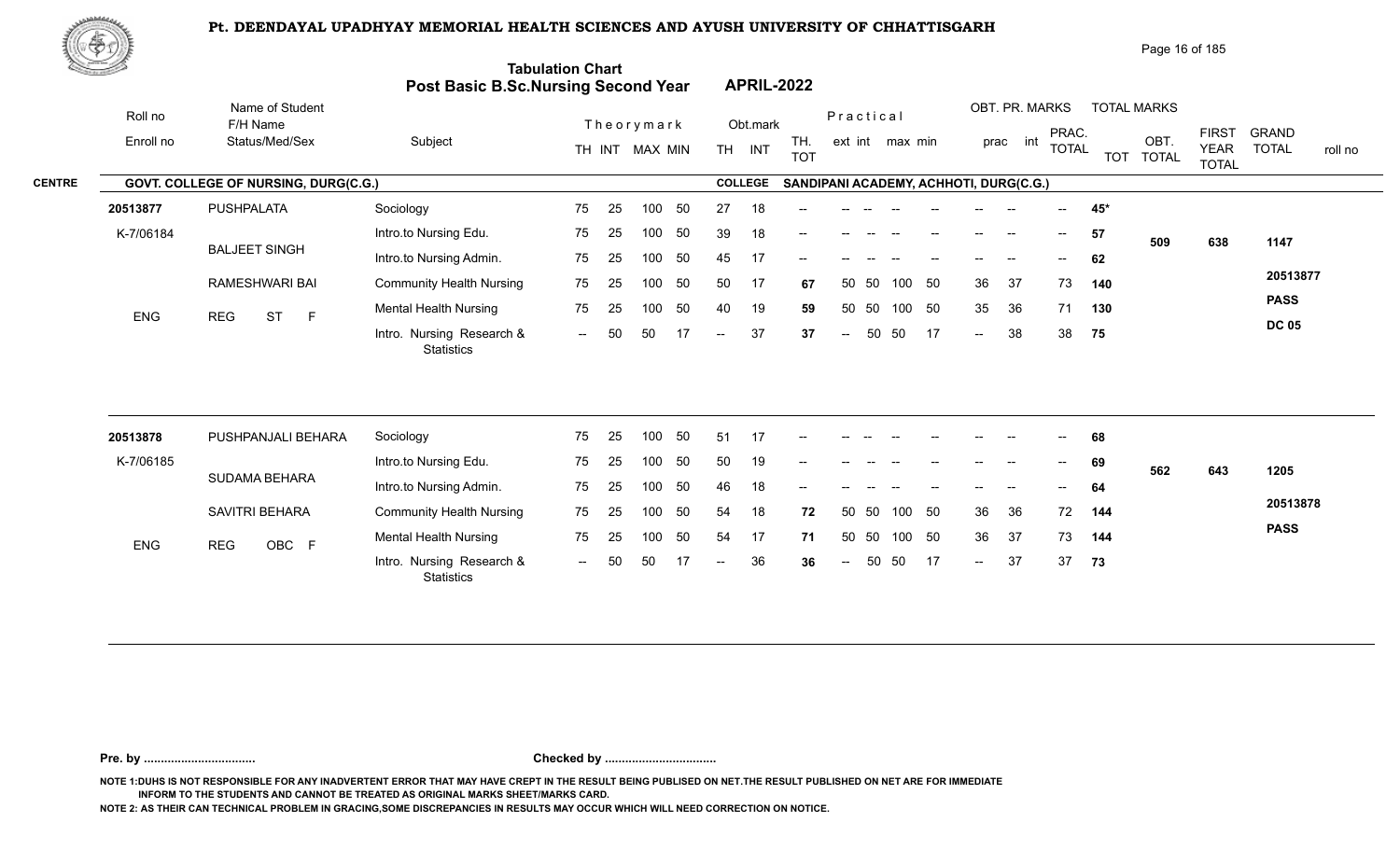

| Page 17 of 185 |
|----------------|
|----------------|

| <u> Ernst Starten (</u> |            |                                      | Post Basic B.Sc.Nursing Second Year            | <b>Tabulation Chart</b> |    |                |     |                          |                | <b>APRIL-2022</b>                      |           |       |                 |    |        |                |                                       |       |                    |                             |              |         |
|-------------------------|------------|--------------------------------------|------------------------------------------------|-------------------------|----|----------------|-----|--------------------------|----------------|----------------------------------------|-----------|-------|-----------------|----|--------|----------------|---------------------------------------|-------|--------------------|-----------------------------|--------------|---------|
|                         | Roll no    | Name of Student<br>F/H Name          |                                                |                         |    | Theorymark     |     |                          | Obt.mark       |                                        | Practical |       |                 |    |        | OBT. PR. MARKS | PRAC.                                 |       | <b>TOTAL MARKS</b> | <b>FIRST</b>                | <b>GRAND</b> |         |
|                         | Enroll no  | Status/Med/Sex                       | Subject                                        |                         |    | TH INT MAX MIN |     |                          | TH INT         | TH.<br><b>TOT</b>                      |           |       | ext int max min |    |        | prac int       | <b>TOTAL</b>                          |       | OBT.<br>TOT TOTAL  | <b>YEAR</b><br><b>TOTAL</b> | <b>TOTAL</b> | roll no |
| <b>CENTRE</b>           |            | GOVT. COLLEGE OF NURSING, DURG(C.G.) |                                                |                         |    |                |     |                          | <b>COLLEGE</b> | SANDIPANI ACADEMY, ACHHOTI, DURG(C.G.) |           |       |                 |    |        |                |                                       |       |                    |                             |              |         |
|                         | 20513879   | <b>REENA PAL</b>                     | Sociology                                      | 75                      | 25 | 100            | 50  | 12                       | 18             |                                        |           |       |                 |    |        |                |                                       | $30*$ |                    |                             |              |         |
|                         | K-7/06186  |                                      | Intro.to Nursing Edu.                          | 75                      | 25 | 100            | 50  | 37                       | 17             |                                        |           |       |                 |    |        |                | $\hspace{0.05cm}$ – $\hspace{0.05cm}$ | 54    | 483                | 629                         | 1112         |         |
|                         |            | PRAHLAD KUMAR PAL                    | Intro.to Nursing Admin.                        | 75                      | 25 | 100            | 50  | 29                       | 19             | --                                     |           |       |                 |    |        |                | $- -$                                 | 48*   |                    |                             |              |         |
|                         |            | ANUSUIYA PAL                         | <b>Community Health Nursing</b>                | 75                      | 25 | 100            | 50  | 56                       | 17             | 73                                     |           | 50 50 | 100             | 50 | 37     | 37             | 74                                    | 147   |                    |                             | 20513879     |         |
|                         | <b>ENG</b> | OBC F<br><b>REG</b>                  | <b>Mental Health Nursing</b>                   | 75                      | 25 | 100            | 50  | 41                       | 18             | 59                                     |           | 50 50 | 100 50          |    | 36     | 36             | 72                                    | 131   |                    |                             | <b>FAIL</b>  |         |
|                         |            |                                      | Intro. Nursing Research &<br><b>Statistics</b> | $\sim$                  | 50 | 50             | 17  | $\overline{a}$           | 37             | 37                                     | $\sim$    | 50    | 50              | 17 | $\sim$ | 36             | 36                                    | 73    |                    |                             |              |         |
|                         |            |                                      |                                                |                         |    |                |     |                          |                |                                        |           |       |                 |    |        |                |                                       |       |                    |                             |              |         |
|                         | 20513881   | <b>TANU VERMA</b>                    | Sociology                                      | 75                      | 25 | 100            | -50 | 41                       | 20             |                                        |           |       |                 |    |        |                |                                       | 61    |                    |                             |              |         |
|                         | K-7/06188  |                                      | Intro.to Nursing Edu.                          | 75                      | 25 | 100            | 50  | 50                       | 18             | --                                     |           |       |                 |    |        |                | $\overline{\phantom{a}}$              | 68    | 588                | 702                         | 1290         |         |
|                         |            | <b>KRISHNA KUMAR</b><br><b>VERMA</b> | Intro.to Nursing Admin.                        | 75                      | 25 | 100            | 50  | 50                       | 20             |                                        |           |       |                 |    |        |                |                                       | 70    |                    |                             |              |         |
|                         |            | <b>NAND KUMARI</b>                   | <b>Community Health Nursing</b>                | 75                      | 25 | 100            | 50  | 56                       | 19             | 75                                     |           | 50 50 | 100             | 50 | 38     | 40             | 78                                    | 153   |                    |                             | 20513881     |         |
|                         | <b>ENG</b> | OBC F<br><b>REG</b>                  | <b>Mental Health Nursing</b>                   | 75                      | 25 | 100            | 50  | 61                       | 20             | 81                                     |           | 50 50 | 100             | 50 | 39     | 39             | 78                                    | 159   |                    |                             | <b>PASS</b>  |         |
|                         |            |                                      | Intro. Nursing Research &<br><b>Statistics</b> | $--$                    | 50 | 50             | 17  | $\overline{\phantom{a}}$ | 40             | 40                                     | $\sim$    | 50    | 50              | 17 | $\sim$ | 37             | 37                                    | 77    |                    |                             |              |         |
|                         |            |                                      |                                                |                         |    |                |     |                          |                |                                        |           |       |                 |    |        |                |                                       |       |                    |                             |              |         |

**Pre. by ................................. Checked by .................................**

**NOTE 1:DUHS IS NOT RESPONSIBLE FOR ANY INADVERTENT ERROR THAT MAY HAVE CREPT IN THE RESULT BEING PUBLISED ON NET.THE RESULT PUBLISHED ON NET ARE FOR IMMEDIATE INFORM TO THE STUDENTS AND CANNOT BE TREATED AS ORIGINAL MARKS SHEET/MARKS CARD.**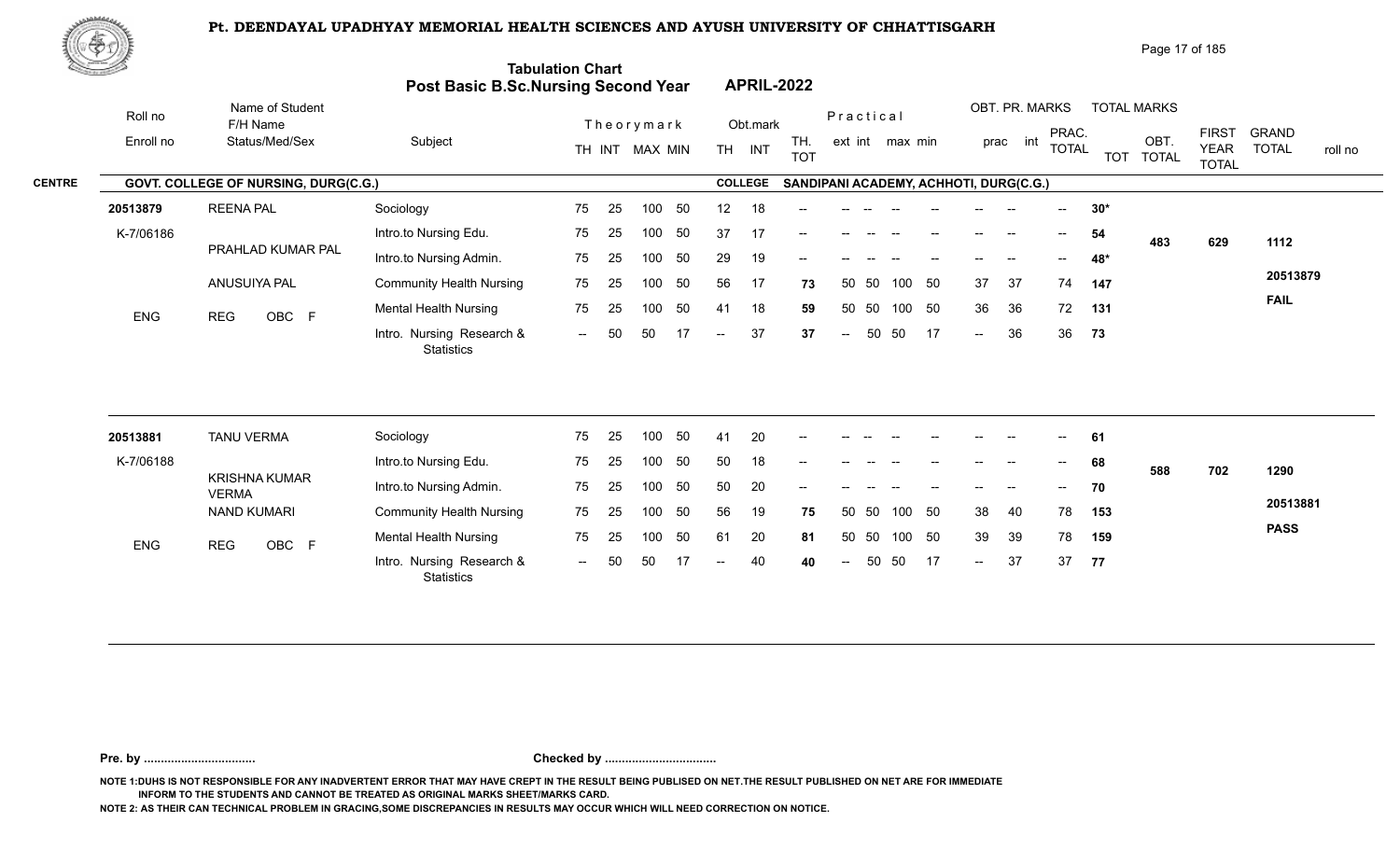

| <u> Karatan Ing</u> |                                      | Post Basic B.Sc.Nursing Second Year            | <b>Tabulation Chart</b> |    |                  |     |                          |                | <b>APRIL-2022</b>                      |                          |           |                 |        |                          |                |                                       |     |                    |                             |                         |
|---------------------|--------------------------------------|------------------------------------------------|-------------------------|----|------------------|-----|--------------------------|----------------|----------------------------------------|--------------------------|-----------|-----------------|--------|--------------------------|----------------|---------------------------------------|-----|--------------------|-----------------------------|-------------------------|
| Roll no             | Name of Student<br>F/H Name          |                                                |                         |    | Theorymark       |     |                          | Obt.mark       |                                        |                          | Practical |                 |        |                          | OBT. PR. MARKS | PRAC.                                 |     | <b>TOTAL MARKS</b> | <b>FIRST</b>                | <b>GRAND</b>            |
| Enroll no           | Status/Med/Sex                       | Subject                                        |                         |    | TH INT MAX MIN   |     | <b>TH</b>                | INT            | TH.<br><b>TOT</b>                      |                          |           | ext int max min |        |                          | int<br>prac    | <b>TOTAL</b>                          |     | OBT.<br>TOT TOTAL  | <b>YEAR</b><br><b>TOTAL</b> | <b>TOTAL</b><br>roll no |
|                     | GOVT. COLLEGE OF NURSING, DURG(C.G.) |                                                |                         |    |                  |     |                          | <b>COLLEGE</b> | SANDIPANI ACADEMY, ACHHOTI, DURG(C.G.) |                          |           |                 |        |                          |                |                                       |     |                    |                             |                         |
| 20513882            | <b>TARNI SAHU</b>                    | Sociology                                      | 75                      | 25 | 100              | 50  | 52                       | 21             |                                        |                          |           |                 |        |                          |                | $- -$                                 | 73  |                    |                             |                         |
| K-7/06189           |                                      | Intro.to Nursing Edu.                          | 75                      | 25 | 100              | 50  | 59                       | 20             | --                                     |                          |           |                 |        |                          | <b>-</b>       | $--$                                  | 79  | 628                | 713                         | 1341                    |
|                     | PARDESIRAM                           | Intro.to Nursing Admin.                        | 75                      | 25 | 100              | 50  | 61                       | 19             | --                                     |                          |           |                 |        |                          |                | $\overline{\phantom{a}}$              | 80  |                    |                             |                         |
|                     | YASHODA                              | <b>Community Health Nursing</b>                | 75                      | 25 | 100              | 50  | 57                       | 20             | 77                                     |                          | 50 50     | 100             | 50     | 40                       | 39             | 79                                    | 156 |                    |                             | 20513882                |
| <b>ENG</b>          | <b>REG</b><br>OBC F                  | <b>Mental Health Nursing</b>                   | 75                      | 25 | 100              | 50  | 60                       | 21             | 81                                     |                          | 50 50     |                 | 100 50 | 40                       | 40             | 80                                    | 161 |                    |                             | <b>PASS</b>             |
|                     |                                      | Intro. Nursing Research &<br>Statistics        | $\sim$                  | 50 | 50               | -17 | $\overline{\phantom{a}}$ | 39             | 39                                     | $\overline{\phantom{a}}$ | 50        | 50              | 17     | $\overline{a}$           | 40             | 40                                    | 79  |                    |                             |                         |
|                     |                                      |                                                |                         |    |                  |     |                          |                |                                        |                          |           |                 |        |                          |                |                                       |     |                    |                             |                         |
| 20513884            | <b>TRIVENI SAHU</b>                  | Sociology                                      | 75                      | 25 | 100              | 50  | 27                       | 17             |                                        |                          |           |                 |        |                          |                |                                       | 44* |                    |                             |                         |
| K-7/06191           |                                      | Intro.to Nursing Edu.                          | 75                      | 25 | 100              | 50  | 50                       | 17             |                                        |                          |           |                 |        | $\overline{\phantom{a}}$ | $\sim$         | $\hspace{0.05cm}$ – $\hspace{0.05cm}$ | 67  | 535                | 638                         | 1173                    |
|                     | KUMAR SINGH SAHU                     | Intro.to Nursing Admin.                        | 75                      | 25 | 100 <sub>1</sub> | 50  | 45                       | 18             |                                        |                          |           |                 |        |                          |                |                                       | 63  |                    |                             |                         |
|                     | KUMARI BAI SAHU                      | <b>Community Health Nursing</b>                | 75                      | 25 | 100              | 50  | 55                       | 19             | 74                                     |                          | 50 50     | 100             | 50     | 37                       | 38             | 75                                    | 149 |                    |                             | 20513884                |
| ENG                 | OBC F<br><b>REG</b>                  | <b>Mental Health Nursing</b>                   | 75                      | 25 | 100              | 50  | 48                       | 18             | 66                                     |                          | 50 50     | 100             | 50     | 36                       | 36             | 72                                    | 138 |                    |                             | <b>FAIL</b>             |
|                     |                                      | Intro. Nursing Research &<br><b>Statistics</b> | $--$                    | 50 | 50               |     | $\overline{\phantom{a}}$ | 37             | 37                                     | $\overline{a}$           | 50        | 50              | 17     | $\overline{a}$           | 37             | 37                                    | 74  |                    |                             |                         |

**Pre. by ................................. Checked by .................................**

**NOTE 1:DUHS IS NOT RESPONSIBLE FOR ANY INADVERTENT ERROR THAT MAY HAVE CREPT IN THE RESULT BEING PUBLISED ON NET.THE RESULT PUBLISHED ON NET ARE FOR IMMEDIATE INFORM TO THE STUDENTS AND CANNOT BE TREATED AS ORIGINAL MARKS SHEET/MARKS CARD.**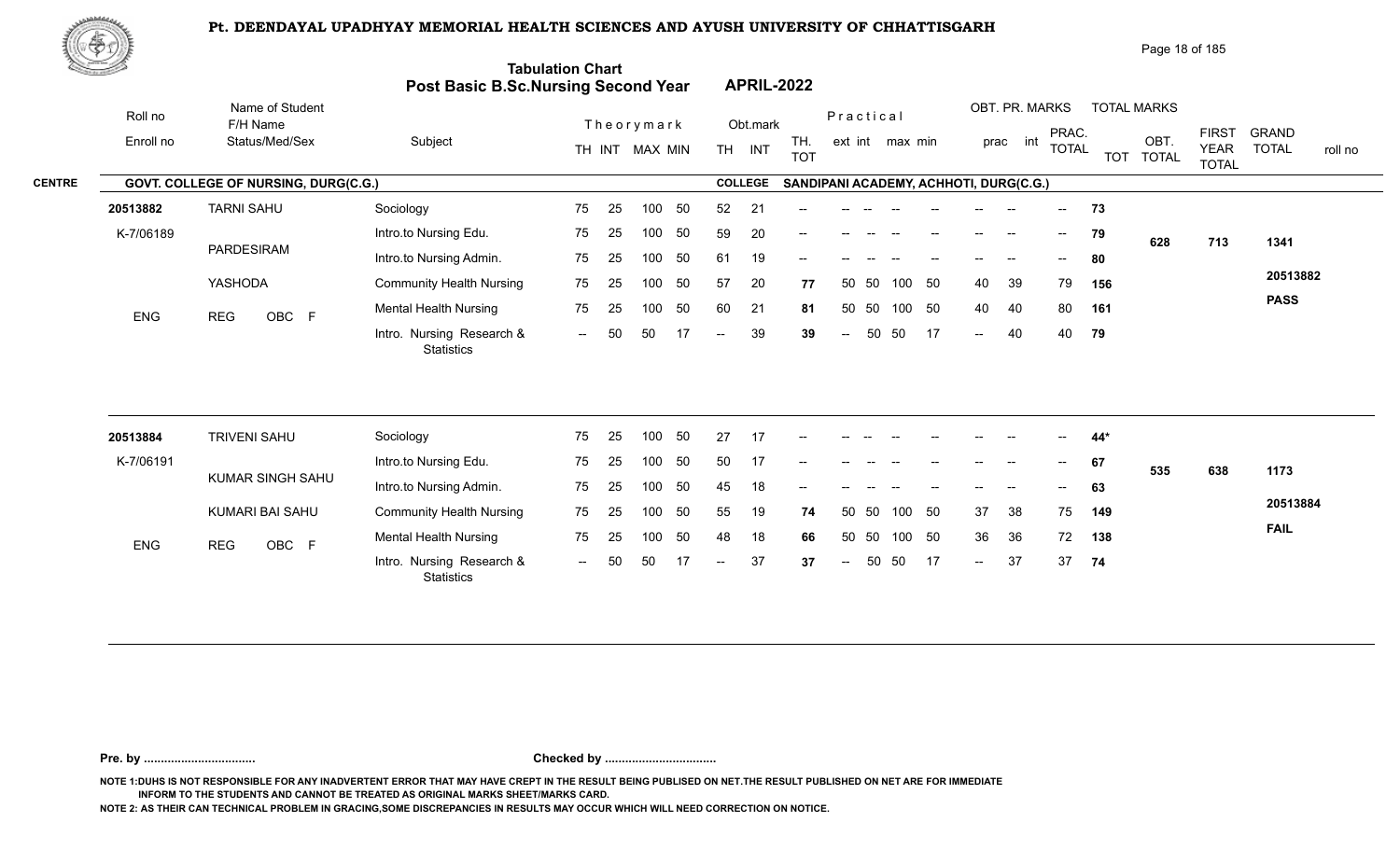0BC F Montain Research & The Ed Too of the Control of the Control of the Control of the Control of The Termina<br>Intro. Nursing Research & The Control of The Termina S7 37 -- 50 50 17 --

25 75

-- 50 50 17 -- 37 37



|               | ⋓⋖⋗ҵ                |                                             |                                            |                         |            |                |                   |                                        |     |    |       |                   |                          |            | Page 19 of 185       |                                             |                       |         |
|---------------|---------------------|---------------------------------------------|--------------------------------------------|-------------------------|------------|----------------|-------------------|----------------------------------------|-----|----|-------|-------------------|--------------------------|------------|----------------------|---------------------------------------------|-----------------------|---------|
|               | to Anterior Service |                                             | <b>Post Basic B.Sc.Nursing Second Year</b> | <b>Tabulation Chart</b> |            |                | <b>APRIL-2022</b> |                                        |     |    |       |                   |                          |            |                      |                                             |                       |         |
|               | Roll no             | Name of Student<br>F/H Name                 |                                            | Theorymark              |            | Obt.mark       |                   | Practical                              |     |    |       | OBT. PR. MARKS    |                          |            | <b>TOTAL MARKS</b>   |                                             |                       |         |
|               | Enroll no           | Status/Med/Sex                              | Subject                                    | TH INT                  | MAX MIN    | INT<br>TH      | TH.<br><b>TOT</b> | ext int max min                        |     |    |       | prac int          | PRAC.<br><b>TOTAL</b>    | <b>TOT</b> | OBT.<br><b>TOTAL</b> | <b>FIRST</b><br><b>YEAR</b><br><b>TOTAL</b> | GRAND<br><b>TOTAL</b> | roll no |
| <b>CENTRE</b> |                     | <b>GOVT. COLLEGE OF NURSING, DURG(C.G.)</b> |                                            |                         |            | <b>COLLEGE</b> |                   | SANDIPANI ACADEMY, ACHHOTI, DURG(C.G.) |     |    |       |                   |                          |            |                      |                                             |                       |         |
|               | 20513885            | <b>VARSHA SAHU</b>                          | Sociology                                  | 75<br>-25               | 100<br>-50 | 18<br>53       | $- -$             |                                        |     |    |       |                   | $-$                      | - 71       |                      |                                             |                       |         |
|               | K-7/06192           |                                             | Intro.to Nursing Edu.                      | 75<br>-25               | 100<br>-50 | 18<br>54       | $--$              |                                        |     |    | $- -$ | $\hspace{0.05cm}$ | $\overline{\phantom{a}}$ | 72         | 565                  | 642                                         | 1207                  |         |
|               |                     | <b>RATAN LAL</b>                            | Intro.to Nursing Admin.                    | 75<br>-25               | -50<br>100 | 40<br>17       | --                |                                        |     |    |       |                   | $- -$                    | 57         |                      |                                             |                       |         |
|               |                     | <b>INDRANI SAHA</b>                         | <b>Community Health Nursing</b>            | 75<br>-25               | -50<br>100 | 52<br>17       | 69                | -50<br>50                              | 100 | 50 | 38    | 39                | 77                       | 146        |                      |                                             | 20513885              |         |

100 50 50 19 **69** 37 38 75 **144**

-- 50 37 38 **37** 38

37 38 75 144  $-38$  38 75

**PASS**

**75**

50 50

| 20513886   | <b>VIRENDRA KUMAR</b> | Sociology                                      | 75   | -25 | 100 | 50  | -43                      | 19 | $\hspace{0.1mm}-\hspace{0.1mm}-\hspace{0.1mm}$ | $- -$ |       |     |        | $\qquad \qquad -$        | $\overline{\phantom{a}}$ | $\mathcal{L}(\mathcal{L})$ | 62  |     |     |             |
|------------|-----------------------|------------------------------------------------|------|-----|-----|-----|--------------------------|----|------------------------------------------------|-------|-------|-----|--------|--------------------------|--------------------------|----------------------------|-----|-----|-----|-------------|
| K-7/06193  |                       | Intro.to Nursing Edu.                          | 75   | -25 | 100 | 50  | 47                       | 19 | $- -$                                          |       |       |     |        | $- -$                    | $-$                      | $--$                       | 66  | 541 | 639 | 1180        |
|            | <b>VYAS NARAYAN</b>   | Intro.to Nursing Admin.                        | 75   | -25 | 100 | -50 | 36                       | 18 | $\sim$                                         |       |       |     |        | $- -$                    |                          | $\overline{\phantom{a}}$   | 54  |     |     |             |
|            | <b>DILESHWARI</b>     | <b>Community Health Nursing</b>                | 75   | -25 | 100 | -50 | 50                       | 18 | 68                                             |       | 50 50 |     | 100 50 | 37                       | -38                      | 75                         | 143 |     |     | 20513886    |
| <b>ENG</b> | GEN M<br><b>REG</b>   | <b>Mental Health Nursing</b>                   | 75   | -25 | 100 | -50 | -51                      | 17 | 68                                             |       | 50 50 |     | 100 50 | 36                       | -37                      | 73                         | 141 |     |     | <b>PASS</b> |
|            |                       | Intro. Nursing Research &<br><b>Statistics</b> | $--$ | 50  | 50  |     | $\overline{\phantom{a}}$ | 38 | 38                                             | $--$  | 50    | -50 | 17     | $\overline{\phantom{a}}$ | 37                       | 37                         | 75  |     |     |             |

**Pre. by ................................. Checked by .................................**

**NOTE 1:DUHS IS NOT RESPONSIBLE FOR ANY INADVERTENT ERROR THAT MAY HAVE CREPT IN THE RESULT BEING PUBLISED ON NET.THE RESULT PUBLISHED ON NET ARE FOR IMMEDIATE INFORM TO THE STUDENTS AND CANNOT BE TREATED AS ORIGINAL MARKS SHEET/MARKS CARD.**

**NOTE 2: AS THEIR CAN TECHNICAL PROBLEM IN GRACING,SOME DISCREPANCIES IN RESULTS MAY OCCUR WHICH WILL NEED CORRECTION ON NOTICE.**

Mental Health Nursing **75** 25

**Statistics** 

ENG REG OBC F Montail House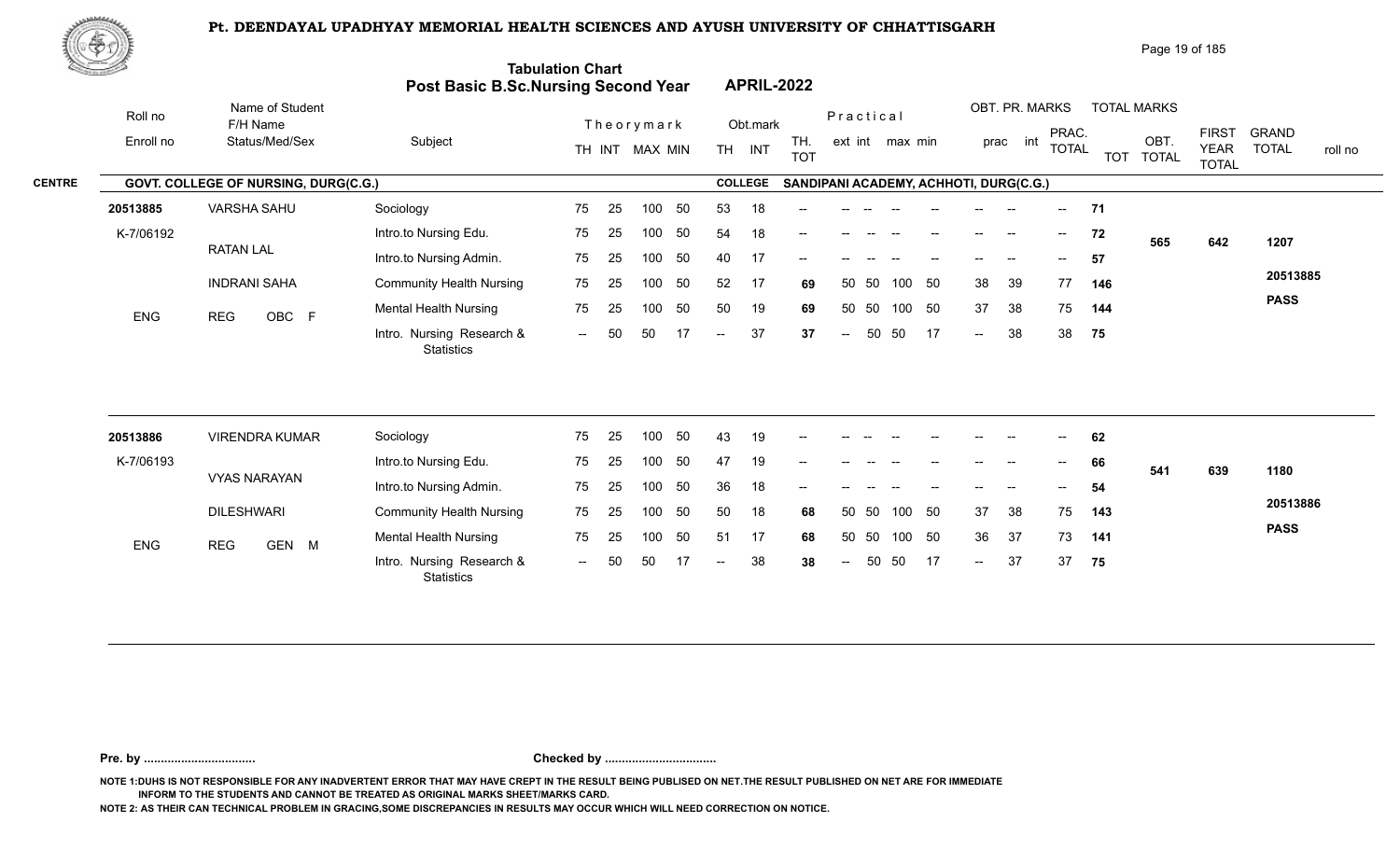

|               | 脚やり        |                                      |                                     |                          |                                                                                                                                                                                                                                                                                                                                                                                                      | Page 20 of 185                                                                                                                                                                          |
|---------------|------------|--------------------------------------|-------------------------------------|--------------------------|------------------------------------------------------------------------------------------------------------------------------------------------------------------------------------------------------------------------------------------------------------------------------------------------------------------------------------------------------------------------------------------------------|-----------------------------------------------------------------------------------------------------------------------------------------------------------------------------------------|
|               |            |                                      | Post Basic B.Sc.Nursing Second Year | <b>Tabulation Chart</b>  | <b>APRIL-2022</b>                                                                                                                                                                                                                                                                                                                                                                                    |                                                                                                                                                                                         |
|               | Roll no    | Name of Student<br>F/H Name          |                                     | Theorymark               | Obt.mark                                                                                                                                                                                                                                                                                                                                                                                             | OBT. PR. MARKS<br><b>TOTAL MARKS</b><br>Practical                                                                                                                                       |
|               | Enroll no  | Status/Med/Sex                       | Subject                             | MAX MIN<br>TH INT        | TH.<br><b>TH</b><br>INT<br><b>TOT</b>                                                                                                                                                                                                                                                                                                                                                                | <b>FIRST</b><br><b>GRAND</b><br>PRAC.<br>OBT.<br>int<br>ext int max min<br>prac<br><b>TOTAL</b><br><b>TOTAL</b><br><b>YEAR</b><br>roll no<br><b>TOTAL</b><br><b>TOT</b><br><b>TOTAL</b> |
| <b>CENTRE</b> |            | GOVT. COLLEGE OF NURSING, DURG(C.G.) |                                     |                          | <b>COLLEGE</b>                                                                                                                                                                                                                                                                                                                                                                                       | SHRI CHANDRA NURSING INSTITUTE, NEHRU NAGAR, BHILAI (C.G.)                                                                                                                              |
|               | 17511662   | <b>NEHA SAHU</b>                     | Sociology                           | - 50<br>75<br>100<br>-25 |                                                                                                                                                                                                                                                                                                                                                                                                      | 54 C                                                                                                                                                                                    |
|               | H-7/05474  |                                      | Intro.to Nursing Edu.               | -50<br>25<br>100<br>75   | $-$                                                                                                                                                                                                                                                                                                                                                                                                  | 58 C<br>$--$<br>$\hspace{0.05cm}$<br>601<br>1116<br>515                                                                                                                                 |
|               |            | <b>BHAGIRATHI SAHU</b>               | Intro.to Nursing Admin.             | -50<br>75<br>100<br>-25  | 19<br>49<br>$--$                                                                                                                                                                                                                                                                                                                                                                                     | 68                                                                                                                                                                                      |
|               |            | KALINDRI SAHU                        | <b>Community Health Nursing</b>     | 50<br>75<br>25<br>100    | $\frac{1}{2} \frac{1}{2} \frac{1}{2} \frac{1}{2} \frac{1}{2} \frac{1}{2} \frac{1}{2} \frac{1}{2} \frac{1}{2} \frac{1}{2} \frac{1}{2} \frac{1}{2} \frac{1}{2} \frac{1}{2} \frac{1}{2} \frac{1}{2} \frac{1}{2} \frac{1}{2} \frac{1}{2} \frac{1}{2} \frac{1}{2} \frac{1}{2} \frac{1}{2} \frac{1}{2} \frac{1}{2} \frac{1}{2} \frac{1}{2} \frac{1}{2} \frac{1}{2} \frac{1}{2} \frac{1}{2} \frac{$<br>$--$ | 17511662<br>50<br>50 50<br>100<br>127C<br><b>Contract Contract</b><br>$\qquad \qquad -$                                                                                                 |
|               | <b>ENG</b> | OBC F<br><b>SUPPL</b>                | <b>Mental Health Nursing</b>        | -50<br>75<br>100<br>-25  | $\begin{array}{cccccccccc} - & & - & & - & - & \end{array}$<br>$- -$                                                                                                                                                                                                                                                                                                                                 | <b>PASS</b><br>100 50<br>50 50<br>134 C<br>$--$<br>$\begin{array}{ccc} - & - & - \end{array}$                                                                                           |
|               |            |                                      | Intro. Nursing Research &           | 17<br>50<br>50<br>$  \,$ | $--$<br>$--$<br>$--$<br>$\sim$                                                                                                                                                                                                                                                                                                                                                                       | 17<br>50<br>50<br>74 C<br>$\sim$<br>$--$<br>$-$                                                                                                                                         |

| 18514040   | <b>LILY DAS</b>                    | Sociology                                      | 75     | 25 | 100 | -50 | 30                                    | 19                                                                                                                                                                                                                                                                                                                                                                                           | $- -$  |       |       |              |       |        |                          | $- -$                      | 49*   |     |     |               |
|------------|------------------------------------|------------------------------------------------|--------|----|-----|-----|---------------------------------------|----------------------------------------------------------------------------------------------------------------------------------------------------------------------------------------------------------------------------------------------------------------------------------------------------------------------------------------------------------------------------------------------|--------|-------|-------|--------------|-------|--------|--------------------------|----------------------------|-------|-----|-----|---------------|
| I-7/06390  |                                    | Intro.to Nursing Edu.                          | 75     | 25 | 100 |     | 40                                    | 18                                                                                                                                                                                                                                                                                                                                                                                           | $\sim$ | $- -$ |       |              | $- -$ | $- -$  | $- -$                    | $\overline{\phantom{m}}$   | 58    | 498 | 641 | 1139          |
|            | CHAMAN KANT DAS                    | Intro.to Nursing Admin.                        | 75     | 25 | 100 | 50  | $\overline{\phantom{a}}$              | $- - - -$                                                                                                                                                                                                                                                                                                                                                                                    | $- -$  | $- -$ |       |              | $- -$ | $- -$  | $\overline{\phantom{a}}$ | $\mathcal{L}(\mathcal{L})$ | 61 C  |     |     |               |
|            | <b>MEROLIN DAS</b>                 | <b>Community Health Nursing</b>                | 75     | 25 | 100 | -50 | $\overline{\phantom{a}}$              | $\sim$ $\sim$                                                                                                                                                                                                                                                                                                                                                                                |        |       | 50 50 | 100 50       |       | $---$  |                          |                            | 124 C |     |     | 18514040      |
| <b>ENG</b> | <b>GEN</b><br><b>SUPPL</b><br>$-F$ | <b>Mental Health Nursing</b>                   | 75     | 25 | 100 | 50  | $\hspace{0.05cm}$ – $\hspace{0.05cm}$ | $\frac{1}{2} \frac{1}{2} \frac{1}{2} \frac{1}{2} \frac{1}{2} \frac{1}{2} \frac{1}{2} \frac{1}{2} \frac{1}{2} \frac{1}{2} \frac{1}{2} \frac{1}{2} \frac{1}{2} \frac{1}{2} \frac{1}{2} \frac{1}{2} \frac{1}{2} \frac{1}{2} \frac{1}{2} \frac{1}{2} \frac{1}{2} \frac{1}{2} \frac{1}{2} \frac{1}{2} \frac{1}{2} \frac{1}{2} \frac{1}{2} \frac{1}{2} \frac{1}{2} \frac{1}{2} \frac{1}{2} \frac{$ |        |       |       | 50 50 100 50 |       | $---$  |                          |                            | 131 C |     |     | <b>PASS</b>   |
|            |                                    | Intro. Nursing Research &<br><b>Statistics</b> | $\sim$ | 50 | 50  |     | $- -$                                 | $- -$                                                                                                                                                                                                                                                                                                                                                                                        | $-$    | $- -$ |       | 50 50 17     |       | $\sim$ | $\overline{\phantom{a}}$ | $\mathcal{L}(\mathcal{L})$ | 75 C  |     |     | <b>VCG 01</b> |

**Pre. by ................................. Checked by .................................**

**NOTE 1:DUHS IS NOT RESPONSIBLE FOR ANY INADVERTENT ERROR THAT MAY HAVE CREPT IN THE RESULT BEING PUBLISED ON NET.THE RESULT PUBLISHED ON NET ARE FOR IMMEDIATE INFORM TO THE STUDENTS AND CANNOT BE TREATED AS ORIGINAL MARKS SHEET/MARKS CARD.**

**NOTE 2: AS THEIR CAN TECHNICAL PROBLEM IN GRACING,SOME DISCREPANCIES IN RESULTS MAY OCCUR WHICH WILL NEED CORRECTION ON NOTICE.**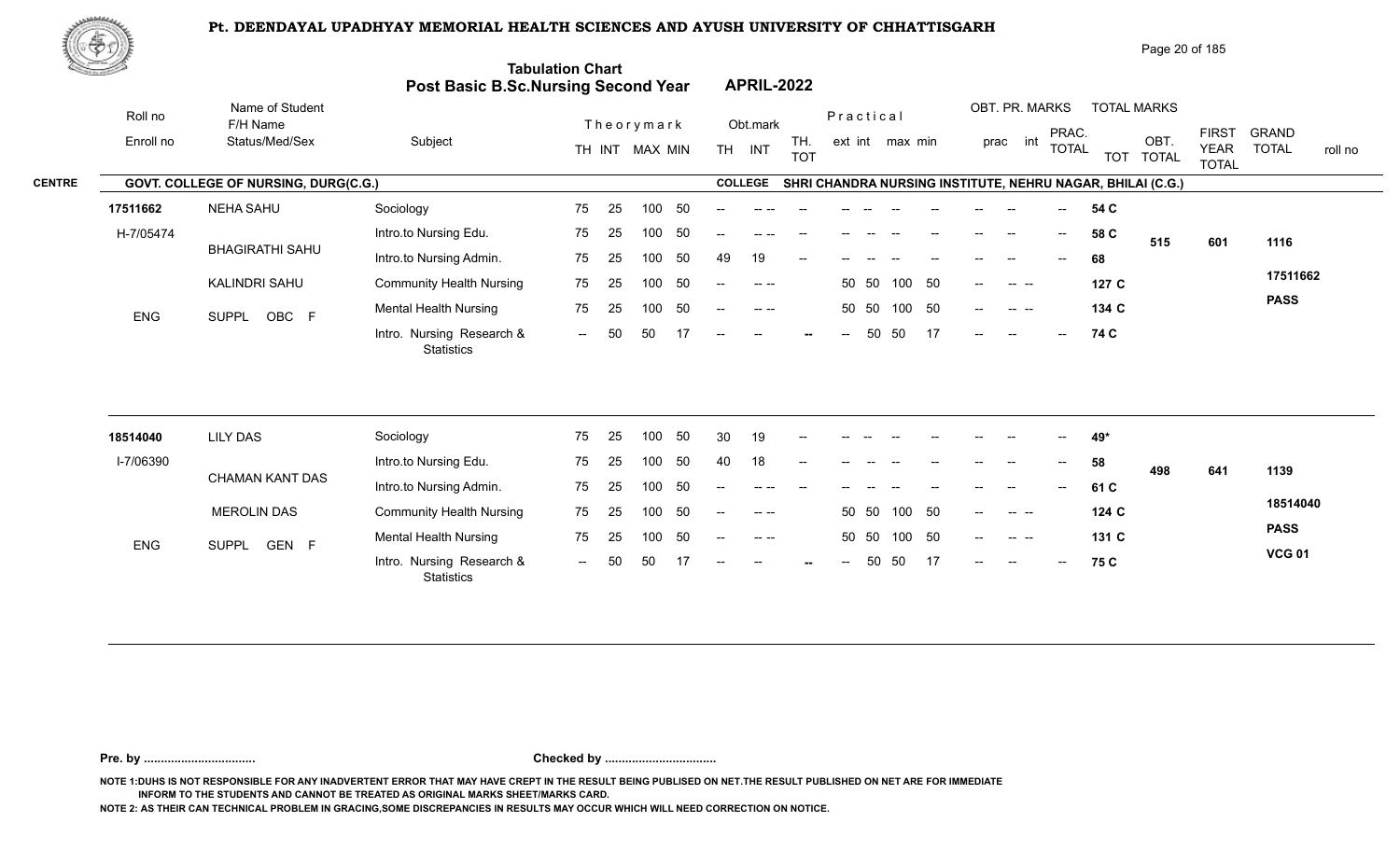Intro. Nursing Research & -- -- OBC

ENG SUPPL OBC F **And Montan Monday of the COV COV** COV COV<br>Lintro. Nursing Research & -- 50 50 17 -- -- -- -- -- 50 50 17 -- -- 76 C



SUPPL OBC F

|                                               | ⊮ආ≴       |                                      |                         |                                                                       |                                |                                                            |                                                         |                                   | Page 21 of 185                              |              |         |
|-----------------------------------------------|-----------|--------------------------------------|-------------------------|-----------------------------------------------------------------------|--------------------------------|------------------------------------------------------------|---------------------------------------------------------|-----------------------------------|---------------------------------------------|--------------|---------|
| $\mathcal{O}_{\mathcal{M}_0}$ , and the lines |           |                                      |                         | <b>Tabulation Chart</b><br><b>Post Basic B.Sc.Nursing Second Year</b> | <b>APRIL-2022</b>              |                                                            |                                                         |                                   |                                             |              |         |
|                                               | Roll no   | Name of Student<br>F/H Name          |                         | Theorymark                                                            | Obt.mark                       | Practical                                                  | OBT. PR. MARKS                                          | <b>TOTAL MARKS</b>                |                                             | <b>GRAND</b> |         |
|                                               | Enroll no | Status/Med/Sex                       | Subject                 | MAX MIN<br>TH INT                                                     | TH.<br>INT<br>TH<br><b>TOT</b> | ext int max min                                            | PRAC.<br>int<br>prac<br><b>TOTAL</b>                    | OBT<br><b>TOTAL</b><br><b>TOT</b> | <b>FIRST</b><br><b>YEAR</b><br><b>TOTAL</b> | <b>TOTAL</b> | roll no |
| <b>CENTRE</b>                                 |           | GOVT. COLLEGE OF NURSING, DURG(C.G.) |                         |                                                                       | <b>COLLEGE</b>                 | SHRI CHANDRA NURSING INSTITUTE, NEHRU NAGAR, BHILAI (C.G.) |                                                         |                                   |                                             |              |         |
|                                               | 19514003  | CHETNA CHANDRAKAR                    | Sociology               | 75<br>100<br>-50<br>-25                                               |                                |                                                            |                                                         | 29*                               |                                             |              |         |
|                                               | J-7/05745 |                                      | Intro.to Nursing Edu.   | 50<br>100<br>75<br>-25                                                |                                |                                                            | $\sim$<br>$\hspace{0.05cm}$<br>$\overline{\phantom{a}}$ | 64 C<br>474                       | 623                                         | 1097         |         |
|                                               |           | KHEMLAL CHANDRAKAR                   | Intro.to Nursing Admin. | 75 -<br>-50<br>100<br>- 25                                            | 18<br>27<br>$\hspace{0.05cm}$  |                                                            | $\hspace{0.05cm}$ – $\hspace{0.05cm}$                   | 45*                               |                                             |              |         |

50 50 100 50

-- -- -- 50 50 100 50 -- -- -- 1**29 C** 

-- -- -- 50 50 17 -- -- -- <mark>;</mark>

-- -- -- 50 50 100 50 -- -- -- 1**31 C** 17 C

-- 50 50 100 50 -- -- -- 1**29 C** -- 129 C

**76**

**C**

**19514003**

**FAIL**

 $17 \t - \t - \t - \t - \t - \t -$ 

| 19514021  | POOJA                 | Sociology                               | 75     | 25  | 100 | -50  | $\hspace{0.05cm}$ – $\hspace{0.05cm}$ | -- --     |        |      |              |       | $- -$  | $- -$                | $\sim$                   | 54 C  |     |     |             |
|-----------|-----------------------|-----------------------------------------|--------|-----|-----|------|---------------------------------------|-----------|--------|------|--------------|-------|--------|----------------------|--------------------------|-------|-----|-----|-------------|
| J-7/05763 |                       | Intro.to Nursing Edu.                   | 75     | 25  | 100 | -50  | $- -$                                 | $\cdots$  | $- -$  |      |              | $- -$ | $- -$  | $- -$                | $\sim$                   | 64 C  | 522 | 681 | 1203        |
|           | <b>BHAGVAT PRASAD</b> | Intro.to Nursing Admin.                 | 75     | -25 | 100 | 50   | 35                                    | 19        | $- -$  |      |              |       | $- -$  | $\hspace{0.05cm}$    | $--$                     | 54    |     |     |             |
|           | <b>LALITA BAI</b>     | <b>Community Health Nursing</b>         | 75     | 25  | 100 | -50  | $\overline{\phantom{a}}$              | $---$     |        |      | 50 50 100 50 |       | $--$   | -- --                |                          | 135 C |     |     | 19514021    |
| ENG       | OBC F<br><b>SUPPL</b> | <b>Mental Health Nursing</b>            | 75     | 25  | 100 | - 50 | $\mathbf{u}$                          | $-1$ $-1$ |        |      | 50 50 100 50 |       | $--$   | $\sim$ $\sim$ $\sim$ |                          | 140 C |     |     | <b>PASS</b> |
|           |                       | Intro. Nursing Research &<br>Statistics | $\sim$ | 50  | 50  |      | $\overline{\phantom{a}}$              | $- -$     | $\sim$ | $--$ | 50 50 17     |       | $\sim$ | $\sim$ $\sim$        | $\overline{\phantom{a}}$ | 75 C  |     |     |             |

25 100 50 75 25 100 50 75 -- 50 50 17

**Pre. by ................................. Checked by .................................**

**NOTE 1:DUHS IS NOT RESPONSIBLE FOR ANY INADVERTENT ERROR THAT MAY HAVE CREPT IN THE RESULT BEING PUBLISED ON NET.THE RESULT PUBLISHED ON NET ARE FOR IMMEDIATE INFORM TO THE STUDENTS AND CANNOT BE TREATED AS ORIGINAL MARKS SHEET/MARKS CARD.**

**NOTE 2: AS THEIR CAN TECHNICAL PROBLEM IN GRACING,SOME DISCREPANCIES IN RESULTS MAY OCCUR WHICH WILL NEED CORRECTION ON NOTICE.**

NIRMALA CHANDRAKAR Community Health Nursing 75 25 10

**Statistics** 

Mental Health Nursing 25 75 25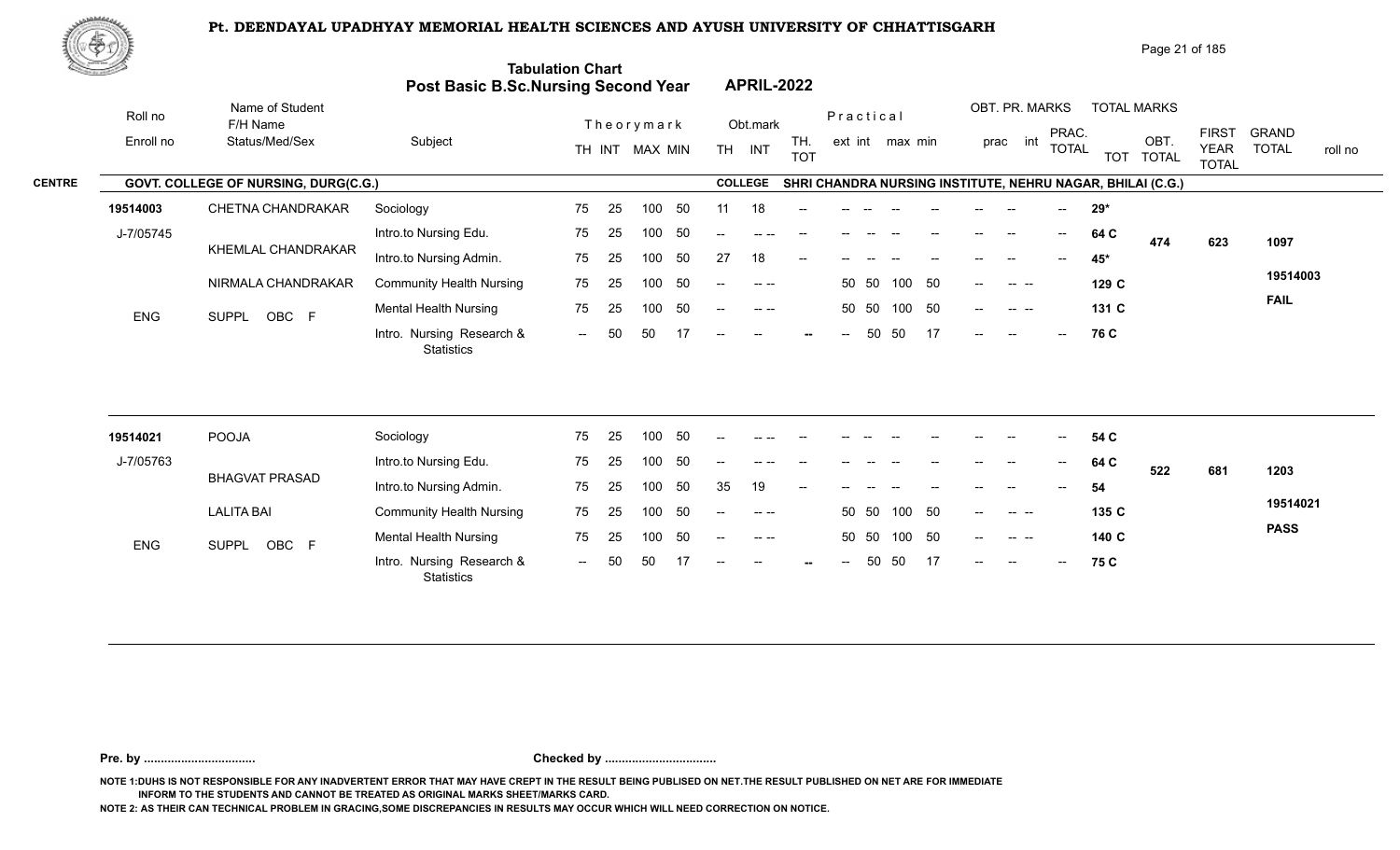

| Page 22 of 185 |  |
|----------------|--|
|                |  |

| <u>Contraction of the Contraction of the Contraction of the Contraction of the Contraction of the Contraction of the Contraction of the Contraction of the Contraction of the Contraction of the Contraction of the Contraction </u> |                                       | Post Basic B.Sc.Nursing Second Year            | <b>Tabulation Chart</b> |    |                |    |                          |                | <b>APRIL-2022</b> |                |       |                 |    |        |                          |                          |     |                                                            |                             |                         |
|--------------------------------------------------------------------------------------------------------------------------------------------------------------------------------------------------------------------------------------|---------------------------------------|------------------------------------------------|-------------------------|----|----------------|----|--------------------------|----------------|-------------------|----------------|-------|-----------------|----|--------|--------------------------|--------------------------|-----|------------------------------------------------------------|-----------------------------|-------------------------|
| Roll no                                                                                                                                                                                                                              | Name of Student<br>F/H Name           |                                                |                         |    | Theorymark     |    |                          | Obt.mark       |                   | Practical      |       |                 |    |        | OBT. PR. MARKS           | PRAC.                    |     | <b>TOTAL MARKS</b>                                         | <b>FIRST</b>                | <b>GRAND</b>            |
| Enroll no                                                                                                                                                                                                                            | Status/Med/Sex                        | Subject                                        |                         |    | TH INT MAX MIN |    |                          | TH INT         | TH.<br><b>TOT</b> |                |       | ext int max min |    |        | prac int                 | <b>TOTAL</b>             |     | OBT.<br>TOT TOTAL                                          | <b>YEAR</b><br><b>TOTAL</b> | <b>TOTAL</b><br>roll no |
|                                                                                                                                                                                                                                      | GOVT. COLLEGE OF NURSING, DURG(C.G.)  |                                                |                         |    |                |    |                          | <b>COLLEGE</b> |                   |                |       |                 |    |        |                          |                          |     | SHRI CHANDRA NURSING INSTITUTE, NEHRU NAGAR, BHILAI (C.G.) |                             |                         |
| 20513928                                                                                                                                                                                                                             | <b>ASHWANTIN SAHU</b>                 | Sociology                                      | 75                      | 25 | 100            | 50 | 29                       | 19             |                   |                |       |                 |    |        |                          |                          | 48* |                                                            |                             |                         |
| K-7/06235                                                                                                                                                                                                                            |                                       | Intro.to Nursing Edu.                          | 75                      | 25 | 100            | 50 | 54                       | 19             | --                |                |       |                 |    | $-$    | $\sim$                   | $\overline{\phantom{a}}$ | 73  | 539                                                        | 617                         | 1156                    |
|                                                                                                                                                                                                                                      | <b>RAMADHAR SAHU</b><br>SIRMOTIN SAHU | Intro.to Nursing Admin.                        | 75                      | 25 | 100            | 50 | 42                       | 19             |                   |                |       |                 |    |        | $\overline{\phantom{a}}$ | $- -$                    | 61  |                                                            |                             |                         |
|                                                                                                                                                                                                                                      |                                       | <b>Community Health Nursing</b>                | 75                      | 25 | 100            | 50 | 49                       | 19             | 68                | 50             | 50    | 100             | 50 | 38     | 38                       | 76                       | 144 |                                                            |                             | 20513928                |
| <b>ENG</b>                                                                                                                                                                                                                           | <b>REG</b><br>OBC F                   | <b>Mental Health Nursing</b>                   | 75                      | 25 | 100            | 50 | 42                       | 19             | 61                | 50             | 50    | 100 50          |    | 39     | 37                       | 76                       | 137 |                                                            |                             | <b>PASS</b>             |
|                                                                                                                                                                                                                                      |                                       | Intro. Nursing Research &<br><b>Statistics</b> | $\sim$ $\sim$           | 50 | 50             | 17 | $\overline{\phantom{a}}$ | 38             | 38                | $\sim$         | 50    | 50              | 17 | $\sim$ | 38                       | 38                       | 76  |                                                            |                             | <b>DC 02</b>            |
|                                                                                                                                                                                                                                      |                                       |                                                |                         |    |                |    |                          |                |                   |                |       |                 |    |        |                          |                          |     |                                                            |                             |                         |
| 20513930                                                                                                                                                                                                                             | <b>BHUMIKA SAHU</b>                   | Sociology                                      | 75                      | 25 | 100            | 50 | 46                       | 19             |                   |                |       |                 |    |        |                          |                          | 65  |                                                            |                             |                         |
| K-7/06237                                                                                                                                                                                                                            |                                       | Intro.to Nursing Edu.                          | 75                      | 25 | 100            | 50 | 56                       | 19             |                   |                |       |                 |    |        |                          | $--$                     | 75  | 572                                                        | 711                         | 1283                    |
|                                                                                                                                                                                                                                      | BHOORE LAL SAHU                       | Intro.to Nursing Admin.                        | 75                      | 25 | 100            | 50 | 48                       | 19             |                   |                |       |                 |    |        |                          | $-$                      | 67  |                                                            |                             |                         |
|                                                                                                                                                                                                                                      | <b>KESHAR</b>                         | <b>Community Health Nursing</b>                | 75                      | 25 | 100            | 50 | 48                       | 19             | 67                |                | 50 50 | 100             | 50 | 38     | 37                       | 75                       | 142 |                                                            |                             | 20513930                |
| ENG                                                                                                                                                                                                                                  | OBC F<br><b>REG</b>                   | <b>Mental Health Nursing</b>                   | 75                      | 25 | 100            | 50 | 51                       | 19             | 70                |                | 50 50 | 100 50          |    | 39     | 38                       | 77                       | 147 |                                                            |                             | <b>PASS</b>             |
|                                                                                                                                                                                                                                      |                                       | Intro. Nursing Research &<br><b>Statistics</b> | $\sim$                  | 50 | 50             |    | $\overline{\phantom{a}}$ | 38             | 38                | $\overline{a}$ | 50    | 50              | 17 | $\sim$ | 38                       | 38                       | 76  |                                                            |                             |                         |

**Pre. by ................................. Checked by .................................**

**NOTE 1:DUHS IS NOT RESPONSIBLE FOR ANY INADVERTENT ERROR THAT MAY HAVE CREPT IN THE RESULT BEING PUBLISED ON NET.THE RESULT PUBLISHED ON NET ARE FOR IMMEDIATE INFORM TO THE STUDENTS AND CANNOT BE TREATED AS ORIGINAL MARKS SHEET/MARKS CARD.**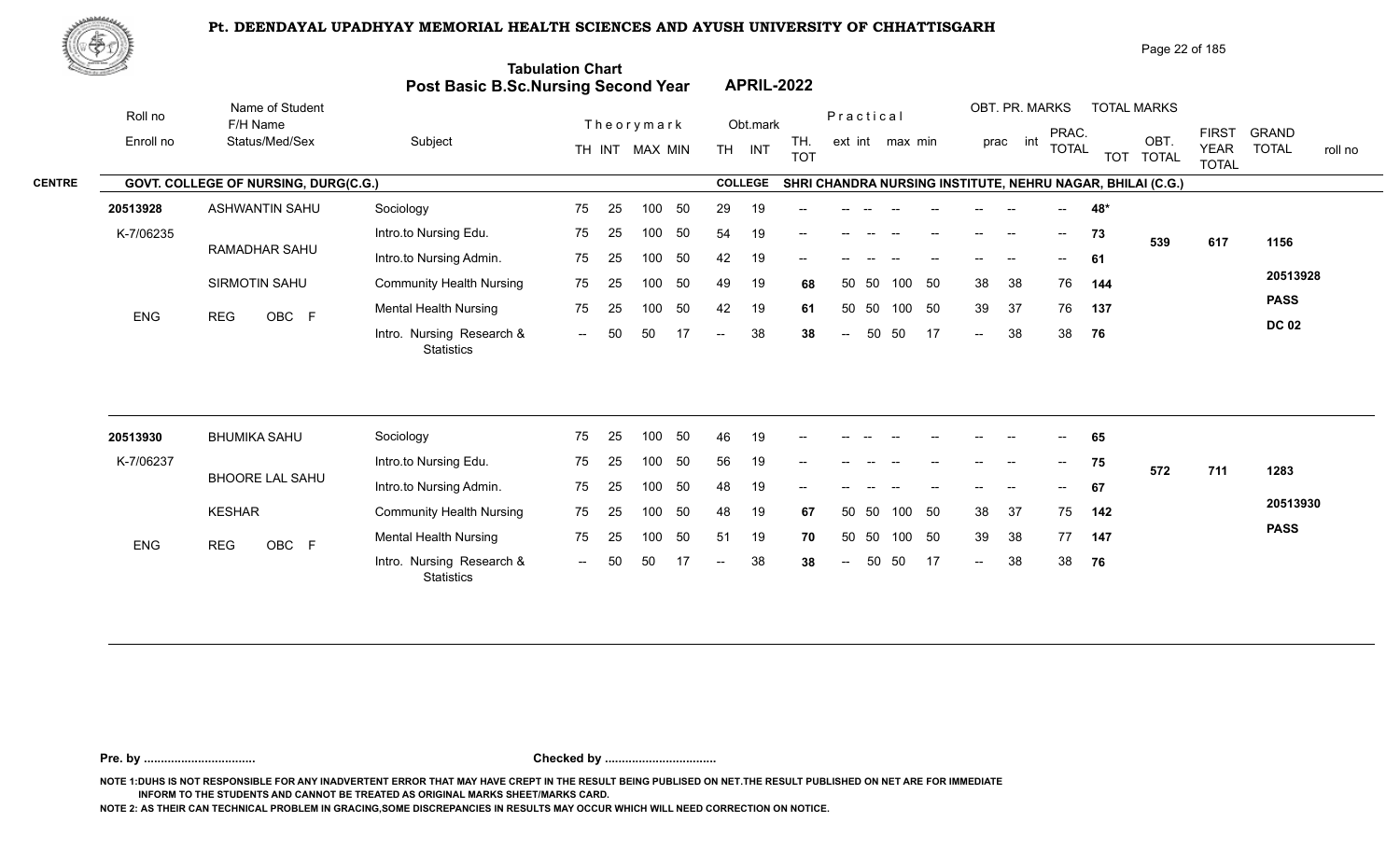

|               | ぷやり)"      |                                      |                                            |                         |                |               |                |                   |            |                 |     |    |                |                   |                          |            | Page 23 of 185                                             |                                             |                              |         |
|---------------|------------|--------------------------------------|--------------------------------------------|-------------------------|----------------|---------------|----------------|-------------------|------------|-----------------|-----|----|----------------|-------------------|--------------------------|------------|------------------------------------------------------------|---------------------------------------------|------------------------------|---------|
|               |            |                                      | <b>Post Basic B.Sc.Nursing Second Year</b> | <b>Tabulation Chart</b> |                |               |                | <b>APRIL-2022</b> |            |                 |     |    |                |                   |                          |            |                                                            |                                             |                              |         |
|               | Roll no    | Name of Student<br>F/H Name          |                                            |                         | Theorymark     |               | Obt.mark       |                   | Practical  |                 |     |    | OBT. PR. MARKS |                   |                          |            | <b>TOTAL MARKS</b>                                         |                                             |                              |         |
|               | Enroll no  | Status/Med/Sex                       | Subject                                    |                         | TH INT MAX MIN | TH.           | INT            | TH.<br><b>TOT</b> |            | ext int max min |     |    | prac           | int               | PRAC.<br>TOTAL           | <b>TOT</b> | OBT.<br><b>TOTAL</b>                                       | <b>FIRST</b><br><b>YEAR</b><br><b>TOTAL</b> | <b>GRAND</b><br><b>TOTAL</b> | roll no |
| <b>CENTRE</b> |            | GOVT. COLLEGE OF NURSING, DURG(C.G.) |                                            |                         |                |               | <b>COLLEGE</b> |                   |            |                 |     |    |                |                   |                          |            | SHRI CHANDRA NURSING INSTITUTE, NEHRU NAGAR, BHILAI (C.G.) |                                             |                              |         |
|               | 20513932   | <b>CHHATRANT</b>                     | Sociology                                  | 75<br>25                | 50<br>100      | 50            | 18             | $\qquad \qquad -$ |            |                 |     |    |                |                   | $--$                     | 68         |                                                            |                                             |                              |         |
|               | K-7/06239  |                                      | Intro.to Nursing Edu.                      | 75<br>25                | 50<br>100      | 48            | 19             | $--$              |            |                 |     |    |                | $\hspace{0.05cm}$ | $\overline{\phantom{a}}$ | 67         | 564                                                        | 646                                         | 1210                         |         |
|               |            | <b>UMASHANKAR</b>                    | Intro.to Nursing Admin.                    | 75<br>25                | 50<br>100      | 48            | 18             | $- -$             |            |                 |     |    |                |                   |                          | 66         |                                                            |                                             |                              |         |
|               |            | <b>ASHWANI</b>                       | <b>Community Health Nursing</b>            | 75<br>25                | 50<br>100      | 51            | 19             | 70                | 50 50      |                 | 100 | 50 | 37             | 37                | 74                       | 144        |                                                            |                                             | 20513932                     |         |
|               | <b>ENG</b> | <b>REG</b><br>OBC F                  | <b>Mental Health Nursing</b>               | 75<br>25                | 50<br>100      | 50            | 18             | 68                | 50         | 50              | 100 | 50 | 38             | 38                | 76                       | 144        |                                                            |                                             | <b>PASS</b>                  |         |
|               |            |                                      | Intro. Nursing Research &<br>Statistics    | 50<br>$\sim$ $-$        | 50<br>17       | $\sim$ $\sim$ | 37             | 37                | $\sim$ $-$ | 50              | 50  | 17 | $\sim$         | 38                |                          | 38 75      |                                                            |                                             |                              |         |
|               |            |                                      |                                            |                         |                |               |                |                   |            |                 |     |    |                |                   |                          |            |                                                            |                                             |                              |         |

| 20513933   | GEETANJALI          | Sociology                               | 75                       | 25  | 100 | 50  | 32   | 19 | $- -$ |        |       |        |    | $- -$  | $- -$ | $\sim$                   | -51 |     |     |             |
|------------|---------------------|-----------------------------------------|--------------------------|-----|-----|-----|------|----|-------|--------|-------|--------|----|--------|-------|--------------------------|-----|-----|-----|-------------|
| K-7/06240  | CHAKRADHARI         | Intro.to Nursing Edu.                   | 75                       | 25  | 00  | 50  | 48   | 18 | $-$   |        |       |        |    |        |       | $--$                     | 66  | 538 | 670 | 1208        |
|            | MANNU CHAKRADHARI   | Intro.to Nursing Admin.                 | 75                       | 25  | 100 | 50  | 46   | 19 | $- -$ | --     |       |        |    | $- -$  | $- -$ | $\overline{\phantom{a}}$ | 65  |     |     |             |
|            | PRABHA CHAKRADHARI  | <b>Community Health Nursing</b>         | 75                       | -25 | 100 | -50 | -50  | 18 | 68    |        | 50 50 | 100 50 |    | 38     | - 38  | 76                       | 144 |     |     | 20513933    |
| <b>ENG</b> | OBC F<br><b>REG</b> | <b>Mental Health Nursing</b>            | 75                       | 25  | 100 | -50 | 45   | 19 | 64    |        | 50 50 | 100 50 |    | 37     | -37   | 74                       | 138 |     |     | <b>PASS</b> |
|            |                     | Intro. Nursing Research &<br>Statistics | $\overline{\phantom{a}}$ | 50  |     |     | $--$ | 37 | 37    | $\sim$ |       | 50 50  | 17 | $\sim$ | 37    | 37                       | 74  |     |     |             |

**Pre. by ................................. Checked by .................................**

**NOTE 1:DUHS IS NOT RESPONSIBLE FOR ANY INADVERTENT ERROR THAT MAY HAVE CREPT IN THE RESULT BEING PUBLISED ON NET.THE RESULT PUBLISHED ON NET ARE FOR IMMEDIATE INFORM TO THE STUDENTS AND CANNOT BE TREATED AS ORIGINAL MARKS SHEET/MARKS CARD.**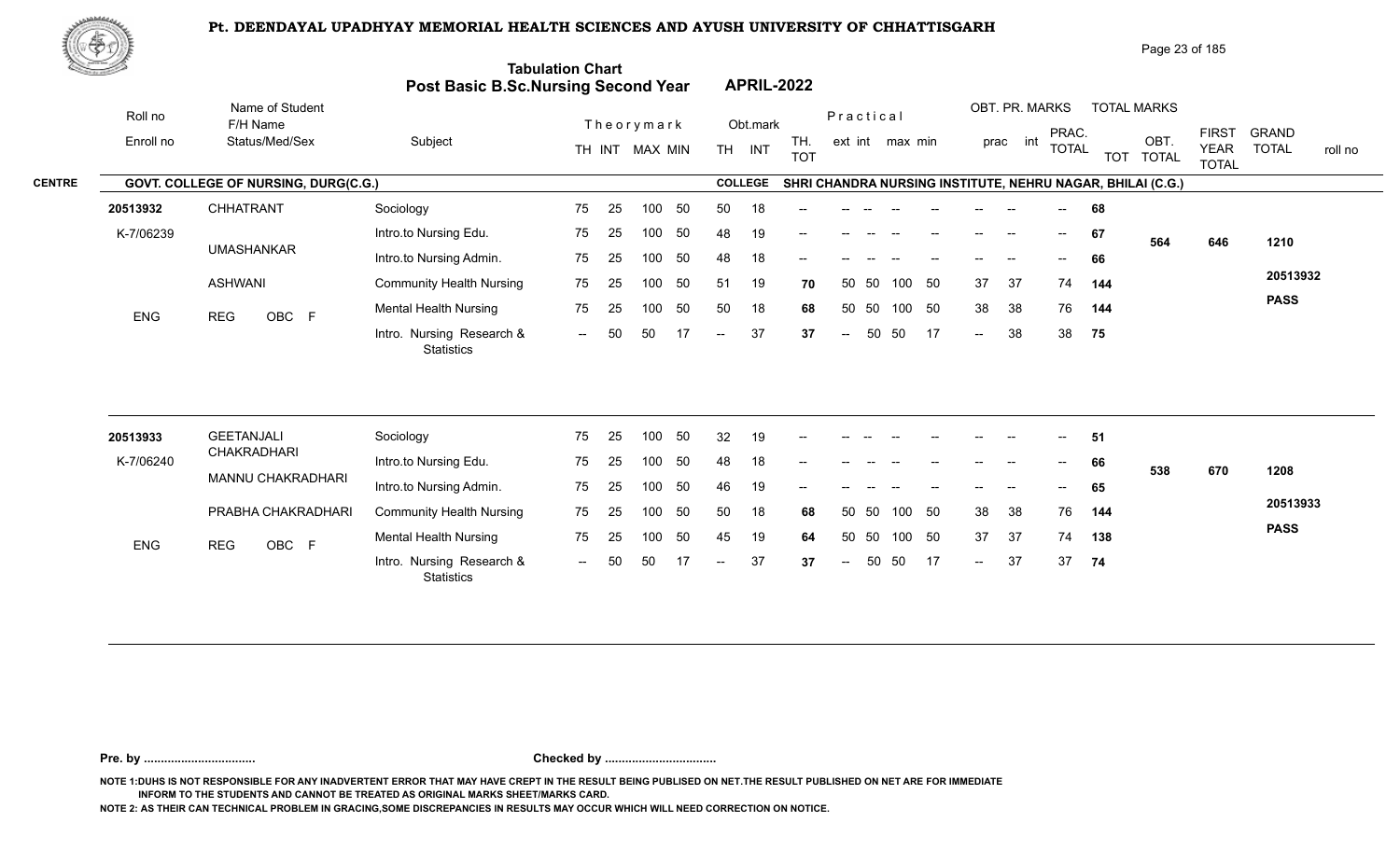

| .@♥!/`    |                             |                                         |                                      |                                                                                     |                                                          | Page 24 of 185                                                    |                                                                                        |
|-----------|-----------------------------|-----------------------------------------|--------------------------------------|-------------------------------------------------------------------------------------|----------------------------------------------------------|-------------------------------------------------------------------|----------------------------------------------------------------------------------------|
|           |                             |                                         |                                      |                                                                                     |                                                          |                                                                   |                                                                                        |
| Roll no   | Name of Student<br>F/H Name |                                         |                                      | Obt.mark                                                                            | Practical                                                | OBT. PR. MARKS<br><b>TOTAL MARKS</b>                              |                                                                                        |
| Enroll no | Status/Med/Sex              | Subject                                 | TH INT MAX MIN                       | TH.<br>INT<br><b>TH</b><br><b>TOT</b>                                               | ext int max min                                          | OBT.<br>int<br>prac<br><b>TOTAL</b><br><b>TOTAL</b><br><b>TOT</b> | <b>FIRST</b><br><b>GRAND</b><br><b>TOTAL</b><br><b>YEAR</b><br>roll no<br><b>TOTAL</b> |
|           |                             |                                         |                                      | <b>COLLEGE</b>                                                                      |                                                          |                                                                   |                                                                                        |
| 20513934  | <b>GYANESHWARI</b>          | Sociology                               | 75<br>25<br>50<br>100                | 55<br>19<br>$\qquad \qquad -$                                                       |                                                          | 74<br>$- -$                                                       |                                                                                        |
| K-7/06241 |                             | Intro.to Nursing Edu.                   | 50<br>75<br>25<br>100                | 56<br>18<br>$--$                                                                    |                                                          | 74<br>--<br>$\overline{\phantom{a}}$                              | 679<br>1256                                                                            |
|           |                             | Intro.to Nursing Admin.                 | 75<br>25<br>50<br>100                | 48<br>19<br>$- -$                                                                   |                                                          | 67                                                                |                                                                                        |
|           | <b>SHAKUN BAI</b>           | <b>Community Health Nursing</b>         | 50<br>75<br>25<br>100                | 53<br>18                                                                            | 50 50<br>50<br>100                                       | 37<br>37<br>74<br>145                                             | 20513934                                                                               |
|           | E                           | Mental Health Nursing                   | 50<br>75<br>25<br>100                | 48<br>19                                                                            | 50<br>50<br>100<br>50                                    | 38<br>37<br>75<br>142                                             | <b>PASS</b>                                                                            |
|           |                             | Intro. Nursing Research &<br>Statistics | 17<br>50<br>50<br>$\sim$ $\sim$      | 38<br>$\sim$ $-$                                                                    | 17<br>50<br>50<br>$\hspace{0.1em} \ldots \hspace{0.1em}$ | 37<br>37<br>75<br>$\sim$                                          |                                                                                        |
|           | <b>ENG</b>                  | <b>HARI RAM</b><br>SC<br>REG            | GOVT. COLLEGE OF NURSING, DURG(C.G.) | <b>Tabulation Chart</b><br><b>Post Basic B.Sc.Nursing Second Year</b><br>Theorymark |                                                          | <b>APRIL-2022</b><br>71<br>67<br>38                               | PRAC.<br>SHRI CHANDRA NURSING INSTITUTE, NEHRU NAGAR, BHILAI (C.G.)<br>577             |

| 20513935   | JAGESHWARI    | Sociology                                      | 75     | 25  | 100 | 50  | 52   | 18 | $- -$ |               |       |        |    | $- -$         | $- -$ | $\sim$ | 70  |     |     |             |
|------------|---------------|------------------------------------------------|--------|-----|-----|-----|------|----|-------|---------------|-------|--------|----|---------------|-------|--------|-----|-----|-----|-------------|
| K-7/06242  |               | Intro.to Nursing Edu.                          | 75     | 25  | 100 | 50  | 53   | 19 | $- -$ |               |       |        |    |               |       | $--$   | 72  | 587 | 698 | 1285        |
|            | RAMESH        | Intro.to Nursing Admin.                        | 75     | 25  | 100 | 50  | 55   | 18 | $- -$ | --            |       |        |    | $- -$         | $- -$ | $--$   | 73  |     |     |             |
|            | <b>SHASHI</b> | <b>Community Health Nursing</b>                | 75     | -25 | 100 | -50 | 54   | 19 | 73    | 50 50         |       | 100 50 |    | 37            | -38   | 75     | 148 |     |     | 20513935    |
| <b>ENG</b> | OBC F<br>REG  | <b>Mental Health Nursing</b>                   | 75     | -25 | 100 | 50  | 57   | 18 | 75    | 50 50         |       | 100 50 |    | 37            | -37   | 74     | 149 |     |     | <b>PASS</b> |
|            |               | Intro. Nursing Research &<br><b>Statistics</b> | $\sim$ | 50  | 50  |     | $--$ | 37 | 37    | $\sim$ $\sim$ | 50 50 |        | 17 | $\rightarrow$ | 38    | 38     | 75  |     |     |             |

**Pre. by ................................. Checked by .................................**

**NOTE 1:DUHS IS NOT RESPONSIBLE FOR ANY INADVERTENT ERROR THAT MAY HAVE CREPT IN THE RESULT BEING PUBLISED ON NET.THE RESULT PUBLISHED ON NET ARE FOR IMMEDIATE INFORM TO THE STUDENTS AND CANNOT BE TREATED AS ORIGINAL MARKS SHEET/MARKS CARD.**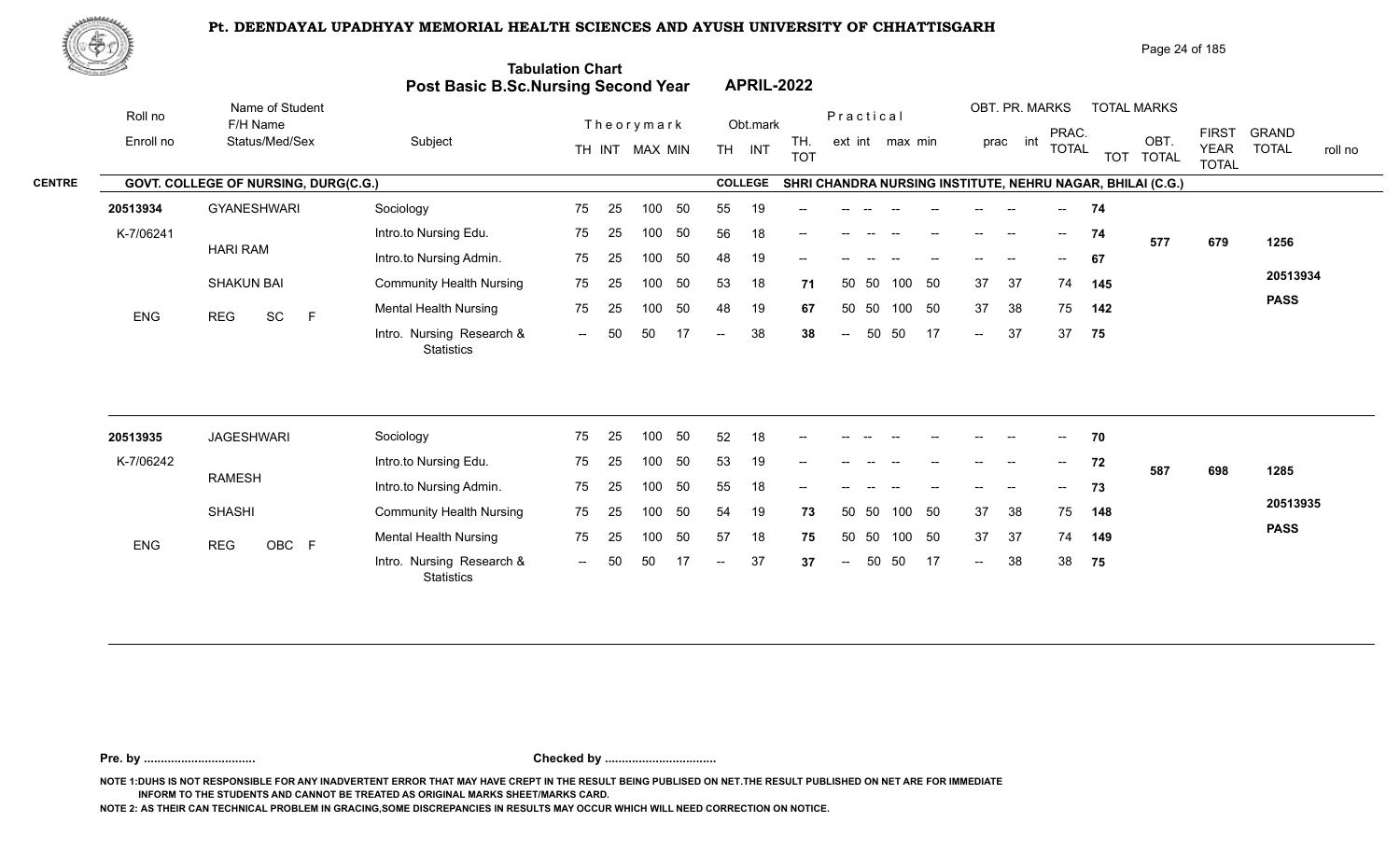

|               | ₩ФӮ        |                                      |                                            |                                 |                                       |                                    | Page 25 of 185                                                             |                                                                                        |
|---------------|------------|--------------------------------------|--------------------------------------------|---------------------------------|---------------------------------------|------------------------------------|----------------------------------------------------------------------------|----------------------------------------------------------------------------------------|
|               |            |                                      | <b>Post Basic B.Sc.Nursing Second Year</b> | <b>Tabulation Chart</b>         | <b>APRIL-2022</b>                     |                                    |                                                                            |                                                                                        |
|               | Roll no    | Name of Student<br>F/H Name          |                                            | Theorymark                      | Obt.mark                              | Practical                          | OBT. PR. MARKS<br><b>TOTAL MARKS</b>                                       |                                                                                        |
|               | Enroll no  | Status/Med/Sex                       | Subject                                    | TH INT MAX MIN                  | TH.<br><b>TH</b><br>INT<br><b>TOT</b> | ext int max min                    | PRAC.<br>int<br>OBT.<br>prac<br><b>TOTAL</b><br><b>TOTAL</b><br><b>TOT</b> | <b>FIRST</b><br><b>GRAND</b><br><b>TOTAL</b><br><b>YEAR</b><br>roll no<br><b>TOTAL</b> |
| <b>CENTRE</b> |            | GOVT. COLLEGE OF NURSING, DURG(C.G.) |                                            |                                 | <b>COLLEGE</b>                        |                                    | SHRI CHANDRA NURSING INSTITUTE, NEHRU NAGAR, BHILAI (C.G.)                 |                                                                                        |
|               | 20513937   | <b>KIRAN</b>                         | Sociology                                  | 25<br>50<br>75<br>100           | 40<br>19                              |                                    | 59                                                                         |                                                                                        |
|               | K-7/06244  |                                      | Intro.to Nursing Edu.                      | 50<br>75<br>25<br>100           | 40<br>18<br>$--$                      | $- -$                              | 58<br>$--$<br>$\overline{\phantom{a}}$<br>--<br>539                        | 665<br>1204                                                                            |
|               |            | DINESH KUMAR                         | Intro.to Nursing Admin.                    | 50<br>75<br>25<br>100           | 19<br>47<br>$- -$                     |                                    | 66<br>$\sim$                                                               |                                                                                        |
|               |            | <b>SARITA</b>                        | <b>Community Health Nursing</b>            | 50<br>75<br>25<br>100           | 52<br>18                              | 50<br>50 50<br>100<br>70           | 37<br>37<br>74<br>144                                                      | 20513937                                                                               |
|               | <b>ENG</b> | <b>REG</b><br>OBC F                  | <b>Mental Health Nursing</b>               | 50<br>75<br>25<br>100           | 43<br>19                              | 50 50<br>100 50<br>62              | 38<br>37<br>75<br>137                                                      | <b>PASS</b>                                                                            |
|               |            |                                      | Intro. Nursing Research &<br>Statistics    | 50<br>50<br>17<br>$\sim$ $\sim$ | 38<br>$--$                            | 50<br>50<br>17<br>38<br>$\sim$ $-$ | 37<br>37<br>75<br>$\sim$                                                   |                                                                                        |
|               |            |                                      |                                            |                                 |                                       |                                    |                                                                            |                                                                                        |

| 20513940   | LUKESHWARI          | Sociology                                      | 75                       | 25  | 100 | 50  | 50     | 19 | $- -$ | --            |       |        |    | $- -$  | $- -$ | $\overline{\phantom{a}}$ | 69  |     |     |             |
|------------|---------------------|------------------------------------------------|--------------------------|-----|-----|-----|--------|----|-------|---------------|-------|--------|----|--------|-------|--------------------------|-----|-----|-----|-------------|
| K-7/06247  |                     | Intro.to Nursing Edu.                          | 75                       | 25  | 100 | 50  | 47     | 19 | $- -$ |               |       |        |    | --     |       | $--$                     | 66  | 560 | 683 | 1243        |
|            | KRISHNA KUMAR       | Intro.to Nursing Admin.                        | 75                       | 25  | 100 | 50  | 41     | 19 | $- -$ |               |       |        |    | $- -$  | $- -$ | $- -$                    | 60  |     |     |             |
|            | <b>BHUKHIYA BAI</b> | <b>Community Health Nursing</b>                | 75                       | -25 | 100 | -50 | 46     | 19 | 65    |               | 50 50 | 100 50 |    | 38     | - 38  | 76                       | 141 |     |     | 20513940    |
| <b>ENG</b> | OBC F<br>REG        | <b>Mental Health Nursing</b>                   | 75                       | 25  | 100 | 50  | 56     | 19 | 75    |               | 50 50 | 100 50 |    | 38     | -37   | 75                       | 150 |     |     | <b>PASS</b> |
|            |                     | Intro. Nursing Research &<br><b>Statistics</b> | $\overline{\phantom{a}}$ | 50  | 50  |     | $  \,$ | 37 | 37    | $\sim$ $\sim$ |       | 50 50  | 17 | $\sim$ | 37    | 37                       | 74  |     |     |             |

**Pre. by ................................. Checked by .................................**

**NOTE 1:DUHS IS NOT RESPONSIBLE FOR ANY INADVERTENT ERROR THAT MAY HAVE CREPT IN THE RESULT BEING PUBLISED ON NET.THE RESULT PUBLISHED ON NET ARE FOR IMMEDIATE INFORM TO THE STUDENTS AND CANNOT BE TREATED AS ORIGINAL MARKS SHEET/MARKS CARD.**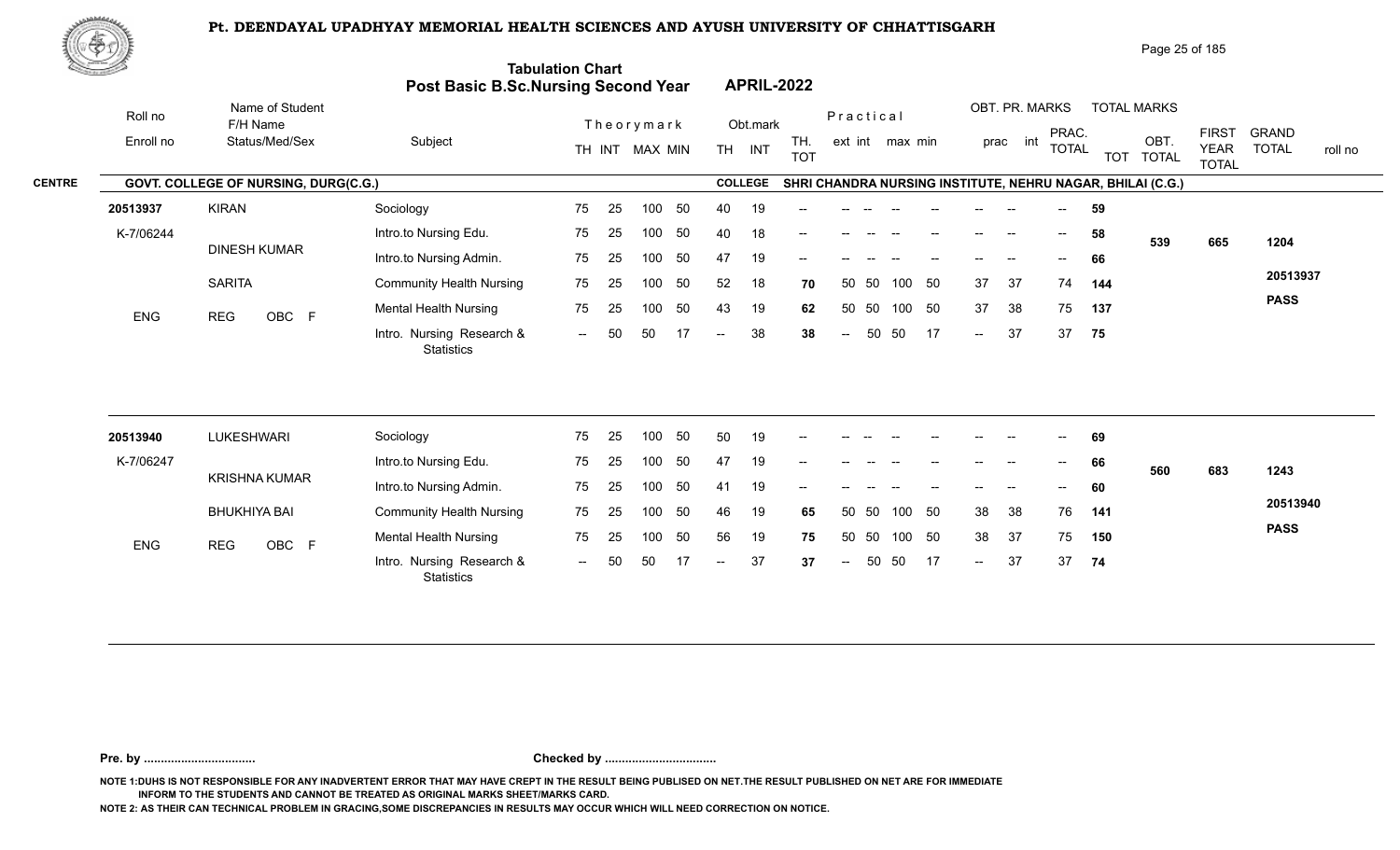

| 心のが       |                             |                                         |                                      |                                                                                     | Page 26 of 185                                                                                                                                                         |
|-----------|-----------------------------|-----------------------------------------|--------------------------------------|-------------------------------------------------------------------------------------|------------------------------------------------------------------------------------------------------------------------------------------------------------------------|
|           |                             |                                         |                                      | <b>APRIL-2022</b>                                                                   |                                                                                                                                                                        |
| Roll no   | Name of Student<br>F/H Name |                                         |                                      | Obt.mark                                                                            | OBT. PR. MARKS<br><b>TOTAL MARKS</b><br>Practical                                                                                                                      |
| Enroll no | Status/Med/Sex              | Subject                                 | TH INT MAX MIN                       | TH.<br><b>TH</b><br>INT<br><b>TOT</b>                                               | <b>FIRST</b><br><b>GRAND</b><br>PRAC.<br>OBT.<br>int<br>ext int max min<br>prac<br><b>TOTAL</b><br><b>TOTAL</b><br><b>YEAR</b><br>roll no<br>TOT TOTAL<br><b>TOTAL</b> |
|           |                             |                                         |                                      | <b>COLLEGE</b>                                                                      | SHRI CHANDRA NURSING INSTITUTE, NEHRU NAGAR, BHILAI (C.G.)                                                                                                             |
| 20513942  | NEHA YADAV                  | Sociology                               | 75<br>25<br>50<br>100                | 18<br>40<br>--                                                                      | 58                                                                                                                                                                     |
| K-7/06249 |                             | Intro.to Nursing Edu.                   | 25<br>50<br>75<br>100                | 19<br>51<br>$--$                                                                    | 70<br>$--$<br>$--$<br>$\hspace{0.05cm}$<br>$- -$<br>$\hspace{0.05cm}$<br>543<br>691<br>1234                                                                            |
|           |                             | Intro.to Nursing Admin.                 | 75<br>50<br>25<br>100                | 47<br>18<br>$--$                                                                    | 65                                                                                                                                                                     |
|           | <b>RAM KALI</b>             | <b>Community Health Nursing</b>         | 50<br>75<br>25<br>100                | 19<br>44<br>63                                                                      | 20513942<br>37<br>50<br>37<br>50 50<br>74<br>137<br>100                                                                                                                |
|           |                             | <b>Mental Health Nursing</b>            | 50<br>75<br>25<br>100                | 46<br>18<br>64                                                                      | <b>PASS</b><br>38<br>50<br>37<br>75<br>-50<br>100<br>139<br>50                                                                                                         |
|           |                             | Intro. Nursing Research &<br>Statistics | -50<br>50<br>$  \,$                  | 37<br>37<br>$--$                                                                    | 37<br>17<br>37<br>50<br>50<br>74<br>$\sim$<br>$--$                                                                                                                     |
|           | <b>ENG</b>                  | <b>JANAK LAL</b><br>OBC F<br><b>REG</b> | GOVT. COLLEGE OF NURSING, DURG(C.G.) | <b>Tabulation Chart</b><br><b>Post Basic B.Sc.Nursing Second Year</b><br>Theorymark |                                                                                                                                                                        |

| 20513944   | NIRUPA KERKETTA       | Sociology                                      | 75                       | -25 | 100 | 50  | 38   | 19 | $- -$ | --     |       |        |    | $- -$  | $- -$ | $\sim$ | 57  |     |     |             |
|------------|-----------------------|------------------------------------------------|--------------------------|-----|-----|-----|------|----|-------|--------|-------|--------|----|--------|-------|--------|-----|-----|-----|-------------|
| K-7/06251  |                       | Intro.to Nursing Edu.                          | 75                       | 25  | 100 | 50  | 47   | 18 | $- -$ |        |       |        |    |        |       | $--$   | 65  | 539 | 661 | 1200        |
|            | SIBRIUSH KERKETTA     | Intro.to Nursing Admin.                        | 75                       | 25  | 100 | 50  | 46   | 19 | $- -$ | --     |       |        |    | $- -$  | $- -$ | $--$   | 65  |     |     |             |
|            | URSHELLA KERKETTA     | <b>Community Health Nursing</b>                | 75                       | -25 | 100 | -50 | 53   | 18 | 71    | 50 50  |       | 100 50 |    | 37     | -37   | 74     | 145 |     |     | 20513944    |
| <b>ENG</b> | <b>ST</b><br>REG<br>- | <b>Mental Health Nursing</b>                   | 75                       | -25 | 100 | 50  | 39   | 19 | 58    | 50 50  |       | 100 50 |    | 37     | -38   | 75     | 133 |     |     | <b>PASS</b> |
|            |                       | Intro. Nursing Research &<br><b>Statistics</b> | $\overline{\phantom{a}}$ | 50  | 50  |     | $--$ | 37 | 37    | $  \,$ | 50 50 |        | 17 | $\sim$ | 37    | 37     | 74  |     |     |             |

**Pre. by ................................. Checked by .................................**

**NOTE 1:DUHS IS NOT RESPONSIBLE FOR ANY INADVERTENT ERROR THAT MAY HAVE CREPT IN THE RESULT BEING PUBLISED ON NET.THE RESULT PUBLISHED ON NET ARE FOR IMMEDIATE INFORM TO THE STUDENTS AND CANNOT BE TREATED AS ORIGINAL MARKS SHEET/MARKS CARD.**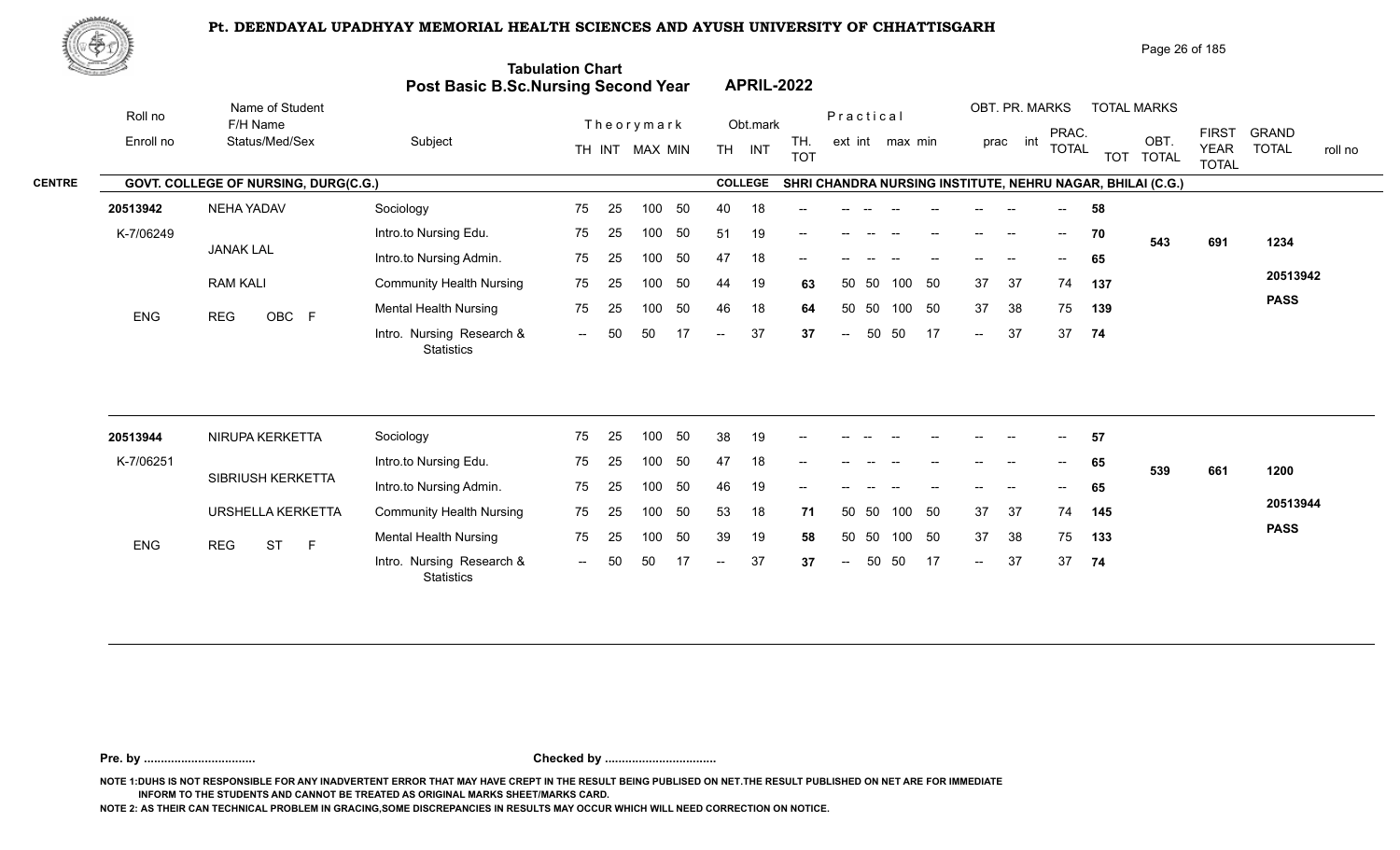

|               | ₩ФӮ        |                                      |                                            |                           |           |                |                   |                   |                 |          |        |        |                |                          |            | Page 27 of 185                                             |                                             |                                         |  |
|---------------|------------|--------------------------------------|--------------------------------------------|---------------------------|-----------|----------------|-------------------|-------------------|-----------------|----------|--------|--------|----------------|--------------------------|------------|------------------------------------------------------------|---------------------------------------------|-----------------------------------------|--|
|               |            |                                      | <b>Post Basic B.Sc.Nursing Second Year</b> | <b>Tabulation Chart</b>   |           |                | <b>APRIL-2022</b> |                   |                 |          |        |        |                |                          |            |                                                            |                                             |                                         |  |
|               | Roll no    | Name of Student<br>F/H Name          |                                            | Theorymark                |           |                | Obt.mark          |                   | Practical       |          |        |        | OBT. PR. MARKS |                          |            | <b>TOTAL MARKS</b>                                         |                                             |                                         |  |
|               | Enroll no  | Status/Med/Sex                       | Subject                                    | TH INT MAX MIN            |           | <b>TH</b>      | INT               | TH.<br><b>TOT</b> | ext int max min |          |        | prac   | int            | PRAC.<br><b>TOTAL</b>    | <b>TOT</b> | OBT.<br><b>TOTAL</b>                                       | <b>FIRST</b><br><b>YEAR</b><br><b>TOTAL</b> | <b>GRAND</b><br><b>TOTAL</b><br>roll no |  |
| <b>CENTRE</b> |            | GOVT. COLLEGE OF NURSING, DURG(C.G.) |                                            |                           |           | <b>COLLEGE</b> |                   |                   |                 |          |        |        |                |                          |            | SHRI CHANDRA NURSING INSTITUTE, NEHRU NAGAR, BHILAI (C.G.) |                                             |                                         |  |
|               | 20513946   | POOJA SAHU                           | Sociology                                  | 75<br>-25                 | 50<br>100 | 34             | 19                | --                |                 |          |        |        |                |                          | 53         |                                                            |                                             |                                         |  |
|               | K-7/06253  |                                      | Intro.to Nursing Edu.                      | 75<br>25                  | 50<br>100 | 43             | 19                | $--$              |                 |          |        | $--$   | --             | $\overline{\phantom{a}}$ | 62         | 554                                                        | 664                                         | 1218                                    |  |
|               |            | MAKSUDAN RAM SAHU                    | Intro.to Nursing Admin.                    | 75<br>25                  | 50<br>100 | 47             | 19                | $- -$             |                 |          |        |        |                | $\sim$                   | 66         |                                                            |                                             |                                         |  |
|               |            | YOGESHWARI BAI SAHU                  | <b>Community Health Nursing</b>            | 75<br>25<br>100           | 50        | 57             | 19                | 76                | 50 50           | 100      | - 50   | 39     | 38             | 77                       | 153        |                                                            |                                             | 20513946                                |  |
|               | <b>ENG</b> | OBC F<br><b>REG</b>                  | <b>Mental Health Nursing</b>               | 75<br>25                  | 50<br>100 | 51             | 19                | 70                | 50 50           |          | 100 50 | 37     | 37             | 74                       | 144        |                                                            |                                             | <b>PASS</b>                             |  |
|               |            |                                      | Intro. Nursing Research &<br>Statistics    | 50<br>50<br>$\sim$ $\sim$ | 17        | $--$           | 38                | 38                | $\sim$ $-$      | 50<br>50 | 17     | $\sim$ | 38             | 38                       | 76         |                                                            |                                             |                                         |  |
|               |            |                                      |                                            |                           |           |                |                   |                   |                 |          |        |        |                |                          |            |                                                            |                                             |                                         |  |

| 20513949   | RAJESHWARI          | Sociology                                      | 75     | - 25 | 100 | 50  | 41     | 18 | $- -$                    |               |       |          |                          | $- -$         |        | $--$                      | 59  |     |     |             |
|------------|---------------------|------------------------------------------------|--------|------|-----|-----|--------|----|--------------------------|---------------|-------|----------|--------------------------|---------------|--------|---------------------------|-----|-----|-----|-------------|
| K-7/06256  |                     | Intro.to Nursing Edu.                          | 75     | 25   | 100 | 50  | 56     | 19 | $\overline{\phantom{a}}$ | $- -$         | $- -$ |          | $- -$                    | $- -$         | $- -$  | $\overline{\phantom{a}}$  | 75  | 574 | 718 | 1292        |
|            | LEKHRAM             | Intro.to Nursing Admin.                        | 75     | -25  | 100 | 50  | 54     | 18 | $\sim$                   | $- -$         | $- -$ | $- -$    | $\overline{\phantom{a}}$ | $\frac{1}{2}$ | $\sim$ | $\mathbf{u} = \mathbf{u}$ | 72  |     |     |             |
|            | <b>KUSUM BAI</b>    | <b>Community Health Nursing</b>                | 75     | - 25 | 100 | -50 | 53     | 19 | 72                       | 50 50         |       | 100 50   |                          | 37            | 37     | 74                        | 146 |     |     | 20513949    |
| <b>ENG</b> | OBC F<br><b>REG</b> | <b>Mental Health Nursing</b>                   | 75     | -25  | 100 | -50 | 55     | 18 | 73                       | 50 50         |       | 100 50   |                          | 37            | -37    | 74                        | 147 |     |     | <b>PASS</b> |
|            |                     | Intro. Nursing Research &<br><b>Statistics</b> | $  \,$ | 50   | -50 |     | $\sim$ | 37 | 37                       | $\sim$ $\sim$ |       | 50 50 17 |                          | $\sim$        | 38     | 38                        | 75  |     |     |             |

**Pre. by ................................. Checked by .................................**

**NOTE 1:DUHS IS NOT RESPONSIBLE FOR ANY INADVERTENT ERROR THAT MAY HAVE CREPT IN THE RESULT BEING PUBLISED ON NET.THE RESULT PUBLISHED ON NET ARE FOR IMMEDIATE INFORM TO THE STUDENTS AND CANNOT BE TREATED AS ORIGINAL MARKS SHEET/MARKS CARD.**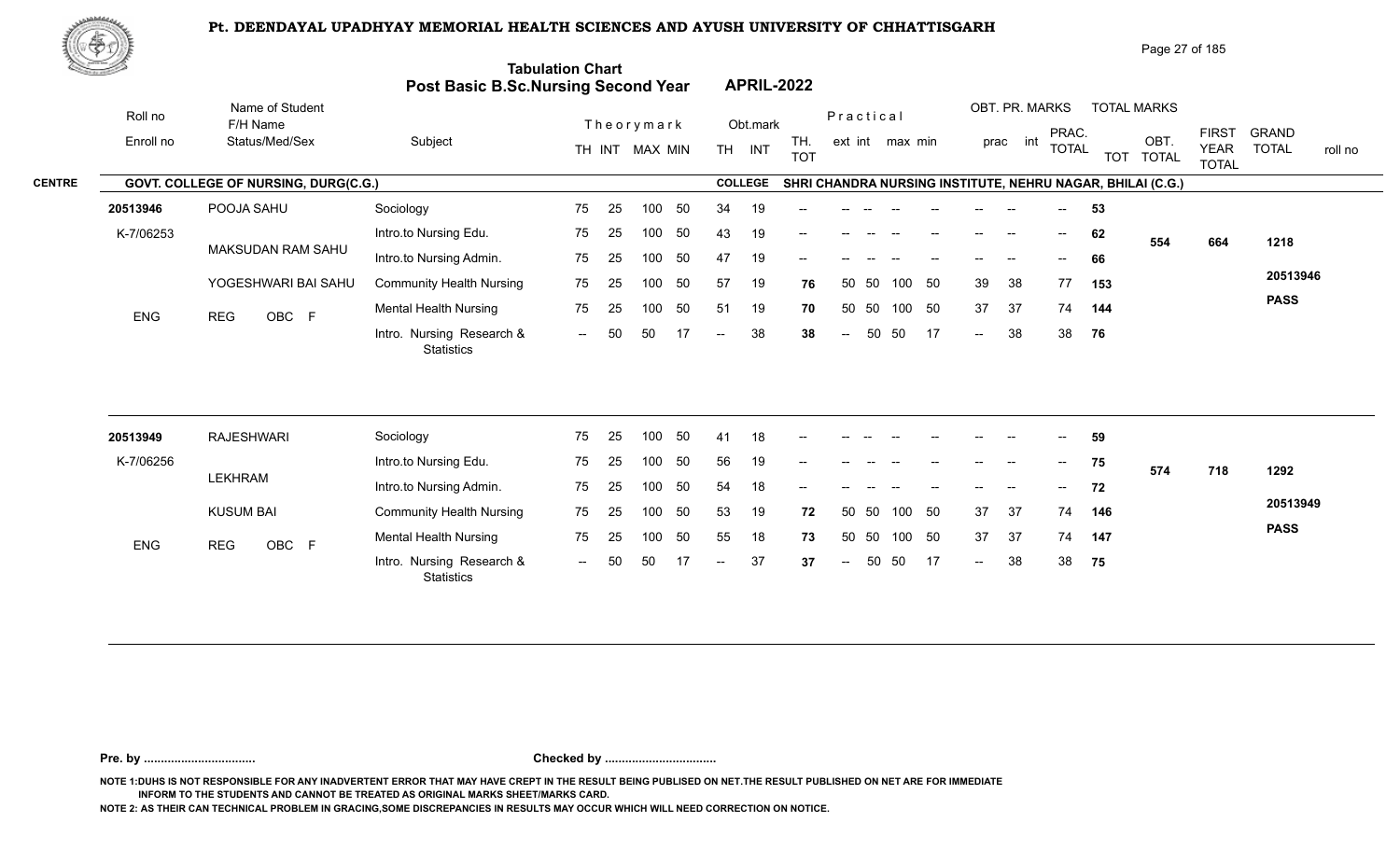

|               | ₩ФӮ        |                                      |                                            |                                 |                                       |                                    | Page 28 of 185                                                             |                                                                                        |
|---------------|------------|--------------------------------------|--------------------------------------------|---------------------------------|---------------------------------------|------------------------------------|----------------------------------------------------------------------------|----------------------------------------------------------------------------------------|
|               |            |                                      | <b>Post Basic B.Sc.Nursing Second Year</b> | <b>Tabulation Chart</b>         | <b>APRIL-2022</b>                     |                                    |                                                                            |                                                                                        |
|               | Roll no    | Name of Student<br>F/H Name          |                                            | Theorymark                      | Obt.mark                              | Practical                          | OBT. PR. MARKS<br><b>TOTAL MARKS</b>                                       |                                                                                        |
|               | Enroll no  | Status/Med/Sex                       | Subject                                    | TH INT MAX MIN                  | TH.<br><b>TH</b><br>INT<br><b>TOT</b> | ext int max min                    | PRAC.<br>int<br>OBT.<br>prac<br><b>TOTAL</b><br><b>TOTAL</b><br><b>TOT</b> | <b>FIRST</b><br><b>GRAND</b><br><b>TOTAL</b><br><b>YEAR</b><br>roll no<br><b>TOTAL</b> |
| <b>CENTRE</b> |            | GOVT. COLLEGE OF NURSING, DURG(C.G.) |                                            |                                 | <b>COLLEGE</b>                        |                                    | SHRI CHANDRA NURSING INSTITUTE, NEHRU NAGAR, BHILAI (C.G.)                 |                                                                                        |
|               | 20513952   | SONI                                 | Sociology                                  | 50<br>75<br>25<br>100           | 36<br>19<br>--                        |                                    | 55                                                                         |                                                                                        |
|               | K-7/06259  |                                      | Intro.to Nursing Edu.                      | 50<br>75<br>25<br>100           | 40<br>19<br>$--$                      | $- -$                              | 59<br>$\overline{\phantom{a}}$<br>$--$<br>--<br>533                        | 636<br>1169                                                                            |
|               |            | MANHARAN                             | Intro.to Nursing Admin.                    | 50<br>75<br>25<br>100           | 19<br>41<br>--                        |                                    | 60<br>$\sim$                                                               |                                                                                        |
|               |            | <b>SAVITA</b>                        | <b>Community Health Nursing</b>            | 50<br>75<br>25<br>100           | 52<br>19                              | 50<br>50 50<br>100<br>71           | 38<br>75<br>37<br>146                                                      | 20513952                                                                               |
|               | <b>ENG</b> | <b>REG</b><br>OBC F                  | <b>Mental Health Nursing</b>               | 50<br>75<br>25<br>100           | 45<br>19                              | 50 50<br>50<br>100<br>64           | 37<br>37<br>74<br>138                                                      | <b>PASS</b>                                                                            |
|               |            |                                      | Intro. Nursing Research &<br>Statistics    | 50<br>50<br>17<br>$\sim$ $\sim$ | 38<br>$--$                            | 50<br>50<br>17<br>38<br>$\sim$ $-$ | 37<br>37<br>75<br>$\sim$                                                   |                                                                                        |
|               |            |                                      |                                            |                                 |                                       |                                    |                                                                            |                                                                                        |

| 20513953   | <b>SUNITA</b>    |           |   | Sociology                                      | 75     | - 25 | 100 | -50 | 48     | 19 | $\sim$                                         | $- -$         | $- -$ | $\overline{\phantom{a}}$ | $- -$                                 | $\frac{1}{2}$ | $- -$ | $\sim$        | 67  |     |     |             |
|------------|------------------|-----------|---|------------------------------------------------|--------|------|-----|-----|--------|----|------------------------------------------------|---------------|-------|--------------------------|---------------------------------------|---------------|-------|---------------|-----|-----|-----|-------------|
| K-7/06260  |                  |           |   | Intro.to Nursing Edu.                          | 75     | - 25 | 100 | 50  | 55     | 19 | $\hspace{0.1mm}-\hspace{0.1mm}-\hspace{0.1mm}$ | $- -$         | $- -$ |                          | $- -$                                 | $--$          | $- -$ | $\rightarrow$ | 74  | 573 | 691 | 1264        |
|            | BABULLA          |           |   | Intro.to Nursing Admin.                        | 75     | -25  | 100 | 50  | 41     | 19 | $- -$                                          | $- -$         |       |                          | $\hspace{0.05cm}$ – $\hspace{0.05cm}$ | $- -$         | $- -$ | $--$          | 60  |     |     |             |
|            | <b>JOHTRIBAI</b> |           |   | <b>Community Health Nursing</b>                | 75     | - 25 | 100 | -50 | 55     | 19 | 74                                             | 50 50         |       | 100 50                   |                                       | 37            | 38    | 75            | 149 |     |     | 20513953    |
| <b>ENG</b> | REG              | <b>ST</b> | E | <b>Mental Health Nursing</b>                   | 75     | -25  | 100 | -50 | 56     | 19 | 75                                             | 50 50         |       | 100 50                   |                                       | 37            | -37   | 74            | 149 |     |     | <b>PASS</b> |
|            |                  |           |   | Intro. Nursing Research &<br><b>Statistics</b> | $  \,$ | 50   | 50  |     | $\sim$ | 37 | 37                                             | $\sim$ $\sim$ |       | 50 50 17                 |                                       | $\sim$        | 37    | 37            | 74  |     |     |             |

**Pre. by ................................. Checked by .................................**

**NOTE 1:DUHS IS NOT RESPONSIBLE FOR ANY INADVERTENT ERROR THAT MAY HAVE CREPT IN THE RESULT BEING PUBLISED ON NET.THE RESULT PUBLISHED ON NET ARE FOR IMMEDIATE INFORM TO THE STUDENTS AND CANNOT BE TREATED AS ORIGINAL MARKS SHEET/MARKS CARD.**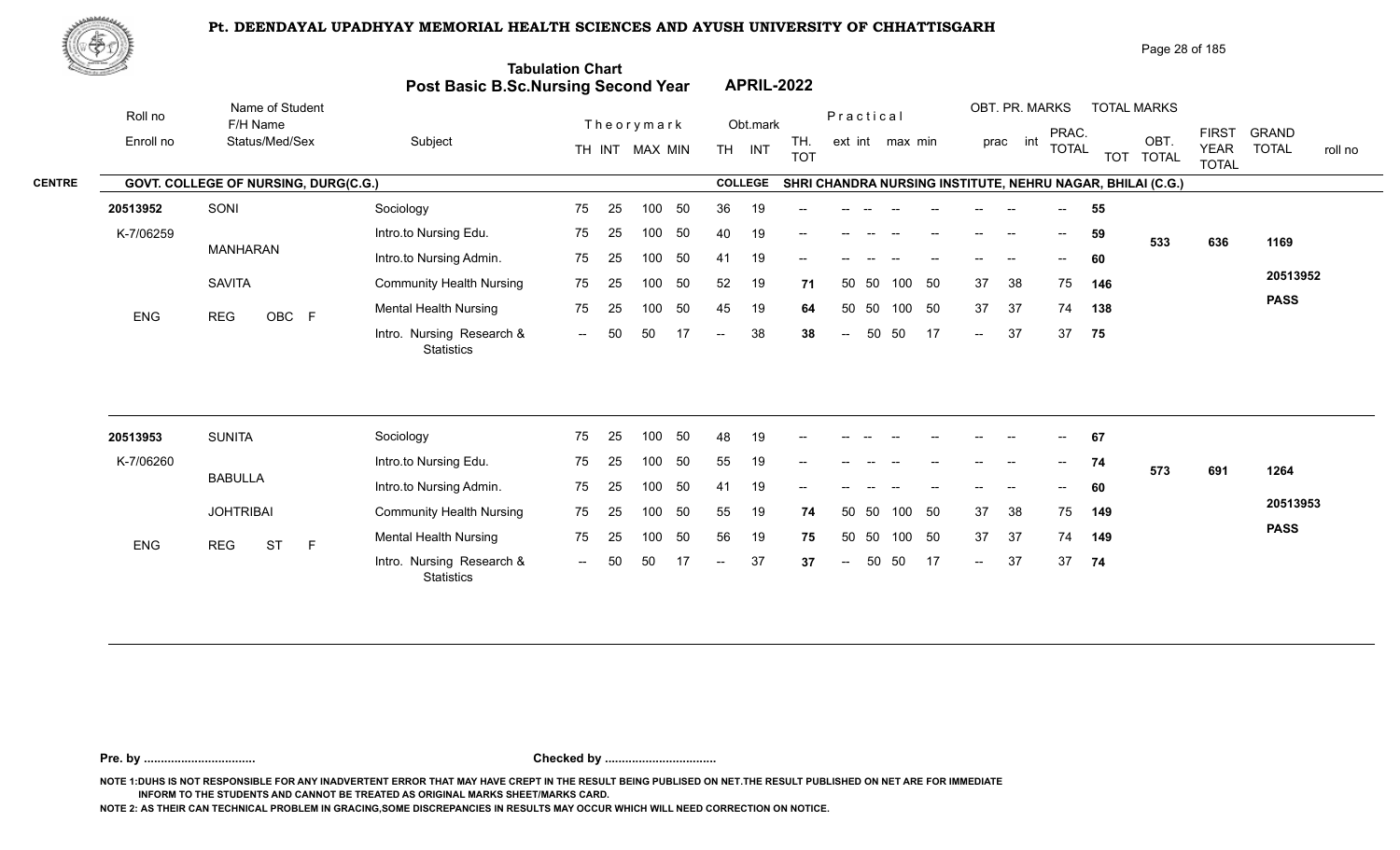

| 脾の功           |            |                                      |                                     |                              |                                                          | Page 29 of 185                                                                                                                                                       |
|---------------|------------|--------------------------------------|-------------------------------------|------------------------------|----------------------------------------------------------|----------------------------------------------------------------------------------------------------------------------------------------------------------------------|
|               |            |                                      | Post Basic B.Sc.Nursing Second Year | <b>Tabulation Chart</b>      | <b>APRIL-2022</b>                                        |                                                                                                                                                                      |
|               | Roll no    | Name of Student<br>F/H Name          |                                     | Theorymark                   | Practical<br>Obt.mark                                    | OBT. PR. MARKS<br><b>TOTAL MARKS</b>                                                                                                                                 |
|               | Enroll no  | Status/Med/Sex                       | Subject                             | TH INT MAX MIN               | TH.<br>ext int max min<br><b>TH</b><br>INT<br><b>TOT</b> | <b>FIRST</b><br><b>GRAND</b><br>PRAC.<br>OBT.<br>int<br>prac<br><b>TOTAL</b><br><b>TOTAL</b><br><b>YEAR</b><br>roll no<br><b>TOT</b><br><b>TOTAL</b><br><b>TOTAL</b> |
| <b>CENTRE</b> |            | GOVT. COLLEGE OF NURSING, DURG(C.G.) |                                     |                              | <b>COLLEGE</b>                                           | SHRI CHANDRA NURSING INSTITUTE, NEHRU NAGAR, BHILAI (C.G.)                                                                                                           |
|               | 20513955   | <b>VIBHATIGGA</b>                    | Sociology                           | 75<br>-50<br>-25<br>100      | 45<br>19<br>--                                           | 64                                                                                                                                                                   |
|               | K-7/06262  |                                      | Intro.to Nursing Edu.               | 50<br>75<br>-25<br>100       | 49<br>19<br>$--$                                         | 68<br>$\hspace{0.05cm}$<br>$- -$<br>566<br>654<br>1220                                                                                                               |
|               |            | <b>HONORIYUS TIGGA</b>               | Intro.to Nursing Admin.             | -50<br>75<br>25<br>100       | 53<br>19<br>--                                           | 72                                                                                                                                                                   |
|               |            | <b>GOERTI TIGGA</b>                  | <b>Community Health Nursing</b>     | 50<br>75<br>25<br>100        | 53<br>19<br>50 50<br>100<br>72                           | 20513955<br>37<br>50<br>37<br>74<br>146                                                                                                                              |
|               | <b>ENG</b> | <b>ST</b><br><b>REG</b><br>E         | <b>Mental Health Nursing</b>        | 50<br>75<br>100<br>25        | 45<br>19<br>-50<br>50<br>100<br>64                       | <b>PASS</b><br>50<br>38<br>38<br>76<br>140                                                                                                                           |
|               |            |                                      | Intro. Nursing Research &           | 17<br>50<br>50<br>$\sim$ $-$ | 38<br>50<br>50<br>38<br>$\sim$ $\sim$<br>$--$            | 38<br>38<br>17<br>76<br>$--$                                                                                                                                         |

**Pre. by ................................. Checked by .................................**

**NOTE 1:DUHS IS NOT RESPONSIBLE FOR ANY INADVERTENT ERROR THAT MAY HAVE CREPT IN THE RESULT BEING PUBLISED ON NET.THE RESULT PUBLISHED ON NET ARE FOR IMMEDIATE INFORM TO THE STUDENTS AND CANNOT BE TREATED AS ORIGINAL MARKS SHEET/MARKS CARD.**

**NOTE 2: AS THEIR CAN TECHNICAL PROBLEM IN GRACING,SOME DISCREPANCIES IN RESULTS MAY OCCUR WHICH WILL NEED CORRECTION ON NOTICE.**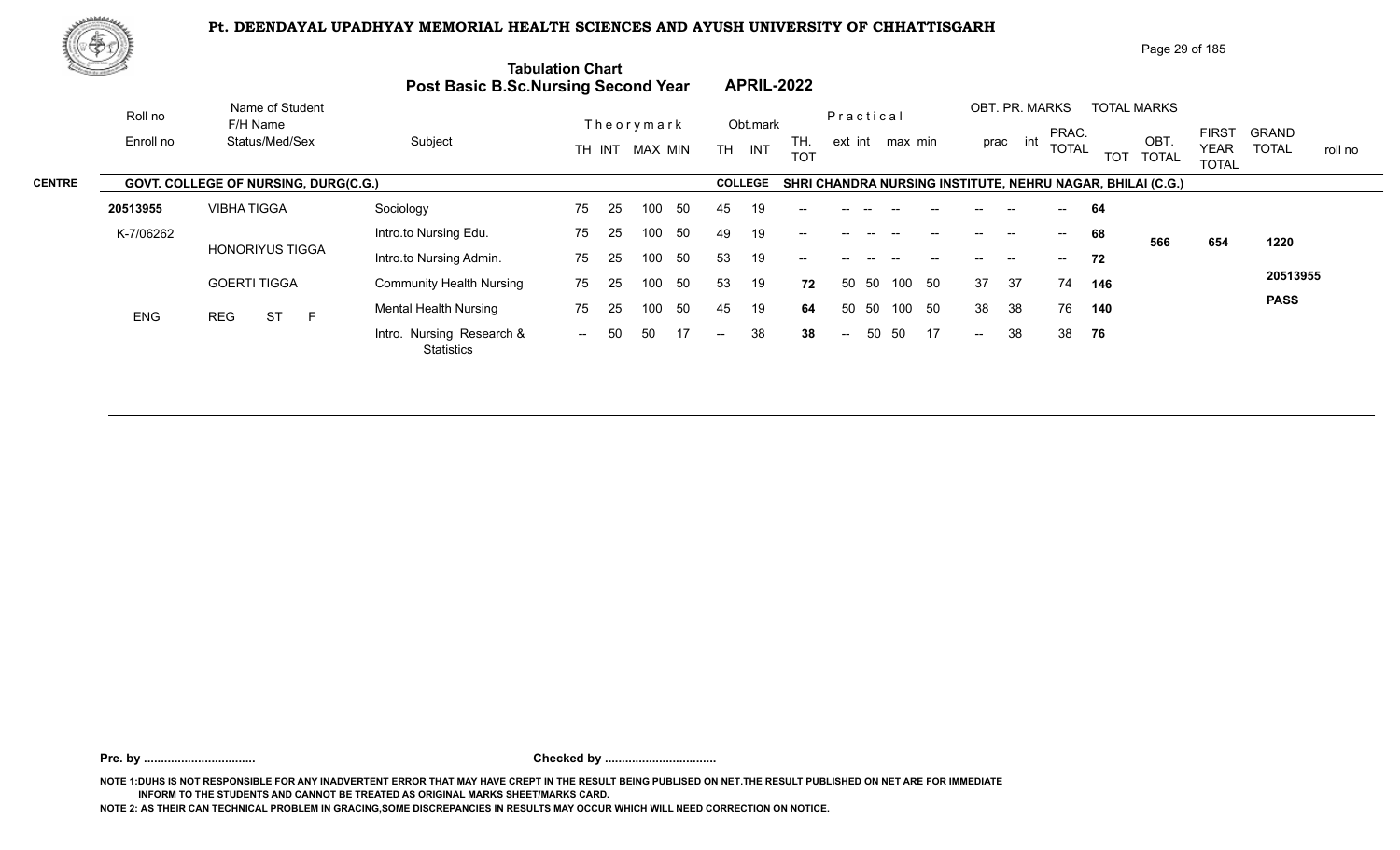

|               | 悪やり        |                                             |                                            |                         |     |                |     |           |                                                                                                                                                                                                                                                                                                                                                                                              |                   |                          |       |                 |    |     |                          |                          |       |                                                              | Page 30 of 185                              |                              |         |
|---------------|------------|---------------------------------------------|--------------------------------------------|-------------------------|-----|----------------|-----|-----------|----------------------------------------------------------------------------------------------------------------------------------------------------------------------------------------------------------------------------------------------------------------------------------------------------------------------------------------------------------------------------------------------|-------------------|--------------------------|-------|-----------------|----|-----|--------------------------|--------------------------|-------|--------------------------------------------------------------|---------------------------------------------|------------------------------|---------|
|               |            |                                             | <b>Post Basic B.Sc.Nursing Second Year</b> | <b>Tabulation Chart</b> |     |                |     |           | <b>APRIL-2022</b>                                                                                                                                                                                                                                                                                                                                                                            |                   |                          |       |                 |    |     |                          |                          |       |                                                              |                                             |                              |         |
|               | Roll no    | Name of Student<br>F/H Name                 |                                            |                         |     | Theorymark     |     |           | Obt.mark                                                                                                                                                                                                                                                                                                                                                                                     |                   | Practical                |       |                 |    |     | OBT. PR. MARKS           |                          |       | <b>TOTAL MARKS</b>                                           |                                             |                              |         |
|               | Enroll no  | Status/Med/Sex                              | Subject                                    |                         |     | TH INT MAX MIN |     | <b>TH</b> | INT                                                                                                                                                                                                                                                                                                                                                                                          | TH.<br><b>TOT</b> |                          |       | ext int max min |    |     | int<br>prac              | PRAC.<br><b>TOTAL</b>    |       | OBT.<br>TOT TOTAL                                            | <b>FIRST</b><br><b>YEAR</b><br><b>TOTAL</b> | <b>GRAND</b><br><b>TOTAL</b> | roll no |
| <b>CENTRE</b> |            | <b>GOVT. COLLEGE OF NURSING, DURG(C.G.)</b> |                                            |                         |     |                |     |           | <b>COLLEGE</b>                                                                                                                                                                                                                                                                                                                                                                               |                   |                          |       |                 |    |     |                          |                          |       | SHRI SHANKARACHARYA COLLEGE OF NURSING, HUDCO, BHILAI (C.G.) |                                             |                              |         |
|               | 15510126   | RUKHMANI DEWANGAN                           | Sociology                                  | 75                      | -25 | 100            | -50 | -0        | 19                                                                                                                                                                                                                                                                                                                                                                                           |                   |                          |       |                 |    |     |                          |                          | 19*   |                                                              |                                             |                              |         |
|               | F-7/3172   |                                             | Intro.to Nursing Edu.                      | 75                      | -25 | 100            | 50  | 3         | 18                                                                                                                                                                                                                                                                                                                                                                                           | $- -$             |                          |       |                 |    |     | $-$                      | $\overline{\phantom{a}}$ | $21*$ | 418                                                          | 628                                         | 1046                         |         |
|               |            | SANTOSH DEWANGAN                            | Intro.to Nursing Admin.                    | 75                      | -25 | 100            | -50 | $-$       |                                                                                                                                                                                                                                                                                                                                                                                              |                   |                          |       |                 |    |     |                          |                          | 61 C  |                                                              |                                             |                              |         |
|               |            | <b>GANGA DEWANGAN</b>                       | <b>Community Health Nursing</b>            | 75                      | -25 | 100            | 50  | $--$      | $\frac{1}{2} \frac{1}{2} \frac{1}{2} \frac{1}{2} \frac{1}{2} \frac{1}{2} \frac{1}{2} \frac{1}{2} \frac{1}{2} \frac{1}{2} \frac{1}{2} \frac{1}{2} \frac{1}{2} \frac{1}{2} \frac{1}{2} \frac{1}{2} \frac{1}{2} \frac{1}{2} \frac{1}{2} \frac{1}{2} \frac{1}{2} \frac{1}{2} \frac{1}{2} \frac{1}{2} \frac{1}{2} \frac{1}{2} \frac{1}{2} \frac{1}{2} \frac{1}{2} \frac{1}{2} \frac{1}{2} \frac{$ |                   |                          | 50 50 | 100 50          |    | $-$ | <b>Contract Contract</b> |                          | 126 C |                                                              |                                             | 15510126                     |         |
|               | <b>ENG</b> | OBC F<br><b>SUPPL</b>                       | <b>Mental Health Nursing</b>               | 75                      | 25  | 100            | -50 | 22        | 18                                                                                                                                                                                                                                                                                                                                                                                           | 40*               |                          | 50 50 | 100             | 50 | 38  | 37                       | 75                       | 115   |                                                              |                                             | <b>FAIL</b>                  |         |
|               |            |                                             | Intro. Nursing Research &<br>Statistics    | $\sim$ $\sim$           | 50  | 50             | 17  | $--$      | ---                                                                                                                                                                                                                                                                                                                                                                                          |                   | $\overline{\phantom{a}}$ | 50    | 50              | 17 | $-$ | $\sim$                   | $--$                     | 76 C  |                                                              |                                             |                              |         |

| 20513957   | <b>DIKENDRA KUMAR</b> | Sociology                                      | 75                       | 25  | 100 | 50  | 27     | 18 | $\sim$                   | $- -$  | $\hspace{0.1mm}-\hspace{0.1mm}-\hspace{0.1mm}$ | $- -$  | $\hspace{0.1mm}-\hspace{0.1mm}-\hspace{0.1mm}$ | $- -$  | $-$               | $\overline{\phantom{a}}$ | 45* |     |     |              |
|------------|-----------------------|------------------------------------------------|--------------------------|-----|-----|-----|--------|----|--------------------------|--------|------------------------------------------------|--------|------------------------------------------------|--------|-------------------|--------------------------|-----|-----|-----|--------------|
| K-7/06264  | <b>VERMA</b>          | Intro.to Nursing Edu.                          | 75                       | 25  | 100 | 50  | 41     | 18 | $\overline{\phantom{a}}$ |        |                                                |        |                                                | $--$   | $-$               | $\overline{\phantom{a}}$ | 59  | 504 | 614 | 1118         |
|            | SOHAN LAL VERMA       | Intro.to Nursing Admin.                        | 75                       | 25  | 100 | 50  | 41     | 19 | $\sim$                   | --     |                                                |        |                                                | $- -$  | $\hspace{0.05cm}$ | $\overline{\phantom{a}}$ | 60  |     |     |              |
|            | PRATIMA               | <b>Community Health Nursing</b>                | 75                       | -25 | 100 | -50 | 40     | 19 | 59                       |        | 50 50                                          | 100 50 |                                                | 36     | -36               | 72                       | 131 |     |     | 20513957     |
| <b>ENG</b> | OBC M<br>REG          | <b>Mental Health Nursing</b>                   | 75                       | 25  | 100 | 50  | 41     | 18 | 59                       |        | 50 50                                          | 100 50 |                                                | 37     | -38               | 75                       | 134 |     |     | <b>PASS</b>  |
|            |                       | Intro. Nursing Research &<br><b>Statistics</b> | $\overline{\phantom{a}}$ | 50  | 50  |     | $  \,$ | 38 | 38                       | $\sim$ | 50                                             | - 50   | 17                                             | $\sim$ | 37                | 37                       | 75  |     |     | <b>DC 05</b> |

**Pre. by ................................. Checked by .................................**

**NOTE 1:DUHS IS NOT RESPONSIBLE FOR ANY INADVERTENT ERROR THAT MAY HAVE CREPT IN THE RESULT BEING PUBLISED ON NET.THE RESULT PUBLISHED ON NET ARE FOR IMMEDIATE INFORM TO THE STUDENTS AND CANNOT BE TREATED AS ORIGINAL MARKS SHEET/MARKS CARD.**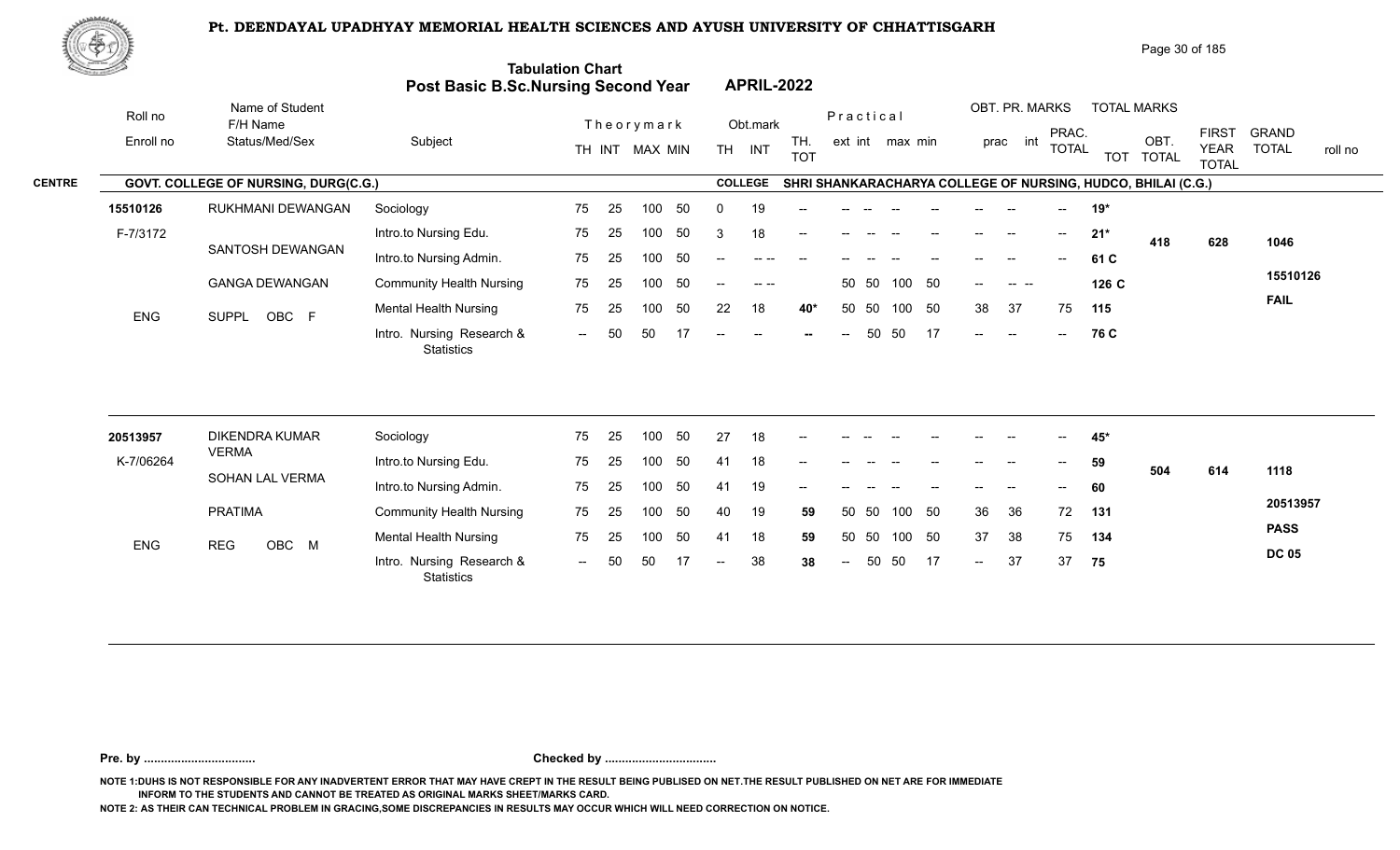

Enroll no Roll no

|                                               |         |                                                                       |                                                          |                                 |                                                                                                                   | Page 31 of 185                                                       |         |
|-----------------------------------------------|---------|-----------------------------------------------------------------------|----------------------------------------------------------|---------------------------------|-------------------------------------------------------------------------------------------------------------------|----------------------------------------------------------------------|---------|
|                                               |         | <b>Tabulation Chart</b><br><b>Post Basic B.Sc.Nursing Second Year</b> | <b>APRIL-2022</b>                                        |                                 |                                                                                                                   |                                                                      |         |
| Name of Student<br>F/H Name<br>Status/Med/Sex | Subject | Theorymark<br>MAX MIN<br>TH INT                                       | Obt.mark<br>TH.<br><b>TH</b><br><b>INT</b><br><b>TOT</b> | Practical<br>max min<br>ext int | OBT. PR. MARKS<br><b>TOTAL MARKS</b><br>PRAC.<br>OBT<br>prac<br>int<br><b>TOTAL</b><br><b>TOT</b><br><b>TOTAL</b> | <b>GRAND</b><br>FIRS1<br><b>YEAR</b><br><b>TOTAL</b><br><b>TOTAL</b> | roll no |
| $A = 1111BAB11A$                              |         |                                                                       | 0011000                                                  |                                 | AUBLAULULULULA AULENIA AALLEAE AE UUBAIUA. UUBAA BUULALIA AN                                                      |                                                                      |         |

|               |            |                                             |                                                |       | IN IN I WAA WIIN |     | IП.           | - 11 V 1       | <b>TOT</b>                            |        |       |        |      |      |      | 1017L                                 | <b>TOT</b> | <b>TOTAL</b>                                                 | $1$ LAIV<br><b>TOTAL</b> | 101AL<br>טוו ווט ו |
|---------------|------------|---------------------------------------------|------------------------------------------------|-------|------------------|-----|---------------|----------------|---------------------------------------|--------|-------|--------|------|------|------|---------------------------------------|------------|--------------------------------------------------------------|--------------------------|--------------------|
| <b>CENTRE</b> |            | <b>GOVT. COLLEGE OF NURSING, DURG(C.G.)</b> |                                                |       |                  |     |               | <b>COLLEGE</b> |                                       |        |       |        |      |      |      |                                       |            | SHRI SHANKARACHARYA COLLEGE OF NURSING, HUDCO, BHILAI (C.G.) |                          |                    |
|               | 20513958   | <b>GAURAV RAJPUT</b>                        | Sociology                                      | 75 25 | 100              | 50  | 42            | 20             | $- -$                                 |        |       |        |      |      |      | $\sim$                                | 62         |                                                              |                          |                    |
|               | K-7/06265  |                                             | Intro.to Nursing Edu.                          | 75 25 | 100              | 50  | 54            | 20             | $\hspace{0.05cm}$ – $\hspace{0.05cm}$ |        |       |        |      |      |      | $- -$                                 | 74         | 585                                                          | 712                      | 1297               |
|               |            | OM PRAKASH RAJPUT                           | Intro.to Nursing Admin.                        | 75 25 | 100              | -50 | 52            | 20             | $- -$                                 |        |       |        |      |      |      | $\hspace{0.05cm}$ – $\hspace{0.05cm}$ | 72         |                                                              |                          |                    |
|               |            | <b>MEENA RAJPUT</b>                         | <b>Community Health Nursing</b>                | 75 25 | 100              | -50 | 49            | 19             | 68                                    |        | 50 50 | 100    | - 50 | 40   | -38  | 78                                    | 146        |                                                              |                          | 20513958           |
|               | <b>ENG</b> | GEN M<br><b>REG</b>                         | Mental Health Nursing                          | 75 25 | 100              | 50  | 58            | 19             | 77                                    |        | 50 50 | 100 50 |      | 40   | - 37 | 77                                    | 154        |                                                              |                          | <b>PASS</b>        |
|               |            |                                             | Intro. Nursing Research &<br><b>Statistics</b> | -- 50 | -50              |     | $\sim$ $\sim$ | 38             | 38                                    | $\sim$ | 50 50 |        | 17   | $--$ | 39   | 39                                    | 77         |                                                              |                          |                    |

| 20513959   | <b>GENENDRA</b>     | Sociology                                      | 75   | 25  | 100 | 50  | 48    | 18 | $- -$  |      |       |        |                                       | $- -$                    | $\overline{\phantom{m}}$ | $\overline{\phantom{a}}$ | 66  |     |     |             |
|------------|---------------------|------------------------------------------------|------|-----|-----|-----|-------|----|--------|------|-------|--------|---------------------------------------|--------------------------|--------------------------|--------------------------|-----|-----|-----|-------------|
| K-7/06266  |                     | Intro.to Nursing Edu.                          | 75   | 25  | 100 | 50  | 62    | 18 | $- -$  |      |       |        |                                       | --                       |                          | $--$                     | 80  | 573 | 706 | 1279        |
|            | <b>BABURAM</b>      | Intro.to Nursing Admin.                        | 75   | 25  | 100 | 50  | 49    | 19 | $\sim$ | $-$  |       |        | $\hspace{0.05cm}$ – $\hspace{0.05cm}$ | $- -$                    | $-$                      | $\sim$                   | 68  |     |     |             |
|            | LEELAVATI           | <b>Community Health Nursing</b>                | 75   | -25 | 100 | -50 | 49    | 19 | 68     |      | 50 50 | 100 50 |                                       | 39                       | -37                      | 76                       | 144 |     |     | 20513959    |
| <b>ENG</b> | OBC M<br><b>REG</b> | <b>Mental Health Nursing</b>                   | 75   | 25  | 100 | 50  | -51   | 18 | 69     |      | 50 50 | 100 50 |                                       | 36                       | 37                       | 73                       | 142 |     |     | <b>PASS</b> |
|            |                     | Intro. Nursing Research &<br><b>Statistics</b> | $--$ | 50  | 50  |     | $- -$ | 36 | 36     | $--$ | 50    | -50    | 17                                    | $\overline{\phantom{a}}$ | 37                       | 37                       | 73  |     |     |             |

**Pre. by ................................. Checked by .................................**

**NOTE 1:DUHS IS NOT RESPONSIBLE FOR ANY INADVERTENT ERROR THAT MAY HAVE CREPT IN THE RESULT BEING PUBLISED ON NET.THE RESULT PUBLISHED ON NET ARE FOR IMMEDIATE INFORM TO THE STUDENTS AND CANNOT BE TREATED AS ORIGINAL MARKS SHEET/MARKS CARD.**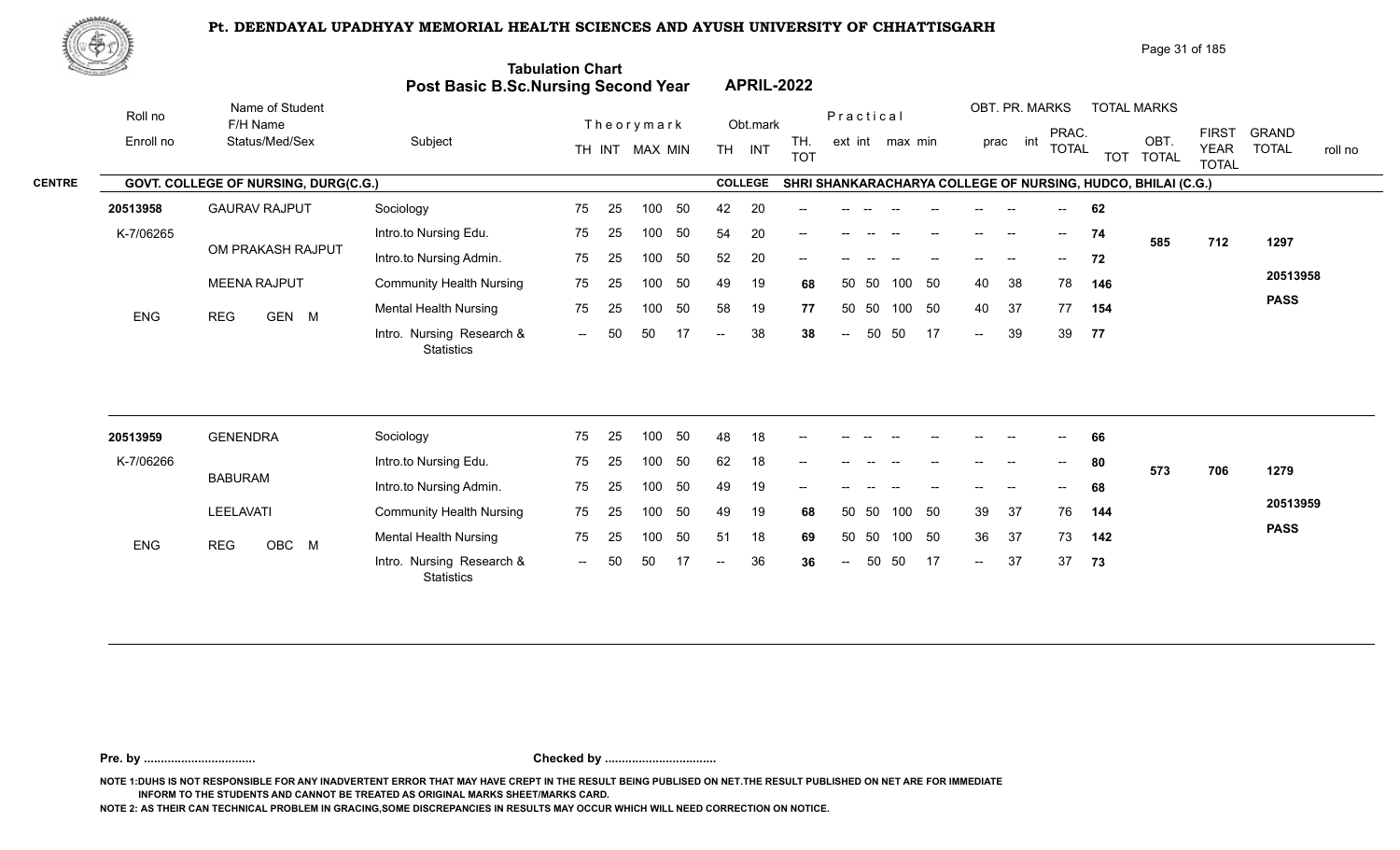

| ₩ФӮ       |                             |                                         |                                      |                                                                                     |                          |                                                                   | Page 32 of 185                                                                         |
|-----------|-----------------------------|-----------------------------------------|--------------------------------------|-------------------------------------------------------------------------------------|--------------------------|-------------------------------------------------------------------|----------------------------------------------------------------------------------------|
|           |                             |                                         |                                      |                                                                                     |                          |                                                                   |                                                                                        |
| Roll no   | Name of Student<br>F/H Name |                                         |                                      | Obt.mark                                                                            | Practical                | OBT. PR. MARKS<br><b>TOTAL MARKS</b>                              |                                                                                        |
| Enroll no | Status/Med/Sex              | Subject                                 | TH INT MAX MIN                       | TH.<br>INT<br><b>TH</b>                                                             | ext int max min          | OBT.<br>int<br>prac<br><b>TOTAL</b><br><b>TOTAL</b><br><b>TOT</b> | <b>FIRST</b><br><b>GRAND</b><br><b>TOTAL</b><br><b>YEAR</b><br>roll no<br><b>TOTAL</b> |
|           |                             |                                         |                                      | <b>COLLEGE</b>                                                                      |                          |                                                                   |                                                                                        |
| 20513960  | <b>HEENA</b>                | Sociology                               | 25<br>75<br>50<br>100                | 18<br>19<br>$--$                                                                    |                          | $37*$                                                             |                                                                                        |
| K-7/06267 |                             | Intro.to Nursing Edu.                   | 50<br>75<br>25<br>100                | 49<br>19<br>$--$                                                                    |                          | 68<br>--<br>$\hspace{0.05cm}$ – $\hspace{0.05cm}$                 | 668<br>1186                                                                            |
|           |                             | Intro.to Nursing Admin.                 | 75<br>50<br>25<br>100                | 18<br>50<br>$- -$                                                                   |                          | 68                                                                |                                                                                        |
|           | <b>HEMLATA</b>              | <b>Community Health Nursing</b>         | 50<br>75<br>25<br>100                | 39<br>18                                                                            | -50<br>50<br>100<br>50   | 36<br>73<br>37<br>130                                             | 20513960                                                                               |
|           |                             | Mental Health Nursing                   | 50<br>75<br>25<br>100                | 52<br>18                                                                            | -50<br>100<br>50<br>50   | 37<br>36<br>73<br>143                                             | <b>FAIL</b>                                                                            |
|           |                             | Intro. Nursing Research &<br>Statistics | 17<br>50<br>50<br>$\sim$ $\sim$      | 36<br>$\sim$ $-$                                                                    | 50<br>50<br>17<br>$\sim$ | 36<br>36<br>72<br>$\sim$                                          |                                                                                        |
|           | <b>ENG</b>                  | <b>MANOJ</b><br>OBC F<br><b>REG</b>     | GOVT. COLLEGE OF NURSING, DURG(C.G.) | <b>Tabulation Chart</b><br><b>Post Basic B.Sc.Nursing Second Year</b><br>Theorymark |                          | <b>APRIL-2022</b><br><b>TOT</b><br>57<br>70<br>36                 | PRAC.<br>SHRI SHANKARACHARYA COLLEGE OF NURSING, HUDCO, BHILAI (C.G.)<br>518           |

| 20513961   | <b>HEMLAL</b>     | Sociology                                      | 75                       | 25  | 100 | -50 | 36     | 20 | $\sim$ | $\overline{\phantom{a}}$ | $- -$ | $- -$  | $\hspace{0.1mm}-\hspace{0.1mm}-\hspace{0.1mm}$ | $- -$  | $-$   | $\mathcal{L}(\mathcal{L})$ | 56   |     |     |             |
|------------|-------------------|------------------------------------------------|--------------------------|-----|-----|-----|--------|----|--------|--------------------------|-------|--------|------------------------------------------------|--------|-------|----------------------------|------|-----|-----|-------------|
| K-7/06268  |                   | Intro.to Nursing Edu.                          | 75                       | -25 | 100 | 50  | 48     | 20 | $- -$  | $- -$                    |       |        | $\hspace{0.1mm}-\hspace{0.1mm}-\hspace{0.1mm}$ | $--$   | $-$   | $\sim$                     | 68   | 583 | 689 | 1272        |
|            | <b>DHAN SINGH</b> | Intro.to Nursing Admin.                        | 75                       | 25  | 100 | 50  | 46     | 21 | $\sim$ | $- -$                    |       |        |                                                | $- -$  | $- -$ | $--$                       | 67   |     |     |             |
|            | SHAM BAI          | <b>Community Health Nursing</b>                | 75                       | -25 | 100 | 50  | 54     | 20 | 74     | 50 50                    |       | 100 50 |                                                | 40     | -42   | 82                         | 156  |     |     | 20513961    |
| <b>ENG</b> | OBC M<br>REG      | <b>Mental Health Nursing</b>                   | 75                       | -25 | 100 | -50 | 52     | 20 | 72     | 50 50                    |       | 100 50 |                                                | 40     | -41   | 81                         | 153  |     |     | <b>PASS</b> |
|            |                   | Intro. Nursing Research &<br><b>Statistics</b> | $\overline{\phantom{a}}$ | 50  | 50  |     | $  \,$ | 42 | 42     | $\sim$ $\sim$            |       | 50 50  | 17                                             | $\sim$ | -41   | 41                         | - 83 |     |     |             |

**Pre. by ................................. Checked by .................................**

**NOTE 1:DUHS IS NOT RESPONSIBLE FOR ANY INADVERTENT ERROR THAT MAY HAVE CREPT IN THE RESULT BEING PUBLISED ON NET.THE RESULT PUBLISHED ON NET ARE FOR IMMEDIATE INFORM TO THE STUDENTS AND CANNOT BE TREATED AS ORIGINAL MARKS SHEET/MARKS CARD.**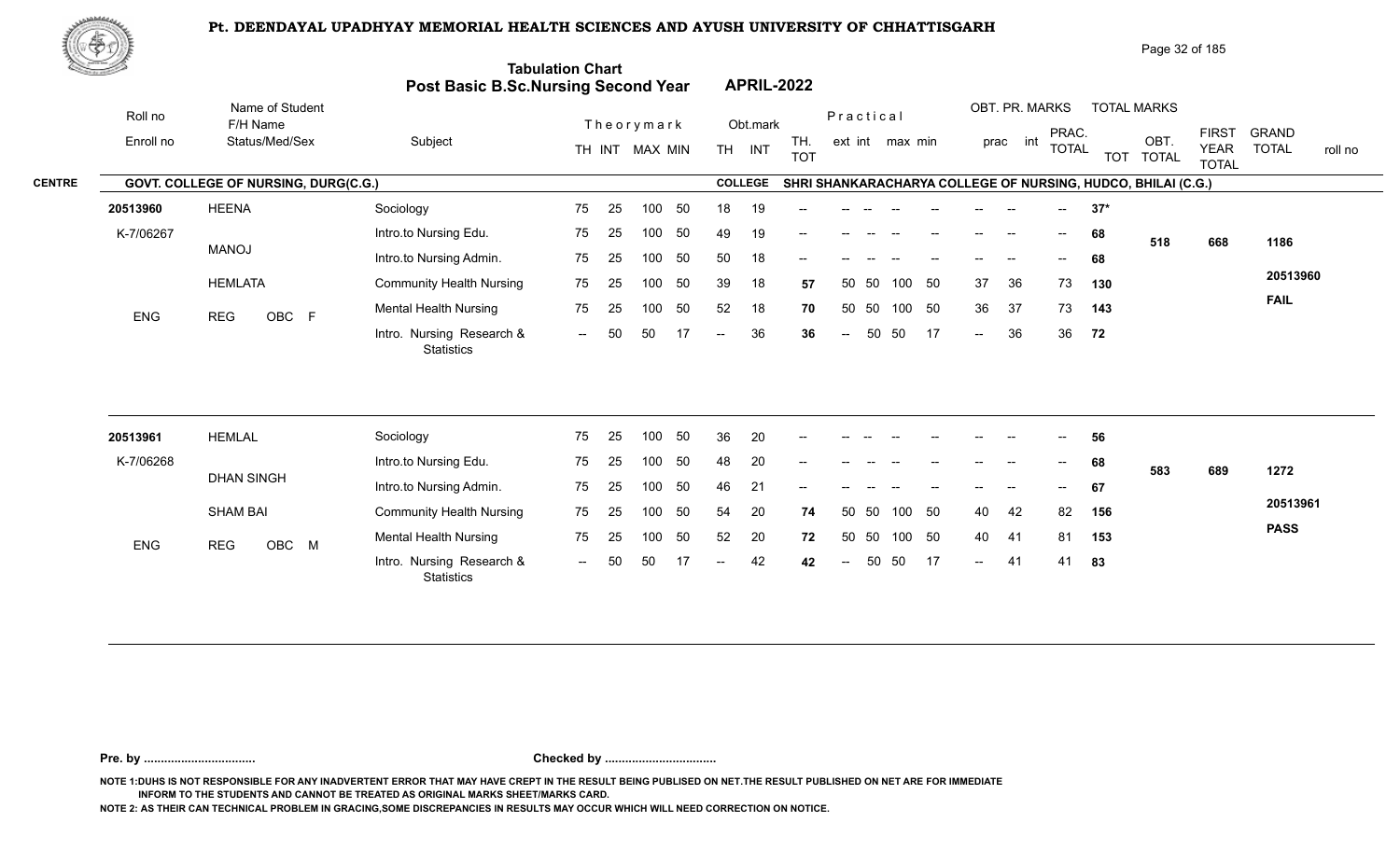

|               | <u>to Samuel I</u> |                                      | Post Basic B.Sc.Nursing Second Year            | <b>Tabulation Chart</b> |    |                |    |                          |                | <b>APRIL-2022</b> |                          |       |                 |        |                            |                |                          |     |                                                              |                             |                         |
|---------------|--------------------|--------------------------------------|------------------------------------------------|-------------------------|----|----------------|----|--------------------------|----------------|-------------------|--------------------------|-------|-----------------|--------|----------------------------|----------------|--------------------------|-----|--------------------------------------------------------------|-----------------------------|-------------------------|
|               | Roll no            | Name of Student<br>F/H Name          |                                                |                         |    | Theorymark     |    |                          | Obt.mark       |                   | Practical                |       |                 |        |                            | OBT. PR. MARKS | PRAC.                    |     | <b>TOTAL MARKS</b>                                           | <b>FIRST</b>                | <b>GRAND</b>            |
|               | Enroll no          | Status/Med/Sex                       | Subject                                        |                         |    | TH INT MAX MIN |    |                          | TH INT         | TH.<br><b>TOT</b> |                          |       | ext int max min |        |                            | prac int       | <b>TOTAL</b>             |     | OBT.<br>TOT TOTAL                                            | <b>YEAR</b><br><b>TOTAL</b> | <b>TOTAL</b><br>roll no |
| <b>CENTRE</b> |                    | GOVT. COLLEGE OF NURSING, DURG(C.G.) |                                                |                         |    |                |    |                          | <b>COLLEGE</b> |                   |                          |       |                 |        |                            |                |                          |     | SHRI SHANKARACHARYA COLLEGE OF NURSING, HUDCO, BHILAI (C.G.) |                             |                         |
|               | 20513962           | <b>JANAK KUMAR</b>                   | Sociology                                      | 75                      | 25 | 100            | 50 | 28                       | 17             |                   |                          |       |                 |        |                            |                |                          | 45* |                                                              |                             |                         |
|               | K-7/06269          |                                      | Intro.to Nursing Edu.                          | 75                      | 25 | 100            | 50 | 44                       | 18             |                   |                          |       |                 |        |                            |                | $\overline{\phantom{a}}$ | 62  | 507                                                          | 644                         | 1151                    |
|               |                    | <b>MANNU LAL</b>                     | Intro.to Nursing Admin.                        | 75                      | 25 | 100            | 50 | 42                       | 18             |                   |                          |       |                 |        |                            |                |                          | 60  |                                                              |                             |                         |
|               |                    | <b>TIRATH BAI</b>                    | <b>Community Health Nursing</b>                | 75                      | 25 | 100            | 50 | 41                       | 18             | 59                |                          | 50 50 |                 | 100 50 | 38                         | 38             | 76                       | 135 |                                                              |                             | 20513962                |
|               | <b>ENG</b>         | OBC M<br><b>REG</b>                  | <b>Mental Health Nursing</b>                   | 75                      | 25 | 100            | 50 | 41                       | 18             | 59                | 50                       | 50    | 100             | 50     | 36                         | 38             | 74                       | 133 |                                                              |                             | <b>PASS</b>             |
|               |                    |                                      | Intro. Nursing Research &<br><b>Statistics</b> | $\sim$                  | 50 | 50             | 17 | $\overline{\phantom{m}}$ | 36             | 36                | $\overline{\phantom{m}}$ | 50    | 50              | 17     | $\sim$                     | 36             | 36                       | 72  |                                                              |                             | <b>DC 05</b>            |
|               |                    |                                      |                                                |                         |    |                |    |                          |                |                   |                          |       |                 |        |                            |                |                          |     |                                                              |                             |                         |
|               | 20513963           | JITENDRA DEWANGAN                    | Sociology                                      | 75                      | 25 | 100            | 50 | 42                       | 20             |                   |                          |       |                 |        |                            |                |                          | 62  |                                                              |                             |                         |
|               | K-7/06270          |                                      | Intro.to Nursing Edu.                          | 75                      | 25 | 100            | 50 | 55                       | 19             | --                |                          |       |                 |        |                            |                | $--$                     | 74  | 557                                                          | 672                         | 1229                    |
|               |                    | RAJKUMAR DEWANGAN                    | Intro.to Nursing Admin.                        | 75                      | 25 | 100            | 50 | 46                       | 20             |                   |                          |       |                 |        |                            |                |                          | 66  |                                                              |                             |                         |
|               |                    | DAMYANTI DEWANGAN                    | <b>Community Health Nursing</b>                | 75                      | 25 | 100            | 50 | 47                       | 20             | 67                |                          | 50 50 |                 | 100 50 | 37                         | -37            | 74                       | 141 |                                                              |                             | 20513963                |
|               | <b>ENG</b>         | OBC M<br><b>REG</b>                  | <b>Mental Health Nursing</b>                   | 75                      | 25 | 100            | 50 | 42                       | 19             | 61                | 50                       | 50    | 100             | 50     | 37                         | 38             | 75                       | 136 |                                                              |                             | <b>PASS</b>             |
|               |                    |                                      | Intro. Nursing Research &<br><b>Statistics</b> | $\sim$ $\sim$           | 50 | 50             | 17 | $\overline{\phantom{a}}$ | 38             | 38                | $\overline{\phantom{a}}$ | 50    | 50              | 17     | $\mathcal{L}(\mathcal{L})$ | 40             | 40                       | 78  |                                                              |                             |                         |
|               |                    |                                      |                                                |                         |    |                |    |                          |                |                   |                          |       |                 |        |                            |                |                          |     |                                                              |                             |                         |

**Pre. by ................................. Checked by .................................**

**NOTE 1:DUHS IS NOT RESPONSIBLE FOR ANY INADVERTENT ERROR THAT MAY HAVE CREPT IN THE RESULT BEING PUBLISED ON NET.THE RESULT PUBLISHED ON NET ARE FOR IMMEDIATE INFORM TO THE STUDENTS AND CANNOT BE TREATED AS ORIGINAL MARKS SHEET/MARKS CARD.**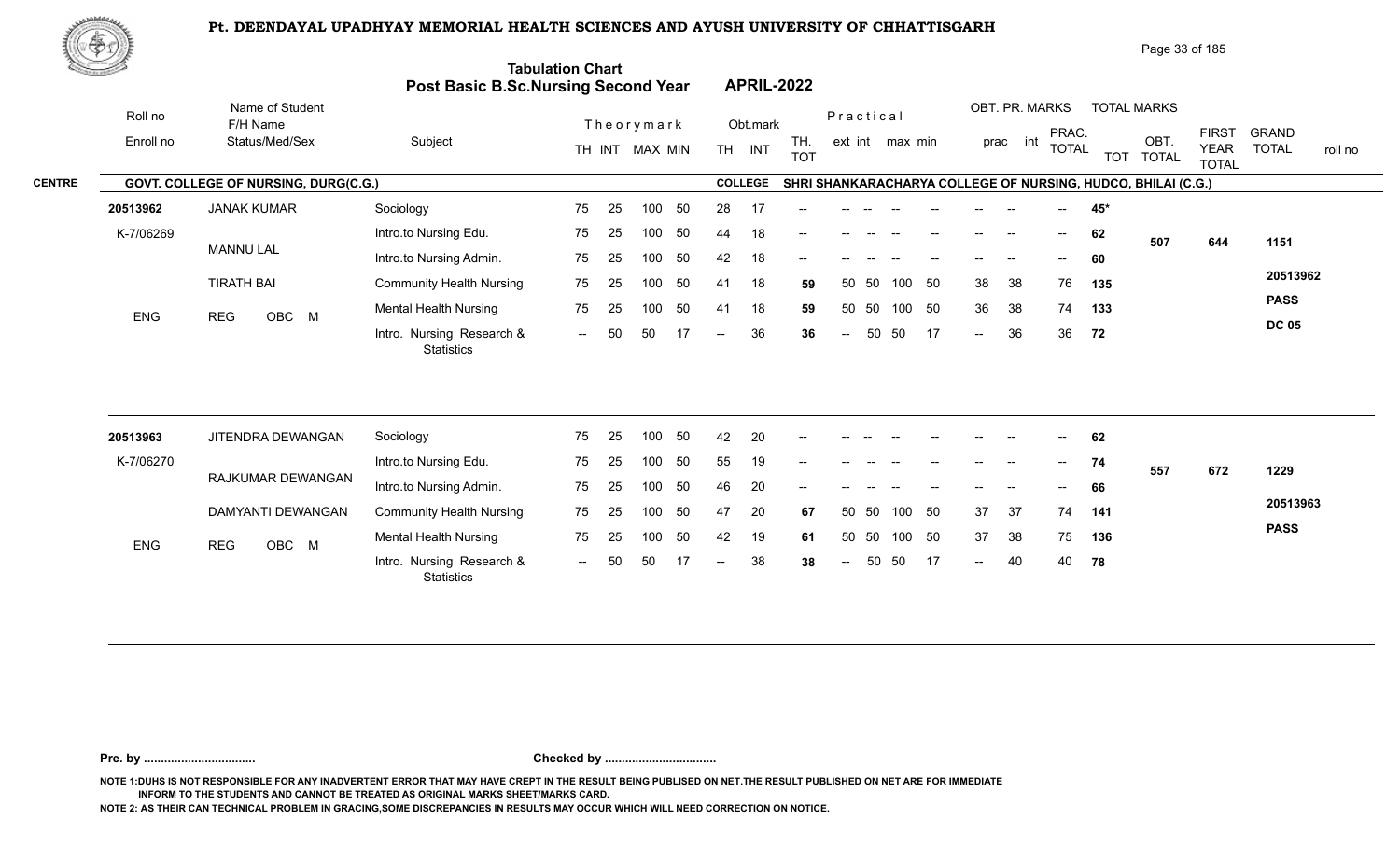

|               | ぷやり        |                                      |                                            |                          |                                       | Page 34 of 185                                                                                                                                                                         |
|---------------|------------|--------------------------------------|--------------------------------------------|--------------------------|---------------------------------------|----------------------------------------------------------------------------------------------------------------------------------------------------------------------------------------|
|               |            |                                      | <b>Post Basic B.Sc.Nursing Second Year</b> | <b>Tabulation Chart</b>  | <b>APRIL-2022</b>                     |                                                                                                                                                                                        |
|               | Roll no    | Name of Student<br>F/H Name          |                                            | Theorymark               | Obt.mark                              | OBT. PR. MARKS<br><b>TOTAL MARKS</b><br>Practical                                                                                                                                      |
|               | Enroll no  | Status/Med/Sex                       | Subject                                    | MAX MIN<br>TH INT        | TH.<br>INT<br><b>TH</b><br><b>TOT</b> | <b>FIRST</b><br><b>GRAND</b><br>PRAC.<br>int<br>OBT<br>ext int max min<br>prac<br><b>TOTAL</b><br><b>TOTAL</b><br><b>YEAR</b><br>roll no<br><b>TOTAL</b><br><b>TOT</b><br><b>TOTAL</b> |
| <b>CENTRE</b> |            | GOVT. COLLEGE OF NURSING, DURG(C.G.) |                                            |                          | <b>COLLEGE</b>                        | SHRI SHANKARACHARYA COLLEGE OF NURSING, HUDCO, BHILAI (C.G.)                                                                                                                           |
|               | 20513964   | <b>KULESHWAR</b>                     | Sociology                                  | 75<br>50<br>-25<br>100   | 34<br>17<br>$- -$                     | 51<br>$\sim$                                                                                                                                                                           |
|               | K-7/06271  |                                      | Intro.to Nursing Edu.                      | 75<br>25<br>50<br>100    | 35<br>18<br>--                        | 53<br>$\overline{\phantom{a}}$<br>--<br>511<br>664<br>1175                                                                                                                             |
|               |            | <b>RAMSAHAY</b>                      | Intro.to Nursing Admin.                    | 50<br>75<br>100<br>-25   | 43<br>17<br>--                        | 60<br>--                                                                                                                                                                               |
|               |            | <b>BUDHIYA BAI</b>                   | <b>Community Health Nursing</b>            | 50<br>75<br>25<br>100    | 46<br>19<br>65                        | 20513964<br>50<br>36<br>36<br>72<br>-50<br>100<br>137<br>50                                                                                                                            |
|               | <b>ENG</b> | OBC M<br><b>REG</b>                  | <b>Mental Health Nursing</b>               | 50<br>75<br>100<br>-25   | 18<br>44<br>62                        | <b>PASS</b><br>50<br>37<br>37<br>-50<br>74<br>136<br>50<br>100                                                                                                                         |
|               |            |                                      | Intro. Nursing Research &                  | 17<br>50<br>50<br>$  \,$ | 38<br>38<br>$--$                      | 36<br>36<br>17<br>50<br>50<br>74<br>$--$<br>$--$                                                                                                                                       |

| 20513965   | MADHU SHARMA        | Sociology                               | 75  | -25 | 100 | 50 | 27    | 18 | $\overline{\phantom{a}}$ |       |       |      |                                       | $- -$ |       | $\hspace{0.1mm}-\hspace{0.1mm}-\hspace{0.1mm}$ | 45* |     |     |              |
|------------|---------------------|-----------------------------------------|-----|-----|-----|----|-------|----|--------------------------|-------|-------|------|---------------------------------------|-------|-------|------------------------------------------------|-----|-----|-----|--------------|
| K-7/06272  |                     | Intro.to Nursing Edu.                   | 75  | -25 | 100 |    | 57    | 19 | $- -$                    |       |       |      |                                       | $- -$ | $- -$ | $\overline{a}$                                 | 76  | 521 | 661 | 1182         |
|            | SHATRUHAN SHARMA    | Intro.to Nursing Admin.                 | 75  | 25  | 100 | 50 | 45    | 18 | $\overline{\phantom{a}}$ | $- -$ |       |      | $\hspace{0.05cm}$ – $\hspace{0.05cm}$ | $--$  | $-$   | $\mathcal{L}(\mathcal{L})$                     | 63  |     |     |              |
|            | ASHA SHARMA         | <b>Community Health Nursing</b>         | 75  | -25 | 100 | 50 | 41    | 18 | 59                       |       | 50 50 | 100  | - 50                                  | 37    | -37   | 74                                             | 133 |     |     | 20513965     |
| <b>ENG</b> | OBC F<br><b>REG</b> | <b>Mental Health Nursing</b>            | 75  | -25 | 100 | 50 | 41    | 18 | 59                       |       | 50 50 | 100  | - 50                                  | 36    | 37    | 73                                             | 132 |     |     | <b>PASS</b>  |
|            |                     | Intro. Nursing Research &<br>Statistics | $-$ | -50 | 50  |    | $- -$ | 36 | 36                       | $---$ | 50    | - 50 | - 17                                  | $--$  | 36    | 36                                             | 72  |     |     | <b>DC 05</b> |

**Pre. by ................................. Checked by .................................**

**NOTE 1:DUHS IS NOT RESPONSIBLE FOR ANY INADVERTENT ERROR THAT MAY HAVE CREPT IN THE RESULT BEING PUBLISED ON NET.THE RESULT PUBLISHED ON NET ARE FOR IMMEDIATE INFORM TO THE STUDENTS AND CANNOT BE TREATED AS ORIGINAL MARKS SHEET/MARKS CARD.**

**Statistics**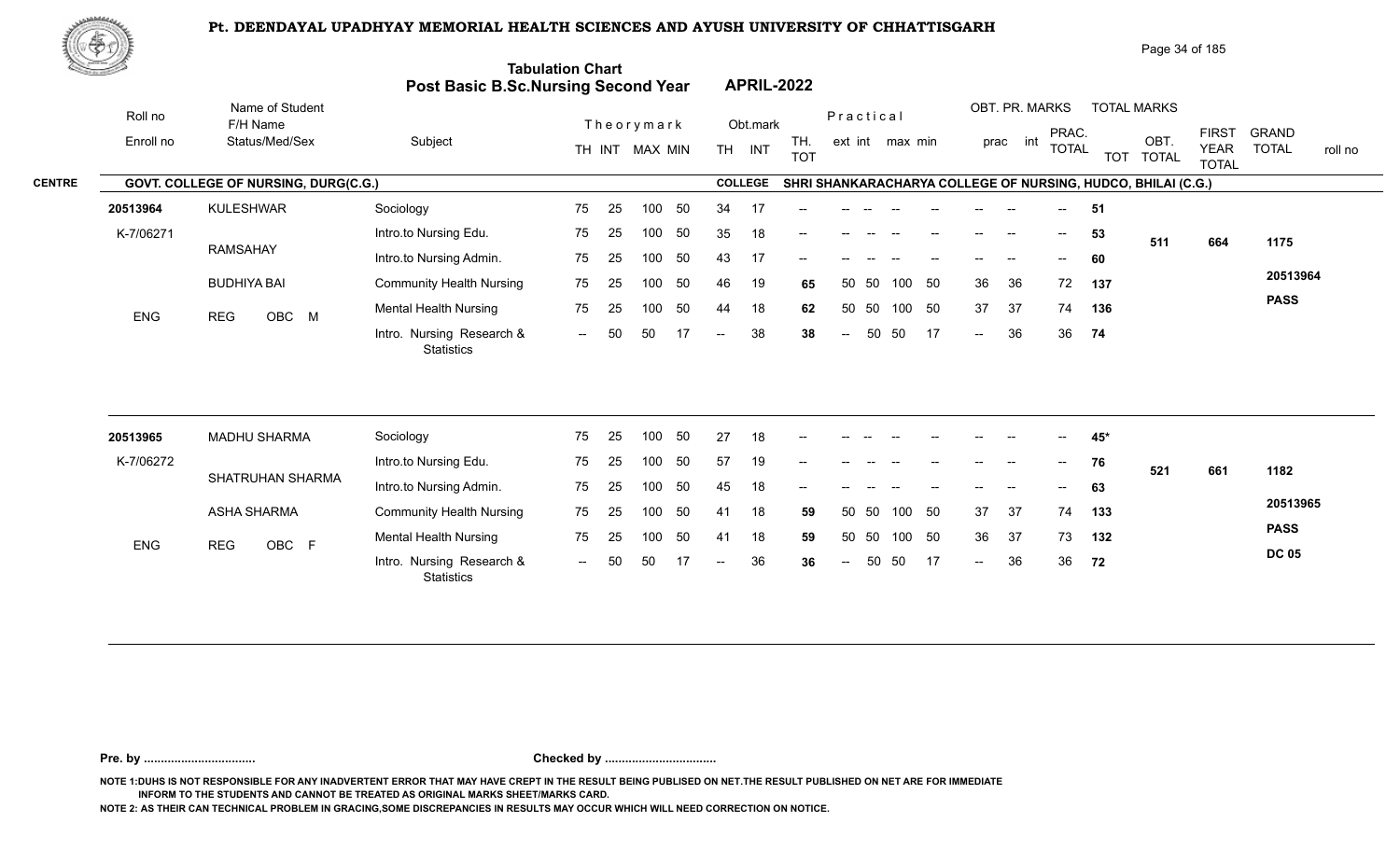

| <u>Cardinal Co</u> |            |                                      | Post Basic B.Sc.Nursing Second Year            | <b>Tabulation Chart</b> |    |                |    |                          |                | <b>APRIL-2022</b> |                          |           |                 |    |                   |                          |                          |     |                                                              |                             |                         |
|--------------------|------------|--------------------------------------|------------------------------------------------|-------------------------|----|----------------|----|--------------------------|----------------|-------------------|--------------------------|-----------|-----------------|----|-------------------|--------------------------|--------------------------|-----|--------------------------------------------------------------|-----------------------------|-------------------------|
|                    | Roll no    | Name of Student<br>F/H Name          |                                                |                         |    | Theorymark     |    |                          | Obt.mark       |                   |                          | Practical |                 |    |                   | OBT. PR. MARKS           | PRAC.                    |     | <b>TOTAL MARKS</b>                                           | <b>FIRST</b>                | <b>GRAND</b>            |
|                    | Enroll no  | Status/Med/Sex                       | Subject                                        |                         |    | TH INT MAX MIN |    |                          | TH INT         | TH.<br><b>TOT</b> |                          |           | ext int max min |    |                   | prac int                 | <b>TOTAL</b>             |     | OBT.<br>TOT TOTAL                                            | <b>YEAR</b><br><b>TOTAL</b> | <b>TOTAL</b><br>roll no |
| <b>CENTRE</b>      |            | GOVT. COLLEGE OF NURSING, DURG(C.G.) |                                                |                         |    |                |    |                          | <b>COLLEGE</b> |                   |                          |           |                 |    |                   |                          |                          |     | SHRI SHANKARACHARYA COLLEGE OF NURSING, HUDCO, BHILAI (C.G.) |                             |                         |
|                    | 20513966   | <b>MAMTA PATIL</b>                   | Sociology                                      | 75                      | 25 | 100            | 50 | 26                       | 19             | --                |                          |           |                 |    |                   |                          |                          | 45* |                                                              |                             |                         |
|                    | K-7/06273  |                                      | Intro.to Nursing Edu.                          | 75                      | 25 | 100            | 50 | 47                       | 19             |                   |                          |           |                 |    |                   |                          | $\overline{\phantom{a}}$ | 66  | 521                                                          | 689                         | 1210                    |
|                    |            | <b>JAGELAL PATIL</b>                 | Intro.to Nursing Admin.                        | 75                      | 25 | 100            | 50 | 43                       | 19             | --                |                          |           |                 |    | $\qquad \qquad -$ | $\overline{\phantom{a}}$ | $--$                     | 62  |                                                              |                             |                         |
|                    |            | PIYARIYA PATIL                       | <b>Community Health Nursing</b>                | 75                      | 25 | 100            | 50 | 41                       | 19             | 60                | 50                       | 50        | 100             | 50 | 37                | 38                       | 75                       | 135 |                                                              |                             | 20513966                |
|                    | <b>ENG</b> | OBC F<br><b>REG</b>                  | <b>Mental Health Nursing</b>                   | 75                      | 25 | 100            | 50 | 43                       | 19             | 62                | 50                       | 50        | 100 50          |    | 39                | 37                       | 76                       | 138 |                                                              |                             | <b>PASS</b>             |
|                    |            |                                      | Intro. Nursing Research &<br><b>Statistics</b> | $  \,$                  | 50 | 50             | 17 | $\overline{\phantom{a}}$ | 38             | 38                | $\overline{\phantom{a}}$ | 50        | 50              | 17 | $\sim$            | 37                       | 37                       | 75  |                                                              |                             | <b>DC 05</b>            |
|                    |            |                                      |                                                |                         |    |                |    |                          |                |                   |                          |           |                 |    |                   |                          |                          |     |                                                              |                             |                         |
|                    | 20513967   | <b>MANISHA</b>                       | Sociology                                      | 75                      | 25 | 100            | 50 | 32                       | 17             | --                |                          |           |                 |    |                   |                          |                          | 49* |                                                              |                             |                         |
|                    | K-7/06274  | <b>TUKESHWAR</b>                     | Intro.to Nursing Edu.                          | 75                      | 25 | 100            | 50 | 52                       | 17             |                   |                          |           |                 |    |                   |                          |                          | 69  | 529                                                          | 628                         | 1157                    |
|                    |            |                                      | Intro.to Nursing Admin.                        | 75                      | 25 | 100            | 50 | 46                       | 18             |                   |                          |           |                 |    |                   |                          |                          | 64  |                                                              |                             | 20513967                |
|                    |            | <b>SARASWATI</b>                     | <b>Community Health Nursing</b>                | 75                      | 25 | 100            | 50 | 43                       | 17             | 60                | 50                       | 50        | 100             | 50 | 36                | 36                       | 72                       | 132 |                                                              |                             | <b>PASS</b>             |
|                    | <b>ENG</b> | OBC F<br><b>REG</b>                  | <b>Mental Health Nursing</b>                   | 75                      | 25 | 100            | 50 | 51                       | 18             | 69                |                          | 50 50     | 100 50          |    | 38                | 36                       | 74                       | 143 |                                                              |                             |                         |
|                    |            |                                      | Intro. Nursing Research &<br><b>Statistics</b> | $\sim$ $\sim$           | 50 | 50             | 17 | $\overline{\phantom{a}}$ | 36             | 36                | $\overline{\phantom{a}}$ | 50        | 50              | 17 | $\sim$            | 36                       | 36                       | 72  |                                                              |                             | <b>VCG 01</b>           |
|                    |            |                                      |                                                |                         |    |                |    |                          |                |                   |                          |           |                 |    |                   |                          |                          |     |                                                              |                             |                         |

**Pre. by ................................. Checked by .................................**

**NOTE 1:DUHS IS NOT RESPONSIBLE FOR ANY INADVERTENT ERROR THAT MAY HAVE CREPT IN THE RESULT BEING PUBLISED ON NET.THE RESULT PUBLISHED ON NET ARE FOR IMMEDIATE INFORM TO THE STUDENTS AND CANNOT BE TREATED AS ORIGINAL MARKS SHEET/MARKS CARD.**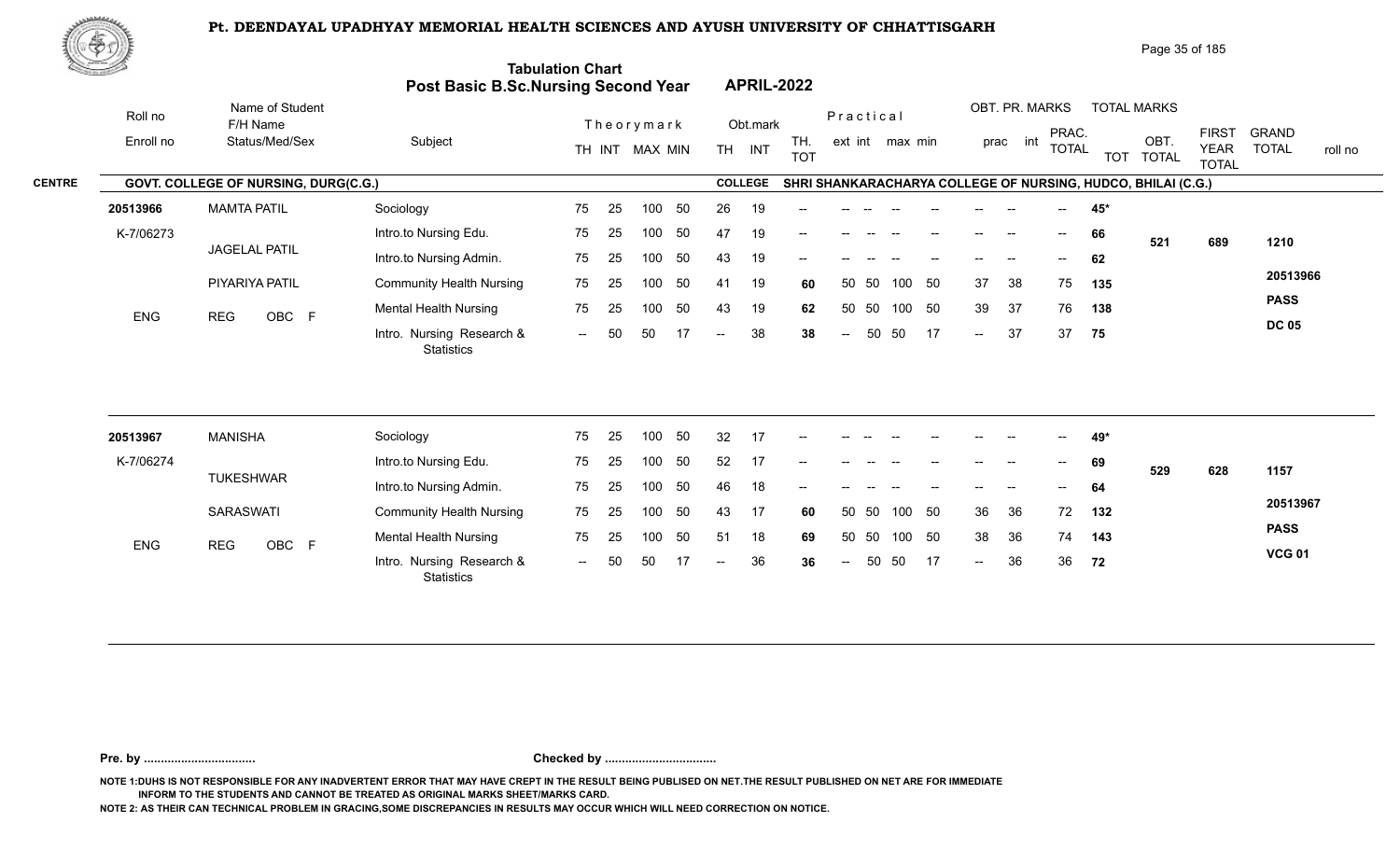

|               | 心やり        |                                      |                                            |                          |                                       | Page 36 of 185                                                                                                                                                         |
|---------------|------------|--------------------------------------|--------------------------------------------|--------------------------|---------------------------------------|------------------------------------------------------------------------------------------------------------------------------------------------------------------------|
|               |            |                                      | <b>Post Basic B.Sc.Nursing Second Year</b> | <b>Tabulation Chart</b>  | <b>APRIL-2022</b>                     |                                                                                                                                                                        |
|               | Roll no    | Name of Student<br>F/H Name          |                                            | Theorymark               | Obt.mark                              | OBT. PR. MARKS<br><b>TOTAL MARKS</b><br>Practical                                                                                                                      |
|               | Enroll no  | Status/Med/Sex                       | Subject                                    | TH INT MAX MIN           | TH.<br><b>TH</b><br>INT<br><b>TOT</b> | <b>FIRST</b><br><b>GRAND</b><br>PRAC.<br>int<br>OBT.<br>ext int max min<br>prac<br><b>TOTAL</b><br><b>TOTAL</b><br><b>YEAR</b><br>roll no<br>TOT TOTAL<br><b>TOTAL</b> |
| <b>CENTRE</b> |            | GOVT. COLLEGE OF NURSING, DURG(C.G.) |                                            |                          | <b>COLLEGE</b>                        | SHRI SHANKARACHARYA COLLEGE OF NURSING, HUDCO, BHILAI (C.G.)                                                                                                           |
|               | 20513968   | <b>MEENAKSHI</b>                     | Sociology                                  | 50<br>75<br>-25<br>100   | 20<br>A<br>$-$                        | $20*$                                                                                                                                                                  |
|               | K-7/06275  |                                      | Intro.to Nursing Edu.                      | 75<br>50<br>-25<br>100   | 21<br>A<br>$--$                       | $21*$<br>--<br>$\overline{\phantom{a}}$<br>698<br>349<br>1047                                                                                                          |
|               |            | <b>DHANESH RAM</b>                   | Intro.to Nursing Admin.                    | 50<br>75<br>-25<br>100   | 20<br>A<br>$-$                        | $20*$                                                                                                                                                                  |
|               |            | <b>GULAPA BAI</b>                    | <b>Community Health Nursing</b>            | 75<br>50<br>-25<br>100   | 21<br>$21*$<br>$\mathsf{A}$           | 20513968<br>- 50<br>40<br>42<br>82<br>50 50<br>100<br>103                                                                                                              |
|               | <b>ENG</b> | OBC F<br><b>REG</b>                  | <b>Mental Health Nursing</b>               | 75<br>-50<br>100<br>25   | 21<br>$21*$<br>A                      | <b>FAIL</b><br>50<br>42<br>83<br>50 50<br>100<br>-41<br>104                                                                                                            |
|               |            |                                      | Intro. Nursing Research &<br>Statistics    | 50<br>50<br>17<br>$\sim$ | 40<br>40<br>$- -$ .                   | 50<br>17<br>50<br>41<br>41<br>81<br>$\sim$<br>$\sim$                                                                                                                   |

| 20513969   | POORNIMA PATEL      | Sociology                                      | 75     | -25  | 100 | 50  | 46     | 18 | $- -$                    |               |       |        |                          | $- -$         |        | $\overline{\phantom{a}}$ | 64   |     |     |             |
|------------|---------------------|------------------------------------------------|--------|------|-----|-----|--------|----|--------------------------|---------------|-------|--------|--------------------------|---------------|--------|--------------------------|------|-----|-----|-------------|
| K-7/06276  |                     | Intro.to Nursing Edu.                          | 75     | 25   | 100 | 50  | 52     | 19 | $\overline{\phantom{a}}$ | $- -$         | $- -$ |        | $- -$                    | $- -$         | $- -$  | $\sim$                   | 71   | 559 | 675 | 1234        |
|            | <b>RAMESH KUMAR</b> | Intro.to Nursing Admin.                        | 75     | -25  | 100 | 50  | 52     | 18 | $\sim$                   | $- -$         | $- -$ | $- -$  | $\overline{\phantom{a}}$ | $\frac{1}{2}$ | $\sim$ | $\overline{\phantom{a}}$ | 70   |     |     |             |
|            | <b>TEJMATI</b>      | <b>Community Health Nursing</b>                | 75     | - 25 | 100 | -50 | 49     | 18 | 67                       | 50 50         |       | 100 50 |                          | 36            | 36     | 72                       | 139  |     |     | 20513969    |
| <b>ENG</b> | OBC F<br><b>REG</b> | <b>Mental Health Nursing</b>                   | 75     | -25  | 100 | -50 | 49     | 19 | 68                       | 50 50         |       | 100 50 |                          | 37            | 36     | 73                       | 141  |     |     | <b>PASS</b> |
|            |                     | Intro. Nursing Research &<br><b>Statistics</b> | $\sim$ | 50   | 50  |     | $\sim$ | 38 | 38                       | $\sim$ $\sim$ | 50    | 50 17  |                          | $\sim$        | -36    | 36                       | - 74 |     |     |             |

**Pre. by ................................. Checked by .................................**

**NOTE 1:DUHS IS NOT RESPONSIBLE FOR ANY INADVERTENT ERROR THAT MAY HAVE CREPT IN THE RESULT BEING PUBLISED ON NET.THE RESULT PUBLISHED ON NET ARE FOR IMMEDIATE INFORM TO THE STUDENTS AND CANNOT BE TREATED AS ORIGINAL MARKS SHEET/MARKS CARD.**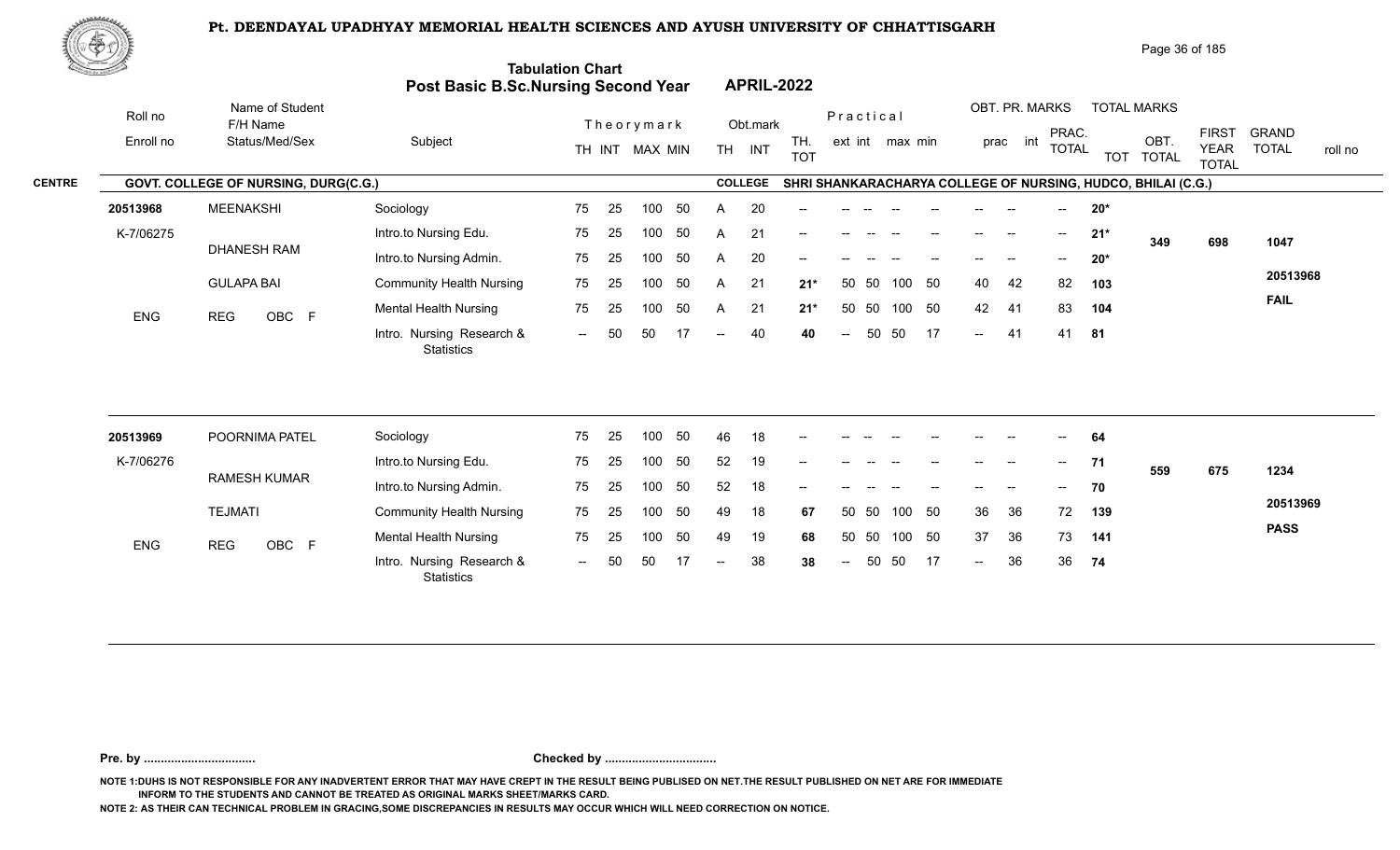Intro. Nursing Research & -- -- OBC

75

25 100 50 75 -- 50 50 17 -- 36 36

100 50



ENG REG OBC M Montain National Processing

LATA BAI

|               | しむむ       |                                      |                         |                                                                       |                                |                                                              |                                                                | Page 37 of 185                    |                                                                      |         |
|---------------|-----------|--------------------------------------|-------------------------|-----------------------------------------------------------------------|--------------------------------|--------------------------------------------------------------|----------------------------------------------------------------|-----------------------------------|----------------------------------------------------------------------|---------|
|               |           |                                      |                         | <b>Tabulation Chart</b><br><b>Post Basic B.Sc.Nursing Second Year</b> | <b>APRIL-2022</b>              |                                                              |                                                                |                                   |                                                                      |         |
|               | Roll no   | Name of Student<br>F/H Name          |                         | Theorymark                                                            | Obt.mark                       | Practical                                                    | OBT. PR. MARKS                                                 | <b>TOTAL MARKS</b>                |                                                                      |         |
|               | Enroll no | Status/Med/Sex                       | Subject                 | MAX MIN<br>TH INT                                                     | TH.<br>INT<br>TH<br><b>TOT</b> | ext int max min                                              | PRAC.<br>prac int<br><b>TOTAL</b>                              | OBT<br><b>TOTAL</b><br><b>TOT</b> | GRAND<br><b>FIRST</b><br><b>TOTAL</b><br><b>YEAR</b><br><b>TOTAL</b> | roll no |
| <b>CENTRE</b> |           | GOVT. COLLEGE OF NURSING, DURG(C.G.) |                         |                                                                       | <b>COLLEGE</b>                 | SHRI SHANKARACHARYA COLLEGE OF NURSING, HUDCO, BHILAI (C.G.) |                                                                |                                   |                                                                      |         |
|               | 20513970  | RAHUL KUMAR                          | Sociology               | 75<br>-50<br>100<br>-25                                               | 20<br>31<br>$- -$              |                                                              | $- -$                                                          | -51                               |                                                                      |         |
|               | K-7/06277 |                                      | Intro.to Nursing Edu.   | -50<br>75<br>100<br>-25                                               | 52<br>18<br>--                 |                                                              | $\sim$<br>$\overline{\phantom{a}}$<br>$\overline{\phantom{a}}$ | 70<br>526                         | 1178<br>652                                                          |         |
|               |           | ROOP LAL YADU                        | Intro.to Nursing Admin. | -50<br>75<br>100<br>- 25                                              | 46<br>19<br>$- -$              |                                                              | $- -$                                                          | 65                                |                                                                      |         |

50 50 37 18 **55** 37 38 75 **130** 50 50 46 19 **65** 36 37 73 **138** -- 50 36 36 **36** 36

 $- 36$ 

37 38 75 130 36 37 73 138

**72**

**20513970 PASS**

| 20513971   | <b>REETA BAGHEL</b>   | Sociology                                      | 75     | -25  | 100 | 50  | 50            | -21 | $- -$ |        |       |        | $\hspace{0.05cm}$ – $\hspace{0.05cm}$ | $--$   | $\overline{\phantom{a}}$ | $\sim$                   | 71   |     |     |             |
|------------|-----------------------|------------------------------------------------|--------|------|-----|-----|---------------|-----|-------|--------|-------|--------|---------------------------------------|--------|--------------------------|--------------------------|------|-----|-----|-------------|
| K-7/06278  |                       | Intro.to Nursing Edu.                          | 75     | - 25 | 100 | 50  | 52            | 19  | $- -$ |        |       |        |                                       |        |                          | $- -$                    |      | 564 | 670 | 1234        |
|            | SUKH CHAND BAGHEL     | Intro.to Nursing Admin.                        | 75     | 25   | 100 | 50  | 44            | 19  |       |        |       |        |                                       |        |                          | $\overline{\phantom{a}}$ | 63   |     |     |             |
|            | <b>JAINEE BAI</b>     | <b>Community Health Nursing</b>                | 75     | - 25 | 100 | -50 | 51            | 20  | 71    |        | 50 50 | 100 50 |                                       | 36     | -37                      | 73                       | 144  |     |     | 20513971    |
| <b>ENG</b> | SC<br><b>REG</b><br>E | <b>Mental Health Nursing</b>                   | 75     | - 25 | 100 | -50 | 44            | 20  | 64    |        | 50 50 | 100 50 |                                       | 36     | -37                      | 73                       | 137  |     |     | <b>PASS</b> |
|            |                       | Intro. Nursing Research &<br><b>Statistics</b> | $\sim$ | 50   | -50 |     | $\sim$ $\sim$ | 38  | 38    | $\sim$ | 50    | - 50   | 17                                    | $\sim$ | 40                       | 40                       | - 78 |     |     |             |

37 18 55

**Pre. by ................................. Checked by .................................**

**NOTE 1:DUHS IS NOT RESPONSIBLE FOR ANY INADVERTENT ERROR THAT MAY HAVE CREPT IN THE RESULT BEING PUBLISED ON NET.THE RESULT PUBLISHED ON NET ARE FOR IMMEDIATE INFORM TO THE STUDENTS AND CANNOT BE TREATED AS ORIGINAL MARKS SHEET/MARKS CARD.**

**NOTE 2: AS THEIR CAN TECHNICAL PROBLEM IN GRACING,SOME DISCREPANCIES IN RESULTS MAY OCCUR WHICH WILL NEED CORRECTION ON NOTICE.**

Intro.to Nursing Edu. Intro.to Nursing Admin. Community Health Nursing

**Statistics** 

Mental Health Nursing 25 75 25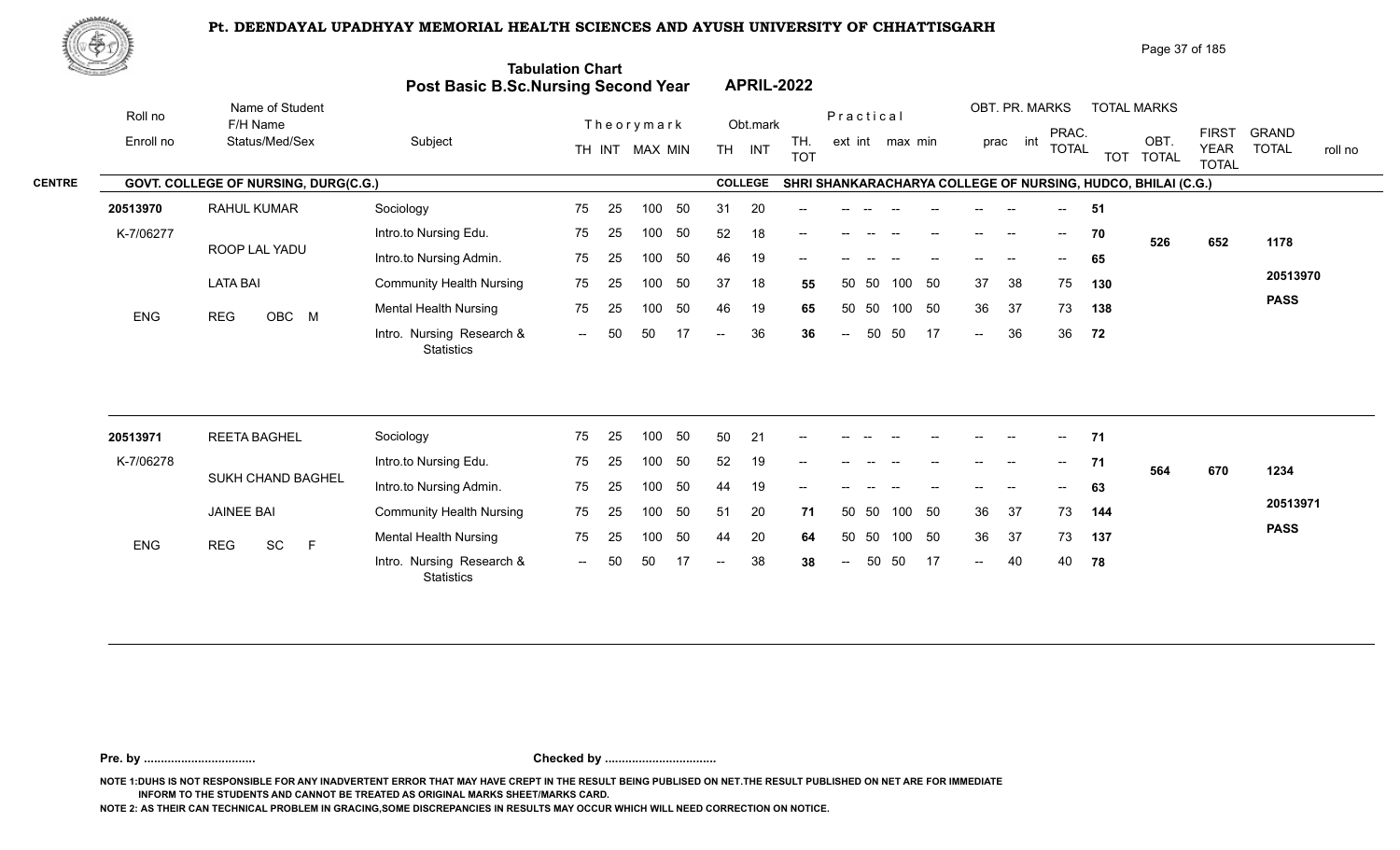0BC F Montain Research & The Ed Too of The Ten Co of the Co of Ten Co of the Co<br>Intro. Nursing Research & -- 50 50 17 -- 36 36 -- 50 50 17 --



|               | 東空功       |                                      |                                 |                                                                       |                                       |                        | Page 38 of 185                                                            |                                                                                        |
|---------------|-----------|--------------------------------------|---------------------------------|-----------------------------------------------------------------------|---------------------------------------|------------------------|---------------------------------------------------------------------------|----------------------------------------------------------------------------------------|
|               |           |                                      |                                 | <b>Tabulation Chart</b><br><b>Post Basic B.Sc.Nursing Second Year</b> | <b>APRIL-2022</b>                     |                        |                                                                           |                                                                                        |
|               | Roll no   | Name of Student<br>F/H Name          |                                 | Theorymark                                                            | Obt.mark                              | Practical              | OBT. PR. MARKS<br><b>TOTAL MARKS</b>                                      |                                                                                        |
|               | Enroll no | Status/Med/Sex                       | Subject                         | MAX MIN<br>TH INT                                                     | TH.<br>INT<br><b>TH</b><br><b>TOT</b> | ext int max min        | PRAC.<br>OBT<br>int<br>prac<br><b>TOTAL</b><br><b>TOT</b><br><b>TOTAL</b> | <b>FIRST</b><br><b>GRAND</b><br><b>TOTAL</b><br><b>YEAR</b><br>roll no<br><b>TOTAL</b> |
| <b>CENTRE</b> |           | GOVT. COLLEGE OF NURSING, DURG(C.G.) |                                 |                                                                       | <b>COLLEGE</b>                        |                        | SHRI SHANKARACHARYA COLLEGE OF NURSING, HUDCO, BHILAI (C.G.)              |                                                                                        |
|               | 20513972  | <b>ROSHANI</b>                       | Sociology                       | -50<br>75<br>100<br>-25                                               | 30<br>18<br>--                        |                        | 48*                                                                       |                                                                                        |
|               | K-7/06279 |                                      | Intro.to Nursing Edu.           | 75<br>50<br>-25<br>100                                                | 18<br>50<br>--                        |                        | 68<br>$- -$<br>525                                                        | 1157<br>632                                                                            |
|               |           | <b>SALIK RAM</b>                     | Intro.to Nursing Admin.         | 50<br>75<br>-25<br>100                                                | 47<br>17<br>--                        |                        | 64<br>$- -$<br>$\hspace{0.05cm}$<br>$\overline{\phantom{a}}$              |                                                                                        |
|               |           | <b>PADMA</b>                         | <b>Community Health Nursing</b> | 75<br>50<br>100<br>-25                                                | 49<br>17<br>66                        | 50<br>-50<br>100<br>50 | 72<br>36<br>36<br>138                                                     | 20513972                                                                               |
|               | F10       | $n = 0$<br>$\sim$ $\sim$ $\sim$      | Mental Health Nursing           | 50<br>75<br>- 25<br>100                                               | 45<br>18<br>63                        | 50 50<br>100<br>50     | 36<br>36<br>72<br>135                                                     | <b>PASS</b>                                                                            |

-- 50 50 17 -- 36 36

-- 50 50 17

50 17 36 36 **36** 36

**72**

**DC 02**

**Pre. by ................................. Checked by .................................**

**NOTE 1:DUHS IS NOT RESPONSIBLE FOR ANY INADVERTENT ERROR THAT MAY HAVE CREPT IN THE RESULT BEING PUBLISED ON NET.THE RESULT PUBLISHED ON NET ARE FOR IMMEDIATE INFORM TO THE STUDENTS AND CANNOT BE TREATED AS ORIGINAL MARKS SHEET/MARKS CARD.**

**NOTE 2: AS THEIR CAN TECHNICAL PROBLEM IN GRACING,SOME DISCREPANCIES IN RESULTS MAY OCCUR WHICH WILL NEED CORRECTION ON NOTICE.**

**Statistics** 

ENG REG OBC F Montail House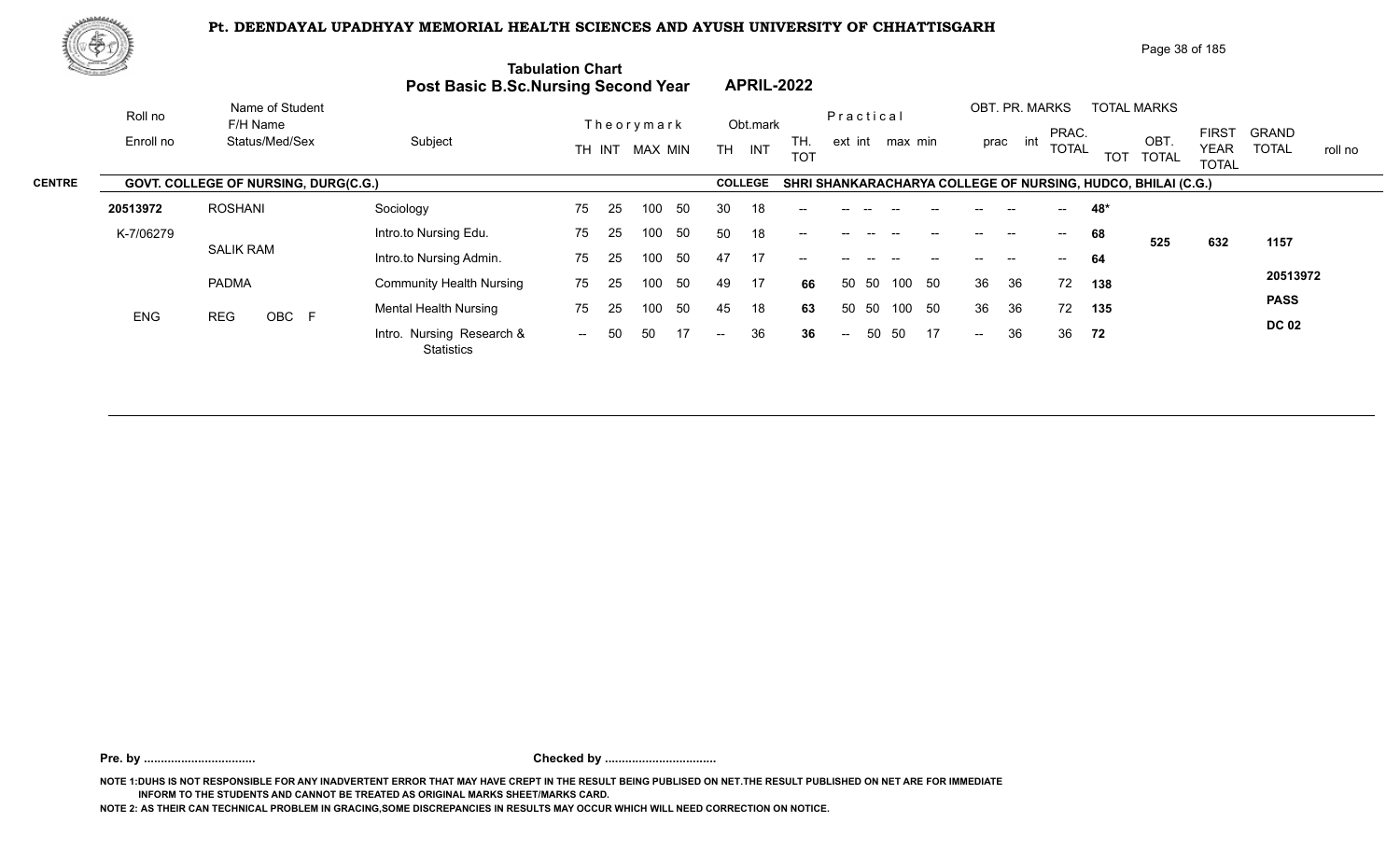

|               | ぷやり        |                                           |                                            |                         |     |                                                        |                   |                                             |    |                |                          |                    | Page 39 of 185      |                                             |                              |         |
|---------------|------------|-------------------------------------------|--------------------------------------------|-------------------------|-----|--------------------------------------------------------|-------------------|---------------------------------------------|----|----------------|--------------------------|--------------------|---------------------|---------------------------------------------|------------------------------|---------|
|               |            |                                           | <b>Post Basic B.Sc.Nursing Second Year</b> | <b>Tabulation Chart</b> |     | <b>APRIL-2022</b>                                      |                   |                                             |    |                |                          |                    |                     |                                             |                              |         |
|               | Roll no    | Name of Student<br>F/H Name               |                                            | Theorymark              |     | Obt.mark                                               |                   | Practical                                   |    | OBT. PR. MARKS |                          | <b>TOTAL MARKS</b> |                     |                                             |                              |         |
|               | Enroll no  | Status/Med/Sex                            | Subject                                    | MAX MIN<br>TH INT       |     | INT<br><b>TH</b>                                       | TH.<br><b>TOT</b> | ext int max min                             |    | int<br>prac    | PRAC.<br><b>TOTAL</b>    | <b>TOT</b>         | OBT<br><b>TOTAL</b> | <b>FIRST</b><br><b>YEAR</b><br><b>TOTAL</b> | <b>GRAND</b><br><b>TOTAL</b> | roll no |
| <b>CENTRE</b> |            | GOVT. COLLEGE OF NURSING, JAGDALPUR(C.G.) |                                            |                         |     | <b>COLLEGE</b>                                         |                   | ADESHWAR NURSING INSTITUTE, JAGDALPUR(C.G.) |    |                |                          |                    |                     |                                             |                              |         |
|               | 19513716   | <b>DURGA SAHU</b>                         | Sociology                                  | 25<br>75<br>100         | 50  | 39<br>18                                               | $- -$             |                                             |    |                | $\sim$                   | 57                 |                     |                                             |                              |         |
|               | J-7/05458  |                                           | Intro.to Nursing Edu.                      | 75<br>25<br>100         | 50  | 27<br>18                                               | $- -$             |                                             |    | --             | $\overline{\phantom{a}}$ | 45*                | 469                 | 607                                         | 1076                         |         |
|               |            | POLENDRA SAHU                             | Intro.to Nursing Admin.                    | 75<br>100<br>-25        | -50 | 27<br>19                                               | --                |                                             |    |                | --                       | 46*                |                     |                                             |                              |         |
|               |            | <b>GYANESHWARI SAHU</b>                   | <b>Community Health Nursing</b>            | 75<br>25<br>100         | 50  | 36<br>19                                               | 55                | -50<br>100<br>50                            | 50 | 36<br>35       | 71                       | 126                |                     |                                             | 19513716                     |         |
|               | <b>ENG</b> | OBC F<br><b>SUPPL</b>                     | <b>Mental Health Nursing</b>               | 75<br>100<br>-25        | 50  | 32<br>18                                               | 50                | -50<br>50<br>100                            | 50 | 36<br>36       | 72                       | 122                |                     |                                             | <b>FAIL</b>                  |         |
|               |            |                                           | Intro. Nursing Research &                  | 50<br>50<br>$\sim$ $-$  | 17  | $--$<br>$\hspace{0.1mm}-\hspace{0.1mm}-\hspace{0.1mm}$ | $- -$             | 50<br>50<br>$--$                            | 17 | $--$<br>$-$    | $- -$ .                  | 73 C               |                     |                                             |                              |         |

| 19513717   | <b>MADHU</b> | Sociology                                      | 75                       | -25 | 100 | 50   | 32                       | 19            | $- -$                    | $- -$  |                                       |                          |       | $- -$  | $-$                      | $  \,$                   | -51   |     |     |             |
|------------|--------------|------------------------------------------------|--------------------------|-----|-----|------|--------------------------|---------------|--------------------------|--------|---------------------------------------|--------------------------|-------|--------|--------------------------|--------------------------|-------|-----|-----|-------------|
| J-7/05459  |              | Intro.to Nursing Edu.                          | 75                       | -25 | 100 | -50  | $\overline{\phantom{a}}$ | $--- - - - -$ | $\overline{\phantom{a}}$ | $--$   | $\hspace{0.05cm}$ – $\hspace{0.05cm}$ | $\overline{\phantom{a}}$ | $- -$ | $\sim$ | $\overline{\phantom{a}}$ | $\overline{\phantom{a}}$ | 54 C  | 462 | 613 | 1075        |
|            | DAYALURAM    | Intro.to Nursing Admin.                        | 75                       | -25 | 100 | -50  | $\sim$                   |               |                          |        |                                       |                          |       | $- -$  | $- -$                    | $--$                     | 50 C  |     |     |             |
|            | FOOL BAI     | <b>Community Health Nursing</b>                | 75                       | -25 | 100 | - 50 | $- -$                    |               |                          |        | 50 50                                 | 100 50                   |       | $- -$  |                          |                          | 129 C |     |     | 19513717    |
| <b>ENG</b> | OBC F<br>REG | <b>Mental Health Nursing</b>                   | 75                       | -25 | 100 | -50  | 22                       | 18            | 40*                      |        | 50 50                                 | 100                      | - 50  | 33     | - 35                     | 68                       | 108   |     |     | <b>FAIL</b> |
|            |              | Intro. Nursing Research &<br><b>Statistics</b> | $\overline{\phantom{a}}$ | 50  | 50  |      | $--$                     | $\sim$        | $\sim$                   | $  \,$ |                                       | 50 50                    | 17    | $--$   | $\sim$                   | $\sim$                   | 70 C  |     |     |             |

**Pre. by ................................. Checked by .................................**

**NOTE 1:DUHS IS NOT RESPONSIBLE FOR ANY INADVERTENT ERROR THAT MAY HAVE CREPT IN THE RESULT BEING PUBLISED ON NET.THE RESULT PUBLISHED ON NET ARE FOR IMMEDIATE INFORM TO THE STUDENTS AND CANNOT BE TREATED AS ORIGINAL MARKS SHEET/MARKS CARD.**

**NOTE 2: AS THEIR CAN TECHNICAL PROBLEM IN GRACING,SOME DISCREPANCIES IN RESULTS MAY OCCUR WHICH WILL NEED CORRECTION ON NOTICE.**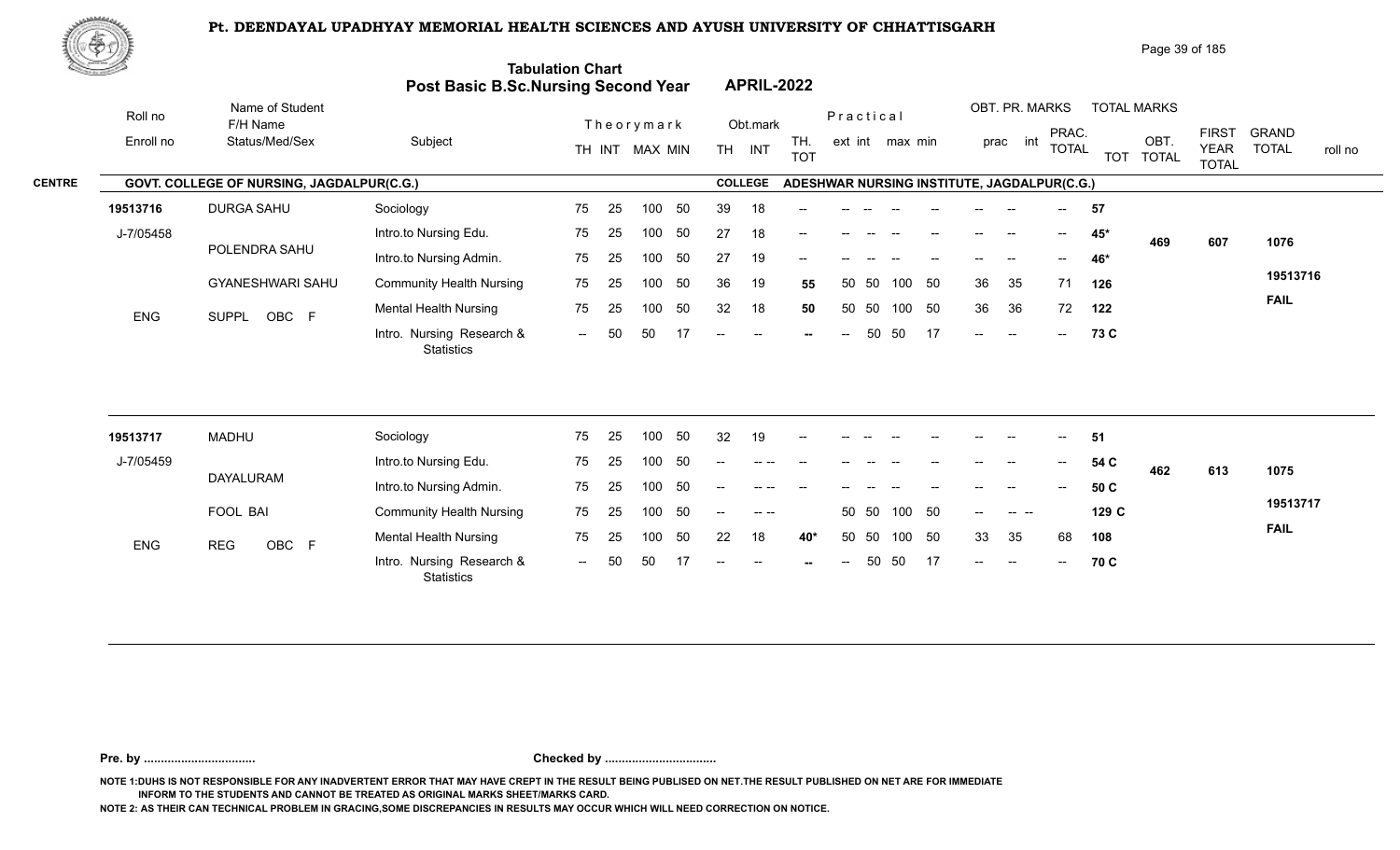

Roll no

Name of Student

|                                                   |                   |           |                | Page 40 of 185 |  |
|---------------------------------------------------|-------------------|-----------|----------------|----------------|--|
| <b>Tabulation Chart</b>                           |                   |           |                |                |  |
| <b>Post Basic B.Sc.Nursing Second Year</b>        | <b>APRIL-2022</b> |           |                |                |  |
| $\mathbf{r}$ . The set of the set of $\mathbf{r}$ | $\sim$ $\sim$     | Practical | OBT. PR. MARKS | TOTAL MARKS    |  |

| <b>CENTRE</b> |  |  |  |
|---------------|--|--|--|

|               | RUILIU     | F/H Name                                         |                                         |        |      | Theorymark |     |      | Obt.mark       |                                             |        | Piactical |                 |      |                            |                          |     | PRAC.                    |     |                  | <b>FIRST</b>                | <b>GRAND</b> |         |
|---------------|------------|--------------------------------------------------|-----------------------------------------|--------|------|------------|-----|------|----------------|---------------------------------------------|--------|-----------|-----------------|------|----------------------------|--------------------------|-----|--------------------------|-----|------------------|-----------------------------|--------------|---------|
|               | Enroll no  | Status/Med/Sex                                   | Subject                                 | TH INT |      | MAX MIN    |     | TH   | INT            | TH.<br><b>TOT</b>                           |        |           | ext int max min |      |                            | prac                     | int | <b>TOTAL</b>             |     | OBT<br>TOT TOTAL | <b>YEAR</b><br><b>TOTAL</b> | <b>TOTAL</b> | roll no |
| <b>CENTRE</b> |            | <b>GOVT. COLLEGE OF NURSING, JAGDALPUR(C.G.)</b> |                                         |        |      |            |     |      | <b>COLLEGE</b> | ADESHWAR NURSING INSTITUTE, JAGDALPUR(C.G.) |        |           |                 |      |                            |                          |     |                          |     |                  |                             |              |         |
|               | 20513527   | <b>CHANCHAL SOM</b>                              | Sociology                               | 75     | -25  | 100        | 50  | 48   | 18             | $- -$                                       |        |           |                 |      |                            |                          |     |                          | 66  |                  |                             |              |         |
|               | K-7/05834  |                                                  | Intro.to Nursing Edu.                   | 75     | - 25 | 100        | -50 | 39   | 18             | $- -$                                       |        |           |                 |      |                            | $\overline{\phantom{a}}$ |     | $\overline{\phantom{a}}$ | 57  | 512              | 681                         | 1193         |         |
|               |            | KUNJAL SINGH SOM                                 | Intro.to Nursing Admin.                 | 75     | - 25 | 100        | -50 | 40   | 18             | $- -$                                       |        |           |                 |      |                            |                          |     | $- -$                    | 58  |                  |                             |              |         |
|               |            | <b>NEELAM SOM</b>                                | <b>Community Health Nursing</b>         | 75     | - 25 | 100        | 50  | 44   | 18             | 62                                          |        | 50 50     | 100             | - 50 | 36                         | 35                       |     | 71 133                   |     |                  |                             | 20513527     |         |
|               | <b>ENG</b> | SUPPL ST<br>E                                    | <b>Mental Health Nursing</b>            | 75     | -25  | 100        | 50  | 42   | 18             | 60                                          |        | 50 50     | 100             | - 50 | 34                         | 35                       |     | 69                       | 129 |                  |                             | <b>PASS</b>  |         |
|               |            |                                                  | Intro. Nursing Research &<br>Statistics | $-$    | -50  | -50        |     | $--$ | 34             | 34                                          | $\sim$ | -50       | - 50            | 17   | $\mathcal{L}(\mathcal{L})$ | 35                       |     | 35                       | 69  |                  |                             |              |         |

| 20513528   | <b>DANIEL NATH</b>    | Sociology                                      | 75   | - 25 | 100 | -50 | 38                       | 18 | $\sim$ | $---$  | $\sim$ | $-$  | $\sim$ | $\sim$ | $\hspace{0.05cm} -\hspace{0.05cm} -\hspace{0.05cm}$ | $\sim$        | 56  |     |     |             |
|------------|-----------------------|------------------------------------------------|------|------|-----|-----|--------------------------|----|--------|--------|--------|------|--------|--------|-----------------------------------------------------|---------------|-----|-----|-----|-------------|
| K-7/05835  |                       | Intro.to Nursing Edu.                          | 75   | -25  |     | -50 | 25                       | 18 | $- -$  | $- -$  |        |      |        | $- -$  | --                                                  | $\frac{1}{2}$ | 43* | 447 | 587 | 1034        |
|            | NASRI NATH            | Intro.to Nursing Admin.                        | 75   | -25  |     | -50 | 30                       | 18 |        | --     |        |      |        | $- -$  | --                                                  | $- -$         | 48* |     |     |             |
|            | <b>VIMLA NATH</b>     | <b>Community Health Nursing</b>                | 75   | - 25 | 100 | -50 | 32                       | 18 | 50     |        | 50 50  | 100  | -50    | 40     | -34                                                 | 74            | 124 |     |     | 20513528    |
| <b>ENG</b> | GEN M<br><b>SUPPL</b> | <b>Mental Health Nursing</b>                   | 75   | -25  | 100 | -50 | 22                       | 18 | 40*    |        | 50 50  | 100  | -50    | 34     | -34                                                 | 68            | 108 |     |     | <b>FAIL</b> |
|            |                       | Intro. Nursing Research &<br><b>Statistics</b> | $--$ | 50   | 50  |     | $\overline{\phantom{a}}$ | 34 | 34     | $  \,$ | 50     | - 50 | 17     | $\sim$ | 34                                                  | 34            | 68  |     |     |             |

**Pre. by ................................. Checked by .................................**

**NOTE 1:DUHS IS NOT RESPONSIBLE FOR ANY INADVERTENT ERROR THAT MAY HAVE CREPT IN THE RESULT BEING PUBLISED ON NET.THE RESULT PUBLISHED ON NET ARE FOR IMMEDIATE INFORM TO THE STUDENTS AND CANNOT BE TREATED AS ORIGINAL MARKS SHEET/MARKS CARD.**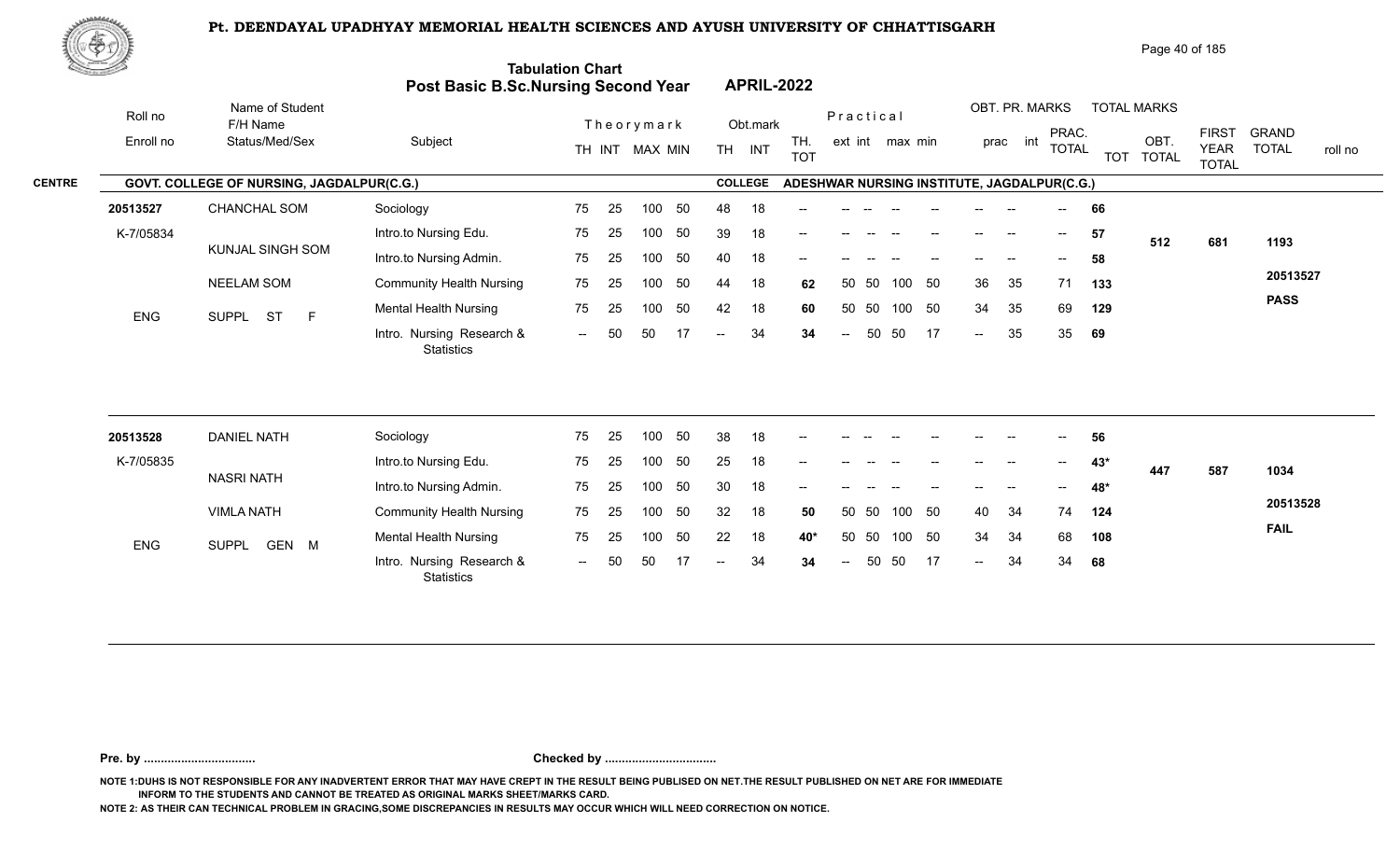

| Page 41 of 185 |  |
|----------------|--|
|----------------|--|

|               | <u> Karabatan Ing</u> |                                           | <b>Post Basic B.Sc.Nursing Second Year</b>     | <b>Tabulation Chart</b> |            |                                    |    |               |                          | <b>APRIL-2022</b>                           |           |       |                                    |    |        |                             |                          |            |                      |                                             |                                         |
|---------------|-----------------------|-------------------------------------------|------------------------------------------------|-------------------------|------------|------------------------------------|----|---------------|--------------------------|---------------------------------------------|-----------|-------|------------------------------------|----|--------|-----------------------------|--------------------------|------------|----------------------|---------------------------------------------|-----------------------------------------|
|               | Roll no               | Name of Student<br>F/H Name               |                                                |                         |            | Theorymark                         |    |               | Obt.mark                 |                                             | Practical |       |                                    |    |        | OBT. PR. MARKS              |                          |            | <b>TOTAL MARKS</b>   |                                             |                                         |
|               | Enroll no             | Status/Med/Sex                            | Subject                                        |                         |            | TH INT MAX MIN                     |    |               | TH INT                   | TH.<br><b>TOT</b>                           |           |       | ext int max min                    |    |        | prac int                    | PRAC.<br><b>TOTAL</b>    | <b>TOT</b> | OBT.<br><b>TOTAL</b> | <b>FIRST</b><br><b>YEAR</b><br><b>TOTAL</b> | <b>GRAND</b><br><b>TOTAL</b><br>roll no |
| <b>CENTRE</b> |                       | GOVT. COLLEGE OF NURSING, JAGDALPUR(C.G.) |                                                |                         |            |                                    |    |               | <b>COLLEGE</b>           | ADESHWAR NURSING INSTITUTE, JAGDALPUR(C.G.) |           |       |                                    |    |        |                             |                          |            |                      |                                             |                                         |
|               | 20513529              | LAJWANTI                                  | Sociology                                      | 75                      | 25         | 100                                | 50 | 40            | 18                       |                                             |           |       |                                    |    |        |                             |                          | 58         |                      |                                             |                                         |
|               | K-7/05836             |                                           | Intro.to Nursing Edu.                          | 75                      | 25         | 100                                | 50 | 40            | 18                       |                                             |           |       |                                    |    |        |                             | $--$                     | 58         | 519                  | 671                                         | 1190                                    |
|               |                       | DHANURJAY                                 | Intro.to Nursing Admin.                        | 75                      | 25         | 100                                | 50 | 48            | 18                       | --                                          |           |       |                                    |    |        |                             |                          | 66         |                      |                                             |                                         |
|               |                       | KAUSHILYA                                 | <b>Community Health Nursing</b>                | 75                      | 25         | 100                                | 50 | 48            | 18                       | 66                                          | 50        | - 50  | 100 50                             |    | 38     | 35                          | 73                       | 139        |                      |                                             | 20513529                                |
|               | <b>ENG</b>            | <b>REG</b><br><b>ST</b><br>$\mathsf{F}$   | Mental Health Nursing                          | 75                      | 25         | 100                                | 50 | 43            | 18                       | 61                                          | 50        | 50    | 100 50                             |    | 33     | 35                          | 68                       | 129        |                      |                                             | <b>PASS</b>                             |
|               |                       |                                           | Intro. Nursing Research &<br><b>Statistics</b> | $\sim$                  | 50         | 50                                 | 17 | $-$           | 34                       | 34                                          | $\sim$    | 50    | 50                                 | 17 | $\sim$ | 35                          | 35                       | 69         |                      |                                             |                                         |
|               |                       |                                           |                                                |                         |            |                                    |    |               |                          |                                             |           |       |                                    |    |        |                             |                          |            |                      |                                             |                                         |
|               | 20513532              | NEELAM PANDEY                             | Sociology                                      | 75                      | 25         | 100                                | 50 | 35            | 18                       |                                             |           |       |                                    |    |        |                             |                          | 53         |                      |                                             |                                         |
|               | K-7/05839             |                                           | Intro.to Nursing Edu.                          | 75                      | 25         | 100                                | 50 | 24            | 18                       |                                             |           |       |                                    |    |        |                             | $\overline{\phantom{a}}$ | 42*        | 449                  | 610                                         | 1059                                    |
|               |                       | <b>BHAGAWAN PRASAD</b><br><b>PANDEY</b>   | Intro.to Nursing Admin.                        | 75                      | 25         | 100                                | 50 | 32            | 18                       |                                             |           |       |                                    |    |        |                             |                          | 50         |                      |                                             |                                         |
|               |                       | <b>SHAIL PANDEY</b>                       | <b>Community Health Nursing</b>                | 75                      | 25         | 100                                | 50 | 35            | 18                       | 53                                          |           | 50 50 | 100 50                             |    | 36     | 35                          | 71                       | 124        |                      |                                             | 20513532                                |
|               |                       |                                           |                                                | $- -$                   | $\sim$ $-$ | $\sim$ $\sim$ $\sim$ $\sim$ $\sim$ |    | $\sim$ $\sim$ | $\overline{\phantom{a}}$ |                                             |           |       | $-1$ $-1$ $-1$ $-1$ $-1$ $-1$ $-1$ |    |        | $\sim$ $\sim$ $\sim$ $\sim$ |                          |            |                      |                                             | <b>FAIL</b>                             |

 $- 36$ 

100 50 50 50 100 50 24 18 **42\*** 32 35 67 **109**

-- 50 36 35 **36** 35

 $- 35$ 

**71**

**Pre. by ................................. Checked by .................................**

1993 - CEN F --- Michail Hodian Harbing --- Centre 100 --- Centre 100 --- Centre 100 -- Centre 100 -- Centre 1<br>-- General Munder -- Centre 100 -- Centre 100 -- Centre 100 -- Centre 100 -- Centre 100 -- Centre 100 -- Centr

-- 50 50 17

25 75

**NOTE 1:DUHS IS NOT RESPONSIBLE FOR ANY INADVERTENT ERROR THAT MAY HAVE CREPT IN THE RESULT BEING PUBLISED ON NET.THE RESULT PUBLISHED ON NET ARE FOR IMMEDIATE INFORM TO THE STUDENTS AND CANNOT BE TREATED AS ORIGINAL MARKS SHEET/MARKS CARD.**

**NOTE 2: AS THEIR CAN TECHNICAL PROBLEM IN GRACING,SOME DISCREPANCIES IN RESULTS MAY OCCUR WHICH WILL NEED CORRECTION ON NOTICE.**

Mental Health Nursing **75** 25

**Statistics** 

ENG SUPPL GEN F Montail Houndaille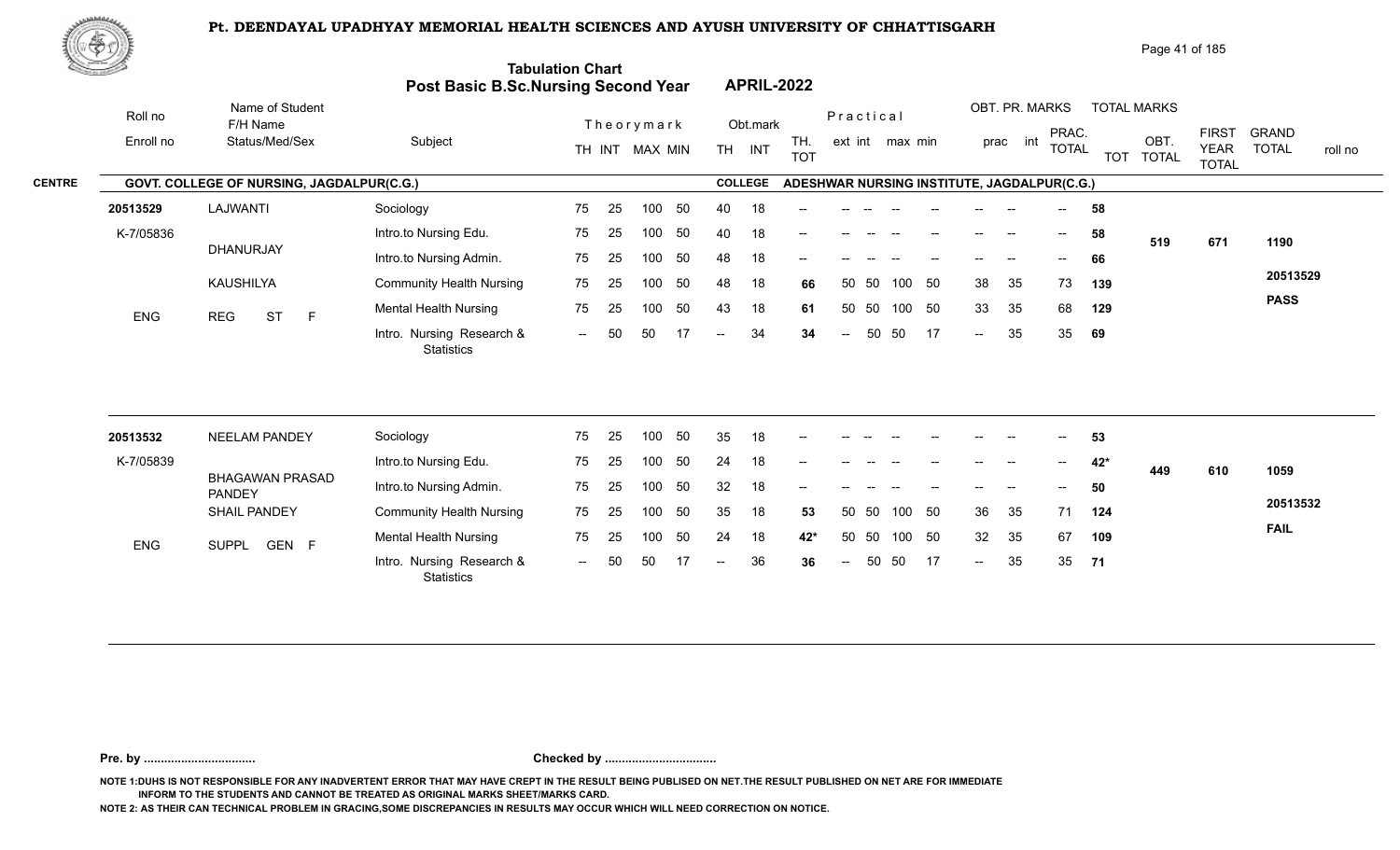

| Page 42 of 185 |
|----------------|
|----------------|

| <u>to Sand</u> |            |                                           | Post Basic B.Sc.Nursing Second Year            | <b>Tabulation Chart</b> |    |                |    |                          |                | <b>APRIL-2022</b>                           |                          |       |                 |    |                            |                          |                                       |            |                      |                             |              |         |
|----------------|------------|-------------------------------------------|------------------------------------------------|-------------------------|----|----------------|----|--------------------------|----------------|---------------------------------------------|--------------------------|-------|-----------------|----|----------------------------|--------------------------|---------------------------------------|------------|----------------------|-----------------------------|--------------|---------|
|                | Roll no    | Name of Student<br>F/H Name               |                                                |                         |    | Theorymark     |    |                          | Obt.mark       |                                             | Practical                |       |                 |    |                            |                          | OBT. PR. MARKS<br>PRAC.               |            | <b>TOTAL MARKS</b>   | <b>FIRST</b>                | <b>GRAND</b> |         |
|                | Enroll no  | Status/Med/Sex                            | Subject                                        |                         |    | TH INT MAX MIN |    |                          | TH INT         | TH.<br><b>TOT</b>                           |                          |       | ext int max min |    |                            | prac int                 | <b>TOTAL</b>                          | <b>TOT</b> | OBT.<br><b>TOTAL</b> | <b>YEAR</b><br><b>TOTAL</b> | <b>TOTAL</b> | roll no |
|                |            | GOVT. COLLEGE OF NURSING, JAGDALPUR(C.G.) |                                                |                         |    |                |    |                          | <b>COLLEGE</b> | ADESHWAR NURSING INSTITUTE, JAGDALPUR(C.G.) |                          |       |                 |    |                            |                          |                                       |            |                      |                             |              |         |
|                | 20513536   | PRIYANKA TIWARI                           | Sociology                                      | 75                      | 25 | 100            | 50 | 52                       | 19             |                                             |                          |       |                 |    |                            |                          | $--$                                  | 71         |                      |                             |              |         |
|                | K-7/05843  |                                           | Intro.to Nursing Edu.                          | 75                      | 25 | 100            | 50 | 45                       | 19             |                                             |                          |       |                 |    |                            |                          | $\hspace{0.05cm}$ – $\hspace{0.05cm}$ | 64         | 589                  | 749                         | 1338         |         |
|                |            | PARMANAND TIWARI                          | Intro.to Nursing Admin.                        | 75                      | 25 | 100            | 50 | 54                       | 19             |                                             |                          |       |                 |    |                            |                          | $- -$                                 | 73         |                      |                             |              |         |
|                |            | <b>SEEMA TIWARI</b>                       | <b>Community Health Nursing</b>                | 75                      | 25 | 100            | 50 | 52                       | 19             | 71                                          |                          | 50 50 | 100             | 50 | 40                         | 40                       | 80                                    | 151        |                      |                             | 20513536     |         |
|                | <b>ENG</b> | GEN F<br><b>REG</b>                       | <b>Mental Health Nursing</b>                   | 75                      | 25 | 100            | 50 | 50                       | 19             | 69                                          |                          | 50 50 | 100 50          |    | 41                         | 40                       | 81                                    | 150        |                      |                             | <b>PASS</b>  |         |
|                |            |                                           | Intro. Nursing Research &<br>Statistics        | $\sim$                  | 50 | 50             | 17 | $\overline{\phantom{a}}$ | 40             | 40                                          | $\overline{\phantom{a}}$ | 50    | 50              | 17 | $\mathcal{L}(\mathcal{L})$ | 40                       | 40                                    | 80         |                      |                             |              |         |
|                |            |                                           |                                                |                         |    |                |    |                          |                |                                             |                          |       |                 |    |                            |                          |                                       |            |                      |                             |              |         |
|                | 20513537   | RANJANI JANGADE                           | Sociology                                      | 75                      | 25 | 100            | 50 | 45                       | 20             |                                             |                          |       |                 |    |                            |                          |                                       | 65         |                      |                             |              |         |
|                | K-7/05844  |                                           | Intro.to Nursing Edu.                          | 75                      | 25 | 100            | 50 | 41                       | 20             |                                             |                          |       |                 |    | $\qquad \qquad -$          | $\overline{\phantom{a}}$ | $\overline{\phantom{a}}$              | 61         | 579                  | 717                         | 1296         |         |
|                |            | <b>RUPNARAYAN</b>                         | Intro.to Nursing Admin.                        | 75                      | 25 | 100            | 50 | 51                       | 20             |                                             |                          |       |                 |    |                            |                          |                                       | 71         |                      |                             |              |         |
|                |            | <b>BHUNESHAWARI</b>                       | <b>Community Health Nursing</b>                | 75                      | 25 | 100            | 50 | 48                       | 20             | 68                                          | 50                       | 50    | 100             | 50 | 42                         | 42                       | 84                                    | 152        |                      |                             | 20513537     |         |
|                | <b>ENG</b> | SC<br><b>REG</b><br>F                     | <b>Mental Health Nursing</b>                   | 75                      | 25 | 100            | 50 | 45                       | 20             | 65                                          | 50                       | 50    | 100 50          |    | 41                         | 42                       | 83                                    | 148        |                      |                             | <b>PASS</b>  |         |
|                |            |                                           | Intro. Nursing Research &<br><b>Statistics</b> | $\sim$ $\sim$           | 50 | 50             | 17 | $\overline{a}$           | 40             | 40                                          | $\overline{a}$           | 50    | 50              | 17 | $\mathcal{L}(\mathcal{L})$ | 42                       | 42                                    | 82         |                      |                             |              |         |
|                |            |                                           |                                                |                         |    |                |    |                          |                |                                             |                          |       |                 |    |                            |                          |                                       |            |                      |                             |              |         |

**Pre. by ................................. Checked by .................................**

**NOTE 1:DUHS IS NOT RESPONSIBLE FOR ANY INADVERTENT ERROR THAT MAY HAVE CREPT IN THE RESULT BEING PUBLISED ON NET.THE RESULT PUBLISHED ON NET ARE FOR IMMEDIATE INFORM TO THE STUDENTS AND CANNOT BE TREATED AS ORIGINAL MARKS SHEET/MARKS CARD.**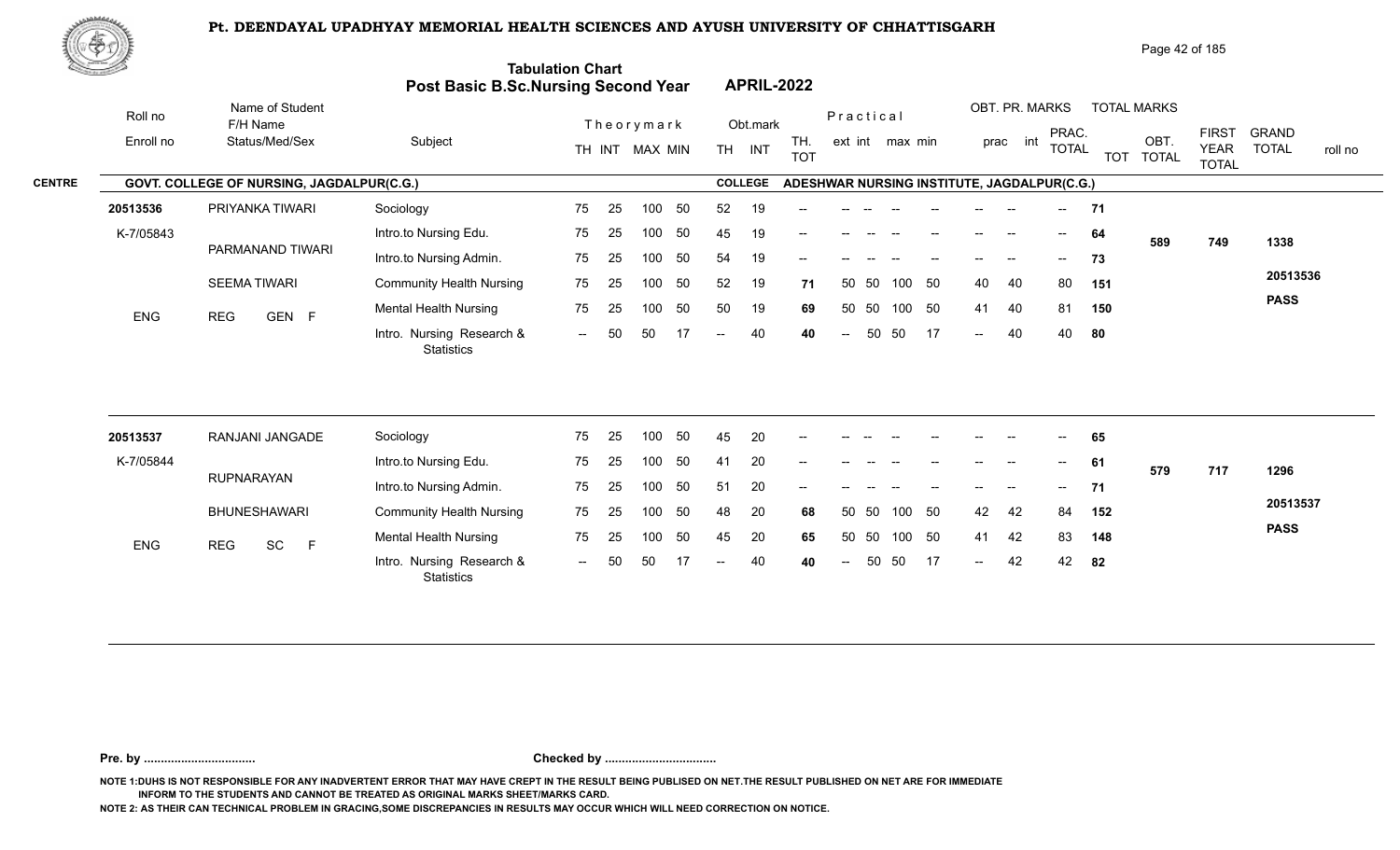

| Page 43 of 185 |  |
|----------------|--|
|                |  |

| E. September 1987.<br>September 1987. |                                           | Post Basic B.Sc.Nursing Second Year            | <b>Tabulation Chart</b>  |     |                  |     |                   |                | <b>APRIL-2022</b>                           |                          |           |                 |        |        |                |                                       |            |                      |                             |                         |
|---------------------------------------|-------------------------------------------|------------------------------------------------|--------------------------|-----|------------------|-----|-------------------|----------------|---------------------------------------------|--------------------------|-----------|-----------------|--------|--------|----------------|---------------------------------------|------------|----------------------|-----------------------------|-------------------------|
| Roll no                               | Name of Student<br>F/H Name               |                                                |                          |     | Theorymark       |     |                   | Obt.mark       |                                             |                          | Practical |                 |        |        | OBT. PR. MARKS | PRAC.                                 |            | <b>TOTAL MARKS</b>   | <b>FIRST</b>                | <b>GRAND</b>            |
| Enroll no                             | Status/Med/Sex                            | Subject                                        |                          |     | TH INT MAX MIN   |     | <b>TH</b>         | INT            | TH.<br><b>TOT</b>                           |                          |           | ext int max min |        |        | int<br>prac    | <b>TOTAL</b>                          | <b>TOT</b> | OBT.<br><b>TOTAL</b> | <b>YEAR</b><br><b>TOTAL</b> | <b>TOTAL</b><br>roll no |
|                                       | GOVT. COLLEGE OF NURSING, JAGDALPUR(C.G.) |                                                |                          |     |                  |     |                   | <b>COLLEGE</b> | ADESHWAR NURSING INSTITUTE, JAGDALPUR(C.G.) |                          |           |                 |        |        |                |                                       |            |                      |                             |                         |
| 20513541                              | SWALIYA BEGAN                             | Sociology                                      | 75                       | 25  | 100              | 50  | 41                | 19             |                                             |                          |           |                 |        |        |                |                                       | 60         |                      |                             |                         |
| K-7/05848                             |                                           | Intro.to Nursing Edu.                          | 75                       | 25  | 100              | 50  | 40                | 19             |                                             |                          |           |                 |        |        |                | $- -$                                 | 59         | 504                  | 644                         | 1148                    |
|                                       | AMJAD KHAN                                | Intro.to Nursing Admin.                        | 75                       | 25  | 100              | 50  | 32                | 19             | --                                          |                          |           |                 |        |        |                |                                       | 51         |                      |                             |                         |
|                                       | SHANAZ KHAN                               | <b>Community Health Nursing</b>                | 75                       | 25  | 100              | 50  | 42                | 19             | 61                                          | 50                       | 50        | 100             | 50     | 36     | 36             | 72                                    | 133        |                      |                             | 20513541                |
| <b>ENG</b>                            | SUPPL GEN F                               | <b>Mental Health Nursing</b>                   | 75                       | 25  | 100              | 50  | 35                | 19             | 54                                          | 50                       | 50        |                 | 100 50 | 35     | 36             | 71                                    | 125        |                      |                             | <b>PASS</b>             |
|                                       |                                           | Intro. Nursing Research &<br><b>Statistics</b> | $\sim$ $\sim$            | 50  | 50               | -17 | $\qquad \qquad -$ | 40             | 40                                          | $\overline{\phantom{a}}$ | 50        | 50              | -17    | $\sim$ | 36             | 36                                    | 76         |                      |                             |                         |
|                                       |                                           |                                                |                          |     |                  |     |                   |                |                                             |                          |           |                 |        |        |                |                                       |            |                      |                             |                         |
| 20513542                              | <b>VIBHA KURRE</b>                        | Sociology                                      | 75                       | 25  | 100              | 50  | 47                | 20             |                                             |                          |           |                 |        |        |                |                                       | 67         |                      |                             |                         |
| K-7/05849                             | <b>K.R KURRE</b>                          | Intro.to Nursing Edu.                          | 75                       | 25  | 100              | 50  | 29                | 20             | --                                          |                          |           |                 |        |        | --             | $\hspace{0.05cm}$ – $\hspace{0.05cm}$ | 49*        | 543                  | 635                         | 1178                    |
|                                       |                                           | Intro.to Nursing Admin.                        | 75                       | 25  | 100 <sub>1</sub> | 50  | 40                | 20             |                                             |                          |           |                 |        |        |                |                                       | 60         |                      |                             |                         |
|                                       | <b>BHANMATI KURRE</b>                     | <b>Community Health Nursing</b>                | 75                       | 25  | 100              | 50  | 44                | 20             | 64                                          |                          | 50 50     |                 | 100 50 | 40     | 42             | 82                                    | 146        |                      |                             | 20513542                |
| <b>ENG</b>                            | SC<br><b>REG</b><br>$\mathsf F$           | <b>Mental Health Nursing</b>                   | 75                       | 25  | 100              | 50  | 38                | 20             | 58                                          |                          | 50 50     |                 | 100 50 | 39     | 42             | 81                                    | 139        |                      |                             | <b>PASS</b>             |
|                                       |                                           | Intro. Nursing Research &<br>Statistics        | $\overline{\phantom{a}}$ | .50 | 50               | 17  |                   | 40             | 40                                          | $\sim$                   | 50        | 50              | -17    | $\sim$ | 42             | 42                                    | 82         |                      |                             | <b>VCG 01</b>           |

**Pre. by ................................. Checked by .................................**

**NOTE 1:DUHS IS NOT RESPONSIBLE FOR ANY INADVERTENT ERROR THAT MAY HAVE CREPT IN THE RESULT BEING PUBLISED ON NET.THE RESULT PUBLISHED ON NET ARE FOR IMMEDIATE INFORM TO THE STUDENTS AND CANNOT BE TREATED AS ORIGINAL MARKS SHEET/MARKS CARD.**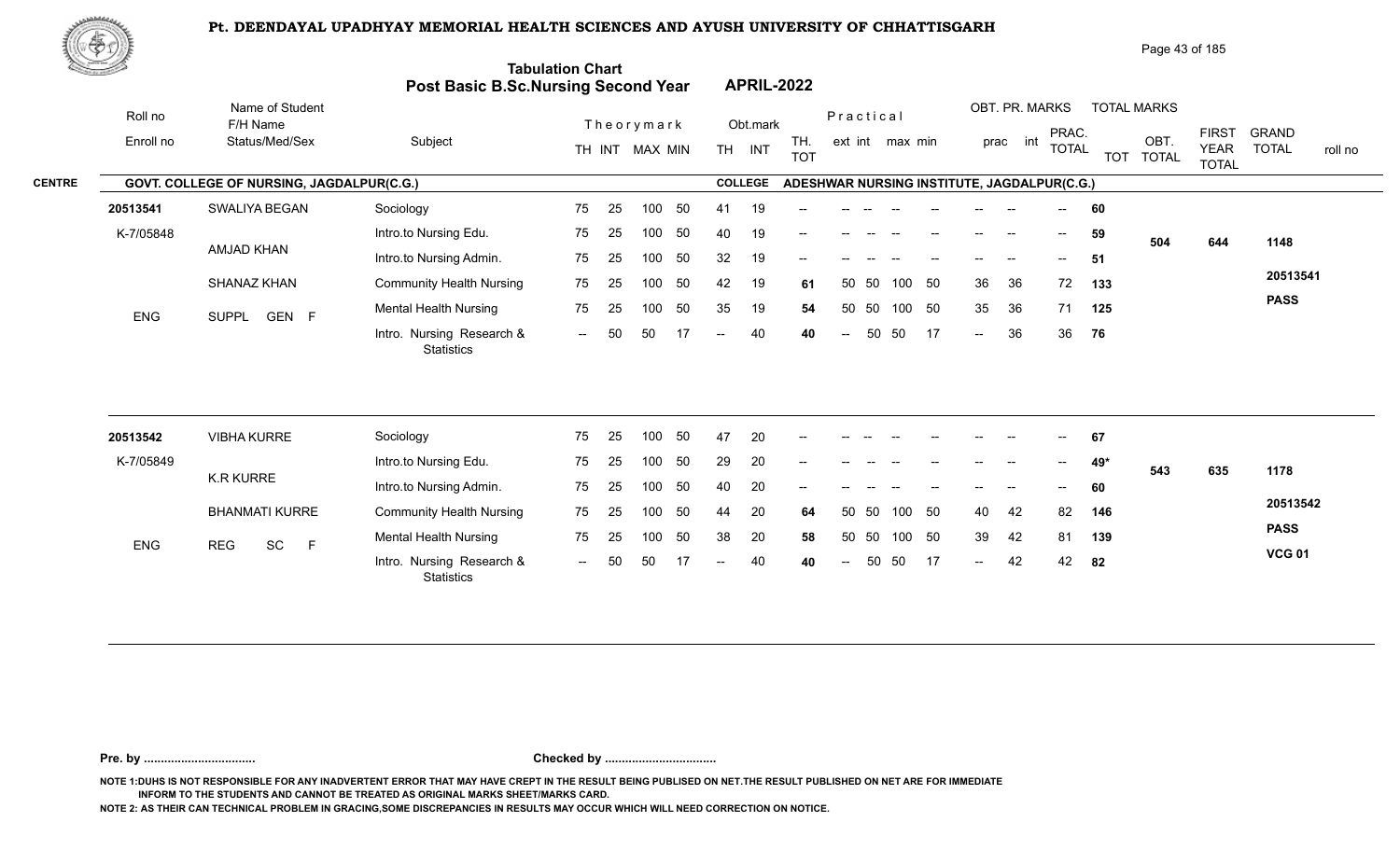**Tabulation Chart** 



|                   | Page 44 of 185 |
|-------------------|----------------|
| <b>APRIL-2022</b> |                |

|            |                                               | <b>Post Basic B.Sc.Nursing Second Year</b> |        |     |                |     |           | <b>APRIL-2022</b> |                                               |            |       |                 |    |               |                   |                          |     |                    |                                             |                              |         |
|------------|-----------------------------------------------|--------------------------------------------|--------|-----|----------------|-----|-----------|-------------------|-----------------------------------------------|------------|-------|-----------------|----|---------------|-------------------|--------------------------|-----|--------------------|---------------------------------------------|------------------------------|---------|
| Roll no    | Name of Student<br>F/H Name                   |                                            |        |     | Theorymark     |     |           | Obt.mark          |                                               | Practical  |       |                 |    |               | OBT. PR. MARKS    |                          |     | <b>TOTAL MARKS</b> |                                             |                              |         |
| Enroll no  | Status/Med/Sex                                | Subject                                    |        |     | TH INT MAX MIN |     | <b>TH</b> | <b>INT</b>        | TH.<br><b>TOT</b>                             |            |       | ext int max min |    |               | int<br>prac       | PRAC.<br><b>TOTAL</b>    |     | OBT.<br>TOT TOTAL  | <b>FIRST</b><br><b>YEAR</b><br><b>TOTAL</b> | <b>GRAND</b><br><b>TOTAL</b> | roll no |
|            | <b>GOVT. COLLEGE OF NURSING, RAIPUR(C.G.)</b> |                                            |        |     |                |     |           | <b>COLLEGE</b>    | <b>GOVT. COLLEGE OF NURSING, RAIPUR(C.G.)</b> |            |       |                 |    |               |                   |                          |     |                    |                                             |                              |         |
| 20513622   | CHANDRALATA                                   | Sociology                                  | 75     | 25  | 100            | -50 | 57        | 20                | $\qquad \qquad -$                             |            |       |                 |    |               |                   | $- -$                    | 77  |                    |                                             |                              |         |
| K-7/05929  |                                               | Intro.to Nursing Edu.                      | 75     | 25  | 100            | 50  | 40        | 19                | $\qquad \qquad -$                             |            |       |                 |    |               | $\hspace{0.05cm}$ | $\overline{\phantom{a}}$ | 59  | 572                | 667                                         | 1239                         |         |
|            | <b>BAISAKHU RAM SAHU</b>                      | Intro.to Nursing Admin.                    | 75     | 25  | 100            | 50  | 55        | 21                | $\qquad \qquad -$                             |            |       |                 |    |               | --                | $--$                     | 76  |                    |                                             |                              |         |
|            | <b>BASANTI BAI</b>                            | <b>Community Health Nursing</b>            | 75     | -25 | 100            | 50  | 47        | 18                | 65                                            |            | 50 50 | 100             | 50 | 37            | 38                | 75                       | 140 |                    |                                             | 20513622                     |         |
| <b>ENG</b> | OBC F<br><b>REG</b>                           | <b>Mental Health Nursing</b>               | 75     | 25  | 100            | 50  | 50        | 21                | 71                                            |            | 50 50 | 100             | 50 | 38            | 41                | 79                       | 150 |                    |                                             | <b>PASS</b>                  |         |
|            |                                               | Intro. Nursing Research &<br>Statistics    | $  \,$ | 50  | 50             | 17  | $--$      | 36                | 36                                            | $\sim$ $-$ | 50    | 50              | 17 | $\sim$ $\sim$ | 34                | 34                       | 70  |                    |                                             |                              |         |

| 20513623   | <b>HEMALATA SAHU</b> | Sociology                                      | 75  | 25  | 100 | 50 | 55     | 19 | $- -$  |                          |       |        |                          | $- -$         | $- -$                    | $--$                     | 74  |     |     |             |
|------------|----------------------|------------------------------------------------|-----|-----|-----|----|--------|----|--------|--------------------------|-------|--------|--------------------------|---------------|--------------------------|--------------------------|-----|-----|-----|-------------|
| K-7/05930  |                      | Intro.to Nursing Edu.                          | 75  | 25  | 100 | 50 | 41     | 19 | $- -$  | $-$                      |       |        |                          | $- -$         | $- -$                    | $\overline{\phantom{a}}$ | 60  | 563 | 697 | 1260        |
|            | JHANIT KUMAR SAHU    | Intro.to Nursing Admin.                        | 75  | -25 | 100 | 50 | 55     | 18 | $\sim$ | $\overline{\phantom{a}}$ |       | $\sim$ | $\overline{\phantom{a}}$ | $\sim$ $\sim$ | $\overline{\phantom{a}}$ | $\sim$                   | 73  |     |     |             |
|            | DEVAKI BAI SAHU      | <b>Community Health Nursing</b>                | 75  | 25  | 100 | 50 | 53     | 18 | 71     |                          | 50 50 | 100 50 |                          | 38            | -36                      | 74                       | 145 |     |     | 20513623    |
| <b>ENG</b> | OBC F<br><b>REG</b>  | <b>Mental Health Nursing</b>                   | 75  | 25  | 100 | 50 | 43     | 18 | 61     |                          | 50 50 | 100    | - 50                     | 37            | 36                       | 73                       | 134 |     |     | <b>PASS</b> |
|            |                      | Intro. Nursing Research &<br><b>Statistics</b> | $-$ | 50  | 50  |    | $\sim$ | 40 | 40     | $--$                     | 50    | - 50   | 17                       | $--$          | 37                       | 37                       | 77  |     |     |             |

**Pre. by ................................. Checked by .................................**

**NOTE 1:DUHS IS NOT RESPONSIBLE FOR ANY INADVERTENT ERROR THAT MAY HAVE CREPT IN THE RESULT BEING PUBLISED ON NET.THE RESULT PUBLISHED ON NET ARE FOR IMMEDIATE INFORM TO THE STUDENTS AND CANNOT BE TREATED AS ORIGINAL MARKS SHEET/MARKS CARD.**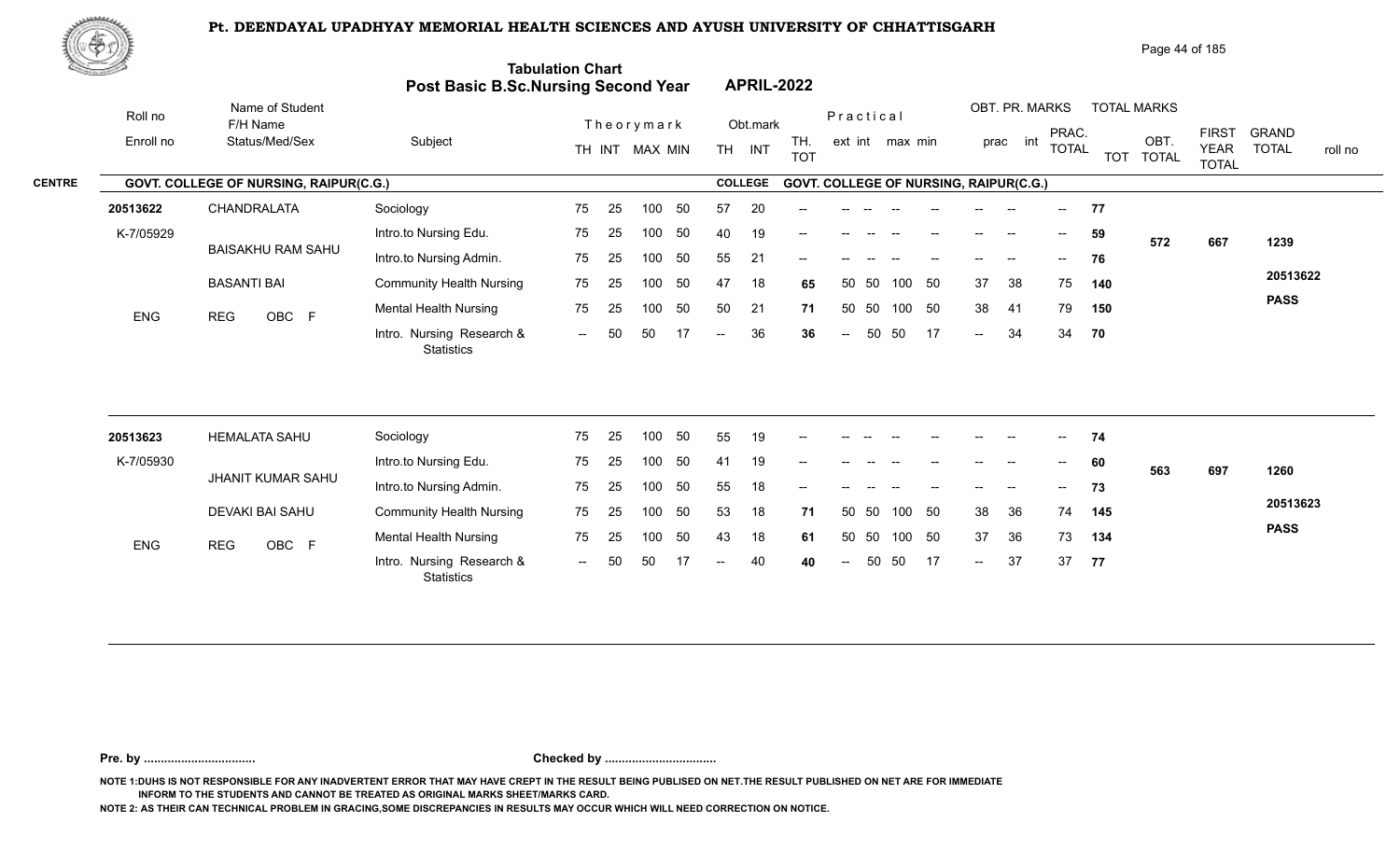

| <u>Cardinal Co</u> |                                        |           | Post Basic B.Sc.Nursing Second Year            | <b>Tabulation Chart</b>  |    |                  |     |     |                | <b>APRIL-2022</b>                      |                          |       |                 |     |        |                |              |     |                    |                             |              |         |
|--------------------|----------------------------------------|-----------|------------------------------------------------|--------------------------|----|------------------|-----|-----|----------------|----------------------------------------|--------------------------|-------|-----------------|-----|--------|----------------|--------------|-----|--------------------|-----------------------------|--------------|---------|
| Roll no            | Name of Student<br>F/H Name            |           |                                                |                          |    | Theorymark       |     |     | Obt.mark       |                                        | Practical                |       |                 |     |        | OBT. PR. MARKS | PRAC.        |     | <b>TOTAL MARKS</b> | <b>FIRST</b>                | <b>GRAND</b> |         |
| Enroll no          | Status/Med/Sex                         |           | Subject                                        |                          |    | TH INT MAX MIN   |     |     | TH INT         | TH.<br><b>TOT</b>                      |                          |       | ext int max min |     |        | prac int       | <b>TOTAL</b> |     | OBT.<br>TOT TOTAL  | <b>YEAR</b><br><b>TOTAL</b> | <b>TOTAL</b> | roll no |
| <b>CENTRE</b>      | GOVT. COLLEGE OF NURSING, RAIPUR(C.G.) |           |                                                |                          |    |                  |     |     | <b>COLLEGE</b> | GOVT. COLLEGE OF NURSING, RAIPUR(C.G.) |                          |       |                 |     |        |                |              |     |                    |                             |              |         |
| 20513624           | <b>HEMLATA SHRIWAS</b>                 |           | Sociology                                      | 75                       | 25 | 100              | 50  | 59  | 20             |                                        |                          |       |                 |     |        |                |              | 79  |                    |                             |              |         |
| K-7/05931          |                                        |           | Intro.to Nursing Edu.                          | 75                       | 25 | 100              | 50  | 45  | 19             |                                        |                          |       |                 |     |        |                | $--$         | 64  | 582                | 702                         | 1284         |         |
|                    | CHETAN LAL SHRIWAS                     |           | Intro.to Nursing Admin.                        | 75                       | 25 | 100              | 50  | 52  | 21             | --                                     |                          |       |                 |     |        |                |              | 73  |                    |                             |              |         |
|                    | <b>USHA SHRIWAS</b>                    |           | <b>Community Health Nursing</b>                | 75                       | 25 | 100              | 50  | 54  | 18             | 72                                     | 50                       | 50    | 100             | 50  | 37     | 38             | 75           | 147 |                    |                             | 20513624     |         |
| <b>ENG</b>         | OBC F<br><b>REG</b>                    |           | <b>Mental Health Nursing</b>                   | 75                       | 25 | 100              | 50  | 52  | 18             | 70                                     | 50                       | 50    | 100 50          |     | 38     | 36             | 74           | 144 |                    |                             | <b>PASS</b>  |         |
|                    |                                        |           | Intro. Nursing Research &<br><b>Statistics</b> | $--$                     | 50 | 50               | -17 | $-$ | 41             | 41                                     | $\overline{\phantom{a}}$ | 50    | 50              | -17 | $\sim$ | 34             | 34           | 75  |                    |                             |              |         |
| 20513625           | <b>JAGRITA NAND</b>                    | Sociology |                                                | 75                       | 25 | 100              | 50  | 55  | 19             |                                        |                          |       |                 |     |        |                | $-$          | 74  |                    |                             |              |         |
| K-7/05932          |                                        |           | Intro.to Nursing Edu.                          | 75                       | 25 | 100              | 50  | 44  | 18             |                                        |                          |       |                 |     |        | --             | $- -$        | 62  | 562                | 642                         | 1204         |         |
|                    | <b>SARJU NAND</b>                      |           | Intro.to Nursing Admin.                        | 75                       | 25 | 100 <sub>1</sub> | 50  | 51  | 18             | --                                     |                          |       |                 |     |        |                |              | 69  |                    |                             |              |         |
|                    | <b>KALA NAND</b>                       |           | <b>Community Health Nursing</b>                | 75                       | 25 | 100              | 50  | 54  | 21             | 75                                     |                          | 50 50 | 100             | 50  | 36     | 40             | 76           | 151 |                    |                             | 20513625     |         |
| ENG                | <b>ST</b><br><b>REG</b>                | F         | <b>Mental Health Nursing</b>                   | 75                       | 25 | 100              | 50  | 40  | 18             | 58                                     |                          | 50 50 | 100             | 50  | 37     | 40             | 77           | 135 |                    |                             | <b>PASS</b>  |         |
|                    |                                        |           | Intro. Nursing Research &<br>Statistics        | $\overline{\phantom{a}}$ |    | 50               |     | $-$ | 37             | 37                                     | $\overline{a}$           | 50    | 50              | -17 | $-$    | 34             | 34           | 71  |                    |                             |              |         |

**Pre. by ................................. Checked by .................................**

**NOTE 1:DUHS IS NOT RESPONSIBLE FOR ANY INADVERTENT ERROR THAT MAY HAVE CREPT IN THE RESULT BEING PUBLISED ON NET.THE RESULT PUBLISHED ON NET ARE FOR IMMEDIATE INFORM TO THE STUDENTS AND CANNOT BE TREATED AS ORIGINAL MARKS SHEET/MARKS CARD.**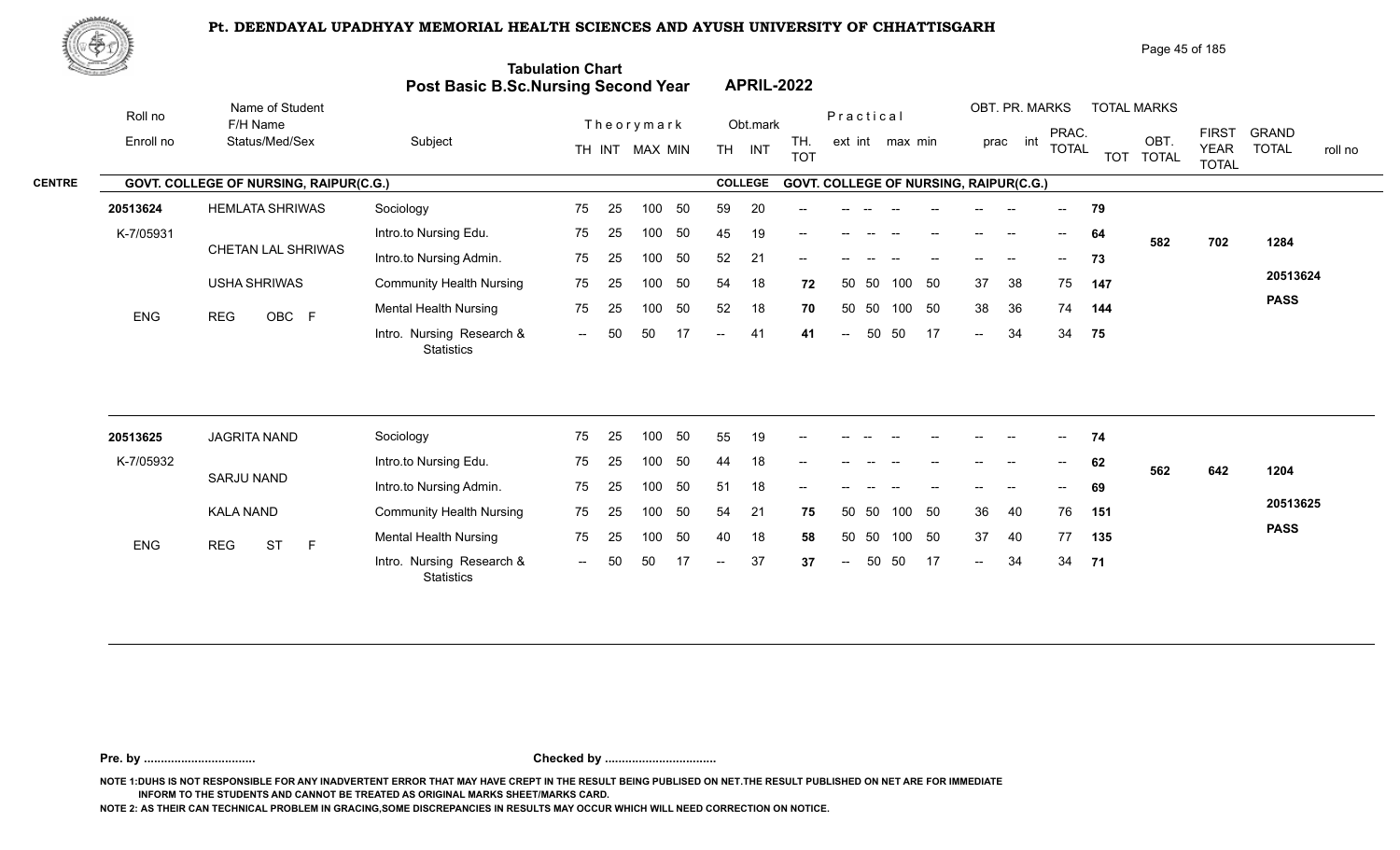1. Intro. Nursing Research & The Ed Too of the Control of Control of Control of Control of Control of Control o<br>Intro. Nursing Research & The Control of Control of Control of Control of Control of Control of Control of Con

75 25 100 50 39 18 **57** 

-- 50 50 17 -- 29 29

25 75



|                                            | ₩ආ        |                                        |                                                  |                                                                       |                                |                                               |                                                          | Page 46 of 185                                                                  |
|--------------------------------------------|-----------|----------------------------------------|--------------------------------------------------|-----------------------------------------------------------------------|--------------------------------|-----------------------------------------------|----------------------------------------------------------|---------------------------------------------------------------------------------|
| $\mathcal{H}_{\mathcal{G}}$ , denotes then |           |                                        |                                                  | <b>Tabulation Chart</b><br><b>Post Basic B.Sc.Nursing Second Year</b> | <b>APRIL-2022</b>              |                                               |                                                          |                                                                                 |
|                                            | Roll no   | Name of Student<br>F/H Name            |                                                  | Theorymark                                                            | Obt.mark                       | Practical                                     | OBT. PR. MARKS<br><b>TOTAL MARKS</b>                     |                                                                                 |
|                                            | Enroll no | Status/Med/Sex                         | Subject                                          | MAX MIN<br>TH INT                                                     | TH.<br>INT<br>TH<br><b>TOT</b> | ext int max min                               | PRAC.<br>OBT<br>int<br>prac<br><b>TOTAL</b><br>TOT TOTAL | <b>FIRST</b><br>GRAND<br><b>TOTAL</b><br><b>YEAR</b><br>roll no<br><b>TOTAL</b> |
| <b>CENTRE</b>                              |           | GOVT. COLLEGE OF NURSING, RAIPUR(C.G.) |                                                  |                                                                       | <b>COLLEGE</b>                 | <b>GOVT. COLLEGE OF NURSING, RAIPUR(C.G.)</b> |                                                          |                                                                                 |
|                                            | 20513626  | <b>KIRAN SINGH</b>                     | Sociology                                        | 75<br>-50<br>100<br>-25                                               | 36<br>$- -$                    |                                               | 53<br>$\sim$                                             |                                                                                 |
|                                            | K-7/05933 |                                        | Intro.to Nursing Edu.                            | 75<br>-50<br>100<br>-25                                               | 19<br>19<br>$- -$              |                                               | $38*$<br>$\sim$<br>$\hspace{0.05cm}$<br>455              | 1081<br>626                                                                     |
|                                            |           | CHANDRA PRAKASH<br><b>SINGH</b>        | Intro.to Nursing Admin.                          | -50<br>75<br>100<br>-25                                               | 40<br>17                       |                                               | 57<br>$- -$                                              |                                                                                 |
|                                            |           |                                        | $\sim$ $\sim$ $\sim$ $\sim$ $\sim$ $\sim$ $\sim$ | -- ^- 100 -00 00 10                                                   |                                | __ __ __ __ __                                | $\sim$ $\sim$                                            | 20513626                                                                        |

100 50 50 50 29 17 **46\*** 37 34 71 **117**

50 50 100 50 39 18 **57** 35 36 71 **128**

37 34 71 117

**62**

**FAIL**

29 **29** -- 50 50 17 -- 33 33 **62** 

 $- 33$ 

| 20513627   | <b>MONIKA VERMA</b>                   | Sociology                                      | 75   | -25 | 100 | 50  | 60     | 18 | $\sim$ |              |       |        |    | $- -$                    | $- -$             | $\overline{\phantom{a}}$ | 78  |     |     |             |
|------------|---------------------------------------|------------------------------------------------|------|-----|-----|-----|--------|----|--------|--------------|-------|--------|----|--------------------------|-------------------|--------------------------|-----|-----|-----|-------------|
| K-7/05934  |                                       | Intro.to Nursing Edu.                          | 75   | -25 | 100 | -50 | 44     | 19 | $-$    |              |       |        |    |                          |                   | $\overline{\phantom{a}}$ | 63  | 578 | 665 | 1243        |
|            | <b>DWARIKA PRASAD</b><br><b>VERMA</b> | Intro.to Nursing Admin.                        | 75   | 25  | 100 | -50 | 53     | 18 | $\sim$ |              |       |        |    | $- -$                    | $\hspace{0.05cm}$ | $  \,$                   | 71  |     |     |             |
|            | <b>REKHA VERMA</b>                    | <b>Community Health Nursing</b>                | 75   | 25  | 100 | -50 | 53     | 17 | 70     |              | 50 50 | 100 50 |    | -38                      | - 36              | 74                       | 144 |     |     | 20513627    |
| <b>ENG</b> | OBC F<br>REG                          | <b>Mental Health Nursing</b>                   | 75   | -25 | 100 | 50  | 47     | 21 | 68     |              | 50 50 | 100 50 |    | 37                       | 41                | 78                       | 146 |     |     | <b>PASS</b> |
|            |                                       | Intro. Nursing Research &<br><b>Statistics</b> | $--$ | 50  | 50  |     | $\sim$ | 37 | 37     | $\mathbf{u}$ | 50    | -50    | 17 | $\overline{\phantom{a}}$ | 39                | 39                       | 76  |     |     |             |

**Pre. by ................................. Checked by .................................**

**NOTE 1:DUHS IS NOT RESPONSIBLE FOR ANY INADVERTENT ERROR THAT MAY HAVE CREPT IN THE RESULT BEING PUBLISED ON NET.THE RESULT PUBLISHED ON NET ARE FOR IMMEDIATE INFORM TO THE STUDENTS AND CANNOT BE TREATED AS ORIGINAL MARKS SHEET/MARKS CARD.**

**NOTE 2: AS THEIR CAN TECHNICAL PROBLEM IN GRACING,SOME DISCREPANCIES IN RESULTS MAY OCCUR WHICH WILL NEED CORRECTION ON NOTICE.**

ASHA SINGH Community Health Nursing 75 25 10 Mental Health Nursing

ENG REG ST F Montail House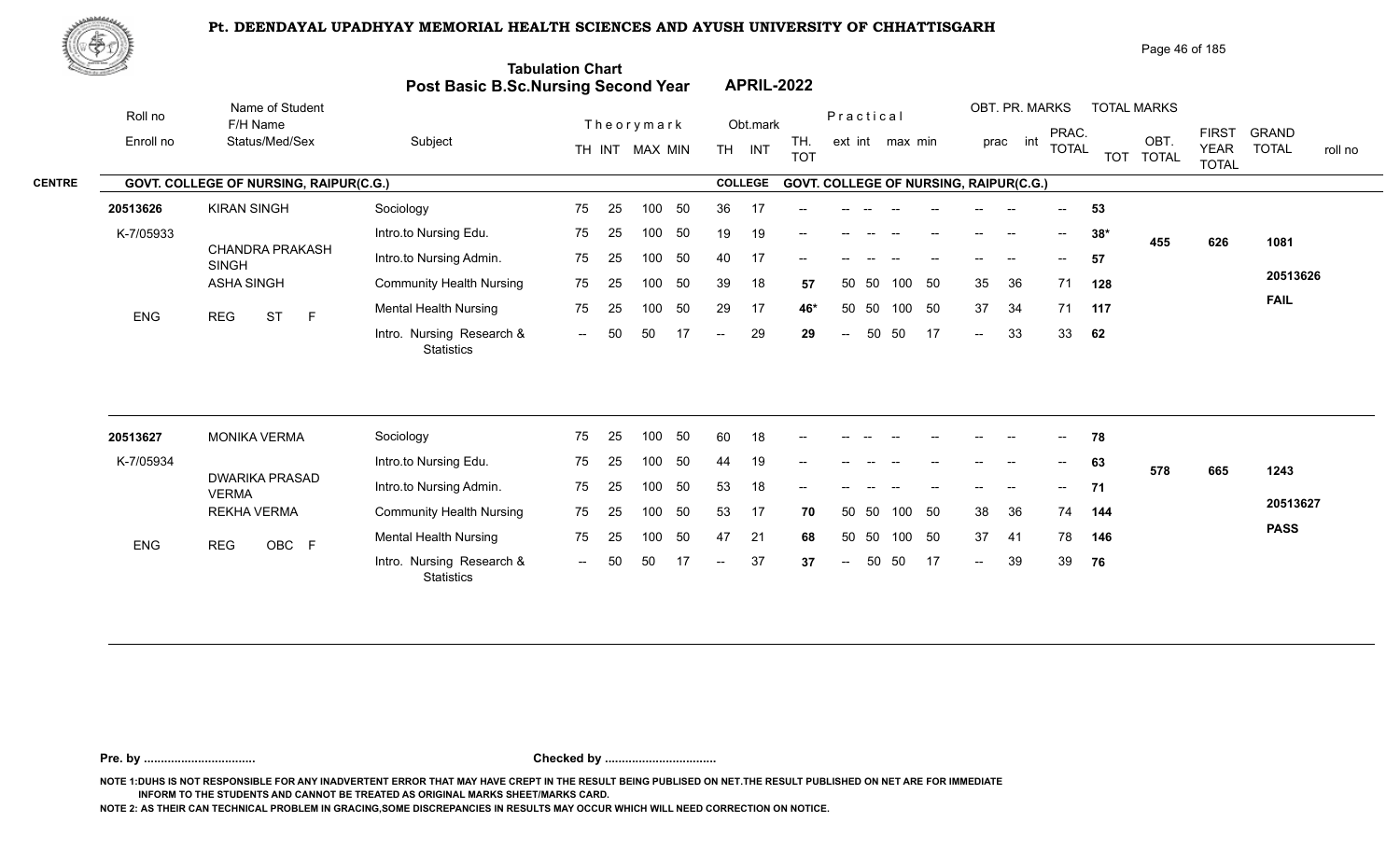

| <u>tores and</u> |                                        | Post Basic B.Sc.Nursing Second Year            | <b>Tabulation Chart</b> |    |                |    |                          |                | <b>APRIL-2022</b>                      |                          |       |                 |    |                   |                          |              |       |                    |                             |                         |
|------------------|----------------------------------------|------------------------------------------------|-------------------------|----|----------------|----|--------------------------|----------------|----------------------------------------|--------------------------|-------|-----------------|----|-------------------|--------------------------|--------------|-------|--------------------|-----------------------------|-------------------------|
| Roll no          | Name of Student<br>F/H Name            |                                                |                         |    | Theorymark     |    |                          | Obt.mark       |                                        | Practical                |       |                 |    |                   | OBT. PR. MARKS           | PRAC.        |       | <b>TOTAL MARKS</b> | <b>FIRST</b>                | <b>GRAND</b>            |
| Enroll no        | Status/Med/Sex                         | Subject                                        |                         |    | TH INT MAX MIN |    |                          | TH INT         | TH.<br><b>TOT</b>                      |                          |       | ext int max min |    |                   | prac int                 | <b>TOTAL</b> |       | OBT.<br>TOT TOTAL  | <b>YEAR</b><br><b>TOTAL</b> | <b>TOTAL</b><br>roll no |
|                  | GOVT. COLLEGE OF NURSING, RAIPUR(C.G.) |                                                |                         |    |                |    |                          | <b>COLLEGE</b> | GOVT. COLLEGE OF NURSING, RAIPUR(C.G.) |                          |       |                 |    |                   |                          |              |       |                    |                             |                         |
| 20513628         | MOUSAMEE SHAKAR                        | Sociology                                      | 75                      | 25 | 100            | 50 | 47                       | -17            |                                        |                          |       |                 |    |                   |                          |              | 64    |                    |                             |                         |
| K-7/05935        |                                        | Intro.to Nursing Edu.                          | 75                      | 25 | 100            | 50 | 25                       | 18             |                                        |                          |       |                 |    | $\qquad \qquad -$ | $\overline{\phantom{a}}$ | $--$         | $43*$ | 515                | 654                         | 1169                    |
|                  | NAND KISHOR SHAKAR                     | Intro.to Nursing Admin.                        | 75                      | 25 | 100            | 50 | 51                       | 17             | --                                     |                          |       |                 |    |                   | $\overline{\phantom{a}}$ | $- -$        | 68    |                    |                             |                         |
|                  | <b>LAXMI SHAKAR</b>                    | <b>Community Health Nursing</b>                | 75                      | 25 | 100            | 50 | 49                       | 17             | 66                                     | 50                       | 50    | 100             | 50 | 37                | 36                       | 73           | 139   |                    |                             | 20513628                |
| ENG              | OBC F<br><b>REG</b>                    | <b>Mental Health Nursing</b>                   | 75                      | 25 | 100            | 50 | 44                       | 18             | 62                                     |                          | 50 50 | 100 50          |    | 37                | 36                       | 73           | 135   |                    |                             | <b>FAIL</b>             |
|                  |                                        | Intro. Nursing Research &<br><b>Statistics</b> | $\sim$                  | 50 | 50             |    | $\overline{\phantom{a}}$ | 31             | 31                                     | $\overline{\phantom{a}}$ | 50    | 50              | 17 | $\sim$ $\sim$     | 35                       | 35           | 66    |                    |                             |                         |
|                  |                                        |                                                |                         |    |                |    |                          |                |                                        |                          |       |                 |    |                   |                          |              |       |                    |                             |                         |
| 20513629         | PRIYA SONSARVA                         | Sociology                                      | 75                      | 25 | 100            | 50 | 59                       | 19             |                                        |                          |       |                 |    |                   |                          |              | 78    |                    |                             |                         |
| K-7/05936        | RAMAWTAR SONSARVA                      | Intro.to Nursing Edu.                          | 75                      | 25 | 100            | 50 | 41                       | 18             |                                        |                          |       |                 |    |                   |                          |              | 59    | 567                | 698                         | 1265                    |
|                  |                                        | Intro.to Nursing Admin.                        | 75                      | 25 | 100            | 50 | 50                       | 18             |                                        |                          |       |                 |    |                   |                          |              | 68    |                    |                             |                         |
|                  | <b>JAGESHWARI</b>                      | <b>Community Health Nursing</b>                | 75                      | 25 | 100            | 50 | 48                       | 21             | 69                                     |                          | 50 50 | 100 50          |    | 40                | 40                       | 80           | 149   |                    |                             | 20513629                |
| <b>ENG</b>       | OBC F<br><b>REG</b>                    | <b>Mental Health Nursing</b>                   | 75                      | 25 | 100            | 50 | 45                       | 17             | 62                                     | 50                       | 50    | 100 50          |    | 38                | 34                       | 72           | 134   |                    |                             | <b>PASS</b>             |
|                  |                                        | Intro. Nursing Research &<br><b>Statistics</b> | $\sim$                  | 50 | 50             | 17 | $-$                      | 40             | 40                                     | $\sim$                   | 50    | 50              | 17 | $\sim$            | 39                       | 39           | 79    |                    |                             |                         |

**Pre. by ................................. Checked by .................................**

**NOTE 1:DUHS IS NOT RESPONSIBLE FOR ANY INADVERTENT ERROR THAT MAY HAVE CREPT IN THE RESULT BEING PUBLISED ON NET.THE RESULT PUBLISHED ON NET ARE FOR IMMEDIATE INFORM TO THE STUDENTS AND CANNOT BE TREATED AS ORIGINAL MARKS SHEET/MARKS CARD.**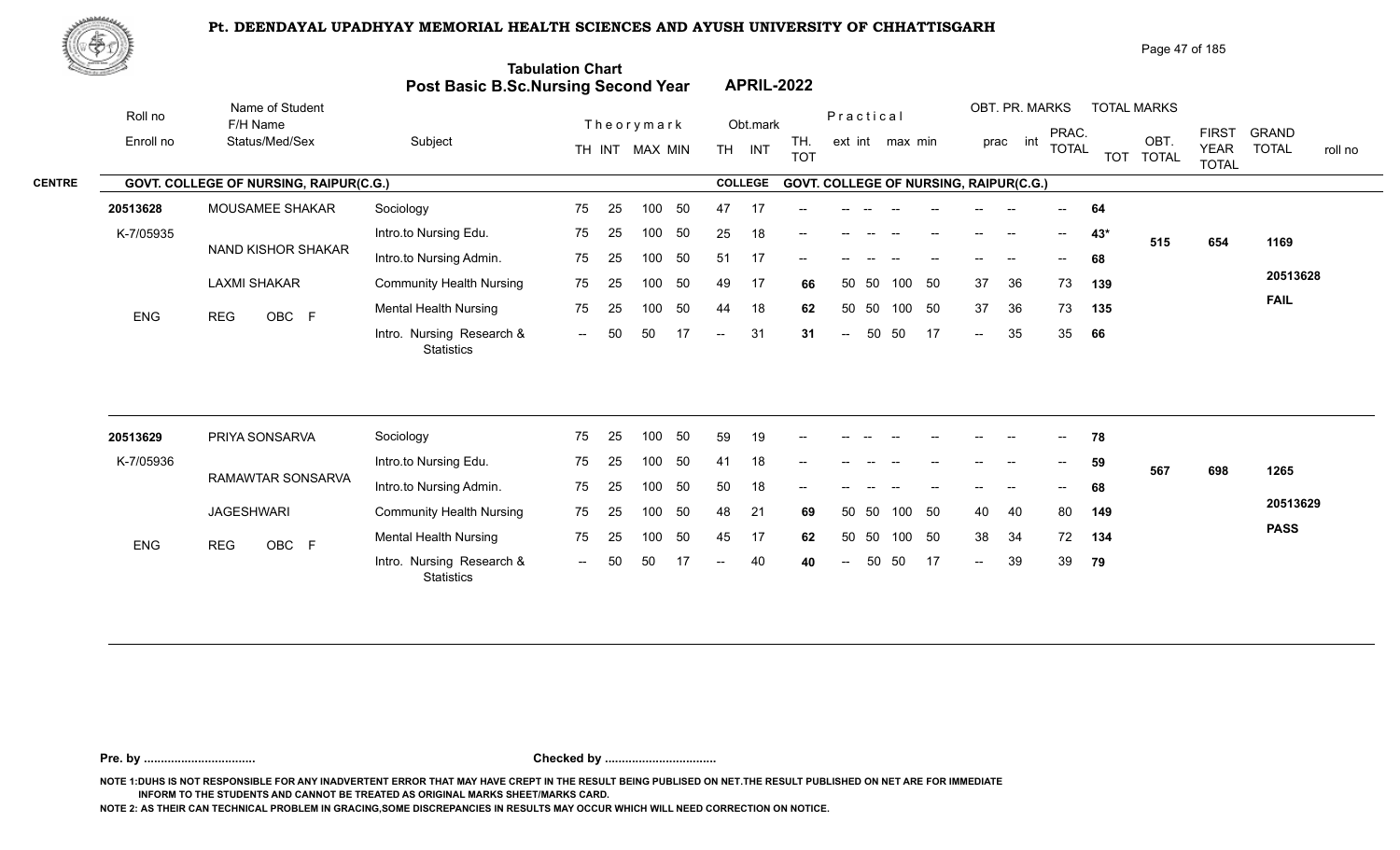

| Page 48 of 185 |  |
|----------------|--|
|----------------|--|

| <u>Contraction of the Contract of the Contract of the Contract of the Contract of the Contract of the Contract of The Contract of The Contract of The Contract of The Contract of The Contract of The Contract of The Contract o</u> |                                        | Post Basic B.Sc.Nursing Second Year            | <b>Tabulation Chart</b>  |    |                  |     |     |                | <b>APRIL-2022</b>                      |                          |       |                 |     |        |                          |              |            |                      |                             |                         |
|--------------------------------------------------------------------------------------------------------------------------------------------------------------------------------------------------------------------------------------|----------------------------------------|------------------------------------------------|--------------------------|----|------------------|-----|-----|----------------|----------------------------------------|--------------------------|-------|-----------------|-----|--------|--------------------------|--------------|------------|----------------------|-----------------------------|-------------------------|
| Roll no                                                                                                                                                                                                                              | Name of Student<br>F/H Name            |                                                |                          |    | Theorymark       |     |     | Obt.mark       |                                        | Practical                |       |                 |     |        | OBT. PR. MARKS           | PRAC.        |            | <b>TOTAL MARKS</b>   | <b>FIRST</b>                | <b>GRAND</b>            |
| Enroll no                                                                                                                                                                                                                            | Status/Med/Sex                         | Subject                                        |                          |    | TH INT MAX MIN   |     |     | TH INT         | TH.<br><b>TOT</b>                      |                          |       | ext int max min |     | prac   | int                      | <b>TOTAL</b> | <b>TOT</b> | OBT.<br><b>TOTAL</b> | <b>YEAR</b><br><b>TOTAL</b> | <b>TOTAL</b><br>roll no |
|                                                                                                                                                                                                                                      | GOVT. COLLEGE OF NURSING, RAIPUR(C.G.) |                                                |                          |    |                  |     |     | <b>COLLEGE</b> | GOVT. COLLEGE OF NURSING, RAIPUR(C.G.) |                          |       |                 |     |        |                          |              |            |                      |                             |                         |
| 20513630                                                                                                                                                                                                                             | <b>PRIYANKA</b>                        | Sociology                                      | 75                       | 25 | 100              | 50  | 53  | 18             |                                        |                          |       |                 |     |        |                          |              | 71         |                      |                             |                         |
| K-7/05937                                                                                                                                                                                                                            |                                        | Intro.to Nursing Edu.                          | 75                       | 25 | 100              | 50  | 45  | 19             | --                                     |                          |       |                 |     |        |                          | $--$         | 64         | 569                  | 691                         | 1260                    |
|                                                                                                                                                                                                                                      | <b>VISHNURAM SAHU</b>                  | Intro.to Nursing Admin.                        | 75                       | 25 | 100              | 50  | 51  | 18             | --                                     |                          |       |                 |     |        |                          |              | 69         |                      |                             |                         |
|                                                                                                                                                                                                                                      | <b>HEMLATA SAHU</b>                    | <b>Community Health Nursing</b>                | 75                       | 25 | 100              | 50  | 48  | 21             | 69                                     | 50                       | - 50  | 100             | 50  | 36     | 40                       | 76           | 145        |                      |                             | 20513630                |
| <b>ENG</b>                                                                                                                                                                                                                           | OBC F<br><b>REG</b>                    | <b>Mental Health Nursing</b>                   | 75                       | 25 | 100              | 50  | 47  | 21             | 68                                     | 50                       | 50    | 100 50          |     | 37     | -41                      | 78           | 146        |                      |                             | <b>PASS</b>             |
|                                                                                                                                                                                                                                      |                                        | Intro. Nursing Research &<br><b>Statistics</b> | $--$                     | 50 | 50               | -17 |     | 40             | 40                                     | $\overline{\phantom{a}}$ | 50    | 50              | -17 | $\sim$ | 34                       | 34           | 74         |                      |                             |                         |
| 20513632                                                                                                                                                                                                                             | PURNIMA SAHU                           | Sociology                                      | 75                       | 25 | 100              | 50  | 60  | 20             |                                        |                          |       |                 |     |        |                          |              | 80         |                      |                             |                         |
| K-7/05939                                                                                                                                                                                                                            |                                        | Intro.to Nursing Edu.                          | 75                       | 25 | 100              | 50  | 43  | 19             |                                        |                          |       |                 |     |        | $\overline{\phantom{a}}$ |              |            |                      |                             |                         |
|                                                                                                                                                                                                                                      | PARDESHI SAHU                          |                                                |                          |    |                  |     |     |                |                                        |                          |       |                 |     |        |                          |              | 62         | 571                  | 694                         | 1265                    |
|                                                                                                                                                                                                                                      |                                        | Intro.to Nursing Admin.                        | 75                       | 25 | 100 <sub>1</sub> | 50  | 51  | 21             | --                                     |                          |       |                 |     |        |                          | $-$          | 72         |                      |                             | 20513632                |
|                                                                                                                                                                                                                                      | SHANTI SAHU                            | <b>Community Health Nursing</b>                | 75                       | 25 | 100              | 50  | 57  | 18             | 75                                     | 50                       | 50    | 100             | 50  | 38     | 36                       | 74           | 149        |                      |                             | <b>PASS</b>             |
| ENG                                                                                                                                                                                                                                  | OBC F<br><b>REG</b>                    | <b>Mental Health Nursing</b>                   | 75                       | 25 | 100              | 50  | 48  | 17             | 65                                     |                          | 50 50 | 100             | 50  | 38     | 34                       | 72           | 137        |                      |                             |                         |
|                                                                                                                                                                                                                                      |                                        | Intro. Nursing Research &<br>Statistics        | $\overline{\phantom{a}}$ |    | 50               |     | $-$ | 37             | 37                                     | $\overline{a}$           | 50    | 50              | -17 | $-$    | 34                       | 34           | 71         |                      |                             |                         |

**Pre. by ................................. Checked by .................................**

**NOTE 1:DUHS IS NOT RESPONSIBLE FOR ANY INADVERTENT ERROR THAT MAY HAVE CREPT IN THE RESULT BEING PUBLISED ON NET.THE RESULT PUBLISHED ON NET ARE FOR IMMEDIATE INFORM TO THE STUDENTS AND CANNOT BE TREATED AS ORIGINAL MARKS SHEET/MARKS CARD.**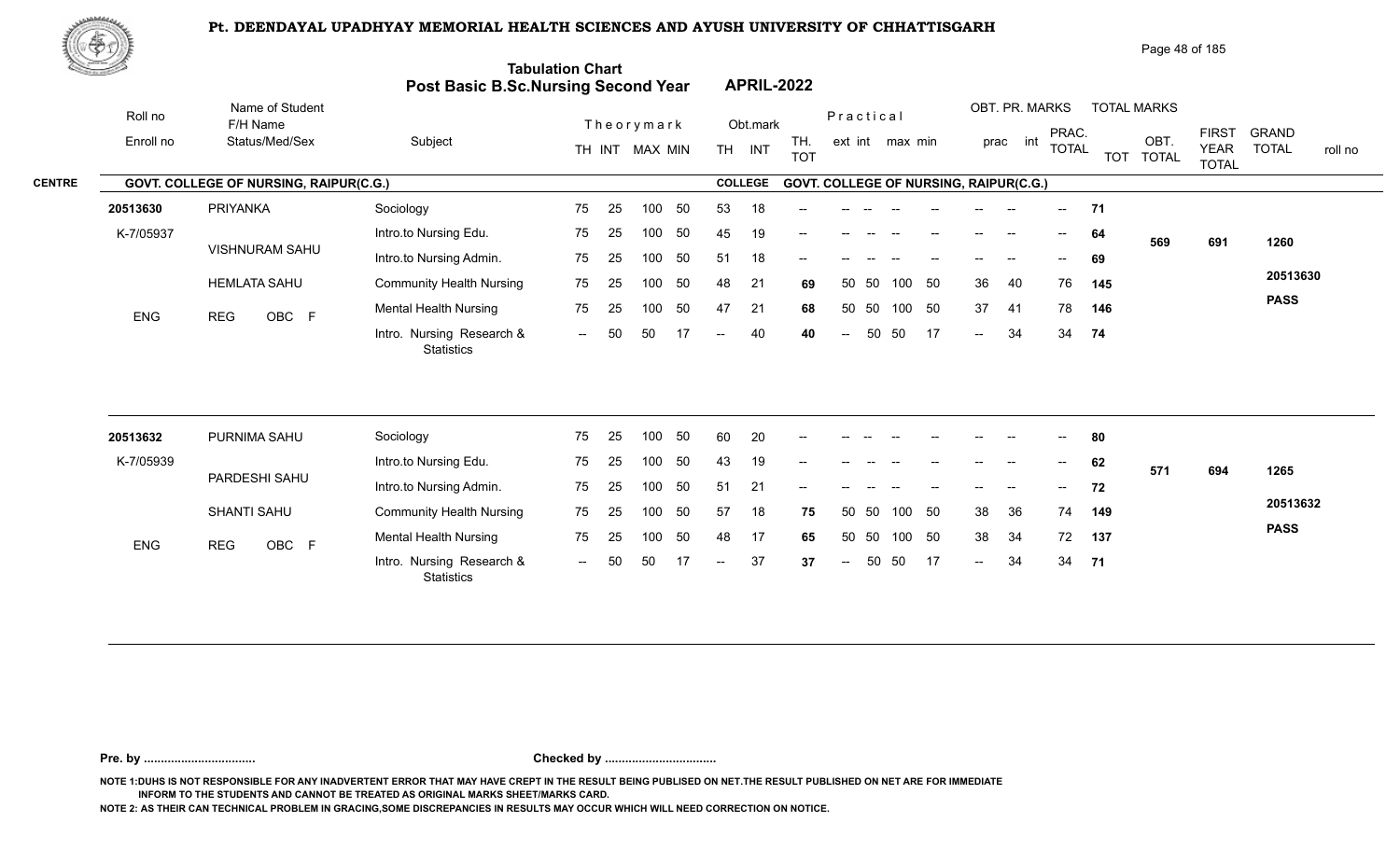

| <u>tana a</u> h |            |                                               | Post Basic B.Sc.Nursing Second Year     | <b>Tabulation Chart</b> |    |                |    |      |                | <b>APRIL-2022</b> |                                |                 |                                               |                           |                |                                       |              |                    |                      |                             |                         |
|-----------------|------------|-----------------------------------------------|-----------------------------------------|-------------------------|----|----------------|----|------|----------------|-------------------|--------------------------------|-----------------|-----------------------------------------------|---------------------------|----------------|---------------------------------------|--------------|--------------------|----------------------|-----------------------------|-------------------------|
|                 | Roll no    | Name of Student<br>F/H Name                   |                                         |                         |    | Theorymark     |    |      | Obt.mark       |                   | Practical                      |                 |                                               |                           | OBT. PR. MARKS |                                       | PRAC.        | <b>TOTAL MARKS</b> |                      | <b>FIRST</b>                | <b>GRAND</b>            |
|                 | Enroll no  | Status/Med/Sex                                | Subject                                 |                         |    | TH INT MAX MIN |    |      | TH INT         | TH.<br><b>TOT</b> |                                | ext int max min |                                               |                           | int<br>prac    |                                       | <b>TOTAL</b> | <b>TOT</b>         | OBT.<br><b>TOTAL</b> | <b>YEAR</b><br><b>TOTAL</b> | <b>TOTAL</b><br>roll no |
| <b>CENTRE</b>   |            | <b>GOVT. COLLEGE OF NURSING, RAIPUR(C.G.)</b> |                                         |                         |    |                |    |      | <b>COLLEGE</b> |                   |                                |                 | <b>GOVT. COLLEGE OF NURSING, RAIPUR(C.G.)</b> |                           |                |                                       |              |                    |                      |                             |                         |
|                 | 20513634   | ROSHANI PAIKRA                                | Sociology                               | 75                      | 25 | 100            | 50 | 63   | 18             |                   |                                |                 |                                               |                           |                | $\hspace{0.05cm}$ – $\hspace{0.05cm}$ |              | 81                 |                      |                             |                         |
|                 | K-7/05941  |                                               | Intro.to Nursing Edu.                   | 75                      | 25 | 100            | 50 | 45   | 18             |                   |                                |                 |                                               |                           |                | $\hspace{0.05cm}$ – $\hspace{0.05cm}$ |              | 63                 | 573                  | 728                         | 1301                    |
|                 |            | <b>GANESH SINGH</b>                           | Intro.to Nursing Admin.                 | 75                      | 25 | 100            | 50 | 53   | 18             | --                |                                |                 |                                               |                           |                | $- -$                                 |              | 71                 |                      |                             |                         |
|                 |            | <b>SHIV KUMARI</b>                            | <b>Community Health Nursing</b>         | 75                      | 25 | 100            | 50 | 51   | 18             | 69                | 50 50                          |                 | 100 50                                        | 39                        | 36             |                                       | 75           | 144                |                      |                             | 20513634                |
|                 | ENG        | <b>REG</b><br><b>ST</b><br>$\mathsf{F}$       | Mental Health Nursing                   | 75                      | 25 | 100            | 50 | 49   | 18             | 67                | 50 50                          |                 | 100 50                                        | 37                        | 36             |                                       | 73           | 140                |                      |                             | <b>PASS</b>             |
|                 |            |                                               | Intro. Nursing Research &<br>Statistics | $\sim$                  | 50 | 50             | 17 | $--$ | 37             | 37                | 50<br>$\overline{\phantom{a}}$ | 50              | 17                                            | $\mathbb{Z}^{\mathbb{Z}}$ | 37             |                                       | 37<br>74     |                    |                      |                             |                         |
|                 |            |                                               |                                         |                         |    |                |    |      |                |                   |                                |                 |                                               |                           |                |                                       |              |                    |                      |                             |                         |
|                 | 20513635   | <b>SARASWATI</b>                              | Sociology                               | 75                      | 25 | 100            | 50 | 47   | 17             | --                |                                |                 |                                               |                           |                |                                       |              | 64                 |                      |                             |                         |
|                 | K-7/05942  |                                               | Intro.to Nursing Edu.                   | 75                      | 25 | 100            | 50 | 46   | 18             | $\qquad \qquad -$ |                                |                 |                                               | $\qquad \qquad -$         | --             | $--$                                  |              | 64                 | 553                  | 678                         | 1231                    |
|                 |            | PAWAN SINGH                                   | Intro.to Nursing Admin.                 | 75                      | 25 | 100            | 50 | 50   | 17             |                   |                                |                 |                                               |                           |                |                                       |              | 67                 |                      |                             |                         |
|                 |            | SAHODARA BAI                                  | <b>Community Health Nursing</b>         | 75                      | 25 | 100            | 50 | 50   | 17             | 67                | 50 50                          |                 | 100 50                                        | 36                        | 36             |                                       | 72           | 139                |                      |                             | 20513635                |
|                 | <b>FMO</b> | $DCD = C T$                                   | <b>Mental Health Nursing</b>            | 75                      | 25 | 100            | 50 | 48   | 18             | 66                | 50<br>50                       | 100             | 50                                            | 37                        | 37             |                                       | 74           | 140                |                      |                             | <b>PASS</b>             |

 $- 41$  41

41 41 -- 50 50 17 -- 38 38 **79** 

 $-38$ 

**79**

**Pre. by ................................. Checked by .................................**

1.0 Intro. Nursing Research & The Ed Too of The Too Control of Control of Control of Control of Too Control of<br>Intro. Nursing Research & The Control of The Too Control of Too Control of Too Control of Too Control of Too C

-- 50

**NOTE 1:DUHS IS NOT RESPONSIBLE FOR ANY INADVERTENT ERROR THAT MAY HAVE CREPT IN THE RESULT BEING PUBLISED ON NET.THE RESULT PUBLISHED ON NET ARE FOR IMMEDIATE INFORM TO THE STUDENTS AND CANNOT BE TREATED AS ORIGINAL MARKS SHEET/MARKS CARD.**

**NOTE 2: AS THEIR CAN TECHNICAL PROBLEM IN GRACING,SOME DISCREPANCIES IN RESULTS MAY OCCUR WHICH WILL NEED CORRECTION ON NOTICE.**

**Statistics** 

ENG REG ST F Montail House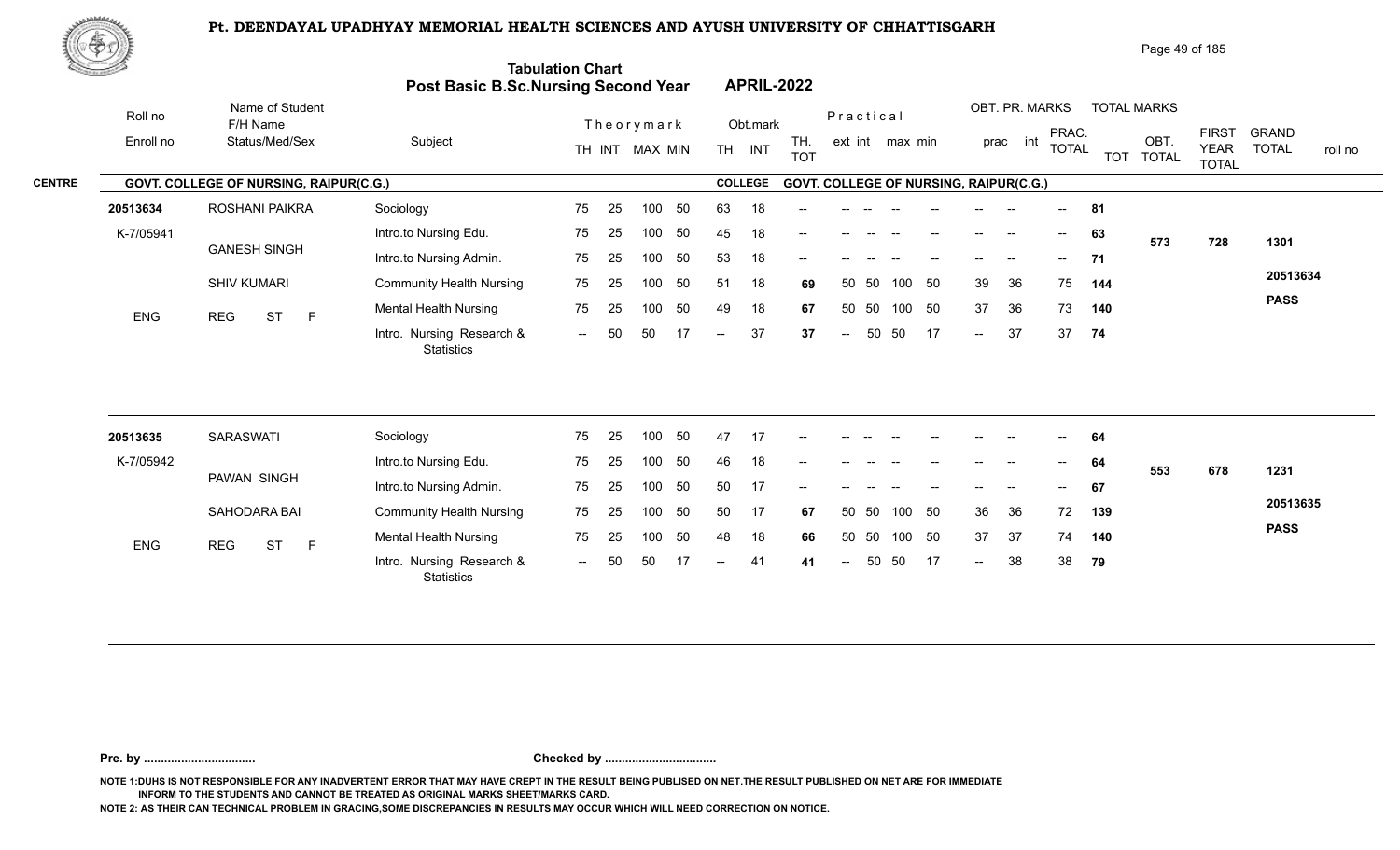

| <u>to Samuel I</u>   |                                               | Post Basic B.Sc.Nursing Second Year     | <b>Tabulation Chart</b> |    |                |     |                          |                | <b>APRIL-2022</b>                             |                          |       |                 |    |                            |                                                |              |     |                            |                             |                         |
|----------------------|-----------------------------------------------|-----------------------------------------|-------------------------|----|----------------|-----|--------------------------|----------------|-----------------------------------------------|--------------------------|-------|-----------------|----|----------------------------|------------------------------------------------|--------------|-----|----------------------------|-----------------------------|-------------------------|
| Roll no<br>Enroll no | Name of Student<br>F/H Name<br>Status/Med/Sex | Subject                                 |                         |    | Theorymark     |     |                          | Obt.mark       | TH.                                           | Practical                |       | ext int max min |    |                            | OBT. PR. MARKS<br>prac int                     | PRAC.        |     | <b>TOTAL MARKS</b><br>OBT. | <b>FIRST</b>                | <b>GRAND</b>            |
|                      |                                               |                                         |                         |    | TH INT MAX MIN |     |                          | TH INT         | <b>TOT</b>                                    |                          |       |                 |    |                            |                                                | <b>TOTAL</b> |     | TOT TOTAL                  | <b>YEAR</b><br><b>TOTAL</b> | <b>TOTAL</b><br>roll no |
|                      | GOVT. COLLEGE OF NURSING, RAIPUR(C.G.)        |                                         |                         |    |                |     |                          | <b>COLLEGE</b> | <b>GOVT. COLLEGE OF NURSING, RAIPUR(C.G.)</b> |                          |       |                 |    |                            |                                                |              |     |                            |                             |                         |
| 20513636             | <b>SHASHI KIRAN TIRKEY</b>                    | Sociology                               | 75                      | 25 | 100            | 50  | 55                       | 20             |                                               |                          |       |                 |    |                            |                                                |              | 75  |                            |                             |                         |
| K-7/05943            |                                               | Intro.to Nursing Edu.                   | 75                      | 25 | 100            | 50  | 41                       | 18             |                                               |                          |       |                 |    | $\qquad \qquad -$          | $\hspace{0.1mm}-\hspace{0.1mm}-\hspace{0.1mm}$ | $--$         | 59  | 547                        | 698                         | 1245                    |
|                      | <b>BELSAJAR TIRKEY</b>                        | Intro.to Nursing Admin.                 | 75                      | 25 | 100            | 50  | 46                       | 21             |                                               |                          |       |                 |    |                            |                                                | $- -$        | 67  |                            |                             |                         |
|                      | <b>LETAREN TIRKEY</b>                         | <b>Community Health Nursing</b>         | 75                      | 25 | 100            | 50  | 46                       | 18             | 64                                            |                          | 50 50 | 100 50          |    | 36                         | 38                                             | 74           | 138 |                            |                             | 20513636                |
| ENG                  | <b>ST</b><br>$\mathsf F$<br><b>REG</b>        | <b>Mental Health Nursing</b>            | 75                      | 25 | 100            | 50  | 45                       | 18             | 63                                            |                          | 50 50 | 100 50          |    | 37                         | 36                                             | 73           | 136 |                            |                             | <b>PASS</b>             |
|                      |                                               | Intro. Nursing Research &<br>Statistics | $\sim$                  | 50 | 50             | 17  | $\overline{a}$           | 38             | 38                                            | $\sim$                   | 50    | 50              | 17 | $\sim$                     | 34                                             | 34           | 72  |                            |                             |                         |
| 20513638             | <b>VIDYA VERMA</b>                            | Sociology                               | 75                      | 25 | 100            | 50  | 57                       | 19             |                                               |                          |       |                 |    |                            |                                                |              | 76  |                            |                             |                         |
| K-7/05945            |                                               | Intro.to Nursing Edu.                   | 75                      | 25 | 100            | 50  | 46                       | 19             |                                               |                          |       |                 |    |                            |                                                |              | 65  |                            |                             |                         |
|                      | PARSHOTTAM                                    | Intro.to Nursing Admin.                 | 75                      | 25 | 100            | 50  | 49                       | 18             |                                               |                          |       |                 |    |                            |                                                |              |     | 590                        | 736                         | 1326                    |
|                      |                                               |                                         |                         |    |                |     |                          |                | --                                            |                          |       |                 |    |                            |                                                |              | 67  |                            |                             | 20513638                |
|                      | <b>VIJAY LAXMI</b>                            | <b>Community Health Nursing</b>         | 75                      | 25 | 100            | 50  | 52                       | 21             | 73                                            |                          | 50 50 | 100             | 50 | 40                         | 40                                             | 80           | 153 |                            |                             | <b>PASS</b>             |
| <b>ENG</b>           | OBC F<br><b>REG</b>                           | <b>Mental Health Nursing</b>            | 75                      | 25 | 100            | 50  | 52                       | 21             | 73                                            |                          | 50 50 | 100 50          |    | 37                         | -41                                            | 78           | 151 |                            |                             |                         |
|                      |                                               | Intro. Nursing Research &<br>Statistics | $\sim$ $\sim$           | 50 | 50             | -17 | $\overline{\phantom{a}}$ | 39             | 39                                            | $\overline{\phantom{a}}$ | 50    | 50              | 17 | $\mathcal{L}(\mathcal{L})$ | 39                                             | 39           | 78  |                            |                             |                         |

**Pre. by ................................. Checked by .................................**

**NOTE 1:DUHS IS NOT RESPONSIBLE FOR ANY INADVERTENT ERROR THAT MAY HAVE CREPT IN THE RESULT BEING PUBLISED ON NET.THE RESULT PUBLISHED ON NET ARE FOR IMMEDIATE INFORM TO THE STUDENTS AND CANNOT BE TREATED AS ORIGINAL MARKS SHEET/MARKS CARD.**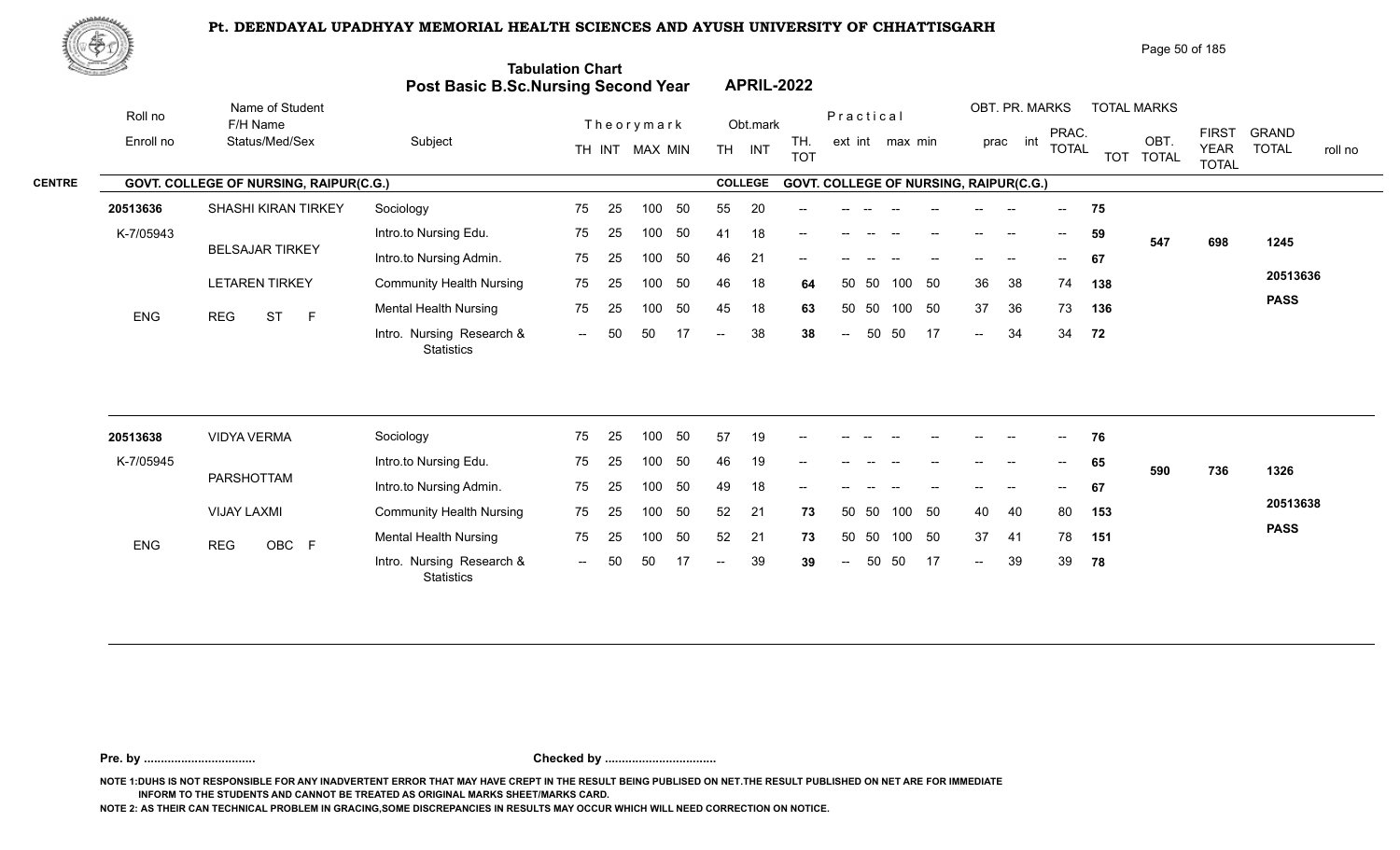

|               |            |                                               |                                 | <b>Tabulation Chart</b><br>Post Basic B.Sc.Nursing Second Year | <b>APRIL-2022</b>                                      |                              | , ago o , o, ,oo                                                   |                                                                                        |
|---------------|------------|-----------------------------------------------|---------------------------------|----------------------------------------------------------------|--------------------------------------------------------|------------------------------|--------------------------------------------------------------------|----------------------------------------------------------------------------------------|
|               | Roll no    | Name of Student<br>F/H Name                   |                                 | Theorymark                                                     | Obt.mark                                               | Practical                    | OBT. PR. MARKS<br><b>TOTAL MARKS</b>                               |                                                                                        |
|               | Enroll no  | Status/Med/Sex                                | Subject                         | TH INT MAX MIN                                                 | TH.<br><b>INT</b><br><b>TH</b><br><b>TOT</b>           | ext int max min              | PRAC.<br>OBT<br>int<br>prac<br>TOTAL<br><b>TOTAL</b><br><b>TOT</b> | <b>GRAND</b><br><b>FIRST</b><br><b>TOTAL</b><br><b>YEAR</b><br>roll no<br><b>TOTAL</b> |
| <b>CENTRE</b> |            | <b>GOVT. COLLEGE OF NURSING, RAIPUR(C.G.)</b> |                                 |                                                                | <b>COLLEGE</b>                                         |                              | <b>GRACIOUS COLLEGE OF NURSING, ABHANPUR, RAIPUR(C.G.)</b>         |                                                                                        |
|               | 144354     | <b>LAXMI RAJAK</b>                            | Sociology                       | 50<br>75<br>-25<br>100                                         | 29<br>18<br>$- -$                                      |                              | $47*$<br>$\overline{\phantom{a}}$                                  |                                                                                        |
|               | E-7/2844   |                                               | Intro.to Nursing Edu.           | 50<br>75<br>25<br>100                                          | 28<br>19<br>$- -$                                      |                              | 47*<br>$\overline{\phantom{a}}$<br>--<br>464                       | 1078<br>614                                                                            |
|               |            | SHIV KUMAR RAJAK                              | Intro.to Nursing Admin.         | 50<br>75<br>-25<br>100                                         | 32<br>18<br>$-$                                        |                              | 50                                                                 |                                                                                        |
|               |            | SHEELA R. RAJAK                               | <b>Community Health Nursing</b> | 50<br>75<br>-25<br>100                                         | $\sim$ $\sim$<br>$- -$ .                               | 100 50<br>50 50              | 128 C<br>$--$<br>$\sim$ $\sim$                                     | 144354                                                                                 |
|               | <b>ENG</b> | OBC F<br><b>SUPPL</b>                         | <b>Mental Health Nursing</b>    | 50<br>75<br>100<br>25                                          | 18<br>25<br>43*                                        | 50 50<br>100<br>50           | 37<br>38<br>75<br>118                                              | <b>FAIL</b>                                                                            |
|               |            |                                               | Intro. Nursing Research &       | 50<br>50<br>$  \,$                                             | $--$<br>$\hspace{0.1mm}-\hspace{0.1mm}-\hspace{0.1mm}$ | 17<br>50 50<br>$--$<br>$- -$ | 74 C<br>$\sim$<br>$\frac{1}{2}$ and $\frac{1}{2}$<br>$--$          |                                                                                        |

| 17513581   | ARCHANA DAYAL         | Sociology                                      | 75                       | 25 | 100 | 50  | $- -$             |        |        |       |       |       |       | $- -$                                          | --                       | $- -$                    | 58 C  |     |     |             |
|------------|-----------------------|------------------------------------------------|--------------------------|----|-----|-----|-------------------|--------|--------|-------|-------|-------|-------|------------------------------------------------|--------------------------|--------------------------|-------|-----|-----|-------------|
| H-7/05255  |                       | Intro.to Nursing Edu.                          | 75                       | 25 | 100 | 50  | $- -$             |        |        |       |       |       |       | $- -$                                          | --                       | $--$                     | 56 C  | 478 | 594 | 1072        |
|            | <b>GABREL DAYAL</b>   | Intro.to Nursing Admin.                        | 75                       | 25 | 100 | 50  | $--$              |        |        | $- -$ |       |       | $- -$ | $\overline{\phantom{a}}$                       | $-$                      | $\overline{\phantom{a}}$ | 56 C  |     |     |             |
|            | <b>TALIBHA</b>        | <b>Community Health Nursing</b>                | 75                       | 25 | 100 | -50 | $--$              |        |        |       | 50 50 | 100   | - 50  | $\hspace{0.1mm}-\hspace{0.1mm}-\hspace{0.1mm}$ |                          |                          | 124 C |     |     | 17513581    |
| <b>ENG</b> | GEN F<br><b>SUPPL</b> | <b>Mental Health Nursing</b>                   | 75                       | 25 | 100 | 50  | 19                | 18     | $37^*$ |       | 50 50 | 100   | -50   | 37                                             | - 37                     | 74                       | 111   |     |     | <b>FAIL</b> |
|            |                       | Intro. Nursing Research &<br><b>Statistics</b> | $\overline{\phantom{a}}$ | 50 | -50 |     | $\qquad \qquad -$ | $  \,$ | $\sim$ | $---$ |       | 50 50 | -17   | $\overline{\phantom{a}}$                       | $\overline{\phantom{a}}$ | $\sim$                   | 73 C  |     |     |             |

**Pre. by ................................. Checked by .................................**

**NOTE 1:DUHS IS NOT RESPONSIBLE FOR ANY INADVERTENT ERROR THAT MAY HAVE CREPT IN THE RESULT BEING PUBLISED ON NET.THE RESULT PUBLISHED ON NET ARE FOR IMMEDIATE INFORM TO THE STUDENTS AND CANNOT BE TREATED AS ORIGINAL MARKS SHEET/MARKS CARD.**

**NOTE 2: AS THEIR CAN TECHNICAL PROBLEM IN GRACING,SOME DISCREPANCIES IN RESULTS MAY OCCUR WHICH WILL NEED CORRECTION ON NOTICE.**

**Statistics** 

Page 51 of 185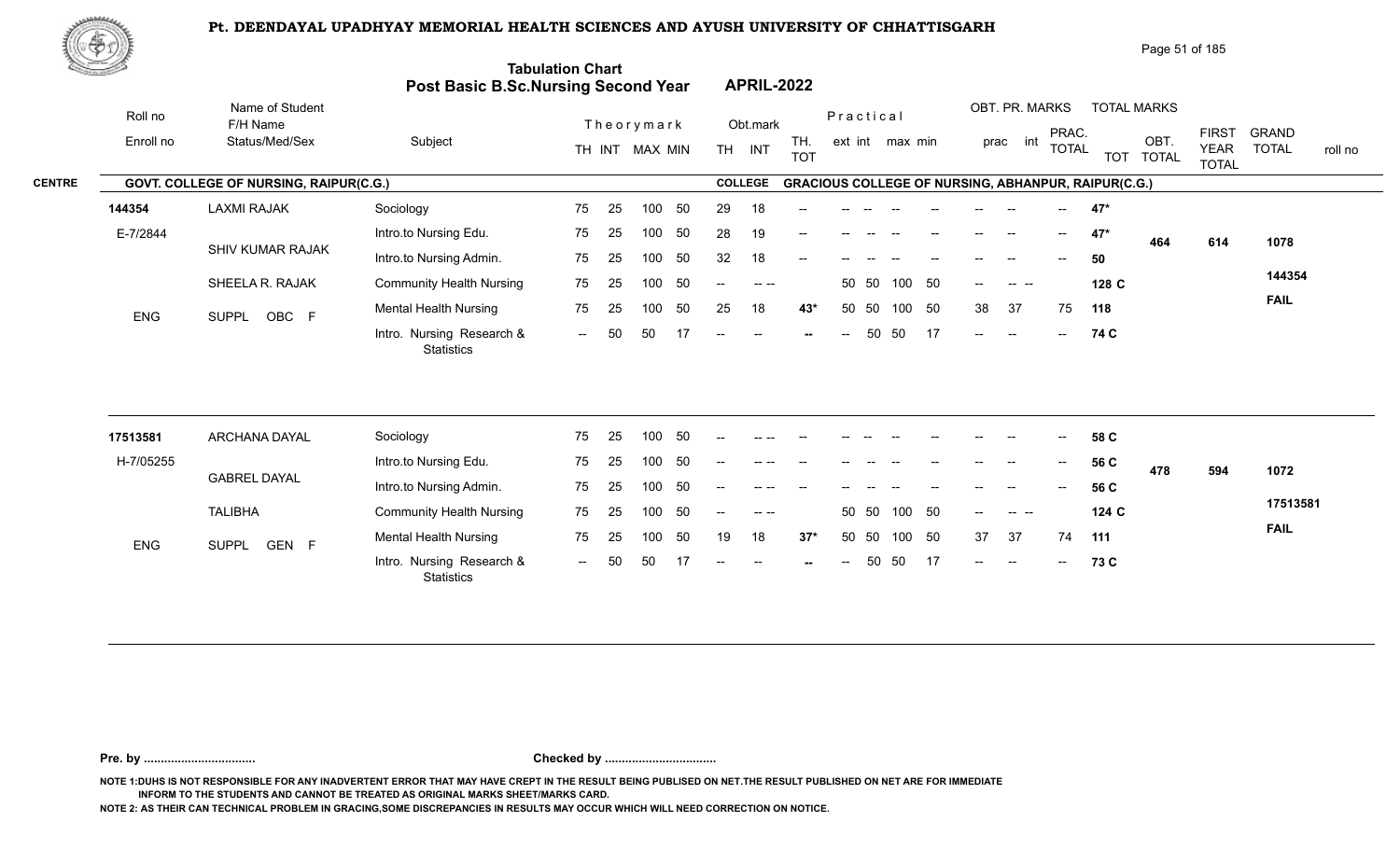

|               | 脚やり        |                                        |                                     |                          |                                                                      |                        | Page 52 of 185                                                                                                            |                                         |
|---------------|------------|----------------------------------------|-------------------------------------|--------------------------|----------------------------------------------------------------------|------------------------|---------------------------------------------------------------------------------------------------------------------------|-----------------------------------------|
|               |            |                                        | Post Basic B.Sc.Nursing Second Year | <b>Tabulation Chart</b>  | <b>APRIL-2022</b>                                                    |                        |                                                                                                                           |                                         |
|               | Roll no    | Name of Student<br>F/H Name            |                                     | Theorymark               | Obt.mark                                                             | Practical              | OBT. PR. MARKS<br><b>TOTAL MARKS</b>                                                                                      |                                         |
|               | Enroll no  | Status/Med/Sex                         | Subject                             | MAX MIN<br>TH INT        | TH.<br><b>TH</b><br>INT<br><b>TOT</b>                                | ext int max min        | <b>FIRST</b><br>PRAC.<br>OBT.<br>int<br>prac<br><b>TOTAL</b><br><b>YEAR</b><br><b>TOTAL</b><br><b>TOT</b><br><b>TOTAL</b> | <b>GRAND</b><br><b>TOTAL</b><br>roll no |
| <b>CENTRE</b> |            | GOVT. COLLEGE OF NURSING, RAIPUR(C.G.) |                                     |                          | <b>COLLEGE</b>                                                       |                        | <b>GRACIOUS COLLEGE OF NURSING, ABHANPUR, RAIPUR(C.G.)</b>                                                                |                                         |
|               | 19513599   | ANJULATA                               | Sociology                           | - 50<br>75<br>100<br>-25 |                                                                      |                        | 62 C                                                                                                                      |                                         |
|               | J-7/05341  |                                        | Intro.to Nursing Edu.               | -50<br>75<br>25<br>100   | --                                                                   |                        | 62 C<br>$--$<br>$\hspace{0.05cm}$<br>505<br>584                                                                           | 1089                                    |
|               |            | BENI RAM                               | Intro.to Nursing Admin.             | 50<br>75<br>100<br>-25   | --                                                                   |                        | 51 C<br>$\sim$                                                                                                            |                                         |
|               |            | <b>SUMITRA BAI</b>                     | <b>Community Health Nursing</b>     | 50<br>75<br>25<br>100    | 18<br>30<br>48*                                                      | 50<br>50<br>100<br>50  | 36<br>38<br>74<br>122                                                                                                     | 19513599                                |
|               | <b>ENG</b> | OBC F<br><b>SUPPL</b>                  | <b>Mental Health Nursing</b>        | -50<br>75<br>100<br>-25  | $\begin{array}{cccccccccc} - & & - & & - & - & \end{array}$<br>$- -$ | - 50<br>50 50<br>100   | 135 C<br>$--$<br>$\begin{array}{ccc} - & - & - \end{array}$                                                               | <b>PASS</b>                             |
|               |            |                                        | Intro. Nursing Research &           | 17<br>50<br>50<br>$  \,$ | $--$<br>$\hspace{0.1mm}-\hspace{0.1mm}-\hspace{0.1mm}$<br>$- -$      | 17<br>50<br>50<br>$--$ | 73 C<br>$--$<br>$\sim$<br>$--$                                                                                            | <b>DC 02</b>                            |

| 19513608   | <b>DUMESHWARI</b>     | Sociology                               | 75     | 25  | 100 | 50  | $- -$ | -- --    |                          |                |       |     |       |                                                  | --                       | $- -$                               | 62 C  |     |     |             |
|------------|-----------------------|-----------------------------------------|--------|-----|-----|-----|-------|----------|--------------------------|----------------|-------|-----|-------|--------------------------------------------------|--------------------------|-------------------------------------|-------|-----|-----|-------------|
| J-7/05350  |                       | Intro.to Nursing Edu.                   | 75     | 25  | 100 | 50  | $- -$ | $\cdots$ | $- -$                    | $- -$          |       |     | $- -$ | $- -$                                            | $--$                     | $  \,$                              | 56 C  | 492 | 623 | 1115        |
|            | RAMASRA               | Intro.to Nursing Admin.                 | 75     | -25 | 100 | -50 | 33    | 18       | $\overline{\phantom{a}}$ | $- -$          |       |     | $- -$ | $\overline{\phantom{a}}$                         | $\overline{\phantom{a}}$ | $\mathrel{\mathop{\longleftarrow}}$ | 51    |     |     |             |
|            | PARVATI BAI           | <b>Community Health Nursing</b>         | 75     | -25 | 100 | 50  | 22    | 18       | 40*                      |                | 50 50 | 100 | -50   | -36                                              | - 37                     | 73                                  | 113   |     |     | 19513608    |
| <b>ENG</b> | OBC F<br><b>SUPPL</b> | <b>Mental Health Nursing</b>            | 75     | 25  | 100 | 50  | $--$  | $ -$     |                          |                | 50 50 | 100 | 50    | $\sim$ $\sim$                                    |                          |                                     | 136 C |     |     | <b>FAIL</b> |
|            |                       | Intro. Nursing Research &<br>Statistics | $\sim$ | 50  | 50  |     | $- -$ | $  \,$   | $-$                      | $\overline{a}$ | 50    | -50 | 17    | $\hspace{0.1em} -\hspace{0.1em} -\hspace{0.1em}$ | $\sim$                   | $\sim$                              | 74 C  |     |     |             |

**Pre. by ................................. Checked by .................................**

**NOTE 1:DUHS IS NOT RESPONSIBLE FOR ANY INADVERTENT ERROR THAT MAY HAVE CREPT IN THE RESULT BEING PUBLISED ON NET.THE RESULT PUBLISHED ON NET ARE FOR IMMEDIATE INFORM TO THE STUDENTS AND CANNOT BE TREATED AS ORIGINAL MARKS SHEET/MARKS CARD.**

**NOTE 2: AS THEIR CAN TECHNICAL PROBLEM IN GRACING,SOME DISCREPANCIES IN RESULTS MAY OCCUR WHICH WILL NEED CORRECTION ON NOTICE.**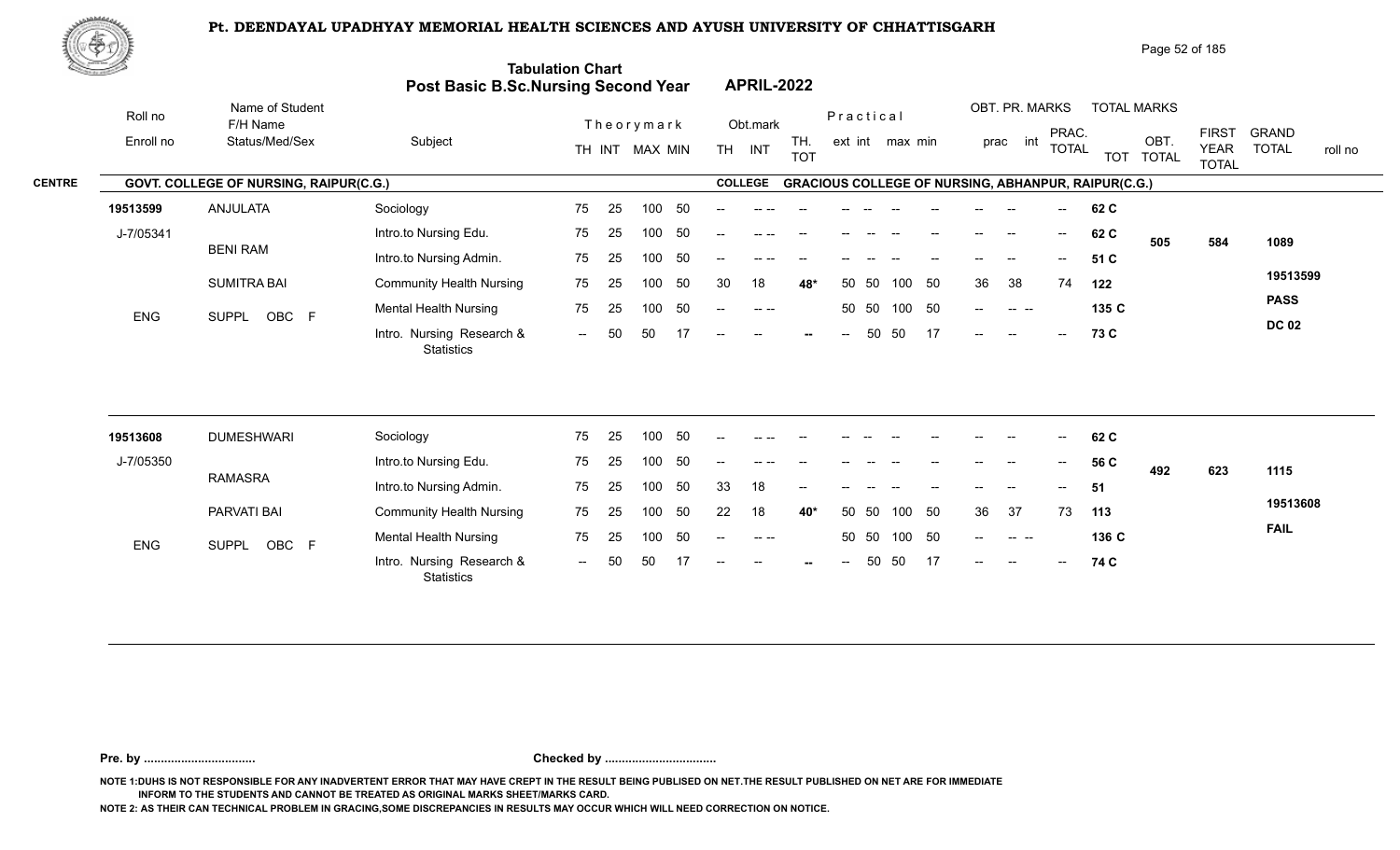

|               | ぷやり        |                                        |                                            |                          |                                       |                                                            | Page 53 of 185                                                |                                                                                        |
|---------------|------------|----------------------------------------|--------------------------------------------|--------------------------|---------------------------------------|------------------------------------------------------------|---------------------------------------------------------------|----------------------------------------------------------------------------------------|
|               |            |                                        | <b>Post Basic B.Sc.Nursing Second Year</b> | <b>Tabulation Chart</b>  | <b>APRIL-2022</b>                     |                                                            |                                                               |                                                                                        |
|               | Roll no    | Name of Student<br>F/H Name            |                                            | Theorymark               | Obt.mark                              | Practical                                                  | OBT. PR. MARKS<br><b>TOTAL MARKS</b>                          |                                                                                        |
|               | Enroll no  | Status/Med/Sex                         | Subject                                    | MAX MIN<br>TH INT        | TH.<br>INT<br><b>TH</b><br><b>TOT</b> | ext int max min                                            | PRAC.<br>OBT<br>int<br>prac<br><b>TOTAL</b><br>TOT TOTAL      | <b>FIRST</b><br><b>GRAND</b><br><b>TOTAL</b><br><b>YEAR</b><br>roll no<br><b>TOTAL</b> |
| <b>CENTRE</b> |            | GOVT. COLLEGE OF NURSING, RAIPUR(C.G.) |                                            |                          | <b>COLLEGE</b>                        | <b>GRACIOUS COLLEGE OF NURSING, ABHANPUR, RAIPUR(C.G.)</b> |                                                               |                                                                                        |
|               | 19513609   | <b>GAYATRI YADAV</b>                   | Sociology                                  | 50<br>75<br>25<br>100    | 42<br>19<br>$- -$                     |                                                            | 61<br>$\sim$                                                  |                                                                                        |
|               | J-7/05351  |                                        | Intro.to Nursing Edu.                      | 75<br>25<br>50<br>100    | 18<br>18<br>$- -$                     |                                                            | $36*$<br>$\overline{\phantom{a}}$<br>$\hspace{0.05cm}$<br>478 | 609<br>1087                                                                            |
|               |            | <b>ASHOK YADAV</b>                     | Intro.to Nursing Admin.                    | 50<br>75<br>100<br>-25   | 37<br>18<br>--                        |                                                            | 55<br>--                                                      |                                                                                        |
|               |            | AMBIKA YADAV                           | <b>Community Health Nursing</b>            | 50<br>75<br>25<br>100    | 29<br>19<br>48*                       | 50<br>37<br>50<br>100<br>50                                | 37<br>74<br>122                                               | 19513609                                                                               |
|               | <b>ENG</b> | OBC F<br><b>SUPPL</b>                  | <b>Mental Health Nursing</b>               | 50<br>75<br>100<br>-25   | 38<br>18<br>56                        | 50<br>37<br>-50<br>50<br>100                               | 37<br>74<br>130                                               | <b>FAIL</b>                                                                            |
|               |            |                                        | Intro. Nursing Research &                  | 17<br>50<br>50<br>$  \,$ | 37<br>37<br>$\sim$ $-$                | 17<br>50<br>50<br>$--$<br>$\sim$ $-$                       | 37<br>37<br>74                                                |                                                                                        |

| 19513612   | KUSUMLATA             | Sociology                                      | 75  | -25 | 100 |     | $\overline{a}$ |           | $- -$  | $- -$ |       |        | $- -$ | $- -$         | $- -$                    | $\overline{\phantom{a}}$                            | 55 C  |     |     |              |
|------------|-----------------------|------------------------------------------------|-----|-----|-----|-----|----------------|-----------|--------|-------|-------|--------|-------|---------------|--------------------------|-----------------------------------------------------|-------|-----|-----|--------------|
| J-7/05354  |                       | Intro.to Nursing Edu.                          | 75  | -25 | 100 |     | $\overline{a}$ |           | $- -$  | $- -$ |       |        | $- -$ | $- -$         | $- -$                    | $\hspace{0.05cm} -\hspace{0.05cm} -\hspace{0.05cm}$ | 62 C  | 496 | 624 | 1120         |
|            | PURAN LAL PATEL       | Intro.to Nursing Admin.                        | 75  | -25 | 100 | -50 | $-$            |           | $- -$  |       |       |        |       | $\frac{1}{2}$ | $\overline{\phantom{a}}$ | $\overline{\phantom{a}}$                            | 57 C  |     |     |              |
|            | <b>RUKHMONI PATEL</b> | <b>Community Health Nursing</b>                | 75  | -25 | 100 | -50 | 26             | 19        | 45*    | 50    | - 50  | 100 50 |       | 36            | -38                      | 74                                                  | 119   |     |     | 19513612     |
| <b>ENG</b> | OBC F<br><b>SUPPL</b> | <b>Mental Health Nursing</b>                   | 75  | 25  | 100 | -50 | $- -$          | $- - - -$ |        |       | 50 50 | 100 50 |       | $\sim$ $\sim$ |                          |                                                     | 131 C |     |     | <b>PASS</b>  |
|            |                       | Intro. Nursing Research &<br><b>Statistics</b> | $-$ | -50 | 50  |     | $- -$          | $\sim$    | $\sim$ | $- -$ | 50    | -50    | 17    | $--$          | $- -$                    | $\mathbf{u}$                                        | 72 C  |     |     | <b>DC 05</b> |

**Pre. by ................................. Checked by .................................**

**NOTE 1:DUHS IS NOT RESPONSIBLE FOR ANY INADVERTENT ERROR THAT MAY HAVE CREPT IN THE RESULT BEING PUBLISED ON NET.THE RESULT PUBLISHED ON NET ARE FOR IMMEDIATE INFORM TO THE STUDENTS AND CANNOT BE TREATED AS ORIGINAL MARKS SHEET/MARKS CARD.**

**NOTE 2: AS THEIR CAN TECHNICAL PROBLEM IN GRACING,SOME DISCREPANCIES IN RESULTS MAY OCCUR WHICH WILL NEED CORRECTION ON NOTICE.**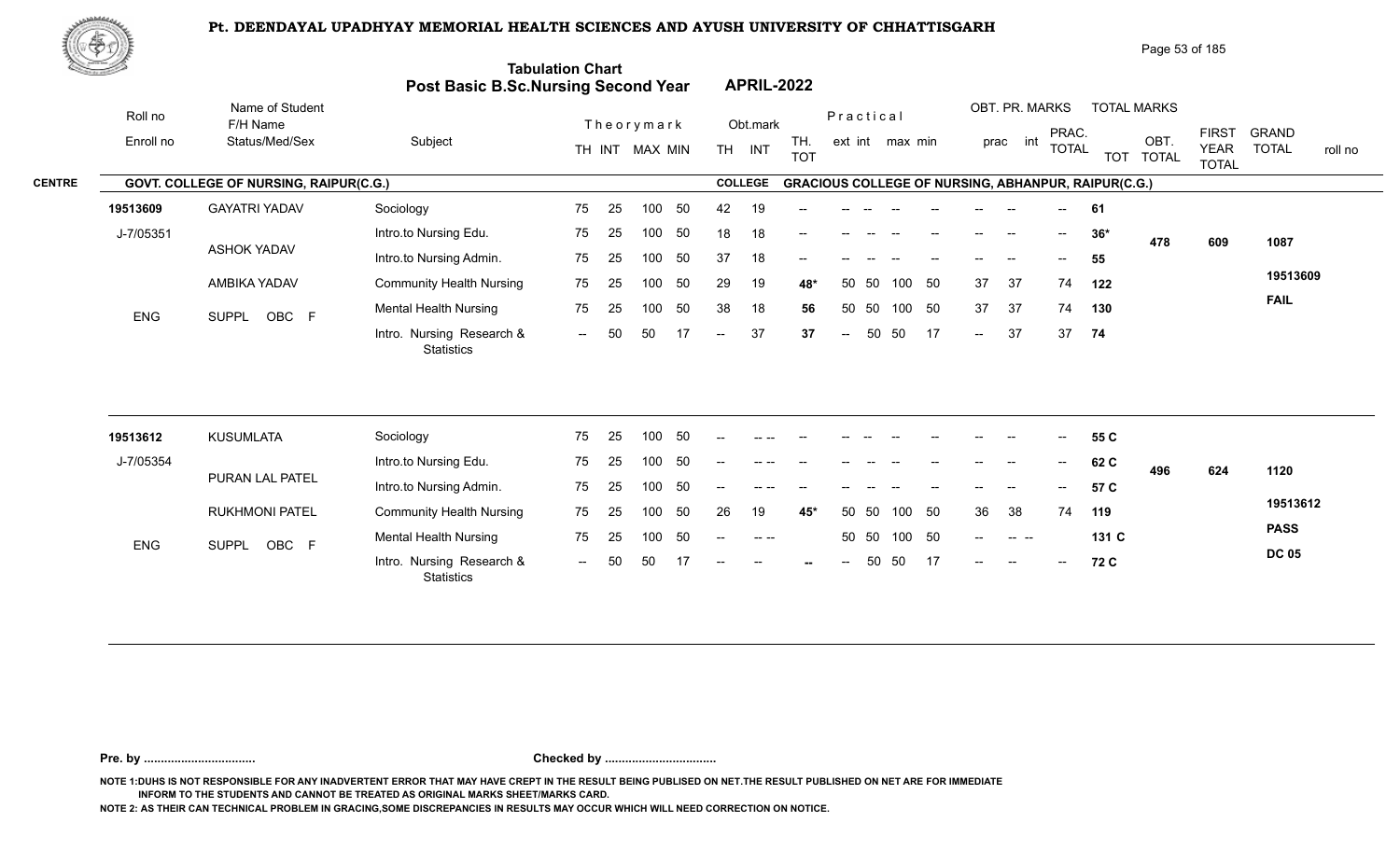

|               | 脚やり        |                                        |                                     |                          |                                                                      |                        | Page 54 of 185                                                             |                                                                                        |
|---------------|------------|----------------------------------------|-------------------------------------|--------------------------|----------------------------------------------------------------------|------------------------|----------------------------------------------------------------------------|----------------------------------------------------------------------------------------|
|               |            |                                        | Post Basic B.Sc.Nursing Second Year | <b>Tabulation Chart</b>  | <b>APRIL-2022</b>                                                    |                        |                                                                            |                                                                                        |
|               | Roll no    | Name of Student<br>F/H Name            |                                     | Theorymark               | Obt.mark                                                             | Practical              | OBT. PR. MARKS<br><b>TOTAL MARKS</b>                                       |                                                                                        |
|               | Enroll no  | Status/Med/Sex                         | Subject                             | MAX MIN<br>TH INT        | TH.<br><b>TH</b><br>INT<br><b>TOT</b>                                | ext int max min        | PRAC.<br>OBT.<br>int<br>prac<br><b>TOTAL</b><br><b>TOTAL</b><br><b>TOT</b> | <b>FIRST</b><br><b>GRAND</b><br><b>TOTAL</b><br><b>YEAR</b><br>roll no<br><b>TOTAL</b> |
| <b>CENTRE</b> |            | GOVT. COLLEGE OF NURSING, RAIPUR(C.G.) |                                     |                          | <b>COLLEGE</b>                                                       |                        | <b>GRACIOUS COLLEGE OF NURSING, ABHANPUR, RAIPUR(C.G.)</b>                 |                                                                                        |
|               | 19513615   | <b>MANISHA</b>                         | Sociology                           | - 50<br>75<br>100<br>-25 |                                                                      |                        | 50 C                                                                       |                                                                                        |
|               | J-7/05357  |                                        | Intro.to Nursing Edu.               | -50<br>75<br>25<br>100   | $-$                                                                  |                        | 59 C<br>$--$<br>$\hspace{0.05cm}$<br>494                                   | 571<br>1065                                                                            |
|               |            | <b>PURAN LAL</b>                       | Intro.to Nursing Admin.             | -50<br>75<br>25<br>100   | 18<br>31<br>--                                                       |                        | 49*<br>--                                                                  |                                                                                        |
|               |            | <b>KHOMIN BAI</b>                      | <b>Community Health Nursing</b>     | 50<br>75<br>25<br>100    | 36<br>18<br>54                                                       | 50<br>50<br>100<br>50  | 37<br>37<br>74<br>128                                                      | 19513615                                                                               |
|               | <b>ENG</b> | OBC F<br><b>SUPPL</b>                  | <b>Mental Health Nursing</b>        | -50<br>75<br>100<br>-25  | $\begin{array}{cccccccccc} - & & - & & - & - & \end{array}$<br>$- -$ | - 50<br>50 50<br>100   | 134 C<br>$--$<br>$\begin{array}{ccc} - & - & - \end{array}$                | <b>PASS</b>                                                                            |
|               |            |                                        | Intro. Nursing Research &           | 17<br>50<br>50<br>$  \,$ | $--$<br>$\hspace{0.1mm}-\hspace{0.1mm}-\hspace{0.1mm}$<br>$- -$      | 17<br>50<br>50<br>$--$ | 74 C<br>$--$<br>$-$<br>$--$                                                | <b>VCG 01</b>                                                                          |

| 19513627   | <b>SARITA</b>       | Sociology                                      | 75  | -25 | 100 | 50  | 42     | 18 | $- -$ |       |       |                                                |       | --    |       | $\overline{\phantom{a}}$   | 60  |     |     |             |
|------------|---------------------|------------------------------------------------|-----|-----|-----|-----|--------|----|-------|-------|-------|------------------------------------------------|-------|-------|-------|----------------------------|-----|-----|-----|-------------|
| J-7/05369  |                     | Intro.to Nursing Edu.                          | 75  | 25  | 100 | 50  | 38     | 18 | $- -$ |       |       |                                                |       | --    | $- -$ | $--$                       | 56  | 506 | 651 | 1157        |
|            | BHAIYARAM           | Intro.to Nursing Admin.                        | 75  | 25  | 100 | 50  | 33     | 19 | $- -$ | $- -$ | $- -$ | $\hspace{0.1mm}-\hspace{0.1mm}-\hspace{0.1mm}$ | $- -$ | $- -$ | $-$   | $\mathcal{L}(\mathcal{L})$ | 52  |     |     |             |
|            | <b>LATA BAI</b>     | <b>Community Health Nursing</b>                | 75  | -25 | 100 | -50 | 38     | 19 | 57    |       | 50 50 | 100 50                                         |       | 37    | 37    | 74                         | 131 |     |     | 19513627    |
| <b>ENG</b> | OBC F<br><b>REG</b> | <b>Mental Health Nursing</b>                   | 75  | 25  | 100 | 50  | 41     | 18 | 59    |       | 50 50 | 100 50                                         |       | 37    | 37    | 74                         | 133 |     |     | <b>PASS</b> |
|            |                     | Intro. Nursing Research &<br><b>Statistics</b> | $-$ | 50  | 50  | 17  | $\sim$ | 37 | 37    | $---$ | 50    | - 50                                           | -17   | $--$  | 37    | 37                         | 74  |     |     |             |

**Pre. by ................................. Checked by .................................**

**NOTE 1:DUHS IS NOT RESPONSIBLE FOR ANY INADVERTENT ERROR THAT MAY HAVE CREPT IN THE RESULT BEING PUBLISED ON NET.THE RESULT PUBLISHED ON NET ARE FOR IMMEDIATE INFORM TO THE STUDENTS AND CANNOT BE TREATED AS ORIGINAL MARKS SHEET/MARKS CARD.**

**NOTE 2: AS THEIR CAN TECHNICAL PROBLEM IN GRACING,SOME DISCREPANCIES IN RESULTS MAY OCCUR WHICH WILL NEED CORRECTION ON NOTICE.**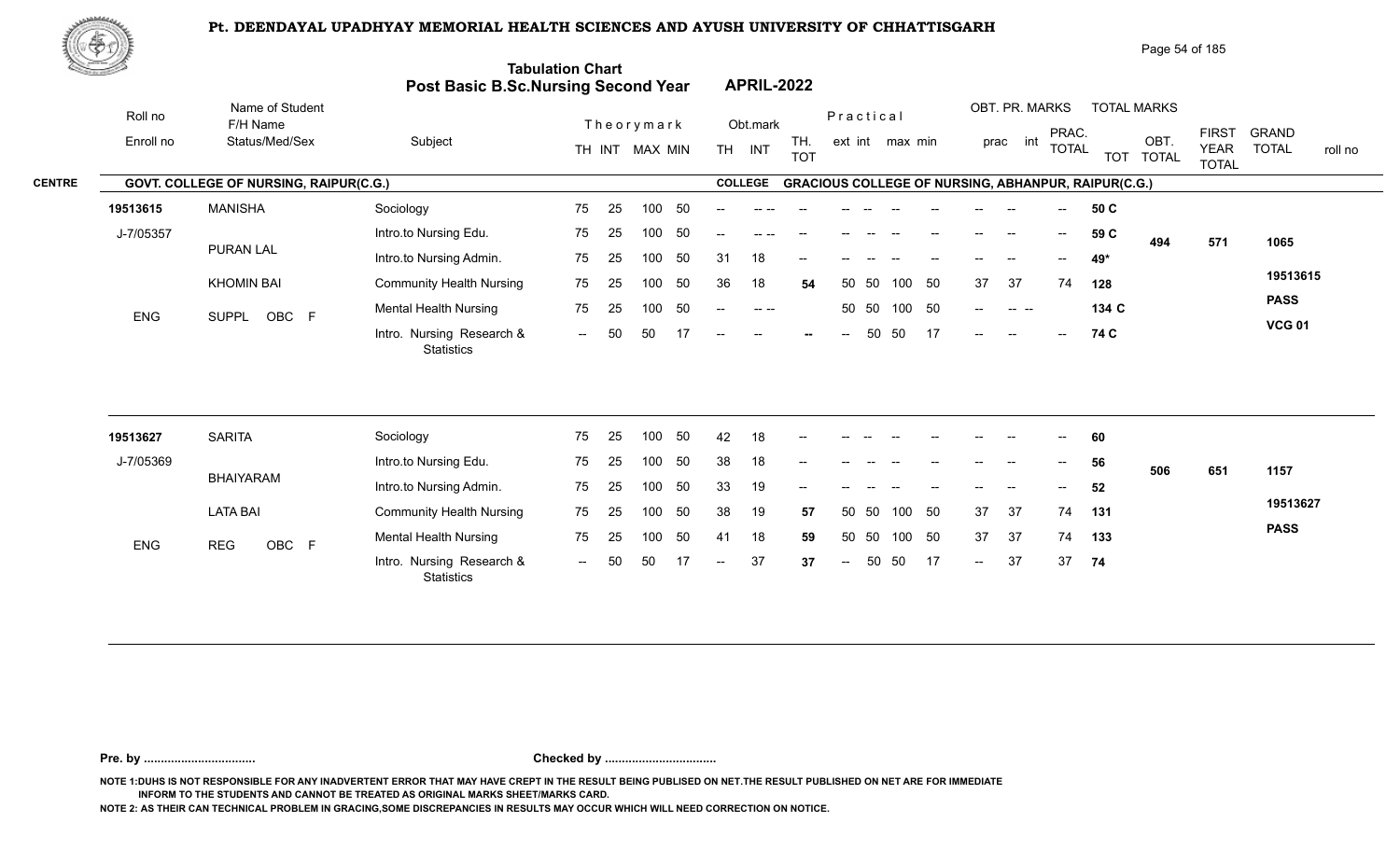

|               | 心やり        |                                               |                                            |                         |                |      |                   |                                                                                                                                                                                                                                                                                                                                                                                              |                   |           |       |                 |    |      |                          |                          |                                                            | Page 55 of 185     |                                             |                              |         |
|---------------|------------|-----------------------------------------------|--------------------------------------------|-------------------------|----------------|------|-------------------|----------------------------------------------------------------------------------------------------------------------------------------------------------------------------------------------------------------------------------------------------------------------------------------------------------------------------------------------------------------------------------------------|-------------------|-----------|-------|-----------------|----|------|--------------------------|--------------------------|------------------------------------------------------------|--------------------|---------------------------------------------|------------------------------|---------|
|               |            |                                               | <b>Post Basic B.Sc.Nursing Second Year</b> | <b>Tabulation Chart</b> |                |      |                   | <b>APRIL-2022</b>                                                                                                                                                                                                                                                                                                                                                                            |                   |           |       |                 |    |      |                          |                          |                                                            |                    |                                             |                              |         |
|               | Roll no    | Name of Student<br>F/H Name                   |                                            |                         | Theorymark     |      |                   | Obt.mark                                                                                                                                                                                                                                                                                                                                                                                     |                   | Practical |       |                 |    |      | OBT. PR. MARKS           |                          |                                                            | <b>TOTAL MARKS</b> |                                             |                              |         |
|               | Enroll no  | Status/Med/Sex                                | Subject                                    |                         | TH INT MAX MIN |      | <b>TH</b>         | INT                                                                                                                                                                                                                                                                                                                                                                                          | TH.<br><b>TOT</b> |           |       | ext int max min |    | prac | int                      | PRAC.<br><b>TOTAL</b>    |                                                            | OBT.<br>TOT TOTAL  | <b>FIRST</b><br><b>YEAR</b><br><b>TOTAL</b> | <b>GRAND</b><br><b>TOTAL</b> | roll no |
| <b>CENTRE</b> |            | <b>GOVT. COLLEGE OF NURSING, RAIPUR(C.G.)</b> |                                            |                         |                |      |                   | <b>COLLEGE</b>                                                                                                                                                                                                                                                                                                                                                                               |                   |           |       |                 |    |      |                          |                          | <b>GRACIOUS COLLEGE OF NURSING, ABHANPUR, RAIPUR(C.G.)</b> |                    |                                             |                              |         |
|               | 19513628   | SHANTI BASTIYA                                | Sociology                                  | 75                      | -25<br>100     | - 50 | --                |                                                                                                                                                                                                                                                                                                                                                                                              |                   |           |       |                 |    |      |                          |                          | 59 C                                                       |                    |                                             |                              |         |
|               | J-7/05370  |                                               | Intro.to Nursing Edu.                      | 75                      | 100<br>-25     | -50  | $- -$             |                                                                                                                                                                                                                                                                                                                                                                                              |                   |           |       |                 |    |      | $\hspace{0.05cm}$        | $\overline{\phantom{a}}$ | 60 C                                                       | 533                | 598                                         | 1131                         |         |
|               |            | <b>TRIPURA</b>                                | Intro.to Nursing Admin.                    | 75                      | 100<br>-25     | 50   | 38                | 18                                                                                                                                                                                                                                                                                                                                                                                           | $-$               |           |       |                 |    |      |                          |                          | 56                                                         |                    |                                             |                              |         |
|               |            | MANJU BASTIYA                                 | <b>Community Health Nursing</b>            | 75                      | 25<br>100      | 50   | 53                | 19                                                                                                                                                                                                                                                                                                                                                                                           | 72                |           | 50 50 | 100             | 50 | 36   | 36                       | 72                       | 144                                                        |                    |                                             | 19513628                     |         |
|               | <b>ENG</b> | OBC F<br><b>SUPPL</b>                         | <b>Mental Health Nursing</b>               | 75                      | 25<br>100      | 50   | $- -$             | $\frac{1}{2} \frac{1}{2} \frac{1}{2} \frac{1}{2} \frac{1}{2} \frac{1}{2} \frac{1}{2} \frac{1}{2} \frac{1}{2} \frac{1}{2} \frac{1}{2} \frac{1}{2} \frac{1}{2} \frac{1}{2} \frac{1}{2} \frac{1}{2} \frac{1}{2} \frac{1}{2} \frac{1}{2} \frac{1}{2} \frac{1}{2} \frac{1}{2} \frac{1}{2} \frac{1}{2} \frac{1}{2} \frac{1}{2} \frac{1}{2} \frac{1}{2} \frac{1}{2} \frac{1}{2} \frac{1}{2} \frac{$ |                   |           | 50 50 | 100 50          |    | $-$  | <b>Contract Contract</b> |                          | 139 C                                                      |                    |                                             | <b>PASS</b>                  |         |
|               |            |                                               | Intro. Nursing Research &<br>Statistics    | $\sim$                  | 50<br>50       | 17   | $\qquad \qquad -$ | $\sim$                                                                                                                                                                                                                                                                                                                                                                                       | $\sim$            | $--$      | 50    | 50              | 17 | $--$ | $\sim$                   | $--$                     | 75 C                                                       |                    |                                             |                              |         |

| 19513631   | <b>SUNITA SAHU</b>  | Sociology                                      | 75     | -25 | 100 | -50 | 43             | 19 | $- -$                                          |                                       |       |        |       |        |        | $--$                     | 62  |     |     |             |
|------------|---------------------|------------------------------------------------|--------|-----|-----|-----|----------------|----|------------------------------------------------|---------------------------------------|-------|--------|-------|--------|--------|--------------------------|-----|-----|-----|-------------|
| J-7/05373  |                     | Intro.to Nursing Edu.                          | 75     | 25  | 100 | 50  | 34             | 19 | $\hspace{0.1mm}-\hspace{0.1mm}-\hspace{0.1mm}$ | $\hspace{0.05cm}$ – $\hspace{0.05cm}$ |       |        | $-$   | $- -$  | $- -$  | $\overline{\phantom{a}}$ | 53  | 511 | 660 | 1171        |
|            | <b>GOKUL RAM</b>    | Intro.to Nursing Admin.                        | 75     | 25  | 100 | -50 | 37             | 19 | $\overline{\phantom{a}}$                       | $- -$                                 | $- -$ | $- -$  | $- -$ | $- -$  | $\sim$ | $\overline{\phantom{a}}$ | 56  |     |     |             |
|            | LOKESHWARI          | <b>Community Health Nursing</b>                | 75     | -25 | 100 | -50 | 41             | 18 | 59                                             | 50 50                                 |       | 100 50 |       | 37     | 38     | 75                       | 134 |     |     | 19513631    |
| <b>ENG</b> | OBC F<br><b>REG</b> | <b>Mental Health Nursing</b>                   | 75     | -25 | 100 | -50 | 42             | 18 | 60                                             |                                       | 50 50 | 100 50 |       | 37     | -37    | 74                       | 134 |     |     | <b>PASS</b> |
|            |                     | Intro. Nursing Research &<br><b>Statistics</b> | $\sim$ | 50  | 50  |     | $\overline{a}$ | 36 | 36                                             | $\sim$                                | 50 50 |        | 17    | $\sim$ | 36     | 36                       | 72  |     |     |             |

**Pre. by ................................. Checked by .................................**

**NOTE 1:DUHS IS NOT RESPONSIBLE FOR ANY INADVERTENT ERROR THAT MAY HAVE CREPT IN THE RESULT BEING PUBLISED ON NET.THE RESULT PUBLISHED ON NET ARE FOR IMMEDIATE INFORM TO THE STUDENTS AND CANNOT BE TREATED AS ORIGINAL MARKS SHEET/MARKS CARD.**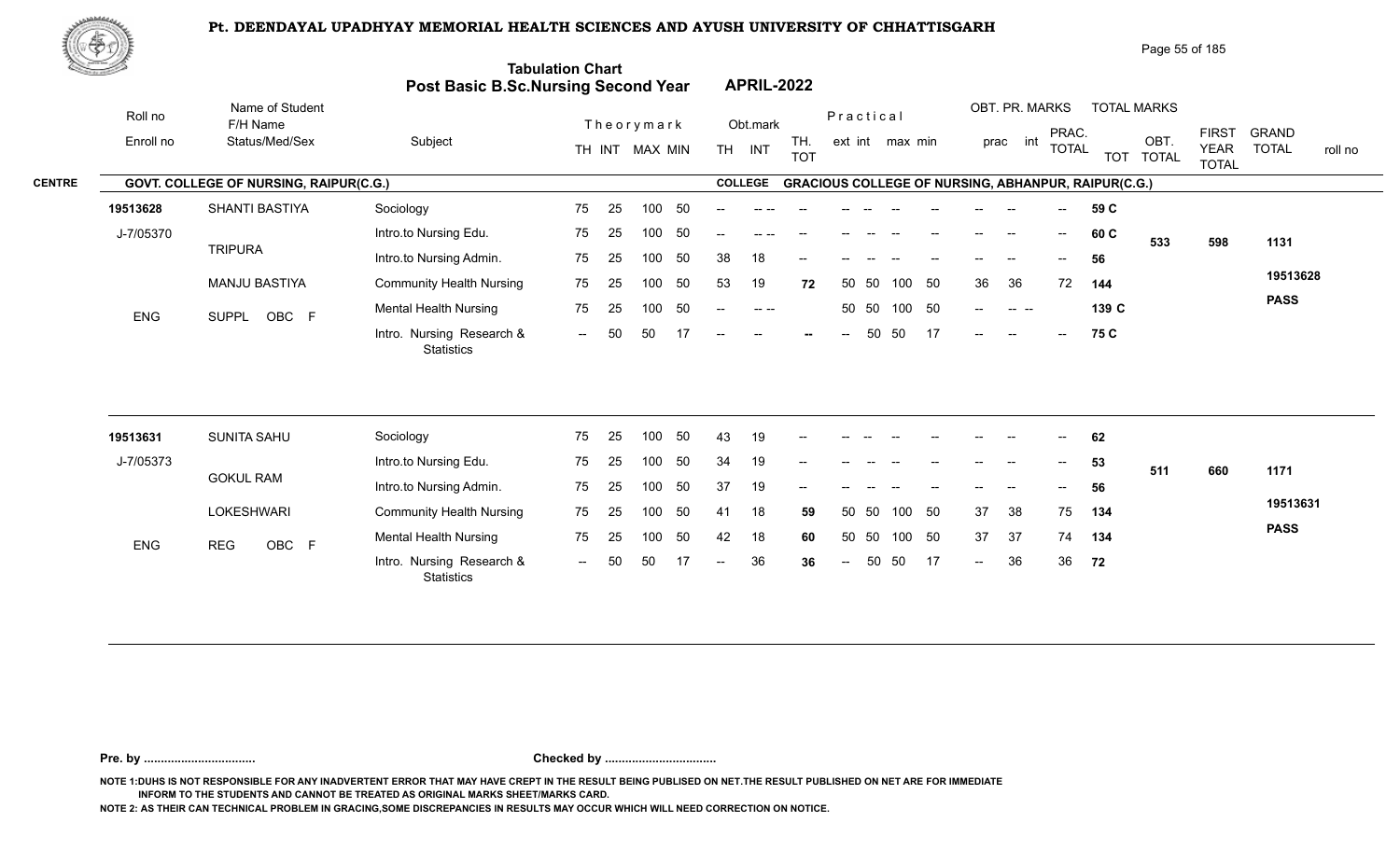

|               | ₩やヷ        |                                        |                                            |                         |                |            |                |                   |                                                            |          |    |                                       |                   |                          |       | Page 56 of 185     |                                             |                              |         |
|---------------|------------|----------------------------------------|--------------------------------------------|-------------------------|----------------|------------|----------------|-------------------|------------------------------------------------------------|----------|----|---------------------------------------|-------------------|--------------------------|-------|--------------------|---------------------------------------------|------------------------------|---------|
|               |            |                                        | <b>Post Basic B.Sc.Nursing Second Year</b> | <b>Tabulation Chart</b> |                |            |                | <b>APRIL-2022</b> |                                                            |          |    |                                       |                   |                          |       |                    |                                             |                              |         |
|               | Roll no    | Name of Student<br>F/H Name            |                                            |                         | Theorymark     |            | Obt.mark       |                   | Practical                                                  |          |    |                                       |                   | OBT. PR. MARKS           |       | <b>TOTAL MARKS</b> |                                             |                              |         |
|               | Enroll no  | Status/Med/Sex                         | Subject                                    |                         | TH INT MAX MIN | <b>TH</b>  | <b>INT</b>     | TH.<br><b>TOT</b> | ext int max min                                            |          |    |                                       | prac int          | PRAC.<br><b>TOTAL</b>    |       | OBT.<br>TOT TOTAL  | <b>FIRST</b><br><b>YEAR</b><br><b>TOTAL</b> | <b>GRAND</b><br><b>TOTAL</b> | roll no |
| <b>CENTRE</b> |            | GOVT. COLLEGE OF NURSING, RAIPUR(C.G.) |                                            |                         |                |            | <b>COLLEGE</b> |                   | <b>GRACIOUS COLLEGE OF NURSING, ABHANPUR, RAIPUR(C.G.)</b> |          |    |                                       |                   |                          |       |                    |                                             |                              |         |
|               | 20513640   | <b>BHARTI SAHU</b>                     | Sociology                                  | 75<br>25                | 100            | 50<br>30   | 19             | $-$               |                                                            |          |    |                                       |                   | $-$                      | 49*   |                    |                                             |                              |         |
|               | K-7/05947  |                                        | Intro.to Nursing Edu.                      | 75<br>25                | 100            | 30<br>50   | 18             | $- -$             | $- -$                                                      | $- -$    |    | $\hspace{0.05cm}$ – $\hspace{0.05cm}$ | $\hspace{0.05cm}$ | $\overline{\phantom{a}}$ | 48*   | 461                | 600                                         | 1061                         |         |
|               |            | PITAMBESHWAR SAHU                      | Intro.to Nursing Admin.                    | 75<br>25                | 100            | 25<br>50   | 19             | $- -$             |                                                            |          |    |                                       |                   |                          | $44*$ |                    |                                             |                              |         |
|               |            | <b>PADMAWATI</b>                       | <b>Community Health Nursing</b>            | 75<br>25                | 100            | 50<br>34   | 19             | 53                | 50 50                                                      | 100      | 50 | 38                                    | 37                | 75                       | 128   |                    |                                             | 20513640                     |         |
|               | <b>ENG</b> | OBC F<br><b>REG</b>                    | Mental Health Nursing                      | 75<br>25                | 100            | 26<br>50   | 18             | 44*               | - 50<br>50                                                 | 100      | 50 | 37                                    | 37                | 74                       | 118   |                    |                                             | <b>FAIL</b>                  |         |
|               |            |                                        | Intro. Nursing Research &<br>Statistics    | 50<br>$--$              | 50             | 17<br>$--$ | 37             | 37                | $\sim$ $-$                                                 | 50<br>50 | 17 | $\sim$                                | 37                |                          | 37 74 |                    |                                             |                              |         |
|               |            |                                        |                                            |                         |                |            |                |                   |                                                            |          |    |                                       |                   |                          |       |                    |                                             |                              |         |

| 20513644   | <b>BHUVNESHWARI</b>          | Sociology                               | 75      | 25 | 100 | -50 | 35             | 19 | $- -$                    |       |       |       |       |                          | --    | $- -$ | 54  |     |     |             |
|------------|------------------------------|-----------------------------------------|---------|----|-----|-----|----------------|----|--------------------------|-------|-------|-------|-------|--------------------------|-------|-------|-----|-----|-----|-------------|
| K-7/05951  |                              | Intro.to Nursing Edu.                   | 75      | 25 | 100 | 50  | 31             | 18 | $- -$                    | --    |       |       |       | $- -$                    | $- -$ | $--$  | 49* | 481 | 615 | 1096        |
|            | MAHADEV BAGHEL               | Intro.to Nursing Admin.                 | 75      | 25 | 100 | 50  | 31             | 18 | $\overline{\phantom{a}}$ | $- -$ | $- -$ | $- -$ | $- -$ | $\overline{\phantom{a}}$ | $- -$ | $--$  | 49* |     |     |             |
|            | <b>LALITA BAGHEL</b>         | <b>Community Health Nursing</b>         | 75      | 25 | 100 | 50  | 39             | 18 | 57                       | 50 50 |       | 100   | -50   | 38                       | - 37  | 75    | 132 |     |     | 20513644    |
| <b>ENG</b> | REG<br><b>ST</b><br><b>1</b> | <b>Mental Health Nursing</b>            | 75      | 25 | 100 | -50 | 29             | 19 | 48*                      | 50 50 |       | 100   | -50   | 38                       | - 37  | 75    | 123 |     |     | <b>FAIL</b> |
|            |                              | Intro. Nursing Research &<br>Statistics | $ \sim$ | 50 | 50  |     | $\overline{a}$ | 37 | 37                       | $--$  | 50    | -50   | 17    | $\sim$                   | 37    | 37    | -74 |     |     |             |

**Pre. by ................................. Checked by .................................**

**NOTE 1:DUHS IS NOT RESPONSIBLE FOR ANY INADVERTENT ERROR THAT MAY HAVE CREPT IN THE RESULT BEING PUBLISED ON NET.THE RESULT PUBLISHED ON NET ARE FOR IMMEDIATE INFORM TO THE STUDENTS AND CANNOT BE TREATED AS ORIGINAL MARKS SHEET/MARKS CARD.**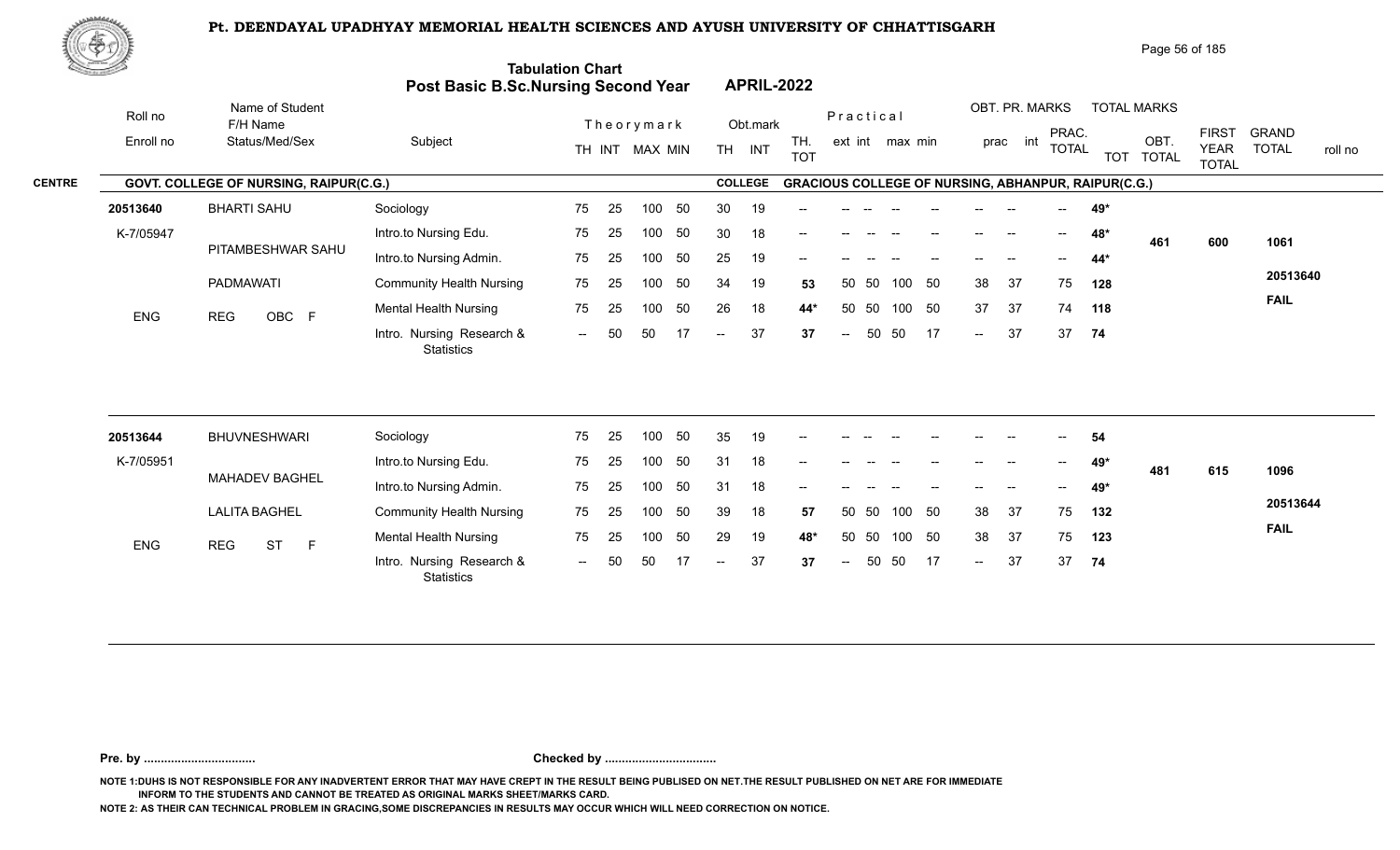

| Page 57 of 185 |
|----------------|
|----------------|

| <u>to Samuel I</u>   |                                               | Post Basic B.Sc.Nursing Second Year            | <b>Tabulation Chart</b> |    |                              |    |                          |                    | <b>APRIL-2022</b>                                          |                          |       |                 |    |        |                            |                                       |     |                            |                             |                                         |
|----------------------|-----------------------------------------------|------------------------------------------------|-------------------------|----|------------------------------|----|--------------------------|--------------------|------------------------------------------------------------|--------------------------|-------|-----------------|----|--------|----------------------------|---------------------------------------|-----|----------------------------|-----------------------------|-----------------------------------------|
| Roll no<br>Enroll no | Name of Student<br>F/H Name<br>Status/Med/Sex | Subject                                        |                         |    | Theorymark<br>TH INT MAX MIN |    |                          | Obt.mark<br>TH INT | TH.                                                        | Practical                |       | ext int max min |    |        | OBT. PR. MARKS<br>prac int | PRAC.<br><b>TOTAL</b>                 |     | <b>TOTAL MARKS</b><br>OBT. | <b>FIRST</b><br><b>YEAR</b> | <b>GRAND</b><br><b>TOTAL</b><br>roll no |
|                      |                                               |                                                |                         |    |                              |    |                          | <b>COLLEGE</b>     | <b>TOT</b>                                                 |                          |       |                 |    |        |                            |                                       |     | TOT TOTAL                  | <b>TOTAL</b>                |                                         |
|                      | GOVT. COLLEGE OF NURSING, RAIPUR(C.G.)        |                                                |                         |    |                              |    |                          |                    | <b>GRACIOUS COLLEGE OF NURSING, ABHANPUR, RAIPUR(C.G.)</b> |                          |       |                 |    |        |                            |                                       |     |                            |                             |                                         |
| 20513645             | CHANDRAKANT SAHU                              | Sociology                                      | 75                      | 25 | 100                          | 50 | 29                       | 19                 |                                                            |                          |       |                 |    |        |                            |                                       | 48* |                            |                             |                                         |
| K-7/05952            | KHILAVAN RAM SAHU                             | Intro.to Nursing Edu.                          | 75                      | 25 | 100                          | 50 | 33                       | 20                 |                                                            |                          |       |                 |    |        |                            | $\hspace{0.05cm}$ – $\hspace{0.05cm}$ | 53  | 479                        | 611                         | 1090                                    |
|                      |                                               | Intro.to Nursing Admin.                        | 75                      | 25 | 100                          | 50 | 34                       | 20                 |                                                            |                          |       |                 |    |        |                            | $- -$                                 | 54  |                            |                             | 20513645                                |
|                      | KOUSHILYA SAHU                                | <b>Community Health Nursing</b>                | 75                      | 25 | 100                          | 50 | 26                       | 19                 | 45*                                                        | 50                       | -50   | 100             | 50 | 39     | 38                         | 77                                    | 122 |                            |                             | <b>FAIL</b>                             |
| <b>ENG</b>           | OBC M<br><b>REG</b>                           | <b>Mental Health Nursing</b>                   | 75                      | 25 | 100                          | 50 | 30                       | 20                 | 50                                                         |                          | 50 50 | 100 50          |    | 38     | 38                         | 76                                    | 126 |                            |                             |                                         |
|                      |                                               | Intro. Nursing Research &<br><b>Statistics</b> | $\sim$ $\sim$           | 50 | 50                           | 17 | $-$                      | 38                 | 38                                                         | $\sim$                   | 50    | 50              | 17 | $\sim$ | 38                         | 38                                    | 76  |                            |                             |                                         |
|                      |                                               |                                                |                         |    |                              |    |                          |                    |                                                            |                          |       |                 |    |        |                            |                                       |     |                            |                             |                                         |
| 20513646             | <b>DALI</b>                                   | Sociology                                      | 75                      | 25 | 100                          | 50 | 38                       | 18                 |                                                            |                          |       |                 |    |        |                            |                                       | 56  |                            |                             |                                         |
| K-7/05953            |                                               | Intro.to Nursing Edu.                          | 75                      | 25 | 100                          | 50 | 41                       | 18                 |                                                            |                          |       |                 |    |        |                            | $\hspace{0.05cm}$ – $\hspace{0.05cm}$ | 59  | 508                        | 626                         | 1134                                    |
|                      | <b>SURESH KUMAR</b>                           | Intro.to Nursing Admin.                        | 75                      | 25 | 100                          | 50 | 40                       | 18                 |                                                            |                          |       |                 |    |        |                            |                                       | 58  |                            |                             |                                         |
|                      | <b>AMRITA BAI</b>                             | <b>Community Health Nursing</b>                | 75                      | 25 | 100                          | 50 | 38                       | 19                 | 57                                                         |                          | 50 50 | 100 50          |    | 38     | 37                         | 75                                    | 132 |                            |                             | 20513646                                |
| ENG                  | <b>REG</b><br>OBC F                           | <b>Mental Health Nursing</b>                   | 75                      | 25 | 100                          | 50 | 35                       | 19                 | 54                                                         |                          | 50 50 | 100 50          |    | 38     | 37                         | 75                                    | 129 |                            |                             | <b>PASS</b>                             |
|                      |                                               | Intro. Nursing Research &<br>Statistics        | $\sim$ $\sim$           | 50 | 50                           |    | $\overline{\phantom{m}}$ | 37                 | 37                                                         | $\overline{\phantom{m}}$ | 50    | 50              | 17 | $\sim$ | 37                         | 37                                    | 74  |                            |                             |                                         |
|                      |                                               |                                                |                         |    |                              |    |                          |                    |                                                            |                          |       |                 |    |        |                            |                                       |     |                            |                             |                                         |

**Pre. by ................................. Checked by .................................**

**NOTE 1:DUHS IS NOT RESPONSIBLE FOR ANY INADVERTENT ERROR THAT MAY HAVE CREPT IN THE RESULT BEING PUBLISED ON NET.THE RESULT PUBLISHED ON NET ARE FOR IMMEDIATE INFORM TO THE STUDENTS AND CANNOT BE TREATED AS ORIGINAL MARKS SHEET/MARKS CARD.**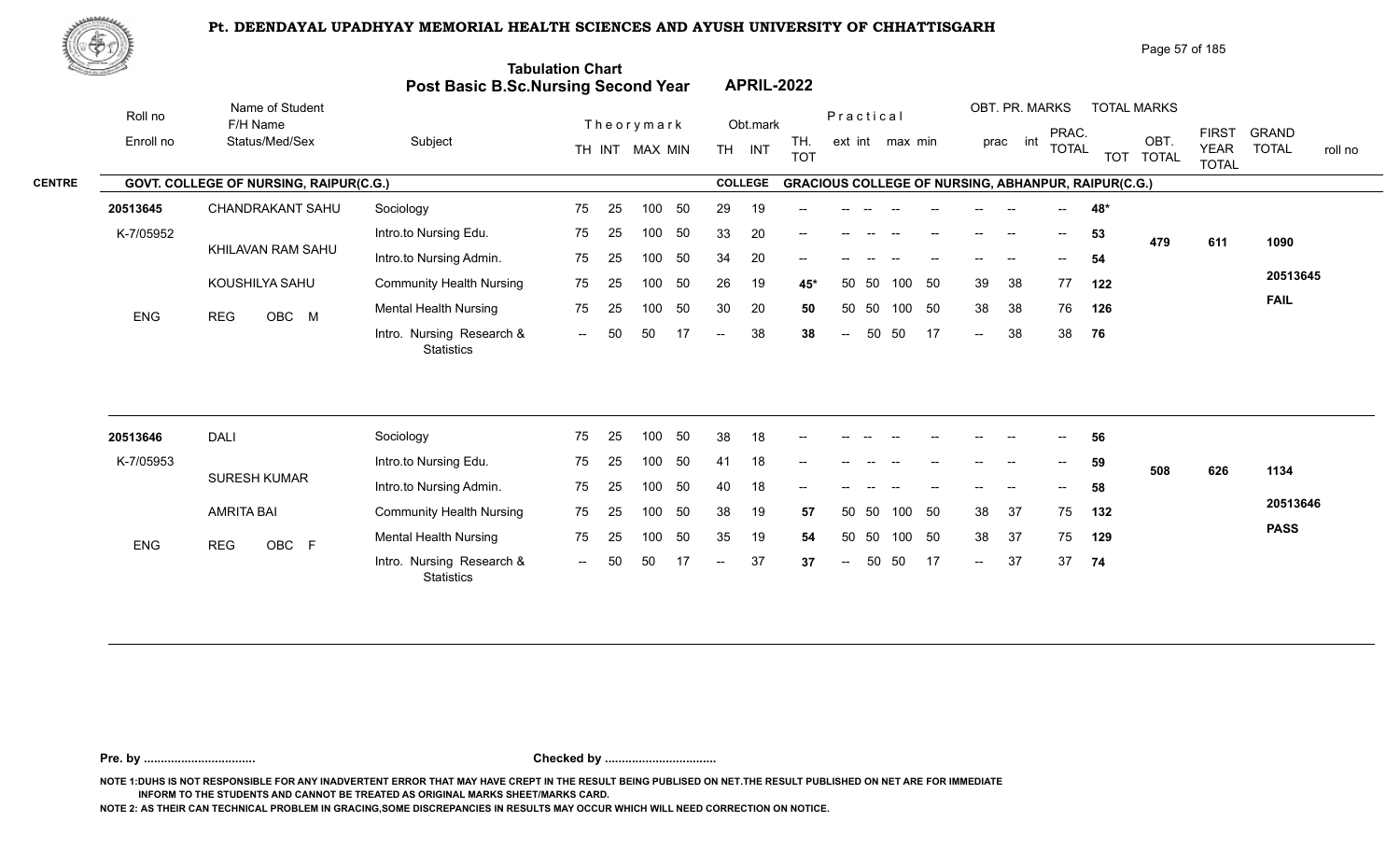

|               | ₩ <del>Ф</del> Ф |                                        |                                            |                                 |                                       | Page 58 of 185                                                                                                                                                         |
|---------------|------------------|----------------------------------------|--------------------------------------------|---------------------------------|---------------------------------------|------------------------------------------------------------------------------------------------------------------------------------------------------------------------|
|               |                  |                                        | <b>Post Basic B.Sc.Nursing Second Year</b> | <b>Tabulation Chart</b>         | <b>APRIL-2022</b>                     |                                                                                                                                                                        |
|               | Roll no          | Name of Student<br>F/H Name            |                                            | Theorymark                      | Obt.mark                              | OBT. PR. MARKS<br><b>TOTAL MARKS</b><br>Practical                                                                                                                      |
|               | Enroll no        | Status/Med/Sex                         | Subject                                    | TH INT MAX MIN                  | TH.<br><b>TH</b><br>INT<br><b>TOT</b> | <b>FIRST</b><br><b>GRAND</b><br>PRAC.<br>OBT.<br>int<br>ext int max min<br>prac<br><b>TOTAL</b><br><b>TOTAL</b><br><b>YEAR</b><br>roll no<br>TOT TOTAL<br><b>TOTAL</b> |
| <b>CENTRE</b> |                  | GOVT. COLLEGE OF NURSING, RAIPUR(C.G.) |                                            |                                 | <b>COLLEGE</b>                        | <b>GRACIOUS COLLEGE OF NURSING, ABHANPUR, RAIPUR(C.G.)</b>                                                                                                             |
|               | 20513649         | DIGESH KUMAR SAHU                      | Sociology                                  | 25<br>50<br>75<br>100           | 33<br>19<br>$\qquad \qquad -$         | 52<br>$--$                                                                                                                                                             |
|               | K-7/05956        |                                        | Intro.to Nursing Edu.                      | 75<br>50<br>25<br>100           | 30<br>19<br>$-$                       | 49*<br>$- -$<br>500<br>631<br>1131                                                                                                                                     |
|               |                  | <b>BHOLA RAM SAHU</b>                  | Intro.to Nursing Admin.                    | 75<br>25<br>50<br>100           | 38<br>18<br>$\qquad \qquad -$         | 56<br>$- -$                                                                                                                                                            |
|               |                  | SOBHANI BAI SAHU                       | <b>Community Health Nursing</b>            | 75<br>50<br>25<br>100           | 45<br>18<br>63                        | 20513649<br>50<br>38<br>38<br>76<br>50 50<br>100<br>139                                                                                                                |
|               | <b>ENG</b>       | OBC M<br><b>REG</b>                    | <b>Mental Health Nursing</b>               | 50<br>75<br>25<br>100           | 36<br>19<br>55                        | <b>PASS</b><br>37<br>38<br>50 50<br>50<br>75<br>100<br>130                                                                                                             |
|               |                  |                                        | Intro. Nursing Research &<br>Statistics    | 50<br>17<br>50<br>$\sim$ $\sim$ | 37<br>37<br>$--$                      | <b>VCG 01</b><br>37<br>17<br>50<br>37<br>- 50<br>74<br>$\sim$<br>$\sim$ $-$                                                                                            |

| 20513651   | <b>HEERA RAM SAHU</b> | Sociology                                      | 75  | 25  | 100 | -50 | 28     | 19 | $- -$ |       |       |     |      |                                                | --    | --            | $47*$ |     |     |             |
|------------|-----------------------|------------------------------------------------|-----|-----|-----|-----|--------|----|-------|-------|-------|-----|------|------------------------------------------------|-------|---------------|-------|-----|-----|-------------|
| K-7/05958  |                       | Intro.to Nursing Edu.                          | 75  | 25  | 100 | 50  | 34     | 20 |       |       |       |     |      |                                                | --    | $- -$         | 54    | 470 | 606 | 1076        |
|            | <b>VINOD RAM SAHU</b> | Intro.to Nursing Admin.                        | 75  | -25 | 100 | -50 | 37     | 20 | $- -$ | $- -$ |       |     | --   | $\hspace{0.1mm}-\hspace{0.1mm}-\hspace{0.1mm}$ | $- -$ | $\sim$ $\sim$ | 57    |     |     |             |
|            | SHANTI BAI SAHU       | <b>Community Health Nursing</b>                | 75  | -25 | 100 | -50 | 16     | 19 | $35*$ |       | 50 50 | 100 | - 50 | -39                                            | - 38  | 77            | 112   |     |     | 20513651    |
| <b>ENG</b> | OBC M<br><b>REG</b>   | <b>Mental Health Nursing</b>                   | 75  | 25  | 100 | -50 | 28     | 20 | 48*   |       | 50 50 | 100 | -50  | 38                                             | -38   | 76            | 124   |     |     | <b>FAIL</b> |
|            |                       | Intro. Nursing Research &<br><b>Statistics</b> | $-$ | 50  | .50 |     | $\sim$ | 38 | 38    | $--$  | 50    | -50 | 17   | $\sim$ $\sim$                                  | 38    | 38            | 76    |     |     |             |

**Pre. by ................................. Checked by .................................**

**NOTE 1:DUHS IS NOT RESPONSIBLE FOR ANY INADVERTENT ERROR THAT MAY HAVE CREPT IN THE RESULT BEING PUBLISED ON NET.THE RESULT PUBLISHED ON NET ARE FOR IMMEDIATE INFORM TO THE STUDENTS AND CANNOT BE TREATED AS ORIGINAL MARKS SHEET/MARKS CARD.**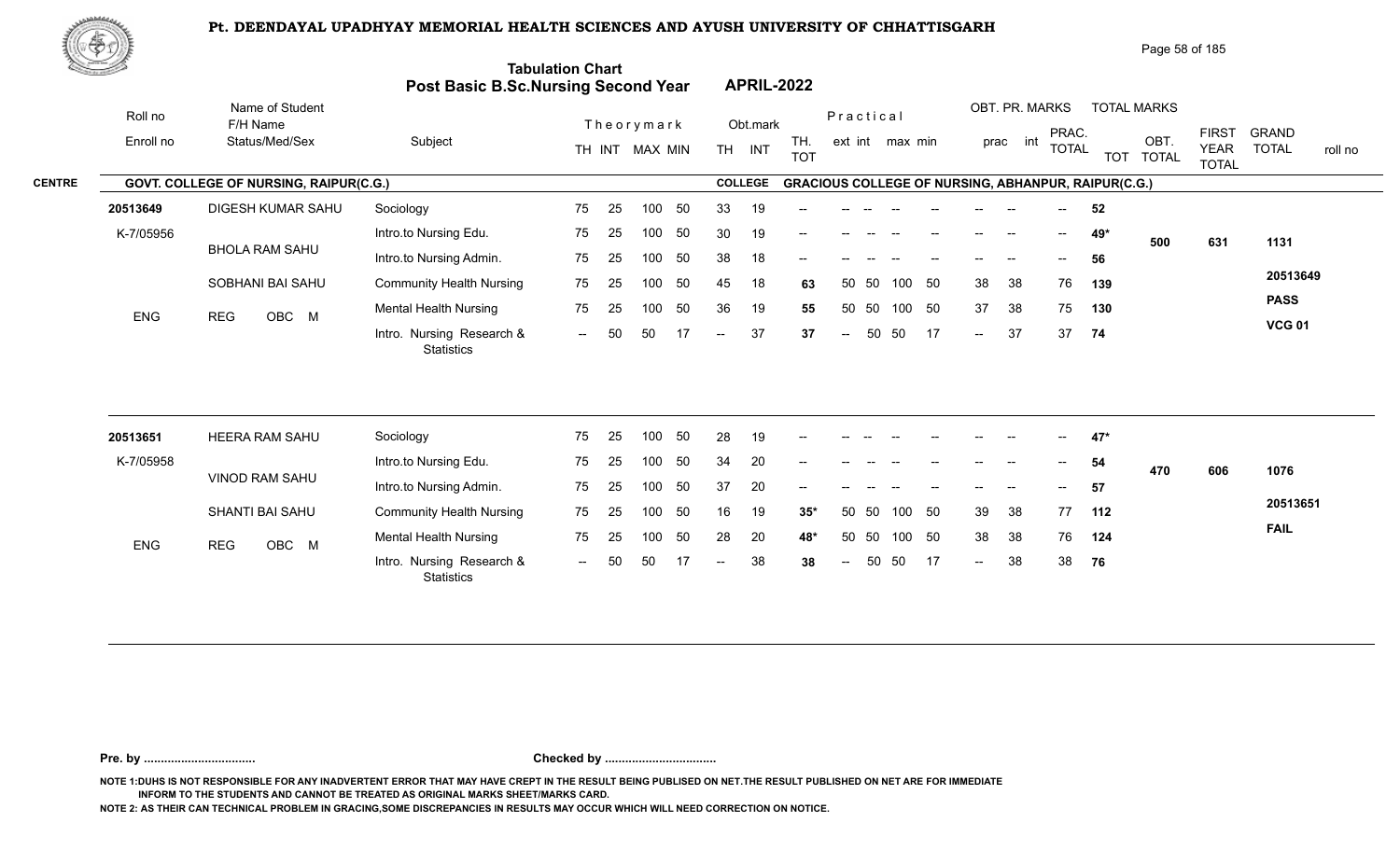

| Page 59 of 185 |  |  |
|----------------|--|--|
|                |  |  |

| <u>tan masara</u> |            |                                        | Post Basic B.Sc.Nursing Second Year            | <b>Tabulation Chart</b> |    |                |    |                |                | <b>APRIL-2022</b> |                          |       |                 |    |               |                |                                       |                                                            |                    |                             |              |         |
|-------------------|------------|----------------------------------------|------------------------------------------------|-------------------------|----|----------------|----|----------------|----------------|-------------------|--------------------------|-------|-----------------|----|---------------|----------------|---------------------------------------|------------------------------------------------------------|--------------------|-----------------------------|--------------|---------|
|                   | Roll no    | Name of Student<br>F/H Name            |                                                |                         |    | Theorymark     |    |                | Obt.mark       |                   | Practical                |       |                 |    |               | OBT. PR. MARKS | PRAC.                                 |                                                            | <b>TOTAL MARKS</b> | <b>FIRST</b>                | <b>GRAND</b> |         |
|                   | Enroll no  | Status/Med/Sex                         | Subject                                        |                         |    | TH INT MAX MIN |    |                | TH INT         | TH.<br><b>TOT</b> |                          |       | ext int max min |    |               | prac int       | <b>TOTAL</b>                          |                                                            | OBT.<br>TOT TOTAL  | <b>YEAR</b><br><b>TOTAL</b> | <b>TOTAL</b> | roll no |
| <b>CENTRE</b>     |            | GOVT. COLLEGE OF NURSING, RAIPUR(C.G.) |                                                |                         |    |                |    |                | <b>COLLEGE</b> |                   |                          |       |                 |    |               |                |                                       | <b>GRACIOUS COLLEGE OF NURSING, ABHANPUR, RAIPUR(C.G.)</b> |                    |                             |              |         |
|                   | 20513656   | <b>KESHAR</b>                          | Sociology                                      | 75                      | 25 | 100            | 50 | 32             | 19             |                   |                          |       |                 |    |               |                |                                       | 51                                                         |                    |                             |              |         |
|                   | K-7/05963  |                                        | Intro.to Nursing Edu.                          | 75                      | 25 | 100            | 50 | 30             | 18             | --                |                          |       |                 |    |               |                | $\hspace{0.05cm}$ – $\hspace{0.05cm}$ | 48*                                                        | 477                | 617                         | 1094         |         |
|                   |            | <b>SANT RAM</b>                        | Intro.to Nursing Admin.                        | 75                      | 25 | 100            | 50 | 32             | 18             | --                |                          |       |                 |    |               |                | $- -$                                 | 50                                                         |                    |                             |              |         |
|                   |            | <b>AMRIKA DEVI</b>                     | <b>Community Health Nursing</b>                | 75                      | 25 | 100            | 50 | 38             | 19             | 57                |                          | 50 50 | 100             | 50 | 38            | 37             | 75                                    | 132                                                        |                    |                             | 20513656     |         |
|                   | ENG        | OBC F<br><b>REG</b>                    | <b>Mental Health Nursing</b>                   | 75                      | 25 | 100            | 50 | 30             | 18             | 48*               | 50                       | 50    | 100             | 50 | 37            | 37             | 74                                    | 122                                                        |                    |                             | <b>PASS</b>  |         |
|                   |            |                                        | Intro. Nursing Research &<br><b>Statistics</b> | $\sim$                  | 50 | 50             | 17 | $\overline{a}$ | 37             | 37                | $\overline{\phantom{a}}$ | 50    | 50              | 17 | $\sim$        | 37             | 37                                    | 74                                                         |                    |                             | <b>DC 04</b> |         |
|                   |            |                                        |                                                |                         |    |                |    |                |                |                   |                          |       |                 |    |               |                |                                       |                                                            |                    |                             |              |         |
|                   | 20513658   | <b>NEHA SAHU</b>                       | Sociology                                      | 75                      | 25 | 100            | 50 | 36             | 19             |                   |                          |       |                 |    |               |                |                                       | 55                                                         |                    |                             |              |         |
|                   | K-7/05965  |                                        | Intro.to Nursing Edu.                          | 75                      | 25 | 100            | 50 | 40             | 18             | --                |                          |       |                 |    |               |                | $\hspace{0.05cm}$ – $\hspace{0.05cm}$ | 58                                                         | 507                | 631                         | 1138         |         |
|                   |            | <b>RAJKUMAR</b>                        | Intro.to Nursing Admin.                        | 75                      | 25 | 100            | 50 | 42             | 18             |                   |                          |       |                 |    |               |                |                                       | 60                                                         |                    |                             |              |         |
|                   |            | <b>DIRA BAI</b>                        | <b>Community Health Nursing</b>                | 75                      | 25 | 100            | 50 | 42             | 18             | 60                | 50                       | 50    | 100             | 50 | 38            | 38             | 76                                    | 136                                                        |                    |                             | 20513658     |         |
|                   | <b>ENG</b> | OBC F<br><b>REG</b>                    | <b>Mental Health Nursing</b>                   | 75                      | 25 | 100            | 50 | 28             | 19             | 47*               | 50                       | 50    | 100             | 50 | 37            | 38             | 75                                    | 122                                                        |                    |                             | <b>PASS</b>  |         |
|                   |            |                                        | Intro. Nursing Research &<br><b>Statistics</b> | $\sim$ $\sim$           | 50 | 50             | 17 | $-$            | 38             | 38                | $\overline{\phantom{m}}$ | 50    | 50              | 17 | $\sim$ $\sim$ | 38             | 38                                    | 76                                                         |                    |                             | <b>DC 03</b> |         |
|                   |            |                                        |                                                |                         |    |                |    |                |                |                   |                          |       |                 |    |               |                |                                       |                                                            |                    |                             |              |         |

**Pre. by ................................. Checked by .................................**

**NOTE 1:DUHS IS NOT RESPONSIBLE FOR ANY INADVERTENT ERROR THAT MAY HAVE CREPT IN THE RESULT BEING PUBLISED ON NET.THE RESULT PUBLISHED ON NET ARE FOR IMMEDIATE INFORM TO THE STUDENTS AND CANNOT BE TREATED AS ORIGINAL MARKS SHEET/MARKS CARD.**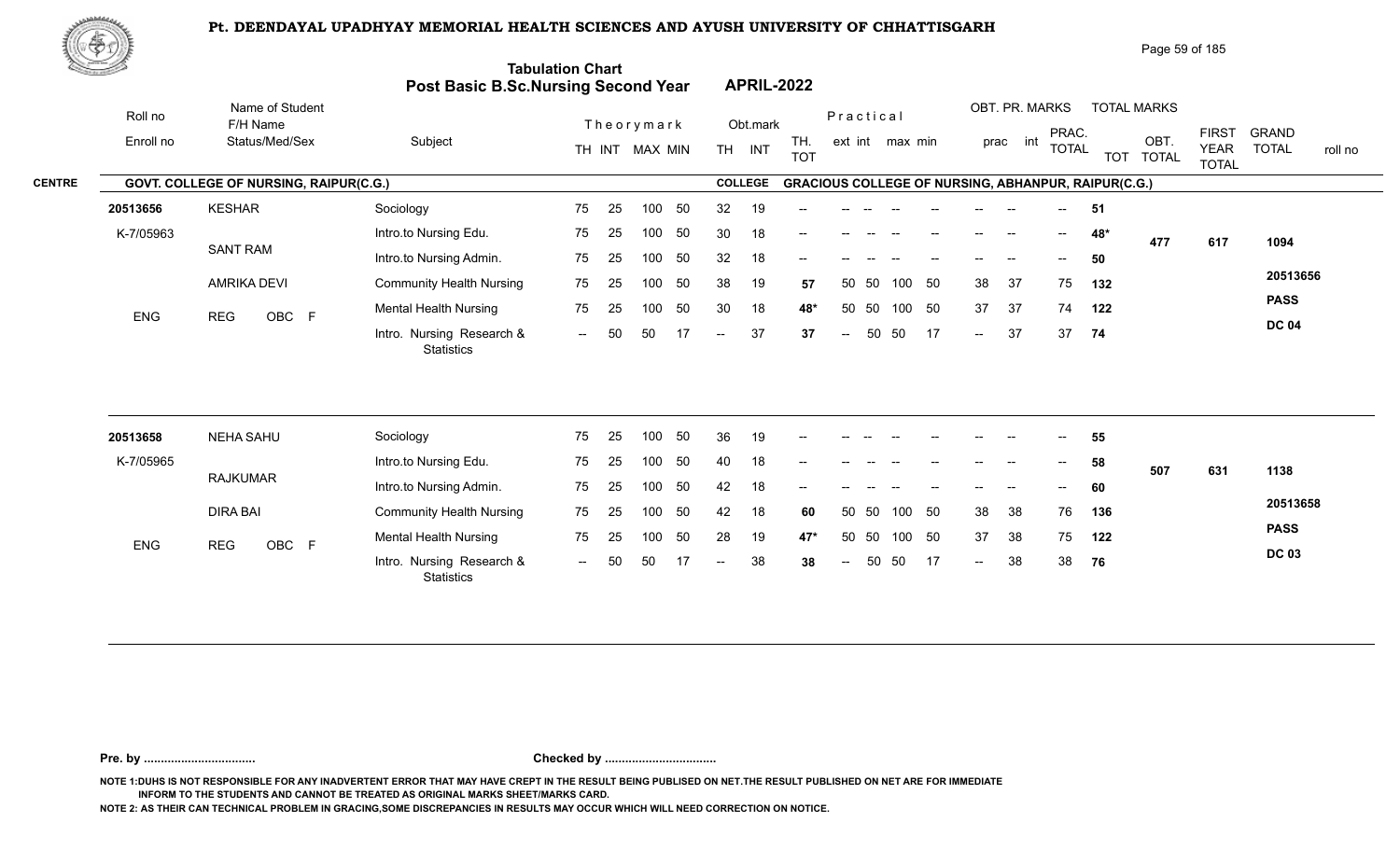

| 東中央           |            |                                        |                                            |                                  |                                                          | Page 60 of 185                                                                                                                                                       |
|---------------|------------|----------------------------------------|--------------------------------------------|----------------------------------|----------------------------------------------------------|----------------------------------------------------------------------------------------------------------------------------------------------------------------------|
|               |            |                                        | <b>Post Basic B.Sc.Nursing Second Year</b> | <b>Tabulation Chart</b>          | <b>APRIL-2022</b>                                        |                                                                                                                                                                      |
|               | Roll no    | Name of Student<br>F/H Name            |                                            | Theorymark                       | Practical<br>Obt.mark                                    | OBT. PR. MARKS<br><b>TOTAL MARKS</b>                                                                                                                                 |
|               | Enroll no  | Status/Med/Sex                         | Subject                                    | TH INT MAX MIN                   | TH.<br>ext int max min<br><b>TH</b><br>INT<br><b>TOT</b> | <b>FIRST</b><br><b>GRAND</b><br>PRAC.<br>int<br>OBT.<br>prac<br><b>TOTAL</b><br><b>TOTAL</b><br><b>YEAR</b><br>roll no<br><b>TOT</b><br><b>TOTAL</b><br><b>TOTAL</b> |
| <b>CENTRE</b> |            | GOVT. COLLEGE OF NURSING, RAIPUR(C.G.) |                                            |                                  | <b>COLLEGE</b>                                           | <b>GRACIOUS COLLEGE OF NURSING, ABHANPUR, RAIPUR(C.G.)</b>                                                                                                           |
|               | 20513660   | PADMANI                                | Sociology                                  | 75<br>25<br>50<br>100            | 32<br>19<br>--                                           | 51<br>$- -$                                                                                                                                                          |
|               | K-7/05967  |                                        | Intro.to Nursing Edu.                      | 75<br>25<br>50<br>100            | 36<br>18<br>$- -$<br>$\hspace{0.05cm}$                   | 54<br>$\overline{\phantom{a}}$<br>$- -$<br>--<br>634<br>510<br>1144                                                                                                  |
|               |            | <b>BHOOPAL</b>                         | Intro.to Nursing Admin.                    | 50<br>75<br>25<br>100            | 18<br>40<br>--                                           | 58<br>$\overline{\phantom{a}}$                                                                                                                                       |
|               |            | <b>MONGARA</b>                         | <b>Community Health Nursing</b>            | 75<br>25<br>50<br>100            | 51<br>18<br>- 50<br>50 50<br>100<br>69                   | 20513660<br>37<br>37<br>74<br>143                                                                                                                                    |
|               | <b>ENG</b> | OBC F<br><b>REG</b>                    | Mental Health Nursing                      | 50<br>75<br>25<br>100            | 38<br>18<br>50 50<br>100<br>- 50<br>56                   | <b>PASS</b><br>37<br>37<br>74<br>130                                                                                                                                 |
|               |            |                                        | Intro. Nursing Research &<br>Statistics    | -50<br>50<br>17<br>$\sim$ $\sim$ | 37<br>17<br>50<br>50<br>37<br>$\sim$<br>$\sim$           | 37<br>37<br>74<br>$\sim$                                                                                                                                             |
|               |            |                                        |                                            |                                  |                                                          |                                                                                                                                                                      |

| 20513662   | PREETI SAHU         | Sociology                                      | 75                       | -25 | 100 | 50  | 31            | 18 | $\overline{\phantom{a}}$ |               |       |        |                   |               |       | $\hspace{0.1mm}-\hspace{0.1mm}-\hspace{0.1mm}$ | 49* |     |     |               |
|------------|---------------------|------------------------------------------------|--------------------------|-----|-----|-----|---------------|----|--------------------------|---------------|-------|--------|-------------------|---------------|-------|------------------------------------------------|-----|-----|-----|---------------|
| K-7/05969  |                     | Intro.to Nursing Edu.                          | 75                       | -25 | 100 |     | 42            | 19 | $\overline{\phantom{a}}$ | --            |       |        | $- -$             | $- -$         | $- -$ | $\sim$                                         | 61  | 511 | 634 | 1145          |
|            | SHAMBHU LAL         | Intro.to Nursing Admin.                        | 75                       | -25 | 100 | 50  | 39            | 18 | $- -$                    | $- -$         | $- -$ | $- -$  | $\hspace{0.05cm}$ | $\frac{1}{2}$ | $-$   | $\overline{\phantom{a}}$                       | 57  |     |     |               |
|            | MAITEEN BAI         | <b>Community Health Nursing</b>                | 75                       | 25  | 100 | 50  | 41            | 19 | 60                       |               | 50 50 | 100    | - 50              | 37            | -37   | 74                                             | 134 |     |     | 20513662      |
| <b>ENG</b> | OBC F<br><b>REG</b> | <b>Mental Health Nursing</b>                   | 75                       | 25  | 100 | -50 | 43            | 18 | 61                       |               | 50 50 | 100 50 |                   | 38            | -37   | 75                                             | 136 |     |     | <b>PASS</b>   |
|            |                     | Intro. Nursing Research &<br><b>Statistics</b> | $\overline{\phantom{a}}$ | 50  | -50 |     | $\sim$ $\sim$ | 37 | 37                       | $\sim$ $\sim$ | 50    | - 50   | 17                | $\sim$        | 37    | 37                                             | 74  |     |     | <b>VCG 01</b> |

**Pre. by ................................. Checked by .................................**

**NOTE 1:DUHS IS NOT RESPONSIBLE FOR ANY INADVERTENT ERROR THAT MAY HAVE CREPT IN THE RESULT BEING PUBLISED ON NET.THE RESULT PUBLISHED ON NET ARE FOR IMMEDIATE INFORM TO THE STUDENTS AND CANNOT BE TREATED AS ORIGINAL MARKS SHEET/MARKS CARD.**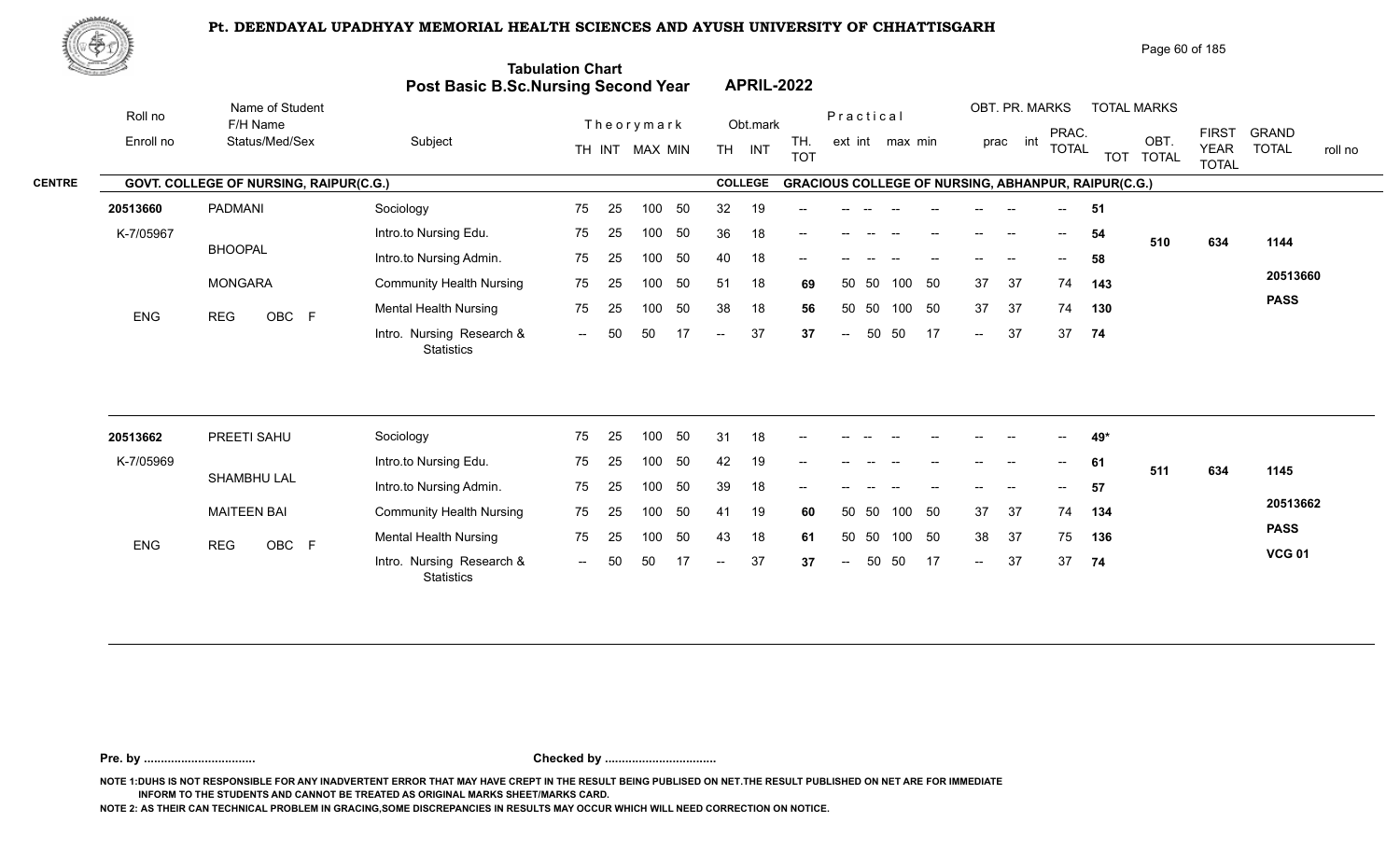

|               | 脚のり        |                                               |                                            |                                 |                                                          | Page 61 of 185                                                                                                                                      |
|---------------|------------|-----------------------------------------------|--------------------------------------------|---------------------------------|----------------------------------------------------------|-----------------------------------------------------------------------------------------------------------------------------------------------------|
|               |            |                                               | <b>Post Basic B.Sc.Nursing Second Year</b> | <b>Tabulation Chart</b>         | <b>APRIL-2022</b>                                        |                                                                                                                                                     |
|               | Roll no    | Name of Student<br>F/H Name                   |                                            | Theorymark                      | Practical<br>Obt.mark                                    | OBT. PR. MARKS<br><b>TOTAL MARKS</b>                                                                                                                |
|               | Enroll no  | Status/Med/Sex                                | Subject                                    | TH INT MAX MIN                  | TH.<br>ext int max min<br><b>TH</b><br>INT<br><b>TOT</b> | <b>FIRST</b><br><b>GRAND</b><br>PRAC.<br>OBT.<br>int<br>prac<br><b>TOTAL</b><br><b>TOTAL</b><br><b>YEAR</b><br>roll no<br>TOT TOTAL<br><b>TOTAL</b> |
| <b>CENTRE</b> |            | <b>GOVT. COLLEGE OF NURSING, RAIPUR(C.G.)</b> |                                            |                                 | <b>COLLEGE</b>                                           | <b>GRACIOUS COLLEGE OF NURSING, ABHANPUR, RAIPUR(C.G.)</b>                                                                                          |
|               | 20513665   | <b>RUPA</b>                                   | Sociology                                  | 50<br>75<br>-25<br>100          | 36<br>18<br>$-$                                          | 54<br>$- -$                                                                                                                                         |
|               | K-7/05972  |                                               | Intro.to Nursing Edu.                      | 50<br>75<br>-25<br>100          | 41<br>18<br>$- -$                                        | 59<br>--<br>$\overline{\phantom{a}}$<br>495<br>618<br>1113                                                                                          |
|               |            | <b>ARMAN SINGH</b>                            | Intro.to Nursing Admin.                    | 50<br>75<br>-25<br>100          | 19<br>41<br>$-$                                          | 60                                                                                                                                                  |
|               |            | <b>RUT MARGRET</b>                            | <b>Community Health Nursing</b>            | 75<br>50<br>-25<br>100          | 31<br>19<br>50 50<br>100<br>50                           | 20513665<br>50<br>37<br>38<br>75<br>125                                                                                                             |
|               | <b>ENG</b> | GEN F<br><b>REG</b>                           | <b>Mental Health Nursing</b>               | 75<br>-50<br>25<br>100          | 32<br>18<br>- 50<br>100<br>50<br>50                      | <b>PASS</b><br>50<br>37<br>38<br>75<br>125                                                                                                          |
|               |            |                                               | Intro. Nursing Research &<br>Statistics    | 50<br>50<br>17<br>$\sim$ $\sim$ | 36<br>-50<br>50<br>36<br>$\sim$ $\sim$<br>$\sim$         | 36<br>17<br>36<br>72<br>$\sim$                                                                                                                      |

| 20513666   | SANDEEP KUMAR SAHU  | Sociology                                      | 75   | -25 | 100 | 50  | -37                      | 19 | $\sim$ |       | the company of | $--$ | $\sim$                                | $-  \,$                  | $\overline{\phantom{a}}$ | $\sim$ $\sim$ | 56   |     |     |          |
|------------|---------------------|------------------------------------------------|------|-----|-----|-----|--------------------------|----|--------|-------|----------------|------|---------------------------------------|--------------------------|--------------------------|---------------|------|-----|-----|----------|
| K-7/05973  |                     | Intro.to Nursing Edu.                          | 75   | 25  | 100 | 50  | A                        | 18 |        | $- -$ |                |      | $\hspace{0.05cm}$ – $\hspace{0.05cm}$ | $- -$                    | $- -$                    | $--$          | 18*  | 459 | 659 | 1118     |
|            | AWE RAM SAHU        | Intro.to Nursing Admin.                        | 75   | 25  | 100 | -50 | 38                       | 18 |        |       |                |      |                                       | $- -$                    | --                       | $- -$         | 56   |     |     |          |
|            | SUMINTRA BAI SAHU   | <b>Community Health Nursing</b>                | 75   | -25 | 100 | -50 | 32                       | 19 | 51     | 50 50 |                | 100  | - 50                                  | 37                       | - 37                     | 74            | 125  |     |     | 20513666 |
| <b>ENG</b> | <b>REG</b><br>OBC M | <b>Mental Health Nursing</b>                   | 75   | -25 | 100 | -50 | -37                      | 18 | 55     | 50 50 |                | 100  | - 50                                  | -38                      | - 37                     | 75            | 130  |     |     | FAIL     |
|            |                     | Intro. Nursing Research &<br><b>Statistics</b> | $--$ | 50  | 50  |     | $\overline{\phantom{a}}$ | 37 | 37     | $-$   | 50             | -50  | 17                                    | $\overline{\phantom{a}}$ | 37                       | 37            | - 74 |     |     |          |

**Pre. by ................................. Checked by .................................**

**NOTE 1:DUHS IS NOT RESPONSIBLE FOR ANY INADVERTENT ERROR THAT MAY HAVE CREPT IN THE RESULT BEING PUBLISED ON NET.THE RESULT PUBLISHED ON NET ARE FOR IMMEDIATE INFORM TO THE STUDENTS AND CANNOT BE TREATED AS ORIGINAL MARKS SHEET/MARKS CARD.**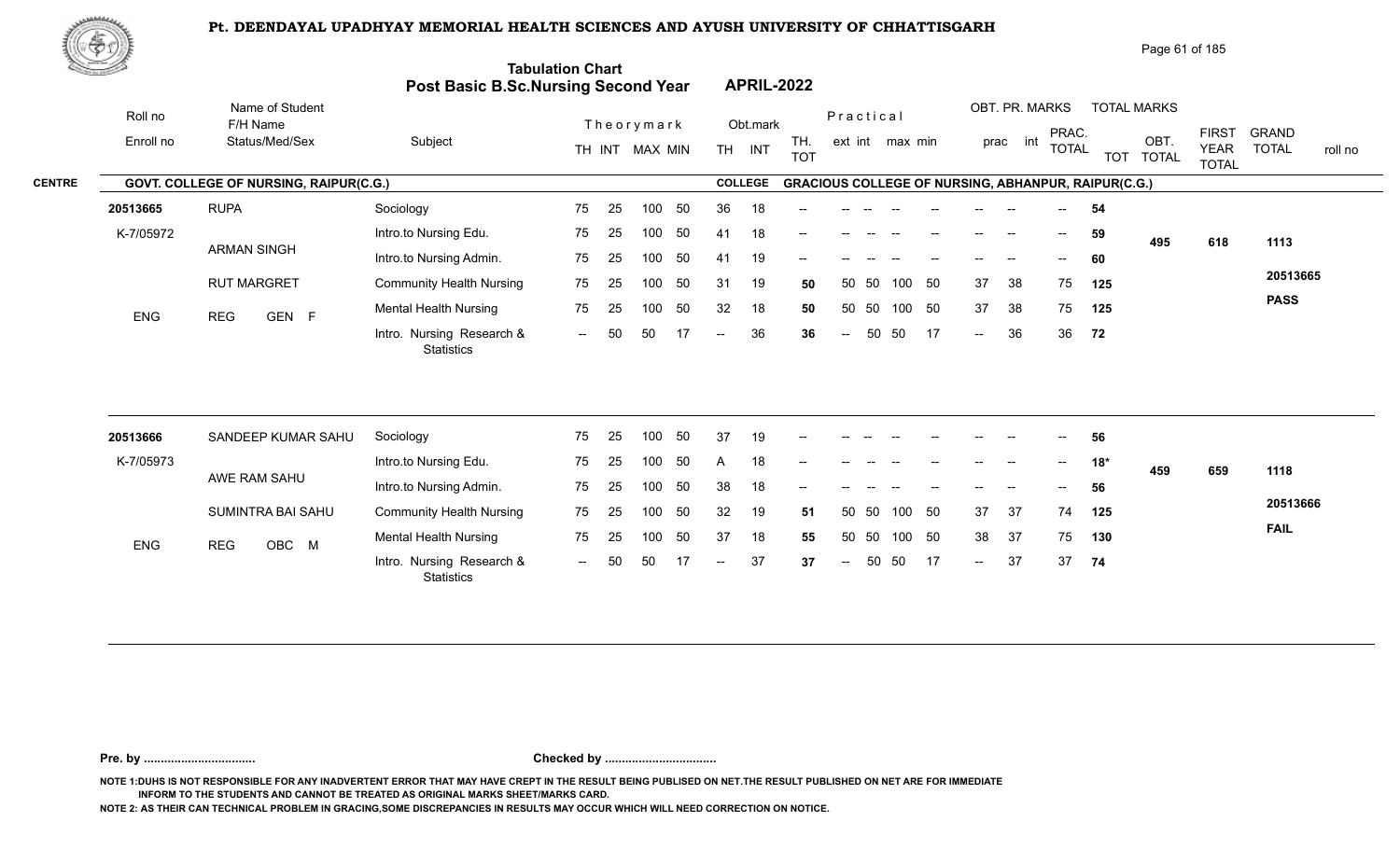

| ₩ФӮ           |            |                                        |                                         |                                                                       |                                       |                              | Page 62 of 185                                                             |                                                                                        |
|---------------|------------|----------------------------------------|-----------------------------------------|-----------------------------------------------------------------------|---------------------------------------|------------------------------|----------------------------------------------------------------------------|----------------------------------------------------------------------------------------|
|               |            |                                        |                                         | <b>Tabulation Chart</b><br><b>Post Basic B.Sc.Nursing Second Year</b> | <b>APRIL-2022</b>                     |                              |                                                                            |                                                                                        |
|               | Roll no    | Name of Student<br>F/H Name            |                                         | Theorymark                                                            | Obt.mark                              | Practical                    | OBT. PR. MARKS<br><b>TOTAL MARKS</b>                                       |                                                                                        |
|               | Enroll no  | Status/Med/Sex                         | Subject                                 | TH INT MAX MIN                                                        | TH.<br><b>TH</b><br>INT<br><b>TOT</b> | ext int max min              | PRAC.<br>int<br>OBT.<br>prac<br><b>TOTAL</b><br><b>TOTAL</b><br><b>TOT</b> | <b>FIRST</b><br><b>GRAND</b><br><b>TOTAL</b><br><b>YEAR</b><br>roll no<br><b>TOTAL</b> |
| <b>CENTRE</b> |            | GOVT. COLLEGE OF NURSING, RAIPUR(C.G.) |                                         |                                                                       | <b>COLLEGE</b>                        |                              | <b>GRACIOUS COLLEGE OF NURSING, ABHANPUR, RAIPUR(C.G.)</b>                 |                                                                                        |
|               | 20513667   | SANJIBANI SWAIN                        | Sociology                               | 50<br>75<br>25<br>100                                                 | 38<br>19<br>--                        |                              | 57                                                                         |                                                                                        |
|               | K-7/05974  |                                        | Intro.to Nursing Edu.                   | 50<br>75<br>25<br>100                                                 | 42<br>20<br>$- -$                     | $- -$                        | 62<br>$- -$<br>$\overline{\phantom{a}}$<br>--<br>535                       | 695<br>1230                                                                            |
|               |            | <b>BIRANCHI NARAYAN</b><br>SWAIN       | Intro.to Nursing Admin.                 | 50<br>75<br>25<br>100                                                 | 20<br>36<br>$- -$                     |                              | 56<br>$\sim$                                                               |                                                                                        |
|               |            | <b>BILASINI</b>                        | <b>Community Health Nursing</b>         | 50<br>75<br>25<br>100                                                 | 46<br>19<br>65                        | 50 50<br>- 50<br>100         | 38<br>77<br>39<br>142                                                      | 20513667                                                                               |
|               | <b>ENG</b> | <b>REG</b><br>GEN F                    | Mental Health Nursing                   | 50<br>75<br>25<br>100                                                 | 46<br>20<br>66                        | 50 50<br>100 50              | 38<br>38<br>76<br>142                                                      | <b>PASS</b>                                                                            |
|               |            |                                        | Intro. Nursing Research &<br>Statistics | 50<br>50<br>17<br>$\sim$ $\sim$                                       | 38<br>38<br>$--$                      | 17<br>50<br>50<br>$\sim$ $-$ | 38<br>38<br>76<br>$\sim$                                                   |                                                                                        |
|               |            |                                        |                                         |                                                                       |                                       |                              |                                                                            |                                                                                        |

| 20513670   | SHYAMRATAN   | Sociology                                      | 75     | -25 | 100 | 50  | 41     | 19 | $-$    | $- -$                    |       |        | $\hspace{0.05cm}$ – $\hspace{0.05cm}$ | $\overline{\phantom{a}}$ | $- -$                    | $  \,$                   | 60  |     |     |             |
|------------|--------------|------------------------------------------------|--------|-----|-----|-----|--------|----|--------|--------------------------|-------|--------|---------------------------------------|--------------------------|--------------------------|--------------------------|-----|-----|-----|-------------|
| K-7/05977  |              | Intro.to Nursing Edu.                          | 75     | -25 | 100 | -50 | 49     | 20 | $\sim$ | $\overline{\phantom{a}}$ |       |        | $\overline{\phantom{a}}$              | $\mathbf{m}$             | $\overline{\phantom{a}}$ | $\sim$                   | 69  | 540 | 679 | 1219        |
|            | RADHESHYAM   | Intro.to Nursing Admin.                        | 75     | -25 | 100 | 50  | 43     | 20 | $\sim$ |                          |       |        |                                       | $- -$                    | $- -$                    | $\overline{\phantom{a}}$ | 63  |     |     |             |
|            | RADHA BAI    | <b>Community Health Nursing</b>                | 75     | -25 | 100 | -50 | 44     | 19 | 63     |                          | 50 50 | 100 50 |                                       | 39                       | -38                      | 77                       | 140 |     |     | 20513670    |
| <b>ENG</b> | OBC M<br>REG | <b>Mental Health Nursing</b>                   | 75     | -25 | 100 | -50 | 36     | 20 | 56     |                          | 50 50 | 100 50 |                                       | 38                       | -38                      | 76                       | 132 |     |     | <b>PASS</b> |
|            |              | Intro. Nursing Research &<br><b>Statistics</b> | $\sim$ | 50  | 50  |     | $  \,$ | 38 | 38     | $\sim$ $-$               |       | 50 50  | 17                                    | $\sim$                   | 38                       | 38                       | 76  |     |     |             |

**Pre. by ................................. Checked by .................................**

**NOTE 1:DUHS IS NOT RESPONSIBLE FOR ANY INADVERTENT ERROR THAT MAY HAVE CREPT IN THE RESULT BEING PUBLISED ON NET.THE RESULT PUBLISHED ON NET ARE FOR IMMEDIATE INFORM TO THE STUDENTS AND CANNOT BE TREATED AS ORIGINAL MARKS SHEET/MARKS CARD.**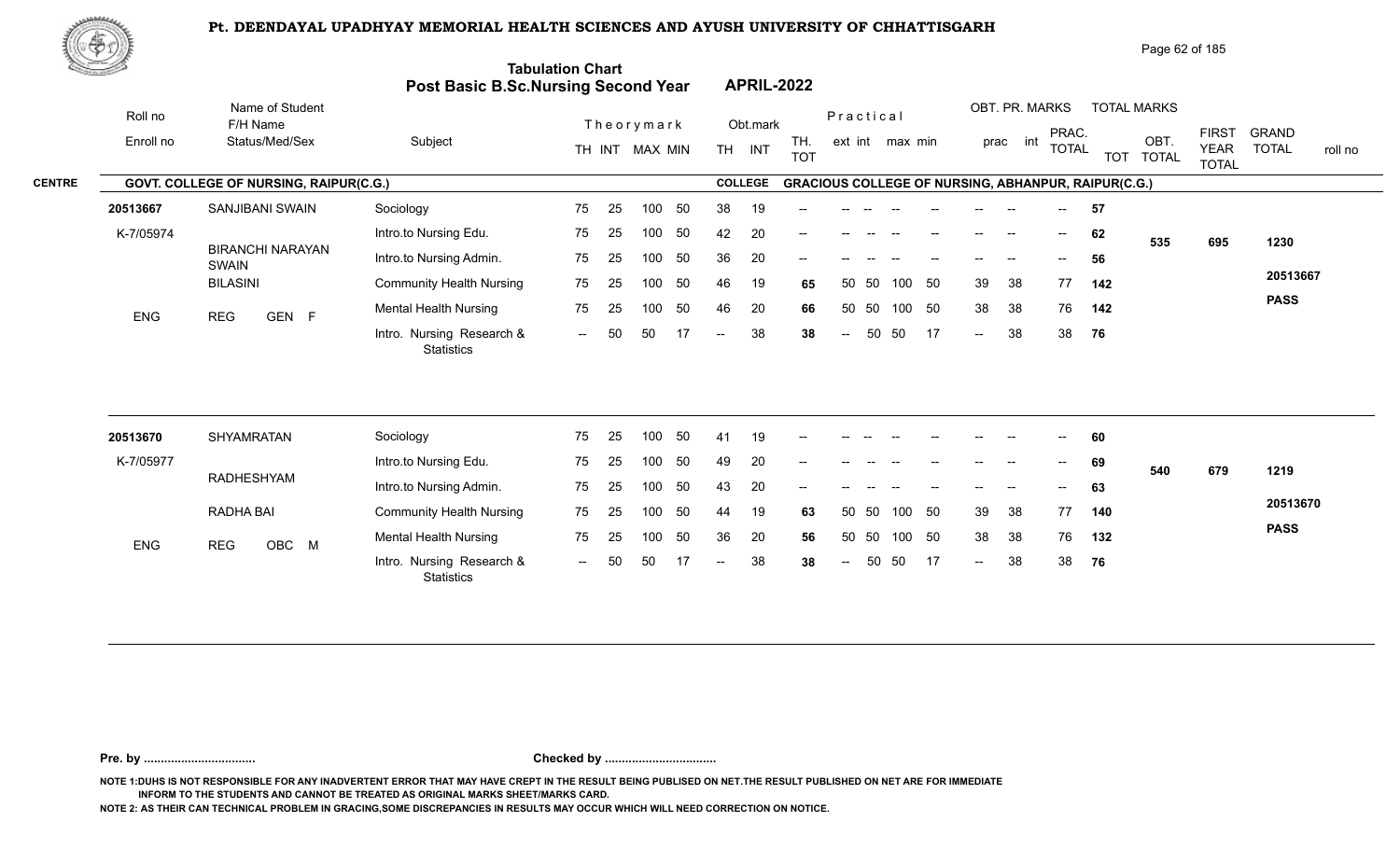

|               | ℝҾ҈҃҃҄҄҄   |                                        |                                            |                         |                |      |                |                   |           |              |                 |                                                            |             |                                       |     | Page 63 of 185     |                                             |                              |         |
|---------------|------------|----------------------------------------|--------------------------------------------|-------------------------|----------------|------|----------------|-------------------|-----------|--------------|-----------------|------------------------------------------------------------|-------------|---------------------------------------|-----|--------------------|---------------------------------------------|------------------------------|---------|
|               |            |                                        | <b>Post Basic B.Sc.Nursing Second Year</b> | <b>Tabulation Chart</b> |                |      |                | <b>APRIL-2022</b> |           |              |                 |                                                            |             |                                       |     |                    |                                             |                              |         |
|               | Roll no    | Name of Student<br>F/H Name            |                                            |                         | Theorymark     |      | Obt.mark       |                   | Practical |              |                 |                                                            |             | OBT. PR. MARKS                        |     | <b>TOTAL MARKS</b> |                                             |                              |         |
|               | Enroll no  | Status/Med/Sex                         | Subject                                    |                         | TH INT MAX MIN | TH.  | <b>INT</b>     | TH.<br><b>TOT</b> |           |              | ext int max min |                                                            | int<br>prac | PRAC.<br><b>TOTAL</b>                 |     | OBT.<br>TOT TOTAL  | <b>FIRST</b><br><b>YEAR</b><br><b>TOTAL</b> | <b>GRAND</b><br><b>TOTAL</b> | roll no |
| <b>CENTRE</b> |            | GOVT. COLLEGE OF NURSING, RAIPUR(C.G.) |                                            |                         |                |      | <b>COLLEGE</b> |                   |           |              |                 | <b>GRACIOUS COLLEGE OF NURSING, ABHANPUR, RAIPUR(C.G.)</b> |             |                                       |     |                    |                                             |                              |         |
|               | 20513672   | SWAPNA CHAWDHARI                       | Sociology                                  | 75<br>25                | 50<br>100      | 44   | 19             | $- -$             |           |              |                 |                                                            |             |                                       | 63  |                    |                                             |                              |         |
|               | K-7/05979  |                                        | Intro.to Nursing Edu.                      | 25<br>75                | 50<br>100      | 51   | 20             | $- -$             | $- -$     | $- -$<br>$-$ |                 | $- -$                                                      | --          | $--$                                  | 71  | 556                | 679                                         | 1235                         |         |
|               |            | <b>CHANDRIKA</b><br>CHAWDHARI          | Intro.to Nursing Admin.                    | 75<br>25                | 50<br>100      | 47   | 20             | $\qquad \qquad -$ |           |              |                 |                                                            |             | $\hspace{0.05cm}$ – $\hspace{0.05cm}$ | 67  |                    |                                             |                              |         |
|               |            | SUBHASHINI CHAWDHARI                   | <b>Community Health Nursing</b>            | 75<br>-25               | 50<br>100      | 49   | 19             | 68                | 50 50     |              | 50<br>100       | 39                                                         | 38          | 77                                    | 145 |                    |                                             | 20513672                     |         |
|               | <b>ENG</b> | GEN F<br>REG                           | <b>Mental Health Nursing</b>               | 75<br>25                | 50<br>100      | 39   | 20             | 59                | 50 50     |              | 50<br>100       | 37                                                         | 38          | 75                                    | 134 |                    |                                             | <b>PASS</b>                  |         |
|               |            |                                        | Intro. Nursing Research &<br>Statistics    | 50<br>$  \,$            | 50             | $--$ | 38             | 38                | $- -$ .   | 50<br>-50    | -17             | $\sim$                                                     | 38          | 38                                    | 76  |                    |                                             |                              |         |

| 20513675   | TIMESHWARI          | Sociology                                      | 75      | 25  | 100  |      |       | 18 | $- -$                                          | --    |       |     |      |       | --                       | $--$      | 18*   |     |     |               |
|------------|---------------------|------------------------------------------------|---------|-----|------|------|-------|----|------------------------------------------------|-------|-------|-----|------|-------|--------------------------|-----------|-------|-----|-----|---------------|
| K-7/05982  |                     | Intro.to Nursing Edu.                          | 75      | 25  | 100  |      |       | 18 | $- -$                                          |       |       |     |      |       | --                       | $  \,$    | $18*$ | 240 | 651 | 891           |
|            | <b>DOMARSINGH</b>   | Intro.to Nursing Admin.                        | 75      | -25 | 100. |      |       | 19 | $\hspace{0.1mm}-\hspace{0.1mm}-\hspace{0.1mm}$ | --    |       |     |      | $- -$ | $\overline{\phantom{a}}$ | $  \,$    | 19*   |     |     |               |
|            | <b>PARWATI</b>      | <b>Community Health Nursing</b>                | 75      | -25 | 100  | - 50 | A     | 18 | 18*                                            |       | 50 50 | 100 | 50   | A     | 37                       | $37^*$ 55 |       |     |     | 20513675      |
| <b>ENG</b> | OBC F<br><b>REG</b> | <b>Mental Health Nursing</b>                   | 75      | -25 | 100  | -50  |       | 19 | $19*$                                          | 50 50 |       | 100 | - 50 | A     | 37                       | $37^*$ 56 |       |     |     | <b>ABSENT</b> |
|            |                     | Intro. Nursing Research &<br><b>Statistics</b> | $- -$ . | 50  |      |      | $- -$ | 37 | 37                                             | $ -$  | 50 50 |     | 17   | $--$  | 37                       | 37 74     |       |     |     |               |

**Pre. by ................................. Checked by .................................**

**NOTE 1:DUHS IS NOT RESPONSIBLE FOR ANY INADVERTENT ERROR THAT MAY HAVE CREPT IN THE RESULT BEING PUBLISED ON NET.THE RESULT PUBLISHED ON NET ARE FOR IMMEDIATE INFORM TO THE STUDENTS AND CANNOT BE TREATED AS ORIGINAL MARKS SHEET/MARKS CARD.**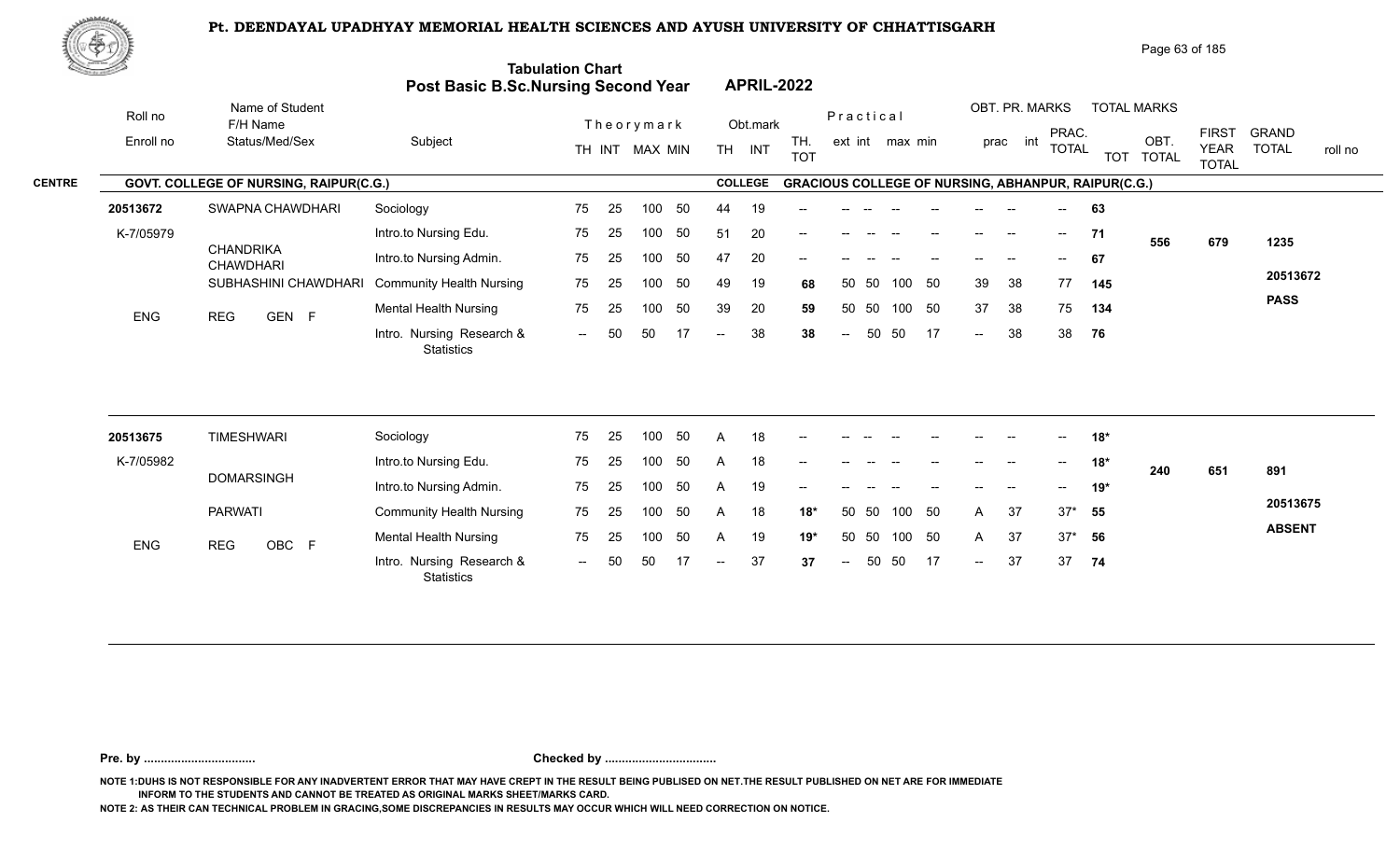

|               | ℳ℗ℐ        |                                        |                                            |                         |                |    |                |            |                                                            |               |       |                 |      |      |                   |                |                          |            | Page 64 of 185       |                                             |                              |         |
|---------------|------------|----------------------------------------|--------------------------------------------|-------------------------|----------------|----|----------------|------------|------------------------------------------------------------|---------------|-------|-----------------|------|------|-------------------|----------------|--------------------------|------------|----------------------|---------------------------------------------|------------------------------|---------|
|               |            |                                        | <b>Post Basic B.Sc.Nursing Second Year</b> | <b>Tabulation Chart</b> |                |    |                |            | <b>APRIL-2022</b>                                          |               |       |                 |      |      |                   |                |                          |            |                      |                                             |                              |         |
|               | Roll no    | Name of Student<br>F/H Name            |                                            |                         | Theorymark     |    |                | Obt.mark   |                                                            | Practical     |       |                 |      |      |                   | OBT. PR. MARKS |                          |            | <b>TOTAL MARKS</b>   |                                             |                              |         |
|               | Enroll no  | Status/Med/Sex                         | Subject                                    |                         | TH INT MAX MIN |    | <b>TH</b>      | <b>INT</b> | TH.<br><b>TOT</b>                                          |               |       | ext int max min |      |      | prac int          |                | PRAC.<br><b>TOTAL</b>    | <b>TOT</b> | OBT.<br><b>TOTAL</b> | <b>FIRST</b><br><b>YEAR</b><br><b>TOTAL</b> | <b>GRAND</b><br><b>TOTAL</b> | roll no |
| <b>CENTRE</b> |            | GOVT. COLLEGE OF NURSING, RAIPUR(C.G.) |                                            |                         |                |    | <b>COLLEGE</b> |            | <b>GRACIOUS COLLEGE OF NURSING, ABHANPUR, RAIPUR(C.G.)</b> |               |       |                 |      |      |                   |                |                          |            |                      |                                             |                              |         |
|               | 20513676   | <b>TINA LAHRA</b>                      | Sociology                                  | 75<br>25                | 100            | 50 | 47             | 18         | --                                                         |               |       |                 |      |      |                   |                | $--$                     | 65         |                      |                                             |                              |         |
|               | K-7/05983  |                                        | Intro.to Nursing Edu.                      | 25<br>75                | 100            | 50 | 45             | 18         | $\qquad \qquad -$                                          |               |       |                 |      |      | $\hspace{0.05cm}$ |                | $\overline{\phantom{a}}$ | 63         | 528                  | 661                                         | 1189                         |         |
|               |            | PREM LAL LAHRA                         | Intro.to Nursing Admin.                    | 75<br>25                | 100            | 50 | 47             | 18         | $- -$                                                      |               |       |                 |      |      |                   |                |                          | 65         |                      |                                             |                              |         |
|               |            | KAMLA LAHRA                            | <b>Community Health Nursing</b>            | 75<br>25                | 100            | 50 | 39             | 19         | 58                                                         |               | 50 50 | 100             | - 50 | 39   | 37                |                | 76                       | 134        |                      |                                             | 20513676                     |         |
|               | <b>ENG</b> | OBC F<br><b>REG</b>                    | Mental Health Nursing                      | 75<br>25                | 100            | 50 | 34             | 18         | 52                                                         | 50            | 50    | 100             | 50   | 38   | 37                |                | 75                       | 127        |                      |                                             | <b>PASS</b>                  |         |
|               |            |                                        | Intro. Nursing Research &<br>Statistics    | 50<br>$\sim$ $-$        | 50             | 17 | $\sim$ $\sim$  | 37         | 37                                                         | $\sim$ $\sim$ | 50    | 50              | 17   | $--$ | 37                |                | 37                       | 74         |                      |                                             |                              |         |
|               |            |                                        |                                            |                         |                |    |                |            |                                                            |               |       |                 |      |      |                   |                |                          |            |                      |                                             |                              |         |

| 20513677   | <b>VARSHA BURMAN</b>     | Sociology                                      | 75             | -25  | 100 | 50  | 39     | 18 | $- -$  |        |       |        |       | $- -$         |       | $\overline{\phantom{a}}$ | 57  |     |     |             |
|------------|--------------------------|------------------------------------------------|----------------|------|-----|-----|--------|----|--------|--------|-------|--------|-------|---------------|-------|--------------------------|-----|-----|-----|-------------|
| K-7/05984  |                          | Intro.to Nursing Edu.                          | 75             | 25   | 100 |     | 37     | 19 | $- -$  | $- -$  |       |        | $- -$ | $- -$         | $- -$ | $\overline{\phantom{a}}$ | 56  | 509 | 653 | 1162        |
|            | DHIRENDRA NATH<br>BURMAN | Intro.to Nursing Admin.                        | 75             | 25   | 100 |     | 41     | 18 | $\sim$ | $- -$  | $- -$ | $- -$  | $- -$ | $\frac{1}{2}$ | $- -$ | $\overline{\phantom{a}}$ | 59  |     |     |             |
|            | MAYA RANI BURMAN         | <b>Community Health Nursing</b>                | 75             | - 25 | 100 | -50 | 43     | 19 | 62     | 50 50  |       | 100 50 |       | 37            | 38    | 75                       | 137 |     |     | 20513677    |
| <b>ENG</b> | GEN F<br><b>REG</b>      | <b>Mental Health Nursing</b>                   | 75             | -25  | 100 | 50  | 35     | 18 | 53     | 50 50  |       | 100 50 |       | 37            | 38    | 75                       | 128 |     |     | <b>PASS</b> |
|            |                          | Intro. Nursing Research &<br><b>Statistics</b> | $\overline{a}$ | -50  | 50  |     | $  \,$ | 36 | 36     | $\sim$ | 50    | - 50   | 17    | $\sim$        | 36    | 36                       | 72  |     |     |             |

**Pre. by ................................. Checked by .................................**

**NOTE 1:DUHS IS NOT RESPONSIBLE FOR ANY INADVERTENT ERROR THAT MAY HAVE CREPT IN THE RESULT BEING PUBLISED ON NET.THE RESULT PUBLISHED ON NET ARE FOR IMMEDIATE INFORM TO THE STUDENTS AND CANNOT BE TREATED AS ORIGINAL MARKS SHEET/MARKS CARD.**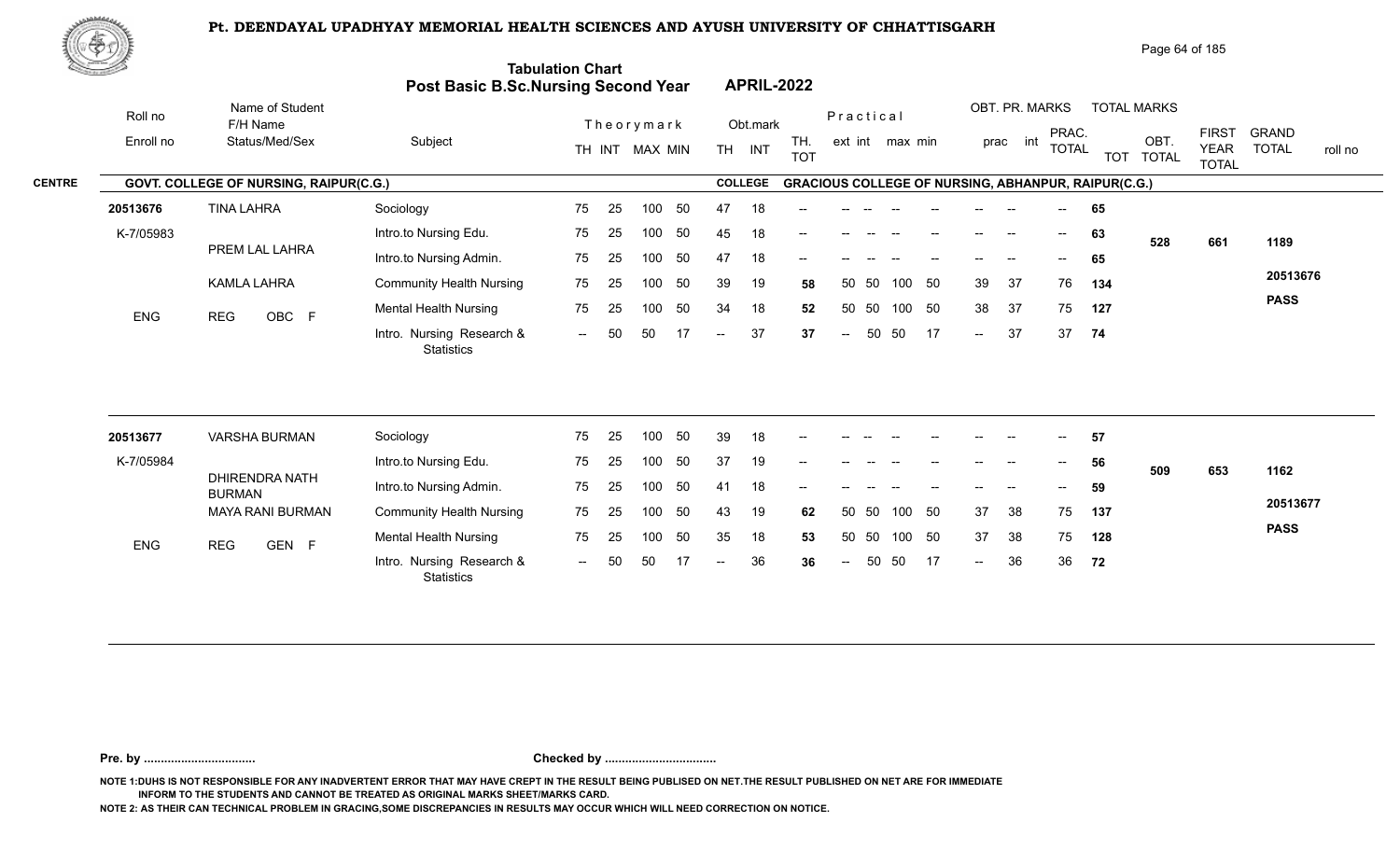

| Page 65 of 185 |  |
|----------------|--|
|                |  |

| <u>tomach a</u> |                                        | Post Basic B.Sc.Nursing Second Year     | <b>Tabulation Chart</b> |    |                |    |                |                | <b>APRIL-2022</b>                      |                          |       |                 |    |                            |                |              |     |                    |                             |                         |
|-----------------|----------------------------------------|-----------------------------------------|-------------------------|----|----------------|----|----------------|----------------|----------------------------------------|--------------------------|-------|-----------------|----|----------------------------|----------------|--------------|-----|--------------------|-----------------------------|-------------------------|
| Roll no         | Name of Student<br>F/H Name            |                                         |                         |    | Theorymark     |    |                | Obt.mark       |                                        | Practical                |       |                 |    |                            | OBT. PR. MARKS | PRAC.        |     | <b>TOTAL MARKS</b> | <b>FIRST</b>                | <b>GRAND</b>            |
| Enroll no       | Status/Med/Sex                         | Subject                                 |                         |    | TH INT MAX MIN |    |                | TH INT         | TH.<br><b>TOT</b>                      |                          |       | ext int max min |    |                            | prac int       | <b>TOTAL</b> |     | OBT.<br>TOT TOTAL  | <b>YEAR</b><br><b>TOTAL</b> | <b>TOTAL</b><br>roll no |
|                 | GOVT. COLLEGE OF NURSING, RAIPUR(C.G.) |                                         |                         |    |                |    |                | <b>COLLEGE</b> | RITEE COLLEGE OF NURSING, RAIPUR(C.G.) |                          |       |                 |    |                            |                |              |     |                    |                             |                         |
| 20513733        | DHANESHWAR PRASAD                      | Sociology                               | 75                      | 25 | 100            | 50 | 33             | 18             | --                                     |                          |       |                 |    |                            |                |              | 51  |                    |                             |                         |
| K-7/06040       |                                        | Intro.to Nursing Edu.                   | 75                      | 25 | 100            | 50 | 40             | 18             |                                        |                          |       |                 |    |                            |                | $--$         | 58  | 519                | 616                         | 1135                    |
|                 | ACHCHHE RAM                            | Intro.to Nursing Admin.                 | 75                      | 25 | 100            | 50 | 42             | 18             | --                                     |                          |       |                 |    |                            |                | $- -$        | 60  |                    |                             |                         |
|                 | <b>RAM BAI</b>                         | <b>Community Health Nursing</b>         | 75                      | 25 | 100            | 50 | 56             | 18             | 74                                     | 50                       | -50   | 100             | 50 | 36                         | 36             | 72           | 146 |                    |                             | 20513733                |
| ENG             | <b>REG</b><br>OBC M                    | <b>Mental Health Nursing</b>            | 75                      | 25 | 100            | 50 | 41             | 18             | 59                                     |                          | 50 50 | 100 50          |    | 36                         | 37             | 73           | 132 |                    |                             | <b>PASS</b>             |
|                 |                                        | Intro. Nursing Research &<br>Statistics | $\sim$                  | 50 | 50             |    | $\overline{a}$ | 36             | 36                                     | $\overline{\phantom{a}}$ | 50    | 50              | 17 | $\sim$                     | 36             | 36           | 72  |                    |                             |                         |
|                 |                                        |                                         |                         |    |                |    |                |                |                                        |                          |       |                 |    |                            |                |              |     |                    |                             |                         |
| 20513734        | <b>INDU</b>                            | Sociology                               | 75                      | 25 | 100            | 50 | 33             | 19             |                                        |                          |       |                 |    |                            |                |              | 52  |                    |                             |                         |
| K-7/06041       | <b>RAMKUMAR</b>                        | Intro.to Nursing Edu.                   | 75                      | 25 | 100            | 50 | 49             | 19             |                                        |                          |       |                 |    |                            |                |              | 68  | 539                | 655                         | 1194                    |
|                 |                                        | Intro.to Nursing Admin.                 | 75                      | 25 | 100            | 50 | 41             | 18             |                                        |                          |       |                 |    |                            |                |              | 59  |                    |                             | 20513734                |
|                 | UTTARA BAI                             | <b>Community Health Nursing</b>         | 75                      | 25 | 100            | 50 | 57             | 18             | 75                                     |                          | 50 50 | 100 50          |    | 37                         | 38             | 75           | 150 |                    |                             | <b>PASS</b>             |
| <b>ENG</b>      | SC<br>F<br><b>REG</b>                  | <b>Mental Health Nursing</b>            | 75                      | 25 | 100            | 50 | 43             | 18             | 61                                     | 50                       | 50    | 100 50          |    | 37                         | 38             | 75           | 136 |                    |                             |                         |
|                 |                                        | Intro. Nursing Research &<br>Statistics | $\sim$ $\sim$           | 50 | 50             | 17 | $--$           | 37             | 37                                     | $\overline{\phantom{a}}$ | 50    | 50              | 17 | $\mathcal{L}(\mathcal{L})$ | 37             | 37           | 74  |                    |                             |                         |

**Pre. by ................................. Checked by .................................**

**NOTE 1:DUHS IS NOT RESPONSIBLE FOR ANY INADVERTENT ERROR THAT MAY HAVE CREPT IN THE RESULT BEING PUBLISED ON NET.THE RESULT PUBLISHED ON NET ARE FOR IMMEDIATE INFORM TO THE STUDENTS AND CANNOT BE TREATED AS ORIGINAL MARKS SHEET/MARKS CARD.**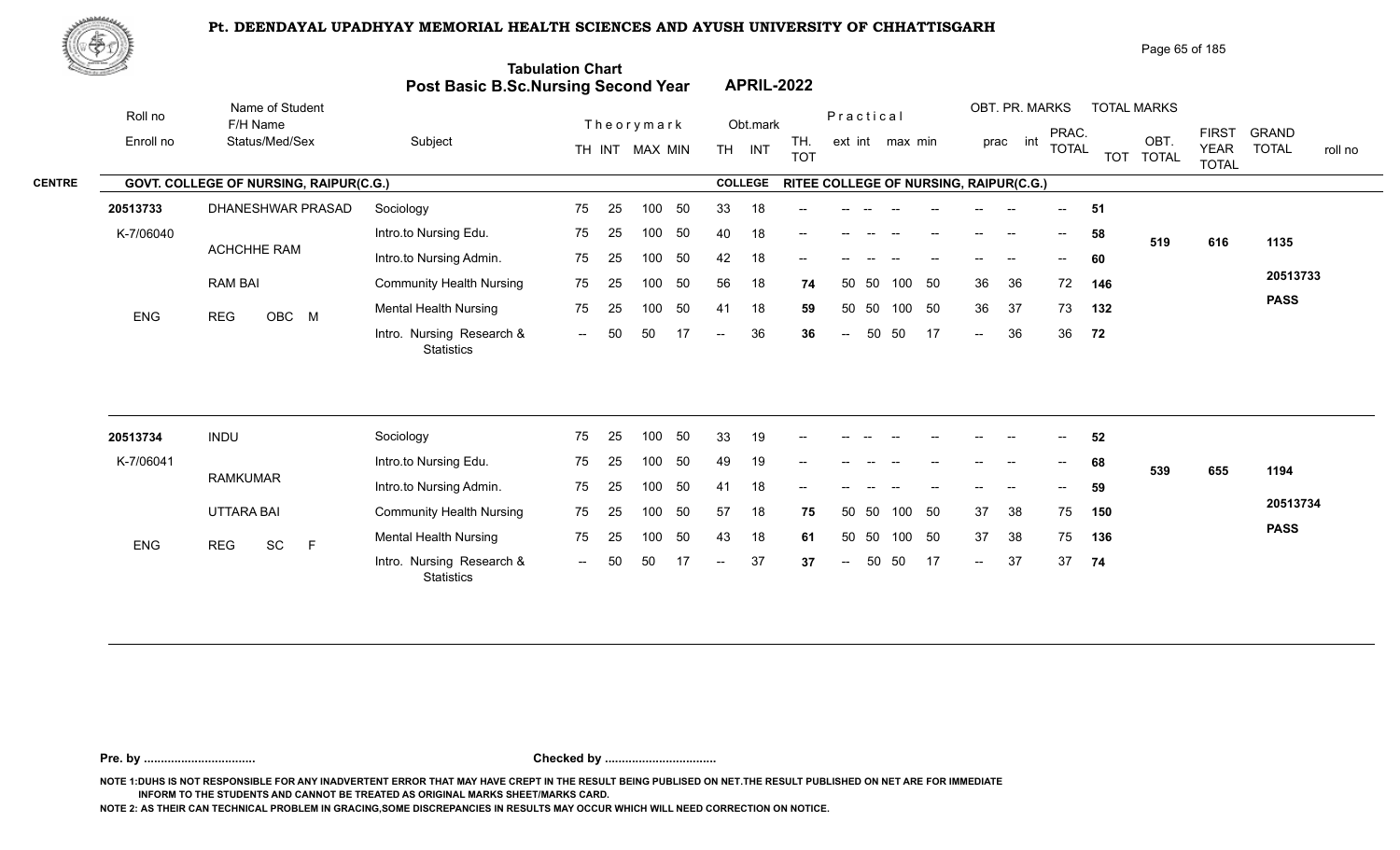

| Page 66 of 185 |  |
|----------------|--|
|                |  |

| <u>Carl Carl Co</u> |                                        | Post Basic B.Sc.Nursing Second Year            | <b>Tabulation Chart</b> |    |                |     |                          | <b>APRIL-2022</b> |                                        |                          |       |                 |     |                          |                |                          |       |                    |                             |                         |
|---------------------|----------------------------------------|------------------------------------------------|-------------------------|----|----------------|-----|--------------------------|-------------------|----------------------------------------|--------------------------|-------|-----------------|-----|--------------------------|----------------|--------------------------|-------|--------------------|-----------------------------|-------------------------|
| Roll no             | Name of Student<br>F/H Name            |                                                |                         |    | Theorymark     |     |                          | Obt.mark          |                                        | Practical                |       |                 |     |                          | OBT. PR. MARKS | PRAC.                    |       | <b>TOTAL MARKS</b> | <b>FIRST</b>                | <b>GRAND</b>            |
| Enroll no           | Status/Med/Sex                         | Subject                                        |                         |    | TH INT MAX MIN |     |                          | TH INT            | TH.<br><b>TOT</b>                      |                          |       | ext int max min |     |                          | prac int       | <b>TOTAL</b>             |       | OBT.<br>TOT TOTAL  | <b>YEAR</b><br><b>TOTAL</b> | <b>TOTAL</b><br>roll no |
|                     | GOVT. COLLEGE OF NURSING, RAIPUR(C.G.) |                                                |                         |    |                |     |                          | <b>COLLEGE</b>    | RITEE COLLEGE OF NURSING, RAIPUR(C.G.) |                          |       |                 |     |                          |                |                          |       |                    |                             |                         |
| 20513735            | KAMALESH BAGHEL                        | Sociology                                      | 75                      | 25 | 100            | 50  | 42                       | 18                |                                        |                          |       |                 |     |                          |                |                          | 60    |                    |                             |                         |
| K-7/06042           |                                        | Intro.to Nursing Edu.                          | 75                      | 25 | 100            | 50  | 48                       | 18                | --                                     |                          |       |                 | $-$ | $\overline{\phantom{a}}$ | $\sim$         | $\overline{\phantom{a}}$ | 66    | 527                | 620                         | 1147                    |
|                     | <b>KANK LAL</b>                        | Intro.to Nursing Admin.                        | 75                      | 25 | 100            | 50  | 33                       | 18                |                                        |                          |       |                 |     |                          |                | $--$                     | 51    |                    |                             |                         |
|                     | <b>NAGESAR BAI</b>                     | <b>Community Health Nursing</b>                | 75                      | 25 | 100            | 50  | 50                       | 19                | 69                                     |                          | 50 50 | 100 50          |     | 37                       | 38             | 75                       | 144   |                    |                             | 20513735                |
| ENG                 | $\mathsf F$<br>SC<br><b>REG</b>        | <b>Mental Health Nursing</b>                   | 75                      | 25 | 100            | 50  | 41                       | 19                | 60                                     | 50                       | 50    | 100 50          |     | 37                       | -37            | 74                       | 134   |                    |                             | <b>PASS</b>             |
|                     |                                        | Intro. Nursing Research &<br><b>Statistics</b> | $\sim$                  | 50 | 50             | -17 | $-$                      | 36                | 36                                     | $\overline{\phantom{m}}$ | 50    | 50              | 17  | $\sim$                   | 36             | 36                       | 72    |                    |                             |                         |
| 20513739            | <b>NILANDRI</b>                        | Sociology                                      | 75                      | 25 | 100            | 50  | 33                       | 19                |                                        |                          |       |                 |     |                          |                |                          | 52    |                    |                             |                         |
| K-7/06046           |                                        | Intro.to Nursing Edu.                          | 75                      | 25 | 100            | 50  | 38                       | 19                |                                        |                          |       |                 |     |                          |                | $- -$                    | 57    |                    |                             |                         |
|                     | <b>KAMAL PRASAD</b>                    | Intro.to Nursing Admin.                        | 75                      | 25 | 100            | 50  | 12                       | 19                |                                        |                          |       |                 |     |                          |                |                          | $31*$ | 482                | 599                         | 1081                    |
|                     | <b>SUBHASHINI</b>                      | <b>Community Health Nursing</b>                | 75                      | 25 | 100            | 50  | 44                       | 19                | 63                                     |                          | 50 50 | 100 50          |     | 38                       | 38             | 76                       | 139   |                    |                             | 20513739                |
|                     |                                        | <b>Mental Health Nursing</b>                   | 75                      | 25 | 100            | 50  | 32                       | 19                | 51                                     | 50                       | 50    | 100             | 50  | 38                       | 38             | 76                       | 127   |                    |                             | <b>FAIL</b>             |
| <b>ENG</b>          | OBC F<br><b>REG</b>                    | Intro. Nursing Research &<br>Statistics        | $\sim$                  | 50 | 50             | 17  | $\overline{\phantom{a}}$ | 38                | 38                                     | $\sim$                   | 50    | 50              | 17  | $\sim$                   | 38             | 38                       | 76    |                    |                             |                         |

**Pre. by ................................. Checked by .................................**

**NOTE 1:DUHS IS NOT RESPONSIBLE FOR ANY INADVERTENT ERROR THAT MAY HAVE CREPT IN THE RESULT BEING PUBLISED ON NET.THE RESULT PUBLISHED ON NET ARE FOR IMMEDIATE INFORM TO THE STUDENTS AND CANNOT BE TREATED AS ORIGINAL MARKS SHEET/MARKS CARD.**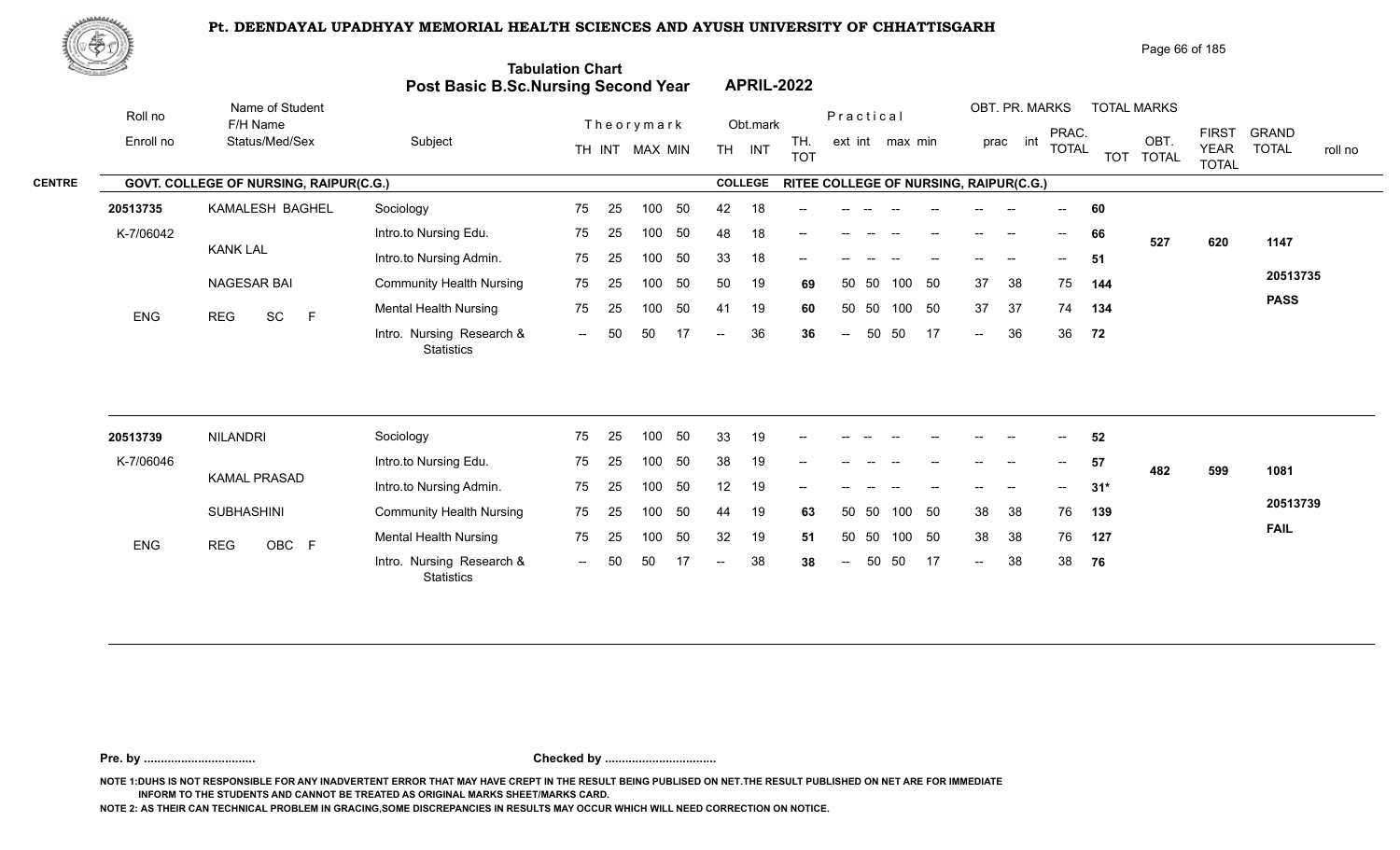

| Page 67 of 185 |  |
|----------------|--|
|                |  |

| <u>tores and</u> |                                        | Post Basic B.Sc.Nursing Second Year            | <b>Tabulation Chart</b> |    |                |    |                          |                | <b>APRIL-2022</b>                      |                          |       |                 |    |                            |                          |                          |       |                    |                             |                         |
|------------------|----------------------------------------|------------------------------------------------|-------------------------|----|----------------|----|--------------------------|----------------|----------------------------------------|--------------------------|-------|-----------------|----|----------------------------|--------------------------|--------------------------|-------|--------------------|-----------------------------|-------------------------|
| Roll no          | Name of Student<br>F/H Name            |                                                |                         |    | Theorymark     |    |                          | Obt.mark       |                                        | Practical                |       |                 |    |                            | OBT. PR. MARKS           | PRAC.                    |       | <b>TOTAL MARKS</b> | <b>FIRST</b>                | <b>GRAND</b>            |
| Enroll no        | Status/Med/Sex                         | Subject                                        |                         |    | TH INT MAX MIN |    |                          | TH INT         | TH.<br><b>TOT</b>                      |                          |       | ext int max min |    |                            | prac int                 | <b>TOTAL</b>             |       | OBT.<br>TOT TOTAL  | <b>YEAR</b><br><b>TOTAL</b> | <b>TOTAL</b><br>roll no |
|                  | GOVT. COLLEGE OF NURSING, RAIPUR(C.G.) |                                                |                         |    |                |    |                          | <b>COLLEGE</b> | RITEE COLLEGE OF NURSING, RAIPUR(C.G.) |                          |       |                 |    |                            |                          |                          |       |                    |                             |                         |
| 20513740         | NISHA DEWANGAN                         | Sociology                                      | 75                      | 25 | 100            | 50 | 51                       | 18             |                                        |                          |       |                 |    |                            |                          |                          | 69    |                    |                             |                         |
| K-7/06047        |                                        | Intro.to Nursing Edu.                          | 75                      | 25 | 100            | 50 | 50                       | 18             | --                                     |                          |       |                 |    | $\overline{\phantom{a}}$   | $\overline{\phantom{a}}$ | $--$                     | 68    | 557                | 689                         | 1246                    |
|                  | <b>PUSHPENDRA</b><br><b>DEWANGAN</b>   | Intro.to Nursing Admin.                        | 75                      | 25 | 100            | 50 | 55                       | 18             |                                        |                          |       |                 |    |                            |                          | $\overline{\phantom{a}}$ | 73    |                    |                             |                         |
|                  | SARASWATI DEWANGAN                     | <b>Community Health Nursing</b>                | 75                      | 25 | 100            | 50 | 50                       | 18             | 68                                     |                          | 50 50 | 100             | 50 | 36                         | 37                       | 73                       | 141   |                    |                             | 20513740                |
| ENG              | OBC F<br><b>REG</b>                    | <b>Mental Health Nursing</b>                   | 75                      | 25 | 100            | 50 | 41                       | 18             | 59                                     |                          | 50 50 | 100 50          |    | 37                         | 36                       | 73                       | 132   |                    |                             | <b>PASS</b>             |
|                  |                                        | Intro. Nursing Research &<br><b>Statistics</b> | $\sim$                  | 50 | 50             | 17 | $\overline{\phantom{a}}$ | 37             | 37                                     | $\overline{\phantom{m}}$ | 50    | 50              | 17 | $\sim$                     | 37                       | 37                       | 74    |                    |                             |                         |
| 20513741         | PREM KUMAR PATEL                       | Sociology                                      | 75                      | 25 | 100            | 50 | 35                       | 21             |                                        |                          |       |                 |    |                            |                          |                          | 56    |                    |                             |                         |
| K-7/06048        |                                        | Intro.to Nursing Edu.                          | 75                      |    | 100            | 50 | 40                       | 21             |                                        |                          |       |                 |    |                            |                          |                          |       |                    |                             |                         |
|                  | <b>KHEMRAI PATEL</b>                   |                                                |                         | 25 |                |    |                          |                |                                        |                          |       |                 |    |                            |                          |                          | 61    | 512                | 649                         | 1161                    |
|                  |                                        | Intro.to Nursing Admin.                        | 75                      | 25 | 100            | 50 | 22                       | 21             | --                                     |                          |       |                 |    |                            |                          | $- -$                    | $43*$ |                    |                             | 20513741                |
|                  | <b>LEELAVATI PATEL</b>                 | <b>Community Health Nursing</b>                | 75                      | 25 | 100            | 50 | 31                       | 20             | 51                                     |                          | 50 50 | 100 50          |    | 40                         | 40                       | 80                       | 131   |                    |                             | <b>FAIL</b>             |
| <b>ENG</b>       | OBC M<br><b>REG</b>                    | <b>Mental Health Nursing</b>                   | 75                      | 25 | 100            | 50 | 40                       | 21             | 61                                     |                          | 50 50 | 100 50          |    | 40                         | 40                       | 80                       | 141   |                    |                             |                         |
|                  |                                        | Intro. Nursing Research &<br>Statistics        | $\sim$                  | 50 | 50             | 17 | $-$                      | 40             | 40                                     | $\overline{\phantom{a}}$ | 50    | 50              | 17 | $\mathcal{L}(\mathcal{L})$ | 40                       | 40                       | 80    |                    |                             |                         |

**Pre. by ................................. Checked by .................................**

**NOTE 1:DUHS IS NOT RESPONSIBLE FOR ANY INADVERTENT ERROR THAT MAY HAVE CREPT IN THE RESULT BEING PUBLISED ON NET.THE RESULT PUBLISHED ON NET ARE FOR IMMEDIATE INFORM TO THE STUDENTS AND CANNOT BE TREATED AS ORIGINAL MARKS SHEET/MARKS CARD.**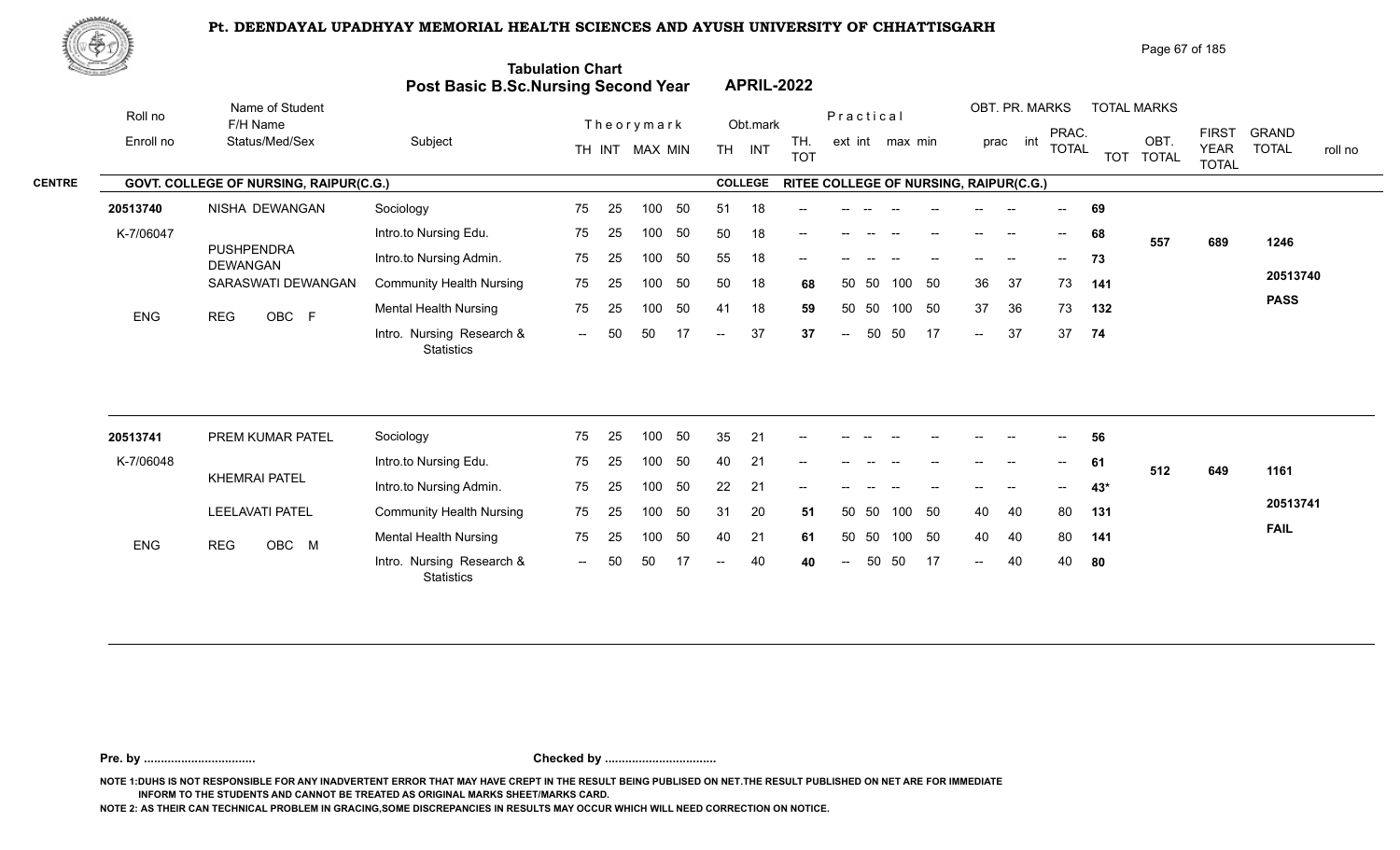

| Page 68 of 185 |
|----------------|
|----------------|

| <u> Karatan Ing</u> |                                        | Post Basic B.Sc.Nursing Second Year            | <b>Tabulation Chart</b> |    |                  |     |                          |                | <b>APRIL-2022</b>                      |                          |           |                 |        |                   |                          |                                       |     |                    |                                             |                         |
|---------------------|----------------------------------------|------------------------------------------------|-------------------------|----|------------------|-----|--------------------------|----------------|----------------------------------------|--------------------------|-----------|-----------------|--------|-------------------|--------------------------|---------------------------------------|-----|--------------------|---------------------------------------------|-------------------------|
| Roll no             | Name of Student<br>F/H Name            |                                                |                         |    | Theorymark       |     |                          | Obt.mark       |                                        |                          | Practical |                 |        |                   | OBT. PR. MARKS           | PRAC.                                 |     | <b>TOTAL MARKS</b> |                                             | <b>GRAND</b>            |
| Enroll no           | Status/Med/Sex                         | Subject                                        |                         |    | TH INT MAX MIN   |     | <b>TH</b>                | INT            | TH.<br><b>TOT</b>                      |                          |           | ext int max min |        |                   | int<br>prac              | <b>TOTAL</b>                          |     | OBT.<br>TOT TOTAL  | <b>FIRST</b><br><b>YEAR</b><br><b>TOTAL</b> | <b>TOTAL</b><br>roll no |
|                     | GOVT. COLLEGE OF NURSING, RAIPUR(C.G.) |                                                |                         |    |                  |     |                          | <b>COLLEGE</b> | RITEE COLLEGE OF NURSING, RAIPUR(C.G.) |                          |           |                 |        |                   |                          |                                       |     |                    |                                             |                         |
| 20513742            | <b>RAJANI PATEL</b>                    | Sociology                                      | 75                      | 25 | 100              | 50  | 52                       | 20             |                                        |                          |           |                 |        |                   |                          | $- -$                                 | 72  |                    |                                             |                         |
| K-7/06049           |                                        | Intro.to Nursing Edu.                          | 75                      | 25 | 100              | 50  | 49                       | 20             | --                                     |                          |           |                 |        |                   |                          | $\hspace{0.05cm}$ – $\hspace{0.05cm}$ | 69  | 580                | 738                                         | 1318                    |
|                     | <b>RAMPRASAD</b>                       | Intro.to Nursing Admin.                        | 75                      | 25 | 100              | 50  | 46                       | 20             | --                                     |                          |           |                 |        |                   |                          |                                       | 66  |                    |                                             |                         |
|                     | <b>TRIVENI</b>                         | <b>Community Health Nursing</b>                | 75                      | 25 | 100              | 50  | 54                       | 21             | 75                                     |                          | 50 50     | 100             | 50     | 39                | 39                       | 78                                    | 153 |                    |                                             | 20513742                |
| <b>ENG</b>          | <b>REG</b><br>OBC F                    | <b>Mental Health Nursing</b>                   | 75                      | 25 | 100              | 50  | 46                       | 19             | 65                                     | 50                       | 50        |                 | 100 50 | 39                | 39                       | 78                                    | 143 |                    |                                             | <b>PASS</b>             |
|                     |                                        | Intro. Nursing Research &<br><b>Statistics</b> | $\sim$                  | 50 | 50               | -17 | $\overline{\phantom{a}}$ | 39             | 39                                     | $\overline{\phantom{a}}$ | 50        | 50              | 17     | $\sim$            | 38                       | 38                                    | 77  |                    |                                             |                         |
|                     |                                        |                                                |                         |    |                  |     |                          |                |                                        |                          |           |                 |        |                   |                          |                                       |     |                    |                                             |                         |
| 20513743            | RENUKA JADHAV                          | Sociology                                      | 75                      | 25 | 100              | 50  | 46                       | 19             |                                        |                          |           |                 |        |                   |                          |                                       | 65  |                    |                                             |                         |
| K-7/06050           | SHESH JADHAV                           | Intro.to Nursing Edu.                          | 75                      | 25 | 100              | 50  | 51                       | 19             |                                        |                          |           |                 |        | $\qquad \qquad -$ | $\overline{\phantom{a}}$ | $\hspace{0.05cm}$ – $\hspace{0.05cm}$ | 70  | 556                | 693                                         | 1249                    |
|                     |                                        | Intro.to Nursing Admin.                        | 75                      | 25 | 100 <sub>1</sub> | 50  | 41                       | 19             |                                        |                          |           |                 |        |                   |                          |                                       | 60  |                    |                                             |                         |
|                     | KHEMLATA JADHAV                        | <b>Community Health Nursing</b>                | 75                      | 25 | 100              | 50  | 50                       | 19             | 69                                     |                          | 50 50     | 100             | 50     | 38                | 37                       | 75                                    | 144 |                    |                                             | 20513743                |
| ENG                 | GEN F<br><b>REG</b>                    | <b>Mental Health Nursing</b>                   | 75                      | 25 | 100              | 50  | 45                       | 20             | 65                                     |                          | 50 50     | 100             | 50     | 37                | 38                       | 75                                    | 140 |                    |                                             | <b>PASS</b>             |
|                     |                                        | Intro. Nursing Research &<br><b>Statistics</b> | $--$                    | 50 | 50               |     |                          | 38             | 38                                     | $\overline{a}$           | 50        | 50              | 17     | $\overline{a}$    | 39                       | 39                                    | 77  |                    |                                             |                         |

**Pre. by ................................. Checked by .................................**

**NOTE 1:DUHS IS NOT RESPONSIBLE FOR ANY INADVERTENT ERROR THAT MAY HAVE CREPT IN THE RESULT BEING PUBLISED ON NET.THE RESULT PUBLISHED ON NET ARE FOR IMMEDIATE INFORM TO THE STUDENTS AND CANNOT BE TREATED AS ORIGINAL MARKS SHEET/MARKS CARD.**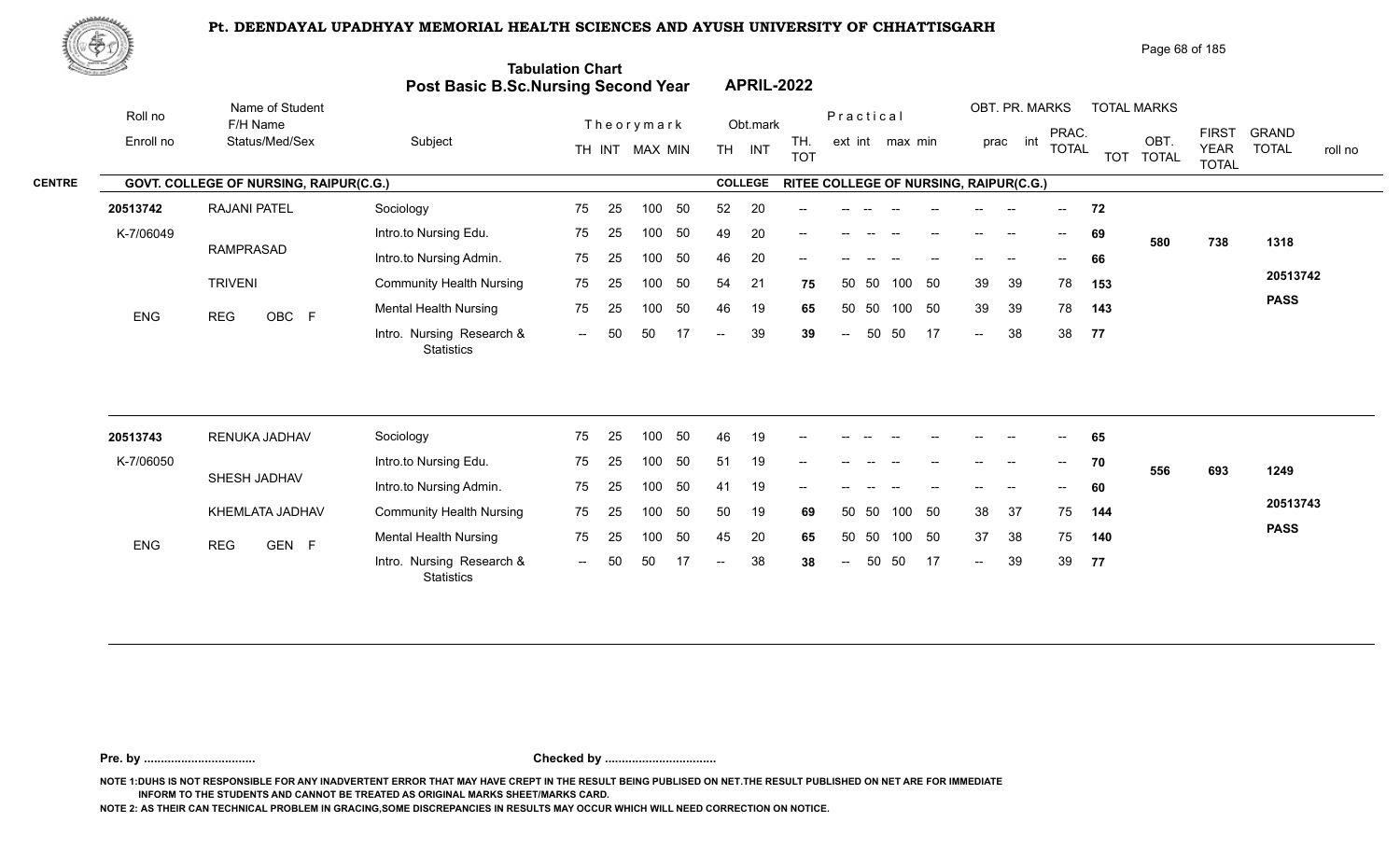

|               | <u> Serial S</u> |                                        | Post Basic B.Sc.Nursing Second Year     | <b>Tabulation Chart</b> |     |                |     |                          | <b>APRIL-2022</b> |                                        |                          |       |                 |     |                            |                |                                       |            |                      |                             |                         |
|---------------|------------------|----------------------------------------|-----------------------------------------|-------------------------|-----|----------------|-----|--------------------------|-------------------|----------------------------------------|--------------------------|-------|-----------------|-----|----------------------------|----------------|---------------------------------------|------------|----------------------|-----------------------------|-------------------------|
|               | Roll no          | Name of Student<br>F/H Name            |                                         |                         |     | Theorymark     |     |                          | Obt.mark          |                                        | Practical                |       |                 |     |                            | OBT. PR. MARKS | PRAC.                                 |            | <b>TOTAL MARKS</b>   | <b>FIRST</b>                | <b>GRAND</b>            |
|               | Enroll no        | Status/Med/Sex                         | Subject                                 |                         |     | TH INT MAX MIN |     | <b>TH</b>                | INT               | TH.<br><b>TOT</b>                      |                          |       | ext int max min |     | prac                       | int            | <b>TOTAL</b>                          | <b>TOT</b> | OBT.<br><b>TOTAL</b> | <b>YEAR</b><br><b>TOTAL</b> | <b>TOTAL</b><br>roll no |
| <b>CENTRE</b> |                  | GOVT. COLLEGE OF NURSING, RAIPUR(C.G.) |                                         |                         |     |                |     |                          | <b>COLLEGE</b>    | RITEE COLLEGE OF NURSING, RAIPUR(C.G.) |                          |       |                 |     |                            |                |                                       |            |                      |                             |                         |
|               | 20513745         | <b>SARSWTI SONI</b>                    | Sociology                               | 75                      | 25  | 100            | 50  | 39                       | 18                |                                        |                          |       |                 |     |                            |                |                                       | 57         |                      |                             |                         |
|               | K-7/06052        |                                        | Intro.to Nursing Edu.                   | 75                      | 25  | 100            | 50  | 42                       | 18                |                                        |                          |       |                 |     |                            |                | $\hspace{0.05cm}$ – $\hspace{0.05cm}$ | 60         | 503                  | 631                         | 1134                    |
|               |                  | MADHAV SINGH SONI                      | Intro.to Nursing Admin.                 | 75                      | 25  | 100            | 50  | 37                       | 19                | --                                     |                          |       |                 |     |                            |                |                                       | 56         |                      |                             |                         |
|               |                  | KHAGESHWARI SONI                       | <b>Community Health Nursing</b>         | 75                      | 25  | 100            | 50  | 40                       | 18                | 58                                     | 50                       | 50    | 100             | 50  | 37                         | 36             | 73                                    | 131        |                      |                             | 20513745                |
|               | ENG              | OBC F<br><b>REG</b>                    | <b>Mental Health Nursing</b>            | 75                      | 25  | 100            | 50  | 34                       | 18                | 52                                     | 50                       | 50    | 100 50          |     | 37                         | 36             | 73                                    | 125        |                      |                             | <b>PASS</b>             |
|               |                  |                                        | Intro. Nursing Research &<br>Statistics | $\sim$ $\sim$           | 50  | 50             | -17 | $\overline{\phantom{a}}$ | 37                | 37                                     | $\overline{\phantom{a}}$ | 50    | 50              | -17 | $\mathcal{L}(\mathcal{L})$ | 37             | 37                                    | 74         |                      |                             |                         |
|               |                  |                                        |                                         |                         |     |                |     |                          |                   |                                        |                          |       |                 |     |                            |                |                                       |            |                      |                             |                         |
|               | 20513748         | <b>VARSHA</b>                          | Sociology                               | 75                      | 25  | 100            | 50  | 40                       | 18                | --                                     |                          |       |                 |     |                            |                |                                       | 58         |                      |                             |                         |
|               | K-7/06055        | <b>UDERAM</b>                          | Intro.to Nursing Edu.                   | 75                      | 25  | 100            | 50  | 42                       | 18                |                                        |                          |       |                 |     |                            |                |                                       | 60         | 509                  | 649                         | 1158                    |
|               |                  |                                        | Intro.to Nursing Admin.                 | 75                      | 25  | 100            | 50  | 40                       | 18                | --                                     |                          |       |                 |     |                            |                |                                       | 58         |                      |                             |                         |
|               |                  | <b>KAMLA</b>                           | <b>Community Health Nursing</b>         | 75                      | 25  | 100            | 50  | 39                       | 18                | 57                                     |                          | 50 50 | 100             | 50  | 36                         | 37             | 73                                    | 130        |                      |                             | 20513748                |
|               | ENG              | SC<br><b>REG</b><br>$\mathsf{F}$       | <b>Mental Health Nursing</b>            | 75                      | 25  | 100            | 50  | 40                       | 18                | 58                                     |                          | 50 50 | 100 50          |     | 36                         | 36             | 72                                    | 130        |                      |                             | <b>PASS</b>             |
|               |                  |                                        | Intro. Nursing Research &               | $\sim$                  | -50 | 50             |     | $\overline{\phantom{a}}$ | 36                | 36                                     | $\overline{\phantom{a}}$ | 50    | 50              | -17 | $\mathcal{L}(\mathcal{L})$ | 37             | 37                                    | 73         |                      |                             |                         |

**Pre. by ................................. Checked by .................................**

**NOTE 1:DUHS IS NOT RESPONSIBLE FOR ANY INADVERTENT ERROR THAT MAY HAVE CREPT IN THE RESULT BEING PUBLISED ON NET.THE RESULT PUBLISHED ON NET ARE FOR IMMEDIATE INFORM TO THE STUDENTS AND CANNOT BE TREATED AS ORIGINAL MARKS SHEET/MARKS CARD.**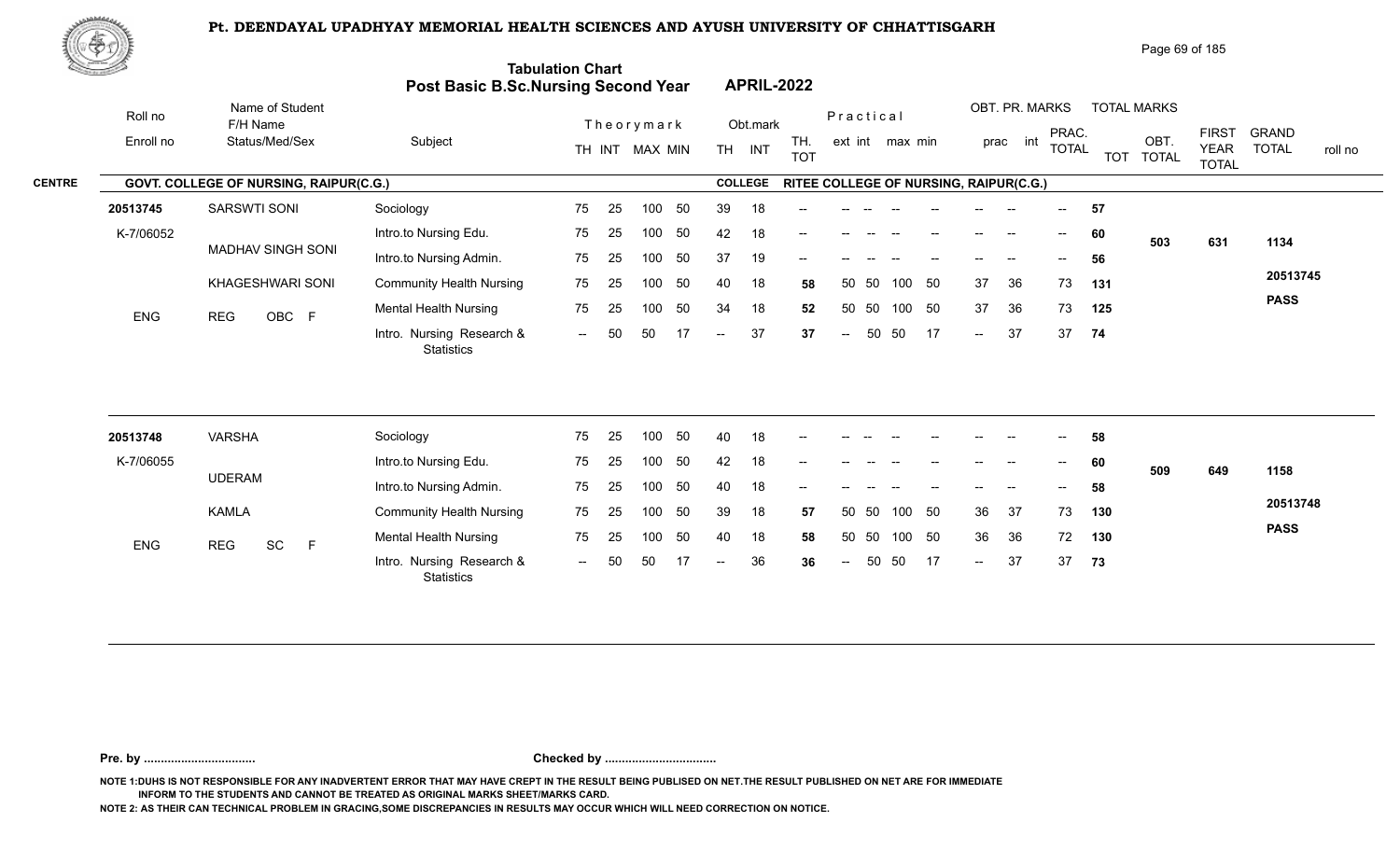

| Page 70 of 185 |
|----------------|
|----------------|

|               | <u>the games of the </u> |                                        |                                                | <b>Tabulation Chart</b><br><b>Post Basic B.Sc.Nursing Second Year</b> | <b>APRIL-2022</b>                     |                                        |                                                                |                                                        |
|---------------|--------------------------|----------------------------------------|------------------------------------------------|-----------------------------------------------------------------------|---------------------------------------|----------------------------------------|----------------------------------------------------------------|--------------------------------------------------------|
|               | Roll no                  | Name of Student<br>F/H Name            |                                                | Theorymark                                                            | Obt.mark                              | Practical                              | OBT. PR. MARKS<br><b>TOTAL MARKS</b><br>PRAC.                  | <b>FIRST</b><br><b>GRAND</b>                           |
|               | Enroll no                | Status/Med/Sex                         | Subject                                        | TH INT MAX MIN                                                        | TH.<br><b>TH</b><br>INT<br><b>TOT</b> | ext int max min                        | OBT.<br>prac int<br><b>TOTAL</b><br><b>TOT</b><br><b>TOTAL</b> | <b>TOTAL</b><br><b>YEAR</b><br>roll no<br><b>TOTAL</b> |
| <b>CENTRE</b> |                          | GOVT. COLLEGE OF NURSING, RAIPUR(C.G.) |                                                |                                                                       | <b>COLLEGE</b>                        | RITEE COLLEGE OF NURSING, RAIPUR(C.G.) |                                                                |                                                        |
|               | 20513750                 | YOGESHWARI KARSH                       | Sociology                                      | 50<br>75<br>-25<br>100                                                | 46<br>18<br>$- -$                     |                                        | 64<br>$- -$                                                    |                                                        |
|               | K-7/06057                |                                        | Intro.to Nursing Edu.                          | 50<br>75<br>25<br>100                                                 | 38<br>18<br>$- -$                     |                                        | 56<br>$\hspace{0.05cm}$ – $\hspace{0.05cm}$<br>523             | 630<br>1153                                            |
|               |                          | <b>GAJENDRA KARSH</b>                  | Intro.to Nursing Admin.                        | 50<br>25<br>75<br>100                                                 | 37<br>18<br>$\qquad \qquad -$         |                                        | 55<br>--<br>$- -$                                              |                                                        |
|               |                          | <b>TEEJMATI KARSH</b>                  | <b>Community Health Nursing</b>                | 75<br>50<br>100<br>-25                                                | 18<br>51<br>69                        | 50<br>50 50<br>100                     | 36<br>37<br>73<br>142                                          | 20513750                                               |
|               | <b>ENG</b>               | OBC F<br><b>REG</b>                    | <b>Mental Health Nursing</b>                   | 50<br>75<br>-25<br>100                                                | 39<br>18<br>57                        | 50 50<br>50<br>100                     | 37<br>37<br>74<br>131                                          | <b>PASS</b>                                            |
|               |                          |                                        | Intro. Nursing Research &<br><b>Statistics</b> | 50<br>50<br>17<br>$\sim$ $\sim$                                       | 38<br>38<br>$--$                      | 17<br>50<br>50<br>$\sim$               | 37<br>37<br>75<br>$\sim$                                       |                                                        |
|               |                          |                                        |                                                |                                                                       |                                       |                                        |                                                                |                                                        |

**Pre. by ................................. Checked by .................................**

**NOTE 1:DUHS IS NOT RESPONSIBLE FOR ANY INADVERTENT ERROR THAT MAY HAVE CREPT IN THE RESULT BEING PUBLISED ON NET.THE RESULT PUBLISHED ON NET ARE FOR IMMEDIATE INFORM TO THE STUDENTS AND CANNOT BE TREATED AS ORIGINAL MARKS SHEET/MARKS CARD.**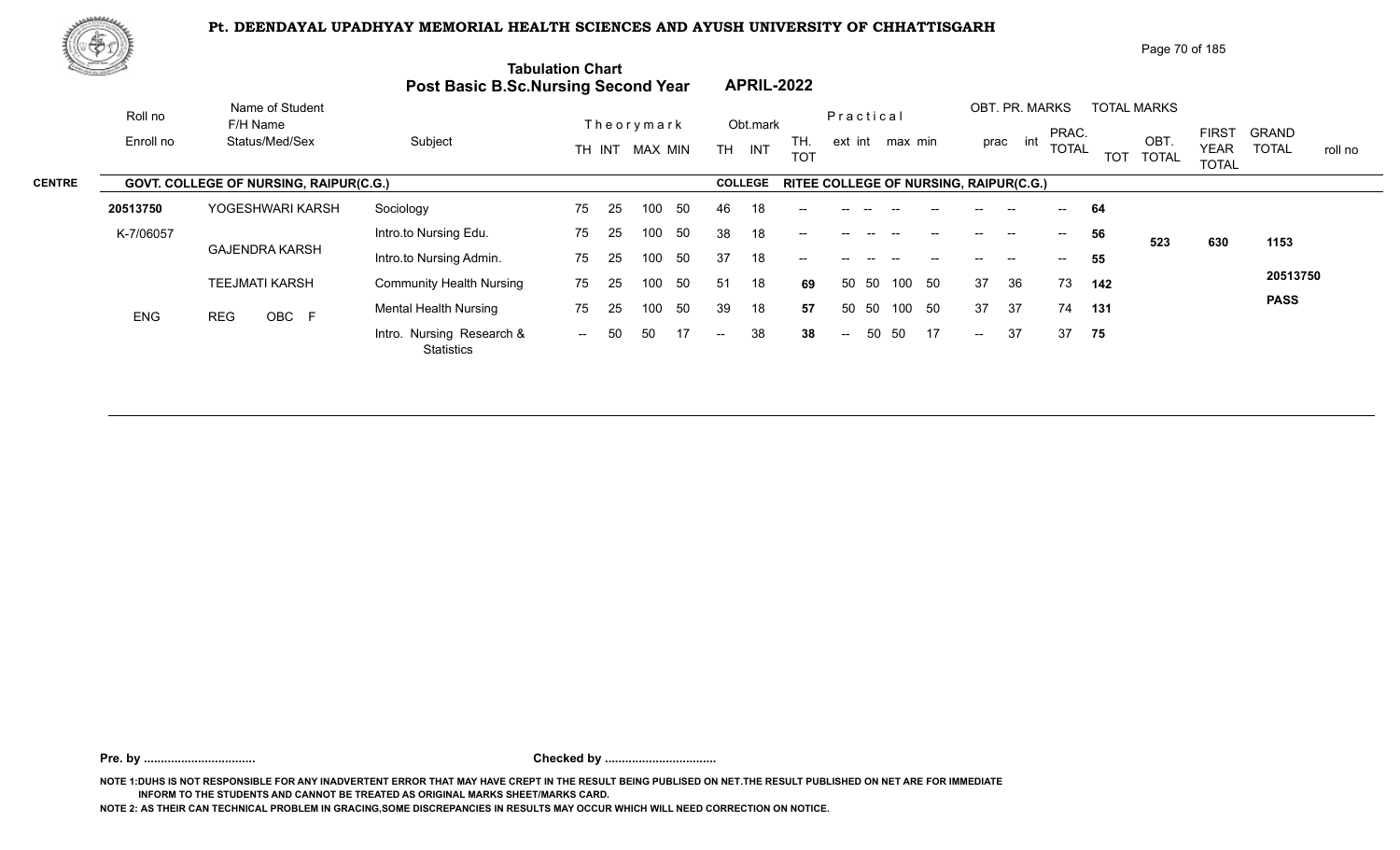Intro. Nursing Research & -- -- OBC

ENG SUPPL OBC F **And Musical Musical Controls and Altitude**<br>
Intro. Nursing Research & -- 50 50 17 -- -- -- -- -- 50 50 17 -- -- T7 C



| ぷやが                     |           |                                        |                                 |                                                                       |                                              |                                                | Page 71 of 185                                                                                             |
|-------------------------|-----------|----------------------------------------|---------------------------------|-----------------------------------------------------------------------|----------------------------------------------|------------------------------------------------|------------------------------------------------------------------------------------------------------------|
| <b>Co., Andrew Line</b> |           |                                        |                                 | <b>Tabulation Chart</b><br><b>Post Basic B.Sc.Nursing Second Year</b> | <b>APRIL-2022</b>                            |                                                |                                                                                                            |
|                         | Roll no   | Name of Student<br>F/H Name            |                                 | Theorymark                                                            | Obt.mark                                     | Practical                                      | OBT. PR. MARKS<br><b>TOTAL MARKS</b><br><b>GRAND</b><br><b>FIRST</b><br>PRAC.                              |
|                         | Enroll no | Status/Med/Sex                         | Subject                         | TH INT MAX MIN                                                        | TH.<br><b>INT</b><br><b>TH</b><br><b>TOT</b> | ext int max min                                | int<br>OBT.<br>prac<br><b>TOTAL</b><br><b>TOTAL</b><br><b>YEAR</b><br>roll no<br>TOT TOTAL<br><b>TOTAL</b> |
| <b>CENTRE</b>           |           | GOVT. COLLEGE OF NURSING, RAIPUR(C.G.) |                                 |                                                                       | <b>COLLEGE</b>                               | SHRI BALAJI INSTITUTE OF NURSING, RAIPUR(C.G.) |                                                                                                            |
|                         | 19513696  | <b>MONIKA CHHATRE</b>                  | Sociology                       | -50<br>75<br>100<br>-25                                               |                                              |                                                | 55 C                                                                                                       |
|                         | J-7/05438 |                                        | Intro.to Nursing Edu.           | -50<br>75<br>100<br>-25                                               | --                                           |                                                | 56 C<br>$\overline{\phantom{a}}$<br>483<br>1107<br>624                                                     |
|                         |           | UTTRA KUMAR<br><b>CHHATRE</b>          | Intro.to Nursing Admin.         | 50<br>75<br>100<br>-25                                                | 18<br>21<br>$--$                             |                                                | $39*$<br>$- -$<br>$\hspace{0.05cm}$<br>$\overline{\phantom{a}}$                                            |
|                         |           | <b>HEMA DEVI CHHATRE</b>               | <b>Community Health Nursing</b> | -50<br>75<br>100<br>25                                                | $- - - -$<br>$- -$                           | 100<br>- 50<br>50 50                           | 19513696<br>128 C<br><b>Contract Contract</b><br>$--$                                                      |
|                         | F10       | $O(10D)$ $O(2D)$ $C$                   | Mental Health Nursing           | 50<br>75<br>100<br>- 25                                               | $--$                                         | 100 50<br>50 50                                | <b>FAIL</b><br>128 C<br>$--$                                                                               |

-- 50 50 17

-- -- -- 50 50 17 -- -- -- <mark>;</mark>

**77**

**C**

| 19513699   | PREETI BALA DAYAL     | Sociology                                      | 75     | 25  | 100 | - 50 | $-  \,$                  |               | $- -$ | --    |       |        | $- -$ | $- -$         | $- -$                    | $\sim$                    | 63 C  |     |     |              |
|------------|-----------------------|------------------------------------------------|--------|-----|-----|------|--------------------------|---------------|-------|-------|-------|--------|-------|---------------|--------------------------|---------------------------|-------|-----|-----|--------------|
| J-7/05441  |                       | Intro.to Nursing Edu.                          | 75     | -25 | 100 |      | $\overline{\phantom{a}}$ | $--- - - -$   | $- -$ | $- -$ |       |        | $- -$ | $--$          | $\overline{\phantom{a}}$ | $\mathbf{H}^{\mathbf{H}}$ | 53 C  | 495 | 627 | 1122         |
|            | SURENDRA DAYAL        | Intro.to Nursing Admin.                        | 75     | 25  | 100 | - 50 | 29                       | 18            | $- -$ |       |       |        |       |               |                          | $--$                      | 47*   |     |     |              |
|            | <b>MERRY DAYAL</b>    | <b>Community Health Nursing</b>                | 75     | 25  | 100 | -50  | $\overline{\phantom{a}}$ | $-1 - 1 - 1$  |       |       | 50 50 | 100    | - 50  | $--$          | $\sim$ $\sim$ $\sim$     |                           | 123C  |     |     | 19513699     |
| <b>ENG</b> | GEN F<br><b>SUPPL</b> | <b>Mental Health Nursing</b>                   | 75     | -25 | 100 | -50  | $\overline{\phantom{a}}$ | $\sim$ $\sim$ |       |       | 50 50 | 100 50 |       | $\sim$ $\sim$ | المسترد السمار           |                           | 136 C |     |     | <b>PASS</b>  |
|            |                       | Intro. Nursing Research &<br><b>Statistics</b> | $\sim$ | .50 | 50  |      | $- -$                    | $- -$         | $-$   | $- -$ |       | 50 50  |       | $- -$         | $- -$                    | $\overline{a}$            | 73 C  |     |     | <b>DC 03</b> |

-- 50 50 17

SUPPL OBC F

**Pre. by ................................. Checked by .................................**

**NOTE 1:DUHS IS NOT RESPONSIBLE FOR ANY INADVERTENT ERROR THAT MAY HAVE CREPT IN THE RESULT BEING PUBLISED ON NET.THE RESULT PUBLISHED ON NET ARE FOR IMMEDIATE INFORM TO THE STUDENTS AND CANNOT BE TREATED AS ORIGINAL MARKS SHEET/MARKS CARD.**

**NOTE 2: AS THEIR CAN TECHNICAL PROBLEM IN GRACING,SOME DISCREPANCIES IN RESULTS MAY OCCUR WHICH WILL NEED CORRECTION ON NOTICE.**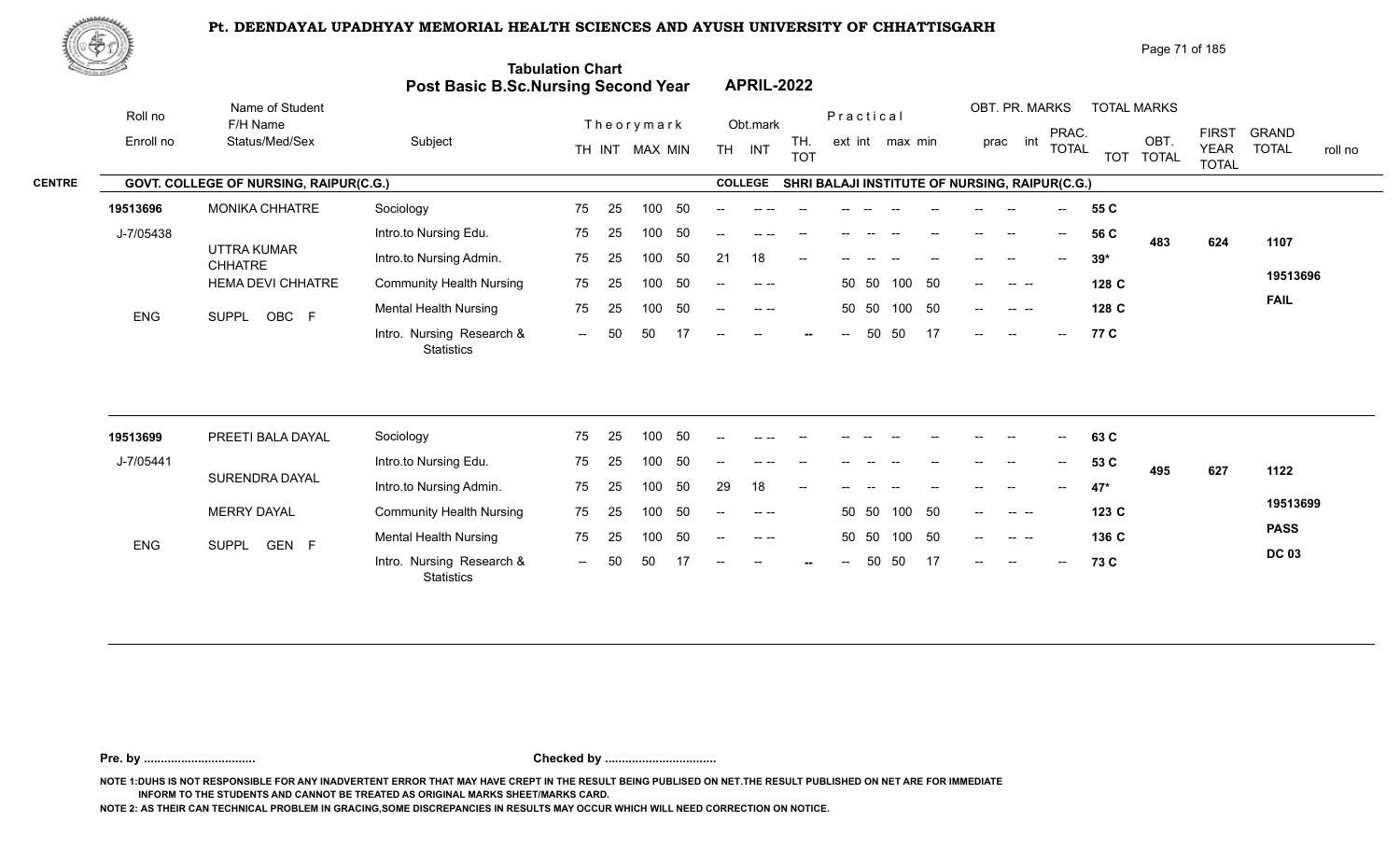

|               | 脚やり                                    |                                |                                     |                          |                                                                                                                                                                                                                                                                                                                                                                                                      | Page 72 of 185                                                                                                                                                                          |
|---------------|----------------------------------------|--------------------------------|-------------------------------------|--------------------------|------------------------------------------------------------------------------------------------------------------------------------------------------------------------------------------------------------------------------------------------------------------------------------------------------------------------------------------------------------------------------------------------------|-----------------------------------------------------------------------------------------------------------------------------------------------------------------------------------------|
|               |                                        |                                | Post Basic B.Sc.Nursing Second Year | <b>Tabulation Chart</b>  | <b>APRIL-2022</b>                                                                                                                                                                                                                                                                                                                                                                                    |                                                                                                                                                                                         |
|               | Roll no                                | Name of Student<br>F/H Name    |                                     | Theorymark               | Obt.mark                                                                                                                                                                                                                                                                                                                                                                                             | OBT. PR. MARKS<br><b>TOTAL MARKS</b><br>Practical                                                                                                                                       |
|               | Enroll no                              | Status/Med/Sex                 | Subject                             | MAX MIN<br>TH INT        | TH.<br><b>TH</b><br>INT<br><b>TOT</b>                                                                                                                                                                                                                                                                                                                                                                | <b>FIRST</b><br><b>GRAND</b><br>PRAC.<br>OBT.<br>int<br>ext int max min<br>prac<br><b>TOTAL</b><br><b>TOTAL</b><br><b>YEAR</b><br>roll no<br><b>TOTAL</b><br><b>TOT</b><br><b>TOTAL</b> |
| <b>CENTRE</b> | GOVT. COLLEGE OF NURSING, RAIPUR(C.G.) |                                |                                     |                          | <b>COLLEGE</b>                                                                                                                                                                                                                                                                                                                                                                                       | SHRI BALAJI INSTITUTE OF NURSING, RAIPUR(C.G.)                                                                                                                                          |
|               | 19513708                               | SONAM KERKETTA                 | Sociology                           | - 50<br>75<br>100<br>-25 |                                                                                                                                                                                                                                                                                                                                                                                                      | 59 C                                                                                                                                                                                    |
|               | J-7/05450                              |                                | Intro.to Nursing Edu.               | -50<br>25<br>100<br>75   | $-$                                                                                                                                                                                                                                                                                                                                                                                                  | 63 C<br>$--$<br>$\hspace{0.05cm}$<br>507<br>630<br>1137                                                                                                                                 |
|               |                                        | <b>FRANCIS KERKETTA</b>        | Intro.to Nursing Admin.             | 50<br>75<br>100<br>-25   | 19<br>40<br>$- -$                                                                                                                                                                                                                                                                                                                                                                                    | 59<br>$- -$                                                                                                                                                                             |
|               |                                        | KALISTA KERKETTA               | <b>Community Health Nursing</b>     | 50<br>75<br>25<br>100    | $\frac{1}{2} \frac{1}{2} \frac{1}{2} \frac{1}{2} \frac{1}{2} \frac{1}{2} \frac{1}{2} \frac{1}{2} \frac{1}{2} \frac{1}{2} \frac{1}{2} \frac{1}{2} \frac{1}{2} \frac{1}{2} \frac{1}{2} \frac{1}{2} \frac{1}{2} \frac{1}{2} \frac{1}{2} \frac{1}{2} \frac{1}{2} \frac{1}{2} \frac{1}{2} \frac{1}{2} \frac{1}{2} \frac{1}{2} \frac{1}{2} \frac{1}{2} \frac{1}{2} \frac{1}{2} \frac{1}{2} \frac{$<br>$--$ | 19513708<br>50<br>50 50<br>100<br>132 C<br><b>Contract Contract</b><br>$\qquad \qquad -$                                                                                                |
|               | <b>ENG</b>                             | <b>ST</b><br>E<br><b>SUPPL</b> | <b>Mental Health Nursing</b>        | -50<br>75<br>100<br>-25  | $\begin{array}{cccccccccc} - & & - & & - & - & \end{array}$<br>$- -$                                                                                                                                                                                                                                                                                                                                 | <b>PASS</b><br>100 50<br>50 50<br>123 C<br>$--$<br>$\begin{array}{ccc} - & - & - \end{array}$                                                                                           |
|               |                                        |                                | Intro. Nursing Research &           | 17<br>50<br>50<br>$  \,$ | $--$<br>$--$<br>$\sim$                                                                                                                                                                                                                                                                                                                                                                               | 17<br>50<br>50<br>71 C<br>$--$<br>$--$<br>$--$<br>$-$                                                                                                                                   |

| 20513888   | AARTEE DEWANGAN     | Sociology                                      | 75     | - 25 | 100 | -50 | 52                       | 20 | $\sim$                   |               |       |        | $--$ | $--$   | $- -$ | $\frac{1}{2}$ .           | 72  |            |             |
|------------|---------------------|------------------------------------------------|--------|------|-----|-----|--------------------------|----|--------------------------|---------------|-------|--------|------|--------|-------|---------------------------|-----|------------|-------------|
| K-7/06195  |                     | Intro.to Nursing Edu.                          | 75     | -25  | 100 |     | 52                       | 20 | $\overline{\phantom{a}}$ |               |       |        |      | $- -$  | $- -$ | $\mathbf{u} = \mathbf{v}$ | 72  | 551<br>663 | 1214        |
|            | MOHAN LAL DEWANGAN  | Intro.to Nursing Admin.                        | 75     | -25  | 100 |     | 36                       | 20 | $- -$                    |               |       |        |      | $- -$  |       | $\overline{\phantom{a}}$  | 56  |            |             |
|            | AMENDREE DEWANGAN   | <b>Community Health Nursing</b>                | 75     | - 25 | 100 | -50 | 47                       | 20 | 67                       |               | 50 50 | 100 50 |      | 37     | 37    | 74                        | 141 |            | 20513888    |
| <b>ENG</b> | OBC F<br><b>REG</b> | <b>Mental Health Nursing</b>                   | 75     | - 25 | 100 | 50  | -41                      | 21 | 62                       |               | 50 50 | 100 50 |      | 36     | -38   | 74                        | 136 |            | <b>PASS</b> |
|            |                     | Intro. Nursing Research &<br><b>Statistics</b> | $\sim$ | 50   | -50 |     | $\overline{\phantom{a}}$ | 37 | 37                       | $\sim$ $\sim$ | 50    | - 50   | 17   | $\sim$ | 37    | 37                        | -74 |            |             |

**Pre. by ................................. Checked by .................................**

**NOTE 1:DUHS IS NOT RESPONSIBLE FOR ANY INADVERTENT ERROR THAT MAY HAVE CREPT IN THE RESULT BEING PUBLISED ON NET.THE RESULT PUBLISHED ON NET ARE FOR IMMEDIATE INFORM TO THE STUDENTS AND CANNOT BE TREATED AS ORIGINAL MARKS SHEET/MARKS CARD.**

**NOTE 2: AS THEIR CAN TECHNICAL PROBLEM IN GRACING,SOME DISCREPANCIES IN RESULTS MAY OCCUR WHICH WILL NEED CORRECTION ON NOTICE.**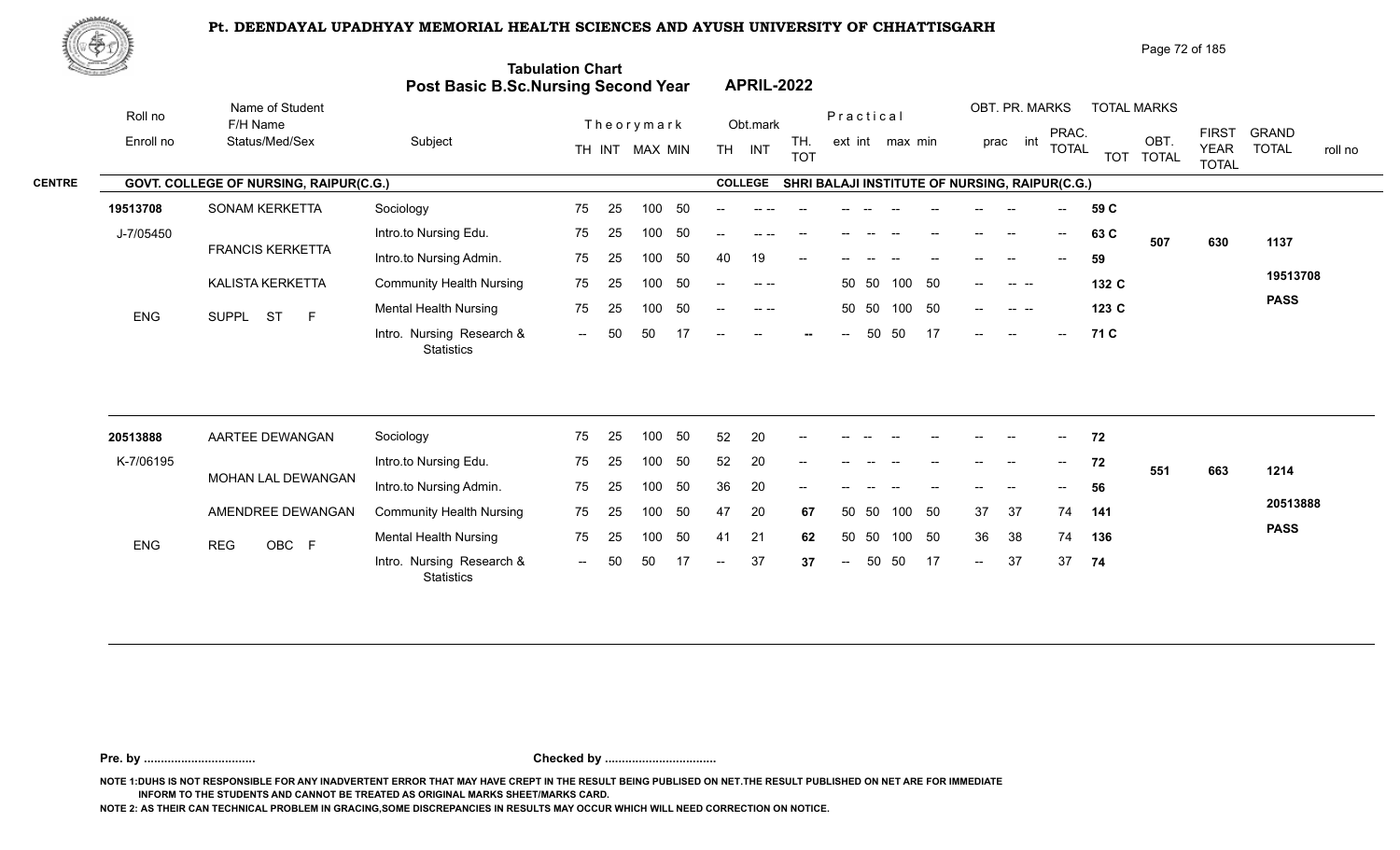

|               | ₩†         |                                        |                                                |                         |           |                                       |                                                |                                      | Page 73 of 185     |                                                                                        |
|---------------|------------|----------------------------------------|------------------------------------------------|-------------------------|-----------|---------------------------------------|------------------------------------------------|--------------------------------------|--------------------|----------------------------------------------------------------------------------------|
|               |            |                                        | <b>Post Basic B.Sc.Nursing Second Year</b>     | <b>Tabulation Chart</b> |           | <b>APRIL-2022</b>                     |                                                |                                      |                    |                                                                                        |
|               | Roll no    | Name of Student<br>F/H Name            |                                                | Theorymark              |           | Obt.mark                              | Practical                                      | OBT. PR. MARKS                       | <b>TOTAL MARKS</b> |                                                                                        |
|               | Enroll no  | Status/Med/Sex                         | Subject                                        | TH INT MAX MIN          |           | TH.<br><b>TH</b><br>INT<br><b>TOT</b> | ext int max min                                | PRAC.<br>int<br>prac<br><b>TOTAL</b> | OBT.<br>TOT TOTAL  | <b>FIRST</b><br><b>GRAND</b><br><b>TOTAL</b><br><b>YEAR</b><br>roll no<br><b>TOTAL</b> |
| <b>CENTRE</b> |            | GOVT. COLLEGE OF NURSING, RAIPUR(C.G.) |                                                |                         |           | <b>COLLEGE</b>                        | SHRI BALAJI INSTITUTE OF NURSING, RAIPUR(C.G.) |                                      |                    |                                                                                        |
|               | 20513889   | ANIMA NAGWANSHI                        | Sociology                                      | 75<br>25                | 50<br>100 | 18<br>47<br>$- -$                     |                                                |                                      | 65                 |                                                                                        |
|               | K-7/06196  |                                        | Intro.to Nursing Edu.                          | 75<br>25                | 50<br>100 | 18<br>51<br>$- -$                     |                                                | $\hspace{0.05cm}$<br>$\sim$          | 69<br>522          | 1163<br>641                                                                            |
|               |            | <b>MURLIDHAR</b><br><b>NAGWANSHI</b>   | Intro.to Nursing Admin.                        | 75<br>-25               | 50<br>100 | 43<br>17<br>$-$                       |                                                |                                      | 60                 |                                                                                        |
|               |            |                                        | PUSHPA DEVI NAGWANSHI Community Health Nursing | 75<br>25                | 50<br>100 | 18<br>51<br>69                        | - 50<br>50 50<br>100                           | 36<br>36<br>72                       | 141                | 20513889                                                                               |
|               | <b>ENG</b> | OBC F<br><b>REG</b>                    | <b>Mental Health Nursing</b>                   | 75<br>25                | 50<br>100 | 25<br>18<br>43*                       | - 50<br>-50<br>100<br>50                       | 36<br>36<br>72                       | 115                | <b>FAIL</b>                                                                            |
|               |            |                                        | Intro. Nursing Research &<br>Statistics        | 50<br>$\sim$            | 50<br>17  | 36<br>36<br>$\sim$ $\sim$             | 17<br>50<br>50<br>$\sim$                       | 36<br>36<br>$\sim$                   | 72                 |                                                                                        |

| 20513890   | ASHA SAHU         | Sociology                                      | 75                       | 25  | 100 | 50  | 58     | 21 | $- -$ | --            |       |        |    | $- -$         | $- -$ | $--$  | 79  |     |     |             |
|------------|-------------------|------------------------------------------------|--------------------------|-----|-----|-----|--------|----|-------|---------------|-------|--------|----|---------------|-------|-------|-----|-----|-----|-------------|
| K-7/06197  |                   | Intro.to Nursing Edu.                          | 75                       | -25 | 100 | 50  | 50     | 20 | $- -$ |               |       |        |    | --            |       | $--$  | 70  | 581 | 688 | 1269        |
|            | TULA RAM SAHU     | Intro.to Nursing Admin.                        | 75                       | 25  | 100 | 50  | 40     | 20 | $- -$ |               |       |        |    | $- -$         | $- -$ | $- -$ | 60  |     |     |             |
|            | <b>JANKI SAHU</b> | <b>Community Health Nursing</b>                | 75                       | -25 | 100 | -50 | 58     | 20 | 78    |               | 50 50 | 100 50 |    | 37            | -38   | 75    | 153 |     |     | 20513890    |
| <b>ENG</b> | REG<br>GEN F      | <b>Mental Health Nursing</b>                   | 75                       | 25  | 100 | 50  | 46     | 20 | 66    |               | 50 50 | 100 50 |    | -39           | -38   | 77    | 143 |     |     | <b>PASS</b> |
|            |                   | Intro. Nursing Research &<br><b>Statistics</b> | $\overline{\phantom{a}}$ | 50  | 50  |     | $  \,$ | 38 | 38    | $\sim$ $\sim$ | 50    | - 50   | 17 | $\rightarrow$ | 38    | 38    | 76  |     |     |             |

**Pre. by ................................. Checked by .................................**

**NOTE 1:DUHS IS NOT RESPONSIBLE FOR ANY INADVERTENT ERROR THAT MAY HAVE CREPT IN THE RESULT BEING PUBLISED ON NET.THE RESULT PUBLISHED ON NET ARE FOR IMMEDIATE INFORM TO THE STUDENTS AND CANNOT BE TREATED AS ORIGINAL MARKS SHEET/MARKS CARD.**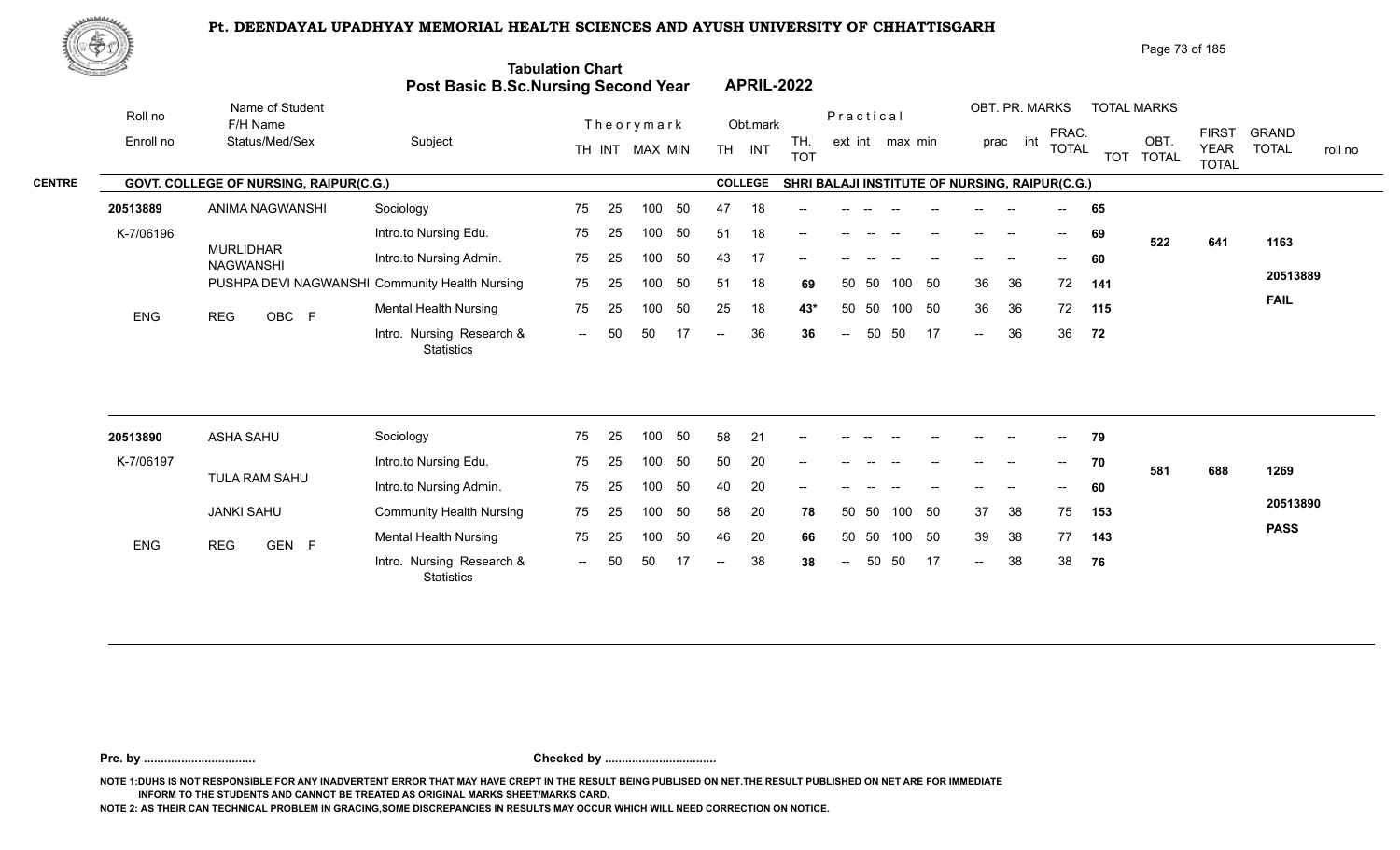

| Page 74 of 185 |
|----------------|
|                |

| <u>Cardinal Co</u> |                      |                                               | Post Basic B.Sc.Nursing Second Year            | <b>Tabulation Chart</b> |    |                              |     |                          |                    | <b>APRIL-2022</b>                              |                          |           |                 |    |        |                            |                                       |     |                                         |                                             |                              |         |
|--------------------|----------------------|-----------------------------------------------|------------------------------------------------|-------------------------|----|------------------------------|-----|--------------------------|--------------------|------------------------------------------------|--------------------------|-----------|-----------------|----|--------|----------------------------|---------------------------------------|-----|-----------------------------------------|---------------------------------------------|------------------------------|---------|
|                    | Roll no<br>Enroll no | Name of Student<br>F/H Name<br>Status/Med/Sex | Subject                                        |                         |    | Theorymark<br>TH INT MAX MIN |     |                          | Obt.mark<br>TH INT | TH.<br><b>TOT</b>                              |                          | Practical | ext int max min |    |        | OBT. PR. MARKS<br>prac int | PRAC.<br><b>TOTAL</b>                 |     | <b>TOTAL MARKS</b><br>OBT.<br>TOT TOTAL | <b>FIRST</b><br><b>YEAR</b><br><b>TOTAL</b> | <b>GRAND</b><br><b>TOTAL</b> | roll no |
| <b>CENTRE</b>      |                      | GOVT. COLLEGE OF NURSING, RAIPUR(C.G.)        |                                                |                         |    |                              |     |                          | <b>COLLEGE</b>     | SHRI BALAJI INSTITUTE OF NURSING, RAIPUR(C.G.) |                          |           |                 |    |        |                            |                                       |     |                                         |                                             |                              |         |
|                    | 20513893             | <b>DAMINI</b>                                 | Sociology                                      | 75                      | 25 | 100                          | 50  | 50                       | 18                 |                                                |                          |           |                 |    |        |                            |                                       | 68  |                                         |                                             |                              |         |
|                    | K-7/06200            |                                               | Intro.to Nursing Edu.                          | 75                      | 25 | 100                          | 50  | 39                       | 17                 |                                                |                          |           |                 |    |        |                            | $\hspace{0.05cm}$ – $\hspace{0.05cm}$ | 56  | 524                                     | 646                                         | 1170                         |         |
|                    |                      | LAXMAN                                        | Intro.to Nursing Admin.                        | 75                      | 25 | 100                          | 50  | 39                       | 17                 |                                                |                          |           |                 |    |        |                            |                                       | 56  |                                         |                                             |                              |         |
|                    |                      | <b>BUDHIYARIN</b>                             | <b>Community Health Nursing</b>                | 75                      | 25 | 100                          | 50  | 48                       | 18                 | 66                                             | 50                       | - 50      | 100             | 50 | 38     | 37                         | 75                                    | 141 |                                         |                                             | 20513893                     |         |
|                    | <b>ENG</b>           | OBC F<br><b>REG</b>                           | <b>Mental Health Nursing</b>                   | 75                      | 25 | 100                          | 50  | 38                       | 19                 | 57                                             |                          | 50 50     | 100 50          |    | 37     | 36                         | 73                                    | 130 |                                         |                                             | <b>PASS</b>                  |         |
|                    |                      |                                               | Intro. Nursing Research &<br>Statistics        | $--$                    | 50 | 50                           | 17  | $\overline{\phantom{a}}$ | 36                 | 36                                             | $\overline{\phantom{m}}$ | 50        | 50              | 17 | $\sim$ | 37                         | 37                                    | 73  |                                         |                                             |                              |         |
|                    | 20513894             | <b>DAMINI</b>                                 | Sociology                                      | 75                      | 25 | 100 <sub>1</sub>             | -50 | 49                       | 18                 |                                                |                          |           |                 |    |        |                            |                                       | 67  |                                         |                                             |                              |         |
|                    | K-7/06201            |                                               | Intro.to Nursing Edu.                          | 75                      | 25 | 100                          | 50  | 45                       | 18                 |                                                |                          |           |                 |    |        |                            | $\overline{\phantom{a}}$              | 63  |                                         |                                             |                              |         |
|                    |                      | <b>BIJJU RAM</b>                              | Intro.to Nursing Admin.                        | 75                      | 25 | 100                          | 50  | 32                       | 18                 |                                                |                          |           |                 |    |        |                            |                                       | 50  | 510                                     | 625                                         | 1135                         |         |
|                    |                      | <b>SHAKUNTLA</b>                              | <b>Community Health Nursing</b>                | 75                      | 25 | 100                          | 50  | 43                       | 18                 | 61                                             |                          | 50 50     | 100             | 50 | 38     | 36                         | 74                                    | 135 |                                         |                                             | 20513894                     |         |
|                    |                      |                                               |                                                |                         |    |                              |     |                          |                    |                                                |                          |           |                 |    |        |                            |                                       |     |                                         |                                             | <b>PASS</b>                  |         |
|                    | <b>ENG</b>           | OBC F<br><b>REG</b>                           | <b>Mental Health Nursing</b>                   | 75                      | 25 | 100                          | 50  | 33                       | 17                 | 50                                             |                          | 50 50     | 100 50          |    | 36     | 36                         | 72                                    | 122 |                                         |                                             |                              |         |
|                    |                      |                                               | Intro. Nursing Research &<br><b>Statistics</b> | $--$                    | 50 | 50                           | 17  | $\overline{\phantom{a}}$ | 37                 | 37                                             | $\sim$                   | 50        | 50              | 17 | $\sim$ | 36                         | 36                                    | 73  |                                         |                                             |                              |         |
|                    |                      |                                               |                                                |                         |    |                              |     |                          |                    |                                                |                          |           |                 |    |        |                            |                                       |     |                                         |                                             |                              |         |

**Pre. by ................................. Checked by .................................**

**NOTE 1:DUHS IS NOT RESPONSIBLE FOR ANY INADVERTENT ERROR THAT MAY HAVE CREPT IN THE RESULT BEING PUBLISED ON NET.THE RESULT PUBLISHED ON NET ARE FOR IMMEDIATE INFORM TO THE STUDENTS AND CANNOT BE TREATED AS ORIGINAL MARKS SHEET/MARKS CARD.**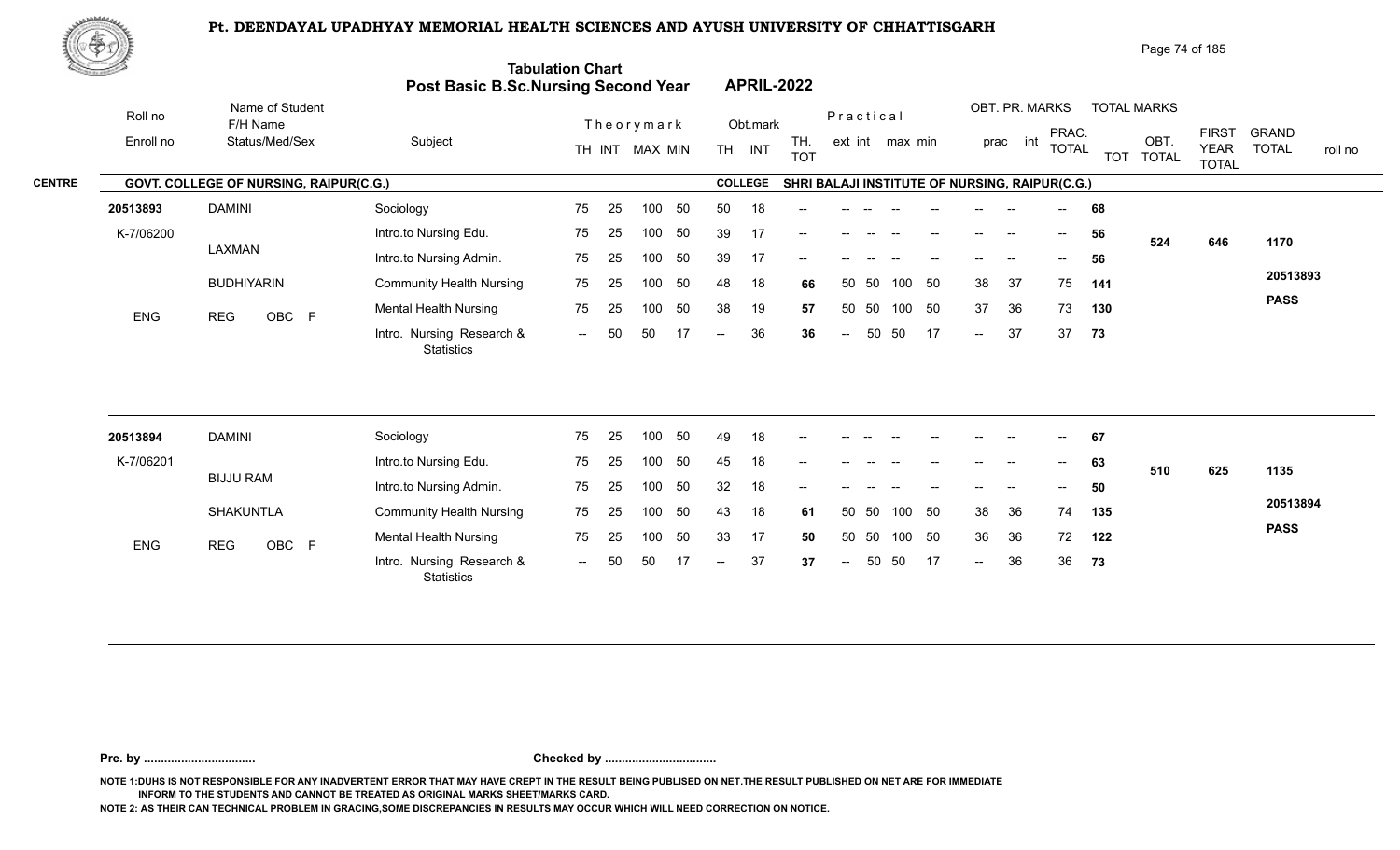**Tabulation Chart** 



|           |                   | Page 75 of 185 |
|-----------|-------------------|----------------|
| <b>ir</b> | <b>APRIL-2022</b> |                |

50 50 36 18 **54** 37 37 74 **128** 36 **36** *--* 50 50 17 *--* 36 36 **72** 

37 50 74 128

**PASS**

**72**

|           |                                        | <b>Post Basic B.Sc.Nursing Second Year</b> |      |    |                |    |        |                | <b>APRIL-2022</b>                              |           |       |                 |        |        |                                                |                |            |                      |                                             |                                         |
|-----------|----------------------------------------|--------------------------------------------|------|----|----------------|----|--------|----------------|------------------------------------------------|-----------|-------|-----------------|--------|--------|------------------------------------------------|----------------|------------|----------------------|---------------------------------------------|-----------------------------------------|
| Roll no   | Name of Student<br>F/H Name            |                                            |      |    | Theorymark     |    |        | Obt.mark       |                                                | Practical |       |                 |        |        | OBT. PR. MARKS                                 |                |            | <b>TOTAL MARKS</b>   |                                             |                                         |
| Enroll no | Status/Med/Sex                         | Subject                                    |      |    | TH INT MAX MIN |    |        | TH INT         | TH.<br><b>TOT</b>                              |           |       | ext int max min |        |        | int<br>prac                                    | PRAC.<br>TOTAL | <b>TOT</b> | OBT.<br><b>TOTAL</b> | <b>FIRST</b><br><b>YEAR</b><br><b>TOTAL</b> | <b>GRAND</b><br><b>TOTAL</b><br>roll no |
|           | GOVT. COLLEGE OF NURSING, RAIPUR(C.G.) |                                            |      |    |                |    |        | <b>COLLEGE</b> | SHRI BALAJI INSTITUTE OF NURSING, RAIPUR(C.G.) |           |       |                 |        |        |                                                |                |            |                      |                                             |                                         |
| 20513895  | DHANESHWARI VERMA                      | Sociology                                  | 75   | 25 | 100            | 50 | 37     | 18             | $\overline{\phantom{a}}$                       |           |       |                 |        |        |                                                | $-$            | 55         |                      |                                             |                                         |
| K-7/06202 |                                        | Intro.to Nursing Edu.                      | 75   | 25 | 100            | 50 | 45     | 19             | $\overline{\phantom{a}}$                       |           | $- -$ |                 |        | $--$   |                                                | $--$           | 64         | 493                  | 611                                         | 1104                                    |
|           | <b>BABU LAL VERMA</b>                  | Intro.to Nursing Admin.                    | 75   | 25 | 100            | 50 | 25     | 17             |                                                |           |       |                 |        |        |                                                | $- -$          | 42*        |                      |                                             |                                         |
|           | <b>DUKHIA BAI</b>                      | <b>Community Health Nursing</b>            | 75   | 25 | 100            | 50 | 49     | 18             | 67                                             |           | 50 50 | 100             | 50     | 37     | 37                                             | 74             | 141        |                      |                                             | 20513895                                |
| ENG       | OBC F<br><b>REG</b>                    | Mental Health Nursing                      | 75   | 25 | 100            | 50 | 28     | 18             | 46*                                            | 50        | 50    |                 | 100 50 | 36     | 36                                             | 72             | 118        |                      |                                             | <b>FAIL</b>                             |
|           |                                        | Intro. Nursing Research &<br>Statistics    | $--$ | 50 | 50             | 17 | $\sim$ | 37             | 37                                             | $\sim$    | 50    | 50              | 17     | $\sim$ | 36                                             | 36             | 73         |                      |                                             |                                         |
|           |                                        |                                            |      |    |                |    |        |                |                                                |           |       |                 |        |        |                                                |                |            |                      |                                             |                                         |
| 20513896  | <b>DIPTI</b>                           | Sociology                                  | 75   | 25 | 100            | 50 | 39     | 18             |                                                |           |       |                 |        |        |                                                |                | 57         |                      |                                             |                                         |
| K-7/06203 |                                        | Intro.to Nursing Edu.                      | 75   | 25 | 100            | 50 | 54     | 17             | $\qquad \qquad -$                              |           | $- -$ | $-$             | $\sim$ | $--$   | $\hspace{0.1mm}-\hspace{0.1mm}-\hspace{0.1mm}$ | $--$           | 71         | 533                  | 616                                         | 1149                                    |
|           | LAXMAN                                 | Intro.to Nursing Admin.                    | 75   | 25 | 100            | 50 | 44     | 18             |                                                |           |       |                 |        |        |                                                | $- -$          | 62         |                      |                                             |                                         |
|           | <b>BUDHIYARIN</b>                      | <b>Community Health Nursing</b>            | 75   | 25 | 100            | 50 | 53     | 18             | 71                                             |           | 50 50 | 100             | 50     | 36     | 36                                             | 72             | 143        |                      |                                             | 20513896                                |

**Pre. by ................................. Checked by .................................**

0BC F Montain Research & The Ed Too of the Control of the Control of Control of the Control of Control of the C<br>Intro. Nursing Research & The Control of Control of the Control of The Theory of Control of Control of Control

25 75

-- 50 50 17 -- 36 36

36 18 54

**NOTE 1:DUHS IS NOT RESPONSIBLE FOR ANY INADVERTENT ERROR THAT MAY HAVE CREPT IN THE RESULT BEING PUBLISED ON NET.THE RESULT PUBLISHED ON NET ARE FOR IMMEDIATE INFORM TO THE STUDENTS AND CANNOT BE TREATED AS ORIGINAL MARKS SHEET/MARKS CARD.**

**NOTE 2: AS THEIR CAN TECHNICAL PROBLEM IN GRACING,SOME DISCREPANCIES IN RESULTS MAY OCCUR WHICH WILL NEED CORRECTION ON NOTICE.**

Mental Health Nursing **75** 25

**Statistics** 

ENG REG OBC F Montail House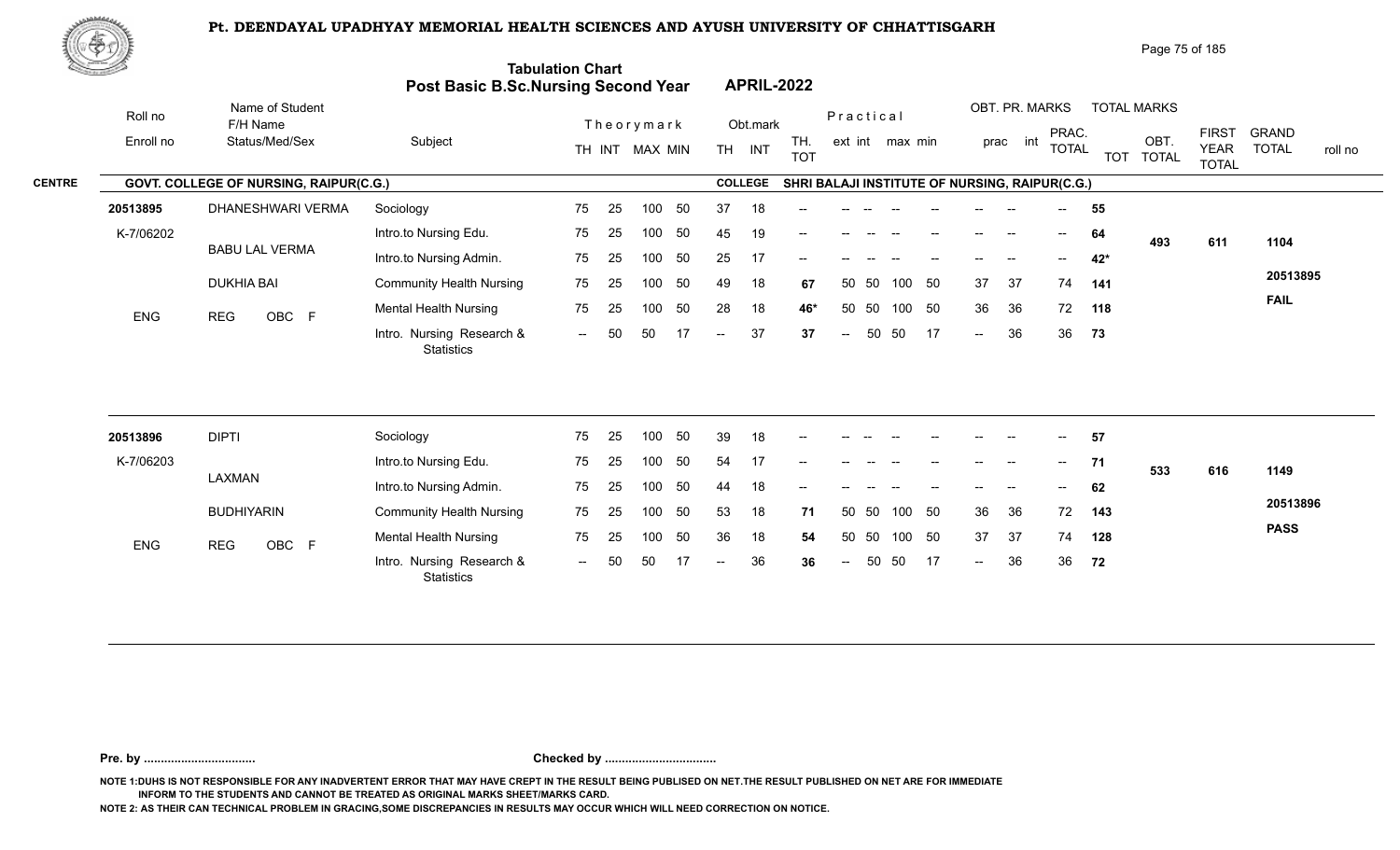1.0 Montair Research & The Edition of the Control of Control of the Control of Control of Control of Control of Control of Tennis and the Control of Tennis and the Control of Tennis and American Control of Tennis and Tenni

25 100 50 75

-- 50 50 17 -- 38 38

25 75



|                   | ₩ආ        |                                        |                                                  |                                                                       |                                |                                                | Page 76 of 185                                                                           |                                  |
|-------------------|-----------|----------------------------------------|--------------------------------------------------|-----------------------------------------------------------------------|--------------------------------|------------------------------------------------|------------------------------------------------------------------------------------------|----------------------------------|
| <b>Contractor</b> |           |                                        |                                                  | <b>Tabulation Chart</b><br><b>Post Basic B.Sc.Nursing Second Year</b> | <b>APRIL-2022</b>              |                                                |                                                                                          |                                  |
|                   | Roll no   | Name of Student<br>F/H Name            |                                                  | Theorymark                                                            | Obt.mark                       | OBT. PR. MARKS<br>Practical                    | <b>TOTAL MARKS</b>                                                                       |                                  |
|                   | Enroll no | Status/Med/Sex                         | Subject                                          | MAX MIN<br>TH INT                                                     | TH.<br>INT<br>TH<br><b>TOT</b> | int<br>ext int max min<br>prac                 | <b>FIRST</b><br>PRAC.<br>OBT<br><b>TOTAL</b><br><b>YEAR</b><br>TOT TOTAL<br><b>TOTAL</b> | GRAND<br><b>TOTAL</b><br>roll no |
| <b>CENTRE</b>     |           | GOVT. COLLEGE OF NURSING, RAIPUR(C.G.) |                                                  |                                                                       | <b>COLLEGE</b>                 | SHRI BALAJI INSTITUTE OF NURSING, RAIPUR(C.G.) |                                                                                          |                                  |
|                   | 20513897  | <b>GAYATRI THAKUR</b>                  | Sociology                                        | 75<br>-50<br>100<br>-25                                               | 18<br>41<br>$--$               |                                                | 59<br>$\sim$                                                                             |                                  |
|                   | K-7/06204 |                                        | Intro.to Nursing Edu.                            | 75<br>-50<br>100<br>-25                                               | 20<br>39<br>$--$               | $\hspace{0.05cm}$                              | 59<br>$- -$<br>511<br>596                                                                | 1107                             |
|                   |           | BHAIYA LAL THAKUR                      | Intro.to Nursing Admin.                          | -50<br>75<br>100<br>-25                                               | 19<br>32                       |                                                | 51<br>$\hspace{0.05cm}$ – $\hspace{0.05cm}$                                              |                                  |
|                   |           |                                        | $\sim$ $\sim$ $\sim$ $\sim$ $\sim$ $\sim$ $\sim$ |                                                                       |                                | $\sim$ $\sim$                                  |                                                                                          | 20513897                         |

35 19 54

50 50 44 20 **64** 36 38 74 **138** 50 50 35 19 **54** 37 37 74 **128** -- 50 38 38 **38** 38

36 38 74 **138** 37 57 74 128  $-38$  38 76

**PASS**

**76**

| 20513898   | <b>GOLDI THAKUR</b>          | Sociology                                      | 75                       | 25  | 100  | 50  | 48    | 17 | $- -$                    |       |                                       |       |        | $- -$                    | $- -$                    | $\sim$ $\sim$               | 65  |     |     |             |
|------------|------------------------------|------------------------------------------------|--------------------------|-----|------|-----|-------|----|--------------------------|-------|---------------------------------------|-------|--------|--------------------------|--------------------------|-----------------------------|-----|-----|-----|-------------|
| K-7/06205  |                              | Intro.to Nursing Edu.                          | 75                       | 25  | 100. | -50 | 48    | 17 | $\overline{\phantom{a}}$ | --    |                                       | $- -$ | $-$    | $- -$                    | $- -$                    | $\mathcal{L}_{\mathcal{F}}$ | 65  | 541 | 651 | 1192        |
|            | <b>ASHOK KUMAR</b>           | Intro.to Nursing Admin.                        | 75                       | 25  | 100. | 50  | 47    | 18 | $\overline{\phantom{a}}$ | $- -$ | $\hspace{0.05cm}$ – $\hspace{0.05cm}$ | $- -$ | $-$    | $- -$                    | $\overline{\phantom{a}}$ | $\sim$                      | 65  |     |     |             |
|            | <b>SHARDA DEVI</b>           | <b>Community Health Nursing</b>                | 75                       | -25 | 100  | -50 | 49    | 17 | 66                       |       | 50 50                                 |       | 100 50 | 35                       | - 36                     | 71                          | 137 |     |     | 20513898    |
| <b>ENG</b> | <b>ST</b><br><b>REG</b><br>F | <b>Mental Health Nursing</b>                   | 75                       | 25  | 100  | 50  | 43    | 19 | 62                       |       | 50 50                                 |       | 100 50 | 37                       | 37                       | 74                          | 136 |     |     | <b>PASS</b> |
|            |                              | Intro. Nursing Research &<br><b>Statistics</b> | $\overline{\phantom{a}}$ | 50  | 50   |     | $- -$ | 36 | 36                       | $--$  | 50                                    | -50   | 17     | $\overline{\phantom{a}}$ | 37                       | 37                          | 73  |     |     |             |

**Pre. by ................................. Checked by .................................**

**NOTE 1:DUHS IS NOT RESPONSIBLE FOR ANY INADVERTENT ERROR THAT MAY HAVE CREPT IN THE RESULT BEING PUBLISED ON NET.THE RESULT PUBLISHED ON NET ARE FOR IMMEDIATE INFORM TO THE STUDENTS AND CANNOT BE TREATED AS ORIGINAL MARKS SHEET/MARKS CARD.**

**NOTE 2: AS THEIR CAN TECHNICAL PROBLEM IN GRACING,SOME DISCREPANCIES IN RESULTS MAY OCCUR WHICH WILL NEED CORRECTION ON NOTICE.**

MANORAMA THAKUR Community Health Nursing 75 25 10

ENG REG ST F Montail House

**Statistics** 

Mental Health Nursing 75 25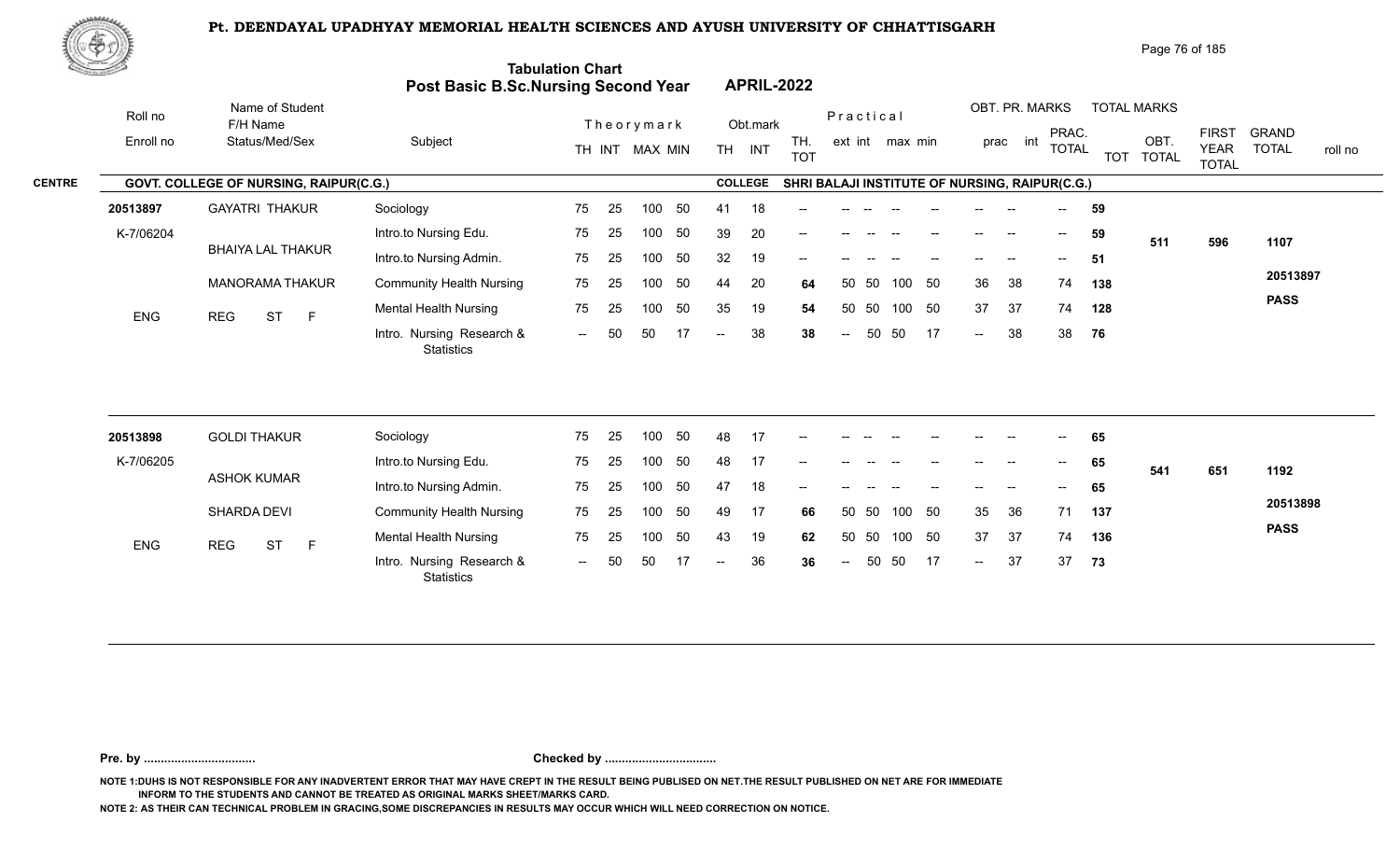

Page 77 of 185

|               | <u> Estados </u> |                                        | Post Basic B.Sc.Nursing Second Year            | <b>Tabulation Chart</b> |    |                |    |                          |                | <b>APRIL-2022</b>                              |                          |           |                 |        |                          |                          |                         |            |                      |                             |                         |
|---------------|------------------|----------------------------------------|------------------------------------------------|-------------------------|----|----------------|----|--------------------------|----------------|------------------------------------------------|--------------------------|-----------|-----------------|--------|--------------------------|--------------------------|-------------------------|------------|----------------------|-----------------------------|-------------------------|
|               | Roll no          | Name of Student<br>F/H Name            |                                                |                         |    | Theorymark     |    |                          | Obt.mark       |                                                |                          | Practical |                 |        |                          |                          | OBT. PR. MARKS<br>PRAC. |            | <b>TOTAL MARKS</b>   | <b>FIRST</b>                | <b>GRAND</b>            |
|               | Enroll no        | Status/Med/Sex                         | Subject                                        |                         |    | TH INT MAX MIN |    |                          | TH INT         | TH.<br><b>TOT</b>                              |                          |           | ext int max min |        |                          | prac int                 | <b>TOTAL</b>            | <b>TOT</b> | OBT.<br><b>TOTAL</b> | <b>YEAR</b><br><b>TOTAL</b> | <b>TOTAL</b><br>roll no |
| <b>CENTRE</b> |                  | GOVT. COLLEGE OF NURSING, RAIPUR(C.G.) |                                                |                         |    |                |    |                          | <b>COLLEGE</b> | SHRI BALAJI INSTITUTE OF NURSING, RAIPUR(C.G.) |                          |           |                 |        |                          |                          |                         |            |                      |                             |                         |
|               | 20513899         | JAGESHWAREE                            | Sociology                                      | 75                      | 25 | 100            | 50 | 46                       | 17             |                                                |                          |           |                 |        |                          |                          |                         | 63         |                      |                             |                         |
|               | K-7/06206        |                                        | Intro.to Nursing Edu.                          | 75                      | 25 | 100            | 50 | 43                       | 18             | --                                             |                          |           |                 |        | $\overline{\phantom{a}}$ | $\overline{\phantom{a}}$ | $--$                    | 61         | 520                  | 602                         | 1122                    |
|               |                  | <b>SHAMBHU</b>                         | Intro.to Nursing Admin.                        | 75                      | 25 | 100            | 50 | 26                       | 20             |                                                |                          |           |                 |        |                          |                          |                         | 46*        |                      |                             |                         |
|               |                  | <b>SAVITRI</b>                         | <b>Community Health Nursing</b>                | 75                      | 25 | 100            | 50 | 56                       | 18             | 74                                             |                          | 50 50     |                 | 100 50 | 39                       | 36                       | 75                      | 149        |                      |                             | 20513899                |
|               | <b>ENG</b>       | OBC F<br><b>REG</b>                    | <b>Mental Health Nursing</b>                   | 75                      | 25 | 100            | 50 | 31                       | 18             | 49*                                            | 50                       | 50        | 100             | 50     | 39                       | 38                       | 77                      | 126        |                      |                             | <b>PASS</b>             |
|               |                  |                                        | Intro. Nursing Research &<br><b>Statistics</b> | $\sim$                  | 50 | 50             | 17 | $\overline{\phantom{m}}$ | 38             | 38                                             | $\overline{\phantom{m}}$ | 50        | 50              | 17     | $\sim$                   | 37                       | 37                      | 75         |                      |                             | <b>DC 05</b>            |
|               |                  |                                        |                                                |                         |    |                |    |                          |                |                                                |                          |           |                 |        |                          |                          |                         |            |                      |                             |                         |
|               | 20513900         | <b>KESHAR</b>                          | Sociology                                      | 75                      | 25 | 100            | 50 | 48                       | 18             |                                                |                          |           |                 |        |                          |                          |                         | 66         |                      |                             |                         |
|               | K-7/06207        |                                        | Intro.to Nursing Edu.                          | 75                      | 25 | 100            | 50 | 44                       | 18             |                                                |                          |           |                 |        |                          |                          |                         | 62         | 539                  | 666                         | 1205                    |
|               |                  | <b>TARUN KUMAR</b>                     | Intro.to Nursing Admin.                        | 75                      | 25 | 100            | 50 | 44                       | 18             |                                                |                          |           |                 |        |                          |                          |                         | 62         |                      |                             |                         |
|               |                  | <b>BHANMATI</b>                        | <b>Community Health Nursing</b>                | 75                      | 25 | 100            | 50 | 58                       | 18             | 76                                             |                          | 50 50     | 100             | 50     | 36                       | 36                       | 72                      | 148        |                      |                             | 20513900                |
|               | <b>ENG</b>       | OBC F<br><b>REG</b>                    | <b>Mental Health Nursing</b>                   | 75                      | 25 | 100            | 50 | 40                       | 17             | 57                                             |                          | 50 50     |                 | 100 50 | 36                       | 36                       | 72                      | 129        |                      |                             | <b>PASS</b>             |
|               |                  |                                        | Intro. Nursing Research &<br><b>Statistics</b> | $  \,$                  | 50 | 50             | 17 | $\overline{\phantom{a}}$ | 35             | 35                                             | $\overline{\phantom{a}}$ | 50        | 50              | -17    | $\sim$                   | 37                       | 37                      | 72         |                      |                             |                         |
|               |                  |                                        |                                                |                         |    |                |    |                          |                |                                                |                          |           |                 |        |                          |                          |                         |            |                      |                             |                         |

**Pre. by ................................. Checked by .................................**

**NOTE 1:DUHS IS NOT RESPONSIBLE FOR ANY INADVERTENT ERROR THAT MAY HAVE CREPT IN THE RESULT BEING PUBLISED ON NET.THE RESULT PUBLISHED ON NET ARE FOR IMMEDIATE INFORM TO THE STUDENTS AND CANNOT BE TREATED AS ORIGINAL MARKS SHEET/MARKS CARD.**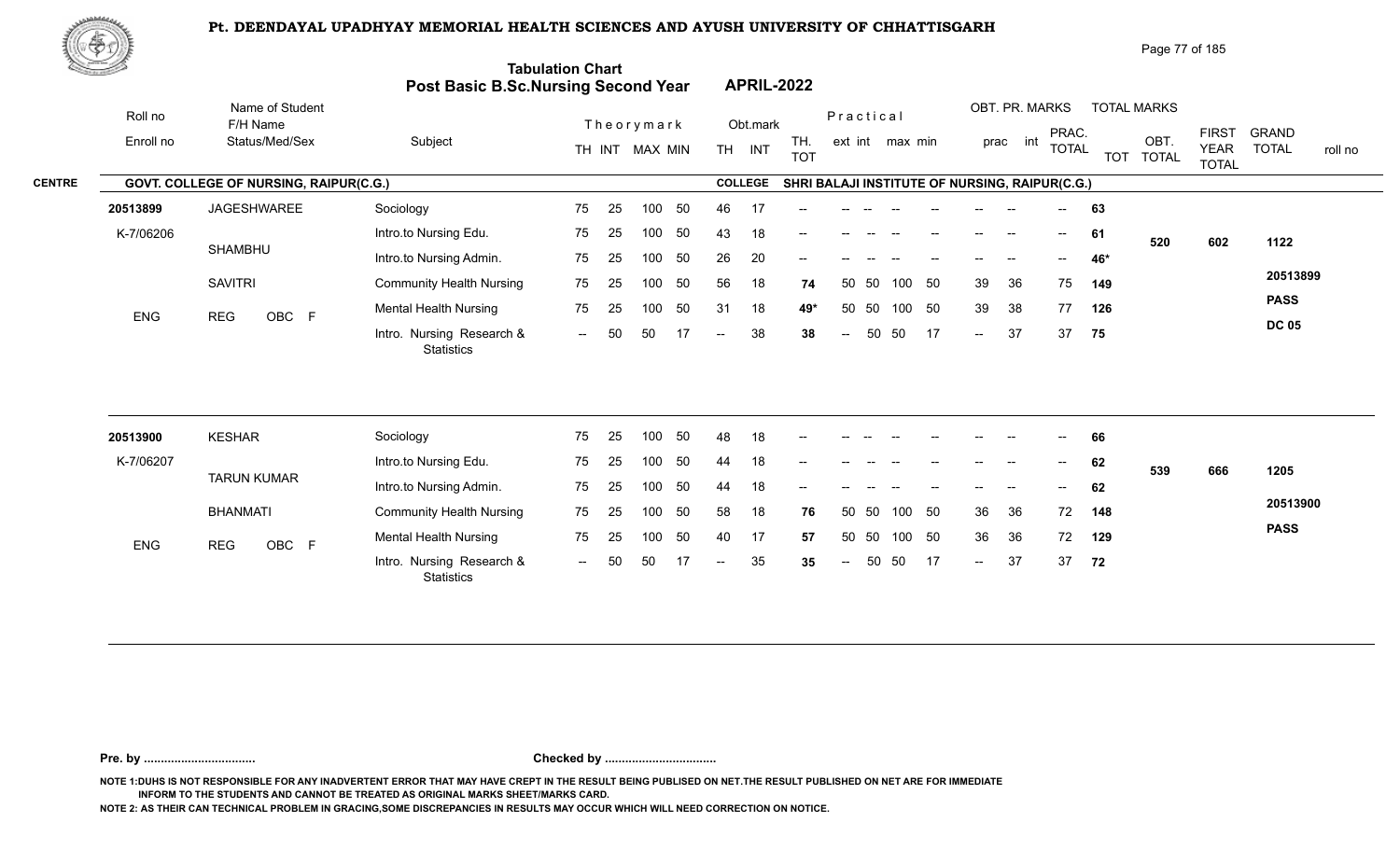

| Page 78 of 185 |
|----------------|
|----------------|

| <u>Cardinal Co</u> |                      |                                               | Post Basic B.Sc.Nursing Second Year            | <b>Tabulation Chart</b> |    |                |     |                          |                | <b>APRIL-2022</b>                              |                          |           |                 |    |                            |                            |                          |       |                            |                             |                         |
|--------------------|----------------------|-----------------------------------------------|------------------------------------------------|-------------------------|----|----------------|-----|--------------------------|----------------|------------------------------------------------|--------------------------|-----------|-----------------|----|----------------------------|----------------------------|--------------------------|-------|----------------------------|-----------------------------|-------------------------|
|                    | Roll no<br>Enroll no | Name of Student<br>F/H Name<br>Status/Med/Sex | Subject                                        |                         |    | Theorymark     |     |                          | Obt.mark       | TH.                                            |                          | Practical | ext int max min |    |                            | OBT. PR. MARKS<br>prac int | PRAC.                    |       | <b>TOTAL MARKS</b><br>OBT. | <b>FIRST</b>                | <b>GRAND</b>            |
|                    |                      |                                               |                                                |                         |    | TH INT MAX MIN |     |                          | TH INT         | <b>TOT</b>                                     |                          |           |                 |    |                            |                            | <b>TOTAL</b>             |       | TOT TOTAL                  | <b>YEAR</b><br><b>TOTAL</b> | <b>TOTAL</b><br>roll no |
| <b>CENTRE</b>      |                      | GOVT. COLLEGE OF NURSING, RAIPUR(C.G.)        |                                                |                         |    |                |     |                          | <b>COLLEGE</b> | SHRI BALAJI INSTITUTE OF NURSING, RAIPUR(C.G.) |                          |           |                 |    |                            |                            |                          |       |                            |                             |                         |
|                    | 20513902             | <b>LAXMI VERMA</b>                            | Sociology                                      | 75                      | 25 | 100            | 50  | 34                       | 18             |                                                |                          |           |                 |    |                            |                            |                          | 52    |                            |                             |                         |
|                    | K-7/06209            |                                               | Intro.to Nursing Edu.                          | 75                      | 25 | 100            | 50  | 44                       | 19             |                                                |                          |           |                 |    |                            |                            | $--$                     | 63    | 506                        | 632                         | 1138                    |
|                    |                      | <b>BHARAT SINGH VERMA</b>                     | Intro.to Nursing Admin.                        | 75                      | 25 | 100            | 50  | 28                       | 20             | --                                             |                          |           |                 |    |                            | --                         | $- -$                    | 48*   |                            |                             |                         |
|                    |                      | DEV KUMARI VERMA                              | <b>Community Health Nursing</b>                | 75                      | 25 | 100            | 50  | 50                       | 20             | 70                                             | 50                       | 50        | 100             | 50 | 37                         | 39                         | 76                       | 146   |                            |                             | 20513902                |
|                    | ENG                  | OBC F<br><b>REG</b>                           | <b>Mental Health Nursing</b>                   | 75                      | 25 | 100            | 50  | 30                       | 19             | 49*                                            | 50                       | 50        | 100 50          |    | 37                         | 37                         | 74                       | 123   |                            |                             | <b>PASS</b>             |
|                    |                      |                                               | Intro. Nursing Research &<br><b>Statistics</b> | $\sim$                  | 50 | 50             | -17 | $\overline{\phantom{a}}$ | 38             | 38                                             | $\overline{a}$           | 50        | 50              | 17 | $\sim$                     | 36                         |                          | 36 74 |                            |                             | <b>DC 03</b>            |
|                    |                      |                                               |                                                |                         |    |                |     |                          |                |                                                |                          |           |                 |    |                            |                            |                          |       |                            |                             |                         |
|                    | 20513903             | <b>MADHURI VERMA</b>                          | Sociology                                      | 75                      | 25 | 100            | 50  | 53                       | 17             | --                                             |                          |           |                 |    |                            |                            | $-$                      | 70    |                            |                             |                         |
|                    | K-7/06210            | MEGHSHYAM VERMA                               | Intro.to Nursing Edu.                          | 75                      | 25 | 100            | 50  | 54                       | 17             |                                                |                          |           |                 |    |                            |                            | $\overline{\phantom{a}}$ | 71    | 565                        | 689                         | 1254                    |
|                    |                      |                                               | Intro.to Nursing Admin.                        | 75                      | 25 | 100            | 50  | 43                       | 18             |                                                |                          |           |                 |    |                            |                            |                          | 61    |                            |                             |                         |
|                    |                      | CHANDRAKALA VERMA                             | <b>Community Health Nursing</b>                | 75                      | 25 | 100            | 50  | 55                       | 18             | 73                                             |                          | 50 50     | 100             | 50 | 41                         | 39                         | 80                       | 153   |                            |                             | 20513903                |
|                    | <b>ENG</b>           | <b>REG</b><br>OBC F                           | <b>Mental Health Nursing</b>                   | 75                      | 25 | 100            | 50  | 42                       | 19             | 61                                             | 50                       | 50        | 100 50          |    | 39                         | 36                         | 75                       | 136   |                            |                             | <b>PASS</b>             |
|                    |                      |                                               | Intro. Nursing Research &<br><b>Statistics</b> | $  \,$                  | 50 | 50             | 17  | $-$                      | 36             | 36                                             | $\overline{\phantom{a}}$ | 50        | 50              | 17 | $\mathcal{L}(\mathcal{L})$ | 38                         | 38                       | 74    |                            |                             |                         |
|                    |                      |                                               |                                                |                         |    |                |     |                          |                |                                                |                          |           |                 |    |                            |                            |                          |       |                            |                             |                         |

**Pre. by ................................. Checked by .................................**

**NOTE 1:DUHS IS NOT RESPONSIBLE FOR ANY INADVERTENT ERROR THAT MAY HAVE CREPT IN THE RESULT BEING PUBLISED ON NET.THE RESULT PUBLISHED ON NET ARE FOR IMMEDIATE INFORM TO THE STUDENTS AND CANNOT BE TREATED AS ORIGINAL MARKS SHEET/MARKS CARD.**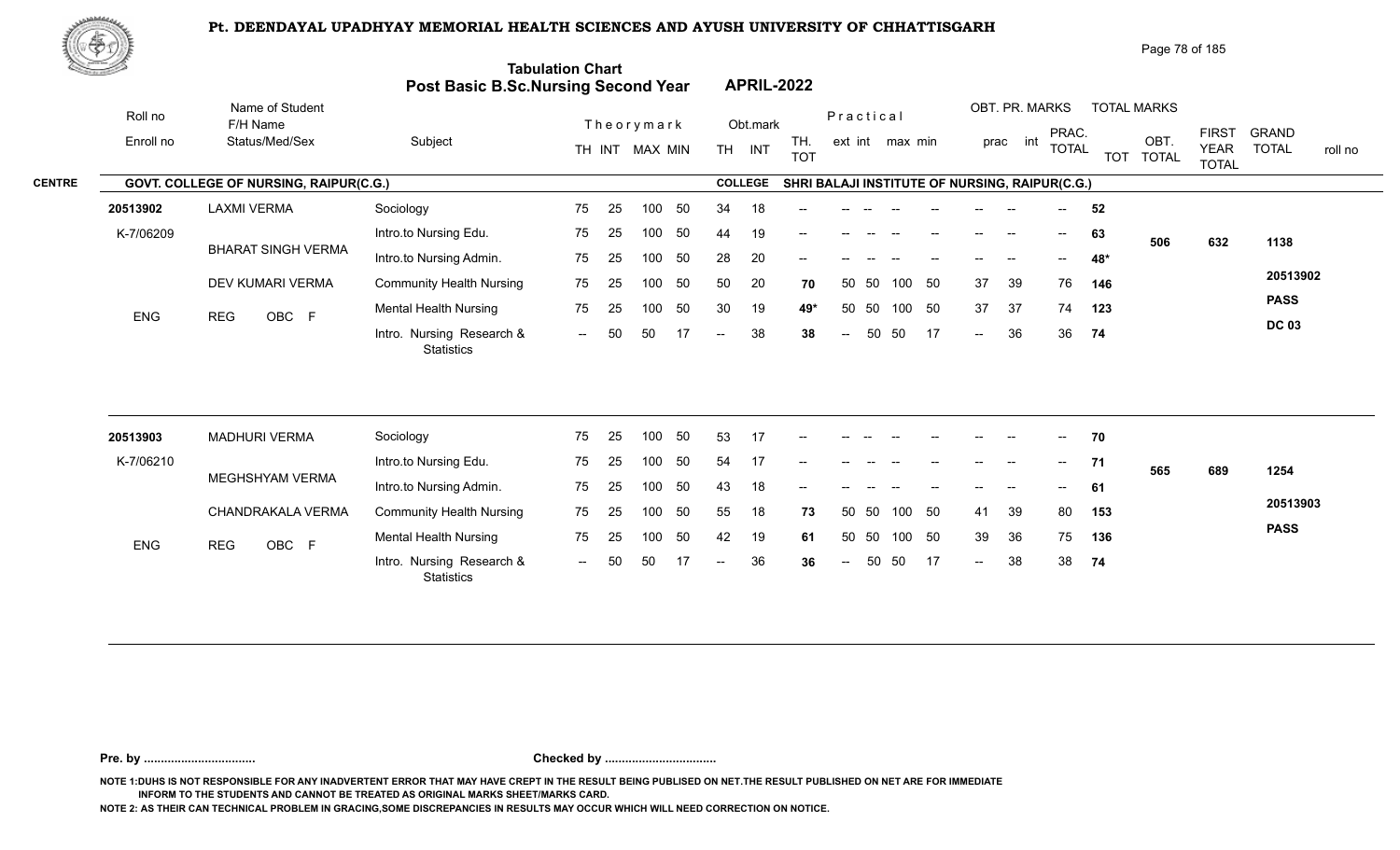

|                                            |                   | Page 79 of 185 |
|--------------------------------------------|-------------------|----------------|
| <b>Tabulation Chart</b>                    |                   |                |
| <b>Post Basic B.Sc.Nursing Second Year</b> | <b>APRIL-2022</b> |                |

|               | Roll no    | Name of Student<br>F/H Name                   |                                         |     |     | Theorymark     |    |               | Obt.mark       |                   |        | Practical       |      |                                                |                            | OBT. PR. MARKS    |                                       |       | <b>TOTAL MARKS</b> |                                             |                       |         |
|---------------|------------|-----------------------------------------------|-----------------------------------------|-----|-----|----------------|----|---------------|----------------|-------------------|--------|-----------------|------|------------------------------------------------|----------------------------|-------------------|---------------------------------------|-------|--------------------|---------------------------------------------|-----------------------|---------|
|               | Enroll no  | Status/Med/Sex                                | Subject                                 |     |     | TH INT MAX MIN |    | <b>TH</b>     | INT            | TH.<br><b>TOT</b> |        | ext int max min |      |                                                | prac                       | int               | PRAC.<br><b>TOTAL</b>                 |       | OBT.<br>TOT TOTAL  | <b>FIRST</b><br><b>YEAR</b><br><b>TOTAL</b> | GRAND<br><b>TOTAL</b> | roll no |
| <b>CENTRE</b> |            | <b>GOVT. COLLEGE OF NURSING, RAIPUR(C.G.)</b> |                                         |     |     |                |    |               | <b>COLLEGE</b> |                   |        |                 |      | SHRI BALAJI INSTITUTE OF NURSING, RAIPUR(C.G.) |                            |                   |                                       |       |                    |                                             |                       |         |
|               | 20513904   | MANISHA BALA MASIH                            | Sociology                               | 75  | -25 | 100            | 50 | 50            | 20             | $--$              | $- -$  |                 |      |                                                |                            | $\hspace{0.05cm}$ | $--$                                  | 70    |                    |                                             |                       |         |
|               | K-7/06211  |                                               | Intro.to Nursing Edu.                   | 75  | 25  | 100            | 50 | 45            | 22             | $--$              |        |                 |      |                                                | $\hspace{0.05cm}$          | --                | $\hspace{0.05cm}$ – $\hspace{0.05cm}$ | 67    | 558                | 633                                         | 1191                  |         |
|               |            | <b>SAIMON MASIH</b>                           | Intro.to Nursing Admin.                 | 75  | -25 | 100            | 50 | 39            | 19             | $--$              |        |                 |      |                                                |                            |                   | $\hspace{0.05cm}$ – $\hspace{0.05cm}$ | 58    |                    |                                             |                       |         |
|               |            | PUSHPANJALI MASIH                             | <b>Community Health Nursing</b>         | 75  | 25  | 100            | 50 | 54            | 20             | 74                |        | -50<br>50       | 100  | 50                                             | 35                         | 38                | 73                                    | 147   |                    |                                             | 20513904              |         |
|               | <b>ENG</b> | GEN F<br><b>REG</b>                           | <b>Mental Health Nursing</b>            | 75  | 25  | 100            | 50 | 43            | 21             | 64                |        | - 50<br>-50     | 100  | 50                                             | 36                         | 38                | 74                                    | 138   |                    |                                             | <b>PASS</b>           |         |
|               |            |                                               | Intro. Nursing Research &<br>Statistics | $-$ | -50 | 50             |    | $\sim$ $\sim$ | 40             | 40                | $\sim$ | 50              | - 50 | 17                                             | $\mathcal{L}(\mathcal{L})$ | 38                |                                       | 38 78 |                    |                                             |                       |         |
|               |            |                                               |                                         |     |     |                |    |               |                |                   |        |                 |      |                                                |                            |                   |                                       |       |                    |                                             |                       |         |

| 20513906   | NEHA SAHU           | Sociology                                      | 75     | -25  | 100 | 50  | 55     | -21 | $- -$                    |               |       |        |                          | $- -$         |                          | $\overline{\phantom{a}}$                         | 76  |     |     |             |
|------------|---------------------|------------------------------------------------|--------|------|-----|-----|--------|-----|--------------------------|---------------|-------|--------|--------------------------|---------------|--------------------------|--------------------------------------------------|-----|-----|-----|-------------|
| K-7/06213  |                     | Intro.to Nursing Edu.                          | 75     | - 25 | 100 | 50  | 53     | 18  | $\overline{\phantom{a}}$ | $- -$         | $- -$ |        | $\overline{\phantom{a}}$ | $--$          | $\overline{\phantom{a}}$ | $\mathrel{{\mathsf{--}}}\mathrel{{\mathsf{--}}}$ | 71  | 593 | 744 | 1337        |
|            | JAGDEESH RAM SAHU   | Intro.to Nursing Admin.                        | 75     | -25  | 100 | -50 | 40     | 20  | $\sim$                   | $--$          |       |        | $\hspace{0.05cm}$        | $\frac{1}{2}$ | $\overline{\phantom{a}}$ | $\overline{\phantom{a}}$                         | 60  |     |     |             |
|            | MAHALAXMI           | <b>Community Health Nursing</b>                | 75     | -25  | 100 | -50 | 56     | 21  | 77                       |               | 50 50 | 100 50 |                          | 37            | 40                       | 77                                               | 154 |     |     | 20513906    |
| <b>ENG</b> | OBC F<br><b>REG</b> | <b>Mental Health Nursing</b>                   | 75     | - 25 | 100 | 50  | 56     | 19  | 75                       | 50            | - 50  | 100 50 |                          | 41            | 41                       | 82                                               | 157 |     |     | <b>PASS</b> |
|            |                     | Intro. Nursing Research &<br><b>Statistics</b> | $\sim$ | 50   | 50  |     | $\sim$ | 37  | 37                       | $\sim$ $\sim$ | 50    | 50 17  |                          | $\sim$        | 38                       | 38                                               | 75  |     |     |             |

**Pre. by ................................. Checked by .................................**

**NOTE 1:DUHS IS NOT RESPONSIBLE FOR ANY INADVERTENT ERROR THAT MAY HAVE CREPT IN THE RESULT BEING PUBLISED ON NET.THE RESULT PUBLISHED ON NET ARE FOR IMMEDIATE INFORM TO THE STUDENTS AND CANNOT BE TREATED AS ORIGINAL MARKS SHEET/MARKS CARD.**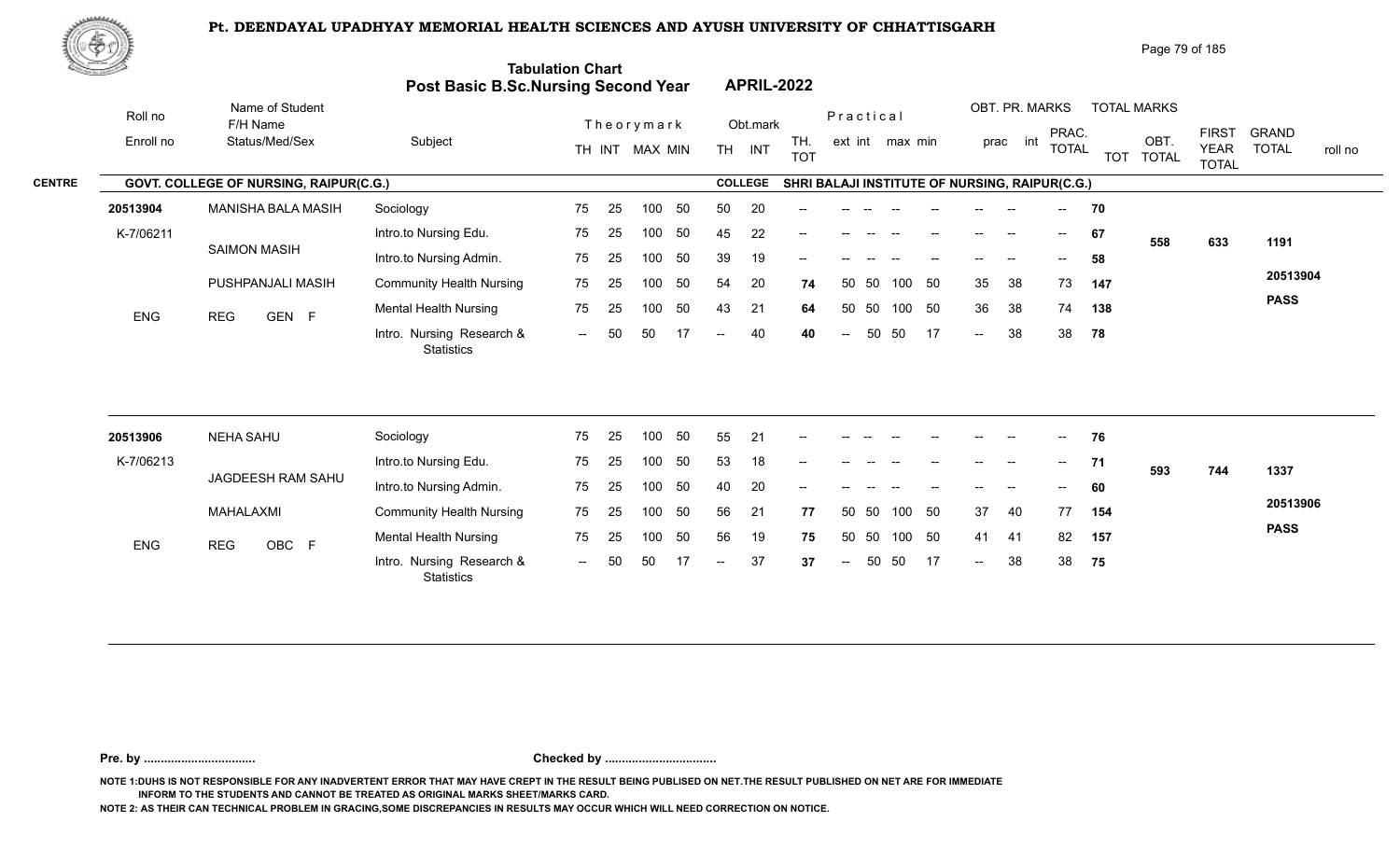العادة العراقية العراقية العراقية العراقية العراقية العراقية العراقية العراقية العراقية العراقية العراقية العر<br>11 -- Intro. Nursing Research & -- 50 50 17 -- 36 36 -- 50 50 17 --



|               | 心むお       |                                               |                                 |                                                                       |                                       |                                                | Page 80 of 185                                                                                                                                                       |
|---------------|-----------|-----------------------------------------------|---------------------------------|-----------------------------------------------------------------------|---------------------------------------|------------------------------------------------|----------------------------------------------------------------------------------------------------------------------------------------------------------------------|
|               |           |                                               |                                 | <b>Tabulation Chart</b><br><b>Post Basic B.Sc.Nursing Second Year</b> | <b>APRIL-2022</b>                     |                                                |                                                                                                                                                                      |
|               | Roll no   | Name of Student<br>F/H Name                   |                                 | Theorymark                                                            | Obt.mark                              | Practical                                      | OBT. PR. MARKS<br><b>TOTAL MARKS</b>                                                                                                                                 |
|               | Enroll no | Status/Med/Sex                                | Subject                         | MAX MIN<br>TH INT                                                     | TH.<br><b>TH</b><br>INT<br><b>TOT</b> | ext int max min                                | <b>FIRST</b><br><b>GRAND</b><br>PRAC.<br>OBT.<br>int<br>prac<br><b>TOTAL</b><br><b>TOTAL</b><br><b>YEAR</b><br>roll no<br><b>TOTAL</b><br><b>TOT</b><br><b>TOTAL</b> |
| <b>CENTRE</b> |           | <b>GOVT. COLLEGE OF NURSING, RAIPUR(C.G.)</b> |                                 |                                                                       | <b>COLLEGE</b>                        | SHRI BALAJI INSTITUTE OF NURSING, RAIPUR(C.G.) |                                                                                                                                                                      |
|               | 20513907  | NISHA DHIDHI                                  | Sociology                       | 75<br>50<br>100<br>-25                                                | 43<br>18<br>--                        |                                                | 61<br>$\overline{\phantom{a}}$                                                                                                                                       |
|               | K-7/06214 |                                               | Intro.to Nursing Edu.           | 25<br>-50<br>75<br>100                                                | 45<br>17                              |                                                | 62<br>$- -$<br>504<br>641<br>1145                                                                                                                                    |
|               |           | PAWAN DHIDHI                                  | Intro.to Nursing Admin.         | 50<br>75<br>25<br>100                                                 | 26<br>18<br>$\qquad \qquad -$         |                                                | $44*$<br>$- -$<br>--                                                                                                                                                 |
|               |           | <b>BITAWAN DHIDHI</b>                         | <b>Community Health Nursing</b> | 75<br>50<br>25<br>100                                                 | 53<br>17<br>70                        | 50<br>50 50<br>100                             | 20513907<br>36<br>72<br>36<br>142                                                                                                                                    |
|               | F10       | $n = 0$<br>$\sim$ $\sim$                      | <b>Mental Health Nursing</b>    | 50<br>75<br>100<br>-25                                                | 19<br>31<br>50                        | 50<br>50 50<br>100                             | <b>FAIL</b><br>36<br>36<br>72<br>122                                                                                                                                 |

-- 50 50 17

50 17 36 37 **36** 37

**73**

| 20513908   | <b>OMESH</b>          | Sociology                                      | 75  | 25  | 100 | -50 | 44    | 17 | $- -$                                          | $- -$         |      |        | $- -$ | $--$                                           | $\overline{\phantom{a}}$ | $\sim$                   | 61  |     |     |             |
|------------|-----------------------|------------------------------------------------|-----|-----|-----|-----|-------|----|------------------------------------------------|---------------|------|--------|-------|------------------------------------------------|--------------------------|--------------------------|-----|-----|-----|-------------|
| K-7/06215  |                       | Intro.to Nursing Edu.                          | 75  | -25 | 100 | -50 | 45    | 17 | $\sim$                                         | $- -$         |      |        | $- -$ | $- -$                                          | $- -$                    | $\overline{\phantom{a}}$ | 62  | 513 | 624 | 1137        |
|            | <b>KEJU RAM</b>       | Intro.to Nursing Admin.                        | 75  | 25  | 100 | 50  | 33    | 18 | $\hspace{0.1mm}-\hspace{0.1mm}-\hspace{0.1mm}$ |               |      |        |       | --                                             | --                       | $\overline{\phantom{a}}$ | 51  |     |     |             |
|            | <b>HARBAI</b>         | <b>Community Health Nursing</b>                | 75  | -25 | 100 | -50 | 50    | 17 | 67                                             | 50 50         |      | 100 50 |       | 40                                             | -36                      | 76                       | 143 |     |     | 20513908    |
| <b>ENG</b> | SC<br><b>REG</b><br>M | <b>Mental Health Nursing</b>                   | 75  | -25 | 100 | -50 | 35    | 17 | 52                                             | 50            | - 50 | 100 50 |       | 36                                             | -36                      | 72                       | 124 |     |     | <b>PASS</b> |
|            |                       | Intro. Nursing Research &<br><b>Statistics</b> | $-$ | 50  | 50  |     | $- -$ | 36 | 36                                             | $\frac{1}{2}$ |      | 50 50  | 17    | $\hspace{0.1mm}-\hspace{0.1mm}-\hspace{0.1mm}$ | 36                       | 36                       | 72  |     |     |             |

-- 50 50 17 -- 36 36

**Pre. by ................................. Checked by .................................**

**NOTE 1:DUHS IS NOT RESPONSIBLE FOR ANY INADVERTENT ERROR THAT MAY HAVE CREPT IN THE RESULT BEING PUBLISED ON NET.THE RESULT PUBLISHED ON NET ARE FOR IMMEDIATE INFORM TO THE STUDENTS AND CANNOT BE TREATED AS ORIGINAL MARKS SHEET/MARKS CARD.**

**NOTE 2: AS THEIR CAN TECHNICAL PROBLEM IN GRACING,SOME DISCREPANCIES IN RESULTS MAY OCCUR WHICH WILL NEED CORRECTION ON NOTICE.**

**Statistics** 

ENG REG SC F Montail House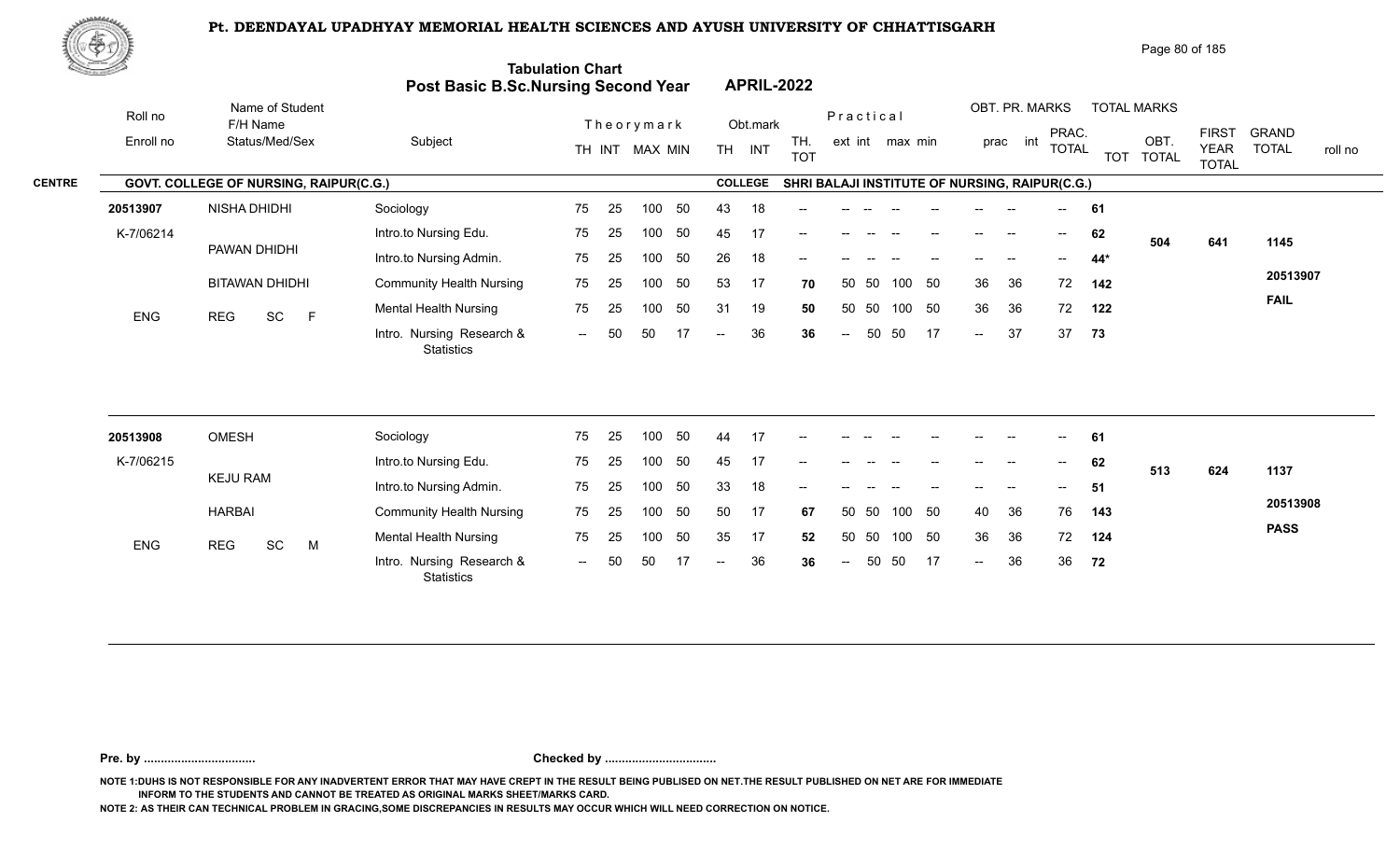

| Page 81 of 185 |  |
|----------------|--|
|----------------|--|

| <u> Carl Co</u> |                                        | <b>Post Basic B.Sc.Nursing Second Year</b>     | <b>Tabulation Chart</b> |                |    |                          | <b>APRIL-2022</b> |                                                |                          |    |        |    |        |                          |                          |     |                    |                             |                         |
|-----------------|----------------------------------------|------------------------------------------------|-------------------------|----------------|----|--------------------------|-------------------|------------------------------------------------|--------------------------|----|--------|----|--------|--------------------------|--------------------------|-----|--------------------|-----------------------------|-------------------------|
| Roll no         | Name of Student<br>F/H Name            |                                                |                         | Theorymark     |    |                          | Obt.mark          |                                                | Practical                |    |        |    |        | OBT. PR. MARKS           | PRAC.                    |     | <b>TOTAL MARKS</b> | <b>FIRST</b>                | <b>GRAND</b>            |
| Enroll no       | Status/Med/Sex                         | Subject                                        |                         | TH INT MAX MIN |    |                          | TH INT            | TH.<br><b>TOT</b>                              | ext int max min          |    |        |    |        | prac int                 | <b>TOTAL</b>             |     | OBT.<br>TOT TOTAL  | <b>YEAR</b><br><b>TOTAL</b> | <b>TOTAL</b><br>roll no |
|                 | GOVT. COLLEGE OF NURSING, RAIPUR(C.G.) |                                                |                         |                |    |                          | <b>COLLEGE</b>    | SHRI BALAJI INSTITUTE OF NURSING, RAIPUR(C.G.) |                          |    |        |    |        |                          |                          |     |                    |                             |                         |
| 20513910        | PARMESHWAR                             | Sociology                                      | 75<br>25                | 100            | 50 | 41                       | 18                |                                                |                          |    |        |    |        |                          | $\overline{a}$           | 59  |                    |                             |                         |
| K-7/06217       |                                        | Intro.to Nursing Edu.                          | 75<br>25                | 100            | 50 | 46                       | 19                |                                                |                          |    |        |    |        |                          | $\overline{\phantom{a}}$ | 65  | 525                | 604                         | 1129                    |
|                 | <b>GOPAL PRASAD</b>                    | Intro.to Nursing Admin.                        | 75<br>25                | 100            | 50 | 31                       | 18                |                                                |                          |    |        |    |        |                          | $-$                      | 49* |                    |                             |                         |
|                 | <b>JAMUNA BAI</b>                      | <b>Community Health Nursing</b>                | 75<br>25                | 100            | 50 | 48                       | 18                | 66                                             | 50 50                    |    | 100    | 50 | 36     | 36                       | 72                       | 138 |                    |                             | 20513910                |
| ENG             | OBC M<br><b>REG</b>                    | <b>Mental Health Nursing</b>                   | 75<br>25                | 100            | 50 | 46                       | 18                | 64                                             | 50                       | 50 | 100    | 50 | 39     | 37                       | 76                       | 140 |                    |                             | <b>PASS</b>             |
|                 |                                        | Intro. Nursing Research &<br><b>Statistics</b> | 50<br>$\sim$ $\sim$     | 50             | 17 | $\overline{\phantom{a}}$ | 37                | 37                                             | $\overline{\phantom{a}}$ | 50 | 50     | 17 | $\sim$ | 37                       | 37                       | 74  |                    |                             | <b>VCG 01</b>           |
| 20513911        | PARVATI KARAM                          | Sociology                                      | 75<br>25                | 100            | 50 | 50                       | 17                | --                                             |                          |    |        |    |        |                          | $\overline{\phantom{a}}$ | 67  |                    |                             |                         |
| K-7/06218       |                                        | Intro.to Nursing Edu.                          | 75<br>25                | 100            | 50 | 45                       | 19                |                                                |                          |    |        |    |        |                          | $--$                     | 64  |                    |                             |                         |
|                 | <b>KARAM RAMA</b>                      | Intro.to Nursing Admin.                        | 75<br>25                | 100            | 50 | 39                       | 18                | --                                             |                          |    |        |    |        | $\overline{\phantom{a}}$ | $\overline{\phantom{a}}$ | 57  | 531                | 606                         | 1137                    |
|                 | KARAM CHINAKKA                         | <b>Community Health Nursing</b>                | 75<br>25                | 100            | 50 | 52                       | 17                | 69                                             | 50 50                    |    | 100    | 50 | 35     | 36                       | 71                       | 140 |                    |                             | 20513911                |
|                 |                                        | <b>Mental Health Nursing</b>                   | 75<br>25                | 100            | 50 | 40                       | 17                | 57                                             | 50 50                    |    | 100 50 |    | 38     | 36                       | 74                       | 131 |                    |                             | <b>PASS</b>             |
| <b>ENG</b>      | <b>ST</b><br><b>REG</b><br>$\mathsf F$ | Intro. Nursing Research &<br>Statistics        | 50<br>$\sim$            | 50             | 17 | $\overline{\phantom{a}}$ | 36                | 36                                             | $\overline{a}$           | 50 | 50     | 17 | $\sim$ | 36                       | 36 72                    |     |                    |                             |                         |

**Pre. by ................................. Checked by .................................**

**NOTE 1:DUHS IS NOT RESPONSIBLE FOR ANY INADVERTENT ERROR THAT MAY HAVE CREPT IN THE RESULT BEING PUBLISED ON NET.THE RESULT PUBLISHED ON NET ARE FOR IMMEDIATE INFORM TO THE STUDENTS AND CANNOT BE TREATED AS ORIGINAL MARKS SHEET/MARKS CARD.**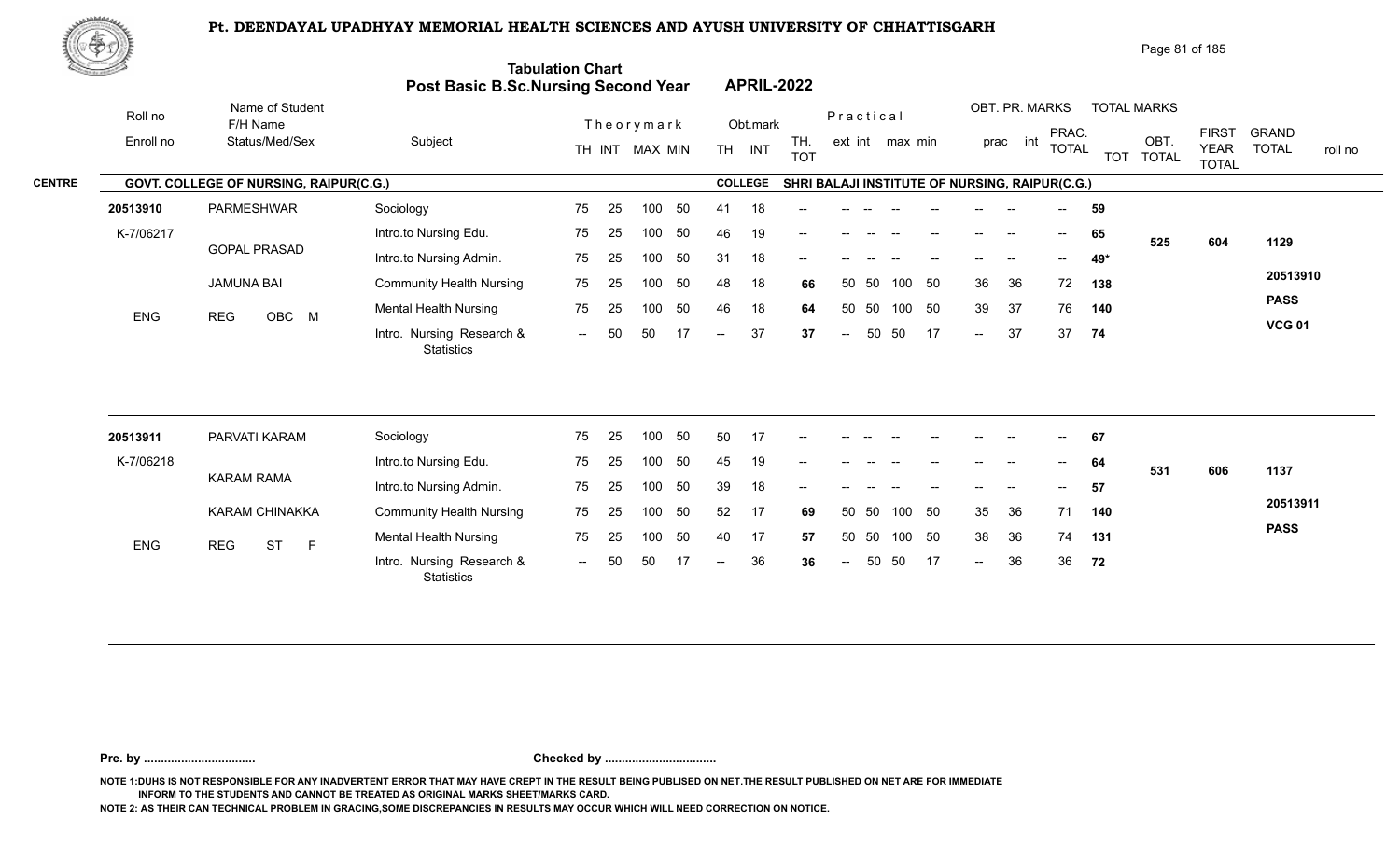

| Page 82 of 185 |  |
|----------------|--|
|----------------|--|

|               | <u>Carl Carl Co</u> |                                        | Post Basic B.Sc.Nursing Second Year            | <b>Tabulation Chart</b> |    |                |     |                          |                | <b>APRIL-2022</b>                              |                  |       |                 |    |               |                          |                                       |            |                      |                             |              |         |
|---------------|---------------------|----------------------------------------|------------------------------------------------|-------------------------|----|----------------|-----|--------------------------|----------------|------------------------------------------------|------------------|-------|-----------------|----|---------------|--------------------------|---------------------------------------|------------|----------------------|-----------------------------|--------------|---------|
|               | Roll no             | Name of Student<br>F/H Name            |                                                |                         |    | Theorymark     |     |                          | Obt.mark       |                                                | Practical        |       |                 |    |               | OBT. PR. MARKS           | PRAC.                                 |            | <b>TOTAL MARKS</b>   | <b>FIRST</b>                | <b>GRAND</b> |         |
|               | Enroll no           | Status/Med/Sex                         | Subject                                        |                         |    | TH INT MAX MIN |     |                          | TH INT         | TH.<br><b>TOT</b>                              |                  |       | ext int max min |    |               | prac int                 | <b>TOTAL</b>                          | <b>TOT</b> | OBT.<br><b>TOTAL</b> | <b>YEAR</b><br><b>TOTAL</b> | <b>TOTAL</b> | roll no |
| <b>CENTRE</b> |                     | GOVT. COLLEGE OF NURSING, RAIPUR(C.G.) |                                                |                         |    |                |     |                          | <b>COLLEGE</b> | SHRI BALAJI INSTITUTE OF NURSING, RAIPUR(C.G.) |                  |       |                 |    |               |                          |                                       |            |                      |                             |              |         |
|               | 20513912            | POONAM VERMA                           | Sociology                                      | 75                      | 25 | 100            | 50  | 42                       | 18             |                                                |                  |       |                 |    |               |                          |                                       | 60         |                      |                             |              |         |
|               | K-7/06219           |                                        | Intro.to Nursing Edu.                          | 75                      | 25 | 100            | 50  | 44                       | 18             | $\overline{\phantom{a}}$                       |                  |       |                 |    |               | $\overline{\phantom{a}}$ | $--$                                  | 62         | 525                  | 613                         | 1138         |         |
|               |                     | NARENDRA KUMAR                         | Intro.to Nursing Admin.                        | 75                      | 25 | 100            | 50  | 36                       | 18             |                                                |                  |       |                 |    |               |                          |                                       | 54         |                      |                             |              |         |
|               |                     | <b>DULARI VERMA</b>                    | <b>Community Health Nursing</b>                | 75                      | 25 | 100            | 50  | 56                       | 17             | 73                                             |                  | 50 50 | 100             | 50 | 36            | 36                       | 72                                    | 145        |                      |                             | 20513912     |         |
|               | <b>ENG</b>          | OBC F<br><b>REG</b>                    | <b>Mental Health Nursing</b>                   | 75                      | 25 | 100            | 50  | 35                       | 19             | 54                                             | 50               | 50    | 100             | 50 | 39            | 37                       | 76                                    | 130        |                      |                             | <b>PASS</b>  |         |
|               |                     |                                        | Intro. Nursing Research &<br><b>Statistics</b> | $\sim$ $\sim$           | 50 | 50             | 17  | $\overline{a}$           | 37             | 37                                             | $\overline{a}$   | 50    | 50              | 17 | $\sim$ $\sim$ | 37                       | 37                                    | 74         |                      |                             |              |         |
|               |                     |                                        |                                                |                         |    |                |     |                          |                |                                                |                  |       |                 |    |               |                          |                                       |            |                      |                             |              |         |
|               | 20513914            | <b>PRIYA</b>                           | Sociology                                      | 75                      | 25 | 100            | 50  | 38                       | 20             |                                                |                  |       |                 |    |               |                          |                                       | 58         |                      |                             |              |         |
|               | K-7/06221           |                                        | Intro.to Nursing Edu.                          | 75                      | 25 | 100            | 50  | 48                       | 19             |                                                |                  |       |                 |    |               |                          | $\hspace{0.05cm}$ – $\hspace{0.05cm}$ | 67         | 527                  | 653                         | 1180         |         |
|               |                     | DUJ RAM SAHU                           | Intro.to Nursing Admin.                        | 75                      | 25 | 100            | 50  | 29                       | 19             |                                                |                  |       |                 |    |               |                          |                                       | 48*        |                      |                             |              |         |
|               |                     | <b>BHAGWATI SAHU</b>                   | <b>Community Health Nursing</b>                | 75                      | 25 | 100            | 50  | 57                       | 18             | 75                                             |                  | 50 50 | 100 50          |    | 35            | 37                       | 72                                    | 147        |                      |                             | 20513914     |         |
|               | <b>ENG</b>          | OBC F<br><b>REG</b>                    | <b>Mental Health Nursing</b>                   | 75                      | 25 | 100            | 50  | 39                       | 20             | 59                                             |                  | 50 50 | 100 50          |    | 37            | 36                       | 73                                    | 132        |                      |                             | <b>PASS</b>  |         |
|               |                     |                                        | Intro. Nursing Research &<br><b>Statistics</b> | $\sim$ $\sim$           | 50 | 50             | -17 | $\overline{\phantom{a}}$ | 38             | 38                                             | $\mathrel{{-}-}$ | 50    | 50              | 17 | $\sim$        | 37                       | 37                                    | 75         |                      |                             | <b>DC 02</b> |         |
|               |                     |                                        |                                                |                         |    |                |     |                          |                |                                                |                  |       |                 |    |               |                          |                                       |            |                      |                             |              |         |

**Pre. by ................................. Checked by .................................**

**NOTE 1:DUHS IS NOT RESPONSIBLE FOR ANY INADVERTENT ERROR THAT MAY HAVE CREPT IN THE RESULT BEING PUBLISED ON NET.THE RESULT PUBLISHED ON NET ARE FOR IMMEDIATE INFORM TO THE STUDENTS AND CANNOT BE TREATED AS ORIGINAL MARKS SHEET/MARKS CARD.**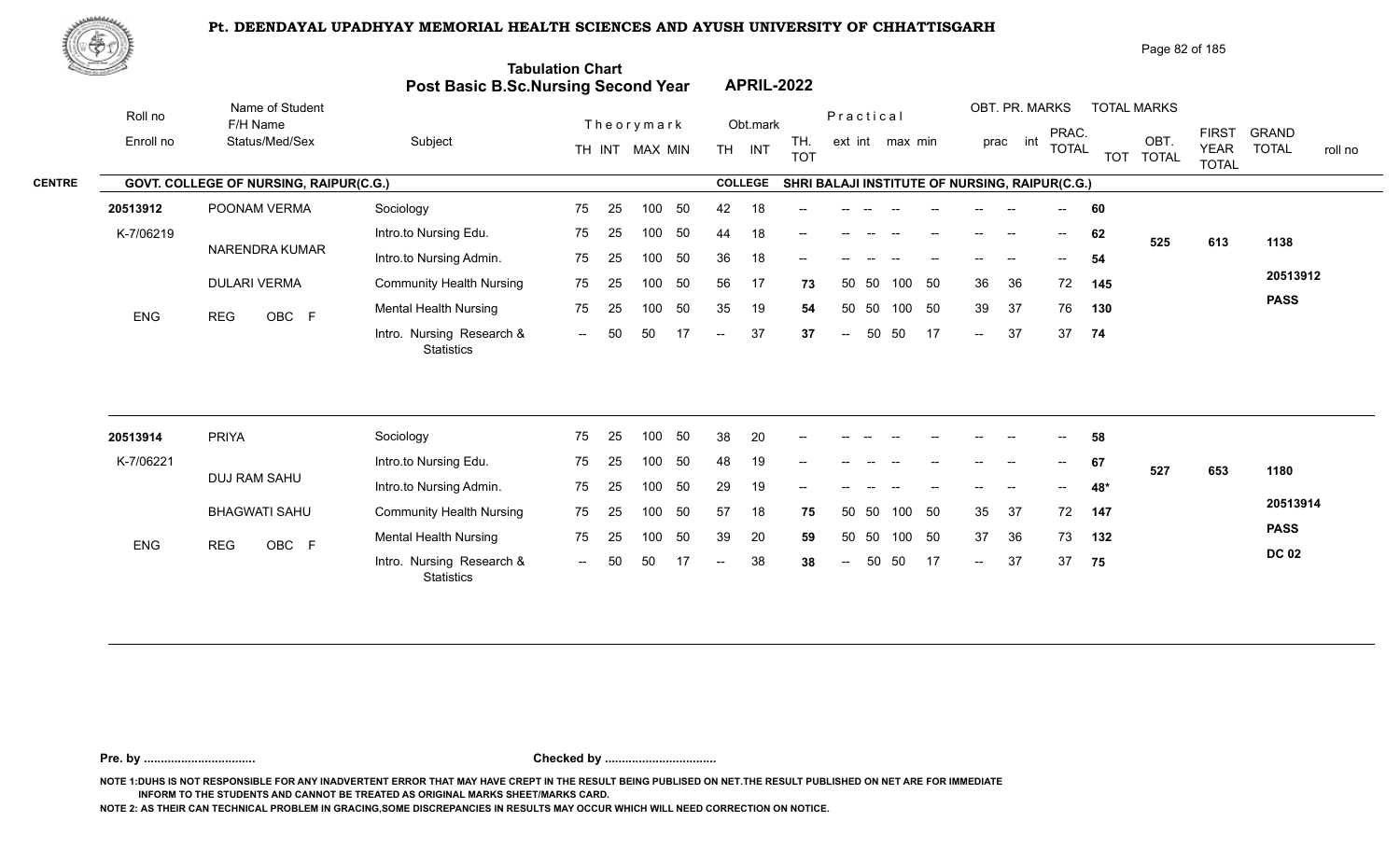

|               | ぷやり》       |                                        |                                                |                          |                                       | Page 83 of 185                                                                                                              |                                         |
|---------------|------------|----------------------------------------|------------------------------------------------|--------------------------|---------------------------------------|-----------------------------------------------------------------------------------------------------------------------------|-----------------------------------------|
|               |            |                                        | <b>Post Basic B.Sc.Nursing Second Year</b>     | <b>Tabulation Chart</b>  | <b>APRIL-2022</b>                     |                                                                                                                             |                                         |
|               | Roll no    | Name of Student<br>F/H Name            |                                                | Theorymark               | Obt.mark                              | OBT. PR. MARKS<br><b>TOTAL MARKS</b><br>Practical                                                                           |                                         |
|               | Enroll no  | Status/Med/Sex                         | Subject                                        | TH INT MAX MIN           | TH.<br><b>TH</b><br>INT<br><b>TOT</b> | PRAC.<br><b>FIRST</b><br>OBT.<br>int<br>ext int max min<br>prac<br><b>TOTAI</b><br><b>YEAR</b><br>TOT TOTAL<br><b>TOTAL</b> | <b>GRAND</b><br><b>TOTAL</b><br>roll no |
| <b>CENTRE</b> |            | GOVT. COLLEGE OF NURSING, RAIPUR(C.G.) |                                                |                          | <b>COLLEGE</b>                        | SHRI BALAJI INSTITUTE OF NURSING, RAIPUR(C.G.)                                                                              |                                         |
|               | 20513916   | <b>REKHA</b>                           | Sociology                                      | 50<br>25<br>75<br>100    | 20<br>45<br>$\qquad \qquad -$         | 65<br>$\overline{\phantom{a}}$                                                                                              |                                         |
|               | K-7/06223  |                                        | Intro.to Nursing Edu.                          | 25<br>50<br>75<br>100    | 39<br>21<br>$--$                      | 60<br>--<br>$- -$<br>621<br>540                                                                                             | 1161                                    |
|               |            | <b>MARA KHAN</b>                       | Intro.to Nursing Admin.                        | 50<br>75<br>25<br>100    | 34<br>20<br>$--$                      | 54<br>$\hspace{0.05cm}$ – $\hspace{0.05cm}$                                                                                 |                                         |
|               |            | <b>DUKALHIN</b>                        | <b>Community Health Nursing</b>                | 50<br>75<br>25<br>100    | 52<br>20<br>72                        | 38<br>- 50<br>38<br>76<br>50 50<br>100<br>148                                                                               | 20513916                                |
|               | <b>ENG</b> | GEN F<br><b>REG</b>                    | <b>Mental Health Nursing</b>                   | 75<br>-50<br>-25<br>100  | 38<br>19<br>57                        | -50<br>38<br>38<br>76<br>50 50<br>100<br>133                                                                                | <b>PASS</b>                             |
|               |            |                                        | Intro. Nursing Research &<br><b>Statistics</b> | 50<br>50<br>17<br>$  \,$ | 40<br>40<br>$--$                      | 17<br>50<br>50<br>40<br>40<br>- 80<br>$\sim$<br>$\sim$                                                                      |                                         |

| 20513917   | <b>RESHMA</b>       | Sociology                                      | 75     | - 25 | 100 | 50  | -61    | 18 | $- -$ |        |    |        | $- -$ | $\overline{\phantom{a}}$ | $\overline{\phantom{a}}$ | $--$  | 79  |     |     |             |
|------------|---------------------|------------------------------------------------|--------|------|-----|-----|--------|----|-------|--------|----|--------|-------|--------------------------|--------------------------|-------|-----|-----|-----|-------------|
| K-7/06224  |                     | Intro.to Nursing Edu.                          | 75     | - 25 | 100 | -50 | 58     | 19 | $- -$ |        |    |        |       | --                       |                          | $- -$ | 77  | 593 | 730 | 1323        |
|            | <b>JITENDRA</b>     | Intro.to Nursing Admin.                        | 75     | 25   | 100 | 50  | 41     | 19 | $-$   |        |    |        |       | --                       |                          | $--$  | 60  |     |     |             |
|            | <b>FULESHWARI</b>   | <b>Community Health Nursing</b>                | 75     | - 25 | 100 | -50 | 58     | 17 | 75    | 50 50  |    | 100 50 |       | 41                       | -37                      | 78    | 153 |     |     | 20513917    |
| <b>ENG</b> | OBC F<br><b>REG</b> | <b>Mental Health Nursing</b>                   | 75     | -25  | 100 | -50 | 50     | 19 | 69    | 50 50  |    | 100 50 |       | 40                       | 39                       | 79    | 148 |     |     | <b>PASS</b> |
|            |                     | Intro. Nursing Research &<br><b>Statistics</b> | $\sim$ | -50  | 50  |     | $\sim$ | 39 | 39    | $\sim$ | 50 | - 50   | 17    | $\sim$                   | 37                       | 37    | 76  |     |     |             |

**Pre. by ................................. Checked by .................................**

**NOTE 1:DUHS IS NOT RESPONSIBLE FOR ANY INADVERTENT ERROR THAT MAY HAVE CREPT IN THE RESULT BEING PUBLISED ON NET.THE RESULT PUBLISHED ON NET ARE FOR IMMEDIATE INFORM TO THE STUDENTS AND CANNOT BE TREATED AS ORIGINAL MARKS SHEET/MARKS CARD.**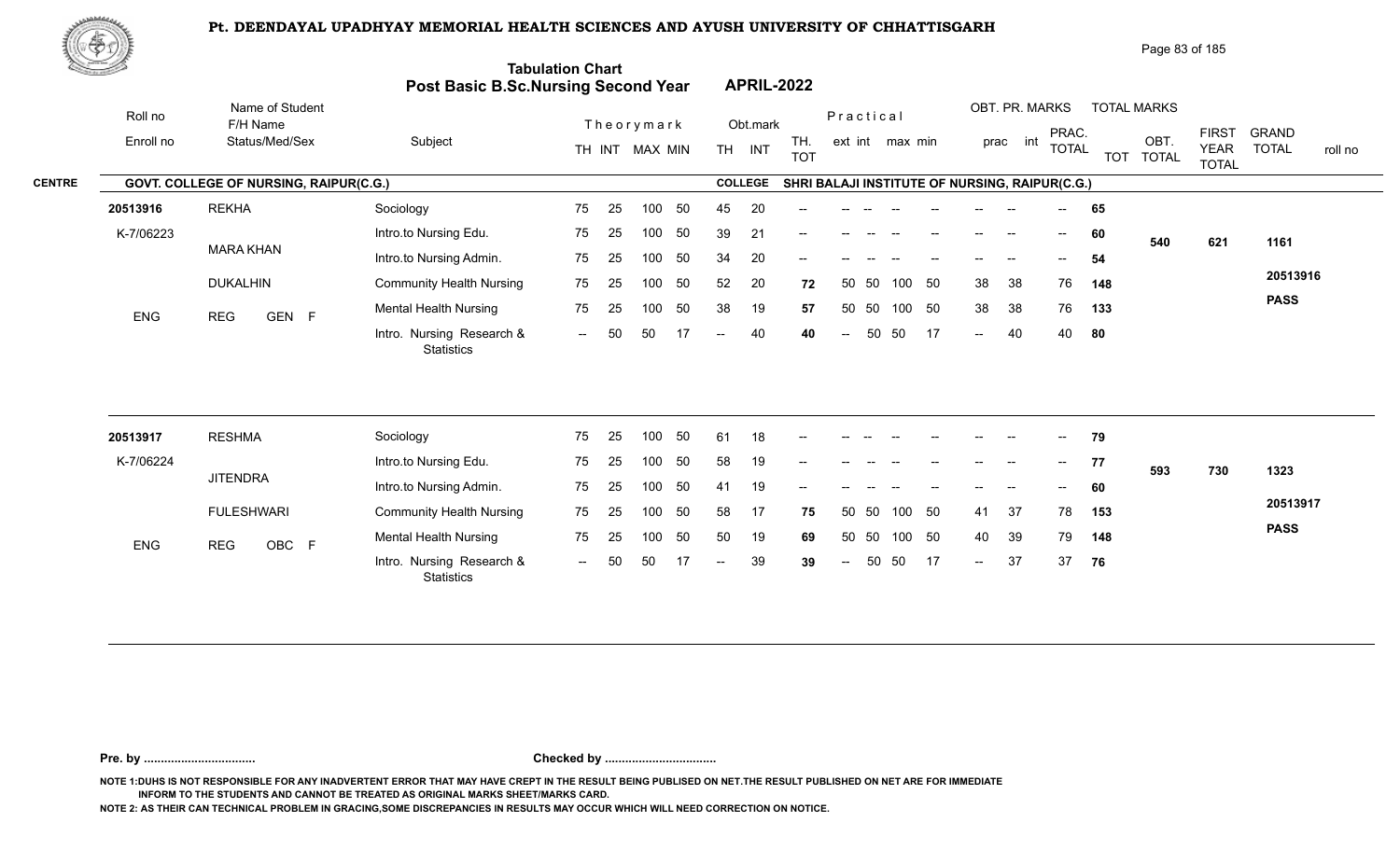

| Page 84 of 185 |
|----------------|
|                |

| <u>tan yang di</u> |            |                                        | Post Basic B.Sc.Nursing Second Year     | <b>Tabulation Chart</b> |    |                |    |                          |                | <b>APRIL-2022</b>                              |                          |           |                 |    |        |                |                                       |            |                      |                             |                         |
|--------------------|------------|----------------------------------------|-----------------------------------------|-------------------------|----|----------------|----|--------------------------|----------------|------------------------------------------------|--------------------------|-----------|-----------------|----|--------|----------------|---------------------------------------|------------|----------------------|-----------------------------|-------------------------|
|                    | Roll no    | Name of Student<br>F/H Name            |                                         |                         |    | Theorymark     |    |                          | Obt.mark       |                                                |                          | Practical |                 |    |        | OBT. PR. MARKS | PRAC.                                 |            | <b>TOTAL MARKS</b>   | <b>FIRST</b>                | <b>GRAND</b>            |
|                    | Enroll no  | Status/Med/Sex                         | Subject                                 |                         |    | TH INT MAX MIN |    |                          | TH INT         | TH.<br><b>TOT</b>                              |                          |           | ext int max min |    |        | int<br>prac    | <b>TOTAL</b>                          | <b>TOT</b> | OBT.<br><b>TOTAL</b> | <b>YEAR</b><br><b>TOTAL</b> | <b>TOTAL</b><br>roll no |
| <b>CENTRE</b>      |            | GOVT. COLLEGE OF NURSING, RAIPUR(C.G.) |                                         |                         |    |                |    |                          | <b>COLLEGE</b> | SHRI BALAJI INSTITUTE OF NURSING, RAIPUR(C.G.) |                          |           |                 |    |        |                |                                       |            |                      |                             |                         |
|                    | 20513918   | SAGAR PRASAD TIWARI                    | Sociology                               | 75                      | 25 | 100            | 50 | 50                       | 18             |                                                |                          |           |                 |    |        |                |                                       | 68         |                      |                             |                         |
|                    | K-7/06225  |                                        | Intro.to Nursing Edu.                   | 75                      | 25 | 100            | 50 | 51                       | 17             |                                                |                          |           |                 |    |        |                | $\hspace{0.05cm}$ – $\hspace{0.05cm}$ | 68         | 544                  | 657                         | 1201                    |
|                    |            | SHIV PRASAD TIWARI                     | Intro.to Nursing Admin.                 | 75                      | 25 | 100            | 50 | 44                       | 19             |                                                |                          |           |                 |    |        |                | $- -$                                 | 63         |                      |                             |                         |
|                    |            | <b>KAVITA TIWARI</b>                   | <b>Community Health Nursing</b>         | 75                      | 25 | 100            | 50 | 47                       | 17             | 64                                             |                          | 50 50     | 100             | 50 | 39     | 36             | 75                                    | 139        |                      |                             | 20513918                |
|                    | <b>ENG</b> | GEN M<br><b>REG</b>                    | <b>Mental Health Nursing</b>            | 75                      | 25 | 100            | 50 | 42                       | 19             | 61                                             |                          | 50 50     | 100 50          |    | 37     | 36             | 73                                    | 134        |                      |                             | <b>PASS</b>             |
|                    |            |                                        | Intro. Nursing Research &<br>Statistics | $\sim$                  | 50 | 50             | 17 | $\overline{\phantom{a}}$ | 36             | 36                                             | $\mathrel{{-}-}$         | 50        | 50              | 17 | $\sim$ | 36             | 36                                    | 72         |                      |                             |                         |
|                    |            |                                        |                                         |                         |    |                |    |                          |                |                                                |                          |           |                 |    |        |                |                                       |            |                      |                             |                         |
|                    | 20513919   | SANTOSHI NAYAK                         | Sociology                               | 75                      | 25 | 100            | 50 | 44                       | 20             |                                                |                          |           |                 |    |        |                |                                       | 64         |                      |                             |                         |
|                    | K-7/06226  | KAMDEO NAYAK                           | Intro.to Nursing Edu.                   | 75                      | 25 | 100            | 50 | 55                       | 20             |                                                |                          |           |                 |    |        |                | $--$                                  | 75         | 567                  | 641                         | 1208                    |
|                    |            |                                        | Intro.to Nursing Admin.                 | 75                      | 25 | 100            | 50 | 36                       | 20             |                                                |                          |           |                 |    |        |                |                                       | 56         |                      |                             |                         |
|                    |            | <b>GANGA NAYAK</b>                     | <b>Community Health Nursing</b>         | 75                      | 25 | 100            | 50 | 61                       | 20             | 81                                             | 50                       | 50        | 100             | 50 | 38     | 39             | 77                                    | 158        |                      |                             | 20513919                |
|                    | ENG        | <b>REG</b><br>GEN F                    | <b>Mental Health Nursing</b>            | 75                      | 25 | 100            | 50 | 40                       | 20             | 60                                             |                          | 50 50     | 100             | 50 | 37     | 39             | 76                                    | 136        |                      |                             | <b>PASS</b>             |
|                    |            |                                        | Intro. Nursing Research &<br>Statistics | $--$                    | 50 | 50             | 17 | $\overline{\phantom{a}}$ | 39             | 39                                             | $\overline{\phantom{a}}$ | 50        | 50              | 17 | $\sim$ | 39             | 39                                    | 78         |                      |                             |                         |
|                    |            |                                        |                                         |                         |    |                |    |                          |                |                                                |                          |           |                 |    |        |                |                                       |            |                      |                             |                         |

**Pre. by ................................. Checked by .................................**

**NOTE 1:DUHS IS NOT RESPONSIBLE FOR ANY INADVERTENT ERROR THAT MAY HAVE CREPT IN THE RESULT BEING PUBLISED ON NET.THE RESULT PUBLISHED ON NET ARE FOR IMMEDIATE INFORM TO THE STUDENTS AND CANNOT BE TREATED AS ORIGINAL MARKS SHEET/MARKS CARD.**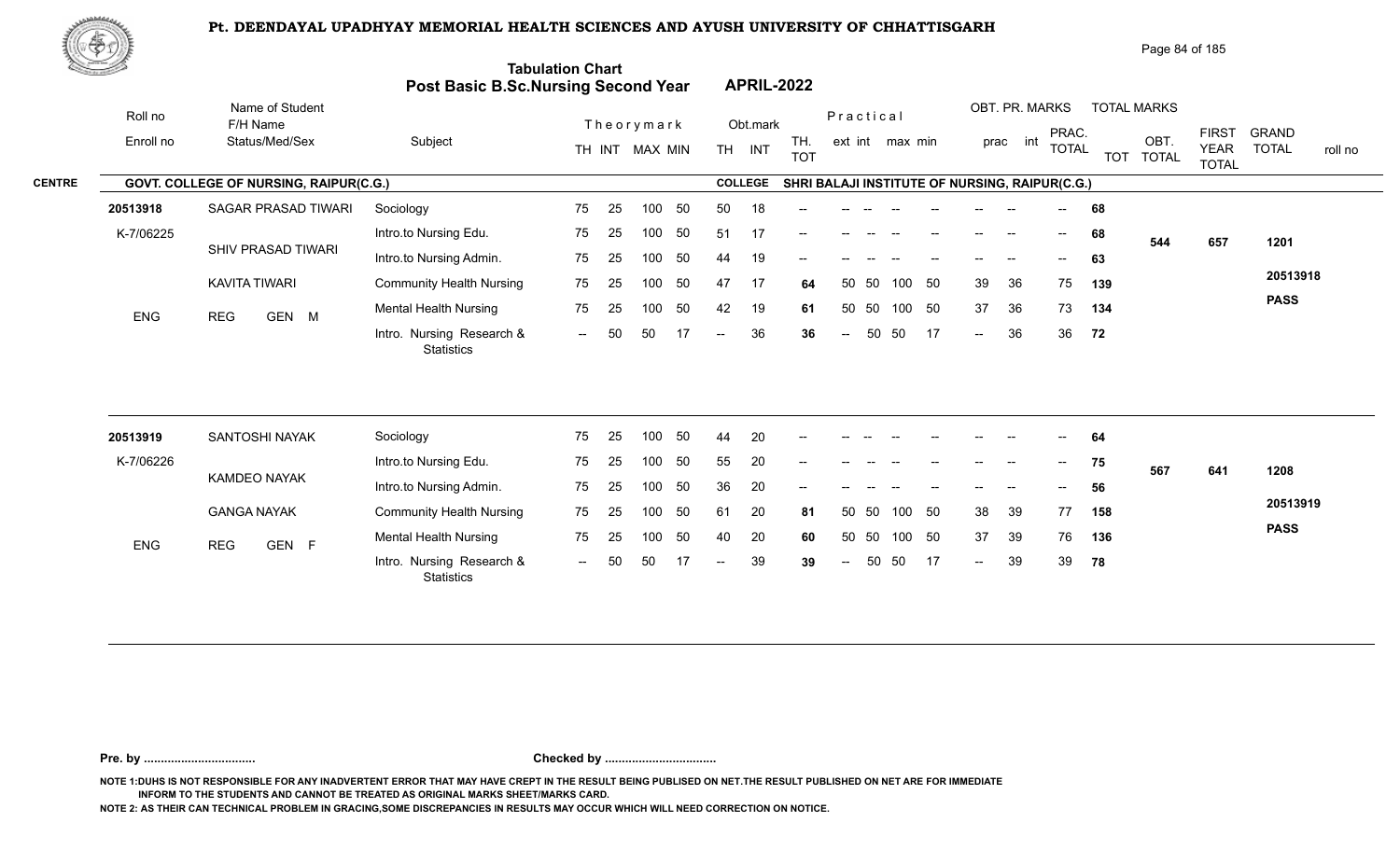

| Page 85 of 185 |  |
|----------------|--|
|----------------|--|

| <u>tana a</u> h |                         |                                        | Post Basic B.Sc.Nursing Second Year            | <b>Tabulation Chart</b> |    |                |    |        |                | <b>APRIL-2022</b>                              |                          |           |                 |    |                                       |                          |                                       |     |                    |                             |                         |
|-----------------|-------------------------|----------------------------------------|------------------------------------------------|-------------------------|----|----------------|----|--------|----------------|------------------------------------------------|--------------------------|-----------|-----------------|----|---------------------------------------|--------------------------|---------------------------------------|-----|--------------------|-----------------------------|-------------------------|
|                 | Roll no                 | Name of Student<br>F/H Name            |                                                |                         |    | Theorymark     |    |        | Obt.mark       |                                                |                          | Practical |                 |    |                                       | OBT. PR. MARKS           | PRAC.                                 |     | <b>TOTAL MARKS</b> | <b>FIRST</b>                | <b>GRAND</b>            |
|                 | Enroll no               | Status/Med/Sex                         | Subject                                        |                         |    | TH INT MAX MIN |    |        | TH INT         | TH.<br><b>TOT</b>                              |                          |           | ext int max min |    |                                       | prac int                 | <b>TOTAL</b>                          |     | OBT.<br>TOT TOTAL  | <b>YEAR</b><br><b>TOTAL</b> | <b>TOTAL</b><br>roll no |
| <b>CENTRE</b>   |                         | GOVT. COLLEGE OF NURSING, RAIPUR(C.G.) |                                                |                         |    |                |    |        | <b>COLLEGE</b> | SHRI BALAJI INSTITUTE OF NURSING, RAIPUR(C.G.) |                          |           |                 |    |                                       |                          |                                       |     |                    |                             |                         |
|                 | 20513920                | <b>SARITA RANI PATEL</b>               | Sociology                                      | 75                      | 25 | 100            | 50 | 46     | 20             |                                                |                          |           |                 |    |                                       |                          | $--$                                  | 66  |                    |                             |                         |
|                 | K-7/06227<br><b>ENG</b> |                                        | Intro.to Nursing Edu.                          | 75                      | 25 | 100            | 50 | 52     | 20             |                                                |                          |           |                 |    |                                       | $\sim$                   | $\overline{\phantom{a}}$              | 72  | 559                | 633                         | 1192                    |
|                 |                         | <b>BIR SINGH PATEL</b>                 | Intro.to Nursing Admin.                        | 75                      | 25 | 100            | 50 | 39     | 18             | --                                             |                          |           |                 |    |                                       |                          | $--$                                  | 57  |                    |                             |                         |
|                 |                         | SANTOSHI BAI PATEL                     | <b>Community Health Nursing</b>                | 75                      | 25 | 100            | 50 | 54     | 20             | 74                                             | 50                       | 50        | 100             | 50 | 38                                    | 38                       | 76                                    | 150 |                    |                             | 20513920                |
|                 |                         | OBC F<br><b>REG</b>                    | <b>Mental Health Nursing</b>                   | 75                      | 25 | 100            | 50 | 42     | 18             | 60                                             |                          | 50 50     | 100 50          |    | 39                                    | 39                       | 78                                    | 138 |                    |                             | <b>PASS</b>             |
|                 |                         |                                        | Intro. Nursing Research &<br><b>Statistics</b> | $\sim$                  | 50 | 50             | 17 | $\sim$ | 37             | 37                                             | $\overline{\phantom{a}}$ | 50        | 50              | 17 | $\sim$ $\sim$                         | 39                       | 39                                    | 76  |                    |                             |                         |
|                 |                         |                                        |                                                |                         |    |                |    |        |                |                                                |                          |           |                 |    |                                       |                          |                                       |     |                    |                             |                         |
|                 | 20513921                | SHAKEELA                               | Sociology                                      | 75                      | 25 | 100            | 50 | 43     | 17             |                                                |                          |           |                 |    |                                       |                          |                                       | 60  |                    |                             |                         |
|                 | K-7/06228               |                                        | Intro.to Nursing Edu.                          | 75                      | 25 | 100            | 50 | 48     | 17             | --                                             |                          |           |                 |    | $\hspace{0.05cm}$ – $\hspace{0.05cm}$ | $\overline{\phantom{a}}$ | $\hspace{0.05cm}$ – $\hspace{0.05cm}$ | 65  | 526                | 623                         | 1149                    |
|                 |                         | MOINUDDIN SIDDIQUI                     | Intro.to Nursing Admin.                        | 75                      | 25 | 100            | 50 | 33     | 18             |                                                |                          |           |                 |    |                                       |                          | $- -$                                 | 51  |                    |                             |                         |
|                 | <b>ENG</b>              | <b>TAKSHIRUN NISHA</b>                 | <b>Community Health Nursing</b>                | 75                      | 25 | 100            | 50 | 54     | 20             | 74                                             |                          | 50 50     | 100 50          |    | 35                                    | 36                       | 71                                    | 145 |                    |                             | 20513921                |
|                 |                         | GEN F<br><b>REG</b>                    | <b>Mental Health Nursing</b>                   | 75                      | 25 | 100            | 50 | 42     | 17             | 59                                             | 50                       | 50        | 100             | 50 | 35                                    | 36                       | 71                                    | 130 |                    |                             | <b>PASS</b>             |
|                 |                         |                                        | Intro. Nursing Research &                      | $\sim$                  | 50 | 50             | 17 | $--$   | 37             | 37                                             | $--$                     | 50        | 50              | 17 | $\mathcal{L}_{\mathcal{L}}$           | 38                       | 38                                    | 75  |                    |                             |                         |

**Pre. by ................................. Checked by .................................**

**NOTE 1:DUHS IS NOT RESPONSIBLE FOR ANY INADVERTENT ERROR THAT MAY HAVE CREPT IN THE RESULT BEING PUBLISED ON NET.THE RESULT PUBLISHED ON NET ARE FOR IMMEDIATE INFORM TO THE STUDENTS AND CANNOT BE TREATED AS ORIGINAL MARKS SHEET/MARKS CARD.**

**NOTE 2: AS THEIR CAN TECHNICAL PROBLEM IN GRACING,SOME DISCREPANCIES IN RESULTS MAY OCCUR WHICH WILL NEED CORRECTION ON NOTICE.**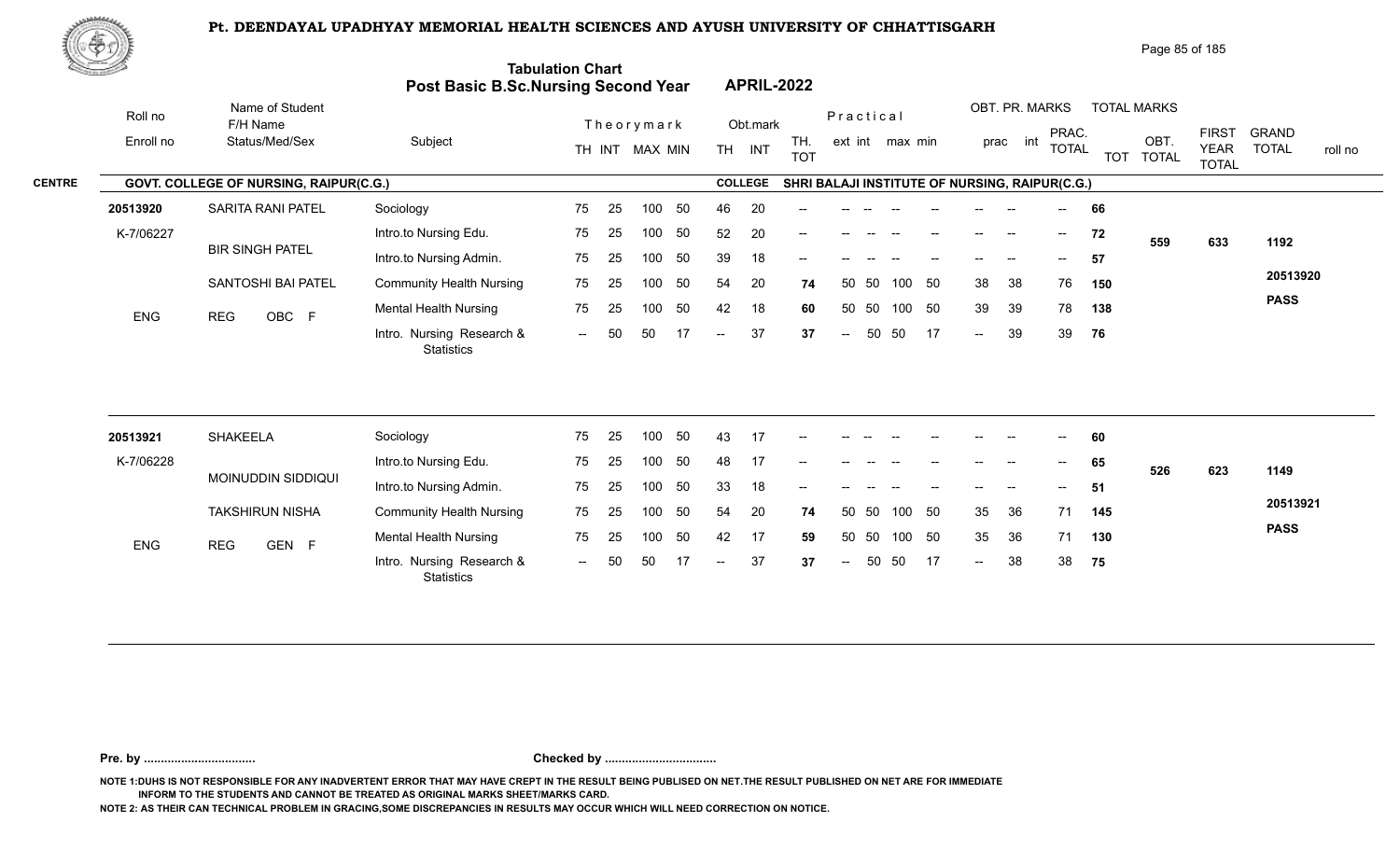1993 - CEN F من المستحدث المستحدث المستحدث المستحدث المستحدث المستحدث المستحدث المستحدث المستحدث المستحدث المس<br>--- Intro. Nursing Research & -- 50 50 17 -- 38 38 -- 50 50 17 --



REKHA RAMTEKE

ENG REG GEN F Montail House

|                               | でやま       |                                               |                         |                                                                       |                                       |                                                |                                                 | Page 86 of 185                    |                                                                             |         |
|-------------------------------|-----------|-----------------------------------------------|-------------------------|-----------------------------------------------------------------------|---------------------------------------|------------------------------------------------|-------------------------------------------------|-----------------------------------|-----------------------------------------------------------------------------|---------|
| $\sim 10$ $\mu$ and the $\mu$ |           |                                               |                         | <b>Tabulation Chart</b><br><b>Post Basic B.Sc.Nursing Second Year</b> | <b>APRIL-2022</b>                     |                                                |                                                 |                                   |                                                                             |         |
|                               | Roll no   | Name of Student<br>F/H Name                   |                         | Theorymark                                                            | Obt.mark                              | Practical                                      | OBT. PR. MARKS                                  | <b>TOTAL MARKS</b>                |                                                                             |         |
|                               | Enroll no | Status/Med/Sex                                | Subject                 | MAX MIN<br>TH INT                                                     | TH.<br>INT<br><b>TH</b><br><b>TOT</b> | ext int max min                                | PRAC.<br>prac int<br><b>TOTAL</b>               | OBT<br><b>TOTAL</b><br><b>TOT</b> | <b>GRAND</b><br><b>FIRST</b><br><b>TOTAL</b><br><b>YEAR</b><br><b>TOTAL</b> | roll no |
| <b>CENTRE</b>                 |           | <b>GOVT. COLLEGE OF NURSING, RAIPUR(C.G.)</b> |                         |                                                                       | <b>COLLEGE</b>                        | SHRI BALAJI INSTITUTE OF NURSING, RAIPUR(C.G.) |                                                 |                                   |                                                                             |         |
|                               | 20513922  | <b>SHAMA PARVEEN</b>                          | Sociology               | 75<br>-50<br>100<br>-25                                               | 20<br>47<br>--                        |                                                | $- -$                                           | 67                                |                                                                             |         |
|                               | K-7/06229 |                                               | Intro.to Nursing Edu.   | -50<br>75<br>100<br>-25                                               | 48<br>21<br>--                        |                                                | $\hspace{0.05cm}$<br>$\hspace{0.05cm}$<br>$- -$ | 69<br>571                         | 675<br>1246                                                                 |         |
|                               |           | ANWAR HUSAIN                                  | Intro.to Nursing Admin. | -50<br>75<br>100<br>- 25                                              | 20<br>39<br>$\hspace{0.05cm}$         |                                                | $\hspace{0.05cm}$ – $\hspace{0.05cm}$           | 59                                |                                                                             |         |

50 50 100 50

-- 50 50 17 -- 38

50 17

50 50 50 19 **69** 38 38 76 **145**

38 38 **38** 38

48 21 **69** 39 20 <del>- - - - - - - - - - - 59</del> 56 20 **76** 40 39 79 **155**

38 76 **145** 

**76**

**20513922 PASS**

| 20513923   | <b>SMRITI DUBEY</b>                    | Sociology                                      | 75     | - 25 | 100  | - 50 | 36         | 18  |    |               |       |        |     |                          |      | $- -$ | 54  |     |     |              |
|------------|----------------------------------------|------------------------------------------------|--------|------|------|------|------------|-----|----|---------------|-------|--------|-----|--------------------------|------|-------|-----|-----|-----|--------------|
| K-7/06230  |                                        | Intro.to Nursing Edu.                          | 75     | -25  | 100  | -50  | 40         | 17  |    |               |       |        |     |                          |      | $- -$ | 57  | 524 | 673 | 1197         |
|            | <b>BASHIST NARAYAN</b><br><b>DUBEY</b> | Intro.to Nursing Admin.                        | 75     | - 25 | 100. | - 50 | 31         | 17  |    |               |       |        |     |                          |      | $--$  | 48* |     |     |              |
|            | KALPANA DEBEY                          | <b>Community Health Nursing</b>                | 75     | - 25 | 100  | -50  | 56         | 17  | 73 |               | 50 50 | 100 50 |     | 41                       | - 38 | 79    | 152 |     |     | 20513923     |
| <b>ENG</b> | <b>REG</b><br>GEN F                    | <b>Mental Health Nursing</b>                   | 75     | - 25 | 100  | - 50 | 46         | 17  | 63 |               | 50 50 | 100 50 |     | 40                       | - 38 | 78    | 141 |     |     | <b>PASS</b>  |
|            |                                        | Intro. Nursing Research &<br><b>Statistics</b> | $  \,$ | -50  | 50   | -17  | $\sim$ $-$ | -36 | 36 | $\sim$ $\sim$ | 50    | 50     | -17 | $\overline{\phantom{a}}$ | 36   | 36    | 72  |     |     | <b>DC 02</b> |

25 100 50 75 25 100 50 75 25 100 50 75 75 25 100 50 50 19 69 -- 50 50 17 -- 38 38

**Pre. by ................................. Checked by .................................**

**NOTE 1:DUHS IS NOT RESPONSIBLE FOR ANY INADVERTENT ERROR THAT MAY HAVE CREPT IN THE RESULT BEING PUBLISED ON NET.THE RESULT PUBLISHED ON NET ARE FOR IMMEDIATE INFORM TO THE STUDENTS AND CANNOT BE TREATED AS ORIGINAL MARKS SHEET/MARKS CARD.**

**NOTE 2: AS THEIR CAN TECHNICAL PROBLEM IN GRACING,SOME DISCREPANCIES IN RESULTS MAY OCCUR WHICH WILL NEED CORRECTION ON NOTICE.**

**Statistics** 

Community Health Nursing 75 25 Mental Health Nursing 25 75 25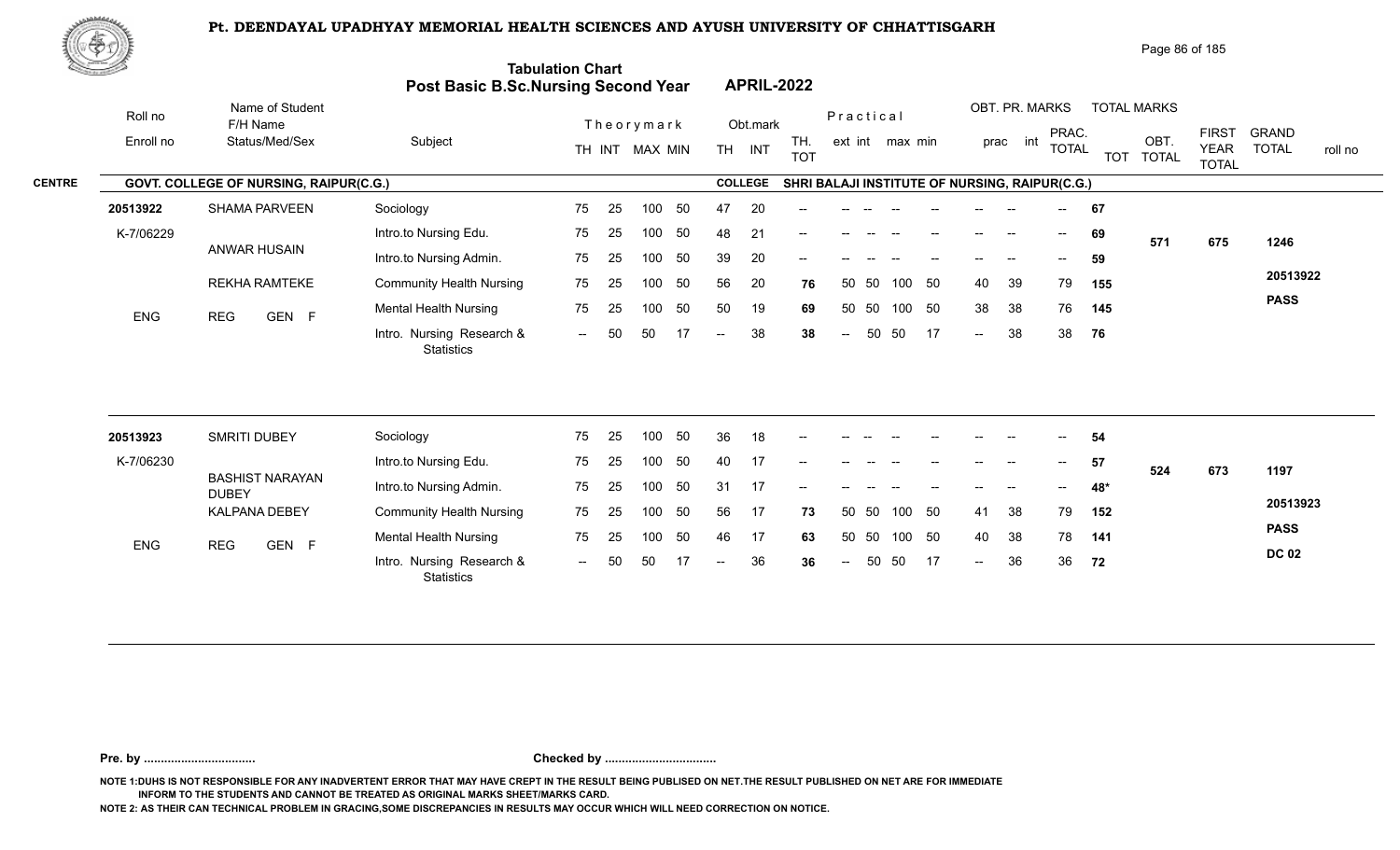

| <u> Estados de</u> |                         |                                        | Post Basic B.Sc.Nursing Second Year            | <b>Tabulation Chart</b> |    |                |     |                | <b>APRIL-2022</b> |                                                |                          |       |                 |     |                            |                |              |     |                    |                             |                         |
|--------------------|-------------------------|----------------------------------------|------------------------------------------------|-------------------------|----|----------------|-----|----------------|-------------------|------------------------------------------------|--------------------------|-------|-----------------|-----|----------------------------|----------------|--------------|-----|--------------------|-----------------------------|-------------------------|
| Roll no            |                         | Name of Student<br>F/H Name            |                                                |                         |    | Theorymark     |     |                | Obt.mark          |                                                | Practical                |       |                 |     |                            | OBT. PR. MARKS | PRAC.        |     | <b>TOTAL MARKS</b> | <b>FIRST</b>                | <b>GRAND</b>            |
| Enroll no          |                         | Status/Med/Sex                         | Subject                                        |                         |    | TH INT MAX MIN |     |                | TH INT            | TH.<br><b>TOT</b>                              |                          |       | ext int max min |     |                            | prac int       | <b>TOTAL</b> |     | OBT.<br>TOT TOTAL  | <b>YEAR</b><br><b>TOTAL</b> | <b>TOTAL</b><br>roll no |
|                    |                         | GOVT. COLLEGE OF NURSING, RAIPUR(C.G.) |                                                |                         |    |                |     |                | <b>COLLEGE</b>    | SHRI BALAJI INSTITUTE OF NURSING, RAIPUR(C.G.) |                          |       |                 |     |                            |                |              |     |                    |                             |                         |
| 20513925           |                         | <b>SUSHMITA</b>                        | Sociology                                      | 75                      | 25 | 100            | 50  | 35             | 18                |                                                |                          |       |                 |     |                            |                | $- -$        | 53  |                    |                             |                         |
|                    | K-7/06232<br><b>ENG</b> |                                        | Intro.to Nursing Edu.                          | 75                      | 25 | 100            | 50  | 55             | 18                | --                                             |                          |       |                 |     | $\overline{\phantom{a}}$   | $\sim$         | $--$         | 73  | 531                | 654                         | 1185                    |
|                    |                         | <b>RAMESH SINHA</b>                    | Intro.to Nursing Admin.                        | 75                      | 25 | 100            | 50  | 36             | 18                |                                                |                          |       |                 |     |                            |                | $-$          | 54  |                    |                             |                         |
|                    |                         | <b>SEETA SINHA</b>                     | <b>Community Health Nursing</b>                | 75                      | 25 | 100            | 50  | 52             | 18                | 70                                             | 50                       | 50    | 100             | 50  | 39                         | 37             | 76           | 146 |                    |                             | 20513925                |
|                    |                         | <b>REG</b><br>OBC F                    | <b>Mental Health Nursing</b>                   | 75                      | 25 | 100            | 50  | 42             | 17                | 59                                             |                          | 50 50 | 100 50          |     | 36                         | 36             | 72           | 131 |                    |                             | <b>PASS</b>             |
|                    |                         |                                        | Intro. Nursing Research &<br><b>Statistics</b> | $\sim$                  | 50 | 50             | 17  | $\overline{a}$ | 37                | 37                                             | $\sim$                   | 50    | 50              | 17  | $\sim$                     | 37             | 37           | 74  |                    |                             |                         |
|                    |                         |                                        |                                                |                         |    |                |     |                |                   |                                                |                          |       |                 |     |                            |                |              |     |                    |                             |                         |
| 20513926           |                         | <b>TIKESHWARI SAHU</b>                 | Sociology                                      | 75                      | 25 | 100            | 50  | 41             | 20                |                                                |                          |       |                 |     |                            |                |              | 61  |                    |                             |                         |
| K-7/06233          |                         |                                        | Intro.to Nursing Edu.                          | 75                      | 25 | 100            | 50  | 41             | 19                |                                                |                          |       |                 |     |                            |                |              | 60  | 523                | 643                         | 1166                    |
|                    | DVARIKA PRASAD SAHU     |                                        | Intro.to Nursing Admin.                        | 75                      | 25 | 100            | 50  | 33             | 19                | --                                             |                          |       |                 |     |                            |                | $-$          | 52  |                    |                             |                         |
|                    |                         | <b>DAMYANTIN SAHU</b>                  | <b>Community Health Nursing</b>                | 75                      | 25 | 100            | 50  | 50             | 19                | 69                                             | 50                       | 50    | 100 50          |     | 38                         | 39             | 77           | 146 |                    |                             | 20513926                |
|                    | <b>ENG</b>              | <b>REG</b><br>OBC F                    | <b>Mental Health Nursing</b>                   | 75                      | 25 | 100            | 50  | 33             | 19                | 52                                             |                          | 50 50 | 100 50          |     | 36                         | 38             | 74           | 126 |                    |                             | <b>PASS</b>             |
|                    |                         |                                        | Intro. Nursing Research &                      | $--$                    | 50 | 50             | -17 | $--$           | 39                | 39                                             | $\hspace{0.05cm} \dashv$ | 50    | 50              | -17 | $\mathcal{L}(\mathcal{L})$ | 39             | 39           | 78  |                    |                             |                         |

**Pre. by ................................. Checked by .................................**

**NOTE 1:DUHS IS NOT RESPONSIBLE FOR ANY INADVERTENT ERROR THAT MAY HAVE CREPT IN THE RESULT BEING PUBLISED ON NET.THE RESULT PUBLISHED ON NET ARE FOR IMMEDIATE INFORM TO THE STUDENTS AND CANNOT BE TREATED AS ORIGINAL MARKS SHEET/MARKS CARD.**

**NOTE 2: AS THEIR CAN TECHNICAL PROBLEM IN GRACING,SOME DISCREPANCIES IN RESULTS MAY OCCUR WHICH WILL NEED CORRECTION ON NOTICE.**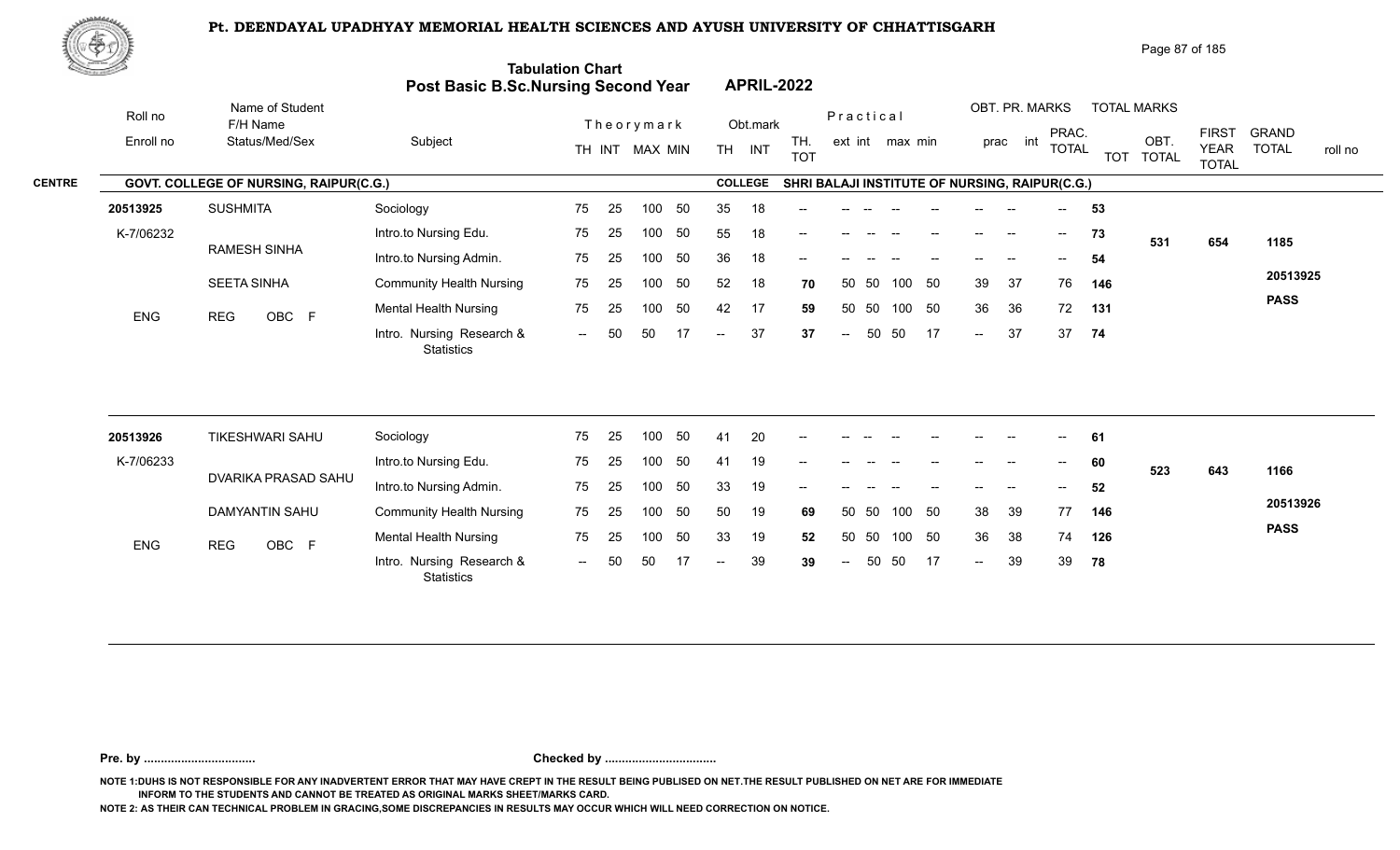

|               | 脚のり        |                                        |                                            |                          |                                       | Page 88 of 185                                                                                                                                                                          |
|---------------|------------|----------------------------------------|--------------------------------------------|--------------------------|---------------------------------------|-----------------------------------------------------------------------------------------------------------------------------------------------------------------------------------------|
|               |            |                                        | <b>Post Basic B.Sc.Nursing Second Year</b> | <b>Tabulation Chart</b>  | <b>APRIL-2022</b>                     |                                                                                                                                                                                         |
|               | Roll no    | Name of Student<br>F/H Name            |                                            | Theorymark               | Practical<br>Obt.mark                 | OBT. PR. MARKS<br><b>TOTAL MARKS</b>                                                                                                                                                    |
|               | Enroll no  | Status/Med/Sex                         | Subject                                    | MAX MIN<br>TH INT        | TH.<br><b>TH</b><br>INT<br><b>TOT</b> | <b>FIRST</b><br><b>GRAND</b><br>PRAC.<br>OBT.<br>int<br>ext int max min<br>prac<br><b>TOTAL</b><br><b>TOTAL</b><br><b>YEAR</b><br>roll no<br><b>TOTAL</b><br><b>TOT</b><br><b>TOTAL</b> |
| <b>CENTRE</b> |            | GOVT. COLLEGE OF NURSING, RAIPUR(C.G.) |                                            |                          | <b>COLLEGE</b>                        | SHRI BALAJI INSTITUTE OF NURSING, RAIPUR(C.G.)                                                                                                                                          |
|               | 20513927   | <b>VIKRAM SINGH</b>                    | Sociology                                  | 75<br>50<br>-25<br>100   | 45<br>21                              | 66                                                                                                                                                                                      |
|               | K-7/06234  |                                        | Intro.to Nursing Edu.                      | 50<br>75<br>25<br>100    | 48<br>20<br>$- -$                     | 68<br>--<br>$\overline{\phantom{a}}$<br>1291<br>576<br>715                                                                                                                              |
|               |            | RAJKAPOOR SINGH                        | Intro.to Nursing Admin.                    | -50<br>75<br>-25<br>100  | 19<br>43<br>--                        | 62<br>--                                                                                                                                                                                |
|               |            | <b>SHANTI SINGH</b>                    | <b>Community Health Nursing</b>            | 50<br>75<br>25<br>100    | 55<br>21<br>50<br>76                  | 20513927<br>50<br>39<br>39<br>78<br>50<br>100<br>154                                                                                                                                    |
|               | <b>ENG</b> | GEN M<br><b>REG</b>                    | <b>Mental Health Nursing</b>               | 50<br>75<br>100<br>-25   | 49<br>20<br>50<br>69                  | <b>PASS</b><br>50<br>40<br>40<br>80<br>-50<br>100<br>149                                                                                                                                |
|               |            |                                        | Intro. Nursing Research &                  | 17<br>50<br>50<br>$  \,$ | 39<br>39<br>$--$<br>$\sim$ $-$        | 38<br>38<br>50<br>50<br>17<br>77<br>$--$                                                                                                                                                |

**Pre. by ................................. Checked by .................................**

**NOTE 1:DUHS IS NOT RESPONSIBLE FOR ANY INADVERTENT ERROR THAT MAY HAVE CREPT IN THE RESULT BEING PUBLISED ON NET.THE RESULT PUBLISHED ON NET ARE FOR IMMEDIATE INFORM TO THE STUDENTS AND CANNOT BE TREATED AS ORIGINAL MARKS SHEET/MARKS CARD.**

**NOTE 2: AS THEIR CAN TECHNICAL PROBLEM IN GRACING,SOME DISCREPANCIES IN RESULTS MAY OCCUR WHICH WILL NEED CORRECTION ON NOTICE.**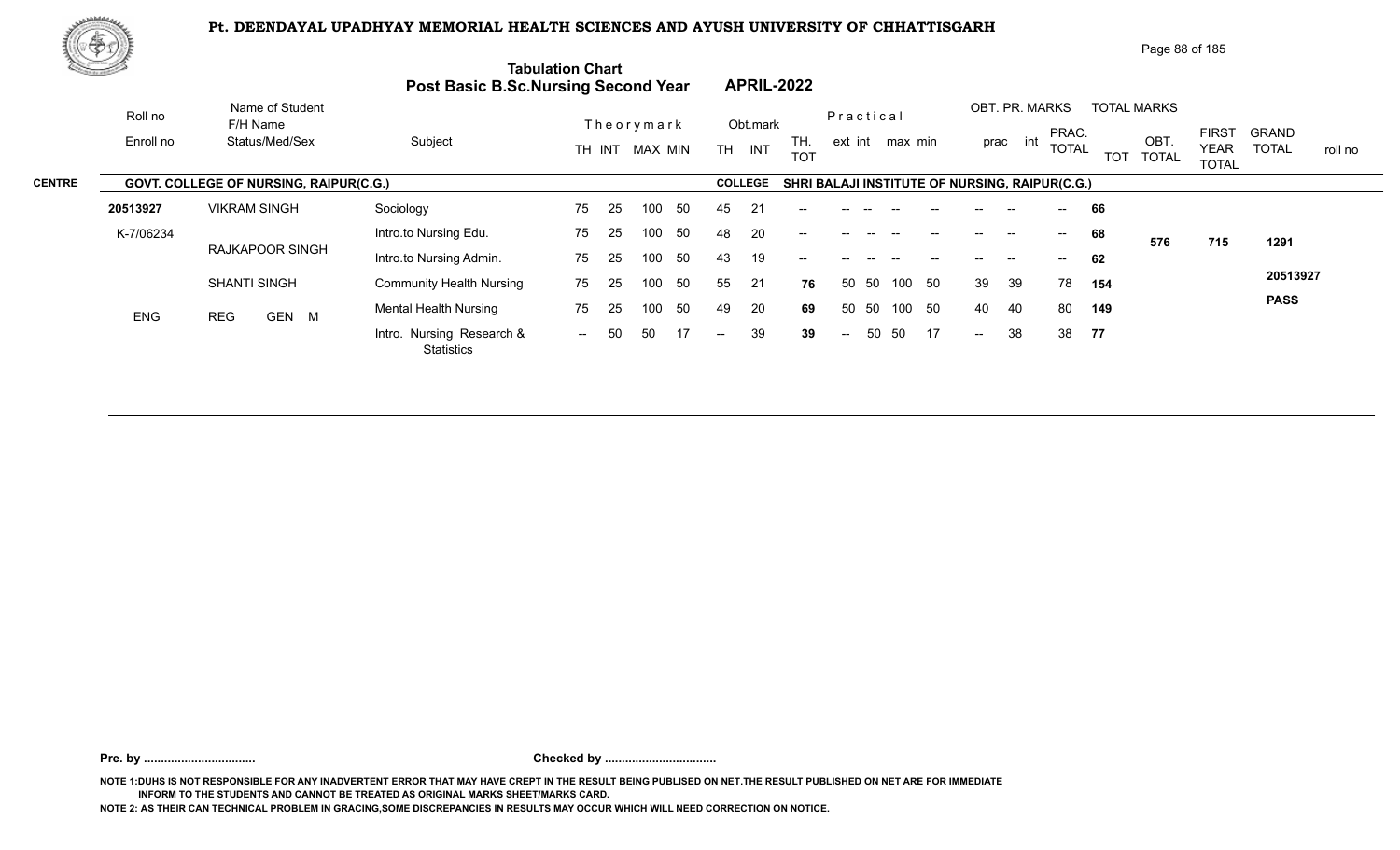

| Page 89 of 185 |  |
|----------------|--|
|                |  |

| <u>tores and</u> |                                             | Post Basic B.Sc.Nursing Second Year            | <b>Tabulation Chart</b> |    |                |    |                          |                | <b>APRIL-2022</b> |                |       |                 |    |                   |                          |              |     |                                                             |                             |                         |
|------------------|---------------------------------------------|------------------------------------------------|-------------------------|----|----------------|----|--------------------------|----------------|-------------------|----------------|-------|-----------------|----|-------------------|--------------------------|--------------|-----|-------------------------------------------------------------|-----------------------------|-------------------------|
| Roll no          | Name of Student<br>F/H Name                 |                                                |                         |    | Theorymark     |    |                          | Obt.mark       |                   | Practical      |       |                 |    |                   | OBT. PR. MARKS           | PRAC.        |     | <b>TOTAL MARKS</b>                                          | <b>FIRST</b>                | <b>GRAND</b>            |
| Enroll no        | Status/Med/Sex                              | Subject                                        |                         |    | TH INT MAX MIN |    |                          | TH INT         | TH.<br><b>TOT</b> |                |       | ext int max min |    |                   | prac int                 | <b>TOTAL</b> |     | OBT.<br>TOT TOTAL                                           | <b>YEAR</b><br><b>TOTAL</b> | <b>TOTAL</b><br>roll no |
|                  | GOVT. COLLEGE OF NURSING, RAJNANDGAON(C.G.) |                                                |                         |    |                |    |                          | <b>COLLEGE</b> |                   |                |       |                 |    |                   |                          |              |     | CENTRAL INDIA COLLEGE OF NURSING, DEWADA, RAJNANDGAON(C.G.) |                             |                         |
| 17513715         | BHUNESHWARI SAHU                            | Sociology                                      | 75                      | 25 | 100            | 50 | 42                       | 18             |                   |                |       |                 |    |                   |                          |              | 60  |                                                             |                             |                         |
| H-7/05321        |                                             | Intro.to Nursing Edu.                          | 75                      | 25 | 100            | 50 | 36                       | 17             |                   |                |       |                 |    | $\qquad \qquad -$ | $\overline{\phantom{a}}$ | $--$         | 53  | 492                                                         | 611                         | 1103                    |
|                  | <b>CHANDRAHAS SAHU</b>                      | Intro.to Nursing Admin.                        | 75                      | 25 | 100            | 50 | 33                       | 18             | --                |                |       |                 |    |                   | $\overline{\phantom{a}}$ | $- -$        | -51 |                                                             |                             |                         |
|                  | <b>REWATEE</b>                              | <b>Community Health Nursing</b>                | 75                      | 25 | 100            | 50 | 42                       | 18             | 60                | 50             | 50    | 100             | 50 | 37                | 37                       | 74           | 134 |                                                             |                             | 17513715                |
| ENG              | SUPPL OBC F                                 | <b>Mental Health Nursing</b>                   | 75                      | 25 | 100            | 50 | 29                       | 19             | 48*               |                | 50 50 | 100 50          |    | 36                | 37                       | 73           | 121 |                                                             |                             | <b>PASS</b>             |
|                  |                                             | Intro. Nursing Research &<br><b>Statistics</b> | $\sim$                  | 50 | 50             |    | $\overline{\phantom{a}}$ | 37             | 37                | $\overline{a}$ | 50    | 50              | 17 | $\sim$ $\sim$     | 36                       | 36           | 73  |                                                             |                             | <b>DC 02</b>            |
|                  |                                             |                                                |                         |    |                |    |                          |                |                   |                |       |                 |    |                   |                          |              |     |                                                             |                             |                         |
| 19513784         | JAGRITI JAGNE                               | Sociology                                      | 75                      | 25 | 100            | 50 | 42                       | 18             |                   |                |       |                 |    |                   |                          |              | 60  |                                                             |                             |                         |
| J-7/05526        | <b>GORE LAL JAGNE</b>                       | Intro.to Nursing Edu.                          | 75                      | 25 | 100            | 50 | 34                       | 18             |                   |                |       |                 |    |                   | <b>-</b>                 |              | 52  | 482                                                         | 594                         | 1076                    |
|                  |                                             | Intro.to Nursing Admin.                        | 75                      | 25 | 100            | 50 | 33                       | 18             |                   |                |       |                 |    |                   |                          |              | 51  |                                                             |                             | 19513784                |
|                  | SUNITA JAGNE                                | <b>Community Health Nursing</b>                | 75                      | 25 | 100            | 50 | 43                       | 18             | 61                |                | 50 50 | 100 50          |    | 37                | 37                       | 74           | 135 |                                                             |                             |                         |
| <b>ENG</b>       | SC<br>$\mathsf F$<br><b>REG</b>             | <b>Mental Health Nursing</b>                   | 75                      | 25 | 100            | 50 | 21                       | 17             | $38*$             | 50             | 50    | 100 50          |    | 37                | 37                       | 74           | 112 |                                                             |                             | <b>FAIL</b>             |
|                  |                                             | Intro. Nursing Research &<br><b>Statistics</b> | $\sim$ $\sim$           | 50 | 50             | 17 | $\overline{\phantom{a}}$ | 36             | 36                | $\sim$         | 50    | 50              | 17 | $\sim$ $\sim$     | 36                       | 36           | 72  |                                                             |                             |                         |

**Pre. by ................................. Checked by .................................**

**NOTE 1:DUHS IS NOT RESPONSIBLE FOR ANY INADVERTENT ERROR THAT MAY HAVE CREPT IN THE RESULT BEING PUBLISED ON NET.THE RESULT PUBLISHED ON NET ARE FOR IMMEDIATE INFORM TO THE STUDENTS AND CANNOT BE TREATED AS ORIGINAL MARKS SHEET/MARKS CARD.**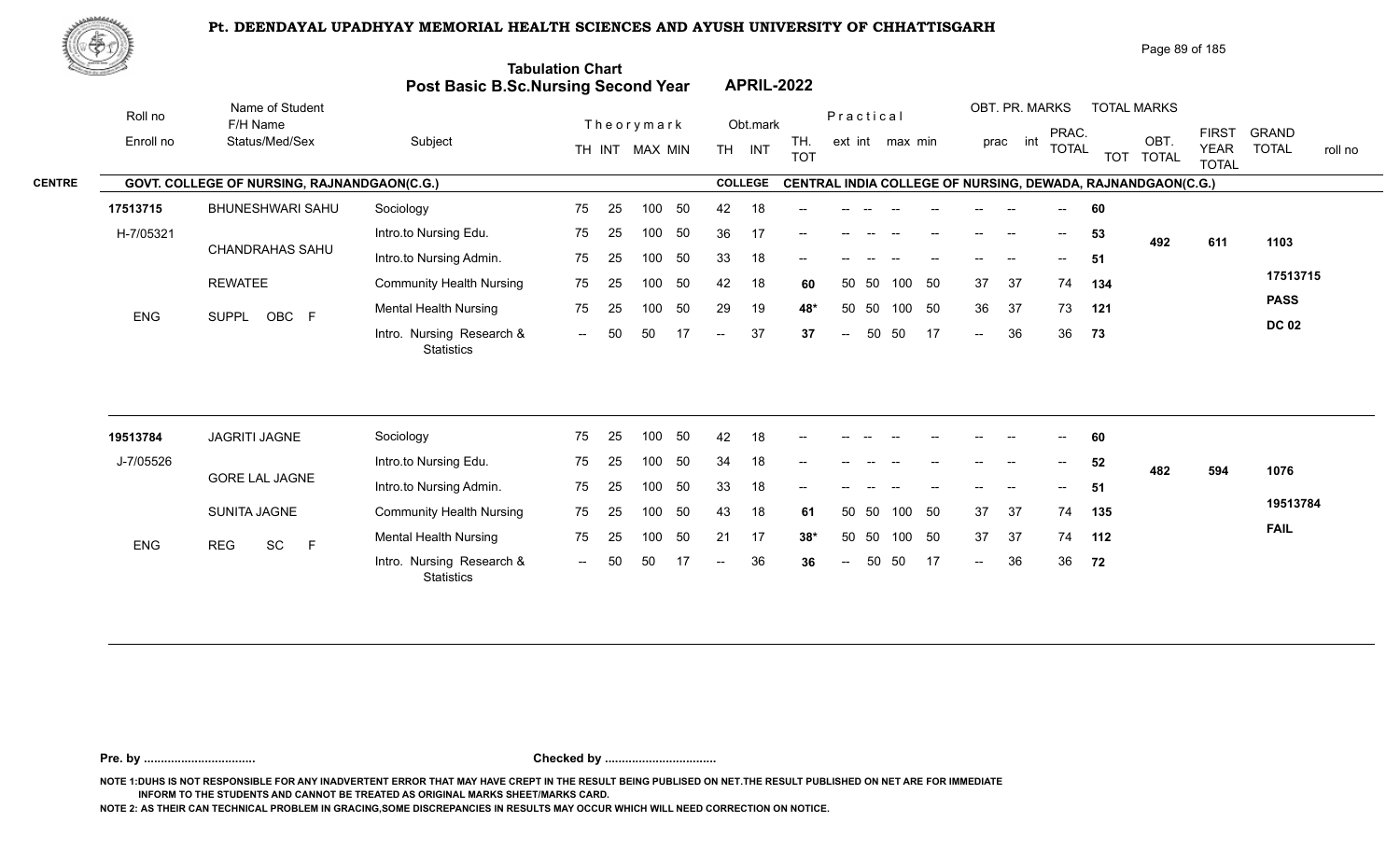

| 心やり           |            |                                             |                                     |                         |                                       |                                             |                                                                            | Page 90 of 185                                                                         |
|---------------|------------|---------------------------------------------|-------------------------------------|-------------------------|---------------------------------------|---------------------------------------------|----------------------------------------------------------------------------|----------------------------------------------------------------------------------------|
|               |            |                                             | Post Basic B.Sc.Nursing Second Year | <b>Tabulation Chart</b> | <b>APRIL-2022</b>                     |                                             |                                                                            |                                                                                        |
|               | Roll no    | Name of Student<br>F/H Name                 |                                     | Theorymark              | Obt.mark                              | Practical                                   | OBT. PR. MARKS<br><b>TOTAL MARKS</b>                                       |                                                                                        |
|               | Enroll no  | Status/Med/Sex                              | Subject                             | TH INT MAX MIN          | TH.<br><b>TH</b><br>INT<br><b>TOT</b> | ext int max min                             | PRAC.<br>int<br>OBT.<br>prac<br><b>TOTAL</b><br><b>TOT</b><br><b>TOTAL</b> | <b>FIRST</b><br><b>GRAND</b><br><b>TOTAL</b><br><b>YEAR</b><br>roll no<br><b>TOTAL</b> |
| <b>CENTRE</b> |            | GOVT. COLLEGE OF NURSING, RAJNANDGAON(C.G.) |                                     |                         | <b>COLLEGE</b>                        |                                             | CENTRAL INDIA COLLEGE OF NURSING, DEWADA, RAJNANDGAON(C.G.)                |                                                                                        |
|               | 19513790   | KHILESHWARI                                 | Sociology                           | -50<br>75<br>100<br>-25 | $--$<br>-- --                         |                                             | 55 C<br>$\overline{\phantom{a}}$                                           |                                                                                        |
|               | J-7/05532  |                                             | Intro.to Nursing Edu.               | 75<br>50<br>25<br>100   | 30<br>17<br>$- -$                     |                                             | 47*<br>$\sim$<br>--<br>483                                                 | 620<br>1103                                                                            |
|               |            | <b>VIBHISHAN</b>                            | Intro.to Nursing Admin.             | -50<br>75<br>100<br>25  |                                       |                                             | 56 C                                                                       |                                                                                        |
|               |            | <b>SHASHI BAI</b>                           | <b>Community Health Nursing</b>     | 50<br>25<br>75<br>100   | $\sim$ $\sim$<br>$--$                 | 100 50<br>50 50                             | 133 C<br><b>Contract Contract</b><br>$--$                                  | 19513790                                                                               |
|               | <b>ENG</b> | OBC F<br><b>SUPPL</b>                       | <b>Mental Health Nursing</b>        | 50<br>75<br>100<br>25   | $\sim$ $\sim$<br>$- -$                | 50<br>50 50<br>100                          | 125C<br><b>Contract Contract</b><br>$--$                                   | <b>PASS</b>                                                                            |
|               |            |                                             | Intro. Nursing Research &           | 50<br>50<br>$  \,$      | $- -$<br>--                           | -17<br>50<br>50<br>$\overline{\phantom{a}}$ | 67 C<br>$-$<br>$- -$                                                       | <b>DC 03</b>                                                                           |

| 19513796   | <b>MANO BAGHEL</b>       | Sociology                                      | 75             | 25  | 100 |     | $- -$                    | -- --                                                                                                                                                                                                                                                                                                                                                                                        |       |                          |       |        |       | $- -$         | --            | $\hspace{0.05cm}$ – $\hspace{0.05cm}$ | 55 C  |     |     |             |
|------------|--------------------------|------------------------------------------------|----------------|-----|-----|-----|--------------------------|----------------------------------------------------------------------------------------------------------------------------------------------------------------------------------------------------------------------------------------------------------------------------------------------------------------------------------------------------------------------------------------------|-------|--------------------------|-------|--------|-------|---------------|---------------|---------------------------------------|-------|-----|-----|-------------|
| J-7/05538  |                          | Intro.to Nursing Edu.                          | 75             | -25 | 100 | -50 | 39                       | 17                                                                                                                                                                                                                                                                                                                                                                                           | $- -$ | $- -$                    | $- -$ |        | $- -$ | $- -$         | $- -$         | $\overline{\phantom{a}}$              | 56    | 501 | 653 | 1154        |
|            | PARDESHI                 | Intro.to Nursing Admin.                        | 75             | 25  | 100 | 50  | $\overline{\phantom{a}}$ |                                                                                                                                                                                                                                                                                                                                                                                              | $- -$ | $- -$                    |       |        | $- -$ | $\frac{1}{2}$ | $\sim$        | $\mathcal{L}(\mathcal{L})$            | 50 C  |     |     |             |
|            | <b>MANGLI BAGHEL</b>     | <b>Community Health Nursing</b>                | 75             | -25 | 100 | -50 | $--$                     | $\sim$ $\sim$                                                                                                                                                                                                                                                                                                                                                                                |       |                          | 50 50 | 100 50 |       | $\sim$ $\sim$ |               |                                       | 132 C |     |     | 19513796    |
| <b>ENG</b> | -ST<br><b>SUPPL</b><br>F | <b>Mental Health Nursing</b>                   | 75             | 25  | 100 | 50  | $--$                     | $\frac{1}{2} \frac{1}{2} \frac{1}{2} \frac{1}{2} \frac{1}{2} \frac{1}{2} \frac{1}{2} \frac{1}{2} \frac{1}{2} \frac{1}{2} \frac{1}{2} \frac{1}{2} \frac{1}{2} \frac{1}{2} \frac{1}{2} \frac{1}{2} \frac{1}{2} \frac{1}{2} \frac{1}{2} \frac{1}{2} \frac{1}{2} \frac{1}{2} \frac{1}{2} \frac{1}{2} \frac{1}{2} \frac{1}{2} \frac{1}{2} \frac{1}{2} \frac{1}{2} \frac{1}{2} \frac{1}{2} \frac{$ |       |                          | 50 50 | 100 50 |       | $---$         |               |                                       | 137 C |     |     | <b>PASS</b> |
|            |                          | Intro. Nursing Research &<br><b>Statistics</b> | $\overline{a}$ | 50  | 50  |     | $--$                     | $- -$                                                                                                                                                                                                                                                                                                                                                                                        | $-$   | $\overline{\phantom{a}}$ | 50    | 50 17  |       | $\sim$        | $\sim$ $\sim$ | $\sim$                                | 71 C  |     |     |             |

**Pre. by ................................. Checked by .................................**

**NOTE 1:DUHS IS NOT RESPONSIBLE FOR ANY INADVERTENT ERROR THAT MAY HAVE CREPT IN THE RESULT BEING PUBLISED ON NET.THE RESULT PUBLISHED ON NET ARE FOR IMMEDIATE INFORM TO THE STUDENTS AND CANNOT BE TREATED AS ORIGINAL MARKS SHEET/MARKS CARD.**

**NOTE 2: AS THEIR CAN TECHNICAL PROBLEM IN GRACING,SOME DISCREPANCIES IN RESULTS MAY OCCUR WHICH WILL NEED CORRECTION ON NOTICE.**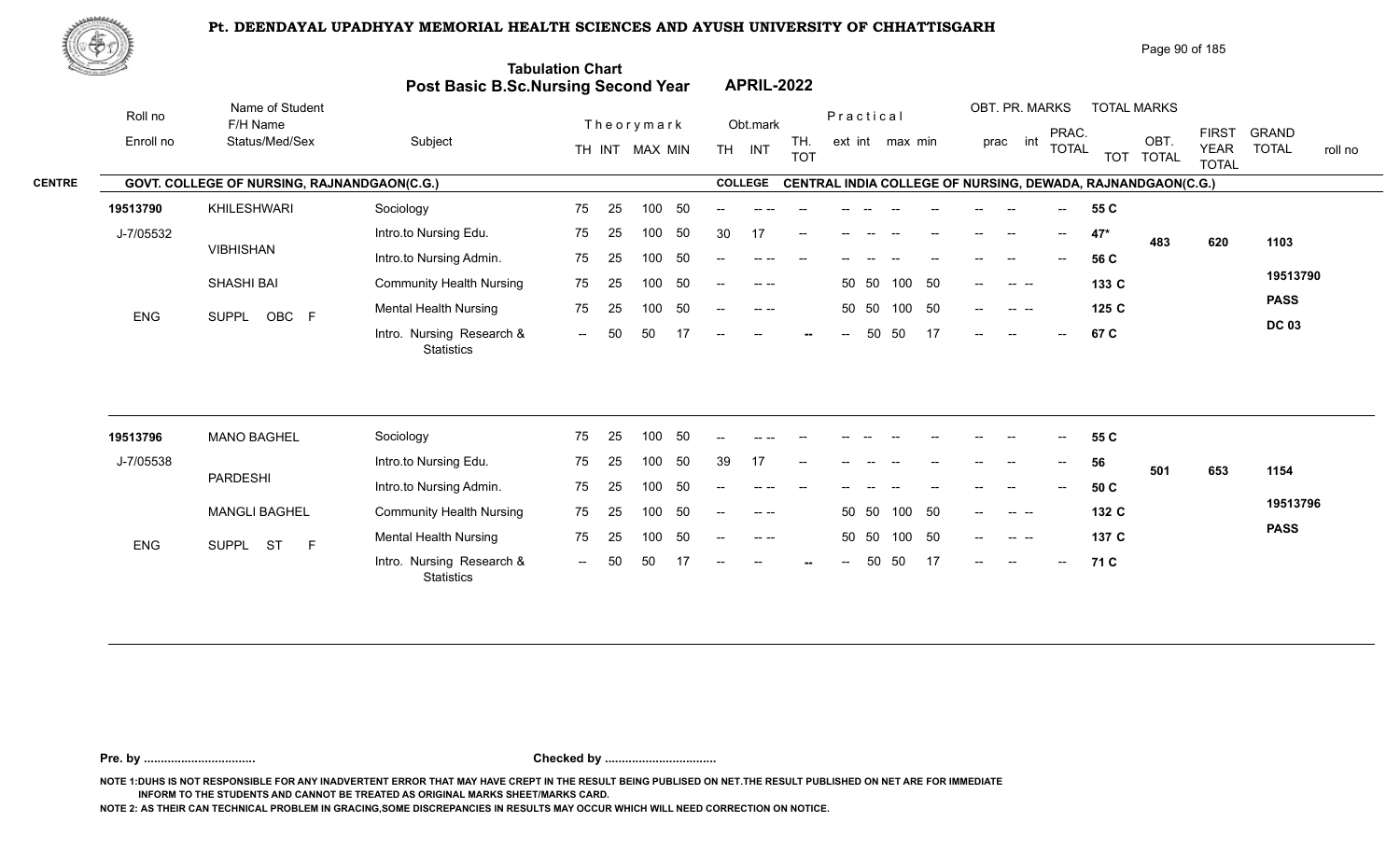

|               | 脚のり        |                                                    |                                            |                          |                                                                   |                                                         | Page 91 of 185                                                                                           |                                         |
|---------------|------------|----------------------------------------------------|--------------------------------------------|--------------------------|-------------------------------------------------------------------|---------------------------------------------------------|----------------------------------------------------------------------------------------------------------|-----------------------------------------|
|               |            |                                                    | <b>Post Basic B.Sc.Nursing Second Year</b> | <b>Tabulation Chart</b>  | <b>APRIL-2022</b>                                                 |                                                         |                                                                                                          |                                         |
|               | Roll no    | Name of Student<br>F/H Name                        |                                            | Theorymark               | Obt.mark                                                          | Practical                                               | OBT. PR. MARKS<br><b>TOTAL MARKS</b>                                                                     |                                         |
|               | Enroll no  | Status/Med/Sex                                     | Subject                                    | TH INT MAX MIN           | TH.<br><b>TH</b><br>INT<br><b>TOT</b>                             | ext int max min                                         | <b>FIRST</b><br>PRAC.<br>int<br>OBT.<br>prac<br><b>TOTAL</b><br><b>YEAR</b><br>TOT TOTAL<br><b>TOTAL</b> | <b>GRAND</b><br><b>TOTAL</b><br>roll no |
| <b>CENTRE</b> |            | <b>GOVT. COLLEGE OF NURSING, RAJNANDGAON(C.G.)</b> |                                            |                          | <b>COLLEGE</b>                                                    |                                                         | <b>CENTRAL INDIA COLLEGE OF NURSING, DEWADA, RAJNANDGAON(C.G.)</b>                                       |                                         |
|               | 19513807   | <b>UMESHWARI</b>                                   | Sociology                                  | - 50<br>75<br>100<br>-25 | $- -$                                                             |                                                         | 55 C                                                                                                     |                                         |
|               | J-7/05549  |                                                    | Intro.to Nursing Edu.                      | 50<br>75<br>-25<br>100   | 27<br>17<br>$- -$                                                 |                                                         | $44*$<br>--<br>$\sim$<br>481<br>601                                                                      | 1082                                    |
|               |            | <b>BHUPENDRA KUMAR</b>                             | Intro.to Nursing Admin.                    | 50<br>75<br>100<br>-25   | 17<br>41<br>--                                                    |                                                         | 58                                                                                                       |                                         |
|               |            | SHABANA BAI                                        | <b>Community Health Nursing</b>            | 75<br>50<br>-25<br>100   | $\sim$ $\sim$<br>$\frac{1}{2}$                                    | 100 50<br>50 50                                         | 124 C<br>$-$<br><b>Contract Contract</b>                                                                 | 19513807                                |
|               | <b>ENG</b> | <b>ST</b><br>E<br><b>SUPPL</b>                     | <b>Mental Health Nursing</b>               | 75<br>50<br>25<br>100    | $- -$                                                             | 100 50<br>50 50                                         | 127 C<br>$\qquad \qquad -$<br><b>Contract Contract</b>                                                   | <b>FAIL</b>                             |
|               |            |                                                    | Intro. Nursing Research &<br>Statistics    | 50<br>50<br>17<br>$\sim$ | $\hspace{0.1mm}-\hspace{0.1mm}-\hspace{0.1mm}$<br>$- -$<br>$\sim$ | 17<br>50<br>50<br>$\hspace{0.05cm}$ – $\hspace{0.05cm}$ | 73 C<br>$--$<br>$--$<br>$\sim$                                                                           |                                         |

| 20513588   | DIMPAL SINHA     | Sociology                                      | 75     | -25  | 100 | 50  | 38            | 17 | $\overline{\phantom{a}}$ |       |       |        |                                       | $- -$                    |                          | $\hspace{0.05cm}$        | 55  |     |     |             |
|------------|------------------|------------------------------------------------|--------|------|-----|-----|---------------|----|--------------------------|-------|-------|--------|---------------------------------------|--------------------------|--------------------------|--------------------------|-----|-----|-----|-------------|
| K-7/05895  |                  | Intro.to Nursing Edu.                          | 75     | - 25 | 100 | 50  | 34            | 19 | $\overline{\phantom{a}}$ | $- -$ | $- -$ |        | $- -$                                 | $\overline{\phantom{a}}$ | $-$                      | $\overline{\phantom{a}}$ | 53  | 498 | 610 | 1108        |
|            | ARUN KUMAR       | Intro.to Nursing Admin.                        | 75     | -25  | 100 | 50  | 35            | 18 | $- -$                    | $- -$ |       |        | $\hspace{0.05cm}$ – $\hspace{0.05cm}$ | $\overline{\phantom{a}}$ | $\overline{\phantom{a}}$ | $\overline{\phantom{a}}$ | 53  |     |     |             |
|            | <b>CHANDRIKA</b> | <b>Community Health Nursing</b>                | 75     | -25  | 100 | -50 | 45            | 18 | 63                       |       | 50 50 | 100    | - 50                                  | 37                       | -37                      | 74                       | 137 |     |     | 20513588    |
| <b>ENG</b> | OBC F<br>REG     | <b>Mental Health Nursing</b>                   | 75     | -25  | 100 | 50  | 36            | 17 | 53                       |       | 50 50 | 100 50 |                                       | 36                       | -37                      | 73                       | 126 |     |     | <b>PASS</b> |
|            |                  | Intro. Nursing Research &<br><b>Statistics</b> | $\sim$ | 50   | -50 |     | $\sim$ $\sim$ | 36 | 36                       | $--$  | 50    | - 50   | 17                                    | $\sim$                   | 38                       | 38                       | 74  |     |     |             |

**Pre. by ................................. Checked by .................................**

**NOTE 1:DUHS IS NOT RESPONSIBLE FOR ANY INADVERTENT ERROR THAT MAY HAVE CREPT IN THE RESULT BEING PUBLISED ON NET.THE RESULT PUBLISHED ON NET ARE FOR IMMEDIATE INFORM TO THE STUDENTS AND CANNOT BE TREATED AS ORIGINAL MARKS SHEET/MARKS CARD.**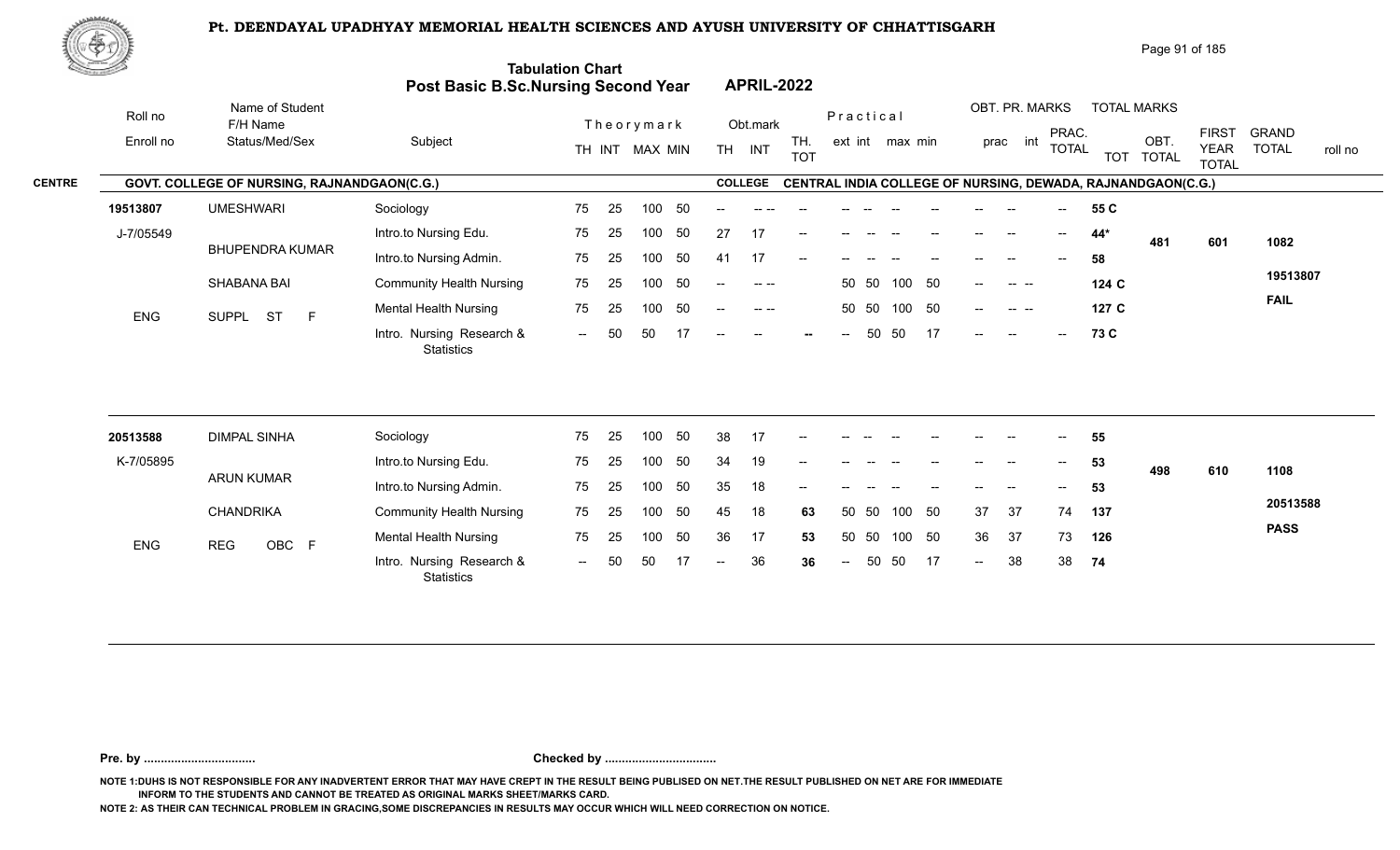

| Page 92 of 185 |
|----------------|
|----------------|

| XII.       |                                             | Post Basic B.Sc.Nursing Second Year            | <b>Tabulation Chart</b> |    |                |    |                          |                | <b>APRIL-2022</b> |                          |           |                 |        |        |                |                          |            |                                                             |                                             |                                         |
|------------|---------------------------------------------|------------------------------------------------|-------------------------|----|----------------|----|--------------------------|----------------|-------------------|--------------------------|-----------|-----------------|--------|--------|----------------|--------------------------|------------|-------------------------------------------------------------|---------------------------------------------|-----------------------------------------|
| Roll no    | Name of Student<br>F/H Name                 |                                                |                         |    | Theorymark     |    |                          | Obt.mark       |                   |                          | Practical |                 |        |        | OBT. PR. MARKS |                          |            | <b>TOTAL MARKS</b>                                          |                                             |                                         |
| Enroll no  | Status/Med/Sex                              | Subject                                        |                         |    | TH INT MAX MIN |    | TH <sub>1</sub>          | INT            | TH.<br><b>TOT</b> |                          |           | ext int max min |        |        | int<br>prac    | PRAC.<br><b>TOTAL</b>    | <b>TOT</b> | OBT.<br><b>TOTAL</b>                                        | <b>FIRST</b><br><b>YEAR</b><br><b>TOTAL</b> | <b>GRAND</b><br><b>TOTAL</b><br>roll no |
|            | GOVT. COLLEGE OF NURSING, RAJNANDGAON(C.G.) |                                                |                         |    |                |    |                          | <b>COLLEGE</b> |                   |                          |           |                 |        |        |                |                          |            | CENTRAL INDIA COLLEGE OF NURSING, DEWADA, RAJNANDGAON(C.G.) |                                             |                                         |
| 20513590   | <b>GODAWARI</b>                             | Sociology                                      | 75                      | 25 | 100            | 50 | 36                       | 17             |                   |                          |           |                 |        |        |                |                          | 53         |                                                             |                                             |                                         |
| K-7/05897  |                                             | Intro.to Nursing Edu.                          | 75                      | 25 | 100            | 50 | 35                       | 19             | --                |                          |           |                 |        |        |                | $\overline{\phantom{a}}$ | 54         | 488                                                         | 581                                         | 1069                                    |
|            | <b>CHHOTU RAM</b>                           | Intro.to Nursing Admin.                        | 75                      | 25 | 100            | 50 | 37                       | 17             |                   |                          |           |                 |        |        |                |                          | 54         |                                                             |                                             |                                         |
|            | <b>BISWASA</b>                              | <b>Community Health Nursing</b>                | 75                      | 25 | 100            | 50 | 40                       | 18             | 58                |                          | 50 50     | 100             | 50     | 36     | 36             | 72                       | 130        |                                                             |                                             | 20513590                                |
| <b>ENG</b> | OBC F<br><b>REG</b>                         | <b>Mental Health Nursing</b>                   | 75                      | 25 | 100            | 50 | 33                       | 17             | 50                |                          | 50 50     |                 | 100 50 | 37     | 37             | 74                       | 124        |                                                             |                                             | <b>PASS</b>                             |
|            |                                             | Intro. Nursing Research &<br><b>Statistics</b> | $--$                    | 50 | 50             | 17 | $-$                      | 37             | 37                | $\overline{\phantom{a}}$ | 50        | 50              | 17     | $\sim$ | 36             | 36                       | 73         |                                                             |                                             |                                         |
|            |                                             |                                                |                         |    |                |    |                          |                |                   |                          |           |                 |        |        |                |                          |            |                                                             |                                             |                                         |
| 20513592   | <b>JITENDRA</b>                             | Sociology                                      | 75                      | 25 | 100            | 50 | 54                       | 21             | --                |                          |           |                 |        |        |                |                          | 75         |                                                             |                                             |                                         |
| K-7/05899  | <b>JEEVRAKHAN</b>                           | Intro.to Nursing Edu.                          | 75                      | 25 | 100            | 50 | 49                       | 19             |                   |                          |           |                 |        |        |                | $- -$                    | 68         | 564                                                         | 654                                         | 1218                                    |
|            |                                             | Intro.to Nursing Admin.                        | 75                      | 25 | 100            | 50 | 43                       | 20             |                   |                          |           |                 |        |        |                | $-$                      | 63         |                                                             |                                             |                                         |
|            | <b>CHAITI</b>                               | <b>Community Health Nursing</b>                | 75                      | 25 | 100            | 50 | 43                       | 21             | 64                | 50                       | 50        | 100             | 50     | 38     | 38             | 76                       | 140        |                                                             |                                             | 20513592                                |
| ENG        | <b>REG</b><br>OBC M                         | <b>Mental Health Nursing</b>                   | 75                      | 25 | 100            | 50 | 45                       | 20             | 65                |                          | 50 50     |                 | 100 50 | 38     | 39             | 77                       | 142        |                                                             |                                             | <b>PASS</b>                             |
|            |                                             | Intro. Nursing Research &<br>Statistics        | $\sim$                  | 50 | 50             | 17 | $\overline{\phantom{a}}$ | 38             | 38                | $\overline{a}$           | 50        | 50              | 17     | $\sim$ | 38             | 38                       | 76         |                                                             |                                             |                                         |

**Pre. by ................................. Checked by .................................**

**NOTE 1:DUHS IS NOT RESPONSIBLE FOR ANY INADVERTENT ERROR THAT MAY HAVE CREPT IN THE RESULT BEING PUBLISED ON NET.THE RESULT PUBLISHED ON NET ARE FOR IMMEDIATE INFORM TO THE STUDENTS AND CANNOT BE TREATED AS ORIGINAL MARKS SHEET/MARKS CARD.**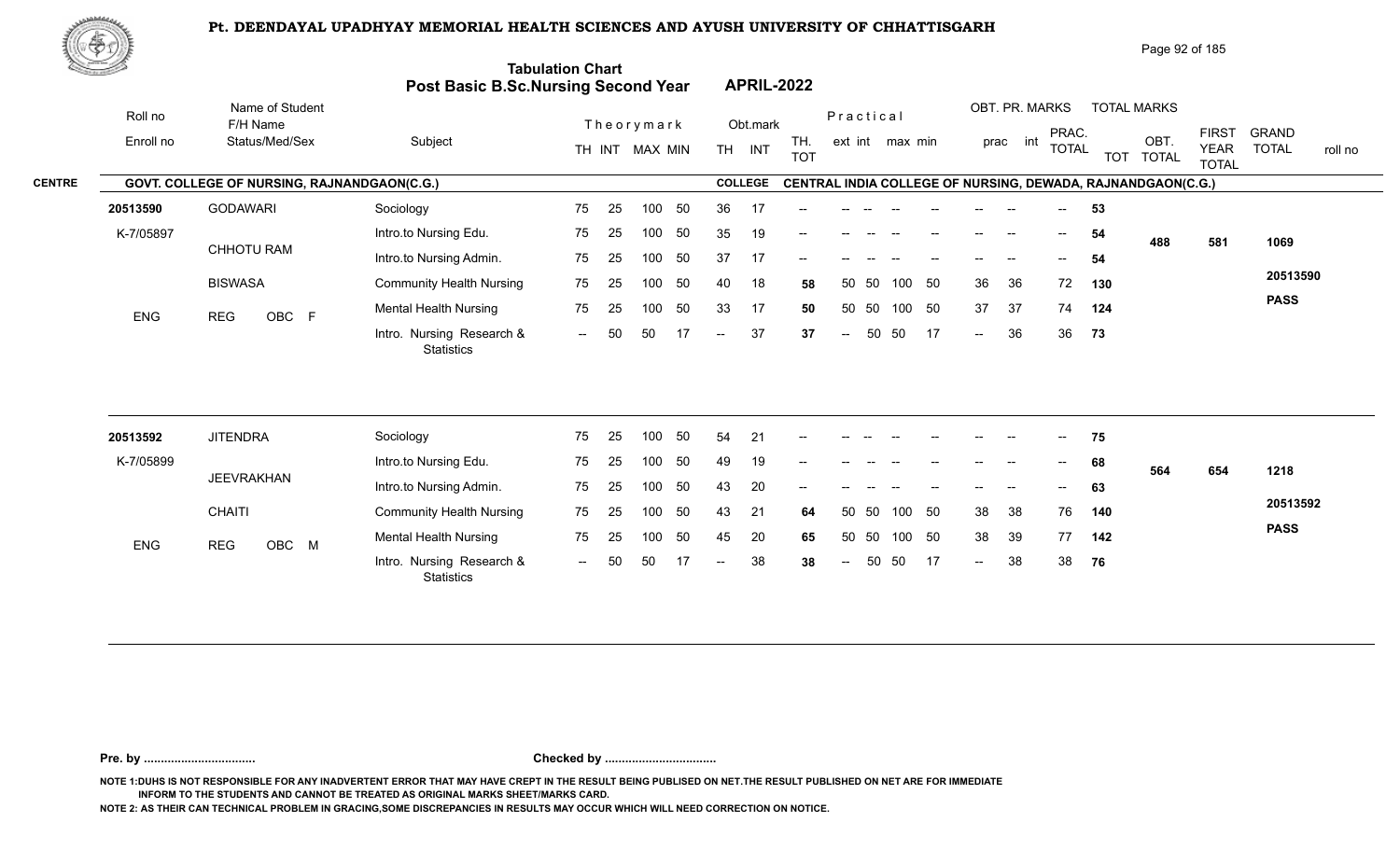Intro. Nursing Research & -- -- OBC

75

75 25 100 50 45 18 63 -- 50 50 17 -- 36 36

100 50



|               | WP        |                                                    |                         |                                                                       |                                                   | Page 93 of 185                                                                                                                                               |
|---------------|-----------|----------------------------------------------------|-------------------------|-----------------------------------------------------------------------|---------------------------------------------------|--------------------------------------------------------------------------------------------------------------------------------------------------------------|
|               |           |                                                    |                         | <b>Tabulation Chart</b><br><b>Post Basic B.Sc.Nursing Second Year</b> | <b>APRIL-2022</b>                                 |                                                                                                                                                              |
|               | Roll no   | Name of Student<br>F/H Name                        |                         | Theorymark                                                            | Practical<br>Obt.mark                             | OBT. PR. MARKS<br><b>TOTAL MARKS</b>                                                                                                                         |
|               | Enroll no | Status/Med/Sex                                     | Subject                 | MAX MIN<br>TH INT                                                     | TH.<br>ext int max min<br>INT<br>TH<br><b>TOT</b> | <b>FIRST</b><br>GRAND<br>PRAC.<br>OBT<br>int<br>prac<br><b>TOTAL</b><br><b>TOTAL</b><br><b>YEAR</b><br>roll no<br><b>TOT</b><br><b>TOTAL</b><br><b>TOTAL</b> |
| <b>CENTRE</b> |           | <b>GOVT. COLLEGE OF NURSING, RAJNANDGAON(C.G.)</b> |                         |                                                                       | <b>COLLEGE</b>                                    | CENTRAL INDIA COLLEGE OF NURSING, DEWADA, RAJNANDGAON(C.G.)                                                                                                  |
|               | 20513594  | <b>MAHENDRA KUMAR</b>                              | Sociology               | 75<br>-50<br>100<br>-25                                               | 55                                                | 72<br>$- -$                                                                                                                                                  |
|               | K-7/05901 |                                                    | Intro.to Nursing Edu.   | -50<br>75<br>100<br>-25                                               | 48<br>19<br>$\hspace{0.05cm}$                     | 67<br>$\hspace{0.05cm}$<br>$\hspace{0.05cm}$<br>$- -$<br>1175<br>547<br>628                                                                                  |
|               |           | <b>UDHO RAM</b>                                    | Intro.to Nursing Admin. | 75 -<br>50<br>100<br>- 25                                             | 19<br>39<br>$\hspace{0.05cm}$                     | 58<br>$\hspace{0.05cm}$ – $\hspace{0.05cm}$                                                                                                                  |

50 18 68

50 50 50 18 **68** 36 36 72 **140** 50 50 45 18 **63** 37 37 74 **137** -- 50 36 37 **36** 37

36 36 72 140 37 50 74 137  $-37$  37 73

**73**

**20513594 PASS**

| 20513596   | MANISHA KARMA           | Sociology                                      | 75                       | -25 | 100 | 50 | 58            | 18  | $\sim$ | $- -$  | $- -$ | $\overline{\phantom{a}}$ |    | $--$   | $\overline{\phantom{a}}$ | $--$  | 76   |     |     |             |
|------------|-------------------------|------------------------------------------------|--------------------------|-----|-----|----|---------------|-----|--------|--------|-------|--------------------------|----|--------|--------------------------|-------|------|-----|-----|-------------|
| K-7/05903  |                         | Intro.to Nursing Edu.                          | 75                       | -25 | 100 | 50 | 54            | 17  | $- -$  |        |       |                          |    | --     | --                       | $- -$ | 71   | 558 | 628 | 1186        |
|            | SANTOSH KARMA           | Intro.to Nursing Admin.                        | 75                       | 25  | 100 | 50 | 43            | 19  | $- -$  |        |       |                          |    |        | --                       | $-$   | 62   |     |     |             |
|            | <b>SUKALI</b>           | <b>Community Health Nursing</b>                | 75                       | -25 | 100 | 50 | 54            | 18  | 72     | 50 50  |       | 100 50                   |    | 37     | - 37                     | 74    | 146  |     |     | 20513596    |
| <b>ENG</b> | <b>REG</b><br><b>ST</b> | <b>Mental Health Nursing</b>                   | 75                       | -25 | 100 | 50 | 38            | 19  | 57     | 50 50  |       | 100 50                   |    | 37     | -36                      | 73    | 130  |     |     | <b>PASS</b> |
|            |                         | Intro. Nursing Research &<br><b>Statistics</b> | $\overline{\phantom{a}}$ | 50  | 50  |    | $\sim$ $\sim$ | -36 | 36     | $\sim$ | 50    | 50                       | 17 | $\sim$ | 37                       | 37    | - 73 |     |     |             |

SOHAGA BAI

ENG REG OBC M Montain National Processing

**Pre. by ................................. Checked by .................................**

**NOTE 1:DUHS IS NOT RESPONSIBLE FOR ANY INADVERTENT ERROR THAT MAY HAVE CREPT IN THE RESULT BEING PUBLISED ON NET.THE RESULT PUBLISHED ON NET ARE FOR IMMEDIATE INFORM TO THE STUDENTS AND CANNOT BE TREATED AS ORIGINAL MARKS SHEET/MARKS CARD.**

**NOTE 2: AS THEIR CAN TECHNICAL PROBLEM IN GRACING,SOME DISCREPANCIES IN RESULTS MAY OCCUR WHICH WILL NEED CORRECTION ON NOTICE.**

Intro.to Nursing Admin. Community Health Nursing

**Statistics** 

Mental Health Nursing **75** 25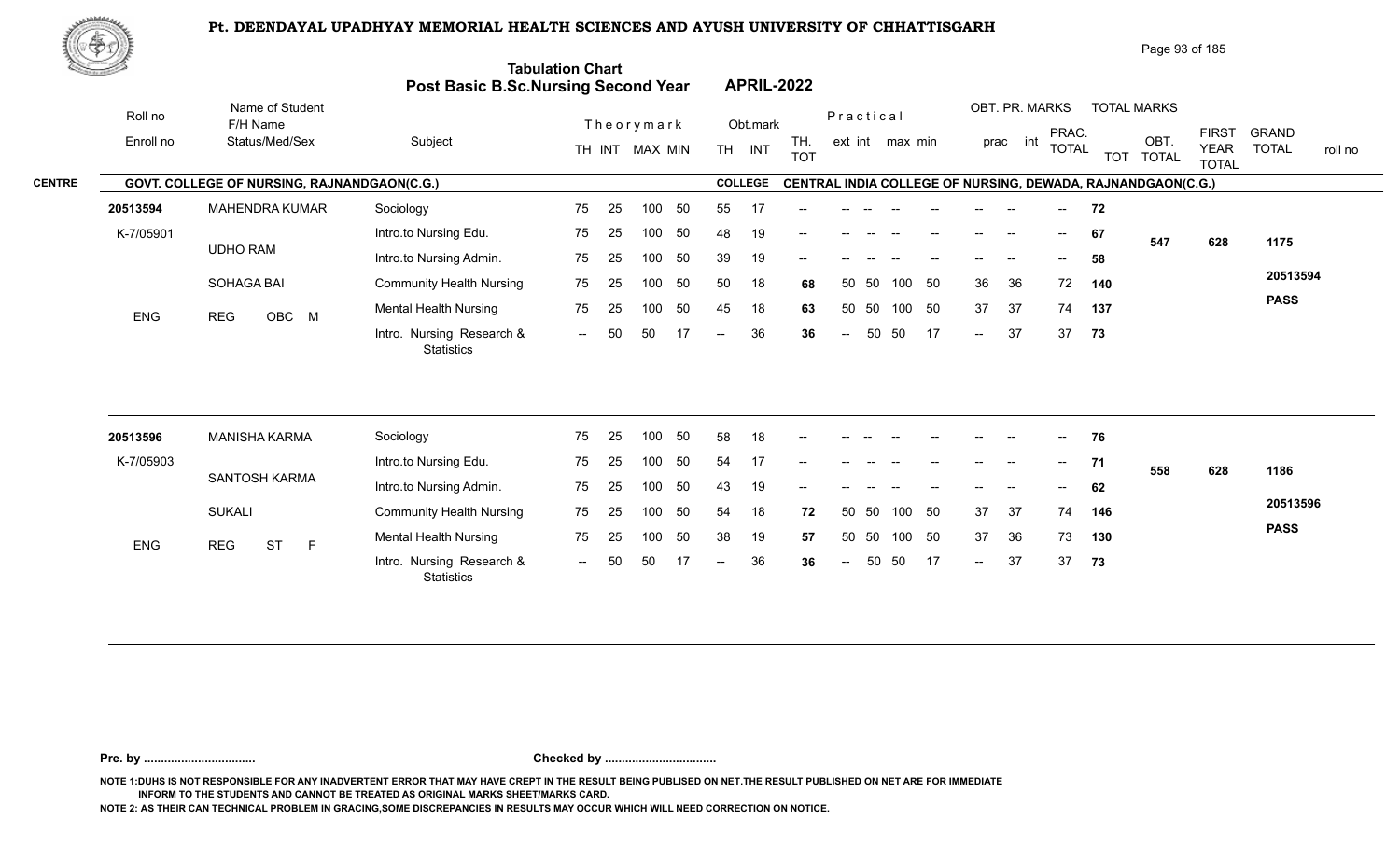

|               | ₩ФӮ        |                                             |                                         |                         |                                       |                                | Page 94 of 185                                                                                                                                                       |
|---------------|------------|---------------------------------------------|-----------------------------------------|-------------------------|---------------------------------------|--------------------------------|----------------------------------------------------------------------------------------------------------------------------------------------------------------------|
|               |            |                                             | Post Basic B.Sc.Nursing Second Year     | <b>Tabulation Chart</b> | <b>APRIL-2022</b>                     |                                |                                                                                                                                                                      |
|               | Roll no    | Name of Student<br>F/H Name                 |                                         | Theorymark              | Obt.mark                              | Practical                      | OBT. PR. MARKS<br><b>TOTAL MARKS</b>                                                                                                                                 |
|               | Enroll no  | Status/Med/Sex                              | Subject                                 | TH INT MAX MIN          | TH.<br><b>TH</b><br>INT<br><b>TOT</b> | ext int max min                | <b>FIRST</b><br><b>GRAND</b><br>PRAC.<br>OBT.<br>int<br>prac<br><b>TOTAL</b><br><b>TOTAL</b><br><b>YEAR</b><br>roll no<br><b>TOTAL</b><br><b>TOT</b><br><b>TOTAL</b> |
| <b>CENTRE</b> |            | GOVT. COLLEGE OF NURSING, RAJNANDGAON(C.G.) |                                         |                         | <b>COLLEGE</b>                        |                                | CENTRAL INDIA COLLEGE OF NURSING, DEWADA, RAJNANDGAON(C.G.)                                                                                                          |
|               | 20513597   | <b>NEHA RAMTEKE</b>                         | Sociology                               | 75<br>25<br>50<br>100   | 47<br>17<br>$- -$                     |                                | 64                                                                                                                                                                   |
|               | K-7/05904  |                                             | Intro.to Nursing Edu.                   | 75<br>25<br>50<br>100   | 39<br>18<br>$--$                      |                                | 57<br>--<br>$\hspace{0.05cm}$ – $\hspace{0.05cm}$<br>526<br>1115<br>589                                                                                              |
|               |            | NARENDRA RAMTEKE                            | Intro.to Nursing Admin.                 | 50<br>75<br>25<br>100   | 40<br>17<br>--                        |                                | 57<br>$- -$                                                                                                                                                          |
|               |            | <b>JYOTI RAMTEKE</b>                        | <b>Community Health Nursing</b>         | 50<br>75<br>25<br>100   | 49<br>18                              | 50<br>-50<br>100<br>50<br>67   | 20513597<br>36<br>72<br>36<br>139                                                                                                                                    |
|               | <b>ENG</b> | SC<br>E<br><b>REG</b>                       | Mental Health Nursing                   | 50<br>75<br>25<br>100   | 43<br>19                              | 50 50<br>100<br>50<br>62       | <b>PASS</b><br>37<br>36<br>73<br>135                                                                                                                                 |
|               |            |                                             | Intro. Nursing Research &<br>Statistics | 50<br>17<br>50<br>$--$  | 37<br>$--$                            | 17<br>50<br>50<br>37<br>$\sim$ | 37<br>37<br>74<br>$\sim$                                                                                                                                             |
|               |            |                                             |                                         |                         |                                       |                                |                                                                                                                                                                      |

| 20513600   | POONAM RAJPUT       | Sociology                                      | 75     | -25  | 100 | 50  | 44            | 18 | $- -$ | --   |       |        |    | $- -$  | $- -$ | $\overline{\phantom{a}}$ | 62  |     |     |             |
|------------|---------------------|------------------------------------------------|--------|------|-----|-----|---------------|----|-------|------|-------|--------|----|--------|-------|--------------------------|-----|-----|-----|-------------|
| K-7/05907  |                     | Intro.to Nursing Edu.                          | 75     | -25  | 100 | 50  | 45            | 18 | $-$   |      |       |        |    | --     |       | $\overline{\phantom{a}}$ | 63  | 523 | 625 | 1148        |
|            | RAMSINGH RAJPUT     | Intro.to Nursing Admin.                        | 75     | -25  | 100 | 50  | 39            | 18 | $-$   |      |       |        |    | $- -$  | $- -$ | $--$                     | 57  |     |     |             |
|            | <b>GULABKALI</b>    | <b>Community Health Nursing</b>                | 75     | - 25 | 100 | -50 | 47            | 18 | 65    |      | 50 50 | 100 50 |    | 36     | 36    | 72                       | 137 |     |     | 20513600    |
| <b>ENG</b> | GEN F<br><b>REG</b> | <b>Mental Health Nursing</b>                   | 75     | 25   | 100 | -50 | 39            | 19 | 58    |      | 50 50 | 100 50 |    | 36     | -36   | 72                       | 130 |     |     | <b>PASS</b> |
|            |                     | Intro. Nursing Research &<br><b>Statistics</b> | $\sim$ | 50   | -50 |     | $\sim$ $\sim$ | 38 | 38    | $--$ | -50   | - 50   | 17 | $\sim$ | 36    | 36                       | 74  |     |     |             |

**Pre. by ................................. Checked by .................................**

**NOTE 1:DUHS IS NOT RESPONSIBLE FOR ANY INADVERTENT ERROR THAT MAY HAVE CREPT IN THE RESULT BEING PUBLISED ON NET.THE RESULT PUBLISHED ON NET ARE FOR IMMEDIATE INFORM TO THE STUDENTS AND CANNOT BE TREATED AS ORIGINAL MARKS SHEET/MARKS CARD.**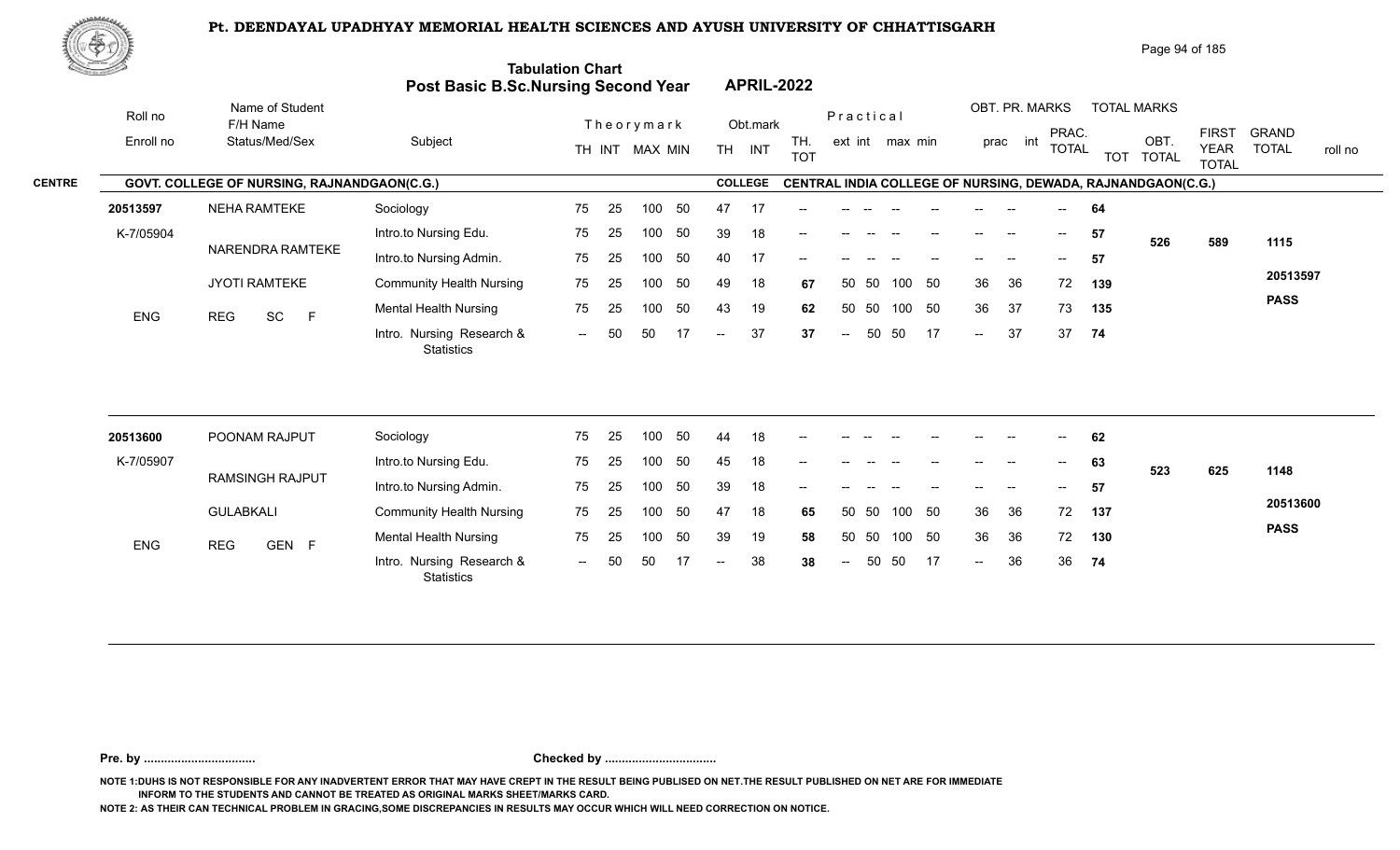

| ぷやり           |            |                                             |                                            |                           |            |                   |                          |                                                             |     |      |                |     |                          |            | Page 95 of 185       |                                             |                                         |  |
|---------------|------------|---------------------------------------------|--------------------------------------------|---------------------------|------------|-------------------|--------------------------|-------------------------------------------------------------|-----|------|----------------|-----|--------------------------|------------|----------------------|---------------------------------------------|-----------------------------------------|--|
|               |            |                                             | <b>Post Basic B.Sc.Nursing Second Year</b> | <b>Tabulation Chart</b>   |            | <b>APRIL-2022</b> |                          |                                                             |     |      |                |     |                          |            |                      |                                             |                                         |  |
|               | Roll no    | Name of Student<br>F/H Name                 |                                            | Theorymark                |            | Obt.mark          |                          | Practical                                                   |     |      | OBT. PR. MARKS |     |                          |            | <b>TOTAL MARKS</b>   |                                             |                                         |  |
|               | Enroll no  | Status/Med/Sex                              | Subject                                    | TH INT MAX MIN            | <b>TH</b>  | INT               | TH.<br><b>TOT</b>        | ext int max min                                             |     |      | prac           | int | PRAC.<br><b>TOTAL</b>    | <b>TOT</b> | OBT.<br><b>TOTAL</b> | <b>FIRST</b><br><b>YEAR</b><br><b>TOTAL</b> | <b>GRAND</b><br><b>TOTAL</b><br>roll no |  |
| <b>CENTRE</b> |            | GOVT. COLLEGE OF NURSING, RAJNANDGAON(C.G.) |                                            |                           |            | <b>COLLEGE</b>    |                          | CENTRAL INDIA COLLEGE OF NURSING, DEWADA, RAJNANDGAON(C.G.) |     |      |                |     |                          |            |                      |                                             |                                         |  |
|               | 20513601   | PREMCHAND YADAV                             | Sociology                                  | 75<br>25<br>100           | 50<br>50   | 18                |                          |                                                             |     |      |                |     | $\sim$                   | 68         |                      |                                             |                                         |  |
|               | K-7/05908  |                                             | Intro.to Nursing Edu.                      | 75<br>25<br>100           | 39<br>50   | 19                | $- -$                    |                                                             |     |      |                |     | $\overline{\phantom{a}}$ | 58         | 516                  | 589                                         | 1105                                    |  |
|               |            | RAMCHAND YADAV                              | Intro.to Nursing Admin.                    | 25<br>100<br>75           | 33<br>50   | 20                | $\overline{\phantom{a}}$ |                                                             |     |      |                |     | $\overline{\phantom{a}}$ | 53         |                      |                                             |                                         |  |
|               |            | SHAIL BAI YADAV                             | <b>Community Health Nursing</b>            | 75<br>25<br>100           | 34<br>50   | 18                | 52                       | 50 50                                                       | 100 | - 50 | 38             | 36  | 74                       | 126        |                      |                                             | 20513601                                |  |
|               | <b>ENG</b> | OBC M<br><b>REG</b>                         | Mental Health Nursing                      | 100<br>75<br>25           | 38<br>50   | 20                | 58                       | 50 50                                                       | 100 | 50   | 39             | 39  | 78                       | 136        |                      |                                             | <b>PASS</b>                             |  |
|               |            |                                             | Intro. Nursing Research &<br>Statistics    | 50<br>50<br>$\sim$ $\sim$ | 17<br>$--$ | 37                | 37                       | 50<br>$\sim$                                                | 50  | 17   | $\sim$         | 38  | 38 75                    |            |                      |                                             |                                         |  |
|               |            |                                             |                                            |                           |            |                   |                          |                                                             |     |      |                |     |                          |            |                      |                                             |                                         |  |

| 20513603   | <b>PUSHPLATA</b>      | Sociology                                      | 75     | - 25 | 100 | -50 | 62     | 20 | $\overline{\phantom{a}}$ | $- -$         | $- -$ | $- -$  | $- -$ | $- -$  | $- -$ | $\sim$                   | 82  |     |     |             |
|------------|-----------------------|------------------------------------------------|--------|------|-----|-----|--------|----|--------------------------|---------------|-------|--------|-------|--------|-------|--------------------------|-----|-----|-----|-------------|
| K-7/05910  |                       | Intro.to Nursing Edu.                          | 75     | - 25 | 100 | -50 | 56     | 18 | $--$                     | $- -$         | $- -$ |        | $- -$ | $--$   | $- -$ | $\overline{\phantom{a}}$ | 74  | 586 | 669 | 1255        |
|            | RAJARAM               | Intro.to Nursing Admin.                        | 75     | -25  | 100 | 50  | 43     | 19 | $- -$                    |               |       |        |       | $- -$  | $- -$ | $--$                     | 62  |     |     |             |
|            | <b>UMAWATI</b>        | <b>Community Health Nursing</b>                | 75     | - 25 | 100 | -50 | 59     | 19 | 78                       |               | 50 50 | 100 50 |       | 38     | 38    | 76                       | 154 |     |     | 20513603    |
| <b>ENG</b> | <b>ST</b><br>REG<br>E | <b>Mental Health Nursing</b>                   | 75     | -25  | 100 | -50 | 46     | 18 | 64                       |               | 50 50 | 100 50 |       | 37     | -37   | 74                       | 138 |     |     | <b>PASS</b> |
|            |                       | Intro. Nursing Research &<br><b>Statistics</b> | $  \,$ | 50   | 50  |     | $\sim$ | 38 | 38                       | $\sim$ $\sim$ | 50    | 50 17  |       | $\sim$ | 38    | 38                       | 76  |     |     |             |

**Pre. by ................................. Checked by .................................**

**NOTE 1:DUHS IS NOT RESPONSIBLE FOR ANY INADVERTENT ERROR THAT MAY HAVE CREPT IN THE RESULT BEING PUBLISED ON NET.THE RESULT PUBLISHED ON NET ARE FOR IMMEDIATE INFORM TO THE STUDENTS AND CANNOT BE TREATED AS ORIGINAL MARKS SHEET/MARKS CARD.**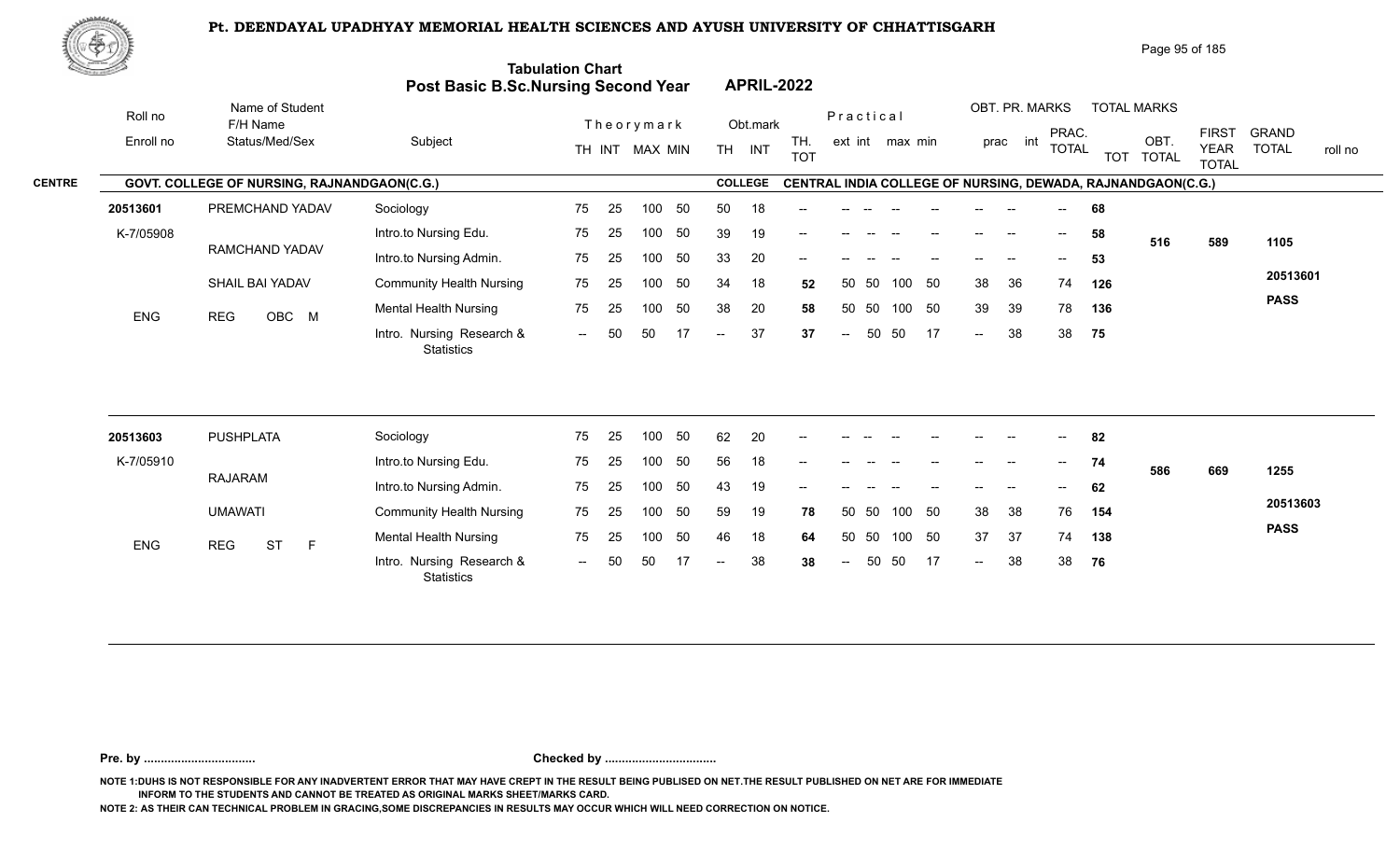**Tabulation Chart** 



|        |                   | Page 96 of 185 |
|--------|-------------------|----------------|
| d Year | <b>APRIL-2022</b> |                |

|               |            |                                                    |                                         | Post Basic B.Sc.Nursing Second Year | <b>APRIL-2022</b> |                   |                                                             |                |                                       |                                   |                             |                         |
|---------------|------------|----------------------------------------------------|-----------------------------------------|-------------------------------------|-------------------|-------------------|-------------------------------------------------------------|----------------|---------------------------------------|-----------------------------------|-----------------------------|-------------------------|
|               | Roll no    | Name of Student<br>F/H Name                        |                                         | Theorymark                          | Obt.mark          |                   | Practical                                                   | OBT. PR. MARKS | PRAC.                                 | <b>TOTAL MARKS</b>                | <b>FIRST</b>                | GRAND                   |
|               | Enroll no  | Status/Med/Sex                                     | Subject                                 | TH INT MAX MIN                      | INT<br><b>TH</b>  | TH.<br><b>TOT</b> | ext int max min                                             | int<br>prac    | <b>TOTAL</b>                          | OBT<br><b>TOTAL</b><br><b>TOT</b> | <b>YEAR</b><br><b>TOTAL</b> | <b>TOTAL</b><br>roll no |
| <b>CENTRE</b> |            | <b>GOVT. COLLEGE OF NURSING, RAJNANDGAON(C.G.)</b> |                                         |                                     | <b>COLLEGE</b>    |                   | CENTRAL INDIA COLLEGE OF NURSING, DEWADA, RAJNANDGAON(C.G.) |                |                                       |                                   |                             |                         |
|               | 20513604   | RAMESHWARI                                         | Sociology                               | -50<br>75<br>-25<br>100             | 42<br>17          | $- -$             |                                                             |                | $\overline{\phantom{a}}$              | 59                                |                             |                         |
|               | K-7/05911  |                                                    | Intro.to Nursing Edu.                   | -50<br>75<br>-25<br>100             | 18<br>41          | $- -$             |                                                             |                | $\hspace{0.05cm}$ – $\hspace{0.05cm}$ | 59<br>507                         | 603                         | 1110                    |
|               |            | <b>TATURAM</b>                                     | Intro.to Nursing Admin.                 | 50<br>-25<br>75<br>100              | 33<br>18          | $- -$             |                                                             |                | $\hspace{0.05cm}$ – $\hspace{0.05cm}$ | -51                               |                             |                         |
|               |            | <b>SUBAY</b>                                       | <b>Community Health Nursing</b>         | 50<br>75<br>100<br>-25              | 45<br>19          | 64                | 50<br>- 50<br>100<br>50                                     | 37<br>38       | 75                                    | 139                               |                             | 20513604                |
|               | <b>ENG</b> | <b>ST</b><br><b>REG</b><br>E                       | Mental Health Nursing                   | 50<br>-25<br>100<br>75              | 34<br>18          | 52                | 50<br>50 50<br>100                                          | 37<br>37       | 74                                    | 126                               |                             | <b>PASS</b>             |
|               |            |                                                    | Intro. Nursing Research &<br>Statistics | 50<br>50<br>17<br>$-$               | 36<br>$--$        | 36                | 50<br>50<br>17<br>$\sim$                                    | 37<br>$\sim$   |                                       | 37 73                             |                             |                         |
|               |            |                                                    |                                         |                                     |                   |                   |                                                             |                |                                       |                                   |                             |                         |

| 20513606   | <b>RINKU SARDAR</b>   | Sociology                                      | 75     | -25  | 100 | 50  | 55            | 19 | $\overline{\phantom{a}}$ |       |       |        |       | $- -$                    |                          | $--$                     | 74  |     |     |             |
|------------|-----------------------|------------------------------------------------|--------|------|-----|-----|---------------|----|--------------------------|-------|-------|--------|-------|--------------------------|--------------------------|--------------------------|-----|-----|-----|-------------|
| K-7/05913  |                       | Intro.to Nursing Edu.                          | 75     | - 25 | 100 | 50  | 52            | 18 | $\overline{\phantom{a}}$ | $- -$ | $- -$ | $- -$  | $- -$ | $--$                     | $\overline{\phantom{a}}$ | $\overline{\phantom{a}}$ | 70  | 545 | 620 | 1165        |
|            | <b>RANJEET SARDAR</b> | Intro.to Nursing Admin.                        | 75     | -25  | 100 | -50 | 50            | 18 | $- -$                    | $- -$ |       |        | $-$   | $\overline{\phantom{a}}$ | $\overline{\phantom{a}}$ | $\overline{\phantom{a}}$ | 68  |     |     |             |
|            | <b>GEETA RANI</b>     | <b>Community Health Nursing</b>                | 75     | -25  | 100 | 50  | 39            | 18 | 57                       |       | 50 50 | 100    | - 50  | 36                       | - 36                     | 72                       | 129 |     |     | 20513606    |
| <b>ENG</b> | GEN F<br>REG          | <b>Mental Health Nursing</b>                   | 75     | - 25 | 100 | 50  | 41            | 17 | 58                       |       | 50 50 | 100 50 |       | 36                       | -37                      | 73                       | 131 |     |     | <b>PASS</b> |
|            |                       | Intro. Nursing Research &<br><b>Statistics</b> | $\sim$ | -50  | -50 |     | $\sim$ $\sim$ | 36 | 36                       | $--$  | -50   | - 50   | 17    | $\sim$                   | 37                       | 37                       | 73  |     |     |             |

**Pre. by ................................. Checked by .................................**

**NOTE 1:DUHS IS NOT RESPONSIBLE FOR ANY INADVERTENT ERROR THAT MAY HAVE CREPT IN THE RESULT BEING PUBLISED ON NET.THE RESULT PUBLISHED ON NET ARE FOR IMMEDIATE INFORM TO THE STUDENTS AND CANNOT BE TREATED AS ORIGINAL MARKS SHEET/MARKS CARD.**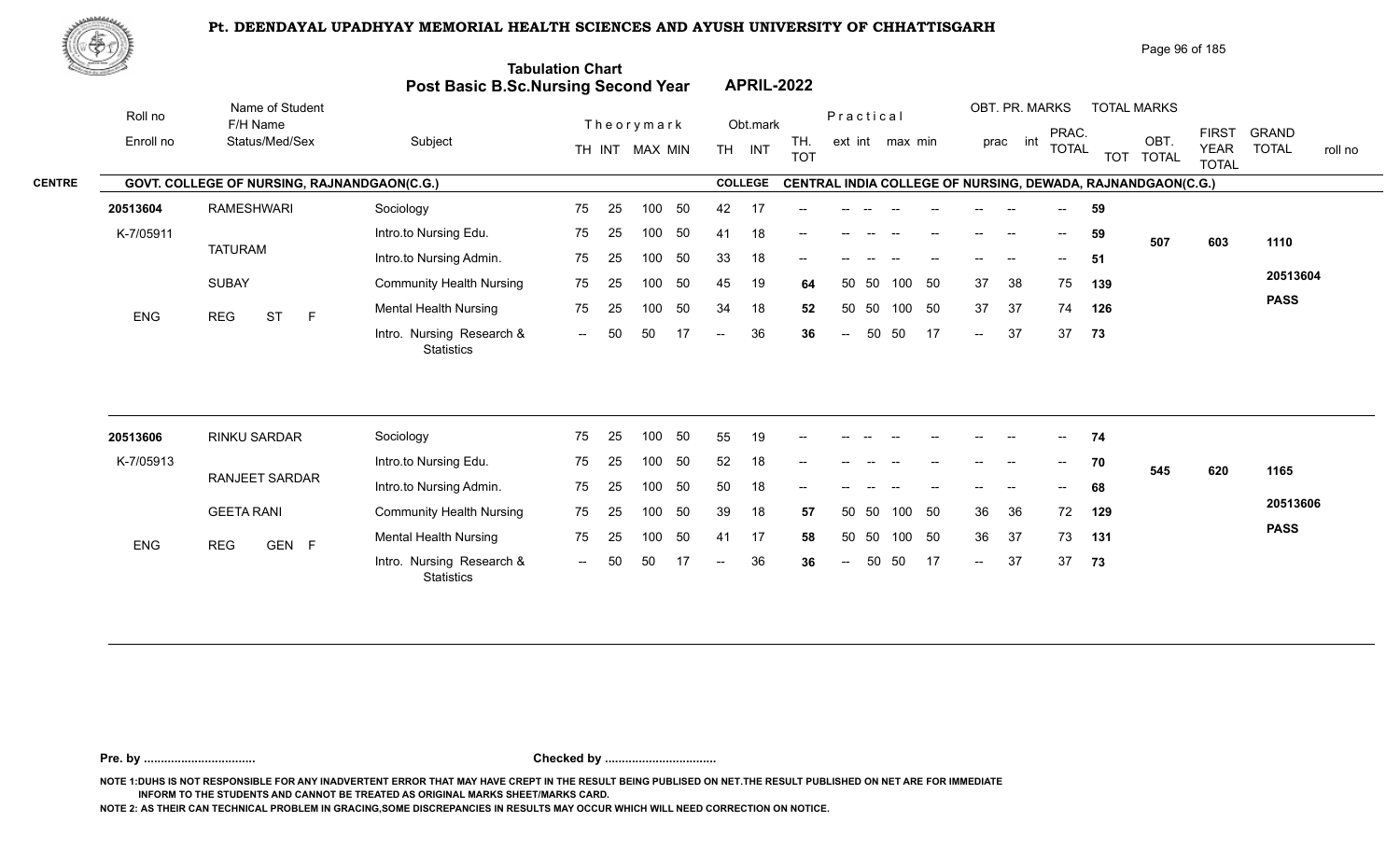

| <u>Contraction of the Contraction of the Contraction of the Contraction of the Contraction of the Contraction of the Contraction of the Contraction of the Contraction of the Contraction of the Contraction of the Contraction </u> |                                             | Post Basic B.Sc.Nursing Second Year            | <b>Tabulation Chart</b>  |    |                |     |                          |                | <b>APRIL-2022</b> |                          |       |                 |                                       |                          |                |                                       |            |                                                             |                             |                         |
|--------------------------------------------------------------------------------------------------------------------------------------------------------------------------------------------------------------------------------------|---------------------------------------------|------------------------------------------------|--------------------------|----|----------------|-----|--------------------------|----------------|-------------------|--------------------------|-------|-----------------|---------------------------------------|--------------------------|----------------|---------------------------------------|------------|-------------------------------------------------------------|-----------------------------|-------------------------|
| Roll no                                                                                                                                                                                                                              | Name of Student<br>F/H Name                 |                                                |                          |    | Theorymark     |     |                          | Obt.mark       |                   | Practical                |       |                 |                                       |                          | OBT. PR. MARKS | PRAC.                                 |            | <b>TOTAL MARKS</b>                                          | <b>FIRST</b>                | <b>GRAND</b>            |
| Enroll no                                                                                                                                                                                                                            | Status/Med/Sex                              | Subject                                        |                          |    | TH INT MAX MIN |     |                          | TH INT         | TH.<br><b>TOT</b> |                          |       | ext int max min |                                       |                          | prac int       | <b>TOTAL</b>                          | <b>TOT</b> | OBT.<br><b>TOTAL</b>                                        | <b>YEAR</b><br><b>TOTAL</b> | <b>TOTAL</b><br>roll no |
| <b>CENTRE</b>                                                                                                                                                                                                                        | GOVT. COLLEGE OF NURSING, RAJNANDGAON(C.G.) |                                                |                          |    |                |     |                          | <b>COLLEGE</b> |                   |                          |       |                 |                                       |                          |                |                                       |            | CENTRAL INDIA COLLEGE OF NURSING, DEWADA, RAJNANDGAON(C.G.) |                             |                         |
| 20513607                                                                                                                                                                                                                             | RITU NETAM                                  | Sociology                                      | 75                       | 25 | 100            | 50  | 57                       | 19             |                   |                          |       |                 |                                       |                          |                |                                       | 76         |                                                             |                             |                         |
| K-7/05914                                                                                                                                                                                                                            |                                             | Intro.to Nursing Edu.                          | 75                       | 25 | 100            | 50  | 42                       | 19             |                   |                          |       |                 |                                       |                          |                | $\hspace{0.05cm}$ – $\hspace{0.05cm}$ | -61        | 544                                                         | 648                         | 1192                    |
|                                                                                                                                                                                                                                      | <b>MANKU RAM</b>                            | Intro.to Nursing Admin.                        | 75                       | 25 | 100            | 50  | 45                       | 20             | --                |                          |       |                 |                                       |                          |                |                                       | 65         |                                                             |                             |                         |
|                                                                                                                                                                                                                                      | <b>RAMBATI</b>                              | <b>Community Health Nursing</b>                | 75                       | 25 | 100            | 50  | 50                       | 20             | 70                | 50                       | -50   | 100             | 50                                    | 38                       | 38             | 76                                    | 146        |                                                             |                             | 20513607                |
| <b>ENG</b>                                                                                                                                                                                                                           | <b>REG</b><br><b>ST</b><br>$\mathsf{F}$     | <b>Mental Health Nursing</b>                   | 75                       | 25 | 100            | 50  | 29                       | 19             | 48*               | 50                       | 50    | 100 50          |                                       | 36                       | 38             | 74                                    | 122        |                                                             |                             | <b>PASS</b>             |
|                                                                                                                                                                                                                                      |                                             | Intro. Nursing Research &<br>Statistics        | $  \,$                   | 50 | 50             | -17 | $\overline{\phantom{a}}$ | 37             | 37                | $\overline{\phantom{a}}$ | 50    | 50              | 17                                    | $\overline{\phantom{a}}$ | 37             | 37                                    | 74         |                                                             |                             | <b>DC 02</b>            |
|                                                                                                                                                                                                                                      |                                             |                                                |                          |    |                |     |                          |                |                   |                          |       |                 |                                       |                          |                |                                       |            |                                                             |                             |                         |
| 20513609                                                                                                                                                                                                                             | <b>SAVITRI NAG</b>                          | Sociology                                      | 75                       | 25 | 100            | 50  | 64                       | 19             |                   |                          |       |                 |                                       |                          |                |                                       | 83         |                                                             |                             |                         |
| K-7/05916                                                                                                                                                                                                                            |                                             | Intro.to Nursing Edu.                          | 75                       | 25 | 100            | 50  | 52                       | 20             | --                |                          |       |                 | $\hspace{0.05cm}$ – $\hspace{0.05cm}$ | $\qquad \qquad -$        | $\sim$         | $--$                                  | 72         | 581                                                         | 664                         | 1245                    |
|                                                                                                                                                                                                                                      | JAGBANDHU NAG                               | Intro.to Nursing Admin.                        | 75                       | 25 | 100            | 50  | 59                       | 19             |                   |                          |       |                 |                                       |                          |                | $- -$                                 | 78         |                                                             |                             |                         |
|                                                                                                                                                                                                                                      | <b>RUKMANI NAG</b>                          | <b>Community Health Nursing</b>                | 75                       | 25 | 100            | 50  | 50                       | 18             | 68                |                          | 50 50 | 100 50          |                                       | 37                       | 37             | 74                                    | 142        |                                                             |                             | 20513609                |
| ENG                                                                                                                                                                                                                                  | <b>ST</b><br>$\mathsf F$<br><b>REG</b>      | <b>Mental Health Nursing</b>                   | 75                       | 25 | 100            | 50  | 41                       | 19             | 60                |                          | 50 50 | 100 50          |                                       | 36                       | 36             | 72                                    | 132        |                                                             |                             | <b>PASS</b>             |
|                                                                                                                                                                                                                                      |                                             | Intro. Nursing Research &<br><b>Statistics</b> | $\overline{\phantom{a}}$ |    | 50             |     |                          | 36             | 36                | $\overline{\phantom{a}}$ | 50    | 50              | 17                                    | $\sim$                   | 38             | 38                                    | 74         |                                                             |                             |                         |

**Pre. by ................................. Checked by .................................**

**NOTE 1:DUHS IS NOT RESPONSIBLE FOR ANY INADVERTENT ERROR THAT MAY HAVE CREPT IN THE RESULT BEING PUBLISED ON NET.THE RESULT PUBLISHED ON NET ARE FOR IMMEDIATE INFORM TO THE STUDENTS AND CANNOT BE TREATED AS ORIGINAL MARKS SHEET/MARKS CARD.**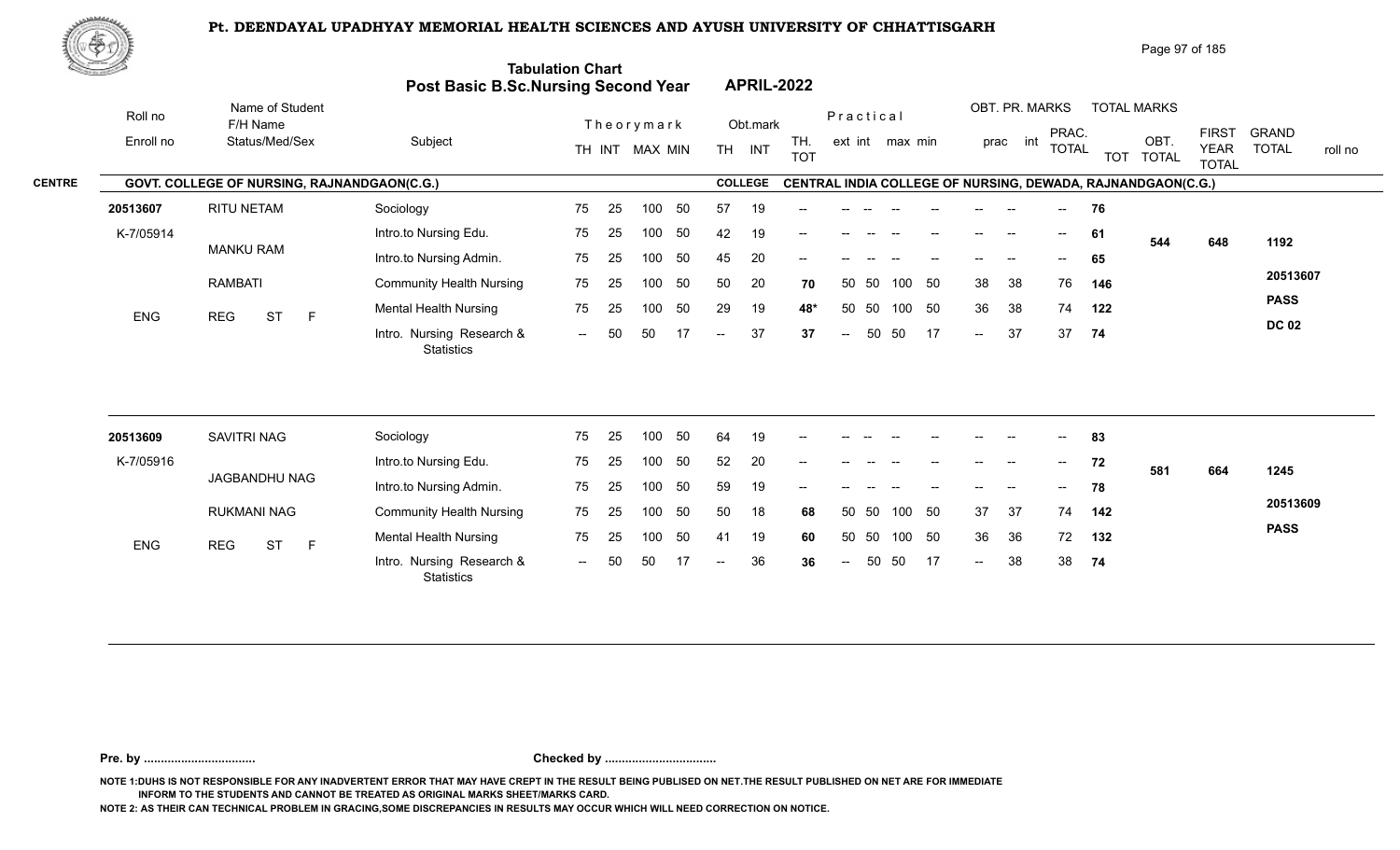

|               | ぷやり        |                                             |                                            |                         |                                         | Page 98 of 185                                                                                                                                                         |
|---------------|------------|---------------------------------------------|--------------------------------------------|-------------------------|-----------------------------------------|------------------------------------------------------------------------------------------------------------------------------------------------------------------------|
|               |            |                                             | <b>Post Basic B.Sc.Nursing Second Year</b> | <b>Tabulation Chart</b> | <b>APRIL-2022</b>                       |                                                                                                                                                                        |
|               | Roll no    | Name of Student<br>F/H Name                 |                                            | Theorymark              | Practical<br>Obt.mark                   | OBT. PR. MARKS<br><b>TOTAL MARKS</b>                                                                                                                                   |
|               | Enroll no  | Status/Med/Sex                              | Subject                                    | TH INT MAX MIN          | TH.<br><b>TH</b><br>INT<br><b>TOT</b>   | <b>FIRST</b><br><b>GRAND</b><br>PRAC.<br>OBT.<br>int<br>ext int max min<br>prac<br><b>TOTAL</b><br><b>TOTAL</b><br><b>YEAR</b><br>roll no<br>TOT TOTAL<br><b>TOTAL</b> |
| <b>CENTRE</b> |            | GOVT. COLLEGE OF NURSING, RAJNANDGAON(C.G.) |                                            |                         | <b>COLLEGE</b>                          | CENTRAL INDIA COLLEGE OF NURSING, DEWADA, RAJNANDGAON(C.G.)                                                                                                            |
|               | 20513610   | <b>SHAMBATI</b>                             | Sociology                                  | 75<br>50<br>25<br>100   | 58<br>18<br>$-$                         | 76<br>$--$<br>$- -$                                                                                                                                                    |
|               | K-7/05917  |                                             | Intro.to Nursing Edu.                      | 75<br>50<br>25<br>100   | 18<br>48<br>$- -$                       | 66<br>$- -$<br>--<br>$\overline{\phantom{a}}$<br>553<br>658<br>1211                                                                                                    |
|               |            | <b>NADAGI RAM</b>                           | Intro.to Nursing Admin.                    | 50<br>75<br>100<br>25   | 19<br>40<br>$- -$                       | 59<br>$\overline{\phantom{a}}$<br>--                                                                                                                                   |
|               |            | <b>BIRE BAI</b>                             | <b>Community Health Nursing</b>            | 75<br>50<br>-25<br>100  | 52<br>18<br>70<br>50                    | 20513610<br>38<br>37<br>50<br>75<br>-50<br>145<br>100                                                                                                                  |
|               | <b>ENG</b> | <b>ST</b><br><b>REG</b><br>E                | <b>Mental Health Nursing</b>               | 50<br>75<br>25<br>100   | 19<br>41<br>50 50<br>60                 | <b>PASS</b><br>37<br>37<br>50<br>74<br>100<br>134                                                                                                                      |
|               |            |                                             | Intro. Nursing Research &<br>Statistics    | -50<br>50<br>17<br>$-$  | 36<br>36<br>$\sim$ $\sim$<br>$\sim$ $-$ | 37<br>17<br>37<br>-50<br>50<br>73<br>$\sim$                                                                                                                            |

| 20513612   | SWATI SHENDE                 | Sociology                                      | 75     | 25  | 100 | 50  | 43     | 20  | $\sim$ | $\overline{\phantom{a}}$ | $- -$ | $- -$  | $\hspace{0.1mm}-\hspace{0.1mm}-\hspace{0.1mm}$ | $  \,$        | $- -$             | $\sim$                                         | 63  |     |     |             |
|------------|------------------------------|------------------------------------------------|--------|-----|-----|-----|--------|-----|--------|--------------------------|-------|--------|------------------------------------------------|---------------|-------------------|------------------------------------------------|-----|-----|-----|-------------|
| K-7/05919  |                              | Intro.to Nursing Edu.                          | 75     | -25 | 100 | 50  | 38     | 20  | $- -$  | $- -$                    |       |        | $\hspace{0.1mm}-\hspace{0.1mm}-\hspace{0.1mm}$ | $--$          | $-$               | $\overline{\phantom{a}}$                       | 58  | 531 | 625 | 1156        |
|            | <b>DHARMPAL</b>              | Intro.to Nursing Admin.                        | 75     | -25 | 100 | 50  | 43     | 19  | $\sim$ | $- -$                    |       |        |                                                | $- -$         | $\hspace{0.05cm}$ | $\hspace{0.1mm}-\hspace{0.1mm}-\hspace{0.1mm}$ | 62  |     |     |             |
|            | <b>AHILYA</b>                | <b>Community Health Nursing</b>                | 75     | -25 | 100 | 50  | 42     | -21 | 63     | 50 50                    |       | 100 50 |                                                | 38            | -39               | 77                                             | 140 |     |     | 20513612    |
| <b>ENG</b> | <b>SC</b><br>REG<br><b>E</b> | <b>Mental Health Nursing</b>                   | 75     | 25  | 100 | -50 | 38     | 19  | 57     | 50 50                    |       | 100 50 |                                                | 37            | -38               | 75                                             | 132 |     |     | <b>PASS</b> |
|            |                              | Intro. Nursing Research &<br><b>Statistics</b> | $\sim$ | 50  | 50  |     | $  \,$ | 38  | 38     | $\sim$                   |       | 50 50  | 17                                             | $\rightarrow$ | 38                | 38                                             | 76  |     |     |             |

**Pre. by ................................. Checked by .................................**

**NOTE 1:DUHS IS NOT RESPONSIBLE FOR ANY INADVERTENT ERROR THAT MAY HAVE CREPT IN THE RESULT BEING PUBLISED ON NET.THE RESULT PUBLISHED ON NET ARE FOR IMMEDIATE INFORM TO THE STUDENTS AND CANNOT BE TREATED AS ORIGINAL MARKS SHEET/MARKS CARD.**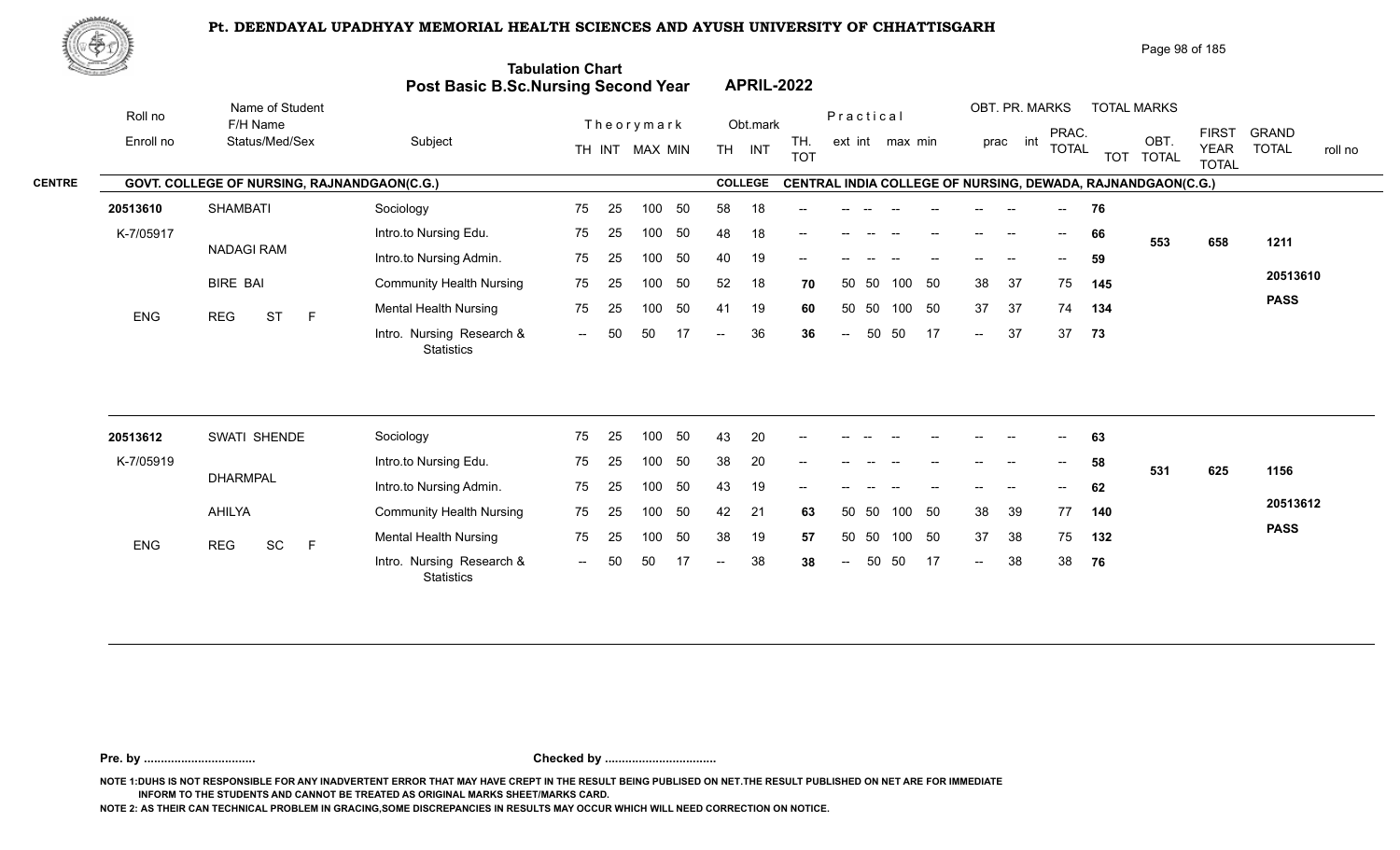

|               | 脾の功        |                                             |                                     |                          |                                                          | Page 99 of 185                                                                                                                                                       |
|---------------|------------|---------------------------------------------|-------------------------------------|--------------------------|----------------------------------------------------------|----------------------------------------------------------------------------------------------------------------------------------------------------------------------|
|               |            |                                             | Post Basic B.Sc.Nursing Second Year | <b>Tabulation Chart</b>  | <b>APRIL-2022</b>                                        |                                                                                                                                                                      |
|               | Roll no    | Name of Student<br>F/H Name                 |                                     | Theorymark               | Practical<br>Obt.mark                                    | OBT. PR. MARKS<br><b>TOTAL MARKS</b>                                                                                                                                 |
|               | Enroll no  | Status/Med/Sex                              | Subject                             | TH INT MAX MIN           | TH.<br>ext int max min<br><b>TH</b><br>INT<br><b>TOT</b> | <b>FIRST</b><br><b>GRAND</b><br>PRAC.<br>int<br>OBT.<br>prac<br><b>TOTAL</b><br><b>TOTAL</b><br><b>YEAR</b><br>roll no<br><b>TOT</b><br><b>TOTAL</b><br><b>TOTAL</b> |
| <b>CENTRE</b> |            | GOVT. COLLEGE OF NURSING, RAJNANDGAON(C.G.) |                                     |                          | <b>COLLEGE</b>                                           | <b>CENTRAL INDIA COLLEGE OF NURSING, DEWADA, RAJNANDGAON(C.G.)</b>                                                                                                   |
|               | 20513614   | <b>VIDISHA LAL</b>                          | Sociology                           | 75<br>-50<br>-25<br>100  | 19<br>27                                                 | 46*                                                                                                                                                                  |
|               | K-7/05921  |                                             | Intro.to Nursing Edu.               | 75<br>-25<br>50<br>100   | 16<br>18<br>$- -$                                        | $34*$<br>$- -$<br>$\hspace{0.05cm}$<br>482<br>627<br>1109                                                                                                            |
|               |            | <b>ASHOK KUMAR LAL</b>                      | Intro.to Nursing Admin.             | -50<br>75<br>25<br>100   | 20<br>44<br>--                                           | 64                                                                                                                                                                   |
|               |            | <b>NIRMLA LAL</b>                           | <b>Community Health Nursing</b>     | 50<br>75<br>25<br>100    | 35<br>19<br>50<br>50 50<br>100<br>54                     | 20513614<br>37<br>38<br>75<br>129                                                                                                                                    |
|               | <b>ENG</b> | GEN F<br><b>REG</b>                         | <b>Mental Health Nursing</b>        | 50<br>75<br>100<br>25    | 39<br>19<br>50<br>-50<br>58<br>50<br>100                 | <b>FAIL</b><br>38<br>38<br>76<br>134                                                                                                                                 |
|               |            |                                             | Intro. Nursing Research &           | 17<br>50<br>50<br>$  \,$ | 38<br>50<br>17<br>50<br>38<br>$\sim$ $\sim$<br>$--$      | 37<br>37<br>75<br>$--$                                                                                                                                               |

**Pre. by ................................. Checked by .................................**

**NOTE 1:DUHS IS NOT RESPONSIBLE FOR ANY INADVERTENT ERROR THAT MAY HAVE CREPT IN THE RESULT BEING PUBLISED ON NET.THE RESULT PUBLISHED ON NET ARE FOR IMMEDIATE INFORM TO THE STUDENTS AND CANNOT BE TREATED AS ORIGINAL MARKS SHEET/MARKS CARD.**

**NOTE 2: AS THEIR CAN TECHNICAL PROBLEM IN GRACING,SOME DISCREPANCIES IN RESULTS MAY OCCUR WHICH WILL NEED CORRECTION ON NOTICE.**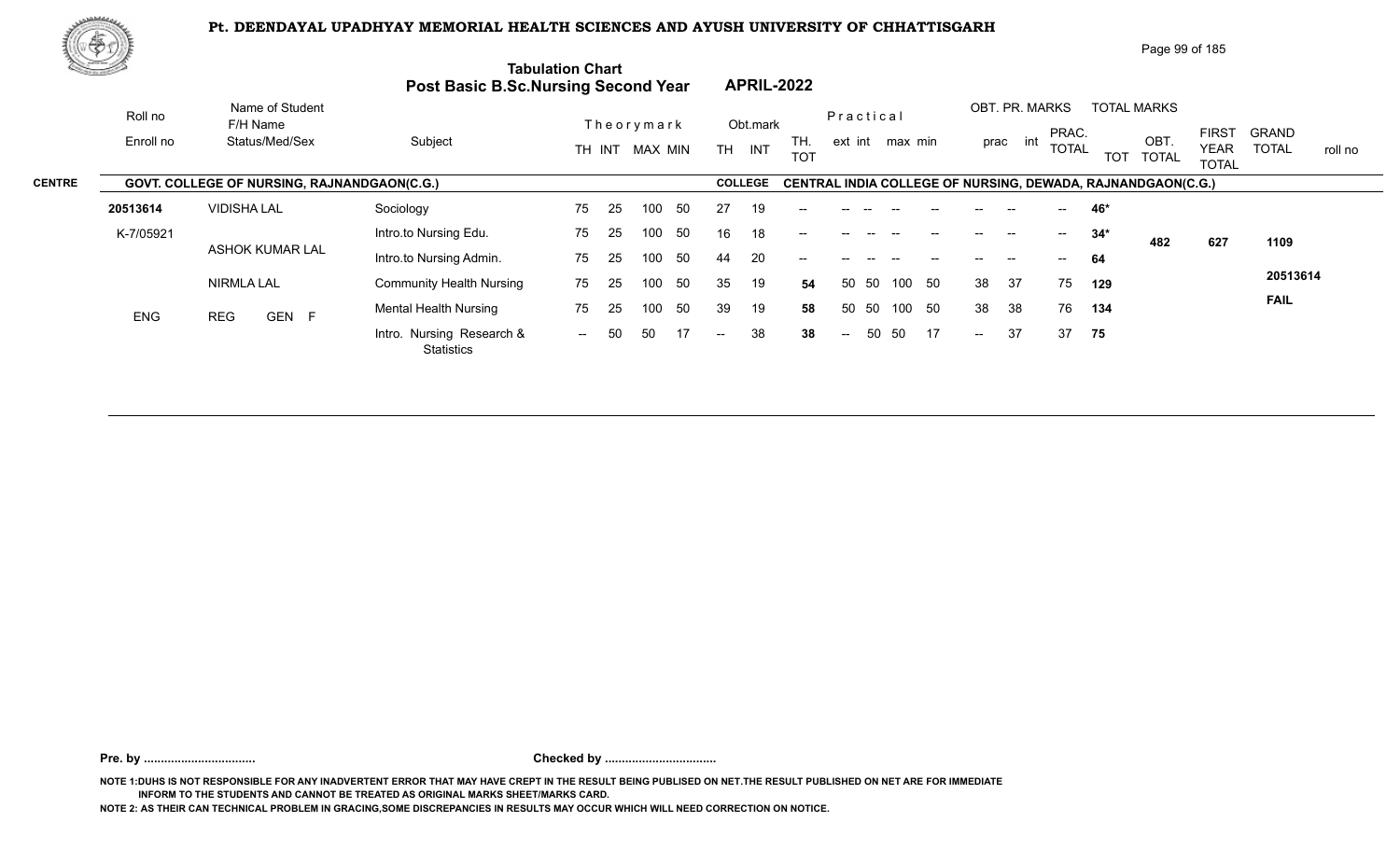

| Page 100 of 185 |
|-----------------|
|-----------------|

|               | <u>din Samuel Joh</u> |                                             | <b>Post Basic B.Sc.Nursing Second Year</b> | <b>Tabulation Chart</b> |            |                |           | <b>APRIL-2022</b>    |                                                      |                 |       |        |    |         |                      |                                       |            |                      |                             |              |         |
|---------------|-----------------------|---------------------------------------------|--------------------------------------------|-------------------------|------------|----------------|-----------|----------------------|------------------------------------------------------|-----------------|-------|--------|----|---------|----------------------|---------------------------------------|------------|----------------------|-----------------------------|--------------|---------|
|               | Roll no               | Name of Student<br>F/H Name                 |                                            |                         | Theorymark |                |           | Obt.mark             |                                                      | Practical       |       |        |    |         | OBT. PR. MARKS       | PRAC.                                 |            | <b>TOTAL MARKS</b>   | <b>FIRST</b>                | <b>GRAND</b> |         |
|               | Enroll no             | Status/Med/Sex                              | Subject                                    |                         |            | TH INT MAX MIN | <b>TH</b> | INT                  | TH.<br><b>TOT</b>                                    | ext int max min |       |        |    |         | int<br>prac          | TOTAL                                 | <b>TOT</b> | OBT.<br><b>TOTAL</b> | <b>YEAR</b><br><b>TOTAL</b> | <b>TOTAL</b> | roll no |
| <b>CENTRE</b> |                       | GOVT. COLLEGE OF NURSING, RAJNANDGAON(C.G.) |                                            |                         |            |                |           | <b>COLLEGE</b>       | <b>RASTOGI COLLEGE OF NURSING, RAJNANDGAON(C.G.)</b> |                 |       |        |    |         |                      |                                       |            |                      |                             |              |         |
|               | 16513412              | <b>GANGA SAHA</b>                           | Sociology                                  | 75                      | 25         | -50<br>100     | $- -$     |                      |                                                      |                 |       |        |    |         |                      | $\hspace{0.05cm}$ – $\hspace{0.05cm}$ | 57 C       |                      |                             |              |         |
|               | E-7/0122              |                                             | Intro.to Nursing Edu.                      | 75                      | 25         | 50<br>100      | $- -$     | $--- - - - -$        |                                                      |                 |       |        |    |         | --                   | $--$                                  | 51 C       | 469                  | 595                         | 1064         |         |
|               |                       | <b>KRISHANA SAHA</b>                        | Intro.to Nursing Admin.                    | 75                      | 25         | 50<br>100      | 35        | 17                   | $-$                                                  |                 |       |        |    |         | --                   | $\overline{\phantom{a}}$              | 52         |                      |                             |              |         |
|               |                       | LAXMI SAHA                                  | <b>Community Health Nursing</b>            | 75                      | 25         | 50<br>100      | $- -$ .   | $\sim$ $\sim$ $\sim$ |                                                      |                 | 50 50 | 100 50 |    | $- -$ . | $\sim$ $\sim$ $\sim$ |                                       | 125 C      |                      |                             | 16513412     |         |
|               | <b>ENG</b>            | SUPPL GEN F                                 | <b>Mental Health Nursing</b>               | 75                      | 25         | 50<br>100      | 30        | 18                   | 48*                                                  |                 | 50 50 | 100    | 50 | 27      | 37                   | 64                                    | 112        |                      |                             | <b>PASS</b>  |         |
|               |                       |                                             | Intro. Nursing Research &<br>Statistics    | $\sim$ $-$              | -50<br>50  | 17             | $--$      | $\sim$               |                                                      | $--$            | 50    | - 50   | 17 | $-$     | $\sim$               | $--$                                  | 72 C       |                      |                             | <b>DC 02</b> |         |
|               |                       |                                             |                                            |                         |            |                |           |                      |                                                      |                 |       |        |    |         |                      |                                       |            |                      |                             |              |         |

| 18514181   | <b>GEETANJALI</b> | Sociology                                      | 75             | 25  | 100 | 50  | $- -$ |       | $- -$                    | $ -$  | $- -$ | $\sim$ | $- -$             | $\hspace{0.05cm}$ | $\overline{\phantom{a}}$ | $\sim$ | 56 C  |     |     |             |
|------------|-------------------|------------------------------------------------|----------------|-----|-----|-----|-------|-------|--------------------------|-------|-------|--------|-------------------|-------------------|--------------------------|--------|-------|-----|-----|-------------|
| I-7/06531  |                   | Intro.to Nursing Edu.                          | 75             | 25  | 100 | -50 | $- -$ | -- -- |                          |       |       |        |                   | $- -$             | $- -$                    | $- -$  | 58 C  | 488 | 602 | 1090        |
|            | HEMNATH           | Intro.to Nursing Admin.                        | 75             | -25 | 100 | 50  | -39   | 19    | $\overline{\phantom{a}}$ | $- -$ |       | $- -$  | $\hspace{0.05cm}$ | $\hspace{0.05cm}$ | $\overline{\phantom{a}}$ | $--$   | 58    |     |     |             |
|            | <b>CHUNNI BAI</b> | <b>Community Health Nursing</b>                | 75             | -25 | 100 | 50  | 25    | 19    | 44*                      |       | 50 50 | 100    | - 50              | 36                | - 37                     | 73     | 117   |     |     | 18514181    |
| <b>ENG</b> | OBC F<br>SUPPL    | <b>Mental Health Nursing</b>                   | 75             | 25  | 100 | -50 | $--$  | $  -$ |                          |       | 50 50 | 100    | - 50              | $\hspace{0.05cm}$ |                          |        | 126 C |     |     | <b>FAIL</b> |
|            |                   | Intro. Nursing Research &<br><b>Statistics</b> | $\overline{a}$ | 50  | БΩ. |     | $- -$ | $--$  | $-$                      | $--$  |       | 50 50  | 17                | $\sim$            | $\sim$                   | $- -$  | 73 C  |     |     |             |

**Pre. by ................................. Checked by .................................**

**NOTE 1:DUHS IS NOT RESPONSIBLE FOR ANY INADVERTENT ERROR THAT MAY HAVE CREPT IN THE RESULT BEING PUBLISED ON NET.THE RESULT PUBLISHED ON NET ARE FOR IMMEDIATE INFORM TO THE STUDENTS AND CANNOT BE TREATED AS ORIGINAL MARKS SHEET/MARKS CARD.**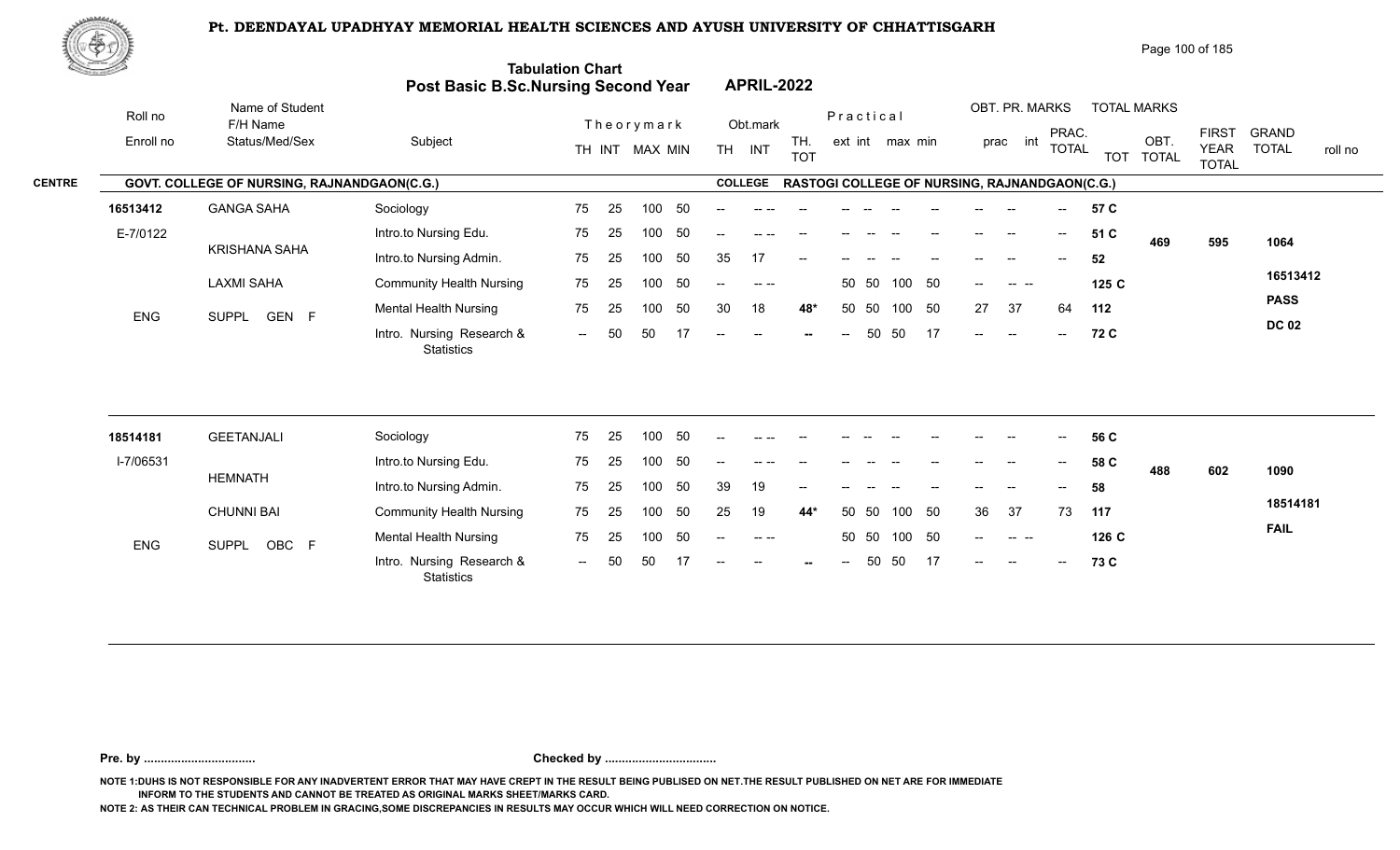

| Page 101 of 185 |
|-----------------|
|-----------------|

|               | <u>the games of the </u> |                                             | <b>Post Basic B.Sc.Nursing Second Year</b> | <b>Tabulation Chart</b> | <b>APRIL-2022</b>                                              |                        |                                                                        |                                                        |
|---------------|--------------------------|---------------------------------------------|--------------------------------------------|-------------------------|----------------------------------------------------------------|------------------------|------------------------------------------------------------------------|--------------------------------------------------------|
|               | Roll no                  | Name of Student<br>F/H Name                 |                                            | Theorymark              | Obt.mark                                                       | Practical              | OBT. PR. MARKS<br><b>TOTAL MARKS</b><br>PRAC.                          | <b>FIRST</b><br><b>GRAND</b>                           |
|               | Enroll no                | Status/Med/Sex                              | Subject                                    | TH INT MAX MIN          | TH.<br><b>TH</b><br>INT<br><b>TOT</b>                          | ext int max min        | OBT.<br>int<br>prac<br><b>TOTAL</b><br>TOT TOTAL                       | <b>TOTAL</b><br><b>YEAR</b><br>roll no<br><b>TOTAL</b> |
| <b>CENTRE</b> |                          | GOVT. COLLEGE OF NURSING, RAJNANDGAON(C.G.) |                                            |                         | <b>COLLEGE</b>                                                 |                        | RASTOGI COLLEGE OF NURSING, RAJNANDGAON(C.G.)                          |                                                        |
|               | 18514196                 | REENA JOSEPH                                | Sociology                                  | -50<br>75<br>-25<br>100 | -- --                                                          |                        | 54 C<br>$--$                                                           |                                                        |
|               | I-7/06546                |                                             | Intro.to Nursing Edu.                      | 50<br>25<br>100<br>75   | $- -$<br>$--- - - - -$                                         |                        | 50 C<br>$--$<br>$\hspace{0.05cm}$<br>467                               | 580<br>1047                                            |
|               |                          | E JOSEPH                                    | Intro.to Nursing Admin.                    | 50<br>75<br>25<br>100   | 33<br>18<br>$--$                                               |                        | 51<br>--<br>$\hspace{0.05cm}$ – $\hspace{0.05cm}$                      |                                                        |
|               |                          | <b>MARIYAMA</b>                             | <b>Community Health Nursing</b>            | 50<br>75<br>25<br>100   | $\sim$ $\sim$<br>$\frac{1}{2}$                                 | 100 50<br>50 50        | 125 C<br>$- -$ .<br>. <u>.</u>                                         | 18514196                                               |
|               | <b>ENG</b>               | SUPPL GEN F                                 | <b>Mental Health Nursing</b>               | 50<br>25<br>75<br>100   | 27<br>18<br>45*                                                | 50<br>50 50<br>100     | 37<br>67<br>30<br>112                                                  | <b>PASS</b>                                            |
|               |                          |                                             | Intro. Nursing Research &<br>Statistics    | 50<br>-50<br>$-$        | $- -$<br>$\hspace{0.05cm}$ – $\hspace{0.05cm}$<br>$\mathbf{u}$ | 17<br>50<br>50<br>$--$ | 75 C<br>$--$<br>$--$<br>$\hspace{0.1mm}-\hspace{0.1mm}-\hspace{0.1mm}$ | <b>DC 05</b>                                           |
|               |                          |                                             |                                            |                         |                                                                |                        |                                                                        |                                                        |

| 18514205   | <b>SNEHA</b>                | Sociology                               | 75                       | 25  | 100 | 50  | $--$  |           | $- -$                    | $- -$ | $-$   | $- -$                    | $- -$ | $\overline{\phantom{a}}$ | $- -$                    | $\sim$ | 57 C  |     |     |             |
|------------|-----------------------------|-----------------------------------------|--------------------------|-----|-----|-----|-------|-----------|--------------------------|-------|-------|--------------------------|-------|--------------------------|--------------------------|--------|-------|-----|-----|-------------|
| I-7/06555  |                             | Intro.to Nursing Edu.                   | 75                       | 25  | 100 | -50 | $- -$ | -- --     |                          |       |       |                          |       | $- -$                    | --                       | $- -$  | 62 C  | 498 | 595 | 1093        |
|            | <b>MAHENDRA</b>             | Intro.to Nursing Admin.                 | 75                       | -25 | 100 | -50 | -39   | 19        | $\overline{\phantom{a}}$ | $--$  |       | $\overline{\phantom{a}}$ | $- -$ | $\overline{\phantom{a}}$ | $\overline{\phantom{a}}$ | $--$   | 58    |     |     |             |
|            | <b>USHA</b>                 | <b>Community Health Nursing</b>         | 75                       | -25 | 100 | -50 | 25    | 18        | $43*$                    |       | 50 50 | 100                      | -50   | -38                      | - 37                     | 75     | 118   |     |     | 18514205    |
| <b>ENG</b> | <b>SUPPL</b><br>GEN<br>$-F$ | <b>Mental Health Nursing</b>            | 75                       | 25  | 100 | 50  | $--$  | $- - - -$ |                          |       | 50 50 | 100                      | -50   | $\sim$ $\sim$            |                          |        | 130 C |     |     | <b>FAIL</b> |
|            |                             | Intro. Nursing Research &<br>Statistics | $\overline{\phantom{a}}$ | 50  | 50  |     | $- -$ | $  \,$    | $\sim$                   | $--$  | 50    | -50                      | 17    | $\sim$                   | $\overline{\phantom{a}}$ | $  \,$ | 73 C  |     |     |             |

**Pre. by ................................. Checked by .................................**

**NOTE 1:DUHS IS NOT RESPONSIBLE FOR ANY INADVERTENT ERROR THAT MAY HAVE CREPT IN THE RESULT BEING PUBLISED ON NET.THE RESULT PUBLISHED ON NET ARE FOR IMMEDIATE INFORM TO THE STUDENTS AND CANNOT BE TREATED AS ORIGINAL MARKS SHEET/MARKS CARD.**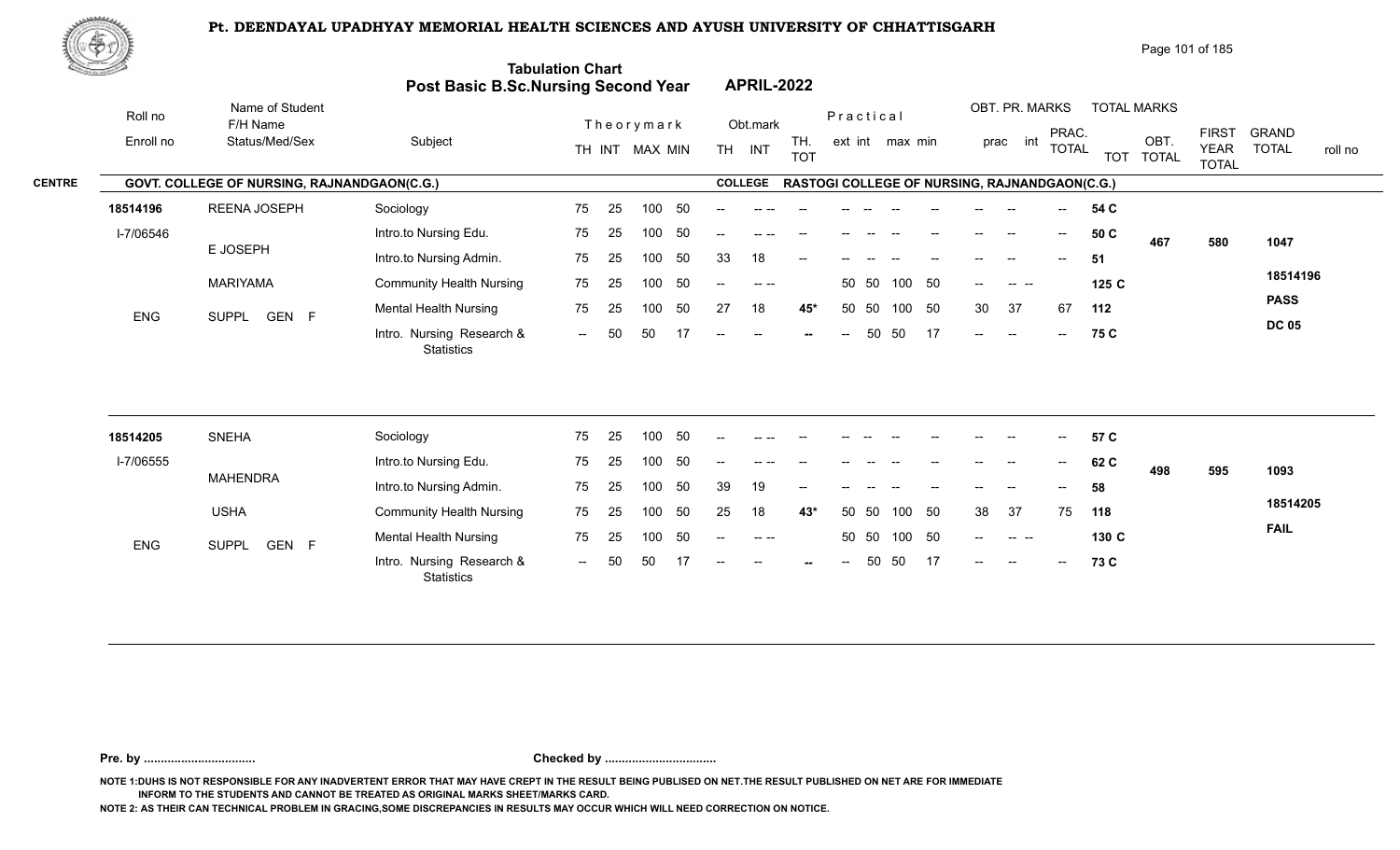

| <u>Contraction of the Contraction of the Contraction of the Contraction of the Contraction of the Contraction of the Contraction of the Contraction of the Contraction of the Contraction of the Contraction of the Contraction </u> |                                             | Post Basic B.Sc.Nursing Second Year     | <b>Tabulation Chart</b> |    |                |    |        |                | <b>APRIL-2022</b> |           |       |                 |    |        |                          |                                       |                                               |                      |                                             |                              |         |
|--------------------------------------------------------------------------------------------------------------------------------------------------------------------------------------------------------------------------------------|---------------------------------------------|-----------------------------------------|-------------------------|----|----------------|----|--------|----------------|-------------------|-----------|-------|-----------------|----|--------|--------------------------|---------------------------------------|-----------------------------------------------|----------------------|---------------------------------------------|------------------------------|---------|
| Roll no                                                                                                                                                                                                                              | Name of Student<br>F/H Name                 |                                         |                         |    | Theorymark     |    |        | Obt.mark       |                   | Practical |       |                 |    |        |                          | OBT. PR. MARKS                        |                                               | <b>TOTAL MARKS</b>   |                                             |                              |         |
| Enroll no                                                                                                                                                                                                                            | Status/Med/Sex                              | Subject                                 |                         |    | TH INT MAX MIN |    |        | TH INT         | TH.<br><b>TOT</b> |           |       | ext int max min |    |        | int<br>prac              | PRAC.<br><b>TOTAL</b>                 | <b>TOT</b>                                    | OBT.<br><b>TOTAL</b> | <b>FIRST</b><br><b>YEAR</b><br><b>TOTAL</b> | <b>GRAND</b><br><b>TOTAL</b> | roll no |
| <b>CENTRE</b>                                                                                                                                                                                                                        | GOVT. COLLEGE OF NURSING, RAJNANDGAON(C.G.) |                                         |                         |    |                |    |        | <b>COLLEGE</b> |                   |           |       |                 |    |        |                          |                                       | RASTOGI COLLEGE OF NURSING, RAJNANDGAON(C.G.) |                      |                                             |                              |         |
| 19513810                                                                                                                                                                                                                             | BHUPENDRA KUMAR                             | Sociology                               | 75                      | 25 | 100            | 50 | 44     | 17             |                   |           |       |                 |    |        |                          |                                       | 61                                            |                      |                                             |                              |         |
| J-7/05552                                                                                                                                                                                                                            | MAHALA                                      | Intro.to Nursing Edu.                   | 75                      | 25 | 100            | 50 | 33     | 17             |                   |           |       |                 |    |        |                          | $\overline{\phantom{a}}$              | 50                                            | 501                  | 615                                         | 1116                         |         |
|                                                                                                                                                                                                                                      | PANNA LAL MAHALA                            | Intro.to Nursing Admin.                 | 75                      | 25 | 100            | 50 | 40     | 17             | $-$               |           |       |                 |    |        |                          | $\hspace{0.05cm}$ – $\hspace{0.05cm}$ | 57                                            |                      |                                             |                              |         |
|                                                                                                                                                                                                                                      | LALITA MAHALA                               | <b>Community Health Nursing</b>         | 75                      | 25 | 100            | 50 | 35     | 18             | 53                | 50        | - 50  | 100 50          |    | 36     | 38                       | 74                                    | 127                                           |                      |                                             | 19513810                     |         |
| ENG                                                                                                                                                                                                                                  | <b>ST</b><br><b>REG</b><br>M                | <b>Mental Health Nursing</b>            | 75                      | 25 | 100            | 50 | 40     | 17             | 57                |           | 50 50 | 100 50          |    | 38     | 37                       | 75                                    | 132                                           |                      |                                             | <b>PASS</b>                  |         |
|                                                                                                                                                                                                                                      |                                             | Intro. Nursing Research &<br>Statistics | $\sim$ $\sim$           | 50 | 50             | 17 | $\sim$ | 37             | 37                | $--$      | 50    | 50              | 17 | $\sim$ | 37                       |                                       | 37 74                                         |                      |                                             |                              |         |
|                                                                                                                                                                                                                                      |                                             |                                         |                         |    |                |    |        |                |                   |           |       |                 |    |        |                          |                                       |                                               |                      |                                             |                              |         |
| 19513814                                                                                                                                                                                                                             | DANTANPALLI SHILPA                          | Sociology                               | 75                      | 25 | 100            | 50 |        |                |                   |           |       |                 |    |        |                          |                                       | 58 C                                          |                      |                                             |                              |         |
| J-7/05556                                                                                                                                                                                                                            |                                             | Intro.to Nursing Edu.                   | 75                      | 25 | 100            | 50 |        |                |                   |           |       |                 |    | $- -$  | $\overline{\phantom{a}}$ | $--$                                  | 55 C                                          | 483                  | 622                                         | 1105                         |         |
|                                                                                                                                                                                                                                      | DANTANPALLI<br><b>ILLCOANINA</b>            | Intro.to Nursing Admin.                 | 75                      | 25 | 100            | 50 | 32     | 19             |                   |           |       |                 |    |        |                          | $- -$                                 | 51                                            |                      |                                             |                              |         |

| J-7/05556  |                                               | Intro.to Nursing Edu.                          | 75 25 |       | 100 50 |                 | $-$   | $  -$         | المستحدث المستحدث المستحدث المستحدث |               |              | and the state of the state of |                      | $\sim$ $-$ | 55 C  |     | 622 |              |
|------------|-----------------------------------------------|------------------------------------------------|-------|-------|--------|-----------------|-------|---------------|-------------------------------------|---------------|--------------|-------------------------------|----------------------|------------|-------|-----|-----|--------------|
|            | DANTANPALLI<br><b>VEERANNA</b>                | Intro.to Nursing Admin.                        | 75 25 |       | 100 50 |                 | 32    | 19            | $- -$                               |               |              |                               |                      | $--$       | -51   | 483 |     | 1105         |
|            | DANTANPALLI RAMADEVI Community Health Nursing |                                                | 75 25 |       | 100 50 |                 | $-$   | $\sim$ $\sim$ |                                     |               | 50 50 100 50 | $\sim$ $\sim$                 | $\sim$ $\sim$ $\sim$ |            | 128 C |     |     | 19513814     |
| <b>ENG</b> | GEN<br><b>SUPPL</b>                           | Mental Health Nursing                          | 75 25 |       | 100 50 |                 | 26 19 |               | 45*                                 |               | 50 50 100 50 | -30                           | - 38                 | 68         | 113   |     |     | <b>PASS</b>  |
|            |                                               | Intro. Nursing Research &<br><b>Statistics</b> | $-$   | 50 50 |        | $\overline{17}$ | $- -$ | $\sim$ $-$    | <b>Contract Contract</b>            | $\sim$ $\sim$ | 50 50 17     | $\sim$ $-$                    | $-$                  | $- -$ .    | 78 C  |     |     | <b>DC 05</b> |

**Pre. by ................................. Checked by .................................**

**NOTE 1:DUHS IS NOT RESPONSIBLE FOR ANY INADVERTENT ERROR THAT MAY HAVE CREPT IN THE RESULT BEING PUBLISED ON NET.THE RESULT PUBLISHED ON NET ARE FOR IMMEDIATE INFORM TO THE STUDENTS AND CANNOT BE TREATED AS ORIGINAL MARKS SHEET/MARKS CARD.**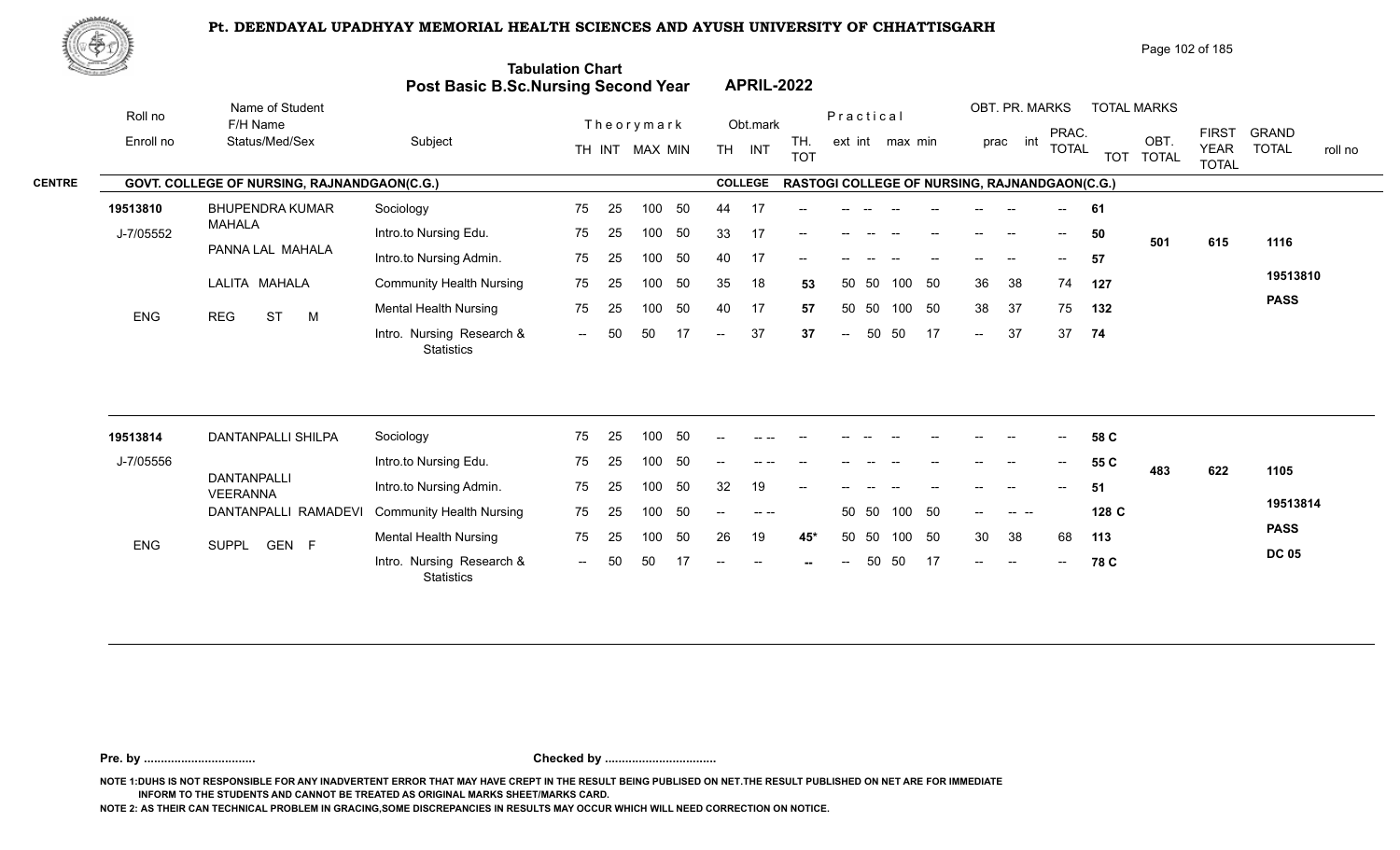

|               | 脚やり        |                                             |                                     |                          |                                                                                                                                                                                                                                                                                                                                                                                                      | Page 103 of 185                                                                                                                                                                         |
|---------------|------------|---------------------------------------------|-------------------------------------|--------------------------|------------------------------------------------------------------------------------------------------------------------------------------------------------------------------------------------------------------------------------------------------------------------------------------------------------------------------------------------------------------------------------------------------|-----------------------------------------------------------------------------------------------------------------------------------------------------------------------------------------|
|               |            |                                             | Post Basic B.Sc.Nursing Second Year | <b>Tabulation Chart</b>  | <b>APRIL-2022</b>                                                                                                                                                                                                                                                                                                                                                                                    |                                                                                                                                                                                         |
|               | Roll no    | Name of Student<br>F/H Name                 |                                     | Theorymark               | Obt.mark                                                                                                                                                                                                                                                                                                                                                                                             | OBT. PR. MARKS<br><b>TOTAL MARKS</b><br>Practical                                                                                                                                       |
|               | Enroll no  | Status/Med/Sex                              | Subject                             | MAX MIN<br>TH INT        | TH.<br><b>TH</b><br>INT<br><b>TOT</b>                                                                                                                                                                                                                                                                                                                                                                | <b>FIRST</b><br><b>GRAND</b><br>PRAC.<br>OBT.<br>int<br>ext int max min<br>prac<br><b>TOTAL</b><br><b>TOTAL</b><br><b>YEAR</b><br>roll no<br><b>TOTAL</b><br><b>TOT</b><br><b>TOTAL</b> |
| <b>CENTRE</b> |            | GOVT. COLLEGE OF NURSING, RAJNANDGAON(C.G.) |                                     |                          | <b>COLLEGE</b>                                                                                                                                                                                                                                                                                                                                                                                       | <b>RASTOGI COLLEGE OF NURSING, RAJNANDGAON(C.G.)</b>                                                                                                                                    |
|               | 19513819   | <b>GOPESHWARI</b>                           | Sociology                           | - 50<br>75<br>100<br>-25 |                                                                                                                                                                                                                                                                                                                                                                                                      | 54 C                                                                                                                                                                                    |
|               | J-7/05561  |                                             | Intro.to Nursing Edu.               | -50<br>75<br>25<br>100   | $-$                                                                                                                                                                                                                                                                                                                                                                                                  | 56 C<br>$--$<br>$\hspace{0.05cm}$<br>484<br>647<br>1131                                                                                                                                 |
|               |            | <b>JOHAN LAL</b>                            | Intro.to Nursing Admin.             | 50<br>75<br>25<br>100    | 18<br>38<br>$- -$                                                                                                                                                                                                                                                                                                                                                                                    | 56<br>$- -$                                                                                                                                                                             |
|               |            | <b>CHAMPA BAI</b>                           | <b>Community Health Nursing</b>     | 50<br>75<br>25<br>100    | $\frac{1}{2} \frac{1}{2} \frac{1}{2} \frac{1}{2} \frac{1}{2} \frac{1}{2} \frac{1}{2} \frac{1}{2} \frac{1}{2} \frac{1}{2} \frac{1}{2} \frac{1}{2} \frac{1}{2} \frac{1}{2} \frac{1}{2} \frac{1}{2} \frac{1}{2} \frac{1}{2} \frac{1}{2} \frac{1}{2} \frac{1}{2} \frac{1}{2} \frac{1}{2} \frac{1}{2} \frac{1}{2} \frac{1}{2} \frac{1}{2} \frac{1}{2} \frac{1}{2} \frac{1}{2} \frac{1}{2} \frac{$<br>$--$ | 19513819<br>50<br>50 50<br>100<br>120 C<br><b>Contract Contract</b><br>$- -$                                                                                                            |
|               | <b>ENG</b> | OBC F<br><b>SUPPL</b>                       | <b>Mental Health Nursing</b>        | 75<br>-50<br>100<br>-25  | 50 50<br>$- -$                                                                                                                                                                                                                                                                                                                                                                                       | <b>PASS</b><br>50<br>100<br>125 C<br>$--$<br>$\begin{array}{ccc} - & - & - \end{array}$                                                                                                 |
|               |            |                                             | Intro. Nursing Research &           | 50<br>50<br>$  \,$       | $--$<br>$--$<br>$\hspace{0.1mm}-\hspace{0.1mm}-\hspace{0.1mm}$<br>$\sim$                                                                                                                                                                                                                                                                                                                             | 17<br>50<br>50<br>73 C<br>$--$<br>$-$<br>$--$                                                                                                                                           |

| 19513825   |                   | JYOTI KAUCHE |    | Sociology                               | 75                       | -25 | 100 | -50 | 42             | 18 | $\overline{\phantom{a}}$ | $\sim$ $\sim$ | $\sim$ | $\sim$ | $\overline{\phantom{a}}$ | $\overline{\phantom{a}}$ | $--$  | $--$          | 60  |     |     |             |
|------------|-------------------|--------------|----|-----------------------------------------|--------------------------|-----|-----|-----|----------------|----|--------------------------|---------------|--------|--------|--------------------------|--------------------------|-------|---------------|-----|-----|-----|-------------|
| J-7/05567  |                   |              |    | Intro.to Nursing Edu.                   | 75                       | 25  | 100 | 50  | 28             | 17 |                          |               |        |        |                          |                          | --    | $- -$         | 45* | 474 | 602 | 1076        |
|            |                   | PARAS RAM    |    | Intro.to Nursing Admin.                 | 75                       | -25 | 100 | 50  | 40             | 18 | $- -$                    | $- -$         | $- -$  |        | $- -$                    | $- -$                    | $- -$ | $\sim$ $\sim$ | 58  |     |     |             |
|            | <b>LALITA BAI</b> |              |    | <b>Community Health Nursing</b>         | 75                       | -25 | 100 | -50 | 25             | 17 | 42*                      | 50 50         |        | 100    | - 50                     | 40                       | - 37  | 77            | 119 |     |     | 19513825    |
| <b>ENG</b> | <b>REG</b>        | <b>SC</b>    | E. | <b>Mental Health Nursing</b>            | 75                       | 25  | 100 | -50 | 34             | 18 | 52                       | 50 50         |        | 100    | -50                      | 29                       | - 38  | 67            | 119 |     |     | <b>FAIL</b> |
|            |                   |              |    | Intro. Nursing Research &<br>Statistics | $\overline{\phantom{a}}$ | 50  | 50  |     | $\overline{a}$ | 37 | 37                       | $\sim$        | 50     | -50    | 17                       | $\sim$                   | 36    | -36           | 73  |     |     |             |

**Pre. by ................................. Checked by .................................**

**NOTE 1:DUHS IS NOT RESPONSIBLE FOR ANY INADVERTENT ERROR THAT MAY HAVE CREPT IN THE RESULT BEING PUBLISED ON NET.THE RESULT PUBLISHED ON NET ARE FOR IMMEDIATE INFORM TO THE STUDENTS AND CANNOT BE TREATED AS ORIGINAL MARKS SHEET/MARKS CARD.**

**NOTE 2: AS THEIR CAN TECHNICAL PROBLEM IN GRACING,SOME DISCREPANCIES IN RESULTS MAY OCCUR WHICH WILL NEED CORRECTION ON NOTICE.**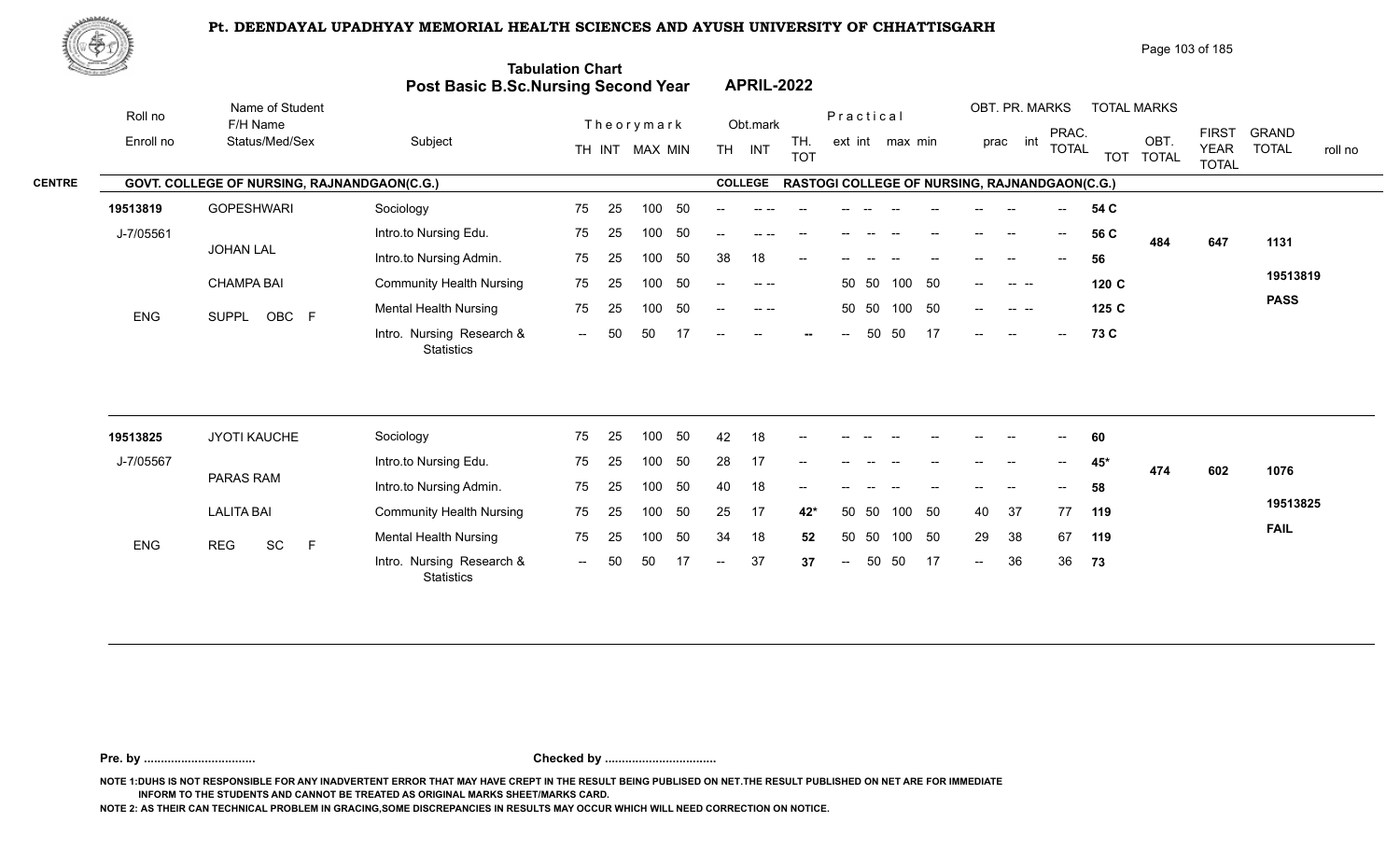

|               | 脚やり        |                                             |                                     |                          |                                                                                                                                                                                                                                                                                                                                                                                                                      | Page 104 of 185                                                                                                                                                      |
|---------------|------------|---------------------------------------------|-------------------------------------|--------------------------|----------------------------------------------------------------------------------------------------------------------------------------------------------------------------------------------------------------------------------------------------------------------------------------------------------------------------------------------------------------------------------------------------------------------|----------------------------------------------------------------------------------------------------------------------------------------------------------------------|
|               |            |                                             | Post Basic B.Sc.Nursing Second Year | <b>Tabulation Chart</b>  | <b>APRIL-2022</b>                                                                                                                                                                                                                                                                                                                                                                                                    |                                                                                                                                                                      |
|               | Roll no    | Name of Student<br>F/H Name                 |                                     | Theorymark               | Practical<br>Obt.mark                                                                                                                                                                                                                                                                                                                                                                                                | OBT. PR. MARKS<br><b>TOTAL MARKS</b>                                                                                                                                 |
|               | Enroll no  | Status/Med/Sex                              | Subject                             | MAX MIN<br>TH INT        | TH.<br>ext int max min<br><b>TH</b><br>INT<br><b>TOT</b>                                                                                                                                                                                                                                                                                                                                                             | <b>FIRST</b><br><b>GRAND</b><br>PRAC.<br>OBT.<br>int<br>prac<br><b>TOTAL</b><br><b>TOTAL</b><br><b>YEAR</b><br>roll no<br><b>TOTAL</b><br><b>TOT</b><br><b>TOTAL</b> |
| <b>CENTRE</b> |            | GOVT. COLLEGE OF NURSING, RAJNANDGAON(C.G.) |                                     |                          | <b>COLLEGE</b>                                                                                                                                                                                                                                                                                                                                                                                                       | <b>RASTOGI COLLEGE OF NURSING, RAJNANDGAON(C.G.)</b>                                                                                                                 |
|               | 19513829   | <b>MADHU RANGARI</b>                        | Sociology                           | - 50<br>75<br>100<br>-25 |                                                                                                                                                                                                                                                                                                                                                                                                                      | 54 C                                                                                                                                                                 |
|               | J-7/05571  |                                             | Intro.to Nursing Edu.               | -50<br>75<br>25<br>100   | $-$                                                                                                                                                                                                                                                                                                                                                                                                                  | 56 C<br>$--$<br>$\hspace{0.05cm}$<br>637<br>495<br>1132                                                                                                              |
|               |            | <b>VIJAY RANGARI</b>                        | Intro.to Nursing Admin.             | 75<br>100<br>-50<br>-25  | 18<br>37<br>$- -$                                                                                                                                                                                                                                                                                                                                                                                                    | 55<br>$- -$                                                                                                                                                          |
|               |            | <b>USHA RANGARI</b>                         | <b>Community Health Nursing</b>     | 50<br>75<br>25<br>100    | 50 50<br>100<br>$\frac{1}{2} \frac{1}{2} \frac{1}{2} \frac{1}{2} \frac{1}{2} \frac{1}{2} \frac{1}{2} \frac{1}{2} \frac{1}{2} \frac{1}{2} \frac{1}{2} \frac{1}{2} \frac{1}{2} \frac{1}{2} \frac{1}{2} \frac{1}{2} \frac{1}{2} \frac{1}{2} \frac{1}{2} \frac{1}{2} \frac{1}{2} \frac{1}{2} \frac{1}{2} \frac{1}{2} \frac{1}{2} \frac{1}{2} \frac{1}{2} \frac{1}{2} \frac{1}{2} \frac{1}{2} \frac{1}{2} \frac{$<br>$--$ | 19513829<br>50<br>122 C<br><b>Contract Contract</b><br>$- -$                                                                                                         |
|               | <b>ENG</b> | SUPPL SC<br>E                               | <b>Mental Health Nursing</b>        | 75<br>-50<br>100<br>-25  | 100<br>50 50<br>$- -$                                                                                                                                                                                                                                                                                                                                                                                                | <b>PASS</b><br>- 50<br>136 C<br>$--$<br>$\begin{array}{ccc} - & - & - \end{array}$                                                                                   |
|               |            |                                             | Intro. Nursing Research &           | 50<br>50<br>$  \,$       | 50<br>50<br>$--$<br>$--$<br>$\hspace{0.1mm}-\hspace{0.1mm}-\hspace{0.1mm}$<br>$\sim$                                                                                                                                                                                                                                                                                                                                 | 17<br>72 C<br>$--$<br>$-$<br>$--$                                                                                                                                    |

| 19513831   | MONA SAHU             | Sociology                                      | 75                          | - 25 | 100 | -50 | $\overline{\phantom{a}}$ |                                             | $\sim$ $-$ |        |       | $\overline{\phantom{a}}$ | $--$                     | $--$   | $\overline{\phantom{a}}$ | $\overline{\phantom{a}}$              | 56 C |     |     |             |
|------------|-----------------------|------------------------------------------------|-----------------------------|------|-----|-----|--------------------------|---------------------------------------------|------------|--------|-------|--------------------------|--------------------------|--------|--------------------------|---------------------------------------|------|-----|-----|-------------|
| J-7/05573  |                       | Intro.to Nursing Edu.                          | 75                          | -25  | 100 | 50  | $\overline{\phantom{a}}$ |                                             | $- -$      | $- -$  |       |                          | $\overline{\phantom{a}}$ | $--$   | $\overline{\phantom{a}}$ | $\sim$                                | 57 C | 484 | 630 | 1114        |
|            | MAHESH SAHU           | Intro.to Nursing Admin.                        | 75                          | 25   | 100 | -50 | --                       | -- --                                       |            |        |       |                          |                          | --     | $- -$                    | $\hspace{0.05cm}$ – $\hspace{0.05cm}$ | 55 C |     |     |             |
|            | SAROJ SAHU            | <b>Community Health Nursing</b>                | 75                          | -25  | 100 | -50 | $\overline{\phantom{a}}$ | $\begin{array}{cccc} - & - & - \end{array}$ |            |        | 50 50 | 100 50                   |                          | $--$   |                          |                                       | 121C |     |     | 19513831    |
| <b>ENG</b> | OBC F<br><b>SUPPL</b> | <b>Mental Health Nursing</b>                   | 75                          | -25  | 100 | -50 | 39                       | 18                                          | 57         |        | 50 50 | 100 50                   |                          | 30     | -36                      | 66                                    | 123  |     |     | <b>PASS</b> |
|            |                       | Intro. Nursing Research &<br><b>Statistics</b> | $\mathcal{L}_{\mathcal{F}}$ | -50  | 50  |     | $\overline{\phantom{a}}$ | $\sim$ $ \sim$                              | $\sim$     | $  \,$ | 50    | 50 17                    |                          | $\sim$ | $\sim$ $\sim$            | $\mathbf{u} = \mathbf{u}$             | 72 C |     |     |             |

**Pre. by ................................. Checked by .................................**

**NOTE 1:DUHS IS NOT RESPONSIBLE FOR ANY INADVERTENT ERROR THAT MAY HAVE CREPT IN THE RESULT BEING PUBLISED ON NET.THE RESULT PUBLISHED ON NET ARE FOR IMMEDIATE INFORM TO THE STUDENTS AND CANNOT BE TREATED AS ORIGINAL MARKS SHEET/MARKS CARD.**

**NOTE 2: AS THEIR CAN TECHNICAL PROBLEM IN GRACING,SOME DISCREPANCIES IN RESULTS MAY OCCUR WHICH WILL NEED CORRECTION ON NOTICE.**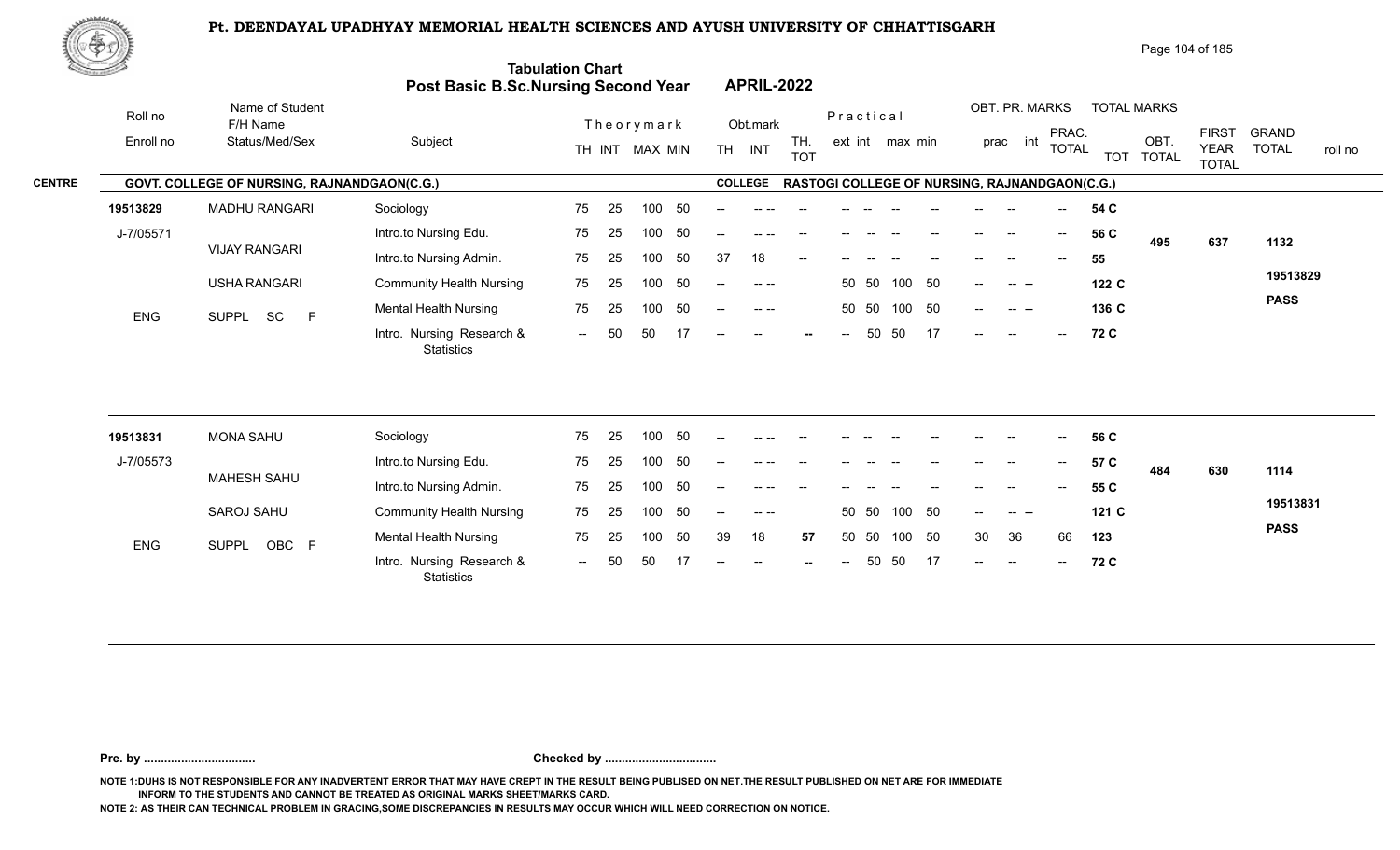

| Page 105 of 185 |  |
|-----------------|--|
|-----------------|--|

| <u>Contraction of the Sea</u> |                 |            |                                             | <b>Post Basic B.Sc.Nursing Second Year</b> | <b>Tabulation Chart</b> |    |                |        |               | <b>APRIL-2022</b> |                                                      |           |       |                 |    |        |                |                                       |            |                      |                             |              |         |
|-------------------------------|-----------------|------------|---------------------------------------------|--------------------------------------------|-------------------------|----|----------------|--------|---------------|-------------------|------------------------------------------------------|-----------|-------|-----------------|----|--------|----------------|---------------------------------------|------------|----------------------|-----------------------------|--------------|---------|
|                               | Roll no         |            | Name of Student<br>F/H Name                 |                                            |                         |    | Theorymark     |        |               | Obt.mark          |                                                      | Practical |       |                 |    |        | OBT. PR. MARKS | PRAC.                                 |            | <b>TOTAL MARKS</b>   | <b>FIRST</b>                | <b>GRAND</b> |         |
|                               | Enroll no       |            | Status/Med/Sex                              | Subject                                    |                         |    | TH INT MAX MIN |        |               | TH INT            | TH.<br><b>TOT</b>                                    |           |       | ext int max min |    |        | int<br>prac    | <b>TOTAL</b>                          | <b>TOT</b> | OBT.<br><b>TOTAL</b> | <b>YEAR</b><br><b>TOTAL</b> | <b>TOTAL</b> | roll no |
| <b>CENTRE</b>                 |                 |            | GOVT. COLLEGE OF NURSING, RAJNANDGAON(C.G.) |                                            |                         |    |                |        |               | <b>COLLEGE</b>    | <b>RASTOGI COLLEGE OF NURSING, RAJNANDGAON(C.G.)</b> |           |       |                 |    |        |                |                                       |            |                      |                             |              |         |
|                               | 19513832        |            | <b>NALINI SAGARE</b>                        | Sociology                                  | 75                      | 25 | 100            | 50     | 50            | 18                | --                                                   |           |       |                 |    |        |                |                                       | 68         |                      |                             |              |         |
|                               | J-7/05574       |            |                                             | Intro.to Nursing Edu.                      | 75                      | 25 | 100            | 50     | 51            | 18                | $\overline{\phantom{a}}$                             |           |       |                 |    |        | --             | $\hspace{0.05cm}$ – $\hspace{0.05cm}$ | 69         | 518                  | 619                         | 1137         |         |
|                               |                 |            | <b>BABULAL SAGARE</b>                       | Intro.to Nursing Admin.                    | 75                      | 25 | 100            | 50     | 38            | 18                | --                                                   |           |       |                 |    |        |                | $- -$                                 | 56         |                      |                             |              |         |
|                               |                 |            | VIMALA DEVI SAGARE                          | <b>Community Health Nursing</b>            | 75                      | 25 | 100            | 50     | 30            | 17                | 47*                                                  | 50        | 50    | 100             | 50 | 36     | 38             | 74                                    | 121        |                      |                             | 19513832     |         |
|                               | <b>ENG</b>      | <b>REG</b> | GEN F                                       | Mental Health Nursing                      | 75                      | 25 | 100            | 50     | 39            | 17                | 56                                                   |           | 50 50 | 100 50          |    | 38     | 37             | 75                                    | 131        |                      |                             | <b>PASS</b>  |         |
|                               |                 |            |                                             | Intro. Nursing Research &<br>Statistics    | $\sim$ $\sim$           | 50 | 50             | 17     | $--$          | 37                | 37                                                   | $--$      | 50    | 50              | 17 | $\sim$ | 36             | 36                                    | 73         |                      |                             | <b>DC 03</b> |         |
|                               |                 |            |                                             |                                            |                         |    |                |        |               |                   |                                                      |           |       |                 |    |        |                |                                       |            |                      |                             |              |         |
|                               | 19513834        |            | POOJA MISHRA                                | Sociology                                  | 75                      | 25 | 100            | 50     |               |                   |                                                      |           |       |                 |    |        |                | $--$                                  | 61 C       |                      |                             |              |         |
|                               | $.1 - 7/0.5576$ |            |                                             | Intro to Nursing Edu                       | 75                      | 25 |                | 100 50 | $\sim$ $\sim$ |                   |                                                      |           |       |                 |    |        |                | $- -$                                 | 52 C       |                      |                             |              |         |

| 19513834   | POOJA MISHRA                     | Sociology                               | 75            | 25   | 100 | -50  | --    | -- --                                                                                                                                                                                                                                                                                                                                                                                        |                          |        |       |              |    | --            | --                       | $- -$          | 61 C  |     |     |             |
|------------|----------------------------------|-----------------------------------------|---------------|------|-----|------|-------|----------------------------------------------------------------------------------------------------------------------------------------------------------------------------------------------------------------------------------------------------------------------------------------------------------------------------------------------------------------------------------------------|--------------------------|--------|-------|--------------|----|---------------|--------------------------|----------------|-------|-----|-----|-------------|
| J-7/05576  |                                  | Intro.to Nursing Edu.                   | 75            | -25  | 100 | -50  | $- -$ | $\cdots$                                                                                                                                                                                                                                                                                                                                                                                     | $- -$                    |        |       |              |    | $- -$         | $\overline{\phantom{a}}$ | $\overline{a}$ | 52 C  | 502 | 654 | 1156        |
|            | RAJENDRA PRASAD<br><b>MISHRA</b> | Intro.to Nursing Admin.                 | 75            | - 25 | 100 | - 50 | 36    | 20                                                                                                                                                                                                                                                                                                                                                                                           | $\overline{\phantom{a}}$ |        |       |              |    | $--$          | $\overline{\phantom{a}}$ | $--$           | 56    |     |     |             |
|            | <b>USHA MISHRA</b>               | <b>Community Health Nursing</b>         | 75            | 25   | 100 | -50  | $- -$ | $\frac{1}{2} \frac{1}{2} \frac{1}{2} \frac{1}{2} \frac{1}{2} \frac{1}{2} \frac{1}{2} \frac{1}{2} \frac{1}{2} \frac{1}{2} \frac{1}{2} \frac{1}{2} \frac{1}{2} \frac{1}{2} \frac{1}{2} \frac{1}{2} \frac{1}{2} \frac{1}{2} \frac{1}{2} \frac{1}{2} \frac{1}{2} \frac{1}{2} \frac{1}{2} \frac{1}{2} \frac{1}{2} \frac{1}{2} \frac{1}{2} \frac{1}{2} \frac{1}{2} \frac{1}{2} \frac{1}{2} \frac{$ |                          |        | 50 50 | 100 50       |    | $-$           |                          |                | 128 C |     |     | 19513834    |
| <b>ENG</b> | GEN F<br><b>SUPPL</b>            | <b>Mental Health Nursing</b>            | 75            | -25  | 100 | -50  | 37    | 20                                                                                                                                                                                                                                                                                                                                                                                           | 57                       |        |       | 50 50 100 50 |    | 30            | -39                      | 69             | 126   |     |     | <b>PASS</b> |
|            |                                  | Intro. Nursing Research &<br>Statistics | $\sim$ $\sim$ | -50  | -50 |      | $- -$ | $\hspace{0.1mm}-\hspace{0.1mm}-\hspace{0.1mm}$                                                                                                                                                                                                                                                                                                                                               | $-$                      | $\sim$ |       | 50 50        | 17 | $\frac{1}{2}$ | $\overline{\phantom{a}}$ | $--$           | 79 C  |     |     |             |

**Pre. by ................................. Checked by .................................**

**NOTE 1:DUHS IS NOT RESPONSIBLE FOR ANY INADVERTENT ERROR THAT MAY HAVE CREPT IN THE RESULT BEING PUBLISED ON NET.THE RESULT PUBLISHED ON NET ARE FOR IMMEDIATE INFORM TO THE STUDENTS AND CANNOT BE TREATED AS ORIGINAL MARKS SHEET/MARKS CARD.**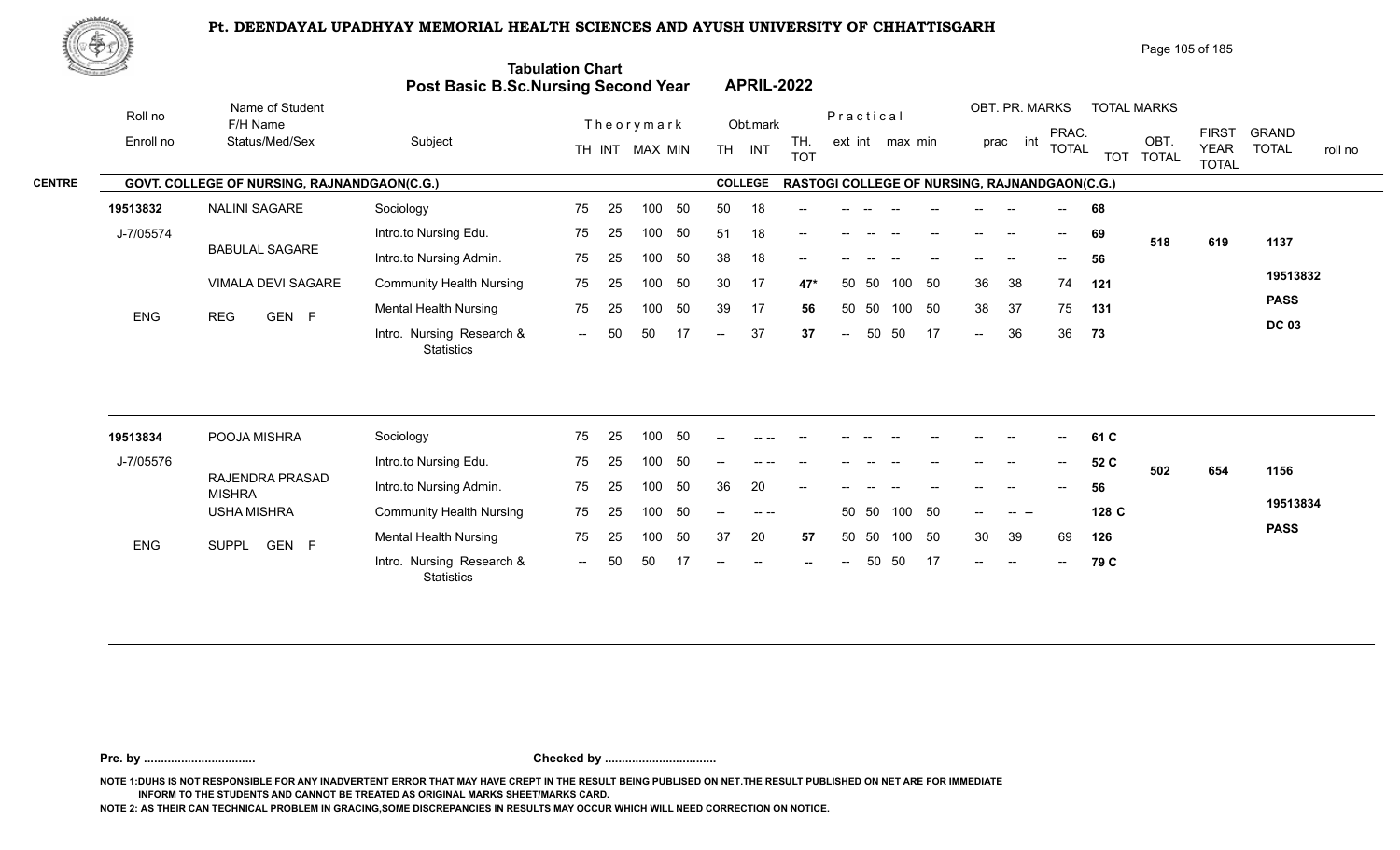

| Page 106 of 185 |  |  |
|-----------------|--|--|
|                 |  |  |

| <u> Estados </u> |                                             | Post Basic B.Sc.Nursing Second Year            | <b>Tabulation Chart</b> |    |                  |     |                          |                | <b>APRIL-2022</b>                             |                          |       |                 |     |                            |                |                                       |            |                      |                             |                         |
|------------------|---------------------------------------------|------------------------------------------------|-------------------------|----|------------------|-----|--------------------------|----------------|-----------------------------------------------|--------------------------|-------|-----------------|-----|----------------------------|----------------|---------------------------------------|------------|----------------------|-----------------------------|-------------------------|
| Roll no          | Name of Student<br>F/H Name                 |                                                |                         |    | Theorymark       |     |                          | Obt.mark       |                                               | Practical                |       |                 |     |                            | OBT. PR. MARKS | PRAC.                                 |            | <b>TOTAL MARKS</b>   | <b>FIRST</b>                | <b>GRAND</b>            |
| Enroll no        | Status/Med/Sex                              | Subject                                        |                         |    | TH INT MAX MIN   |     |                          | TH INT         | TH.<br><b>TOT</b>                             |                          |       | ext int max min |     |                            | int<br>prac    | <b>TOTAL</b>                          | <b>TOT</b> | OBT.<br><b>TOTAL</b> | <b>YEAR</b><br><b>TOTAL</b> | <b>TOTAL</b><br>roll no |
|                  | GOVT. COLLEGE OF NURSING, RAJNANDGAON(C.G.) |                                                |                         |    |                  |     |                          | <b>COLLEGE</b> | RASTOGI COLLEGE OF NURSING, RAJNANDGAON(C.G.) |                          |       |                 |     |                            |                |                                       |            |                      |                             |                         |
| 19513835         | <b>RASHMI VERMA</b>                         | Sociology                                      | 75                      | 25 | 100              | 50  | 54                       | 18             |                                               |                          |       |                 |     |                            |                |                                       | 72         |                      |                             |                         |
| J-7/05577        |                                             | Intro.to Nursing Edu.                          | 75                      | 25 | 100              | 50  | 48                       | 18             | --                                            |                          |       |                 |     |                            |                | $\hspace{0.05cm}$                     | 66         | 537                  | 672                         | 1209                    |
|                  | <b>KRIPA RAM</b>                            | Intro.to Nursing Admin.                        | 75                      | 25 | 100              | 50  | 42                       | 18             | --                                            |                          |       |                 |     |                            |                |                                       | 60         |                      |                             |                         |
|                  | <b>GIRIJA</b>                               | <b>Community Health Nursing</b>                | 75                      | 25 | 100              | 50  | 42                       | 17             | 59                                            | 50                       | 50    | 100             | 50  | 36                         | 36             | 72                                    | 131        |                      |                             | 19513835                |
| <b>ENG</b>       | OBC F<br><b>REG</b>                         | <b>Mental Health Nursing</b>                   | 75                      | 25 | 100              | 50  | 43                       | 18             | 61                                            | 50                       | 50    | 100 50          |     | 38                         | 36             | 74                                    | 135        |                      |                             | <b>PASS</b>             |
|                  |                                             | Intro. Nursing Research &<br><b>Statistics</b> | $\sim$                  | 50 | 50               | -17 | $\overline{\phantom{a}}$ | 37             | 37                                            | $\overline{\phantom{a}}$ | 50    | 50              | -17 | $\mathcal{L}(\mathcal{L})$ | 36             | 36                                    | 73         |                      |                             |                         |
|                  |                                             |                                                |                         |    |                  |     |                          |                |                                               |                          |       |                 |     |                            |                |                                       |            |                      |                             |                         |
| 19513836         | <b>SARITA</b>                               | Sociology                                      | 75                      | 25 | 100              | 50  | 29                       | 17             |                                               |                          |       |                 |     |                            |                |                                       | 46*        |                      |                             |                         |
| J-7/05578        |                                             | Intro.to Nursing Edu.                          | 75                      | 25 | 100              | 50  | 23                       | 17             | --                                            |                          |       |                 | $-$ | $\overline{\phantom{a}}$   | $\rightarrow$  | $\hspace{0.05cm}$ – $\hspace{0.05cm}$ | 40*        | 443                  | 613                         | 1056                    |
|                  | ANKALU RAM                                  | Intro.to Nursing Admin.                        | 75                      | 25 | 100 <sub>1</sub> | 50  | 33                       | 17             |                                               |                          |       |                 |     |                            |                |                                       | 50         |                      |                             |                         |
|                  | <b>BISAKHA</b>                              | <b>Community Health Nursing</b>                | 75                      | 25 | 100 <sub>1</sub> | 50  | 24                       | 18             | 42*                                           |                          | 50 50 | 100 50          |     | 36                         | 37             | 73                                    | 115        |                      |                             | 19513836                |
| ENG              | <b>REG</b><br>OBC F                         | <b>Mental Health Nursing</b>                   | 75                      | 25 | 100              | 50  | 32                       | 18             | 50                                            |                          | 50 50 | 100             | 50  | 30                         | 38             | 68                                    | 118        |                      |                             | <b>FAIL</b>             |
|                  |                                             | Intro. Nursing Research &<br><b>Statistics</b> | $--$                    | 50 | 50               |     |                          | 38             | 38                                            | $\overline{a}$           | 50    | 50              | -17 | $\overline{a}$             | 36             | 36                                    | 74         |                      |                             |                         |

**Pre. by ................................. Checked by .................................**

**NOTE 1:DUHS IS NOT RESPONSIBLE FOR ANY INADVERTENT ERROR THAT MAY HAVE CREPT IN THE RESULT BEING PUBLISED ON NET.THE RESULT PUBLISHED ON NET ARE FOR IMMEDIATE INFORM TO THE STUDENTS AND CANNOT BE TREATED AS ORIGINAL MARKS SHEET/MARKS CARD.**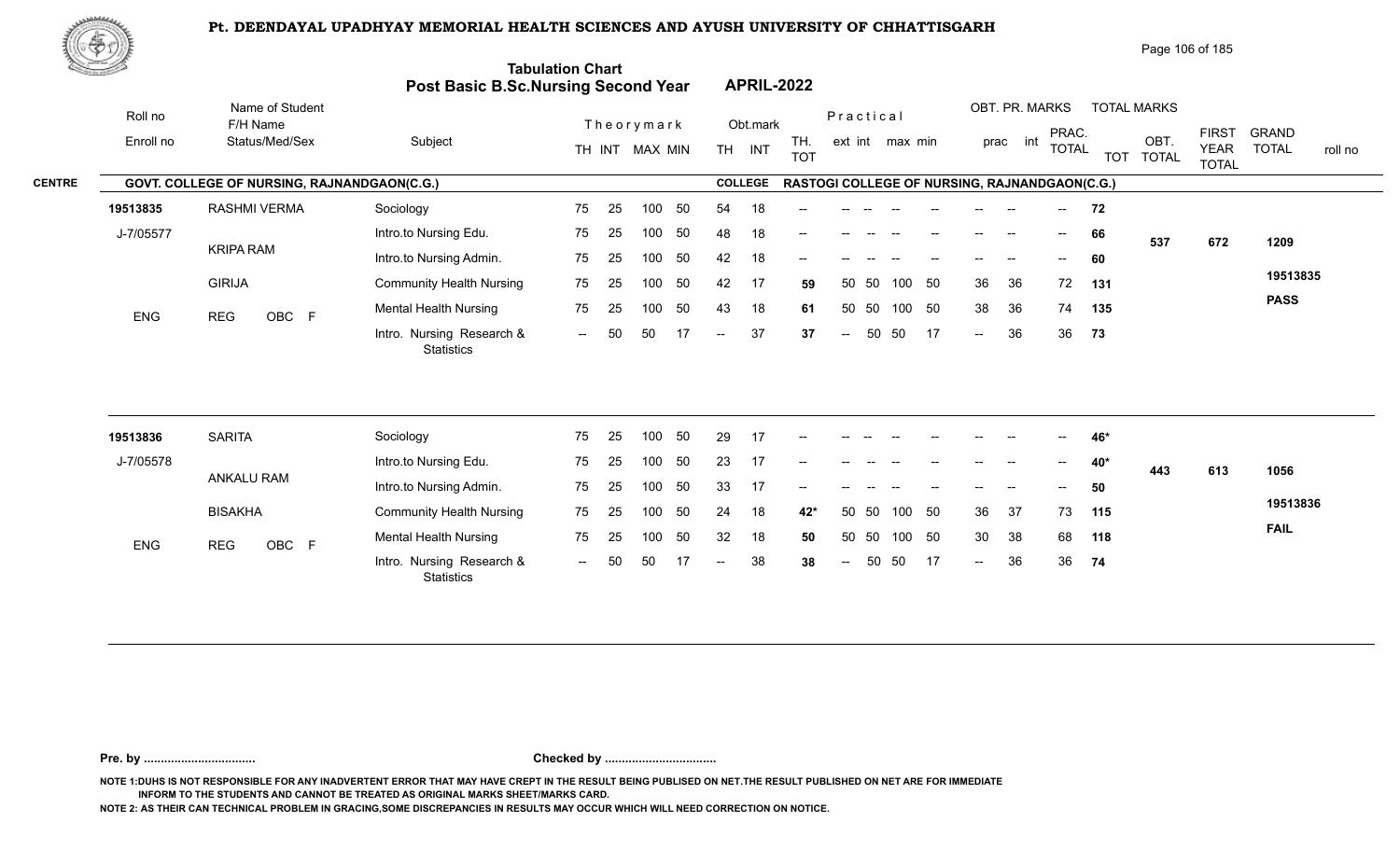

|               | 脚やり              |                                                    |                                 |                                                                |                                              |                                            |                                                                  | Page 107 of 185                                                                  |                                         |
|---------------|------------------|----------------------------------------------------|---------------------------------|----------------------------------------------------------------|----------------------------------------------|--------------------------------------------|------------------------------------------------------------------|----------------------------------------------------------------------------------|-----------------------------------------|
|               | The parties line |                                                    |                                 | <b>Tabulation Chart</b><br>Post Basic B.Sc.Nursing Second Year | <b>APRIL-2022</b>                            |                                            |                                                                  |                                                                                  |                                         |
|               | Roll no          | Name of Student<br>F/H Name                        |                                 | Theorymark                                                     | Obt.mark                                     | Practical                                  | OBT. PR. MARKS                                                   | <b>TOTAL MARKS</b>                                                               |                                         |
|               | Enroll no        | Status/Med/Sex                                     | Subject                         | MAX MIN<br>TH INT                                              | TH.<br><b>INT</b><br><b>TH</b><br><b>TOT</b> | ext int max min                            | PRAC.<br>int<br>prac<br><b>TOTAL</b>                             | <b>FIRST</b><br>OBT<br><b>YEAR</b><br><b>TOT</b><br><b>TOTAL</b><br><b>TOTAL</b> | <b>GRAND</b><br><b>TOTAL</b><br>roll no |
| <b>CENTRE</b> |                  | <b>GOVT. COLLEGE OF NURSING, RAJNANDGAON(C.G.)</b> |                                 |                                                                | <b>COLLEGE</b>                               |                                            | <b>RASTOGI COLLEGE OF NURSING, RAJNANDGAON(C.G.)</b>             |                                                                                  |                                         |
|               | 19513838         | SAVITRI SAHU                                       | Sociology                       | -50<br>75<br>100<br>-25                                        |                                              |                                            | 52 C<br>$\hspace{0.05cm}$ – $\hspace{0.05cm}$                    |                                                                                  |                                         |
|               | J-7/05580        |                                                    | Intro.to Nursing Edu.           | -50<br>75<br>100<br>25                                         | $- -$                                        |                                            | 61 C<br>$\overline{\phantom{a}}$<br>$\hspace{0.05cm}$            | 485<br>632                                                                       | 1117                                    |
|               |                  | <b>MOHAN LAL</b>                                   | Intro.to Nursing Admin.         | 50<br>75<br>100<br>-25                                         | 18<br>35<br>$\qquad \qquad -$                |                                            | 53<br>$\hspace{0.05cm}$<br>$\hspace{0.05cm}$ – $\hspace{0.05cm}$ |                                                                                  |                                         |
|               |                  | <b>VISHKHA</b>                                     | <b>Community Health Nursing</b> | 50<br>75<br>100<br>-25                                         | $- - - -$<br>$- -$                           | 100<br>- 50<br>50 50                       | 118 C<br>$- -$<br>$\begin{array}{ccc} - & - & - \end{array}$     |                                                                                  | 19513838                                |
|               |                  |                                                    | $M = -1 - 1 + 1 = -111 - 111$   | $75.05$ $400.50$                                               |                                              | $F^{\wedge}$ $F^{\wedge}$ 400 $F^{\wedge}$ | $\sim$                                                           |                                                                                  | <b>PASS</b>                             |

100 50 50 17

ENG SUPPL OBC F Mental Health Nursing 75 25 100 50 -- --- 50 50 100 50 -- -- -- 128 C<br>Intro. Nursing Research & -- 50 50 17 -- -- -- -- 50 50 17 -- -- **-- 73 C** 

50 50

-- 50 50 17

-- -- -- 50 50 100 50 -- -- -- 1**28 C** 

100 50

**73**

**C**

| 19513840   | <b>SEEMA SAHU</b>    | Sociology                                      |               | 75 25 | 100 | - 50 | 30   | -17 | $- -$                    | $--$ | $- -$ |                                                |        |                          | $- -$                    | $\frac{1}{2}$              | 47*   |     |     |             |
|------------|----------------------|------------------------------------------------|---------------|-------|-----|------|------|-----|--------------------------|------|-------|------------------------------------------------|--------|--------------------------|--------------------------|----------------------------|-------|-----|-----|-------------|
| J-7/05582  | RADHE LAL SAHU       | Intro.to Nursing Edu.                          |               | 75 25 | 100 | - 50 | 21   | 17  | $- -$                    | --   |       |                                                | $-$    |                          | $\overline{\phantom{a}}$ | $  \,$                     | $38*$ | 441 | 592 | 1033        |
|            |                      | Intro.to Nursing Admin.                        |               | 75 25 | 100 | - 50 | 29   | 17  | $\overline{\phantom{a}}$ | $--$ |       | $\hspace{0.1mm}-\hspace{0.1mm}-\hspace{0.1mm}$ | $\sim$ | $- -$                    | $\overline{\phantom{a}}$ | $\mathcal{L}(\mathcal{L})$ | 46*   |     |     |             |
|            | <b>SARSWATI SAHU</b> | <b>Community Health Nursing</b>                |               | 75 25 | 100 | - 50 | -27  | -17 | 44*                      |      |       | 50 50 100                                      | - 50   | 36                       | -38                      | 74                         | 118   |     |     | 19513840    |
| <b>ENG</b> | OBC F<br><b>REG</b>  | <b>Mental Health Nursing</b>                   |               | 75 25 | 100 | - 50 | 33   | 17  | 50                       |      |       | 50 50 100                                      | - 50   | 32                       | 36                       | 68                         | 118   |     |     | <b>FAIL</b> |
|            |                      | Intro. Nursing Research &<br><b>Statistics</b> | $\sim$ $\sim$ | 50    | 50  | -17  | $--$ | -38 | 38                       | $--$ |       | 50 50                                          | 17     | $\overline{\phantom{a}}$ | 36                       | 36                         | 74    |     |     |             |

25

-- 50

SUPPL OBC F

**Pre. by ................................. Checked by .................................**

**NOTE 1:DUHS IS NOT RESPONSIBLE FOR ANY INADVERTENT ERROR THAT MAY HAVE CREPT IN THE RESULT BEING PUBLISED ON NET.THE RESULT PUBLISHED ON NET ARE FOR IMMEDIATE INFORM TO THE STUDENTS AND CANNOT BE TREATED AS ORIGINAL MARKS SHEET/MARKS CARD.**

**NOTE 2: AS THEIR CAN TECHNICAL PROBLEM IN GRACING,SOME DISCREPANCIES IN RESULTS MAY OCCUR WHICH WILL NEED CORRECTION ON NOTICE.**

Mental Health Nursing **75** 25

**Statistics** 

Intro. Nursing Research & -- 50 50 1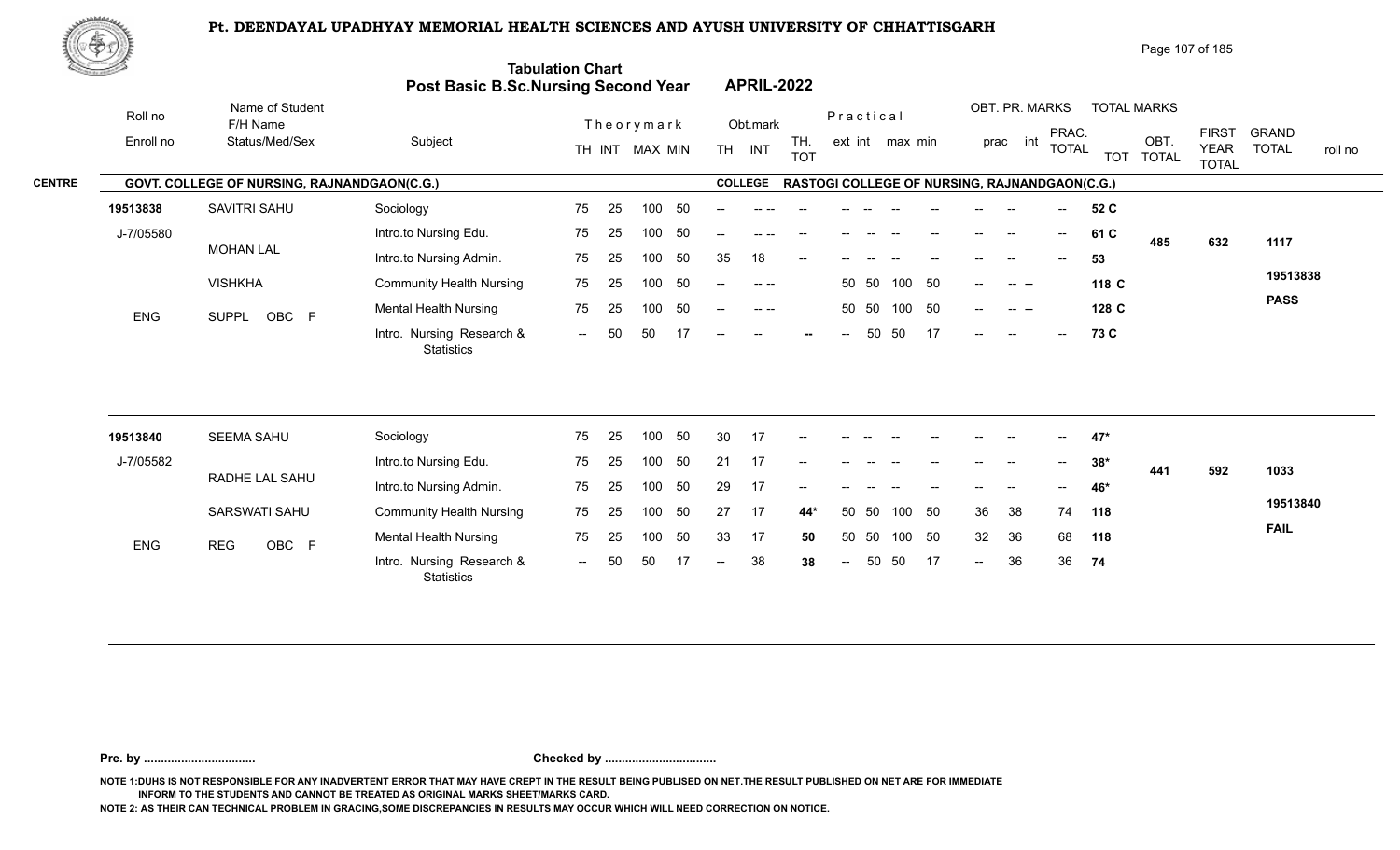

|               | 脚やり        |                                             |                                     |                          |                                                                                                                                                                                                                                                                                                                                                                                                      | Page 108 of 185                                                                                                                                                                         |  |  |  |  |  |  |
|---------------|------------|---------------------------------------------|-------------------------------------|--------------------------|------------------------------------------------------------------------------------------------------------------------------------------------------------------------------------------------------------------------------------------------------------------------------------------------------------------------------------------------------------------------------------------------------|-----------------------------------------------------------------------------------------------------------------------------------------------------------------------------------------|--|--|--|--|--|--|
|               |            |                                             | Post Basic B.Sc.Nursing Second Year | <b>Tabulation Chart</b>  | <b>APRIL-2022</b>                                                                                                                                                                                                                                                                                                                                                                                    |                                                                                                                                                                                         |  |  |  |  |  |  |
|               | Roll no    | Name of Student<br>F/H Name                 |                                     | Theorymark               | Obt.mark                                                                                                                                                                                                                                                                                                                                                                                             | OBT. PR. MARKS<br><b>TOTAL MARKS</b><br>Practical                                                                                                                                       |  |  |  |  |  |  |
|               | Enroll no  | Status/Med/Sex                              | Subject                             | MAX MIN<br>TH INT        | TH.<br><b>TH</b><br>INT<br><b>TOT</b>                                                                                                                                                                                                                                                                                                                                                                | <b>FIRST</b><br><b>GRAND</b><br>PRAC.<br>OBT.<br>int<br>ext int max min<br>prac<br><b>TOTAL</b><br><b>TOTAL</b><br><b>YEAR</b><br>roll no<br><b>TOTAL</b><br><b>TOT</b><br><b>TOTAL</b> |  |  |  |  |  |  |
| <b>CENTRE</b> |            | GOVT. COLLEGE OF NURSING, RAJNANDGAON(C.G.) |                                     |                          | <b>COLLEGE</b>                                                                                                                                                                                                                                                                                                                                                                                       | <b>RASTOGI COLLEGE OF NURSING, RAJNANDGAON(C.G.)</b>                                                                                                                                    |  |  |  |  |  |  |
|               | 19513841   | <b>SEEMA SAHU</b>                           | Sociology                           | - 50<br>75<br>100<br>-25 |                                                                                                                                                                                                                                                                                                                                                                                                      | 62 C                                                                                                                                                                                    |  |  |  |  |  |  |
|               | J-7/05583  |                                             | Intro.to Nursing Edu.               | -50<br>75<br>25<br>100   | $-$                                                                                                                                                                                                                                                                                                                                                                                                  | 65 C<br>$--$<br>$\hspace{0.05cm}$<br>526<br>608<br>1134                                                                                                                                 |  |  |  |  |  |  |
|               |            | <b>TAMENDRA SAHU</b>                        | Intro.to Nursing Admin.             | 50<br>75<br>100<br>-25   | 18<br>40<br>$- -$                                                                                                                                                                                                                                                                                                                                                                                    | 58<br>$- -$                                                                                                                                                                             |  |  |  |  |  |  |
|               |            | AESH BAI SAHU                               | <b>Community Health Nursing</b>     | 50<br>75<br>25<br>100    | $\frac{1}{2} \frac{1}{2} \frac{1}{2} \frac{1}{2} \frac{1}{2} \frac{1}{2} \frac{1}{2} \frac{1}{2} \frac{1}{2} \frac{1}{2} \frac{1}{2} \frac{1}{2} \frac{1}{2} \frac{1}{2} \frac{1}{2} \frac{1}{2} \frac{1}{2} \frac{1}{2} \frac{1}{2} \frac{1}{2} \frac{1}{2} \frac{1}{2} \frac{1}{2} \frac{1}{2} \frac{1}{2} \frac{1}{2} \frac{1}{2} \frac{1}{2} \frac{1}{2} \frac{1}{2} \frac{1}{2} \frac{$<br>$--$ | 19513841<br>50<br>50 50<br>100<br>131 C<br><b>Contract Contract</b><br>$- -$                                                                                                            |  |  |  |  |  |  |
|               | <b>ENG</b> | OBC F<br><b>SUPPL</b>                       | <b>Mental Health Nursing</b>        | 75<br>-50<br>100<br>-25  | $- -$                                                                                                                                                                                                                                                                                                                                                                                                | <b>PASS</b><br>- 50<br>100<br>50 50<br>137 C<br>$--$<br>$\begin{array}{ccc} - & - & - \end{array}$                                                                                      |  |  |  |  |  |  |
|               |            |                                             | Intro. Nursing Research &           | 50<br>50<br>$  \,$       | $--$<br>$\hspace{0.1mm}-\hspace{0.1mm}-\hspace{0.1mm}$<br>$\sim$                                                                                                                                                                                                                                                                                                                                     | 17<br>50<br>50<br>73 C<br>$--$<br>$--$<br>$-$<br>$--$                                                                                                                                   |  |  |  |  |  |  |

| 19513847   | YAMINI SAHU         | Sociology                                      | 75    | 25 | 100 | -50 | $-$            | $--- - - -$              | $\sim$ | $ -$  | $-$   | $\sim$ | $- -$ | $- -$                    | $\overline{\phantom{a}}$                        | $\overline{\phantom{a}}$ | 53 C  |     |     |             |
|------------|---------------------|------------------------------------------------|-------|----|-----|-----|----------------|--------------------------|--------|-------|-------|--------|-------|--------------------------|-------------------------------------------------|--------------------------|-------|-----|-----|-------------|
| J-7/05589  |                     | Intro.to Nursing Edu.                          | 75    | 25 | 100 | 50  | $- -$          |                          |        |       |       |        |       | $- -$                    | --                                              | $- -$                    | 53 C  | 474 | 609 | 1083        |
|            | HULAR SINGH SAHU    | Intro.to Nursing Admin.                        | 75    | 25 | 100 | 50  | 26             | 18                       | $- -$  |       |       |        |       | $- -$                    | --                                              | $- -$                    | $44*$ |     |     |             |
|            | <b>HEMLATA SAHU</b> | <b>Community Health Nursing</b>                | 75    | 25 | 100 | -50 | $--$           | $\sim$ $\sim$            |        |       | 50 50 | 100    | - 50  | $\overline{\phantom{a}}$ | $\begin{array}{ccc} - & - \\ - & - \end{array}$ |                          | 123C  |     |     | 19513847    |
| <b>ENG</b> | OBC F<br><b>REG</b> | <b>Mental Health Nursing</b>                   | 75    | 25 | 100 | 50  | $\overline{a}$ | $-1 - 1 - 1$             |        |       | 50 50 | 100    | -50   | $--$                     | $\begin{array}{ccc} - & - & - \end{array}$      |                          | 125 C |     |     | <b>FAIL</b> |
|            |                     | Intro. Nursing Research &<br><b>Statistics</b> | $- -$ | 50 | 50  |     | $- -$          | $\overline{\phantom{a}}$ | $\sim$ | $- -$ | 50    | -50    | 17    | $- -$                    | $- -$                                           | $\overline{\phantom{a}}$ | 76 C  |     |     |             |

**Pre. by ................................. Checked by .................................**

**NOTE 1:DUHS IS NOT RESPONSIBLE FOR ANY INADVERTENT ERROR THAT MAY HAVE CREPT IN THE RESULT BEING PUBLISED ON NET.THE RESULT PUBLISHED ON NET ARE FOR IMMEDIATE INFORM TO THE STUDENTS AND CANNOT BE TREATED AS ORIGINAL MARKS SHEET/MARKS CARD.**

**NOTE 2: AS THEIR CAN TECHNICAL PROBLEM IN GRACING,SOME DISCREPANCIES IN RESULTS MAY OCCUR WHICH WILL NEED CORRECTION ON NOTICE.**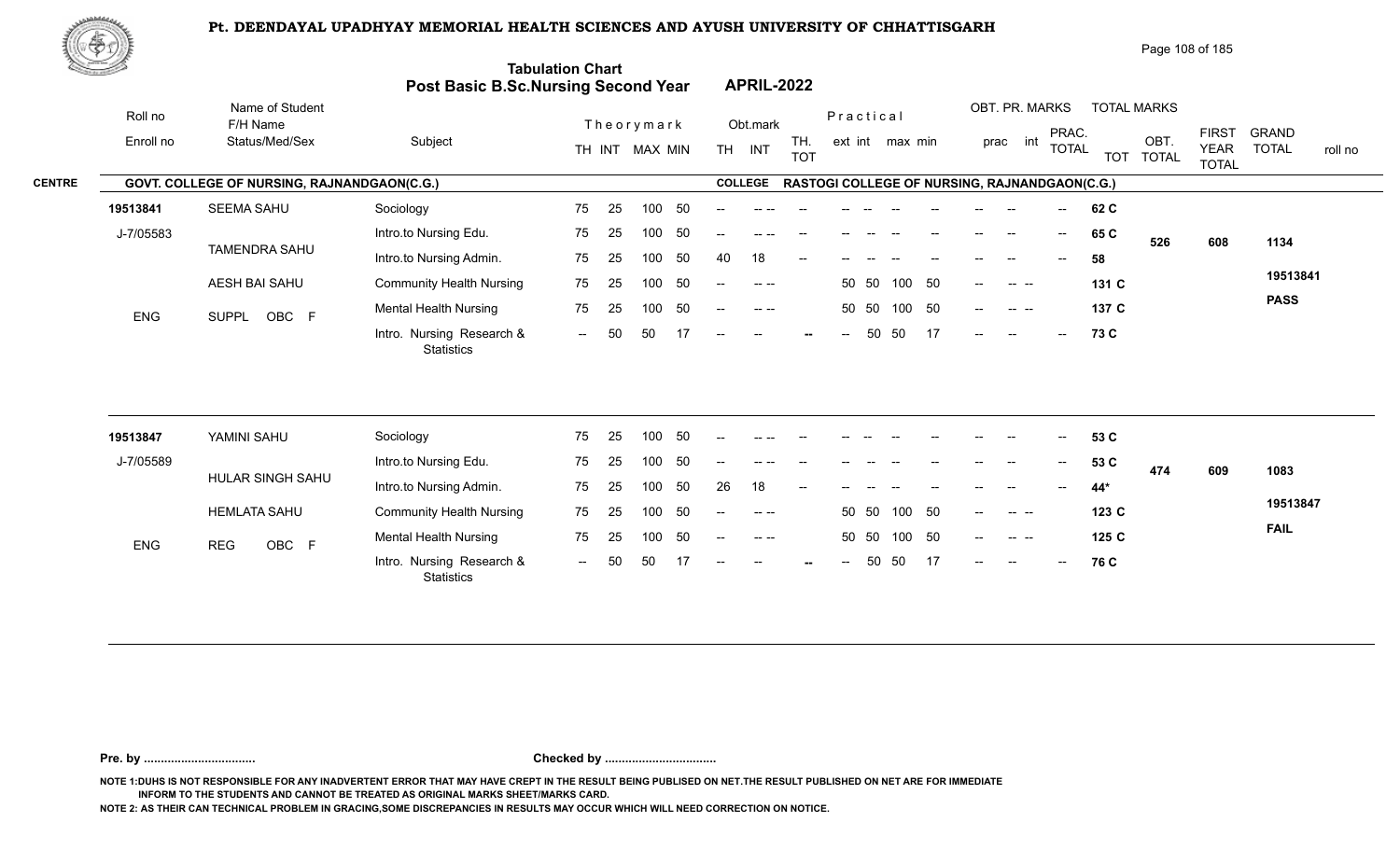

| Page 109 of 185 |  |  |
|-----------------|--|--|
|-----------------|--|--|

| ES LA      |                                             | Post Basic B.Sc.Nursing Second Year            | <b>Tabulation Chart</b> |    |                |    |                          |                | <b>APRIL-2022</b>                             |                          |       |                 |    |        |                |                          |            |                      |                             |                         |
|------------|---------------------------------------------|------------------------------------------------|-------------------------|----|----------------|----|--------------------------|----------------|-----------------------------------------------|--------------------------|-------|-----------------|----|--------|----------------|--------------------------|------------|----------------------|-----------------------------|-------------------------|
| Roll no    | Name of Student<br>F/H Name                 |                                                |                         |    | Theorymark     |    |                          | Obt.mark       |                                               | Practical                |       |                 |    |        | OBT. PR. MARKS | PRAC.                    |            | <b>TOTAL MARKS</b>   | <b>FIRST</b>                | <b>GRAND</b>            |
| Enroll no  | Status/Med/Sex                              | Subject                                        |                         |    | TH INT MAX MIN |    |                          | TH INT         | TH.<br><b>TOT</b>                             |                          |       | ext int max min |    |        | prac int       | <b>TOTAL</b>             | <b>TOT</b> | OBT.<br><b>TOTAL</b> | <b>YEAR</b><br><b>TOTAL</b> | <b>TOTAL</b><br>roll no |
|            | GOVT. COLLEGE OF NURSING, RAJNANDGAON(C.G.) |                                                |                         |    |                |    |                          | <b>COLLEGE</b> | RASTOGI COLLEGE OF NURSING, RAJNANDGAON(C.G.) |                          |       |                 |    |        |                |                          |            |                      |                             |                         |
| 20513790   | <b>ABHILASHA</b>                            | Sociology                                      | 75                      | 25 | 100            | 50 | 48                       | 18             |                                               |                          |       |                 |    |        |                |                          | 66         |                      |                             |                         |
| K-7/06097  |                                             | Intro.to Nursing Edu.                          | 75                      | 25 | 100            | 50 | 36                       | 18             |                                               |                          |       |                 |    |        |                | $\overline{\phantom{a}}$ | 54         | 509                  | 640                         | 1149                    |
|            | <b>JAGDISH RAM</b>                          | Intro.to Nursing Admin.                        | 75                      | 25 | 100            | 50 | 37                       | 19             |                                               |                          |       |                 |    |        |                | $- -$                    | 56         |                      |                             |                         |
|            | VISHWASHA BAI                               | <b>Community Health Nursing</b>                | 75                      | 25 | 100            | 50 | 41                       | 17             | 58                                            |                          | 50 50 | 100             | 50 | 36     | 36             | 72                       | 130        |                      |                             | 20513790                |
| ENG        | SC<br>F<br><b>REG</b>                       | <b>Mental Health Nursing</b>                   | 75                      | 25 | 100            | 50 | 35                       | 18             | 53                                            |                          | 50 50 | 100 50          |    | 36     | 37             | 73                       | 126        |                      |                             | <b>PASS</b>             |
|            |                                             | Intro. Nursing Research &<br>Statistics        | $\sim$                  | 50 | 50             | 17 | $\overline{\phantom{a}}$ | 39             | 39                                            | $\overline{a}$           | 50    | 50              | 17 | $\sim$ | 38             | 38                       | 77         |                      |                             |                         |
|            |                                             |                                                |                         |    |                |    |                          |                |                                               |                          |       |                 |    |        |                |                          |            |                      |                             |                         |
| 20513791   | <b>AKASH MALLICK</b>                        | Sociology                                      | 75                      | 25 | 100            | 50 | 39                       | 17             | --                                            |                          |       |                 |    |        |                |                          | 56         |                      |                             |                         |
| K-7/06098  | PARIMAL MALLICK                             | Intro.to Nursing Edu.                          | 75                      | 25 | 100            | 50 | 30                       | 18             |                                               |                          |       |                 |    |        |                |                          | 48*        | 461                  | 638                         | 1099                    |
|            |                                             | Intro.to Nursing Admin.                        | 75                      | 25 | 100            | 50 | 27                       | 19             |                                               |                          |       |                 |    |        |                |                          | 46*        |                      |                             |                         |
|            | ANJU MALLICK                                | <b>Community Health Nursing</b>                | 75                      | 25 | 100            | 50 | 25                       | 17             | $42*$                                         | 50                       | 50    | 100             | 50 | 42     | 38             | 80                       | 122        |                      |                             | 20513791                |
| <b>ENG</b> | <b>REG</b><br>GEN M                         | <b>Mental Health Nursing</b>                   | 75                      | 25 | 100            | 50 | 28                       | 18             | 46*                                           |                          | 50 50 | 100 50          |    | 30     | 36             | 66                       | 112        |                      |                             | <b>FAIL</b>             |
|            |                                             | Intro. Nursing Research &<br><b>Statistics</b> | $\sim$ $\sim$           | 50 | 50             |    | $\overline{\phantom{a}}$ | 39             | 39                                            | $\overline{\phantom{a}}$ | 50    | 50              | 17 | $\sim$ | 38             | 38                       | 77         |                      |                             |                         |

**Pre. by ................................. Checked by .................................**

**NOTE 1:DUHS IS NOT RESPONSIBLE FOR ANY INADVERTENT ERROR THAT MAY HAVE CREPT IN THE RESULT BEING PUBLISED ON NET.THE RESULT PUBLISHED ON NET ARE FOR IMMEDIATE INFORM TO THE STUDENTS AND CANNOT BE TREATED AS ORIGINAL MARKS SHEET/MARKS CARD.**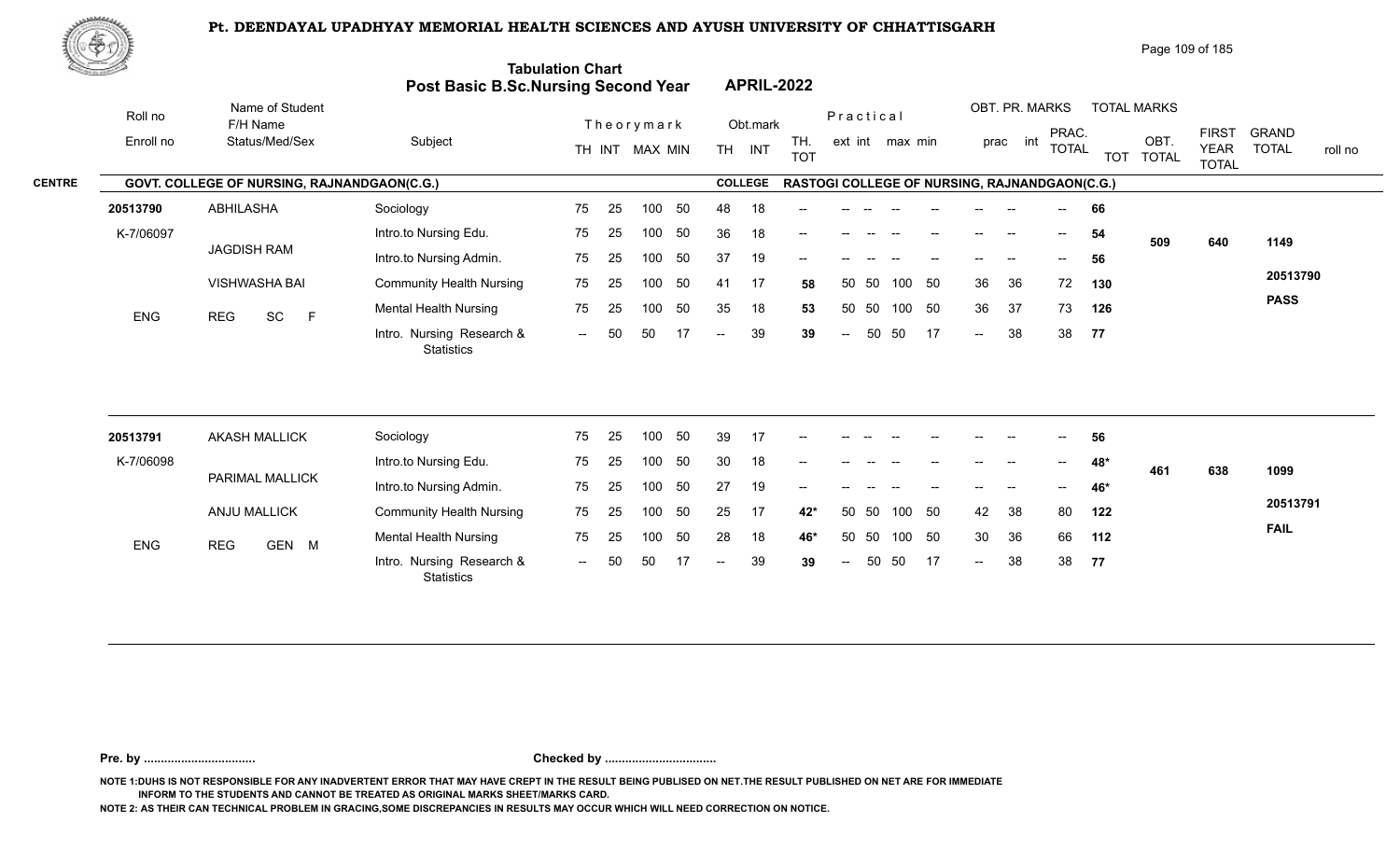العادة العراقية العراقية العراقية العراقية العراقية العراقية العراقية العراقية العراقية العراقية العراقية العر<br>11 -- Intro. Nursing Research & -- 50 50 17 -- 40 40 -- 50 50 17 --

75 25 100 50 35 19 54 -- 50 50 17 -- 40 40

25 75



| W CO                                        |           |                                                    |                         |                                                                       |                                |                 |                                                  |                    | Page 110 of 185             |              |         |
|---------------------------------------------|-----------|----------------------------------------------------|-------------------------|-----------------------------------------------------------------------|--------------------------------|-----------------|--------------------------------------------------|--------------------|-----------------------------|--------------|---------|
| $\mathcal{O}_{\mathcal{M}_1}$ , and we have |           |                                                    |                         | <b>Tabulation Chart</b><br><b>Post Basic B.Sc.Nursing Second Year</b> | <b>APRIL-2022</b>              |                 |                                                  |                    |                             |              |         |
|                                             | Roll no   | Name of Student<br>F/H Name                        |                         | Theorymark                                                            | Obt.mark                       | Practical       | OBT. PR. MARKS<br>PRAC.                          | <b>TOTAL MARKS</b> | <b>FIRST</b>                | <b>GRAND</b> |         |
|                                             | Enroll no | Status/Med/Sex                                     | Subject                 | MAX MIN<br>TH INT                                                     | TH.<br>INT<br>TH<br><b>TOT</b> | ext int max min | int<br>prac<br><b>TOTAL</b>                      | OBT<br>TOT TOTAL   | <b>YEAR</b><br><b>TOTAL</b> | <b>TOTAL</b> | roll no |
| <b>CENTRE</b>                               |           | <b>GOVT. COLLEGE OF NURSING, RAJNANDGAON(C.G.)</b> |                         |                                                                       | <b>COLLEGE</b>                 |                 | RASTOGI COLLEGE OF NURSING, RAJNANDGAON(C.G.)    |                    |                             |              |         |
|                                             | 20513793  | <b>ANITA</b>                                       | Sociology               | 75<br>-50<br>100<br>-25                                               | 18<br>46<br>--                 |                 | --                                               | -64                |                             |              |         |
|                                             | K-7/06100 |                                                    | Intro.to Nursing Edu.   | -50<br>75<br>100<br>-25                                               | 36<br>18<br>--                 |                 | $\sim$<br>$\hspace{0.05cm}$<br>$\hspace{0.05cm}$ | 54<br>505          | 620                         | 1125         |         |
|                                             |           | JEEVAN LAL                                         | Intro.to Nursing Admin. | 75 -<br>-50<br>100<br>- 25                                            | 18<br>36<br>$\hspace{0.05cm}$  |                 | $\hspace{0.05cm}$ – $\hspace{0.05cm}$            | -54                |                             |              |         |

33 18 51

50 50 33 18 **51** 38 37 75 **126** 50 50 35 19 **54** 38 37 75 **129** 40 40 -- 50 50 17 -- 38 38 78

38 37 75 126 38 37 75 129

**78**

**20513793 PASS**

| 20513794   | ANJULATA DHRUW   | Sociology                                      | 75  | 25  | 100 | 50  | 52    | 19 | $- -$                                          | $- -$  |       |        |    | $- -$                    | $- -$ | $\sim$                   | 71  |     |     |             |
|------------|------------------|------------------------------------------------|-----|-----|-----|-----|-------|----|------------------------------------------------|--------|-------|--------|----|--------------------------|-------|--------------------------|-----|-----|-----|-------------|
| K-7/06101  |                  | Intro.to Nursing Edu.                          | 75  | 25  | 100 | 50  | 44    | 19 | $- -$                                          |        |       |        |    | --                       |       | $\overline{\phantom{a}}$ | 63  | 539 | 694 | 1233        |
|            | RAMRATAN DHRUW   | Intro.to Nursing Admin.                        | 75  | 25  | 100 | 50  | 43    | 18 | $\hspace{0.1mm}-\hspace{0.1mm}-\hspace{0.1mm}$ | $- -$  |       |        |    | $---$                    | $- -$ | $\sim$ $\sim$            | 61  |     |     |             |
|            | MAITI BAI        | <b>Community Health Nursing</b>                | 75  | -25 | 100 | -50 | -43   | 18 | 61                                             | 50     | - 50  | 100 50 |    | 36                       | - 36  | 72                       | 133 |     |     | 20513794    |
| <b>ENG</b> | <b>ST</b><br>REG | <b>Mental Health Nursing</b>                   | 75  | -25 | 100 | -50 | 40    | 18 | 58                                             |        | 50 50 | 100 50 |    | 38                       | -38   | 76                       | 134 |     |     | <b>PASS</b> |
|            |                  | Intro. Nursing Research &<br><b>Statistics</b> | $-$ | -50 | 50. | 17  | $- -$ | 39 | 39                                             | $  \,$ | -50   | 50     | 17 | $\overline{\phantom{a}}$ | -38   | 38                       | 77  |     |     |             |

NIRMALA

ENG REG SC F

**Pre. by ................................. Checked by .................................**

**NOTE 1:DUHS IS NOT RESPONSIBLE FOR ANY INADVERTENT ERROR THAT MAY HAVE CREPT IN THE RESULT BEING PUBLISED ON NET.THE RESULT PUBLISHED ON NET ARE FOR IMMEDIATE INFORM TO THE STUDENTS AND CANNOT BE TREATED AS ORIGINAL MARKS SHEET/MARKS CARD.**

**NOTE 2: AS THEIR CAN TECHNICAL PROBLEM IN GRACING,SOME DISCREPANCIES IN RESULTS MAY OCCUR WHICH WILL NEED CORRECTION ON NOTICE.**

**Statistics** 

REG SC F<sup>Mental Health Nursing</sup> 75 25

Community Health Nursing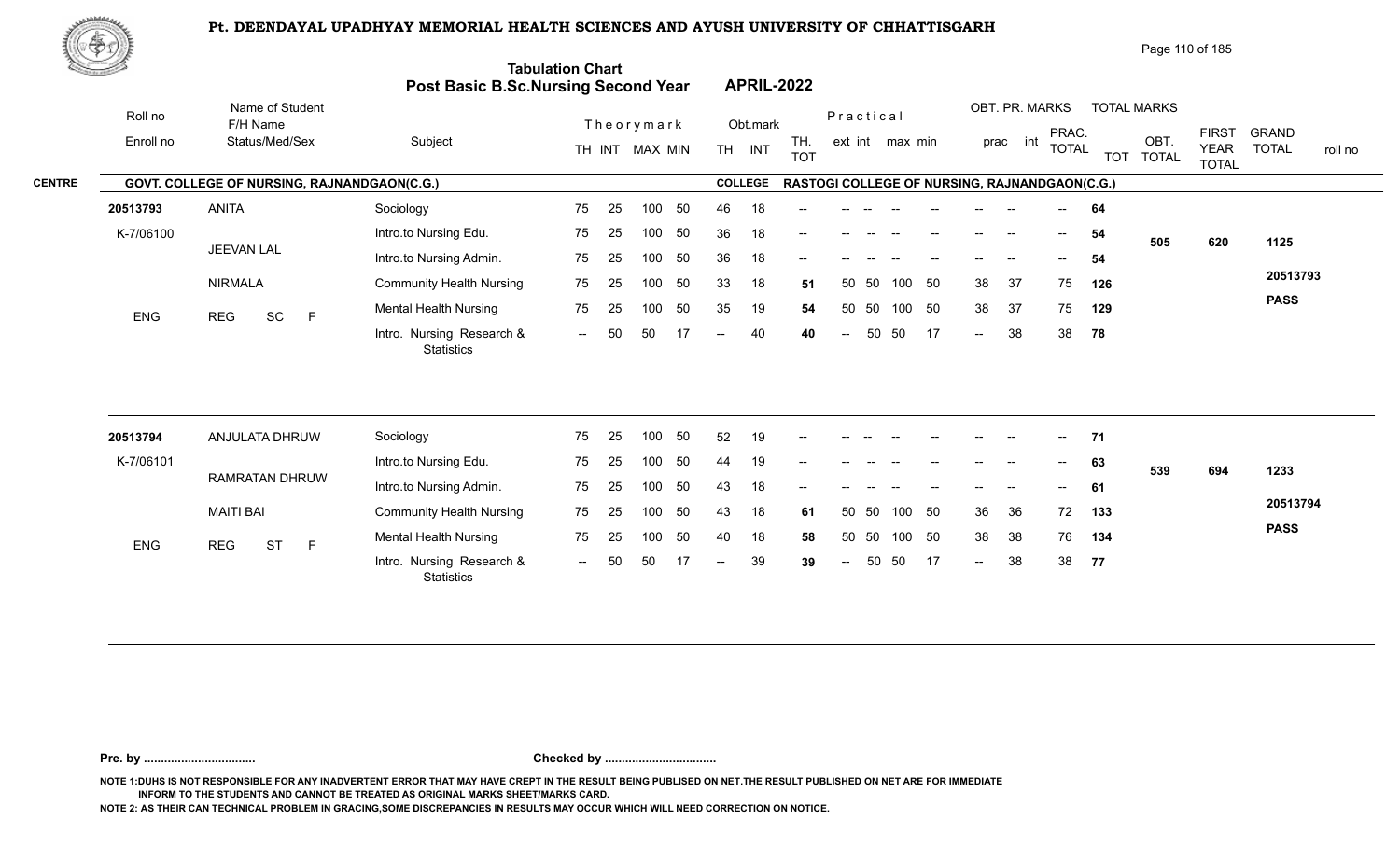

|               | 政学の        |                                             |                                                |                         |                                       |                                                      | Page 111 of 185                                           |                                                                                        |
|---------------|------------|---------------------------------------------|------------------------------------------------|-------------------------|---------------------------------------|------------------------------------------------------|-----------------------------------------------------------|----------------------------------------------------------------------------------------|
|               |            |                                             | <b>Post Basic B.Sc.Nursing Second Year</b>     | <b>Tabulation Chart</b> | <b>APRIL-2022</b>                     |                                                      |                                                           |                                                                                        |
|               | Roll no    | Name of Student<br>F/H Name                 |                                                | Theorymark              | Obt.mark                              | Practical                                            | OBT. PR. MARKS<br><b>TOTAL MARKS</b>                      |                                                                                        |
|               | Enroll no  | Status/Med/Sex                              | Subject                                        | TH INT MAX MIN          | TH.<br><b>TH</b><br>INT<br><b>TOT</b> | ext int max min                                      | PRAC.<br>OBT.<br>int<br>prac<br><b>TOTAL</b><br>TOT TOTAL | <b>FIRST</b><br><b>GRAND</b><br><b>TOTAL</b><br><b>YEAR</b><br>roll no<br><b>TOTAL</b> |
| <b>CENTRE</b> |            | GOVT. COLLEGE OF NURSING, RAJNANDGAON(C.G.) |                                                |                         | <b>COLLEGE</b>                        | <b>RASTOGI COLLEGE OF NURSING, RAJNANDGAON(C.G.)</b> |                                                           |                                                                                        |
|               | 20513795   | ANKITA GANDHRLA                             | Sociology                                      | 25<br>50<br>75<br>100   | 45<br>18<br>$\qquad \qquad -$         |                                                      | 63<br>$\overline{\phantom{a}}$                            |                                                                                        |
|               | K-7/06102  |                                             | Intro.to Nursing Edu.                          | 25<br>50<br>75<br>100   | 39<br>18<br>$--$                      |                                                      | 57<br>--<br>$\overline{\phantom{a}}$<br>508               | 1156<br>648                                                                            |
|               |            | <b>BANNU RAM</b>                            | Intro.to Nursing Admin.                        | 50<br>25<br>75<br>100   | 37<br>18<br>$--$                      |                                                      | 55<br>$- -$                                               |                                                                                        |
|               |            | <b>DURGA</b>                                | <b>Community Health Nursing</b>                | 50<br>75<br>25<br>100   | 35<br>18<br>53                        | 50 50<br>- 50<br>100                                 | 38<br>36<br>74<br>127                                     | 20513795                                                                               |
|               | <b>ENG</b> | <b>ST</b><br><b>REG</b><br>E                | <b>Mental Health Nursing</b>                   | 50<br>75<br>25<br>100   | 36<br>18<br>54                        | 50 50<br>- 50<br>100                                 | 37<br>77<br>40<br>131                                     | <b>PASS</b>                                                                            |
|               |            |                                             | Intro. Nursing Research &<br><b>Statistics</b> | 50<br>50<br>17<br>$-$   | 38<br>38<br>$--$                      | 50<br>50<br>17<br>$\sim$                             | 37<br>37<br>75<br>$\sim$                                  |                                                                                        |

| 20513796   | <b>BHARTI</b>       | Sociology                                      | 75                       | -25  | 100 | 50  | 44            | 18 | $- -$ | --     |    |        |    | $- -$  | $- -$ | $\overline{\phantom{a}}$ | 62  |     |     |             |
|------------|---------------------|------------------------------------------------|--------------------------|------|-----|-----|---------------|----|-------|--------|----|--------|----|--------|-------|--------------------------|-----|-----|-----|-------------|
| K-7/06103  |                     | Intro.to Nursing Edu.                          | 75                       | -25  | 100 | 50  | 44            | 18 | $-$   |        |    |        |    | --     |       | $\overline{\phantom{a}}$ | 62  | 530 | 659 | 1189        |
|            | ROHIT KUMAR         | Intro.to Nursing Admin.                        | 75                       | -25  | 100 | -50 | 42            | 18 | $-$   |        |    |        |    | $- -$  | $- -$ | $--$                     | 60  |     |     |             |
|            | RUKHMANI BAI        | <b>Community Health Nursing</b>                | 75                       | - 25 | 100 | 50  | 46            | 17 | 63    | 50 50  |    | 100 50 |    | 38     | -36   | 74                       | 137 |     |     | 20513796    |
| <b>ENG</b> | OBC F<br><b>REG</b> | <b>Mental Health Nursing</b>                   | 75                       | 25   | 100 | -50 | 43            | 17 | 60    | 50 50  |    | 100 50 |    | 38     | -36   | 74                       | 134 |     |     | <b>PASS</b> |
|            |                     | Intro. Nursing Research &<br><b>Statistics</b> | $\overline{\phantom{a}}$ | 50   | -50 |     | $\sim$ $\sim$ | 38 | 38    | $\sim$ | 50 | - 50   | 17 | $\sim$ | 37    | 37                       | 75  |     |     |             |

**Pre. by ................................. Checked by .................................**

**NOTE 1:DUHS IS NOT RESPONSIBLE FOR ANY INADVERTENT ERROR THAT MAY HAVE CREPT IN THE RESULT BEING PUBLISED ON NET.THE RESULT PUBLISHED ON NET ARE FOR IMMEDIATE INFORM TO THE STUDENTS AND CANNOT BE TREATED AS ORIGINAL MARKS SHEET/MARKS CARD.**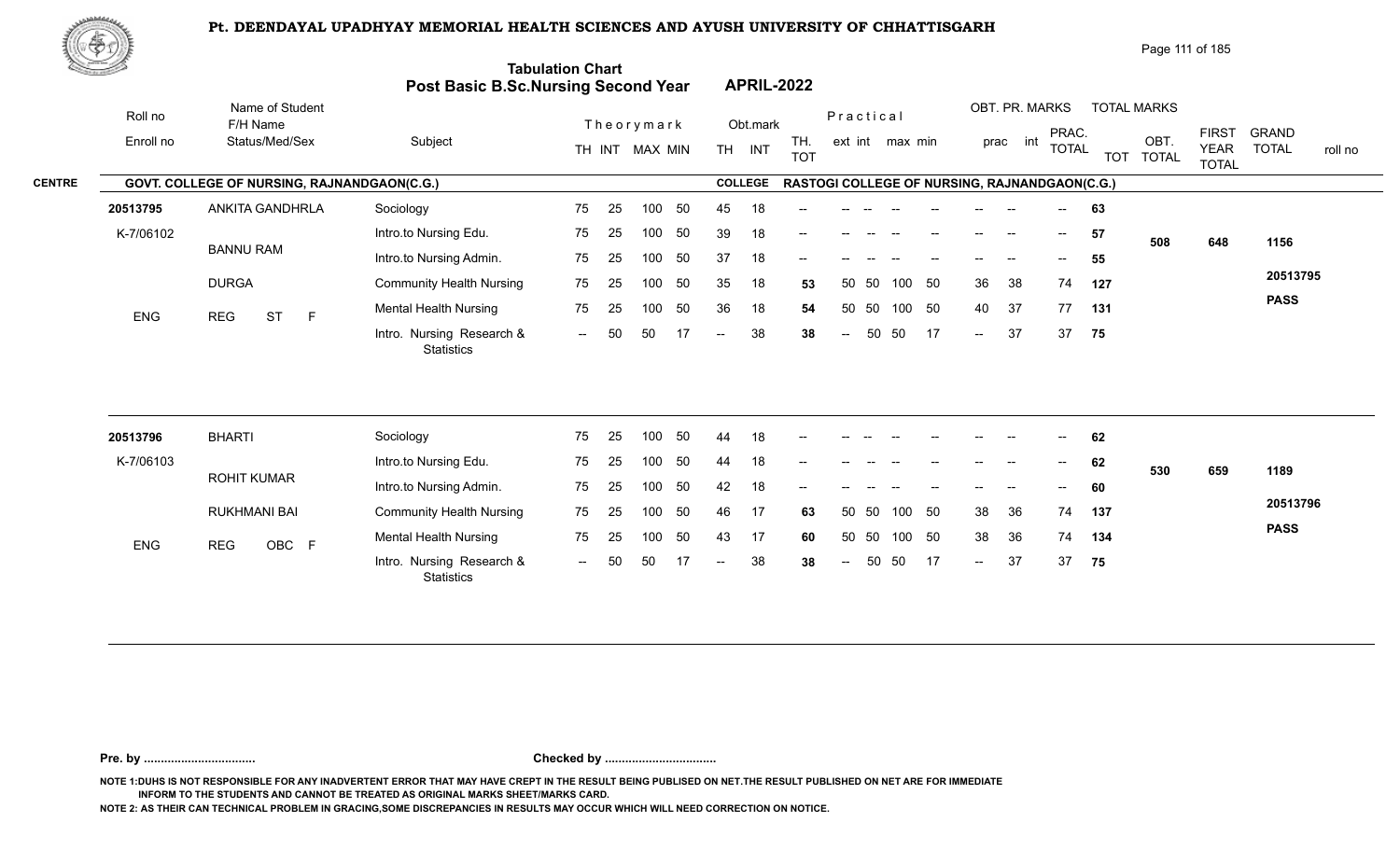

|               | 政学の        |                                             |                                                |                         |    |                   |                   |                                                      |     |      |        |                |                                       |     | Page 112 of 185    |                                             |                              |         |
|---------------|------------|---------------------------------------------|------------------------------------------------|-------------------------|----|-------------------|-------------------|------------------------------------------------------|-----|------|--------|----------------|---------------------------------------|-----|--------------------|---------------------------------------------|------------------------------|---------|
|               |            |                                             | <b>Post Basic B.Sc.Nursing Second Year</b>     | <b>Tabulation Chart</b> |    | <b>APRIL-2022</b> |                   |                                                      |     |      |        |                |                                       |     |                    |                                             |                              |         |
|               | Roll no    | Name of Student<br>F/H Name                 |                                                | Theorymark              |    | Obt.mark          |                   | Practical                                            |     |      |        | OBT. PR. MARKS |                                       |     | <b>TOTAL MARKS</b> |                                             |                              |         |
|               | Enroll no  | Status/Med/Sex                              | Subject                                        | TH INT MAX MIN          |    | <b>TH</b><br>INT  | TH.<br><b>TOT</b> | ext int max min                                      |     |      | prac   | int            | PRAC.<br><b>TOTAL</b>                 |     | OBT.<br>TOT TOTAL  | <b>FIRST</b><br><b>YEAR</b><br><b>TOTAL</b> | <b>GRAND</b><br><b>TOTAL</b> | roll no |
| <b>CENTRE</b> |            | GOVT. COLLEGE OF NURSING, RAJNANDGAON(C.G.) |                                                |                         |    | <b>COLLEGE</b>    |                   | <b>RASTOGI COLLEGE OF NURSING, RAJNANDGAON(C.G.)</b> |     |      |        |                |                                       |     |                    |                                             |                              |         |
|               | 20513797   | <b>CHUMMAN LAL</b>                          | Sociology                                      | 25<br>75<br>100         | 50 | 37<br>18          | $\qquad \qquad -$ |                                                      |     |      |        |                | $\overline{\phantom{a}}$              | 55  |                    |                                             |                              |         |
|               | K-7/06104  |                                             | Intro.to Nursing Edu.                          | 25<br>75<br>100         | 50 | 35<br>18          | $--$              |                                                      |     |      |        | --             | $\overline{\phantom{a}}$              | 53  | 465                | 633                                         | 1098                         |         |
|               |            | NARAYAN PRASAD                              | Intro.to Nursing Admin.                        | 25<br>75<br>100         | 50 | 36<br>18          | $--$              |                                                      |     |      |        |                | $\hspace{0.05cm}$ – $\hspace{0.05cm}$ | 54  |                    |                                             |                              |         |
|               |            | <b>KALIN BAI</b>                            | <b>Community Health Nursing</b>                | 75<br>25<br>100         | 50 | 23<br>18          | $41*$             | 50 50                                                | 100 | - 50 | 36     | 37             | 73                                    | 114 |                    |                                             | 20513797                     |         |
|               | <b>ENG</b> | OBC M<br><b>REG</b>                         | <b>Mental Health Nursing</b>                   | 75<br>25<br>100         | 50 | 28<br>18          | 46*               | 50 50                                                | 100 | - 50 | 30     | 38             | 68                                    | 114 |                    |                                             | <b>FAIL</b>                  |         |
|               |            |                                             | Intro. Nursing Research &<br><b>Statistics</b> | 50<br>50<br>$-$         | 17 | 38<br>$--$        | 38                | 50<br>$\sim$                                         | 50  | 17   | $\sim$ | 37             | 37                                    | 75  |                    |                                             |                              |         |

| 20513798   | <b>DOLLY PATEL</b>     | Sociology                                      | 75     | -25 | 100 | 50  | 53     |    | $\sim$                   | $- -$                    |       | $\hspace{0.1mm}-\hspace{0.1mm}-\hspace{0.1mm}$ | $\hspace{0.05cm}$ – $\hspace{0.05cm}$ | $- -$                    | $- -$                    | $  \,$                                         | 70  |     |     |             |
|------------|------------------------|------------------------------------------------|--------|-----|-----|-----|--------|----|--------------------------|--------------------------|-------|------------------------------------------------|---------------------------------------|--------------------------|--------------------------|------------------------------------------------|-----|-----|-----|-------------|
| K-7/06105  |                        | Intro.to Nursing Edu.                          | 75     | -25 | 100 | 50  | 41     | 18 | $\sim$                   | $\overline{\phantom{a}}$ |       |                                                | $\hspace{0.05cm}$ – $\hspace{0.05cm}$ | $\overline{\phantom{a}}$ | $\overline{\phantom{a}}$ | $\mathcal{L}(\mathcal{L})$                     | 59  | 517 | 630 | 1147        |
|            | <b>SHATRUHAN PATEL</b> | Intro.to Nursing Admin.                        | 75     | -25 | 100 | -50 | 39     | 17 | $\overline{\phantom{a}}$ |                          |       |                                                |                                       | $\qquad \qquad -$        | $- -$                    | $\hspace{0.1mm}-\hspace{0.1mm}-\hspace{0.1mm}$ | 56  |     |     |             |
|            | <b>ROHINI PATEL</b>    | <b>Community Health Nursing</b>                | 75     | -25 | 100 | 50  | 39     | 19 | 58                       |                          | 50 50 | 100 50                                         |                                       | 36                       | -38                      | 74                                             | 132 |     |     | 20513798    |
| <b>ENG</b> | OBC F<br>REG           | <b>Mental Health Nursing</b>                   | 75     | -25 | 100 | 50  | 32     | 18 | 50                       |                          | 50 50 | 100 50                                         |                                       | -38                      | - 36                     | 74                                             | 124 |     |     | <b>PASS</b> |
|            |                        | Intro. Nursing Research &<br><b>Statistics</b> | $\sim$ | 50  | 50  |     | $  \,$ | 38 | 38                       | $  \,$                   |       | 50 50                                          | 17                                    | $\sim$                   | 38                       | 38                                             | 76  |     |     |             |

**Pre. by ................................. Checked by .................................**

**NOTE 1:DUHS IS NOT RESPONSIBLE FOR ANY INADVERTENT ERROR THAT MAY HAVE CREPT IN THE RESULT BEING PUBLISED ON NET.THE RESULT PUBLISHED ON NET ARE FOR IMMEDIATE INFORM TO THE STUDENTS AND CANNOT BE TREATED AS ORIGINAL MARKS SHEET/MARKS CARD.**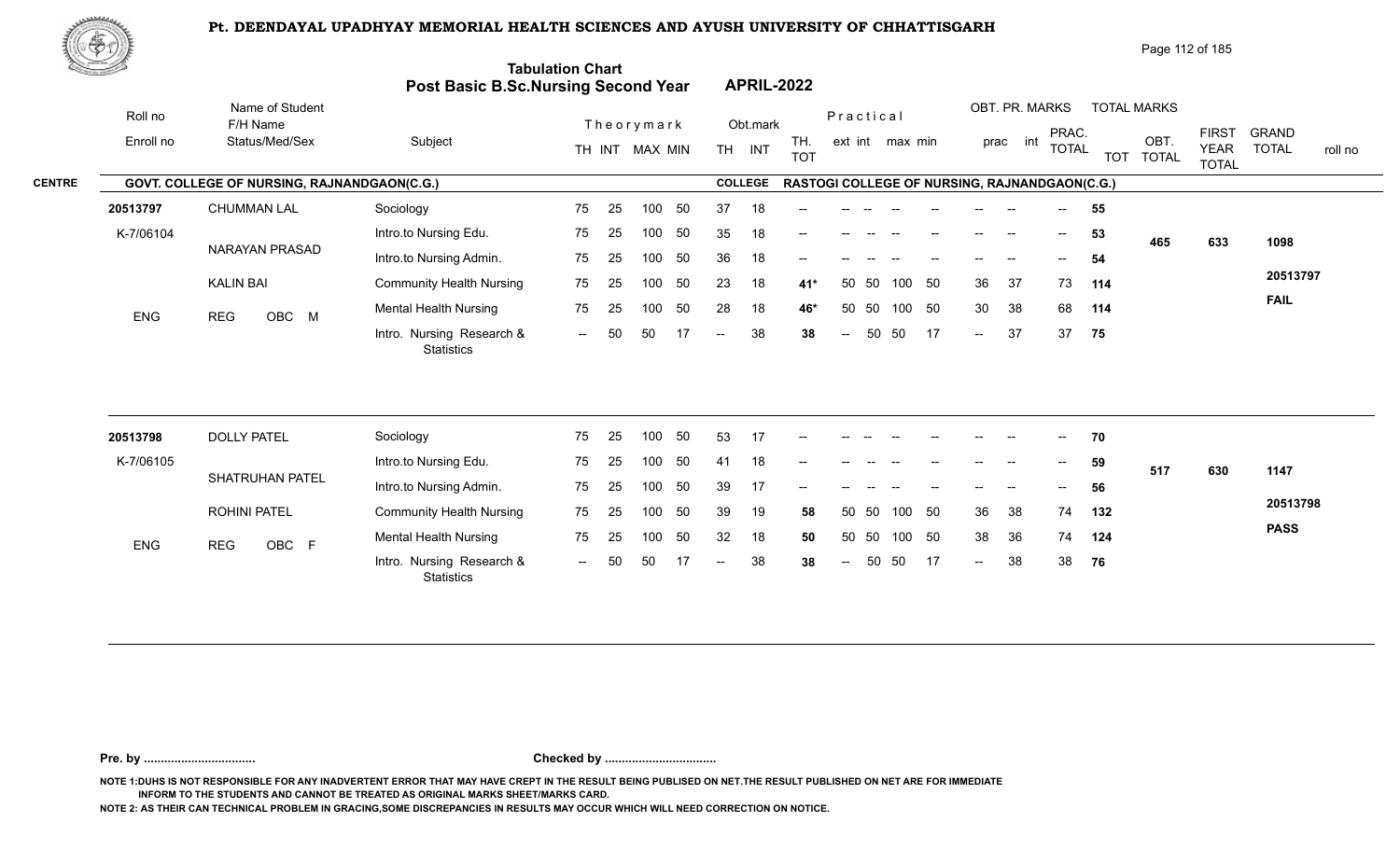

| Page 113 of 185 |
|-----------------|
|-----------------|

| <u>tan yana da</u> |                                             | Post Basic B.Sc.Nursing Second Year            | <b>Tabulation Chart</b> |    |                |     |                 |                | <b>APRIL-2022</b>                             |                          |       |                 |     |                          |                          |              |            |                      |                             |                         |
|--------------------|---------------------------------------------|------------------------------------------------|-------------------------|----|----------------|-----|-----------------|----------------|-----------------------------------------------|--------------------------|-------|-----------------|-----|--------------------------|--------------------------|--------------|------------|----------------------|-----------------------------|-------------------------|
| Roll no            | Name of Student<br>F/H Name                 |                                                |                         |    | Theorymark     |     |                 | Obt.mark       |                                               | Practical                |       |                 |     |                          | OBT. PR. MARKS           | PRAC.        |            | <b>TOTAL MARKS</b>   | <b>FIRST</b>                | <b>GRAND</b>            |
| Enroll no          | Status/Med/Sex                              | Subject                                        |                         |    | TH INT MAX MIN |     | TH <sub>1</sub> | INT            | TH.<br><b>TOT</b>                             |                          |       | ext int max min |     |                          | int<br>prac              | <b>TOTAL</b> | <b>TOT</b> | OBT.<br><b>TOTAL</b> | <b>YEAR</b><br><b>TOTAL</b> | <b>TOTAL</b><br>roll no |
|                    | GOVT. COLLEGE OF NURSING, RAJNANDGAON(C.G.) |                                                |                         |    |                |     |                 | <b>COLLEGE</b> | RASTOGI COLLEGE OF NURSING, RAJNANDGAON(C.G.) |                          |       |                 |     |                          |                          |              |            |                      |                             |                         |
| 20513799           | <b>DEEPAK KUMAR</b>                         | Sociology                                      | 75                      | 25 | 100            | 50  | 43              | 17             |                                               |                          |       |                 |     |                          |                          |              | 60         |                      |                             |                         |
| K-7/06106          |                                             | Intro.to Nursing Edu.                          | 75                      | 25 | 100            | 50  | 30              | -17            | --                                            |                          |       |                 |     | $--$                     | --                       | $--$         | $47*$      | 474                  | 629                         | 1103                    |
|                    | <b>LEKH RAM</b>                             | Intro.to Nursing Admin.                        | 75                      | 25 | 100            | 50  | 35              | 17             |                                               |                          |       |                 |     |                          |                          |              | 52         |                      |                             |                         |
|                    | <b>SUNITI</b>                               | <b>Community Health Nursing</b>                | 75                      | 25 | 100            | 50  | 38              | 17             | 55                                            | 50                       | 50    | 100             | 50  | 36                       | 37                       | 73           | 128        |                      |                             | 20513799                |
| <b>ENG</b>         | <b>REG</b><br>OBC M                         | <b>Mental Health Nursing</b>                   | 75                      | 25 | 100            | 50  | 34              | 17             | 51                                            | 50                       | 50    | 100 50          |     | 32                       | 37                       | 69           | 120        |                      |                             | <b>PASS</b>             |
|                    |                                             | Intro. Nursing Research &<br><b>Statistics</b> | $  \,$                  | 50 | 50             | -17 | $-$             | 37             | 37                                            | $\overline{\phantom{a}}$ | 50    | 50              | 17  | $\sim$                   | 30                       | 30           | 67         |                      |                             | <b>DC 03</b>            |
|                    |                                             |                                                |                         |    |                |     |                 |                |                                               |                          |       |                 |     |                          |                          |              |            |                      |                             |                         |
| 20513802           | <b>GOMTI</b>                                | Sociology                                      | 75                      | 25 | 100            | 50  | 37              | -17            |                                               |                          |       |                 |     |                          |                          |              | 54         |                      |                             |                         |
| K-7/06109          |                                             | Intro.to Nursing Edu.                          | 75                      | 25 | 100            | 50  | 40              | 17             | --                                            |                          |       |                 |     | $\overline{\phantom{a}}$ | $\overline{\phantom{a}}$ | $--$         | 57         | 485                  | 641                         | 1126                    |
|                    | <b>KESHAV RAM</b>                           | Intro.to Nursing Admin.                        | 75                      | 25 | 100            | 50  | 40              | 17             | --                                            |                          |       |                 |     |                          |                          | $--$         | 57         |                      |                             |                         |
|                    | <b>PRAMILA</b>                              | <b>Community Health Nursing</b>                | 75                      | 25 | 100            | 50  | 27              | 18             | $45*$                                         |                          | 50 50 | 100 50          |     | 36                       | 37                       | 73           | 118        |                      |                             | 20513802                |
| ENG                | <b>ST</b><br><b>REG</b><br>$\mathsf{F}$     | <b>Mental Health Nursing</b>                   | 75                      | 25 | 100            | 50  | 37              | 18             | 55                                            |                          | 50 50 | 100 50          |     | 34                       | 36                       | 70           | 125        |                      |                             | <b>PASS</b>             |
|                    |                                             | Intro. Nursing Research &<br><b>Statistics</b> | $--$                    | 50 | 50             |     |                 | 38             | 38                                            | $\overline{\phantom{a}}$ | 50    | 50              | -17 | $-$                      | 36                       | 36           | 74         |                      |                             | <b>DC 05</b>            |

**Pre. by ................................. Checked by .................................**

**NOTE 1:DUHS IS NOT RESPONSIBLE FOR ANY INADVERTENT ERROR THAT MAY HAVE CREPT IN THE RESULT BEING PUBLISED ON NET.THE RESULT PUBLISHED ON NET ARE FOR IMMEDIATE INFORM TO THE STUDENTS AND CANNOT BE TREATED AS ORIGINAL MARKS SHEET/MARKS CARD.**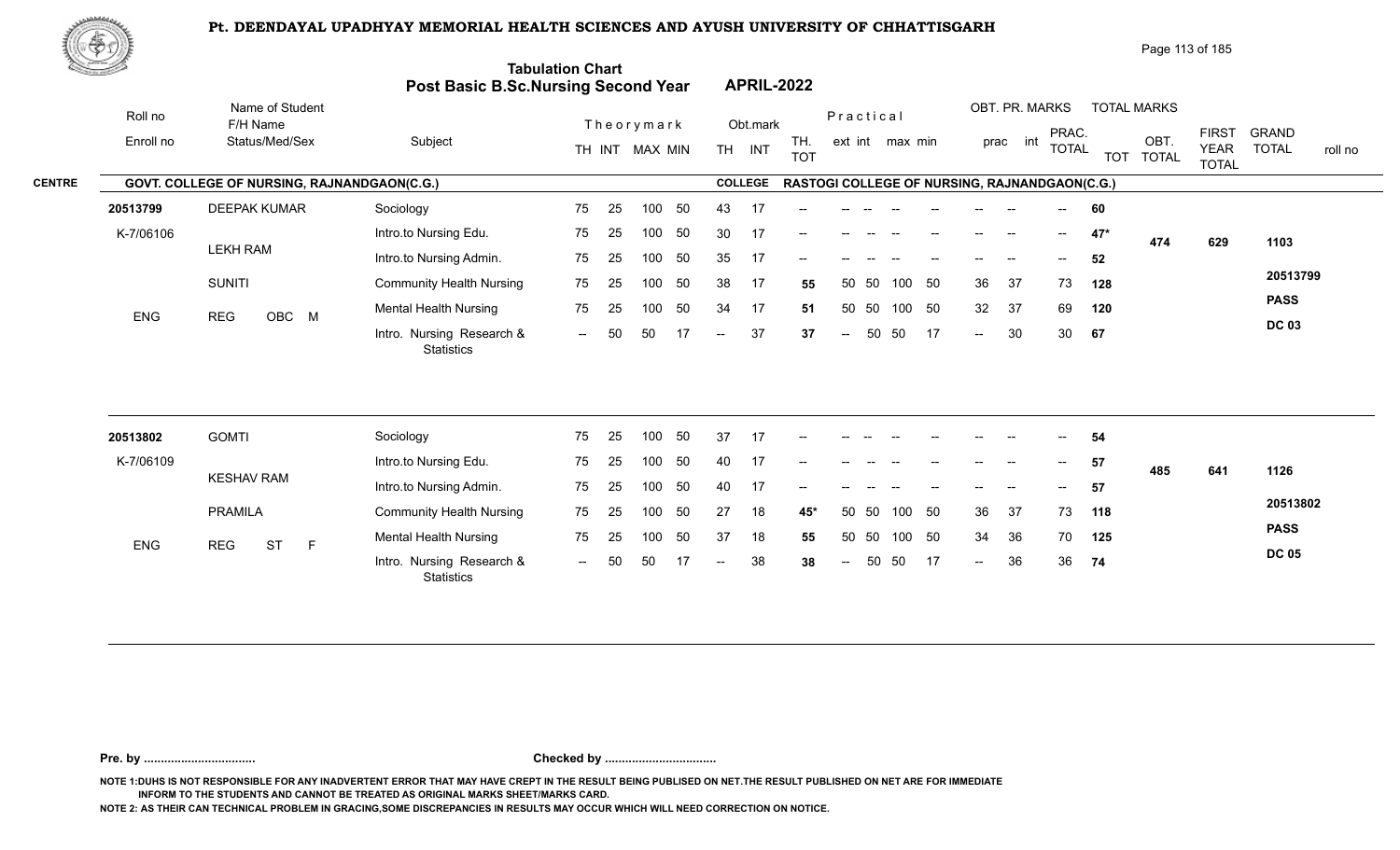

|               | .@���      |                                             |                                            |                         |                                       |                          | Page 114 of 185                                          |                                                                                        |
|---------------|------------|---------------------------------------------|--------------------------------------------|-------------------------|---------------------------------------|--------------------------|----------------------------------------------------------|----------------------------------------------------------------------------------------|
|               |            |                                             | <b>Post Basic B.Sc.Nursing Second Year</b> | <b>Tabulation Chart</b> | <b>APRIL-2022</b>                     |                          |                                                          |                                                                                        |
|               | Roll no    | Name of Student<br>F/H Name                 |                                            | Theorymark              | Obt.mark                              | Practical                | OBT. PR. MARKS<br><b>TOTAL MARKS</b>                     |                                                                                        |
|               | Enroll no  | Status/Med/Sex                              | Subject                                    | TH INT MAX MIN          | TH.<br><b>TH</b><br>INT<br><b>TOT</b> | ext int max min          | PRAC.<br>int<br>OBT<br>prac<br><b>TOTAL</b><br>TOT TOTAL | <b>FIRST</b><br><b>GRAND</b><br><b>TOTAL</b><br><b>YEAR</b><br>roll no<br><b>TOTAL</b> |
| <b>CENTRE</b> |            | GOVT. COLLEGE OF NURSING, RAJNANDGAON(C.G.) |                                            |                         | <b>COLLEGE</b>                        |                          | RASTOGI COLLEGE OF NURSING, RAJNANDGAON(C.G.)            |                                                                                        |
|               | 20513803   | <b>GOURI TATMIA</b>                         | Sociology                                  | 50<br>75<br>-25<br>100  | 43<br>18<br>$-$                       |                          | 61<br>$-$                                                |                                                                                        |
|               | K-7/06110  |                                             | Intro.to Nursing Edu.                      | 50<br>75<br>25<br>100   | 34<br>17<br>$\qquad \qquad -$         | $- -$                    | 51<br>$--$<br>$--$<br>--<br>485                          | 626<br>1111                                                                            |
|               |            | <b>MANI LAL TATMIA</b>                      | Intro.to Nursing Admin.                    | 75<br>-50<br>25<br>100  | 34<br>17<br>$\qquad \qquad -$         |                          | 51<br>$- -$<br>--                                        |                                                                                        |
|               |            | REETA BAI TATMIA                            | <b>Community Health Nursing</b>            | 50<br>75<br>25<br>100   | 33<br>18<br>51                        | 50<br>50 50<br>100       | 36<br>37<br>73<br>124                                    | 20513803                                                                               |
|               | <b>ENG</b> | OBC F<br><b>REG</b>                         | Mental Health Nursing                      | 75<br>50<br>25<br>100   | 36<br>18<br>54                        | 50<br>100<br>50<br>50    | 38<br>32<br>70<br>124                                    | <b>PASS</b>                                                                            |
|               |            |                                             | Intro. Nursing Research &<br>Statistics    | 17<br>50<br>50<br>$-$   | 38<br>38<br>$--$                      | 50<br>17<br>50<br>$\sim$ | 36<br>36 74<br>$\sim$                                    |                                                                                        |
|               |            |                                             |                                            |                         |                                       |                          |                                                          |                                                                                        |

| 20513805   | JAGESHWARI        | Sociology                                      | 75     | -25 | 100 | 50  | 55   | 18 | $- -$ |            |       |        |    | $- -$  | $- -$ | $--$ | 73  |     |     |             |
|------------|-------------------|------------------------------------------------|--------|-----|-----|-----|------|----|-------|------------|-------|--------|----|--------|-------|------|-----|-----|-----|-------------|
| K-7/06112  |                   | Intro.to Nursing Edu.                          | 75     | 25  | 100 | 50  | 50   | 17 | $- -$ |            |       |        |    |        |       | $--$ | 67  | 539 | 684 | 1223        |
|            | BHUSHANLAL        | Intro.to Nursing Admin.                        | 75     | 25  | 100 | 50  | 40   | 17 | $- -$ | --         |       |        |    | $- -$  | $- -$ | $--$ | 57  |     |     |             |
|            | <b>DULESHWARI</b> | <b>Community Health Nursing</b>                | 75     | -25 | 100 | -50 | 49   | 18 | 67    | 50 50      |       | 100 50 |    | 36     | -38   | 74   | 141 |     |     | 20513805    |
| <b>ENG</b> | OBC F<br>REG      | <b>Mental Health Nursing</b>                   | 75     | -25 | 100 | 50  | 39   | 18 | 57    | 50 50      |       | 100 50 |    | 32     | -38   | 70   | 127 |     |     | <b>PASS</b> |
|            |                   | Intro. Nursing Research &<br><b>Statistics</b> | $\sim$ | 50  | 50  |     | $--$ | 37 | 37    | $\sim$ $-$ | 50 50 |        | 17 | $\sim$ | 37    | 37   | 74  |     |     |             |

**Pre. by ................................. Checked by .................................**

**NOTE 1:DUHS IS NOT RESPONSIBLE FOR ANY INADVERTENT ERROR THAT MAY HAVE CREPT IN THE RESULT BEING PUBLISED ON NET.THE RESULT PUBLISHED ON NET ARE FOR IMMEDIATE INFORM TO THE STUDENTS AND CANNOT BE TREATED AS ORIGINAL MARKS SHEET/MARKS CARD.**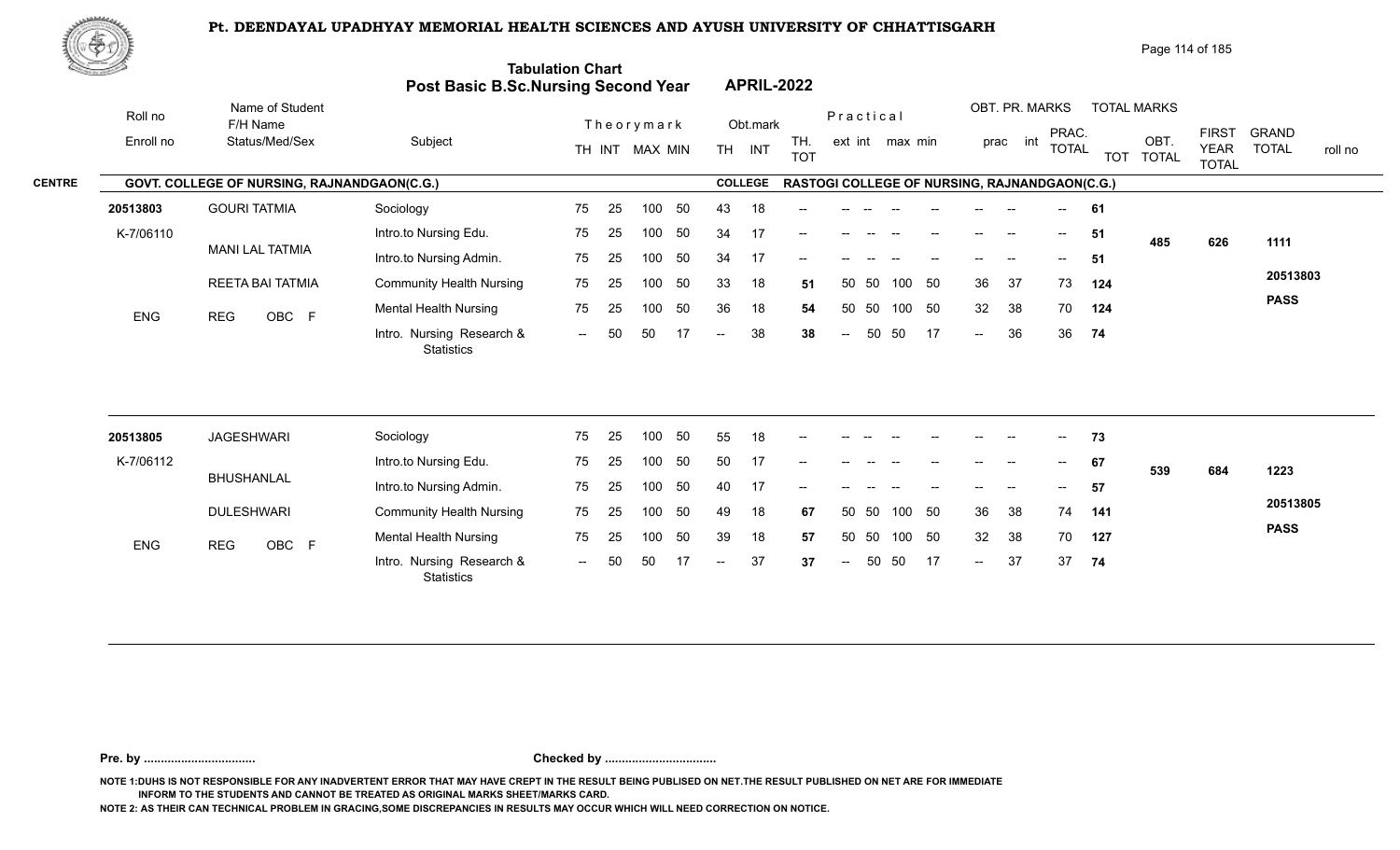

| 心やり           |            |                                             |                                            |                          |                                                          | Page 115 of 185                                                                                                                                                      |
|---------------|------------|---------------------------------------------|--------------------------------------------|--------------------------|----------------------------------------------------------|----------------------------------------------------------------------------------------------------------------------------------------------------------------------|
|               |            |                                             | <b>Post Basic B.Sc.Nursing Second Year</b> | <b>Tabulation Chart</b>  | <b>APRIL-2022</b>                                        |                                                                                                                                                                      |
|               | Roll no    | Name of Student<br>F/H Name                 |                                            | Theorymark               | Practical<br>Obt.mark                                    | OBT. PR. MARKS<br><b>TOTAL MARKS</b>                                                                                                                                 |
|               | Enroll no  | Status/Med/Sex                              | Subject                                    | TH INT MAX MIN           | TH.<br>ext int max min<br><b>TH</b><br>INT<br><b>TOT</b> | <b>FIRST</b><br><b>GRAND</b><br>PRAC.<br>int<br>OBT.<br>prac<br><b>TOTAL</b><br><b>TOTAL</b><br><b>YEAR</b><br>roll no<br><b>TOT</b><br><b>TOTAL</b><br><b>TOTAL</b> |
| <b>CENTRE</b> |            | GOVT. COLLEGE OF NURSING, RAJNANDGAON(C.G.) |                                            |                          | <b>COLLEGE</b>                                           | <b>RASTOGI COLLEGE OF NURSING, RAJNANDGAON(C.G.)</b>                                                                                                                 |
|               | 20513807   | KAILASH KUMAR SIDAR                         | Sociology                                  | 75<br>50<br>-25<br>100   | 18<br>33<br>$- -$                                        | -51<br>$--$                                                                                                                                                          |
|               | K-7/06117  |                                             | Intro.to Nursing Edu.                      | 75<br>50<br>-25<br>100   | 27<br>18<br>--                                           | $45*$<br>$\sim$<br>--<br>476<br>630<br>1106                                                                                                                          |
|               |            | <b>AIBAL SINGH</b>                          | Intro.to Nursing Admin.                    | -50<br>75<br>-25<br>100  | 38<br>18<br>$- -$                                        | 56                                                                                                                                                                   |
|               |            | <b>JANKI</b>                                | <b>Community Health Nursing</b>            | 50<br>75<br>25<br>100    | 29<br>17<br>- 50<br>50 50<br>100<br>46*                  | 20513807<br>36<br>42<br>78<br>124                                                                                                                                    |
|               | <b>ENG</b> | <b>ST</b><br>REG<br>M                       | <b>Mental Health Nursing</b>               | 50<br>75<br>100<br>25    | 17<br>50<br>100<br>50<br>41<br>50<br>58                  | <b>FAIL</b><br>36<br>68<br>32<br>126                                                                                                                                 |
|               |            |                                             | Intro. Nursing Research &                  | 17<br>50<br>50<br>$  \,$ | 37<br>17<br>- 50<br>50<br>37<br>$  \,$<br>$\sim$ $-$     | 37<br>37<br>74<br>$\sim$                                                                                                                                             |

| 20513808  |            | KAMESHWAR PRASAD | Sociology                                      | 75   | 25 | 100 | -50 | 49                                    | 19 | $\overline{\phantom{a}}$ | $--$  | $- -$ | $- -$  | $- -$ | $- -$                    | $- -$ | $\sim$                   | 68  |     |     |             |
|-----------|------------|------------------|------------------------------------------------|------|----|-----|-----|---------------------------------------|----|--------------------------|-------|-------|--------|-------|--------------------------|-------|--------------------------|-----|-----|-----|-------------|
| K-7/06615 |            |                  | Intro.to Nursing Edu.                          | 75   | 25 | 100 | -50 | 46                                    | 18 | $\overline{\phantom{a}}$ |       |       |        |       | $- -$                    |       | $\overline{\phantom{m}}$ | 64  | 531 | 663 | 1194        |
|           |            | MAHENDRA KUMAR   | Intro.to Nursing Admin.                        | 75   | 25 | 100 | -50 | 38                                    | 18 | $- -$                    |       |       |        |       | --                       |       | $\overline{\phantom{a}}$ | 56  |     |     |             |
|           | MAHESHWARI |                  | <b>Community Health Nursing</b>                | 75   | 25 | 100 | -50 | 44                                    | 18 | 62                       | 50 50 |       | 100 50 |       | 40                       | -38   | 78                       | 140 |     |     | 20513808    |
| ENG       | <b>REG</b> | OBC M            | <b>Mental Health Nursing</b>                   | 75   | 25 | 100 | 50  | 40                                    | 18 | 58                       | 50 50 |       | 100 50 |       | 32                       | -38   | 70                       | 128 |     |     | <b>PASS</b> |
|           |            |                  | Intro. Nursing Research &<br><b>Statistics</b> | $ -$ | 50 | 50  |     | $\hspace{0.05cm}$ – $\hspace{0.05cm}$ | 37 | 37                       | $--$  | 50 50 |        | 17    | $\overline{\phantom{a}}$ | 38    | 38                       | 75  |     |     |             |

**Pre. by ................................. Checked by .................................**

**NOTE 1:DUHS IS NOT RESPONSIBLE FOR ANY INADVERTENT ERROR THAT MAY HAVE CREPT IN THE RESULT BEING PUBLISED ON NET.THE RESULT PUBLISHED ON NET ARE FOR IMMEDIATE INFORM TO THE STUDENTS AND CANNOT BE TREATED AS ORIGINAL MARKS SHEET/MARKS CARD.**

**NOTE 2: AS THEIR CAN TECHNICAL PROBLEM IN GRACING,SOME DISCREPANCIES IN RESULTS MAY OCCUR WHICH WILL NEED CORRECTION ON NOTICE.**

Statistics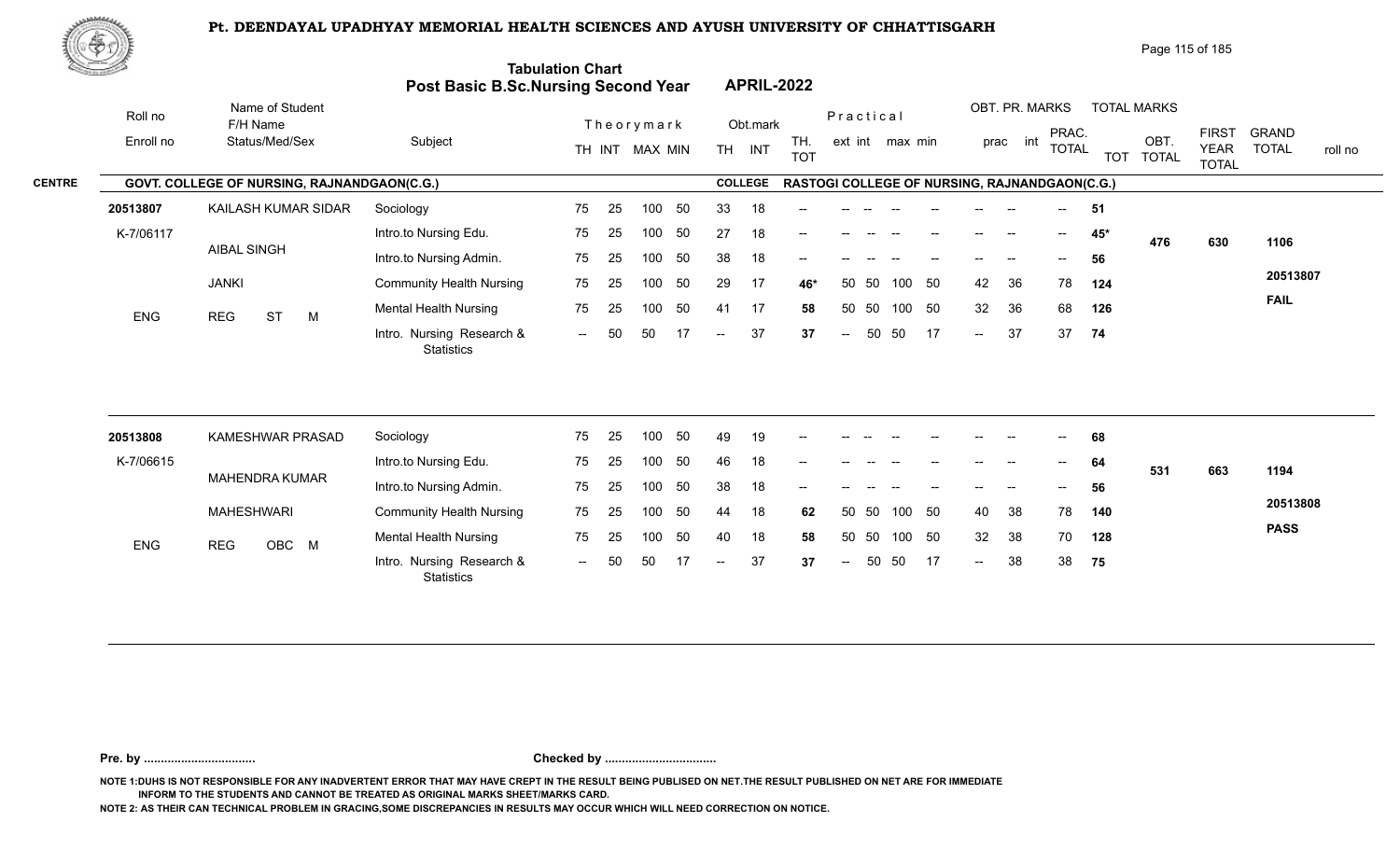

|               | 政学の        |                                             |                                            |                               |                                           | Page 116 of 185                                                                                                                                                        |
|---------------|------------|---------------------------------------------|--------------------------------------------|-------------------------------|-------------------------------------------|------------------------------------------------------------------------------------------------------------------------------------------------------------------------|
|               |            |                                             | <b>Post Basic B.Sc.Nursing Second Year</b> | <b>Tabulation Chart</b>       | <b>APRIL-2022</b>                         |                                                                                                                                                                        |
|               | Roll no    | Name of Student<br>F/H Name                 |                                            | Theorymark                    | Practical<br>Obt.mark                     | OBT. PR. MARKS<br><b>TOTAL MARKS</b>                                                                                                                                   |
|               | Enroll no  | Status/Med/Sex                              | Subject                                    | TH INT MAX MIN                | TH.<br><b>TH</b><br>INT<br><b>TOT</b>     | <b>GRAND</b><br><b>FIRST</b><br>PRAC.<br>OBT.<br>int<br>ext int max min<br>prac<br><b>TOTAL</b><br><b>TOTAL</b><br><b>YEAR</b><br>roll no<br>TOT TOTAL<br><b>TOTAL</b> |
| <b>CENTRE</b> |            | GOVT. COLLEGE OF NURSING, RAJNANDGAON(C.G.) |                                            |                               | <b>COLLEGE</b>                            | <b>RASTOGI COLLEGE OF NURSING, RAJNANDGAON(C.G.)</b>                                                                                                                   |
|               | 20513809   | LAXMI                                       | Sociology                                  | 50<br>75<br>-25<br>100        | 19<br>51<br>$-$                           | 70<br>$- -$                                                                                                                                                            |
|               | K-7/06116  |                                             | Intro.to Nursing Edu.                      | 75<br>-25<br>50<br>100        | 54<br>17<br>--                            | 71<br>$--$<br>--<br>533<br>1226<br>693                                                                                                                                 |
|               |            | <b>GIRVAR</b>                               | Intro.to Nursing Admin.                    | 75<br>-50<br>25<br>100        | 39<br>17<br>--                            | 56                                                                                                                                                                     |
|               |            | <b>TIRATH BAI</b>                           | <b>Community Health Nursing</b>            | 75<br>50<br>25<br>100         | 43<br>18<br>50 50<br>61                   | 20513809<br>37<br>50<br>36<br>73<br>100<br>134                                                                                                                         |
|               | <b>ENG</b> | OBC F<br><b>REG</b>                         | <b>Mental Health Nursing</b>               | 50<br>75<br>100<br>25         | 41<br>18<br>50 50<br>59                   | <b>PASS</b><br>32<br>36<br>68<br>100<br>50<br>127                                                                                                                      |
|               |            |                                             | Intro. Nursing Research &<br>Statistics    | 17<br>-50<br>50<br>$\sim$ $-$ | 38<br>50<br>38<br>$\sim$ $\sim$<br>$\sim$ | 37<br>17<br>37<br>50<br>75<br>$--$                                                                                                                                     |

| 20513810   | <b>LIKESHWAR</b>     | Sociology                                      | 75  | 25  | 100 | 50  | 52    | 20 | $\overline{\phantom{a}}$ | $- -$                    | $- -$                    | $- -$  | $-$                                   | $-$                      | $--$   | $\sim$ $\sim$             | 72  |     |     |             |
|------------|----------------------|------------------------------------------------|-----|-----|-----|-----|-------|----|--------------------------|--------------------------|--------------------------|--------|---------------------------------------|--------------------------|--------|---------------------------|-----|-----|-----|-------------|
| K-7/06117  |                      | Intro.to Nursing Edu.                          | 75  | -25 | 100 | -50 | -43   | 19 | $\sim$                   | $\overline{\phantom{a}}$ | $\overline{\phantom{a}}$ | $\sim$ | $-\!$ $\!-$                           | $\sim$                   | $\sim$ | $\mathbf{H}^{\mathbf{H}}$ | 62  | 547 | 715 | 1262        |
|            | <b>BHIKHAG SINGH</b> | Intro.to Nursing Admin.                        | 75  | 25  | 100 | 50  | 43    | 18 | $\sim$                   | $\sim$                   | $\overline{\phantom{a}}$ | $- -$  | $\hspace{0.05cm}$ – $\hspace{0.05cm}$ | $---$                    | $  \,$ | $\sim$ $-$                | 61  |     |     |             |
|            | SHULESH BAI          | <b>Community Health Nursing</b>                | 75  | -25 | 100 | -50 | 45    | 18 | 63                       | 50 50                    |                          | 100 50 |                                       | 38                       | -37    | 75                        | 138 |     |     | 20513810    |
| <b>ENG</b> | OBC M<br><b>REG</b>  | <b>Mental Health Nursing</b>                   | 75  | 25  | 100 | -50 | 45    | 18 | 63                       | 50 50                    |                          | 100 50 |                                       | 40                       | - 36   | 76                        | 139 |     |     | <b>PASS</b> |
|            |                      | Intro. Nursing Research &<br><b>Statistics</b> | $-$ | 50  |     |     | $- -$ | 37 | 37                       | $--$                     | 50                       | -50    | 17                                    | $\overline{\phantom{a}}$ | 38     | 38                        | 75  |     |     |             |

**Pre. by ................................. Checked by .................................**

**NOTE 1:DUHS IS NOT RESPONSIBLE FOR ANY INADVERTENT ERROR THAT MAY HAVE CREPT IN THE RESULT BEING PUBLISED ON NET.THE RESULT PUBLISHED ON NET ARE FOR IMMEDIATE INFORM TO THE STUDENTS AND CANNOT BE TREATED AS ORIGINAL MARKS SHEET/MARKS CARD.**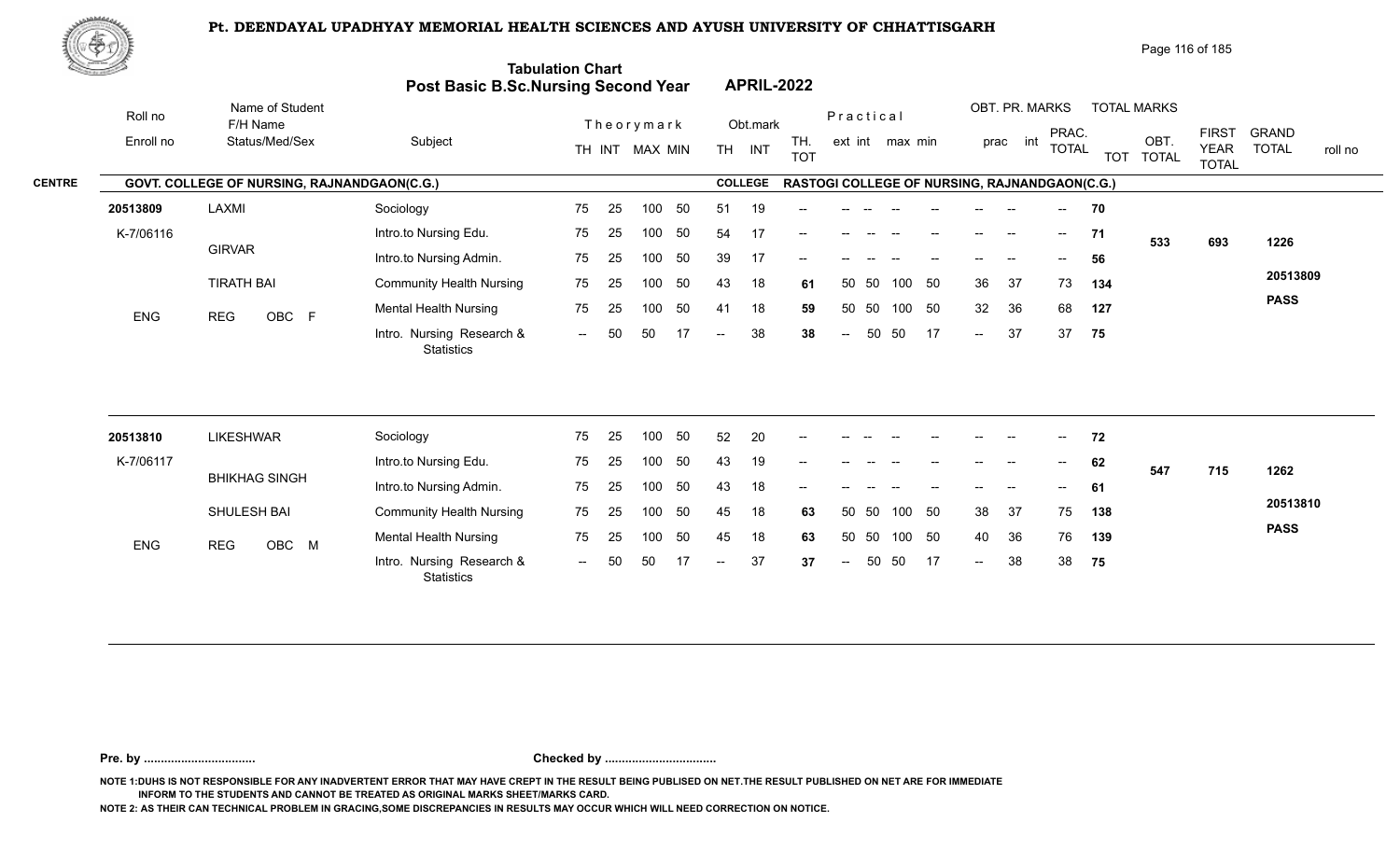Intro. Nursing Research & -- -- OBC

75

25 100 50 75

-- 50 50 17 -- 38 38

100 50



|                     | でやむ       |                                                    |                                                         |                                                                       |                                |                 |                                                          | Page 117 of 185                                                                 |
|---------------------|-----------|----------------------------------------------------|---------------------------------------------------------|-----------------------------------------------------------------------|--------------------------------|-----------------|----------------------------------------------------------|---------------------------------------------------------------------------------|
| <b>Construction</b> |           |                                                    |                                                         | <b>Tabulation Chart</b><br><b>Post Basic B.Sc.Nursing Second Year</b> | <b>APRIL-2022</b>              |                 |                                                          |                                                                                 |
|                     | Roll no   | Name of Student<br>F/H Name                        |                                                         | Theorymark                                                            | Obt.mark                       | Practical       | OBT. PR. MARKS<br><b>TOTAL MARKS</b>                     |                                                                                 |
|                     | Enroll no | Status/Med/Sex                                     | Subject                                                 | MAX MIN<br>TH INT                                                     | TH.<br>INT<br>TH<br><b>TOT</b> | ext int max min | PRAC.<br>OBT<br>int<br>prac<br><b>TOTAL</b><br>TOT TOTAL | <b>FIRST</b><br>GRAND<br><b>YEAR</b><br><b>TOTAL</b><br>roll no<br><b>TOTAL</b> |
| <b>CENTRE</b>       |           | <b>GOVT. COLLEGE OF NURSING, RAJNANDGAON(C.G.)</b> |                                                         |                                                                       | <b>COLLEGE</b>                 |                 | RASTOGI COLLEGE OF NURSING, RAJNANDGAON(C.G.)            |                                                                                 |
|                     | 20513811  | <b>MADHU SINHA</b>                                 | Sociology                                               | 75<br>-50<br>100<br>-25                                               | 17<br>47<br>$- -$              |                 | 64<br>$\sim$                                             |                                                                                 |
|                     | K-7/06118 |                                                    | Intro.to Nursing Edu.                                   | 75<br>-50<br>100<br>-25                                               | 38<br>--                       |                 | 55<br>$\hspace{0.05cm}$<br>$- -$<br>512                  | 1145<br>633                                                                     |
|                     |           | PUK RAM SINHA                                      | Intro.to Nursing Admin.                                 | 50<br>75<br>100<br>-25                                                | 40<br>18<br>$- -$              |                 | 58                                                       |                                                                                 |
|                     |           |                                                    | $\sim$ $\sim$ $\sim$ $\sim$ $\sim$ $\sim$ $\sim$ $\sim$ |                                                                       |                                |                 | $\sim$ $\sim$<br>$\sim$ $\sim$                           | 20513811                                                                        |

100 50 38 18 **56** 32 37 69 **125**

50 50

50 50 46 18 **64** 36 36 72 **136**

36 36 72 **136** 32 37 69 125  $-36$  36 74

**PASS**

**74**

-- 50 38 36 **38** 36

| 20513812   | NEELKANTH             | Sociology                                      | 75  | 25  | 100 | 50  | -38   | 17 | $- -$ | $- -$ |       |    |        | $- -$                    | $- -$ | $\overline{\phantom{a}}$ | 55  |     |     |             |
|------------|-----------------------|------------------------------------------------|-----|-----|-----|-----|-------|----|-------|-------|-------|----|--------|--------------------------|-------|--------------------------|-----|-----|-----|-------------|
| K-7/06119  |                       | Intro.to Nursing Edu.                          | 75  | 25  | 100 | -50 | 44    | 17 | $- -$ | --    |       |    |        | --                       | $- -$ | $\sim$ $\sim$            | 61  | 508 | 649 | 1157        |
|            | <b>GOPA LDAS SAHU</b> | Intro.to Nursing Admin.                        | 75  | -25 | 100 | -50 | 50    | 18 | $- -$ |       |       |    |        | $- -$                    | $- -$ | $\sim$ $\sim$            | 68  |     |     |             |
|            | BUDHYARIN BAI SAHU    | <b>Community Health Nursing</b>                | 75  | -25 | 100 | -50 | -35   | 18 | 53    |       | 50 50 |    | 100 50 | 38                       | - 38  | 76                       | 129 |     |     | 20513812    |
| <b>ENG</b> | OBC M<br><b>REG</b>   | Mental Health Nursing                          | 75  | 25  | 100 | 50  | -37   | 17 | 54    |       | 50 50 |    | 100 50 | 31                       | -36   | 67                       | 121 |     |     | <b>PASS</b> |
|            |                       | Intro. Nursing Research &<br><b>Statistics</b> | $-$ | 50  | 50  |     | $- -$ | 38 | 38    | $-$   | 50    | 50 | 17     | $\overline{\phantom{a}}$ | 36    | 36                       | 74  |     |     |             |

**Pre. by ................................. Checked by .................................**

HEMLATA BAI

ENG REG OBC F Montail House

**NOTE 1:DUHS IS NOT RESPONSIBLE FOR ANY INADVERTENT ERROR THAT MAY HAVE CREPT IN THE RESULT BEING PUBLISED ON NET.THE RESULT PUBLISHED ON NET ARE FOR IMMEDIATE INFORM TO THE STUDENTS AND CANNOT BE TREATED AS ORIGINAL MARKS SHEET/MARKS CARD.**

**NOTE 2: AS THEIR CAN TECHNICAL PROBLEM IN GRACING,SOME DISCREPANCIES IN RESULTS MAY OCCUR WHICH WILL NEED CORRECTION ON NOTICE.**

Community Health Nursing

**Statistics** 

Mental Health Nursing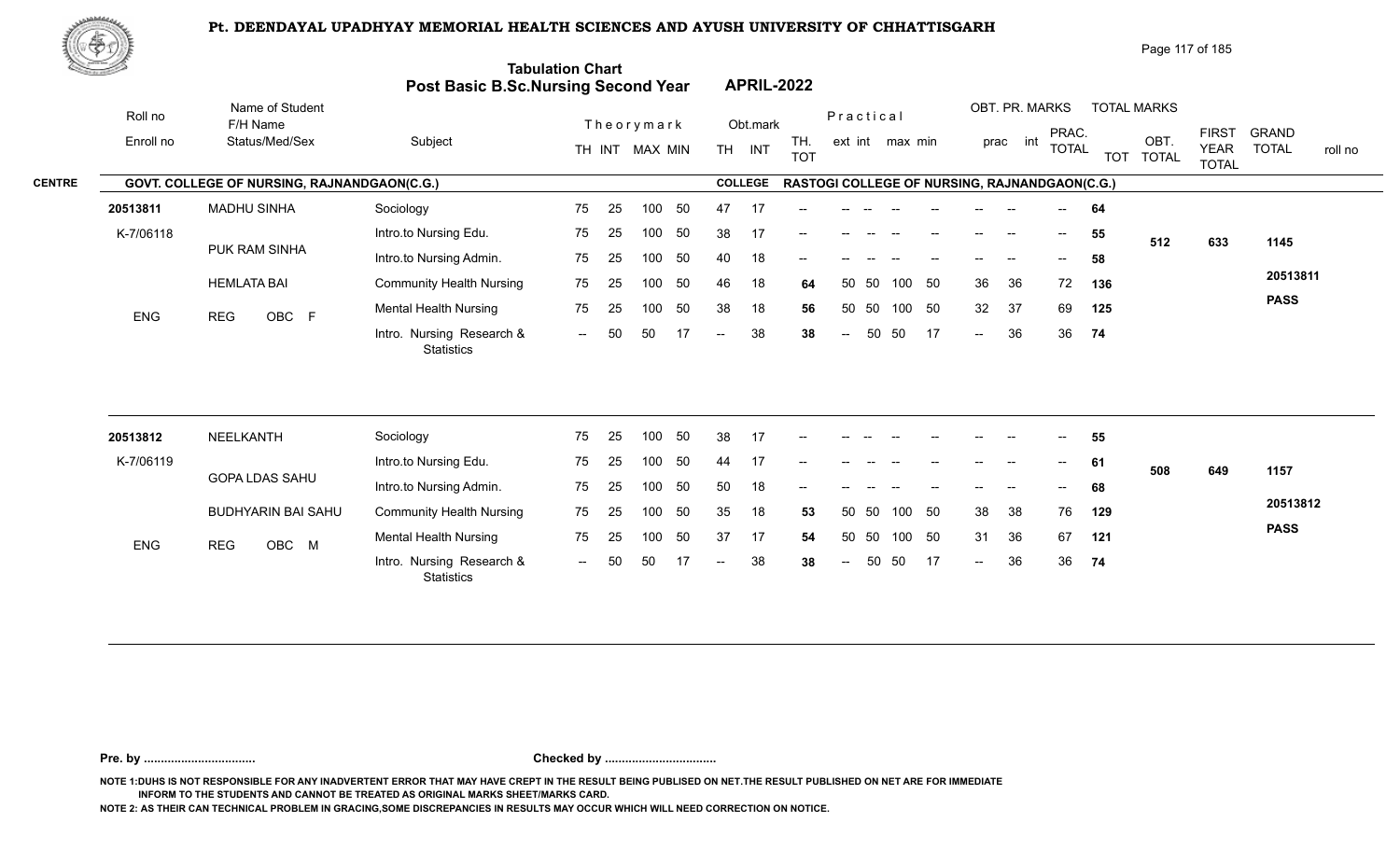

|  |  | Page 118 of 185 |
|--|--|-----------------|
|  |  |                 |

| <u>to Samuel I</u> |                                             | Post Basic B.Sc.Nursing Second Year     | <b>Tabulation Chart</b> |    |                  |     |     |                | <b>APRIL-2022</b>                             |                          |       |                 |        |                 |                |                       |            |                      |                                             |                                         |
|--------------------|---------------------------------------------|-----------------------------------------|-------------------------|----|------------------|-----|-----|----------------|-----------------------------------------------|--------------------------|-------|-----------------|--------|-----------------|----------------|-----------------------|------------|----------------------|---------------------------------------------|-----------------------------------------|
| Roll no            | Name of Student<br>F/H Name                 |                                         |                         |    | Theorymark       |     |     | Obt.mark       |                                               | Practical                |       |                 |        |                 | OBT. PR. MARKS |                       |            | <b>TOTAL MARKS</b>   |                                             |                                         |
| Enroll no          | Status/Med/Sex                              | Subject                                 |                         |    | TH INT MAX MIN   |     | TH. | INT            | TH.<br><b>TOT</b>                             |                          |       | ext int max min |        |                 | int<br>prac    | PRAC.<br><b>TOTAL</b> | <b>TOT</b> | OBT.<br><b>TOTAL</b> | <b>FIRST</b><br><b>YEAR</b><br><b>TOTAL</b> | <b>GRAND</b><br><b>TOTAL</b><br>roll no |
|                    | GOVT. COLLEGE OF NURSING, RAJNANDGAON(C.G.) |                                         |                         |    |                  |     |     | <b>COLLEGE</b> | RASTOGI COLLEGE OF NURSING, RAJNANDGAON(C.G.) |                          |       |                 |        |                 |                |                       |            |                      |                                             |                                         |
| 20513813           | <b>ONISHA</b>                               | Sociology                               | 75                      | 25 | 100              | 50  | 44  | 17             |                                               |                          |       |                 |        |                 |                |                       | 61         |                      |                                             |                                         |
| K-7/06120          |                                             | Intro.to Nursing Edu.                   | 75                      | 25 | 100              | 50  | 45  | 17             |                                               |                          |       |                 |        |                 |                | $--$                  | 62         | 517                  | 660                                         | 1177                                    |
|                    | <b>LAXMAN RAM</b>                           | Intro.to Nursing Admin.                 | 75                      | 25 | 100              | 50  | 39  | 18             | --                                            |                          |       |                 |        |                 |                |                       | 57         |                      |                                             |                                         |
|                    | <b>URMILA</b>                               | <b>Community Health Nursing</b>         | 75                      | 25 | 100              | 50  | 51  | 17             | 68                                            |                          | 50 50 | 100             | 50     | 36              | 37             | 73                    | 141        |                      |                                             | 20513813                                |
| <b>ENG</b>         | <b>REG</b><br>OBC F                         | <b>Mental Health Nursing</b>            | 75                      | 25 | 100              | 50  | 37  | 17             | 54                                            |                          | 50 50 | 100 50          |        | 31              | 38             | 69                    | 123        |                      |                                             | <b>PASS</b>                             |
|                    |                                             | Intro. Nursing Research &<br>Statistics | $\sim$                  | 50 | 50               | -17 | $-$ | 37             | 37                                            | $\overline{\phantom{a}}$ | 50    | 50              | 17     | $\sim$          | 36             | 36                    | 73         |                      |                                             |                                         |
|                    |                                             |                                         |                         |    |                  |     |     |                |                                               |                          |       |                 |        |                 |                |                       |            |                      |                                             |                                         |
| 20513815           | <b>PURNIMA</b>                              | Sociology                               | 75                      | 25 | 100              | 50  | 43  | 18             |                                               |                          |       |                 |        |                 |                |                       | 61         |                      |                                             |                                         |
| K-7/06122          | <b>TIJURAM SONKAR</b>                       | Intro.to Nursing Edu.                   | 75                      | 25 | 100              | 50  | 38  | 17             |                                               |                          |       |                 |        |                 |                |                       | 55         | 495                  | 662                                         | 1157                                    |
|                    |                                             | Intro.to Nursing Admin.                 | 75                      | 25 | 100 <sub>1</sub> | 50  | 38  | 18             |                                               |                          |       |                 |        |                 |                |                       | 56         |                      |                                             |                                         |
|                    | KAMLA BAI SONKAR                            | <b>Community Health Nursing</b>         | 75                      | 25 | 100              | 50  | 33  | 17             | 50                                            | 50                       | 50    | 100             | 50     | 42              | 37             | 79                    | 129        |                      |                                             | 20513815                                |
| ENG                | <b>REG</b><br>GEN F                         | <b>Mental Health Nursing</b>            | 75                      | 25 | 100              | 50  | 34  | 17             | 51                                            | 50                       | 50    |                 | 100 50 | 32 <sup>°</sup> | 36             | 68                    | 119        |                      |                                             | <b>PASS</b>                             |
|                    |                                             | Intro. Nursing Research &<br>Statistics |                         |    | 50               |     |     | 38             | 38                                            | $\overline{a}$           | 50    | 50              | 17     | $\sim$          | 37             | 37                    | 75         |                      |                                             |                                         |

**Pre. by ................................. Checked by .................................**

**NOTE 1:DUHS IS NOT RESPONSIBLE FOR ANY INADVERTENT ERROR THAT MAY HAVE CREPT IN THE RESULT BEING PUBLISED ON NET.THE RESULT PUBLISHED ON NET ARE FOR IMMEDIATE INFORM TO THE STUDENTS AND CANNOT BE TREATED AS ORIGINAL MARKS SHEET/MARKS CARD.**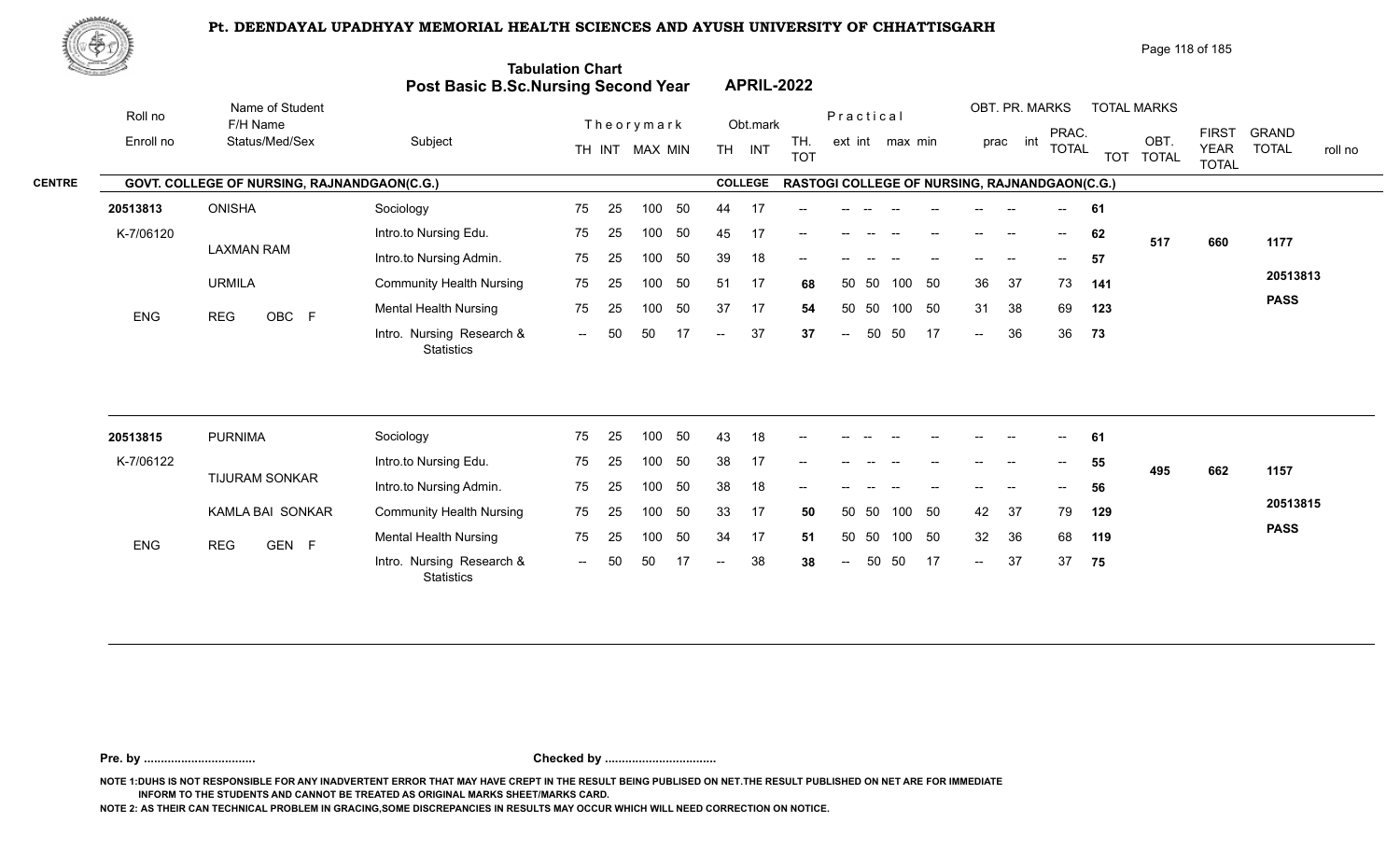

| Page 119 of 185 |
|-----------------|
|                 |

| <u> Karatanan Kabupatén Ing Kabupatén Ing Kabupatén Ing Kabupatén Ing Kabupatén Ing Kabupatén Ing Kabupatén Ing Ka</u> |                                             | Post Basic B.Sc.Nursing Second Year            | <b>Tabulation Chart</b> |    |                |    |                          |                | <b>APRIL-2022</b>                             |                          |       |                 |        |        |                |                          |            |                      |                             |                         |
|------------------------------------------------------------------------------------------------------------------------|---------------------------------------------|------------------------------------------------|-------------------------|----|----------------|----|--------------------------|----------------|-----------------------------------------------|--------------------------|-------|-----------------|--------|--------|----------------|--------------------------|------------|----------------------|-----------------------------|-------------------------|
| Roll no                                                                                                                | Name of Student<br>F/H Name                 |                                                |                         |    | Theorymark     |    |                          | Obt.mark       |                                               | Practical                |       |                 |        |        | OBT. PR. MARKS | PRAC.                    |            | <b>TOTAL MARKS</b>   | <b>FIRST</b>                | <b>GRAND</b>            |
| Enroll no                                                                                                              | Status/Med/Sex                              | Subject                                        |                         |    | TH INT MAX MIN |    |                          | TH INT         | TH.<br><b>TOT</b>                             |                          |       | ext int max min |        |        | int<br>prac    | <b>TOTAL</b>             | <b>TOT</b> | OBT.<br><b>TOTAL</b> | <b>YEAR</b><br><b>TOTAL</b> | <b>TOTAL</b><br>roll no |
|                                                                                                                        | GOVT. COLLEGE OF NURSING, RAJNANDGAON(C.G.) |                                                |                         |    |                |    |                          | <b>COLLEGE</b> | RASTOGI COLLEGE OF NURSING, RAJNANDGAON(C.G.) |                          |       |                 |        |        |                |                          |            |                      |                             |                         |
| 20513816                                                                                                               | RACHANA PHILIPS                             | Sociology                                      | 75                      | 25 | 100            | 50 | 48                       | 18             |                                               |                          |       |                 |        |        |                |                          | 66         |                      |                             |                         |
| K-7/06123                                                                                                              |                                             | Intro.to Nursing Edu.                          | 75                      | 25 | 100            | 50 | 39                       | 17             |                                               |                          |       |                 |        |        |                | $\overline{\phantom{a}}$ | 56         | 509                  | 635                         | 1144                    |
|                                                                                                                        | <b>ABHIJEET PHILIPS</b>                     | Intro.to Nursing Admin.                        | 75                      | 25 | 100            | 50 | 36                       | 18             | --                                            |                          |       |                 |        |        |                |                          | 54         |                      |                             |                         |
|                                                                                                                        | <b>SUBHASHINI</b>                           | <b>Community Health Nursing</b>                | 75                      | 25 | 100            | 50 | 37                       | -17            | 54                                            | 50                       | 50    | 100             | 50     | 40     | 38             | 78                       | 132        |                      |                             | 20513816                |
| <b>ENG</b>                                                                                                             | GEN F<br><b>REG</b>                         | <b>Mental Health Nursing</b>                   | 75                      | 25 | 100            | 50 | 34                       | 18             | 52                                            | 50                       | 50    | 100             | 50     | 38     | 38             | 76                       | 128        |                      |                             | <b>PASS</b>             |
|                                                                                                                        |                                             | Intro. Nursing Research &<br><b>Statistics</b> | $\sim$ $\sim$           | 50 | 50             | 17 | $\overline{\phantom{a}}$ | 37             | 37                                            | $\overline{\phantom{a}}$ | 50    | 50              | 17     | $\sim$ | 36             | 36                       | 73         |                      |                             |                         |
| 20513818                                                                                                               | <b>RATNA KUMAR</b>                          | Sociology                                      | 75                      | 25 | 100            | 50 | 60                       | 18             |                                               |                          |       |                 |        |        |                |                          | 78         |                      |                             |                         |
| K-7/06125                                                                                                              | <b>CHANDRA</b>                              | Intro.to Nursing Edu.                          | 75                      | 25 | 100            | 50 | 53                       | 18             | --                                            |                          |       |                 |        | $- -$  |                | $--$                     | 71         | 561                  | 703                         | 1264                    |
|                                                                                                                        | PALTAN SINGH<br><b>CHANDRA</b>              | Intro.to Nursing Admin.                        | 75                      | 25 | 100            | 50 | 42                       | 18             |                                               |                          |       |                 |        |        |                |                          | 60         |                      |                             |                         |
|                                                                                                                        | <b>MEENA BAI CHANDRA</b>                    | <b>Community Health Nursing</b>                | 75                      | 25 | 100            | 50 | 51                       | 17             | 68                                            |                          | 50 50 |                 | 100 50 | 38     | 37             | 75                       | 143        |                      |                             | 20513818                |
| <b>ENG</b>                                                                                                             | <b>REG</b><br>OBC F                         | <b>Mental Health Nursing</b>                   | 75                      | 25 | 100            | 50 | 43                       | 18             | 61                                            | 50                       | 50    | 100             | 50     | 38     | 36             | 74                       | 135        |                      |                             | <b>PASS</b>             |
|                                                                                                                        |                                             | Intro. Nursing Research &<br><b>Statistics</b> | $\sim$ $\sim$           | 50 | 50             | 17 | $\overline{\phantom{a}}$ | 38             | 38                                            | $\sim$                   | 50    | 50              | 17     | $\sim$ | 36             | 36                       | 74         |                      |                             |                         |
|                                                                                                                        |                                             |                                                |                         |    |                |    |                          |                |                                               |                          |       |                 |        |        |                |                          |            |                      |                             |                         |

**Pre. by ................................. Checked by .................................**

**NOTE 1:DUHS IS NOT RESPONSIBLE FOR ANY INADVERTENT ERROR THAT MAY HAVE CREPT IN THE RESULT BEING PUBLISED ON NET.THE RESULT PUBLISHED ON NET ARE FOR IMMEDIATE INFORM TO THE STUDENTS AND CANNOT BE TREATED AS ORIGINAL MARKS SHEET/MARKS CARD.**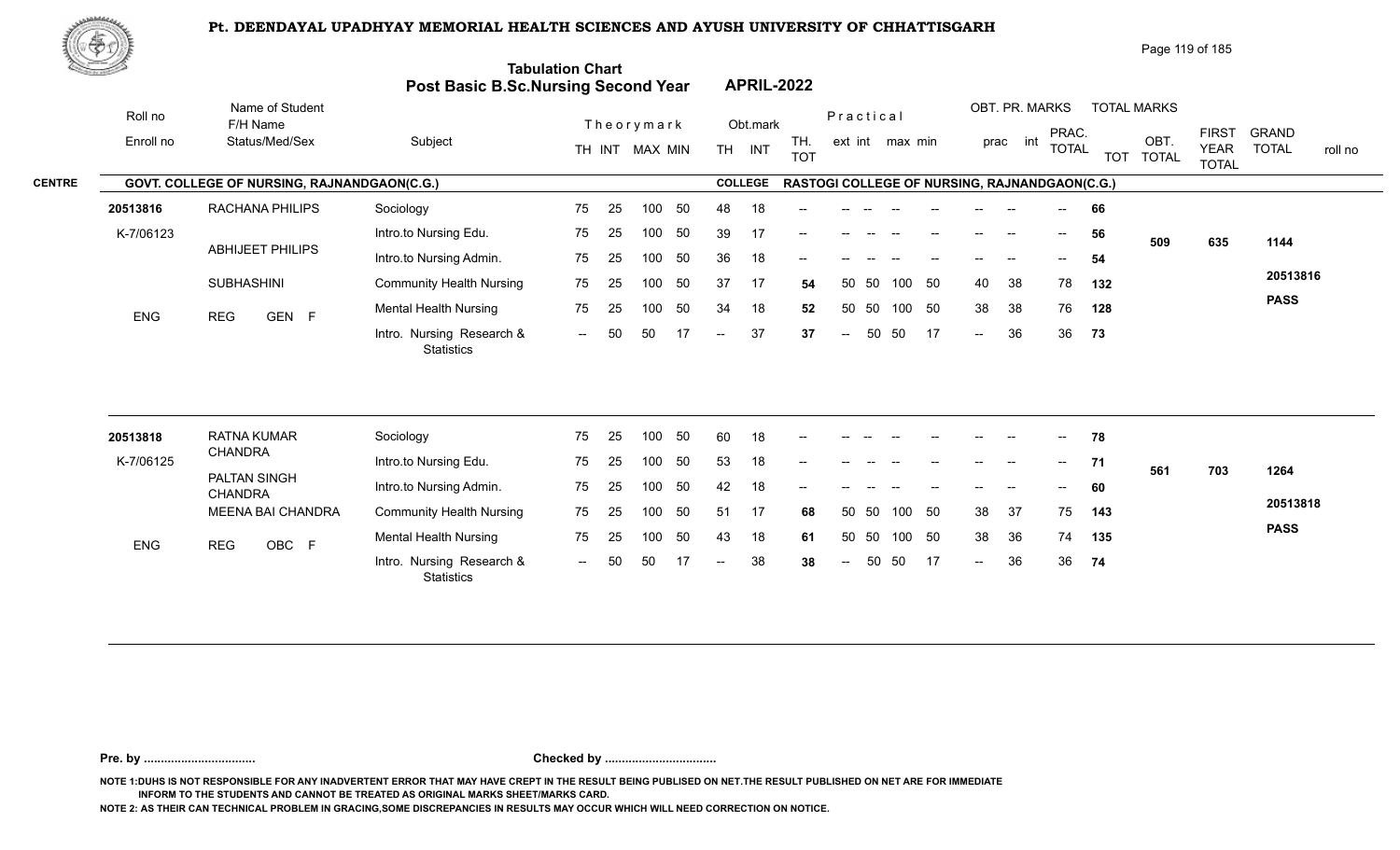

| Page 120 of 185 |
|-----------------|
|                 |

| ES LA         |            |                                             | Post Basic B.Sc.Nursing Second Year            | <b>Tabulation Chart</b> |    |                |    |                          |                | <b>APRIL-2022</b>                             |                          |       |                 |     |        |                |                                       |            |                      |                             |                         |
|---------------|------------|---------------------------------------------|------------------------------------------------|-------------------------|----|----------------|----|--------------------------|----------------|-----------------------------------------------|--------------------------|-------|-----------------|-----|--------|----------------|---------------------------------------|------------|----------------------|-----------------------------|-------------------------|
|               | Roll no    | Name of Student<br>F/H Name                 |                                                |                         |    | Theorymark     |    |                          | Obt.mark       |                                               | Practical                |       |                 |     |        | OBT. PR. MARKS | PRAC.                                 |            | <b>TOTAL MARKS</b>   | <b>FIRST</b>                | <b>GRAND</b>            |
|               | Enroll no  | Status/Med/Sex                              | Subject                                        |                         |    | TH INT MAX MIN |    |                          | TH INT         | TH.<br><b>TOT</b>                             |                          |       | ext int max min |     |        | int<br>prac    | <b>TOTAL</b>                          | <b>TOT</b> | OBT.<br><b>TOTAL</b> | <b>YEAR</b><br><b>TOTAL</b> | <b>TOTAL</b><br>roll no |
| <b>CENTRE</b> |            | GOVT. COLLEGE OF NURSING, RAJNANDGAON(C.G.) |                                                |                         |    |                |    |                          | <b>COLLEGE</b> | RASTOGI COLLEGE OF NURSING, RAJNANDGAON(C.G.) |                          |       |                 |     |        |                |                                       |            |                      |                             |                         |
|               | 20513821   | SAROJ                                       | Sociology                                      | 75                      | 25 | 100            | 50 | 56                       | 17             |                                               |                          |       |                 |     |        |                |                                       | 73         |                      |                             |                         |
|               | K-7/06128  |                                             | Intro.to Nursing Edu.                          | 75                      | 25 | 100            | 50 | 42                       | 17             |                                               |                          |       |                 |     |        |                | $\overline{\phantom{a}}$              | 59         | 523                  | 651                         | 1174                    |
|               |            | MUKESH TEEMONKAR                            | Intro.to Nursing Admin.                        | 75                      | 25 | 100            | 50 | 37                       | 18             | --                                            |                          |       |                 |     |        |                |                                       | 55         |                      |                             |                         |
|               |            | PUSHPA DEVI                                 | <b>Community Health Nursing</b>                | 75                      | 25 | 100            | 50 | 44                       | -17            | 61                                            |                          | 50 50 | 100 50          |     | 36     | 38             | 74                                    | 135        |                      |                             | 20513821                |
|               | ENG        | F<br><b>REG</b><br>SC                       | <b>Mental Health Nursing</b>                   | 75                      | 25 | 100            | 50 | 42                       | 17             | 59                                            |                          | 50 50 | 100 50          |     | 31     | 37             | 68                                    | 127        |                      |                             | <b>PASS</b>             |
|               |            |                                             | Intro. Nursing Research &<br>Statistics        | $\sim$ $\sim$           | 50 | 50             | 17 | $\overline{\phantom{a}}$ | 37             | 37                                            | $\overline{\phantom{a}}$ | 50    | 50              | 17  | $\sim$ | 37             | 37                                    | 74         |                      |                             |                         |
|               |            |                                             |                                                |                         |    |                |    |                          |                |                                               |                          |       |                 |     |        |                |                                       |            |                      |                             |                         |
|               | 20513822   | <b>SEEMA PATEL</b>                          | Sociology                                      | 75                      | 25 | 100            | 50 | 30                       | 18             |                                               |                          |       |                 |     |        |                |                                       | 48*        |                      |                             |                         |
|               | K-7/06129  |                                             | Intro.to Nursing Edu.                          | 75                      | 25 | 100            | 50 | 30                       | -17            |                                               |                          |       |                 |     |        |                | $\hspace{0.05cm}$ – $\hspace{0.05cm}$ | $47*$      | 461                  | 599                         | 1060                    |
|               |            | <b>G L PATEL</b>                            | Intro.to Nursing Admin.                        | 75                      | 25 | 100            | 50 | 37                       | 18             |                                               |                          |       |                 |     |        |                |                                       | 55         |                      |                             |                         |
|               |            | <b>TRIVENI PATEL</b>                        | <b>Community Health Nursing</b>                | 75                      | 25 | 100            | 50 | 31                       | -17            | 48*                                           | 50                       | -50   | 100             | 50  | 38     | 36             | 74                                    | 122        |                      |                             | 20513822                |
|               | <b>ENG</b> | OBC F<br><b>REG</b>                         | <b>Mental Health Nursing</b>                   | 75                      | 25 | 100            | 50 | 28                       | 17             | $45*$                                         | 50                       | 50    | 100             | 50  | 32     | 37             | 69                                    | 114        |                      |                             | <b>FAIL</b>             |
|               |            |                                             | Intro. Nursing Research &<br><b>Statistics</b> | $  \,$                  | 50 | 50             | 17 | $\overline{\phantom{a}}$ | 38             | 38                                            | $\overline{\phantom{a}}$ | 50    | 50              | -17 | $\sim$ | 37             | 37                                    | 75         |                      |                             |                         |
|               |            |                                             |                                                |                         |    |                |    |                          |                |                                               |                          |       |                 |     |        |                |                                       |            |                      |                             |                         |

**Pre. by ................................. Checked by .................................**

**NOTE 1:DUHS IS NOT RESPONSIBLE FOR ANY INADVERTENT ERROR THAT MAY HAVE CREPT IN THE RESULT BEING PUBLISED ON NET.THE RESULT PUBLISHED ON NET ARE FOR IMMEDIATE INFORM TO THE STUDENTS AND CANNOT BE TREATED AS ORIGINAL MARKS SHEET/MARKS CARD.**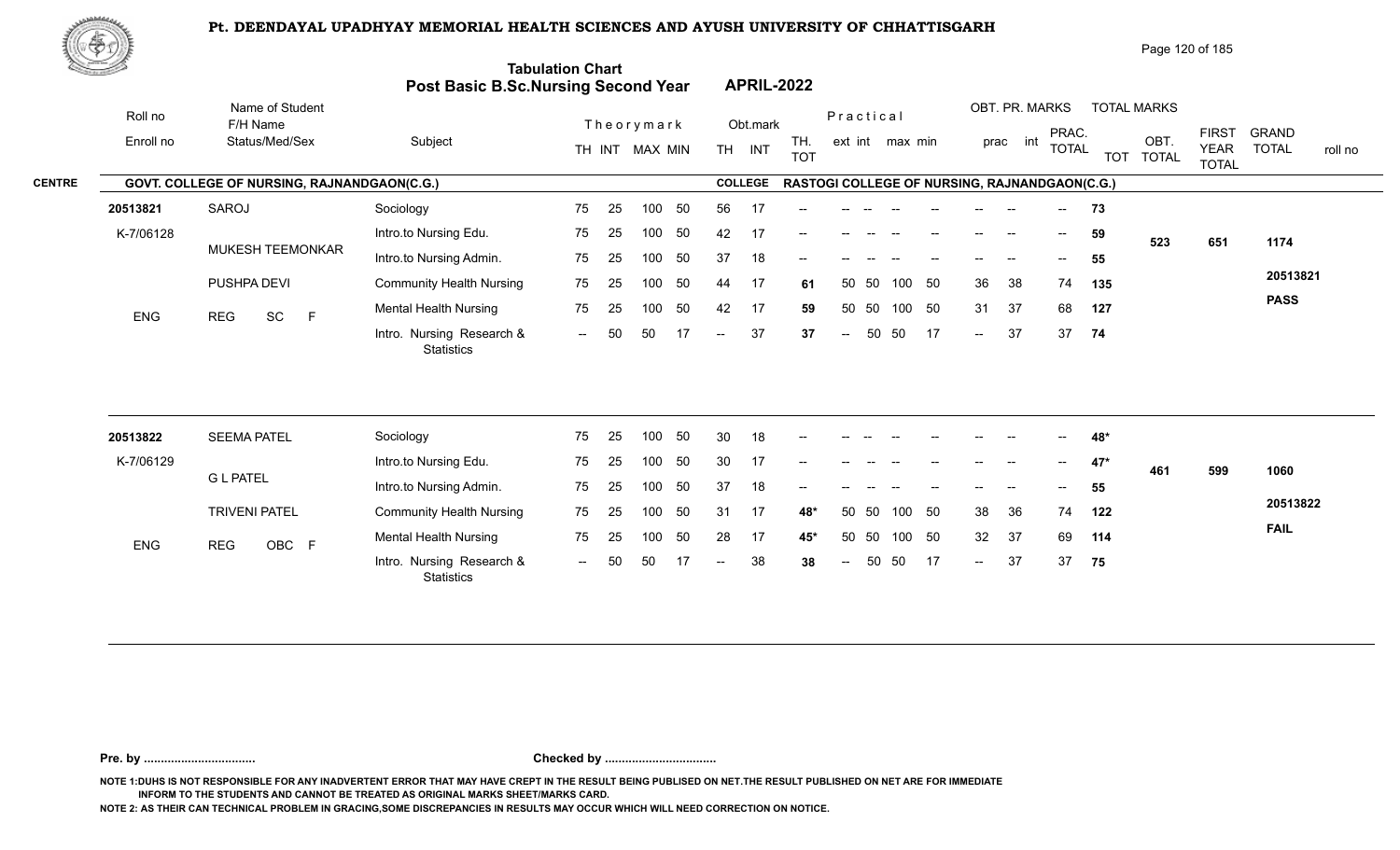

| Page 121 of 185 |  |
|-----------------|--|
|-----------------|--|

| <u>tan yang di</u> |                                             | Post Basic B.Sc.Nursing Second Year            | <b>Tabulation Chart</b>  |    |                |    |                          |                | <b>APRIL-2022</b>                             |           |       |                 |    |                          |                |                                       |            |                      |                                             |                         |
|--------------------|---------------------------------------------|------------------------------------------------|--------------------------|----|----------------|----|--------------------------|----------------|-----------------------------------------------|-----------|-------|-----------------|----|--------------------------|----------------|---------------------------------------|------------|----------------------|---------------------------------------------|-------------------------|
| Roll no            | Name of Student<br>F/H Name                 |                                                |                          |    | Theorymark     |    |                          | Obt.mark       |                                               | Practical |       |                 |    |                          | OBT. PR. MARKS |                                       |            | <b>TOTAL MARKS</b>   |                                             | <b>GRAND</b>            |
| Enroll no          | Status/Med/Sex                              | Subject                                        |                          |    | TH INT MAX MIN |    |                          | TH INT         | TH.<br><b>TOT</b>                             |           |       | ext int max min |    |                          | prac int       | PRAC.<br><b>TOTAL</b>                 | <b>TOT</b> | OBT.<br><b>TOTAL</b> | <b>FIRST</b><br><b>YEAR</b><br><b>TOTAL</b> | <b>TOTAL</b><br>roll no |
|                    | GOVT. COLLEGE OF NURSING, RAJNANDGAON(C.G.) |                                                |                          |    |                |    |                          | <b>COLLEGE</b> | RASTOGI COLLEGE OF NURSING, RAJNANDGAON(C.G.) |           |       |                 |    |                          |                |                                       |            |                      |                                             |                         |
| 20513824           | SUREKHA SIDAR                               | Sociology                                      | 75                       | 25 | 100            | 50 | 48                       | 18             |                                               |           |       |                 |    |                          |                |                                       | 66         |                      |                                             |                         |
| K-7/06131          |                                             | Intro.to Nursing Edu.                          | 75                       | 25 | 100            | 50 | 50                       | 18             | $\overline{\phantom{a}}$                      |           |       |                 |    | $\qquad \qquad -$        | --             | $\hspace{0.05cm}$ – $\hspace{0.05cm}$ | 68         | 539                  | 678                                         | 1217                    |
|                    | SHIVNATH SHNGH<br><b>SIDAR</b>              | Intro.to Nursing Admin.                        | 75                       | 25 | 100            | 50 | 44                       | 18             | --                                            |           |       |                 |    |                          |                | $- -$                                 | 62         |                      |                                             |                         |
|                    | JEET BAI SIDAR                              | <b>Community Health Nursing</b>                | 75                       | 25 | 100            | 50 | 45                       | 17             | 62                                            |           | 50 50 | 100 50          |    | 40                       | 37             | 77                                    | 139        |                      |                                             | 20513824                |
| <b>ENG</b>         | <b>ST</b><br>$\mathsf{F}$<br><b>REG</b>     | <b>Mental Health Nursing</b>                   | 75                       | 25 | 100            | 50 | 40                       | 18             | 58                                            | 50        | 50    | 100             | 50 | 36                       | 36             | 72                                    | 130        |                      |                                             | <b>PASS</b>             |
|                    |                                             | Intro. Nursing Research &<br><b>Statistics</b> | $\sim$ $\sim$            | 50 | 50             | 17 | $\overline{\phantom{a}}$ | 37             | 37                                            | $\sim$    | 50    | 50              | 17 | $\overline{a}$           | 37             |                                       | 37 74      |                      |                                             |                         |
| 20513825           | <b>SURESH KUMAR</b>                         | Sociology                                      | 75                       | 25 | 100            | 50 | 38                       | 18             |                                               |           |       |                 |    |                          |                |                                       | 56         |                      |                                             |                         |
| K-7/06132          |                                             | Intro.to Nursing Edu.                          | 75                       | 25 | 100            | 50 | 40                       | 17             |                                               |           |       |                 |    |                          |                | $\hspace{0.05cm}$                     | 57         |                      |                                             |                         |
|                    | <b>TAMESHWAR</b>                            | Intro.to Nursing Admin.                        | 75                       | 25 | 100            | 50 | 41                       | 17             | --                                            |           |       |                 |    |                          |                | $\hspace{0.05cm}$ – $\hspace{0.05cm}$ | 58         | 521                  | 644                                         | 1165                    |
|                    | <b>SARITA</b>                               | <b>Community Health Nursing</b>                | 75                       | 25 | 100            | 50 | 54                       | -17            | 71                                            | 50        | 50    | 100             | 50 | 40                       | 38             | 78                                    | 149        |                      |                                             | 20513825                |
|                    |                                             | <b>Mental Health Nursing</b>                   | 75                       | 25 | 100            | 50 | 38                       | 17             | 55                                            |           | 50 50 | 100 50          |    | 33                       | 38             | 71                                    | 126        |                      |                                             | <b>PASS</b>             |
| <b>ENG</b>         | OBC M<br><b>REG</b>                         | Intro. Nursing Research &<br>Statistics        | $\overline{\phantom{a}}$ |    | 50             |    |                          | 38             | 38                                            |           | 50    | 50              | 17 | $\overline{\phantom{a}}$ | 37             | 37                                    | 75         |                      |                                             |                         |

**Pre. by ................................. Checked by .................................**

**NOTE 1:DUHS IS NOT RESPONSIBLE FOR ANY INADVERTENT ERROR THAT MAY HAVE CREPT IN THE RESULT BEING PUBLISED ON NET.THE RESULT PUBLISHED ON NET ARE FOR IMMEDIATE INFORM TO THE STUDENTS AND CANNOT BE TREATED AS ORIGINAL MARKS SHEET/MARKS CARD.**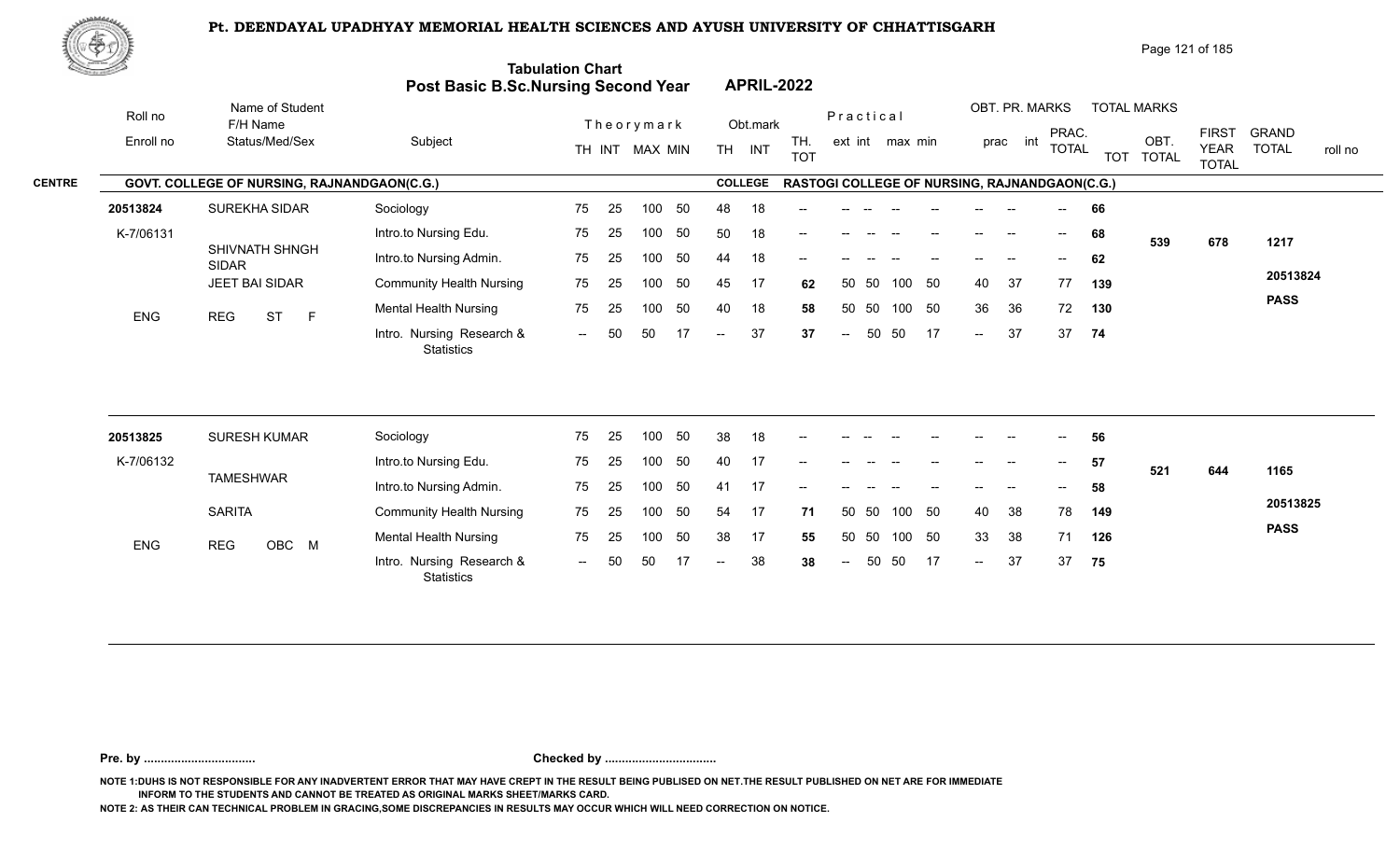

| ES LA     |                                             | Post Basic B.Sc.Nursing Second Year            | <b>Tabulation Chart</b> |    |                |     |                          |                | <b>APRIL-2022</b>                             |                          |       |                 |    |                   |                          |                                       |            |                      |                             |                         |
|-----------|---------------------------------------------|------------------------------------------------|-------------------------|----|----------------|-----|--------------------------|----------------|-----------------------------------------------|--------------------------|-------|-----------------|----|-------------------|--------------------------|---------------------------------------|------------|----------------------|-----------------------------|-------------------------|
| Roll no   | Name of Student<br>F/H Name                 |                                                |                         |    | Theorymark     |     |                          | Obt.mark       |                                               | Practical                |       |                 |    |                   | OBT. PR. MARKS           | PRAC.                                 |            | <b>TOTAL MARKS</b>   | <b>FIRST</b>                | <b>GRAND</b>            |
| Enroll no | Status/Med/Sex                              | Subject                                        |                         |    | TH INT MAX MIN |     |                          | TH INT         | TH.<br><b>TOT</b>                             |                          |       | ext int max min |    |                   | prac int                 | <b>TOTAL</b>                          | <b>TOT</b> | OBT.<br><b>TOTAL</b> | <b>YEAR</b><br><b>TOTAL</b> | <b>TOTAL</b><br>roll no |
|           | GOVT. COLLEGE OF NURSING, RAJNANDGAON(C.G.) |                                                |                         |    |                |     |                          | <b>COLLEGE</b> | RASTOGI COLLEGE OF NURSING, RAJNANDGAON(C.G.) |                          |       |                 |    |                   |                          |                                       |            |                      |                             |                         |
| 20513826  | TEJ KUMARI GAJENDRA                         | Sociology                                      | 75                      | 25 | 100            | 50  | 37                       | 18             |                                               |                          |       |                 |    |                   |                          |                                       | 55         |                      |                             |                         |
| K-7/06133 |                                             | Intro.to Nursing Edu.                          | 75                      | 25 | 100            | 50  | 42                       | 17             |                                               |                          |       |                 |    |                   |                          | $\hspace{0.05cm}$ – $\hspace{0.05cm}$ | 59         | 478                  | 631                         | 1109                    |
|           | <b>MANIK LAL</b>                            | Intro.to Nursing Admin.                        | 75                      | 25 | 100            | 50  | 36                       | 17             | --                                            |                          |       |                 |    | $\qquad \qquad -$ | $\overline{\phantom{a}}$ | $\overline{\phantom{a}}$              | 53         |                      |                             |                         |
|           | YSHODA BAI                                  | <b>Community Health Nursing</b>                | 75                      | 25 | 100            | 50  | 29                       | 17             | 46*                                           | 50                       | 50    | 100             | 50 | 36                | 36                       | 72                                    | 118        |                      |                             | 20513826                |
| ENG       | OBC F<br><b>REG</b>                         | <b>Mental Health Nursing</b>                   | 75                      | 25 | 100            | 50  | 31                       | 17             | 48*                                           |                          | 50 50 | 100 50          |    | 35                | 36                       |                                       | 71 119     |                      |                             | <b>FAIL</b>             |
|           |                                             | Intro. Nursing Research &<br><b>Statistics</b> | $\sim$ $\sim$           | 50 | 50             |     | $\overline{\phantom{a}}$ | 37             | 37                                            | $\overline{\phantom{a}}$ | 50    | 50              | 17 | $\sim$ $\sim$     | 37                       | 37                                    | 74         |                      |                             |                         |
|           |                                             |                                                |                         |    |                |     |                          |                |                                               |                          |       |                 |    |                   |                          |                                       |            |                      |                             |                         |
| 20513827  | <b>URVASHEE</b>                             | Sociology                                      | 75                      | 25 | 100            | 50  | 55                       | 19             |                                               |                          |       |                 |    |                   |                          | $-$                                   | 74         |                      |                             |                         |
| K-7/06134 | AANAND RAM                                  | Intro.to Nursing Edu.                          | 75                      | 25 | 100            | 50  | 45                       | 17             |                                               |                          |       |                 |    |                   | --                       |                                       | 62         | 545                  | 692                         | 1237                    |
|           |                                             | Intro.to Nursing Admin.                        | 75                      | 25 | 100            | 50  | 45                       | 17             |                                               |                          |       |                 |    |                   | --                       | $\overline{\phantom{a}}$              | 62         |                      |                             | 20513827                |
|           | <b>REVATI</b>                               | <b>Community Health Nursing</b>                | 75                      | 25 | 100            | 50  | 46                       | 18             | 64                                            | 50                       | 50    | 100 50          |    | 36                | 36                       | 72                                    | 136        |                      |                             |                         |
| ENG       | <b>REG</b><br>OBC F                         | <b>Mental Health Nursing</b>                   | 75                      | 25 | 100            | 50  | 42                       | 17             | 59                                            |                          | 50 50 | 100 50          |    | 40                | 37                       | 77                                    | 136        |                      |                             | <b>PASS</b>             |
|           |                                             | Intro. Nursing Research &<br>Statistics        | $\sim$                  | 50 | 50             | -17 | $\overline{\phantom{a}}$ | 38             | 38                                            | $\overline{\phantom{a}}$ | 50    | 50              | 17 | $\sim$            | 37                       | 37                                    | 75         |                      |                             |                         |

**Pre. by ................................. Checked by .................................**

**NOTE 1:DUHS IS NOT RESPONSIBLE FOR ANY INADVERTENT ERROR THAT MAY HAVE CREPT IN THE RESULT BEING PUBLISED ON NET.THE RESULT PUBLISHED ON NET ARE FOR IMMEDIATE INFORM TO THE STUDENTS AND CANNOT BE TREATED AS ORIGINAL MARKS SHEET/MARKS CARD.**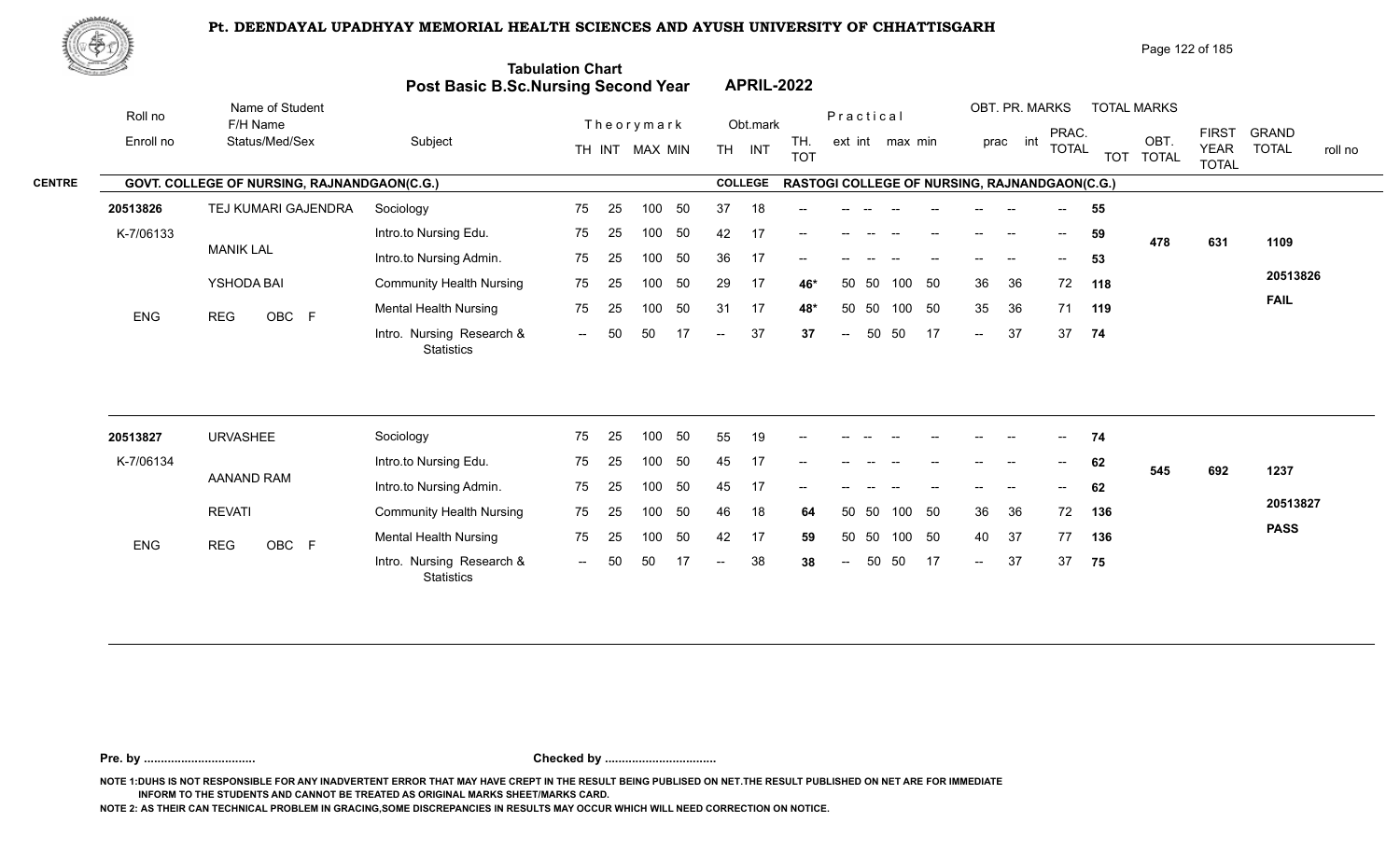

|  | Page 123 of 185 |
|--|-----------------|
|--|-----------------|

| <u>tomacan and</u> |                                             | Post Basic B.Sc.Nursing Second Year            | <b>Tabulation Chart</b> |    |                |    |                          |                | <b>APRIL-2022</b>                             |                          |           |                 |        |                 |          |                                       |            |                      |                             |                         |
|--------------------|---------------------------------------------|------------------------------------------------|-------------------------|----|----------------|----|--------------------------|----------------|-----------------------------------------------|--------------------------|-----------|-----------------|--------|-----------------|----------|---------------------------------------|------------|----------------------|-----------------------------|-------------------------|
| Roll no            | Name of Student<br>F/H Name                 |                                                |                         |    | Theorymark     |    |                          | Obt.mark       |                                               |                          | Practical |                 |        |                 |          | OBT. PR. MARKS<br>PRAC.               |            | <b>TOTAL MARKS</b>   | <b>FIRST</b>                | <b>GRAND</b>            |
| Enroll no          | Status/Med/Sex                              | Subject                                        |                         |    | TH INT MAX MIN |    |                          | TH INT         | TH.<br><b>TOT</b>                             |                          |           | ext int max min |        |                 | prac int | <b>TOTAL</b>                          | <b>TOT</b> | OBT.<br><b>TOTAL</b> | <b>YEAR</b><br><b>TOTAL</b> | <b>TOTAL</b><br>roll no |
|                    | GOVT. COLLEGE OF NURSING, RAJNANDGAON(C.G.) |                                                |                         |    |                |    |                          | <b>COLLEGE</b> | RASTOGI COLLEGE OF NURSING, RAJNANDGAON(C.G.) |                          |           |                 |        |                 |          |                                       |            |                      |                             |                         |
| 20513828           | <b>YOGESHWARI</b>                           | Sociology                                      | 75                      | 25 | 100            | 50 | 54                       | 18             |                                               |                          |           |                 |        |                 |          |                                       | 72         |                      |                             |                         |
| K-7/06135          |                                             | Intro.to Nursing Edu.                          | 75                      | 25 | 100            | 50 | 44                       | 18             |                                               |                          |           |                 |        |                 |          | $--$                                  | 62         | 549                  | 685                         | 1234                    |
|                    | <b>MAHENDRAA SINGH</b>                      | Intro.to Nursing Admin.                        | 75                      | 25 | 100            | 50 | 43                       | 18             |                                               |                          |           |                 |        |                 |          |                                       | 61         |                      |                             |                         |
|                    | <b>ANITA</b>                                | <b>Community Health Nursing</b>                | 75                      | 25 | 100            | 50 | 48                       | 17             | 65                                            | 50                       | 50        | 100             | 50     | 42              | 38       | 80                                    | 145        |                      |                             | 20513828                |
| <b>ENG</b>         | $\mathsf{F}$<br><b>REG</b><br><b>ST</b>     | <b>Mental Health Nursing</b>                   | 75                      | 25 | 100            | 50 | 48                       | 18             | 66                                            |                          | 50 50     | 100 50          |        | 32 <sup>°</sup> | 37       | 69                                    | 135        |                      |                             | <b>PASS</b>             |
|                    |                                             | Intro. Nursing Research &<br><b>Statistics</b> | $--$                    | 50 | 50             | 17 | $\overline{\phantom{a}}$ | 37             | 37                                            | $\overline{\phantom{a}}$ | 50        | 50              | 17     | $\sim$          | 37       | 37                                    | 74         |                      |                             |                         |
|                    |                                             |                                                |                         |    |                |    |                          |                |                                               |                          |           |                 |        |                 |          |                                       |            |                      |                             |                         |
| 20513829           | YOGITA BADHAI                               | Sociology                                      | 75                      | 25 | 100            | 50 | 36                       | 17             |                                               |                          |           |                 |        |                 |          |                                       | 53         |                      |                             |                         |
| K-7/06136          | <b>MANIRAM BADHAI</b>                       | Intro.to Nursing Edu.                          | 75                      | 25 | 100            | 50 | 36                       | 18             |                                               |                          |           |                 |        |                 |          | $\hspace{0.05cm}$ – $\hspace{0.05cm}$ | 54         | 483                  | 631                         | 1114                    |
|                    |                                             | Intro.to Nursing Admin.                        | 75                      | 25 | 100            | 50 | 34                       | 18             |                                               |                          |           |                 |        |                 |          | $-$                                   | 52         |                      |                             |                         |
|                    | SATRUPA BADHAI                              | <b>Community Health Nursing</b>                | 75                      | 25 | 100            | 50 | 36                       | 17             | 53                                            |                          | 50 50     | 100             | 50     | 36              | 38       | 74                                    | 127        |                      |                             | 20513829                |
| <b>ENG</b>         | <b>ST</b><br><b>REG</b><br>$\mathsf{F}$     | <b>Mental Health Nursing</b>                   | 75                      | 25 | 100            | 50 | 33                       | 17             | 50                                            |                          | 50 50     |                 | 100 50 | 38              | 37       | 75                                    | 125        |                      |                             | <b>PASS</b>             |
|                    |                                             | Intro. Nursing Research &<br><b>Statistics</b> | $\sim$ $\sim$           | 50 | 50             |    | $\overline{a}$           | 36             | 36                                            | $\overline{\phantom{a}}$ | 50        | 50              | 17     | $\sim$          | 36       | 36                                    | 72         |                      |                             |                         |
|                    |                                             |                                                |                         |    |                |    |                          |                |                                               |                          |           |                 |        |                 |          |                                       |            |                      |                             |                         |

**Pre. by ................................. Checked by .................................**

**NOTE 1:DUHS IS NOT RESPONSIBLE FOR ANY INADVERTENT ERROR THAT MAY HAVE CREPT IN THE RESULT BEING PUBLISED ON NET.THE RESULT PUBLISHED ON NET ARE FOR IMMEDIATE INFORM TO THE STUDENTS AND CANNOT BE TREATED AS ORIGINAL MARKS SHEET/MARKS CARD.**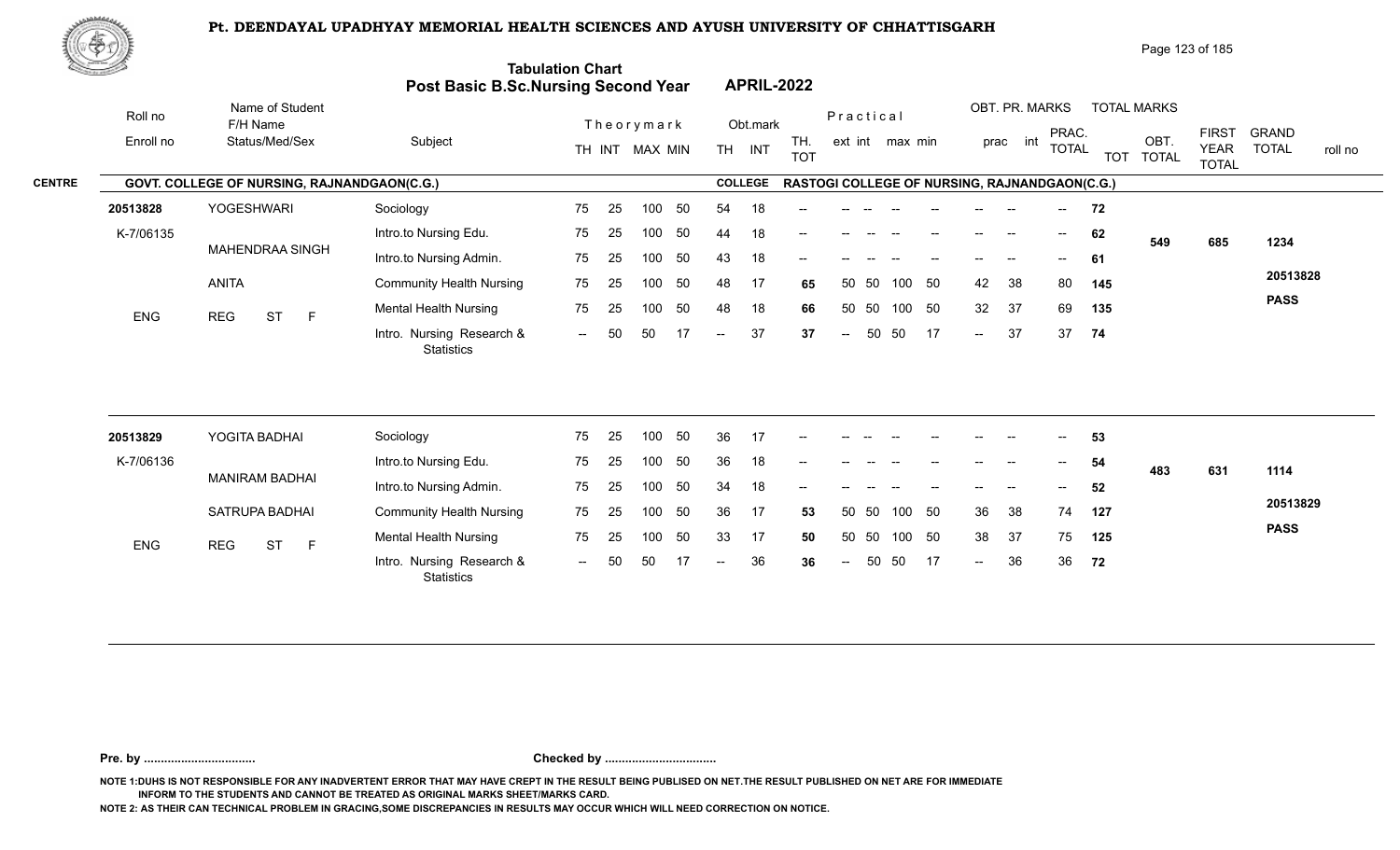

| Page 124 of 185 |  |
|-----------------|--|
|-----------------|--|

| di Samban Lik |            |                                                    | <b>Post Basic B.Sc.Nursing Second Year</b> | <b>Tabulation Chart</b>         | <b>APRIL-2022</b>                     |                          |                                                            |                                                    |                         |
|---------------|------------|----------------------------------------------------|--------------------------------------------|---------------------------------|---------------------------------------|--------------------------|------------------------------------------------------------|----------------------------------------------------|-------------------------|
|               | Roll no    | Name of Student<br>F/H Name                        |                                            | Theorymark                      | Obt.mark                              | Practical                | OBT. PR. MARKS<br><b>TOTAL MARKS</b><br>PRAC.              | <b>FIRST</b>                                       | <b>GRAND</b>            |
|               | Enroll no  | Status/Med/Sex                                     | Subject                                    | TH INT MAX MIN                  | TH.<br><b>TH</b><br>INT<br><b>TOT</b> | ext int max min          | int<br>prac<br><b>TOTAL</b><br><b>TOT</b>                  | OBT<br><b>YEAR</b><br><b>TOTAL</b><br><b>TOTAL</b> | <b>TOTAL</b><br>roll no |
| <b>CENTRE</b> |            | <b>GOVT. COLLEGE OF NURSING, RAJNANDGAON(C.G.)</b> |                                            |                                 | <b>COLLEGE</b>                        |                          | RASTOGI COLLEGE OF NURSING, RAJNANDGAON(C.G.)              |                                                    |                         |
|               | 20518801   | <b>DUKHIYA</b>                                     | Sociology                                  | 75<br>-50<br>-25<br>100         | 42<br>17<br>$- -$                     |                          | 59<br>$-$                                                  |                                                    |                         |
|               | K-7/06108  |                                                    | Intro.to Nursing Edu.                      | 25<br>50<br>75<br>100           | 37<br>18<br>$- -$                     |                          | 55<br>$- -$<br>--                                          | 490<br>662                                         | 1152                    |
|               |            | <b>DHAN SINGH</b>                                  | Intro.to Nursing Admin.                    | 50<br>75<br>25<br>100           | 39<br>18<br>$--$                      |                          | 57<br>$- -$<br>--<br>$\hspace{0.05cm}$ – $\hspace{0.05cm}$ |                                                    |                         |
|               |            | <b>AMRITA BAI</b>                                  | <b>Community Health Nursing</b>            | 75<br>50<br>100<br>-25          | 29<br>17<br>46*                       | 50<br>- 50<br>100<br>50  | 36<br>36<br>72<br>118                                      |                                                    | 20518801                |
|               | <b>ENG</b> | <b>ST</b><br><b>REG</b><br>E                       | <b>Mental Health Nursing</b>               | 50<br>75<br>25<br>100           | 37<br>18<br>55                        | 50<br>50 50<br>100       | 38<br>34<br>72<br>127                                      |                                                    | <b>PASS</b>             |
|               |            |                                                    | Intro. Nursing Research &<br>Statistics    | 50<br>50<br>17<br>$\sim$ $\sim$ | 38<br>38<br>$\sim$                    | 50<br>17<br>50<br>$\sim$ | 36<br>36 74<br>$\sim$                                      |                                                    | <b>DC 04</b>            |
|               |            |                                                    |                                            |                                 |                                       |                          |                                                            |                                                    |                         |

**Pre. by ................................. Checked by .................................**

**NOTE 1:DUHS IS NOT RESPONSIBLE FOR ANY INADVERTENT ERROR THAT MAY HAVE CREPT IN THE RESULT BEING PUBLISED ON NET.THE RESULT PUBLISHED ON NET ARE FOR IMMEDIATE INFORM TO THE STUDENTS AND CANNOT BE TREATED AS ORIGINAL MARKS SHEET/MARKS CARD.**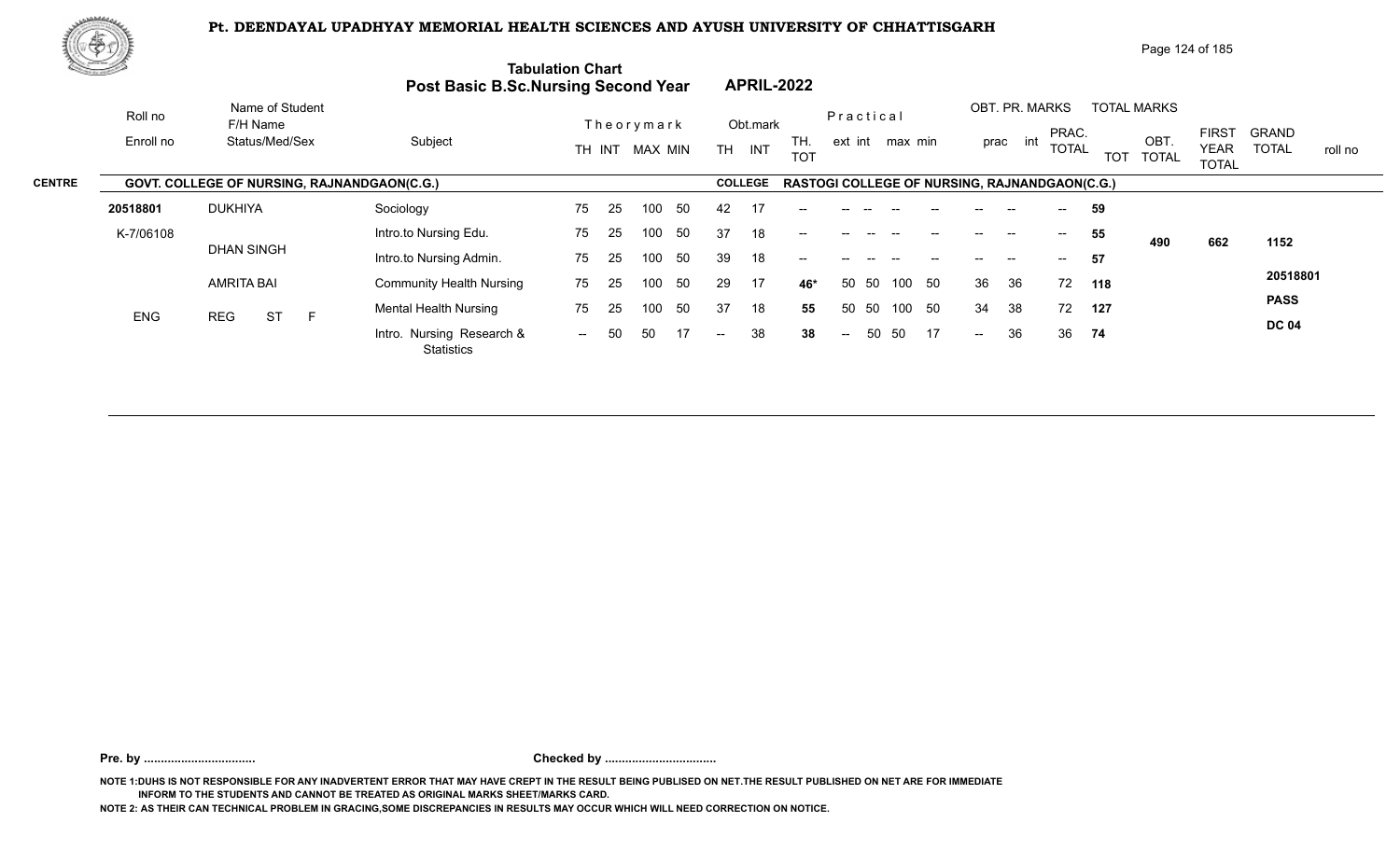

Page 125 of 185

|               | <u>Contraction of the Contract of the Contract of the Contract of the Contract of the Contract of the Contract of The Contract of The Contract of The Contract of The Contract of The Contract of The Contract of The Contract o</u> |                                               | <b>Tabulation Chart</b><br>Post Basic B.Sc.Nursing Second Year |               |    |                |     |                          |                | <b>APRIL-2022</b>                             |                                   |       |                 |     |                            |                |                                       |            |                      |                             |                         |  |
|---------------|--------------------------------------------------------------------------------------------------------------------------------------------------------------------------------------------------------------------------------------|-----------------------------------------------|----------------------------------------------------------------|---------------|----|----------------|-----|--------------------------|----------------|-----------------------------------------------|-----------------------------------|-------|-----------------|-----|----------------------------|----------------|---------------------------------------|------------|----------------------|-----------------------------|-------------------------|--|
|               | Roll no                                                                                                                                                                                                                              | Name of Student<br>F/H Name                   |                                                                |               |    | Theorymark     |     |                          | Obt.mark       |                                               | Practical                         |       |                 |     |                            | OBT. PR. MARKS | PRAC.                                 |            | <b>TOTAL MARKS</b>   | <b>FIRST</b>                | <b>GRAND</b>            |  |
|               | Enroll no                                                                                                                                                                                                                            | Status/Med/Sex                                | Subject                                                        |               |    | TH INT MAX MIN |     |                          | TH INT         | TH.<br><b>TOT</b>                             |                                   |       | ext int max min |     |                            | prac int       | <b>TOTAL</b>                          | <b>TOT</b> | OBT.<br><b>TOTAL</b> | <b>YEAR</b><br><b>TOTAL</b> | <b>TOTAL</b><br>roll no |  |
| <b>CENTRE</b> |                                                                                                                                                                                                                                      | HOLY CROSS COLLEGE OF NURSING, AMBIKAPUR(C.G) |                                                                |               |    |                |     |                          | <b>COLLEGE</b> | HOLY CROSS COLLEGE OF NURSING, AMBIKAPUR(C.G) |                                   |       |                 |     |                            |                |                                       |            |                      |                             |                         |  |
|               | 20513679                                                                                                                                                                                                                             | <b>ANUPA EKKA</b>                             | Sociology                                                      | 75            | 25 | 100            | 50  | 48                       | 19             |                                               |                                   |       |                 |     |                            |                |                                       | 67         |                      |                             |                         |  |
|               | K-7/05986                                                                                                                                                                                                                            |                                               | Intro.to Nursing Edu.                                          | 75            | 25 | 100            | 50  | 49                       | 20             |                                               |                                   |       |                 |     |                            |                | $\hspace{0.05cm}$ – $\hspace{0.05cm}$ | 69         | 575                  | 752                         | 1327                    |  |
|               |                                                                                                                                                                                                                                      | PAULUS EKKA                                   | Intro.to Nursing Admin.                                        | 75            | 25 | 100            | 50  | 60                       | 18             |                                               |                                   |       |                 |     |                            |                |                                       | 78         |                      |                             |                         |  |
|               |                                                                                                                                                                                                                                      | REJENA EKKA                                   | <b>Community Health Nursing</b>                                | 75            | 25 | 100            | 50  | 52                       | 17             | 69                                            |                                   | 50 50 | 100             | 50  | 40                         | 39             | 79                                    | 148        |                      |                             | 20513679                |  |
|               | <b>ENG</b>                                                                                                                                                                                                                           | <b>REG</b><br><b>ST</b><br>$\mathsf{F}$       | <b>Mental Health Nursing</b>                                   | 75            | 25 | 100            | 50  | 49                       | 19             | 68                                            | 50                                | 50    | 100             | 50  | 39                         | 41             | 80                                    | 148        |                      |                             | <b>PASS</b>             |  |
|               |                                                                                                                                                                                                                                      |                                               | Intro. Nursing Research &<br><b>Statistics</b>                 | $\sim$ $\sim$ | 50 | 50             | 17  | $\overline{\phantom{a}}$ | 27             | 27                                            | $\overline{\phantom{a}}$          | 50    | 50              | 17  | $\sim$                     | 38             | 38                                    | 65         |                      |                             |                         |  |
|               |                                                                                                                                                                                                                                      |                                               |                                                                |               |    |                |     |                          |                |                                               |                                   |       |                 |     |                            |                |                                       |            |                      |                             |                         |  |
|               | 20513680                                                                                                                                                                                                                             | JYOTSNA KINDO                                 | Sociology                                                      | 75            | 25 | 100            | 50  | 35                       | 16             |                                               |                                   |       |                 |     |                            |                |                                       | 51         |                      |                             |                         |  |
|               | K-7/05987                                                                                                                                                                                                                            |                                               | Intro.to Nursing Edu.                                          | 75            | 25 | 100            | 50  | 43                       | 18             |                                               |                                   |       |                 |     |                            |                | $\hspace{0.05cm}$ – $\hspace{0.05cm}$ | 61         | 520                  | 676                         | 1196                    |  |
|               |                                                                                                                                                                                                                                      | LOWRENS KINDO                                 | Intro.to Nursing Admin.                                        | 75            | 25 | 100            | 50  | 48                       | 16             |                                               |                                   |       |                 |     |                            |                |                                       | 64         |                      |                             |                         |  |
|               |                                                                                                                                                                                                                                      | <b>LALITA KINDO</b>                           | <b>Community Health Nursing</b>                                | 75            | 25 | 100            | 50  | 43                       | 18             | 61                                            |                                   | 50 50 | 100 50          |     | 40                         | 40             | 80                                    | 141        |                      |                             | 20513680                |  |
|               | ENG                                                                                                                                                                                                                                  | <b>ST</b><br>$\mathsf{F}$<br><b>REG</b>       | <b>Mental Health Nursing</b>                                   | 75            | 25 | 100            | 50  | 47                       | 18             | 65                                            |                                   | 50 50 | 100 50          |     | 37                         | 38             | 75                                    | 140        |                      |                             | <b>PASS</b>             |  |
|               |                                                                                                                                                                                                                                      |                                               | Intro. Nursing Research &<br><b>Statistics</b>                 | $\sim$ $\sim$ | 50 | 50             | -17 | $\overline{\phantom{a}}$ | 25             | 25                                            | $\hspace{0.05cm} \dashrightarrow$ | 50    | 50              | -17 | $\mathcal{L}(\mathcal{L})$ | 38             | 38                                    | 63         |                      |                             |                         |  |
|               |                                                                                                                                                                                                                                      |                                               |                                                                |               |    |                |     |                          |                |                                               |                                   |       |                 |     |                            |                |                                       |            |                      |                             |                         |  |

**Pre. by ................................. Checked by .................................**

**NOTE 1:DUHS IS NOT RESPONSIBLE FOR ANY INADVERTENT ERROR THAT MAY HAVE CREPT IN THE RESULT BEING PUBLISED ON NET.THE RESULT PUBLISHED ON NET ARE FOR IMMEDIATE INFORM TO THE STUDENTS AND CANNOT BE TREATED AS ORIGINAL MARKS SHEET/MARKS CARD.**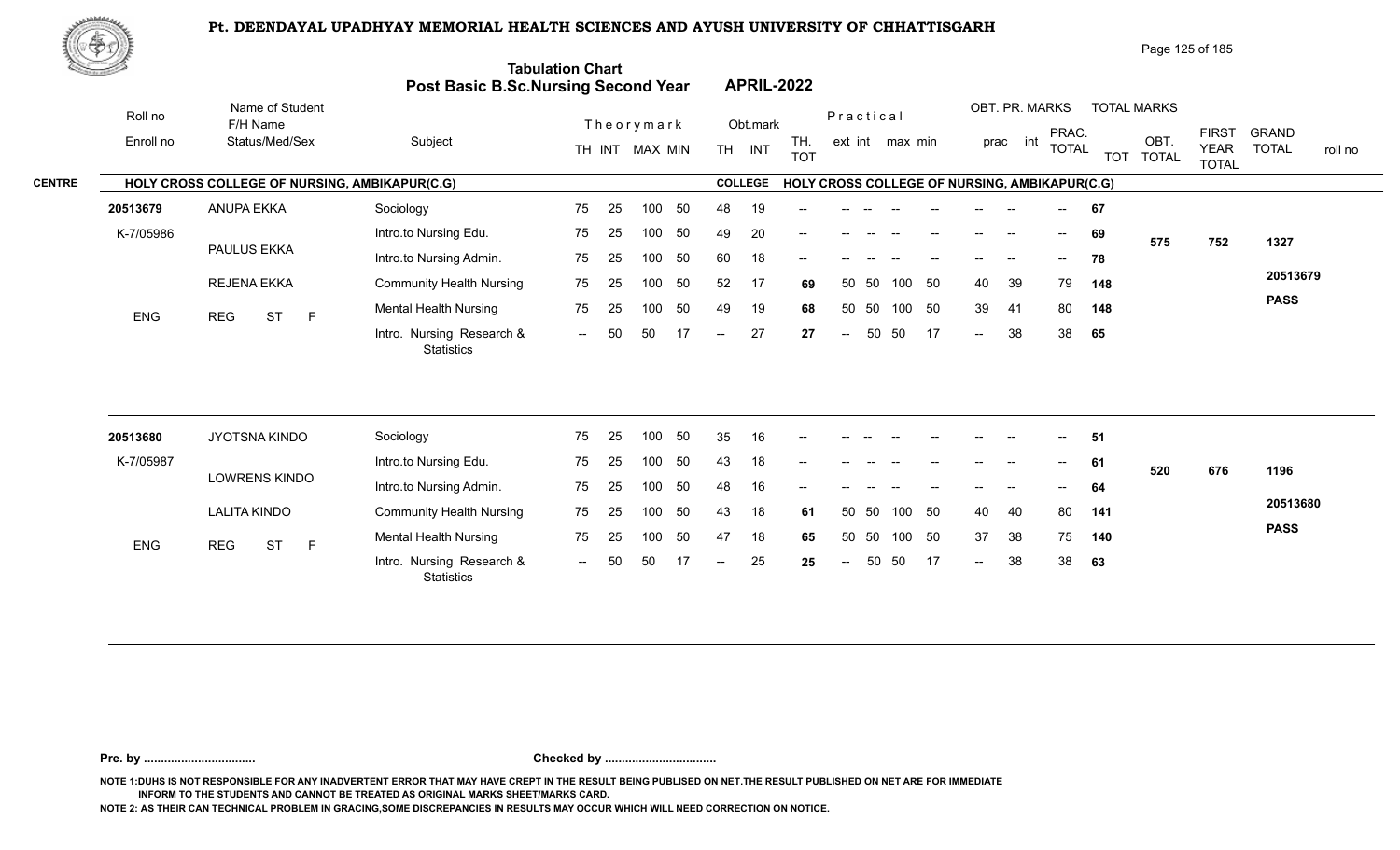

Page 126 of 185

|               | <u>Carl Carl Co</u> |                                               | Post Basic B.Sc.Nursing Second Year            | <b>Tabulation Chart</b> |     |                |    |                          |                | <b>APRIL-2022</b>                             |                          |           |                 |        |        |                |       |              |                    |                      |                             |              |         |
|---------------|---------------------|-----------------------------------------------|------------------------------------------------|-------------------------|-----|----------------|----|--------------------------|----------------|-----------------------------------------------|--------------------------|-----------|-----------------|--------|--------|----------------|-------|--------------|--------------------|----------------------|-----------------------------|--------------|---------|
|               | Roll no             | Name of Student<br>F/H Name                   |                                                |                         |     | Theorymark     |    |                          | Obt.mark       |                                               |                          | Practical |                 |        |        | OBT. PR. MARKS |       | PRAC.        | <b>TOTAL MARKS</b> |                      | <b>FIRST</b>                | <b>GRAND</b> |         |
|               | Enroll no           | Status/Med/Sex                                | Subject                                        |                         |     | TH INT MAX MIN |    |                          | TH INT         | TH.<br><b>TOT</b>                             |                          |           | ext int max min |        |        | prac int       |       | <b>TOTAL</b> | <b>TOT</b>         | OBT.<br><b>TOTAL</b> | <b>YEAR</b><br><b>TOTAL</b> | <b>TOTAL</b> | roll no |
| <b>CENTRE</b> |                     | HOLY CROSS COLLEGE OF NURSING, AMBIKAPUR(C.G) |                                                |                         |     |                |    |                          | <b>COLLEGE</b> | HOLY CROSS COLLEGE OF NURSING, AMBIKAPUR(C.G) |                          |           |                 |        |        |                |       |              |                    |                      |                             |              |         |
|               | 20513683            | SONIYA GEORGE                                 | Sociology                                      | 75                      | 25  | 100            | 50 | 38                       | 21             |                                               |                          |           |                 |        |        |                |       |              | 59                 |                      |                             |              |         |
|               | K-7/05990           |                                               | Intro.to Nursing Edu.                          | 75                      | 25  | 100            | 50 | 49                       | 21             | --                                            |                          |           |                 |        | $- -$  |                | $--$  |              | 70                 | 592                  | 755                         | 1347         |         |
|               |                     | <b>GEORGE MM</b>                              | Intro.to Nursing Admin.                        | 75                      | 25  | 100            | 50 | 57                       | 19             |                                               |                          |           |                 |        |        |                |       |              | 76                 |                      |                             |              |         |
|               |                     | CHINNAMMA                                     | <b>Community Health Nursing</b>                | 75                      | 25  | 100            | 50 | 41                       | 21             | 62                                            |                          | 50 50     |                 | 100 50 | 41     | -41            |       | 82           | 144                |                      |                             | 20513683     |         |
|               | <b>ENG</b>          | GEN F<br><b>REG</b>                           | <b>Mental Health Nursing</b>                   | 75                      | 25  | 100            | 50 | 54                       | 22             | 76                                            | 50                       | - 50      | 100             | 50     | 42     | 42             |       | 84           | 160                |                      |                             | <b>PASS</b>  |         |
|               |                     |                                               | Intro. Nursing Research &<br><b>Statistics</b> | $\sim$                  | 50  | 50             | 17 | $\overline{\phantom{a}}$ | 39             | 39                                            | $\overline{\phantom{a}}$ | 50        | 50              | 17     | $\sim$ | 44             |       | 44           | 83                 |                      |                             |              |         |
|               |                     |                                               |                                                |                         |     |                |    |                          |                |                                               |                          |           |                 |        |        |                |       |              |                    |                      |                             |              |         |
|               | 20513684            | SUSHMA TOPPO                                  | Sociology                                      | 75                      | 25  | 100            | 50 | 43                       | 20             |                                               |                          |           |                 |        |        |                |       |              | 63                 |                      |                             |              |         |
|               | K-7/05991           |                                               | Intro.to Nursing Edu.                          | 75                      | 25  | 100            | 50 | 50                       | 20             |                                               |                          |           |                 |        |        |                | $- -$ |              | 70                 | 584                  | 701                         | 1285         |         |
|               |                     | JEROME TOPPO                                  | Intro.to Nursing Admin.                        | 75                      | 25  | 100            | 50 | 50                       | 18             | --                                            |                          |           |                 |        |        |                |       |              | 68                 |                      |                             |              |         |
|               |                     | CRESETIA TOPPO                                | <b>Community Health Nursing</b>                | 75                      | 25  | 100            | 50 | 46                       | 20             | 66                                            | 50                       | - 50      | 100             | 50     | 42     | -41            |       | 83           | 149                |                      |                             | 20513684     |         |
|               | <b>ENG</b>          | <b>REG</b><br><b>ST</b><br>$\mathsf{F}$       | <b>Mental Health Nursing</b>                   | 75                      | 25  | 100            | 50 | 52                       | 20             | 72                                            | 50                       | 50        |                 | 100 50 | 40     | 40             |       | 80           | 152                |                      |                             | <b>PASS</b>  |         |
|               |                     |                                               | Intro. Nursing Research &<br><b>Statistics</b> | $  \,$                  | .50 | 50             |    | $\overline{a}$           | 40             | 40                                            | $\overline{\phantom{a}}$ | 50        | 50              | -17    | $-$    | 42             |       | 42           | 82                 |                      |                             |              |         |
|               |                     |                                               |                                                |                         |     |                |    |                          |                |                                               |                          |           |                 |        |        |                |       |              |                    |                      |                             |              |         |

**Pre. by ................................. Checked by .................................**

**NOTE 1:DUHS IS NOT RESPONSIBLE FOR ANY INADVERTENT ERROR THAT MAY HAVE CREPT IN THE RESULT BEING PUBLISED ON NET.THE RESULT PUBLISHED ON NET ARE FOR IMMEDIATE INFORM TO THE STUDENTS AND CANNOT BE TREATED AS ORIGINAL MARKS SHEET/MARKS CARD.**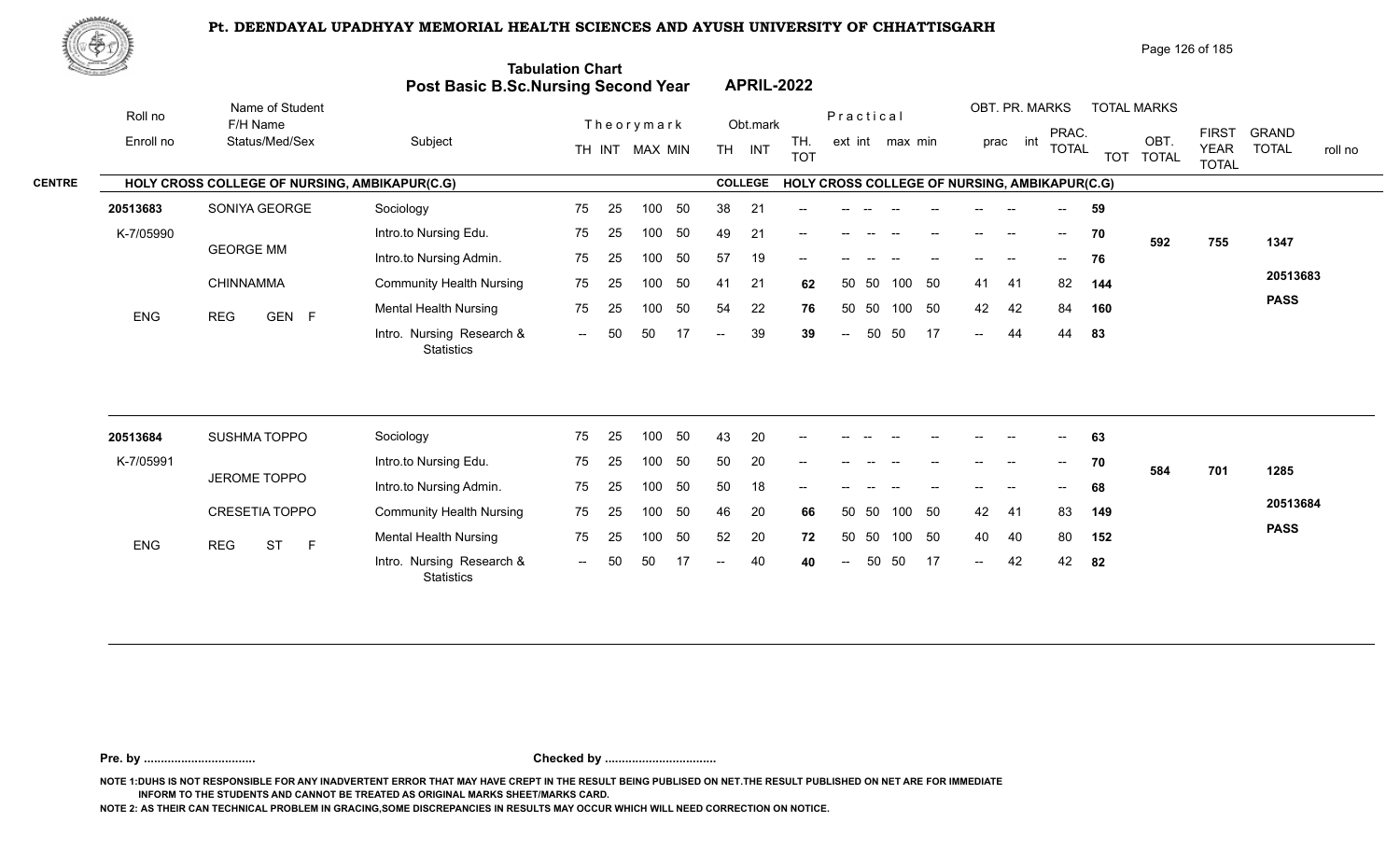

| Page 127 of 185 |  |
|-----------------|--|
|-----------------|--|

|               | <u>din Samuel Joh</u> |                                                         | <b>Post Basic B.Sc.Nursing Second Year</b> | <b>Tabulation Chart</b>      | <b>APRIL-2022</b>                                                |                        |                                                                                   |                                                                                        |
|---------------|-----------------------|---------------------------------------------------------|--------------------------------------------|------------------------------|------------------------------------------------------------------|------------------------|-----------------------------------------------------------------------------------|----------------------------------------------------------------------------------------|
|               | Roll no               | Name of Student<br>F/H Name                             |                                            | Theorymark                   | Obt.mark                                                         | Practical              | OBT. PR. MARKS<br><b>TOTAL MARKS</b>                                              |                                                                                        |
|               | Enroll no             | Status/Med/Sex                                          | Subject                                    | TH INT MAX MIN               | TH.<br><b>TH</b><br>INT<br><b>TOT</b>                            | ext int max min        | PRAC.<br>OBT.<br>int<br>prac<br><b>TOTAL</b><br>TOT TOTAL                         | <b>FIRST</b><br><b>GRAND</b><br><b>TOTAL</b><br><b>YEAR</b><br>roll no<br><b>TOTAL</b> |
| <b>CENTRE</b> |                       | P.G. COLLEGE OF NURSING, HOSPITAL SECTORS, BHILAI(C.G.) |                                            |                              | <b>COLLEGE</b>                                                   |                        | APOLLO COLLEGE OF NURSING, ANJORA, DURG(C.G.)                                     |                                                                                        |
|               | 144851                | AYASHA BEGAM                                            | Sociology                                  | 50<br>75<br>-25<br>100       | $- -$<br>-- --                                                   |                        | 56 C<br>$--$<br>--                                                                |                                                                                        |
|               | E-7/2801              |                                                         | Intro.to Nursing Edu.                      | -50<br>75<br>100<br>-25      |                                                                  |                        | 55 C<br>$\overline{\phantom{a}}$<br>--<br>482                                     | 636<br>1118                                                                            |
|               |                       | <b>I QURESHI</b>                                        | Intro.to Nursing Admin.                    | - 50<br>75<br>100<br>25      | $- -$                                                            |                        | 57 C                                                                              |                                                                                        |
|               |                       | <b>KHATUN BEGAM</b>                                     | <b>Community Health Nursing</b>            | 50<br>75<br>-25<br>100       | $  -$<br>$- -$ .                                                 | 50 50<br>100 50        | 129 C<br>$- -$ .                                                                  | 144851                                                                                 |
|               | <b>ENG</b>            | GEN F<br><b>SUPPL</b>                                   | <b>Mental Health Nursing</b>               | 50<br>75<br>-25<br>100       | 18<br>19<br>$37*$                                                | 50 50<br>- 50<br>100   | 36<br>37<br>73<br>110                                                             | <b>FAIL</b>                                                                            |
|               |                       |                                                         | Intro. Nursing Research &<br>Statistics    | 50<br>50<br>17<br>$\sim$ $-$ | $\hspace{0.1mm}-\hspace{0.1mm}-\hspace{0.1mm}$<br>$--$<br>$\sim$ | 50<br>50<br>17<br>$--$ | 75 C<br>$\sim$<br>$\sim$ $\sim$<br>$\hspace{0.1mm}-\hspace{0.1mm}-\hspace{0.1mm}$ |                                                                                        |
|               |                       |                                                         |                                            |                              |                                                                  |                        |                                                                                   |                                                                                        |

| 17513547   | POSHAN KUMAR        | Sociology                               | 75                       | -25 | 100 | 50  | 39                       | 18 | $- -$                    | --            | $- -$ |       |                                       | $- -$                                          | --    | $- -$         | 57    |     |     |             |
|------------|---------------------|-----------------------------------------|--------------------------|-----|-----|-----|--------------------------|----|--------------------------|---------------|-------|-------|---------------------------------------|------------------------------------------------|-------|---------------|-------|-----|-----|-------------|
| H-7/05493  |                     | Intro.to Nursing Edu.                   | 75                       | 25  | 100 | 50  |                          | 18 | $\overline{\phantom{a}}$ | $--$          | $- -$ | $- -$ | $- -$                                 | $\hspace{0.1mm}-\hspace{0.1mm}-\hspace{0.1mm}$ | $--$  | $\sim$ $\sim$ | $23*$ | 408 | 607 | 1015        |
|            | SEWA RAM SAHU       | Intro.to Nursing Admin.                 | 75                       | -25 | 100 | -50 | 34                       | 18 | $\overline{\phantom{a}}$ | $- -$         |       |       | $\hspace{0.05cm}$ – $\hspace{0.05cm}$ | $\overline{\phantom{a}}$                       | $- -$ | $--$          | 52    |     |     |             |
|            | <b>LEETA SAHU</b>   | <b>Community Health Nursing</b>         | 75                       | 25  | 100 | -50 | 19                       | 19 | $38*$                    | 50 50         |       | 100   | -50                                   | 36                                             | - 37  | 73            | 111   |     |     | 17513547    |
| <b>ENG</b> | OBC M<br><b>REG</b> | <b>Mental Health Nursing</b>            | 75                       | 25  | 100 | 50  |                          | 18 | $20*$                    | 50 50         |       | 100   | -50                                   | 36                                             | -36   | 72            | 92    |     |     | <b>FAIL</b> |
|            |                     | Intro. Nursing Research &<br>Statistics | $\overline{\phantom{a}}$ | 50  | 50  |     | $\overline{\phantom{a}}$ | 36 | 36                       | $\sim$ $\sim$ | 50 50 |       | 17                                    | $\sim$                                         | 37    | 37            | - 73  |     |     |             |

**Pre. by ................................. Checked by .................................**

**NOTE 1:DUHS IS NOT RESPONSIBLE FOR ANY INADVERTENT ERROR THAT MAY HAVE CREPT IN THE RESULT BEING PUBLISED ON NET.THE RESULT PUBLISHED ON NET ARE FOR IMMEDIATE INFORM TO THE STUDENTS AND CANNOT BE TREATED AS ORIGINAL MARKS SHEET/MARKS CARD.**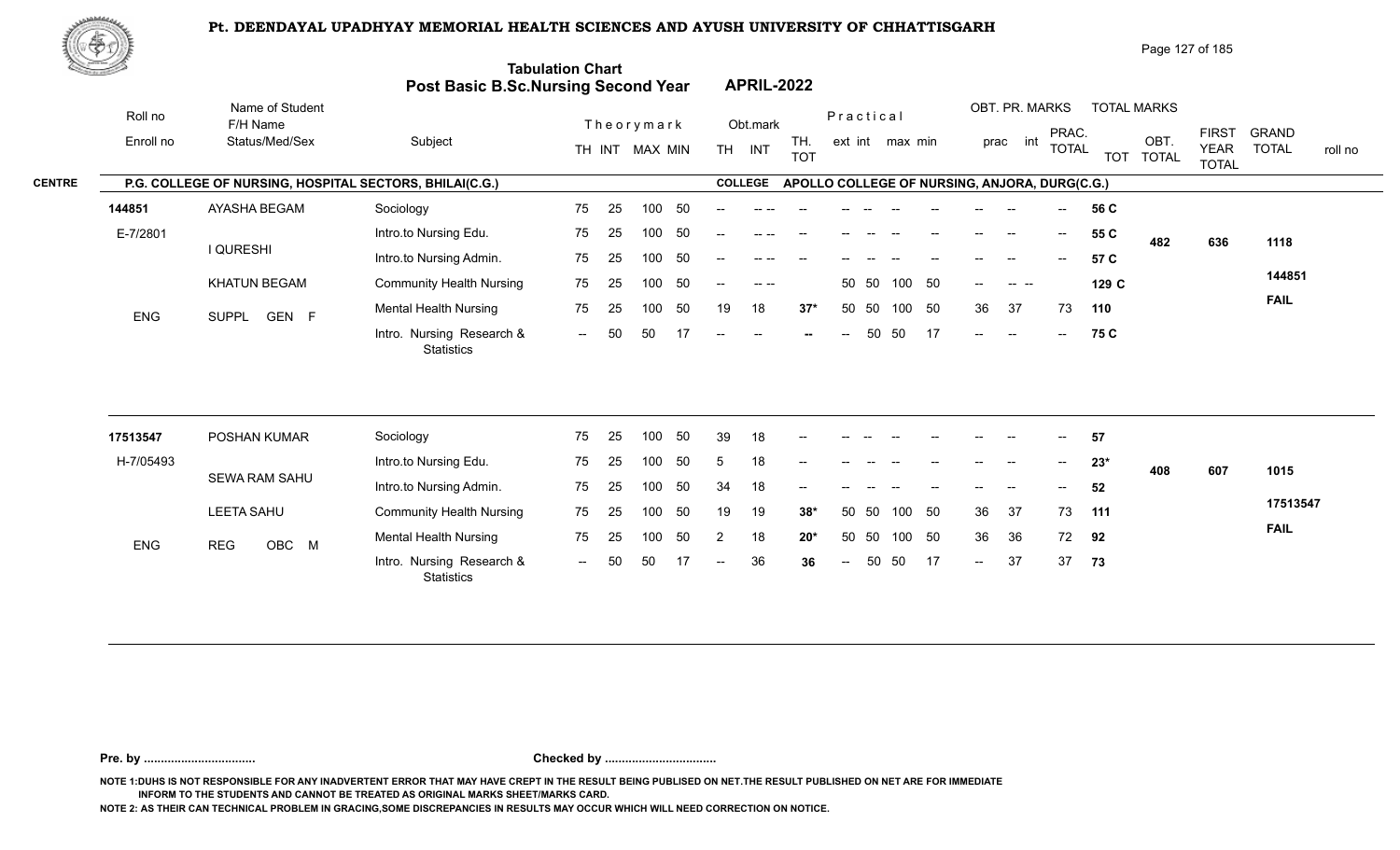

| Page 128 of 185 |
|-----------------|
|-----------------|

|               | <u>di San San A</u> |                                                         | <b>Post Basic B.Sc.Nursing Second Year</b> | <b>Tabulation Chart</b>  |     |                |     |           | <b>APRIL-2022</b> |                   |                          |           |                 |     |         |                                                |                                               |            |                     |                             |              |         |
|---------------|---------------------|---------------------------------------------------------|--------------------------------------------|--------------------------|-----|----------------|-----|-----------|-------------------|-------------------|--------------------------|-----------|-----------------|-----|---------|------------------------------------------------|-----------------------------------------------|------------|---------------------|-----------------------------|--------------|---------|
|               | Roll no             | Name of Student<br>F/H Name                             |                                            |                          |     | Theorymark     |     |           | Obt.mark          |                   |                          | Practical |                 |     |         | OBT. PR. MARKS                                 | PRAC.                                         |            | <b>TOTAL MARKS</b>  | <b>FIRST</b>                | <b>GRAND</b> |         |
|               | Enroll no           | Status/Med/Sex                                          | Subject                                    |                          |     | TH INT MAX MIN |     | <b>TH</b> | INT               | TH.<br><b>TOT</b> |                          |           | ext int max min |     |         | int<br>prac                                    | <b>TOTAL</b>                                  | <b>TOT</b> | OBT<br><b>TOTAL</b> | <b>YEAR</b><br><b>TOTAL</b> | <b>TOTAL</b> | roll no |
| <b>CENTRE</b> |                     | P.G. COLLEGE OF NURSING, HOSPITAL SECTORS, BHILAI(C.G.) |                                            |                          |     |                |     |           | <b>COLLEGE</b>    |                   |                          |           |                 |     |         |                                                | APOLLO COLLEGE OF NURSING, ANJORA, DURG(C.G.) |            |                     |                             |              |         |
|               | 17513548            | <b>RUPALI</b>                                           | Sociology                                  | 75                       | -25 | 100            | -50 |           |                   |                   |                          |           |                 |     |         |                                                | $- -$                                         | 56 C       |                     |                             |              |         |
|               | H-7/05495           |                                                         | Intro.to Nursing Edu.                      | 75                       | -25 | 100            | -50 | $- -$     |                   |                   |                          |           |                 |     |         |                                                | $\sim$                                        | 52 C       | 347                 | 608                         | 955          |         |
|               |                     | NEELKANTH                                               | Intro.to Nursing Admin.                    | 75                       | -25 | 100            | 50  | $-$       |                   |                   |                          |           |                 |     |         |                                                | $\hspace{0.05cm}$ – $\hspace{0.05cm}$         | 56 C       |                     |                             |              |         |
|               |                     | <b>MADHU</b>                                            | <b>Community Health Nursing</b>            | 75                       | -25 | 100            | 50  | A         | 18                | $18*$             |                          | 50 50     | 100             | 50  | A       | 36                                             |                                               | $36*$ 54   |                     |                             | 17513548     |         |
|               | <b>ENG</b>          | GEN F<br>SUPPL                                          | <b>Mental Health Nursing</b>               | 75                       | 25  | 100            | 50  | A         | 19                | 19*               |                          | 50 50     | 100             | 50  | A       | 36                                             |                                               | $36*$ 55   |                     |                             | <b>FAIL</b>  |         |
|               |                     |                                                         | Intro. Nursing Research &<br>Statistics    | $\overline{\phantom{a}}$ | 50  | 50             |     | $- -$     | $-$               |                   | $\overline{\phantom{a}}$ | 50        | -50             | -17 | $- -$ . | $\hspace{0.1mm}-\hspace{0.1mm}-\hspace{0.1mm}$ | $--$                                          | 74 C       |                     |                             |              |         |

| 17513551   |            | SHASHIKALA TARAM |    | Sociology                                      | 75                       | 25  | 100 | 50  | -41           | 18 | $- -$  | $--$          | $- -$ | $-$    |                          | $- -$                    | --                       | $- -$  | 59    |     |     |             |
|------------|------------|------------------|----|------------------------------------------------|--------------------------|-----|-----|-----|---------------|----|--------|---------------|-------|--------|--------------------------|--------------------------|--------------------------|--------|-------|-----|-----|-------------|
| H-7/05499  |            |                  |    | Intro.to Nursing Edu.                          | 75                       | 25  | 100 | 50  |               | 18 | $- -$  | $\frac{1}{2}$ |       | $- -$  | $- -$                    | $- -$                    | $\overline{\phantom{a}}$ | $\sim$ | $23*$ | 415 | 580 | 995         |
|            |            | JUGDISH TARAM    |    | Intro.to Nursing Admin.                        | 75                       | 25  | 100 | 50  | 35            | 17 | $\sim$ | $\frac{1}{2}$ |       |        | $\overline{\phantom{a}}$ | $\overline{\phantom{a}}$ | $\overline{\phantom{a}}$ | $--$   | 52    |     |     |             |
|            |            | DULARI BAI TARAM |    | <b>Community Health Nursing</b>                | 75                       | -25 | 100 | -50 | 22            | 19 | $41*$  | 50 50         |       | 100 50 |                          | 36                       | - 37                     | 73     | 114   |     |     | 17513551    |
| <b>ENG</b> | <b>REG</b> | <b>ST</b>        | -F | <b>Mental Health Nursing</b>                   | 75                       | 25  | 100 | -50 |               | 19 | $22*$  | 50 50         |       | 100 50 |                          | 35                       | 37                       | 72     | 94    |     |     | <b>FAIL</b> |
|            |            |                  |    | Intro. Nursing Research &<br><b>Statistics</b> | $\overline{\phantom{a}}$ | 50  | 50  | 17  | $\sim$ $\sim$ | 37 | 37     | $\sim$ $\sim$ |       | 50 50  | 17                       | $\sim$                   | 36                       | -36    | - 73  |     |     |             |

**Pre. by ................................. Checked by .................................**

**NOTE 1:DUHS IS NOT RESPONSIBLE FOR ANY INADVERTENT ERROR THAT MAY HAVE CREPT IN THE RESULT BEING PUBLISED ON NET.THE RESULT PUBLISHED ON NET ARE FOR IMMEDIATE INFORM TO THE STUDENTS AND CANNOT BE TREATED AS ORIGINAL MARKS SHEET/MARKS CARD.**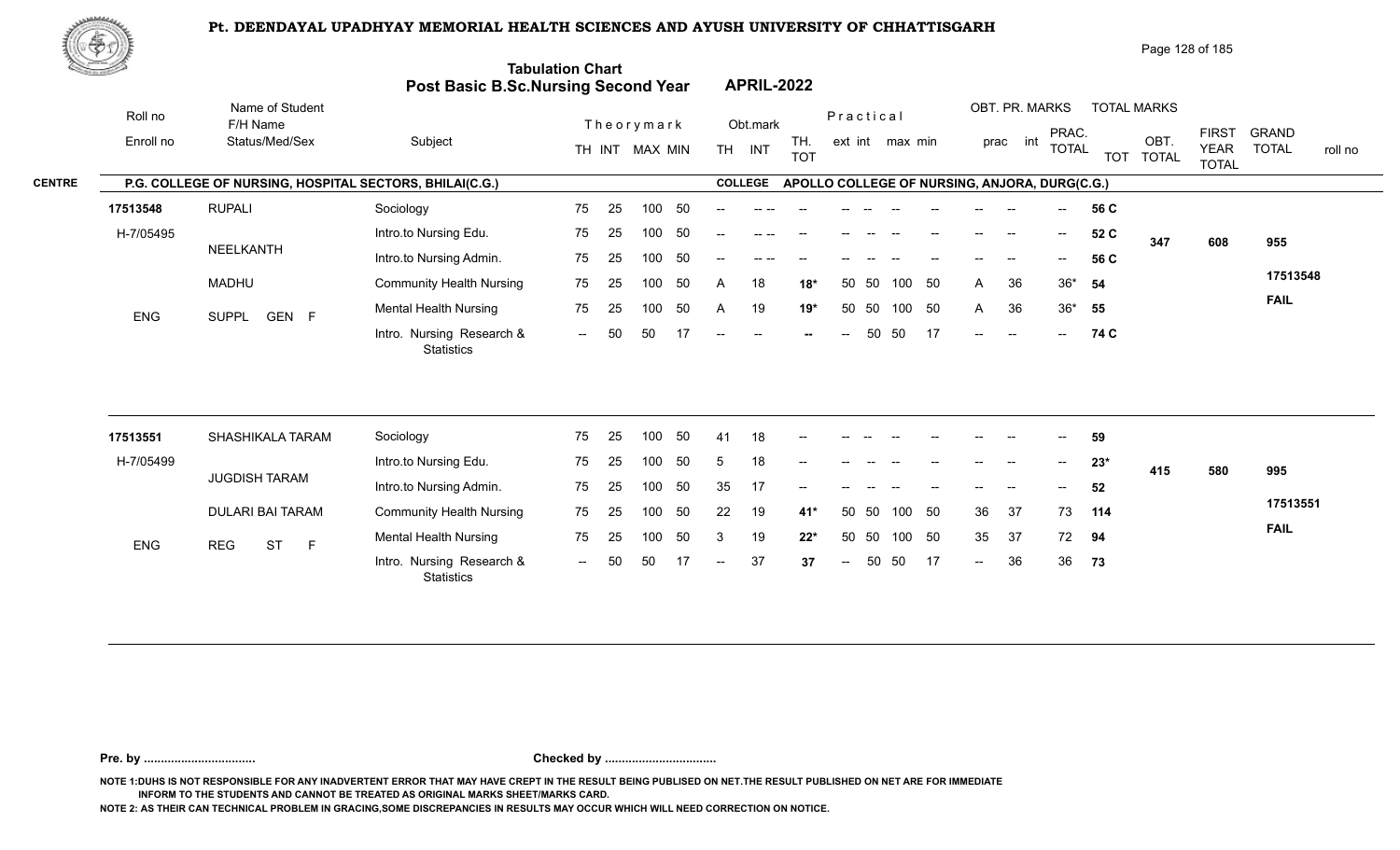

Roll no

|                            |                                                                |                                 |                                                              |                    |                                      | Page 129 of 185                  |                                                             |         |
|----------------------------|----------------------------------------------------------------|---------------------------------|--------------------------------------------------------------|--------------------|--------------------------------------|----------------------------------|-------------------------------------------------------------|---------|
|                            | <b>Tabulation Chart</b><br>Post Basic B.Sc.Nursing Second Year |                                 | <b>APRIL-2022</b>                                            |                    |                                      |                                  |                                                             |         |
| Name of Student            |                                                                |                                 |                                                              | Practical          | OBT. PR. MARKS                       | <b>TOTAL MARKS</b>               |                                                             |         |
| F/H Name<br>Status/Med/Sex | Subject                                                        | Theorymark<br>MAX MIN<br>TH INT | Obt.mark<br>TH.<br>TH <sub></sub><br><b>INT</b><br>$T\cap T$ | max min<br>ext int | PRAC.<br>prac<br>int<br><b>TOTAL</b> | OBT<br><b>TOTAL</b><br>$T\cap T$ | <b>GRAND</b><br><b>FIRST</b><br><b>YEAR</b><br><b>TOTAL</b> | roll no |

|               | Enroll no  | Status/Med/Sex                                          | Subject                                        |               |       | TH INT MAX MIN |     | TH.   | <b>INT</b>     | TH.<br><b>TOT</b>                             | ext int |     | max min |      |      | prac int | FRAY.<br><b>TOTAL</b> | <b>TOT</b> | OBT<br><b>TOTAL</b> | <b>FINO I</b><br><b>YEAR</b><br><b>TOTAL</b> | <b>URAINL</b><br><b>TOTAL</b> | roll no |
|---------------|------------|---------------------------------------------------------|------------------------------------------------|---------------|-------|----------------|-----|-------|----------------|-----------------------------------------------|---------|-----|---------|------|------|----------|-----------------------|------------|---------------------|----------------------------------------------|-------------------------------|---------|
| <b>CENTRE</b> |            | P.G. COLLEGE OF NURSING, HOSPITAL SECTORS, BHILAI(C.G.) |                                                |               |       |                |     |       | <b>COLLEGE</b> | APOLLO COLLEGE OF NURSING, ANJORA, DURG(C.G.) |         |     |         |      |      |          |                       |            |                     |                                              |                               |         |
|               | 18514131   | <b>ABHISHEK</b>                                         | Sociology                                      | 75            | -25   | 100            | -50 |       |                |                                               |         |     |         |      |      | $-$      | $- -$ .               | 55 C       |                     |                                              |                               |         |
|               | I-7/06481  | SHRIVASTAVA                                             | Intro.to Nursing Edu.                          | 75            | - 25  | 100            | -50 | $- -$ |                |                                               |         |     |         |      |      | --       | $--$                  | 58 C       | 418                 | 611                                          | 1029                          |         |
|               |            | SANJAY SHRIVASTAVA                                      | Intro.to Nursing Admin.                        | 75            | -25   | 100            | -50 |       |                |                                               |         |     |         |      |      |          | $--$                  | 52 C       |                     |                                              |                               |         |
|               |            | PRAMILA SHRIVASTAVA                                     | <b>Community Health Nursing</b>                |               | 75 25 | 100            | -50 | $- -$ |                |                                               | 50 50   |     | 100 50  |      | --   | ----     |                       | 128 C      |                     |                                              | 18514131                      |         |
|               | <b>ENG</b> | GEN M<br><b>SUPPL</b>                                   | <b>Mental Health Nursing</b>                   | 75            | -25   | 100            | 50  | A     | 17             | $17*$                                         | 50 50   |     | 100     | - 50 | A    | 36       | 36*                   | - 53       |                     |                                              | <b>FAIL</b>                   |         |
|               |            |                                                         | Intro. Nursing Research &<br><b>Statistics</b> | $\sim$ $\sim$ | 50    | 50             |     | --    | $\sim$         | $-$                                           | $- -$ . | -50 | -50     | - 17 | $--$ | $-$      | $\sim$ $-$            | 72 C       |                     |                                              |                               |         |

| 19513902   | ARCHANA SIPPY                   | Sociology                                      | 75                       | 25  | 100 | 50  | $- -$                    | -- --    |        |       |       |     |                                                |                          | --                       | $- -$                                          | 54 C |     |     |             |
|------------|---------------------------------|------------------------------------------------|--------------------------|-----|-----|-----|--------------------------|----------|--------|-------|-------|-----|------------------------------------------------|--------------------------|--------------------------|------------------------------------------------|------|-----|-----|-------------|
| J-7/05644  |                                 | Intro.to Nursing Edu.                          | 75                       | 25  | 100 | 50  | $\overline{\phantom{a}}$ |          | $- -$  | $- -$ | $- -$ |     | $\hspace{0.1mm}-\hspace{0.1mm}-\hspace{0.1mm}$ | $- -$                    | $- -$                    | $\sim$                                         | 56 C | 452 | 605 | 1057        |
|            | RAJENDRA SIPPY                  | Intro.to Nursing Admin.                        | 75                       | 25  | 100 | 50  | $- -$                    | $\cdots$ |        |       |       |     |                                                | $- -$                    | $\overline{\phantom{a}}$ | $\sim$                                         | 56 C |     |     |             |
|            | <b>SARASWATI SIPPY</b>          | <b>Community Health Nursing</b>                | 75                       | -25 | 100 | -50 | 27                       | 18       | 45*    |       | 50 50 | 100 | - 50                                           | 37                       | -36                      | 73                                             | 118  |     |     | 19513902    |
| <b>ENG</b> | <b>SC</b><br><b>SUPPL</b><br>F. | <b>Mental Health Nursing</b>                   | 75                       | -25 | 100 | 50  | 8                        | 17       | $25*$  |       | 50 50 | 100 | - 50                                           | 35                       | -36                      | 71                                             | 96   |     |     | <b>FAIL</b> |
|            |                                 | Intro. Nursing Research &<br><b>Statistics</b> | $\overline{\phantom{a}}$ | 50  | 50  |     | $- -$                    | $- -$    | $\sim$ | $--$  | 50    | -50 | 17                                             | $\overline{\phantom{a}}$ | $\overline{\phantom{a}}$ | $\hspace{0.1mm}-\hspace{0.1mm}-\hspace{0.1mm}$ | 72 C |     |     |             |

**Pre. by ................................. Checked by .................................**

**NOTE 1:DUHS IS NOT RESPONSIBLE FOR ANY INADVERTENT ERROR THAT MAY HAVE CREPT IN THE RESULT BEING PUBLISED ON NET.THE RESULT PUBLISHED ON NET ARE FOR IMMEDIATE INFORM TO THE STUDENTS AND CANNOT BE TREATED AS ORIGINAL MARKS SHEET/MARKS CARD.**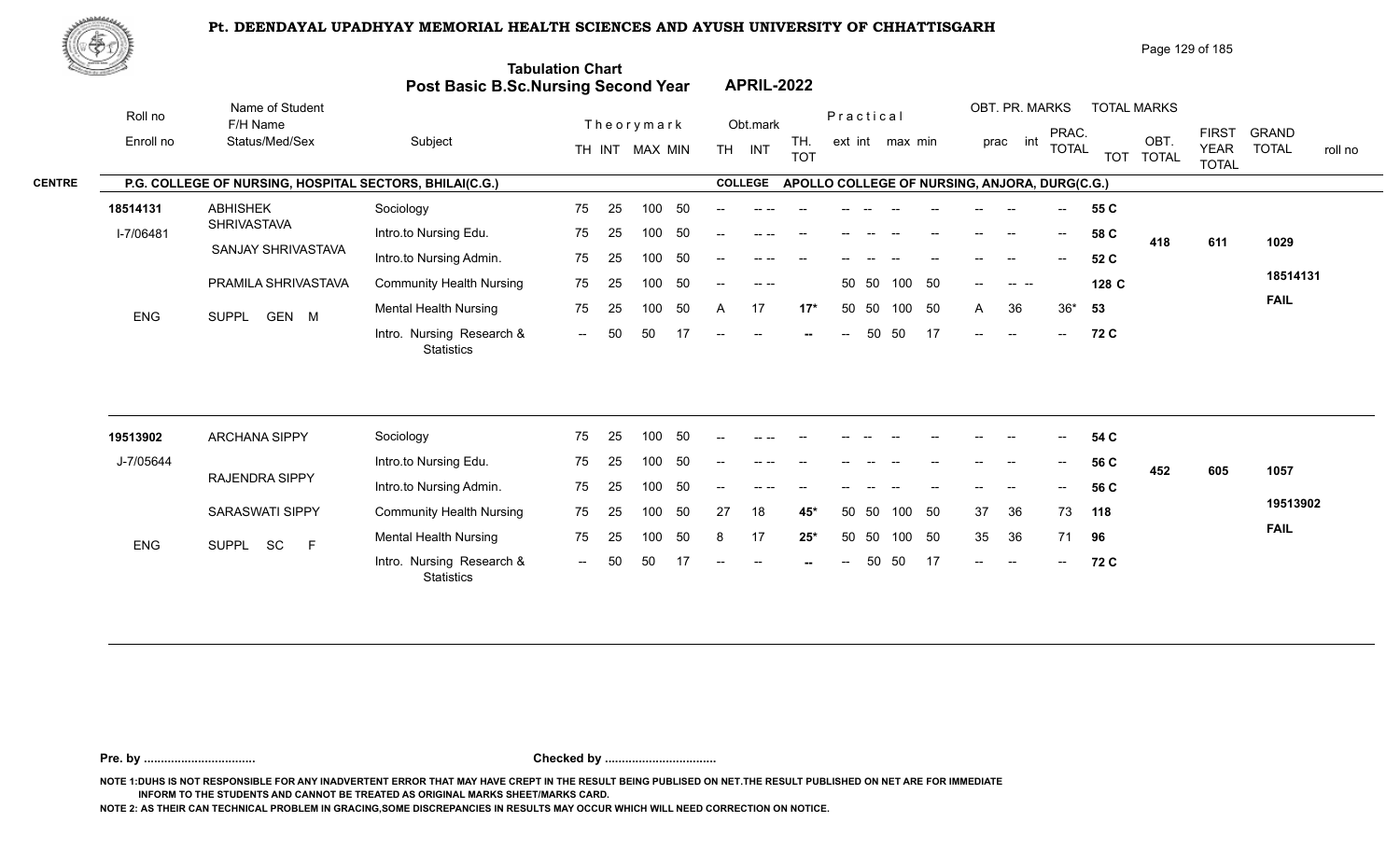

Page 130 of 185

| <u>Contraction of the Contraction of the Contraction of the Contraction of the Contraction of the Contraction of the Contraction of the Contraction of the Contraction of the Contraction of the Contraction of the Contraction </u> |                                                         | <b>Post Basic B.Sc.Nursing Second Year</b>     | <b>Tabulation Chart</b> |    |                  |     |                          |                | <b>APRIL-2022</b>                             |                            |       |                 |    |                            |                          |                                       |       |                    |                             |                         |
|--------------------------------------------------------------------------------------------------------------------------------------------------------------------------------------------------------------------------------------|---------------------------------------------------------|------------------------------------------------|-------------------------|----|------------------|-----|--------------------------|----------------|-----------------------------------------------|----------------------------|-------|-----------------|----|----------------------------|--------------------------|---------------------------------------|-------|--------------------|-----------------------------|-------------------------|
| Roll no                                                                                                                                                                                                                              | Name of Student<br>F/H Name                             |                                                |                         |    | Theorymark       |     |                          | Obt.mark       |                                               | Practical                  |       |                 |    |                            | OBT. PR. MARKS           | PRAC.                                 |       | <b>TOTAL MARKS</b> | <b>FIRST</b>                | <b>GRAND</b>            |
| Enroll no                                                                                                                                                                                                                            | Status/Med/Sex                                          | Subject                                        |                         |    | TH INT MAX MIN   |     | TH <sub>1</sub>          | INT            | TH.<br><b>TOT</b>                             |                            |       | ext int max min |    |                            | prac int                 | <b>TOTAL</b>                          |       | OBT.<br>TOT TOTAL  | <b>YEAR</b><br><b>TOTAL</b> | <b>TOTAL</b><br>roll no |
|                                                                                                                                                                                                                                      | P.G. COLLEGE OF NURSING, HOSPITAL SECTORS, BHILAI(C.G.) |                                                |                         |    |                  |     |                          | <b>COLLEGE</b> | APOLLO COLLEGE OF NURSING, ANJORA, DURG(C.G.) |                            |       |                 |    |                            |                          |                                       |       |                    |                             |                         |
| 19513918                                                                                                                                                                                                                             | PRATIBHA KUMHAR                                         | Sociology                                      | 75                      | 25 | 100              | 50  | 43                       | 18             |                                               |                            |       |                 |    |                            |                          | $\overline{\phantom{a}}$              | 61    |                    |                             |                         |
| J-7/05660                                                                                                                                                                                                                            |                                                         | Intro.to Nursing Edu.                          | 75                      | 25 | 100              | 50  | 9                        | 18             |                                               |                            |       |                 |    |                            | $\overline{\phantom{a}}$ | $--$                                  | $27*$ | 465                | 598                         | 1063                    |
|                                                                                                                                                                                                                                      | <b>KARTIK RAM KUMHAR</b>                                | Intro.to Nursing Admin.                        | 75                      | 25 | 100 <sub>1</sub> | 50  | 41                       | 18             | --                                            |                            |       |                 |    |                            |                          | $-$                                   | 59    |                    |                             |                         |
|                                                                                                                                                                                                                                      | KAMLA DEVI KUMHAR                                       | <b>Community Health Nursing</b>                | 75                      | 25 | 100              | 50  | 33                       | 18             | 51                                            | 50                         | 50    | 100             | 50 | 36                         | 37                       | 73                                    | 124   |                    |                             | 19513918                |
| <b>ENG</b>                                                                                                                                                                                                                           | OBC F<br><b>REG</b>                                     | <b>Mental Health Nursing</b>                   | 75                      | 25 | 100              | 50  | 29                       | 19             | 48*                                           | 50                         | 50    | 100 50          |    | 36                         | 37                       | 73                                    | 121   |                    |                             | <b>FAIL</b>             |
|                                                                                                                                                                                                                                      |                                                         | Intro. Nursing Research &<br><b>Statistics</b> | $\sim$                  | 50 | 50               | 17  | $\overline{\phantom{a}}$ | 36             | 36                                            | $\overline{\phantom{m}}$   | 50    | 50              | 17 | $\sim$                     | 37                       | 37                                    | 73    |                    |                             |                         |
|                                                                                                                                                                                                                                      |                                                         |                                                |                         |    |                  |     |                          |                |                                               |                            |       |                 |    |                            |                          |                                       |       |                    |                             |                         |
| 19513921                                                                                                                                                                                                                             | <b>SANTOSHI</b>                                         | Sociology                                      | 75                      | 25 | 100              | 50  | 27                       | 18             | --                                            |                            |       |                 |    |                            |                          |                                       | 45*   |                    |                             |                         |
| J-7/05663                                                                                                                                                                                                                            |                                                         | Intro.to Nursing Edu.                          | 75                      | 25 | 100              | 50  | 10 <sup>1</sup>          | 18             | --                                            |                            |       |                 |    |                            | --                       | $\hspace{0.05cm}$ – $\hspace{0.05cm}$ | $28*$ | 419                | 603                         | 1022                    |
|                                                                                                                                                                                                                                      | <b>RAMSINGH</b>                                         | Intro.to Nursing Admin.                        | 75                      | 25 | 100              | 50  | 36                       | 17             |                                               |                            |       |                 |    |                            |                          | $\overline{\phantom{a}}$              | 53    |                    |                             |                         |
|                                                                                                                                                                                                                                      | <b>GHURAI BAI</b>                                       | <b>Community Health Nursing</b>                | 75                      | 25 | 100              | 50  | 34                       | 19             | 53                                            |                            | 50 50 | 100 50          |    | 36                         | 35                       | 71                                    | 124   |                    |                             | 19513921                |
| <b>ENG</b>                                                                                                                                                                                                                           | <b>REG</b><br>SC<br>$\mathsf{F}$                        | <b>Mental Health Nursing</b>                   | 75                      | 25 | 100              | 50  | -7                       | 18             | $25*$                                         | 50                         | 50    | 100             | 50 | 37                         | 34                       | 71                                    | 96    |                    |                             | <b>FAIL</b>             |
|                                                                                                                                                                                                                                      |                                                         | Intro. Nursing Research &                      | $\sim$                  | 50 | 50               | -17 | $--$                     | 35             | 35                                            | $\mathcal{L}(\mathcal{L})$ | 50    | 50              | 17 | $\mathcal{L}(\mathcal{L})$ | 38                       | 38                                    | 73    |                    |                             |                         |

**Pre. by ................................. Checked by .................................**

**NOTE 1:DUHS IS NOT RESPONSIBLE FOR ANY INADVERTENT ERROR THAT MAY HAVE CREPT IN THE RESULT BEING PUBLISED ON NET.THE RESULT PUBLISHED ON NET ARE FOR IMMEDIATE INFORM TO THE STUDENTS AND CANNOT BE TREATED AS ORIGINAL MARKS SHEET/MARKS CARD.**

**NOTE 2: AS THEIR CAN TECHNICAL PROBLEM IN GRACING,SOME DISCREPANCIES IN RESULTS MAY OCCUR WHICH WILL NEED CORRECTION ON NOTICE.**

**Statistics**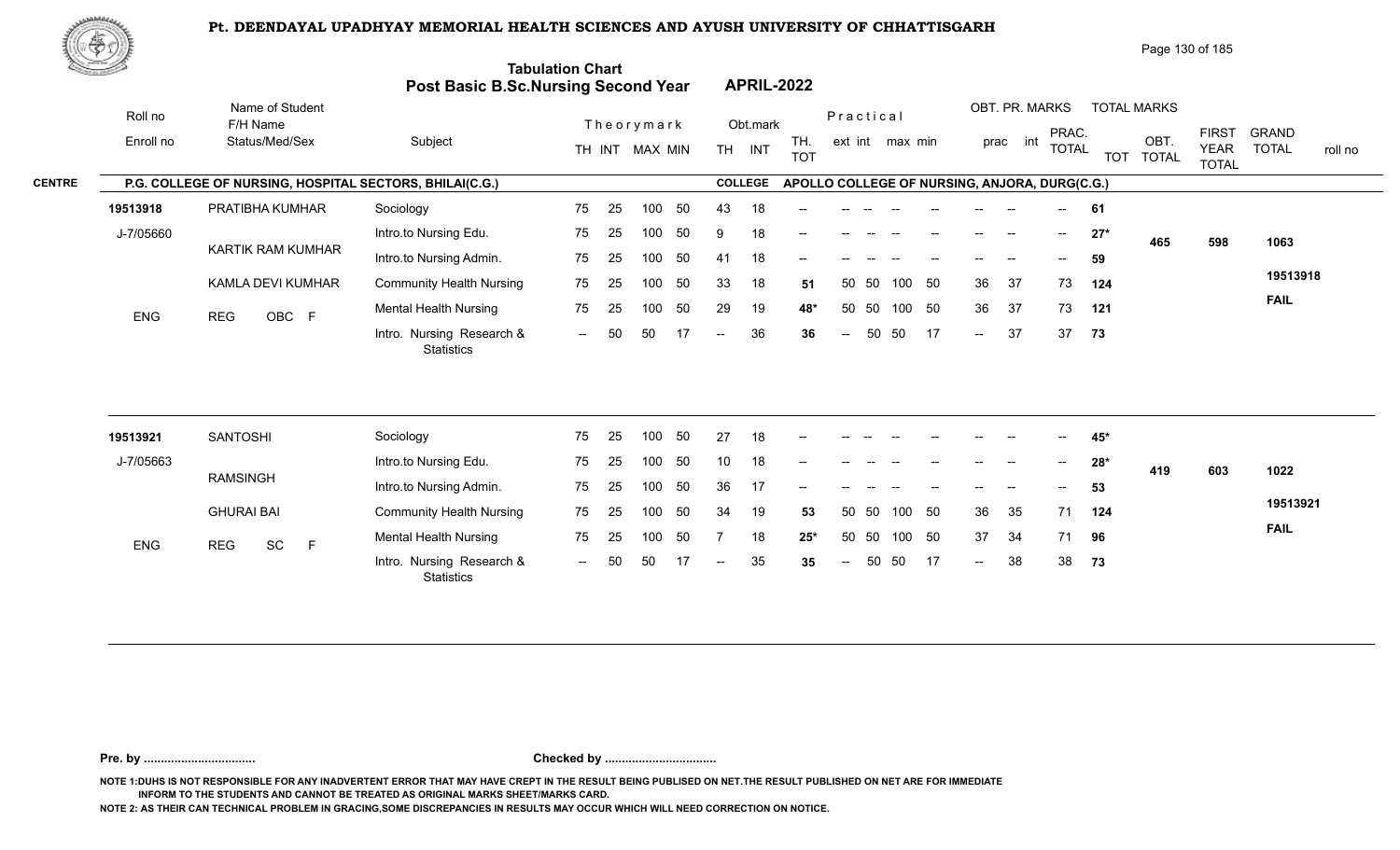

Page 131 of 185

| <u> Carl Co</u> |                      |                                                         | Post Basic B.Sc.Nursing Second Year            | <b>Tabulation Chart</b> |    |                |     |                          |                | <b>APRIL-2022</b>                             |                          |       |                 |    |                   |                            |              |       |                            |                             |              |         |
|-----------------|----------------------|---------------------------------------------------------|------------------------------------------------|-------------------------|----|----------------|-----|--------------------------|----------------|-----------------------------------------------|--------------------------|-------|-----------------|----|-------------------|----------------------------|--------------|-------|----------------------------|-----------------------------|--------------|---------|
|                 | Roll no<br>Enroll no | Name of Student<br>F/H Name<br>Status/Med/Sex           | Subject                                        |                         |    | Theorymark     |     |                          | Obt.mark       | TH.                                           | Practical                |       | ext int max min |    |                   | OBT. PR. MARKS<br>prac int | PRAC.        |       | <b>TOTAL MARKS</b><br>OBT. | <b>FIRST</b>                | <b>GRAND</b> |         |
|                 |                      |                                                         |                                                |                         |    | TH INT MAX MIN |     |                          | TH INT         | <b>TOT</b>                                    |                          |       |                 |    |                   |                            | <b>TOTAL</b> |       | TOT TOTAL                  | <b>YEAR</b><br><b>TOTAL</b> | <b>TOTAL</b> | roll no |
| <b>CENTRE</b>   |                      | P.G. COLLEGE OF NURSING, HOSPITAL SECTORS, BHILAI(C.G.) |                                                |                         |    |                |     |                          | <b>COLLEGE</b> | APOLLO COLLEGE OF NURSING, ANJORA, DURG(C.G.) |                          |       |                 |    |                   |                            |              |       |                            |                             |              |         |
|                 | 19513925             | <b>SULATA SAMADDER</b>                                  | Sociology                                      | 75                      | 25 | 100            | 50  | 41                       | 18             |                                               |                          |       |                 |    |                   |                            |              | 59    |                            |                             |              |         |
|                 | J-7/05667            |                                                         | Intro.to Nursing Edu.                          | 75                      | 25 | 100            | 50  | 21                       | 18             | --                                            |                          |       |                 |    | $\qquad \qquad -$ | $\overline{\phantom{a}}$   | $--$         | $39*$ | 487                        | 634                         | 1121         |         |
|                 |                      | <b>BIMAL SAMADDER</b>                                   | Intro.to Nursing Admin.                        | 75                      | 25 | 100            | 50  | 44                       | 17             |                                               |                          |       |                 |    |                   |                            | $- -$        | 61    |                            |                             |              |         |
|                 |                      | <b>SARASWATI</b>                                        | <b>Community Health Nursing</b>                | 75                      | 25 | 100            | 50  | 37                       | 19             | 56                                            | 50                       | 50    | 100             | 50 | 36                | 35                         | 71           | 127   |                            |                             | 19513925     |         |
|                 | <b>ENG</b>           | <b>REG</b><br>GEN F                                     | <b>Mental Health Nursing</b>                   | 75                      | 25 | 100            | 50  | 41                       | 18             | 59                                            |                          | 50 50 | 100 50          |    | 37                | 35                         | 72           | 131   |                            |                             | <b>FAIL</b>  |         |
|                 |                      |                                                         | Intro. Nursing Research &<br><b>Statistics</b> | $\sim$ $\sim$           | 50 | 50             | -17 | $\overline{\phantom{a}}$ | 35             | 35                                            | $\overline{\phantom{a}}$ | 50    | 50              | 17 | $\sim$            | 35                         | 35           | 70    |                            |                             |              |         |
|                 |                      |                                                         |                                                |                         |    |                |     |                          |                |                                               |                          |       |                 |    |                   |                            |              |       |                            |                             |              |         |
|                 | 20513543             | <b>AMIT KUMAR</b>                                       | Sociology                                      | 75                      | 25 | 100            | 50  | 43                       | 19             | --                                            |                          |       |                 |    |                   |                            |              | 62    |                            |                             |              |         |
|                 | K-7/05851            |                                                         | Intro.to Nursing Edu.                          | 75                      | 25 | 100            | 50  | 11                       | 19             |                                               |                          |       |                 |    |                   |                            |              | $30*$ | 485                        | 663                         | 1148         |         |
|                 |                      | <b>HARGOVIND</b>                                        | Intro.to Nursing Admin.                        | 75                      | 25 | 100            | 50  | 51                       | 18             | --                                            |                          |       |                 |    |                   |                            |              | 69    |                            |                             |              |         |
|                 |                      | <b>DHALESHWARI</b>                                      | <b>Community Health Nursing</b>                | 75                      | 25 | 100            | 50  | 40                       | 18             | 58                                            | 50                       | 50    | 100             | 50 | 38                | 38                         | 76           | 134   |                            |                             | 20513543     |         |
|                 | ENG                  | OBC M<br><b>REG</b>                                     | <b>Mental Health Nursing</b>                   | 75                      | 25 | 100            | 50  | 25                       | 19             | $44*$                                         | 50                       | 50    | 100 50          |    | 35                | 37                         | 72           | 116   |                            |                             | <b>FAIL</b>  |         |
|                 |                      |                                                         | Intro. Nursing Research &<br>Statistics        | $\sim$                  | 50 | 50             |     | $\overline{\phantom{a}}$ | 37             | 37                                            | $\overline{\phantom{a}}$ | 50    | 50              | 17 | $\sim$            | 37                         | 37           | 74    |                            |                             |              |         |
|                 |                      |                                                         |                                                |                         |    |                |     |                          |                |                                               |                          |       |                 |    |                   |                            |              |       |                            |                             |              |         |

**Pre. by ................................. Checked by .................................**

**NOTE 1:DUHS IS NOT RESPONSIBLE FOR ANY INADVERTENT ERROR THAT MAY HAVE CREPT IN THE RESULT BEING PUBLISED ON NET.THE RESULT PUBLISHED ON NET ARE FOR IMMEDIATE INFORM TO THE STUDENTS AND CANNOT BE TREATED AS ORIGINAL MARKS SHEET/MARKS CARD.**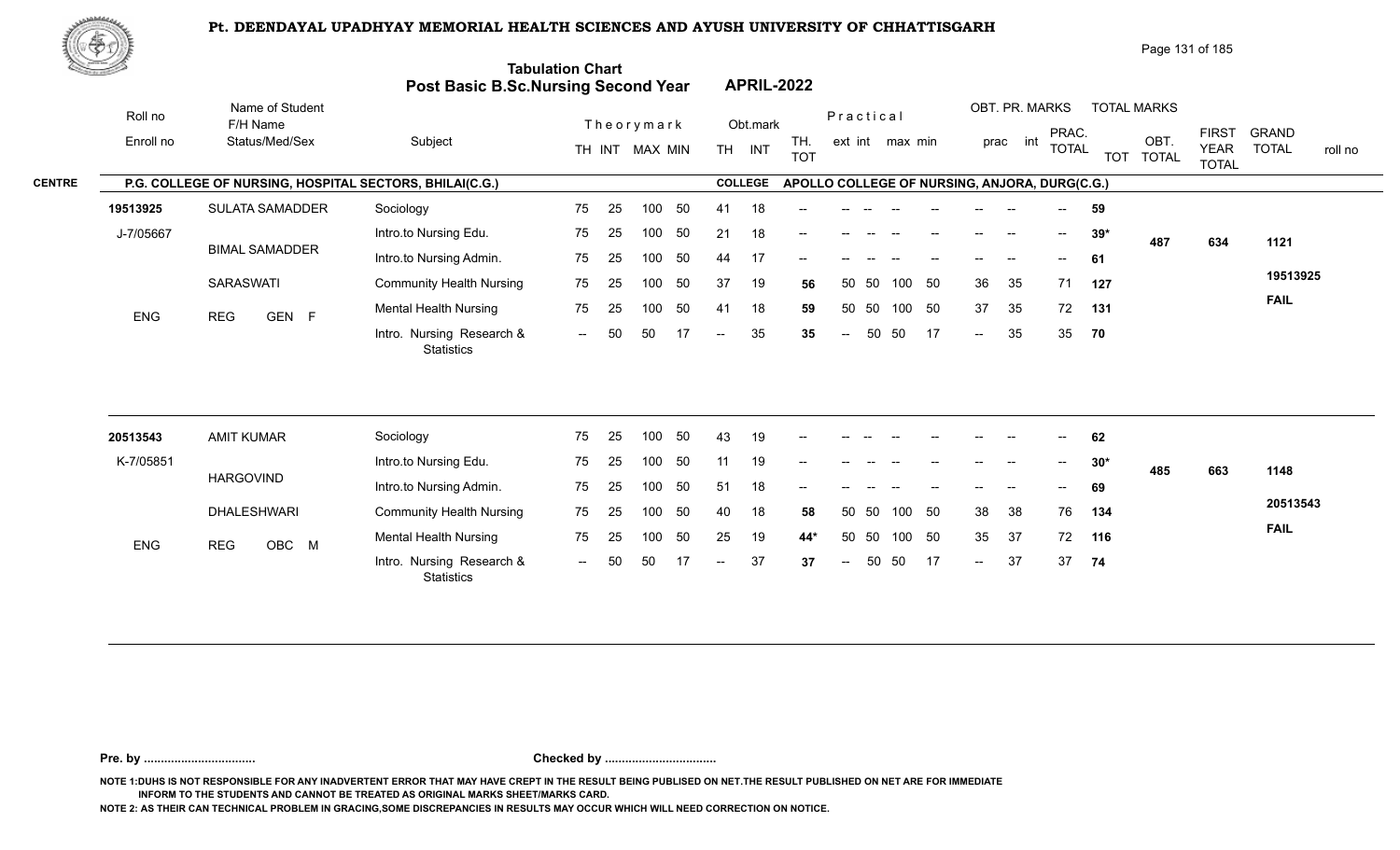

Page 132 of 185

|               | <u>Cardinal Co</u> |                                                         | Post Basic B.Sc.Nursing Second Year            | <b>Tabulation Chart</b>  |     |                |    |                          |                | <b>APRIL-2022</b>                             |                          |       |                 |        |        |                |                                       |              |                                    |                             |              |         |
|---------------|--------------------|---------------------------------------------------------|------------------------------------------------|--------------------------|-----|----------------|----|--------------------------|----------------|-----------------------------------------------|--------------------------|-------|-----------------|--------|--------|----------------|---------------------------------------|--------------|------------------------------------|-----------------------------|--------------|---------|
|               | Roll no            | Name of Student<br>F/H Name                             |                                                |                          |     | Theorymark     |    |                          | Obt.mark       |                                               | Practical                |       |                 |        |        | OBT. PR. MARKS | PRAC.                                 |              | <b>TOTAL MARKS</b>                 | <b>FIRST</b>                | <b>GRAND</b> |         |
|               | Enroll no          | Status/Med/Sex                                          | Subject                                        |                          |     | TH INT MAX MIN |    |                          | TH INT         | TH.<br><b>TOT</b>                             |                          |       | ext int max min |        |        | prac int       |                                       | <b>TOTAL</b> | OBT.<br><b>TOT</b><br><b>TOTAL</b> | <b>YEAR</b><br><b>TOTAL</b> | <b>TOTAL</b> | roll no |
| <b>CENTRE</b> |                    | P.G. COLLEGE OF NURSING, HOSPITAL SECTORS, BHILAI(C.G.) |                                                |                          |     |                |    |                          | <b>COLLEGE</b> | APOLLO COLLEGE OF NURSING, ANJORA, DURG(C.G.) |                          |       |                 |        |        |                |                                       |              |                                    |                             |              |         |
|               | 20513548           | <b>INDRANI THAKUR</b>                                   | Sociology                                      | 75                       | 25  | 100            | 50 | 38                       | 19             |                                               |                          |       |                 |        |        |                |                                       | 57           |                                    |                             |              |         |
|               | K-7/05855          |                                                         | Intro.to Nursing Edu.                          | 75                       | 25  | 100            | 50 | 14                       | 19             |                                               |                          |       |                 |        |        |                | $--$                                  | $33*$        | 493                                | 690                         | 1183         |         |
|               |                    | <b>HEMNATH THAKUR</b>                                   | Intro.to Nursing Admin.                        | 75                       | 25  | 100            | 50 | 42                       | 19             |                                               |                          |       |                 |        |        |                |                                       | 61           |                                    |                             |              |         |
|               |                    | <b>KESHAR</b>                                           | <b>Community Health Nursing</b>                | 75                       | 25  | 100            | 50 | 45                       | 19             | 64                                            | 50                       | -50   |                 | 100 50 | 37     | -37            |                                       | 74<br>138    |                                    |                             | 20513548     |         |
|               | <b>ENG</b>         | <b>ST</b><br><b>REG</b><br>F                            | <b>Mental Health Nursing</b>                   | 75                       | 25  | 100            | 50 | 37                       | 19             | 56                                            |                          | 50 50 |                 | 100 50 | 36     | 38             | 74                                    | 130          |                                    |                             | <b>FAIL</b>  |         |
|               |                    |                                                         | Intro. Nursing Research &<br><b>Statistics</b> | $\sim$ $\sim$            | 50  | 50             | 17 | $\overline{\phantom{a}}$ | 37             | 37                                            | $\overline{\phantom{m}}$ | 50    | 50              | -17    | $\sim$ | 37             | 37                                    | 74           |                                    |                             |              |         |
|               |                    |                                                         |                                                |                          |     |                |    |                          |                |                                               |                          |       |                 |        |        |                |                                       |              |                                    |                             |              |         |
|               | 20513549           | <b>JAGRITI YADAV</b>                                    | Sociology                                      | 75                       | 25  | 100            | 50 | 44                       | 19             |                                               |                          |       |                 |        |        |                |                                       | 63           |                                    |                             |              |         |
|               | K-7/05856          |                                                         | Intro.to Nursing Edu.                          | 75                       | 25  | 100            | 50 | 10                       | 19             |                                               |                          |       |                 |        |        | <b>-</b>       | $\hspace{0.05cm}$ – $\hspace{0.05cm}$ | $29*$        | 450                                | 634                         | 1084         |         |
|               |                    | SOHAN LAL YADAV                                         | Intro.to Nursing Admin.                        | 75                       | 25  | 100            | 50 | 34                       | 19             |                                               |                          |       |                 |        |        |                |                                       | 53           |                                    |                             |              |         |
|               |                    | <b>HEMLATA YADAV</b>                                    | <b>Community Health Nursing</b>                | 75                       | 25  | 100            | 50 | 30                       | 19             | 49*                                           |                          | 50 50 |                 | 100 50 | 37     | 38             | 75                                    | 124          |                                    |                             | 20513549     |         |
|               | <b>ENG</b>         | OBC F<br><b>REG</b>                                     | <b>Mental Health Nursing</b>                   | 75                       | 25  | 100            | 50 | 17                       | 19             | $36*$                                         |                          | 50 50 |                 | 100 50 | 35     | -37            | 72                                    | 108          |                                    |                             | <b>FAIL</b>  |         |
|               |                    |                                                         | Intro. Nursing Research &<br>Statistics        | $\overline{\phantom{a}}$ | -50 | 50             |    |                          | 37             | 37                                            | $\sim$                   | 50    | 50              | -17    | $\sim$ | 36             | 36                                    | 73           |                                    |                             |              |         |

**Pre. by ................................. Checked by .................................**

**NOTE 1:DUHS IS NOT RESPONSIBLE FOR ANY INADVERTENT ERROR THAT MAY HAVE CREPT IN THE RESULT BEING PUBLISED ON NET.THE RESULT PUBLISHED ON NET ARE FOR IMMEDIATE INFORM TO THE STUDENTS AND CANNOT BE TREATED AS ORIGINAL MARKS SHEET/MARKS CARD.**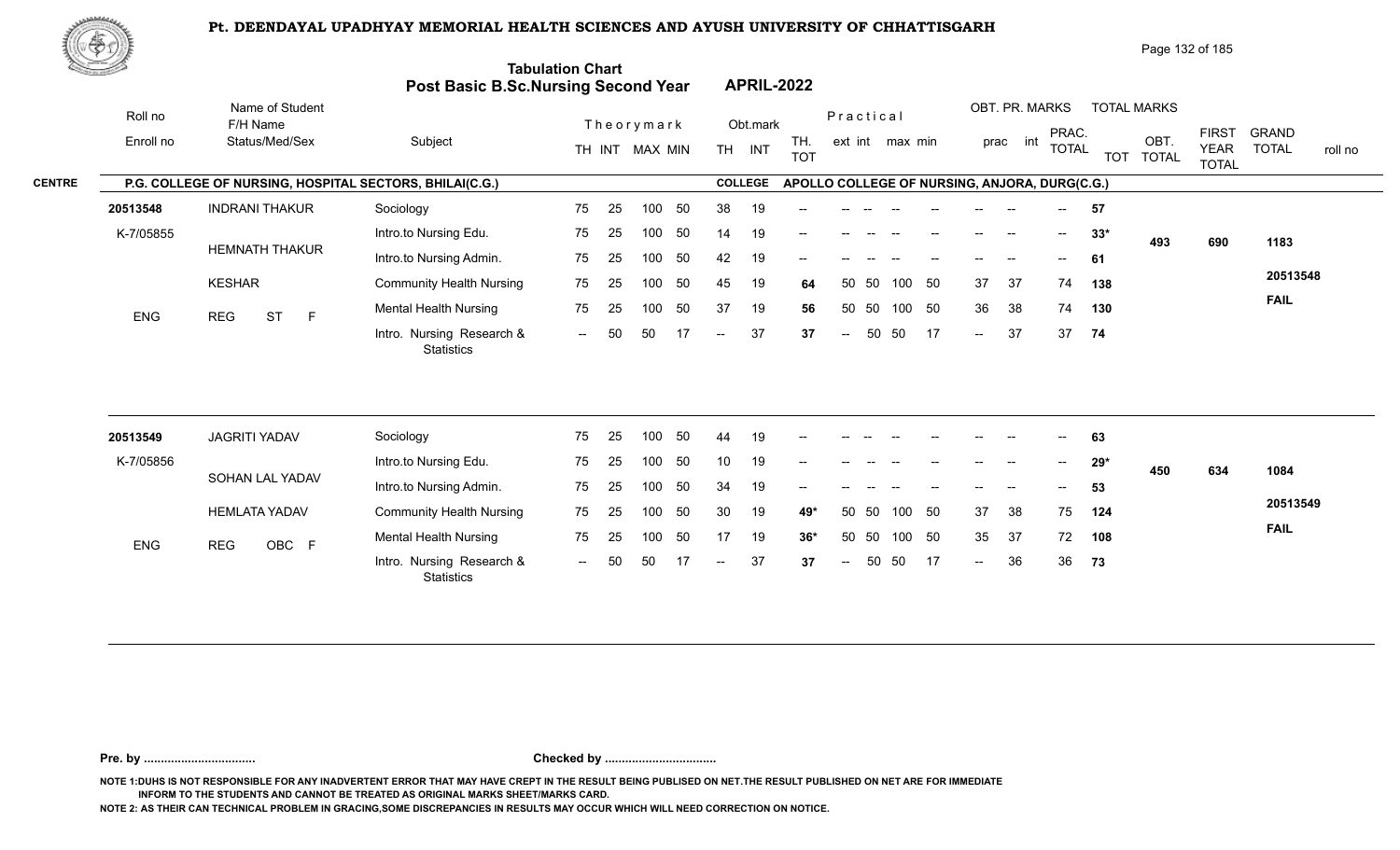

Page 133 of 185

| Name of Student<br>OBT. PR. MARKS<br><b>TOTAL MARKS</b><br>Roll no<br>Practical<br>Theorymark<br>Obt.mark<br>F/H Name<br>PRAC.<br><b>FIRST</b><br>OBT.<br>Status/Med/Sex<br>Subject<br>TH.<br>Enroll no<br>ext int max min<br>prac int<br>TH INT<br><b>TOTAL</b><br><b>YEAR</b><br>TH INT MAX MIN<br><b>TOT</b><br>TOT TOTAL<br><b>TOTAL</b><br><b>COLLEGE</b><br>P.G. COLLEGE OF NURSING, HOSPITAL SECTORS, BHILAI(C.G.)<br>APOLLO COLLEGE OF NURSING, ANJORA, DURG(C.G.)<br><b>JAISHRI YADAV</b><br>Sociology<br>75<br>25<br>100<br>50<br>38<br>19<br>20513550<br>57<br>K-7/05857<br>Intro.to Nursing Edu.<br>75<br>25<br>100<br>50<br>19<br>-9<br>$28*$<br>$\overline{\phantom{a}}$<br>446<br>623<br>SOHAN LAL YADAV<br>Intro.to Nursing Admin.<br>50<br>37<br>19<br>75<br>25<br>100<br>56<br>$-$<br><b>HEMLATA YADAV</b><br>50<br>36<br>37<br>73<br><b>Community Health Nursing</b><br>75<br>25<br>50<br>31<br>19<br>50<br>50<br>100<br>123<br>100<br>50<br><b>Mental Health Nursing</b><br>75<br>25<br>100<br>50<br>16<br>19<br>50 50<br>100 50<br>35<br>38<br>73<br>108<br>$35*$<br>ENG<br><b>REG</b><br>OBC F<br>38<br>Intro. Nursing Research &<br>50<br>50<br>50<br>17<br>36<br>36<br>50<br>74<br>38<br>$\sim$<br>$\sim$ $\sim$<br>$\overline{a}$<br>$\overline{\phantom{a}}$<br><b>Statistics</b><br><b>KARUNA</b><br>Sociology<br>50<br>43<br>18<br>75<br>25<br>100<br>20513552<br>61<br>K-7/05859<br>Intro.to Nursing Edu.<br>20<br>75<br>25<br>50<br>18<br>100<br>$38*$<br>$-$<br>498<br>671<br><b>ARUN KUMAR</b><br>Intro.to Nursing Admin.<br>75<br>25<br>50<br>18<br>100<br>44<br>62<br><b>HULASI</b> |                                         |
|-----------------------------------------------------------------------------------------------------------------------------------------------------------------------------------------------------------------------------------------------------------------------------------------------------------------------------------------------------------------------------------------------------------------------------------------------------------------------------------------------------------------------------------------------------------------------------------------------------------------------------------------------------------------------------------------------------------------------------------------------------------------------------------------------------------------------------------------------------------------------------------------------------------------------------------------------------------------------------------------------------------------------------------------------------------------------------------------------------------------------------------------------------------------------------------------------------------------------------------------------------------------------------------------------------------------------------------------------------------------------------------------------------------------------------------------------------------------------------------------------------------------------------------------------------------------------------------------------------------------------|-----------------------------------------|
|                                                                                                                                                                                                                                                                                                                                                                                                                                                                                                                                                                                                                                                                                                                                                                                                                                                                                                                                                                                                                                                                                                                                                                                                                                                                                                                                                                                                                                                                                                                                                                                                                       | <b>GRAND</b><br><b>TOTAL</b><br>roll no |
|                                                                                                                                                                                                                                                                                                                                                                                                                                                                                                                                                                                                                                                                                                                                                                                                                                                                                                                                                                                                                                                                                                                                                                                                                                                                                                                                                                                                                                                                                                                                                                                                                       |                                         |
|                                                                                                                                                                                                                                                                                                                                                                                                                                                                                                                                                                                                                                                                                                                                                                                                                                                                                                                                                                                                                                                                                                                                                                                                                                                                                                                                                                                                                                                                                                                                                                                                                       |                                         |
|                                                                                                                                                                                                                                                                                                                                                                                                                                                                                                                                                                                                                                                                                                                                                                                                                                                                                                                                                                                                                                                                                                                                                                                                                                                                                                                                                                                                                                                                                                                                                                                                                       | 1069                                    |
|                                                                                                                                                                                                                                                                                                                                                                                                                                                                                                                                                                                                                                                                                                                                                                                                                                                                                                                                                                                                                                                                                                                                                                                                                                                                                                                                                                                                                                                                                                                                                                                                                       |                                         |
|                                                                                                                                                                                                                                                                                                                                                                                                                                                                                                                                                                                                                                                                                                                                                                                                                                                                                                                                                                                                                                                                                                                                                                                                                                                                                                                                                                                                                                                                                                                                                                                                                       | 20513550                                |
|                                                                                                                                                                                                                                                                                                                                                                                                                                                                                                                                                                                                                                                                                                                                                                                                                                                                                                                                                                                                                                                                                                                                                                                                                                                                                                                                                                                                                                                                                                                                                                                                                       | <b>FAIL</b>                             |
|                                                                                                                                                                                                                                                                                                                                                                                                                                                                                                                                                                                                                                                                                                                                                                                                                                                                                                                                                                                                                                                                                                                                                                                                                                                                                                                                                                                                                                                                                                                                                                                                                       |                                         |
|                                                                                                                                                                                                                                                                                                                                                                                                                                                                                                                                                                                                                                                                                                                                                                                                                                                                                                                                                                                                                                                                                                                                                                                                                                                                                                                                                                                                                                                                                                                                                                                                                       |                                         |
|                                                                                                                                                                                                                                                                                                                                                                                                                                                                                                                                                                                                                                                                                                                                                                                                                                                                                                                                                                                                                                                                                                                                                                                                                                                                                                                                                                                                                                                                                                                                                                                                                       |                                         |
|                                                                                                                                                                                                                                                                                                                                                                                                                                                                                                                                                                                                                                                                                                                                                                                                                                                                                                                                                                                                                                                                                                                                                                                                                                                                                                                                                                                                                                                                                                                                                                                                                       | 1169                                    |
| <b>Community Health Nursing</b><br>75<br>50<br>18<br>50 50<br>100 50<br>36<br>38<br>74<br>25<br>100<br>51<br>143<br>69                                                                                                                                                                                                                                                                                                                                                                                                                                                                                                                                                                                                                                                                                                                                                                                                                                                                                                                                                                                                                                                                                                                                                                                                                                                                                                                                                                                                                                                                                                | 20513552                                |
| <b>Mental Health Nursing</b><br>50<br>29<br>18<br>50 50<br>100 50<br>37<br>75<br>25<br>100<br>35<br>72<br>119<br>$47*$                                                                                                                                                                                                                                                                                                                                                                                                                                                                                                                                                                                                                                                                                                                                                                                                                                                                                                                                                                                                                                                                                                                                                                                                                                                                                                                                                                                                                                                                                                | <b>FAIL</b>                             |
| ENG<br>OBC F<br><b>REG</b><br>Intro. Nursing Research &<br>37<br>50<br>50<br>17<br>38<br>38<br>50<br>75<br>50<br>37<br>$\sim$<br>$\sim$<br>$\overline{\phantom{m}}$<br>$\overline{\phantom{a}}$<br><b>Statistics</b>                                                                                                                                                                                                                                                                                                                                                                                                                                                                                                                                                                                                                                                                                                                                                                                                                                                                                                                                                                                                                                                                                                                                                                                                                                                                                                                                                                                                  |                                         |

**Pre. by ................................. Checked by .................................**

**NOTE 1:DUHS IS NOT RESPONSIBLE FOR ANY INADVERTENT ERROR THAT MAY HAVE CREPT IN THE RESULT BEING PUBLISED ON NET.THE RESULT PUBLISHED ON NET ARE FOR IMMEDIATE INFORM TO THE STUDENTS AND CANNOT BE TREATED AS ORIGINAL MARKS SHEET/MARKS CARD.**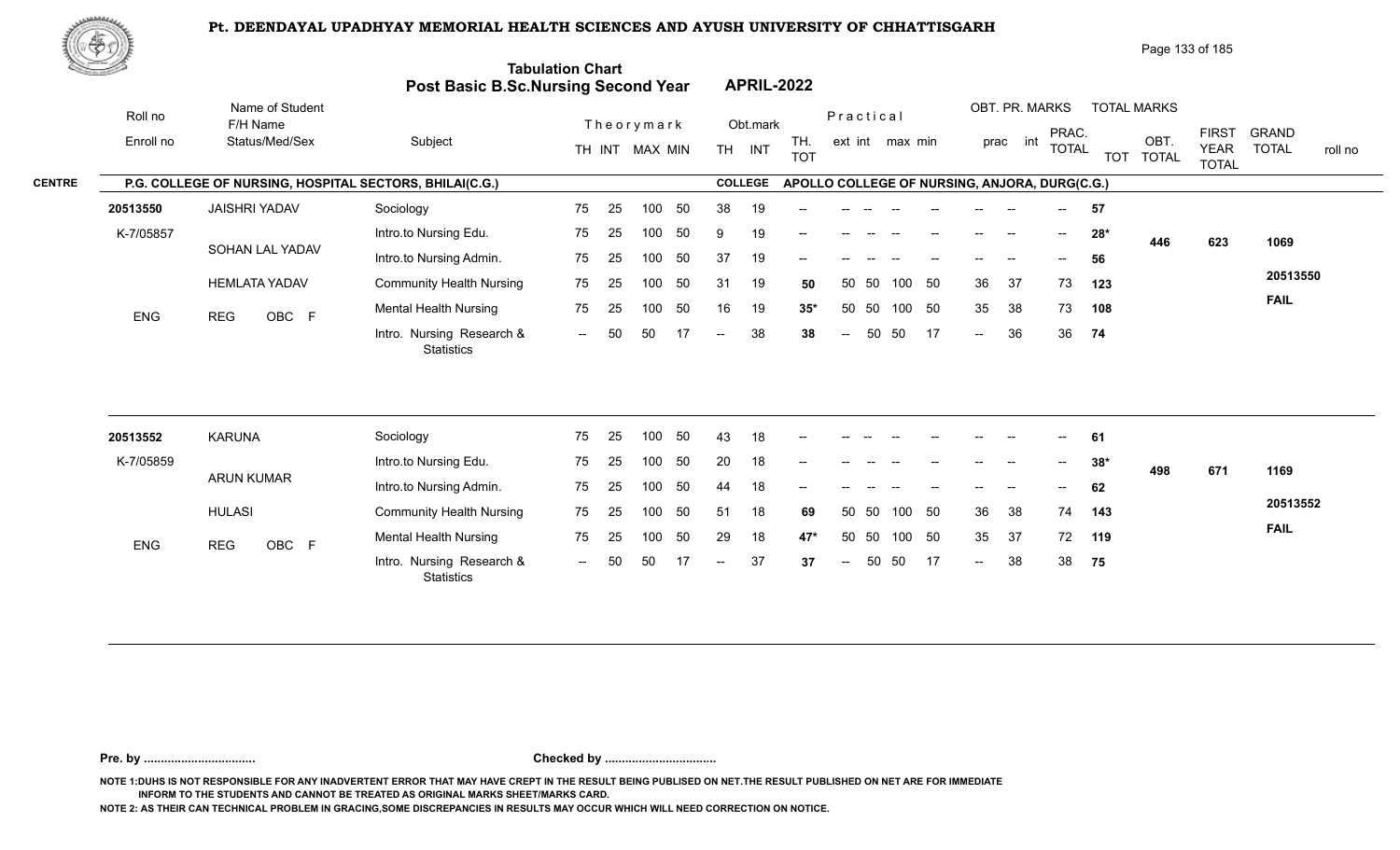

Page 134 of 185

|               | <u>Cardinal Co</u> |                                                         | Post Basic B.Sc.Nursing Second Year            | <b>Tabulation Chart</b>  |     |                |    |                          |                | <b>APRIL-2022</b>                             |                          |           |                 |        |        |                |                          |       |                                    |                             |                         |
|---------------|--------------------|---------------------------------------------------------|------------------------------------------------|--------------------------|-----|----------------|----|--------------------------|----------------|-----------------------------------------------|--------------------------|-----------|-----------------|--------|--------|----------------|--------------------------|-------|------------------------------------|-----------------------------|-------------------------|
|               | Roll no            | Name of Student<br>F/H Name                             |                                                |                          |     | Theorymark     |    |                          | Obt.mark       |                                               |                          | Practical |                 |        |        | OBT. PR. MARKS | PRAC.                    |       | <b>TOTAL MARKS</b>                 | <b>FIRST</b>                | <b>GRAND</b>            |
|               | Enroll no          | Status/Med/Sex                                          | Subject                                        |                          |     | TH INT MAX MIN |    |                          | TH INT         | TH.<br><b>TOT</b>                             |                          |           | ext int max min |        |        | prac int       | <b>TOTAL</b>             |       | OBT.<br><b>TOT</b><br><b>TOTAL</b> | <b>YEAR</b><br><b>TOTAL</b> | <b>TOTAL</b><br>roll no |
| <b>CENTRE</b> |                    | P.G. COLLEGE OF NURSING, HOSPITAL SECTORS, BHILAI(C.G.) |                                                |                          |     |                |    |                          | <b>COLLEGE</b> | APOLLO COLLEGE OF NURSING, ANJORA, DURG(C.G.) |                          |           |                 |        |        |                |                          |       |                                    |                             |                         |
|               | 20513553           | KHOMESHWARI                                             | Sociology                                      | 75                       | 25  | 100            | 50 | 43                       | 19             |                                               |                          |           |                 |        |        |                |                          | 62    |                                    |                             |                         |
|               | K-7/05860          |                                                         | Intro.to Nursing Edu.                          | 75                       | 25  | 100            | 50 | 38                       | 19             |                                               |                          |           |                 |        |        |                | $--$                     | 57    | 528                                | 710                         | 1238                    |
|               |                    | <b>HULESHRAM</b>                                        | Intro.to Nursing Admin.                        | 75                       | 25  | 100            | 50 | 49                       | 19             | --                                            |                          |           |                 |        |        |                |                          | 68    |                                    |                             |                         |
|               |                    | <b>AMITA</b>                                            | <b>Community Health Nursing</b>                | 75                       | 25  | 100            | 50 | 33                       | 19             | 52                                            |                          | 50 50     |                 | 100 50 | 38     | 38             | 76                       | 128   |                                    |                             | 20513553                |
|               | <b>ENG</b>         | OBC F<br><b>REG</b>                                     | <b>Mental Health Nursing</b>                   | 75                       | 25  | 100            | 50 | 43                       | 19             | 62                                            |                          | 50 50     |                 | 100 50 | 38     | 39             | 77                       | 139   |                                    |                             | <b>PASS</b>             |
|               |                    |                                                         | Intro. Nursing Research &<br><b>Statistics</b> | $\sim$ $\sim$            | 50  | 50             | 17 | $\overline{\phantom{a}}$ | 37             | 37                                            | $\overline{\phantom{a}}$ | 50        | 50              | -17    | $\sim$ | 37             | 37                       | 74    |                                    |                             |                         |
|               |                    |                                                         |                                                |                          |     |                |    |                          |                |                                               |                          |           |                 |        |        |                |                          |       |                                    |                             |                         |
|               | 20513555           | <b>KISAN KUMAR</b>                                      | Sociology                                      | 75                       | 25  | 100            | 50 | 36                       | 19             |                                               |                          |           |                 |        |        |                |                          | 55    |                                    |                             |                         |
|               | K-7/05862          |                                                         | Intro.to Nursing Edu.                          | 75                       | 25  | 100            | 50 | 15                       | 19             | --                                            |                          |           |                 |        |        | --             | $\overline{\phantom{a}}$ | $34*$ | 495                                | 696                         | 1191                    |
|               |                    | <b>THAKUR RAM</b>                                       | Intro.to Nursing Admin.                        | 75                       | 25  | 100            | 50 | 52                       | 19             |                                               |                          |           |                 |        |        |                |                          | 71    |                                    |                             |                         |
|               |                    | <b>RUKHMANI</b>                                         | <b>Community Health Nursing</b>                | 75                       | 25  | 100            | 50 | 43                       | 19             | 62                                            |                          | 50 50     |                 | 100 50 | 37     | 37             | 74                       | 136   |                                    |                             | 20513555                |
|               | <b>ENG</b>         | OBC M<br><b>REG</b>                                     | <b>Mental Health Nursing</b>                   | 75                       | 25  | 100            | 50 | 33                       | 19             | 52                                            |                          | 50 50     |                 | 100 50 | 36     | -37            | 73                       | 125   |                                    |                             | <b>FAIL</b>             |
|               |                    |                                                         | Intro. Nursing Research &<br>Statistics        | $\overline{\phantom{a}}$ | -50 | 50             | 17 |                          | 37             | 37                                            | $\overline{\phantom{a}}$ | 50        | 50              | 17     | $\sim$ | 37             | 37                       | 74    |                                    |                             |                         |

**Pre. by ................................. Checked by .................................**

**NOTE 1:DUHS IS NOT RESPONSIBLE FOR ANY INADVERTENT ERROR THAT MAY HAVE CREPT IN THE RESULT BEING PUBLISED ON NET.THE RESULT PUBLISHED ON NET ARE FOR IMMEDIATE INFORM TO THE STUDENTS AND CANNOT BE TREATED AS ORIGINAL MARKS SHEET/MARKS CARD.**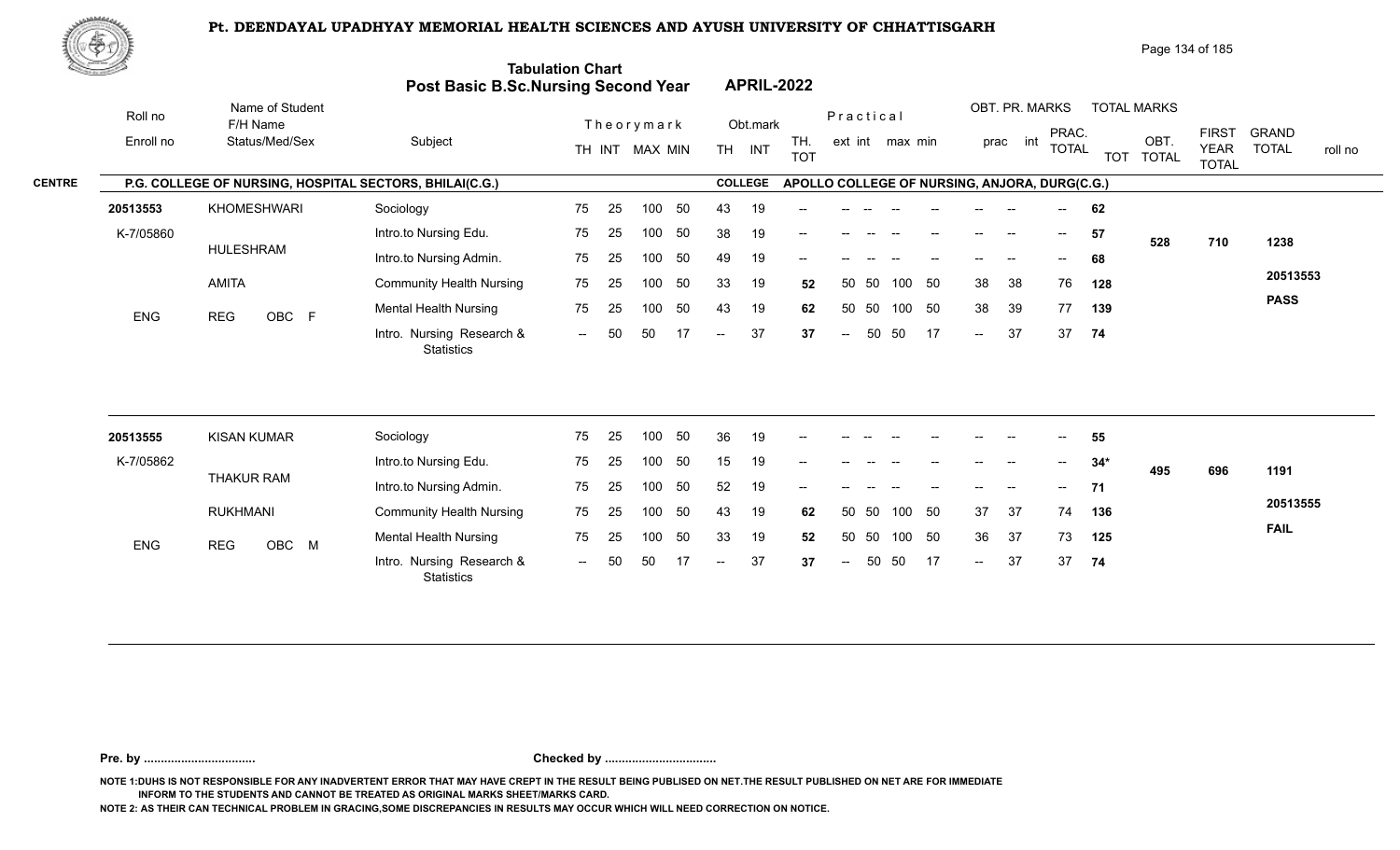

Page 135 of 185

| <u>Cardinal Co</u> |           |                                                         | Post Basic B.Sc.Nursing Second Year            | <b>Tabulation Chart</b> |    |                |    |                          |                | <b>APRIL-2022</b>                             |                          |       |                 |     |                |                |              |            |                      |                             |              |         |
|--------------------|-----------|---------------------------------------------------------|------------------------------------------------|-------------------------|----|----------------|----|--------------------------|----------------|-----------------------------------------------|--------------------------|-------|-----------------|-----|----------------|----------------|--------------|------------|----------------------|-----------------------------|--------------|---------|
|                    | Roll no   | Name of Student<br>F/H Name                             |                                                |                         |    | Theorymark     |    |                          | Obt.mark       |                                               | Practical                |       |                 |     |                | OBT. PR. MARKS | PRAC.        |            | <b>TOTAL MARKS</b>   | <b>FIRST</b>                | <b>GRAND</b> |         |
|                    | Enroll no | Status/Med/Sex                                          | Subject                                        |                         |    | TH INT MAX MIN |    |                          | TH INT         | TH.<br><b>TOT</b>                             |                          |       | ext int max min |     |                | prac int       | <b>TOTAL</b> | <b>TOT</b> | OBT.<br><b>TOTAL</b> | <b>YEAR</b><br><b>TOTAL</b> | <b>TOTAL</b> | roll no |
| <b>CENTRE</b>      |           | P.G. COLLEGE OF NURSING, HOSPITAL SECTORS, BHILAI(C.G.) |                                                |                         |    |                |    |                          | <b>COLLEGE</b> | APOLLO COLLEGE OF NURSING, ANJORA, DURG(C.G.) |                          |       |                 |     |                |                |              |            |                      |                             |              |         |
|                    | 20513556  | <b>MANISHA</b>                                          | Sociology                                      | 75                      | 25 | 100            | 50 | 35                       | 18             |                                               |                          |       |                 |     |                |                |              | 53         |                      |                             |              |         |
|                    | K-7/05863 |                                                         | Intro.to Nursing Edu.                          | 75                      | 25 | 100            | 50 | -9                       | 18             |                                               |                          |       |                 |     |                |                | $--$         | $27*$      | 469                  | 681                         | 1150         |         |
|                    |           | <b>MEGHANATH</b>                                        | Intro.to Nursing Admin.                        | 75                      | 25 | 100            | 50 | 48                       | 19             | --                                            |                          |       |                 |     |                |                |              | 67         |                      |                             |              |         |
|                    |           | <b>BIMALA</b>                                           | <b>Community Health Nursing</b>                | 75                      | 25 | 100            | 50 | 32                       | 19             | 51                                            |                          | 50 50 | 100             | 50  | 37             | 38             | 75           | 126        |                      |                             | 20513556     |         |
|                    | ENG       | OBC F<br><b>REG</b>                                     | <b>Mental Health Nursing</b>                   | 75                      | 25 | 100            | 50 | 31                       | 18             | 49*                                           | 50                       | 50    | 100             | 50  | 37             | 37             | 74           | 123        |                      |                             | <b>FAIL</b>  |         |
|                    |           |                                                         | Intro. Nursing Research &<br><b>Statistics</b> | $  \,$                  | 50 | 50             | 17 | $\overline{\phantom{a}}$ | 37             | 37                                            | $\overline{\phantom{a}}$ | 50    | 50              | -17 | $\sim$         | 36             | 36           | 73         |                      |                             |              |         |
|                    |           |                                                         |                                                |                         |    |                |    |                          |                |                                               |                          |       |                 |     |                |                |              |            |                      |                             |              |         |
|                    | 20513558  | <b>NASIMA</b>                                           | Sociology                                      | 75                      | 25 | 100            | 50 | 44                       | 19             |                                               |                          |       |                 |     |                |                |              | 63         |                      |                             |              |         |
|                    | K-7/05865 |                                                         | Intro.to Nursing Edu.                          | 75                      | 25 | 100            | 50 | 16                       | 19             |                                               |                          |       |                 |     |                |                |              | $35*$      | 465                  | 661                         | 1126         |         |
|                    |           | ABDUL HAFIZ                                             | Intro.to Nursing Admin.                        | 75                      | 25 | 100            | 50 | 49                       | 18             |                                               |                          |       |                 |     |                |                |              | 67         |                      |                             |              |         |
|                    |           | KASIDA BEGAM                                            | <b>Community Health Nursing</b>                | 75                      | 25 | 100            | 50 | 24                       | 19             | $43*$                                         |                          | 50 50 | 100             | 50  | 38             | 37             | 75           | 118        |                      |                             | 20513558     |         |
|                    | ENG       | <b>REG</b><br>GEN F                                     | <b>Mental Health Nursing</b>                   | 75                      | 25 | 100            | 50 | 15                       | 19             | $34*$                                         | 50                       | 50    | 100 50          |     | 36             | 37             | 73           | 107        |                      |                             | <b>FAIL</b>  |         |
|                    |           |                                                         | Intro. Nursing Research &<br>Statistics        | $-$                     | 50 | 50             | 17 | $\overline{\phantom{a}}$ | 37             | 37                                            | $\overline{\phantom{a}}$ | 50    | 50              | 17  | $\overline{a}$ | 38             | 38           | 75         |                      |                             |              |         |

**Pre. by ................................. Checked by .................................**

**NOTE 1:DUHS IS NOT RESPONSIBLE FOR ANY INADVERTENT ERROR THAT MAY HAVE CREPT IN THE RESULT BEING PUBLISED ON NET.THE RESULT PUBLISHED ON NET ARE FOR IMMEDIATE INFORM TO THE STUDENTS AND CANNOT BE TREATED AS ORIGINAL MARKS SHEET/MARKS CARD.**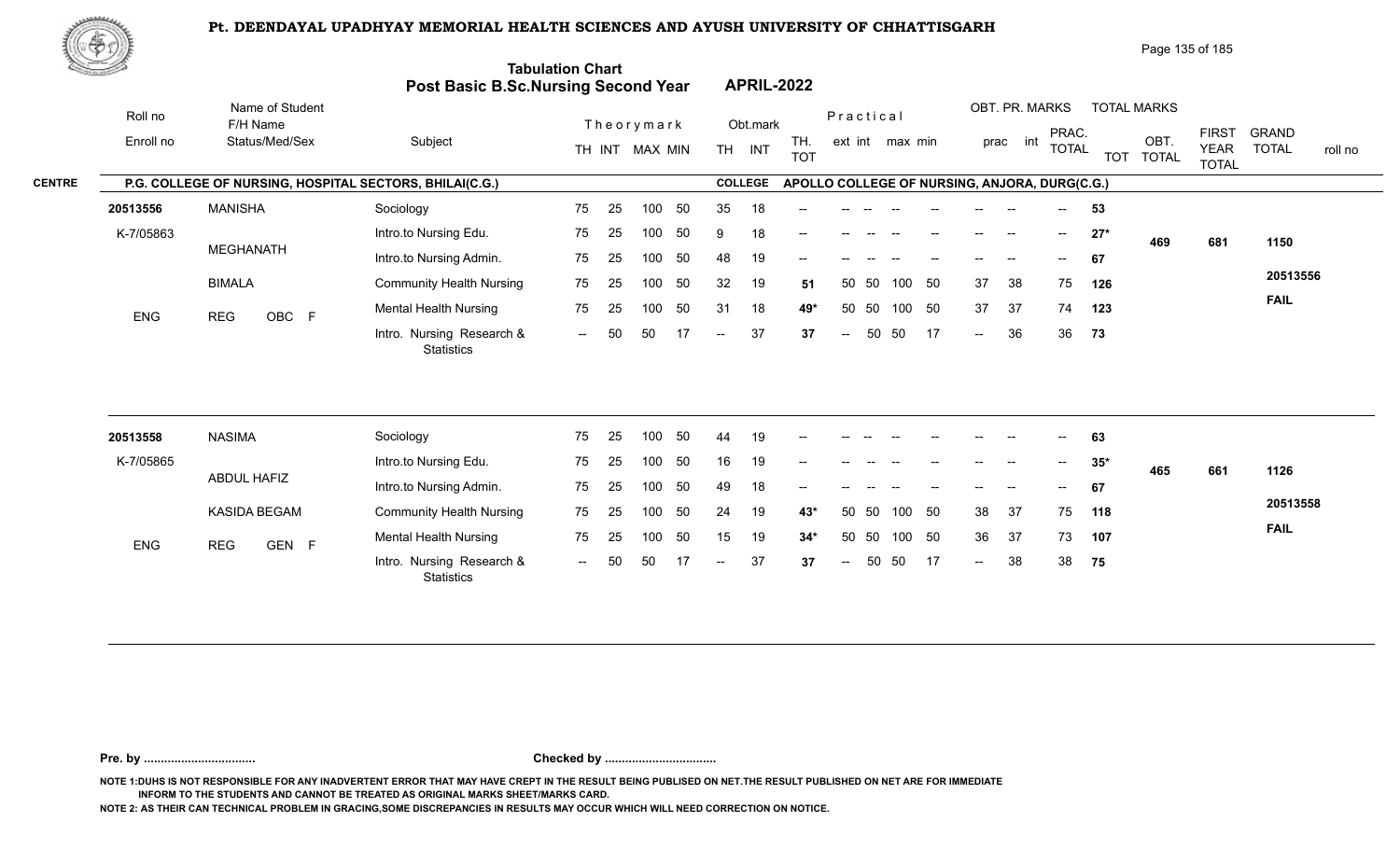

Page 136 of 185

| <u> Carl Co</u> |                                                         | Post Basic B.Sc.Nursing Second Year     | <b>Tabulation Chart</b> |    |                |     |                          |                | <b>APRIL-2022</b>                             |           |       |                 |     |        |                                                |              |            |                      |                             |                         |
|-----------------|---------------------------------------------------------|-----------------------------------------|-------------------------|----|----------------|-----|--------------------------|----------------|-----------------------------------------------|-----------|-------|-----------------|-----|--------|------------------------------------------------|--------------|------------|----------------------|-----------------------------|-------------------------|
| Roll no         | Name of Student<br>F/H Name                             |                                         |                         |    | Theorymark     |     |                          | Obt.mark       |                                               | Practical |       |                 |     |        | OBT. PR. MARKS                                 | PRAC.        |            | <b>TOTAL MARKS</b>   | <b>FIRST</b>                | <b>GRAND</b>            |
| Enroll no       | Status/Med/Sex                                          | Subject                                 |                         |    | TH INT MAX MIN |     |                          | TH INT         | TH.<br><b>TOT</b>                             |           |       | ext int max min |     |        | prac int                                       | <b>TOTAL</b> | <b>TOT</b> | OBT.<br><b>TOTAL</b> | <b>YEAR</b><br><b>TOTAL</b> | <b>TOTAL</b><br>roll no |
|                 | P.G. COLLEGE OF NURSING, HOSPITAL SECTORS, BHILAI(C.G.) |                                         |                         |    |                |     |                          | <b>COLLEGE</b> | APOLLO COLLEGE OF NURSING, ANJORA, DURG(C.G.) |           |       |                 |     |        |                                                |              |            |                      |                             |                         |
| 20513560        | <b>NEHA</b>                                             | Sociology                               | 75                      | 25 | 100            | 50  | 39                       | 18             |                                               |           |       |                 |     |        |                                                |              | 57         |                      |                             |                         |
| K-7/05867       |                                                         | Intro.to Nursing Edu.                   | 75                      | 25 | 100            | 50  | 14                       | 18             | --                                            |           |       |                 |     | $- -$  |                                                | $--$         | $32*$      | 476                  | 624                         | 1100                    |
|                 | <b>INDRAJEET</b>                                        | Intro.to Nursing Admin.                 | 75                      | 25 | 100            | 50  | 41                       | 19             |                                               |           |       |                 |     |        |                                                |              | 60         |                      |                             |                         |
|                 | <b>PARAS</b>                                            | <b>Community Health Nursing</b>         | 75                      | 25 | 100            | 50  | 30                       | 18             | 48*                                           | 50        | 50    | 100             | 50  | 36     | 37                                             | 73           | 121        |                      |                             | 20513560                |
| <b>ENG</b>      | <b>REG</b><br>OBC F                                     | <b>Mental Health Nursing</b>            | 75                      | 25 | 100            | 50  | 41                       | 18             | 59                                            | 50        | 50    | 100 50          |     | 36     | 38                                             | 74           | 133        |                      |                             | <b>FAIL</b>             |
|                 |                                                         | Intro. Nursing Research &<br>Statistics | $  \,$                  | 50 | 50             | -17 | $\overline{\phantom{a}}$ | 36             | 36                                            | $\sim$    | 50    | 50              | 17  | $\sim$ | 37                                             | 37           | 73         |                      |                             |                         |
| 20513561        | NISHA KHANDELWAL                                        | Sociology                               | 75                      | 25 | 100            | 50  | 48                       | 19             |                                               |           |       |                 |     |        |                                                |              | 67         |                      |                             |                         |
| K-7/05868       |                                                         | Intro.to Nursing Edu.                   | 75                      | 25 | 100            | 50  | 38                       | 18             |                                               |           |       |                 |     |        | $\hspace{0.1mm}-\hspace{0.1mm}-\hspace{0.1mm}$ |              | 56         |                      |                             |                         |
|                 | <b>SAPURAN</b>                                          |                                         |                         |    | 100            | 50  |                          |                |                                               |           |       |                 |     |        |                                                |              |            | 547                  | 696                         | 1243                    |
|                 |                                                         | Intro.to Nursing Admin.                 | 75                      | 25 |                |     | 44                       | 18             | --                                            |           |       |                 |     |        |                                                |              | 62         |                      |                             | 20513561                |
|                 | <b>SANDHYA BAI</b>                                      | <b>Community Health Nursing</b>         | 75                      | 25 | 100            | 50  | 48                       | 19             | 67                                            |           | 50 50 | 100             | 50  | 36     | 38                                             | 74           | 141        |                      |                             | <b>PASS</b>             |
| ENG             | SC<br>F<br><b>REG</b>                                   | <b>Mental Health Nursing</b>            | 75                      | 25 | 100            | 50  | 54                       | 18             | 72                                            |           | 50 50 | 100 50          |     | 40     | 37                                             | 77           | 149        |                      |                             |                         |
|                 |                                                         | Intro. Nursing Research &<br>Statistics |                         |    | 50             |     |                          | 36             | 36                                            |           | 50    | 50              | -17 | $\sim$ | 36                                             | 36           | 72         |                      |                             |                         |

**Pre. by ................................. Checked by .................................**

**NOTE 1:DUHS IS NOT RESPONSIBLE FOR ANY INADVERTENT ERROR THAT MAY HAVE CREPT IN THE RESULT BEING PUBLISED ON NET.THE RESULT PUBLISHED ON NET ARE FOR IMMEDIATE INFORM TO THE STUDENTS AND CANNOT BE TREATED AS ORIGINAL MARKS SHEET/MARKS CARD.**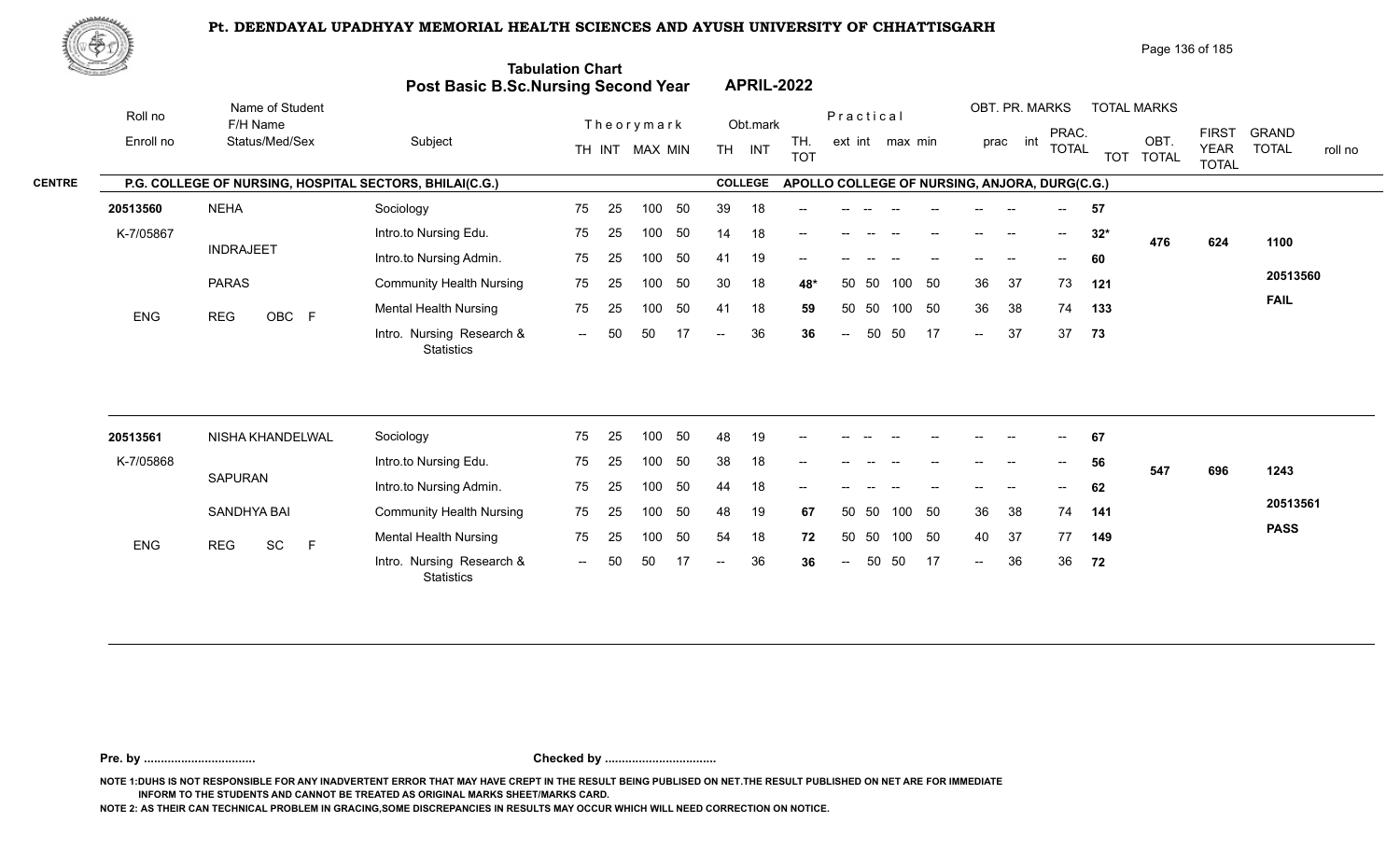

Page 137 of 185

| <u> Samara</u> |                      |                                                         | <b>Post Basic B.Sc.Nursing Second Year</b>     | <b>Tabulation Chart</b> |    |                  |    |     |                | <b>APRIL-2022</b>                             |                          |           |                 |    |        |                            |                                       |            |                            |                             |                              |
|----------------|----------------------|---------------------------------------------------------|------------------------------------------------|-------------------------|----|------------------|----|-----|----------------|-----------------------------------------------|--------------------------|-----------|-----------------|----|--------|----------------------------|---------------------------------------|------------|----------------------------|-----------------------------|------------------------------|
|                | Roll no<br>Enroll no | Name of Student<br>F/H Name<br>Status/Med/Sex           | Subject                                        |                         |    | Theorymark       |    |     | Obt.mark       | TH.                                           |                          | Practical | ext int max min |    |        | OBT. PR. MARKS<br>prac int | PRAC.<br><b>TOTAL</b>                 |            | <b>TOTAL MARKS</b><br>OBT. | <b>FIRST</b><br><b>YEAR</b> | <b>GRAND</b><br><b>TOTAL</b> |
|                |                      |                                                         |                                                |                         |    | TH INT MAX MIN   |    |     | TH INT         | <b>TOT</b>                                    |                          |           |                 |    |        |                            |                                       | <b>TOT</b> | <b>TOTAL</b>               | <b>TOTAL</b>                | roll no                      |
| <b>CENTRE</b>  |                      | P.G. COLLEGE OF NURSING, HOSPITAL SECTORS, BHILAI(C.G.) |                                                |                         |    |                  |    |     | <b>COLLEGE</b> | APOLLO COLLEGE OF NURSING, ANJORA, DURG(C.G.) |                          |           |                 |    |        |                            |                                       |            |                            |                             |                              |
|                | 20513562             | PARABJEET KAUR                                          | Sociology                                      | 75                      | 25 | 100              | 50 | 51  | 19             |                                               |                          |           |                 |    |        |                            | $-$                                   | 70         |                            |                             |                              |
|                | K-7/05869            |                                                         | Intro.to Nursing Edu.                          | 75                      | 25 | 100 <sub>1</sub> | 50 | 17  | 19             | $\overline{\phantom{a}}$                      |                          |           |                 |    |        |                            | $--$                                  | $36*$      | 493                        | 650                         | 1143                         |
|                |                      | <b>HARJEET SINGH</b>                                    | Intro.to Nursing Admin.                        | 75                      | 25 | 100              | 50 | 44  | 19             | --                                            |                          |           |                 |    |        |                            |                                       | 63         |                            |                             |                              |
|                |                      | <b>BALVINDER KAUR</b>                                   | <b>Community Health Nursing</b>                | 75                      | 25 | 100              | 50 | 40  | 18             | 58                                            | 50                       | 50        | 100             | 50 | 38     | 37                         | 75                                    | 133        |                            |                             | 20513562                     |
|                | <b>ENG</b>           | <b>REG</b><br>GEN F                                     | <b>Mental Health Nursing</b>                   | 75                      | 25 | 100              | 50 | 26  | 19             | 45*                                           | 50                       | 50        | 100             | 50 | 35     | 36                         | 71                                    | 116        |                            |                             | <b>FAIL</b>                  |
|                |                      |                                                         | Intro. Nursing Research &<br><b>Statistics</b> | $  \,$                  | 50 | 50               | 17 | $-$ | 38             | 38                                            | $\overline{\phantom{a}}$ | 50        | 50              | 17 | $\sim$ | 37                         | 37                                    | 75         |                            |                             |                              |
|                |                      |                                                         |                                                |                         |    |                  |    |     |                |                                               |                          |           |                 |    |        |                            |                                       |            |                            |                             |                              |
|                | 20513563             | PRIYANKA                                                | Sociology                                      | 75                      | 25 | 100              | 50 | 36  | 18             | --                                            |                          |           |                 |    |        |                            |                                       | 54         |                            |                             |                              |
|                | K-7/05870            |                                                         | Intro.to Nursing Edu.                          | 75                      | 25 | 100              | 50 | 14  | 18             | --                                            |                          |           |                 |    |        |                            | $\hspace{0.05cm}$ – $\hspace{0.05cm}$ | $32*$      | 474                        | 677                         | 1151                         |
|                |                      | <b>BALRAM</b>                                           | Intro.to Nursing Admin.                        | 75                      | 25 | 100              | 50 | 47  | 18             |                                               |                          |           |                 |    |        |                            |                                       | 65         |                            |                             |                              |
|                |                      | <b>LATA BAI</b>                                         | <b>Community Health Nursing</b>                | 75                      | 25 | 100              | 50 | 41  | 19             | 60                                            |                          | 50 50     | 100 50          |    | 37     | 37                         | 74                                    | 134        |                            |                             | 20513563                     |
|                | <b>FMO</b>           | DEO.<br>$\sim$ $\sim$ $\sim$ $\sim$                     | Mental Health Nursing                          | 75                      | 25 | 100              | 50 | 24  | 18             | $42*$                                         | 50                       | 50        | 100             | 50 | 37     | 36                         | 73                                    | 115        |                            |                             | <b>FAIL</b>                  |

-- 50 50 17 -- 37 37

-- 50 37 37 **37** 37

 $- 37$ 

**74**

**Pre. by ................................. Checked by .................................**

0BC F Montain Research & The 20 novel of 21 not 42 60 00 novel of 01<br>Intro. Nursing Research & -- 50 50 17 -- 37 37 -- 50 50 17 --

**NOTE 1:DUHS IS NOT RESPONSIBLE FOR ANY INADVERTENT ERROR THAT MAY HAVE CREPT IN THE RESULT BEING PUBLISED ON NET.THE RESULT PUBLISHED ON NET ARE FOR IMMEDIATE INFORM TO THE STUDENTS AND CANNOT BE TREATED AS ORIGINAL MARKS SHEET/MARKS CARD.**

**NOTE 2: AS THEIR CAN TECHNICAL PROBLEM IN GRACING,SOME DISCREPANCIES IN RESULTS MAY OCCUR WHICH WILL NEED CORRECTION ON NOTICE.**

**Statistics** 

ENG REG OBC F Montail House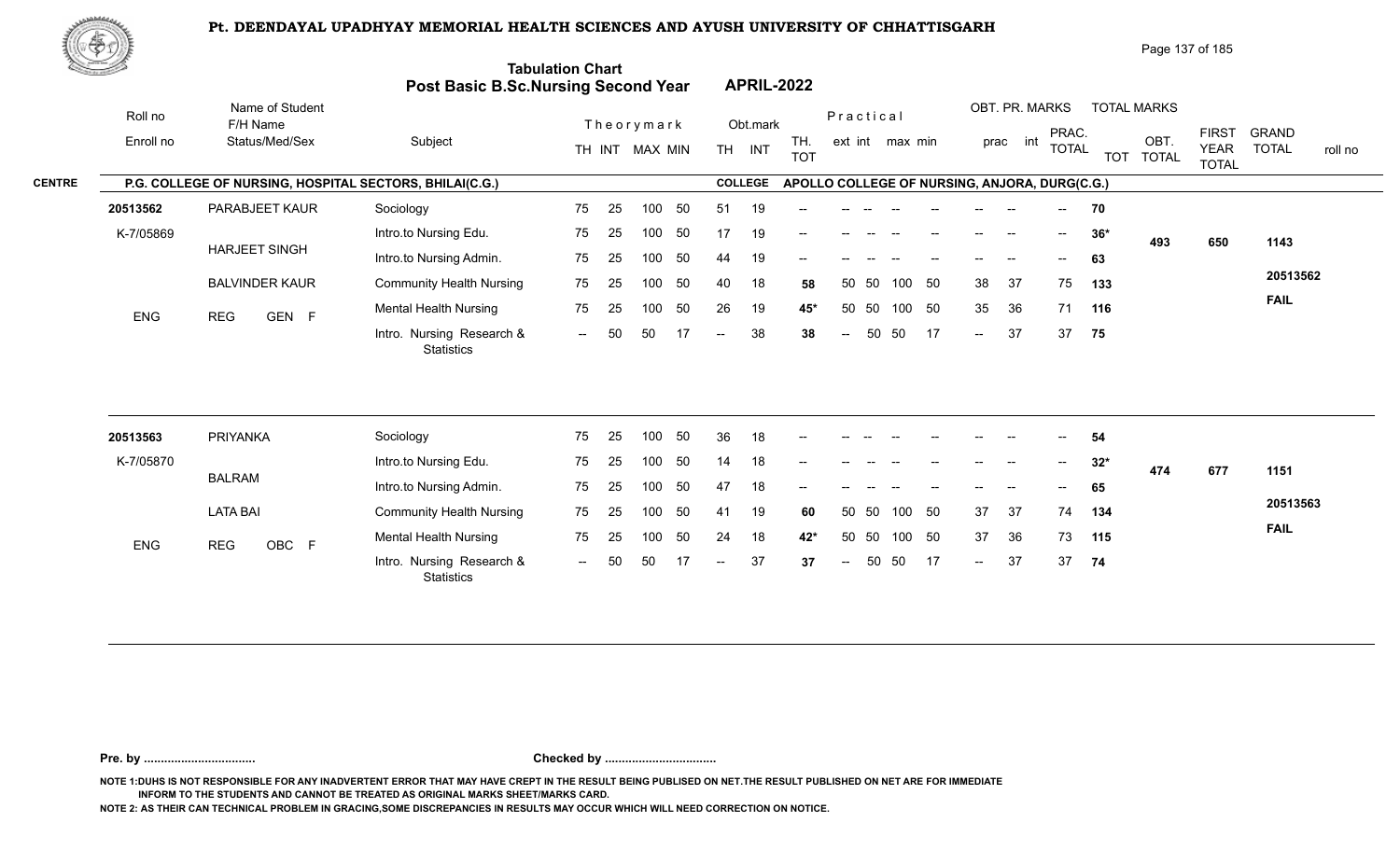

Page 138 of 185

| <u>Contraction of the Contraction of the Contraction of the Contraction of the Contraction of the Contraction of the Contraction of the Contraction of the Contraction of the Contraction of the Contraction of the Contraction </u> |                                                         | Post Basic B.Sc.Nursing Second Year            | <b>Tabulation Chart</b> |    |                  |     |     |                | <b>APRIL-2022</b>                             |                          |       |                 |     |                          |                          |                                       |            |                      |                             |                         |
|--------------------------------------------------------------------------------------------------------------------------------------------------------------------------------------------------------------------------------------|---------------------------------------------------------|------------------------------------------------|-------------------------|----|------------------|-----|-----|----------------|-----------------------------------------------|--------------------------|-------|-----------------|-----|--------------------------|--------------------------|---------------------------------------|------------|----------------------|-----------------------------|-------------------------|
| Roll no                                                                                                                                                                                                                              | Name of Student<br>F/H Name                             |                                                |                         |    | Theorymark       |     |     | Obt.mark       |                                               | Practical                |       |                 |     |                          | OBT. PR. MARKS           | PRAC.                                 |            | <b>TOTAL MARKS</b>   | <b>FIRST</b>                | <b>GRAND</b>            |
| Enroll no                                                                                                                                                                                                                            | Status/Med/Sex                                          | Subject                                        |                         |    | TH INT MAX MIN   |     |     | TH INT         | TH.<br><b>TOT</b>                             |                          |       | ext int max min |     |                          | prac int                 | <b>TOTAL</b>                          | <b>TOT</b> | OBT.<br><b>TOTAL</b> | <b>YEAR</b><br><b>TOTAL</b> | <b>TOTAL</b><br>roll no |
|                                                                                                                                                                                                                                      | P.G. COLLEGE OF NURSING, HOSPITAL SECTORS, BHILAI(C.G.) |                                                |                         |    |                  |     |     | <b>COLLEGE</b> | APOLLO COLLEGE OF NURSING, ANJORA, DURG(C.G.) |                          |       |                 |     |                          |                          |                                       |            |                      |                             |                         |
| 20513564                                                                                                                                                                                                                             | RACHANA MISHRA                                          | Sociology                                      | 75                      | 25 | 100              | 50  | 48  | 19             |                                               |                          |       |                 |     |                          |                          |                                       | 67         |                      |                             |                         |
| K-7/05871                                                                                                                                                                                                                            |                                                         | Intro.to Nursing Edu.                          | 75                      | 25 | 100              | 50  | 15  | 19             |                                               |                          |       |                 |     |                          |                          | $\hspace{0.05cm}$ – $\hspace{0.05cm}$ | $34*$      | 488                  | 654                         | 1142                    |
|                                                                                                                                                                                                                                      | <b>UTTAM PRASAD</b>                                     | Intro.to Nursing Admin.                        | 75                      | 25 | 100              | 50  | 40  | 18             | --                                            |                          |       |                 |     |                          |                          |                                       | 58         |                      |                             |                         |
|                                                                                                                                                                                                                                      | <b>RAMI MISHRA</b>                                      | <b>Community Health Nursing</b>                | 75                      | 25 | 100              | 50  | 36  | 19             | 55                                            | 50                       | -50   | 100             | 50  | 38                       | 38                       | 76                                    | 131        |                      |                             | 20513564                |
| <b>ENG</b>                                                                                                                                                                                                                           | GEN F<br><b>REG</b>                                     | <b>Mental Health Nursing</b>                   | 75                      | 25 | 100              | 50  | 33  | 19             | 52                                            | 50                       | 50    | 100 50          |     | 37                       | 37                       | 74                                    | 126        |                      |                             | <b>FAIL</b>             |
|                                                                                                                                                                                                                                      |                                                         | Intro. Nursing Research &<br><b>Statistics</b> | $--$                    | 50 | 50               | -17 | $-$ | 36             | 36                                            | $\overline{\phantom{a}}$ | 50    | 50              | -17 | $\overline{\phantom{a}}$ | 36                       | 36                                    | 72         |                      |                             |                         |
| 20513565                                                                                                                                                                                                                             | <b>RAGINI DESHMUKH</b>                                  | Sociology                                      | 75                      | 25 | 100              | 50  | 44  | 19             |                                               |                          |       |                 |     |                          |                          |                                       | 63         |                      |                             |                         |
| K-7/05872                                                                                                                                                                                                                            |                                                         | Intro.to Nursing Edu.                          | 75                      | 25 | 100              | 50  | 15  | 19             |                                               |                          |       |                 |     |                          | $\overline{\phantom{a}}$ |                                       | $34*$      |                      |                             |                         |
|                                                                                                                                                                                                                                      | PUNEET RAM<br><b>DESHMUKH</b>                           | Intro.to Nursing Admin.                        | 75                      | 25 | 100 <sub>1</sub> | 50  | 52  | 18             | --                                            |                          |       |                 |     |                          |                          | $\overline{\phantom{a}}$              | 70         | 468                  | 660                         | 1128                    |
|                                                                                                                                                                                                                                      |                                                         | LOMESHWARI DESHMUKH Community Health Nursing   | 75                      | 25 | 100              | 50  | 29  | 18             | $47*$                                         | 50                       | -50   | 100             | 50  | 37                       | 36                       | 73                                    | 120        |                      |                             | 20513565                |
| ENG                                                                                                                                                                                                                                  | OBC F<br><b>REG</b>                                     | <b>Mental Health Nursing</b>                   | 75                      | 25 | 100              | 50  | 12  | 19             | $31*$                                         |                          | 50 50 | 100             | 50  | 40                       | 37                       | 77                                    | 108        |                      |                             | <b>FAIL</b>             |
|                                                                                                                                                                                                                                      |                                                         | Intro. Nursing Research &<br>Statistics        |                         |    | 50               |     |     | 37             | 37                                            | $\overline{a}$           | 50    | 50              | -17 | $\sim$                   | 36                       | 36                                    | 73         |                      |                             |                         |

**Pre. by ................................. Checked by .................................**

**NOTE 1:DUHS IS NOT RESPONSIBLE FOR ANY INADVERTENT ERROR THAT MAY HAVE CREPT IN THE RESULT BEING PUBLISED ON NET.THE RESULT PUBLISHED ON NET ARE FOR IMMEDIATE INFORM TO THE STUDENTS AND CANNOT BE TREATED AS ORIGINAL MARKS SHEET/MARKS CARD.**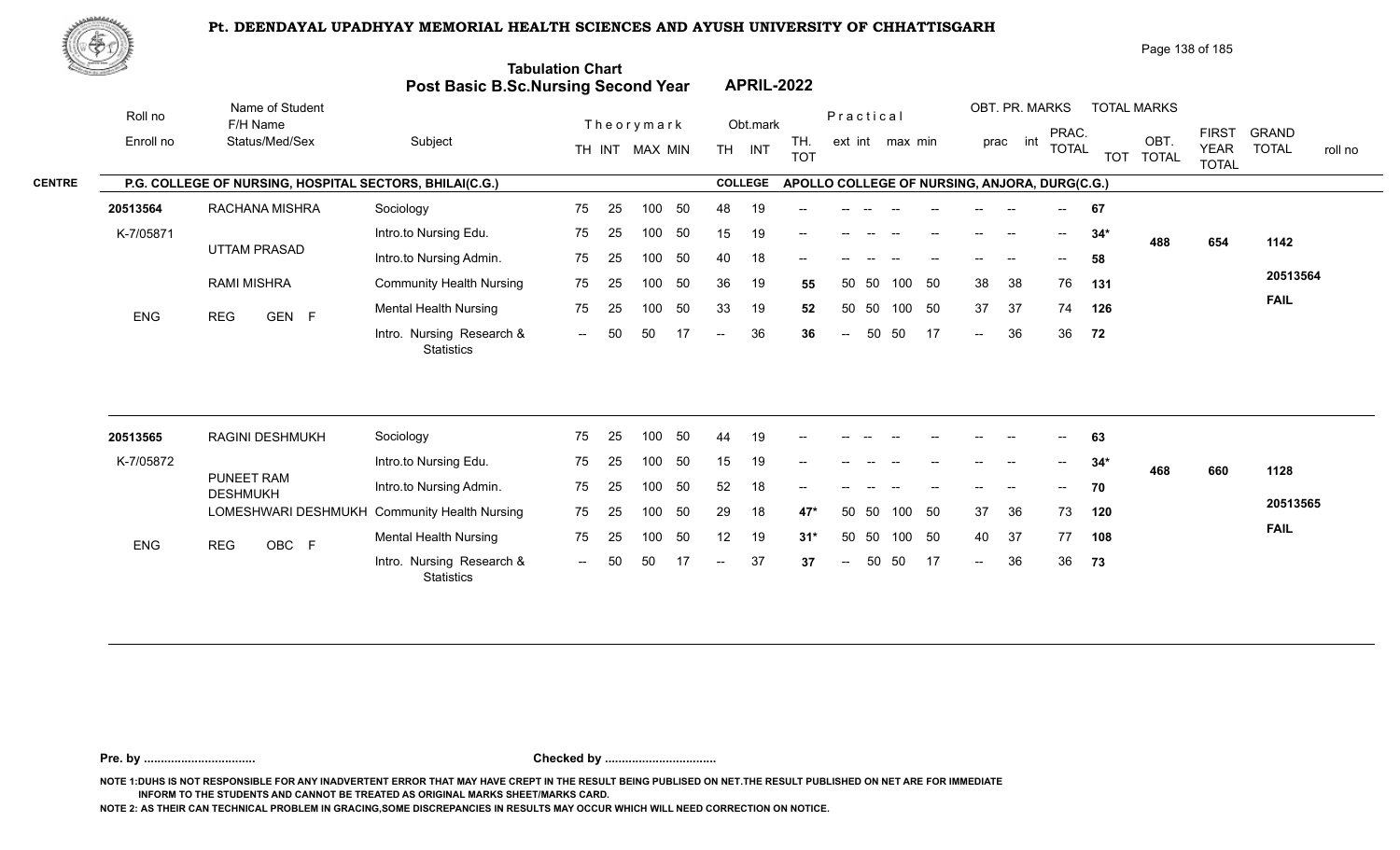

Page 139 of 185

| <u>Contraction of the State of the State of the State of the State of the State of the State of the S</u> |                                                         | Post Basic B.Sc.Nursing Second Year            | <b>Tabulation Chart</b> |    |                |    |                          |                | <b>APRIL-2022</b>                             |                          |       |                 |    |                            |                |                   |       |                    |                             |                         |
|-----------------------------------------------------------------------------------------------------------|---------------------------------------------------------|------------------------------------------------|-------------------------|----|----------------|----|--------------------------|----------------|-----------------------------------------------|--------------------------|-------|-----------------|----|----------------------------|----------------|-------------------|-------|--------------------|-----------------------------|-------------------------|
| Roll no                                                                                                   | Name of Student<br>F/H Name                             |                                                |                         |    | Theorymark     |    |                          | Obt.mark       |                                               | Practical                |       |                 |    |                            | OBT. PR. MARKS | PRAC.             |       | <b>TOTAL MARKS</b> | <b>FIRST</b>                | <b>GRAND</b>            |
| Enroll no                                                                                                 | Status/Med/Sex                                          | Subject                                        |                         |    | TH INT MAX MIN |    |                          | TH INT         | TH.<br><b>TOT</b>                             |                          |       | ext int max min |    |                            | prac int       | <b>TOTAL</b>      |       | OBT.<br>TOT TOTAL  | <b>YEAR</b><br><b>TOTAL</b> | <b>TOTAL</b><br>roll no |
|                                                                                                           | P.G. COLLEGE OF NURSING, HOSPITAL SECTORS, BHILAI(C.G.) |                                                |                         |    |                |    |                          | <b>COLLEGE</b> | APOLLO COLLEGE OF NURSING, ANJORA, DURG(C.G.) |                          |       |                 |    |                            |                |                   |       |                    |                             |                         |
| 20513568                                                                                                  | <b>ROSHNI</b>                                           | Sociology                                      | 75                      | 25 | 100            | 50 | 42                       | 19             |                                               |                          |       |                 |    |                            |                |                   | 61    |                    |                             |                         |
| K-7/05875                                                                                                 |                                                         | Intro.to Nursing Edu.                          | 75                      | 25 | 100            | 50 | 32                       | 18             |                                               |                          |       |                 |    | $\qquad \qquad -$          | $\sim$         | $--$              | 50    | 521                | 678                         | 1199                    |
|                                                                                                           | <b>VISHNU PRASAD</b>                                    | Intro.to Nursing Admin.                        | 75                      | 25 | 100            | 50 | 46                       | 19             | --                                            |                          |       |                 |    |                            |                | $--$              | 65    |                    |                             |                         |
|                                                                                                           | YUGESHWARI                                              | <b>Community Health Nursing</b>                | 75                      | 25 | 100            | 50 | 60                       | 18             | 78                                            |                          | 50 50 | 100 50          |    | 37                         | 36             | 73                | 151   |                    |                             | 20513568                |
| ENG                                                                                                       | OBC F<br><b>REG</b>                                     | <b>Mental Health Nursing</b>                   | 75                      | 25 | 100            | 50 | 27                       | 19             | 46*                                           | 50                       | 50    | 100 50          |    | 38                         | 37             | 75                | 121   |                    |                             | <b>PASS</b>             |
|                                                                                                           |                                                         | Intro. Nursing Research &<br><b>Statistics</b> | $\sim$                  | 50 | 50             | 17 | $-$                      | 37             | 37                                            | $\sim$                   | 50    | 50              | 17 | $\sim$                     | 36             | 36                | 73    |                    |                             | <b>DC 04</b>            |
| 20513570                                                                                                  | <b>TUMESHWARI</b>                                       | Sociology                                      | 75                      | 25 | 100            | 50 | 45                       | 19             |                                               |                          |       |                 |    |                            |                |                   | 64    |                    |                             |                         |
| K-7/05877                                                                                                 |                                                         | Intro.to Nursing Edu.                          | 75                      | 25 | 100            | 50 |                          | 18             |                                               |                          |       |                 |    |                            |                | $\hspace{0.05cm}$ | $25*$ |                    |                             |                         |
|                                                                                                           | <b>KALYAN SINGH</b>                                     | Intro.to Nursing Admin.                        | 75                      | 25 | 100            | 50 | 45                       | 19             |                                               |                          |       |                 |    |                            |                |                   | 64    | 465                | 655                         | 1120                    |
|                                                                                                           | <b>KALA BAI</b>                                         | <b>Community Health Nursing</b>                | 75                      | 25 | 100            | 50 | 36                       | 19             | 55                                            |                          | 50 50 | 100 50          |    | 38                         | 38             | 76                | 131   |                    |                             | 20513570                |
|                                                                                                           |                                                         | <b>Mental Health Nursing</b>                   | 75                      | 25 | 100            | 50 | 14                       | 19             | $33*$                                         |                          | 50 50 | 100 50          |    | 38                         | 37             | 75                | 108   |                    |                             | <b>FAIL</b>             |
| ENG                                                                                                       | OBC F<br><b>REG</b>                                     | Intro. Nursing Research &<br>Statistics        | $--$                    | 50 | 50             | 17 | $\overline{\phantom{a}}$ | 36             | 36                                            | $\overline{\phantom{a}}$ | 50    | 50              | 17 | $\mathcal{L}(\mathcal{L})$ | 37             | 37                | 73    |                    |                             |                         |

**Pre. by ................................. Checked by .................................**

**NOTE 1:DUHS IS NOT RESPONSIBLE FOR ANY INADVERTENT ERROR THAT MAY HAVE CREPT IN THE RESULT BEING PUBLISED ON NET.THE RESULT PUBLISHED ON NET ARE FOR IMMEDIATE INFORM TO THE STUDENTS AND CANNOT BE TREATED AS ORIGINAL MARKS SHEET/MARKS CARD.**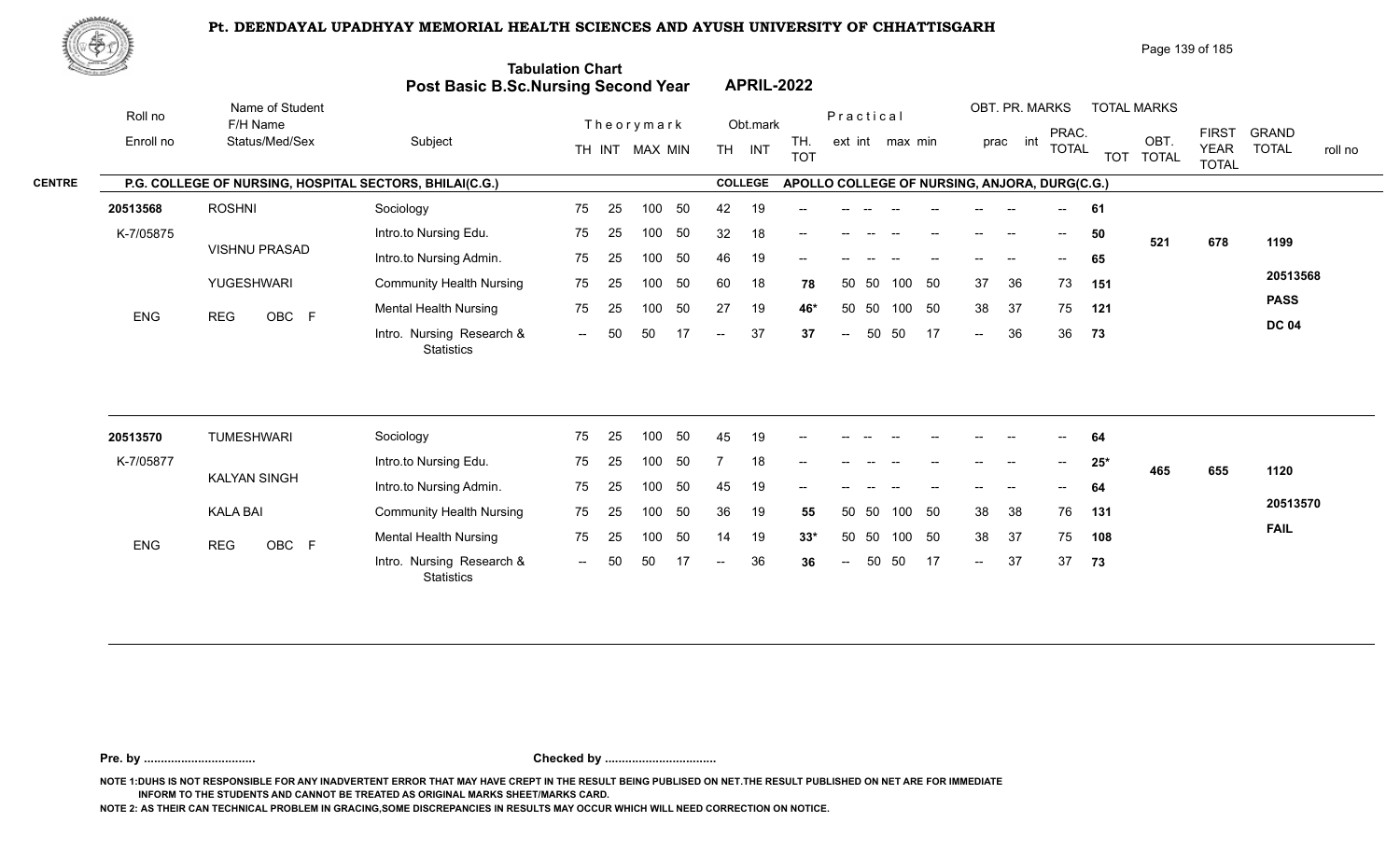

Page 140 of 185

**PASS VCG 01**

| <u>Na jimali y</u> |           |                                                         | <b>Post Basic B.Sc.Nursing Second Year</b> | <b>Tabulation Chart</b> |                          |                |                                     |     |                | <b>APRIL-2022</b>                                |        |           |                 |        |                      |                          |                       |            |                      |                                             |                                         |
|--------------------|-----------|---------------------------------------------------------|--------------------------------------------|-------------------------|--------------------------|----------------|-------------------------------------|-----|----------------|--------------------------------------------------|--------|-----------|-----------------|--------|----------------------|--------------------------|-----------------------|------------|----------------------|---------------------------------------------|-----------------------------------------|
|                    | Roll no   | Name of Student<br>F/H Name                             |                                            |                         |                          | Theorymark     |                                     |     | Obt.mark       |                                                  |        | Practical |                 |        |                      |                          | OBT. PR. MARKS        |            | <b>TOTAL MARKS</b>   |                                             |                                         |
|                    | Enroll no | Status/Med/Sex                                          | Subject                                    |                         |                          | TH INT MAX MIN |                                     |     | TH INT         | TH.<br><b>TOT</b>                                |        |           | ext int max min |        |                      | prac int                 | PRAC.<br><b>TOTAL</b> | <b>TOT</b> | OBT.<br><b>TOTAL</b> | <b>FIRST</b><br><b>YEAR</b><br><b>TOTAL</b> | <b>GRAND</b><br><b>TOTAL</b><br>roll no |
| <b>CENTRE</b>      |           | P.G. COLLEGE OF NURSING, HOSPITAL SECTORS, BHILAI(C.G.) |                                            |                         |                          |                |                                     |     | <b>COLLEGE</b> | C.M. NURSING INSTITUTE, NEHRU NAGAR, BHILAI(C.G) |        |           |                 |        |                      |                          |                       |            |                      |                                             |                                         |
|                    | 20513573  | DEEPIKA MALVIYA                                         | Sociology                                  | 75                      | 25                       | 100            | 50                                  | 42  | 18             |                                                  |        |           |                 |        |                      |                          |                       | 60         |                      |                                             |                                         |
|                    | K-7/05880 |                                                         | Intro.to Nursing Edu.                      | 75                      | 25                       | 100            | 50                                  | 35  | 18             | $\overline{\phantom{a}}$                         |        |           |                 |        |                      | $\overline{\phantom{a}}$ | $--$                  | 53         | 482                  | 633                                         | 1115                                    |
|                    |           | RAJESH MALVIYA                                          | Intro.to Nursing Admin.                    | 75                      | 25                       | 100            | 50                                  | 34  | 18             | --                                               |        |           |                 |        |                      |                          | $- -$                 | 52         |                      |                                             |                                         |
|                    |           | KAVITA MALVIYA                                          | <b>Community Health Nursing</b>            | 75                      | 25                       | 100            | 50                                  | 32  | 18             | 50                                               | 50     | - 50      | 100             | 50     | 37                   | 37                       | 74                    | 124        |                      |                                             | 20513573                                |
|                    | ENG       | GEN F<br><b>REG</b>                                     | Mental Health Nursing                      | 75                      | 25                       | 100            | 50                                  | 25  | 18             | 43*                                              | 50     | 50        |                 | 100 50 | 39                   | 37                       |                       | 76 119     |                      |                                             | <b>FAIL</b>                             |
|                    |           |                                                         | Intro. Nursing Research &<br>Statistics    | $\sim$ $\sim$           | 50                       | 50             | 17                                  | $-$ | 37             | 37                                               | $\sim$ | 50        | 50              | 17     | $\sim$ $\sim$        | 37                       |                       | 37 74      |                      |                                             |                                         |
|                    |           |                                                         |                                            |                         |                          |                |                                     |     |                |                                                  |        |           |                 |        |                      |                          |                       |            |                      |                                             |                                         |
|                    | 20513574  | <b>GLORIA RAGINI DAS</b>                                | Sociology                                  | 75                      | 25                       | 100            | 50                                  | 40  | 18             |                                                  |        |           |                 |        |                      |                          |                       | 58         |                      |                                             |                                         |
|                    | K-7/05881 | <b>KESHAR DAS</b>                                       | Intro.to Nursing Edu.                      | 75                      | 25                       | 100            | 50                                  | 44  | 19             | $\qquad \qquad -$                                |        |           |                 |        | $\qquad \qquad -$    | $\sim$                   | $--$                  | 63         | 499                  | 611                                         | 1110                                    |
|                    |           |                                                         | Intro.to Nursing Admin.                    | 75                      | 25                       | 100            | 50                                  | 36  | 18             |                                                  |        |           |                 |        |                      |                          |                       | 54         |                      |                                             |                                         |
|                    |           | _______                                                 |                                            |                         | the contract of the con- |                | the contract of the contract of the |     |                |                                                  |        |           |                 |        | and the state of the |                          |                       |            |                      |                                             | 20513574                                |

33 18 51

 $- 37$ 

100 50 31 18 **49\*** 38 38 76 **125**

50 50 33 18 **51** 37 38 75 **126** 37 **37** -- 50 50 17 -- 36 36 **73** 

38 76 125 37 38 75 126

**73**

50 50

TARA DAS

ENG REG GEN F Montail House

**Pre. by ................................. Checked by .................................**

Intro. Nursing Research & -- -- GEN

-- 50

25 75 25 75

**NOTE 1:DUHS IS NOT RESPONSIBLE FOR ANY INADVERTENT ERROR THAT MAY HAVE CREPT IN THE RESULT BEING PUBLISED ON NET.THE RESULT PUBLISHED ON NET ARE FOR IMMEDIATE INFORM TO THE STUDENTS AND CANNOT BE TREATED AS ORIGINAL MARKS SHEET/MARKS CARD.**

**NOTE 2: AS THEIR CAN TECHNICAL PROBLEM IN GRACING,SOME DISCREPANCIES IN RESULTS MAY OCCUR WHICH WILL NEED CORRECTION ON NOTICE.**

Community Health Nursing

**Statistics** 

Mental Health Nursing **75** 25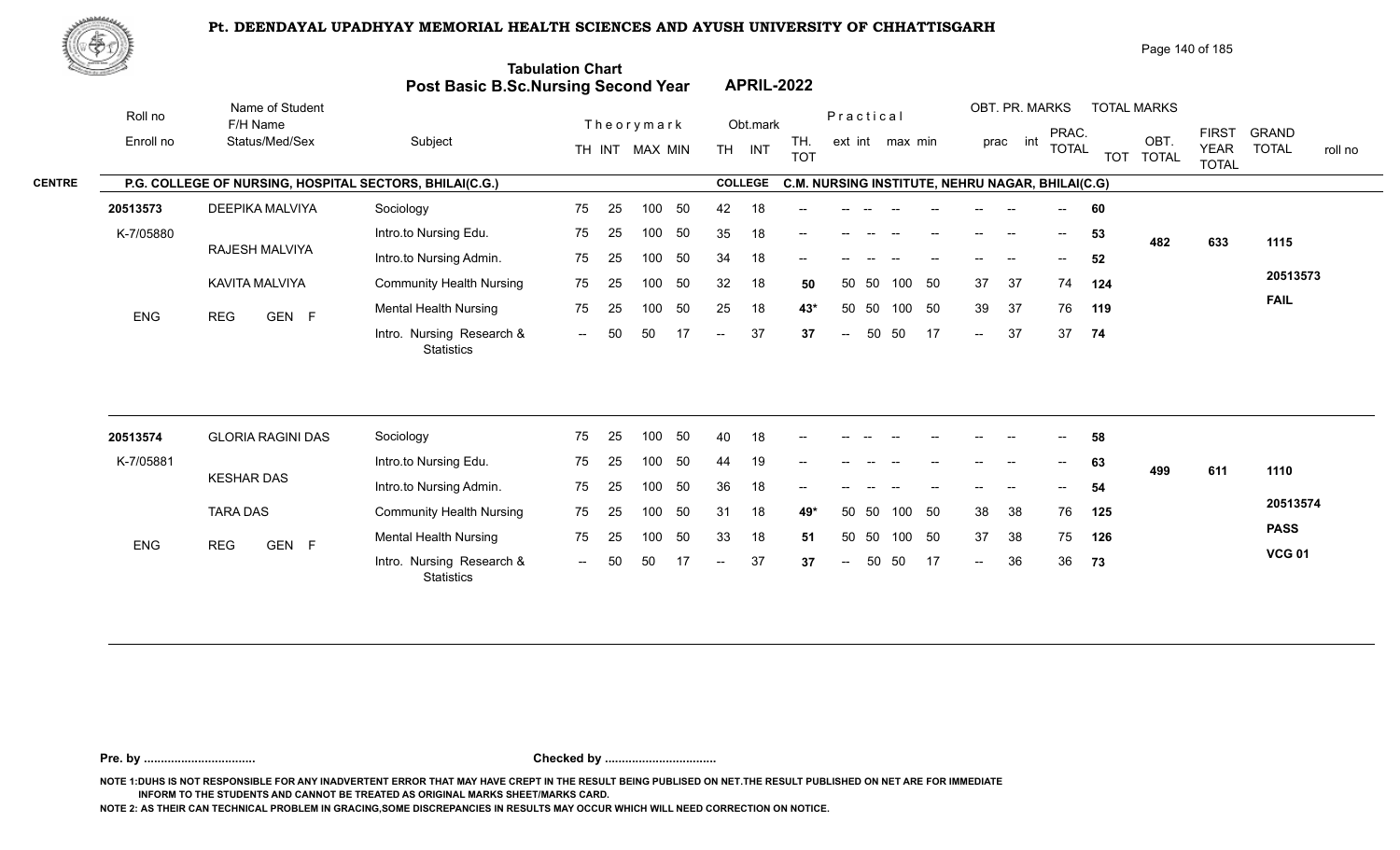

Page 141 of 185

| <u>Cardinal I</u> |                             | Post Basic B.Sc.Nursing Second Year                     | <b>Tabulation Chart</b> |    |                |     |                          |                | <b>APRIL-2022</b>                                |                          |       |                 |     |                            |                          |                                       |            |                      |                             |                         |
|-------------------|-----------------------------|---------------------------------------------------------|-------------------------|----|----------------|-----|--------------------------|----------------|--------------------------------------------------|--------------------------|-------|-----------------|-----|----------------------------|--------------------------|---------------------------------------|------------|----------------------|-----------------------------|-------------------------|
| Roll no           | Name of Student<br>F/H Name |                                                         |                         |    | Theorymark     |     |                          | Obt.mark       |                                                  | Practical                |       |                 |     |                            | OBT. PR. MARKS           | PRAC.                                 |            | <b>TOTAL MARKS</b>   | <b>FIRST</b>                | <b>GRAND</b>            |
| Enroll no         | Status/Med/Sex              | Subject                                                 |                         |    | TH INT MAX MIN |     | TH.                      | INT            | TH.<br><b>TOT</b>                                |                          |       | ext int max min |     |                            | int<br>prac              | <b>TOTAL</b>                          | <b>TOT</b> | OBT.<br><b>TOTAL</b> | <b>YEAR</b><br><b>TOTAL</b> | <b>TOTAL</b><br>roll no |
|                   |                             | P.G. COLLEGE OF NURSING, HOSPITAL SECTORS, BHILAI(C.G.) |                         |    |                |     |                          | <b>COLLEGE</b> | C.M. NURSING INSTITUTE, NEHRU NAGAR, BHILAI(C.G) |                          |       |                 |     |                            |                          |                                       |            |                      |                             |                         |
| 20513575          | <b>HARSH SAHU</b>           | Sociology                                               | 75                      | 25 | 100            | 50  | 39                       | -17            |                                                  |                          |       |                 |     |                            |                          |                                       | 56         |                      |                             |                         |
| K-7/05882         |                             | Intro.to Nursing Edu.                                   | 75                      | 25 | 100            | 50  | 43                       | 18             | --                                               |                          |       |                 |     |                            | $\overline{\phantom{a}}$ | $--$                                  | 61         | 526                  | 657                         | 1183                    |
|                   | PURAN LAL SAHU              | Intro.to Nursing Admin.                                 | 75                      | 25 | 100            | 50  | 43                       | 18             | --                                               |                          |       |                 |     |                            |                          | $\overline{\phantom{a}}$              | 61         |                      |                             |                         |
|                   | CHANDRIKA SAHU              | <b>Community Health Nursing</b>                         | 75                      | 25 | 100            | 50  | 33                       | 17             | 50                                               | 50                       | -50   | 100             | 50  | 40                         | 37                       | 77                                    | 127        |                      |                             | 20513575                |
| <b>ENG</b>        | <b>REG</b><br>OBC M         | <b>Mental Health Nursing</b>                            | 75                      | 25 | 100            | 50  | 57                       | 18             | 75                                               |                          | 50 50 | 100 50          |     | 38                         | 37                       | 75                                    | 150        |                      |                             | <b>PASS</b>             |
|                   |                             | Intro. Nursing Research &<br><b>Statistics</b>          | $--$                    | 50 | 50             | 17  | $\overline{\phantom{a}}$ | 36             | 36                                               | $\overline{\phantom{a}}$ | 50    | 50              | 17  | $\sim$                     | 35                       |                                       | 35 71      |                      |                             |                         |
|                   |                             |                                                         |                         |    |                |     |                          |                |                                                  |                          |       |                 |     |                            |                          |                                       |            |                      |                             |                         |
| 20513576          | KAJAL CHANDRAKAR            | Sociology                                               | 75                      | 25 | 100            | 50  | 32                       | 17             | --                                               |                          |       |                 |     |                            |                          |                                       | 49*        |                      |                             |                         |
| K-7/05883         |                             | Intro.to Nursing Edu.                                   | 75                      | 25 | 100            | 50  | 23                       | 18             |                                                  |                          |       |                 |     |                            |                          | $\hspace{0.05cm}$ – $\hspace{0.05cm}$ | $41*$      | 447                  | 607                         | 1054                    |
|                   | PRATAP CHANDRAKAR           | Intro.to Nursing Admin.                                 | 75                      | 25 | 100            | 50  | 34                       | 17             | --                                               |                          |       |                 |     |                            |                          | $\qquad \qquad -$                     | 51         |                      |                             |                         |
|                   | SARSWATI CHANDRAKAR         | <b>Community Health Nursing</b>                         | 75                      | 25 | 100            | 50  | 17                       | 17             | $34*$                                            | 50                       | 50    | 100 50          |     | 37                         | 37                       | 74                                    | 108        |                      |                             | 20513576                |
| <b>ENG</b>        | <b>REG</b><br>GEN F         | <b>Mental Health Nursing</b>                            | 75                      | 25 | 100            | 50  | 35                       | 17             | 52                                               |                          | 50 50 | 100 50          |     | 38                         | 37                       | 75                                    | 127        |                      |                             | <b>FAIL</b>             |
|                   |                             | Intro. Nursing Research &                               | $--$                    | 50 | 50             | -17 | $--$                     | 36             | 36                                               | $\hspace{0.05cm} \dashv$ | 50    | 50              | -17 | $\mathcal{L}(\mathcal{L})$ | 35                       | 35                                    | - 71       |                      |                             |                         |

**Pre. by ................................. Checked by .................................**

**NOTE 1:DUHS IS NOT RESPONSIBLE FOR ANY INADVERTENT ERROR THAT MAY HAVE CREPT IN THE RESULT BEING PUBLISED ON NET.THE RESULT PUBLISHED ON NET ARE FOR IMMEDIATE INFORM TO THE STUDENTS AND CANNOT BE TREATED AS ORIGINAL MARKS SHEET/MARKS CARD.**

**NOTE 2: AS THEIR CAN TECHNICAL PROBLEM IN GRACING,SOME DISCREPANCIES IN RESULTS MAY OCCUR WHICH WILL NEED CORRECTION ON NOTICE.**

**Statistics**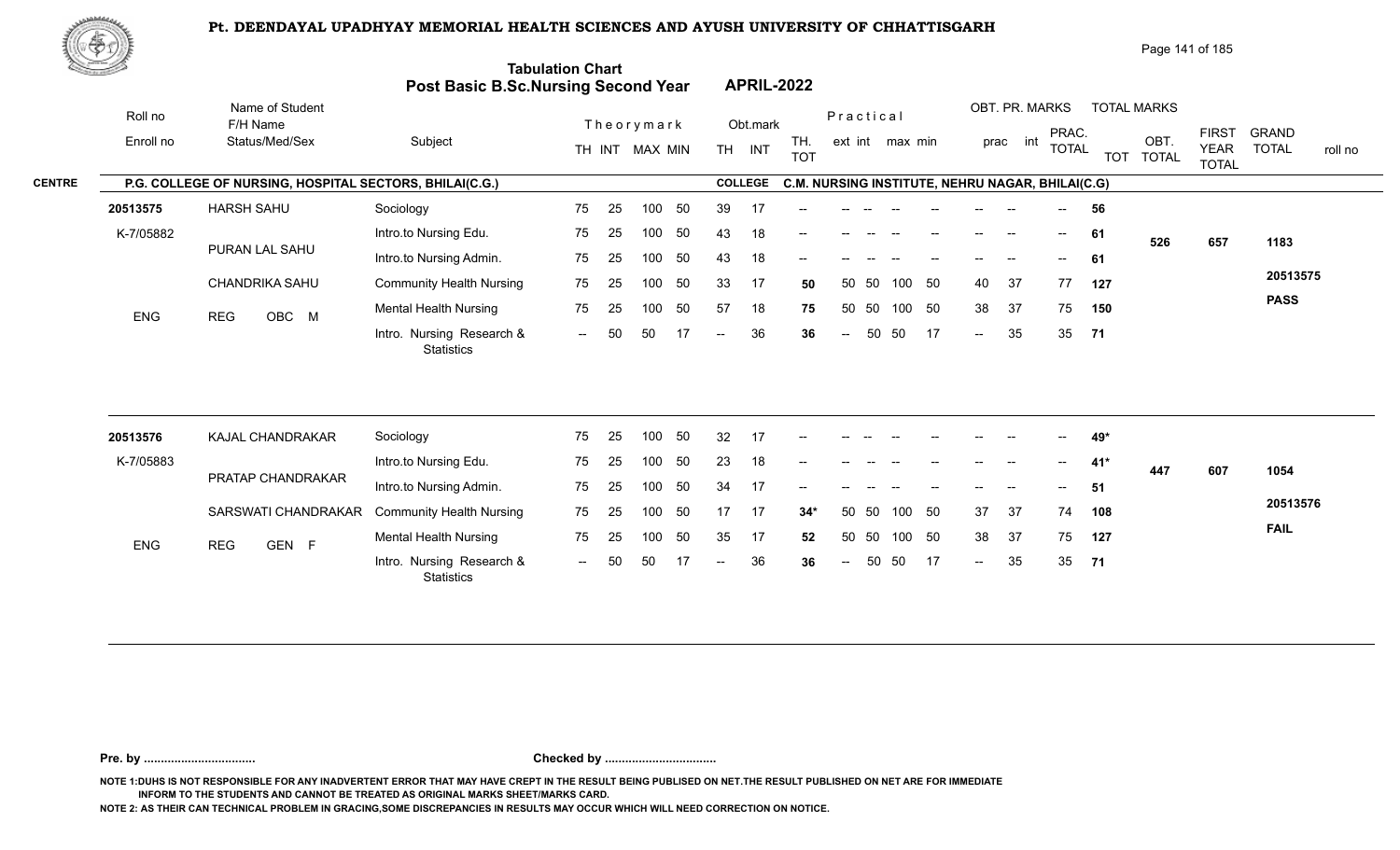

Page 142 of 185

| <u> Carl Co</u> |                                                         | Post Basic B.Sc.Nursing Second Year            | <b>Tabulation Chart</b> |            |                |                          | <b>APRIL-2022</b> |                                                  |                  |       |                 |    |                            |                          |                          |     |                    |                             |                         |
|-----------------|---------------------------------------------------------|------------------------------------------------|-------------------------|------------|----------------|--------------------------|-------------------|--------------------------------------------------|------------------|-------|-----------------|----|----------------------------|--------------------------|--------------------------|-----|--------------------|-----------------------------|-------------------------|
| Roll no         | Name of Student<br>F/H Name                             |                                                |                         | Theorymark |                |                          | Obt.mark          |                                                  | Practical        |       |                 |    |                            | OBT. PR. MARKS           | PRAC.                    |     | <b>TOTAL MARKS</b> | <b>FIRST</b>                | <b>GRAND</b>            |
| Enroll no       | Status/Med/Sex                                          | Subject                                        |                         |            | TH INT MAX MIN |                          | TH INT            | TH.<br><b>TOT</b>                                |                  |       | ext int max min |    |                            | prac int                 | <b>TOTAL</b>             |     | OBT.<br>TOT TOTAL  | <b>YEAR</b><br><b>TOTAL</b> | <b>TOTAL</b><br>roll no |
|                 | P.G. COLLEGE OF NURSING, HOSPITAL SECTORS, BHILAI(C.G.) |                                                |                         |            |                |                          | <b>COLLEGE</b>    | C.M. NURSING INSTITUTE, NEHRU NAGAR, BHILAI(C.G) |                  |       |                 |    |                            |                          |                          |     |                    |                             |                         |
| 20513577        | <b>KARISHMA</b>                                         | Sociology                                      | 75                      | 25         | 50<br>100      | 49                       | 18                |                                                  |                  |       |                 |    |                            |                          |                          | 67  |                    |                             |                         |
| K-7/05884       |                                                         | Intro.to Nursing Edu.                          | 75                      | 25         | 100<br>50      | 51                       | 18                |                                                  |                  |       |                 |    | $\qquad \qquad -$          | $\overline{\phantom{a}}$ | $\overline{\phantom{a}}$ | 69  | 542                | 727                         | 1269                    |
|                 | <b>MAHENDRA KUMAR</b>                                   | Intro.to Nursing Admin.                        | 75                      | 25         | 50<br>100      | 51                       | 18                | --                                               |                  |       |                 |    |                            |                          | $- -$                    | 69  |                    |                             |                         |
|                 | <b>SHARDA</b>                                           | <b>Community Health Nursing</b>                | 75                      | 25         | 50<br>100      | 34                       | 18                | 52                                               |                  | 50 50 | 100             | 50 | 36                         | 37                       | 73                       | 125 |                    |                             | 20513577                |
| ENG             | <b>REG</b><br>OBC F                                     | <b>Mental Health Nursing</b>                   | 75                      | 25         | 50<br>100      | 46                       | 18                | 64                                               | 50               | 50    | 100 50          |    | 39                         | -37                      | 76                       | 140 |                    |                             | <b>PASS</b>             |
|                 |                                                         | Intro. Nursing Research &<br>Statistics        | $\sim$ $\sim$           | 50<br>50   | 17             | $-$                      | 36                | 36                                               | $\sim$           | 50    | 50              | 17 | $\sim$                     | 36                       | 36                       | 72  |                    |                             |                         |
|                 |                                                         |                                                |                         |            |                |                          |                   |                                                  |                  |       |                 |    |                            |                          |                          |     |                    |                             |                         |
| 20513578        | <b>MAMTA SAHU</b>                                       | Sociology                                      | 75                      | 25         | 50<br>100      | 42                       | 18                |                                                  |                  |       |                 |    |                            |                          |                          | 60  |                    |                             |                         |
| K-7/05885       | SARJU RAM SAHU                                          | Intro.to Nursing Edu.                          | 75                      | 25         | 50<br>100      | 28                       | 18                | --                                               |                  |       |                 |    |                            |                          | $\overline{\phantom{a}}$ | 46* | 488                | 674                         | 1162                    |
|                 |                                                         | Intro.to Nursing Admin.                        | 75                      | 25         | 50<br>100      | 46                       | 18                |                                                  |                  |       |                 |    |                            |                          |                          | 64  |                    |                             |                         |
|                 | JITESHWARI SAHU                                         | <b>Community Health Nursing</b>                | 75                      | 25         | 50<br>100      | 28                       | 18                | 46*                                              | 50               | 50    | 100             | 50 | 38                         | 38                       | 76                       | 122 |                    |                             | 20513578                |
| ENG             | <b>REG</b><br>OBC F                                     | <b>Mental Health Nursing</b>                   | 75                      | 25         | 50<br>100      | 30                       | 17                | $47*$                                            | 50               | 50    | 100 50          |    | 39                         | 37                       | 76                       | 123 |                    |                             | <b>FAIL</b>             |
|                 |                                                         | Intro. Nursing Research &<br><b>Statistics</b> | $\sim$                  | 50<br>50   | 17             | $\overline{\phantom{a}}$ | 37                | 37                                               | $\mathrel{{-}-}$ | 50    | 50              | 17 | $\mathcal{L}(\mathcal{L})$ | 36                       | 36                       | 73  |                    |                             |                         |

**Pre. by ................................. Checked by .................................**

**NOTE 1:DUHS IS NOT RESPONSIBLE FOR ANY INADVERTENT ERROR THAT MAY HAVE CREPT IN THE RESULT BEING PUBLISED ON NET.THE RESULT PUBLISHED ON NET ARE FOR IMMEDIATE INFORM TO THE STUDENTS AND CANNOT BE TREATED AS ORIGINAL MARKS SHEET/MARKS CARD.**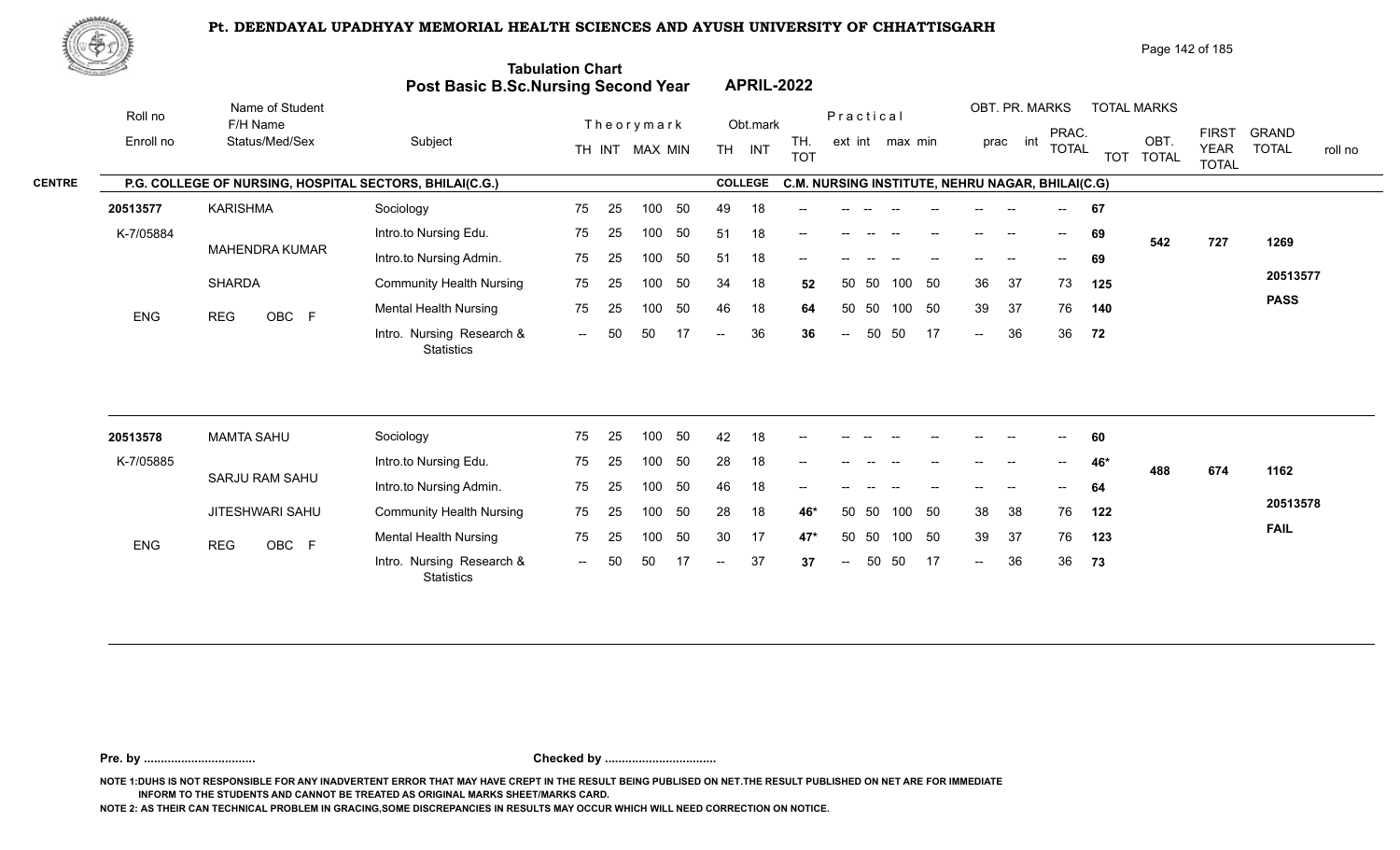

Page 143 of 185

| <u>Cardinal Co</u> |                      |                                                         | Post Basic B.Sc.Nursing Second Year     | <b>Tabulation Chart</b> |    |                              |     |                          |                    | <b>APRIL-2022</b>                                |                                   |       |                 |    |                            |                            |                                       |     |                                         |                                             |                                         |
|--------------------|----------------------|---------------------------------------------------------|-----------------------------------------|-------------------------|----|------------------------------|-----|--------------------------|--------------------|--------------------------------------------------|-----------------------------------|-------|-----------------|----|----------------------------|----------------------------|---------------------------------------|-----|-----------------------------------------|---------------------------------------------|-----------------------------------------|
|                    | Roll no<br>Enroll no | Name of Student<br>F/H Name<br>Status/Med/Sex           | Subject                                 |                         |    | Theorymark<br>TH INT MAX MIN |     |                          | Obt.mark<br>TH INT | TH.<br><b>TOT</b>                                | Practical                         |       | ext int max min |    |                            | OBT. PR. MARKS<br>prac int | PRAC.<br><b>TOTAL</b>                 |     | <b>TOTAL MARKS</b><br>OBT.<br>TOT TOTAL | <b>FIRST</b><br><b>YEAR</b><br><b>TOTAL</b> | <b>GRAND</b><br><b>TOTAL</b><br>roll no |
|                    |                      | P.G. COLLEGE OF NURSING, HOSPITAL SECTORS, BHILAI(C.G.) |                                         |                         |    |                              |     |                          | <b>COLLEGE</b>     | C.M. NURSING INSTITUTE, NEHRU NAGAR, BHILAI(C.G) |                                   |       |                 |    |                            |                            |                                       |     |                                         |                                             |                                         |
|                    | 20513579             | PRAGATI <sup>'</sup>                                    | Sociology                               | 75                      | 25 | 100                          | 50  | 45                       | 19                 |                                                  |                                   |       |                 |    |                            |                            |                                       | 64  |                                         |                                             |                                         |
|                    | K-7/05886            |                                                         | Intro.to Nursing Edu.                   | 75                      | 25 | 100                          | 50  | 40                       | 20                 |                                                  |                                   |       |                 |    |                            |                            | $\hspace{0.05cm}$ – $\hspace{0.05cm}$ | 60  | 528                                     | 717                                         | 1245                                    |
|                    |                      | <b>BALEERAM</b>                                         | Intro.to Nursing Admin.                 | 75                      | 25 | 100                          | 50  | 49                       | 20                 | --                                               |                                   |       |                 |    |                            |                            | $- -$                                 | 69  |                                         |                                             |                                         |
|                    |                      | M MAHILANG                                              | <b>Community Health Nursing</b>         | 75                      | 25 | 100                          | 50  | 30                       | 19                 | 49*                                              | 50                                | -50   | 100             | 50 | 37                         | 39                         | 76                                    | 125 |                                         |                                             | 20513579                                |
|                    | <b>ENG</b>           | SC<br>$\mathsf{F}$<br><b>REG</b>                        | <b>Mental Health Nursing</b>            | 75                      | 25 | 100                          | 50  | 39                       | 19                 | 58                                               |                                   | 50 50 | 100 50          |    | 38                         | 38                         | 76                                    | 134 |                                         |                                             | <b>PASS</b>                             |
|                    |                      |                                                         | Intro. Nursing Research &<br>Statistics | $\sim$                  | 50 | 50                           | -17 | $\overline{\phantom{a}}$ | 39                 | 39                                               | $\mathrel{{-}-}$                  | 50    | 50              | 17 | $\sim$                     | 37                         | 37                                    | 76  |                                         |                                             | <b>VCG 01</b>                           |
|                    | 20513580             | <b>SANGITA MANDAL</b>                                   | Sociology                               | 75                      | 25 | 100                          | 50  | 34                       | 19                 |                                                  |                                   |       |                 |    |                            |                            |                                       | 53  |                                         |                                             |                                         |
|                    | K-7/05887            |                                                         | Intro.to Nursing Edu.                   | 75                      | 25 | 100                          | 50  | 38                       | 20                 |                                                  |                                   |       |                 |    |                            |                            | $\hspace{0.05cm}$ – $\hspace{0.05cm}$ | 58  |                                         |                                             |                                         |
|                    |                      | <b>BIJAN BIHARI MANDAL</b>                              | Intro.to Nursing Admin.                 | 75                      | 25 | 100                          | 50  | 43                       | 19                 |                                                  |                                   |       |                 |    |                            |                            |                                       | 62  | 494                                     | 654                                         | 1148                                    |
|                    |                      | <b>JAYANTI MANDAL</b>                                   | <b>Community Health Nursing</b>         | 75                      | 25 | 100                          | 50  | 21                       | 19                 | $40*$                                            | 50                                | 50    | 100             | 50 | 36                         | 38                         | 74                                    | 114 |                                         |                                             | 20513580                                |
|                    | <b>ENG</b>           | <b>REG</b><br>GEN F                                     | <b>Mental Health Nursing</b>            | 75                      | 25 | 100                          | 50  | 36                       | 19                 | 55                                               |                                   | 50 50 | 100 50          |    | 40                         | 38                         | 78                                    | 133 |                                         |                                             | <b>FAIL</b>                             |
|                    |                      |                                                         | Intro. Nursing Research &<br>Statistics | $--$                    | 50 | 50                           | 17  | $\overline{\phantom{a}}$ | 38                 | 38                                               | $\hspace{0.05cm} \dashrightarrow$ | 50    | 50              | 17 | $\mathcal{L}(\mathcal{L})$ | 36                         | 36                                    | 74  |                                         |                                             |                                         |
|                    |                      |                                                         |                                         |                         |    |                              |     |                          |                    |                                                  |                                   |       |                 |    |                            |                            |                                       |     |                                         |                                             |                                         |

**Pre. by ................................. Checked by .................................**

**NOTE 1:DUHS IS NOT RESPONSIBLE FOR ANY INADVERTENT ERROR THAT MAY HAVE CREPT IN THE RESULT BEING PUBLISED ON NET.THE RESULT PUBLISHED ON NET ARE FOR IMMEDIATE INFORM TO THE STUDENTS AND CANNOT BE TREATED AS ORIGINAL MARKS SHEET/MARKS CARD.**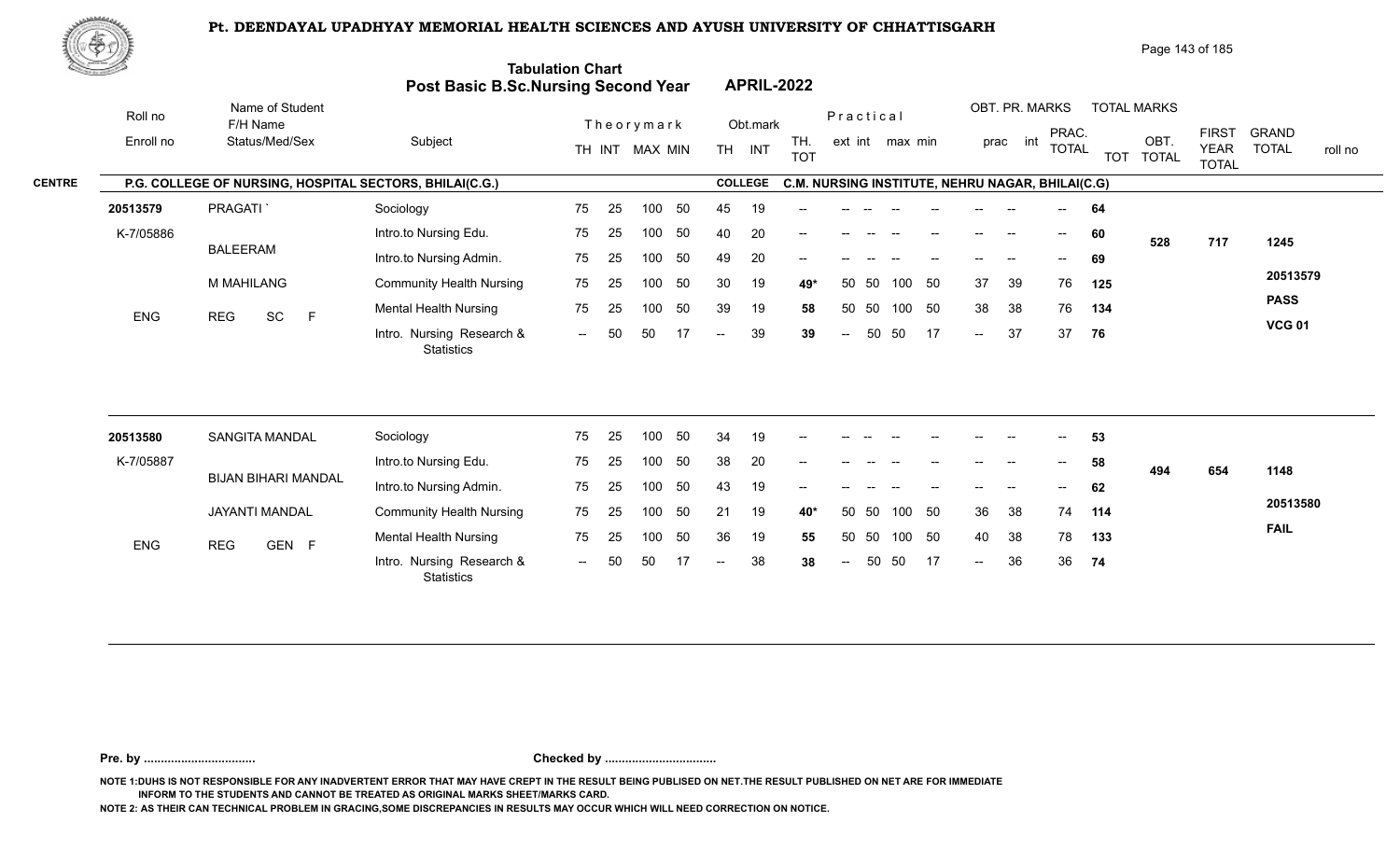

Page 144 of 185

| <u>Cardinal Co</u> |                      |                                                         | <b>Post Basic B.Sc.Nursing Second Year</b>                 | <b>Tabulation Chart</b> |          |                              |          |                          |                    | <b>APRIL-2022</b>                                              |                          |       |                 |    |        |                            |                                       |       |                            |                             |                              |         |
|--------------------|----------------------|---------------------------------------------------------|------------------------------------------------------------|-------------------------|----------|------------------------------|----------|--------------------------|--------------------|----------------------------------------------------------------|--------------------------|-------|-----------------|----|--------|----------------------------|---------------------------------------|-------|----------------------------|-----------------------------|------------------------------|---------|
|                    | Roll no<br>Enroll no | Name of Student<br>F/H Name<br>Status/Med/Sex           | Subject                                                    |                         |          | Theorymark<br>TH INT MAX MIN |          |                          | Obt.mark<br>TH INT | TH.                                                            | Practical                |       | ext int max min |    |        | OBT. PR. MARKS<br>prac int | PRAC.<br><b>TOTAL</b>                 |       | <b>TOTAL MARKS</b><br>OBT. | <b>FIRST</b><br><b>YEAR</b> | <b>GRAND</b><br><b>TOTAL</b> | roll no |
|                    |                      | P.G. COLLEGE OF NURSING, HOSPITAL SECTORS, BHILAI(C.G.) |                                                            |                         |          |                              |          |                          | <b>COLLEGE</b>     | <b>TOT</b><br>C.M. NURSING INSTITUTE, NEHRU NAGAR, BHILAI(C.G) |                          |       |                 |    |        |                            |                                       |       | TOT TOTAL                  | <b>TOTAL</b>                |                              |         |
| 20513581           |                      | SAVITA RAIKWAR                                          | Sociology                                                  | 75                      | 25       | 100                          | 50       | 21                       | 18                 |                                                                |                          |       |                 |    |        |                            |                                       | $39*$ |                            |                             |                              |         |
|                    | K-7/05888            |                                                         | Intro.to Nursing Edu.                                      | 75                      | 25       | 100                          | 50       | 42                       | 18                 |                                                                |                          |       |                 |    |        |                            |                                       | 60    | 478                        | 630                         | 1108                         |         |
|                    |                      | <b>SITARAM RAIKWAR</b>                                  | Intro.to Nursing Admin.                                    | 75                      | 25       | 100                          | 50       | 24                       | 18                 |                                                                |                          |       |                 |    |        |                            | $- -$                                 | 42*   |                            |                             |                              |         |
|                    |                      | <b>ASHA RAIKWAR</b>                                     | <b>Community Health Nursing</b>                            | 75                      | 25       | 100                          | 50       | 33                       | 18                 | 51                                                             |                          | 50 50 | 100             | 50 | 38     | 37                         | 75                                    | 126   |                            |                             | 20513581                     |         |
|                    | ENG                  | OBC F<br><b>REG</b>                                     | <b>Mental Health Nursing</b>                               | 75                      | 25       | 100                          | 50       | 47                       | 18                 | 65                                                             |                          | 50 50 | 100 50          |    | 38     | 37                         | 75                                    | 140   |                            |                             | <b>FAIL</b>                  |         |
|                    |                      |                                                         | Intro. Nursing Research &<br><b>Statistics</b>             | $\sim$                  | 50       | 50                           | 17       | $\overline{\phantom{a}}$ | 36                 | 36                                                             | $\overline{\phantom{a}}$ | 50    | 50              | 17 | $\sim$ | 35                         |                                       | 35 71 |                            |                             |                              |         |
|                    |                      |                                                         |                                                            |                         |          |                              |          |                          |                    |                                                                |                          |       |                 |    |        |                            |                                       |       |                            |                             |                              |         |
| 20513582           |                      | <b>SEEMA</b>                                            | Sociology                                                  | 75                      | 25       | 100                          | 50<br>50 | 27<br>33                 | 19                 |                                                                |                          |       |                 |    |        |                            |                                       | 46*   |                            |                             |                              |         |
|                    | K-7/05889            | <b>DARA SINGH</b>                                       | Intro.to Nursing Edu.                                      | 75                      | 25       | 100<br>100                   | 50       | 47                       | 19                 | --                                                             |                          |       |                 |    |        |                            | $\hspace{0.05cm}$ – $\hspace{0.05cm}$ | 52    | 505                        | 631                         | 1136                         |         |
|                    |                      | <b>KAMTI BAI</b>                                        | Intro.to Nursing Admin.<br><b>Community Health Nursing</b> | 75<br>75                | 25<br>25 | 100                          | 50       | 34                       | 19<br>19           | 53                                                             |                          | 50 50 | 100             | 50 | 37     | 39                         | 76                                    | 66    |                            |                             | 20513582                     |         |
|                    |                      |                                                         |                                                            |                         |          |                              |          |                          |                    |                                                                |                          |       |                 |    |        |                            |                                       | 129   |                            |                             | <b>PASS</b>                  |         |
|                    | ENG                  | OBC F<br><b>REG</b>                                     | <b>Mental Health Nursing</b>                               | 75                      | 25       | 100                          | 50       | 41                       | 19                 | 60                                                             | 50                       | 50    | 100             | 50 | 39     | 38                         | 77                                    | 137   |                            |                             | <b>DC 04</b>                 |         |
|                    |                      |                                                         | Intro. Nursing Research &<br><b>Statistics</b>             | $\sim$ $\sim$           | 50       | 50                           | 17       | $\overline{\phantom{a}}$ | 39                 | 39                                                             | $\sim$                   | 50    | 50              | 17 | $\sim$ | 36                         | 36                                    | 75    |                            |                             |                              |         |
|                    |                      |                                                         |                                                            |                         |          |                              |          |                          |                    |                                                                |                          |       |                 |    |        |                            |                                       |       |                            |                             |                              |         |

**Pre. by ................................. Checked by .................................**

**NOTE 1:DUHS IS NOT RESPONSIBLE FOR ANY INADVERTENT ERROR THAT MAY HAVE CREPT IN THE RESULT BEING PUBLISED ON NET.THE RESULT PUBLISHED ON NET ARE FOR IMMEDIATE INFORM TO THE STUDENTS AND CANNOT BE TREATED AS ORIGINAL MARKS SHEET/MARKS CARD.**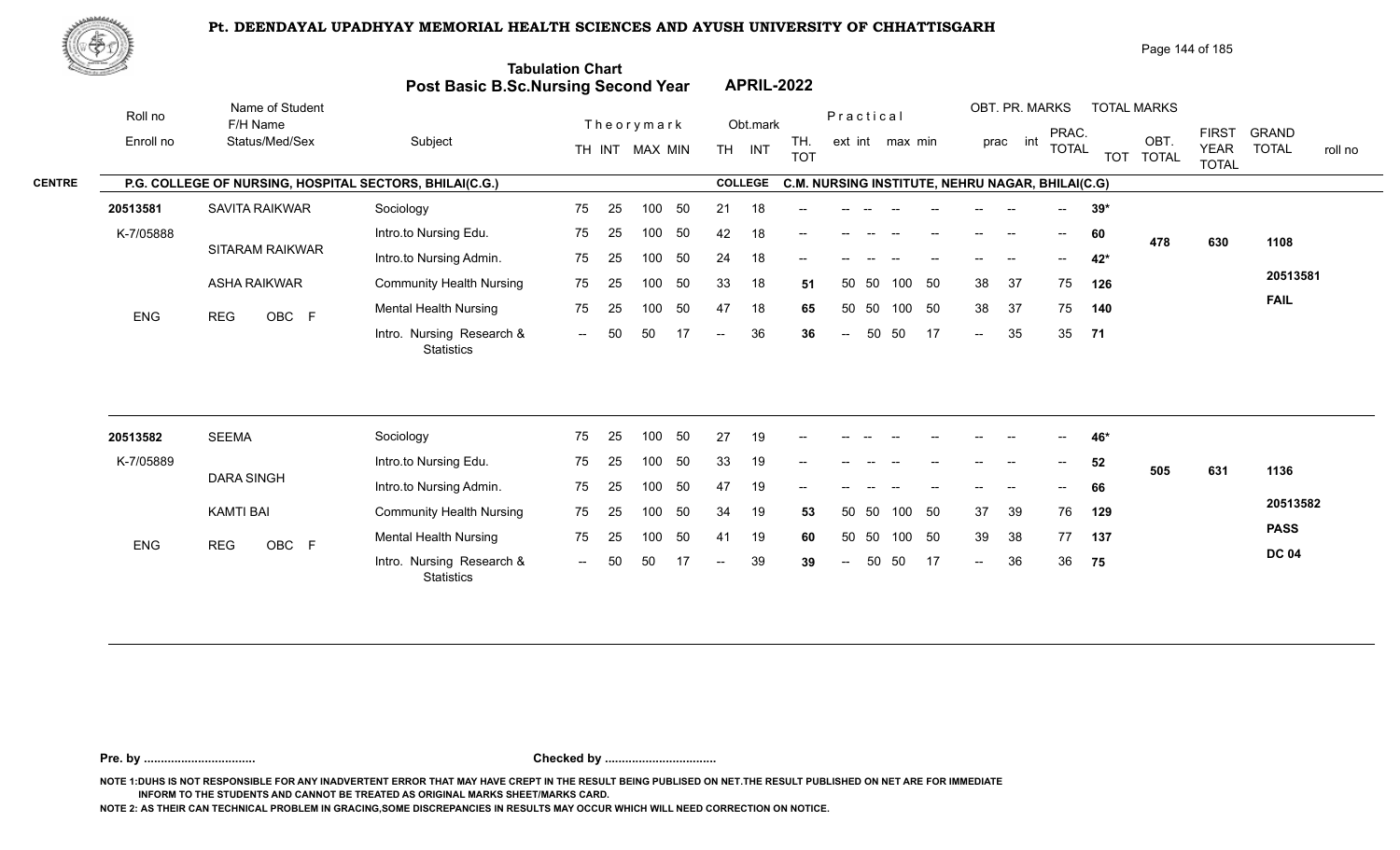

Page 145 of 185

| <u>Contraction of the Sea</u> |                                                         | Post Basic B.Sc.Nursing Second Year            | <b>Tabulation Chart</b> |    |                |    |                          |                | <b>APRIL-2022</b>                                |                          |       |                 |    |                            |                |                          |     |                    |                             |                         |
|-------------------------------|---------------------------------------------------------|------------------------------------------------|-------------------------|----|----------------|----|--------------------------|----------------|--------------------------------------------------|--------------------------|-------|-----------------|----|----------------------------|----------------|--------------------------|-----|--------------------|-----------------------------|-------------------------|
| Roll no                       | Name of Student<br>F/H Name                             |                                                |                         |    | Theorymark     |    |                          | Obt.mark       |                                                  | Practical                |       |                 |    |                            | OBT. PR. MARKS | PRAC.                    |     | <b>TOTAL MARKS</b> | <b>FIRST</b>                | <b>GRAND</b>            |
| Enroll no                     | Status/Med/Sex                                          | Subject                                        |                         |    | TH INT MAX MIN |    |                          | TH INT         | TH.<br><b>TOT</b>                                |                          |       | ext int max min |    |                            | int<br>prac    | <b>TOTAL</b>             |     | OBT.<br>TOT TOTAL  | <b>YEAR</b><br><b>TOTAL</b> | <b>TOTAL</b><br>roll no |
|                               | P.G. COLLEGE OF NURSING, HOSPITAL SECTORS, BHILAI(C.G.) |                                                |                         |    |                |    |                          | <b>COLLEGE</b> | C.M. NURSING INSTITUTE, NEHRU NAGAR, BHILAI(C.G) |                          |       |                 |    |                            |                |                          |     |                    |                             |                         |
| 20513583                      | SEEMA SAHU                                              | Sociology                                      | 75                      | 25 | 100            | 50 | 48                       | 18             |                                                  |                          |       |                 |    |                            |                |                          | 66  |                    |                             |                         |
| K-7/05890                     |                                                         | Intro.to Nursing Edu.                          | 75                      | 25 | 100            | 50 | 46                       | 18             |                                                  |                          |       |                 |    |                            |                | $\overline{\phantom{a}}$ | 64  | 534                | 652                         | 1186                    |
|                               | MOHAN LAL SAHU                                          | Intro.to Nursing Admin.                        | 75                      | 25 | 100            | 50 | 45                       | 18             | --                                               |                          |       |                 |    |                            |                | $--$                     | 63  |                    |                             |                         |
|                               | <b>ROOM BAI</b>                                         | <b>Community Health Nursing</b>                | 75                      | 25 | 100            | 50 | 36                       | 18             | 54                                               |                          | 50 50 | 100             | 50 | 37                         | 37             | 74                       | 128 |                    |                             | 20513583                |
| <b>ENG</b>                    | OBC F<br><b>REG</b>                                     | <b>Mental Health Nursing</b>                   | 75                      | 25 | 100            | 50 | 48                       | 18             | 66                                               |                          | 50 50 | 100 50          |    | 37                         | 37             | 74                       | 140 |                    |                             | <b>PASS</b>             |
|                               |                                                         | Intro. Nursing Research &<br><b>Statistics</b> | $\sim$                  | 50 | 50             | 17 | $\overline{\phantom{a}}$ | 37             | 37                                               | $\overline{\phantom{a}}$ | 50    | 50              | 17 | $\mathcal{L}(\mathcal{L})$ | 36             | 36                       | 73  |                    |                             |                         |
|                               |                                                         |                                                |                         |    |                |    |                          |                |                                                  |                          |       |                 |    |                            |                |                          |     |                    |                             |                         |
| 20513584                      | SHARDA SINHA                                            | Sociology                                      | 75                      | 25 | 100            | 50 | 44                       | 18             |                                                  |                          |       |                 |    |                            |                |                          | 62  |                    |                             |                         |
| K-7/05891                     | <b>RAMESH SINHA</b>                                     | Intro.to Nursing Edu.                          | 75                      | 25 | 100            | 50 | 41                       | 18             | --                                               |                          |       |                 |    | $\qquad \qquad -$          |                | $\overline{\phantom{a}}$ | 59  | 517                | 657                         | 1174                    |
|                               |                                                         | Intro.to Nursing Admin.                        | 75                      | 25 | 100            | 50 | 42                       | 18             |                                                  |                          |       |                 |    |                            |                |                          | 60  |                    |                             |                         |
|                               | <b>GULESHWARI SINHA</b>                                 | <b>Community Health Nursing</b>                | 75                      | 25 | 100            | 50 | 33                       | 18             | 51                                               |                          | 50 50 | 100             | 50 | 38                         | 36             | 74                       | 125 |                    |                             | 20513584                |
| ENG                           | <b>REG</b><br>OBC F                                     | <b>Mental Health Nursing</b>                   | 75                      | 25 | 100            | 50 | 47                       | 18             | 65                                               |                          | 50 50 | 100 50          |    | 37                         | 37             | 74                       | 139 |                    |                             | <b>PASS</b>             |
|                               |                                                         | Intro. Nursing Research &<br><b>Statistics</b> | $\sim$                  | 50 | 50             | 17 | $-$                      | 37             | 37                                               | $\mathrel{{-}-}$         | 50    | 50              | 17 | $\sim$                     | 35             | 35                       | 72  |                    |                             |                         |

**Pre. by ................................. Checked by .................................**

**NOTE 1:DUHS IS NOT RESPONSIBLE FOR ANY INADVERTENT ERROR THAT MAY HAVE CREPT IN THE RESULT BEING PUBLISED ON NET.THE RESULT PUBLISHED ON NET ARE FOR IMMEDIATE INFORM TO THE STUDENTS AND CANNOT BE TREATED AS ORIGINAL MARKS SHEET/MARKS CARD.**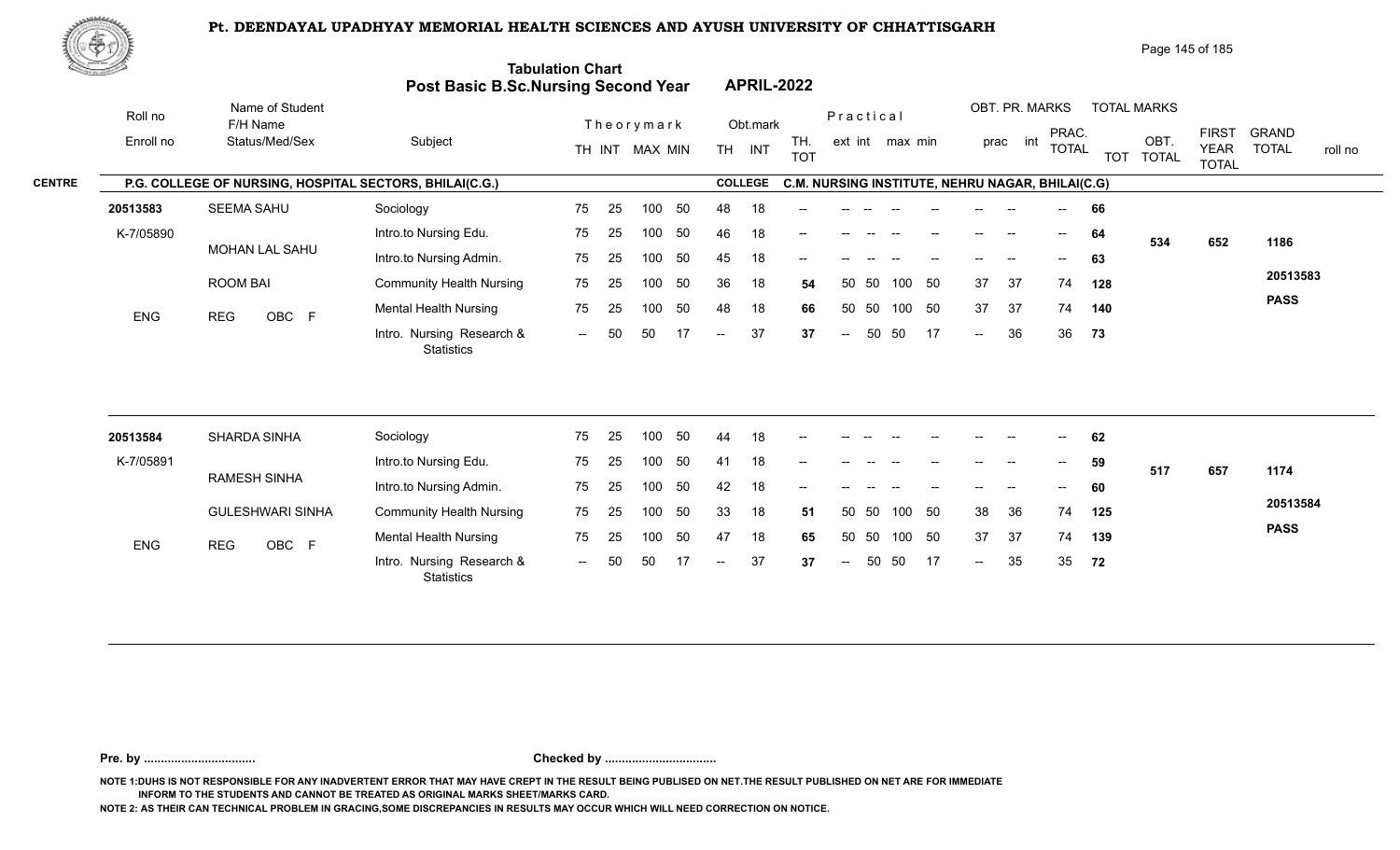

Page 146 of 185

|               | <u>the community of the </u> |                                                         | <b>Post Basic B.Sc.Nursing Second Year</b>     | <b>Tabulation Chart</b>         | <b>APRIL-2022</b>                     |                          |                                                                                                                         |
|---------------|------------------------------|---------------------------------------------------------|------------------------------------------------|---------------------------------|---------------------------------------|--------------------------|-------------------------------------------------------------------------------------------------------------------------|
|               | Roll no                      | Name of Student<br>F/H Name                             |                                                | Theorymark                      | Obt.mark                              | Practical                | OBT. PR. MARKS<br><b>TOTAL MARKS</b><br><b>FIRST</b><br><b>GRAND</b><br>PRAC.                                           |
|               | Enroll no                    | Status/Med/Sex                                          | Subject                                        | TH INT MAX MIN                  | TH.<br><b>TH</b><br>INT<br><b>TOT</b> | ext int max min          | OBT<br>prac int<br><b>TOTAL</b><br><b>TOTAL</b><br><b>YEAR</b><br>roll no<br><b>TOT</b><br><b>TOTAL</b><br><b>TOTAL</b> |
| <b>CENTRE</b> |                              | P.G. COLLEGE OF NURSING, HOSPITAL SECTORS, BHILAI(C.G.) |                                                |                                 | <b>COLLEGE</b>                        |                          | C.M. NURSING INSTITUTE, NEHRU NAGAR, BHILAI(C.G)                                                                        |
|               | 20513585                     | <b>VARSHA LAHARE</b>                                    | Sociology                                      | 50<br>75<br>-25<br>100          | 43<br>18<br>$--$                      |                          | -61<br>$-$                                                                                                              |
|               | K-7/05892                    |                                                         | Intro.to Nursing Edu.                          | 50<br>75<br>-25<br>100          | 18<br>49<br>$--$                      |                          | 67<br>$\hspace{0.05cm}$ – $\hspace{0.05cm}$<br>508<br>634<br>1142                                                       |
|               |                              | <b>MANOJ KUMAR LAHARE</b>                               | Intro.to Nursing Admin.                        | 50<br>25<br>75<br>100           | 18<br>51<br>$\qquad \qquad -$         |                          | 69<br>--                                                                                                                |
|               |                              | RAJBAI LAHARE                                           | <b>Community Health Nursing</b>                | 50<br>75<br>100<br>-25          | 23<br>18<br>41*                       | 50<br>50 50<br>100       | 20513585<br>36<br>38<br>74<br>115                                                                                       |
|               | <b>ENG</b>                   | SC<br>E<br>REG                                          | <b>Mental Health Nursing</b>                   | 50<br>75<br>-25<br>100          | 30<br>18<br>48*                       | 50 50<br>50<br>100       | <b>FAIL</b><br>37<br>38<br>75<br>123                                                                                    |
|               |                              |                                                         | Intro. Nursing Research &<br><b>Statistics</b> | 50<br>50<br>17<br>$\sim$ $\sim$ | 38<br>38<br>$--$                      | 50<br>50<br>17<br>$\sim$ | 35<br>35 73<br>$\sim$                                                                                                   |
|               |                              |                                                         |                                                |                                 |                                       |                          |                                                                                                                         |

**Pre. by ................................. Checked by .................................**

**NOTE 1:DUHS IS NOT RESPONSIBLE FOR ANY INADVERTENT ERROR THAT MAY HAVE CREPT IN THE RESULT BEING PUBLISED ON NET.THE RESULT PUBLISHED ON NET ARE FOR IMMEDIATE INFORM TO THE STUDENTS AND CANNOT BE TREATED AS ORIGINAL MARKS SHEET/MARKS CARD.**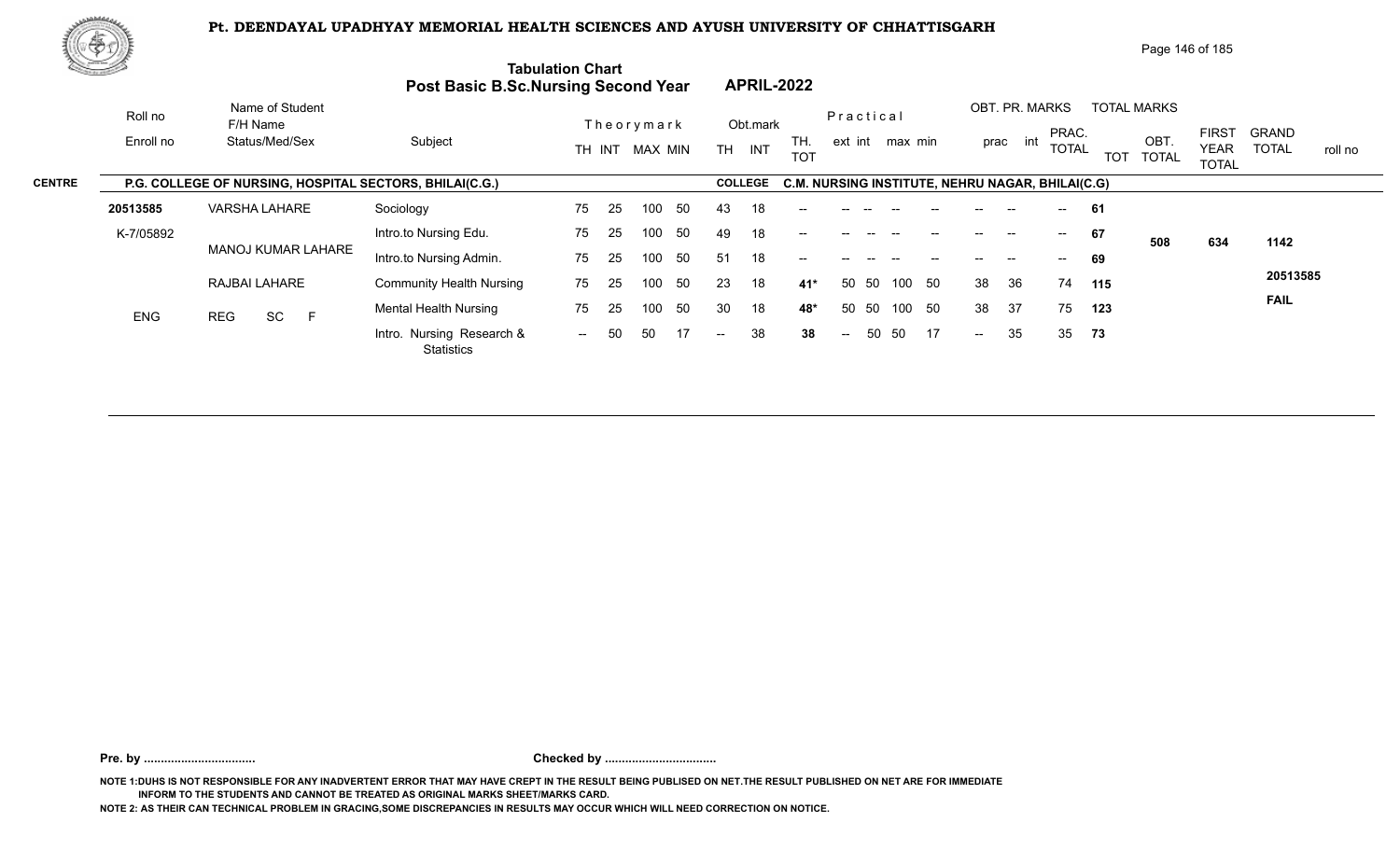

Page 147 of 185

| <u>Contraction of the Sea</u> |                                                         | Post Basic B.Sc.Nursing Second Year            | <b>Tabulation Chart</b> |    |                |     |                          |                | <b>APRIL-2022</b>                                 |                          |       |                 |    |                   |                |                          |       |                    |                             |                         |
|-------------------------------|---------------------------------------------------------|------------------------------------------------|-------------------------|----|----------------|-----|--------------------------|----------------|---------------------------------------------------|--------------------------|-------|-----------------|----|-------------------|----------------|--------------------------|-------|--------------------|-----------------------------|-------------------------|
| Roll no                       | Name of Student<br>F/H Name                             |                                                |                         |    | Theorymark     |     |                          | Obt.mark       |                                                   | Practical                |       |                 |    |                   | OBT. PR. MARKS | PRAC.                    |       | <b>TOTAL MARKS</b> | <b>FIRST</b>                | <b>GRAND</b>            |
| Enroll no                     | Status/Med/Sex                                          | Subject                                        |                         |    | TH INT MAX MIN |     |                          | TH INT         | TH.<br><b>TOT</b>                                 |                          |       | ext int max min |    | prac              | int            | <b>TOTAL</b>             |       | OBT.<br>TOT TOTAL  | <b>YEAR</b><br><b>TOTAL</b> | <b>TOTAL</b><br>roll no |
|                               | P.G. COLLEGE OF NURSING, HOSPITAL SECTORS, BHILAI(C.G.) |                                                |                         |    |                |     |                          | <b>COLLEGE</b> | <b>COLLEGE OF NURSING, D.C.H., DHAMTARI(C.G.)</b> |                          |       |                 |    |                   |                |                          |       |                    |                             |                         |
| 20513615                      | <b>GUNJA</b>                                            | Sociology                                      | 75                      | 25 | 100            | 50  | 26                       | 19             |                                                   |                          |       |                 |    |                   |                | $--$                     | $45*$ |                    |                             |                         |
| K-7/05922                     |                                                         | Intro.to Nursing Edu.                          | 75                      | 25 | 100            | 50  | 35                       | 19             |                                                   |                          |       |                 |    |                   |                | $\overline{\phantom{a}}$ | 54    | 474                | 677                         | 1151                    |
|                               | YASHWANT KUMAR                                          | Intro.to Nursing Admin.                        | 75                      | 25 | 100            | 50  | 34                       | 18             | --                                                |                          |       |                 |    |                   |                |                          | 52    |                    |                             |                         |
|                               | <b>GIRJA BAI</b>                                        | <b>Community Health Nursing</b>                | 75                      | 25 | 100            | 50  | 26                       | 19             | 45*                                               | 50                       | 50    | 100             | 50 | 36                | 37             | 73                       | 118   |                    |                             | 20513615                |
| ENG                           | OBC F<br><b>REG</b>                                     | <b>Mental Health Nursing</b>                   | 75                      | 25 | 100            | 50  | 37                       | 19             | 56                                                |                          | 50 50 | 100 50          |    | 36                | 38             | 74                       | 130   |                    |                             | <b>FAIL</b>             |
|                               |                                                         | Intro. Nursing Research &<br><b>Statistics</b> | $\sim$                  | 50 | 50             | 17  | $\overline{\phantom{a}}$ | 38             | 38                                                | $\sim$                   | 50    | 50              | 17 | $\sim$            | 37             | 37                       | 75    |                    |                             |                         |
| 20513616                      | <b>KAVERI</b>                                           | Sociology                                      | 75                      | 25 | 100            | 50  | 43                       | 18             |                                                   |                          |       |                 |    |                   |                |                          | 61    |                    |                             |                         |
| K-7/05923                     |                                                         | Intro.to Nursing Edu.                          | 75                      | 25 | 100            | 50  | 46                       | 19             |                                                   |                          |       |                 |    | $\qquad \qquad -$ |                | $--$                     | 65    |                    |                             |                         |
|                               | PUNARAD                                                 | Intro.to Nursing Admin.                        | 75                      | 25 | 100            | 50  | 51                       | 19             |                                                   |                          |       |                 |    |                   |                | $\overline{\phantom{a}}$ | 70    | 521                | 721                         | 1242                    |
|                               | <b>SAROJANI BAI</b>                                     | <b>Community Health Nursing</b>                | 75                      | 25 | 100            | 50  | 30                       | 19             | 49*                                               | 50                       | 50    | 100             | 50 | 38                | 38             | 76                       | 125   |                    |                             | 20513616                |
|                               |                                                         | <b>Mental Health Nursing</b>                   | 75                      | 25 | 100            | 50  | 34                       | 18             | 52                                                | 50                       | 50    | 100 50          |    | 36                | 37             | 73                       | 125   |                    |                             | <b>PASS</b>             |
| ENG                           | OBC F<br><b>REG</b>                                     | Intro. Nursing Research &<br>Statistics        | $\sim$                  | 50 | 50             | -17 | $\overline{a}$           | 37             | 37                                                | $\overline{\phantom{a}}$ | 50    | 50              | 17 | $\sim$            | 38             | 38                       | 75    |                    |                             | <b>VCG 01</b>           |

**Pre. by ................................. Checked by .................................**

**NOTE 1:DUHS IS NOT RESPONSIBLE FOR ANY INADVERTENT ERROR THAT MAY HAVE CREPT IN THE RESULT BEING PUBLISED ON NET.THE RESULT PUBLISHED ON NET ARE FOR IMMEDIATE INFORM TO THE STUDENTS AND CANNOT BE TREATED AS ORIGINAL MARKS SHEET/MARKS CARD.**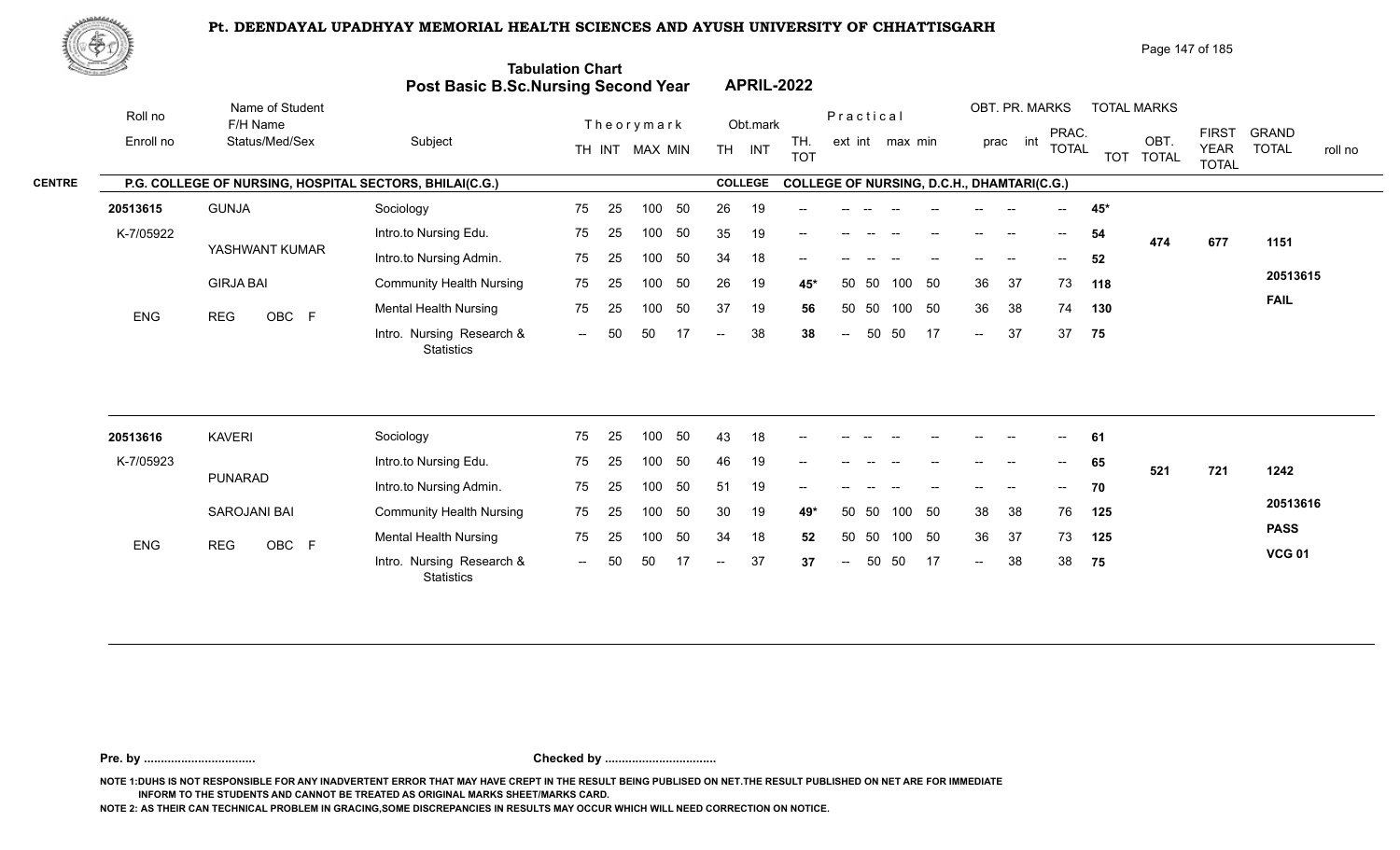

Page 148 of 185

| <u> Karatanan Si</u> |                      |                                                         | <b>Tabulation Chart</b><br><b>Post Basic B.Sc.Nursing Second Year</b> |        |    |                |     |                          |                | <b>APRIL-2022</b> |                            |      |                 |     |                                       |                                                   |                          |            |                            |                             |              |         |
|----------------------|----------------------|---------------------------------------------------------|-----------------------------------------------------------------------|--------|----|----------------|-----|--------------------------|----------------|-------------------|----------------------------|------|-----------------|-----|---------------------------------------|---------------------------------------------------|--------------------------|------------|----------------------------|-----------------------------|--------------|---------|
|                      | Roll no<br>Enroll no | Name of Student<br>F/H Name<br>Status/Med/Sex           | Subject                                                               |        |    | Theorymark     |     |                          | Obt.mark       | TH.               | Practical                  |      | ext int max min |     |                                       | OBT. PR. MARKS<br>prac int                        | PRAC.                    |            | <b>TOTAL MARKS</b><br>OBT. | <b>FIRST</b>                | <b>GRAND</b> |         |
|                      |                      |                                                         |                                                                       |        |    | TH INT MAX MIN |     |                          | TH INT         | <b>TOT</b>        |                            |      |                 |     |                                       |                                                   | <b>TOTAL</b>             | <b>TOT</b> | <b>TOTAL</b>               | <b>YEAR</b><br><b>TOTAL</b> | <b>TOTAL</b> | roll no |
| <b>CENTRE</b>        |                      | P.G. COLLEGE OF NURSING, HOSPITAL SECTORS, BHILAI(C.G.) |                                                                       |        |    |                |     |                          | <b>COLLEGE</b> |                   |                            |      |                 |     |                                       | <b>COLLEGE OF NURSING, D.C.H., DHAMTARI(C.G.)</b> |                          |            |                            |                             |              |         |
|                      | 20513619             | SHAKUNTALA NISHAD                                       | Sociology                                                             | 75     | 25 | 100            | 50  | 38                       | 18             |                   |                            |      |                 |     |                                       |                                                   |                          | 56         |                            |                             |              |         |
|                      | K-7/05926            |                                                         | Intro.to Nursing Edu.                                                 | 75     | 25 | 100            | 50  | 39                       | 18             | --                |                            |      |                 |     | $\qquad \qquad -$                     | $\overline{\phantom{a}}$                          | $--$                     | 57         | 504                        | 727                         | 1231         |         |
|                      |                      | LAKESHWAR NISHAD                                        | Intro.to Nursing Admin.                                               | 75     | 25 | 100            | 50  | 47                       | 18             |                   |                            |      |                 |     |                                       |                                                   |                          | 65         |                            |                             |              |         |
|                      |                      | <b>MEM BAI</b>                                          | <b>Community Health Nursing</b>                                       | 75     | 25 | 100            | 50  | 38                       | 18             | 56                | 50                         | - 50 | 100             | 50  | 36                                    | 36                                                | 72                       | 128        |                            |                             | 20513619     |         |
|                      | <b>ENG</b>           | OBC F<br><b>REG</b>                                     | <b>Mental Health Nursing</b>                                          | 75     | 25 | 100            | 50  | 35                       | 17             | 52                | 50                         | 50   | 100             | 50  | 35                                    | 36                                                | 71                       | 123        |                            |                             | <b>PASS</b>  |         |
|                      |                      |                                                         | Intro. Nursing Research &<br><b>Statistics</b>                        | $\sim$ | 50 | 50             | 17  | $\overline{\phantom{a}}$ | 37             | 37                | $\overline{\phantom{a}}$   | 50   | 50              | -17 | $\sim$                                | 38                                                | 38                       | 75         |                            |                             |              |         |
|                      |                      |                                                         |                                                                       |        |    |                |     |                          |                |                   |                            |      |                 |     |                                       |                                                   |                          |            |                            |                             |              |         |
|                      | 20513620             | YOGESHWARI SAHU                                         | Sociology                                                             | 75     | 25 | 100            | 50  | 36                       | 20             |                   |                            |      |                 |     |                                       |                                                   |                          | 56         |                            |                             |              |         |
|                      | K-7/05927            |                                                         | Intro.to Nursing Edu.                                                 | 75     | 25 | 100            | 50  | 42                       | 19             |                   |                            |      |                 |     | $\hspace{0.05cm}$ – $\hspace{0.05cm}$ | $\overline{\phantom{a}}$                          | $- -$                    | 61         | 558                        | 753                         | 1311         |         |
|                      |                      | CHETAN SINGH SAHU                                       | Intro.to Nursing Admin.                                               | 75     | 25 | 100            | 50  | 50                       | 20             |                   |                            |      |                 |     |                                       |                                                   | $\overline{\phantom{a}}$ | 70         |                            |                             |              |         |
|                      |                      | SATRUPA SAHU                                            | <b>Community Health Nursing</b>                                       | 75     | 25 | 100            | 50  | 50                       | 19             | 69                | 50                         | -50  | 100             | 50  | 39                                    | 39                                                | 78                       | 147        |                            |                             | 20513620     |         |
|                      | <b>ENG</b>           | <b>REG</b><br>OBC F                                     | <b>Mental Health Nursing</b>                                          | 75     | 25 | 100            | 50  | 48                       | 21             | 69                | 50                         | 50   | 100             | 50  | 41                                    | 39                                                | 80                       | 149        |                            |                             | <b>PASS</b>  |         |
|                      |                      |                                                         | Intro. Nursing Research &                                             | $\sim$ | 50 | 50             | -17 | $--$                     | 38             | 38                | $\mathcal{L}(\mathcal{L})$ | 50   | 50              | -17 | $\mathcal{L}(\mathcal{L})$            | 37                                                | 37                       | 75         |                            |                             |              |         |

**Pre. by ................................. Checked by .................................**

**NOTE 1:DUHS IS NOT RESPONSIBLE FOR ANY INADVERTENT ERROR THAT MAY HAVE CREPT IN THE RESULT BEING PUBLISED ON NET.THE RESULT PUBLISHED ON NET ARE FOR IMMEDIATE INFORM TO THE STUDENTS AND CANNOT BE TREATED AS ORIGINAL MARKS SHEET/MARKS CARD.**

**NOTE 2: AS THEIR CAN TECHNICAL PROBLEM IN GRACING,SOME DISCREPANCIES IN RESULTS MAY OCCUR WHICH WILL NEED CORRECTION ON NOTICE.**

**Statistics**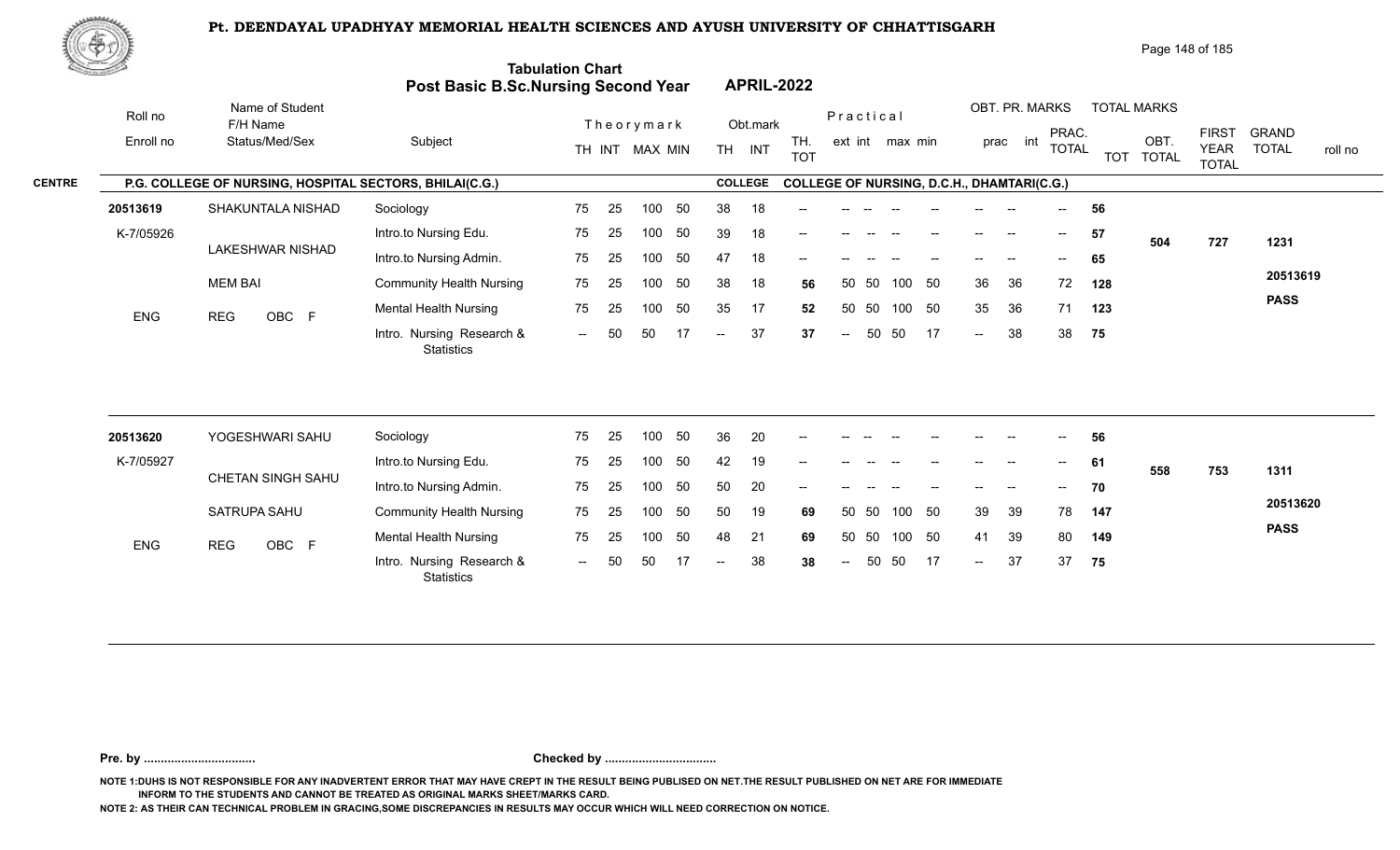

| Page 149 of 185 |
|-----------------|
|-----------------|

|                                        | <u>the community of the </u> |                                                         | <b>Post Basic B.Sc.Nursing Second Year</b> | <b>Tabulation Chart</b> |                |            |     |       |                                                | <b>APRIL-2022</b> |                          |                 |        |    |             |                       |                          |                                                       |                                             |                              |             |  |
|----------------------------------------|------------------------------|---------------------------------------------------------|--------------------------------------------|-------------------------|----------------|------------|-----|-------|------------------------------------------------|-------------------|--------------------------|-----------------|--------|----|-------------|-----------------------|--------------------------|-------------------------------------------------------|---------------------------------------------|------------------------------|-------------|--|
|                                        | Roll no                      | Name of Student<br>F/H Name                             |                                            |                         |                | Theorymark |     |       | Obt.mark                                       |                   | Practical                |                 |        |    |             |                       | OBT. PR. MARKS           |                                                       | <b>TOTAL MARKS</b>                          |                              |             |  |
| Enroll no<br><b>CENTRE</b><br>18514083 | Status/Med/Sex               | Subject                                                 |                                            |                         | TH INT MAX MIN |            | TH. | INT   | TH.<br><b>TOT</b>                              |                   |                          | ext int max min |        |    | int<br>prac | PRAC.<br><b>TOTAL</b> | <b>TOT</b>               | OBT.<br><b>TOTAL</b>                                  | <b>FIRST</b><br><b>YEAR</b><br><b>TOTAL</b> | <b>GRAND</b><br><b>TOTAL</b> | roll no     |  |
|                                        |                              | P.G. COLLEGE OF NURSING, HOSPITAL SECTORS, BHILAI(C.G.) |                                            |                         |                |            |     |       | <b>COLLEGE</b>                                 |                   |                          |                 |        |    |             |                       |                          | MOTHER TERESA COLLEGE OF NURSING, KUMHARI, DURG(C.G.) |                                             |                              |             |  |
|                                        |                              | PRERNA CHANDRAKAR                                       | Sociology                                  | 75                      | -25            | 100        | -50 |       |                                                |                   |                          |                 |        |    |             |                       |                          | 56 C                                                  |                                             |                              |             |  |
|                                        | I-7/06433                    |                                                         | Intro.to Nursing Edu.                      | 75                      | 25             | 100        | 50  | $- -$ |                                                |                   |                          |                 |        |    |             | $\hspace{0.05cm}$     | $\overline{\phantom{a}}$ | 53 C                                                  | 513                                         | 603                          | 1116        |  |
|                                        |                              | PAWAN KUMAR<br><b>CHANDRAKAR</b>                        | Intro.to Nursing Admin.                    | 75                      | -25            | 100        | -50 |       |                                                |                   |                          |                 |        |    |             |                       | $\sim$                   | 56 C                                                  |                                             |                              |             |  |
|                                        |                              | KANTI CHANDRAKAR                                        | <b>Community Health Nursing</b>            | 75                      | 25             | 100        | 50  | 53    | 19                                             | 72                |                          | 50 50           | 100    | 50 | 36          | 36                    | 72                       | 144                                                   |                                             |                              | 18514083    |  |
|                                        | <b>ENG</b>                   | OBC F<br>SUPPL                                          | <b>Mental Health Nursing</b>               | 75                      | -25            | 100        | 50  | $--$  |                                                |                   |                          | 50 50           | 100 50 |    | $--$        | $\sim$ $\sim$ $\sim$  |                          | 130 C                                                 |                                             |                              | <b>PASS</b> |  |
|                                        |                              |                                                         | Intro. Nursing Research &<br>Statistics    | $-$                     | -50            | 50         |     | $- -$ | $\hspace{0.1mm}-\hspace{0.1mm}-\hspace{0.1mm}$ | $-$               | $\overline{\phantom{a}}$ | 50              | -50    | 17 | $  \,$      | $-$                   | $--$                     | 74 C                                                  |                                             |                              |             |  |

| 19513862   | RAJKUMARI SAHU        | Sociology                               | 75     | 25  | 100 | 50  | $- -$                    | -- --         |        |       |       |      |       |                                                  | --                       | $- -$                                  | 50 C  |     |     |             |
|------------|-----------------------|-----------------------------------------|--------|-----|-----|-----|--------------------------|---------------|--------|-------|-------|------|-------|--------------------------------------------------|--------------------------|----------------------------------------|-------|-----|-----|-------------|
| J-7/05604  |                       | Intro.to Nursing Edu.                   | 75     | 25  | 100 | 50  | $- -$                    | $\cdots$      |        | --    |       |      | --    | $- -$                                            | $- -$                    | $\hspace{0.1em} \ldots \hspace{0.1em}$ | 66 C  | 479 | 629 | 1108        |
|            | <b>VAKESH KUMAR</b>   | Intro.to Nursing Admin.                 | 75     | 25  | 100 | 50  | $\frac{1}{2}$            | $\cdots$      | $- -$  | $- -$ |       |      | $- -$ | $\overline{\phantom{a}}$                         | $- -$                    | $\sim$                                 | 61 C  |     |     |             |
|            | NIRMLA BAI SAHU       | <b>Community Health Nursing</b>         | 75     | -25 | 100 | -50 | $\sim$                   | $\sim$ $\sim$ |        |       | 50 50 | 100  | - 50  | $\sim$ $\sim$                                    |                          |                                        | 132 C |     |     | 19513862    |
| <b>ENG</b> | OBC F<br><b>SUPPL</b> | <b>Mental Health Nursing</b>            | 75     | 25  | 100 | 50  | 13                       | 18            | $31*$  |       | 50 50 | 100  | - 50  | 30                                               | - 36                     | 66                                     | 97    |     |     | <b>FAIL</b> |
|            |                       | Intro. Nursing Research &<br>Statistics | $\sim$ | 50  | 50  |     | $\overline{\phantom{a}}$ | $  \,$        | $\sim$ | $--$  | 50    | - 50 | 17    | $\hspace{0.1em} -\hspace{0.1em} -\hspace{0.1em}$ | $\overline{\phantom{a}}$ | $\sim$                                 | 73 C  |     |     |             |

**Pre. by ................................. Checked by .................................**

**NOTE 1:DUHS IS NOT RESPONSIBLE FOR ANY INADVERTENT ERROR THAT MAY HAVE CREPT IN THE RESULT BEING PUBLISED ON NET.THE RESULT PUBLISHED ON NET ARE FOR IMMEDIATE INFORM TO THE STUDENTS AND CANNOT BE TREATED AS ORIGINAL MARKS SHEET/MARKS CARD.**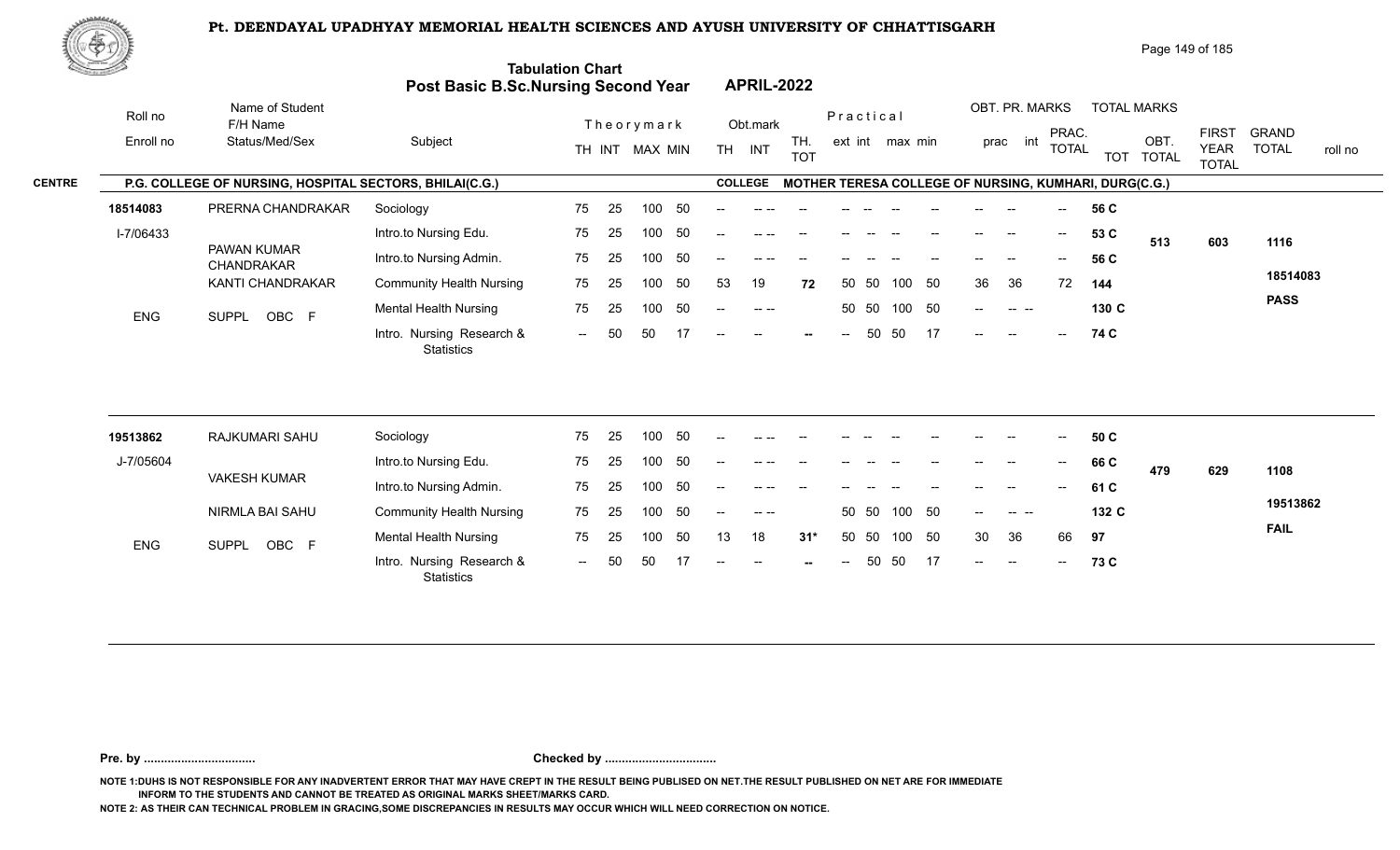

| Page 150 of 185 |
|-----------------|
|-----------------|

| ti S          |            |                                                         | <b>Post Basic B.Sc.Nursing Second Year</b> | <b>Tabulation Chart</b> |    |                |    |           | <b>APRIL-2022</b>                              |                   |           |       |                 |    |      |                |       |      |                                                       |                             |              |         |
|---------------|------------|---------------------------------------------------------|--------------------------------------------|-------------------------|----|----------------|----|-----------|------------------------------------------------|-------------------|-----------|-------|-----------------|----|------|----------------|-------|------|-------------------------------------------------------|-----------------------------|--------------|---------|
|               | Roll no    | Name of Student<br>F/H Name                             |                                            |                         |    | Theorymark     |    |           | Obt.mark                                       |                   | Practical |       |                 |    |      | OBT. PR. MARKS | PRAC. |      | <b>TOTAL MARKS</b>                                    | <b>FIRST</b>                | <b>GRAND</b> |         |
|               | Enroll no  | Status/Med/Sex                                          | Subject                                    |                         |    | TH INT MAX MIN |    | <b>TH</b> | <b>INT</b>                                     | TH.<br><b>TOT</b> |           |       | ext int max min |    |      | prac int       | TOTAL |      | OBT.<br>TOT TOTAL                                     | <b>YEAR</b><br><b>TOTAL</b> | <b>TOTAL</b> | roll no |
| <b>CENTRE</b> |            | P.G. COLLEGE OF NURSING, HOSPITAL SECTORS, BHILAI(C.G.) |                                            |                         |    |                |    |           | <b>COLLEGE</b>                                 |                   |           |       |                 |    |      |                |       |      | MOTHER TERESA COLLEGE OF NURSING, KUMHARI, DURG(C.G.) |                             |              |         |
|               | 19513863   | SAVITRI SAHU                                            | Sociology                                  | 75                      | 25 | 100            | 50 | 32        | 18                                             | $--$              |           |       |                 |    |      |                |       | 50   |                                                       |                             |              |         |
|               | J-7/05605  |                                                         | Intro.to Nursing Edu.                      | 75                      | 25 | 100            | 50 | $--$      | $--- - - - -$                                  | $- -$             |           |       |                 |    | $--$ | --             | $--$  | 54 C | 462                                                   | 600                         | 1062         |         |
|               |            | <b>TEKRAM SAHU</b>                                      | Intro.to Nursing Admin.                    | 75                      | 25 | 100            | 50 | $-$       |                                                |                   |           |       |                 |    |      |                |       | 56 C |                                                       |                             |              |         |
|               |            | KIRTI BAI                                               | <b>Community Health Nursing</b>            | 75                      | 25 | 100            | 50 | 27        | 18                                             | $45*$             |           | 50 50 | 100 50          |    | 37   | 38             | 75    | 120  |                                                       |                             | 19513863     |         |
|               | <b>ENG</b> | SUPPL OBC F                                             | Mental Health Nursing                      | 75                      | 25 | 100            | 50 | 23        | 17                                             | 40*               |           | 50 50 | 100 50          |    | 30   | 38             | 68    | 108  |                                                       |                             | <b>FAIL</b>  |         |
|               |            |                                                         | Intro. Nursing Research &<br>Statistics    | $\sim$ $\sim$           | 50 | 50             | 17 | $--$      | $\hspace{0.1mm}-\hspace{0.1mm}-\hspace{0.1mm}$ | $-$               | $--$      | 50    | 50              | 17 | $-$  | $-$            | $---$ | 74 C |                                                       |                             |              |         |

| 19513864   | TARUNA YADAV         | Sociology                                      | 75             | 25  | 100 | 50 | $- -$                    | $\cdots$                                      |        |        |       |       |       | $- -$                    | $\overline{\phantom{a}}$                   | $\overline{\phantom{a}}$ | 59 C |     |     |             |
|------------|----------------------|------------------------------------------------|----------------|-----|-----|----|--------------------------|-----------------------------------------------|--------|--------|-------|-------|-------|--------------------------|--------------------------------------------|--------------------------|------|-----|-----|-------------|
| J-7/05606  |                      | Intro.to Nursing Edu.                          | 75             | -25 | 100 | 50 | $- -$                    | -- --                                         |        |        |       |       |       | $-$                      | $\hspace{0.05cm}$                          | $- -$                    | 58 C | 469 | 615 | 1084        |
|            | <b>CHATRAM YADAV</b> | Intro.to Nursing Admin.                        | 75             | -25 | 100 | 50 | $--$                     | $--- - - -$                                   | $-$    | $- -$  |       | $-$   | $- -$ | $- -$                    | $- -$                                      | $--$                     | 59 C |     |     |             |
|            | KANTI YADAV          | <b>Community Health Nursing</b>                | 75             | -25 | 100 | 50 | $\overline{\phantom{a}}$ | $\hspace{0.1em} \ldots \hspace{0.1em} \ldots$ |        |        | 50 50 | 100   | - 50  | $\overline{\phantom{a}}$ | $\begin{array}{ccc} - & - & - \end{array}$ |                          | 125C |     |     | 19513864    |
| <b>ENG</b> | OBC F<br>SUPPL       | <b>Mental Health Nursing</b>                   | 75             | -25 | 100 | 50 |                          | 19                                            | $25*$  |        | 50 50 | 100   | - 50  | 32                       | -38                                        | 70                       | 95   |     |     | <b>FAIL</b> |
|            |                      | Intro. Nursing Research &<br><b>Statistics</b> | $\overline{a}$ | 50  | 50  |    | $--$                     | $  \,$                                        | $\sim$ | $  \,$ |       | 50 50 | -17   | $\sim$                   | $  \,$                                     | $--$                     | 73 C |     |     |             |

**Pre. by ................................. Checked by .................................**

**NOTE 1:DUHS IS NOT RESPONSIBLE FOR ANY INADVERTENT ERROR THAT MAY HAVE CREPT IN THE RESULT BEING PUBLISED ON NET.THE RESULT PUBLISHED ON NET ARE FOR IMMEDIATE INFORM TO THE STUDENTS AND CANNOT BE TREATED AS ORIGINAL MARKS SHEET/MARKS CARD.**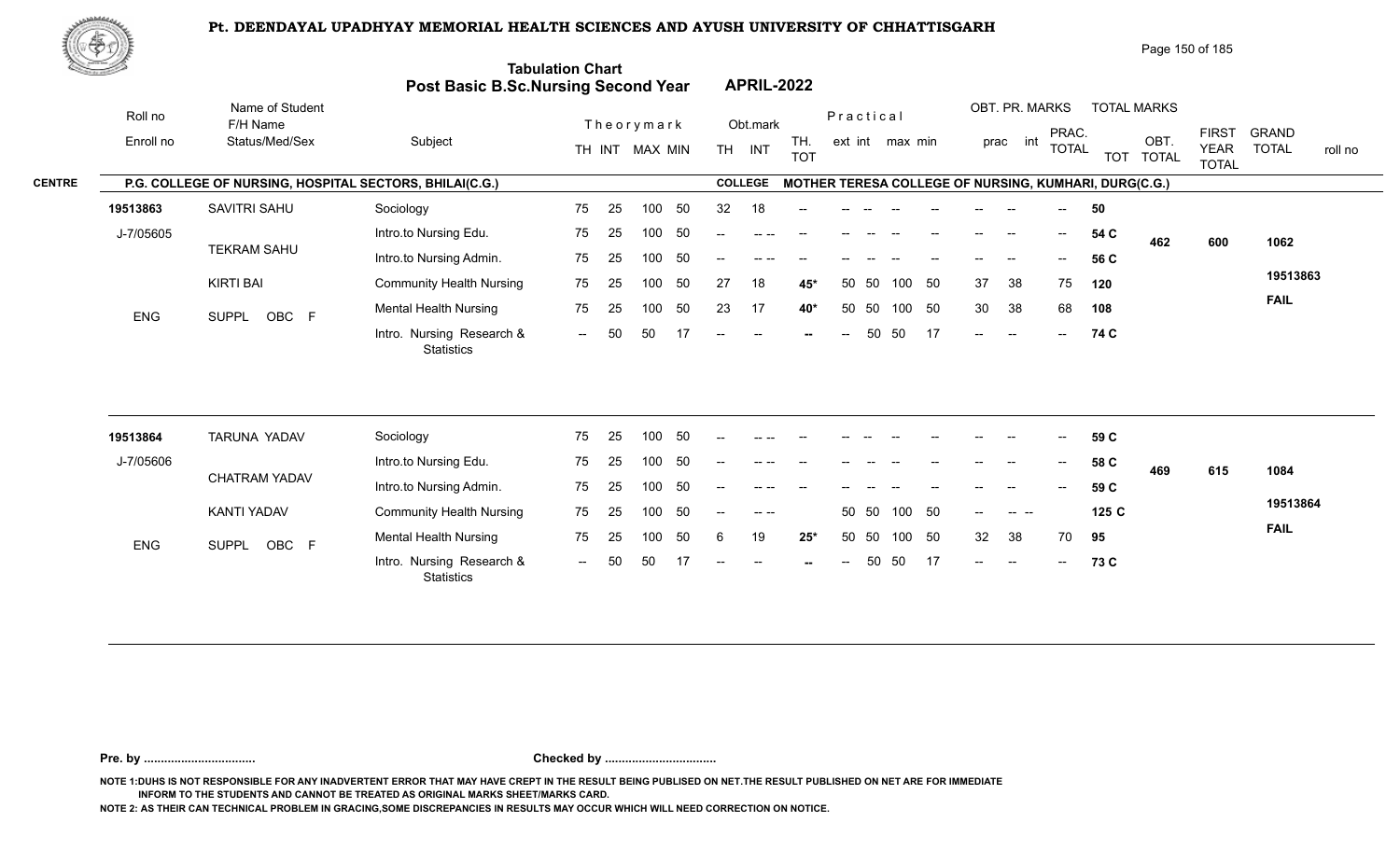

Page 151 of 185

| <u>Contraction of the Contraction of the Contraction of the Contraction of the Contraction of the Contraction of the Contraction of the Contraction of the Contraction of the Contraction of the Contraction of the Contraction </u> |                                                         | Post Basic B.Sc.Nursing Second Year            | <b>Tabulation Chart</b> |    |                |     |     |                | <b>APRIL-2022</b> |                |       |                 |     |                          |                |              |                                                       |                    |                             |                         |
|--------------------------------------------------------------------------------------------------------------------------------------------------------------------------------------------------------------------------------------|---------------------------------------------------------|------------------------------------------------|-------------------------|----|----------------|-----|-----|----------------|-------------------|----------------|-------|-----------------|-----|--------------------------|----------------|--------------|-------------------------------------------------------|--------------------|-----------------------------|-------------------------|
| Roll no                                                                                                                                                                                                                              | Name of Student<br>F/H Name                             |                                                |                         |    | Theorymark     |     |     | Obt.mark       |                   | Practical      |       |                 |     |                          | OBT. PR. MARKS | PRAC.        |                                                       | <b>TOTAL MARKS</b> | <b>FIRST</b>                | <b>GRAND</b>            |
| Enroll no                                                                                                                                                                                                                            | Status/Med/Sex                                          | Subject                                        |                         |    | TH INT MAX MIN |     |     | TH INT         | TH.<br><b>TOT</b> |                |       | ext int max min |     |                          | prac int       | <b>TOTAL</b> |                                                       | OBT.<br>TOT TOTAL  | <b>YEAR</b><br><b>TOTAL</b> | <b>TOTAL</b><br>roll no |
|                                                                                                                                                                                                                                      | P.G. COLLEGE OF NURSING, HOSPITAL SECTORS, BHILAI(C.G.) |                                                |                         |    |                |     |     | <b>COLLEGE</b> |                   |                |       |                 |     |                          |                |              | MOTHER TERESA COLLEGE OF NURSING, KUMHARI, DURG(C.G.) |                    |                             |                         |
| 20513685                                                                                                                                                                                                                             | AKANSHA DAS                                             | Sociology                                      | 75                      | 25 | 100            | 50  | 38  | 18             |                   |                |       |                 |     |                          |                |              | 56                                                    |                    |                             |                         |
| K-7/05992                                                                                                                                                                                                                            |                                                         | Intro.to Nursing Edu.                          | 75                      | 25 | 100            | 50  | 33  | 18             |                   |                |       |                 |     |                          |                |              | 51                                                    | 495                | 635                         | 1130                    |
|                                                                                                                                                                                                                                      | <b>MOSES DAS</b>                                        | Intro.to Nursing Admin.                        | 75                      | 25 | 100            | 50  | 40  | 19             | --                |                |       |                 |     |                          |                |              | 59                                                    |                    |                             |                         |
|                                                                                                                                                                                                                                      | <b>GALDISH DAS</b>                                      | <b>Community Health Nursing</b>                | 75                      | 25 | 100            | 50  | 35  | 18             | 53                | 50             | 50    | 100             | 50  | 36                       | 39             | 75           | 128                                                   |                    |                             | 20513685                |
| <b>ENG</b>                                                                                                                                                                                                                           | GEN F<br><b>REG</b>                                     | <b>Mental Health Nursing</b>                   | 75                      | 25 | 100            | 50  | 44  | 18             | 62                | 50             | 50    | 100 50          |     | 30                       | 37             | 67           | 129                                                   |                    |                             | <b>PASS</b>             |
|                                                                                                                                                                                                                                      |                                                         | Intro. Nursing Research &<br><b>Statistics</b> | $--$                    | 50 | 50             | -17 | $-$ | 36             | 36                | $ -$           | 50    | 50              | -17 | $\overline{\phantom{a}}$ | 36             | 36           | 72                                                    |                    |                             |                         |
|                                                                                                                                                                                                                                      |                                                         |                                                |                         |    |                |     |     |                |                   |                |       |                 |     |                          |                |              |                                                       |                    |                             |                         |
| 20513686                                                                                                                                                                                                                             | <b>ARCHNA PATEL</b>                                     | Sociology                                      | 75                      | 25 | 100            | 50  | 41  | 17             |                   |                |       |                 |     |                          |                |              | 58                                                    |                    |                             |                         |
| K-7/05993                                                                                                                                                                                                                            | ARUN KUMAR PATEL                                        | Intro.to Nursing Edu.                          | 75                      | 25 | 100            | 50  | 19  | 19             |                   |                |       |                 |     |                          |                |              | $38*$                                                 | 437                | 611                         | 1048                    |
|                                                                                                                                                                                                                                      |                                                         | Intro.to Nursing Admin.                        | 75                      | 25 | 100            | 50  | 38  | 18             | --                |                |       |                 |     |                          |                | $- -$        | 56                                                    |                    |                             |                         |
|                                                                                                                                                                                                                                      | <b>RANI PATEL</b>                                       | <b>Community Health Nursing</b>                | 75                      | 25 | 100            | 50  | 23  | 18             | $41*$             | 50             | - 50  | 100 50          |     | 36                       | 38             | 74           | 115                                                   |                    |                             | 20513686                |
| ENG                                                                                                                                                                                                                                  | <b>REG</b><br>GEN F                                     | <b>Mental Health Nursing</b>                   | 75                      | 25 | 100            | 50  | 13  | 17             | $30*$             |                | 50 50 | 100 50          |     | 32                       | 35             | 67           | 97                                                    |                    |                             | <b>FAIL</b>             |
|                                                                                                                                                                                                                                      |                                                         | Intro. Nursing Research &<br><b>Statistics</b> | $\sim$                  | 50 | 50             |     | $-$ | 37             | 37                | $\overline{a}$ | 50    | 50              | -17 | $\sim$                   | 36             | 36           | 73                                                    |                    |                             |                         |

**Pre. by ................................. Checked by .................................**

**NOTE 1:DUHS IS NOT RESPONSIBLE FOR ANY INADVERTENT ERROR THAT MAY HAVE CREPT IN THE RESULT BEING PUBLISED ON NET.THE RESULT PUBLISHED ON NET ARE FOR IMMEDIATE INFORM TO THE STUDENTS AND CANNOT BE TREATED AS ORIGINAL MARKS SHEET/MARKS CARD.**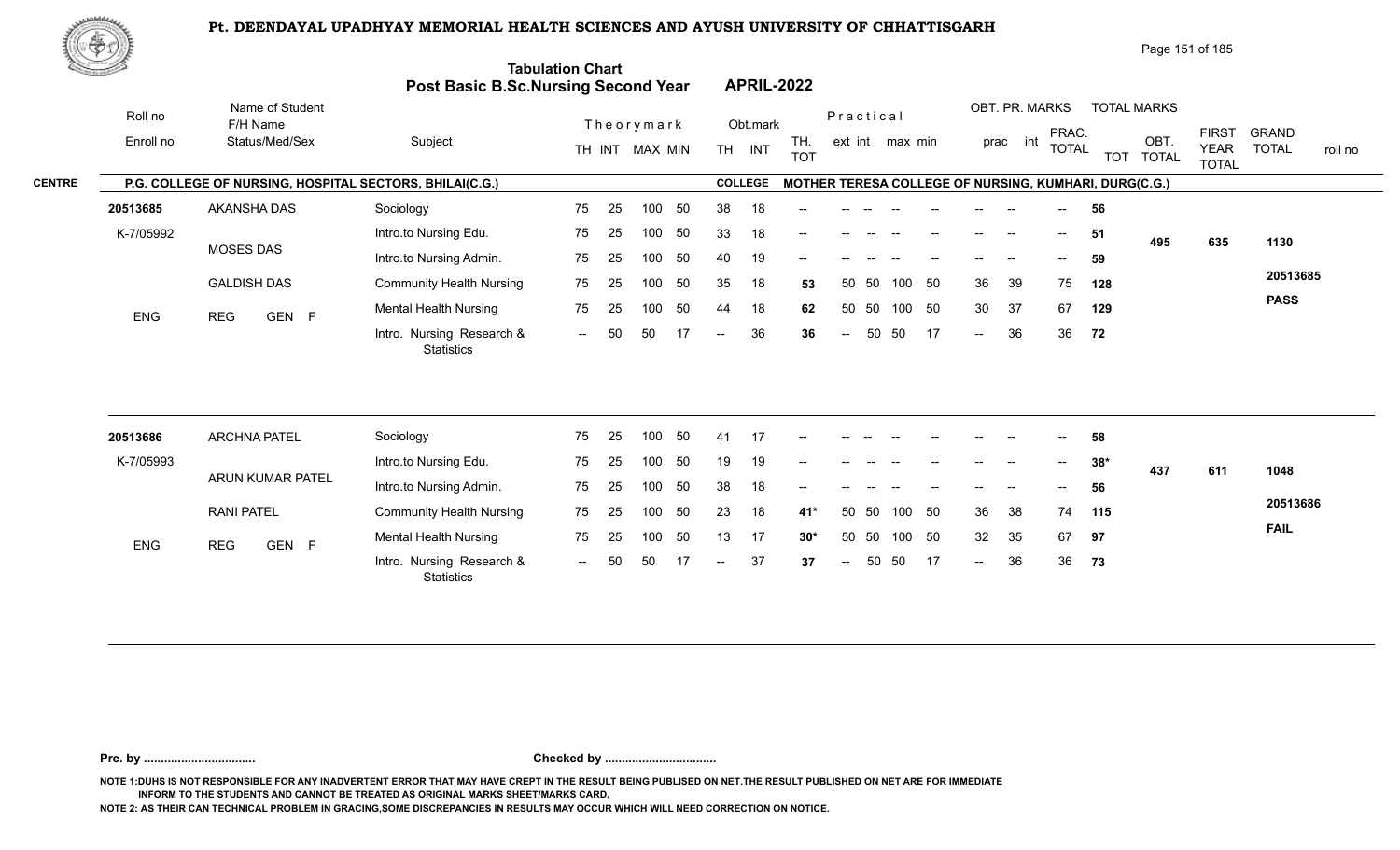

Page 152 of 185

|               | <u>Cardinal Co</u> |                                                         | Post Basic B.Sc.Nursing Second Year            | <b>Tabulation Chart</b> |    |                |    |                          |                | <b>APRIL-2022</b> |                          |           |                 |     |        |                |                                       |       |                                                       |                             |              |         |
|---------------|--------------------|---------------------------------------------------------|------------------------------------------------|-------------------------|----|----------------|----|--------------------------|----------------|-------------------|--------------------------|-----------|-----------------|-----|--------|----------------|---------------------------------------|-------|-------------------------------------------------------|-----------------------------|--------------|---------|
|               | Roll no            | Name of Student<br>F/H Name                             |                                                |                         |    | Theorymark     |    |                          | Obt.mark       |                   |                          | Practical |                 |     |        | OBT. PR. MARKS | PRAC.                                 |       | <b>TOTAL MARKS</b>                                    | <b>FIRST</b>                | <b>GRAND</b> |         |
|               | Enroll no          | Status/Med/Sex                                          | Subject                                        |                         |    | TH INT MAX MIN |    |                          | TH INT         | TH.<br><b>TOT</b> |                          |           | ext int max min |     |        | prac int       | <b>TOTAL</b>                          |       | OBT.<br>TOT TOTAL                                     | <b>YEAR</b><br><b>TOTAL</b> | <b>TOTAL</b> | roll no |
| <b>CENTRE</b> |                    | P.G. COLLEGE OF NURSING, HOSPITAL SECTORS, BHILAI(C.G.) |                                                |                         |    |                |    |                          | <b>COLLEGE</b> |                   |                          |           |                 |     |        |                |                                       |       | MOTHER TERESA COLLEGE OF NURSING, KUMHARI, DURG(C.G.) |                             |              |         |
|               | 20513688           | <b>DULESHWARI</b>                                       | Sociology                                      | 75                      | 25 | 100            | 50 | 39                       | -17            |                   |                          |           |                 |     |        |                |                                       | 56    |                                                       |                             |              |         |
|               | K-7/05995          |                                                         | Intro.to Nursing Edu.                          | 75                      | 25 | 100            | 50 | 15                       | 18             |                   |                          |           |                 |     |        |                | $\hspace{0.05cm}$ – $\hspace{0.05cm}$ | $33*$ | 435                                                   | 614                         | 1049         |         |
|               |                    | <b>TIRITH RAM</b>                                       | Intro.to Nursing Admin.                        | 75                      | 25 | 100            | 50 | 40                       | 18             |                   |                          |           |                 |     |        |                |                                       | 58    |                                                       |                             |              |         |
|               |                    | SAVITRI BAI                                             | <b>Community Health Nursing</b>                | 75                      | 25 | 100            | 50 | 13                       | 18             | $31*$             | 50                       | 50        | 100             | 50  | 36     | 36             | 72                                    | 103   |                                                       |                             | 20513688     |         |
|               | <b>ENG</b>         | OBC F<br><b>REG</b>                                     | <b>Mental Health Nursing</b>                   | 75                      | 25 | 100            | 50 | 24                       | 19             | $43*$             | 50                       | 50        | 100             | 50  | 32     | 37             | 69                                    | 112   |                                                       |                             | <b>FAIL</b>  |         |
|               |                    |                                                         | Intro. Nursing Research &<br><b>Statistics</b> | $\sim$                  | 50 | 50             | 17 | $\overline{\phantom{m}}$ | 38             | 38                | $\overline{a}$           | 50        | 50              | 17  | $\sim$ | 35             | 35                                    | 73    |                                                       |                             |              |         |
|               |                    |                                                         |                                                |                         |    |                |    |                          |                |                   |                          |           |                 |     |        |                |                                       |       |                                                       |                             |              |         |
|               | 20513690           | <b>KIRAN SAHU</b>                                       | Sociology                                      | 75                      | 25 | 100            | 50 | 33                       | 17             |                   |                          |           |                 |     |        |                |                                       | 50    |                                                       |                             |              |         |
|               | K-7/05997          |                                                         | Intro.to Nursing Edu.                          | 75                      | 25 | 100            | 50 | 19                       | 19             |                   |                          |           |                 |     |        |                | $\hspace{0.05cm}$ – $\hspace{0.05cm}$ | $38*$ | 471                                                   | 652                         | 1123         |         |
|               |                    | CHANDRAKANT                                             | Intro.to Nursing Admin.                        | 75                      | 25 | 100            | 50 | 46                       | 19             |                   |                          |           |                 |     |        |                |                                       | 65    |                                                       |                             |              |         |
|               |                    | <b>JYOTI SAHU</b>                                       | <b>Community Health Nursing</b>                | 75                      | 25 | 100            | 50 | 24                       | 19             | 43*               | 50                       | 50        | 100             | 50  | 37     | 35             | 72                                    | 115   |                                                       |                             | 20513690     |         |
|               | ENG                | <b>REG</b><br>OBC F                                     | <b>Mental Health Nursing</b>                   | 75                      | 25 | 100            | 50 | 42                       | 19             | 61                | 50                       | 50        | 100             | 50  | 30     | 37             | 67                                    | 128   |                                                       |                             | <b>FAIL</b>  |         |
|               |                    |                                                         | Intro. Nursing Research &<br><b>Statistics</b> | $  \,$                  | 50 | 50             | 17 | $\overline{\phantom{a}}$ | 36             | 36                | $\overline{\phantom{a}}$ | 50        | 50              | -17 | $\sim$ | 39             | 39                                    | 75    |                                                       |                             |              |         |
|               |                    |                                                         |                                                |                         |    |                |    |                          |                |                   |                          |           |                 |     |        |                |                                       |       |                                                       |                             |              |         |

**Pre. by ................................. Checked by .................................**

**NOTE 1:DUHS IS NOT RESPONSIBLE FOR ANY INADVERTENT ERROR THAT MAY HAVE CREPT IN THE RESULT BEING PUBLISED ON NET.THE RESULT PUBLISHED ON NET ARE FOR IMMEDIATE INFORM TO THE STUDENTS AND CANNOT BE TREATED AS ORIGINAL MARKS SHEET/MARKS CARD.**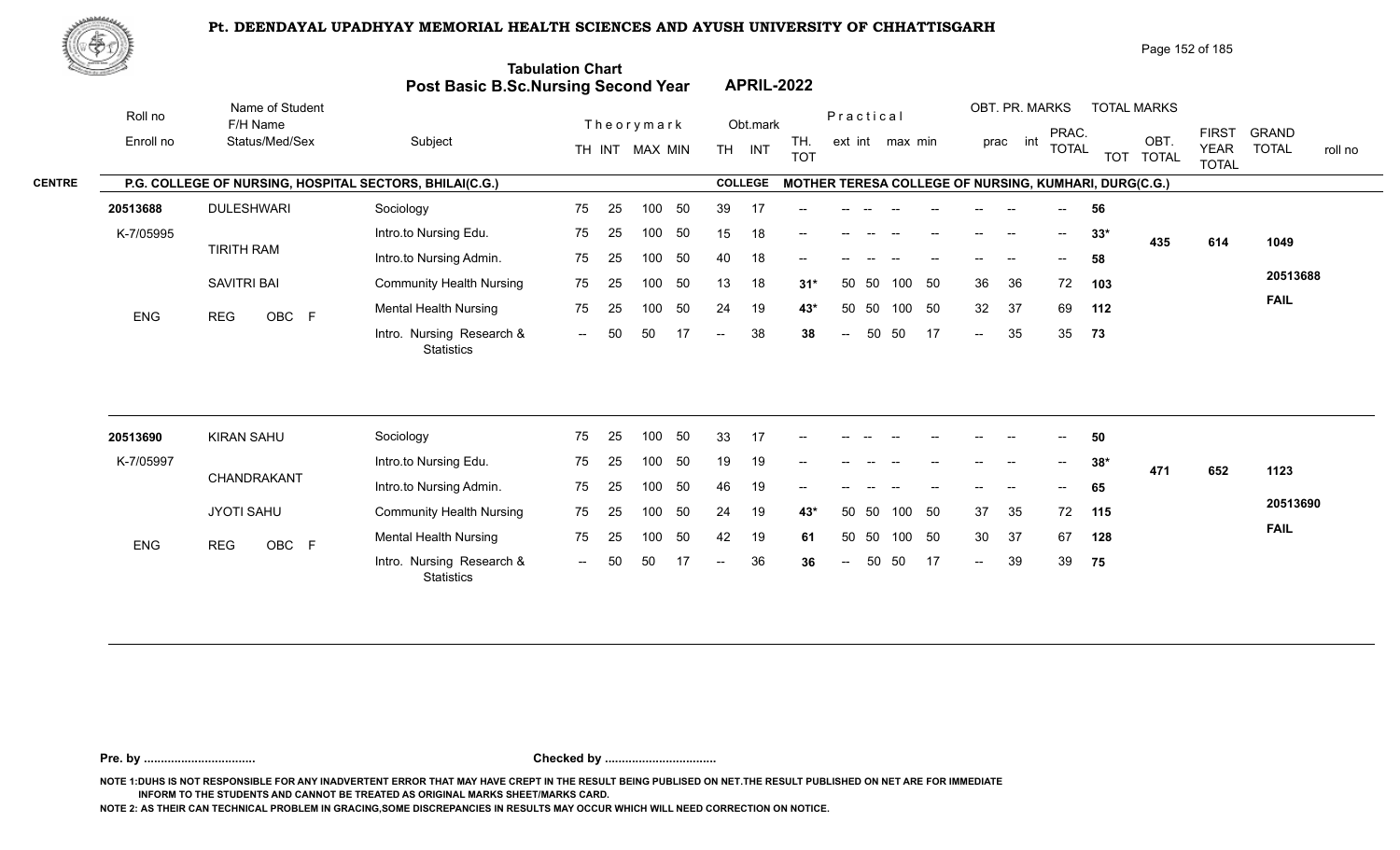

Page 153 of 185

| <u>Cardinal Co</u> |                                                         | Post Basic B.Sc.Nursing Second Year            | <b>Tabulation Chart</b> |    |                  |     |                |                | <b>APRIL-2022</b> |                          |       |                 |     |                          |                |                          |                                                       |                    |                             |                         |
|--------------------|---------------------------------------------------------|------------------------------------------------|-------------------------|----|------------------|-----|----------------|----------------|-------------------|--------------------------|-------|-----------------|-----|--------------------------|----------------|--------------------------|-------------------------------------------------------|--------------------|-----------------------------|-------------------------|
| Roll no            | Name of Student<br>F/H Name                             |                                                |                         |    | Theorymark       |     |                | Obt.mark       |                   | Practical                |       |                 |     |                          | OBT. PR. MARKS | PRAC.                    |                                                       | <b>TOTAL MARKS</b> | <b>FIRST</b>                | <b>GRAND</b>            |
| Enroll no          | Status/Med/Sex                                          | Subject                                        |                         |    | TH INT MAX MIN   |     |                | TH INT         | TH.<br><b>TOT</b> |                          |       | ext int max min |     |                          | prac int       | <b>TOTAL</b>             |                                                       | OBT.<br>TOT TOTAL  | <b>YEAR</b><br><b>TOTAL</b> | <b>TOTAL</b><br>roll no |
|                    | P.G. COLLEGE OF NURSING, HOSPITAL SECTORS, BHILAI(C.G.) |                                                |                         |    |                  |     |                | <b>COLLEGE</b> |                   |                          |       |                 |     |                          |                |                          | MOTHER TERESA COLLEGE OF NURSING, KUMHARI, DURG(C.G.) |                    |                             |                         |
| 20513691           | KULDEEP SAHU                                            | Sociology                                      | 75                      | 25 | 100              | 50  | 44             | 18             |                   |                          |       |                 |     |                          |                |                          | 62                                                    |                    |                             |                         |
| K-7/05998          |                                                         | Intro.to Nursing Edu.                          | 75                      | 25 | 100              | 50  | 40             | 18             |                   |                          |       |                 |     |                          |                | $\overline{\phantom{a}}$ | 58                                                    | 524                | 656                         | 1180                    |
|                    | NANDLAL                                                 | Intro.to Nursing Admin.                        | 75                      | 25 | 100              | 50  | 40             | 19             | --                |                          |       |                 |     |                          |                |                          | 59                                                    |                    |                             |                         |
|                    | PUSHPA SAHU                                             | <b>Community Health Nursing</b>                | 75                      | 25 | 100              | 50  | 49             | 18             | 67                | 50                       | - 50  | 100             | 50  | 35                       | 36             | 71                       | 138                                                   |                    |                             | 20513691                |
| <b>ENG</b>         | OBC M<br><b>REG</b>                                     | <b>Mental Health Nursing</b>                   | 75                      | 25 | 100              | 50  | 51             | 18             | 69                | 50                       | 50    | 100 50          |     | 30                       | 38             | 68                       | 137                                                   |                    |                             | <b>PASS</b>             |
|                    |                                                         | Intro. Nursing Research &<br><b>Statistics</b> | $--$                    | 50 | 50               | -17 | $\overline{a}$ | 36             | 36                | $\overline{\phantom{a}}$ | 50    | 50              | -17 | $\overline{\phantom{a}}$ | 34             | 34                       | 70                                                    |                    |                             |                         |
|                    |                                                         |                                                |                         |    |                  |     |                |                |                   |                          |       |                 |     |                          |                |                          |                                                       |                    |                             |                         |
| 20513693           | MANGESHWARI SAHU                                        | Sociology                                      | 75                      | 25 | 100              | 50  | 42             | 19             |                   |                          |       |                 |     |                          |                |                          | 61                                                    |                    |                             |                         |
| K-7/06000          | HUKUMLAL SAHU                                           | Intro.to Nursing Edu.                          | 75                      | 25 | 100              | 50  | 34             | 19             |                   |                          |       |                 |     |                          | <b>.</b>       | $- -$                    | 53                                                    | 522                | 667                         | 1189                    |
|                    |                                                         | Intro.to Nursing Admin.                        | 75                      | 25 | 100 <sub>1</sub> | 50  | 48             | 19             | --                |                          |       |                 |     |                          |                | $\overline{\phantom{a}}$ | 67                                                    |                    |                             |                         |
|                    | <b>LAXMI SAHU</b>                                       | <b>Community Health Nursing</b>                | 75                      | 25 | 100              | 50  | 40             | 19             | 59                | 50                       | -50   | 100             | 50  | 37                       | -37            | 74                       | 133                                                   |                    |                             | 20513693                |
| ENG                | OBC F<br><b>REG</b>                                     | <b>Mental Health Nursing</b>                   | 75                      | 25 | 100              | 50  | 46             | 19             | 65                |                          | 50 50 | 100             | 50  | 32 <sup>°</sup>          | 37             | 69                       | 134                                                   |                    |                             | <b>PASS</b>             |
|                    |                                                         | Intro. Nursing Research &<br>Statistics        |                         |    | 50               |     |                | 36             | 36                |                          | 50    | 50              | -17 | $-$                      | 38             | 38                       | 74                                                    |                    |                             |                         |

**Pre. by ................................. Checked by .................................**

**NOTE 1:DUHS IS NOT RESPONSIBLE FOR ANY INADVERTENT ERROR THAT MAY HAVE CREPT IN THE RESULT BEING PUBLISED ON NET.THE RESULT PUBLISHED ON NET ARE FOR IMMEDIATE INFORM TO THE STUDENTS AND CANNOT BE TREATED AS ORIGINAL MARKS SHEET/MARKS CARD.**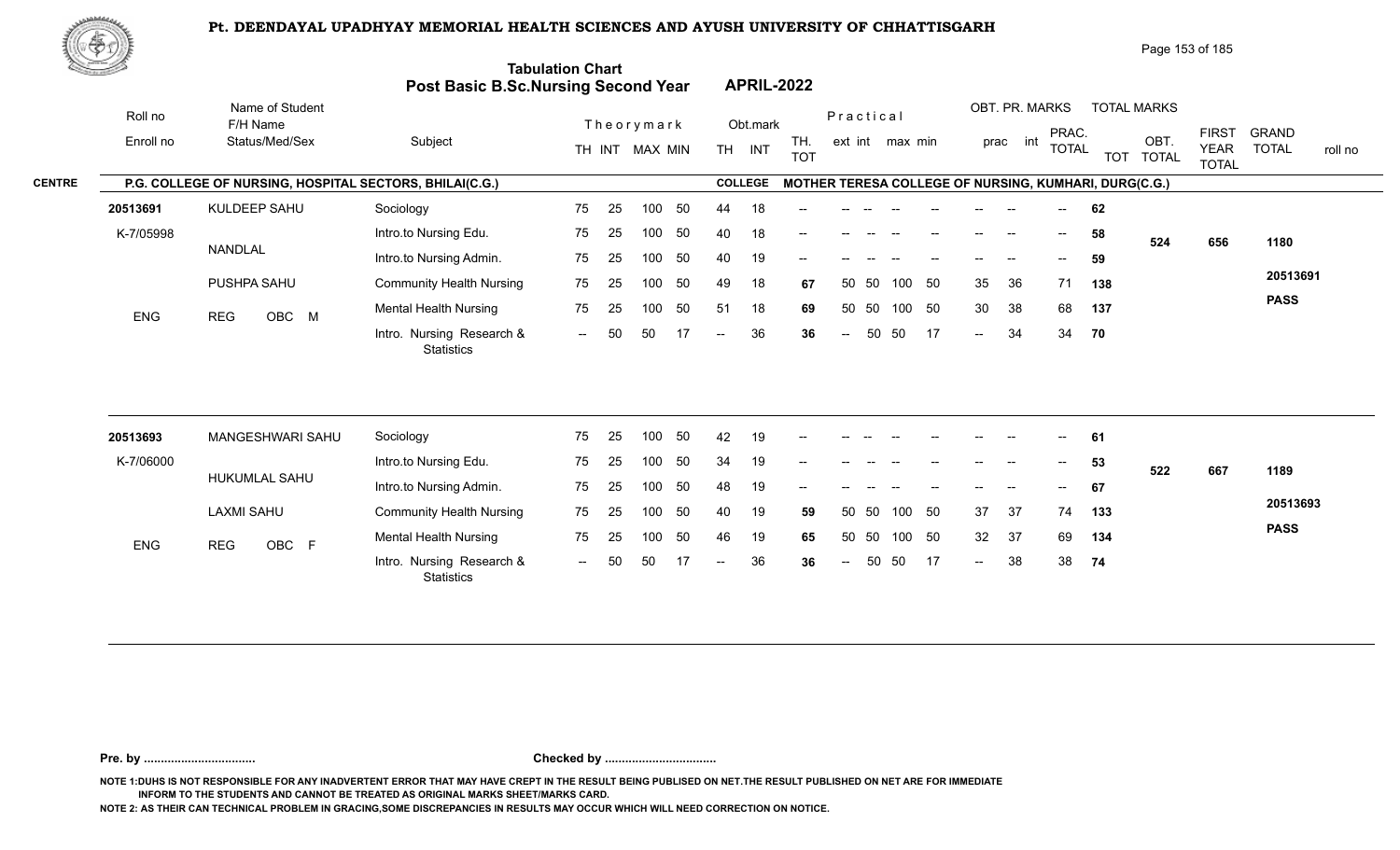

| Page 154 of 185 |  |
|-----------------|--|
|-----------------|--|

| <u>Cardinal Co</u> |                                                         | Post Basic B.Sc.Nursing Second Year            | <b>Tabulation Chart</b> |            |                        |                          | <b>APRIL-2022</b> |                                                       |                          |       |                 |    |                            |                          |                                       |     |                    |                             |                         |
|--------------------|---------------------------------------------------------|------------------------------------------------|-------------------------|------------|------------------------|--------------------------|-------------------|-------------------------------------------------------|--------------------------|-------|-----------------|----|----------------------------|--------------------------|---------------------------------------|-----|--------------------|-----------------------------|-------------------------|
| Roll no            | Name of Student<br>F/H Name                             |                                                |                         | Theorymark |                        |                          | Obt.mark          |                                                       | Practical                |       |                 |    |                            | OBT. PR. MARKS           | PRAC.                                 |     | <b>TOTAL MARKS</b> | <b>FIRST</b>                | <b>GRAND</b>            |
| Enroll no          | Status/Med/Sex                                          | Subject                                        |                         |            | TH INT MAX MIN         |                          | TH INT            | TH.<br><b>TOT</b>                                     |                          |       | ext int max min |    |                            | int<br>prac              | <b>TOTAL</b>                          |     | OBT.<br>TOT TOTAL  | <b>YEAR</b><br><b>TOTAL</b> | <b>TOTAL</b><br>roll no |
|                    | P.G. COLLEGE OF NURSING, HOSPITAL SECTORS, BHILAI(C.G.) |                                                |                         |            |                        |                          | <b>COLLEGE</b>    | MOTHER TERESA COLLEGE OF NURSING, KUMHARI, DURG(C.G.) |                          |       |                 |    |                            |                          |                                       |     |                    |                             |                         |
| 20513694           | <b>MONI JAISWAL</b>                                     | Sociology                                      | 75                      | 25         | 50<br>100              | 35                       | 18                |                                                       |                          |       |                 |    |                            |                          |                                       | 53  |                    |                             |                         |
| K-7/06001          |                                                         | Intro.to Nursing Edu.                          | 75                      | 25         | 50<br>100              | 28                       | 18                |                                                       |                          |       |                 |    |                            | $\overline{\phantom{a}}$ | $\overline{\phantom{a}}$              | 46* | 451                | 600                         | 1051                    |
|                    | DEENDAYAL JAISWAL                                       | Intro.to Nursing Admin.                        | 75                      | 25         | 50<br>100              | 47                       | 17                | --                                                    |                          |       |                 |    |                            |                          | $\hspace{0.05cm}$                     | 64  |                    |                             |                         |
|                    | ANUSUIYA                                                | <b>Community Health Nursing</b>                | 75                      | 25         | 100<br>50              | 30                       | 19                | 49*                                                   |                          | 50 50 | 100             | 50 | 37                         | 37                       | 74                                    | 123 |                    |                             | 20513694                |
| <b>ENG</b>         | OBC F<br><b>REG</b>                                     | <b>Mental Health Nursing</b>                   | 75                      | 25         | 50<br>100              | 8                        | 17                | $25*$                                                 |                          | 50 50 | 100 50          |    | 30                         | 38                       | 68                                    | 93  |                    |                             | <b>FAIL</b>             |
|                    |                                                         | Intro. Nursing Research &<br><b>Statistics</b> | $\sim$ $\sim$           | 50<br>50   | -17                    | $-$                      | 36                | 36                                                    | $\overline{\phantom{a}}$ | 50    | 50              | 17 | $\sim$                     | 36                       | 36                                    | 72  |                    |                             |                         |
| 20513698           | RAJENDRA NATH                                           | Sociology                                      | 75                      | 25         | 50<br>100 <sub>1</sub> | 29                       | 18                |                                                       |                          |       |                 |    |                            |                          |                                       | 47* |                    |                             |                         |
| K-7/06005          |                                                         | Intro.to Nursing Edu.                          | 75                      | 25         | 50<br>100              | 36                       | 18                | --                                                    |                          |       |                 |    |                            |                          | $\hspace{0.05cm}$ – $\hspace{0.05cm}$ | 54  |                    |                             |                         |
|                    | <b>JAGANNATH YOGI</b>                                   | Intro.to Nursing Admin.                        | 75                      | 25         | 50<br>100              | 37                       | 18                |                                                       |                          |       |                 |    |                            |                          |                                       | 55  | 469                | 640                         | 1109                    |
|                    | YAMUNA YOGI                                             | <b>Community Health Nursing</b>                | 75                      | 25         | 50<br>100              | 39                       | 18                | 57                                                    |                          | 50 50 | 100 50          |    | 38                         | 36                       | 74                                    | 131 |                    |                             | 20513698                |
|                    |                                                         | <b>Mental Health Nursing</b>                   | 75                      | 25         | 50<br>100              | 25                       | 18                |                                                       | 50                       | 50    | 100 50          |    | 30                         | 35                       | 65                                    | 108 |                    |                             | <b>FAIL</b>             |
| ENG                | OBC M<br><b>REG</b>                                     |                                                |                         |            |                        |                          |                   | 43*                                                   |                          |       |                 |    |                            |                          |                                       |     |                    |                             |                         |
|                    |                                                         | Intro. Nursing Research &                      | $\sim$                  | 50<br>50   | 17                     | $\overline{\phantom{a}}$ | 36                | 36                                                    | $\sim$                   | 50    | 50              | 17 | $\mathcal{L}(\mathcal{L})$ | 38                       | 38                                    | 74  |                    |                             |                         |

**Pre. by ................................. Checked by .................................**

**NOTE 1:DUHS IS NOT RESPONSIBLE FOR ANY INADVERTENT ERROR THAT MAY HAVE CREPT IN THE RESULT BEING PUBLISED ON NET.THE RESULT PUBLISHED ON NET ARE FOR IMMEDIATE INFORM TO THE STUDENTS AND CANNOT BE TREATED AS ORIGINAL MARKS SHEET/MARKS CARD.**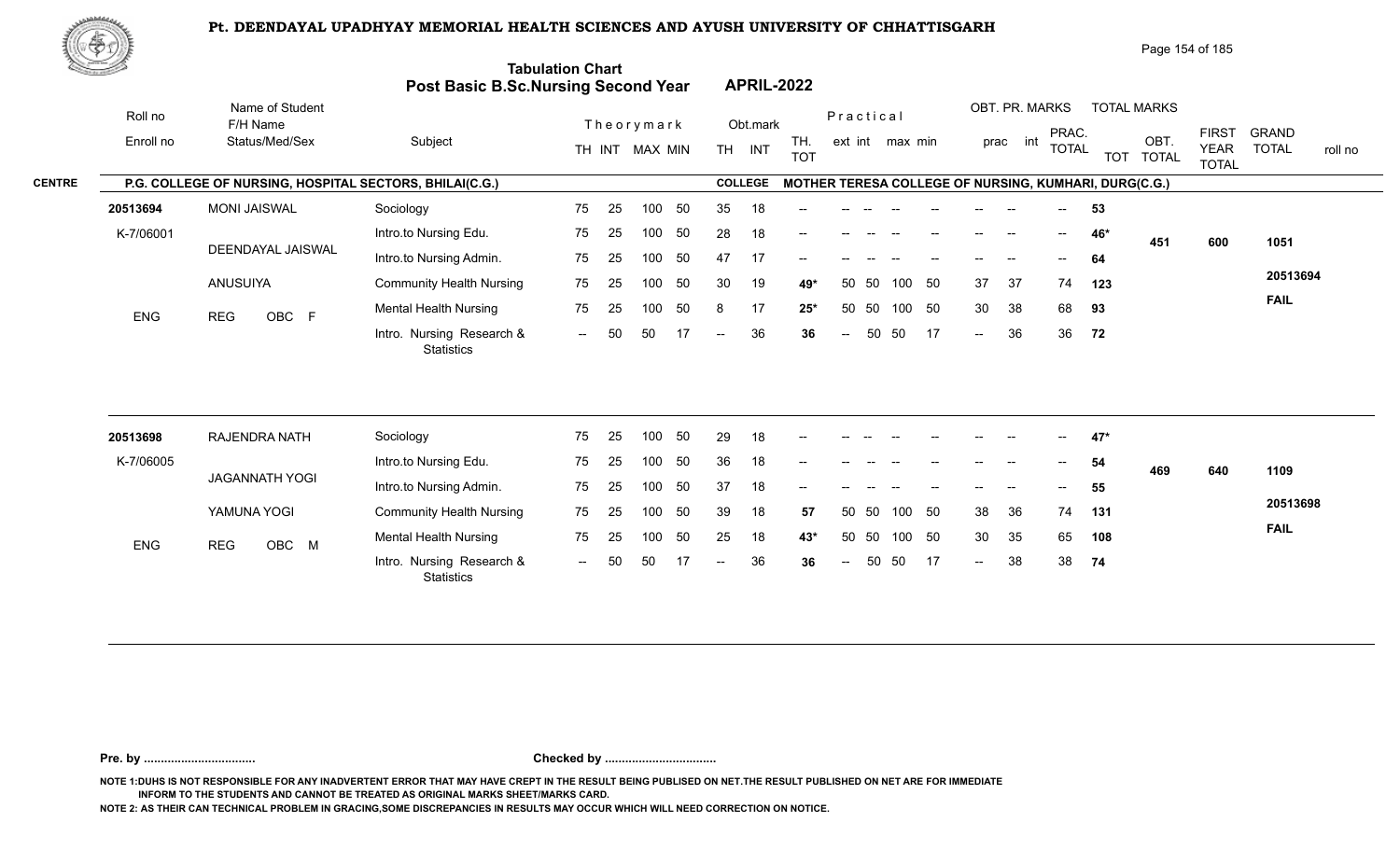

Page 155 of 185

| <u>Cardinal Co</u>    |                                                         | Post Basic B.Sc.Nursing Second Year            | <b>Tabulation Chart</b> |                |          |          | <b>APRIL-2022</b> |                   |                          |       |                 |    |        |                          |              |          |                                                       |                             |                         |
|-----------------------|---------------------------------------------------------|------------------------------------------------|-------------------------|----------------|----------|----------|-------------------|-------------------|--------------------------|-------|-----------------|----|--------|--------------------------|--------------|----------|-------------------------------------------------------|-----------------------------|-------------------------|
| Roll no               | Name of Student<br>F/H Name                             |                                                |                         | Theorymark     |          |          | Obt.mark          |                   | Practical                |       |                 |    |        | OBT. PR. MARKS           | PRAC.        |          | <b>TOTAL MARKS</b>                                    | <b>FIRST</b>                | <b>GRAND</b>            |
| Enroll no             | Status/Med/Sex                                          | Subject                                        |                         | TH INT MAX MIN |          |          | TH INT            | TH.<br><b>TOT</b> |                          |       | ext int max min |    |        | prac int                 | <b>TOTAL</b> |          | OBT.<br>TOT TOTAL                                     | <b>YEAR</b><br><b>TOTAL</b> | <b>TOTAL</b><br>roll no |
|                       | P.G. COLLEGE OF NURSING, HOSPITAL SECTORS, BHILAI(C.G.) |                                                |                         |                |          |          | <b>COLLEGE</b>    |                   |                          |       |                 |    |        |                          |              |          | MOTHER TERESA COLLEGE OF NURSING, KUMHARI, DURG(C.G.) |                             |                         |
| 20513699              | <b>SHAILESH KUMAR</b>                                   | Sociology                                      | 25<br>75                | 100            | 50       | 44       | 19                |                   |                          |       |                 |    |        |                          |              | 63       |                                                       |                             |                         |
| K-7/06006             | SAHU                                                    | Intro.to Nursing Edu.                          | 75<br>25                | 100            | 50       | 43       | 18                |                   |                          |       |                 |    |        | $\overline{\phantom{a}}$ | $--$         | 61       | 538                                                   | 674                         | 1212                    |
|                       | <b>MADAN SINGH SAHU</b>                                 | Intro.to Nursing Admin.                        | 75<br>25                | 100            | 50       | 45       | 19                | --                |                          |       |                 |    |        |                          | $--$         | 64       |                                                       |                             |                         |
|                       | SATRUPA SAHU                                            | <b>Community Health Nursing</b>                | 75<br>25                | 100            | 50       | 53       | 18                | 71                |                          | 50 50 | 100             | 50 | 38     | -37                      | 75           | 146      |                                                       |                             | 20513699                |
| <b>ENG</b>            | <b>REG</b><br>OBC M                                     | <b>Mental Health Nursing</b>                   | 75<br>25                | 100            | 50       | 45       | 19                | 64                | 50                       | 50    | 100 50          |    | 30     | 37                       | 67           | 131      |                                                       |                             | <b>PASS</b>             |
|                       |                                                         | Intro. Nursing Research &<br>Statistics        | 50<br>$\sim$ $\sim$     | 50             | -17      | $-$      | 38                | 38                | $\overline{\phantom{a}}$ | 50    | 50              | 17 | $\sim$ | 35                       | 35           | 73       |                                                       |                             |                         |
| 20513700<br>K-7/06007 | <b>SHUBHANGI</b><br><b>CHOUDHARY</b>                    | Sociology<br>Intro.to Nursing Edu.             | 75<br>25<br>75<br>25    | 100<br>100     | 50<br>50 | 36<br>41 | 18<br>18          |                   |                          |       |                 |    |        |                          |              | 54<br>59 |                                                       |                             |                         |
|                       | <b>ASHOK CHOUDHARY</b>                                  | Intro.to Nursing Admin.                        | 75<br>25                | 100            | 50       | 34       | 18                |                   |                          |       |                 |    |        |                          |              | 52       | 479                                                   | 634                         | 1113                    |
|                       | <b>HEMLATA CHOUDHARY</b>                                | <b>Community Health Nursing</b>                | 75<br>25                | 100            | 50       | 33       | 18                | 51                | 50                       | 50    | 100 50          |    | 40     | 37                       | 77           | 128      |                                                       |                             | 20513700                |
|                       |                                                         | <b>Mental Health Nursing</b>                   | 75<br>25                | 100            | 50       | 29       | 18                | 47*               | 50                       | 50    | 100             | 50 | 32     | 36                       | 68           | 115      |                                                       |                             | <b>PASS</b>             |
| ENG                   | SC<br>$\mathsf F$<br><b>REG</b>                         | Intro. Nursing Research &<br><b>Statistics</b> | 50<br>$\sim$            | 50             | 17       | $-$      | 36                | 36                | $\sim$                   | 50    | 50              | 17 | $\sim$ | 35                       | 35 71        |          |                                                       |                             | <b>DC 03</b>            |

**Pre. by ................................. Checked by .................................**

**NOTE 1:DUHS IS NOT RESPONSIBLE FOR ANY INADVERTENT ERROR THAT MAY HAVE CREPT IN THE RESULT BEING PUBLISED ON NET.THE RESULT PUBLISHED ON NET ARE FOR IMMEDIATE INFORM TO THE STUDENTS AND CANNOT BE TREATED AS ORIGINAL MARKS SHEET/MARKS CARD.**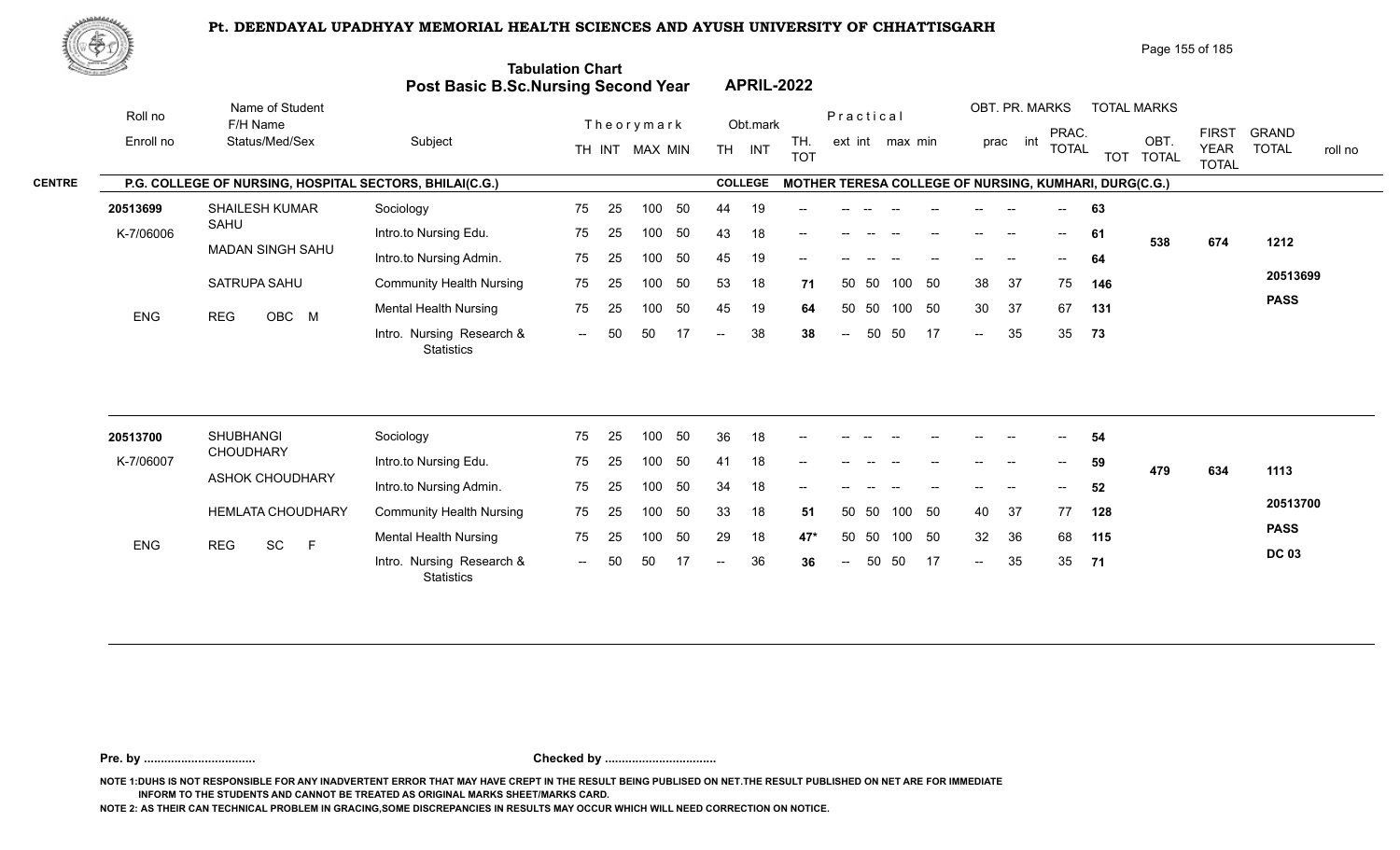

Page 156 of 185

|               | di personal Loc |                                                         | <b>Post Basic B.Sc.Nursing Second Year</b> | <b>Tabulation Chart</b>  | <b>APRIL-2022</b>                     |                                 |                                                        |                                                        |
|---------------|-----------------|---------------------------------------------------------|--------------------------------------------|--------------------------|---------------------------------------|---------------------------------|--------------------------------------------------------|--------------------------------------------------------|
|               | Roll no         | Name of Student<br>F/H Name                             |                                            | Theorymark               | Obt.mark                              | Practical                       | OBT. PR. MARKS<br><b>TOTAL MARKS</b><br>PRAC.          | <b>GRAND</b><br><b>FIRST</b>                           |
|               | Enroll no       | Status/Med/Sex                                          | Subject                                    | TH INT MAX MIN           | TH.<br><b>TH</b><br>INT<br><b>TOT</b> | ext int max min                 | OBT<br>prac int<br>total<br><b>TOT</b><br><b>TOTAL</b> | <b>TOTAL</b><br><b>YEAR</b><br>roll no<br><b>TOTAL</b> |
| <b>CENTRE</b> |                 | P.G. COLLEGE OF NURSING, HOSPITAL SECTORS, BHILAI(C.G.) |                                            |                          | <b>COLLEGE</b>                        |                                 | MOTHER TERESA COLLEGE OF NURSING, KUMHARI, DURG(C.G.)  |                                                        |
|               | 20513702        | <b>UTTARA</b>                                           | Sociology                                  | 25<br>75<br>50<br>100    | 32<br>19<br>$- -$                     |                                 | -51<br>$\sim$                                          |                                                        |
|               | K-7/06009       |                                                         | Intro.to Nursing Edu.                      | 75<br>50<br>25<br>100    | 18<br>18<br>$- -$                     |                                 | $36*$<br>$\sim$<br>440                                 | 645<br>1085                                            |
|               |                 | <b>GOPAL PRASAD</b>                                     | Intro.to Nursing Admin.                    | 50<br>25<br>75<br>100    | 46<br>18<br>$- -$                     |                                 | 64                                                     |                                                        |
|               |                 | PUNA BAI                                                | <b>Community Health Nursing</b>            | 50<br>75<br>100<br>25    | 27<br>18<br>45*                       | 50<br>-50<br>50<br>100          | 37<br>37<br>74<br>119                                  | 20513702                                               |
|               | <b>ENG</b>      | SC<br>E<br><b>REG</b>                                   | <b>Mental Health Nursing</b>               | 50<br>75<br>100<br>-25   | 18<br>$32*$<br>14                     | 50<br>50 50<br>100              | 35<br>30<br>65<br>97                                   | <b>FAIL</b>                                            |
|               |                 |                                                         | Intro. Nursing Research &<br>Statistics    | 17<br>50<br>50<br>$  \,$ | 38<br>38<br>$--$                      | 50<br>17<br>50<br>$\sim$ $\sim$ | 35<br>35 73<br>$\mathcal{L}(\mathcal{L})$              |                                                        |
|               |                 |                                                         |                                            |                          |                                       |                                 |                                                        |                                                        |

**Pre. by ................................. Checked by .................................**

**NOTE 1:DUHS IS NOT RESPONSIBLE FOR ANY INADVERTENT ERROR THAT MAY HAVE CREPT IN THE RESULT BEING PUBLISED ON NET.THE RESULT PUBLISHED ON NET ARE FOR IMMEDIATE INFORM TO THE STUDENTS AND CANNOT BE TREATED AS ORIGINAL MARKS SHEET/MARKS CARD.**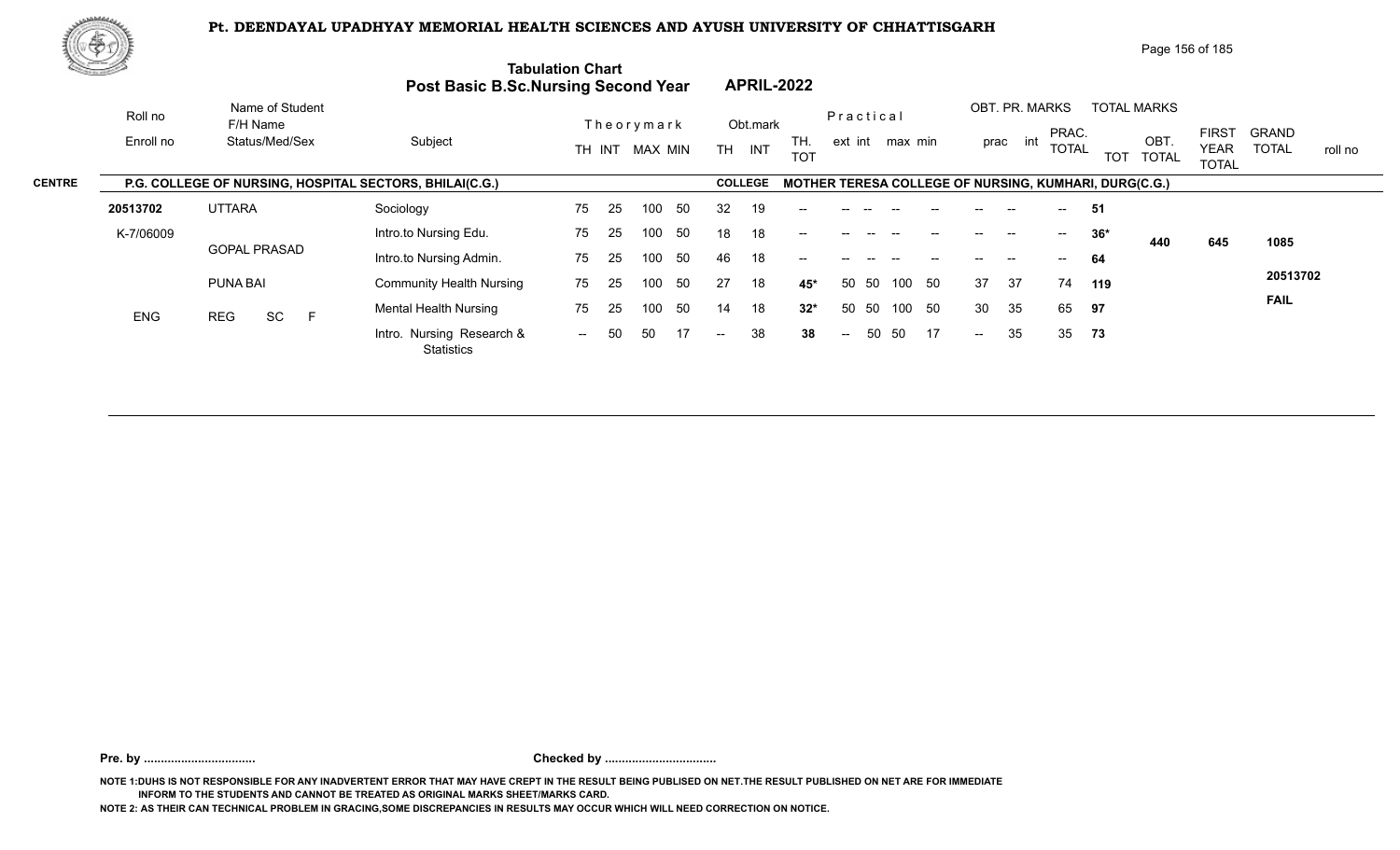

Page 157 of 185

| The common    |            |                                                         | <b>Post Basic B.Sc.Nursing Second Year</b> | <b>Tabulation Chart</b> |     |                |     |           | <b>APRIL-2022</b>                              |                                                         |               |           |                 |        |               |                |                                       |              |                    |                   |                             |              |         |
|---------------|------------|---------------------------------------------------------|--------------------------------------------|-------------------------|-----|----------------|-----|-----------|------------------------------------------------|---------------------------------------------------------|---------------|-----------|-----------------|--------|---------------|----------------|---------------------------------------|--------------|--------------------|-------------------|-----------------------------|--------------|---------|
|               | Roll no    | Name of Student<br>F/H Name                             |                                            |                         |     | Theorymark     |     |           | Obt.mark                                       |                                                         |               | Practical |                 |        |               | OBT. PR. MARKS |                                       | PRAC.        | <b>TOTAL MARKS</b> |                   | <b>FIRST</b>                | <b>GRAND</b> |         |
|               | Enroll no  | Status/Med/Sex                                          | Subject                                    |                         |     | TH INT MAX MIN |     | <b>TH</b> | INT                                            | TH.<br><b>TOT</b>                                       |               |           | ext int max min |        |               | int<br>prac    |                                       | <b>TOTAL</b> |                    | OBT.<br>TOT TOTAL | <b>YEAR</b><br><b>TOTAL</b> | <b>TOTAL</b> | roll no |
| <b>CENTRE</b> |            | P.G. COLLEGE OF NURSING, HOSPITAL SECTORS, BHILAI(C.G.) |                                            |                         |     |                |     |           | <b>COLLEGE</b>                                 | P.G. COLLEGE OF NURSING, HOSPITAL SECTORS, BHILAI(C.G.) |               |           |                 |        |               |                |                                       |              |                    |                   |                             |              |         |
|               | 19514042   | <b>LEKHIKA</b>                                          | Sociology                                  | 75                      | -25 | 100            | -50 | 23        | 19                                             | $-$                                                     |               |           |                 |        |               |                |                                       |              | 42*                |                   |                             |              |         |
|               | J-7/05784  |                                                         | Intro.to Nursing Edu.                      | 75                      | 25  | 100            | 50  | 38        | 19                                             | $- -$                                                   |               |           |                 |        |               |                | $\hspace{0.05cm}$ – $\hspace{0.05cm}$ | 57           |                    | 515               | 623                         | 1138         |         |
|               |            | ROHIT KUMAR GAJPAL                                      | Intro.to Nursing Admin.                    | 75                      | 25  | 100            | 50  | 40        | 19                                             | $\qquad \qquad -$                                       |               |           |                 |        |               |                | $\hspace{0.05cm}$ – $\hspace{0.05cm}$ | 59           |                    |                   |                             |              |         |
|               |            | MAN BAI                                                 | <b>Community Health Nursing</b>            | 75                      | -25 | 100            | -50 | $--$      |                                                |                                                         |               | 50 50     |                 | 100 50 | $- -$ .       | . <u>.</u>     |                                       |              | 136 C              |                   |                             | 19514042     |         |
|               | <b>ENG</b> | SUPPL OBC F                                             | <b>Mental Health Nursing</b>               | 75                      | 25  | 100            | 50  | 56        | 19                                             | 75                                                      |               | 50 50     | 100             | 50     | 32            | 37             | 69                                    |              | 144                |                   |                             | <b>FAIL</b>  |         |
|               |            |                                                         | Intro. Nursing Research &<br>Statistics    | $\sim$ $\sim$           | 50  | 50             | 17  | $--$      | $\hspace{0.1mm}-\hspace{0.1mm}-\hspace{0.1mm}$ | $-$                                                     | $\frac{1}{2}$ | 50        | 50              | 17     | $\sim$ $\sim$ | $-$            | $- \,$                                |              | 77 C               |                   |                             |              |         |
|               |            |                                                         |                                            |                         |     |                |     |           |                                                |                                                         |               |           |                 |        |               |                |                                       |              |                    |                   |                             |              |         |

| 20513703   | ALKA SAHU     | Sociology                                      | 75     | -25 | 100 | 50 | 27            | 18 | $\overline{\phantom{a}}$ |       |       |      |                   | $- -$                    |                          | $\hspace{0.05cm}$        | 45* |     |     |              |
|------------|---------------|------------------------------------------------|--------|-----|-----|----|---------------|----|--------------------------|-------|-------|------|-------------------|--------------------------|--------------------------|--------------------------|-----|-----|-----|--------------|
| K-7/06010  |               | Intro.to Nursing Edu.                          | 75     | 25  | 100 | 50 | 43            | 18 | $\overline{\phantom{a}}$ | $- -$ |       |      | $\hspace{0.05cm}$ | $\overline{\phantom{a}}$ | $-$                      | $\overline{\phantom{a}}$ | 61  | 514 | 648 | 1162         |
|            | MOLCHAND SAHU | Intro.to Nursing Admin.                        | 75     | 25  | 100 | 50 | 45            | 18 | $\sim$                   | $- -$ |       |      | $- -$             | $\overline{\phantom{a}}$ | $\overline{\phantom{a}}$ | $\overline{\phantom{a}}$ | 63  |     |     |              |
|            | SYAMLATA SAHU | <b>Community Health Nursing</b>                | 75     | -25 | 100 | 50 | 34            | 19 | 53                       |       | 50 50 | 100  | - 50              | 41                       | 37                       | 78                       | 131 |     |     | 20513703     |
| <b>ENG</b> | OBC F<br>REG  | <b>Mental Health Nursing</b>                   | 75     | -25 | 100 | 50 | 49            | 18 | 67                       | 50 50 |       | 100  | - 50              | 34                       | 37                       | 71                       | 138 |     |     | <b>PASS</b>  |
|            |               | Intro. Nursing Research &<br><b>Statistics</b> | $\sim$ | 50  | -50 |    | $\sim$ $\sim$ | 39 | 39                       | $--$  | 50    | - 50 | 17                | $\sim$                   | 37                       | 37                       | 76  |     |     | <b>DC 05</b> |

**Pre. by ................................. Checked by .................................**

**NOTE 1:DUHS IS NOT RESPONSIBLE FOR ANY INADVERTENT ERROR THAT MAY HAVE CREPT IN THE RESULT BEING PUBLISED ON NET.THE RESULT PUBLISHED ON NET ARE FOR IMMEDIATE INFORM TO THE STUDENTS AND CANNOT BE TREATED AS ORIGINAL MARKS SHEET/MARKS CARD.**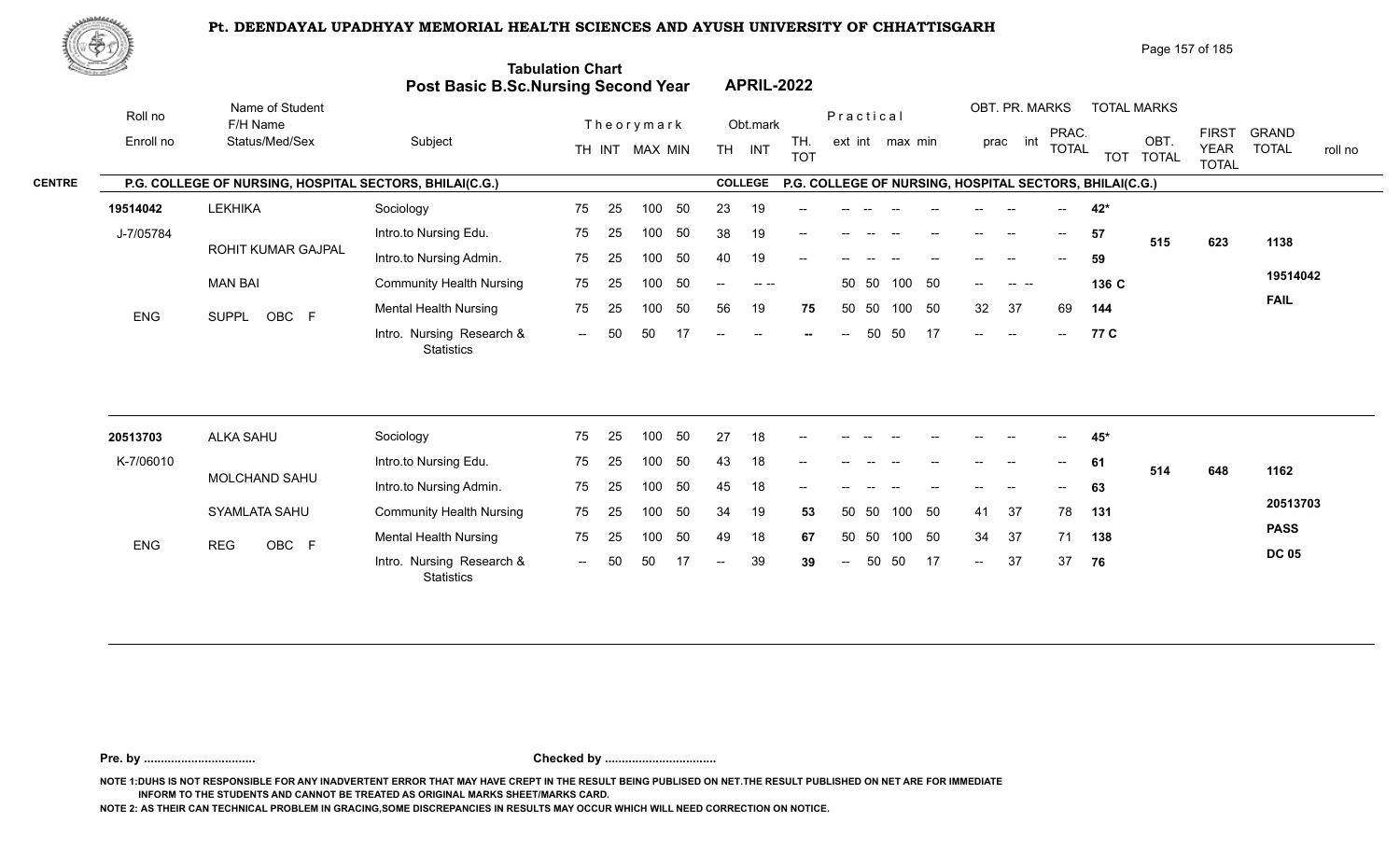

Page 158 of 185

| <u>Cardinal Co</u> |            |                                                         | Post Basic B.Sc.Nursing Second Year            | <b>Tabulation Chart</b> |    |                |     |                          |                | <b>APRIL-2022</b> |                          |           |                 |        |                            |                |                                       |                                                         |                    |                             |                         |
|--------------------|------------|---------------------------------------------------------|------------------------------------------------|-------------------------|----|----------------|-----|--------------------------|----------------|-------------------|--------------------------|-----------|-----------------|--------|----------------------------|----------------|---------------------------------------|---------------------------------------------------------|--------------------|-----------------------------|-------------------------|
|                    | Roll no    | Name of Student<br>F/H Name                             |                                                |                         |    | Theorymark     |     |                          | Obt.mark       |                   |                          | Practical |                 |        |                            | OBT. PR. MARKS | PRAC.                                 |                                                         | <b>TOTAL MARKS</b> | <b>FIRST</b>                | <b>GRAND</b>            |
|                    | Enroll no  | Status/Med/Sex                                          | Subject                                        |                         |    | TH INT MAX MIN |     |                          | TH INT         | TH.<br><b>TOT</b> |                          |           | ext int max min |        |                            | prac int       | <b>TOTAL</b>                          |                                                         | OBT.<br>TOT TOTAL  | <b>YEAR</b><br><b>TOTAL</b> | <b>TOTAL</b><br>roll no |
| <b>CENTRE</b>      |            | P.G. COLLEGE OF NURSING, HOSPITAL SECTORS, BHILAI(C.G.) |                                                |                         |    |                |     |                          | <b>COLLEGE</b> |                   |                          |           |                 |        |                            |                |                                       | P.G. COLLEGE OF NURSING, HOSPITAL SECTORS, BHILAI(C.G.) |                    |                             |                         |
|                    | 20513704   | ANAMIKA LAKRA                                           | Sociology                                      | 75                      | 25 | 100            | 50  | 26                       | 19             |                   |                          |           |                 |        |                            |                |                                       | 45*                                                     |                    |                             |                         |
|                    | K-7/06011  |                                                         | Intro.to Nursing Edu.                          | 75                      | 25 | 100            | 50  | 38                       | 18             |                   |                          |           |                 |        |                            |                | $\hspace{0.05cm}$ – $\hspace{0.05cm}$ | 56                                                      | 524                | 650                         | 1174                    |
|                    |            | <b>BALRAM LAKRA</b>                                     | Intro.to Nursing Admin.                        | 75                      | 25 | 100            | 50  | 43                       | 18             | --                |                          |           |                 |        |                            | --             | $\qquad \qquad -$                     | 61                                                      |                    |                             |                         |
|                    |            | NEELAM LAKRA                                            | <b>Community Health Nursing</b>                | 75                      | 25 | 100            | 50  | 42                       | 18             | 60                | 50                       | 50        | 100             | 50     | 39                         | 37             | 76                                    | 136                                                     |                    |                             | 20513704                |
|                    | ENG        | <b>REG</b><br><b>ST</b><br>F                            | <b>Mental Health Nursing</b>                   | 75                      | 25 | 100            | 50  | 53                       | 19             | 72                |                          | 50 50     |                 | 100 50 | 41                         | 37             | 78                                    | 150                                                     |                    |                             | <b>PASS</b>             |
|                    |            |                                                         | Intro. Nursing Research &<br>Statistics        | $\sim$                  | 50 | 50             | -17 | $\overline{\phantom{a}}$ | 39             | 39                | $\overline{\phantom{a}}$ | 50        | 50              | 17     | $\sim$                     | 37             | 37                                    | 76                                                      |                    |                             | <b>DC 05</b>            |
|                    |            |                                                         |                                                |                         |    |                |     |                          |                |                   |                          |           |                 |        |                            |                |                                       |                                                         |                    |                             |                         |
|                    | 20513707   | <b>DURGA SAHU</b>                                       | Sociology                                      | 75                      | 25 | 100            | 50  | 42                       | 19             |                   |                          |           |                 |        |                            |                |                                       | 61                                                      |                    |                             |                         |
|                    | K-7/06014  |                                                         | Intro.to Nursing Edu.                          | 75                      | 25 | 100            | 50  | 44                       | 18             |                   |                          |           |                 |        |                            |                | $\hspace{0.05cm}$ – $\hspace{0.05cm}$ | 62                                                      | 559                | 667                         | 1226                    |
|                    |            | <b>UMASHANKAR SAHU</b>                                  | Intro.to Nursing Admin.                        | 75                      | 25 | 100            | 50  | 48                       | 18             |                   |                          |           |                 |        |                            |                |                                       | 66                                                      |                    |                             |                         |
|                    |            | <b>SUMITRA BAI</b>                                      | <b>Community Health Nursing</b>                | 75                      | 25 | 100            | 50  | 46                       | 18             | 64                | 50                       | 50        | 100             | 50     | 38                         | 36             | 74                                    | 138                                                     |                    |                             | 20513707                |
|                    | <b>ENG</b> | OBC F<br><b>REG</b>                                     | <b>Mental Health Nursing</b>                   | 75                      | 25 | 100            | 50  | 57                       | 19             | 76                | 50                       | 50        |                 | 100 50 | 39                         | 37             | 76                                    | 152                                                     |                    |                             | <b>PASS</b>             |
|                    |            |                                                         | Intro. Nursing Research &<br><b>Statistics</b> | $  \,$                  | 50 | 50             | 17  | $-$                      | 43             | 43                | $\overline{\phantom{a}}$ | 50        | 50              | 17     | $\mathcal{L}(\mathcal{L})$ | 37             | 37                                    | 80                                                      |                    |                             |                         |
|                    |            |                                                         |                                                |                         |    |                |     |                          |                |                   |                          |           |                 |        |                            |                |                                       |                                                         |                    |                             |                         |

**Pre. by ................................. Checked by .................................**

**NOTE 1:DUHS IS NOT RESPONSIBLE FOR ANY INADVERTENT ERROR THAT MAY HAVE CREPT IN THE RESULT BEING PUBLISED ON NET.THE RESULT PUBLISHED ON NET ARE FOR IMMEDIATE INFORM TO THE STUDENTS AND CANNOT BE TREATED AS ORIGINAL MARKS SHEET/MARKS CARD.**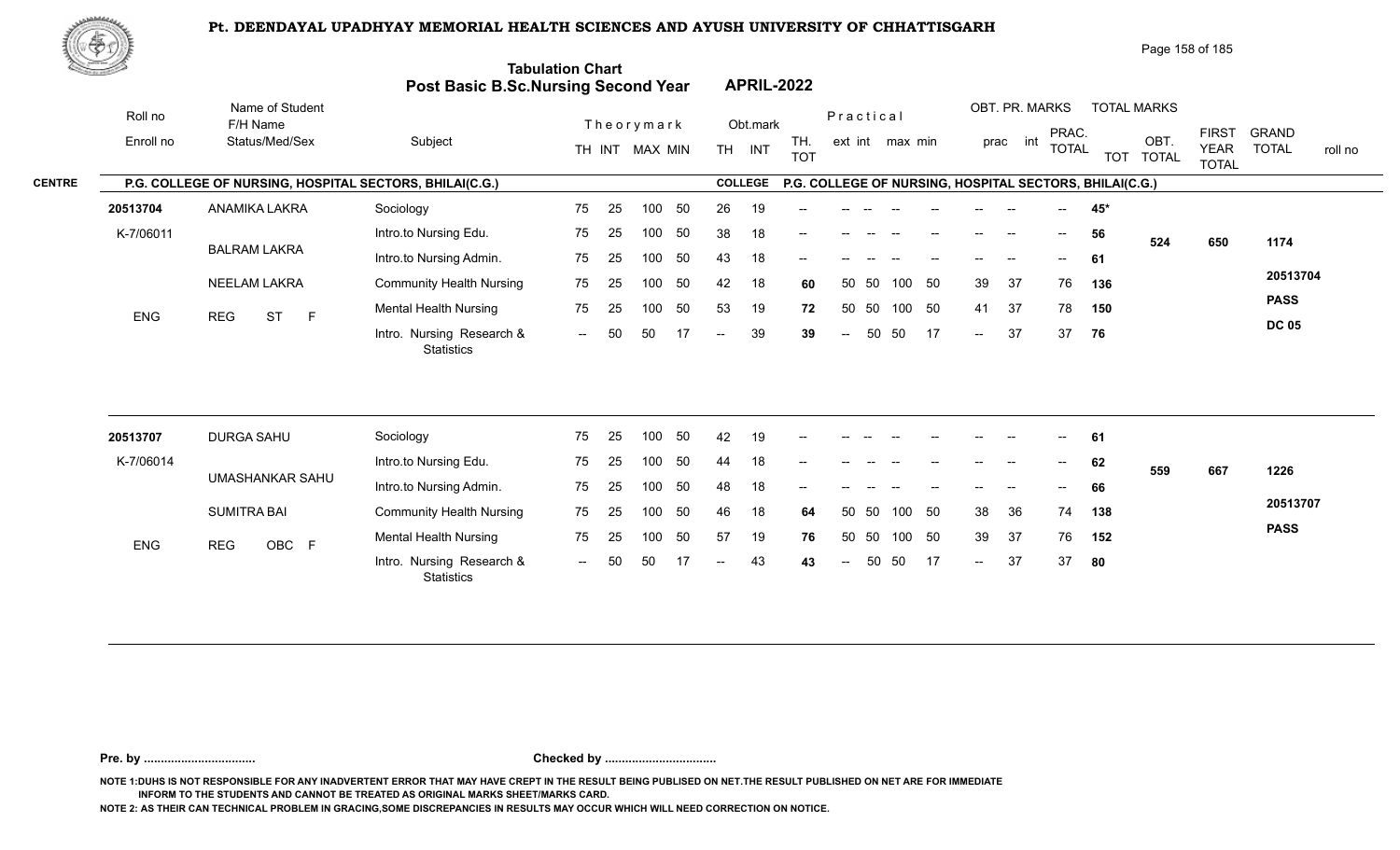

Page 159 of 185

| <u> Samara</u> |            |                                                         | Post Basic B.Sc.Nursing Second Year            | <b>Tabulation Chart</b> |     |                |    |                   |                | <b>APRIL-2022</b> |                          |           |                 |        |                                               |                |              |                                                         |                    |                             |                         |
|----------------|------------|---------------------------------------------------------|------------------------------------------------|-------------------------|-----|----------------|----|-------------------|----------------|-------------------|--------------------------|-----------|-----------------|--------|-----------------------------------------------|----------------|--------------|---------------------------------------------------------|--------------------|-----------------------------|-------------------------|
|                | Roll no    | Name of Student<br>F/H Name                             |                                                |                         |     | Theorymark     |    |                   | Obt.mark       |                   |                          | Practical |                 |        |                                               | OBT. PR. MARKS | PRAC.        |                                                         | <b>TOTAL MARKS</b> | <b>FIRST</b>                | <b>GRAND</b>            |
|                | Enroll no  | Status/Med/Sex                                          | Subject                                        |                         |     | TH INT MAX MIN |    |                   | TH INT         | TH.<br><b>TOT</b> |                          |           | ext int max min |        |                                               | prac int       | <b>TOTAL</b> |                                                         | OBT.<br>TOT TOTAL  | <b>YEAR</b><br><b>TOTAL</b> | <b>TOTAL</b><br>roll no |
| <b>CENTRE</b>  |            | P.G. COLLEGE OF NURSING, HOSPITAL SECTORS, BHILAI(C.G.) |                                                |                         |     |                |    |                   | <b>COLLEGE</b> |                   |                          |           |                 |        |                                               |                |              | P.G. COLLEGE OF NURSING, HOSPITAL SECTORS, BHILAI(C.G.) |                    |                             |                         |
|                | 20513708   | KALAPANA                                                | Sociology                                      | 75                      | 25  | 100            | 50 | 54                | 20             |                   |                          |           |                 |        |                                               |                |              | 74                                                      |                    |                             |                         |
|                | K-7/06015  |                                                         | Intro.to Nursing Edu.                          | 75                      | 25  | 100            | 50 | 47                | 20             | --                |                          |           |                 |        |                                               |                | $--$         | 67                                                      | 599                | 701                         | 1300                    |
|                |            | <b>GHANSHYAM</b>                                        | Intro.to Nursing Admin.                        | 75                      | 25  | 100            | 50 | 48                | 20             |                   |                          |           |                 |        |                                               |                |              | 68                                                      |                    |                             |                         |
|                |            | <b>MEENA BAI</b>                                        | <b>Community Health Nursing</b>                | 75                      | 25  | 100            | 50 | 43                | 20             | 63                |                          | 50<br>50  | 100             | 50     | 39                                            | 39             | 78           | 141                                                     |                    |                             | 20513708                |
|                | <b>ENG</b> | OBC F<br><b>REG</b>                                     | <b>Mental Health Nursing</b>                   | 75                      | 25  | 100            | 50 | 65                | 20             | 85                |                          | 50<br>50  |                 | 100 50 | 40                                            | 39             | 79           | 164                                                     |                    |                             | <b>PASS</b>             |
|                |            |                                                         | Intro. Nursing Research &<br><b>Statistics</b> | $\sim$ $\sim$           | 50  | 50             | 17 | $--$              | 46             | 46                | $ -$                     | 50        | 50              | -17    | $\sim$                                        | 39             | 39           | 85                                                      |                    |                             |                         |
|                |            |                                                         |                                                |                         |     |                |    |                   |                |                   |                          |           |                 |        |                                               |                |              |                                                         |                    |                             |                         |
|                | 20513709   | KAYNAT ANJUM                                            | Sociology                                      | 75                      | 25  | 100            | 50 | 28                | 20             |                   |                          |           |                 |        |                                               |                |              | 48*                                                     |                    |                             |                         |
|                | K-7/06016  |                                                         | Intro.to Nursing Edu.                          | 75                      | 25  | 100            | 50 | 45                | 20             |                   |                          |           |                 |        |                                               |                |              | 65                                                      | 546                | 695                         | 1241                    |
|                |            | <b>LIYAKAT ALI</b>                                      | Intro.to Nursing Admin.                        | 75                      | 25  | 100            | 50 | 42                | 20             | --                |                          |           |                 |        |                                               |                |              | 62                                                      |                    |                             |                         |
|                |            | <b>SAJEERUN NISHA</b>                                   | <b>Community Health Nursing</b>                | 75                      | 25  | 100            | 50 | 33                | 18             | 51                |                          | 50<br>50  | 100             | 50     | 40                                            | 38             | 78           | 129                                                     |                    |                             | 20513709                |
|                | <b>ENG</b> | <b>REG</b><br>GEN F                                     | <b>Mental Health Nursing</b>                   | 75                      | 25  | 100            | 50 | 63                | 19             | 82                |                          | 50<br>50  |                 | 100 50 | 39                                            | 39             | 78           | 160                                                     |                    |                             | <b>PASS</b>             |
|                |            |                                                         | Intro. Nursing Research &<br>Statistics        | $  \,$                  | -50 | 50             |    | $\qquad \qquad -$ | 43             | 43                | $\overline{\phantom{a}}$ | 50        | 50              | -17    | $\mathord{\hspace{1pt}\text{--}\hspace{1pt}}$ | 39             | 39           | 82                                                      |                    |                             | <b>DC 02</b>            |
|                |            |                                                         |                                                |                         |     |                |    |                   |                |                   |                          |           |                 |        |                                               |                |              |                                                         |                    |                             |                         |

**Pre. by ................................. Checked by .................................**

**NOTE 1:DUHS IS NOT RESPONSIBLE FOR ANY INADVERTENT ERROR THAT MAY HAVE CREPT IN THE RESULT BEING PUBLISED ON NET.THE RESULT PUBLISHED ON NET ARE FOR IMMEDIATE INFORM TO THE STUDENTS AND CANNOT BE TREATED AS ORIGINAL MARKS SHEET/MARKS CARD.**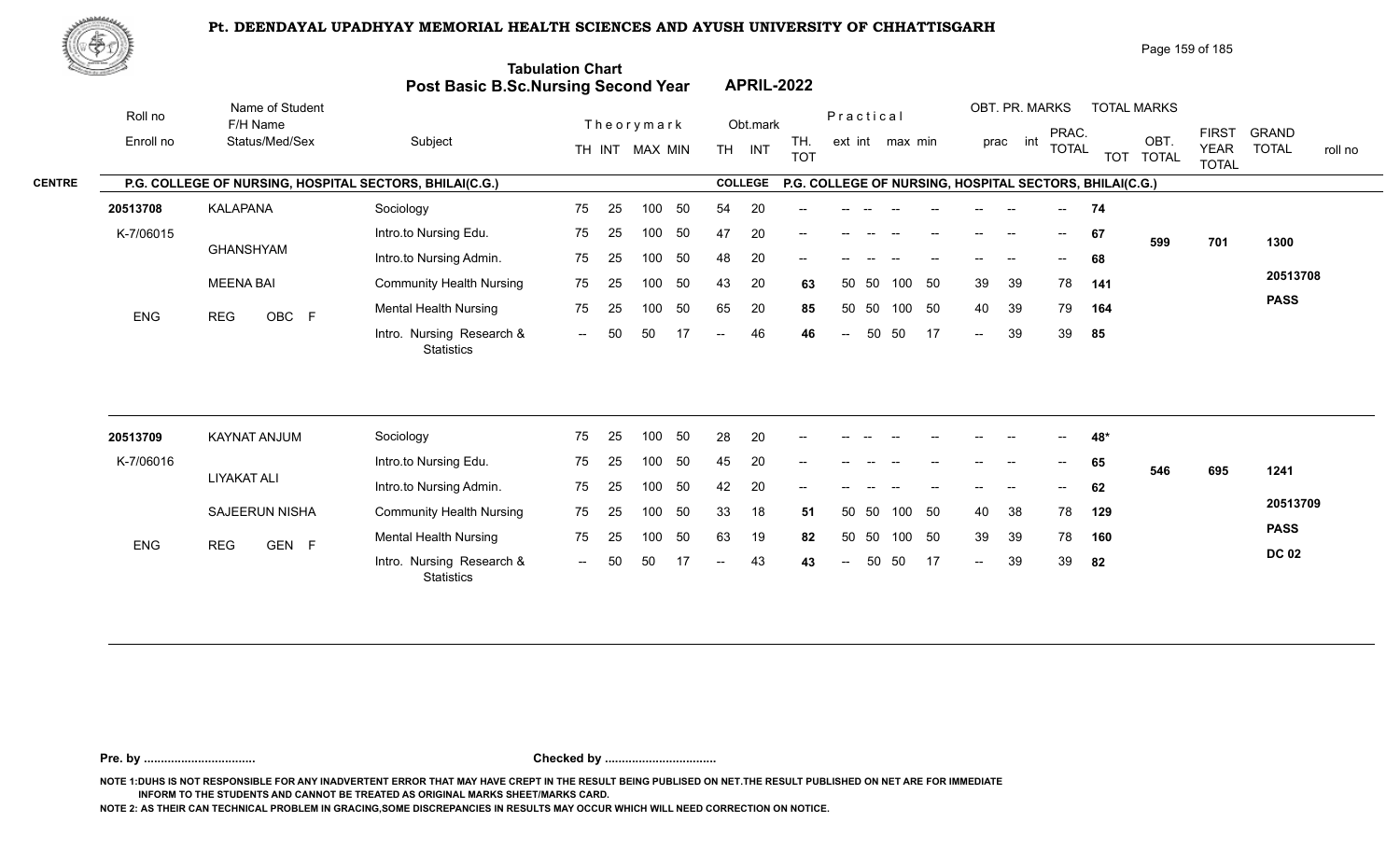

Page 160 of 185

| <u>Contraction of the Contraction of the Contraction of the Contraction of the Contraction of the Contraction of the Contraction of the Contraction of the Contraction of the Contraction of the Contraction of the Contraction </u> |                                                         | <b>Post Basic B.Sc.Nursing Second Year</b>     | <b>Tabulation Chart</b> |    |                  |    |                          |                | <b>APRIL-2022</b> |                            |       |                 |    |                            |                |                          |                                                         |                    |                             |                         |
|--------------------------------------------------------------------------------------------------------------------------------------------------------------------------------------------------------------------------------------|---------------------------------------------------------|------------------------------------------------|-------------------------|----|------------------|----|--------------------------|----------------|-------------------|----------------------------|-------|-----------------|----|----------------------------|----------------|--------------------------|---------------------------------------------------------|--------------------|-----------------------------|-------------------------|
| Roll no                                                                                                                                                                                                                              | Name of Student<br>F/H Name                             |                                                |                         |    | Theorymark       |    |                          | Obt.mark       |                   | Practical                  |       |                 |    |                            | OBT. PR. MARKS | PRAC.                    |                                                         | <b>TOTAL MARKS</b> | <b>FIRST</b>                | <b>GRAND</b>            |
| Enroll no                                                                                                                                                                                                                            | Status/Med/Sex                                          | Subject                                        |                         |    | TH INT MAX MIN   |    | TH <sub>1</sub>          | INT            | TH.<br><b>TOT</b> |                            |       | ext int max min |    |                            | int<br>prac    | <b>TOTAL</b>             |                                                         | OBT.<br>TOT TOTAL  | <b>YEAR</b><br><b>TOTAL</b> | <b>TOTAL</b><br>roll no |
|                                                                                                                                                                                                                                      | P.G. COLLEGE OF NURSING, HOSPITAL SECTORS, BHILAI(C.G.) |                                                |                         |    |                  |    |                          | <b>COLLEGE</b> |                   |                            |       |                 |    |                            |                |                          | P.G. COLLEGE OF NURSING, HOSPITAL SECTORS, BHILAI(C.G.) |                    |                             |                         |
| 20513710                                                                                                                                                                                                                             | KHILESHWARI                                             | Sociology                                      | 75                      | 25 | 100              | 50 | 51                       | 18             |                   |                            |       |                 |    |                            |                | $\overline{\phantom{a}}$ | 69                                                      |                    |                             |                         |
| K-7/06017                                                                                                                                                                                                                            |                                                         | Intro.to Nursing Edu.                          | 75                      | 25 | 100              | 50 | 51                       | 19             |                   |                            |       |                 |    |                            | $\sim$         | $--$                     | 70                                                      | 562                | 692                         | 1254                    |
|                                                                                                                                                                                                                                      | <b>GYANI RAM DHRUW</b>                                  | Intro.to Nursing Admin.                        | 75                      | 25 | 100 <sub>1</sub> | 50 | 43                       | 19             | --                |                            |       |                 |    |                            |                | $-$                      | 62                                                      |                    |                             |                         |
|                                                                                                                                                                                                                                      | DROPATI DHRUW                                           | <b>Community Health Nursing</b>                | 75                      | 25 | 100              | 50 | 43                       | 18             | 61                | 50                         | -50   | 100             | 50 | 38                         | 36             | 74                       | 135                                                     |                    |                             | 20513710                |
| <b>ENG</b>                                                                                                                                                                                                                           | <b>REG</b><br><b>ST</b><br>$\mathsf{F}$                 | <b>Mental Health Nursing</b>                   | 75                      | 25 | 100              | 50 | 55                       | 18             | 73                |                            | 50 50 | 100 50          |    | 39                         | 37             | 76                       | 149                                                     |                    |                             | <b>PASS</b>             |
|                                                                                                                                                                                                                                      |                                                         | Intro. Nursing Research &<br><b>Statistics</b> | $--$                    | 50 | 50               | 17 | $\overline{\phantom{a}}$ | 40             | 40                | $\overline{\phantom{a}}$   | 50    | 50              | 17 | $\sim$                     | 37             | 37                       | 77                                                      |                    |                             |                         |
|                                                                                                                                                                                                                                      |                                                         |                                                |                         |    |                  |    |                          |                |                   |                            |       |                 |    |                            |                |                          |                                                         |                    |                             |                         |
| 20513711                                                                                                                                                                                                                             | KHUSHBU RAJWADE                                         | Sociology                                      | 75                      | 25 | 100              | 50 | 37                       | 18             |                   |                            |       |                 |    |                            |                |                          | 55                                                      |                    |                             |                         |
| K-7/06018                                                                                                                                                                                                                            |                                                         | Intro.to Nursing Edu.                          | 75                      | 25 | 100              | 50 | 36                       | 18             | --                |                            |       |                 |    |                            |                |                          | 54                                                      | 506                | 666                         | 1172                    |
|                                                                                                                                                                                                                                      | <b>RAMNARYAN</b>                                        | Intro.to Nursing Admin.                        | 75                      | 25 | 100              | 50 | 38                       | 18             |                   |                            |       |                 |    |                            |                |                          | 56                                                      |                    |                             |                         |
|                                                                                                                                                                                                                                      | <b>KESHAR BAI</b>                                       | <b>Community Health Nursing</b>                | 75                      | 25 | 100              | 50 | 30                       | 20             | 50                |                            | 50 50 | 100 50          |    | 36                         | 36             | 72                       | 122                                                     |                    |                             | 20513711                |
| <b>ENG</b>                                                                                                                                                                                                                           | <b>REG</b><br>OBC F                                     | <b>Mental Health Nursing</b>                   | 75                      | 25 | 100              | 50 | 49                       | 18             | 67                | 50                         | 50    | 100             | 50 | 36                         | 37             | 73                       | 140                                                     |                    |                             | <b>PASS</b>             |
|                                                                                                                                                                                                                                      |                                                         | Intro. Nursing Research &                      | $\sim$                  | 50 | 50               | 17 | $--$                     | 41             | 41                | $\mathcal{L}(\mathcal{L})$ | 50    | 50              | 17 | $\mathcal{L}(\mathcal{L})$ | 38             | 38                       | 79                                                      |                    |                             |                         |

**Pre. by ................................. Checked by .................................**

**NOTE 1:DUHS IS NOT RESPONSIBLE FOR ANY INADVERTENT ERROR THAT MAY HAVE CREPT IN THE RESULT BEING PUBLISED ON NET.THE RESULT PUBLISHED ON NET ARE FOR IMMEDIATE INFORM TO THE STUDENTS AND CANNOT BE TREATED AS ORIGINAL MARKS SHEET/MARKS CARD.**

**NOTE 2: AS THEIR CAN TECHNICAL PROBLEM IN GRACING,SOME DISCREPANCIES IN RESULTS MAY OCCUR WHICH WILL NEED CORRECTION ON NOTICE.**

**Statistics**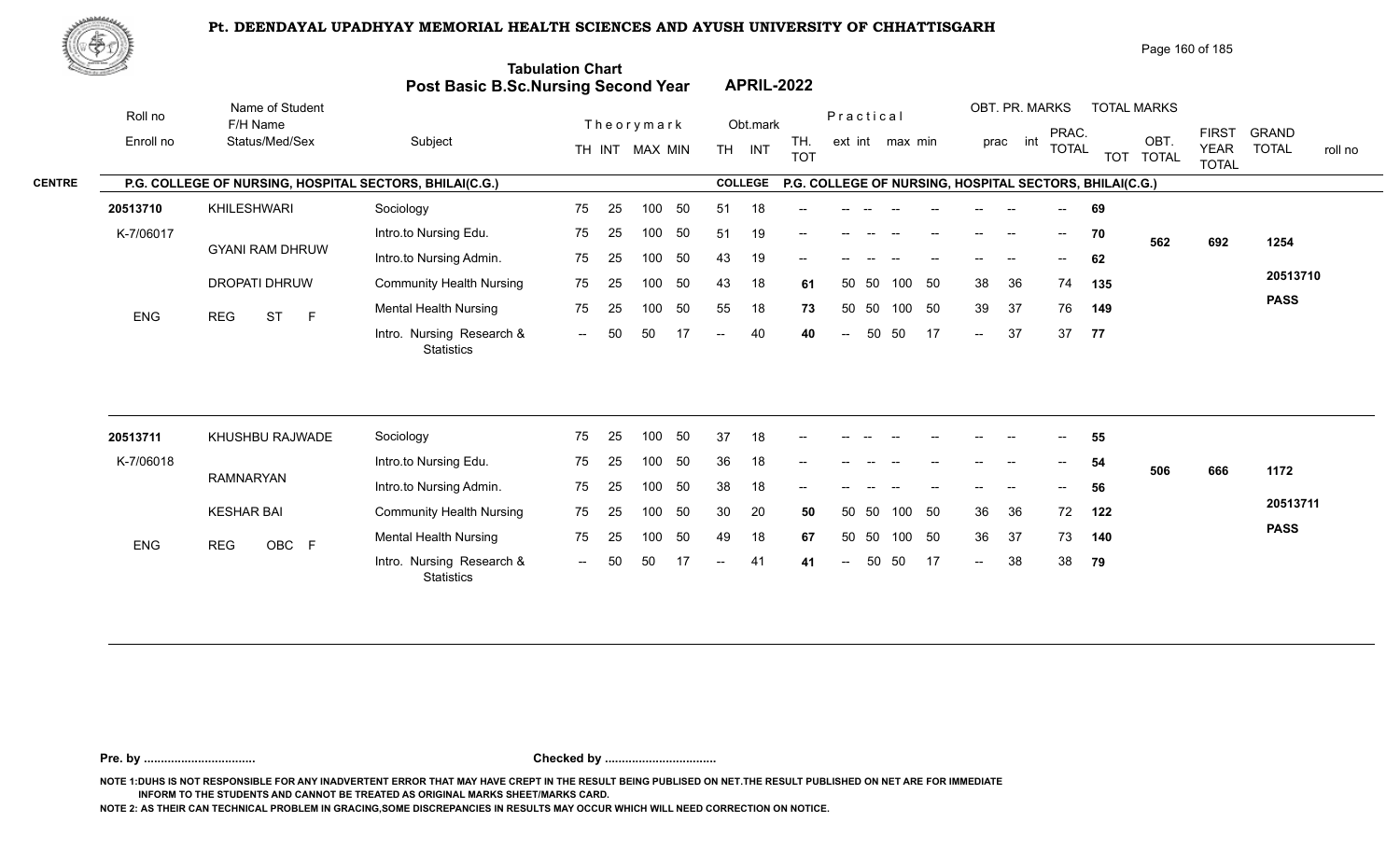

Page 161 of 185

| <u>Contraction of the Contraction of the Contraction of the Contraction of the Contraction of the Contraction of the Contraction of the Contraction of the Contraction of the Contraction of the Contraction of the Contraction </u> |                                                         | <b>Post Basic B.Sc.Nursing Second Year</b>     | <b>Tabulation Chart</b> |    |                  |    |                          |                | <b>APRIL-2022</b> |                            |       |                 |    |                            |                |              |                                                         |                    |                             |                         |
|--------------------------------------------------------------------------------------------------------------------------------------------------------------------------------------------------------------------------------------|---------------------------------------------------------|------------------------------------------------|-------------------------|----|------------------|----|--------------------------|----------------|-------------------|----------------------------|-------|-----------------|----|----------------------------|----------------|--------------|---------------------------------------------------------|--------------------|-----------------------------|-------------------------|
| Roll no                                                                                                                                                                                                                              | Name of Student<br>F/H Name                             |                                                |                         |    | Theorymark       |    |                          | Obt.mark       |                   | Practical                  |       |                 |    |                            | OBT. PR. MARKS | PRAC.        |                                                         | <b>TOTAL MARKS</b> | <b>FIRST</b>                | <b>GRAND</b>            |
| Enroll no                                                                                                                                                                                                                            | Status/Med/Sex                                          | Subject                                        |                         |    | TH INT MAX MIN   |    | TH <sub>1</sub>          | INT            | TH.<br><b>TOT</b> |                            |       | ext int max min |    |                            | int<br>prac    | <b>TOTAL</b> |                                                         | OBT.<br>TOT TOTAL  | <b>YEAR</b><br><b>TOTAL</b> | <b>TOTAL</b><br>roll no |
|                                                                                                                                                                                                                                      | P.G. COLLEGE OF NURSING, HOSPITAL SECTORS, BHILAI(C.G.) |                                                |                         |    |                  |    |                          | <b>COLLEGE</b> |                   |                            |       |                 |    |                            |                |              | P.G. COLLEGE OF NURSING, HOSPITAL SECTORS, BHILAI(C.G.) |                    |                             |                         |
| 20513712                                                                                                                                                                                                                             | <b>KIRAN RANGARI</b>                                    | Sociology                                      | 75                      | 25 | 100              | 50 | 43                       | 19             |                   |                            |       |                 |    |                            |                | $- -$        | 62                                                      |                    |                             |                         |
| K-7/06019                                                                                                                                                                                                                            |                                                         | Intro.to Nursing Edu.                          | 75                      | 25 | 100              | 50 | 47                       | 19             |                   |                            |       |                 |    |                            | $\sim$         | $--$         | 66                                                      | 556                | 678                         | 1234                    |
|                                                                                                                                                                                                                                      | PRITESH RANGARI                                         | Intro.to Nursing Admin.                        | 75                      | 25 | 100              | 50 | 50                       | 18             | --                |                            |       |                 |    |                            |                | $-$          | 68                                                      |                    |                             |                         |
|                                                                                                                                                                                                                                      | <b>URMILA MESHRAM</b>                                   | <b>Community Health Nursing</b>                | 75                      | 25 | 100              | 50 | 38                       | 18             | 56                | 50                         | -50   | 100             | 50 | 37                         | 37             | 74           | 130                                                     |                    |                             | 20513712                |
| <b>ENG</b>                                                                                                                                                                                                                           | GEN F<br><b>REG</b>                                     | <b>Mental Health Nursing</b>                   | 75                      | 25 | 100              | 50 | 62                       | 18             | 80                |                            | 50 50 | 100 50          |    | 34                         | 38             | 72           | 152                                                     |                    |                             | <b>PASS</b>             |
|                                                                                                                                                                                                                                      |                                                         | Intro. Nursing Research &<br><b>Statistics</b> | $--$                    | 50 | 50               | 17 | $\overline{\phantom{a}}$ | 40             | 40                | $\overline{\phantom{a}}$   | 50    | 50              | 17 | $\sim$                     | 38             | 38           | 78                                                      |                    |                             |                         |
|                                                                                                                                                                                                                                      |                                                         |                                                |                         |    |                  |    |                          |                |                   |                            |       |                 |    |                            |                |              |                                                         |                    |                             |                         |
| 20513713                                                                                                                                                                                                                             | <b>KSHIPRA PATANWAR</b>                                 | Sociology                                      | 75                      | 25 | 100              | 50 | 23                       | 18             |                   |                            |       |                 |    |                            |                |              | 41*                                                     |                    |                             |                         |
| K-7/06020                                                                                                                                                                                                                            |                                                         | Intro.to Nursing Edu.                          | 75                      | 25 | 100 <sub>1</sub> | 50 | 41                       | 18             | --                |                            |       |                 |    |                            |                |              | 59                                                      | 504                | 636                         | 1140                    |
|                                                                                                                                                                                                                                      | K L PATANWAR                                            | Intro.to Nursing Admin.                        | 75                      | 25 | 100              | 50 | 38                       | 18             |                   |                            |       |                 |    |                            |                |              | 56                                                      |                    |                             |                         |
|                                                                                                                                                                                                                                      | <b>ASHA DEVI</b>                                        | <b>Community Health Nursing</b>                | 75                      | 25 | 100              | 50 | 36                       | 18             | 54                |                            | 50 50 | 100 50          |    | 37                         | 37             | 74           | 128                                                     |                    |                             | 20513713                |
| <b>ENG</b>                                                                                                                                                                                                                           | OBC F<br><b>REG</b>                                     | <b>Mental Health Nursing</b>                   | 75                      | 25 | 100              | 50 | 50                       | 18             | 68                | 50                         | 50    | 100             | 50 | 33                         | 36             | 69           | 137                                                     |                    |                             | <b>FAIL</b>             |
|                                                                                                                                                                                                                                      |                                                         | Intro. Nursing Research &                      | $\sim$                  | 50 | 50               | 17 | $- -$ .                  | 47             | 47                | $\mathcal{L}(\mathcal{L})$ | 50    | 50              | 17 | $\mathcal{L}(\mathcal{L})$ | 36             | 36           | 83                                                      |                    |                             |                         |

**Pre. by ................................. Checked by .................................**

**NOTE 1:DUHS IS NOT RESPONSIBLE FOR ANY INADVERTENT ERROR THAT MAY HAVE CREPT IN THE RESULT BEING PUBLISED ON NET.THE RESULT PUBLISHED ON NET ARE FOR IMMEDIATE INFORM TO THE STUDENTS AND CANNOT BE TREATED AS ORIGINAL MARKS SHEET/MARKS CARD.**

**NOTE 2: AS THEIR CAN TECHNICAL PROBLEM IN GRACING,SOME DISCREPANCIES IN RESULTS MAY OCCUR WHICH WILL NEED CORRECTION ON NOTICE.**

**Statistics**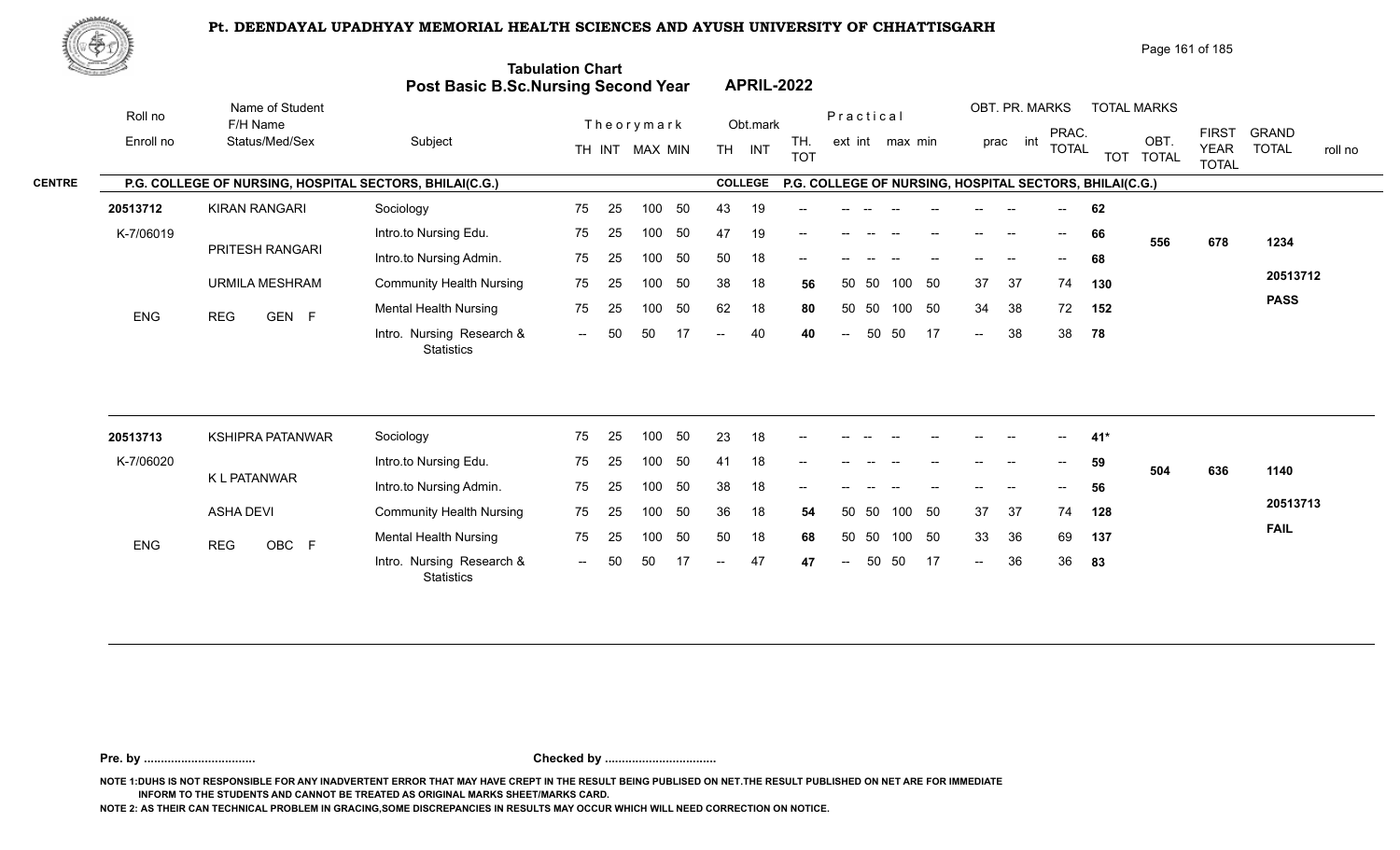

Page 162 of 185

| <u>Cardinal Co</u>   |                                                         | Post Basic B.Sc.Nursing Second Year            | <b>Tabulation Chart</b> |    |                              |    |                          |                    | <b>APRIL-2022</b> |                          |       |                 |     |        |                            |                                       |                                                         |                                         |                             |                                         |
|----------------------|---------------------------------------------------------|------------------------------------------------|-------------------------|----|------------------------------|----|--------------------------|--------------------|-------------------|--------------------------|-------|-----------------|-----|--------|----------------------------|---------------------------------------|---------------------------------------------------------|-----------------------------------------|-----------------------------|-----------------------------------------|
| Roll no<br>Enroll no | Name of Student<br>F/H Name<br>Status/Med/Sex           | Subject                                        |                         |    | Theorymark<br>TH INT MAX MIN |    |                          | Obt.mark<br>TH INT | TH.<br><b>TOT</b> | Practical                |       | ext int max min |     |        | OBT. PR. MARKS<br>prac int | PRAC.<br><b>TOTAL</b>                 |                                                         | <b>TOTAL MARKS</b><br>OBT.<br>TOT TOTAL | <b>FIRST</b><br><b>YEAR</b> | <b>GRAND</b><br><b>TOTAL</b><br>roll no |
|                      | P.G. COLLEGE OF NURSING, HOSPITAL SECTORS, BHILAI(C.G.) |                                                |                         |    |                              |    |                          | <b>COLLEGE</b>     |                   |                          |       |                 |     |        |                            |                                       | P.G. COLLEGE OF NURSING, HOSPITAL SECTORS, BHILAI(C.G.) |                                         | <b>TOTAL</b>                |                                         |
| 20513714             | LAXMI                                                   | Sociology                                      | 75                      | 25 | 100                          | 50 | 46                       | 18                 |                   |                          |       |                 |     |        |                            |                                       | 64                                                      |                                         |                             |                                         |
| K-7/06021            |                                                         | Intro.to Nursing Edu.                          | 75                      | 25 | 100                          | 50 | 49                       | 19                 |                   |                          |       |                 |     |        |                            | $\hspace{0.05cm}$ – $\hspace{0.05cm}$ | 68                                                      | 554                                     | 655                         | 1209                                    |
|                      | <b>GOPAL</b>                                            | Intro.to Nursing Admin.                        | 75                      | 25 | 100                          | 50 | 48                       | 18                 | --                |                          |       |                 |     |        |                            | $-$                                   | 66                                                      |                                         |                             |                                         |
|                      | KOMALBATI                                               | <b>Community Health Nursing</b>                | 75                      | 25 | 100                          | 50 | 37                       | 18                 | 55                | 50                       | -50   | 100             | 50  | 38     | 38                         | 76                                    | 131                                                     |                                         |                             | 20513714                                |
| ENG                  | OBC F<br><b>REG</b>                                     | <b>Mental Health Nursing</b>                   | 75                      | 25 | 100                          | 50 | 51                       | 18                 | 69                |                          | 50 50 | 100 50          |     | 35     | 38                         | 73                                    | 142                                                     |                                         |                             | <b>PASS</b>                             |
|                      |                                                         | Intro. Nursing Research &<br>Statistics        | $\sim$                  | 50 | 50                           |    | $\overline{\phantom{a}}$ | 46                 | 46                | $\sim$                   | 50    | 50              | -17 | $\sim$ | 37                         | 37                                    | 83                                                      |                                         |                             |                                         |
|                      |                                                         |                                                |                         |    |                              |    |                          |                    |                   |                          |       |                 |     |        |                            |                                       |                                                         |                                         |                             |                                         |
| 20513715             | <b>MEENAXI</b>                                          | Sociology                                      | 75                      | 25 | 100                          | 50 | 21                       | 18                 |                   |                          |       |                 |     |        |                            |                                       | $39*$                                                   |                                         |                             |                                         |
| K-7/06022            | <b>GAIND SINGH</b>                                      | Intro.to Nursing Edu.                          | 75                      | 25 | 100                          | 50 | 39                       | 19                 |                   |                          |       |                 |     |        |                            | $- -$                                 | 58                                                      | 506                                     | 634                         | 1140                                    |
|                      |                                                         | Intro.to Nursing Admin.                        | 75                      | 25 | 100                          | 50 | 35                       | 19                 |                   |                          |       |                 |     |        |                            |                                       | 54                                                      |                                         |                             | 20513715                                |
|                      | <b>GANGA BAI</b>                                        | <b>Community Health Nursing</b>                | 75                      | 25 | 100                          | 50 | 33                       | 19                 | 52                |                          | 50 50 | 100 50          |     | 37     | 37                         | 74                                    | 126                                                     |                                         |                             | <b>FAIL</b>                             |
| ENG                  | <b>ST</b><br>F<br><b>REG</b>                            | <b>Mental Health Nursing</b>                   | 75                      | 25 | 100                          | 50 | 48                       | 18                 | 66                |                          | 50 50 | 100 50          |     | 39     | 38                         | 77                                    | 143                                                     |                                         |                             |                                         |
|                      |                                                         | Intro. Nursing Research &<br><b>Statistics</b> | $\sim$                  | 50 | 50                           | 17 | $\overline{a}$           | 48                 | 48                | $\overline{\phantom{a}}$ | 50    | 50              | 17  | $\sim$ | 38                         | 38                                    | 86                                                      |                                         |                             |                                         |
|                      |                                                         |                                                |                         |    |                              |    |                          |                    |                   |                          |       |                 |     |        |                            |                                       |                                                         |                                         |                             |                                         |

**Pre. by ................................. Checked by .................................**

**NOTE 1:DUHS IS NOT RESPONSIBLE FOR ANY INADVERTENT ERROR THAT MAY HAVE CREPT IN THE RESULT BEING PUBLISED ON NET.THE RESULT PUBLISHED ON NET ARE FOR IMMEDIATE INFORM TO THE STUDENTS AND CANNOT BE TREATED AS ORIGINAL MARKS SHEET/MARKS CARD.**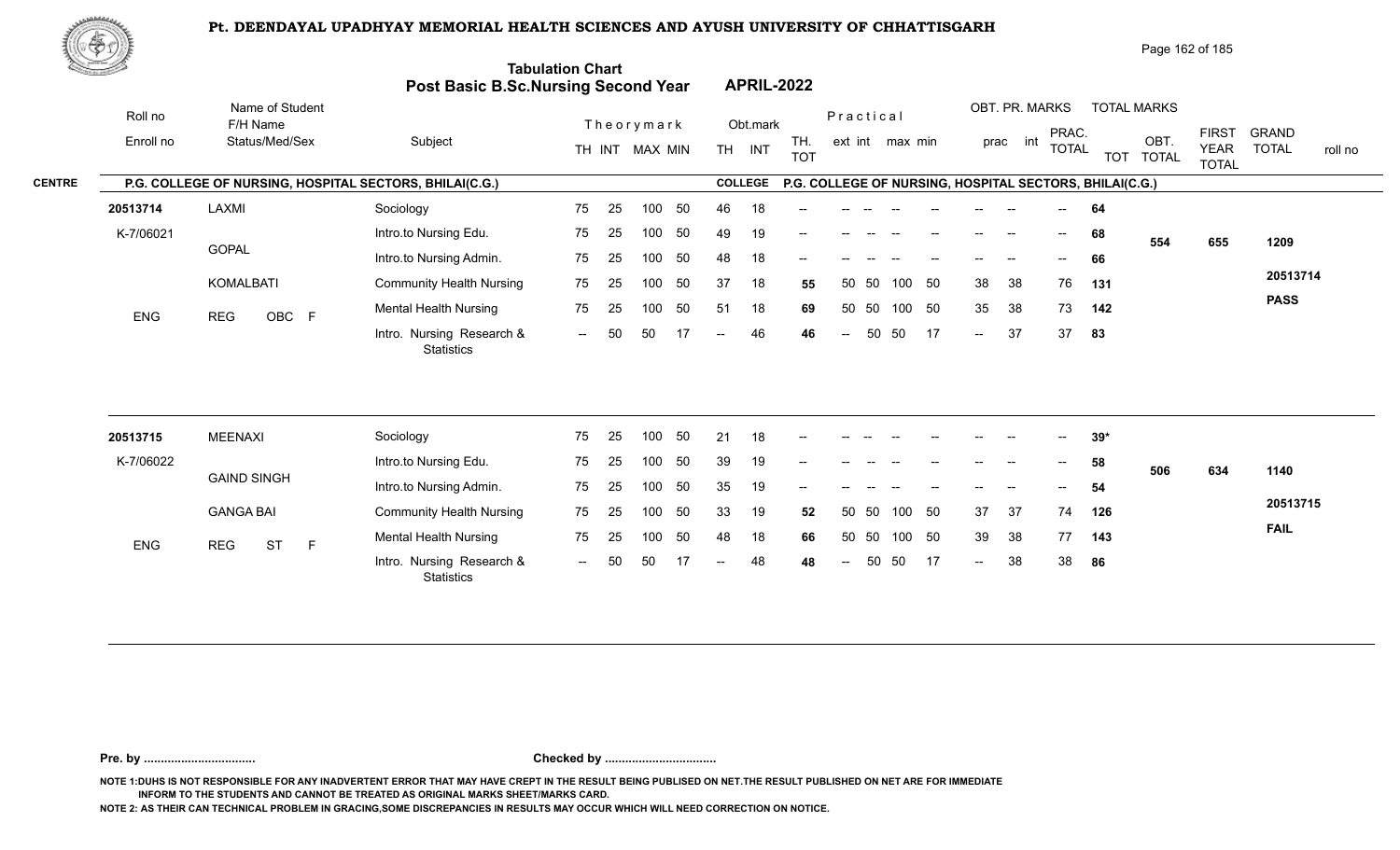

Page 163 of 185

| <u>Carl Common Common Common Common Common Common Common Common Common Common Common Common Common Common Commo<br/>Common Common Common Common Common Common Common Common Common Common Common Common Common Common Common Commo</u> |                                                         | Post Basic B.Sc.Nursing Second Year            | <b>Tabulation Chart</b> |    |                |    |                          | <b>APRIL-2022</b> |                                                         |                          |       |                 |    |                            |                            |                                       |     |                            |                             |                         |
|----------------------------------------------------------------------------------------------------------------------------------------------------------------------------------------------------------------------------------------|---------------------------------------------------------|------------------------------------------------|-------------------------|----|----------------|----|--------------------------|-------------------|---------------------------------------------------------|--------------------------|-------|-----------------|----|----------------------------|----------------------------|---------------------------------------|-----|----------------------------|-----------------------------|-------------------------|
| Roll no<br>Enroll no                                                                                                                                                                                                                   | Name of Student<br>F/H Name<br>Status/Med/Sex           | Subject                                        |                         |    | Theorymark     |    |                          | Obt.mark          | TH.                                                     | Practical                |       | ext int max min |    |                            | OBT. PR. MARKS<br>prac int | PRAC.                                 |     | <b>TOTAL MARKS</b><br>OBT. | <b>FIRST</b>                | <b>GRAND</b>            |
|                                                                                                                                                                                                                                        |                                                         |                                                |                         |    | TH INT MAX MIN |    |                          | TH INT            | <b>TOT</b>                                              |                          |       |                 |    |                            |                            | <b>TOTAL</b>                          |     | TOT TOTAL                  | <b>YEAR</b><br><b>TOTAL</b> | <b>TOTAL</b><br>roll no |
|                                                                                                                                                                                                                                        | P.G. COLLEGE OF NURSING, HOSPITAL SECTORS, BHILAI(C.G.) |                                                |                         |    |                |    |                          | <b>COLLEGE</b>    | P.G. COLLEGE OF NURSING, HOSPITAL SECTORS, BHILAI(C.G.) |                          |       |                 |    |                            |                            |                                       |     |                            |                             |                         |
| 20513717                                                                                                                                                                                                                               | <b>PINKI</b>                                            | Sociology                                      | 75                      | 25 | 100            | 50 | 29                       | 19                |                                                         |                          |       |                 |    |                            |                            |                                       | 48* |                            |                             |                         |
| K-7/06024                                                                                                                                                                                                                              |                                                         | Intro.to Nursing Edu.                          | 75                      | 25 | 100            | 50 | 39                       | 19                |                                                         |                          |       |                 |    | $--$                       |                            | $\hspace{0.05cm}$                     | 58  | 527                        | 657                         | 1184                    |
|                                                                                                                                                                                                                                        | <b>RANGILAL</b>                                         | Intro.to Nursing Admin.                        | 75                      | 25 | 100            | 50 | 40                       | 19                | --                                                      |                          |       |                 |    |                            |                            | $\hspace{0.05cm}$ – $\hspace{0.05cm}$ | 59  |                            |                             |                         |
|                                                                                                                                                                                                                                        | <b>KUMARI BAI</b>                                       | <b>Community Health Nursing</b>                | 75                      | 25 | 100            | 50 | 35                       | 18                | 53                                                      |                          | 50 50 | 100             | 50 | 37                         | 37                         | 74                                    | 127 |                            |                             | 20513717                |
| ENG                                                                                                                                                                                                                                    | OBC F<br><b>REG</b>                                     | <b>Mental Health Nursing</b>                   | 75                      | 25 | 100            | 50 | 55                       | 18                | 73                                                      |                          | 50 50 | 100 50          |    | 39                         | 38                         | 77                                    | 150 |                            |                             | <b>PASS</b>             |
|                                                                                                                                                                                                                                        |                                                         | Intro. Nursing Research &<br><b>Statistics</b> | $\sim$ $\sim$           | 50 | 50             |    | $\overline{a}$           | 47                | 47                                                      | $\overline{a}$           | 50    | 50              | 17 | $\overline{a}$             | 38                         | 38                                    | 85  |                            |                             | <b>DC 02</b>            |
| 20513718                                                                                                                                                                                                                               | POOJA RAJWADE                                           | Sociology                                      | 75                      | 25 | 100            | 50 | 35                       | 18                |                                                         |                          |       |                 |    |                            |                            |                                       |     |                            |                             |                         |
|                                                                                                                                                                                                                                        |                                                         |                                                |                         |    |                |    |                          |                   |                                                         |                          |       |                 |    |                            |                            |                                       | 53  |                            |                             |                         |
| K-7/06025                                                                                                                                                                                                                              | PURAN RAM RAJWADE                                       | Intro.to Nursing Edu.                          | 75                      | 25 | 100            | 50 | 42                       | 18                |                                                         |                          |       |                 |    |                            |                            |                                       | 60  | 535                        | 633                         | 1168                    |
|                                                                                                                                                                                                                                        |                                                         | Intro.to Nursing Admin.                        | 75                      | 25 | 100            | 50 | 43                       | 19                |                                                         |                          |       |                 |    |                            |                            | $\qquad \qquad -$                     | 62  |                            |                             |                         |
|                                                                                                                                                                                                                                        | <b>PRAMILA</b>                                          | <b>Community Health Nursing</b>                | 75                      | 25 | 100            | 50 | 30                       | 20                | 50                                                      |                          | 50 50 | 100             | 50 | 36                         | 39                         | 75                                    | 125 |                            |                             | 20513718                |
| <b>ENG</b>                                                                                                                                                                                                                             | <b>REG</b><br>OBC F                                     | <b>Mental Health Nursing</b>                   | 75                      | 25 | 100            | 50 | 59                       | 19                | 78                                                      | 50                       | 50    | 100 50          |    | 38                         | 36                         | 74                                    | 152 |                            |                             | <b>PASS</b>             |
|                                                                                                                                                                                                                                        |                                                         | Intro. Nursing Research &<br>Statistics        | $  \,$                  | 50 | 50             | 17 | $\overline{\phantom{a}}$ | 45                | 45                                                      | $\overline{\phantom{a}}$ | 50    | 50              | 17 | $\mathcal{L}(\mathcal{L})$ | 38                         | 38                                    | 83  |                            |                             |                         |

**Pre. by ................................. Checked by .................................**

**NOTE 1:DUHS IS NOT RESPONSIBLE FOR ANY INADVERTENT ERROR THAT MAY HAVE CREPT IN THE RESULT BEING PUBLISED ON NET.THE RESULT PUBLISHED ON NET ARE FOR IMMEDIATE INFORM TO THE STUDENTS AND CANNOT BE TREATED AS ORIGINAL MARKS SHEET/MARKS CARD.**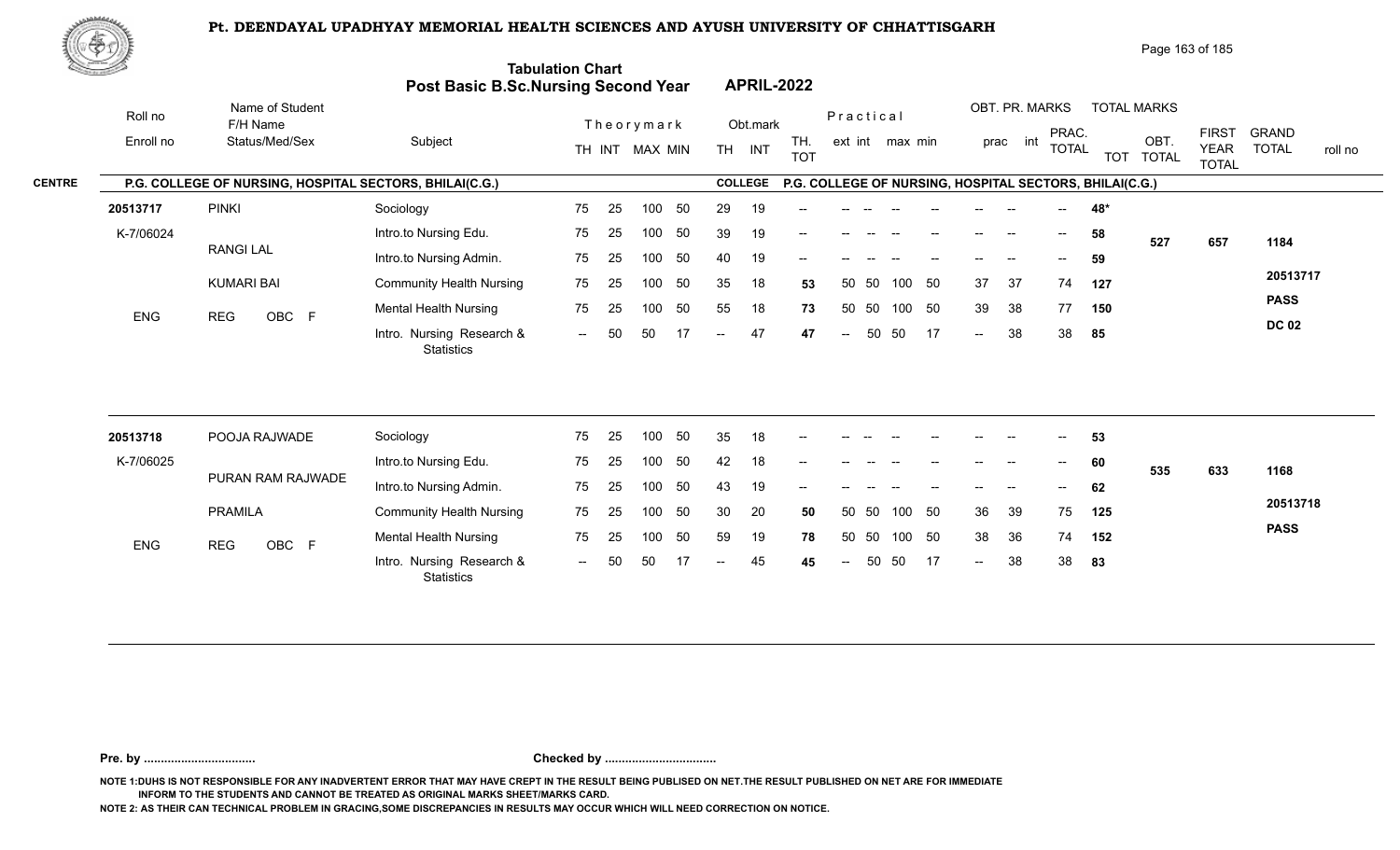

Page 164 of 185

| <u>Contraction of the Contraction of the Contraction of the Contraction of the Contraction of the Contraction of the Contraction of the Contraction of the Contraction of the Contraction of the Contraction of the Contraction </u> |                                                         | <b>Post Basic B.Sc.Nursing Second Year</b>     | <b>Tabulation Chart</b> |    |                |    |                          |                | <b>APRIL-2022</b> |                            |       |                 |    |                                       |                |                                       |                                                         |                    |                             |                         |
|--------------------------------------------------------------------------------------------------------------------------------------------------------------------------------------------------------------------------------------|---------------------------------------------------------|------------------------------------------------|-------------------------|----|----------------|----|--------------------------|----------------|-------------------|----------------------------|-------|-----------------|----|---------------------------------------|----------------|---------------------------------------|---------------------------------------------------------|--------------------|-----------------------------|-------------------------|
| Roll no                                                                                                                                                                                                                              | Name of Student<br>F/H Name                             |                                                |                         |    | Theorymark     |    |                          | Obt.mark       |                   | Practical                  |       |                 |    |                                       | OBT. PR. MARKS | PRAC.                                 |                                                         | <b>TOTAL MARKS</b> | <b>FIRST</b>                | <b>GRAND</b>            |
| Enroll no                                                                                                                                                                                                                            | Status/Med/Sex                                          | Subject                                        |                         |    | TH INT MAX MIN |    | TH <sub>1</sub>          | INT            | TH.<br><b>TOT</b> |                            |       | ext int max min |    |                                       | int<br>prac    | <b>TOTAL</b>                          |                                                         | OBT.<br>TOT TOTAL  | <b>YEAR</b><br><b>TOTAL</b> | <b>TOTAL</b><br>roll no |
|                                                                                                                                                                                                                                      | P.G. COLLEGE OF NURSING, HOSPITAL SECTORS, BHILAI(C.G.) |                                                |                         |    |                |    |                          | <b>COLLEGE</b> |                   |                            |       |                 |    |                                       |                |                                       | P.G. COLLEGE OF NURSING, HOSPITAL SECTORS, BHILAI(C.G.) |                    |                             |                         |
| 20513720                                                                                                                                                                                                                             | PUSHPA KANWAR                                           | Sociology                                      | 75                      | 25 | 100            | 50 | 46                       | 20             |                   |                            |       |                 |    |                                       |                | $- -$                                 | 66                                                      |                    |                             |                         |
| K-7/06027                                                                                                                                                                                                                            |                                                         | Intro.to Nursing Edu.                          | 75                      | 25 | 100            | 50 | 48                       | 19             |                   |                            |       |                 |    | $\hspace{0.05cm}$ – $\hspace{0.05cm}$ | $\sim$         | $--$                                  | 67                                                      | 595                | 727                         | 1322                    |
|                                                                                                                                                                                                                                      | <b>HOSHRAM</b>                                          | Intro.to Nursing Admin.                        | 75                      | 25 | 100            | 50 | 51                       | 19             | --                |                            |       |                 |    |                                       |                | $--$                                  | 70                                                      |                    |                             |                         |
|                                                                                                                                                                                                                                      | <b>SANTARA BAI</b>                                      | <b>Community Health Nursing</b>                | 75                      | 25 | 100            | 50 | 50                       | 19             | 69                | 50                         | -50   | 100             | 50 | 38                                    | 37             | 75                                    | 144                                                     |                    |                             | 20513720                |
| <b>ENG</b>                                                                                                                                                                                                                           | <b>REG</b><br><b>ST</b><br>$\mathsf{F}$                 | <b>Mental Health Nursing</b>                   | 75                      | 25 | 100            | 50 | 64                       | 19             | 83                |                            | 50 50 | 100 50          |    | 42                                    | 38             | 80                                    | 163                                                     |                    |                             | <b>PASS</b>             |
|                                                                                                                                                                                                                                      |                                                         | Intro. Nursing Research &<br><b>Statistics</b> | $\sim$                  | 50 | 50             | 17 | $\overline{\phantom{a}}$ | 47             | 47                | $\mathrel{{-}-}$           | 50    | 50              | 17 | $\sim$                                | 38             | 38                                    | 85                                                      |                    |                             |                         |
|                                                                                                                                                                                                                                      |                                                         |                                                |                         |    |                |    |                          |                |                   |                            |       |                 |    |                                       |                |                                       |                                                         |                    |                             |                         |
| 20513721                                                                                                                                                                                                                             | <b>RAKESH KUMAR</b>                                     | Sociology                                      | 75                      | 25 | 100            | 50 | 36                       | 18             |                   |                            |       |                 |    |                                       |                |                                       | 54                                                      |                    |                             |                         |
| K-7/06028                                                                                                                                                                                                                            |                                                         | Intro.to Nursing Edu.                          | 75                      | 25 | 100            | 50 | 43                       | 18             | --                |                            |       |                 |    |                                       |                | $\hspace{0.05cm}$ – $\hspace{0.05cm}$ | 61                                                      | 527                | 616                         | 1143                    |
|                                                                                                                                                                                                                                      | <b>DILHARAN LAL</b>                                     | Intro.to Nursing Admin.                        | 75                      | 25 | 100            | 50 | 47                       | 19             |                   |                            |       |                 |    |                                       |                |                                       | 66                                                      |                    |                             |                         |
|                                                                                                                                                                                                                                      | <b>GOMATI BAI</b>                                       | <b>Community Health Nursing</b>                | 75                      | 25 | 100            | 50 | 24                       | 18             | 42*               | 50                         | 50    | 100 50          |    | 37                                    | 38             | 75                                    | 117                                                     |                    |                             | 20513721                |
| <b>ENG</b>                                                                                                                                                                                                                           | OBC M<br><b>REG</b>                                     | <b>Mental Health Nursing</b>                   | 75                      | 25 | 100            | 50 | 57                       | 19             | 76                | 50                         | 50    | 100             | 50 | 34                                    | 38             | 72                                    | 148                                                     |                    |                             | <b>FAIL</b>             |
|                                                                                                                                                                                                                                      |                                                         | Intro. Nursing Research &                      | $\sim$                  | 50 | 50             | 17 | $--$                     | 45             | 45                | $\mathcal{L}(\mathcal{L})$ | 50    | 50              | 17 | $\mathcal{L}(\mathcal{L})$            | 36             | 36                                    | 81                                                      |                    |                             |                         |

**Pre. by ................................. Checked by .................................**

**NOTE 1:DUHS IS NOT RESPONSIBLE FOR ANY INADVERTENT ERROR THAT MAY HAVE CREPT IN THE RESULT BEING PUBLISED ON NET.THE RESULT PUBLISHED ON NET ARE FOR IMMEDIATE INFORM TO THE STUDENTS AND CANNOT BE TREATED AS ORIGINAL MARKS SHEET/MARKS CARD.**

**NOTE 2: AS THEIR CAN TECHNICAL PROBLEM IN GRACING,SOME DISCREPANCIES IN RESULTS MAY OCCUR WHICH WILL NEED CORRECTION ON NOTICE.**

**Statistics**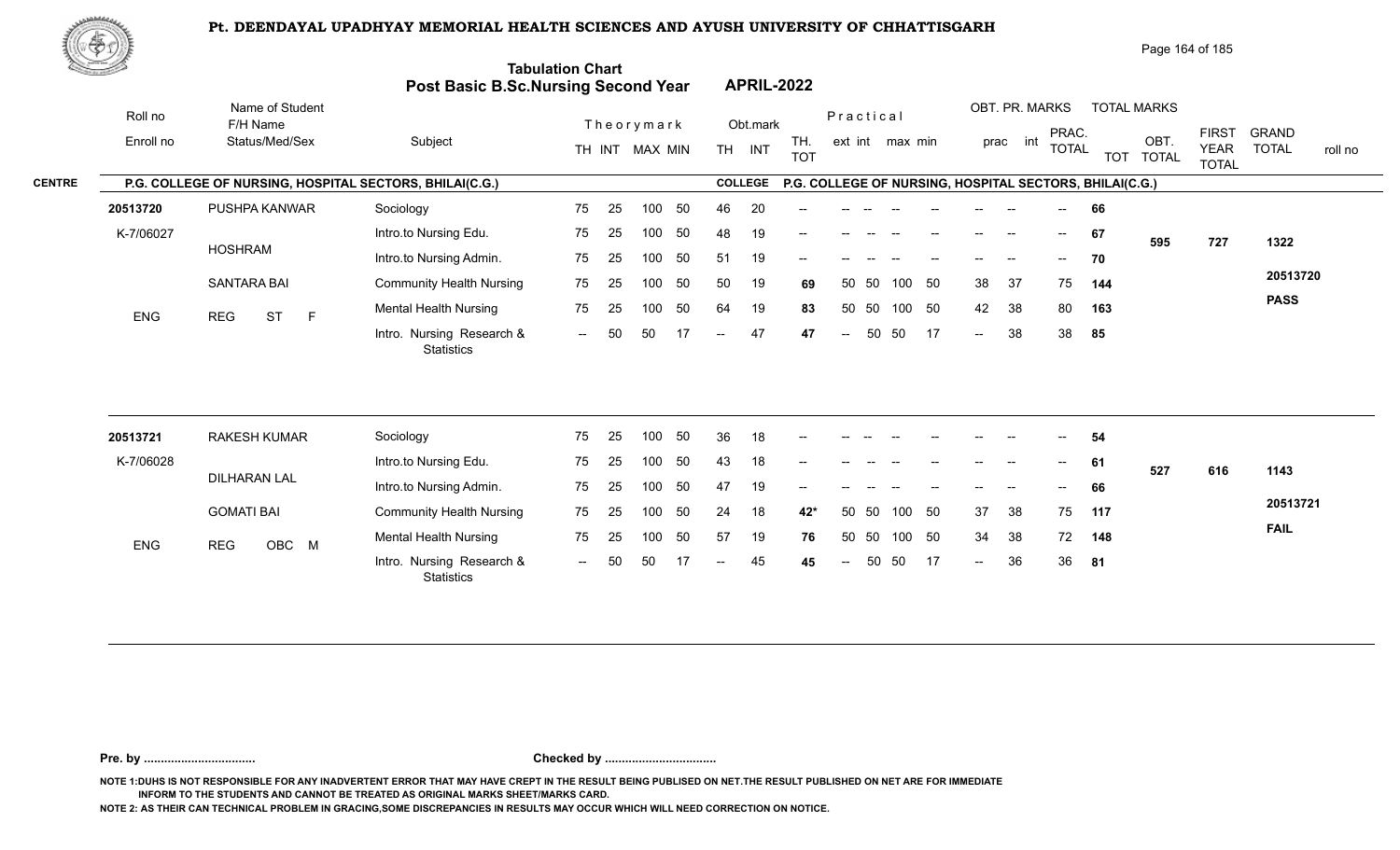

Page 165 of 185

| <u>Cardinal Co</u> |                                                         | Post Basic B.Sc.Nursing Second Year            | <b>Tabulation Chart</b> |    |                  |     |     |                | <b>APRIL-2022</b> |           |     |                 |     |                          |                |                                       |                                                         |                    |                             |                         |
|--------------------|---------------------------------------------------------|------------------------------------------------|-------------------------|----|------------------|-----|-----|----------------|-------------------|-----------|-----|-----------------|-----|--------------------------|----------------|---------------------------------------|---------------------------------------------------------|--------------------|-----------------------------|-------------------------|
| Roll no            | Name of Student<br>F/H Name                             |                                                |                         |    | Theorymark       |     |     | Obt.mark       |                   | Practical |     |                 |     |                          | OBT. PR. MARKS | PRAC.                                 |                                                         | <b>TOTAL MARKS</b> | <b>FIRST</b>                | <b>GRAND</b>            |
| Enroll no          | Status/Med/Sex                                          | Subject                                        |                         |    | TH INT MAX MIN   |     |     | TH INT         | TH.<br><b>TOT</b> |           |     | ext int max min |     |                          | prac int       | <b>TOTAL</b>                          |                                                         | OBT.<br>TOT TOTAL  | <b>YEAR</b><br><b>TOTAL</b> | <b>TOTAL</b><br>roll no |
|                    | P.G. COLLEGE OF NURSING, HOSPITAL SECTORS, BHILAI(C.G.) |                                                |                         |    |                  |     |     | <b>COLLEGE</b> |                   |           |     |                 |     |                          |                |                                       | P.G. COLLEGE OF NURSING, HOSPITAL SECTORS, BHILAI(C.G.) |                    |                             |                         |
| 20513722           | SHEFALI DAS                                             | Sociology                                      | 75                      | 25 | 100              | 50  | 51  | 18             |                   |           |     |                 |     |                          |                |                                       | 69                                                      |                    |                             |                         |
| K-7/06029          |                                                         | Intro.to Nursing Edu.                          | 75                      | 25 | 100              | 50  | 47  | 19             |                   |           |     |                 |     |                          |                | $\overline{\phantom{a}}$              | 66                                                      | 565                | 633                         | 1198                    |
|                    | <b>HEMRON DAS</b>                                       | Intro.to Nursing Admin.                        | 75                      | 25 | 100              | 50  | 45  | 18             | --                |           |     |                 |     |                          |                |                                       | 63                                                      |                    |                             |                         |
|                    | <b>SARITA DAS</b>                                       | <b>Community Health Nursing</b>                | 75                      | 25 | 100              | 50  | 39  | 18             | 57                | 50        | 50  | 100             | 50  | 38                       | 38             | 76                                    | 133                                                     |                    |                             | 20513722                |
| <b>ENG</b>         | <b>REG</b><br>GEN F                                     | <b>Mental Health Nursing</b>                   | 75                      | 25 | 100              | 50  | 63  | 19             | 82                | 50        | 50  | 100 50          |     | 34                       | 37             | 71                                    | 153                                                     |                    |                             | <b>PASS</b>             |
|                    |                                                         | Intro. Nursing Research &<br><b>Statistics</b> | $--$                    | 50 | 50               | -17 | $-$ | 44             | 44                | $ -$      | 50  | 50              | -17 | $\overline{\phantom{a}}$ | 37             | 37                                    | 81                                                      |                    |                             |                         |
| 20513723           | <b>SHIVANI</b>                                          | Sociology                                      | 75                      | 25 | 100              | 50  | 34  | 19             |                   |           |     |                 |     |                          |                |                                       | 53                                                      |                    |                             |                         |
| K-7/06030          |                                                         | Intro.to Nursing Edu.                          | 75                      | 25 | 100              | 50  | 37  | 18             |                   |           |     |                 |     |                          | --             | $\hspace{0.05cm}$ – $\hspace{0.05cm}$ | 55                                                      |                    |                             |                         |
|                    | <b>DEEPAK KUMAR</b>                                     | Intro.to Nursing Admin.                        | 75                      | 25 | 100 <sub>1</sub> | 50  | 39  | 19             | --                |           |     |                 |     |                          |                |                                       | 58                                                      | 512                | 608                         | 1120                    |
|                    | <b>MOHNEE</b>                                           | <b>Community Health Nursing</b>                | 75                      | 25 | 100              | 50  | 29  | 19             | 48*               | 50        | -50 | 100             | 50  | 34                       | 38             | 72                                    | 120                                                     |                    |                             | 20513723                |
|                    |                                                         | <b>Mental Health Nursing</b>                   | 75                      | 25 | 100              | 50  | 51  | 19             | 70                | 50        | 50  | 100             | 50  | 34                       | 38             | 72                                    | 142                                                     |                    |                             | <b>PASS</b>             |
| ENG                | GEN F<br><b>REG</b>                                     | Intro. Nursing Research &<br>Statistics        |                         |    |                  |     |     | 46             |                   |           | 50  | 50              | -17 | $\overline{\phantom{a}}$ | 38             | 38                                    | 84                                                      |                    |                             | <b>DC 02</b>            |

**Pre. by ................................. Checked by .................................**

**NOTE 1:DUHS IS NOT RESPONSIBLE FOR ANY INADVERTENT ERROR THAT MAY HAVE CREPT IN THE RESULT BEING PUBLISED ON NET.THE RESULT PUBLISHED ON NET ARE FOR IMMEDIATE INFORM TO THE STUDENTS AND CANNOT BE TREATED AS ORIGINAL MARKS SHEET/MARKS CARD.**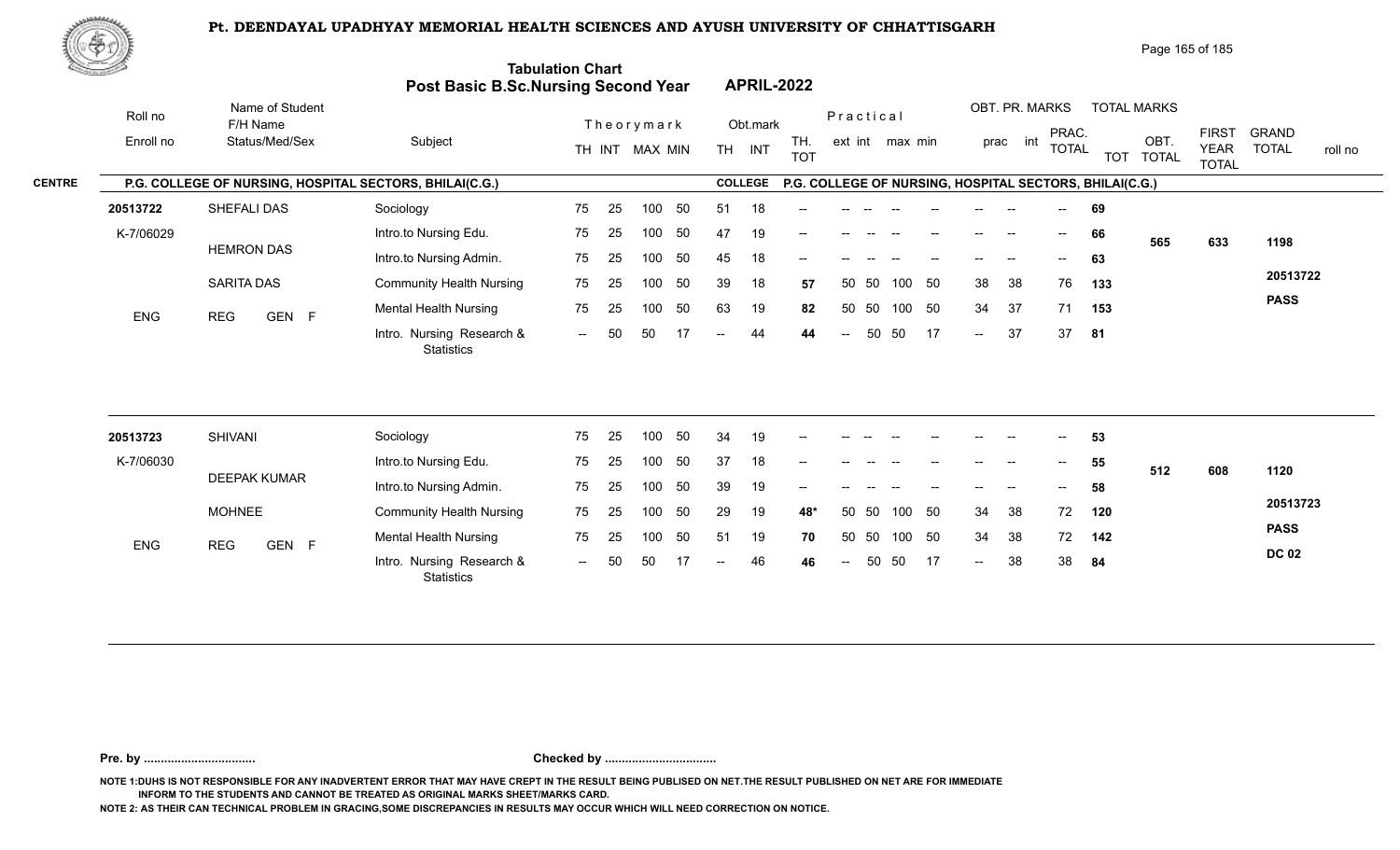

Page 166 of 185

| <u>Contraction of the Sea</u> |                                                         | Post Basic B.Sc.Nursing Second Year     | <b>Tabulation Chart</b> |    |                |                          |                | <b>APRIL-2022</b> |                  |           |                 |    |        |                |                                       |                                                         |                    |                             |                         |
|-------------------------------|---------------------------------------------------------|-----------------------------------------|-------------------------|----|----------------|--------------------------|----------------|-------------------|------------------|-----------|-----------------|----|--------|----------------|---------------------------------------|---------------------------------------------------------|--------------------|-----------------------------|-------------------------|
| Roll no                       | Name of Student<br>F/H Name                             |                                         |                         |    | Theorymark     |                          | Obt.mark       |                   |                  | Practical |                 |    |        | OBT. PR. MARKS | PRAC.                                 |                                                         | <b>TOTAL MARKS</b> | <b>FIRST</b>                | <b>GRAND</b>            |
| Enroll no                     | Status/Med/Sex                                          | Subject                                 |                         |    | TH INT MAX MIN |                          | TH INT         | TH.<br><b>TOT</b> |                  |           | ext int max min |    |        | int<br>prac    | <b>TOTAL</b>                          |                                                         | OBT.<br>TOT TOTAL  | <b>YEAR</b><br><b>TOTAL</b> | <b>TOTAL</b><br>roll no |
|                               | P.G. COLLEGE OF NURSING, HOSPITAL SECTORS, BHILAI(C.G.) |                                         |                         |    |                |                          | <b>COLLEGE</b> |                   |                  |           |                 |    |        |                |                                       | P.G. COLLEGE OF NURSING, HOSPITAL SECTORS, BHILAI(C.G.) |                    |                             |                         |
| 20513724                      | T. POOJA                                                | Sociology                               | 75                      | 25 | 100<br>50      | 34                       | 19             |                   |                  |           |                 |    |        |                | $--$                                  | 53                                                      |                    |                             |                         |
| K-7/06031                     |                                                         | Intro.to Nursing Edu.                   | 75                      | 25 | 50<br>100      | 38                       | 19             |                   |                  |           |                 |    |        |                | $--$                                  | 57                                                      | 521                | 624                         | 1145                    |
|                               | T. SUBBRARAO                                            | Intro.to Nursing Admin.                 | 75                      | 25 | 50<br>100      | 38                       | 19             | --                |                  |           |                 |    |        |                | $--$                                  | 57                                                      |                    |                             |                         |
|                               | T. BALA RAO                                             | <b>Community Health Nursing</b>         | 75                      | 25 | 50<br>100      | 34                       | 18             | 52                |                  | 50 50     | 100             | 50 | 39     | 39             | 78                                    | 130                                                     |                    |                             | 20513724                |
| ENG                           | <b>REG</b><br>GEN F                                     | <b>Mental Health Nursing</b>            | 75                      | 25 | 50<br>100      | 42                       | 19             | 61                | 50               | 50        | 100 50          |    | 40     | 37             | 77                                    | 138                                                     |                    |                             | <b>PASS</b>             |
|                               |                                                         | Intro. Nursing Research &<br>Statistics | $\sim$ $\sim$           | 50 | 50<br>17       | $--$                     | 47             | 47                | $\sim$           | 50        | 50              | 17 | $\sim$ | 39             | 39                                    | 86                                                      |                    |                             |                         |
|                               | <b>TEJESHWARI</b>                                       |                                         | 75                      | 25 | 50<br>100      | 32                       | 19             |                   |                  |           |                 |    |        |                |                                       |                                                         |                    |                             |                         |
| 20513725                      |                                                         | Sociology                               |                         |    |                |                          |                |                   |                  |           |                 |    |        |                |                                       | 51                                                      |                    |                             |                         |
| K-7/06032                     | FIRTU RAM SAHU                                          | Intro.to Nursing Edu.                   | 75                      | 25 | 50<br>100      | 35                       | 19             | --                |                  |           |                 |    |        |                | $\hspace{0.05cm}$ – $\hspace{0.05cm}$ | 54                                                      | 542                | 663                         | 1205                    |
|                               |                                                         | Intro.to Nursing Admin.                 | 75                      | 25 | 50<br>100      | 45                       | 20             |                   |                  |           |                 |    |        |                |                                       | 65                                                      |                    |                             | 20513725                |
|                               | SITA SAHU                                               | <b>Community Health Nursing</b>         | 75                      | 25 | 100<br>50      | 47                       | 18             | 65                |                  | 50 50     | 100             | 50 | 38     | 39             | 77                                    | 142                                                     |                    |                             | <b>PASS</b>             |
| ENG                           | <b>REG</b><br>OBC F                                     | <b>Mental Health Nursing</b>            | 75                      | 25 | 50<br>100      | 53                       | 18             | 71                |                  | 50 50     | 100 50          |    | 42     | 38             | 80                                    | 151                                                     |                    |                             |                         |
|                               |                                                         | Intro. Nursing Research &<br>Statistics | $\sim$                  | 50 | 50<br>17       | $\overline{\phantom{a}}$ | 41             | 41                | $\mathrel{{-}-}$ | 50        | 50              | 17 | $\sim$ | 38             | 38                                    | 79                                                      |                    |                             |                         |

**Pre. by ................................. Checked by .................................**

**NOTE 1:DUHS IS NOT RESPONSIBLE FOR ANY INADVERTENT ERROR THAT MAY HAVE CREPT IN THE RESULT BEING PUBLISED ON NET.THE RESULT PUBLISHED ON NET ARE FOR IMMEDIATE INFORM TO THE STUDENTS AND CANNOT BE TREATED AS ORIGINAL MARKS SHEET/MARKS CARD.**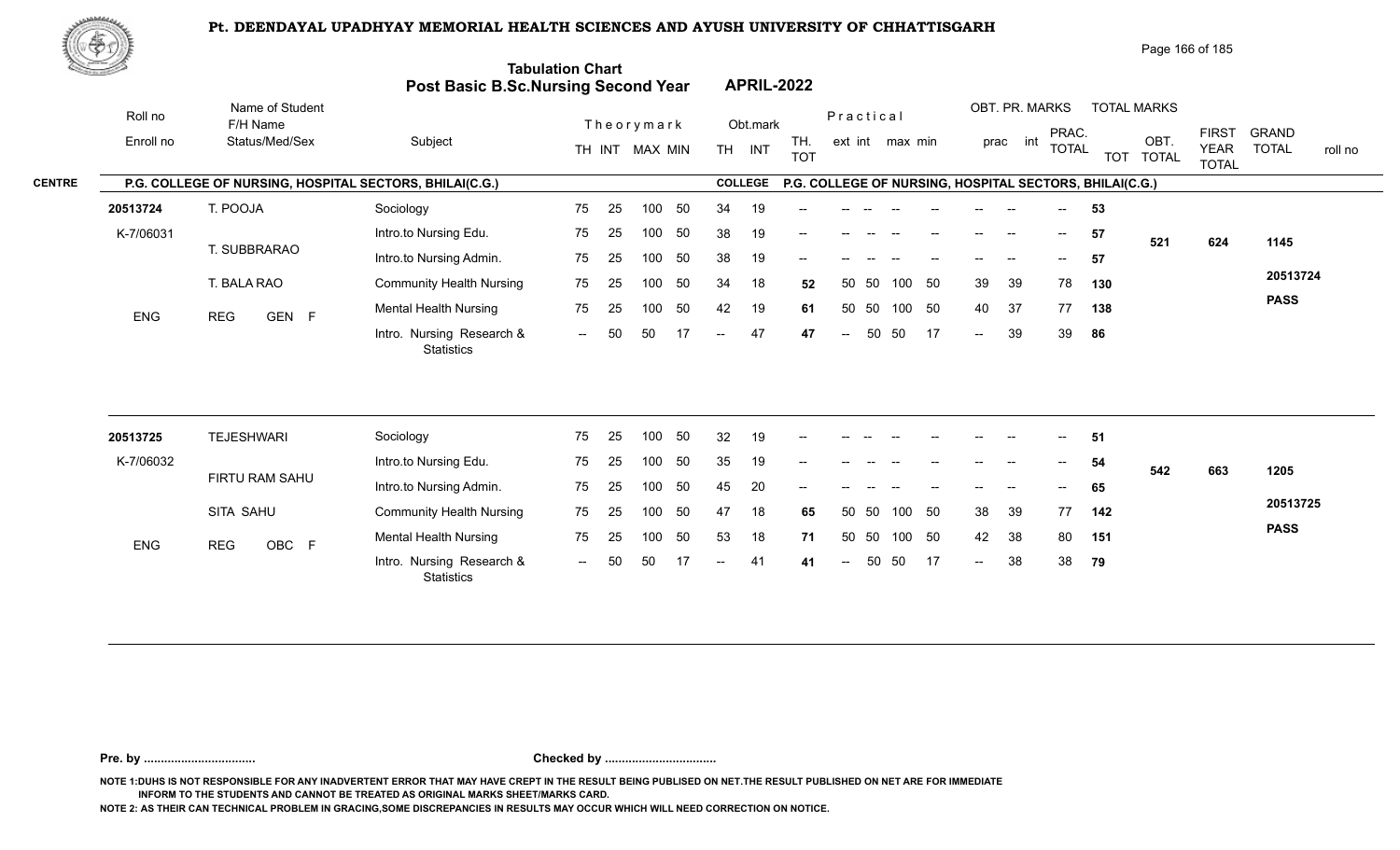

Page 167 of 185

|               | <u>Cardinal Co</u> |                                                         | <b>Post Basic B.Sc.Nursing Second Year</b>     | <b>Tabulation Chart</b> |     |                |    |                   |                | <b>APRIL-2022</b> |                          |            |                 |        |        |                |              |                                                         |                      |                             |              |         |
|---------------|--------------------|---------------------------------------------------------|------------------------------------------------|-------------------------|-----|----------------|----|-------------------|----------------|-------------------|--------------------------|------------|-----------------|--------|--------|----------------|--------------|---------------------------------------------------------|----------------------|-----------------------------|--------------|---------|
|               | Roll no            | Name of Student<br>F/H Name                             |                                                |                         |     | Theorymark     |    |                   | Obt.mark       |                   |                          | Practical  |                 |        |        | OBT. PR. MARKS | PRAC.        |                                                         | <b>TOTAL MARKS</b>   | <b>FIRST</b>                | <b>GRAND</b> |         |
|               | Enroll no          | Status/Med/Sex                                          | Subject                                        |                         |     | TH INT MAX MIN |    |                   | TH INT         | TH.<br><b>TOT</b> |                          |            | ext int max min |        |        | prac int       | <b>TOTAL</b> | <b>TOT</b>                                              | OBT.<br><b>TOTAL</b> | <b>YEAR</b><br><b>TOTAL</b> | <b>TOTAL</b> | roll no |
| <b>CENTRE</b> |                    | P.G. COLLEGE OF NURSING, HOSPITAL SECTORS, BHILAI(C.G.) |                                                |                         |     |                |    |                   | <b>COLLEGE</b> |                   |                          |            |                 |        |        |                |              | P.G. COLLEGE OF NURSING, HOSPITAL SECTORS, BHILAI(C.G.) |                      |                             |              |         |
|               | 20513726           | <b>THAKUR RAM</b>                                       | Sociology                                      | 75                      | 25  | 100            | 50 | 26                | 18             |                   |                          |            |                 |        |        |                |              | 44*                                                     |                      |                             |              |         |
|               | K-7/06033          |                                                         | Intro.to Nursing Edu.                          | 75                      | 25  | 100            | 50 | 37                | 18             |                   |                          |            |                 |        |        |                | $--$         | 55                                                      | 486                  | 591                         | 1077         |         |
|               |                    | <b>SANTOSH KUMAR</b>                                    | Intro.to Nursing Admin.                        | 75                      | 25  | 100            | 50 | 38                | 18             |                   |                          |            |                 |        |        |                |              | 56                                                      |                      |                             |              |         |
|               |                    | <b>NANDINI BAI</b>                                      | <b>Community Health Nursing</b>                | 75                      | 25  | 100            | 50 | 29                | 21             | 50                |                          | - 50<br>50 |                 | 100 50 | 33     | 37             | 70           | 120                                                     |                      |                             | 20513726     |         |
|               | ENG                | SC<br><b>REG</b><br>M                                   | <b>Mental Health Nursing</b>                   | 75                      | 25  | 100            | 50 | 47                | 19             | 66                |                          | 50 50      |                 | 100 50 | 33     | 36             | 69           | 135                                                     |                      |                             | <b>FAIL</b>  |         |
|               |                    |                                                         | Intro. Nursing Research &<br><b>Statistics</b> | $  \,$                  | 50  | 50             | 17 | $\overline{a}$    | 40             | 40                | $\overline{\phantom{a}}$ | 50         | 50              | -17    | $\sim$ | 36             | 36           | 76                                                      |                      |                             |              |         |
|               |                    |                                                         |                                                |                         |     |                |    |                   |                |                   |                          |            |                 |        |        |                |              |                                                         |                      |                             |              |         |
|               | 20513727           | <b>TIKESHWARI YADAV</b>                                 | Sociology                                      | 75                      | 25  | 100            | 50 | 48                | 20             |                   |                          |            |                 |        |        |                |              | 68                                                      |                      |                             |              |         |
|               | K-7/06034          |                                                         | Intro.to Nursing Edu.                          | 75                      | 25  | 100            | 50 | 43                | 20             |                   |                          |            |                 |        |        |                |              | 63                                                      | 571                  | 724                         | 1295         |         |
|               |                    | JANAK RAM YADAV                                         | Intro.to Nursing Admin.                        | 75                      | 25  | 100            | 50 | 44                | 20             |                   |                          |            |                 |        |        |                |              | 64                                                      |                      |                             |              |         |
|               |                    | <b>KAMINI</b>                                           | <b>Community Health Nursing</b>                | 75                      | 25  | 100            | 50 | 43                | 20             | 63                |                          | 50 50      | 100             | 50     | 37     | 39             | 76           | 139                                                     |                      |                             | 20513727     |         |
|               | <b>ENG</b>         | OBC F<br><b>REG</b>                                     | <b>Mental Health Nursing</b>                   | 75                      | 25  | 100            | 50 | 59                | 20             | 79                |                          | 50<br>50   |                 | 100 50 | 41     | 38             | 79           | 158                                                     |                      |                             | <b>PASS</b>  |         |
|               |                    |                                                         | Intro. Nursing Research &<br>Statistics        | $--$                    | -50 | 50             |    | $\qquad \qquad -$ | 42             | 42                | $\overline{\phantom{a}}$ | 50         | 50              | -17    | $\sim$ | 37             | 37           | 79                                                      |                      |                             |              |         |
|               |                    |                                                         |                                                |                         |     |                |    |                   |                |                   |                          |            |                 |        |        |                |              |                                                         |                      |                             |              |         |

**Pre. by ................................. Checked by .................................**

**NOTE 1:DUHS IS NOT RESPONSIBLE FOR ANY INADVERTENT ERROR THAT MAY HAVE CREPT IN THE RESULT BEING PUBLISED ON NET.THE RESULT PUBLISHED ON NET ARE FOR IMMEDIATE INFORM TO THE STUDENTS AND CANNOT BE TREATED AS ORIGINAL MARKS SHEET/MARKS CARD.**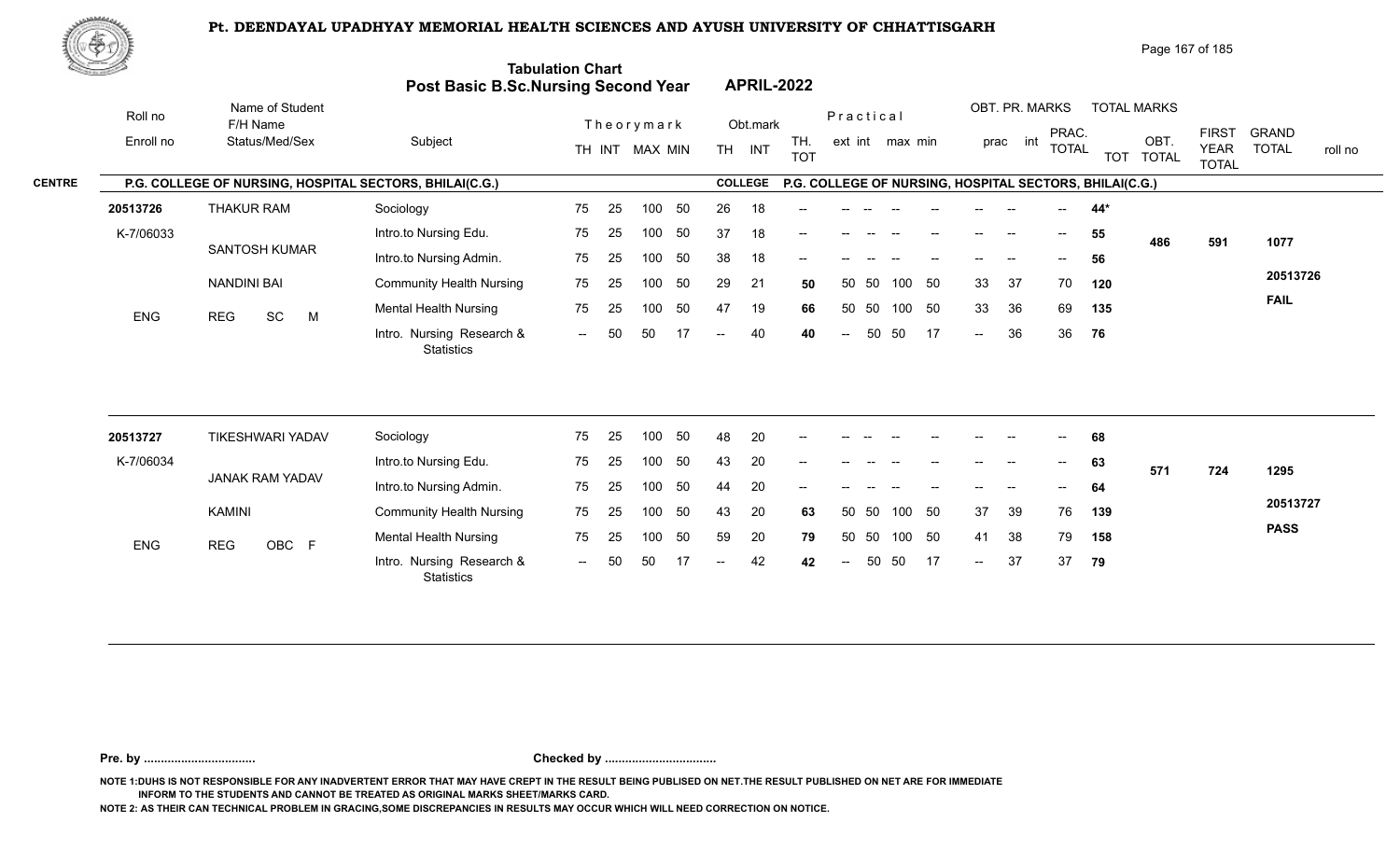

Page 168 of 185

| <u>Carl Common Common Common Common Common Common Common Common Common Common Common Common Common Common Commo<br/>Common Common Common Common Common Common Common Common Common Common Common Common Common Common Common Commo</u> |                                                         | Post Basic B.Sc.Nursing Second Year     | <b>Tabulation Chart</b> |    |                |     |      |                | <b>APRIL-2022</b>                                       |                          |       |                 |    |                            |                |                          |       |                    |                             |                         |
|----------------------------------------------------------------------------------------------------------------------------------------------------------------------------------------------------------------------------------------|---------------------------------------------------------|-----------------------------------------|-------------------------|----|----------------|-----|------|----------------|---------------------------------------------------------|--------------------------|-------|-----------------|----|----------------------------|----------------|--------------------------|-------|--------------------|-----------------------------|-------------------------|
| Roll no                                                                                                                                                                                                                                | Name of Student<br>F/H Name                             |                                         |                         |    | Theorymark     |     |      | Obt.mark       |                                                         | Practical                |       |                 |    |                            | OBT. PR. MARKS | PRAC.                    |       | <b>TOTAL MARKS</b> | <b>FIRST</b>                | <b>GRAND</b>            |
| Enroll no                                                                                                                                                                                                                              | Status/Med/Sex                                          | Subject                                 |                         |    | TH INT MAX MIN |     |      | TH INT         | TH.<br><b>TOT</b>                                       |                          |       | ext int max min |    |                            | prac int       | <b>TOTAL</b>             |       | OBT.<br>TOT TOTAL  | <b>YEAR</b><br><b>TOTAL</b> | <b>TOTAL</b><br>roll no |
|                                                                                                                                                                                                                                        | P.G. COLLEGE OF NURSING, HOSPITAL SECTORS, BHILAI(C.G.) |                                         |                         |    |                |     |      | <b>COLLEGE</b> | P.G. COLLEGE OF NURSING, HOSPITAL SECTORS, BHILAI(C.G.) |                          |       |                 |    |                            |                |                          |       |                    |                             |                         |
| 20513728                                                                                                                                                                                                                               | <b>USHA KUMARI</b>                                      | Sociology                               | 75                      | 25 | 100            | 50  | 27   | 19             |                                                         |                          |       |                 |    |                            |                |                          | 46*   |                    |                             |                         |
| K-7/06035                                                                                                                                                                                                                              |                                                         | Intro.to Nursing Edu.                   | 75                      | 25 | 100            | 50  | 30   | 20             |                                                         |                          |       |                 |    |                            |                | $--$                     | 50    | 479                | 634                         | 1113                    |
|                                                                                                                                                                                                                                        | <b>SONU RAM</b>                                         | Intro.to Nursing Admin.                 | 75                      | 25 | 100            | 50  | 38   | 19             | --                                                      |                          |       |                 |    |                            |                | $\overline{\phantom{a}}$ | 57    |                    |                             |                         |
|                                                                                                                                                                                                                                        | PARVTI BAI                                              | <b>Community Health Nursing</b>         | 75                      | 25 | 100            | 50  | 29   | 21             | 50                                                      |                          | 50 50 | 100 50          |    | 39                         | 36             | 75                       | 125   |                    |                             | 20513728                |
| <b>ENG</b>                                                                                                                                                                                                                             | OBC F<br><b>REG</b>                                     | <b>Mental Health Nursing</b>            | 75                      | 25 | 100            | 50  | 34   | 19             | 53                                                      |                          | 50 50 | 100 50          |    | 33                         | 38             | 71                       | 124   |                    |                             | <b>PASS</b>             |
|                                                                                                                                                                                                                                        |                                                         | Intro. Nursing Research &<br>Statistics | $\sim$ $\sim$           | 50 | 50             | -17 | $-$  | 40             | 40                                                      | $\overline{a}$           | 50    | 50              | 17 | $\overline{a}$             | 37             |                          | 37 77 |                    |                             | <b>DC 04</b>            |
| 20513729                                                                                                                                                                                                                               | UTTRA NAG                                               | Sociology                               | 75                      | 25 | 100            | 50  | 41   | 18             |                                                         |                          |       |                 |    |                            |                |                          | 59    |                    |                             |                         |
| K-7/06036                                                                                                                                                                                                                              |                                                         | Intro.to Nursing Edu.                   | 75                      | 25 | 100            | 50  | 43   | 18             |                                                         |                          |       |                 |    |                            |                |                          | 61    |                    |                             |                         |
|                                                                                                                                                                                                                                        | <b>CHAMAN LAL NAG</b>                                   | Intro.to Nursing Admin.                 | 75                      | 25 | 100            | 50  | 47   | 18             |                                                         |                          |       |                 |    |                            |                |                          |       | 531                | 648                         | 1179                    |
|                                                                                                                                                                                                                                        |                                                         |                                         |                         |    |                | 50  |      |                |                                                         |                          | 50 50 | 100 50          |    |                            |                | $\overline{\phantom{a}}$ | 65    |                    |                             | 20513729                |
|                                                                                                                                                                                                                                        | <b>BELSI BAI NAG</b>                                    | <b>Community Health Nursing</b>         | 75                      | 25 | 100            |     | 35   | 18             | 53                                                      |                          |       |                 |    | 33                         | 36             | 69                       | 122   |                    |                             | <b>PASS</b>             |
| <b>ENG</b>                                                                                                                                                                                                                             | SC<br>F<br><b>REG</b>                                   | <b>Mental Health Nursing</b>            | 75                      | 25 | 100            | 50  | 55   | 19             | 74                                                      |                          | 50 50 | 100 50          |    | 32                         | 38             | 70                       | 144   |                    |                             |                         |
|                                                                                                                                                                                                                                        |                                                         | Intro. Nursing Research &<br>Statistics | $\sim$ $\sim$           | 50 | 50             | -17 | $--$ | 43             | 43                                                      | $\overline{\phantom{a}}$ | 50    | 50              | 17 | $\mathcal{L}(\mathcal{L})$ | 37             | 37                       | 80    |                    |                             |                         |

**Pre. by ................................. Checked by .................................**

**NOTE 1:DUHS IS NOT RESPONSIBLE FOR ANY INADVERTENT ERROR THAT MAY HAVE CREPT IN THE RESULT BEING PUBLISED ON NET.THE RESULT PUBLISHED ON NET ARE FOR IMMEDIATE INFORM TO THE STUDENTS AND CANNOT BE TREATED AS ORIGINAL MARKS SHEET/MARKS CARD.**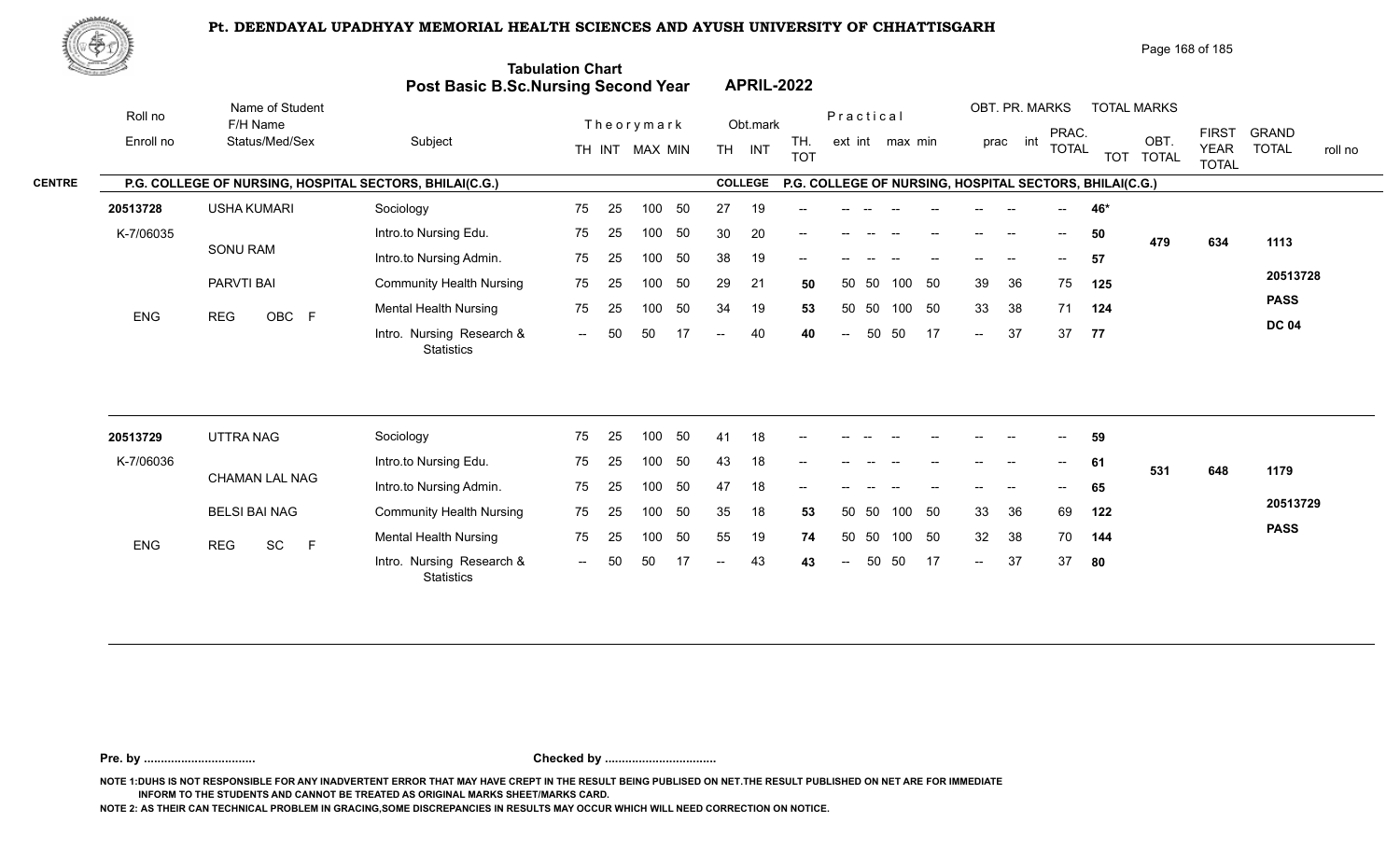

Page 169 of 185

|               | di San San San Sala |                                                         | <b>Post Basic B.Sc.Nursing Second Year</b> | <b>Tabulation Chart</b>   | <b>APRIL-2022</b>                     |                              |                                                                  |                                                        |
|---------------|---------------------|---------------------------------------------------------|--------------------------------------------|---------------------------|---------------------------------------|------------------------------|------------------------------------------------------------------|--------------------------------------------------------|
|               | Roll no             | Name of Student<br>F/H Name                             |                                            | Theorymark                | Obt.mark                              | Practical                    | OBT. PR. MARKS<br><b>TOTAL MARKS</b><br>PRAC.                    | <b>FIRST</b><br><b>GRAND</b>                           |
|               | Enroll no           | Status/Med/Sex                                          | Subject                                    | TH INT MAX MIN            | TH.<br><b>TH</b><br>INT<br><b>TOT</b> | ext int max min              | OBT<br>int<br>prac<br><b>TOTAL</b><br><b>TOT</b><br><b>TOTAL</b> | <b>TOTAL</b><br><b>YEAR</b><br>roll no<br><b>TOTAL</b> |
| <b>CENTRE</b> |                     | P.G. COLLEGE OF NURSING, HOSPITAL SECTORS, BHILAI(C.G.) |                                            |                           | <b>COLLEGE</b>                        |                              | P.G. COLLEGE OF NURSING, HOSPITAL SECTORS, BHILAI(C.G.)          |                                                        |
|               | 20513730            | YOGITA                                                  | Sociology                                  | 25<br>75<br>-50<br>100    | 19<br>44<br>$--$                      |                              | 63                                                               |                                                        |
|               | K-7/06037           |                                                         | Intro.to Nursing Edu.                      | 25<br>50<br>75<br>100     | 42<br>18<br>$\qquad \qquad -$         |                              | 60<br>$\hspace{0.05cm}$<br>$- -$<br>529                          | 617<br>1146                                            |
|               |                     | TILAK RAM SEN                                           | Intro.to Nursing Admin.                    | 50<br>75<br>100<br>-25    | 18<br>44<br>$- -$                     |                              | 62                                                               |                                                        |
|               |                     | <b>RAMHIN SEN</b>                                       | <b>Community Health Nursing</b>            | 50<br>75<br>25<br>100     | 27<br>18<br>45*                       | 50<br>50 50<br>100           | 36<br>38<br>74<br>119                                            | 20513730                                               |
|               | <b>ENG</b>          | OBC F<br><b>REG</b>                                     | <b>Mental Health Nursing</b>               | 50<br>75<br>100<br>25     | 53<br>19<br>72                        | 50 50<br>50<br>100           | 37<br>33<br>70<br>142                                            | <b>PASS</b>                                            |
|               |                     |                                                         | Intro. Nursing Research &<br>Statistics    | 17<br>-50<br>50<br>$  \,$ | 46<br>46<br>$--$                      | 50<br>17<br>50<br>$\sim$ $-$ | 37<br>37<br>83<br>$\sim$                                         | <b>DC 05</b>                                           |
|               |                     |                                                         |                                            |                           |                                       |                              |                                                                  |                                                        |

**Pre. by ................................. Checked by .................................**

**NOTE 1:DUHS IS NOT RESPONSIBLE FOR ANY INADVERTENT ERROR THAT MAY HAVE CREPT IN THE RESULT BEING PUBLISED ON NET.THE RESULT PUBLISHED ON NET ARE FOR IMMEDIATE INFORM TO THE STUDENTS AND CANNOT BE TREATED AS ORIGINAL MARKS SHEET/MARKS CARD.**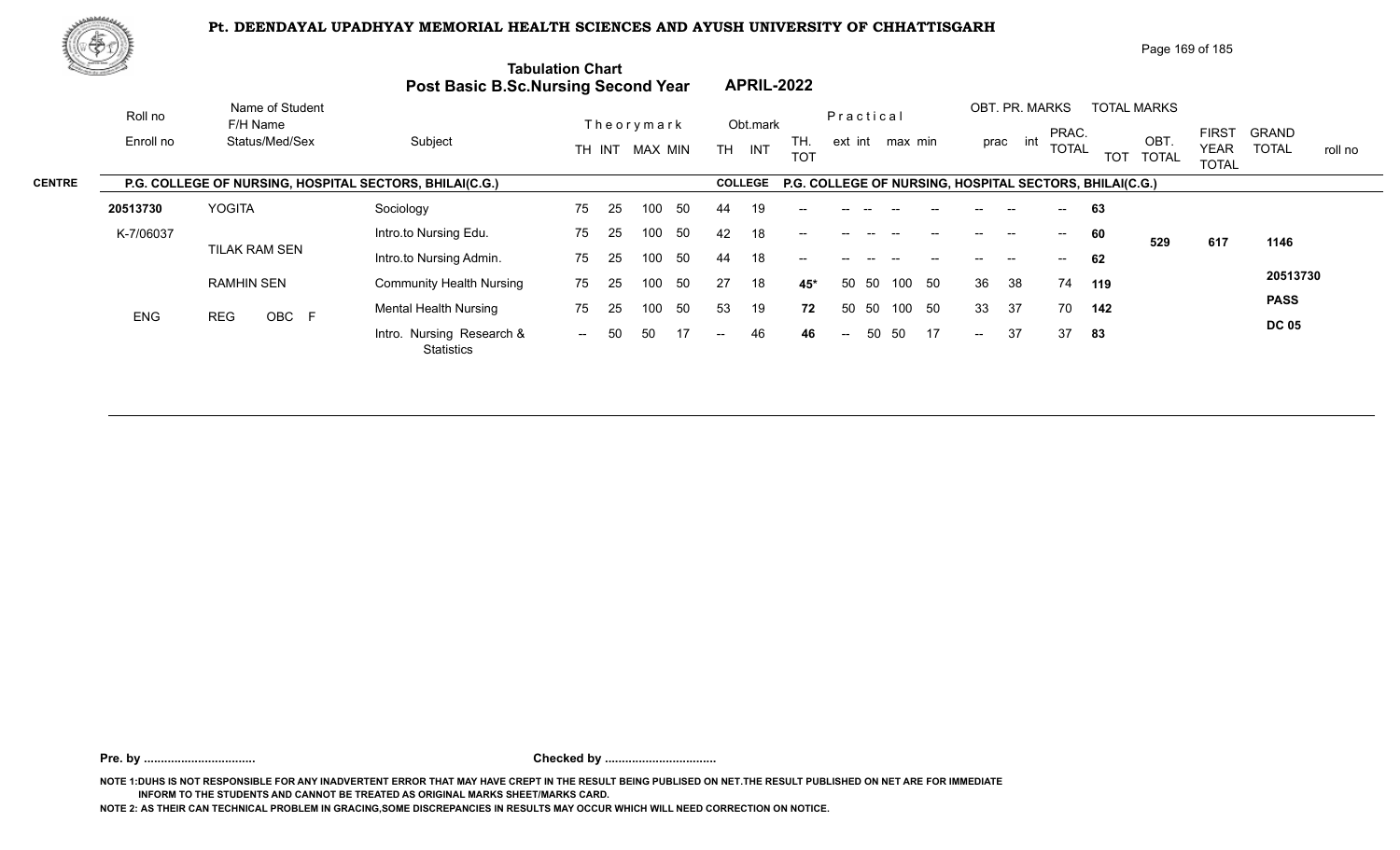

Page 170 of 185

|               | <u>the community of the </u> |                                                         | <b>Post Basic B.Sc.Nursing Second Year</b> | <b>Tabulation Chart</b> |     |                |                   | <b>APRIL-2022</b>                              |                   |      |                                                 |           |         |          |                                       |                          |            |                      |                                             |              |         |
|---------------|------------------------------|---------------------------------------------------------|--------------------------------------------|-------------------------|-----|----------------|-------------------|------------------------------------------------|-------------------|------|-------------------------------------------------|-----------|---------|----------|---------------------------------------|--------------------------|------------|----------------------|---------------------------------------------|--------------|---------|
|               | Roll no                      | Name of Student<br>F/H Name                             |                                            |                         |     | Theorymark     |                   | Obt.mark                                       |                   |      | Practical                                       |           |         |          | OBT. PR. MARKS                        |                          |            | <b>TOTAL MARKS</b>   |                                             | <b>GRAND</b> |         |
|               | Enroll no                    | Status/Med/Sex                                          | Subject                                    |                         |     | TH INT MAX MIN | <b>TH</b>         | INT                                            | TH.<br><b>TOT</b> |      | ext int max min                                 |           |         | prac     | int                                   | PRAC.<br><b>TOTAL</b>    | <b>TOT</b> | OBT.<br><b>TOTAL</b> | <b>FIRST</b><br><b>YEAR</b><br><b>TOTAL</b> | <b>TOTAL</b> | roll no |
| <b>CENTRE</b> |                              | P.G. COLLEGE OF NURSING, HOSPITAL SECTORS, BHILAI(C.G.) |                                            |                         |     |                |                   | <b>COLLEGE</b>                                 |                   |      | <b>RASTOGI COLLEGE OF NURSING, BHILAI(C.G.)</b> |           |         |          |                                       |                          |            |                      |                                             |              |         |
|               | 17513526                     | MEGHA BANDE                                             | Sociology                                  | 75                      | -25 | -50<br>100     | $- -$             | -- --                                          |                   |      |                                                 |           | $--$    | --       |                                       | $\overline{\phantom{a}}$ | 56 C       |                      |                                             |              |         |
|               | H-7/05407                    |                                                         | Intro.to Nursing Edu.                      | 75                      | -25 | -50<br>100     |                   |                                                |                   |      |                                                 |           |         |          | $\hspace{0.05cm}$ – $\hspace{0.05cm}$ |                          | 50 C       | 457                  | 584                                         | 1041         |         |
|               |                              | <b>GHANSHYAM PRASAD</b>                                 | Intro.to Nursing Admin.                    | 75                      | -25 | - 50<br>100    | $\qquad \qquad -$ |                                                |                   |      |                                                 |           |         |          |                                       | $\overline{\phantom{a}}$ | 51 C       |                      |                                             |              |         |
|               |                              | KAMLESHWARI                                             | <b>Community Health Nursing</b>            | 75                      | -25 | 50<br>100      | 18                | 16                                             | $34*$             |      | -50<br>50                                       | 50<br>100 |         | 37<br>38 |                                       | 75                       | 109        |                      |                                             | 17513526     |         |
|               | <b>ENG</b>                   | GEN F<br>SUPPL                                          | <b>Mental Health Nursing</b>               | 75                      | 25  | -50<br>100     | $- -$             |                                                |                   |      | 50 50                                           | 100 50    | $-$     |          | <b>Contract Contract</b>              |                          | 127 C      |                      |                                             | <b>FAIL</b>  |         |
|               |                              |                                                         | Intro. Nursing Research &<br>Statistics    | $\sim$ $\sim$           | 50  | 50             | $--$              | $\hspace{0.1mm}-\hspace{0.1mm}-\hspace{0.1mm}$ | $\sim$            | $--$ | 50<br>50                                        | 17        | $- -$ . | $\sim$   |                                       | $\overline{\phantom{a}}$ | 64 C       |                      |                                             |              |         |

| 17513532   | <b>REENA KUMARI</b>                  | Sociology                                      | 75     | 25  | 100 | .50 | --    | -- --                                                                                                                                                                                                                                                                                                                                                                                        |        |                |       |              |       |               |       | $--$                                   | 67 C  |     |     |             |
|------------|--------------------------------------|------------------------------------------------|--------|-----|-----|-----|-------|----------------------------------------------------------------------------------------------------------------------------------------------------------------------------------------------------------------------------------------------------------------------------------------------------------------------------------------------------------------------------------------------|--------|----------------|-------|--------------|-------|---------------|-------|----------------------------------------|-------|-----|-----|-------------|
| H-7/05416  |                                      | Intro.to Nursing Edu.                          | 75     | 25  | 100 | -50 | --    |                                                                                                                                                                                                                                                                                                                                                                                              | $- -$  |                |       |              | $-$   | $- -$         | $- -$ | $\hspace{0.1em} \ldots \hspace{0.1em}$ | 55 C  | 511 | 601 | 1112        |
|            | <b>GANGA PRASAD</b><br><b>SHARMA</b> | Intro.to Nursing Admin.                        | 75     | 25  | 100 | .50 | $- -$ | $--- - - - -$                                                                                                                                                                                                                                                                                                                                                                                | $- -$  | $- -$          |       |              | $- -$ | $- -$         | $- -$ | $\mathcal{L}_{\mathcal{L}}$            | 55 C  |     |     |             |
|            | SABIA SHARMA                         | <b>Community Health Nursing</b>                | 75     | 25  | 100 | 50  | $- -$ | $\frac{1}{2} \frac{1}{2} \frac{1}{2} \frac{1}{2} \frac{1}{2} \frac{1}{2} \frac{1}{2} \frac{1}{2} \frac{1}{2} \frac{1}{2} \frac{1}{2} \frac{1}{2} \frac{1}{2} \frac{1}{2} \frac{1}{2} \frac{1}{2} \frac{1}{2} \frac{1}{2} \frac{1}{2} \frac{1}{2} \frac{1}{2} \frac{1}{2} \frac{1}{2} \frac{1}{2} \frac{1}{2} \frac{1}{2} \frac{1}{2} \frac{1}{2} \frac{1}{2} \frac{1}{2} \frac{1}{2} \frac{$ |        |                |       | 50 50 100 50 |       | $-$           |       |                                        | 117 C |     |     | 17513532    |
| <b>ENG</b> | OBC F<br><b>SUPPL</b>                | <b>Mental Health Nursing</b>                   | 75     | -25 | 100 | -50 | 57    | 17                                                                                                                                                                                                                                                                                                                                                                                           | 74     |                | 50 50 | 100 50       |       | 35            | 37    | 72                                     | 146   |     |     | <b>PASS</b> |
|            |                                      | Intro. Nursing Research &<br><b>Statistics</b> | $\sim$ | 50  | 50  |     | $- -$ | $  \,$                                                                                                                                                                                                                                                                                                                                                                                       | $\sim$ | $\overline{a}$ |       | 50 50        |       | $\sim$ $\sim$ | $- -$ | $\sim$                                 | 71 C  |     |     |             |

**Pre. by ................................. Checked by .................................**

**NOTE 1:DUHS IS NOT RESPONSIBLE FOR ANY INADVERTENT ERROR THAT MAY HAVE CREPT IN THE RESULT BEING PUBLISED ON NET.THE RESULT PUBLISHED ON NET ARE FOR IMMEDIATE INFORM TO THE STUDENTS AND CANNOT BE TREATED AS ORIGINAL MARKS SHEET/MARKS CARD.**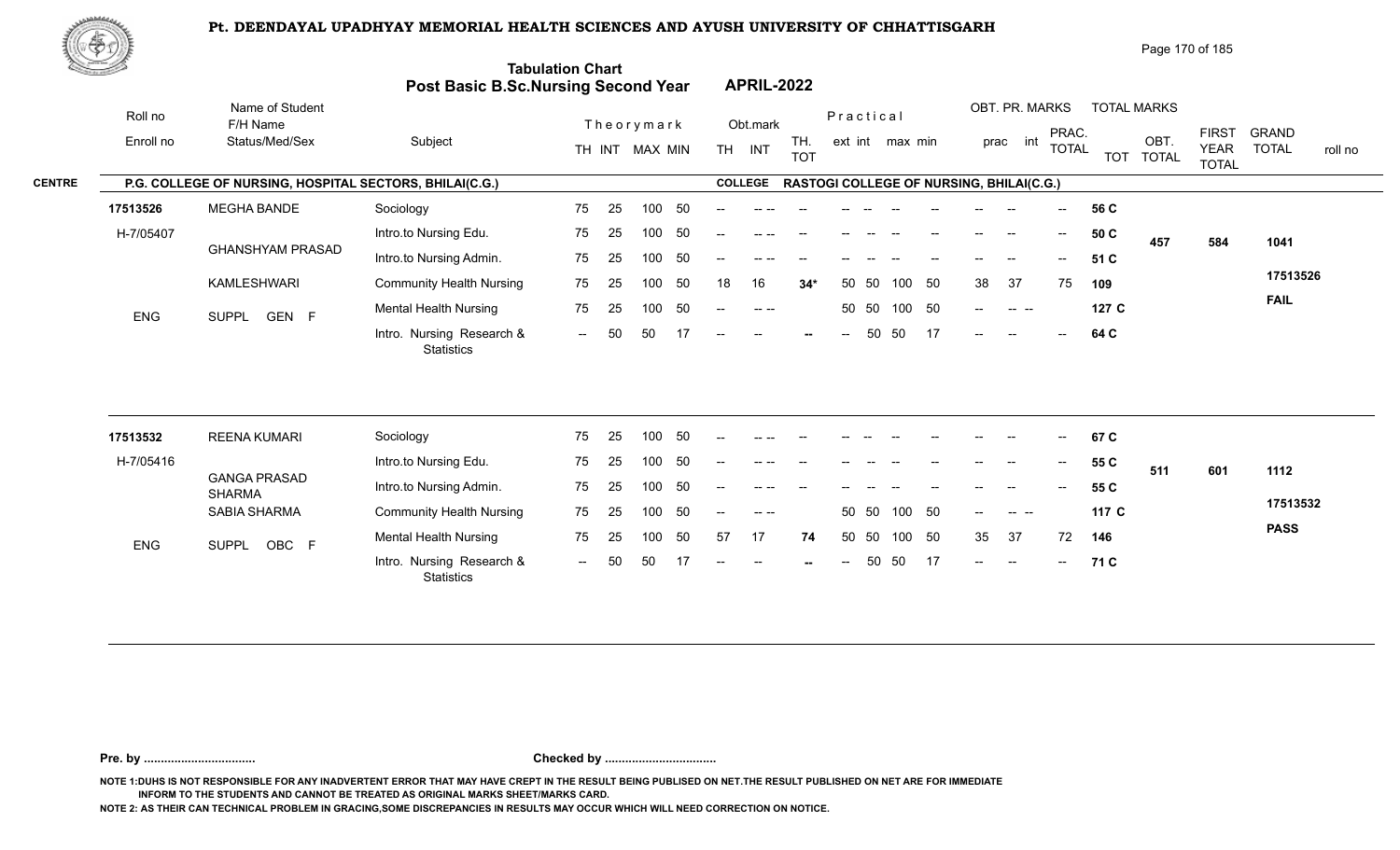

| Page 171 of 185 |  |
|-----------------|--|
|-----------------|--|

| SS A       |                                                         | <b>Post Basic B.Sc.Nursing Second Year</b> | <b>Tabulation Chart</b> |    |                |    |                          | <b>APRIL-2022</b> |                   |                          |           |                 |        |                                                 |                          |                          |       |                    |                             |              |         |
|------------|---------------------------------------------------------|--------------------------------------------|-------------------------|----|----------------|----|--------------------------|-------------------|-------------------|--------------------------|-----------|-----------------|--------|-------------------------------------------------|--------------------------|--------------------------|-------|--------------------|-----------------------------|--------------|---------|
| Roll no    | Name of Student<br>F/H Name                             |                                            |                         |    | Theorymark     |    |                          | Obt.mark          |                   |                          | Practical |                 |        |                                                 |                          | OBT. PR. MARKS<br>PRAC.  |       | <b>TOTAL MARKS</b> | <b>FIRST</b>                | <b>GRAND</b> |         |
| Enroll no  | Status/Med/Sex                                          | Subject                                    |                         |    | TH INT MAX MIN |    |                          | TH INT            | TH.<br><b>TOT</b> |                          |           | ext int max min |        |                                                 | int<br>prac              | <b>TOTAL</b>             |       | OBT.<br>TOT TOTAL  | <b>YEAR</b><br><b>TOTAL</b> | <b>TOTAL</b> | roll no |
|            | P.G. COLLEGE OF NURSING, HOSPITAL SECTORS, BHILAI(C.G.) |                                            |                         |    |                |    |                          | <b>COLLEGE</b>    |                   |                          |           |                 |        | <b>RASTOGI COLLEGE OF NURSING, BHILAI(C.G.)</b> |                          |                          |       |                    |                             |              |         |
| 17513535   | <b>SWATI SIMANKER</b>                                   | Sociology                                  | 75                      | 25 | 100            | 50 | $\overline{\phantom{a}}$ | -- --             |                   |                          |           |                 |        |                                                 |                          | $\overline{\phantom{a}}$ | 53 C  |                    |                             |              |         |
| H-7/05421  |                                                         | Intro.to Nursing Edu.                      | 75                      | 25 | 100            | 50 |                          |                   |                   |                          |           |                 |        |                                                 | $\overline{\phantom{a}}$ | $--$                     | 58 C  | 510                | 593                         | 1103         |         |
|            | <b>TULARAM SIMANKER</b>                                 | Intro.to Nursing Admin.                    | 75                      | 25 | 100            | 50 | $--$                     | -- --             |                   |                          |           |                 |        |                                                 |                          | $--$                     | 55 C  |                    |                             |              |         |
|            | PUSHPA SIMANKER                                         | <b>Community Health Nursing</b>            | 75                      | 25 | 100            | 50 | $\frac{1}{2}$            | $\sim$ $\sim$     |                   |                          | 50 50     |                 | 100 50 | $--$                                            | المسترات المسترات        |                          | 130 C |                    |                             | 17513535     |         |
| <b>ENG</b> | F<br>SUPPL SC                                           | <b>Mental Health Nursing</b>               | 75                      | 25 | 100            | 50 | 48                       | 20                | 68                |                          | 50 50     | 100             | 50     | 37                                              | 37                       | 74                       | 142   |                    |                             | <b>PASS</b>  |         |
|            |                                                         | Intro. Nursing Research &<br>Statistics    | $  \,$                  | 50 | 50             | 17 | $--$                     | $\sim$            |                   | $\overline{\phantom{a}}$ | 50        | 50              | 17     | $\frac{1}{2}$ and $\frac{1}{2}$                 | $-$                      | $- \,$                   | 72 C  |                    |                             |              |         |

| 18514104   | M SWATI SONI        | Sociology                                      | 75     | -25  | 100 | -50 | -41            | 18 | $\sim$                   |               | $\mathcal{L}_{\text{max}}$ , and $\mathcal{L}_{\text{max}}$ | <b>Contract Contract</b> | $\hspace{0.05cm} \textbf{--}$ | $\sim$                   | $\sim$ | $\sim$     | 59  |     |     |             |
|------------|---------------------|------------------------------------------------|--------|------|-----|-----|----------------|----|--------------------------|---------------|-------------------------------------------------------------|--------------------------|-------------------------------|--------------------------|--------|------------|-----|-----|-----|-------------|
| I-7/06454  |                     | Intro.to Nursing Edu.                          | 75     | - 25 | 100 | -50 | 38             | 18 | $\overline{\phantom{a}}$ | $\sim$        |                                                             |                          | $\overline{\phantom{a}}$      | $--$                     | $- -$  | $\sim$     | 56  | 525 | 649 | 1174        |
|            | M PRASAD RAO        | Intro.to Nursing Admin.                        | 75     | -25  | 100 | -50 | 43             | 18 | $- -$                    | $--$          |                                                             | $\sim$                   | $- -$                         | $\overline{\phantom{a}}$ | $- -$  | $\sim$ $-$ | 61  |     |     |             |
|            | M LAXMI RAO SONI    | <b>Community Health Nursing</b>                | 75     | -25  | 100 | -50 | 45             | 19 | 64                       |               | 50 50                                                       | 100 50                   |                               | 38                       | -38    | 76         | 140 |     |     | 18514104    |
| <b>ENG</b> | <b>REG</b><br>GEN F | <b>Mental Health Nursing</b>                   | 75     | -25  | 100 | -50 | 43             | 18 | 61                       |               | 50 50                                                       | 100                      | - 50                          | 34                       | -39    | 73         | 134 |     |     | <b>PASS</b> |
|            |                     | Intro. Nursing Research &<br><b>Statistics</b> | $\sim$ | -50  | -50 | 17  | $\overline{a}$ | 37 | 37                       | $\sim$ $\sim$ | 50                                                          | -50                      | - 17                          | $\mathbf{u}$             | 38     | 38         | 75  |     |     |             |

**Pre. by ................................. Checked by .................................**

**NOTE 1:DUHS IS NOT RESPONSIBLE FOR ANY INADVERTENT ERROR THAT MAY HAVE CREPT IN THE RESULT BEING PUBLISED ON NET.THE RESULT PUBLISHED ON NET ARE FOR IMMEDIATE INFORM TO THE STUDENTS AND CANNOT BE TREATED AS ORIGINAL MARKS SHEET/MARKS CARD.**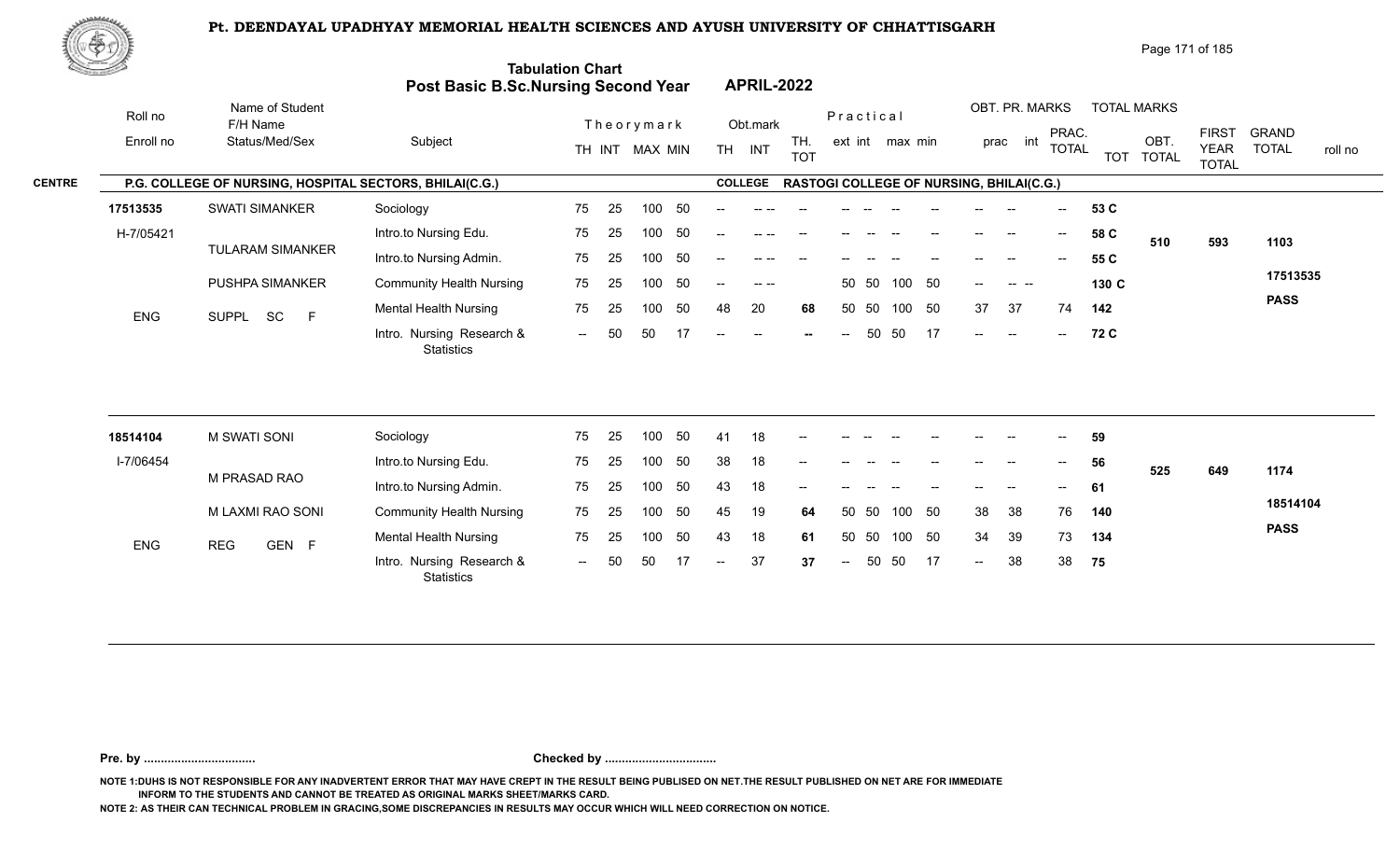

Page 172 of 185

| <u>Cardinal Co</u> |            |                                                         | Post Basic B.Sc.Nursing Second Year     | <b>Tabulation Chart</b> |    |                |    |     |                | <b>APRIL-2022</b>                               |                          |       |                 |        |        |                          |              |     |                    |                             |              |         |
|--------------------|------------|---------------------------------------------------------|-----------------------------------------|-------------------------|----|----------------|----|-----|----------------|-------------------------------------------------|--------------------------|-------|-----------------|--------|--------|--------------------------|--------------|-----|--------------------|-----------------------------|--------------|---------|
|                    | Roll no    | Name of Student<br>F/H Name                             |                                         |                         |    | Theorymark     |    |     | Obt.mark       |                                                 | Practical                |       |                 |        |        | OBT. PR. MARKS           | PRAC.        |     | <b>TOTAL MARKS</b> | <b>FIRST</b>                | <b>GRAND</b> |         |
|                    | Enroll no  | Status/Med/Sex                                          | Subject                                 |                         |    | TH INT MAX MIN |    |     | TH INT         | TH.<br><b>TOT</b>                               |                          |       | ext int max min |        |        | prac int                 | <b>TOTAL</b> |     | OBT.<br>TOT TOTAL  | <b>YEAR</b><br><b>TOTAL</b> | <b>TOTAL</b> | roll no |
| <b>CENTRE</b>      |            | P.G. COLLEGE OF NURSING, HOSPITAL SECTORS, BHILAI(C.G.) |                                         |                         |    |                |    |     | <b>COLLEGE</b> | <b>RASTOGI COLLEGE OF NURSING, BHILAI(C.G.)</b> |                          |       |                 |        |        |                          |              |     |                    |                             |              |         |
|                    | 19513948   | ANIMA KERKETTA                                          | Sociology                               | 75                      | 25 | 100            | 50 | 26  | 19             |                                                 |                          |       |                 |        |        |                          |              | 45* |                    |                             |              |         |
|                    | J-7/05690  |                                                         | Intro.to Nursing Edu.                   | 75                      | 25 | 100            | 50 | 35  | 18             |                                                 |                          |       |                 |        |        |                          | $--$         | 53  | 483                | 582                         | 1065         |         |
|                    |            | <b>AMRIT KERKETTA</b>                                   | Intro.to Nursing Admin.                 | 75                      | 25 | 100            | 50 | 31  | 18             | --                                              |                          |       |                 |        |        | $\overline{\phantom{a}}$ | $-$          | 49* |                    |                             |              |         |
|                    |            | PHULMANI KERKETTA                                       | <b>Community Health Nursing</b>         | 75                      | 25 | 100            | 50 | 28  | 19             | 47*                                             | 50                       | 50    | 100             | 50     | 39     | 38                       | 77           | 124 |                    |                             | 19513948     |         |
|                    | <b>ENG</b> | <b>ST</b><br>$\mathsf{F}$<br><b>REG</b>                 | <b>Mental Health Nursing</b>            | 75                      | 25 | 100            | 50 | 43  | 18             | 61                                              | 50                       | 50    |                 | 100 50 | 37     | 38                       | 75           | 136 |                    |                             | <b>FAIL</b>  |         |
|                    |            |                                                         | Intro. Nursing Research &<br>Statistics | $\sim$                  | 50 | 50             | 17 | $-$ | 38             | 38                                              | $\sim$                   | 50    | 50              | 17     | $\sim$ | 38                       | 38           | 76  |                    |                             |              |         |
|                    |            |                                                         |                                         |                         |    |                |    |     |                |                                                 |                          |       |                 |        |        |                          |              |     |                    |                             |              |         |
|                    | 19513951   | <b>DAMINEE</b>                                          | Sociology                               | 75                      | 25 | 100            | 50 | 38  | 18             | $\overline{\phantom{a}}$                        |                          |       |                 |        |        |                          |              | 56  |                    |                             |              |         |
|                    | J-7/05693  | <b>KHORBAHRA</b>                                        | Intro.to Nursing Edu.                   | 75                      | 25 | 100            | 50 | 38  | 19             |                                                 |                          |       |                 |        |        |                          | $- -$        | 57  | 540                | 586                         | 1126         |         |
|                    |            |                                                         | Intro.to Nursing Admin.                 | 75                      | 25 | 100            | 50 | 37  | 19             |                                                 |                          |       |                 |        |        |                          |              | 56  |                    |                             |              |         |
|                    |            | <b>DINESHWARI</b>                                       | <b>Community Health Nursing</b>         | 75                      | 25 | 100            | 50 | 48  | 18             | 66                                              | 50                       | 50    | 100             | 50     | 39     | 38                       | 77           | 143 |                    |                             | 19513951     |         |
|                    | ENG        | <b>REG</b><br>OBC F                                     | <b>Mental Health Nursing</b>            | 75                      | 25 | 100            | 50 | 61  | 18             | 79                                              |                          | 50 50 | 100             | 50     | 35     | 39                       | 74           | 153 |                    |                             | <b>PASS</b>  |         |
|                    |            |                                                         | Intro. Nursing Research &<br>Statistics | $\sim$                  | 50 | 50             | 17 | $-$ | 37             | 37                                              | $\overline{\phantom{m}}$ | 50    | 50              | 17     | $\sim$ | 38                       | 38           | 75  |                    |                             |              |         |
|                    |            |                                                         |                                         |                         |    |                |    |     |                |                                                 |                          |       |                 |        |        |                          |              |     |                    |                             |              |         |

**Pre. by ................................. Checked by .................................**

**NOTE 1:DUHS IS NOT RESPONSIBLE FOR ANY INADVERTENT ERROR THAT MAY HAVE CREPT IN THE RESULT BEING PUBLISED ON NET.THE RESULT PUBLISHED ON NET ARE FOR IMMEDIATE INFORM TO THE STUDENTS AND CANNOT BE TREATED AS ORIGINAL MARKS SHEET/MARKS CARD.**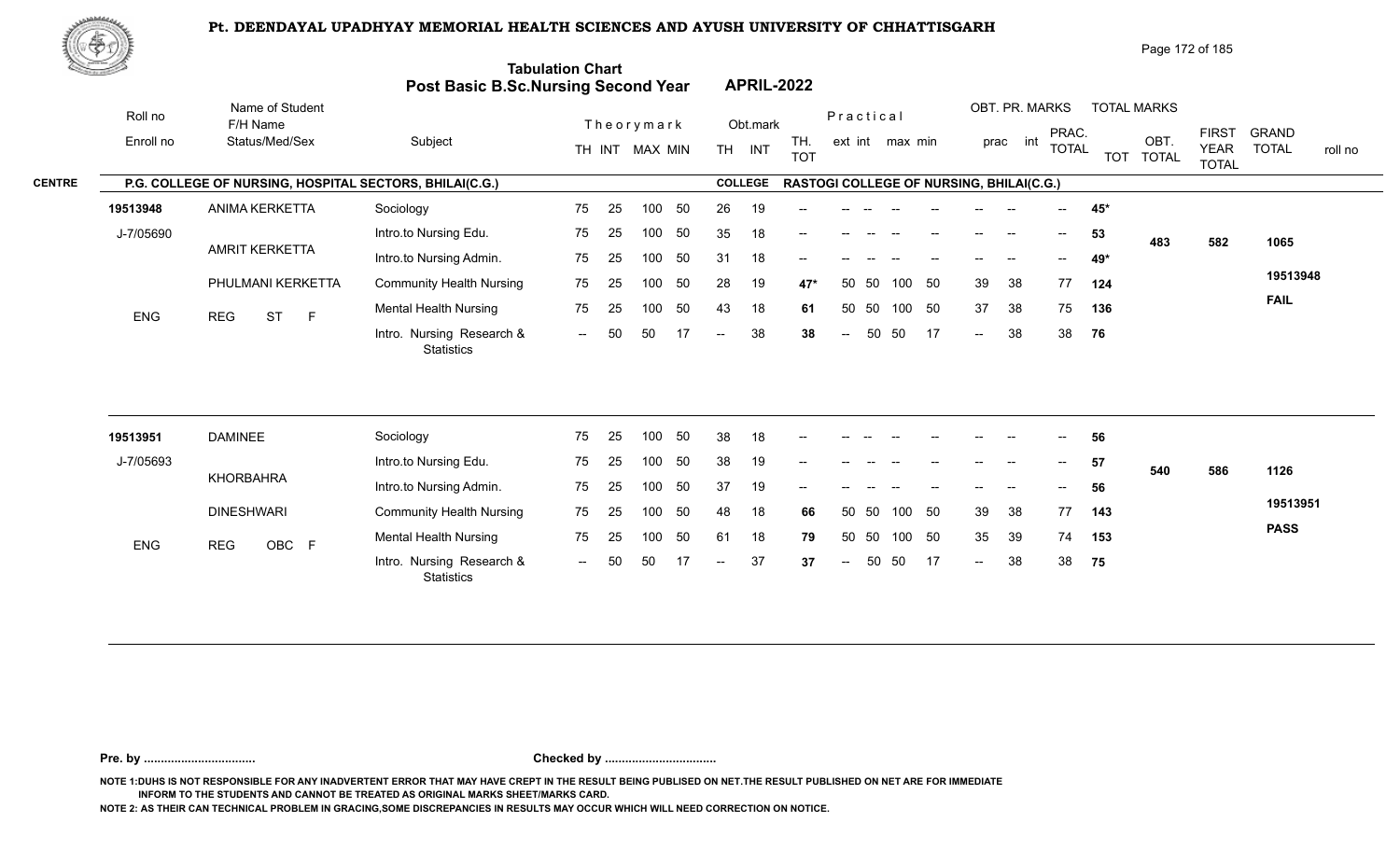

| Page 173 of 185 |  |
|-----------------|--|
|-----------------|--|

|               | <u>the general of the </u> |                                                         | <b>Post Basic B.Sc.Nursing Second Year</b> | <b>Tabulation Chart</b> |     |                   | <b>APRIL-2022</b> |                                                 |                          |       |        |    |      |                                            |                                       |            |                      |                             |              |         |
|---------------|----------------------------|---------------------------------------------------------|--------------------------------------------|-------------------------|-----|-------------------|-------------------|-------------------------------------------------|--------------------------|-------|--------|----|------|--------------------------------------------|---------------------------------------|------------|----------------------|-----------------------------|--------------|---------|
|               | Roll no                    | Name of Student<br>F/H Name                             |                                            | Theorymark              |     |                   | Obt.mark          |                                                 | Practical                |       |        |    |      | OBT. PR. MARKS                             | PRAC.                                 |            | <b>TOTAL MARKS</b>   | <b>FIRST</b>                | <b>GRAND</b> |         |
|               | Enroll no                  | Status/Med/Sex                                          | Subject                                    | TH INT MAX MIN          |     | <b>TH</b>         | INT               | TH.<br><b>TOT</b>                               | ext int max min          |       |        |    | prac | int                                        | <b>TOTAL</b>                          | <b>TOT</b> | OBT.<br><b>TOTAL</b> | <b>YEAR</b><br><b>TOTAL</b> | <b>TOTAL</b> | roll no |
| <b>CENTRE</b> |                            | P.G. COLLEGE OF NURSING, HOSPITAL SECTORS, BHILAI(C.G.) |                                            |                         |     |                   | <b>COLLEGE</b>    | <b>RASTOGI COLLEGE OF NURSING, BHILAI(C.G.)</b> |                          |       |        |    |      |                                            |                                       |            |                      |                             |              |         |
|               | 19513963                   | <b>MAMTA KUMARI</b>                                     | Sociology                                  | 75<br>25<br>100         | 50  | --                |                   |                                                 |                          |       |        |    |      | --                                         | $\overline{\phantom{a}}$              | 51 C       |                      |                             |              |         |
|               | J-7/05705                  |                                                         | Intro.to Nursing Edu.                      | 75<br>25<br>100         | -50 | --                |                   |                                                 |                          |       |        |    |      | $\hspace{0.05cm}$                          | $--$                                  | 58 C       | 508                  | 607                         | 1115         |         |
|               |                            | <b>GANESH RAM</b>                                       | Intro.to Nursing Admin.                    | 25<br>75<br>100         | 50  | $\qquad \qquad -$ | -- --             |                                                 |                          |       |        |    |      |                                            |                                       | 63 C       |                      |                             |              |         |
|               |                            | SANTOSHI BAI                                            | <b>Community Health Nursing</b>            | 75<br>25<br>100         | 50  | 47                | 20                | 67                                              |                          | 50 50 | 100    | 50 | 38   | 38                                         | 76                                    | 143        |                      |                             | 19513963     |         |
|               | <b>ENG</b>                 | SUPPL SC<br>$\mathsf{F}$                                | <b>Mental Health Nursing</b>               | 75<br>25<br>100         | -50 | $- -$             | $--- - - - -$     |                                                 |                          | 50 50 | 100 50 |    | $--$ | $\begin{array}{ccc} - & - & - \end{array}$ |                                       | 131 C      |                      |                             | <b>PASS</b>  |         |
|               |                            |                                                         | Intro. Nursing Research &<br>Statistics    | 50<br>50<br>$  \,$      |     | $- -$             | $\sim$            |                                                 | $\overline{\phantom{a}}$ | 50    | 50     | 17 | $--$ | $- -$                                      | $\hspace{0.05cm}$ – $\hspace{0.05cm}$ | 62 C       |                      |                             |              |         |
|               |                            |                                                         |                                            |                         |     |                   |                   |                                                 |                          |       |        |    |      |                                            |                                       |            |                      |                             |              |         |

| 19513973   | SADHNA LAKRA                  | Sociology                                      | 75                          | -25 | 100 | -50 | 13     | 19 | $\sim$                                         | $- -$      | $- -$ | $- -$ | $\hspace{0.05cm}$                     | $\hspace{0.05cm}$                              | $\overline{\phantom{a}}$ | $--$  | -32*  |     |     |             |
|------------|-------------------------------|------------------------------------------------|-----------------------------|-----|-----|-----|--------|----|------------------------------------------------|------------|-------|-------|---------------------------------------|------------------------------------------------|--------------------------|-------|-------|-----|-----|-------------|
| J-7/05715  |                               | Intro.to Nursing Edu.                          | 75                          | 25  | 100 | 50  | 19     | 18 | $\hspace{0.1mm}-\hspace{0.1mm}-\hspace{0.1mm}$ |            |       |       |                                       | $- -$                                          | $- -$                    | $- -$ | $37*$ | 457 | 578 | 1035        |
|            | <b>FILMON LAKRA</b>           | Intro.to Nursing Admin.                        | 75                          | -25 | 100 | -50 | 23     | 18 | $- -$                                          | $- -$      |       |       | $\hspace{0.05cm}$ – $\hspace{0.05cm}$ | $\hspace{0.1mm}-\hspace{0.1mm}-\hspace{0.1mm}$ | $--$                     | $---$ | 41*   |     |     |             |
|            | <b>CONSONTINA LAKRA</b>       | <b>Community Health Nursing</b>                | 75                          | -25 | 100 | -50 | 35     | 19 | 54                                             | 50 50      |       | 100   | - 50                                  | 37                                             | -37                      | 74    | 128   |     |     | 19513973    |
| <b>ENG</b> | <b>ST</b><br><b>REG</b><br>F. | <b>Mental Health Nursing</b>                   | 75                          | 25  | 100 | 50  | 49     | 20 | 69                                             | 50 50      |       | 100   | -50                                   | 37                                             | 38                       | 75    | 144   |     |     | <b>FAIL</b> |
|            |                               | Intro. Nursing Research &<br><b>Statistics</b> | $\mathcal{L}_{\mathcal{F}}$ | -50 | -50 |     | $\sim$ | 38 | 38                                             | $\sim$ $-$ |       | 50 50 | 17                                    | $\sim$                                         | 37                       | 37    | 75    |     |     |             |

**Pre. by ................................. Checked by .................................**

**NOTE 1:DUHS IS NOT RESPONSIBLE FOR ANY INADVERTENT ERROR THAT MAY HAVE CREPT IN THE RESULT BEING PUBLISED ON NET.THE RESULT PUBLISHED ON NET ARE FOR IMMEDIATE INFORM TO THE STUDENTS AND CANNOT BE TREATED AS ORIGINAL MARKS SHEET/MARKS CARD.**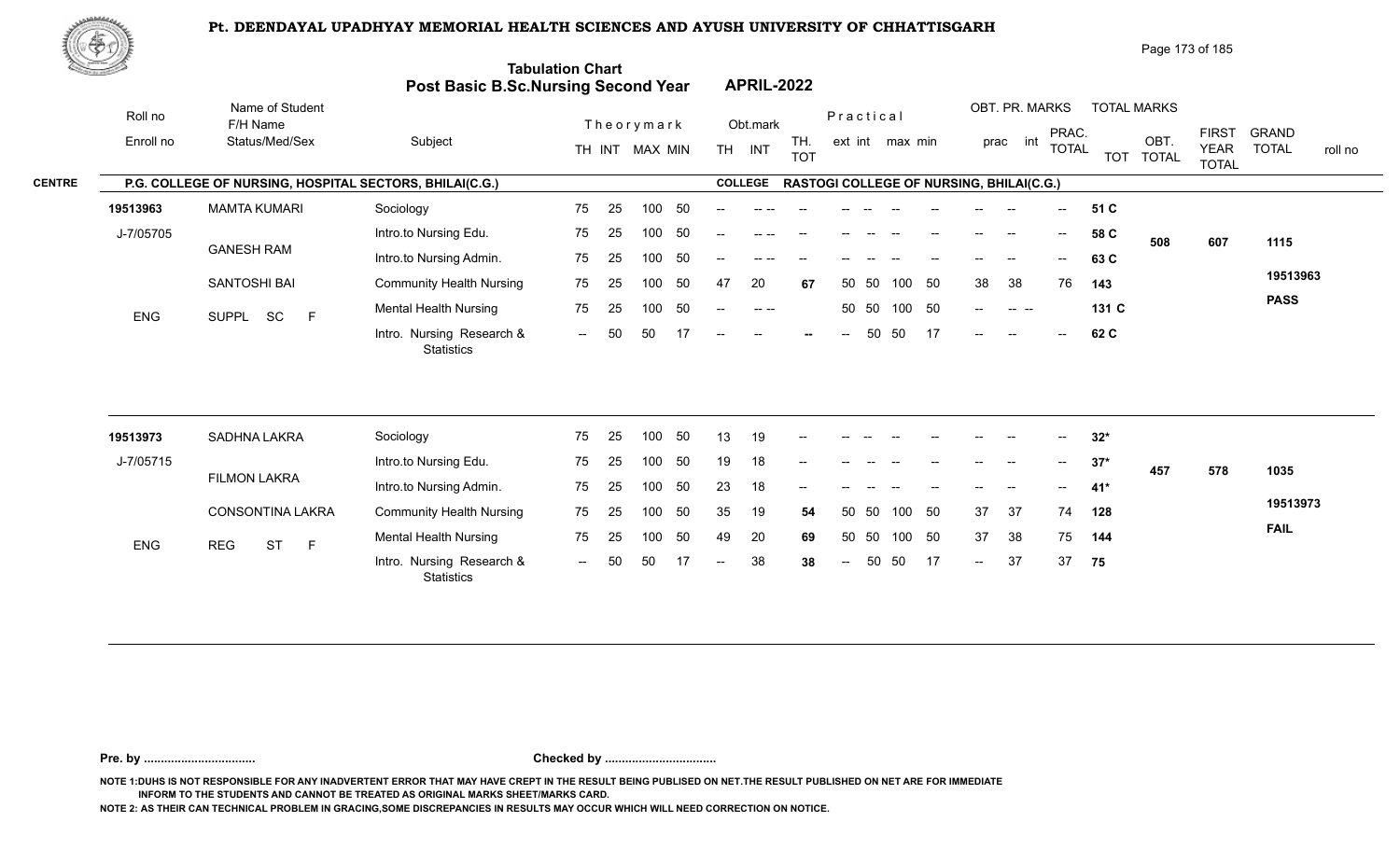

Page 174 of 185

| <u>New your and you</u> |                                                         | <b>Post Basic B.Sc.Nursing Second Year</b> | <b>Tabulation Chart</b> |    |                              |    |     | <b>APRIL-2022</b>  |                                          |           |       |                 |        |        |                          |                                         |     |                                  |                      |                                             |                              |         |
|-------------------------|---------------------------------------------------------|--------------------------------------------|-------------------------|----|------------------------------|----|-----|--------------------|------------------------------------------|-----------|-------|-----------------|--------|--------|--------------------------|-----------------------------------------|-----|----------------------------------|----------------------|---------------------------------------------|------------------------------|---------|
| Roll no<br>Enroll no    | Name of Student<br>F/H Name<br>Status/Med/Sex           | Subject                                    |                         |    | Theorymark<br>TH INT MAX MIN |    |     | Obt.mark<br>TH INT | TH.<br><b>TOT</b>                        | Practical |       | ext int max min |        |        | prac int                 | OBT. PR. MARKS<br>PRAC.<br><b>TOTAL</b> |     | <b>TOTAL MARKS</b><br><b>TOT</b> | OBT.<br><b>TOTAL</b> | <b>FIRST</b><br><b>YEAR</b><br><b>TOTAL</b> | <b>GRAND</b><br><b>TOTAL</b> | roll no |
| <b>CENTRE</b>           | P.G. COLLEGE OF NURSING, HOSPITAL SECTORS, BHILAI(C.G.) |                                            |                         |    |                              |    |     | <b>COLLEGE</b>     | RASTOGI COLLEGE OF NURSING, BHILAI(C.G.) |           |       |                 |        |        |                          |                                         |     |                                  |                      |                                             |                              |         |
| 19513979                | <b>SUCHITA BAKHLA</b>                                   | Sociology                                  | 75                      | 25 | 100                          | 50 | 38  | 20                 |                                          |           |       |                 |        |        |                          |                                         | 58  |                                  |                      |                                             |                              |         |
| J-7/05721               |                                                         | Intro.to Nursing Edu.                      | 75                      | 25 | 100                          | 50 | 33  | 18                 | $\qquad \qquad -$                        |           |       |                 |        | $- -$  | $\overline{\phantom{a}}$ | $--$                                    | 51  |                                  | 476                  | 568                                         | 1044                         |         |
|                         | <b>BILOKAN BAKHLA</b>                                   | Intro.to Nursing Admin.                    | 75                      | 25 | 100                          | 50 | 40  | 18                 | --                                       |           |       |                 |        |        |                          | $- -$                                   | 58  |                                  |                      |                                             |                              |         |
|                         | <b>TAGREN BAKHLA</b>                                    | <b>Community Health Nursing</b>            | 75                      | 25 | 100                          | 50 | 52  | 18                 | 70                                       |           | 50 50 |                 | 100 50 | 37     | 37                       | 74                                      | 144 |                                  |                      |                                             | 19513979                     |         |
| <b>ENG</b>              | <b>ST</b><br>$\mathsf{F}$<br><b>REG</b>                 | Mental Health Nursing                      | 75                      | 25 | 100                          | 50 | A   | 18                 | $18*$                                    | 50        | 50    |                 | 100 50 | 36     | 38                       | 74                                      | 92  |                                  |                      |                                             | <b>FAIL</b>                  |         |
|                         |                                                         | Intro. Nursing Research &<br>Statistics    | $\sim$ $\sim$           | 50 | 50                           | 17 | $-$ | 36                 | 36                                       | $--$      | 50    | 50              | 17     | $\sim$ | 37                       | 37                                      | 73  |                                  |                      |                                             |                              |         |
|                         |                                                         |                                            |                         |    |                              |    |     |                    |                                          |           |       |                 |        |        |                          |                                         |     |                                  |                      |                                             |                              |         |
| 20513751                | <b>ALPANA</b>                                           | Sociology                                  | 75                      | 25 | 100                          | 50 | 38  | 19                 |                                          |           |       |                 |        |        |                          | $--$                                    | 57  |                                  |                      |                                             |                              |         |
| K-7/06058               |                                                         | Intro.to Nursing Edu.                      | 75                      | 25 | 100                          | 50 | 39  | 18                 |                                          |           |       |                 |        |        |                          | $\overline{\phantom{a}}$                | 57  |                                  | 513                  | 634                                         | 11A7                         |         |

| 20513751   | <b>ALPANA</b>  |    |   | Sociology                                      | 75     | -25  | 100    | -50  | 38            | 19 | $- -$                                          |            |       |        |                          | $- -$  | $- -$                    | $---$          | 57  |     |     |              |
|------------|----------------|----|---|------------------------------------------------|--------|------|--------|------|---------------|----|------------------------------------------------|------------|-------|--------|--------------------------|--------|--------------------------|----------------|-----|-----|-----|--------------|
| K-7/06058  |                |    |   | Intro.to Nursing Edu.                          | 75     | - 25 | 100 50 |      | 39            | 18 | $\sim$                                         | --         |       |        |                          | $- -$  | $- -$                    | $\overline{a}$ | 57  | 513 | 634 | 1147         |
|            | SHAILESH KUMAR |    |   | Intro.to Nursing Admin.                        | 75     | - 25 | 100    | - 50 | 27            | 18 | $\hspace{0.1mm}-\hspace{0.1mm}-\hspace{0.1mm}$ | $- -$      |       |        | $\overline{\phantom{a}}$ | $- -$  | $\overline{\phantom{a}}$ | $--$           | 45* |     |     |              |
|            | MANJUMATI      |    |   | <b>Community Health Nursing</b>                | 75     | -25  | 100    | - 50 | 33            | 18 | 51                                             | 50 50      |       | 100 50 |                          | 38     | - 38                     | 76             | 127 |     |     | 20513751     |
| <b>ENG</b> | <b>REG</b>     | SC | - | <b>Mental Health Nursing</b>                   | 75     | -25  | 100    | - 50 | 60            | 18 | 78                                             | 50 50      |       | 100 50 |                          | 35     | -39                      | 74             | 152 |     |     | <b>PASS</b>  |
|            |                |    |   | Intro. Nursing Research &<br><b>Statistics</b> | $\sim$ | 50   | 50     | - 17 | $\sim$ $\sim$ | 37 | 37                                             | $\sim$ $-$ | 50 50 |        | 17                       | $\sim$ | 38                       | 38             | 75  |     |     | <b>DC 05</b> |

**Pre. by ................................. Checked by .................................**

**NOTE 1:DUHS IS NOT RESPONSIBLE FOR ANY INADVERTENT ERROR THAT MAY HAVE CREPT IN THE RESULT BEING PUBLISED ON NET.THE RESULT PUBLISHED ON NET ARE FOR IMMEDIATE INFORM TO THE STUDENTS AND CANNOT BE TREATED AS ORIGINAL MARKS SHEET/MARKS CARD.**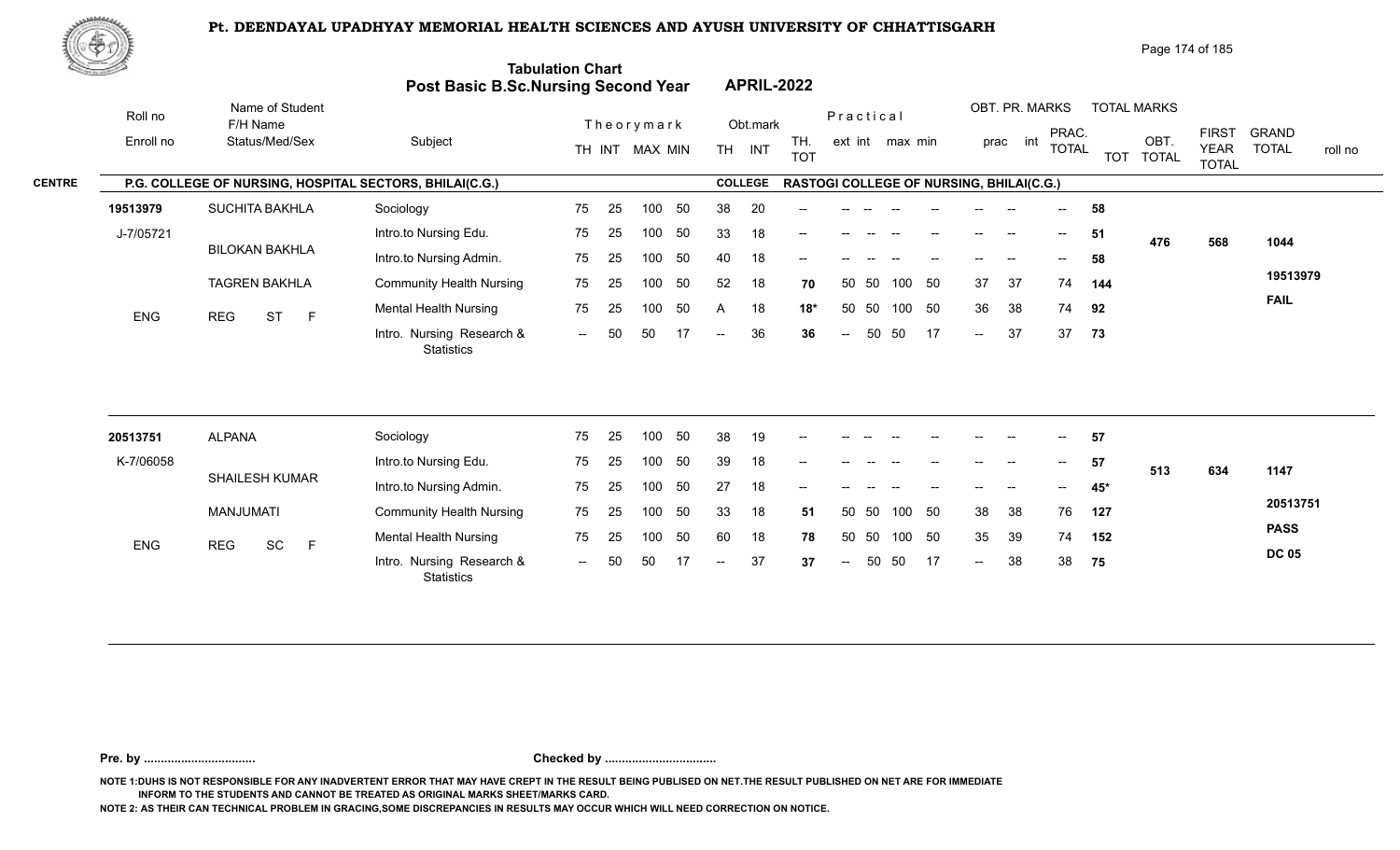

Page 175 of 185

| <u> Karatanan Sa</u> |                      |                                                         | <b>Post Basic B.Sc.Nursing Second Year</b>     | <b>Tabulation Chart</b> |    |                  |    |     |                | <b>APRIL-2022</b>                        |                          |           |                 |        |        |                            |                                       |            |                            |                             |                         |
|----------------------|----------------------|---------------------------------------------------------|------------------------------------------------|-------------------------|----|------------------|----|-----|----------------|------------------------------------------|--------------------------|-----------|-----------------|--------|--------|----------------------------|---------------------------------------|------------|----------------------------|-----------------------------|-------------------------|
|                      | Roll no<br>Enroll no | Name of Student<br>F/H Name<br>Status/Med/Sex           | Subject                                        |                         |    | Theorymark       |    |     | Obt.mark       | TH.                                      |                          | Practical | ext int max min |        |        | OBT. PR. MARKS<br>prac int | PRAC.                                 |            | <b>TOTAL MARKS</b><br>OBT. | <b>FIRST</b>                | <b>GRAND</b>            |
|                      |                      |                                                         |                                                |                         |    | TH INT MAX MIN   |    |     | TH INT         | <b>TOT</b>                               |                          |           |                 |        |        |                            | <b>TOTAL</b>                          | <b>TOT</b> | <b>TOTAL</b>               | <b>YEAR</b><br><b>TOTAL</b> | <b>TOTAL</b><br>roll no |
| <b>CENTRE</b>        |                      | P.G. COLLEGE OF NURSING, HOSPITAL SECTORS, BHILAI(C.G.) |                                                |                         |    |                  |    |     | <b>COLLEGE</b> | RASTOGI COLLEGE OF NURSING, BHILAI(C.G.) |                          |           |                 |        |        |                            |                                       |            |                            |                             |                         |
|                      | 20513752             | ANJALI                                                  | Sociology                                      | 75                      | 25 | 100              | 50 | 43  | 18             |                                          |                          |           |                 |        |        |                            |                                       | 61         |                            |                             |                         |
|                      | K-7/06059            |                                                         | Intro.to Nursing Edu.                          | 75                      | 25 | 100              | 50 | 43  | 19             | $-$                                      |                          |           |                 |        |        |                            | $\hspace{0.05cm}$ – $\hspace{0.05cm}$ | 62         | 557                        | 711                         | 1268                    |
|                      |                      | LALJI                                                   | Intro.to Nursing Admin.                        | 75                      | 25 | 100              | 50 | 39  | 19             | --                                       |                          |           |                 |        |        |                            |                                       | 58         |                            |                             |                         |
|                      |                      | <b>LILA BAI</b>                                         | <b>Community Health Nursing</b>                | 75                      | 25 | 100              | 50 | 55  | 19             | 74                                       | 50                       | 50        | 100             | 50     | 38     | 38                         | 76                                    | 150        |                            |                             | 20513752                |
|                      | <b>ENG</b>           | OBC F<br><b>REG</b>                                     | <b>Mental Health Nursing</b>                   | 75                      | 25 | 100              | 50 | 57  | 18             | 75                                       | 50                       | 50        | 100             | 50     | 37     | 39                         | 76                                    | 151        |                            |                             | <b>PASS</b>             |
|                      |                      |                                                         | Intro. Nursing Research &<br><b>Statistics</b> | $  \,$                  | 50 | 50               | 17 | $-$ | 37             | 37                                       | $\overline{\phantom{m}}$ | 50        | 50              | -17    | $\sim$ | 38                         | 38                                    | 75         |                            |                             |                         |
|                      |                      |                                                         |                                                |                         |    |                  |    |     |                |                                          |                          |           |                 |        |        |                            |                                       |            |                            |                             |                         |
|                      | 20513753             | <b>BEENA PATEL</b>                                      | Sociology                                      | 75                      | 25 | 100              | 50 | 40  | 19             |                                          |                          |           |                 |        |        |                            |                                       | 59         |                            |                             |                         |
|                      | K-7/06060            |                                                         | Intro.to Nursing Edu.                          | 75                      | 25 | 100              | 50 | 46  | 19             | --                                       |                          |           |                 |        |        |                            | $\hspace{0.05cm}$ – $\hspace{0.05cm}$ | 65         | 535                        | 642                         | 1177                    |
|                      |                      | RAJENDRA KUMAR<br><b>PATEL</b>                          | Intro.to Nursing Admin.                        | 75                      | 25 | 100 <sub>1</sub> | 50 | 34  | 19             |                                          |                          |           |                 |        |        |                            |                                       | 53         |                            |                             |                         |
|                      |                      | SHUSILA PATEL                                           | <b>Community Health Nursing</b>                | 75                      | 25 | 100              | 50 | 47  | 18             | 65                                       |                          | 50 50     |                 | 100 50 | 39     | 37                         | 76                                    | 141        |                            |                             | 20513753                |
|                      | <b>FMO</b>           | $\sim$ $\sim$ $\sim$ $\sim$<br>DEO.                     | Mental Health Nursing                          | 75                      | 25 | 100              | 50 | 54  | 18             | 72                                       | 50                       | 50        | 100             | 50     | 34     | 37                         | 71                                    | 143        |                            |                             | <b>PASS</b>             |

**Pre. by ................................. Checked by .................................**

0BC F Montain Research & The Ed Too of the Manuscript of the Control of the Control of the Control of the Control of the Control of the Control of the Control of the Control of the Control of the Control of the Control of

-- 50 50 17 -- 37 37

-- 50 37 37 **37** 37

 $-37$ 

**74**

**NOTE 1:DUHS IS NOT RESPONSIBLE FOR ANY INADVERTENT ERROR THAT MAY HAVE CREPT IN THE RESULT BEING PUBLISED ON NET.THE RESULT PUBLISHED ON NET ARE FOR IMMEDIATE INFORM TO THE STUDENTS AND CANNOT BE TREATED AS ORIGINAL MARKS SHEET/MARKS CARD.**

**NOTE 2: AS THEIR CAN TECHNICAL PROBLEM IN GRACING,SOME DISCREPANCIES IN RESULTS MAY OCCUR WHICH WILL NEED CORRECTION ON NOTICE.**

**Statistics** 

ENG REG OBC F Montail House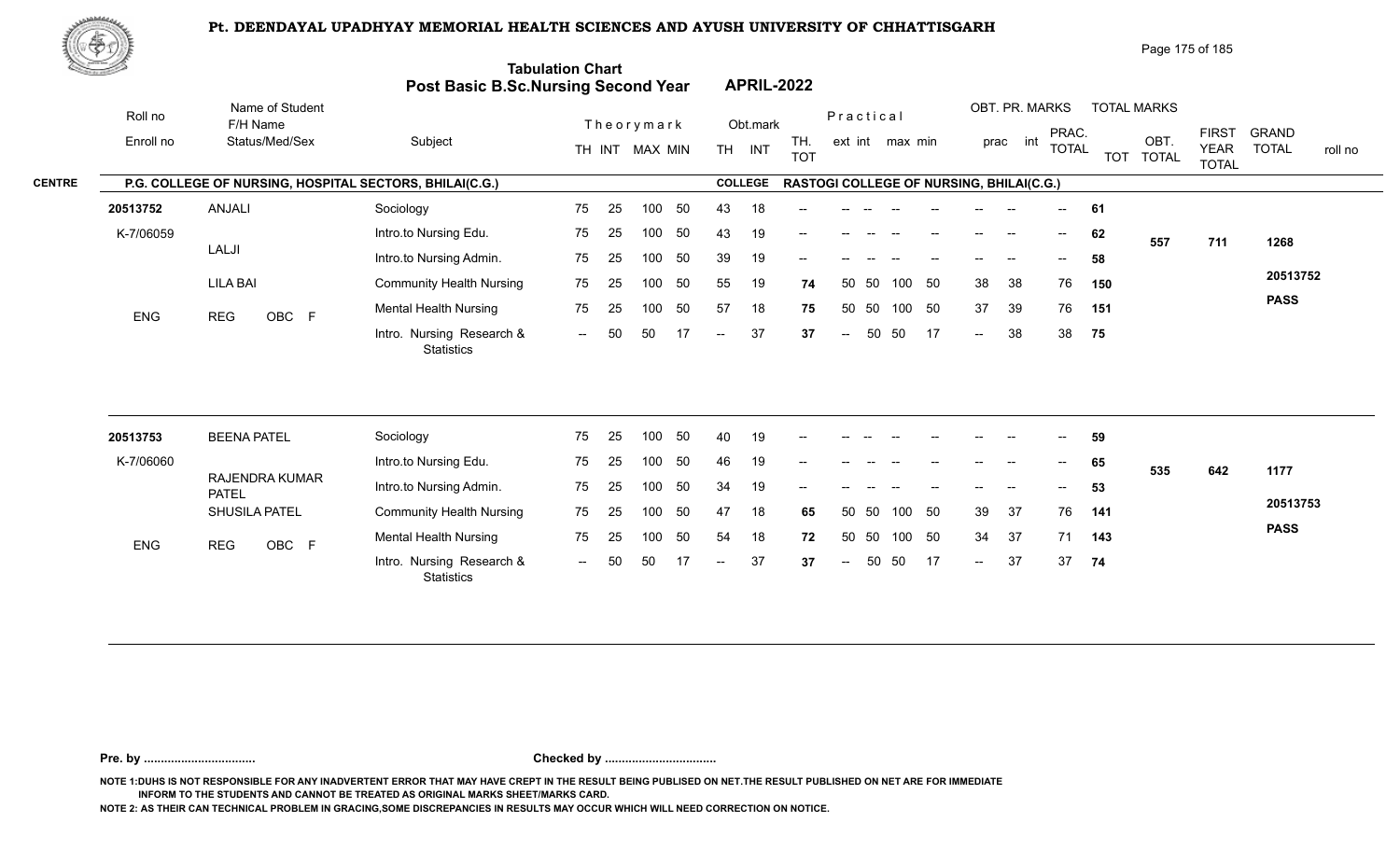

| Page 176 of 185 |  |
|-----------------|--|
|-----------------|--|

| <u>tomman al</u> |                                                         | Post Basic B.Sc.Nursing Second Year            | <b>Tabulation Chart</b> |    |                |     |                          |                | <b>APRIL-2022</b>                        |        |           |                 |        |                          |                |              |            |                      |                             |                         |
|------------------|---------------------------------------------------------|------------------------------------------------|-------------------------|----|----------------|-----|--------------------------|----------------|------------------------------------------|--------|-----------|-----------------|--------|--------------------------|----------------|--------------|------------|----------------------|-----------------------------|-------------------------|
| Roll no          | Name of Student<br>F/H Name                             |                                                |                         |    | Theorymark     |     |                          | Obt.mark       |                                          |        | Practical |                 |        |                          | OBT. PR. MARKS | PRAC.        |            | <b>TOTAL MARKS</b>   | <b>FIRST</b>                | <b>GRAND</b>            |
| Enroll no        | Status/Med/Sex                                          | Subject                                        |                         |    | TH INT MAX MIN |     |                          | TH INT         | TH.<br><b>TOT</b>                        |        |           | ext int max min |        |                          | int<br>prac    | <b>TOTAL</b> | <b>TOT</b> | OBT.<br><b>TOTAL</b> | <b>YEAR</b><br><b>TOTAL</b> | <b>TOTAL</b><br>roll no |
|                  | P.G. COLLEGE OF NURSING, HOSPITAL SECTORS, BHILAI(C.G.) |                                                |                         |    |                |     |                          | <b>COLLEGE</b> | RASTOGI COLLEGE OF NURSING, BHILAI(C.G.) |        |           |                 |        |                          |                |              |            |                      |                             |                         |
| 20513756         | <b>DAYAWATI SAHU</b>                                    | Sociology                                      | 75                      | 25 | 100            | 50  | A                        | 19             |                                          |        |           |                 |        |                          |                |              | $19*$      |                      |                             |                         |
| K-7/06063        |                                                         | Intro.to Nursing Edu.                          | 75                      | 25 | 100            | 50  | A                        | 19             | --                                       |        |           |                 |        |                          | --             | $--$         | $19*$      | 318                  | 653                         | 971                     |
|                  | KANHAIYA RAM SAHU                                       | Intro.to Nursing Admin.                        | 75                      | 25 | 100            | 50  | A                        | 19             | $\overline{\phantom{a}}$                 |        |           |                 |        |                          |                |              | $19*$      |                      |                             |                         |
|                  | <b>GAINDI BAI SAHU</b>                                  | <b>Community Health Nursing</b>                | 75                      | 25 | 100            | 50  | A                        | 19             | $19*$                                    | 50     | 50        | 100             | 50     | 40                       | 37             | 77           | 96         |                      |                             | 20513756                |
| <b>ENG</b>       | OBC F<br><b>REG</b>                                     | <b>Mental Health Nursing</b>                   | 75                      | 25 | 100            | 50  | $\overline{A}$           | 18             | $18*$                                    | 50     | 50        |                 | 100 50 | 34                       | 39             | 73           | 91         |                      |                             | <b>ABSENT</b>           |
|                  |                                                         | Intro. Nursing Research &<br><b>Statistics</b> | $  \,$                  | 50 | 50             | 17  | $\overline{\phantom{a}}$ | 37             | 37                                       | $\sim$ | 50        | 50              | -17    | $\overline{\phantom{a}}$ | 37             | 37           | 74         |                      |                             |                         |
|                  |                                                         |                                                |                         |    |                |     |                          |                |                                          |        |           |                 |        |                          |                |              |            |                      |                             |                         |
| 20513758         | <b>DEEPTI PATRE</b>                                     | Sociology                                      | 75                      | 25 | 100            | 50  | 51                       | 18             |                                          |        |           |                 |        |                          |                |              | 69         |                      |                             |                         |
| K-7/06065        | <b>TUKARAM PATRE</b>                                    | Intro.to Nursing Edu.                          | 75                      | 25 | 100            | 50  | 46                       | 18             |                                          |        |           |                 |        |                          |                |              | 64         | 578                  | 718                         | 1296                    |
|                  |                                                         | Intro.to Nursing Admin.                        | 75                      | 25 | 100            | 50  | 43                       | 19             |                                          |        |           |                 |        |                          |                |              | 62         |                      |                             |                         |
|                  | <b>KAMLESH</b>                                          | <b>Community Health Nursing</b>                | 75                      | 25 | 100            | 50  | 52                       | 19             | 71                                       |        | 50 50     | 100             | 50     | 40                       | 37             | 77           | 148        |                      |                             | 20513758                |
| <b>ENG</b>       | SC<br>$\mathsf F$<br><b>REG</b>                         | <b>Mental Health Nursing</b>                   | 75                      | 25 | 100            | 50  | 64                       | 21             | 85                                       | 50     | 50        | 100             | 50     | 37                       | 39             | 76           | 161        |                      |                             | <b>PASS</b>             |
|                  |                                                         | Intro. Nursing Research &<br>Statistics        | $\sim$                  | 50 | 50             | -17 | $-$                      | 37             | 37                                       | $\sim$ | 50        | 50              | 17     | $\overline{a}$           | 37             | 37           | 74         |                      |                             |                         |

**Pre. by ................................. Checked by .................................**

**NOTE 1:DUHS IS NOT RESPONSIBLE FOR ANY INADVERTENT ERROR THAT MAY HAVE CREPT IN THE RESULT BEING PUBLISED ON NET.THE RESULT PUBLISHED ON NET ARE FOR IMMEDIATE INFORM TO THE STUDENTS AND CANNOT BE TREATED AS ORIGINAL MARKS SHEET/MARKS CARD.**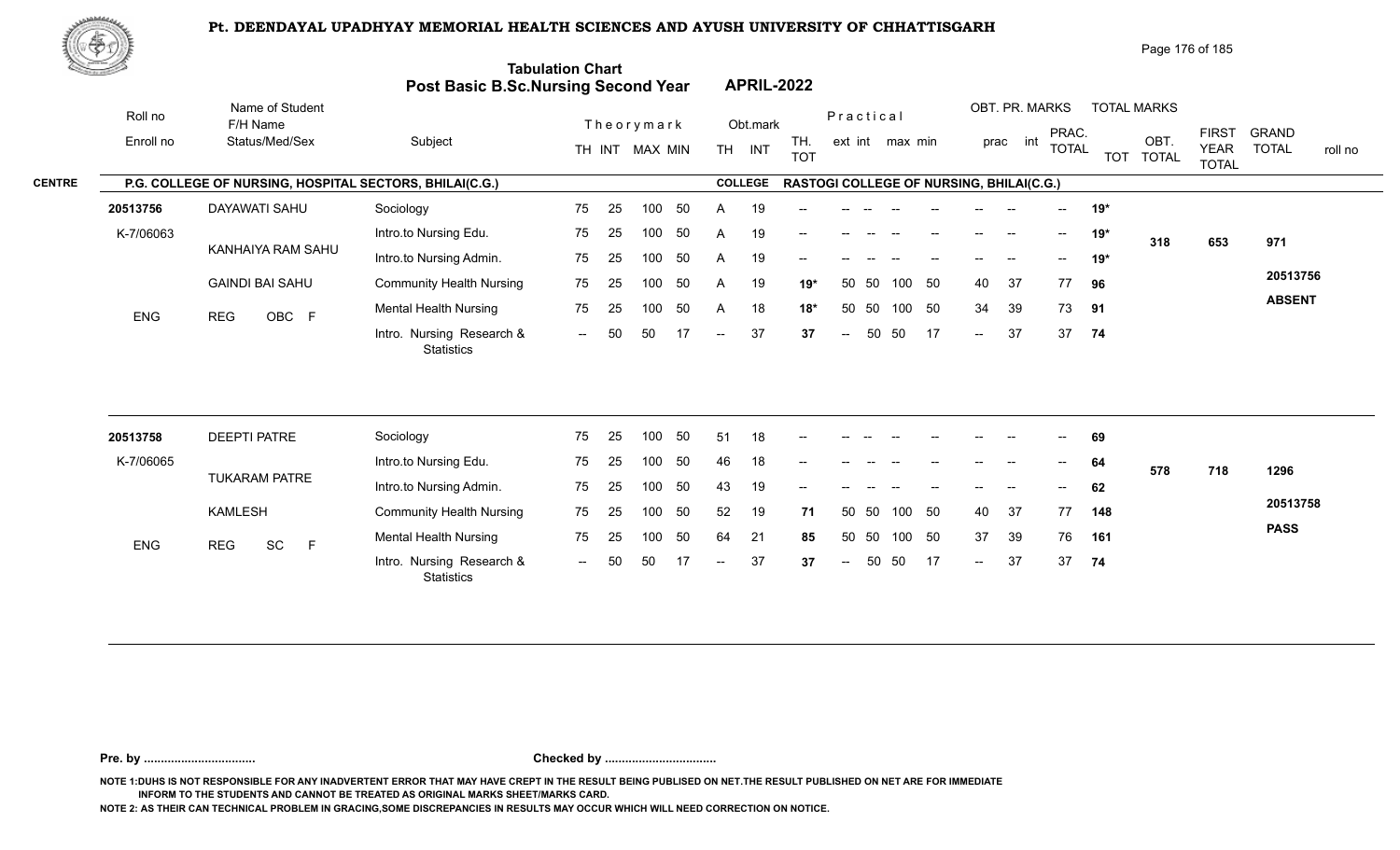

Page 177 of 185

| <u>Carl Carl Co</u> |                                                         | Post Basic B.Sc.Nursing Second Year            | <b>Tabulation Chart</b> |    |                |     |                          | <b>APRIL-2022</b> |                                                 |                          |       |                 |    |                            |                |              |     |                    |                             |                         |
|---------------------|---------------------------------------------------------|------------------------------------------------|-------------------------|----|----------------|-----|--------------------------|-------------------|-------------------------------------------------|--------------------------|-------|-----------------|----|----------------------------|----------------|--------------|-----|--------------------|-----------------------------|-------------------------|
| Roll no             | Name of Student<br>F/H Name                             |                                                |                         |    | Theorymark     |     |                          | Obt.mark          |                                                 | Practical                |       |                 |    |                            | OBT. PR. MARKS | PRAC.        |     | <b>TOTAL MARKS</b> | <b>FIRST</b>                | <b>GRAND</b>            |
| Enroll no           | Status/Med/Sex                                          | Subject                                        |                         |    | TH INT MAX MIN |     |                          | TH INT            | TH.<br><b>TOT</b>                               |                          |       | ext int max min |    |                            | prac int       | <b>TOTAL</b> |     | OBT.<br>TOT TOTAL  | <b>YEAR</b><br><b>TOTAL</b> | <b>TOTAL</b><br>roll no |
|                     | P.G. COLLEGE OF NURSING, HOSPITAL SECTORS, BHILAI(C.G.) |                                                |                         |    |                |     |                          | <b>COLLEGE</b>    | <b>RASTOGI COLLEGE OF NURSING, BHILAI(C.G.)</b> |                          |       |                 |    |                            |                |              |     |                    |                             |                         |
| 20513760            | <b>GAYATRI</b>                                          | Sociology                                      | 75                      | 25 | 100            | 50  | 42                       | 18                |                                                 |                          |       |                 |    |                            |                |              | 60  |                    |                             |                         |
| K-7/06067           |                                                         | Intro.to Nursing Edu.                          | 75                      | 25 | 100            | 50  | 44                       | 18                | --                                              |                          |       |                 |    | $\qquad \qquad -$          | $\sim$         | $--$         | 62  | 559                | 705                         | 1264                    |
|                     | <b>VIJAY KUMAR</b>                                      | Intro.to Nursing Admin.                        | 75                      | 25 | 100            | 50  | 44                       | 19                |                                                 |                          |       |                 |    |                            |                | $-$          | 63  |                    |                             |                         |
|                     | <b>KUMARI BAI</b>                                       | <b>Community Health Nursing</b>                | 75                      | 25 | 100            | 50  | 59                       | 19                | 78                                              |                          | 50 50 | 100             | 50 | 40                         | 37             | 77           | 155 |                    |                             | 20513760                |
| ENG                 | SC<br>$\mathsf F$<br><b>REG</b>                         | <b>Mental Health Nursing</b>                   | 75                      | 25 | 100            | 50  | 51                       | 18                | 69                                              |                          | 50 50 | 100 50          |    | 37                         | 39             | 76           | 145 |                    |                             | <b>PASS</b>             |
|                     |                                                         | Intro. Nursing Research &<br><b>Statistics</b> | $\sim$ $\sim$           | 50 | 50             | -17 | $-$                      | 37                | 37                                              | $\overline{\phantom{m}}$ | 50    | 50              | 17 | $\sim$                     | 37             | 37           | 74  |                    |                             |                         |
| 20513762            | JYOTI PORTE                                             | Sociology                                      | 75                      | 25 | 100            | 50  | 23                       | 19                |                                                 |                          |       |                 |    |                            |                |              | 42* |                    |                             |                         |
| K-7/06069           |                                                         | Intro.to Nursing Edu.                          | 75                      | 25 | 100            | 50  | 37                       | 19                |                                                 |                          |       |                 |    |                            |                |              |     |                    |                             |                         |
|                     | SUDHAR SINGH                                            |                                                |                         |    | 100            | 50  | 41                       |                   |                                                 |                          |       |                 |    |                            |                |              | 56  | 516                | 698                         | 1214                    |
|                     |                                                         | Intro.to Nursing Admin.                        | 75                      | 25 |                |     |                          | 18                |                                                 |                          |       |                 |    |                            |                |              | 59  |                    |                             | 20513762                |
|                     | <b>VIJAY LAXMI</b>                                      | <b>Community Health Nursing</b>                | 75                      | 25 | 100            | 50  | 42                       | 18                | 60                                              |                          | 50 50 | 100 50          |    | 39                         | 37             | 76           | 136 |                    |                             | <b>FAIL</b>             |
| ENG                 | <b>REG</b><br><b>ST</b><br>$\mathsf F$                  | <b>Mental Health Nursing</b>                   | 75                      | 25 | 100            | 50  | 57                       | 18                | 75                                              | 50                       | 50    | 100             | 50 | 36                         | 39             | 75           | 150 |                    |                             |                         |
|                     |                                                         | Intro. Nursing Research &<br>Statistics        | $--$                    | 50 | 50             | 17  | $\overline{\phantom{a}}$ | 37                | 37                                              | $\sim$                   | 50    | 50              | 17 | $\mathcal{L}(\mathcal{L})$ | 36             | 36           | 73  |                    |                             |                         |

**Pre. by ................................. Checked by .................................**

**NOTE 1:DUHS IS NOT RESPONSIBLE FOR ANY INADVERTENT ERROR THAT MAY HAVE CREPT IN THE RESULT BEING PUBLISED ON NET.THE RESULT PUBLISHED ON NET ARE FOR IMMEDIATE INFORM TO THE STUDENTS AND CANNOT BE TREATED AS ORIGINAL MARKS SHEET/MARKS CARD.**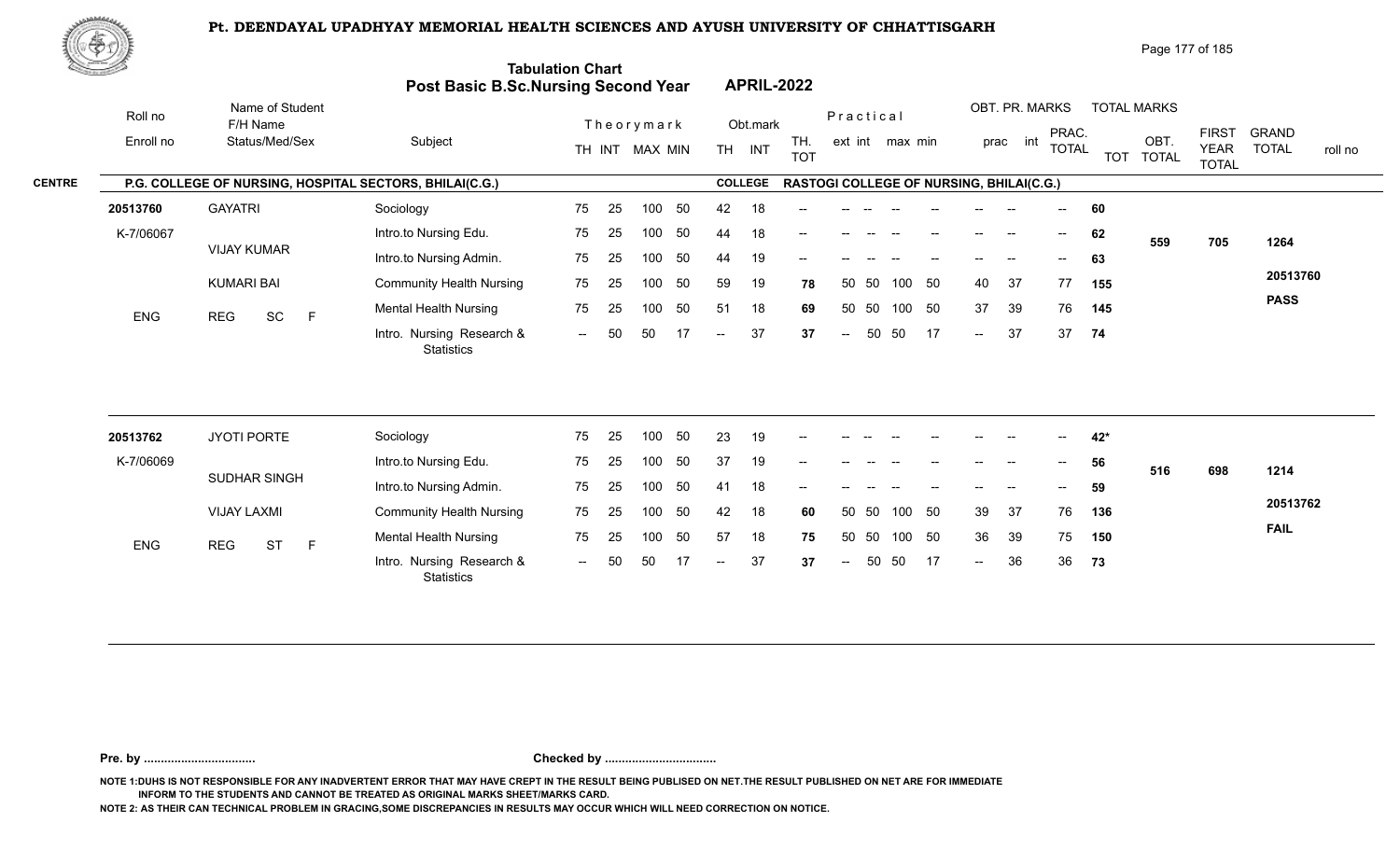

| Page 178 of 185 |
|-----------------|
|-----------------|

| XII.      |                                                         | Post Basic B.Sc.Nursing Second Year            | <b>Tabulation Chart</b> |    |                |    |                          |                | <b>APRIL-2022</b>                        |                          |           |                 |    |                            |          |                          |     |                    |                                             |                                         |
|-----------|---------------------------------------------------------|------------------------------------------------|-------------------------|----|----------------|----|--------------------------|----------------|------------------------------------------|--------------------------|-----------|-----------------|----|----------------------------|----------|--------------------------|-----|--------------------|---------------------------------------------|-----------------------------------------|
| Roll no   | Name of Student<br>F/H Name                             |                                                |                         |    | Theorymark     |    |                          | Obt.mark       |                                          |                          | Practical |                 |    |                            |          | OBT. PR. MARKS           |     | <b>TOTAL MARKS</b> |                                             |                                         |
| Enroll no | Status/Med/Sex                                          | Subject                                        |                         |    | TH INT MAX MIN |    |                          | TH INT         | TH.<br><b>TOT</b>                        |                          |           | ext int max min |    |                            | prac int | PRAC.<br><b>TOTAL</b>    |     | OBT.<br>TOT TOTAL  | <b>FIRST</b><br><b>YEAR</b><br><b>TOTAL</b> | <b>GRAND</b><br><b>TOTAL</b><br>roll no |
|           | P.G. COLLEGE OF NURSING, HOSPITAL SECTORS, BHILAI(C.G.) |                                                |                         |    |                |    |                          | <b>COLLEGE</b> | RASTOGI COLLEGE OF NURSING, BHILAI(C.G.) |                          |           |                 |    |                            |          |                          |     |                    |                                             |                                         |
| 20513764  | KIMI                                                    | Sociology                                      | 75                      | 25 | 100            | 50 | 38                       | 18             |                                          |                          |           |                 |    |                            |          |                          | 56  |                    |                                             |                                         |
| K-7/06071 |                                                         | Intro.to Nursing Edu.                          | 75                      | 25 | 100            | 50 | 44                       | 19             |                                          |                          |           |                 |    |                            | $\sim$   | $\overline{\phantom{a}}$ | 63  | 535                | 666                                         | 1201                                    |
|           | <b>DULESHWAR PRASAD</b>                                 | Intro.to Nursing Admin.                        | 75                      | 25 | 100            | 50 | 39                       | 18             |                                          |                          |           |                 |    |                            |          | $- -$                    | 57  |                    |                                             |                                         |
|           | <b>FUL BAI</b>                                          | <b>Community Health Nursing</b>                | 75                      | 25 | 100            | 50 | 51                       | 18             | 69                                       | 50                       | 50        | 100             | 50 | 38                         | 37       | 75                       | 144 |                    |                                             | 20513764                                |
| ENG       | OBC F<br><b>REG</b>                                     | <b>Mental Health Nursing</b>                   | 75                      | 25 | 100            | 50 | 49                       | 19             | 68                                       |                          | 50 50     | 100 50          |    | 35                         | 38       | 73                       | 141 |                    |                                             | <b>PASS</b>                             |
|           |                                                         | Intro. Nursing Research &<br><b>Statistics</b> | $\sim$ $\sim$           | 50 | 50             | 17 | $\overline{\phantom{m}}$ | 37             | 37                                       | $\overline{\phantom{a}}$ | 50        | 50              | 17 | $\sim$                     | 37       | 37                       | 74  |                    |                                             |                                         |
| 20513765  | <b>KIRAN</b>                                            | Sociology                                      | 75                      | 25 | 100            | 50 | 43                       | 20             |                                          |                          |           |                 |    |                            |          |                          | 63  |                    |                                             |                                         |
| K-7/06072 |                                                         | Intro.to Nursing Edu.                          | 75                      | 25 | 100            | 50 | 48                       | 20             |                                          |                          |           |                 |    |                            |          |                          | 68  |                    |                                             |                                         |
|           | <b>LAKHAN LAL</b>                                       | Intro.to Nursing Admin.                        | 75                      | 25 | 100            | 50 | 37                       | 18             | --                                       |                          |           |                 |    |                            |          |                          | 55  | 566                | 704                                         | 1270                                    |
|           | <b>SHIV KUMARI</b>                                      | <b>Community Health Nursing</b>                | 75                      | 25 | 100            | 50 | 44                       | 20             | 64                                       | 50                       | 50        | 100             | 50 | 41                         | 39       | 80                       | 144 |                    |                                             | 20513765                                |
|           |                                                         | <b>Mental Health Nursing</b>                   | 75                      | 25 | 100            | 50 | 63                       | 20             | 83                                       |                          | 50 50     | 100 50          |    | 34                         | -41      | 75                       | 158 |                    |                                             | <b>PASS</b>                             |
| ENG       | OBC F<br><b>REG</b>                                     | Intro. Nursing Research &<br><b>Statistics</b> | $  \,$                  | 50 | 50             | 17 | $\overline{\phantom{a}}$ | 39             | 39                                       | $\overline{\phantom{a}}$ | 50        | 50              | 17 | $\mathcal{L}(\mathcal{L})$ | 39       | 39                       | 78  |                    |                                             |                                         |
|           |                                                         |                                                |                         |    |                |    |                          |                |                                          |                          |           |                 |    |                            |          |                          |     |                    |                                             |                                         |

**Pre. by ................................. Checked by .................................**

**NOTE 1:DUHS IS NOT RESPONSIBLE FOR ANY INADVERTENT ERROR THAT MAY HAVE CREPT IN THE RESULT BEING PUBLISED ON NET.THE RESULT PUBLISHED ON NET ARE FOR IMMEDIATE INFORM TO THE STUDENTS AND CANNOT BE TREATED AS ORIGINAL MARKS SHEET/MARKS CARD.**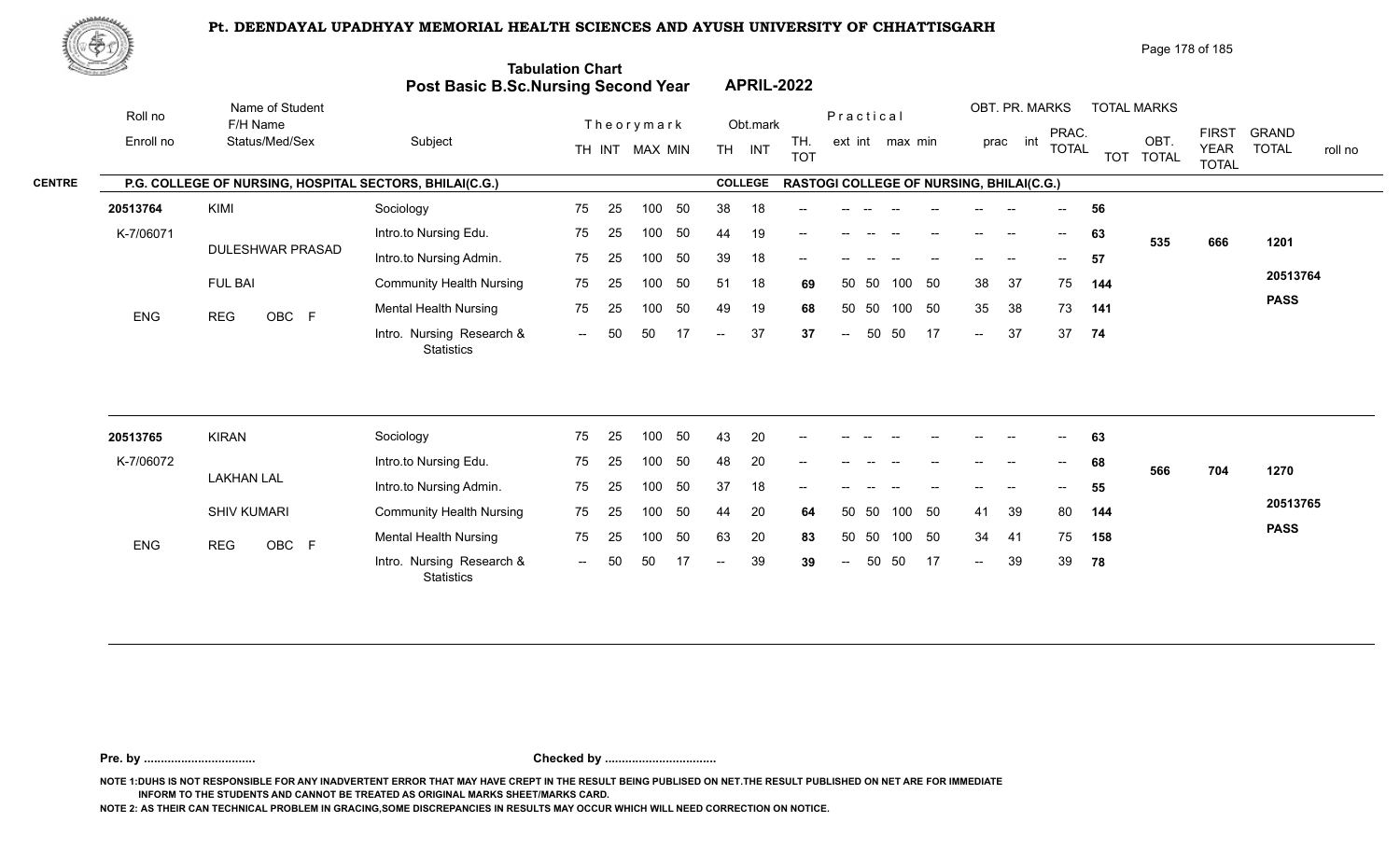

Page 179 of 185

| <u>Cardinal Co</u> |                      |                                                         | <b>Post Basic B.Sc.Nursing Second Year</b>     | <b>Tabulation Chart</b> |    |                              |    |                          |                    | <b>APRIL-2022</b>                        |        |           |                 |    |                            |                            |                                       |     |                                         |                                             |                              |         |
|--------------------|----------------------|---------------------------------------------------------|------------------------------------------------|-------------------------|----|------------------------------|----|--------------------------|--------------------|------------------------------------------|--------|-----------|-----------------|----|----------------------------|----------------------------|---------------------------------------|-----|-----------------------------------------|---------------------------------------------|------------------------------|---------|
|                    | Roll no<br>Enroll no | Name of Student<br>F/H Name<br>Status/Med/Sex           | Subject                                        |                         |    | Theorymark<br>TH INT MAX MIN |    |                          | Obt.mark<br>TH INT | TH.<br><b>TOT</b>                        |        | Practical | ext int max min |    |                            | OBT. PR. MARKS<br>prac int | PRAC.<br><b>TOTAL</b>                 |     | <b>TOTAL MARKS</b><br>OBT.<br>TOT TOTAL | <b>FIRST</b><br><b>YEAR</b><br><b>TOTAL</b> | <b>GRAND</b><br><b>TOTAL</b> | roll no |
| <b>CENTRE</b>      |                      | P.G. COLLEGE OF NURSING, HOSPITAL SECTORS, BHILAI(C.G.) |                                                |                         |    |                              |    |                          | <b>COLLEGE</b>     | RASTOGI COLLEGE OF NURSING, BHILAI(C.G.) |        |           |                 |    |                            |                            |                                       |     |                                         |                                             |                              |         |
|                    | 20513766             | <b>LOMAS SAHU</b>                                       | Sociology                                      | 75                      | 25 | 100                          | 50 | 39                       | 19                 |                                          |        |           |                 |    |                            |                            |                                       | 58  |                                         |                                             |                              |         |
|                    | K-7/06074            |                                                         | Intro.to Nursing Edu.                          | 75                      | 25 | 100                          | 50 | 42                       | 18                 |                                          |        |           |                 |    |                            |                            |                                       | 60  | 540                                     | 690                                         | 1230                         |         |
|                    |                      | AYODHYA PRASAD                                          | Intro.to Nursing Admin.                        | 75                      | 25 | 100                          | 50 | 40                       | 18                 |                                          |        |           |                 |    |                            |                            |                                       | 58  |                                         |                                             |                              |         |
|                    |                      | <b>GANGA BAI</b>                                        | <b>Community Health Nursing</b>                | 75                      | 25 | 100                          | 50 | 46                       | 19                 | 65                                       |        | 50 50     | 100             | 50 | 40                         | 37                         | 77                                    | 142 |                                         |                                             | 20513766                     |         |
|                    | <b>ENG</b>           | OBC M<br><b>REG</b>                                     | <b>Mental Health Nursing</b>                   | 75                      | 25 | 100                          | 50 | 49                       | 18                 | 67                                       |        | 50 50     | 100 50          |    | 40                         | 39                         | 79                                    | 146 |                                         |                                             | <b>PASS</b>                  |         |
|                    |                      |                                                         | Intro. Nursing Research &<br>Statistics        | $--$                    | 50 | 50                           | 17 | $\overline{\phantom{a}}$ | 39                 | 39                                       | $\sim$ | 50        | 50              | 17 | $\sim$                     | -37                        | 37                                    | 76  |                                         |                                             |                              |         |
|                    | 20513767             | <b>LAKSHAN</b>                                          | Sociology                                      | 75                      | 25 | 100                          | 50 | 38                       | 18                 |                                          |        |           |                 |    |                            |                            | $-$                                   | 56  |                                         |                                             |                              |         |
|                    | K-7/06073            |                                                         | Intro.to Nursing Edu.                          | 75                      | 25 | 100                          | 50 | 43                       | 18                 |                                          |        |           |                 |    |                            |                            | $\hspace{0.05cm}$ – $\hspace{0.05cm}$ | 61  |                                         |                                             |                              |         |
|                    |                      | <b>BAHORAN DAS</b>                                      | Intro.to Nursing Admin.                        | 75                      | 25 | 100                          | 50 | 36                       | 18                 |                                          |        |           |                 |    |                            |                            |                                       | 54  | 505                                     | 630                                         | 1135                         |         |
|                    |                      | <b>DULAURIN BAI</b>                                     | <b>Community Health Nursing</b>                | 75                      | 25 | 100                          | 50 | 23                       | 19                 | 42*                                      | 50     | -50       | 100             | 50 | 38                         | 38                         | 76                                    | 118 |                                         |                                             | 20513767                     |         |
|                    |                      |                                                         | <b>Mental Health Nursing</b>                   | 75                      | 25 | 100                          | 50 | 46                       | 19                 | 65                                       | 50     | 50        | 100             | 50 | 37                         | 38                         | 75                                    | 140 |                                         |                                             | <b>FAIL</b>                  |         |
|                    | <b>ENG</b>           | <b>REG</b><br>SC<br>$\mathsf F$                         | Intro. Nursing Research &<br><b>Statistics</b> | $  \,$                  | 50 | 50                           | 17 | $-$                      | 38                 | 38                                       | $\sim$ | 50        | 50              | 17 | $\mathcal{L}(\mathcal{L})$ | 38                         | 38                                    | 76  |                                         |                                             |                              |         |
|                    |                      |                                                         |                                                |                         |    |                              |    |                          |                    |                                          |        |           |                 |    |                            |                            |                                       |     |                                         |                                             |                              |         |

**Pre. by ................................. Checked by .................................**

**NOTE 1:DUHS IS NOT RESPONSIBLE FOR ANY INADVERTENT ERROR THAT MAY HAVE CREPT IN THE RESULT BEING PUBLISED ON NET.THE RESULT PUBLISHED ON NET ARE FOR IMMEDIATE INFORM TO THE STUDENTS AND CANNOT BE TREATED AS ORIGINAL MARKS SHEET/MARKS CARD.**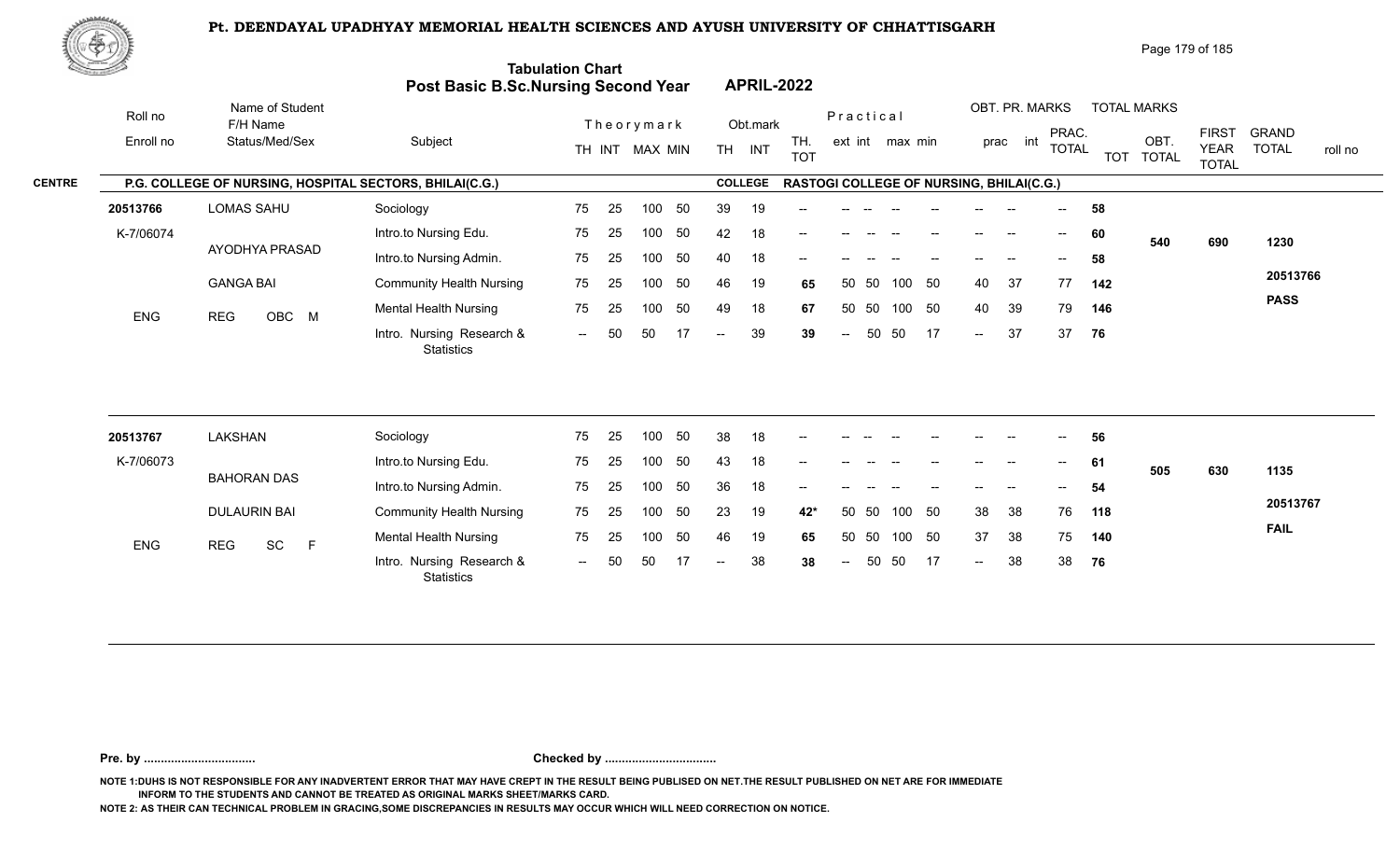

Page 180 of 185

| <u>Cardinal Co</u> |            |                                                         | Post Basic B.Sc.Nursing Second Year            | <b>Tabulation Chart</b> |    |                |     |                          |                             | <b>APRIL-2022</b>                        |                          |           |        |          |                            |                          |                         |                             |                         |              |              |
|--------------------|------------|---------------------------------------------------------|------------------------------------------------|-------------------------|----|----------------|-----|--------------------------|-----------------------------|------------------------------------------|--------------------------|-----------|--------|----------|----------------------------|--------------------------|-------------------------|-----------------------------|-------------------------|--------------|--------------|
|                    | Roll no    | Name of Student<br>F/H Name                             |                                                |                         |    | Theorymark     |     |                          | Obt.mark                    |                                          |                          | Practical |        |          |                            |                          | OBT. PR. MARKS<br>PRAC. |                             | <b>TOTAL MARKS</b>      | <b>FIRST</b> | <b>GRAND</b> |
|                    | Enroll no  | Status/Med/Sex                                          | Subject                                        |                         |    | TH INT MAX MIN |     |                          | TH.<br>TH INT<br><b>TOT</b> |                                          | ext int max min          |           |        | prac int | <b>TOTAL</b>               |                          | OBT.<br>TOT TOTAL       | <b>YEAR</b><br><b>TOTAL</b> | <b>TOTAL</b><br>roll no |              |              |
| <b>CENTRE</b>      |            | P.G. COLLEGE OF NURSING, HOSPITAL SECTORS, BHILAI(C.G.) |                                                |                         |    |                |     |                          | <b>COLLEGE</b>              | RASTOGI COLLEGE OF NURSING, BHILAI(C.G.) |                          |           |        |          |                            |                          |                         |                             |                         |              |              |
|                    | 20513773   | <b>NEHA</b>                                             | Sociology                                      | 75                      | 25 | 100            | 50  | 38                       | 18                          |                                          |                          |           |        |          |                            |                          |                         | 56                          |                         |              |              |
|                    | K-7/06080  |                                                         | Intro.to Nursing Edu.                          | 75                      | 25 | 100            | 50  | 44                       | 18                          |                                          |                          |           |        |          | $\qquad \qquad -$          | $\overline{\phantom{a}}$ | $--$                    | 62                          | 542                     | 633          | 1175         |
|                    |            | <b>MUGENDRA</b>                                         | Intro.to Nursing Admin.                        | 75                      | 25 | 100            | 50  | 38                       | 19                          | --                                       |                          |           |        |          |                            | --                       | $-$                     | 57                          |                         |              |              |
|                    |            | <b>LIMESHWARI</b>                                       | <b>Community Health Nursing</b>                | 75                      | 25 | 100            | 50  | 43                       | 19                          | 62                                       | 50                       | 50        | 100    | 50       | 41                         | 37                       | 78                      | 140                         |                         |              | 20513773     |
|                    | <b>ENG</b> | OBC F<br><b>REG</b>                                     | <b>Mental Health Nursing</b>                   | 75                      | 25 | 100            | 50  | 56                       | 18                          | 74                                       |                          | 50 50     | 100 50 |          | 40                         | 38                       | 78                      | 152                         |                         |              | <b>PASS</b>  |
|                    |            |                                                         | Intro. Nursing Research &<br>Statistics        | $\sim$                  | 50 | 50             | -17 | $-$                      | 38                          | 38                                       | $\overline{\phantom{a}}$ | 50        | 50     | 17       | $\sim$                     | 37                       | 37                      | 75                          |                         |              |              |
|                    |            |                                                         |                                                |                         |    |                |     |                          |                             |                                          |                          |           |        |          |                            |                          |                         |                             |                         |              |              |
|                    | 20513774   | <b>NITU</b>                                             | Sociology                                      | 75                      | 25 | 100            | 50  | 39                       | 19                          | --                                       |                          |           |        |          |                            |                          | $-$                     | 58                          |                         |              |              |
|                    | K-7/06081  |                                                         | Intro.to Nursing Edu.                          | 75                      | 25 | 100            | 50  | 39                       | 19                          |                                          |                          |           |        |          |                            |                          | $--$                    | 58                          | 529<br>694              |              | 1223         |
|                    |            | <b>DEVLAL</b>                                           | Intro.to Nursing Admin.                        | 75                      | 25 | 100            | 50  | 34                       | 18                          | --                                       |                          |           |        |          |                            |                          |                         | 52                          |                         |              |              |
|                    |            | <b>UMA</b>                                              | <b>Community Health Nursing</b>                | 75                      | 25 | 100            | 50  | 38                       | 19                          | 57                                       | 50                       | 50        | 100    | 50       | 41                         | 37                       | 78                      | 135                         |                         |              | 20513774     |
|                    | <b>ENG</b> | <b>REG</b><br>SC<br>$\mathsf{F}$                        | <b>Mental Health Nursing</b>                   | 75                      | 25 | 100            | 50  | 54                       | 20                          | 74                                       |                          | 50 50     | 100 50 |          | 41                         | 38                       | 79                      | 153                         |                         |              | <b>PASS</b>  |
|                    |            |                                                         | Intro. Nursing Research &<br><b>Statistics</b> | $\sim$ $\sim$           | 50 | 50             | 17  | $\overline{\phantom{a}}$ | 37                          | 37                                       | $\overline{\phantom{a}}$ | 50        | 50     | 17       | $\mathcal{L}(\mathcal{L})$ | 36                       | 36                      | 73                          |                         |              |              |
|                    |            |                                                         |                                                |                         |    |                |     |                          |                             |                                          |                          |           |        |          |                            |                          |                         |                             |                         |              |              |

**Pre. by ................................. Checked by .................................**

**NOTE 1:DUHS IS NOT RESPONSIBLE FOR ANY INADVERTENT ERROR THAT MAY HAVE CREPT IN THE RESULT BEING PUBLISED ON NET.THE RESULT PUBLISHED ON NET ARE FOR IMMEDIATE INFORM TO THE STUDENTS AND CANNOT BE TREATED AS ORIGINAL MARKS SHEET/MARKS CARD.**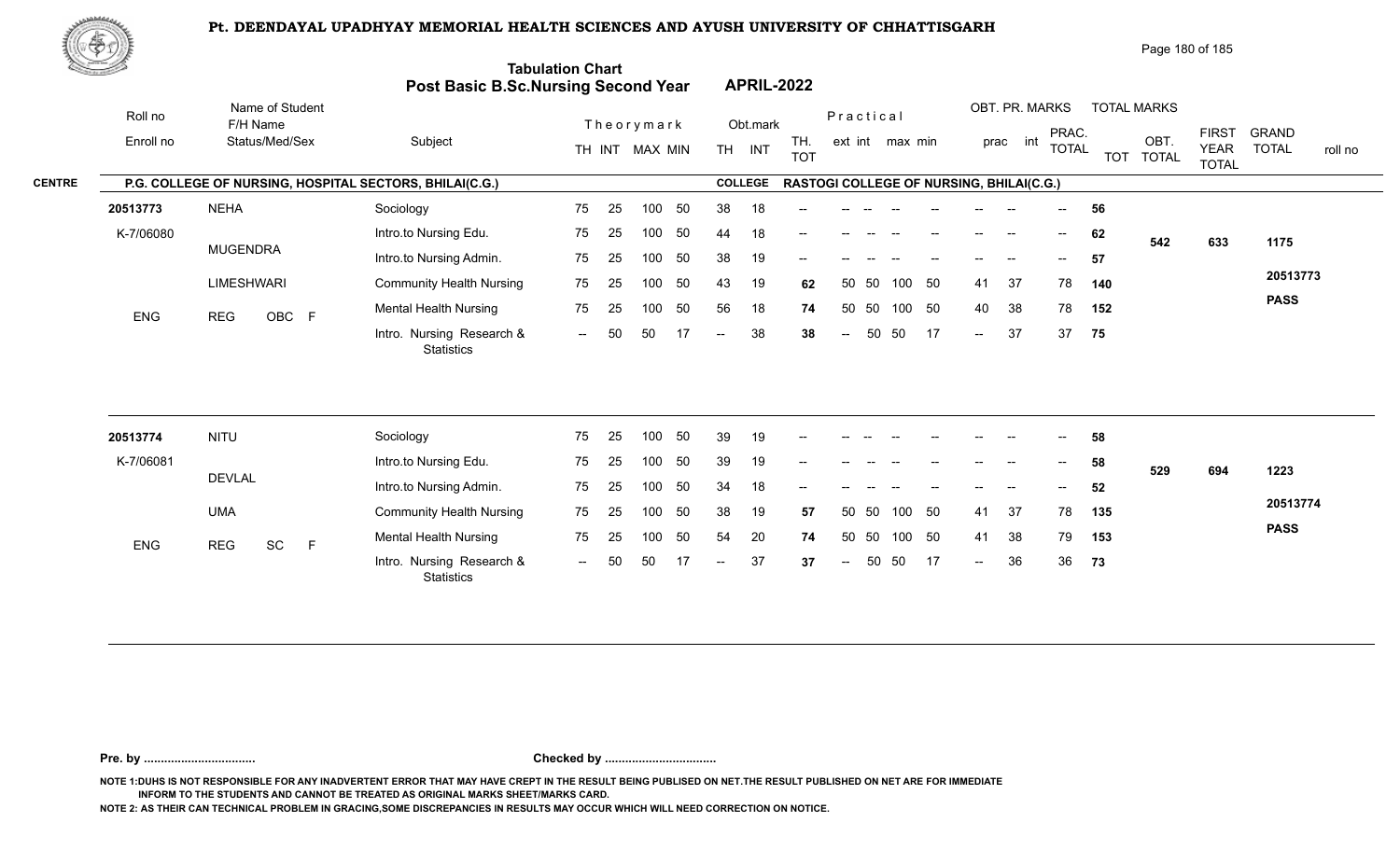

Page 181 of 185

| <u> Carl Co</u>      |                                                         | Post Basic B.Sc.Nursing Second Year            | <b>Tabulation Chart</b>      |    |     |    |                          |                   | <b>APRIL-2022</b>                        |                |                              |        |    |                   |    |                            |                       |     |                                         |                             |                                         |
|----------------------|---------------------------------------------------------|------------------------------------------------|------------------------------|----|-----|----|--------------------------|-------------------|------------------------------------------|----------------|------------------------------|--------|----|-------------------|----|----------------------------|-----------------------|-----|-----------------------------------------|-----------------------------|-----------------------------------------|
| Roll no<br>Enroll no | Name of Student<br>F/H Name<br>Status/Med/Sex           | Subject                                        | Theorymark<br>TH INT MAX MIN |    |     |    | Obt.mark<br>TH INT       | TH.<br><b>TOT</b> |                                          |                | Practical<br>ext int max min |        |    |                   |    | OBT. PR. MARKS<br>prac int | PRAC.<br><b>TOTAL</b> |     | <b>TOTAL MARKS</b><br>OBT.<br>TOT TOTAL | <b>FIRST</b><br><b>YEAR</b> | <b>GRAND</b><br><b>TOTAL</b><br>roll no |
|                      | P.G. COLLEGE OF NURSING, HOSPITAL SECTORS, BHILAI(C.G.) |                                                |                              |    |     |    |                          | <b>COLLEGE</b>    | RASTOGI COLLEGE OF NURSING, BHILAI(C.G.) |                |                              |        |    |                   |    |                            |                       |     | <b>TOTAL</b>                            |                             |                                         |
| 20513775             | PAYAL BAGHEL                                            | Sociology                                      | 75                           | 25 | 100 | 50 | 38                       | 19                |                                          |                |                              |        |    |                   |    |                            | 57                    |     |                                         |                             |                                         |
| K-7/06082            |                                                         | Intro.to Nursing Edu.                          | 75                           | 25 | 100 | 50 | 47                       | 18                |                                          |                |                              |        |    | $\qquad \qquad -$ |    | $--$                       | 65                    | 552 | 684                                     | 1236                        |                                         |
|                      | <b>ISHWARI PRASAD</b><br><b>BAGHEL</b>                  | Intro.to Nursing Admin.                        | 75                           | 25 | 100 | 50 | 42                       | 18                |                                          |                |                              |        |    |                   |    | $-$                        | 60                    |     |                                         |                             |                                         |
|                      | <b>NUTAN BAGHEL</b>                                     | <b>Community Health Nursing</b>                | 75                           | 25 | 100 | 50 | 53                       | 19                | 72                                       | 50             | 50                           | 100    | 50 | 39                | 37 | 76                         | 148                   |     |                                         | 20513775                    |                                         |
| ENG                  | <b>REG</b><br>OBC F                                     | <b>Mental Health Nursing</b>                   | 75                           | 25 | 100 | 50 | 55                       | 18                | 73                                       |                | 50 50                        | 100 50 |    | 37                | 38 | 75                         | 148                   |     |                                         | <b>PASS</b>                 |                                         |
|                      |                                                         | Intro. Nursing Research &<br><b>Statistics</b> | $\sim$                       | 50 | 50  | 17 | $\overline{\phantom{a}}$ | 37                | 37                                       | $\overline{a}$ | 50                           | 50     | 17 | $\sim$ $\sim$     | 37 | 37                         | 74                    |     |                                         |                             |                                         |
|                      |                                                         |                                                |                              |    |     |    |                          |                   |                                          |                |                              |        |    |                   |    |                            |                       |     |                                         |                             |                                         |
| 20513778             | <b>RAJ KUMARI</b>                                       | Sociology                                      | 75                           | 25 | 100 | 50 | 39                       | 19                |                                          |                |                              |        |    |                   |    |                            | 58                    |     |                                         |                             |                                         |
| K-7/06085            | <b>SAMAR SINGH</b>                                      | Intro.to Nursing Edu.                          | 75                           | 25 | 100 | 50 | 46                       | 18                |                                          |                |                              |        |    |                   |    | $\overline{\phantom{a}}$   | 64                    | 542 | 701                                     | 1243                        |                                         |
|                      |                                                         | Intro.to Nursing Admin.                        | 75                           | 25 | 100 | 50 | 40                       | 18                |                                          |                |                              |        |    |                   |    |                            | 58                    |     |                                         | 20513778                    |                                         |
|                      | <b>HEERA BAI</b>                                        | <b>Community Health Nursing</b>                | 75                           | 25 | 100 | 50 | 41                       | 19                | 60                                       |                | 50 50                        | 100 50 |    | 38                | 37 | 75                         | 135                   |     |                                         | <b>PASS</b>                 |                                         |
| ENG                  | <b>ST</b><br>F<br><b>REG</b>                            | <b>Mental Health Nursing</b>                   | 75                           | 25 | 100 | 50 | 60                       | 18                | 78                                       |                | 50 50                        | 100 50 |    | 36                | 38 | 74                         | 152                   |     |                                         |                             |                                         |
|                      |                                                         | Intro. Nursing Research &<br><b>Statistics</b> | $\sim$                       | 50 | 50  | 17 | $\overline{\phantom{a}}$ | 38                | 38                                       | $\overline{a}$ | 50                           | 50     | 17 | $\sim$            | 37 | 37                         | 75                    |     |                                         |                             |                                         |
|                      |                                                         |                                                |                              |    |     |    |                          |                   |                                          |                |                              |        |    |                   |    |                            |                       |     |                                         |                             |                                         |

**Pre. by ................................. Checked by .................................**

**NOTE 1:DUHS IS NOT RESPONSIBLE FOR ANY INADVERTENT ERROR THAT MAY HAVE CREPT IN THE RESULT BEING PUBLISED ON NET.THE RESULT PUBLISHED ON NET ARE FOR IMMEDIATE INFORM TO THE STUDENTS AND CANNOT BE TREATED AS ORIGINAL MARKS SHEET/MARKS CARD.**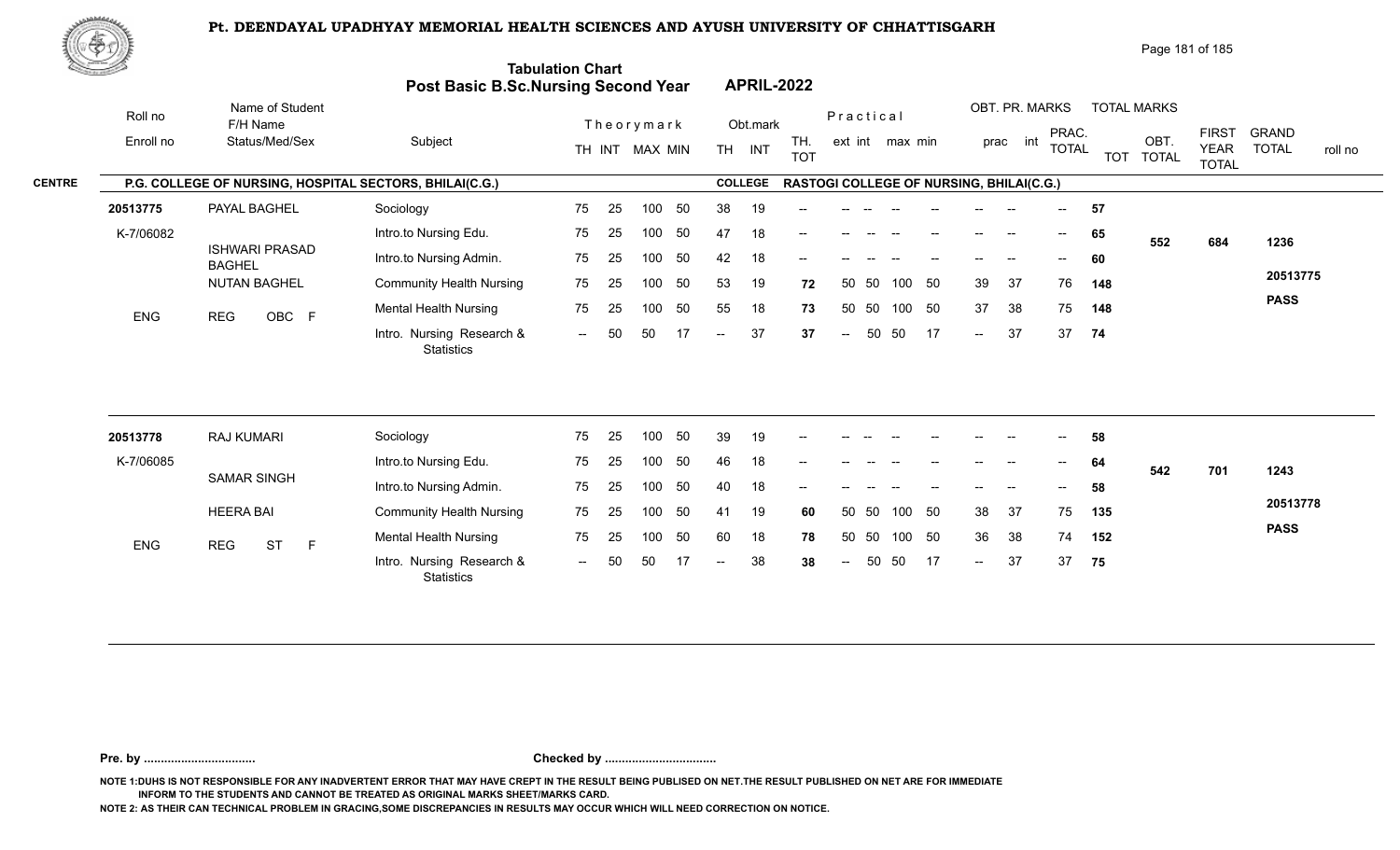

Page 182 of 185

| <u>Carl Carl Co</u>            |                                                         | Post Basic B.Sc.Nursing Second Year            | <b>Tabulation Chart</b> |    |                |          |                |                | <b>APRIL-2022</b>                               |                |       |                 |                                       |                            |                    |                          |              |                   |                             |                         |
|--------------------------------|---------------------------------------------------------|------------------------------------------------|-------------------------|----|----------------|----------|----------------|----------------|-------------------------------------------------|----------------|-------|-----------------|---------------------------------------|----------------------------|--------------------|--------------------------|--------------|-------------------|-----------------------------|-------------------------|
| Roll no                        | Name of Student<br>F/H Name                             |                                                | Theorymark              |    |                | Obt.mark |                |                | Practical                                       |                |       |                 | OBT. PR. MARKS                        | PRAC.                      | <b>TOTAL MARKS</b> | <b>FIRST</b>             | <b>GRAND</b> |                   |                             |                         |
| Enroll no                      | Status/Med/Sex                                          | Subject                                        |                         |    | TH INT MAX MIN |          |                | TH INT         | TH.<br><b>TOT</b>                               |                |       | ext int max min |                                       |                            | prac int           | <b>TOTAL</b>             |              | OBT.<br>TOT TOTAL | <b>YEAR</b><br><b>TOTAL</b> | <b>TOTAL</b><br>roll no |
|                                | P.G. COLLEGE OF NURSING, HOSPITAL SECTORS, BHILAI(C.G.) |                                                |                         |    |                |          |                | <b>COLLEGE</b> | <b>RASTOGI COLLEGE OF NURSING, BHILAI(C.G.)</b> |                |       |                 |                                       |                            |                    |                          |              |                   |                             |                         |
| 20513780                       | <b>SARITA</b>                                           | Sociology                                      | 75                      | 25 | 100            | 50       | 39             | 19             |                                                 |                |       |                 |                                       |                            |                    |                          | 58           |                   |                             |                         |
| K-7/06087                      |                                                         | Intro.to Nursing Edu.                          | 75                      | 25 | 100            | 50       | 46             | 18             | --                                              |                |       |                 | $\hspace{0.05cm}$ – $\hspace{0.05cm}$ | $\overline{\phantom{a}}$   | $\rightarrow$      | $--$                     | 64           | 551               | 694                         | 1245                    |
|                                | <b>SUKLAL</b>                                           | Intro.to Nursing Admin.                        | 75                      | 25 | 100            | 50       | 41             | 18             |                                                 |                |       |                 |                                       |                            |                    | $\overline{\phantom{a}}$ | 59           |                   |                             |                         |
|                                | <b>SHIV KUNVAR</b>                                      | <b>Community Health Nursing</b>                | 75                      | 25 | 100            | 50       | 51             | 19             | 70                                              |                | 50 50 | 100             | 50                                    | 38                         | 37                 | 75                       | 145          |                   |                             | 20513780                |
| ENG<br><b>ST</b><br><b>REG</b> | $\mathsf{F}$                                            | <b>Mental Health Nursing</b>                   | 75                      | 25 | 100            | 50       | 60             | 18             | 78                                              | 50             | 50    | 100 50          |                                       | 35                         | 38                 | 73                       | 151          |                   |                             | <b>PASS</b>             |
|                                |                                                         | Intro. Nursing Research &<br><b>Statistics</b> | $\sim$ $\sim$           | 50 | 50             | -17      | $\overline{a}$ | 38             | 38                                              | $\overline{a}$ | 50    | 50              | 17                                    | $\mathcal{L}(\mathcal{L})$ | 36                 | 36                       | 74           |                   |                             |                         |
| 20513781                       | <b>SEEMA</b>                                            | Sociology                                      | 75                      | 25 | 100            | 50       | 39             | 18             |                                                 |                |       |                 |                                       |                            |                    |                          | 57           |                   |                             |                         |
|                                |                                                         |                                                |                         |    |                | 50       |                |                |                                                 |                |       |                 |                                       |                            |                    |                          |              |                   |                             |                         |
| K-7/06088                      | <b>RAMAYAN SINGH</b>                                    | Intro.to Nursing Edu.                          | 75                      | 25 | 100            |          | 45             | 19             |                                                 |                |       |                 |                                       |                            |                    |                          | 64           | 537               | 689                         | 1226                    |
|                                |                                                         | Intro.to Nursing Admin.                        | 75                      | 25 | 100            | 50       | 39             | 19             |                                                 |                |       |                 |                                       |                            |                    |                          | 58           |                   |                             | 20513781                |
|                                | <b>RANGA BAI</b>                                        | <b>Community Health Nursing</b>                | 75                      | 25 | 100            | 50       | 39             | 18             | 57                                              | 50             | 50    | 100             | 50                                    | 37                         | 38                 | 75                       | 132          |                   |                             | <b>PASS</b>             |
| <b>ENG</b>                     | <b>ST</b><br>$\mathsf F$<br><b>REG</b>                  | <b>Mental Health Nursing</b>                   | 75                      | 25 | 100            | 50       | 54             | 18             | 72                                              | 50             | 50    | 100             | 50                                    | 40                         | 39                 | 79                       | 151          |                   |                             |                         |
|                                |                                                         | Intro. Nursing Research &                      | $\sim$                  | 50 | 50             | 17       | $\sim$         | 37             | 37                                              | $\sim$         | 50    | 50              | 17                                    | $\sim$                     | 38                 | 38                       | 75           |                   |                             |                         |

**Pre. by ................................. Checked by .................................**

**NOTE 1:DUHS IS NOT RESPONSIBLE FOR ANY INADVERTENT ERROR THAT MAY HAVE CREPT IN THE RESULT BEING PUBLISED ON NET.THE RESULT PUBLISHED ON NET ARE FOR IMMEDIATE INFORM TO THE STUDENTS AND CANNOT BE TREATED AS ORIGINAL MARKS SHEET/MARKS CARD.**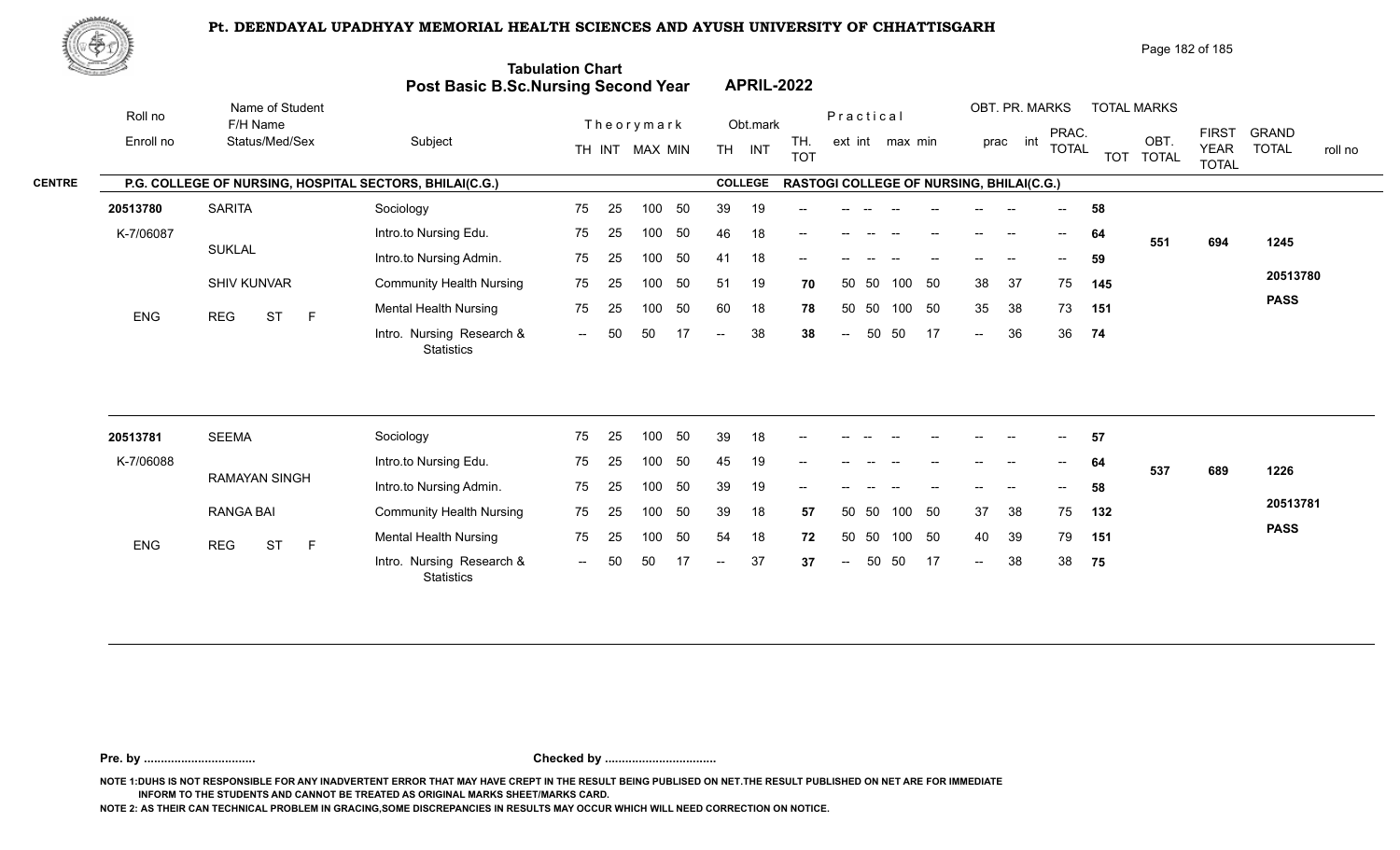

Page 183 of 185

| RE STATISTICS OF THE STATISTICS OF THE STATISTICS OF THE STATISTICS OF THE STATISTICS OF THE STATISTICS OF THE |                                                         | Post Basic B.Sc.Nursing Second Year            | <b>Tabulation Chart</b> |    |                              |     |                          |                    | <b>APRIL-2022</b>                        |                          |       |                 |    |                   |                            |                          |     |                                         |                             |                                         |
|----------------------------------------------------------------------------------------------------------------|---------------------------------------------------------|------------------------------------------------|-------------------------|----|------------------------------|-----|--------------------------|--------------------|------------------------------------------|--------------------------|-------|-----------------|----|-------------------|----------------------------|--------------------------|-----|-----------------------------------------|-----------------------------|-----------------------------------------|
| Roll no<br>Enroll no                                                                                           | Name of Student<br>F/H Name<br>Status/Med/Sex           | Subject                                        |                         |    | Theorymark<br>TH INT MAX MIN |     |                          | Obt.mark<br>TH INT | TH.<br><b>TOT</b>                        | Practical                |       | ext int max min |    |                   | OBT. PR. MARKS<br>prac int | PRAC.<br><b>TOTAL</b>    |     | <b>TOTAL MARKS</b><br>OBT.<br>TOT TOTAL | <b>FIRST</b><br><b>YEAR</b> | <b>GRAND</b><br><b>TOTAL</b><br>roll no |
|                                                                                                                | P.G. COLLEGE OF NURSING, HOSPITAL SECTORS, BHILAI(C.G.) |                                                |                         |    |                              |     |                          | <b>COLLEGE</b>     | RASTOGI COLLEGE OF NURSING, BHILAI(C.G.) |                          |       |                 |    |                   |                            |                          |     |                                         | <b>TOTAL</b>                |                                         |
| 20513784                                                                                                       | <b>SMITA LAKRA</b>                                      | Sociology                                      | 75                      | 25 | 100                          | 50  | 28                       | 18                 |                                          |                          |       |                 |    |                   |                            |                          | 46* |                                         |                             |                                         |
| K-7/06091                                                                                                      |                                                         | Intro.to Nursing Edu.                          | 75                      | 25 | 100                          | 50  | 36                       | 19                 | --                                       |                          |       |                 |    | $\qquad \qquad -$ | $\overline{\phantom{a}}$   | $--$                     | 55  |                                         |                             |                                         |
|                                                                                                                | <b>SUNDER RAM</b>                                       | Intro.to Nursing Admin.                        | 75                      | 25 | 100                          | 50  | 30                       | 19                 |                                          |                          |       |                 |    |                   |                            | $\overline{\phantom{a}}$ | 49* | 493                                     | 633                         | 1126                                    |
|                                                                                                                | PRABHA BHAGAT                                           | <b>Community Health Nursing</b>                | 75                      | 25 | 100                          | 50  | 40                       | 18                 | 58                                       |                          | 50 50 | 100             | 50 | 37                | 37                         | 74                       | 132 |                                         |                             | 20513784                                |
|                                                                                                                |                                                         | <b>Mental Health Nursing</b>                   | 75                      | 25 | 100                          | 50  | 45                       | 18                 | 63                                       |                          | 50 50 | 100 50          |    | 35                | 38                         | 73                       | 136 |                                         |                             | <b>PASS</b>                             |
| <b>ENG</b>                                                                                                     | <b>REG</b><br><b>ST</b><br>$\mathsf{F}$                 | Intro. Nursing Research &<br><b>Statistics</b> | $\sim$ $\sim$           | 50 | 50                           | 17  | $\overline{\phantom{a}}$ | 38                 | 38                                       | $\overline{\phantom{a}}$ | 50    | 50              | 17 | $\sim$            | 37                         | 37                       | 75  |                                         |                             | <b>DC 05</b>                            |
| 20513785                                                                                                       | SUNITA KAUSHIK                                          | Sociology                                      | 75                      | 25 | 100                          | 50  | 39                       | 18                 | --                                       |                          |       |                 |    |                   |                            | $\overline{\phantom{a}}$ | 57  |                                         |                             |                                         |
| K-7/06092                                                                                                      |                                                         | Intro.to Nursing Edu.                          | 75                      | 25 | 100                          | 50  | 36                       | 19                 |                                          |                          |       |                 |    |                   |                            | $\overline{\phantom{a}}$ | 55  | 507                                     |                             |                                         |
|                                                                                                                | <b>ASHOK KUMAR</b>                                      | Intro.to Nursing Admin.                        | 75                      | 25 | 100                          | 50  | 34                       | 18                 |                                          |                          |       |                 |    |                   |                            | $-$                      | 52  |                                         | 644                         | 1151                                    |
|                                                                                                                | <b>SUMAN</b>                                            | <b>Community Health Nursing</b>                | 75                      | 25 | 100                          | 50  | 39                       | 18                 | 57                                       |                          | 50 50 | 100 50          |    | 38                | 37                         | 75                       | 132 |                                         |                             | 20513785                                |
| ENG                                                                                                            | <b>REG</b><br>OBC F                                     | <b>Mental Health Nursing</b>                   | 75                      | 25 | 100                          | 50  | 44                       | 18                 | 62                                       | 50                       | 50    | 100 50          |    | 37                | 38                         | 75                       | 137 |                                         |                             | <b>PASS</b>                             |
|                                                                                                                |                                                         | Intro. Nursing Research &<br>Statistics        | $\sim$                  | 50 | 50                           | -17 | $\overline{\phantom{a}}$ | 37                 | 37                                       | $\overline{\phantom{a}}$ | 50    | 50              | 17 | $\sim$            | 37                         | 37                       | 74  |                                         |                             |                                         |

**Pre. by ................................. Checked by .................................**

**NOTE 1:DUHS IS NOT RESPONSIBLE FOR ANY INADVERTENT ERROR THAT MAY HAVE CREPT IN THE RESULT BEING PUBLISED ON NET.THE RESULT PUBLISHED ON NET ARE FOR IMMEDIATE INFORM TO THE STUDENTS AND CANNOT BE TREATED AS ORIGINAL MARKS SHEET/MARKS CARD.**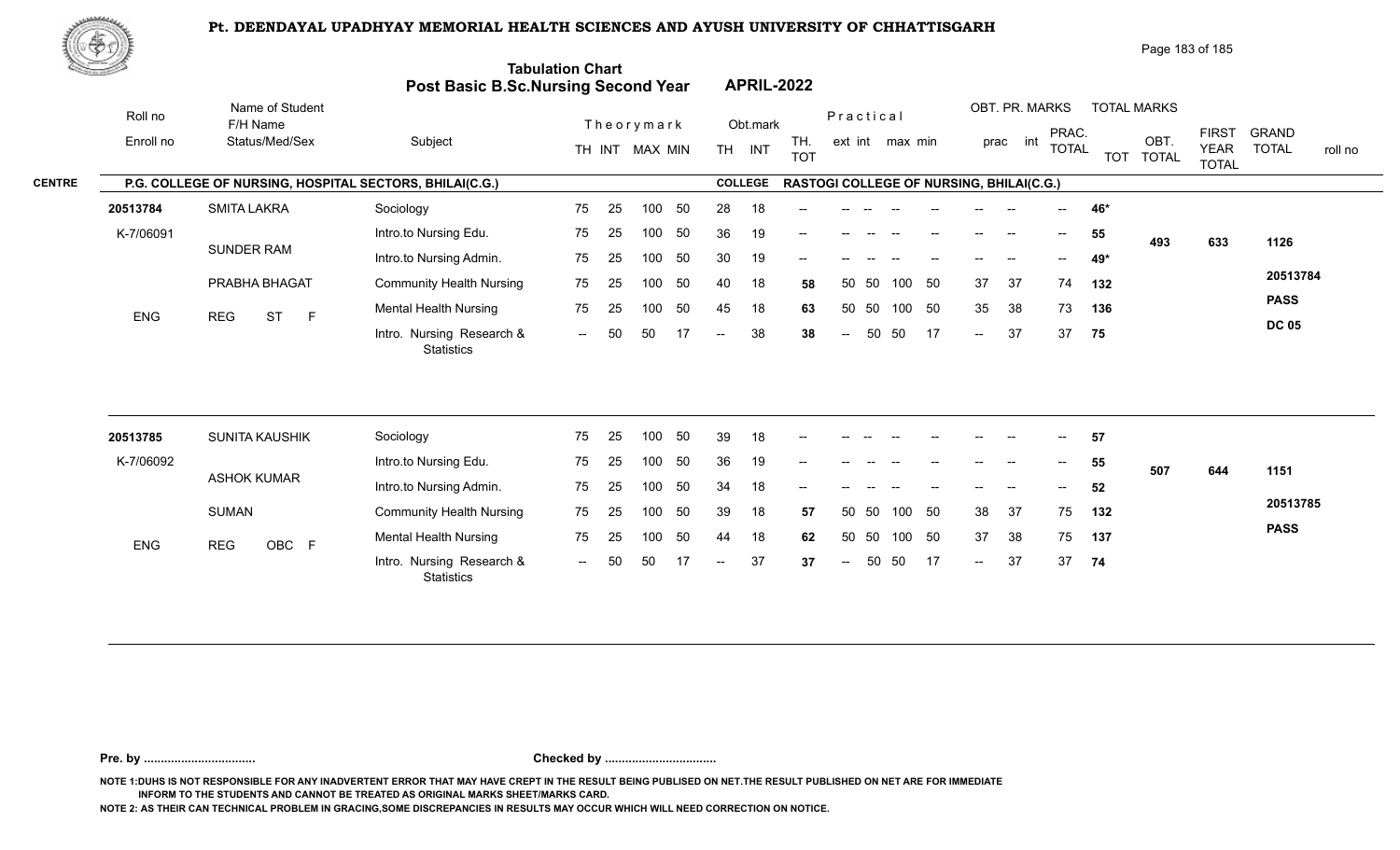

Page 184 of 185

| <u> Estados de</u> |                                            |                                                                                                                             |                                                                                                          |          |     |     |                                                             |    |                                |                                      |      |                                        |    |                                                      |    |                          |                                                                        |                                                              |                                                 |                                                |
|--------------------|--------------------------------------------|-----------------------------------------------------------------------------------------------------------------------------|----------------------------------------------------------------------------------------------------------|----------|-----|-----|-------------------------------------------------------------|----|--------------------------------|--------------------------------------|------|----------------------------------------|----|------------------------------------------------------|----|--------------------------|------------------------------------------------------------------------|--------------------------------------------------------------|-------------------------------------------------|------------------------------------------------|
| Roll no            | Name of Student<br>F/H Name                |                                                                                                                             | Theorymark                                                                                               |          |     |     |                                                             |    |                                | Practical                            |      |                                        |    |                                                      |    |                          |                                                                        |                                                              | <b>GRAND</b>                                    |                                                |
| Enroll no          |                                            |                                                                                                                             |                                                                                                          |          |     |     |                                                             |    | <b>TOT</b>                     |                                      |      |                                        |    |                                                      |    |                          |                                                                        | <b>TOTAL</b>                                                 | <b>YEAR</b><br><b>TOTAL</b>                     | <b>TOTAL</b><br>roll no                        |
|                    |                                            |                                                                                                                             |                                                                                                          |          |     |     |                                                             |    |                                |                                      |      |                                        |    |                                                      |    |                          |                                                                        |                                                              |                                                 |                                                |
| 20513786           | <b>SUPRIYA</b>                             | Sociology                                                                                                                   | 75                                                                                                       | 25       | 100 | 50  | 15 <sub>1</sub>                                             | 19 |                                |                                      |      |                                        |    |                                                      |    |                          | $34*$                                                                  |                                                              |                                                 |                                                |
| K-7/06093          |                                            | Intro.to Nursing Edu.                                                                                                       | 75                                                                                                       | 25       | 100 | 50  | 34                                                          | 18 |                                |                                      |      |                                        |    |                                                      |    | $--$                     | 52                                                                     |                                                              |                                                 | 1068                                           |
|                    |                                            | Intro.to Nursing Admin.                                                                                                     | 75                                                                                                       | 25       | 100 | 50  | 19                                                          | 19 |                                |                                      |      |                                        |    |                                                      |    |                          | $38*$                                                                  |                                                              |                                                 |                                                |
|                    | <b>SANDHYA</b>                             | <b>Community Health Nursing</b>                                                                                             | 75                                                                                                       | 25       | 100 | 50  | 30                                                          | 18 | 48*                            |                                      | - 50 |                                        |    | 37                                                   | 37 |                          | 122                                                                    |                                                              |                                                 | 20513786                                       |
|                    |                                            | <b>Mental Health Nursing</b>                                                                                                | 75                                                                                                       | 25       | 100 | 50  | 35                                                          | 18 | 53                             |                                      |      |                                        |    | 40                                                   | 38 |                          | 131                                                                    |                                                              |                                                 | <b>FAIL</b>                                    |
|                    |                                            | Intro. Nursing Research &<br><b>Statistics</b>                                                                              | $\sim$ $\sim$                                                                                            | 50       | 50  | 17  | $\overline{\phantom{a}}$                                    | 37 | 37                             | $\overline{\phantom{a}}$             |      | 50                                     | 17 | $\sim$                                               | 37 |                          | 74                                                                     |                                                              |                                                 |                                                |
|                    |                                            |                                                                                                                             |                                                                                                          |          |     |     |                                                             |    |                                |                                      |      |                                        |    |                                                      |    |                          |                                                                        |                                                              |                                                 |                                                |
|                    |                                            |                                                                                                                             |                                                                                                          |          |     |     |                                                             |    |                                |                                      |      |                                        |    |                                                      |    |                          |                                                                        |                                                              |                                                 |                                                |
|                    |                                            |                                                                                                                             |                                                                                                          | 25       | 100 | 50  | 43                                                          | 19 |                                |                                      |      |                                        |    |                                                      |    | $\overline{\phantom{a}}$ | 62                                                                     | 492                                                          | 632                                             | 1124                                           |
|                    |                                            | Intro.to Nursing Admin.                                                                                                     | 75                                                                                                       | 25       | 100 | 50  | 22                                                          | 18 |                                |                                      |      |                                        |    |                                                      |    |                          | 40*                                                                    |                                                              |                                                 |                                                |
|                    | <b>BIRIJ BAI</b>                           | <b>Community Health Nursing</b>                                                                                             | 75                                                                                                       | 25       | 100 | 50  | 39                                                          | 18 | 57                             |                                      |      |                                        | 50 | 37                                                   | 37 |                          | 131                                                                    |                                                              |                                                 | 20513787                                       |
|                    | F                                          | <b>Mental Health Nursing</b>                                                                                                | 75                                                                                                       | 25       | 100 | 50  | 54                                                          | 18 | 72                             |                                      | 50   |                                        |    | 37                                                   | 38 |                          | 147                                                                    |                                                              |                                                 | <b>FAIL</b>                                    |
|                    |                                            | Intro. Nursing Research &<br>Statistics                                                                                     | $-$                                                                                                      | 50       | 50  | -17 | $-$                                                         | 37 | 37                             | $\sim$                               |      | 50                                     | 17 | $\mathcal{L}(\mathcal{L})$                           | 37 | 37                       | 74                                                                     |                                                              |                                                 |                                                |
|                    | ENG<br>20513787<br>K-7/06094<br><b>ENG</b> | Status/Med/Sex<br><b>RAJESH</b><br><b>REG</b><br>GEN F<br>USHA KUMARI ORKERA<br><b>RAM SINGH</b><br><b>ST</b><br><b>REG</b> | Subject<br>P.G. COLLEGE OF NURSING, HOSPITAL SECTORS, BHILAI(C.G.)<br>Sociology<br>Intro.to Nursing Edu. | 75<br>75 | 25  | 100 | Post Basic B.Sc.Nursing Second Year<br>TH INT MAX MIN<br>50 | 19 | TH INT<br><b>COLLEGE</b><br>19 | <b>APRIL-2022</b><br>Obt.mark<br>TH. |      | 50<br>50 50<br>50<br>50 50<br>50<br>50 |    | ext int max min<br>100 50<br>100 50<br>100<br>100 50 |    |                          | OBT. PR. MARKS<br>prac int<br>RASTOGI COLLEGE OF NURSING, BHILAI(C.G.) | PRAC.<br><b>TOTAL</b><br>74<br>78<br>37<br>$38*$<br>74<br>75 | <b>TOTAL MARKS</b><br>OBT.<br><b>TOT</b><br>451 | <b>Tabulation Chart</b><br><b>FIRST</b><br>617 |

**Pre. by ................................. Checked by .................................**

**NOTE 1:DUHS IS NOT RESPONSIBLE FOR ANY INADVERTENT ERROR THAT MAY HAVE CREPT IN THE RESULT BEING PUBLISED ON NET.THE RESULT PUBLISHED ON NET ARE FOR IMMEDIATE INFORM TO THE STUDENTS AND CANNOT BE TREATED AS ORIGINAL MARKS SHEET/MARKS CARD.**